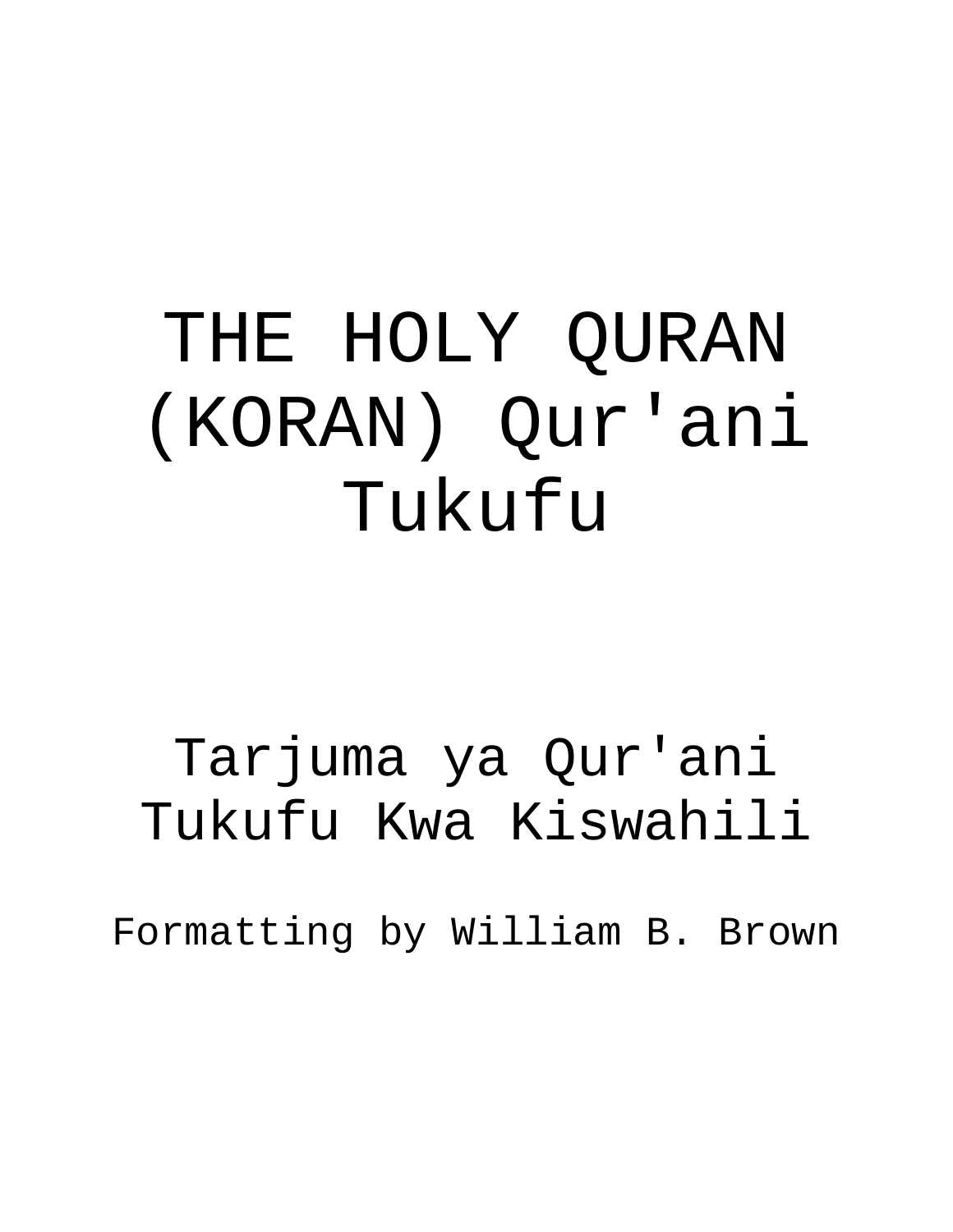## <span id="page-1-0"></span>Table Of Contents

| 164 |
|-----|
| 171 |
|     |
| 181 |
|     |
| 188 |
| 190 |
| 191 |
|     |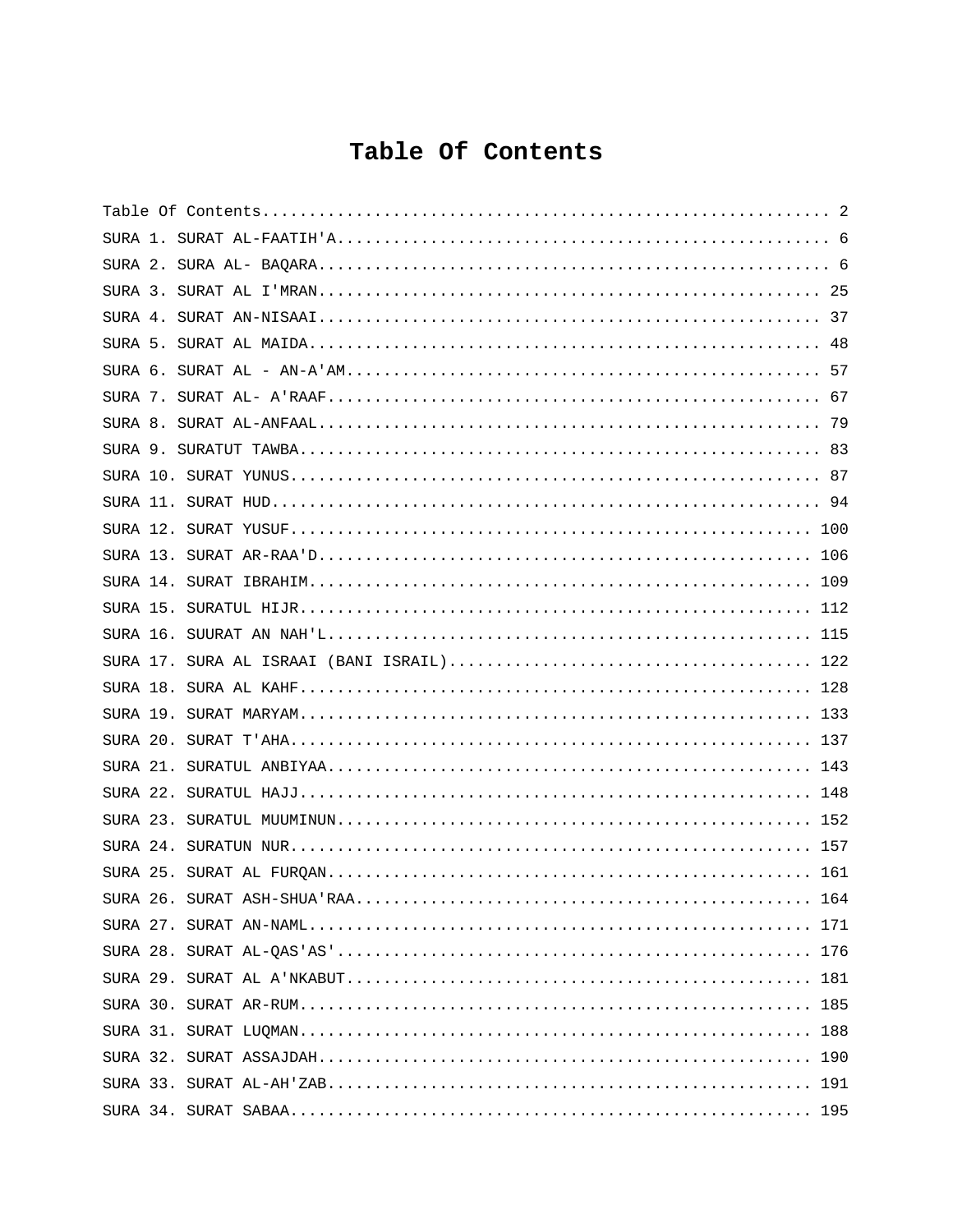|  | SURA 41. SURAT FUSS'ILAT (AU H'A MIM SAJDAH) 222 |     |
|--|--------------------------------------------------|-----|
|  |                                                  |     |
|  |                                                  |     |
|  |                                                  |     |
|  |                                                  |     |
|  |                                                  |     |
|  |                                                  |     |
|  |                                                  |     |
|  |                                                  |     |
|  |                                                  |     |
|  |                                                  |     |
|  |                                                  |     |
|  |                                                  |     |
|  |                                                  |     |
|  |                                                  |     |
|  |                                                  |     |
|  |                                                  |     |
|  |                                                  |     |
|  |                                                  |     |
|  |                                                  |     |
|  |                                                  |     |
|  |                                                  | 263 |
|  |                                                  | 264 |
|  |                                                  |     |
|  |                                                  | 266 |
|  |                                                  |     |
|  |                                                  |     |
|  |                                                  |     |
|  |                                                  | 270 |
|  |                                                  |     |
|  |                                                  |     |
|  |                                                  |     |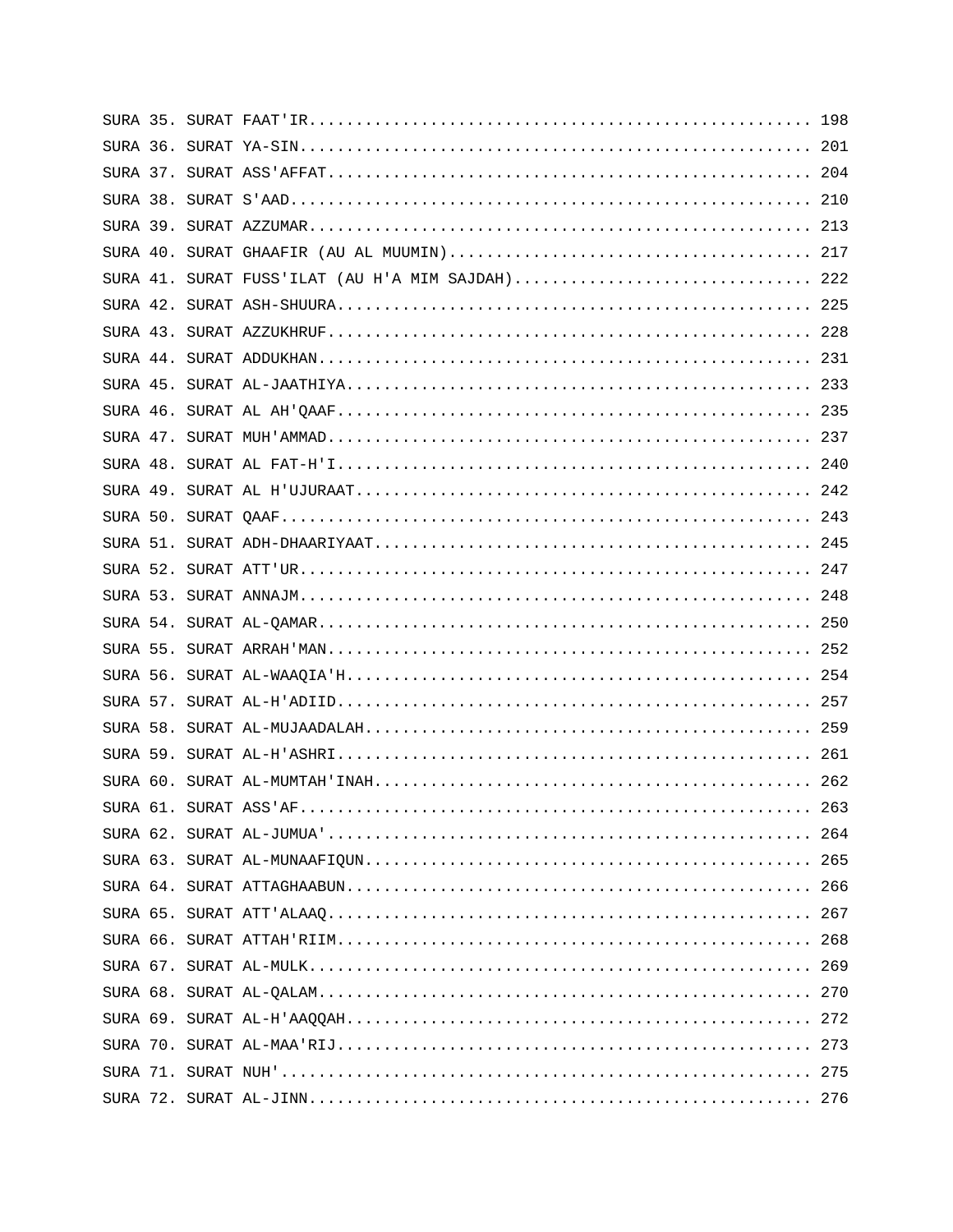|  |  | 299 |
|--|--|-----|
|  |  | 300 |
|  |  | 300 |
|  |  | 300 |
|  |  |     |
|  |  |     |
|  |  |     |
|  |  | 302 |
|  |  | 302 |
|  |  |     |
|  |  |     |
|  |  |     |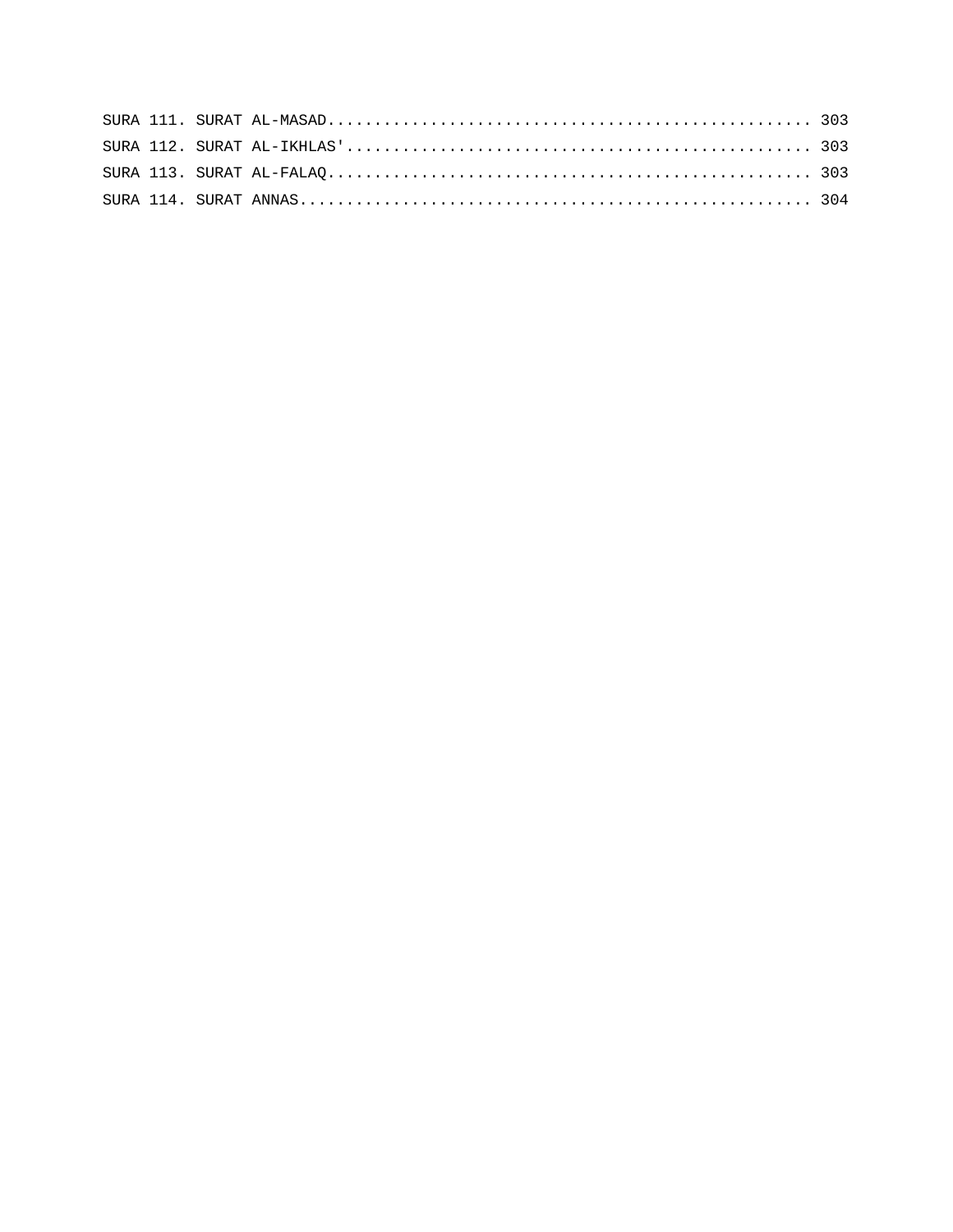#### <span id="page-5-0"></span>**SURA 1. SURAT AL-FAATIH'A**

1. KWA JINA LA MWENYEZI MUNGU MWINGI WA REHEMA MWENYE KUREHEMU.

2. Sifa njema zote ni za Mwenyezi Mungu, Mola Mlezi wa viumbe vyote;

3. Mwingi wa Rehema Mwenye Kurehemu;

4. Mwenye Kumiliki Siku ya Malipo.

5. Wewe tu tunakuabudu, na Wewe tu tunakuomba msaada.

6. Tuongoe njia iliyo nyooka,

7. Njia ya ulio waneemesha, siyo ya walio kasirikiwa, wala walio potea.

#### <span id="page-5-1"></span>**SURA 2. SURA AL- BAQARA**

KWA JINA LA MWENYEZI MUNGU MWINGI WA REHEMA MWENYE KUREHEMU.

1. Alif Lam Mim.

2. Hiki ni Kitabu kisichokuwa na shaka ndani yake; ni uwongofu kwa wachamungu,

3. Ambao huyaamini ya ghaibu na hushika Sala, na hutoa katika tuliyo wapa.

4. Na ambao wanayaamini yaliyo teremshwa kwako, na yaliyo teremshwa kabla yako; na Akhera wana yakini nayo.

5. Hao wapo juu ya uwongofu utokao kwa Mola wao Mlezi, na hao ndio walio fanikiwa.

6. Hakika wale walio kufuru ni sawa kwao ukiwaonya au usiwaonye, hawaamini.

7. Mwenyezi Mungu amepiga muhuri juu ya nyoyo zao na juu ya masikio yao, na juu ya macho yao pana kifuniko. Basi watapata adhabu kubwa.

8. Na katika watu, wako wasemao: Tumemwamini Mwenyezi Mungu na Siku ya Mwisho, wala wao si wenye kuamini.

9. Wanatafuta kumdanganya Mwenyezi Mungu na wale walio amini, lakini hawadanganyi ila nafsi zao; nao hawatambui.

10. Nyoyoni mwao mna maradhi, na Mwenyezi Mungu amewazidishia maradhi. Basi watakuwa na adhabu chungu kwa sababu ya kusema kwao uwongo.

11. Na wanapo ambiwa: Msifanye uharibifu ulimwenguni. Husema: Bali sisi ni watengenezaji.

12. Hakika wao ndio waharibifu, lakini hawatambui.

13. Na wanapo ambiwa: Aminini kama walivyo amini watu. Husema: Tuamini kama walivyo amini wapumbavu? Hakika wao ndio wapumbavu, lakini hawajui tu.

14. Na wanapo kutana na walio amini husema: Tumeamini. Na wanapo kuwa peke yao na mashet'ani wao husema: Hakika sisi tu pamoja nanyi. Hakika sisi tunawadhihaki tu.

15. Mwenyezi Mungu atawadhihaki wao na atawawacha katika upotofu wao wakitangatanga ovyo.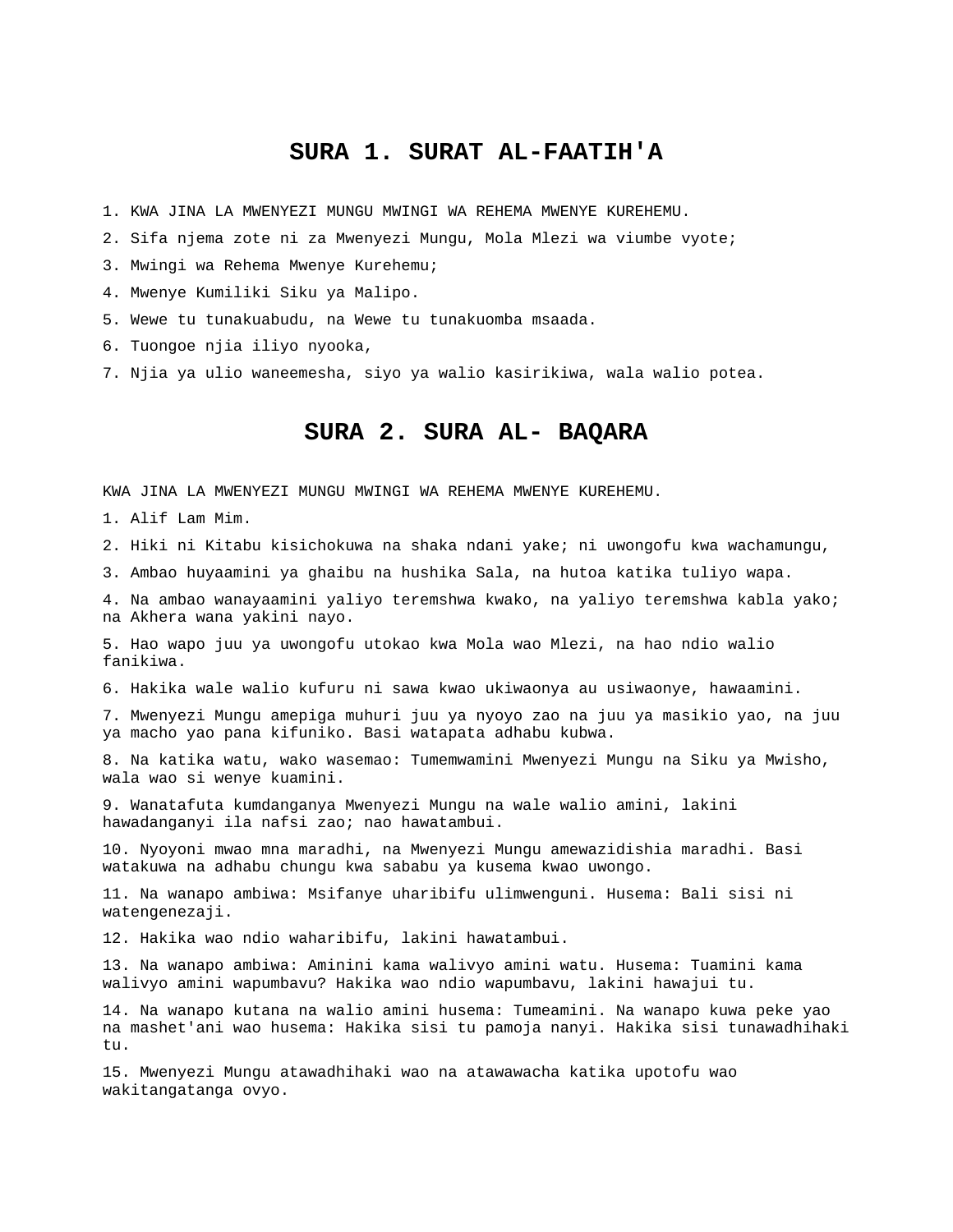16. Hao ndio walio nunua upotofu kwa uwongofu; lakini biashara yao haikupata tija, wala hawakuwa wenye kuongoka.

17. Mfano wao ni kama mfano wa aliye koka moto, na ulipo tanda mwangaza wake kote kote Mwenyezi Mungu aliiondoa nuru yao na akawawacha katika giza, hawaoni.

18. Viziwi, mabubu, vipofu; kwa hivyo hawatarejea.

19. Au ni kama mvua kubwa itokayo mbinguni, ina giza na radi na umeme; wakawa wakitia vidole vyao masikioni mwao kwa ajili ya mingurumo, kwa kuogopa kufa. Na Mwenyezi Mungu amewazunguka makafiri.

20. Unakaribia umeme kunyakua macho yao. Kila ukiwatolea mwangaza huenda, na unapo wafanyia giza husimama. Na angelitaka Mwenyezi Mungu angeliondoa kusikia kwao na kuona kwao. Hakika Mwenyezi Mungu ni Muweza wa kila kitu.

21. Enyi watu! Muabuduni Mola wenu Mlezi aliye kuumbeni nyinyi na wale wa kabla yenu, ili mpate kuokoka.

22. (Mwenyezi Mungu) ambaye amekufanyieni hii ardhi kuwa kama tandiko, na mbingu kama paa, na akateremsha maji kutoka mbinguni, na kwayo akatoa matunda yawe riziki zenu. Basi msimfanyizie Mwenyezi Mungu washirika, na hali nyinyi mnajua.

## **23. Na ikiwa mna shaka kwa hayo tuliyo mteremshia mja wetu basi leteni SURA moja ya mfano wake, na muwaite mashahidi wenu badala ya Mwenyezi Mungu, ikiwa mnasema kweli.**

24. Na mkitofanya - na wala hamtofanya kamwe - basi uogopeni moto ambao kuni zake ni watu na mawe walio andaliwa hao wanao kanusha.

25. Na wabashirie walio amini na wakatenda mema kwamba watapata mabustani yapitayo mito kati yake; kila watapo pewa matunda humo, watasema: Haya ndiyo kama tuliyo pewa mbele. Na wataletewa matunda yaliyo fanana; na humo watakuwa na wake walio takasika; na wao humo watadumu.

26. Hakika Mwenyezi Mungu haoni haya kutoa mfano hata wa mbu na ulio wa zaidi yake. Ama wale walio amini hujua ya kwamba hiyo ni haki iliyo toka kwa Mola wao Mlezi, lakini wale walio kufuru husema: Ni nini analo kusudia Mwenyezi Mungu kwa mfano huu? Kwa mfano huu huwapoteza wengi na huwaongoa wengi; lakini hawapotezi ila wale wapotovu,

27. Wanao vunja ahadi ya Mwenyezi Mungu baada ya kwisha ifunga, na wakayakata aliyo amrisha Mwenyezi Mungu kuungwa, na wakafanya uharibifu katika nchi; hao ndio wenye khasara.

28. Vipi mnamkanusha Mwenyezi Mungu na hali mlikuwa wafu akakufufueni! Kisha atakufisheni, tena atakufufueni, kisha kwake mtarejeshwa?.

29. Yeye ndiye aliye kuumbieni vyote vilivyomo katika ardhi. Tena akazielekea mbingu, na akazifanya mbingu saba. Naye ndiye Mjuzi wa kila kitu.

30. Na pale Mola wako Mlezi alipo waambia Malaika: Mimi nitamweka katika ardhi Khalifa (mfwatizi), wakasema: Utaweka humo atakaye fanya uharibifu humo na kumwaga damu, hali sisi tunakutakasa kwa sifa zako na tunakutaja kwa utakatifu wako? Akasema: Hakika Mimi nayajua msiyo yajua.

31. Na akamfundisha Adam majina ya vitu vyote, kisha akaviweka mbele ya Malaika, na akasema: Niambieni majina ya hivi ikiwa mnasema kweli.

32. Wakasema: Subhanaka, Wewe umetakasika! Hatuna ujuzi isipokuwa kwa uliyo tufunza Wewe. Hakika Wewe ndiye Mjuzi Mwenye hikima.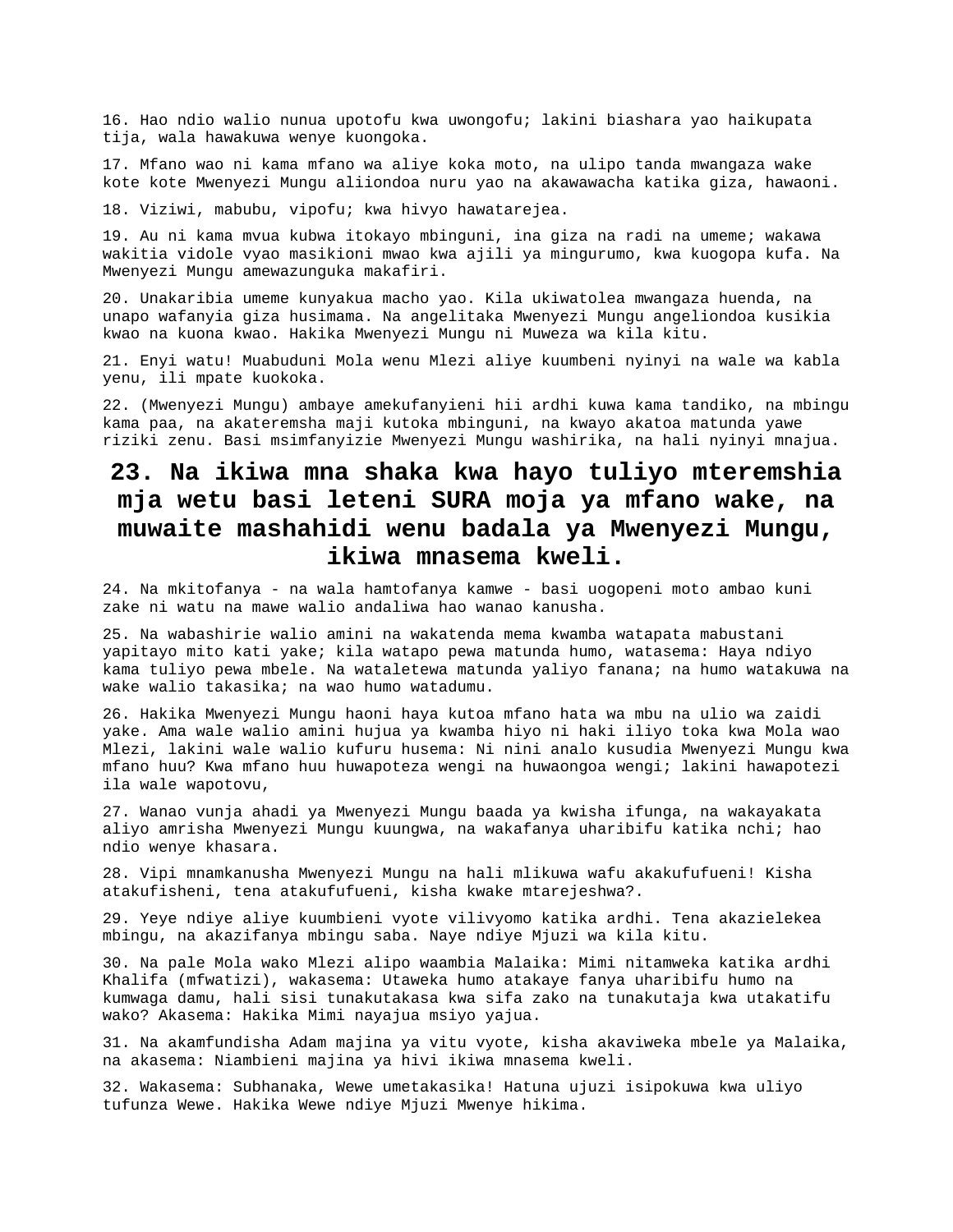33. Akasema: Ewe Adam! Waambie majina yake. Basi alipo waambia majina yake alisema: Sikukwambieni kwamba Mimi ninajua siri za mbinguni na za duniani, na ninayajua mnayo yadhihirisha na mliyo kuwa mnayaficha?

34. Na tulipo waambia Malaika: Msujudieni Adam, wakamsujudia wote isipo kuwa Iblis, alikataa na akajivuna na akawa katika makafiri.

35. Na tulisema: Ewe Adam! Kaa wewe na mkeo katika Bustani, na kuleni humo maridhawa popote mpendapo, lakini msiukaribie mti huu tu; mkawa katika wale walio dhulumu.

36. Lakini Shet'ani aliwatelezesha hao wawili na akawatoa katika waliyo kuwamo, na tukasema: Shukeni, nanyi ni maadui nyinyi kwa nyinyi. Katika ardhi yatakuwa makaazi yenu na starehe kwa muda.

37. Kisha Adam akapokea maneno kwa Mola wake Mlezi, na Mola wake Mlezi alimkubalia toba yake; hakika Yeye ndiye Mwingi wa kukubali toba na Mwenye kurehemu.

38. Tukasema: Shukeni nyote; na kama ukikufikieni uwongofu utokao kwangu, basi watakao fuata uwongofu wangu huo haitakuwa khofu juu yao wala hawatahuzunika.

39. Na wenye kukufuru na kuzikanusha ishara zetu, hao ndio watakao kuwa watu wa Motoni, humo watadumu.

40. Enyi Wana wa Israili! Kumbukeni neema yangu niliyo kuneemesheni, na timizeni ahadi yangu, na Mimi nitatimiza ahadi yenu, na niogopeni Mimi tu.

41. Na aminini niliyo yateremsha ambayo yanasadikisha mliyo nayo, wala msiwe wa kwanza kuyakataa. Wala msiuze Ishara zangu kwa thamani ndogo. Na niogopeni Mimi tu.

42. Wala msichanganye kweli na uwongo na mkaificha kweli nanyi mnajua.

43. Na shikeni Sala, na toeni Zaka, na inameni pamoja na wanao inama.

44. Je! Mnawaamrisha watu mema na mnajisahau nafsi zenu, na hali nyinyi mnasoma Kitabu? Basi je, hamzingatii?

45. Na tafuteni msaada kwa kusubiri na kwa kusali; na kwa hakika jambo hilo ni gumu isipokuwa kwa wanyenyekevu,

46. Ambao wana yakini kuwa hakika watakutana na Mola wao Mlezi na ya kuwa hakika watarejea kwake.

47. Enyi Wana wa Israili! Kumbukeni zile neema zangu nilizo kuneemesheni, na nikakuteuweni kuliko wote wengineo.

48. Na iogopeni Siku ambayo mtu hatomfaa mtu kwa lolote, wala hayatakubaliwa kwake maombezi, wala hakitapokewa kikomboleo kwake; wala hawatanusuriwa.

49. Na vile tulipo kuokoeni kwa watu wa Firauni walio kupeni adhabu mbaya, wakiwachinja wana wenu wa kiume na wakawawacha hai wanawake; na katika hayo ulikuwa ni mtihani mkubwa ulio toka kwa Mola wenu Mlezi.

50. Na tulipo ipasua bahari kwa ajili yenu na tukakuokoeni, tukawazamisha watu wa Firauni, na huku mnatazama.

51. Na tulipo muahidi Musa masiku arubaini, kisha mkachukua ndama (mkamuabudu) baada yake, na mkawa wenye kudhulumu.

52. Kisha tukakusameheni baada ya hayo, ili mpate kushukuru.

53. Na tulipo mpa Musa Kitabu na pambanuo ili mpate kuongoka.

54. Na Musa alipo waambia watu wake: Enyi watu wangu! Hakika nyinyi mmezidhulumu nafsi zenu kwa kuchukua kwenu ndama (kumuabudu). Basi tubuni kwa Muumba wenu na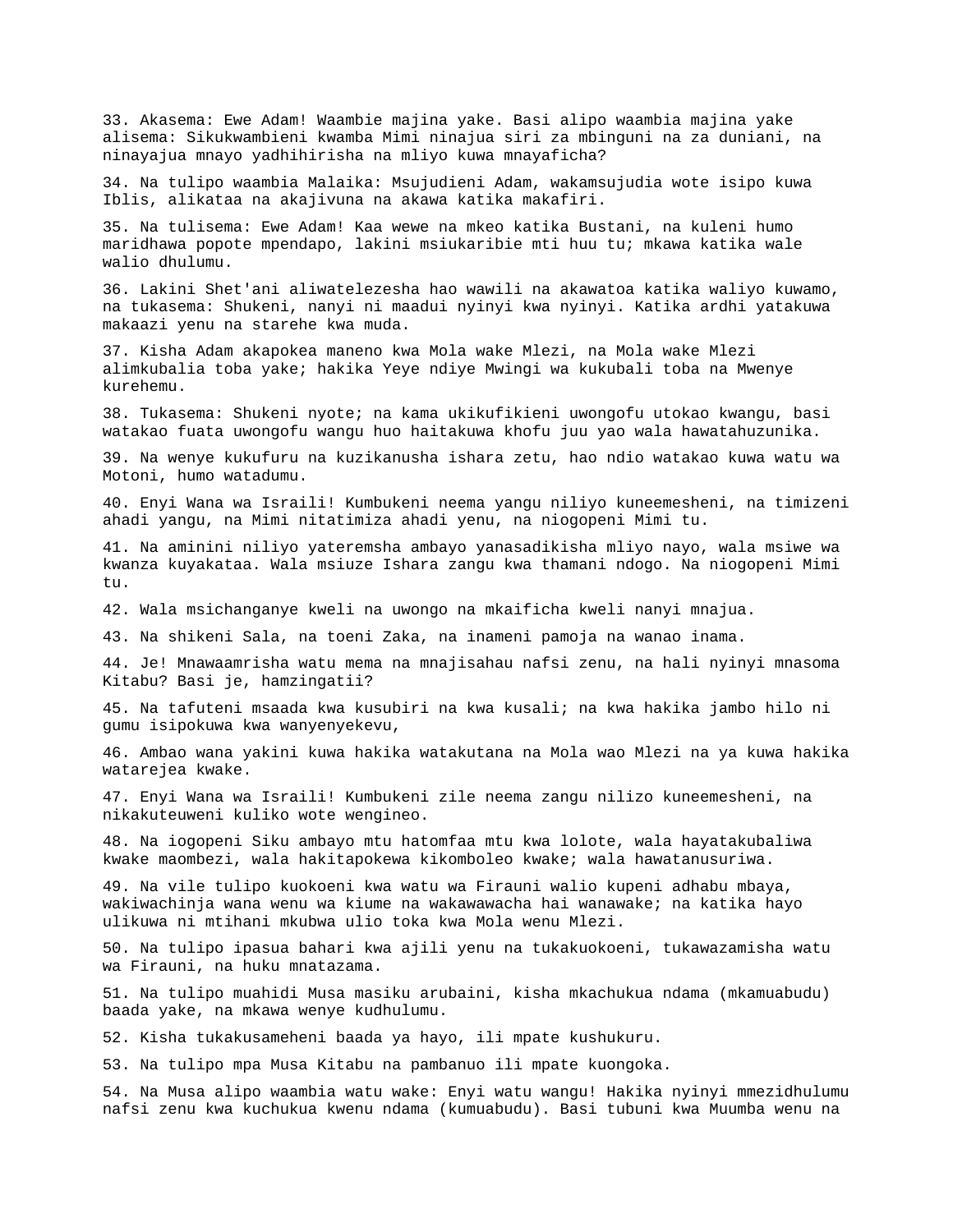ziueni nafsi zenu. Haya ni bora kwenu mbele ya Muumba wenu. Naye akapokea toba yenu. Hakika Yeye ndiye apokeaye toba na Mwenye kurehemu.

55. Na mlipo sema: Ewe Musa! Hatutakuamini mpaka tumwone Mwenyezi Mungu waziwazi. Ikakunyakueni radi nanyi mnaangalia.

56. Kisha tukakufufueni baada ya kufa kwenu, ili mpate kushukuru.

57. Na tukakutilieni kivuli kwa mawingu na tukakuteremshieni Manna na Salwa; tukakwambieni: Kuleni vitu vizuri hivi tulivyo kuruzukuni. Nao hawakutudhulumu Sisi lakini walikuwa wanajidhulumu nafsi zao.

58. Na tulipo sema: Ingieni mji huu, na humo mle mpendapo maridhawa, na ingieni katika mlango wake kwa unyenyekevu, na semeni: Tusamehe! Tutakusameheni makosa yenu, na tutawazidishia wema wafanyao wema.

59.Lakini walio dhulumu waliibadili kauli isiyo kuwa waliyo ambiwa. Kwa hivyo tukaiteremsha juu ya wale walio dhulumu adhabu kutoka mbinguni kwa sababu ya walivyo kuwa wamepotoka.

60. Na Musa alipo omba maji kwa ajili ya watu wake, tulimwambia: Lipige jiwe kwa fimbo yako. Mara zikatimbuka chemchem kumi na mbili; kila kabila ikajua mahali pake pa kunywea. Tukawaambia: Kuleni na mnywe riziki ya Mwenyezi Mungu, wala msiasi katika nchi mkafanya uharibifu.

61. Na mlipo sema: Ewe Musa! Hatuwezi kuvumilia chakula cha namna moja tu, basi tuombee kwa Mola wako Mlezi atutolee vile vinavyo mea katika ardhi, kama mboga zake, na matango yake, na thom zake, na adesi zake, na vitunguu vyake. Akasema: Mnabadili kilicho duni kwa kilicho bora? Shukeni mjini, huko mtapata mlivyo viomba. Na wakapigwa na unyonge,na umasikini, na wakastahili ghadhabu ya Mwenyezi Mungu. Na haya ni kwa sababu walikuwa wakiyakataa maneno ya Mwenyezi Mungu, na wakiwauwa Manabii pasipo haki. Hayo ni kwa walivyo asi na wakapindukia mipaka.

62. Hakika Walio amini, na Mayahudi na Wakristo, na Wasabai; yeyote atakaye muamini Mwenyezi Mungu na Siku ya Mwisho na akatenda mema basi watapata malipwa yao kwa Mola wao Mlezi, wala haitakuwa khofu juu yao, wala hawatahuzunika.

63. Na tulipo chukua ahadi yenu, na tukaunyanyua mlima juu yenu (tukakwambieni): Shikeni kwa nguvu haya tuliyo kupeni, na yakumbukeni yaliyomo ndani yake ili mpate kujilinda.

64. Kisha mligeuka baada ya haya. Na lau kuwa si fadhila za Mwenyezi Mungu juu yenu na rehema zake, mngeli kuwa miongoni mwa wenye kukhasirika.

65. Na hakika mlikwisha yajua ya wale miongoni mwenu walio ivunja Sabato,(siku ya mapumziko, Jumaa Mosi) na tukawaambia: Kuweni manyani wadhalilifu.

66. Kwa hivyo tukayafanya hayo kuwa onyo kwa wale walio kuwa katika zama zao na walio kuja baada yao, na mawaidha kwa wachamngu.

67. Na Musa alipo waambia watu wake: Hakika Mwenyezi Mungu anakuamrisheni mchinje ng'ombe. Wakasema: Je! Unatufanyia mzaha? Akasema: Audhubil lahi! Najikinga kwa Mwenyezi Mungu nisiwe miongoni mwa wajinga.

68. Wakasema: Tuombee kwa Mola wako Mlezi atupambanulie ni ng'ombe gani? Akasema: Hakika Yeye anasema kwamba ng'ombe huyo si mpevu, wala si kinda, bali ni wa katikati baina ya hao. Basi fanyeni mnavyo amrishwa.

69. Wakasema: Tuombee kwa Mola wako atupambanulie nini rangi yake? Akasema: Yeye anasema, kuwa ng'ombe huyo ni wa manjano, na rangi yake imekoza, huwapendeza wanao mtazama.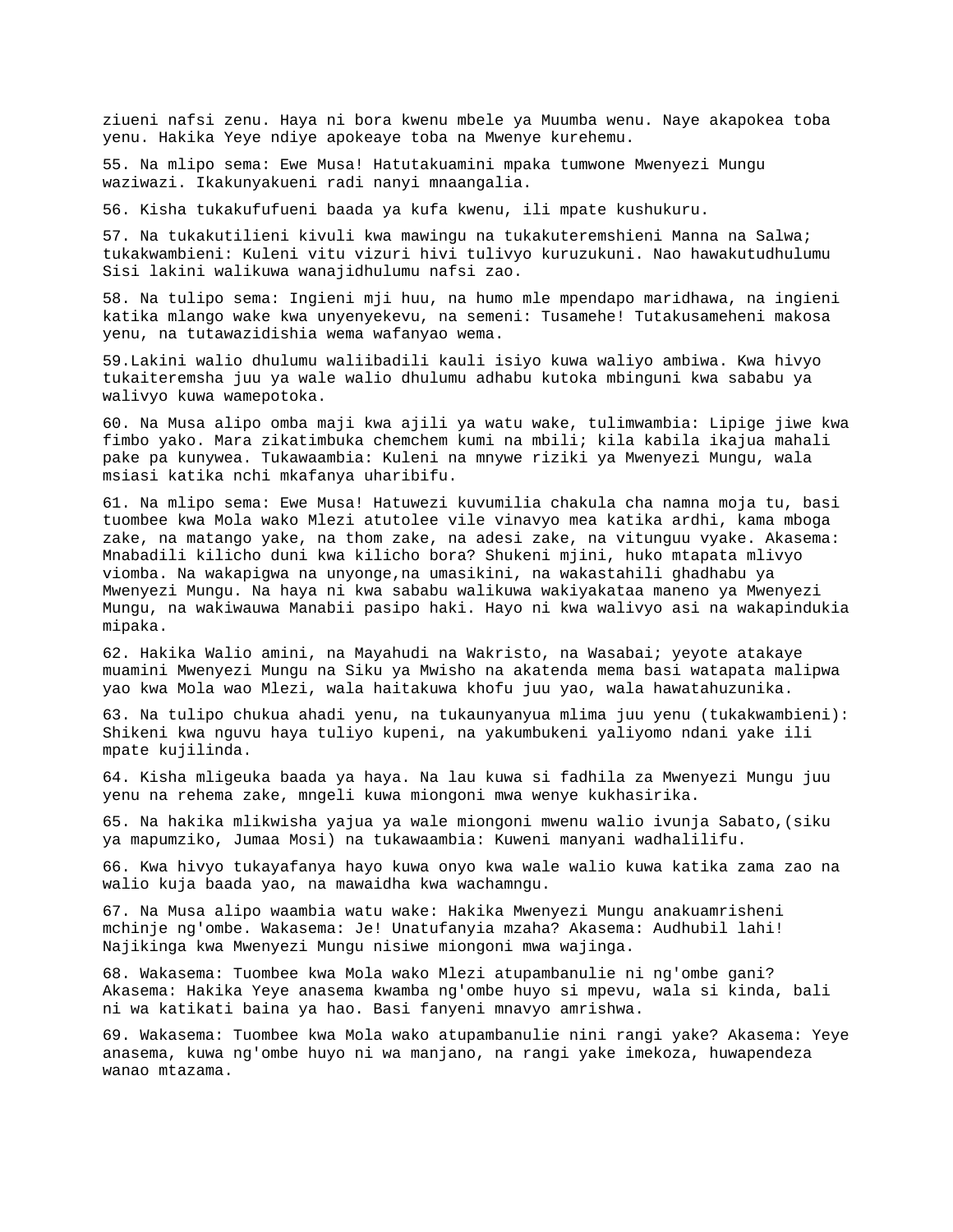70. Wakasema: Tuombee kwa Mola wako Mlezi atupambanulie ni yupi? Hakika tunaona ng'ombe wamefanana. Na kwa yakini, Inshaallah, Mwenyezi Mungu akipenda, tutaongoka.

71. Akasema: Yeye anasema: Kuwa huyo ni ng'ombe asiye tiwa kazini kulima ardhi wala kumwagia maji mimea, mzima, hana baka. Wakasema: Sasa umeleta haki. Basi wakamchinja, na walikaribia kuwa wasifanye hayo.

72. Na mlipo muuwa mtu, kisha mkakhitalifiana kwayo, na Mwenyezi Mungu ni mwenye kuyatoa hayo mliyo kuwa mkiyaficha.

73. Tukasema: Mpigeni kwa kipande chake (huyo ng'ombe). Ndivyo hivi Mwenyezi Mungu huwahuisha wafu; na anakuonyesheni Ishara zake ili mpate kufahamu.

74. Kisha nyoyo zenu zikawa ngumu baada ya hayo, hata zikawa kama mawe au ngumu zaidi; kwani kuna mawe yanayo timbuka mito, na kuna mengine yanayo pasuka yakatoka maji ndani yake, na kuna mengine huanguka kwa sababu ya khofu ya Mwenyezi Mungu. Na Mwenyezi Mungu si mwenye kughafilika na mnayo yafanya.

75. Mnatumai watakuaminini na hali baadhi yao walikuwa wakisikia maneno ya Mwenyezi Mungu, kisha wakayabadili baada ya kuwa wameyafahamu, na hali wanajua?

76. Na wanapo kutana na wale walio amini husema: Tumeamini. Na wanapo kuwa peke yao, wao kwa wao, husema: Mnawaambia aliyo kufunulieni Mwenyezi Mungu ili wapate kukuhojieni mbele ya Mola wenu Mlezi? Basi hamfahamu nyinyi?

77. Hawajui ya kwamba Mwenyezi Mungu anayajua wanayo yaficha na wanayo yatangaza?

78. Na wako miongoni mwao wasio jua kusoma; hawakijui Kitabu isipo kuwa uwongo wanao utamani, nao hawana ila ni kudhania tu.

79. Basi ole wao wanao andika kitabu kwa mikono yao, kisha wakasema: Hiki kimetoka kwa Mwenyezi Mungu, ili wachumie kwacho pato dogo. Basi ole wao kwa yale iliyo andika mikono yao, na ole wao kwa yale wanayo yachuma.

80. Na walisema: Hautatugusa Moto ila kwa siku chache tu. Sema: Mmechukua ahadi kwa Mwenyezi Mungu? Kweli Mwenyezi Mungu hatokwenda kinyume na ahadi yake. Au mnamsingizia Mwenyezi Mungu mambo msiyo yajua?

81. Naam, anaye chuma ubaya - na makosa yake yakamzunguka - hao ndio watu wa Motoni; humo watadumu.

82. Na wale walio amini na wakatenda mema, hao ndio watu wa Peponi, humo watadumu.

83. Na tulipo funga agano na Wana wa Israili: Hamtamuabudu yeyote ila Mwenyezi Mungu; na muwafanyie wema wazazi na jamaa na mayatima na masikini, na semeni na watu kwa wema, na shikeni Sala, na toeni Zaka. Kisha mkageuka isipo kuwa wachache tu katika nyinyi; na nyinyi mnapuuza.

84. Na tulipo chukua agano lenu kuwa hamtamwaga damu zenu, wala hamtatoana majumbani mwenu; nanyi mkakubali nanyi mnashuhudia.

85. Kisha nyinyi kwa nyinyi mnauwana, na mnawatoa baadhi yenu majumbani kwao, mkisaidiana kwa dhambi na uadui. Na wakikujieni mateka mnawakomboa, na hali kuwatoa mmekatazwa. Je! Mnaamini baadhi ya Kitabu na mnakataa baadhi yake? Basi hana malipo mwenye kutenda hayo miongoni mwenu ila hizaya katika maisha ya duniani, na Siku ya Kiyama watapelekwa kwenye adhabu kali kabisa. Na Mwenyezi Mungu si mwenye kughafilika na yale mnayo yatenda.

86. Hao ndio walio nunua uhai wa dunia kwa (uhai wa) Akhera; kwa hivyo hawatapunguziwa adhabu wala hawatanusuriwa.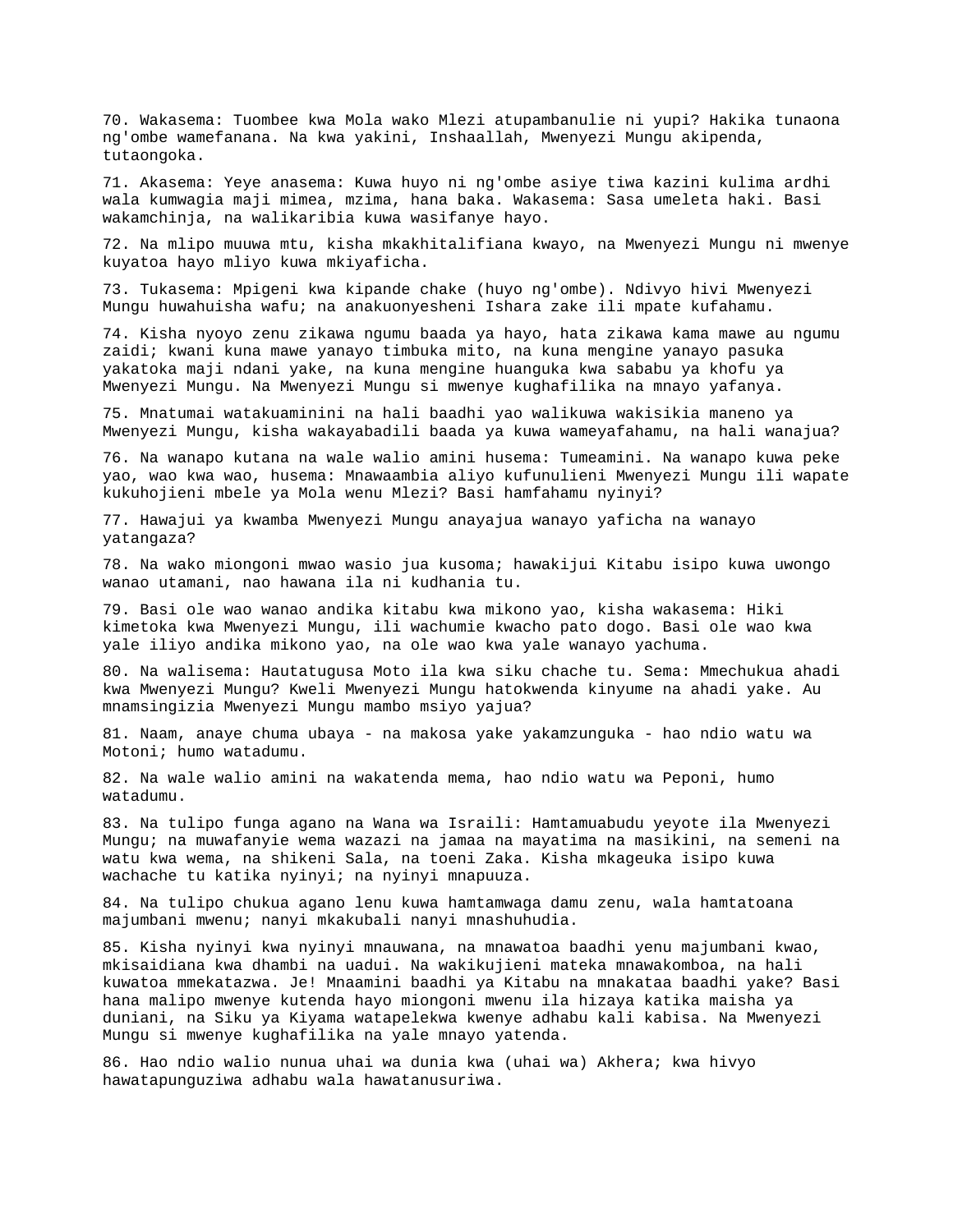87. Na hakika tulimpa Musa Kitabu na tukafuatisha baada yake Mitume wengine. Na tukampa Isa, mwana wa Mariamu, hoja zilizo waziwazi, na tukamtia nguvu kwa Roho Takatifu. Basi kila walipo kufikieni Mitume kwa yale ambayo hayapendwi na nafsi zenu, mlijivuna; wengine mkawakanusha, na wengine mkawauwa.

88. Na walisema: Nyoyo zetu zimefunikwa. Bali Mwenyezi Mungu amewalaani kwa kufuru zao: kwa hivyo ni kidogo tu wanayo yaamini.

89. Na kilipo wajia Kitabu kitokacho kwa Mwenyezi Mungu kinacho thibitisha waliyo nayo - na wao walikuwa wakitafutia ushindi kuwashinda makafiri - yalipo wajia yale waliyo kuwa wakiyajua waliyakanusha. Basi laana ya Mwenyezi Mungu juu ya wakanushao!

90. Kiovu kweli walicho jiuzia nafsi zao, nacho ni kule kukataa kwao aliyo yateremsha Mwenyezi Mungu, kwa ajili ya kuona maya kwa kuwa Mwenyezi Mungu humteremshia fadhila yake amtakaye miongoni mwa waja wake. Basi wamejiletea wenyewe ghadhabu juu ya ghadhabu. Na makafiri watapata mateso ya kudhalilisha.

91. Na wanapo ambiwa: Yaaminini aliyo yateremsha Mwenyezi Mungu. Wao husema: Tunaamini tuliyo teremshiwa sisi. Na huyakataa yasiyo kuwa hayo. Na hali ya kuwa hii ndiyo Haki inayo thibitisha yale waliyo nayo wao. Sema: Mbona mliwauwa Manabii wa Mwenyezi Mungu hapo zamani ikiwa kweli mlikuwa Waumini?

92. Na alikufikieni Musa na hoja zilizo waziwazi, kisha mkamchukua ndama (kumuabudu) baada yake, na mkawa wenye kudhulumu.

93. Na tulipo chukua ahadi yenu na tukauinua mlima juu yenu (tukakwambieni): Kamateni kwa nguvu haya tuliyo kupeni na sikieni. Wakasema: Tumesikia na tumekataa! Na wakanyweshwa nyoyoni mwao (imani ya) ndama kwa kufuru yao. Sema: Ni uovu mno iliyo kuamrisheni imani yenu ikiwa ni wenye kuamini.

94. Sema: Ikiwa nyumba ya Akhera iliyoko kwa Mwenyezi Mungu ni yenu tu bila ya watu wengine, basi tamanini mauti kama nyinyi mnasema kweli.

95. Wala hawatayatamani kamwe kwa sababu ya yale yaliyo tangulizwa na mikono yao; na Mwenyezi Mungu ni mwenye kuwajua vyema wanao dhulumu.

96. Na hakika utawaona ni wenye kuwashinda watu wote kwa pupa ya kuishi, na kuliko washirikina. Kila mmoja wao anatamani lau angeli pewa umri wa miaka elfu. Wala hayo ya kuzidishiwa umri hayamuondoshei adhabu; na Mwenyezi Mungu anayaona wanayo yatenda.

97. Sema: Aliye kuwa ni adui wa Jibril, basi huyo ndiye aliye iteremsha Qur'ani moyoni mwako kwa idhini ya Mwenyezi Mungu, inayo thibitisha yaliyo kuwa kabla yake, na ni uwongofu na bishara njema kwa Waumini.

98. Aliye kuwa adui wa Mwenyezi Mungu na Malaika wake na Mitume wake na Jibril na Mikail, basi hakika Mwenyezi Mungu ni adui wa makafiri.

99. Hakika tumekuteremshia Ishara zilizo wazi na hapana wanao zikataa ila wapotovu.

100. Je! Ati ndio kila wanapo funga ahadi huwapo kikundi miongoni mwao kikaivunja? Bali wengi wao hawaamini.

101. Na alipo wajia Mtume kutoka kwa Mwenyezi Mungu, mwenye kuthibitisha yale waliyo nayo, kundi moja miongoni mwa wale walio pewa Kitabu lilitupa Kitabu cha Mwenyezi Mungu hicho nyuma ya migongo yao kama kwamba hawajui.

102. Na wakafuata yale waliyo zua mashet'ani kuuzulia ufalme wa Su leiman. Na wala Suleiman hakukufuru, bali mashet'ani ndio walio kufuru, wakiwafundisha watu uchawi, na yaliyo teremshwa kwa Malaika wawili, Haaruta na Maaruta katika Baabil. Wala hao hawakumfundisha yeyote mpaka wamwambie: Hakika sisi ni mtihani; basi usikufuru. Wakajifunza kwa hao wawili yale ya kumfarikisha mtu na mkewe.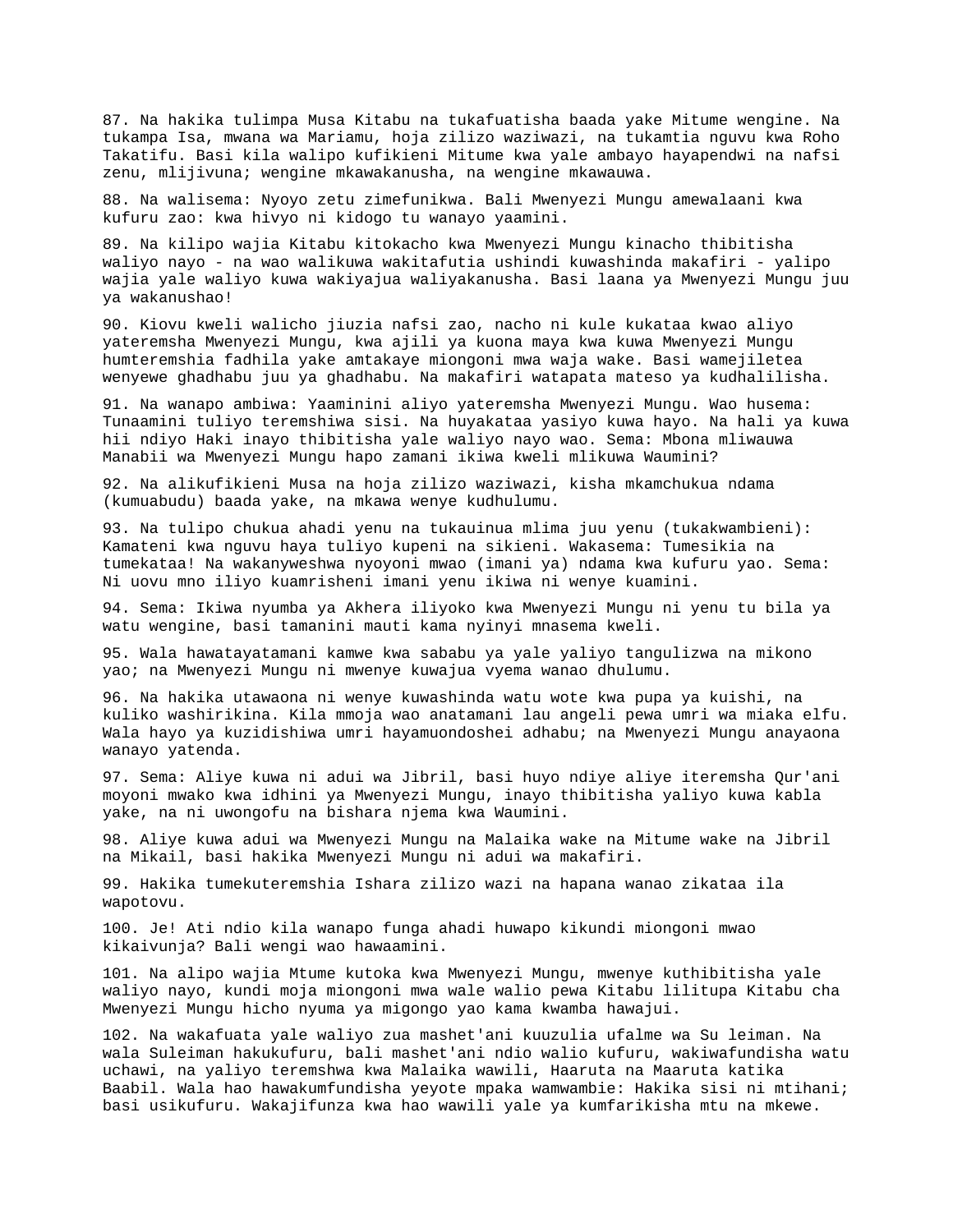Wala hawawezi kumdhuru mtu ila kwa kutaka Mwenyezi Mungu. Na wanajifunza yatayo wadhuru wala hayawanufaishi. Na hakika wanajua kwamba aliye khiari haya hatakuwa na fungu lolote katika Akhera. Na hakika ni kiovu mno walicho jiuzia nafsi zao laiti wangelijua.

103. Na lau kuwa wangeamini na wakaogopa, bila ya shaka malipo yatokayo kwa Mwenyezi Mungu yange kuwa bora. Laiti wangeli kuwa wanajua!

104. Enyi mlio amini! Msiseme: "Raa'ina", na semeni: "Ndhurna". Na sikieni! Na makafiri watapata adhabu chungu.

105. Walio kufuru miongoni mwa watu wa Kitabu na washirikina hawapendi mteremshiwe kheri yoyote kutoka kwa Mola wenu Mlezi. Na Mwenyezi Mungu humkusudia kumpa rehema yake ampendaye. Na Mwenyezi Mungu ni mwenye fadhila kubwa.

106. Ishara yoyote tunayo ifuta au tunayo isahaulisha tunailetea iliyo bora kuliko hiyo, au iliyo mfano wake. Hujui kwamba Mwenyezi Mungu ni Muweza wa kila kitu?

107. Hujui kwamba Mwenyezi Mungu ana ufalme wa mbingu na ardhi? Nanyi hamna mlinzi wala msaidizi isipo kuwa Mwenyezi Mungu.

108. Au mnataka kumwomba Mtume wenu kama alivyo ombwa Musa zamani? Na anaye badilisha Imani kwa ukafiri bila ya shaka huyo ameipotea njia iliyo sawa.

109. Wengi miongoni mwa watu wa Kitabu wanatamani lau wange kurudisheni nyinyi muwe makafiri baada ya kuamini kwenu, kwa ajili ya uhasidi uliomo ndani ya nafsi zao, baada ya kwisha wapambanukia Haki. Basi sameheni na wachilieni mbali mpaka Mwenyezi Mungu atapo leta amri yake. Hakika Mwenyezi Mungu ni Muweza wa kila kitu.

110. Na shikeni Sala na toeni Zaka; na kheri mtakazo jitangulizia nafsi zenu mtazikuta kwa Mwenyezi Mungu. Hakika Mwenyezi Mungu anayaona mnayo yafanya.

111. Na walisema: Hataingia Peponi ila aliyekuwa Yahudi au Mkristo. Hayo ni matamanio yao. Sema: Leteni ushahidi wenu kama nyinyi ni wasema kweli.

112. Sivyo hivyo! Yeyote anaye elekeza uso wake kwa Mwenyezi Mungu naye ni mtenda mema, basi ana malipo yake kwa Mola wake Mlezi, wala haitakuwa khofu juu yao wala hawatahuzunika.

113. Na Mayahudi husema: Wakristo hawana lao jambo. Na Wakristo husema: Mayahudi hawana lao jambo. Na ilhali wote wanasoma Kitabu hicho hicho (Biblia). Na kadhaalika walisema wale wasio jua kitu mfano wa kauli yao hii. Basi Mwenyezi Mungu atahukumu baina yao Siku ya Kiyama katika yale waliyo kuwa wakikhitilafiana.

114. Na ni nani dhaalimu mkubwa kuliko yule anaye zuia misikiti ya Mwenyezi Mungu kutajwa ndani yake jina lake na akajitahidi kuiharibu? Watu hao haitawafalia kuingia humo ila nao wanaogopa. Duniani watapata hizaya na Akhera watapata adhabu kubwa.

115. Na mashariki na magharibi ni za Mwenyezi Mungu. Basi kokote mnako elekea, huko Mwenyezi Mungu yupo. Hakika Mwenyezi Mungu ni mwenye wasaa na Mjuzi.

116. Na ati wanasema: Mwenyezi Mungu ana mwana. Subhanahu! Ametakasika na hayo. Bali vyote viliomo mbinguni na duniani ni vyake. Vyote vinamt'ii Yeye.

117. Yeye ndiye Muumba wa mbingu na ardhi pasina ruwaza; na anapo taka jambo basi huliambia tu: Kuwa! Nalo huwa.

118. Na walisema wale wasio jua kitu: Mbona Mwenyezi Mungu hasemi nasi au zikatufikia Ishara. Kama hivyo walisema wale walio kuwa kabla yao mfano wa kauli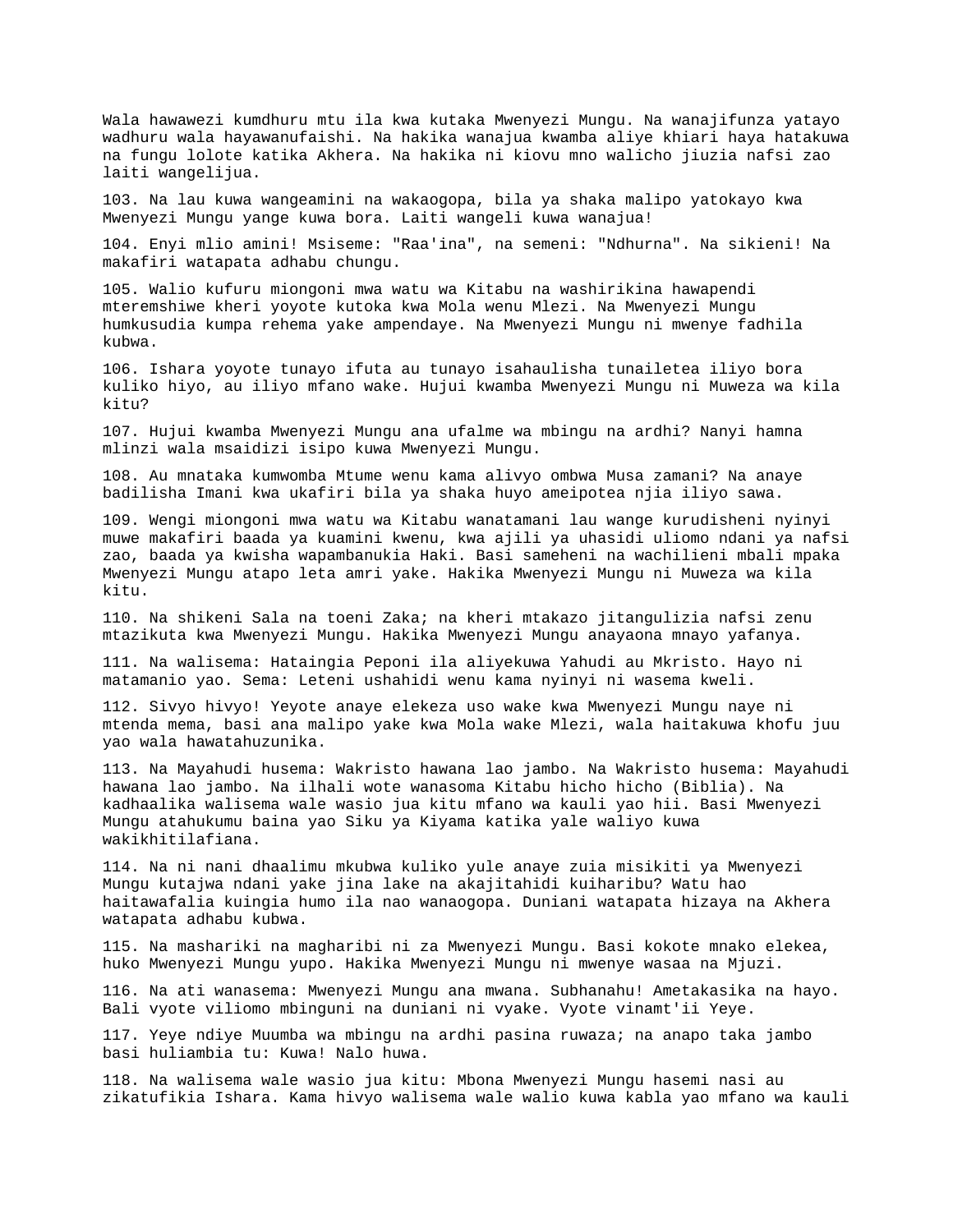yao hii. Nyoyo zao zimefanana. Hakika Sisi tumeziweka wazi Ishara kwa watu wenye yakini.

119. Hakika Sisi tumekutuma kwa Haki uwe mbashiri, na mwonyaji. Na wala hutaulizwa juu ya watu wa Motoni.

120. Mayahudi hawawi radhi nawe, wala Wakristo, mpaka ufuate mila yao. Sema: Hakika uwongofu wa Mwenyezi Mungu ndio uwongofu. Na kama ukifuata matamanio yao baada ya ujuzi ulio kwisha kujia, hutapata mlinzi wala msaidizi kwa Mwenyezi Mungu.

121. Wale tulio wapa Kitabu, wakakisoma kama ipasavyo kusomwa, hao ndio kweli wanakiamini. Na wanao kikataa basi hao ndio wenye kukhasiri.

122. Enyi Wana wa Israili! Kumbukeni neema yangu niliyo kuneemesheni, na hakika Mimi nikakufadhilisheni kuliko wengineo wote.

123. Na iogopeni siku ambayo hatamfaa mtu mwenziwe kwa lolote, wala hakitakubaliwa kwake kikomboleo, wala maombezi hayatamfaa, wala hawatanusuriwa.

124. Na Mola wake Mlezi alipo mjaribu Ibrahim kwa kumpa amri fulani, naye akazitimiza, akamwambia: Hakika Mimi nitakufanya uwe mwongozi wa watu. Akasema: Je, na katika vizazi vyangu pia? Akasema: Ahadi yangu haitawafikia wenye kudhulumu.

125. Na kumbukeni tulipo ifanya ile Nyumba (ya Alkaaba) iwe pahala pa kukusanyikia watu na pahala pa amani. Na alipo kuwa akisimama Ibrahim pafanyeni pawe pa kusalia. Na tuliagana na Ibrahim na Ismail: Itakaseni Nyumba yangu kwa ajili ya wanao izunguka kwa kut'ufu na wanao jitenga huko kwa ibada, na wanao inama na kusujudu.

126. Na alipo sema Ibrahim: Ee Mola wangu Mlezi! Ufanye huu uwe mji wa amani, na uwaruzuku watu wake matunda, wale wanao muamini Mwenyezi Mungu na Siku ya Mwisho. Akasema: Na mwenye kukufuru pia nitamstarehesha kidogo, kisha nitamsukumiza kwenye adhabu ya Moto, napo ni pahala pabaya mno pa kurejea.

127. Na kumbukeni Ibrahim na Ismail walipo inyanyua misingi ya ile Nyumba wakaomba: Ewe Mola Mlezi wetu! Tutakabalie! Hakika Wewe ndiye Msikizi Mjuzi.

128. Ewe Mola Mlezi wetu! Tujaalie tuwe ni wenye kusilimu kwako, na pia miongoni mwa vizazi vyetu wawe umma ulio silimu kwako. Na utuonyeshe njia za ibada yetu na utusamehe. Bila shaka Wewe ndiye Mwenye kusamehe Mwenye kurehemu.

129. Ewe Mola Mlezi wetu! Waletee Mtume anaye tokana na wao, awasomee Aya zako, na awafundishe Kitabu na hikima na awatakase. Hakika Wewe ndiye Mwenye nguvu, Mwenye hikima.

130. Na nani atajitenga na mila ya Ibrahim isipo kuwa anayeitia nafsi yake katika upumbavu? Na kwa yakini Sisi tulimteuwa yeye katika dunia; na hakika yeye katika Akhera atakuwa miongoni mwa watu wema.

131. Na Mola wake Mlezi alipo mwambia: Silimu, Nyenyekea! Alinena: Nimesilimu, nimenyenyekea kwa Mola wa walimwengu wote.

132. Na Ibrahim akawausia wanawe, na pia Yaaqub: Enyi wanangu! Hakika Mwenyezi Mungu amekuteulieni Dini hii; basi msife ila nanyi mmekuwa Waislamu, wanyenyekevu.

133. Je! Mlikuwapo yalipo mfikia Yaaqub mauti, akawaambia wanawe: Mtamuabudu nani baada yangu? Wakasema: Tutamuabudu Mungu wako na Mungu wa baba zako, Ibrahim na Ismail na Is- hak, Mungu Mmoja tu, na sisi tunasilimu kwake.

134. Hao ni watu walio kwisha pita. Watapata waliyo yachuma, nanyi mtapata mtakayo yachuma; wala hamtaulizwa nyinyi waliyo kuwa wakiyafanya wao.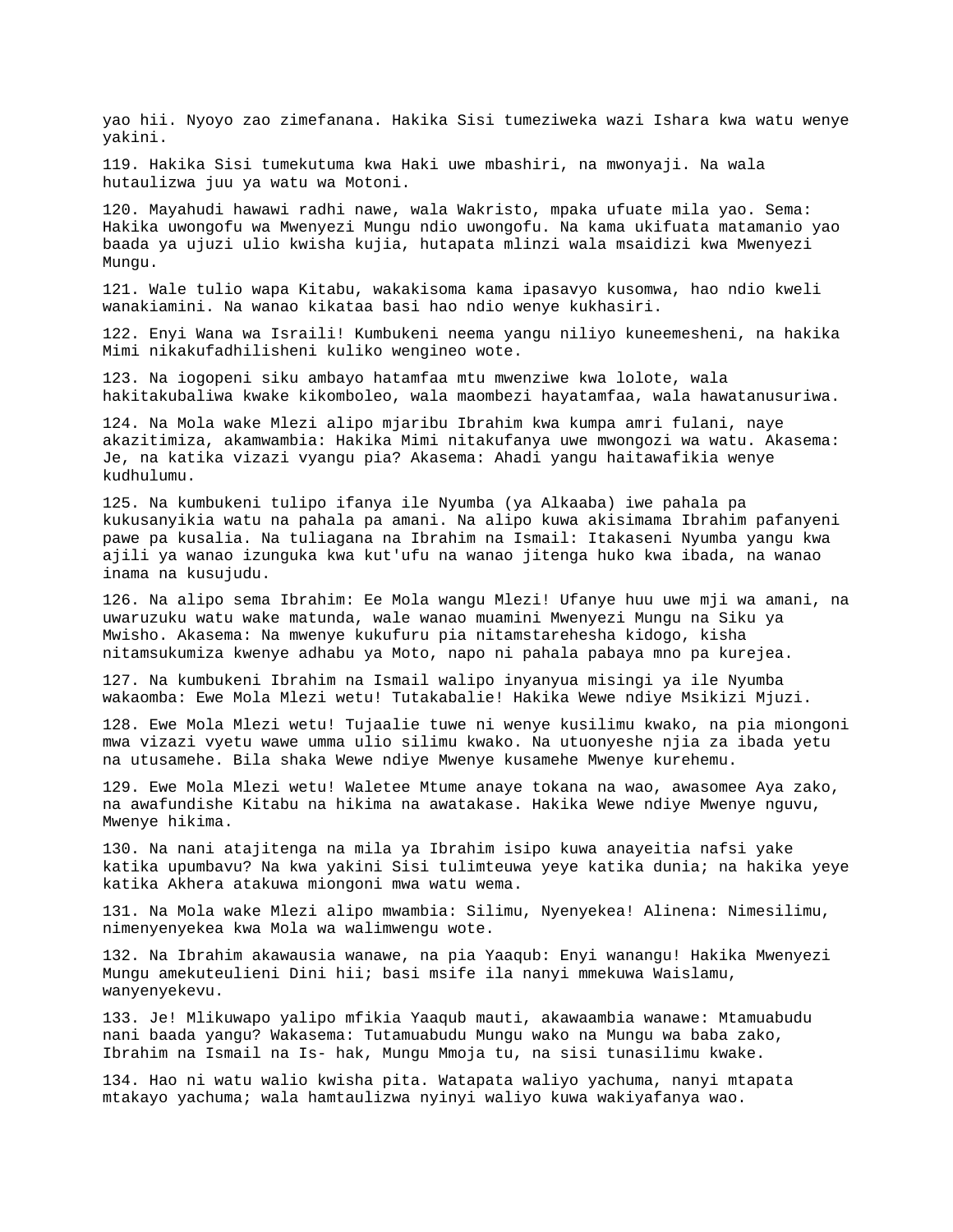135. Na wakasema: Kuweni Mayahudi au Wakristo ndio mtaongoka. Sema: Bali tunashika mila ya Ibrahim mwongofu, wala hakuwa katika washirikina.

136. Semeni nyinyi: Tumemuamini Mwenyezi Mungu na yale tuliyo teremshiwa sisi, na yaliyo teremshwa kwa Ibrahim na Ismail na Is-hak na Yaakub na wajukuu zake, na waliyo pewa Musa na Isa, na pia waliyo pewa Manabii wengine kutoka kwa Mola wao Mlezi; hatutafautishi baina ya yeyote katika hao, na sisi tumesilimu kwake.

137. Basi wakiamini kama mnavyo amini nyinyi, itakuwa kweli wameongoka. Na wakikengeuka basi wao wamo katika upinzani tu. Na Mwenyezi Mungu atakutosheni kukukingeni na shari yao, na Yeye ndiye Msikizi, Mjuzi.

138. Huko ndiko kupaka rangi kwa Mwenyezi Mungu, na nani aliye mbora wa kupaka rangi kuliko Mwenyezi Mungu? Na sisi ni wenye kumuabudu Yeye tu.

139. Sema: Mnahojiana nasi juu ya Mwenyezi Mungu, naye ni Mola wetu Mlezi na Mola wenu Mlezi, na sisi tuna vitendo vyetu na nyinyi mna vitendo vyenu? Nasi tunamsafia Yeye tu.

140. Au mnasema kuwa Ibrahim na Ismail na Is-hak na Yaakub na wajukuu zao walikuwa Mayahudi au Wakristo? Sema: Je, nyinyi mnajua zaidi au Mwenyezi Mungu? Na ni nani mwenye kudhulumu zaidi kuliko yule aliye ficha ushahidi alio nao utokao kwa Mwenyezi Mungu? Na Mwenyezi Mungu si mwenye kughafilika na hayo myafanyayo.

141. Hao ni watu walio kwisha pita. Wao watapata waliyo yachuma, na nyinyi mt apata mliyo yachuma, wala hamtaulizwa nyinyi yale waliyo kuwa wakifanya wao.

142. WAPUMBAVU miongoni mwa watu watasema: Nini kilicho wageuza kutoka kibla chao walicho kuwa wakikielekea? Sema: Mashariki na Magharibi ni ya Mwenyezi Mungu; Yeye humwongoa amtakaye kwenye njia iliyo nyooka.

143. Na vivyo hivyo tumekufanyeni muwe Umma wa wasitani, ili muwe mashahidi juu ya watu, na Mtume awe ni shahidi juu yenu. Na hatukukifanya kibla ulicho kuwa nacho ila tupate kumjua yule anaye mfuata Mtume na yule anaye geuka akarejea nyuma. Na kwa yakini hilo lilikuwa jambo gumu isipo kuwa kwa wale alio waongoa Mwenyezi Mungu. Na Mwenyezi Mungu hakuwa mwenye kuipoteza Imani yenu. Kwani Mwenyezi Mungu ni Mpole kwa watu na Mwenye kuwarehemu.

144. Kwa yakini tukiona unavyo geuza geuza uso wako mbinguni. Basi tutakuelekeza kwenye Kibla ukipendacho. Basi elekeza uso wako upande wa Msikiti Mtakatifu; na popote mnapokuwa zielekezeni nyuso zenu upande huo; na hakika wale walio pewa Kitabu wanajua kwamba hiyo ni haki itokayo kwa Mola wao Mlezi. Na Mwenyezi Mungu si mwenye kughafilika na yale wanayo yatenda.

145. Na hao walio pewa Kitabu, hata ukiwaletea hoja za kila namna, hawatafuata Kibla chako; wala wewe hutafuata kibla chao, wala baadhi yao hawatafuata kibla cha wengineo; na kama ukiyafuata matamanio yao baada ya kukufikia ujuzi, hakika hapo utakuwa miongoni mwa wenye kudhullumu.

146. Wale tulio wapa Kitabu wanayajua haya kama wanavyo wajua watoto wao; na kuna kikundi katika wao huificha haki na hali wanajua.

147. Haki inatoka kwa Mola wako Mlezi. Basi usiwe miongoni mwa wanao fanya shaka.

148. Na kila mmoja anao upande anao elekea. Basi shindanieni mema. Popote mlipo Mwenyezi Mungu atakuleteni nyote pamoja. Hakika Mwenyezi Mungu ni Muweza wa kila kitu.

149. Na popote wendako elekeza uso wako kwenye Msikiti Mtakatifu. Na hiyo ndiyo Haki itokayo kwa Mola wako Mlezi. Na Mwenyezi Mungu si mwenye kughafilika na mnayo yatenda.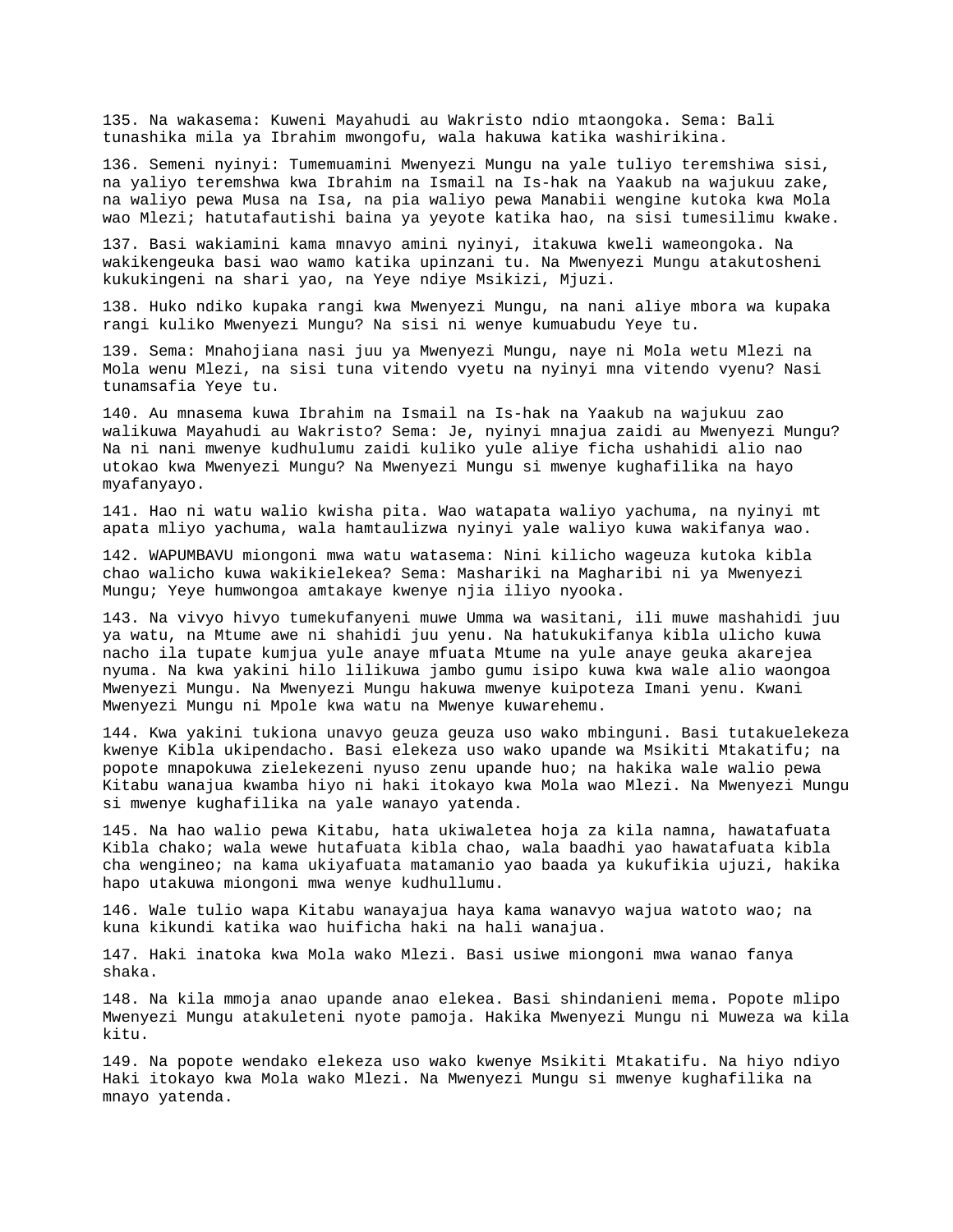150. Na popote wendako elekeza uso wako kwenye Msikiti Mtakatifu. Na popote mlipo elekezeni nyuso zenu upande huo ili watu wasiwe na hoja juu yenu, isipokuwa wale walio dhulumu miongoni mwao. Basi msiwaogope wao, lakini niogopeni Mimi - na ili nikutimizieni neema yangu, na ili mpate kuongoka.

151. Kama tulivyo mtuma Mtume kwenu anaye tokana na nyinyi, anakusomeeni Aya zetu na kukutakaseni na kukufundisheni Kitabu na hikima na kukufundisheni mliyo kuwa hamyajui.

152. Basi nikumbukeni nitakukumbukeni, na nishukuruni wala msinikufuru.

153. Enyi mlio amini! Takeni msaada kwa subira na Sala. Hakika Mwenyezi Mungu yu pamoja na wanao subiri.

154. Wala msiseme kuwa wale walio uwawa katika Njia ya Mwenyezi Mungu ni maiti; bali hao ni wahai, lakini nyinyi hamtambui.

155. Hapana shaka tutakujaribuni kwa chembe ya khofu, na njaa, na upungufu wa mali na watu na matunda. Na wabashirie wanao subiri,

156. Wale ambao ukiwasibu msiba husema: Hakika sisi ni wa Mwenyezi Mungu, na kwake Yeye hakika tutarejea.

157. Hao juu yao zitakuwa baraka zitokazo kwa Mola wao Mlezi na rehema. Nao ndio wenye kuongoka.

158. Hakika vilima vya Safaa na Marwa ni katika alama za Mwenyezi Mungu. Basi anaye hiji kwenye Nyumba hiyo au akafanya Umra, si kosa kwake kuvizunguka. Na anaye jitendea mwenyewe kheri basi bila ya shaka Mwenyezi Mungu ni Mwenye shukrani na Mjuzi.

159. Hakika wale wanao ficha tuliyo yateremsha -- nazo ni hoja zilizo wazi na uwongofu baada ya Sisi kuzibainisha kwa watu Kitabuni -- hao anawalaani Mwenyezi Mungu, na wanawalaani kila wenye kulaani.

160. Ila wale walio tubu na wakatengeneza na wakabainisha, basi hao nitapokea toba yao, na Mimi ni Mwenye kupokea toba na Mwenye kurehemu.

161. Hakika walio kufuru na wakafa hali ni makafiri, hao iko juu yao laana ya Mwenyezi Mungu na ya Malaika na ya watu wote.

162. Watadumu humo. Hawata-punguziwa adhabu wala hawatapewa muda wa kupumzika.

163. Na Mungu wenu ni Mungu mmoja tu, hapana mungu ila Yeye. Mwingi wa rehema, Mwenye kurehemu.

164. Hakika katika kuumbwa kwa mbingu na ardhi, na kukhitalifiana usiku na mchana, na marikebu ambazo hupita baharini kwa viwafaavyo watu, na maji anayo yateremsha Mwenyezi Mungu kutoka mbinguni, na kwa hayo akaihuisha ardhi baada ya kufa kwake, na akaeneza humo kila aina ya wanyama; na katika mabadiliko ya pepo, na mawingu yanayo amrishwa kupita baina ya mbingu na ardhi, bila shaka zimo Ishara kwa watu wanao zingatia.

165. Na katika watu wapo wanao chukua waungu wasio kuwa Mwenyezi Mungu. Wanawapenda kama kumpenda Mwenyezi Mungu. Lakini walio amini wanampenda Mwenyezi Mungu zaidi sana. Na laiti walio dhulumu wakajua watakapo iona adhabu kuwa nguvu zote ni za Mwenyezi Mungu na kuwa Mwenyezi Mungu ni mkali wa kuadhibu!

166. Walio fuatwa watakapo wakataa wale walio wafuata, na hali ya kuwa wamekwisha iona adhabu; na yatakatika mafungamano yao.

167. Na watasema wale walio fuata: Laiti tungeweza kurudi tukawakataa wao kama wanavyo tukataa sisi! Hivi ndivyo Mwenyezi Mungu atakavyo waonyesha vitendo vyao kuwa majuto yao; wala hawatakuwa wenye kutoka Motoni.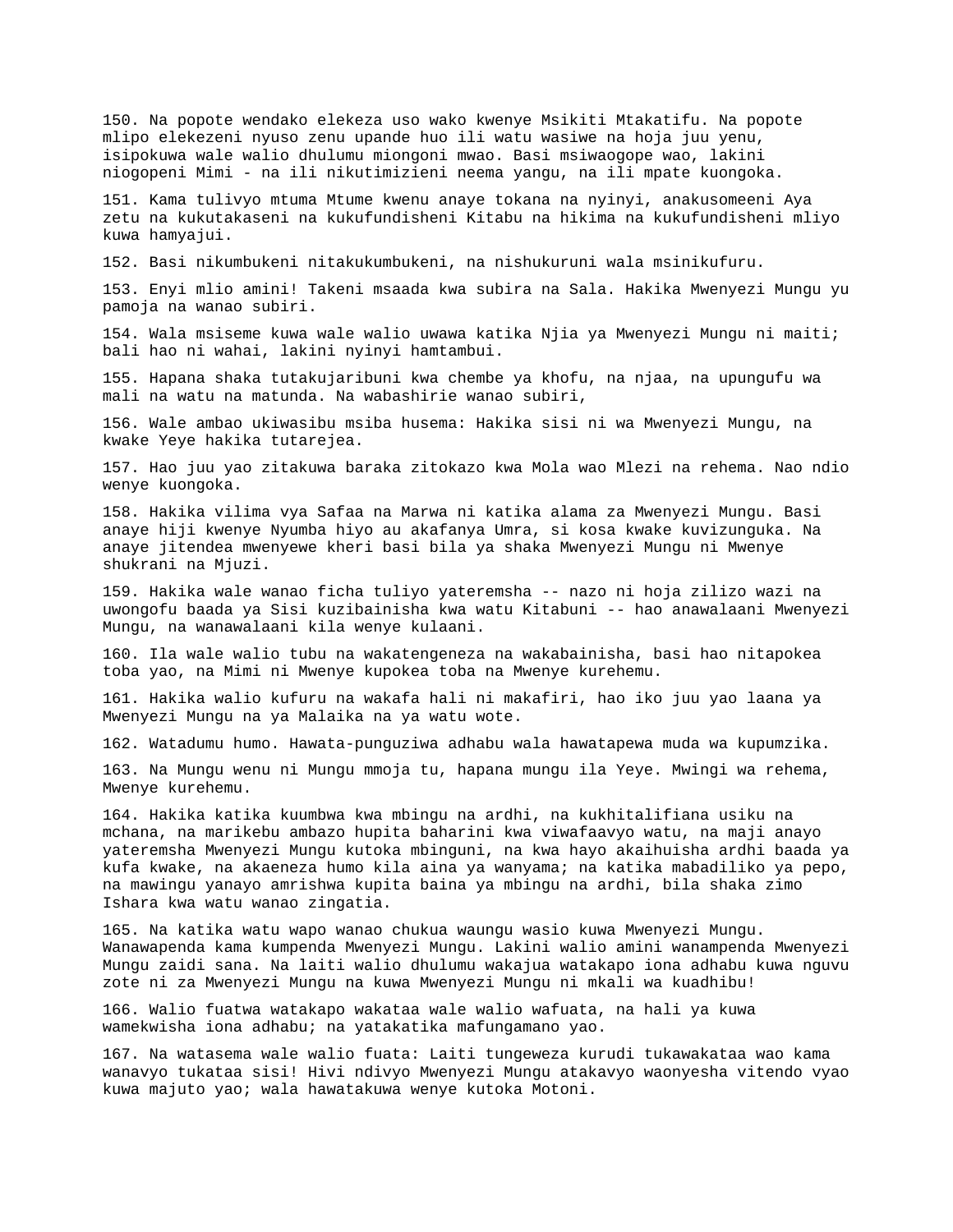168. Enyi watu! Kuleni vilivyomo katika ardhi, halali na vizuri, wala msifuate nyayo za Shet'ani. Hakika yeye ni adui yenu aliye dhaahiri.

169. Yeye anakuamrisheni maovu na machafu, na mumsingizie Mwenyezi Mungu mambo msiyo yajua.

170. Na wanapo ambiwa: Fuateni aliyo yateremsha Mwenyezi Mungu; wao husema: Bali tutafuata tuliyo wakuta nayo baba zetu. Je, hata ikiwa baba zao walikuwa hawaelewi kitu, wala hawakuongoka?

171. Na mfano wa walio kufuru ni kama mfano wa anaye mpigia kelele asiye sikia ila wito na sauti tu -- ni viziwi, mabubu, vipofu, kwa hivyo hawaelewi.

172. Enyi mlio amini! Kuleni vizuri tulivyo kuruzukuni, na mumshukuru Mwenyezi Mungu, ikiwa kweli mnamuabudu Yeye tu.

173.Yeye amekuharimishieni mzoga tu na damu na nyama ya nguruwe na kilicho tajiwa, katika kuchinjwa kwake, jina la asiye kuwa Mwenyezi Mungu. Lakini aliye fikiwa na dharura bila ya kutamani wala kupita kiasi, yeye hana dhambi. Hakika Mwenyezi Mungu ni Mwenye kusamehe, Mwenye kurehemu.

174. Hakika wale wafichao aliyo yateremsha Mwenyezi Mungu katika Kitabu, wakanunua kwacho thamani ndogo, hao hawali matumboni mwao isipo kuwa moto, wala Mwenyezi Mungu hatawasemeza Siku ya Kiyama, wala hatawatakasa. Nao watapata adhabu chungu.

175. Hao ndio walio nunua upotofu badala ya uwongofu, na adhabu badala ya maghfira. Ama wavumilivu wa Moto watu hawa!

176. Hayo ni kwa sababu Mwenyezi Mungu ameteremsha Kitabu kwa haki. Na wale walio khitilafiana katika Kitabu wamo katika upinzani ulio mbali na haki.

177. Sio wema kuwa mnaelekeza nyuso zenu upande wa mashariki na magharibi. Bali wema ni wa anaye muamini Mwenyezi Mungu na Siku ya Mwisho na Malaika na Kitabu na Manabii, na anawapa mali, kwa kupenda kwake, jamaa na mayatima na masikini na wasafiri, na waombao, na katika ugombozi, na akawa anashika Sala, na akatoa Zaka, na wanao timiza ahadi yao wanapo ahidi, na wanao vumilia katika shida na dhara na wakati wa vita; hao ndio walio sadikisha, na hao ndio wajilindao.

178.Enyi mlio amini! Mmepewa ruhusa kulipa kisasi katika walio uwawa - muungwana kwa muungwana, na mtumwa kwa mtumwa, na mwanamke kwa mwanamke. Na anaye samehewa na ndugu yake chochote basi ashikwe kulipa kwa wema, na yeye alipe kwa ihsani. Huko ni kupunguziwa kuliko tokana na Mola wenu Mlezi, na ni rehema. Na atakaye vuka mipaka baada ya haya, basi yeye atapata adhabu chungu.

179. Mtakuwa nao uhai mzuri katika kulipiza kisasi enyi wenye akili, ili msalimike.

180. Mmeandikiwa -- mmoja wenu anapo fikwa na mauti, kama akiacha mali -- afanye wasia kwa wazazi wake na jamaa zake kwa namna nzuri inayo pendeza. Ni waajibu haya kwa wachamngu.

181. Na atakaye ubadilisha wasia baada ya kuusikia, basi dhambi yake ni juu ya wale watakao ubadilisha; hakika Mwenyezi Mungu ni Mwenye kusikia Mwenye kujua.

182. Na mwenye kumkhofia muusiaji kwenda kombo au kupata dhambi akasuluhisha baina yao, basi hatakuwa na dhambi. Hakika Mwenyezi Mungu ni Msamehevu na Mwenye kurehemu.

183, Enyi mlio amini! Mmeandikiwa Saumu, kama waliyo andikiwa walio kuwa kabla yenu ili mpate kuchamngu.

184. (Mfunge) siku maalumu za kuhisabika. Na atakaye kuwa miongoni mwenu mgonjwa au yumo safarini basi atimize hisabu katika siku nyengine. Na wale wasio weza,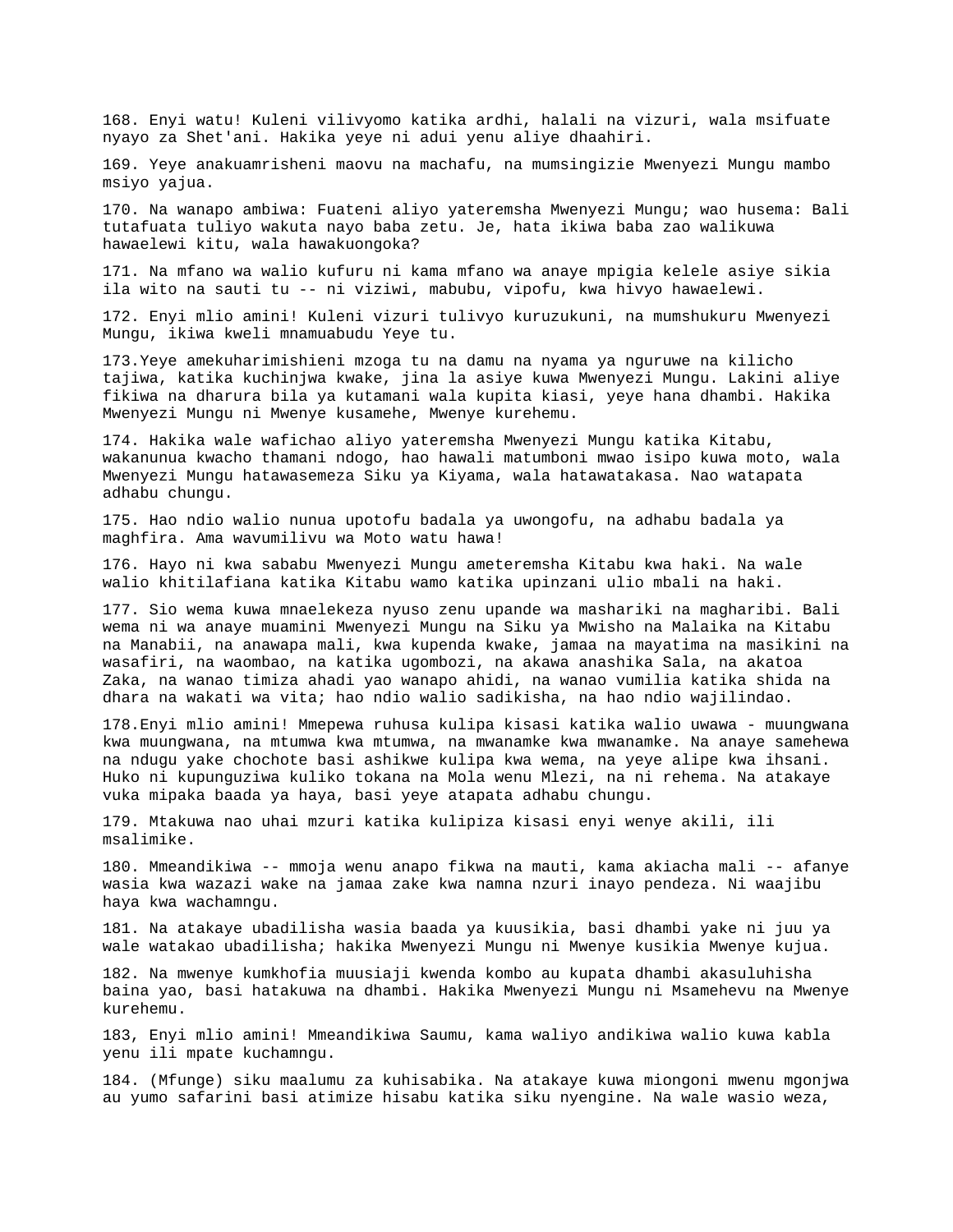watoe fidiya kwa kumlisha masikini. Na atakaye fanya wema kwa kujitolea, basi ni bora kwake. Na mkifunga ni bora kwenu, kama mnajua.

185. Mwezi wa Ramadhani ambao imeteremshwa humo Qur'ani kuwa ni uwongofu kwa watu, na hoja zilizo wazi za uwongofu na upambanuzi. Basi ataye kuwa mjini katika mwezi huu naafunge. Na mwenye kuwa mgonjwa au safarini, basi atimize hisabu katika siku nyengine. Mwenyezi Mungu anakutakieni yaliyo mepesi wala hakutakieni yaliyo mazito, na mtimize hiyo hisabu, na mumtukuze Mwenyezi Mungu kwa kuwa amekuongoeni ili mpate kushukuru.

186. Na waja wangu watakapo kuuliza khabari zangu, waambie kuwa Mimi nipo karibu. Naitikia maombi ya mwombaji anapo niomba. Basi na waniitikie Mimi, na waniamini Mimi, ili wapate kuongoka.

187. Mmehalalishiwa usiku wa Saumu kuingiliana na wake zenu. Wao ni vazi kwenu, na nyinyi ni vazi kwao. Mwenyezi Mungu anajua kwamba mlikuwa mkizikhini nafsi zenu. Kwa hivyo amekukubalieni toba yenu na amekusameheni. Basi sasa changanyikeni nao na takeni aliyo kuandikieni Mwenyezi Mungu. Na kuleni na kunyweni mpaka ubainike kwenu weupe wa alfajiri katika weusi wa usiku. Kisha timizeni Saumu mpaka usiku. Wala msichanganyike nao, na hali mnakaa Itikafu msikitini. Hiyo ni mipaka ya Mwenyezi Mungu, basi msiikaribie. Namna hivi Mwenyezi Mungu anabainisha Ishara zake kwa watu ili wapate kumcha.

188. Wala msiliane mali zenu kwa baat'ili na kuzipeleka kwa mahakimu ili mpate kula sehemu ya mali ya watu kwa dhambi, na hali mnajua.

189. Wanakuuliza khabarai ya miezi. Sema: Hiyo ni vipimo vya nyakati kwa ajili ya watu na Hija. Wala sio wema kuziingia nyumba kwa nyuma. Bali mwema ni mwenye kuchamngu. Na ingieni majumbani kupitia milangoni. Na mcheni Mwenyezi Mungu ili mpate kufanikiwa.

190. Na piganeni katika Njia ya Mwenyezi Mungu na wale wanao kupigeni, wala msianze uadui. Kwani Mwenyezi Mungu hawapendi waanzao uadui.

191. Na wauweni popote mwakutapo, na muwatoe popote walipo kutoeni; kwani fitina ni mbaya zaidi kuliko kuuwa. Wala msipigane nao kwenye Msikiti Mtakatifu mpaka wakupigeni huko. Wakikupigeni huko basi nanyi pia wapigeni. Na hivi ndivyo yalivyo malipo ya makafiri.

192. Lakini wakiacha basi Mwenyezi Mungu ni Mwenye kusamehe Mwenye kurehemu.

193. Na piganeni nao mpaka pasiwepo fitina, na Dini iwe ya Mwenyezi Mungu tu. Na kama wakiacha basi usiweko uadui ila kwa wenye kudhulumu.

194. Mwezi mtakatifu kwa mwezi mtakatifu. Na vitu vitakatifu vimeekewa kisasi. Anaye kushambulieni nanyi mshambulieni, kwa kadiri alivyo kushambulieni. Na mcheni Mwenyezi Mungu. Na jueni kwamba Mwenyezi Mungu yu pamoja na wachamngu.

195. Na toeni katika njia ya Mwenyezi Mungu, wala msijitie kwa mikono yenu katika maangamizo. Na fanyeni wema. Hakika Mwenyezi Mungu huwapenda wafanyao wema.

196. Na timizeni Hija na Umra kwa ajili ya Mwenyezi Mungu. Na ikiwa mkizuiwa,basi (chinjeni) wanyama walio wepesi kupatikana. Wala msinyoe vichwa vyenu mpaka wanyama hao wafike machinjoni mwao. Na atakaye kuwa mgonjwa au ana vya kumuudhi kichwani mwake basi atoe fidiya kwa kufunga au kwa kutoa sadaka au kuchinja wanyama. Na mtakapo kuwa salama, basi mwenye kujistarehesha kwa kufanya Umra kisha ndio akahiji, basi achinje mnyama aliye mwepesi kumpata. Na asiye pata, afunge siku tatu katika Hija na siku saba mtakapo rudi; hizi ni kumi kaamili. Hayo ni kwa ajili ya yule ambaye watu wake hawako karibu na Msikiti Mtakatifu. Na mcheni Mwenyezi Mungu, na jueni Mwenyezi Mungu ni Mkali wa kuadhibu.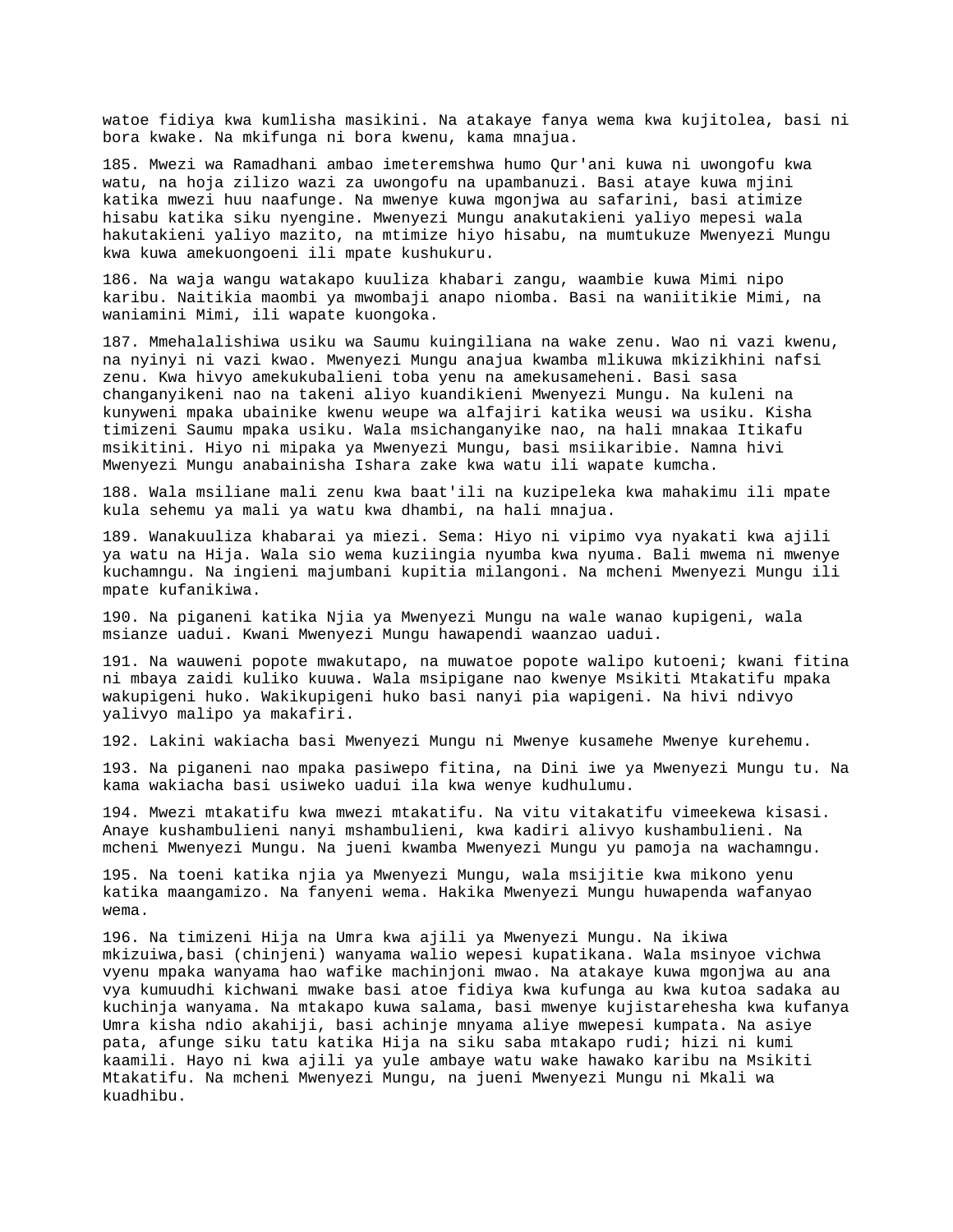197. Hija ni miezi maalumu. Na anaye kusudia kufanya Hija katika miezi hiyo, basi asiseme maneno machafu wala asifanye vitendo vichafu wala asibishane katika Hija. Na kheri yoyote mnayo ifanya Mwenyezi Mungu anaijua. Na jitengezeeni zawadi. Na hakika bora ya zawadi ni uchamngu. Na nicheni Mimi, enyi wenye akili!

198. Si vibaya kwenu kuitafuta fadhila ya Mola wenu Mlezi. Na mtakapo miminika kutoka A'rafat mtajeni Mwenyezi Mungu penye Masha'ril Haram. Na mkumbukeni kama alivyo kuongoeni, ijapo kuwa zamani mlikuwa miongoni mwa walio potea.

199. Kisha miminikeni kutoka pale wanapo miminika watu, na muombeni Mwenyezi Mungu msamaha: hakika Mwenyezi Mungu ni Mwenye kusamehe Mwenye kurehemu.

200. Na mkisha timiza ibada zenu basi mtajeni Mwenyezi Mungu kama mlivyo kuwa mkiwataja baba zenu au mtajeni zaidi. Na wapo baadhi ya watu wanao sema: Mola wetu Mlezi, tupe duniani! Naye katika Akhera hana sehemu yoyote.

201. Na katika wao wapo wanao sema: Mola wetu Mlezi, tupe duniani mema, na Akhera mema, na utulinde na adhabu ya Moto!

202. Hao ndio watakao pata sehemu yao kwa sababu ya yale waliyo yachuma. Na Mwenyezi Mungu ni Mwepesi wa kuhisabu.

203. Na mtajeni Mwenyezi Mungu katika zile siku zinazo hisabiwa. Lakini mwenye kufanya haraka katika siku mbili (akarejea) si dhambi juu yake; na mwenye kukawia pia si dhambi juu yake, kwa mwenye kumchamngu. Na mcheni Mwenyezi Mungu, na jueni kwamba nyinyi mtakusanywa kwake.

204. Na katika watu yupo yule ambaye maneno yake kwa maisha ya kidunia hukufurahisha; naye humshuhudisha Mwenyezi Mungu kwa yaliyomo moyoni mwake, na hali yeye ndiye mkubwa wa ukhasimu.

205. Na anapo tawala hufanya juhudi katika nchi kwa kufisidi humo na kuteketeza mimea na viumbe. Na Mwenyezi Mungu hapendi ufisadi.

206. Na akiambiwa: Mwogope Mwenyezi Mungu, hupandwa na mori wa kutenda madhambi. Basi huyo inamtosha Jahannam. Paovu mno hapo kwa mapumziko.

207. Na katika watu yupo ambaye huiuza nafsi yake kwa kutaka radhi za Mwenyezi Mungu; na Mwenyezi Mungu ni Mpole kwa waja wake.

208. Enyi mlio amini! Ingieni katika Uislamu kwa ukamilifu, wala msifuate nyayo za She'tani; hakika yeye kwenu ni adui aliye wazi.

209. Na ikiwa mkateleza baada ya kukufikieni hoja zilizo wazi, basi jueni kuwa Mwenyezi Mungu ni Mwenye nguvu na Mwenye hikima.

210. Je wanangoja mpaka Mwenyezi Mungu awajie katika vivuli vya mawingu pamoja na Malaika, na hukumu iwe imekwisha tolewa? Na kwa Mwenyezi Mungu ndio hurejeshwa mashauri yote.

211. Waulize Wana wa Israili: Tumewapa ishara ngapi zilizo wazi? Na anaye zibadili neema za Mwenyezi Mungu baada ya kumfikia basi hakika Mwenyezi Mungu ni mkali wa kuadhibu.

212. Walio kufuru wamepambiwa maisha ya duniani; na wanawafanyia maskhara walio amini. Na wenye kuchamngu watakuwa juu yao Siku ya Kiyama. Na Mwenyezi Mungu humruzuku amtakaye bila ya hisabu.

213. Watu wote walikuwa ni umma mmoja. Mwenyezi Mungu akapeleka Manabii wabashiri na waonyaji. Na pamoja nao akateremsha Kitabu kwa Haki, ili kihukumu baina ya watu katika yale walio khitalifiana. Na wala hawakukhitalifiana ila wale walio pewa Kitabu hicho baada ya kuwafikia hoja zilizo wazi, kwa sababu ya uhasidi baina yao. Ndipo Mwenyezi Mungu kwa idhini yake akawaongoa walio amini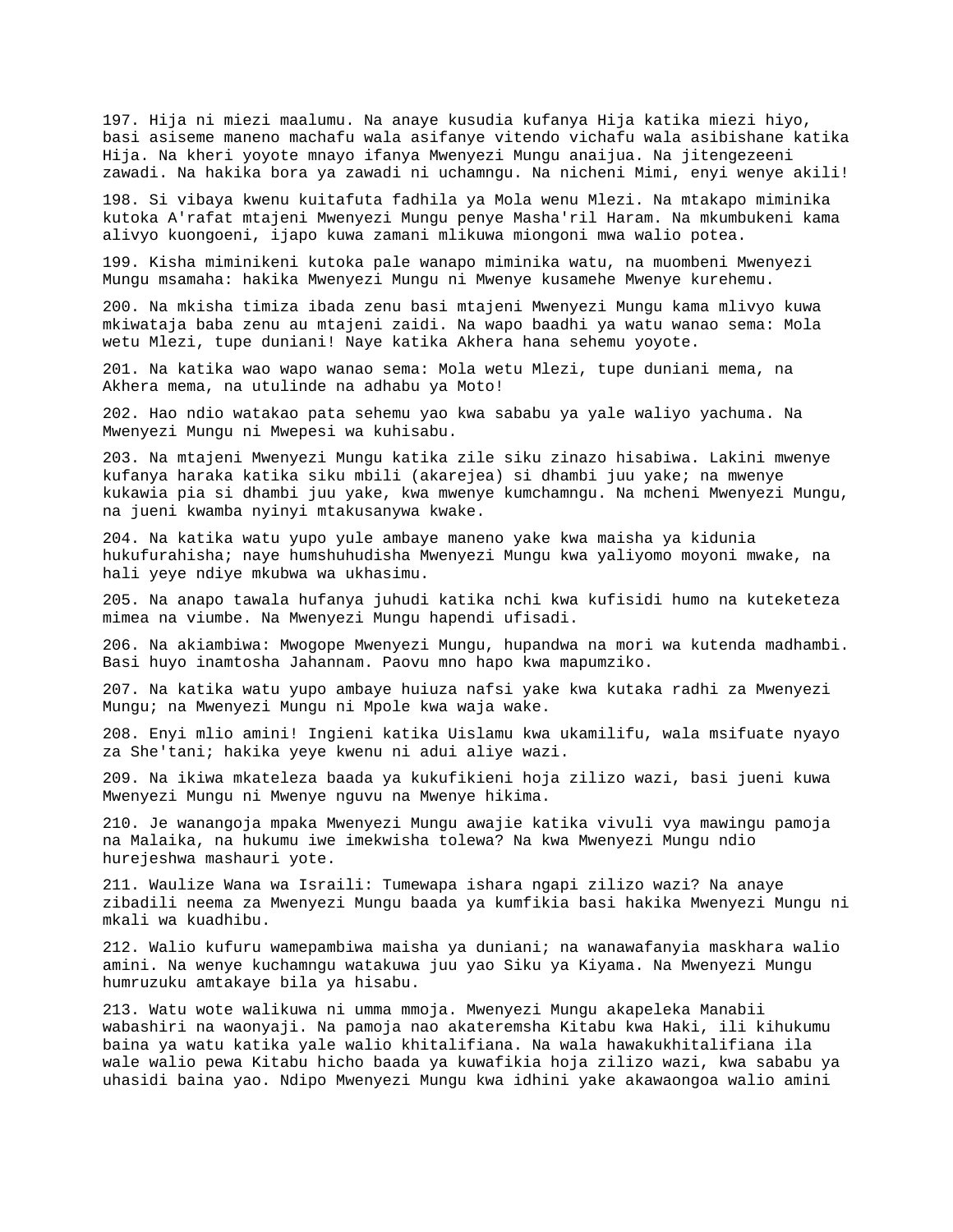kwendea haki katika mambo waliyo khitalifiana. Na Mwenyezi Mungu humwongoa amtakaye kwenye Njia Iliyo Nyooka.

## **214. Mnadhani kuwa mtaingia Peponi, bila ya kukujieni kama yaliyo wajia wale walio pita kabla yenu? Iliwapata shida na madhara na wakatikiswa hata Mtume na walio amini pamoja naye wakasema: Lini nuSURA ya Mwenyezi Mungu itakuja? Jueni kuwa nusura ya Mwenyezi Mungu ipo karibu.**

215. Wanakuuliza watoe nini? Sema: Kheri mnayo itoa ni kwa ajili ya wazazi na jamaa na mayatima na masikini na wasafiri. Na kheri yoyote mnayo ifanya Mwenyezi Mungu anaijua.

216. Mmeandikiwa kupigana vita, navyo vinachusha kwenu. Lakini huenda mkachukia kitu nacho ni kheri kwenu. Na huenda mkapenda kitu nacho ni shari kwenu. Na Mwenyezi Mungu anajua na nyinyi hamjui.

217. Wanakuuliza juu ya kupigana vita katika mwezi mtakatifu. Sema: Kupigana vita wakati huo ni dhambi kubwa. Lakini kuzuilia watu wasende katika Njia ya Mwenyezi Mungu na kumkanusha Yeye, na kuzuilia watu wasende kwenye Msikiti Mtakatifu na kuwatoa watu wake humo, ni makubwa zaidi mbele ya Mwenyezi Mungu. Na fitina ni mbaya zaidi kuliko kuuwa. Wala hawatoacha kupigana nanyi mpaka wakutoeni katika Dini yenu kama wakiweza. Na yeyote katika nyinyi akiacha Dini yake akafa naye ni kafiri, basi hao ndio ambao a'mali zao zimeharibika duniani na Akhera. Na hao ndio watu wa Motoni; humo watadumu.

218. Hakika wale walio amini na wale walio hama na wakapigania Njia ya Mwenyezi Mungu, hao ndio wanao taraji rehema za Mwenyezi Mungu. Na Mwenyezi Mungu ni Mwenye kusamehe na Mwenye kurehemu.

219. Wanakuuliza juu ya ulevi na kamari. Sema: Katika hivyo zipo dhambi kubwa na manufaa kwa watu. Lakini dhambi zake ni kubwa zaidi kuliko manufaa yake. Na wanakuuliza watoe nini? Sema: Kilicho chepesi. Namna hivi Mwenyezi Mungu anakubainishieni Aya zake mpate kufikiri--

220.--katika mambo ya dunia na mambo ya Akhera. Na wanakuuliza juu ya mayatima. Sema: Kuwatengenezea ndio kheri. Na mkichanganyika nao basi ni ndugu zenu; na Mwenyezi Mungu anamjua mharibifu na mtengenezaji. Na Mwenyezi Mungu angeli penda angeli kutieni katika udhia. Hakika Mwenyezi Mungu ni Mwenye nguvu na Mwenye hikima.

221. Wala msiwaoe wanawake washirikina mpaka waamini. Na mjakazi Muumini ni bora kuliko mshirikina hata akikupendezeni. Wala msiwaoze (binti zenu) wanaume washirikina mpaka waamini. Na mtumwa mwanamume Muumini ni bora kuliko mshirikina hata akikupendezeni. Hao wanaitia kwenye Moto, na Mwenyezi Mungu anaitia kwenye Pepo na maghafira kwa idhini yake. Naye huzibainisha Aya zake kwa watu ili wapate kukumbuka.

222. Na wanakuuliza juu ya hedhi. Waambie, huo ni uchafu. Basi jitengeni na wanawake wakati wa hedhi. Wala msiwaingilie mpaka wat'ahirike. Wakisha t'ahirika basi waendeeni alivyo kuamrisheni Mwenyezi Mungu. Hakika Mwenyezi Mungu huwapenda wanao tubu na huwapenda wanao jisafisha.

223. Wake zenu ni kama konde zenu. Basi ziendeeni konde zenu mpendavyo. Lakini jitangulizieni kheri nafsi zenu, na mcheni Mwenyezi Mungu, na jueni kuwa hakika nyinyi mtakutana naye. Na wape bishara njema Waumini.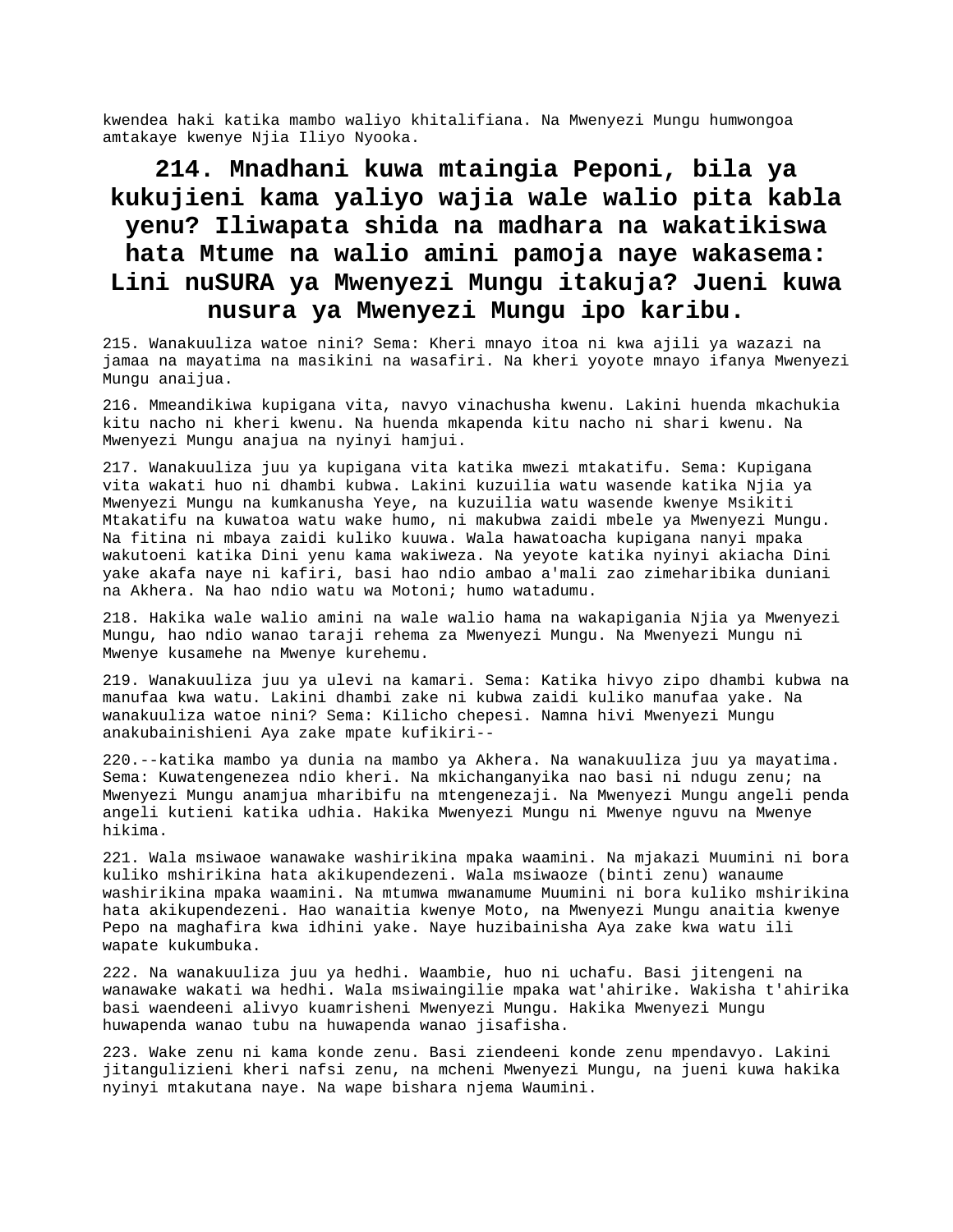224. Wala msifanye jina la Mwenyezi Mungu katika viapo vyenu kuwa ni kisingizio cha kuacha kufanya wema na kuchamngu na kupatanisha baina ya watu. Na Mwenyezi Mungu ni Mwenye kusikia na Mwenye kujua.

225. Mwenyezi Mungu hakushikeni kwa viapo vyenu vya upuuzi. Bali anakushikeni kwa yanayo chuma nyoyo zenu. Na Mwenyezi Mungu ni Mwenye kusamehe na Mpole.

226. Kwa wanao apa kuwa watajitenga na wake zao, wangojee miezi mine. Wakirejea basi Mwenyezi Mungu hakika ni Mwenye kusamehe na Mwenye kurehemu.

227. Na wakiazimia kuwapa talaka basi, Mwenyezi Mungu ni Mwenye kusikia na Mjuzi.

228. Na wanawake walio achwa wangoje peke yao mpaka t'ahara (au hedhi) tatu zipite. Wala haiwajuzii kuficha alicho umba Mwenyezi Mungu katika matumbo yao, ikiwa wanamuamini Mwenyezi Mungu na Siku ya Mwisho. Na waume wao wana haki ya kuwarejesha katika muda huo, kama wakitaka kufanya sulhu. Nao wanawake wanayo haki kwa Sharia kama ile haki iliyo juu yao. Na wanaume wana daraja zaidi kuliko wao. Na Mwenyezi Mungu ni Mwenye nguvu na Mwenye hikima.

229.T'alaka ni mara mbili. Kisha ni kukaa kwa wema au kuachana kwa vizuri. Wala si halali kwenu kuchukua chochote mlicho wapa wake zenu, ila ikiwa wote wawili wakiogopa ya kwamba hawataweza kushikamana na mipaka ya Mwenyezi Mungu. Basi mkiogopa kuwa hawataweza kushikamana na mipaka ya Mwenyezi Mungu hapo itakuwa hapana lawama ikiwa mwanamke atajikomboa. Hii ndiyo mipaka ya Mwenyezi Mungu; basi msiikiuke. Na watakao ikiuka mipaka ya Mwenyezi Mungu, hao ndio madhaalimu.

230. Na kama amempa t'alaka (ya tatu) basi si halali kwake baada ya hayo mpaka aolewe na mume mwengine. Na akiachwa basi hapana ubaya kwao kurejeana wakiona kuwa watashikamana na mipaka ya Mwenyezi Mungu. Na hii ni mipaka ya Mwenyezi Mungu anayo ibainisha kwa watu wanao jua.

231. Na mtakapo wapa wanawake t'alaka, nao wakafikia kumaliza eda yao, basi warejeeni kwa wema au waachilieni kwa wema. Wala msiwarejee kwa kuwadhuru mkafanya uadui. Na atakaye fanya hivyo, amejidhulumu nafsi yake. Wala msizichukulie Aya za Mwenyezi Mungu kwa maskhara. Na kumbukeni neema ya Mwenyezi Mungu juu yenu, na aliyo kuteremshieni katika Kitabu na hikima anacho kuonyeni kwacho. Na mcheni Mwenyezi Mungu, na jueni kwamba hakika Mwenyezi Mungu ni Mjuzi wa kila kitu.

232. Na mtakapo wapa wanawake t'alaka nao wakamaliza eda yao, basi msiwazuie kuolewa na waume zao endapo baina yao wamepatana kwa wema. Hayo anaonywa nayo yule miongoni mwenu anaye muamini Mwenyezi Mungu na Siku ya Mwisho. Hayo ni bora zaidi kwenu na safi kabisa. Na Mwenyezi Mungu anajua, lakini nyinyi hamjui.

233. Na wazazi wanawake wawanyonyeshe watoto wao miaka miwili kaamili kwa anaye taka kutimiza kunyonyesha. Na juu ya baba yake chakula cha kina mama, na nguo zao kwa mujibu wa ada. Wala halazimishwi mtu ila kwa kadiri ya uwezo wake. Mama asitiwe taabuni kwa ajili ya mwanawe, wala baba kwa ajili ya mwanawe. Na juu ya mrithi mfano wa hivyo. Na kama wote wawili wakitaka kumwachisha ziwa kwa kuridhiana na kushauriana, basi si vibaya kwao. Na mkitaka kuwapatia watoto wenu mama wa kuwanyonyesha basi hapana ubaya kwenu mkitoa mlicho ahidi kwa mujibu wa ada. Na mcheni Mwenyezi Mungu, na jueni kwamba Mwenyezi Mungu anayaona yote mnayo yatenda.

234. Na wale miongoni mwenu wanao kufa na wakaacha wake, hawa wake wangoje peke yao miezi mine na siku kumi. Na wanapo timiza eda yao basi hapana ubaya kwao kwa wanao jifanyia kwa mujibu wa ada. Na Mwenyezi Mungu anazo khabari za yote mnayo yatenda.

235. Wala si vibaya kwenu katika kupeleka posa kwa ishara tu kwa wanawake waliomo edani au mkadhamiria katika nyoyo zenu. Mwenyezi Mungu anajua kwamba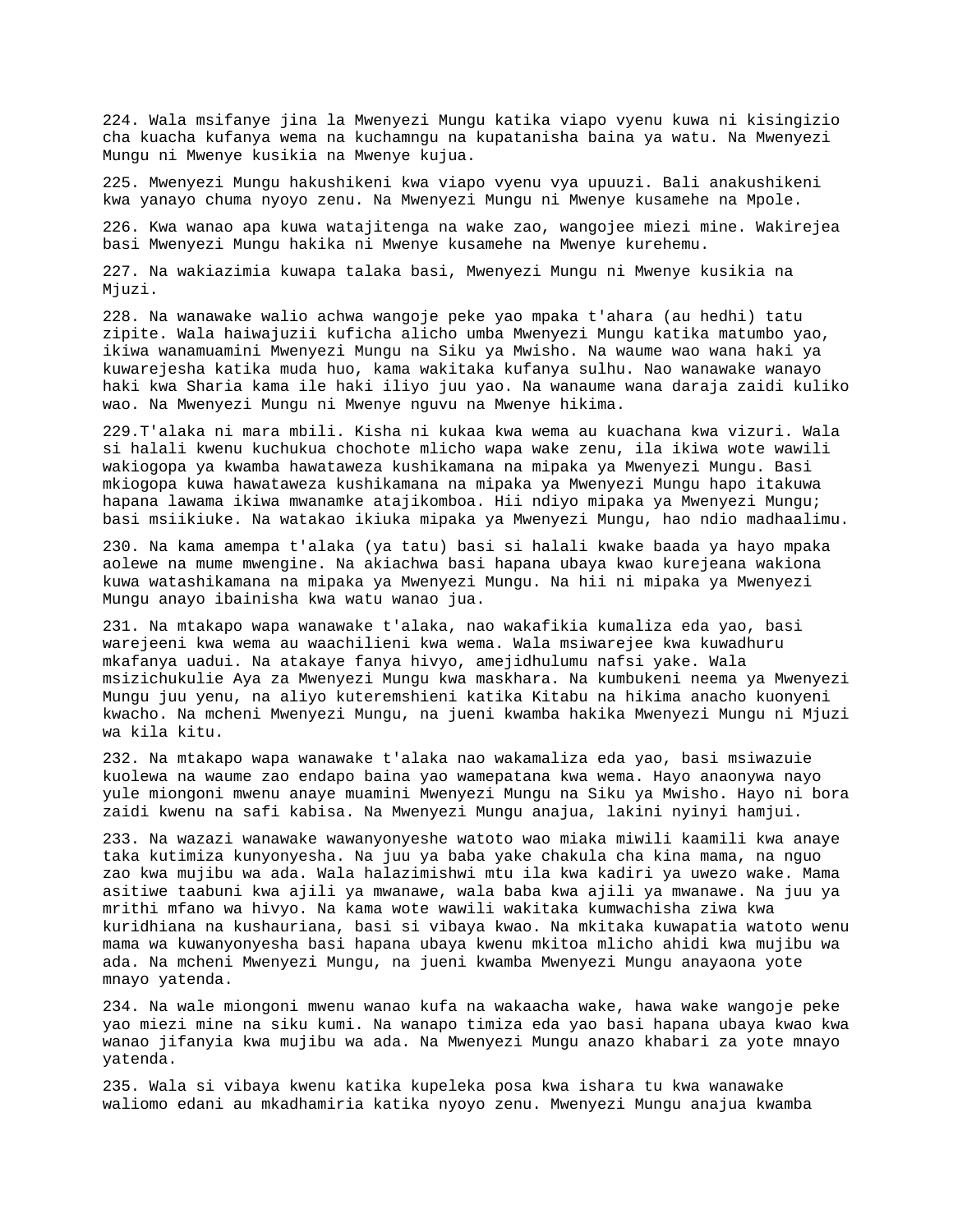nyinyi mtawakumbuka. Lakini msiwaahidi kwa siri, ila mnene maneno mema. Wala msiazimie kufunga ndoa mpaka eda ifike mwisho wake. Na jueni kwamba Mwenyezi Mungu anajua yaliyomo katika nafsi zenu. Basi tahadharini naye. Na jueni kwamba Mwenyezi Mungu ni Mwenye kusamehe na Mpole.

236. Hapana ubaya kwenu mkiwapa t'alaka wanawake ambao hamjawagusa au kuwabainishia mahari yao. Lakini wapeni cha kuwaliwaza, mwenye wasaa kadiri awezavyo na mwenye dhiki kadiri awezavyo - maliwaza kwa mujibu wa dasturi kuwa ni haki juu ya watendao mema.

237. Na mkiwapa t'alaka kabla ya kuwagusa, na mmekwisha wawekea hayo mahari makhsusi, basi wapeni nusu ya mahari mlio agana, isipo kuwa ikiwa wanawake wenyewe wamesamehe, au mume ambaye kifungo cha ndoa ki mikononi mwake awe amesamehe. Na kusameheana ndiko kulio karibu zaidi na uchamngu. Wala msisahau fadhila baina yenu. Hakika Mwenyezi Mungu anayaona mnayo yatenda.

238. Zilindeni Sala, na khasa Sala ya katikati, na simameni kwa ajili ya Mwenyezi Mungu nanyi ni wenye kuqunuti (kunyenyekea).

239. Ikiwa mnakhofu (Salini) na hali mnakwenda kwa miguu au mmepanda. Na mtakapo kuwa katika amani, basi mkumbukeni Mwenyezi Mungu kama alivyo kufunzeni yale mliyo kuwa hamyajui.

240. Na wale miongoni mwenu wanao kufa na wakawacha wake, na wausie kwa ajili ya wake zao kupata matumizi kwa mwaka mmoja bila ya kuwatoa nyumba. Na wanawake wenyewe wakiondoka, basi hapana ubaya kwenu kwa waliyo jifanyia wenyewe kwa mujibu wa Sharia. Na Mwenyezi Mungu ni Mwenye nguvu na Mwenye hikima.

241. Na wanawake walio achwa wapewe cha kuwaliwaza kwa mujibu wa Sharia. Haya ni waajibu kwa wachamngu.

242. Namna hivi anakubainishieni Mwenyezi Mungu Aya zake ili mpate kufahamu.

243. Hukuwaona wale walio toka majumbani kwao kwa maelfu kwa kuogopa mauti? Mwenyezi Mungu akawaambia: Kufeni! Kisha akwahauisha. Hakika Mwenyezi Mungu ni Mwenye fadhila juu ya watu, lakini wengi wa watu hawashukuru.

244. Na piganeni katika Njia ya Mwenyezi Mungu, na jueni kwamba Mwenyezi Mungu ni Msikizi na Mjuzi.

245. Ni nani atakaye mkopesha Mwenyezi Mungu mkopo mwema ili amzidishie mzidisho mwingi, na Mwenyezi Mungu hukunja na hukunjua. Na Kwake Yeye mtarejea.

246. Hukuwaona watukufu katika Wana wa Israili baada ya Musa, walipo mwambia Nabii wao: Tuwekee mfalme ili tupigane katika Njia ya Mwenyezi Mungu? Akasema: Je, haielekei ikiwa mtaandikiwa vita kuwa msipigane? Wakasema: Itakuwaje tusipigane katika Njia ya Mwenyezi Mungu, na hali tumetolewa majumbani kwetu na watoto wetu? Lakini walipo andikiwa kupigana waligeuka, isipo kuwa wachache miongoni mwao. Na Mwenyezi Mungu anawajua madhaalimu.

247, Na Nabii wao akawaambia: Mwenyezi Mungu amekuteulieni Taluti (Sauli) kuwa ni mfalme. Wakasema: vipi atakuwa na ufalme juu yetu, na hali sisi tuna haki zaidi kupata ufalme kuliko yeye, naye hakupewa wasaa wa mali? Akasema: Mwenyezi Mungu amemteua yeye juu yenu na amemzidishia ukunjufu wa ilimu na kiwiliwili. Na Mwenyezi Mungu humpa ufalme wake amtakaye. Na Mwenyezi Mungu ni Mwenye wasaa na Mjuzi.

248. Na Nabii wao akawaambia: Alama ya ufalme wake ni kukuleteeni lile sanduku ambalo mna ndani yake kituliza nyoyo zenu, kitokacho kwa Mola wenu Mlezi, na mna mabaki ya waliyo yaacha kina Musa na kina Harun, wanalichukua Malaika. Bila shaka katika hayo zimo dalili kwenu ikiwa nyinyi mnaamini.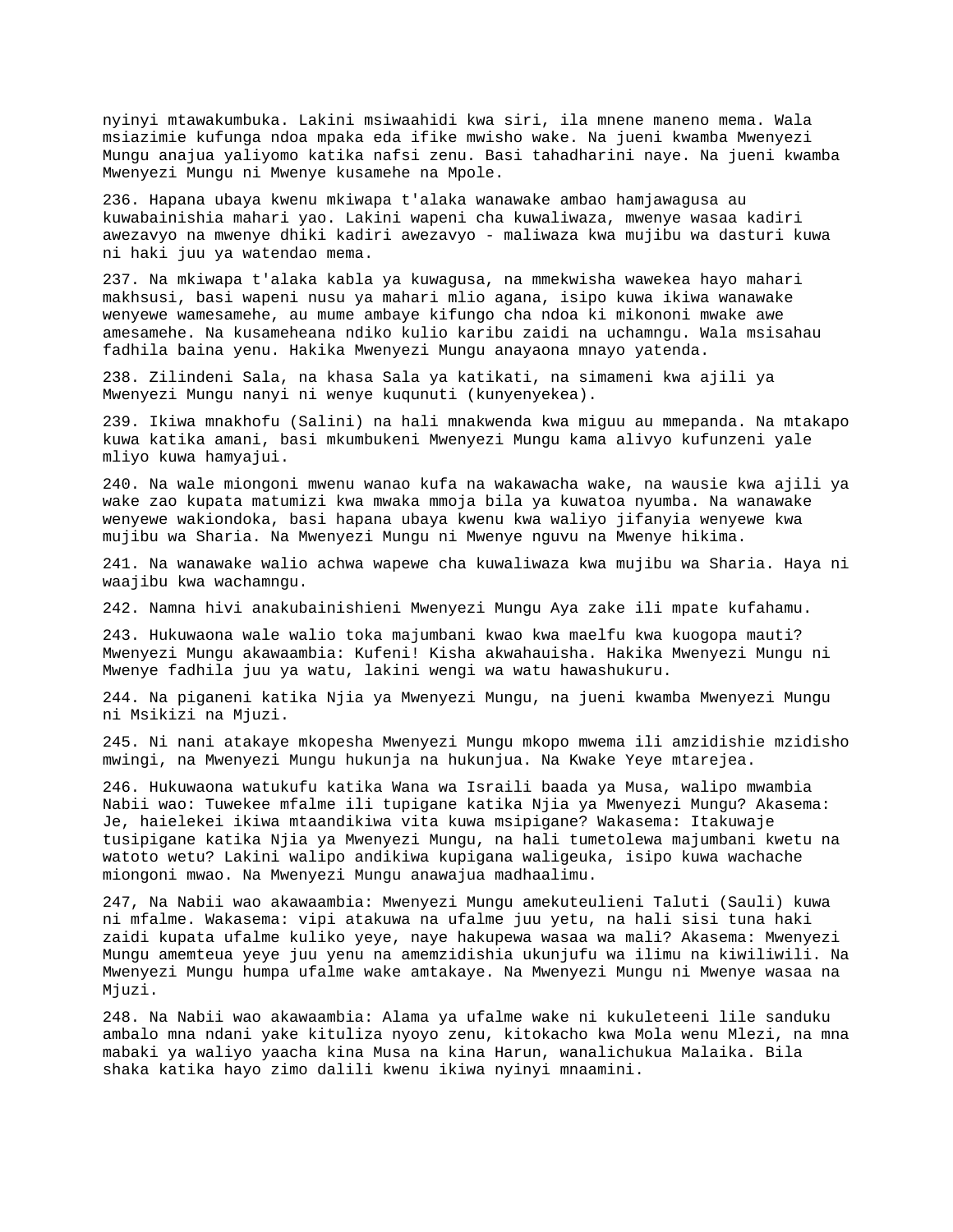249. Basi Taluti alipo ondoka na majeshi alisema: Mwenyezi Mungu atakujaribuni kwa mto. Atakaye kunywa humo si pamoja nami, na asiye kunywa atakuwa pamoja nami: ila atakaye teka kiasi ya kitanga cha mkono wake. Lakini walikunywa humo isipo kuwa wachache tu miongoni mwao. Alipo vuka mto yeye na wale walio amini pamoja naye, walisema: Leo hatumwezi Jaluti (Goliati) na majeshi yake. Wakasema wale wenye yakini ya kukutana na Mwenyezi Mungu: Makundi mangapi madogo yameshinda makundi makubwa kwa idhini ya Mwenyezi Mungu. Na Mwenyezi Mungu yu pamoja na wenye kusubiri.

250, Na walipo toka kupambana na Jaluti na majeshi yake walisema: Mola wetu Mlezi! Tumiminie subira, na isimamishe imara miguu yetu, na utusaidie tuwashinde watu Makafiri--

251.--Kwa idhini ya Mwenyezi Mungu waliwatimua, na Daudi akamuuwa Jaluti, na Mwenyezi Mungu akampa Daudi ufalme na hikima, na akamfundisha aliyo yapenda. Na lau kuwa Mwenyezi Mungu hawapambanishi watu kwa watu basi dunia ingeli haribika. Lakini Mwenyezi Mungu ni Mwenye fadhila juu ya walimwengu wote.

252. Hizi ni Aya za Mwenyezi Mungu tunakusomea kwa haki. Na hakika wewe ni miongoni mwa Mitume.

253. MITUME hao tumewatukuza baadhi yao juu ya wengineo. Katika wao wapo ambao Mwenyezi Mungu alisema nao, na wengine akawapandisha vyeo. Na tukampa Isa mwana wa Mariyam hoja zilizo wazi, na tukamtia nguvu kwa Roho Takatifu. Na lau kuwa Mwenyezi Mungu alipenda wasingeli pigana walio kuwa baada yao baada ya kuwajia hoja zilizo wazi. Lakini walikhitalifiana. Basi wapo kati yao walio amini, na wengine kati yao walio kufuru. Na lau kuwa Mwenyezi Mungu alipenda wasingeli pigana. Lakini Mwenyezi Mungu hutenda atakavyo.

254. Enyi mlio amini! Toeni katika tulivyo kupeni kabla haijafika Siku ambayo hapatakuwapo biashara, wala urafiki, wala uombezi. Na makafiri ndio madhaalimu.

255. Mwenyezi Mungu - hapana mungu ila Yeye Aliye hai, Msimamia mambo yote milele. Hashikwi na usingizi wala kulala. Ni vyake pekee vyote viliomo mbinguni na duniani. Ni nani huyo awezaye kuombea mbele yake bila ya idhini yake? Anayajua yaliyo mbele yao na yaliyo nyuma yao; wala wao hawajui chochote katika vilio katika ujuzi wake, ila kwa atakalo mwenyewe. Enzi yake imetanda mbinguni na duniani; na wala haemewi na kuvilinda hivyo. Na Yeye ndiye aliye juu, na ndiye Mkuu.

256. Hapana kulazimisha katika Dini. Kwani Uwongofu umekwisha pambanuka na upotofu. Basi anaye mkataa Shet'ani na akamuamini Mwenyezi Mungu bila ya shaka amekamata kishikio madhubuti, kisicho vunjika. Na Mwenyezi Mungu ni Mwenye kusikia, Mwenye kujua.

257. Mwenyezi Mungu ni Mlinzi wa walio amini. Huwatoa gizani na kuwaingiza mwangazani. Lakini walio kufuru, walinzi wao ni Mashet'ani. Huwatoa kwenye mwangaza na kuwaingiza gizani. Hao ndio watu wa Motoni, na humo watadumu.

258. Hukumwona yule aliye hojiana na Ibrahim juu ya Mola wake Mlezi kwa sababu Mwenyezi Mungu alimpa ufalme? Ibrahim alipo sema: Mola wangu ni yule ambaye huhuisha na kufisha. Yeye akasema: Mimi pia nahuisha na kufisha. Ibrahim akasema: Mwenyezi Mungu hulichomozesha jua mashariki, basi wewe lichomozeshe magharibi. Akafedheheka yule aliye kufuru; na Mwenyezi Mungu hawaongoi watu madhaalimu.

259. Au kama yule aliye pita karibu na mji ulio kwisha kuwa magofu tu, akasema: Ataufufuaje Mwenyezi Mungu mji huu baada ya kufa kwake? Basi Mwenyezi Mungu alimfisha yeye muda wa miaka mia. Kisha akamfufua. Akamuuliza: Je umekaa muda gani? Akajibu: Labda nimekaa siku moja au sehemu ya siku. Akamwambia: Bali umekaa miaka mia wewe. Hebu angalia chakula chako na vinywaji vyako,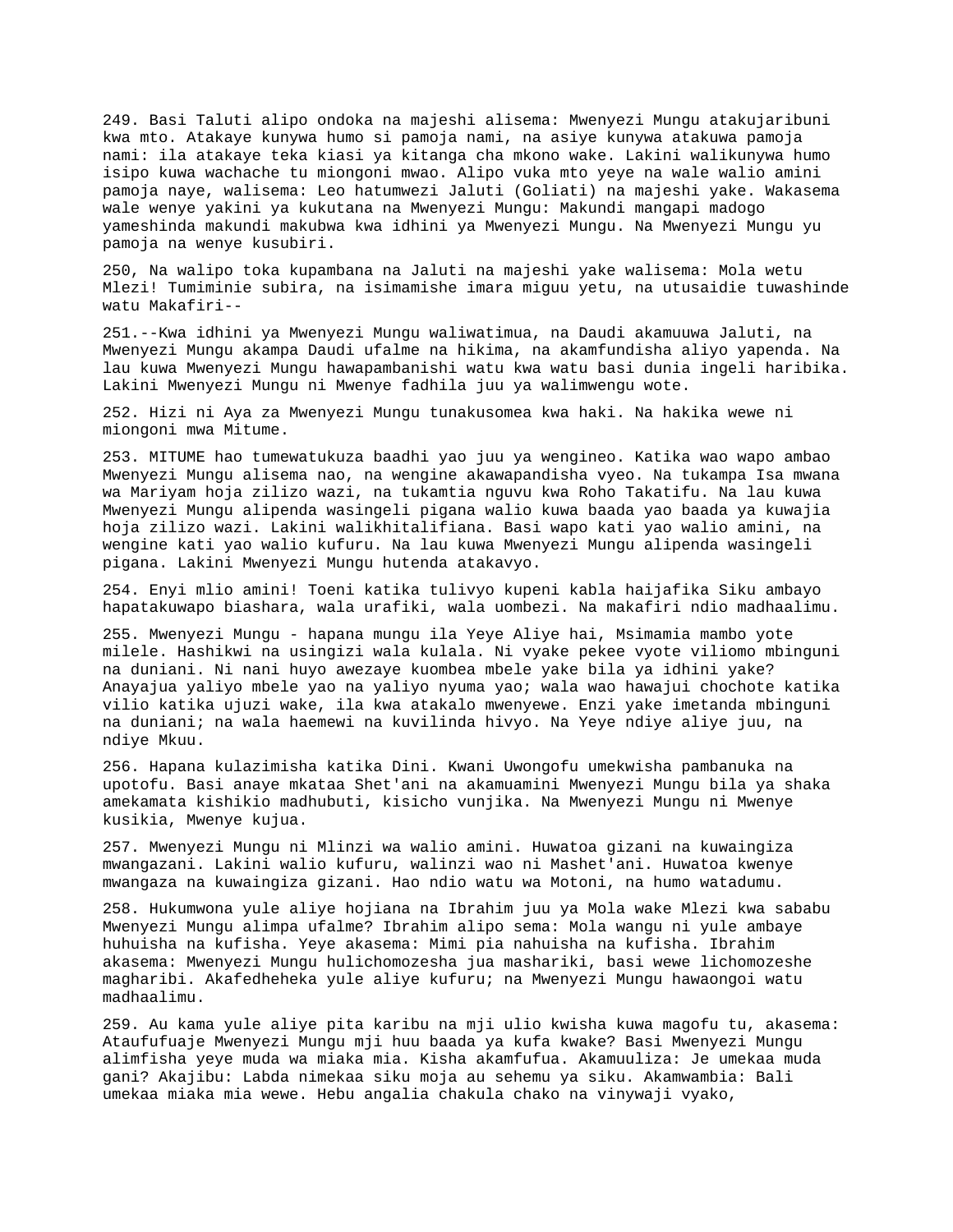havikuharibika. Na muangalie punda wako. Na ili tukufanye uwe ni Ishara kwa watu iangalie hii mifupa yake jinsi tunavyo inyanyua kisha tunaivisha nyama. Basi yalipo mbainikia alinena: Najua kwamba Mwenyezi Mungu ni Mwenye uweza juu ya kila kitu.

260. Na alipo sema Ibrahim: Mola wangu Mlezi! Nionyeshe vipi unavyo fufua wafu. Mwenyezi Mungu akasema: Kwani huamini? Akasema: Hasha! Lakini ili moyo wangu utue. Akamwambia: Twaa ndege wane na uwazoeshe kwako, kisha uweke juu ya kila kilima sehemu, kisha wete, watakujia mbio. Na ujue kwamba hakika Mwenyezi Mungu ni Mtukufu Mwenye nguvu, na Mwenye hikima.

261. Mfano wa wanao tumia mali zao katika Njia ya Mwenyezi Mungu ni kama mfano wa punje moja iliyo chipuza mashuke saba. Katika kila shuke zimo punje mia. Na Mwenyezi Mungu humzidishia amtakaye, na Mwenyezi Mungu ni Mwenye wasaa na Mwenye kujua.

262. Wanao toa mali zao kwa Njia ya Mwenyezi Mungu, kisha hawafuatishii masimbulizi wala udhia kwa walicho toa, wana ujira wao kwa Mola wao Mlezi, wala haitakuwa khofu juu yao wala hawatahuzunika.

263. Kauli njema na usamehevu ni bora kuliko sadaka inayo fuatiliwa na maudhi. Na Mwenyezi Mungu ndiye Mwenye kujitosha na Mpole.

264. Enyi mlio amini! Msiharibu sadaka zenu kwa masimbulizi na maudhi, kama anaye toa mali yake kwa kuwaonyesha watu, wala hamuamini Mwenyezi Mungu wala Siku ya Mwisho. Basi mfano wake ni kama mfano wa jabali ambalo juu yake pana udongo, kisha likapigwa na mvua kubwa, ikaliacha tupu. Basi hawatakuwa na uweza wowote kwa walivyo chuma. Na Mwenyezi Mungu hawaongoi watu makafiri.

265. Na mfano wa wale wanao toa mali zao kwa kuitafuta radhi ya Mwenyezi Mungu na kuzipa nguvu roho zao ni kama mfano wa bustani iliyo mahali pa juu, ikaifikia mvua kubwa na ikaleta mazao yake mardufu; na hata kama haifikiwi na mvua kubwa basi manyunyu hutosha. Na Mwenyezi Mungu anayaona mnayo yatenda.

266. Je! Yupo mmoja wenu anaye penda kuwa na kitalu cha mitende na mizabibu ipitayo mito kati yake, naye humo hupata mazao ya kila namna, na uzee ukamfikia naye hali ana watoto wanyonge, kikapigwa na kimbunga chenye moto, kikaungua? Hivi ndivyo Mwenyezi Mungu anavyo kubainishieni Ishara ili mpate kufikiri.

267. Enyi mlio amini! Toeni katika vile vizuri mlivyo vichuma, na katika vile tulivyo kutoleeni katika ardhi. Wala msikusudie kutoa vilivyo vibaya, hali nyinyi wenyewe msinge vipokea ila ingekuwa mmefumba macho. Na jueni kwamba Mwenyezi Mungu ni Mwenye kujitosha na Msifiwa.

268. Shet'ani anakutieni khofu ya ufakiri na anakuamrisheni mambo machafu. Na Mwenyezi Mungu anakuahidini msamaha na fadhila zitokazo kwake. Na Mwenyezi Mungu ni Mwenye wasaa, Mwenye kujua.

269. Yeye humpa hikima amtakaye; na aliye pewa hikima bila ya shaka amepewa kheri nyingi. Na hawakumbuki ila wenye akili.

270. Na chochote mnacho toa au nadhiri mnazo weka basi hakika Mwenyezi Mungu anajua. Na walio dhulumu hawana wa kuwanusuru.

271. Mkizidhihirisha sadaka ni vizuri; na mkizificha mkawapa mafakiri kwa siri basi hivyo ni kheri kwenu, na yatakuondoleeni baadhi ya maovu yenu. Na Mwenyezi Mungu anazo khabari za mnayo yatenda.

272. Si juu yako wewe kuwaongoa, lakini Mwenyezi Mungu humwongoa amtakaye. Na kheri yoyote mnayo toa ni kwa nafsi zenu. Wala msitoe ila kwa kutafuta wajihi wa Mwenyezi Mungu. Na kheri yoyote mtakayo toa mtalipwa kwa ukamilifu, wala hamtadhulumiwa.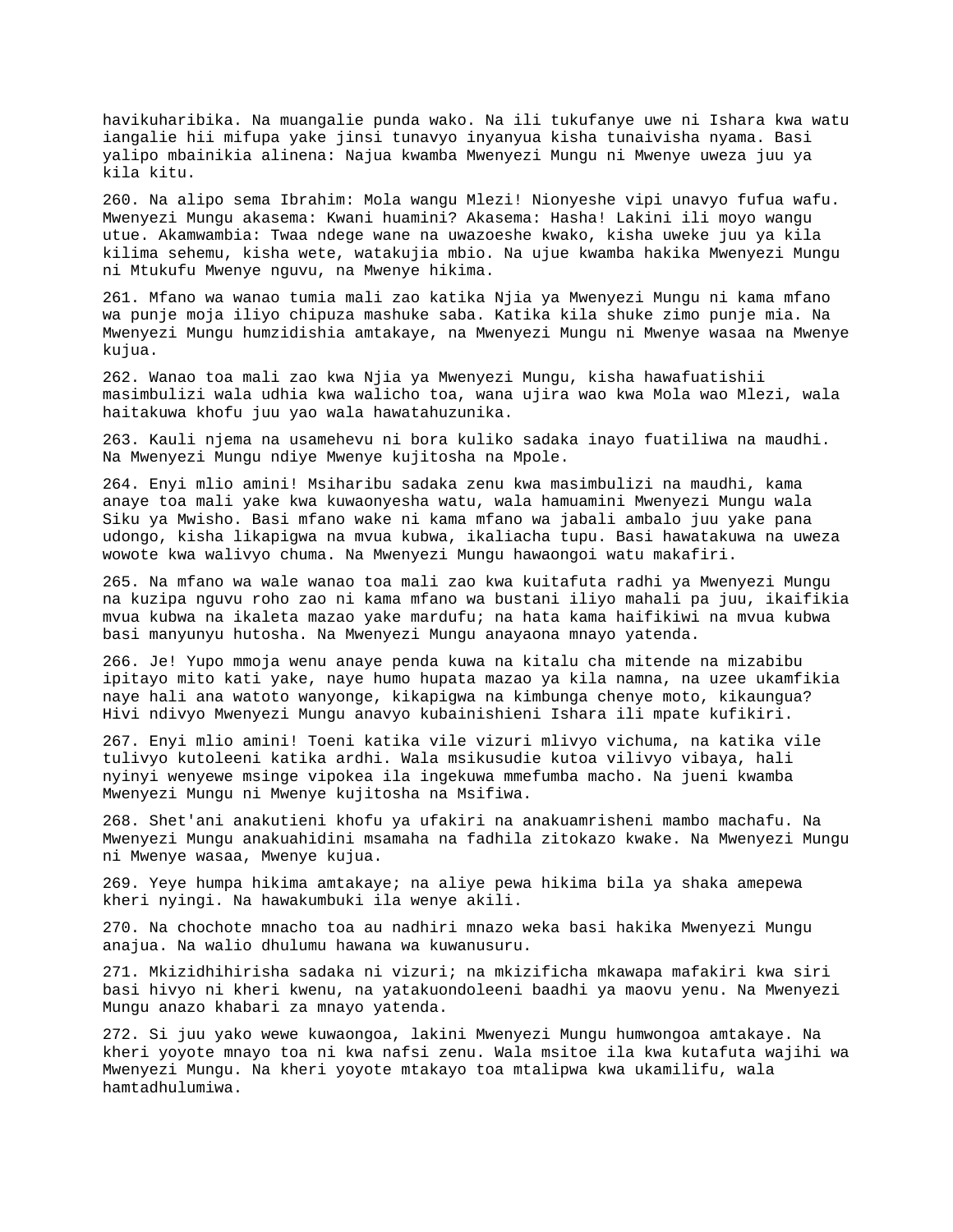273. Nawapewe mafakiri walio zuilika katika njia za Mwenyezi Mungu, wasio weza kusafiri katika nchi kutafuta riziki. Asiye wajua hali zao huwadhania kuwa ni matajiri kwa sababu ya kujizuia kwao. Utawatambua kwa alama zao; hawang'ang'analii watu kwa kuwaomba. Na kheri yoyote mnayo toa, basi kwa yakini Mwenyezi Mungu anaijua.

274. Wale wanao toa mali zao usiku na mchana, kwa siri na dhaahiri, wana ujira wao kwa Mola wao Mlezi; wala haitakuwa khofu juu yao, wala hawatahuzunika.

275. Wale walao riba hawasimami ila kama anavyo simama aliye zugwa na Shet'ani kwa kumgusa. Hayo ni kwa kuwa wamesema: Biashara ni kama riba. Lakini Mwenyezi Mungu ameihalalisha biashara na ameiharimisha riba. Basi aliye fikiwa na mawaidha kutoka kwa Mola wake Mlezi, kisha akajizuia, basi yake ni yaliyo kwisha pita, na mambo yake yako kwa Mwenyezi Mungu. Na wenye kurudia basi hao ndio watu wa Motoni, humo watadumu.

276. Mwenyezi Mungu huiondolea baraka riba, na huzibariki sadaka. Na Mwenyezi Mungu hampendi kila mwenye kukanya na afanyae dhambi.

277. Hakika wale walio amini na wakatenda mema na wakashika Sala na wakatoa Zaka, wao watapata ujira wao kwa Mola wao Mlezi, wala haitakuwa khofu juu yao, wala hawatahuzunika.

278. Enyi mlio amini! Mcheni Mwenyezi Mungu, na acheni riba zilizo bakia, ikiwa nyinyi ni Waumini.

279. Basi mkitofanya jitangazieni vita na Mwenyezi Mungu na Mtume wake. Na mkitubu, basi haki yenu ni rasilmali zenu. Msidhulumu wala msidhulumiwe.

280. Na akiwa (mdaiwa) ana shida, basi (mdai) angoje mpaka afarijike. Na mkiifanya deni kuwa ni sadaka, basi ni bora kwenu, ikiwa mnajua.

281. Na iogopeni Siku ambayo mtarudishwa kwa Mwenyezi Mungu, kisha kila nafsi italipwa ilicho chuma. Nao hawatadhulumiwa.

282. Enyi mlio amini! Mnapo kopeshana deni kwa muda ulio wekwa, basi andikeni. Na mwandishi aandike baina yenu kwa uadilifu, wala mwandishi asikatae kuandika. Aandike kama alivyo mfunza Mwenyezi Mungu. Na mwenye deni juu yake aandikishe; naye amche Mwenyezi Mungu, Mola wake Mlezi. Wala asipunguze chochote ndani yake. Na akiwa mwenye kudaiwa ni mtu aliye pumbaa au mnyonge au hawezi kuandikisha mwenyewe, basi aandikishe mlinzi wake kwa uadilifu. Na mshuhudishe mashahidi wawili katika wanaume wenu. Ikiwa hapana wanaume wawili, basi mwanamume mmoja na wanawake wawili katika mnao waridhia kuwa mashahidi. Ili ikiwa mmoja wao akipotea, mmoja wao amkumbushe mwengine. Na mashahidi wasikatae waitwapo. Wala msipuuze kuliandika deni likiwa dogo au kubwa mpaka muda wake. Hayo ndiyo haki zaidi mbele ya Mwenyezi Mungu, na ndiyo sawa zaidi kwa ushahidi, na vyema zaidi ili msiwe na shaka. Ila ikiwa ni biashara ya mkono-kwa-mkono baina yenu, basi hapo si vibaya kwenu msipo iandika. Lakini mnapo uziana wekeni mashahidi. Wala asitiwe matatani mwandishi wala shahidi. Na mkifanya hivyo basi hakika hilo ni kosa kwenu. Na mcheni Mwenyezi Mungu. Na Mwenyezi Mungu ni Mjuzi wa kila kitu.

283. Na mkiwa safarini na hamkupata mwandishi, yatosha kukabidhiwa rahani. Na mmoja wenu akimwekea amana mwenziwe basi aliye aminiwa airudishe amana ya mwenzake, na amche Mwenyezi Mungu, Mola wake Mlezi. Wala msifiche ushahidi. Na atakaye ficha basi hakika moyo wake ni wenye kutenda dhambi. Na Mwenyezi Mungu ni Mjuzi wa mnayo yatenda.

284. Viliomo mbinguni na viliomo duniani ni vya Mwenyezi Mungu. Na mkidhihirisha yaliyomo katika nafsi zenu au mkayaficha, Mwenyezi Mungu atakuhisabuni kwayo. Kisha amsamehe amtakaye na amuadhibu amtakaye. Na Mwenyezi Mungu ni Mwenye uweza juu ya kila kitu.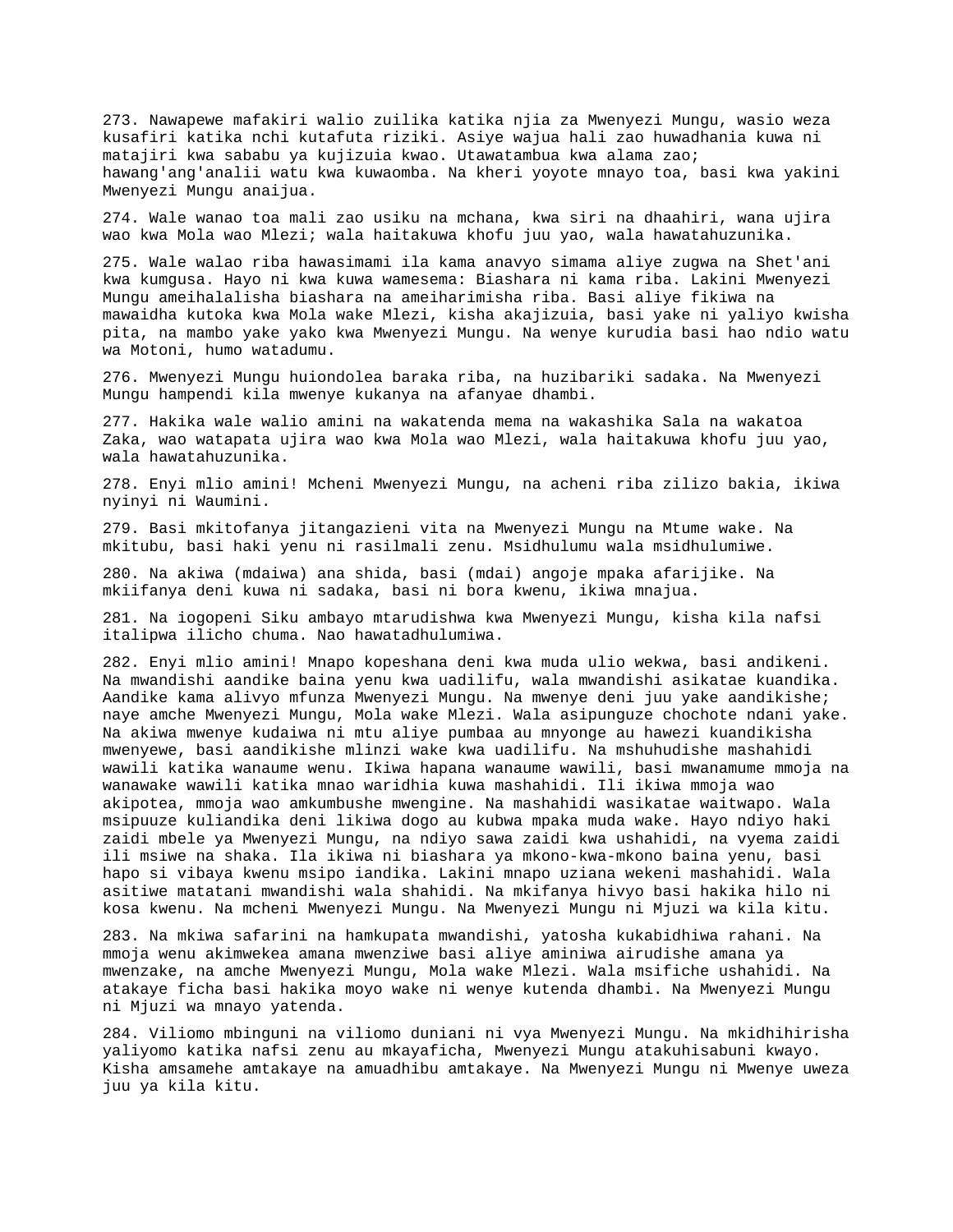285. Mtume ameamini yaliyo teremshwa kwake kutoka kwa Mola Mlezi wake, na Waumini vile vile. Wote wamemuamini Mwenyezi Mungu, na Malaika wake, na Vitabu vyake na Mitume wake. Hatutafautishi baina ya yeyote katika Mitume wake, na (Waumini) husema: Tumesikia na tumet'ii. Tunakutaka maghfira Mola Mlezi wetu! Na marejeo ni kwako.

286. Mwenyezi Mungu haikalifishi nafsi yoyote ila kwa kadiri ya iwezavyho. Faida ya iliyo yachuma ni yake, na khasara ya iliyo yachuma ni juu yake pia. (Ombeni:)Mola wetu Mlezi! Usituchukulie tukisahau au tukikosea. Mola wetu Mlezi! Usitubebeshe mzigo kama ulio wabebesha wale walio kuwa kabla yetu. Mola wetu Mlezi Usitutwike tusiyo yaweza, na utusamehe, na utughufirie, na uturehemu. Wewe ndiye Mlinzi wetu. Basi tupe ushindi tuwashinde kaumu ya makafiri.

#### <span id="page-24-0"></span>**SURA 3. SURAT AL I'MRAN**

KWA JINA LA MWENYEZI MUNGU MWINGI WA REHEMA MWENYE KUREHEMU

1. Alif Laam Miim.

2. Mwenyezi Mungu, hakuna mungu ila Yeye Aliye Hai, Msimamizi wa yote milele.

3. Amekuteremshia Kitabu kwa haki, kinacho sadikisha yaliyo kuwa kabla yake. Na aliteremsha Taurati na Injili

4. Kabla yake, ziwe uwongofu kwa watu. Na akateremsha Furqani (Upambanuo). Hakika walio zikanusha Ishara za Mwenyezi Mungu watakuwa na adhabu kali. Na Mwenyezi Mungu ni Mwenye nguvu na Mwenye kulipa.

5. Hakika Mwenyezi Mungu hakifichiki chochote kwake, duniani wala mbinguni.

6. Yeye ndiye anaye kuundeni ndani ya matumbo ya wazazi kwa namna apendayo. Hapana mungu ila Yeye, Mwenye nguvu na Mwenye hikima.

7.Yeye ndiye aliye kuteremshia Kitabu hichi. Ndani yake zimo Aya muhkam, zenye maana wazi. Hizo ndizo msingi wa Kitabu hichi. Na ziko nyengine za mifano. Ama wale ambao nyoyoni mwao umo upotovu wanafuata zile za mifano kwa kutafuta fitna, na kutafuta maana yake; na wala hapana ajuaye maana yake ila Mwenyezi Mungu. Na wale wenye msingi madhubuti katika ilimu husema: Sisi tumeziamini, zote zimetoka kwa Mola wetu Mlezi. Lakini hawakumbuki hayo isipo kuwa wenye akili.

8. (Na hao husema): Mola wetu Mlezi! Usizipotoe nyoyo zetu baada ya kwisha tuongoa, na utupe rehema itokayo kwako. Hakika Wewe ndiye Mpaji.

9. Mola wetu Mlezi! Wewe ndiye Mkusanyaji wa watu kwa Siku isiyo na shaka ndani yake. Hakika Mwenyezi Mungu havunji miadi yake.

10. Kwa hakika wale walio kufuru hazitowafaa kitu kwa Mwenyezi Mungu mali zao, wala watoto wao; nao hao ndio kuni za Motoni-

11. - Kama yaliyo wapata watu wa Firauni na wale walio kuwa kabla yao. Walikanusha Ishara zetu, basi Mwenyezi Mungu aliwashika kwa madhambi yao; na Mwenyezi Mungu ni Mkali wa kuadhibu.

12. Waambie walio kufuru: Karibuni mtashindwa na mtakusanywa, mtiwe kwenye Jahannam; nako huko ni makao mabaya kabisa.

## **13. Hakika ilikuwa ni Ishara kwenu katika yale majeshi mawili yalipo pambana. Jeshi moja likipigana katika Njia ya Mwenyezi Mungu, na**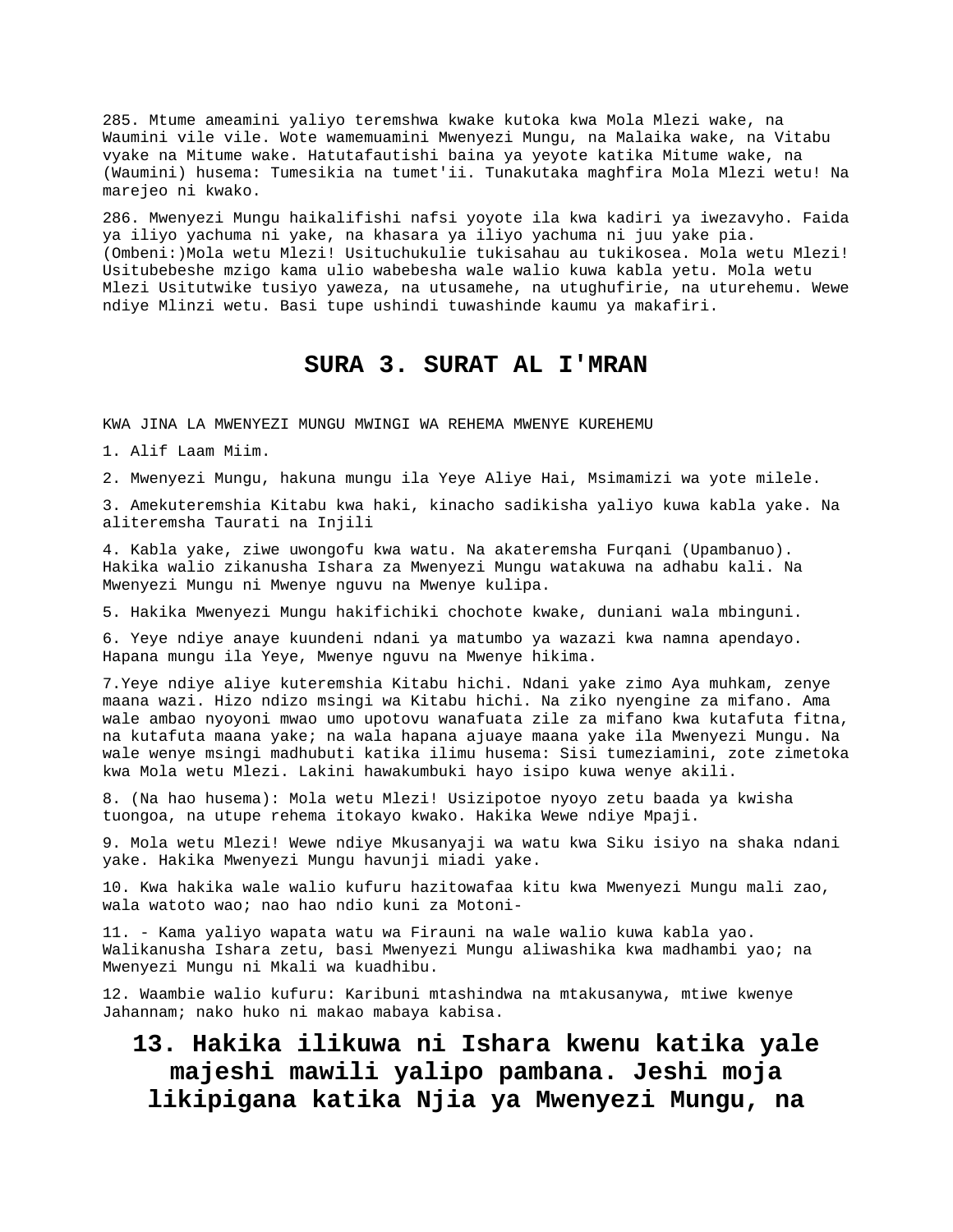## **jingine kafiri likiwaona zaidi kuliko wao mara mbili, kwa kuona kwa macho. Na Mwenyezi Mungu humuunga mkono amtakaye kwa nuSURA yake. Hakika katika hayo yapo mazingatio kwa wenye macho.**

14. Watu wamepambiwa kupenda matamanio ya wanawake, na wana, na mirundi ya dhahabu na fedha, na farasi asili, na mifugo, na mashamba. Hayo ni starehe ya maisha ya duniani; na kwa Mwenyezi Mungu ndio kwenye marejeo mema.

15. Sema: Nikwambieni yaliyo bora kuliko hayo? Kwa wachamngu ziko Bustani kwa Mola wao zipitazo mito kati yake. Watadumu humo, na wake walio takaswa, na wanazo radhi za Mwenyezi Mungu. Na Mwenyezi Mungu ni Mwenye kuwaona waja wake,

16. Ambao husema: Mola wetu Mlezi! Hakika sisi tumeamini, basi tufutie madhambi yetu, na tuepushe na adhabu ya Moto,

17. Wanao subiri, wanao sema kweli, na wat'iifu, na wanao toa sadaka, na wanao omba maghafira kabla ya alfajiri.

18. Mwenyezi Mungu, na Malaika, na wenye ilimu, wameshuhudia kuwa hakika hapana mungu ila Yeye, ndiye Mwenye kusimamisha uadilifu; hapana mungu ila Yeye Mwenye nguvu na Mwenye hikima.17

19. Bila ya shaka Dini mbele ya Mwenyezi Mungu ni Uislamu. Na walio pewa Kitabu hawakukhitalifiana ila baada ya kuwajia ujuzi, kwa sababu ya uhasidi ulio kuwa baina yao. Na anaye zikataa Ishara za Mwenyezi Mungu basi hakika Mwenyezi Mungu ni Mwepesi wa kuhisabu.

20. Na pindi wakikuhoji, basi sema: Mimi nimeusalimisha uso wangu kumwelekea Mwenyezi Mungu, na kadhaalika walio nifuata. Na waambie walio pewa Kitabu na wasio na kisomo: Je! Mmesilimu? Wakisilimu basi wameongoka. Na wakikengeuka basi juu yako ni kufikisha ujumbe tu. Na Mwenyezi Mungu ni Mwenye kuwaona waja wake.

21. Hakika wanao zikataa Ishara za Mwenyezi Mungu, na wakawauwa Manabii pasipo haki, na wakawauwa watu waamrishao Haki wabashirie adhabu kali.

22. Hao ndio ambao vitendo vyao vimeharibika duniani na Akhera. Nao hawatapata wa kuwanusuru.

23. Huwaoni wale walio pewa sehemu ya Kitabu? Wanaitwa kukiendea Kitabu cha Mwenyezi Mungu ili kiwahukumu baina yao; kisha baadhi yao wanageuka wanakikataa.

24. Hayo ni kwa sababu walisema: Hautatugusa Moto isipo kuwa kwa siku chache tu. Na yakawadanganya katika dini yao yale ambayo wenyewe waliyo kuwa wakiyazua.

25. Basi itakuwaje tutakapo wakusanya Siku ambayo haina shaka kuja kwake? Na kila nafsi italipwa kama ilivyo chuma, bila ya kudhulumiwa.

26. Sema: Ewe Mwenyezi Mungu uliye miliki ufalme wote! Wewe humpa ufalme umtakaye, na humwondolea ufalme umtakaye, na humtukuza umtakaye, na humuangusha umtakaye. Kheri yote iko mikononi mwako. Hakika Wewe ni Muweza wa kila kitu.

27. Wewe huingiza usiku katika mchana, na huuingiza mchana katika usiku. Na humtoa hai kutokana na maiti, na humtoa maiti kutokana na aliye hai. Na unamruzuku umtakaye bila ya hisabu.

28. Waumini wasiwafanye makafiri kuwa wapenzi wao badala ya Waumini. Na anaye fanya hivyo, basi hatakuwa chochote mbele ya Mwenyezi Mungu. Ila ikiwa kwa ajili ya kujilinda na shari zao. Na Mwenyezi Mungu anakuhadharisheni naye. Na marejeo ni kwa Mwenyezi Mungu.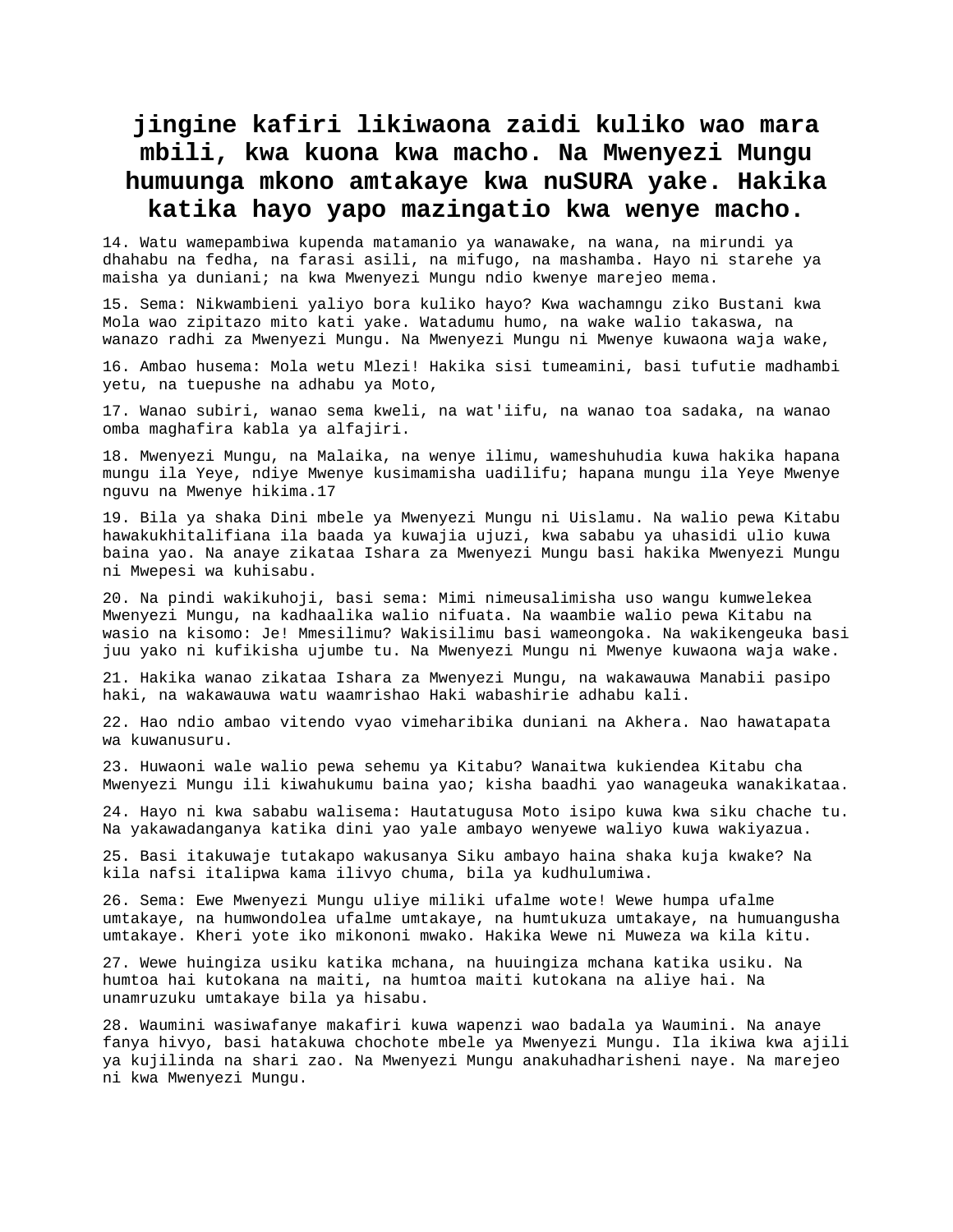29. Sema: Mkificha yaliyomo vifuani mwenu au mkiyafichua Mwenyezi Mungu anayajua; na anayajua yaliyomo mbinguni na yaliyomo duniani. Na Mwenyezi Mungu ni Muweza wa kila kitu.

30. Siku ambayo kila nafsi itakuta mema iliyo yafanya yamehudhurishwa, na pia ubaya ilio ufanya. Itapenda nafsi lau kungekuwako masafa marefu baina ya ubaya huo na yeye. Na Mwenyezi Mungu anakuhadharisheni naye. Na Mwenyezi Mungu ni Mpole kwa waja wake.

31. Sema: Ikiwa nyinyi mnampenda Mwenyezi Mungu basi nifuateni mimi, Mwenyezi Mungu atakupendeni na atakufutieni madhambi yenu. Na Mwenyezi Mungu ni Mwenye kufuta madhambi na Mwenye kurehemu.

32. Sema: Mt'iini Mwenyezi Mungu na Mtume. Na wakigeuka basi Mwenyezi Mungu hawapendi makafiri.

33. Hakika Mwenyezi Mungu alimteuwa Adam na Nuhu na ukoo wa Ibrahim na ukoo wa Imran juu ya walimwengu wote.

34. Ni wazao wao kwa wao; na Mwenyezi Mungu ni Mwenye kusikia na Mwenye kujua.

35. Alipo sema mke wa Imran: Mola wangu Mlezi! Nimekuwekea nadhiri kilichomo tumboni mwangu kuwa wakfu; basi nikubalie. Hakika Wewe ndiye Mwenye kusikia na Mwenye kujua.

36. Basi alipo mzaa alisema: Mola wangu Mlezi! Nimemzaa mwanamke - na Mwenyezi Mungu anajua sana aliye mzaa - Na mwanamume si sawa na mwanamke. Na mimi nimemwita Maryamu. Nami namkinga kwako, yeye na uzao wake, uwalinde na Shet'ani aliye laaniwa.

37. Tena Mola wake Mlezi akampokea kwa mapokeo mema na akamkuza makuzo mema, na akamfanya Zakariya awe mlezi wake. Kila mara Zakariya alipo ingia chumbani kwake alimkuta na vyakula. Basi alimwambia: Ewe Maryamu! Unavipata wapi hivi? Naye akasema: Hivi vinatoka kwa Mwenyezi Mungu; na Mwenyezi Mungu humruzuku amtakaye bila ya hisabu.

38. Pale pale Zakariya akamwomba Mola wake Mlezi, akasema: Mola wangu Mlezi! Nipe kutoka kwako uzao mwema. Wewe ndiye unaye sikia maombi.

39. Alipo kuwa kasimama chumbani akisali, Malaika kamnadia: Hakika Mwenyezi Mungu anakubashiria Yahya, ataye kuwa mwenye kusadikisha neno litokalo kwa Mwenyezi Mungu, na ni bwana na mt'awa na Nabii kwa watu wema.

40. Akasema Zakariya: Mola wangu Mlezi! Vipi nitapata mwana na hali ukongwe umenifikia, na mke wangu ni tasa? Akasema: Ndivyo vivyo hivyo, Mwenyezi Mungu hufanya apendavyo.

41. Akasema: Mola wangu Mlezi! Niwekee alama. Akasema: Alama yako ni kuwa hutasema na watu kwa siku tatu, isipo kuwa kwa kuashiria tu. Na mdhukuru Mola Mlezi wako kwa wingi na mtakase jioni na asubuhi.

42. Na angalia pale Malaika walipo sema: Ewe Maryamu! Kwa hakika Mwenyezi Mungu amekuteuwa, na akakutakasa, na akakutukuza kuliko wanawake wote.

43. Ewe Maryamu! Mnyenyekee Mola Mlezi wako na usujudu na uiname pamoja na wainamao.

44. Hizi ni khabari za ghaibu tunazo kufunulia; nawe hukuwa nao walipo kuwa wakitupa kalamu zao nani wao atamlea Maryamu, na hukuwa nao walipo kuwa wakishindana.

45. Na pale Malaika walipo sema: Ewe Maryamu! Hakika Mwenyezi Mungu anakubashiria (mwana) kwa neno litokalo kwake. Jina lake ni Masihi Isa mwana wa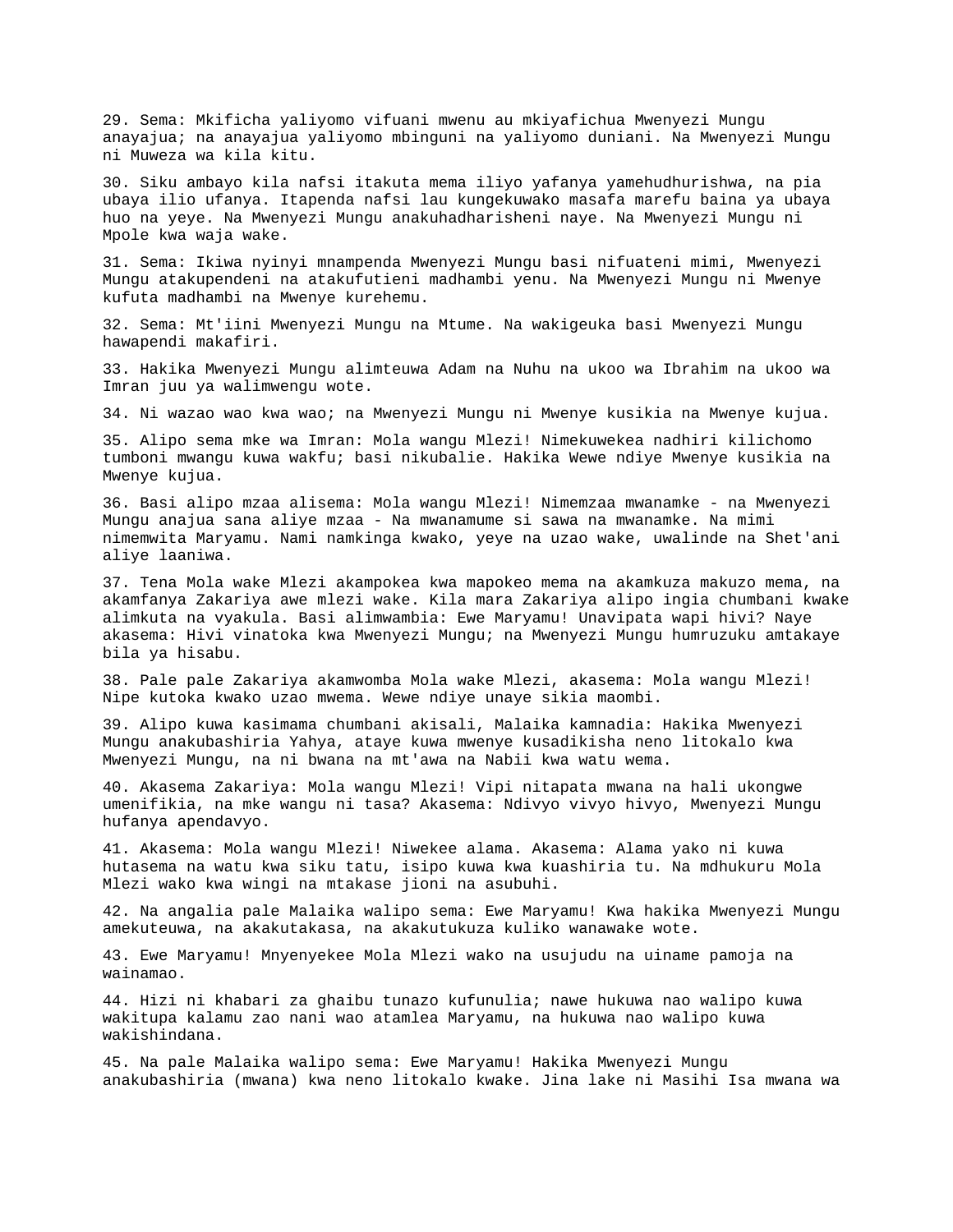Maryamu, mwenye hishima katika dunia na Akhera, na miongoni mwa walio karibishwa (kwa Mwenyezi Mungu).

46. Naye atazungumza na watu katika utoto wake na katika utuuzima wake, na atakuwa katika watu wema.

47. Maryamu akasema: Mola wangu Mlezi! Vipi nitampata mwana na hali hajanigusa mwanaadamu? Mwenyezi Mungu akasema: Ndivyo vivyo hivyo, Mwenyezi Mungu huumba apendacho. Anapo hukumu jambo, huliambia: Kuwa! Likawa.

48. Na atamfunza kuandika na Hikima na Taurati na Injili.

**49. Na ni Mtume kwa Wana wa Israili kuwaambia: Mimi nimekujieni na Ishara kutoka kwa Mola Mlezi wenu, ya kwamba nakuundieni kwa udongo kama SURA ya ndege. Kisha nampuliza anakuwa ndege kwa idhini** 

**ya Mwenyezi Mungu. Na ninawaponesha vipofu wa tangu kuzaliwa na wakoma, na ninawafufua maiti kwa idhini ya Mwenyezi Mungu, na ninakwambieni mnacho kila na mnacho weka akiba katika nyumba zenu.** 

#### **Hakika katika haya ipo Ishara kwenu ikiwi nyinyi ni wenye kuamini.**

50. Na ninasadikisha yaliyo kuwa kabla yangu katika Taurati, na ili nikuhalalishieni baadhi ya yale mlio harimishiwa, na nimekujieni na Ishara kutokana na Mola Mlezi wenu. Kwa hivyo mcheni Mwenyezi Mungu na nit'iini mimi.

51. Hakika Mwenyezi Mungu ni Mola wangu Mlezi na ni Mola wenu Mlezi. Basi muabudni Yeye. Hii ndiyo Njia Iliyo Nyooka.

52. Isa alipo hisi kuwa kati yao pana ukafiri alisema: Nani wasaidizi wangu kwa Mwenyezi Mungu? Wanafunzi wake wakasema: Sisi ni wasaidizi wa Mwenyezi Mungu. Tumemuamini Mwenyezi Mungu, na shuhudia kwamba sisi hakika ni Waislamu.

53. Mola wetu Mlezi! Tumeyaamini uliyo yateremsha, na tumemfuata huyu Mtume, basi tuandike pamoja na wanao shuhudia.

54. Na Makafiri walipanga mipango na Mwenyezi Mungu akapanga mipango, na Mwenyezi Mungu ndiye mbora wa wenye kupanga.

55. Pale Mwenyezi Mungu alipo sema: Ewe Isa! Mimi nitakufisha, na nitakunyanyua kwangu, na nitakutakasa na wale walio kufuru, na nitawaweka wale walio kufuata juu ya wale walio kufuru, mpaka Siku ya Kiyama. Kisha marejeo yenu yatakuwa kwangu, nikuhukumuni katika yale mliyo kuwa mkikhitalifiana.

56. Ama wale walio kufuru, nitawaadhibu adhabu kali katika dunia na Akhera, wala hawatapata wa kuwanusuru.

57. Na ama wale walio amini na wakatenda mema basi Mwenyezi Mungu atawalipa ujira wao kaamili. Na Mwenyezi Mungu hawapendi madhaalimu.

58. Haya tunayo kusomea ni katika Aya na Ukumbusho wenye hikima.

59. Hakika mfano wa Isa kwa Mwenyezi Mungu ni kama mfano wa Adam; alimuumba kwa udongo kisha akamwambia: Kuwa! Basi akawa.

60. Hii ni kweli itokayo kwa Mola wako Mlezi. Basi usiwe miongoni mwa wanao fanya shaka.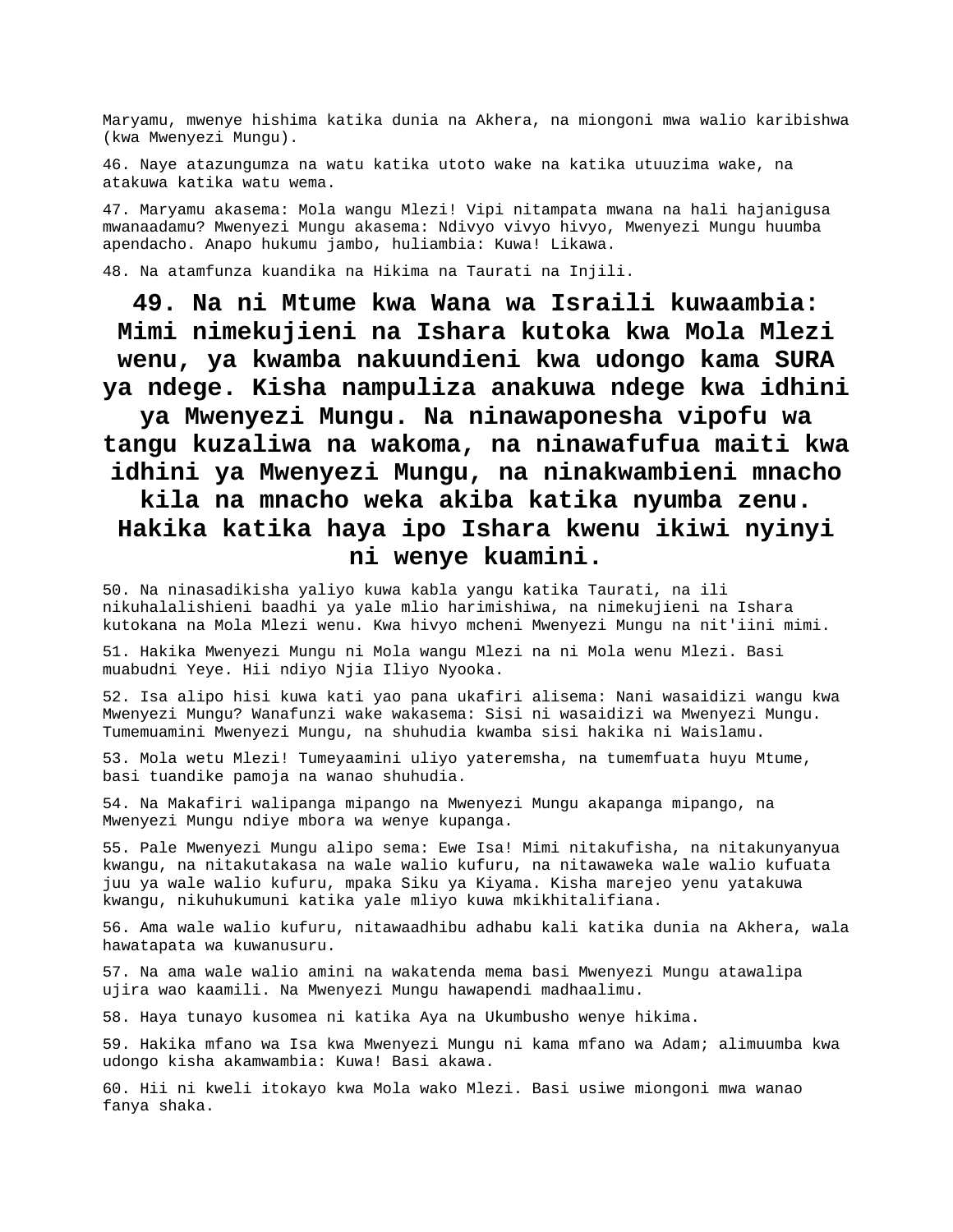61. Watakao kuhoji katika haya baada ya kukufikilia ilimu hii waambie: Njooni tuwaite watoto wetu na watoto wenu, na wake zetu na wake zenu, na sisi wenyewe na nyinyi wenyewe, kisha tuombe kwa unyenyekevu tutake laana ya Mwenyezi Mungu iwashukie waongo.

62. Hakika haya ndiyo maelezo ya kweli. Na hakuna mungu ila Mwenyezi Mungu tu, na hakika Mwenyezi Mungu ndiye Mwenye nguvu na Mwenye hikima.

63. Na kama wakigeuka basi Mwenyezi Mungu anawajua waharibifu.

64. Sema: Enyi Watu wa Kitabu! Njooni kwenye neno lilio sawa baina yetu na nyinyi: Ya kwamba tusimuabudu yeyote ila Mwenyezi Mungu, wala tusimshirikishe na chochote; wala tusifanyane sisi kwa sisi kuwa Waola Walezi badala ya Mwenyezi Mungu. Na wakigeuka basi semeni: Shuhudi- eni ya kwamba sisi ni Waislamu.

65. Enyi Watu wa Kitabu! Mbona mnabishana juu ya Ibrahim, na hali Taurati na Injili hazikuteremshwa ila baada yake? Basi hamzingatii?

66. Angalieni! Nyinyi mlibishana katika yale mliyo yajua. Mbona sasa mnabishana katika yale msiyo yajua? Na Mwenyezi Mungu ndiye ajuaye, na nyinyi hamjui.

67. Ibrahim hakuwa Yahudi wala Mkristo, lakini alikuwa mwongofu Muislamu, wala hakuwa katika washirikina.

68. Watu wanao mkaribia zaidi Ibrahim ni wale walio mfuata yeye na Nabii huyu na walio amini. Na Mwenyezi Mungu ndiye Mlinzi wa Waumini.

69. Kipo kikundi katika Watu wa Kitabu wanao penda kukupotezeni; lakini hawapotezi ila nafsi zao, nao wenyewe hawatambui.

70. Enyi Watu wa Kitabu! Mbona mnazikataa Ishara za Mwenyezi Mungu ilhali nyinyi mnashuhudia?

71. Enyi Watu wa Kitabu! Mbona kweli mnaivisha uwongo, na kweli mnaificha na hali mnajua?

72. Na kikundi katika Watu wa Kitabu walisema: Yaaminini yale waliyo teremshiwa wenye kuamini mwanzo wa mchana, na yakataeni mwisho wake; huenda wakarejea.

73. Wala msimuamini ila anaye fuata dini yenu. Sema: Hakika uwongofu ni uwongofu wa Mwenyezi Mungu, kuwa apewe mtu mfano wa mlio pewa nyinyi au wakuhojini mbele ya Mola wenu Mlezi. Sema: Hakika fadhila zimo mikononi mwa Mwenyezi Mungu. Humpa amtakaye. Na Mwenyezi Mungu ni Mwenye wasaa na Mjuzi.

74. Yeye humchagua kumpa rehema zake amtakaye; na Mwenyezi Mungu ndiye Mwenye fadhila kubwa.

75. Na miongoni mwa Watu wa Kitabu yupo ambaye ukimpa amana ya mrundi wa mali atakurudishia, na miongoni mwao yupo ambaye ukimpa amana ya dinari moja hakurudishii isipo kuwa ukimsimamia kumdai. Haya ni kwa kuwa wakisema: Hatuna lawama kwa ajili ya hawa wasio jua kusoma. Na wanamzulia uwongo Mwenyezi Mungu, hali nao wanajua.

76. Sivyo hivyo, bali anaye timiza ahadi yake na akamchamngu basi Mwenyezi Mungu huwapenda wachamngu.

77. Hakika wanao uza ahadi ya Mwenyezi Mungu na viapo vyao thamani ndogo, hao hawatakuwa na sehemu ya kheri yoyote katika Akhera, wala Mwenyezi Mungu hatasema nao wala hatawatazama Siku ya Kiyama, wala hatawatakasa, nao watapata adhabu chungu.

78. Na wapo baadhi yao wanao pindua ndimi zao katika kusoma Kitabu ili mdhanie kuwa hayo yanatoka Kitabuni, na wala hayatoki Kitabuni. Na husema: Haya yametoka kwa Mwenyezi Mungu. Na wala hayatoki kwa Mwenyezi Mungu. Na wanamsingizia Mwenyezi Mungu uwongo na wao wanajua.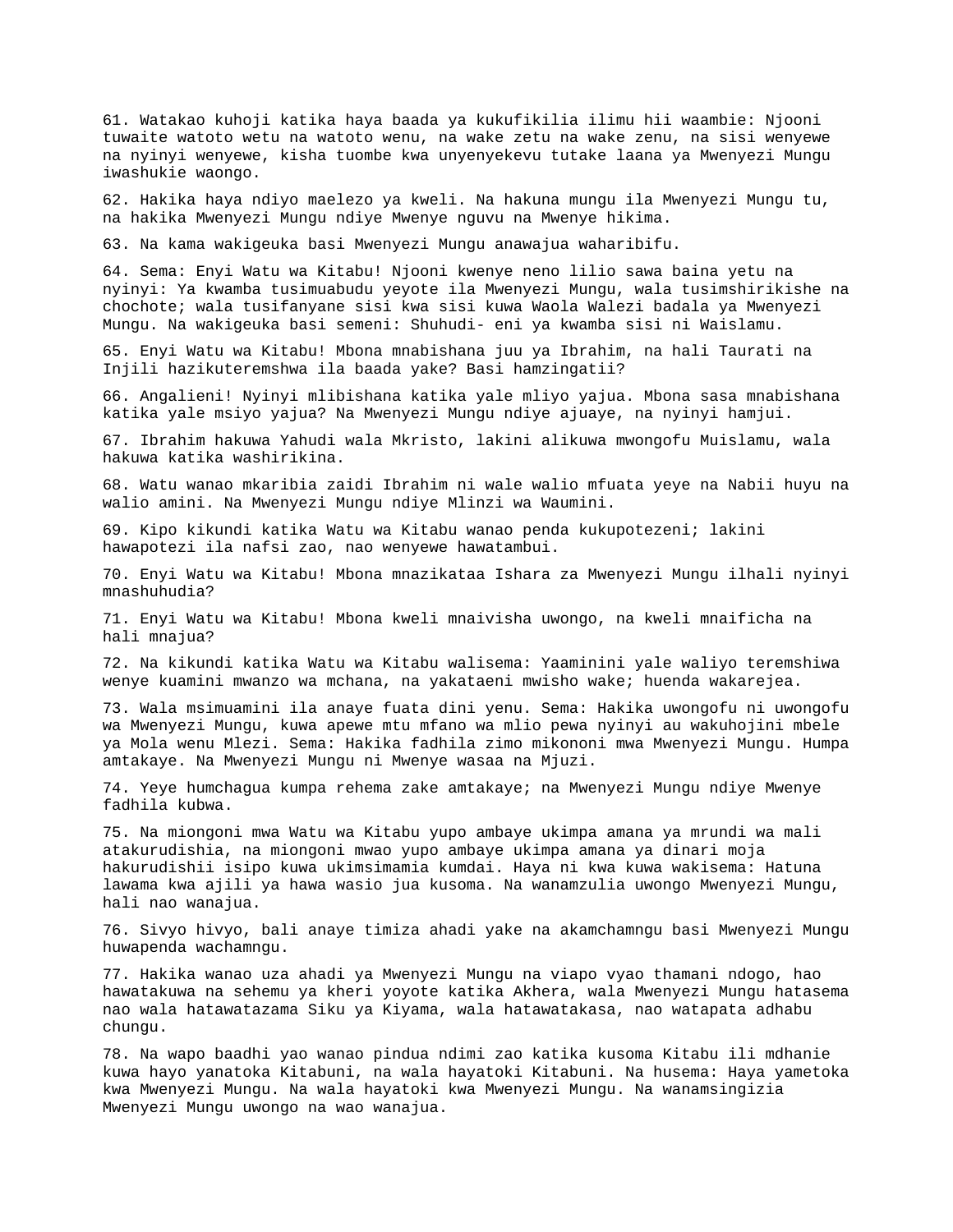79. Haiwezi kuwa mtu aliye pewa na Mwenyezi Mungu Kitabu na hikima na Unabii kisha awaambie watu: Kuweni wa kuniabudu mimi badala ya Mwenyezi Mungu. Bali atawaambia: Kuweni wenye kumuabudu Mola Mlezi wa viumbe vyote, kwa kuwa nyinyi mnafundisha Kitabu na kwa kuwa mnakisoma.

80. Wala hatakuamrisheni kuwafanya Malaika na Manabii kuwa ni miungu. Je, atakuamrisheni ukafiri baada ya kuwa nyinyi Waislamu?

81. Na pale Mwenyezi Mungu alipo chukua ahadi kwa Manabii: Nikisha kupeni Kitabu na hikima, kisha akakujieni Mtume mwenye kusadikisha mliyo nayo, ni juu yenu mumuamini na mumsaidie. Akasema: Je, mmekiri na mmekubali kushika agizo langu juu ya hayo? Wakasema: Tumekubali. Akasema: Basi shuhudieni, na Mimi ni pamoja nanyi katika kushuhudia.

82. Watakao geuka baada ya haya basi hao ndio wapotovu.

83. Je, wanataka dini isiyo kuwa ya Mwenyezi Mungu, na hali kila kilichomo mbinguni na katika ardhi kimesilimu kwa kumt'ii Yeye kikipenda kisipende, na kwake Yeye watarejeshwa?

84. Sema: Tumemuamini Mwenyezi Mungu, na tuliyo teremshiwa sisi, na aliyo teremshiwa Ibrahim, na Ismail, na Is-haak na Yaakub na wajukuu zao, na aliyo pewa Musa na Isa na Manabii wengine kutoka kwa Mola wao Mlezi. Hatubagui baina yao hata mmoja, na sisi ni wenye kusilimu kwake.

85. Na anaye tafuta dini isiyo kuwa Uislamu haitakubaliwa kwake. Naye Akhera atakuwa katika wenye kukhasiri.

86.Mwenyezi Mungu atawaongoaje watu walio kufuru baada ya kuamini kwao, na wakashuhudia ya kuwa Mtume huyu ni wa haki, na zikawafikia hoja zilizo wazi? Mwenyezi Mungu hawaongoi watu madhaalimu.

87. Hao malipo yao ni kuwa ipo juu yao laana ya Mwenyezi Mungu na ya Malaika na ya watu wote.

88. Humo watadumu. Hawatapunguziwa adhabu wala hawatapewa nafasi.

89. Isipo kuwa wale walio tubu baada ya hayo na wakatengenea; kwani Mwenyezi Mungu ni Mwenye kusamehe na Mwenye kurehemu.

90. Hakika wale walio kufuru baada ya kuamini kwao, kisha wakazidi kukufuru, toba yao haitakubaliwa, na hao ndio walio potea.

91. Hakika wale walio kufuru, na wakafa hali ni makafiri haitakubaliwa kutoka kwa yeyote wao fidia ya dhahabu ya kujaza dunia nzima lau wangeli itoa. Hao watapata adhabu chungu, wala hawatakuwa na wa kuwanusuru.

92. KABISA HAMTAFIKIA wema mpaka mtoe katika vile mnavyo vipenda. Na kitu chochote mnacho kitoa basi hakika Mwenyezi Mungu anakijua.

93. Kila chakula kilikuwa halali kwa Wana wa Israili isipo kuwa alicho jizuilia Israili mwenyewe kabla haijateremshwa Taurati. Sema: Leteni Taurati muisome ikiwa nyinyi ni wasema kweli.

94. Na wanao mzulia uwongo Mwenyezi Mungu baada ya hayo, basi hao ndio madhaalimu.

95. Sema: Mwenyezi Mungu amesema kweli. Basi fuateni mila ya Ibrahim mwongofu, wala hakuwa miongoni mwa washirikina.

96. Hakika Nyumba ya kwanza walio wekewa watu kwa ibada ni ile iliyoko Bakka, iliyo barikiwa na yenye uwongofu kwa walimwengu wote.

97. Ndani yake zipo Ishara zilizo wazi - masimamio ya Ibrahim, na mwenye kuingia humo anakuwa katika amani. Na kwa ajili ya Mwenyezi Mungu imewajibikia watu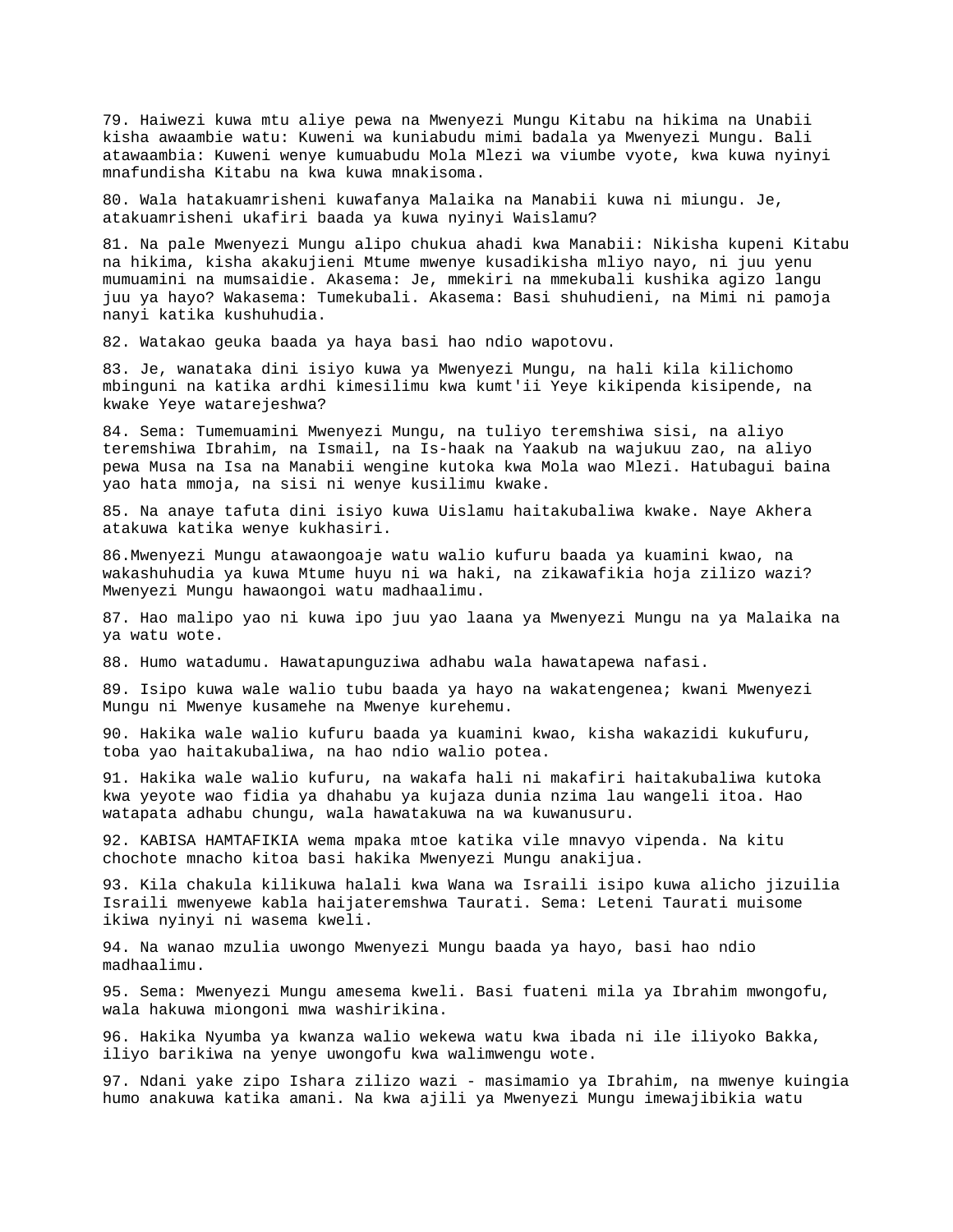wahiji kwenye Nyumba hiyo, kwa yule awezae njia ya kwendea. Na atakaye kanusha basi Mwenyezi Mungu si mhitaji kwa walimwengu.

98. Sema: Enyi Watu wa Kitabu! Kwa nini mnakanusha ishara za Mwenyezi Mungu, na ilhali kuwa Mwenyezi Mungu ni Shahidi kwa yote mnayo yatenda?

99. Sema: Enyi Watu wa Kitabu! Kwa nini mnamzuilia aliye amini Njia ya Mwenyezi Mungu mkiitafutia kosa, na hali nyinyi mnashuhudia? Na Mwenyezi Mungu si mwenye kughafilika na mnayo yatenda.

100. Enyi mlio amini! Mkiwat'ii baadhi ya walio pewa Kitabu watakurudisheni kuwa makafiri baada ya Imani yenu.

101. Na vipi mkufuru hali nyinyi mnasomewa Aya za Mwenyezi Mungu na Mtume yuko kati yenu? Na mwenye kushikamana na Mwenyezi Mungu basi huyo ameongozwa kwenye Njia Iliyo Nyooka.

102. Enyi mlio amini! Mcheni Mwenyezi Mungu kama ipasavyo kumcha; wala msife ila nanyi ni Waislamu.

103. Na shikamaneni kwa Kamba ya Mwenyezi Mungu nyote pamoja, wala msifarikiane. Na kumbukeni neema ya Mwenyezi Mungu iliyo juu yenu: vile mlivyo kuwa nyinyi kwa nyinyi maadui naye akaziunganisha nyoyo zenu; kwa neema yake mkawa ndugu. Na mlikuwa ukingoni mwa shimo la Moto, naye akakuokoeni nalo. Namna hivi Mwenyezi Mungu anakubainishieni Ishara zake ili mpate kuongoka.

104. Na uwe kutokana na nyinyi umma unao lingania kheri na unao amrisha mema na unakataza maovu. Na hao ndio walio fanikiwa.

105. Wala msiwe kama wale walio farikiana na kukhitalifiana baada ya kuwafikia hoja zilizo wazi. Na hao ndio watakao kuwa na adhabu kubwa.

106. Siku ambayo nyuso zitanawiri na nyuso zitasawijika. Ama hao ambao nyuso zao zitasawijika wataambiwa: Je! Mlikufuru baada ya kuamini kwenu? Basi onjeni adhabu kwa vile mlivyo kuwa mnakufuru.

107. Ama wale ambao nyuso zao zitanawiri watakuwa katika rehema ya Mwenyezi Mungu. Wao humo watadumu.

108. Hizi ni Aya za Mwenyezi Mungu tunakusomea kwa haki. Na Mwenyezi Mungu hataki kuwadhulumu walimwengu.

109. Na kila kilichomo mbinguni na kilichomo ardhini ni cha Mwenyezi Mungu; na mambo yote yatarejea kwa Mwenyezi Mungu.

110. Nyinyi mmekuwa bora ya umma walio tolewa watu, kwa kuwa mnaamrisha mema na mnakataza maovu, na mnamuamini Mwenyezi Mungu. Na lau kuwa Watu wa Kitabu nao wameamini ingeli kuwa bora kwao. Wapo miongoni mwao waumini, lakini wengi wao wapotovu.

111. Maadui hawatakudhuruni ila ni maudhi tu. Na wakipigana nanyi watakupeni mgongo, na tena hawatanusuriwa.

112. Wamepigwa na udhalili popote wanapo kutikana, isipo kuwa wakishika kamba ya Mwenyezi Mungu na kamba ya watu. Na wakastahiki ghadhabu ya Mwenyezi Mungu, na wamepigwa na unyonge. Hayo ni kwa sababu walikuwa wakizikataa Ishara za Mwenyezi Mungu, na wakiwauwa Manabii pasina haki; hayo ni kwa sababu waliasi na walikuwa wakiruka mipaka.

113. Wote hao si sawa sawa. Miongoni mwa Watu wa Kitabu wamo watu walio simama baraabara, wanasoma Aya za Mwenyezi Mungu nyakati za usiku, na pia wanasujudu.

114. Wanamuamini Mwenyezi Mungu na Siku ya Mwisho, na wanaamrisha mema na wanakataza maovu na wanakimbilia katika mambo ya kheri. Na hao ndio miongoni mwa watenda mema.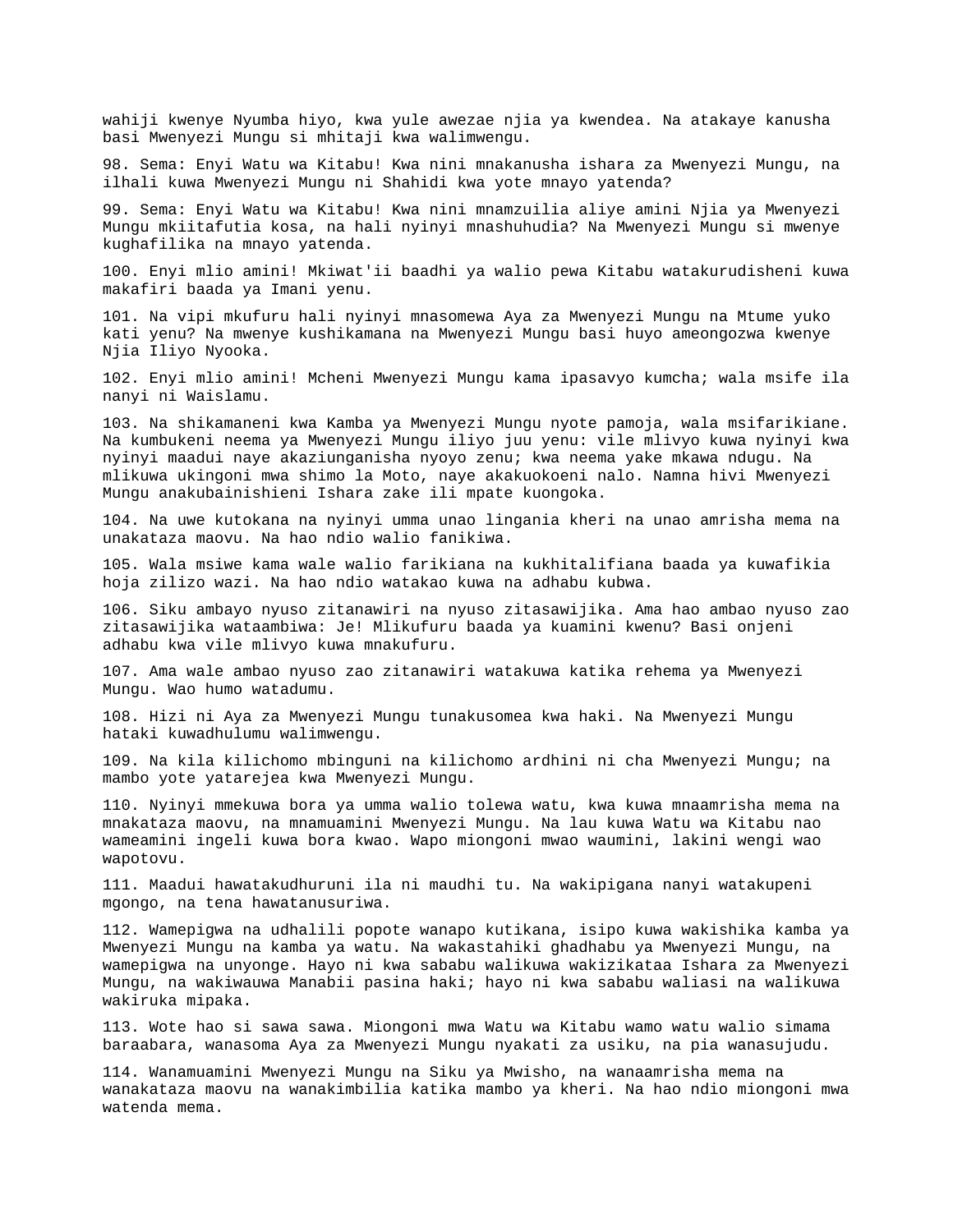115. Na kheri yoyote wanayo ifanya hawatanyimwa malipwa yake. Na Mwenyezi Mungu anawajua wachamngu.

116. Hakika wale walio kufuru hazitawafaa kitu mali zao wala watoto wao mbele ya Mwenyezi Mungu. Na hao ndio watu wa Motoni - humo watadumu.

117. Mfano wa vile wanavyo vitoa katika uhai wao wa duniani ni kama upepo ambao ndani yake ipo baridi ya barafu, ukalisibu shamba la watu walio dhulumu nafsi zao, ukaliteketeza. Na Mwenyezi Mungu hakuwadhulumu, bali wao wenyewe wanadhulumu nafsi zao.

118. Enyi mlio amini! Msiwafanye wasiri wenu watu wasio kuwa katika nyinyi. Hawataacha kukufanyieni ubaya. Wanayapenda yanayo kudhuruni. Imekwisha fichuka chuki yao katika midomo yao. Na yanayo ficha vifua vyao ni makubwa zaidi. Tumekwisha kubainishieni Ishara ikiwa nyinyi mtayatia akilini.

119. Hivyo basi nyinyi ndio mnawapenda watu hao, wala wao hawakupendeni. Nanyi mnaviamini Vitabu vyote. Na wanapo kutana nanyi husema: Tumeamini. Na wanapo kuwa peke yao wanakuumieni vidole kwa chuki. Sema: Kufeni kwa chuki yenu! Hakika Mwenyezi Mungu anayajua yaliomo vifuani.

120. Ikikupateni kheri huwaudhi. Na ikikupateni shari wanafurahia. Na nyinyi mkisubiri na mkajizuilia, hila zao hazitakudhuruni kitu. Hakika Mwenyezi Mungu ni mwenye kuyazunguka yote wayatendayo.

121. Na pale ulipo toka asubuhi, ukaacha ahali zako uwapange Waumini kwenye vituo kwa ajili ya vita - na Mwenyezi Mungu anasikia na anajua.

122. Makundi mawili miongoni mwenu yakaingiwa na woga kuwa watashindwa - na hali Mwenyezi Mungu ndiye Mlinzi wao; na Waumini wamtegemee Mwenyezi Mungu tu.

123. Na Mwenyezi Mungu alikwisha kunusuruni katika Badri nanyi mlikuwa wanyonge. Basi mcheni Mwenyezi Mungu ili mpate kushukuru.

124. Ulipo waambia Waumini: Je, haitakutosheni ikiwa Mola wenu atakusaidieni kwa Malaika elfu tatu walio teremshwa?

125. Kwani! Ikiwa mtavumilia na mkamchamngu na hata maadui wakikutokeeni kwa ghafla, basi hapo Mola wenu Mlezi atakusaidieni kwa Malaika elfu tano wanao shambulia kwa nguvu.

126. Na Mwenyezi Mungu hakufanya haya ila kuwa ni bishara kwenu, na ili nyoyo zenu zipate kutua. Na msaada hautoki isipo kuwa kwa Mwenyezi Mungu, Aliye tukuka, Mwenye nguvu na Mwenye hikima.

127. Haya ni kwa ajili awakate sehemu katika walio kufuru, au awahizi wapate kurejea nyuma nao wamepwelewa.

128. Wewe huna lako jambo katika haya - ama atawahurumia au atawaadhibu, kwani wao ni madhaalimu.

129. Na ni vya Mwenyezi Mungu vyote vilivyomo katika mbingu na vilivyomo katika ardhi. Yeye humsamehe na humuadhibu amtakaye. Na Mwenyezi Mungu ni Msamehevu Mwenye kurehemu.

130. Enyi mlio amini! Msile riba mkizidisha juu kwa juu, na mcheni Mwenyezi Mungu ili mpate kufanikiwa.

131. Na uogopeni Moto ambao umeandaliwa kwa ajili ya makafiri.

132. Na mt'iini Mwenyezi Mungu na Mtume ili mpate kurehemewa.

133. Na yakimbilieni maghfira ya Mola wenu Mlezi, na Pepo ambayo upana wake ni mbingu na ardhi, iliyo wekwa tayari kwa wachamngu,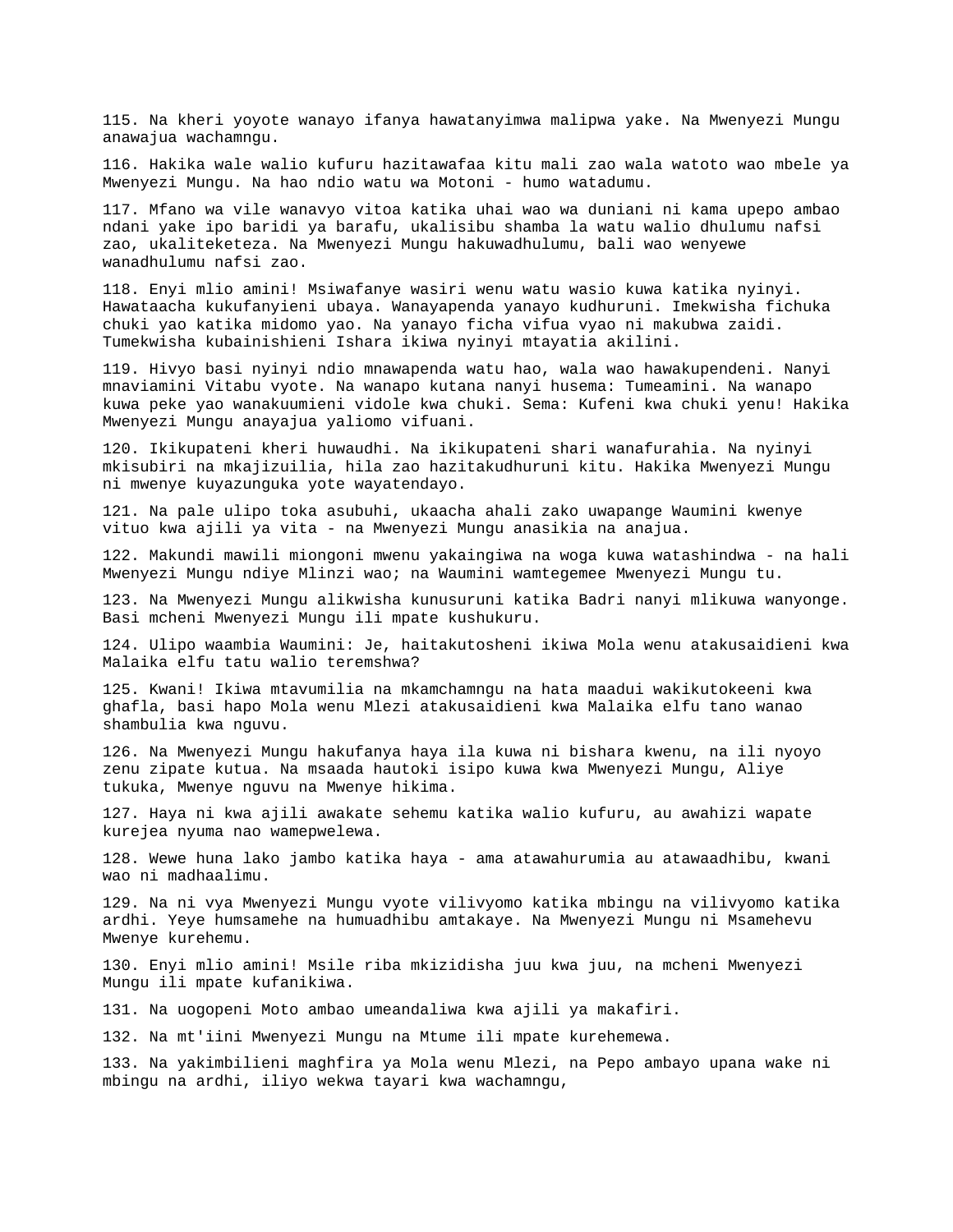134. Ambao hutoa wanapo kuwa na wasaa na wanapo kuwa na dhiki, na wanajizuia ghadhabu, na wasamehevu kwa watu; na Mwenyezi Mungu huwapenda wafanyao wema;

135. Na ambao pindi wafanyapo uchafu au wakajidhulumu nafsi zao humkumbuka Mwenyezi Mungu na wakamwomba msamaha kwa dhambi zao - na nani anaye futa dhambi isipo kuwa Mwenyezi Mungu? - na wala hawaendelei na waliyo yafanya na hali wanajua.

136. Hao malipo yao ni msamaha kwa Mola wao Mlezi, na Bustani zipitazo mito kati yake. Humo watadumu, na mwema mno ujira wa watendao.

137. Kabla yenu zimepita nyendo nyingi; basi tembeeni katika ulimwengu muangalie vipi ulikuwa mwisho wa wanao kanusha.

138. Hii ni bayana kwa watu wote, na ni uwongofu, na mawaidha kwa wachamngu.

139. Wala msilegee, wala msihuzunike, kwani nyinyi ndio wa juu mkiwa ni Waumini.

140. Kama yamekupateni majaraha, basi na hao watu wengine yamewapata majaraha mfano wa haya. Na siku za namna hii tunaweletea watu kwa zamu, ili Mwenyezi Mungu awapambanue walio amini na awateuwe miongoni mwenu mashahidi. Na Mwenyezi Mungu hawapendi madhaalimu;

141. Na pia ili Mwenyezi Mungu awasafishe walio amini na awafutilie mbali makafiri.

142. Je! Mnadhani mtaingia Peponi na hali Mwenyezi Mungu hajawapambanua wale miongoni mwenu walio pigana Jihadi, na hajawapambanua walio subiri?

143. Na nyinyi mlikuwa mkitamani mauti kabla hamjakutana nayo. Basi sasa mmekwisha yaona na huku mnayatazama.

144. Na Muhammad hakuwa ila ni Mtume tu. Wamekwisha pita kabla yake Mitume. Je, akifa au akauwawa ndiyo mtageuka mrudi nyuma? Na atakaye geuka akarudi nyuma huyo hatamdhuru kitu Mwenyezi Mungu. Na Mwenyezi Mungu atawalipa wanao mshukuru.

145. Na haiwezi nafsi kuwa ife ila kwa idhini ya Mwenyezi Mungu kama ilivyo andikwa ajali yake. Na mwenye kutaka malipo ya duniani tutampa; na mwenye kutaka malipo ya Akhera tutampa. Na tutawalipa wenye kushukuru.

146. Na Manabii wangapi walipigana na pamoja nao Waumini wengi wenye ikhlasi! Hawakufanya woga kwa yaliyo wasibu katika Njia ya Mwenyezi Mungu, wala hawakudhoofika wala hawakuwa wanyonge. Na Mwenyezi Mungu huwapenda wanao subiri.

147. Wala kauli yao haikuwa ila ni kusema: Mola wetu Mlezi! Tughufirie madhambi yetu na kupita kwetu kiasi katika mambo yetu, na isimamishe imara miguu yetu na utunusuru tuwashinde kaumu ya makafiri.

148. Basi Mwenyezi Mungu akawapa malipo ya duniani na bora ya malipo ya Akhera. Na Mwenyezi Mungu anawapenda wafanyao mema.

149. Enyi mlio amini! Ikiwa mtawat'ii walio kufuru watakurudisheni nyuma, na hapo mtageuka kuwa wenye kukhasiri.

150. Bali Mwenyezi Mungu ndiye Mlinzi wenu, naye ndiye bora wa wasaidizi.

151. Tutazitia khofu nyoyo za walio kufuru kwa vile walivyo mshirikisha Mwenyezi Mungu na washirika ambao hakuwateremshia hoja yoyote. Na makaazi yao ni Motoni; na maovu yaliyoje maskani ya wenye kudhulumu!

152. Na Mwenyezi Mungu alikutimilizieni miadi yake, vile mlivyo kuwa mnawauwa kwa idhini yake, mpaka mlipo legea na mkazozana juu ya amri, na mkaasi baada ya Yeye kukuonyesheni mliyo yapenda. Wapo miongoni mwenu wanao taka dunia, na wapo miongoni mwenu wanao taka Akhera. Kisha akakutengeni nao (maadui) ili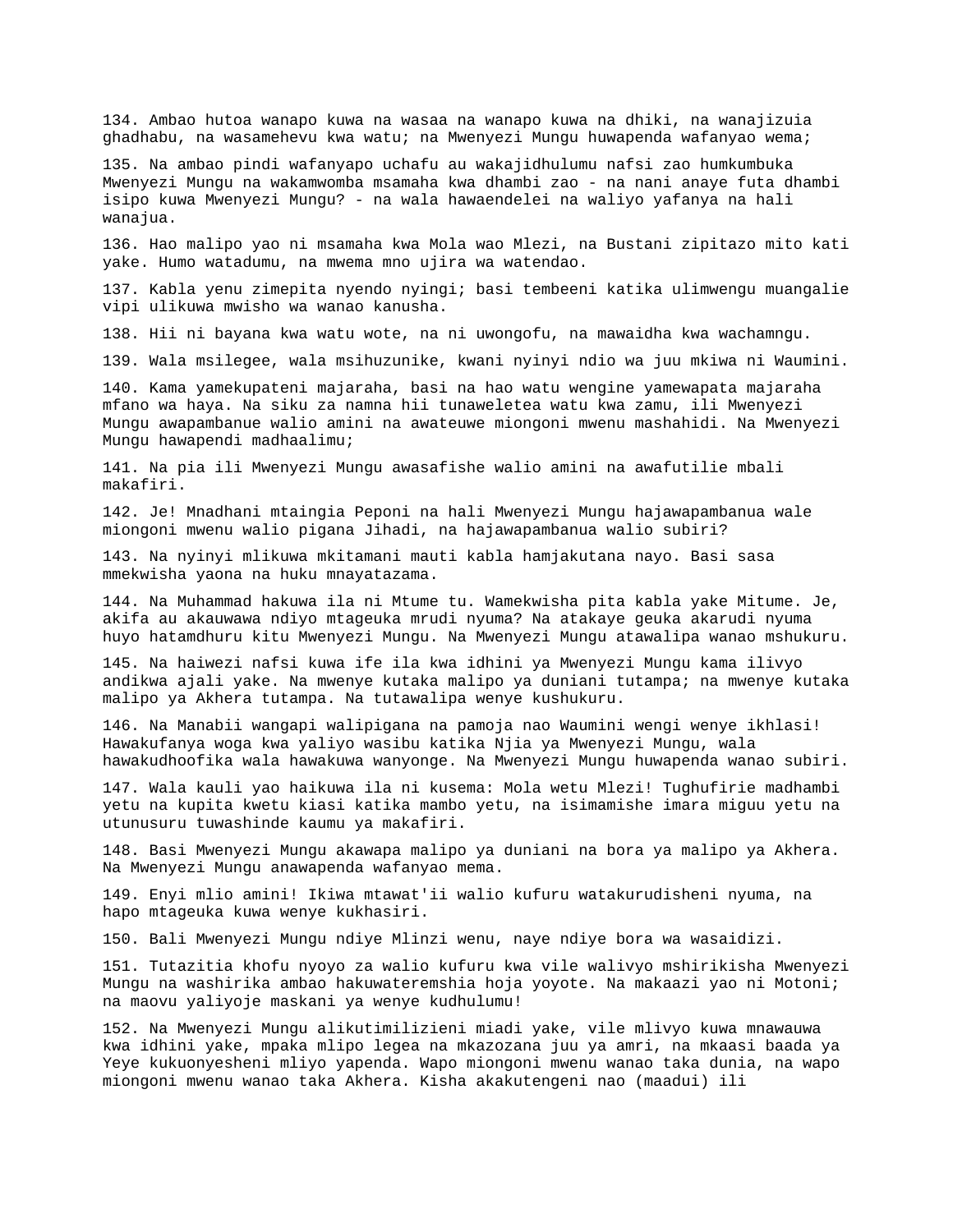akujaribuni. Naye sasa amekwisha kusameheni. Na Mwenyezi Mungu ni Mwenye fadhila juu ya Waumini.

153. Pale mlipo kuwa mkikimbia mbio wala hamumsikilizi yeyote, na Mtume anakuiteni, yuko nyuma yenu. Mwenyezi Mungu akakupeni dhiki juu ya dhiki, ili msisikitike kwa yaliyo kukoseeni wala kwa yaliyo kusibuni. Na Mwenyezi Mungu anazo khabari za yote mnayo yatenda.

154. Kisha baada ya dhiki alikuteremshieni utulivu - usingizi ambao ulifunika kundi moja kati yenu. Na kundi jengine nafsi zao ziliwashughulisha hata wakamdhania Mwenyezi Mungu dhana isiyo kuwa ya haki, dhana ya kijinga. Wakisema: Hivyo tuna lolote sisi katika jambo hili? Sema: Mambo yote ni ya Mwenyezi Mungu. Wanaficha katika nafsi zao wasiyo kubainishia. Wanasema: Lau ingelikuwa tuna lolote katika jambo hili tusinge uliwa hapa. Sema: Hata mngeli kuwa majumbani mwenu, basi wangeli toka walio andikiwa kufa, wakenda mahali pao pa kuangukia wafe.(Haya ni hivyo) ili Mwenyezi Mungu ayajaribu yaliyomo vifuani mwenu, na asafishe yaliyomo nyoyoni mwenu. Na Mwenyezi Mungu anayajua yaliyomo vifuani.

155. Hakika wale walio rudi nyuma miongoni mwenu siku yalipo pambana majeshi mawili, Shet'ani ndiye aliye watelezesha kwa sababu ya baadhi ya makosa waliyo yafanya; na Mwenyezi Mungu amekwisha wasamehe. Hakika Mwenyezi Mungu ni Mwenye kusamehe, Mpole.

156. Enyi mlio amini! Msiwe kama wale walio kufuru na wakawasema ndugu zao walipo safiri katika nchi au walipo kuwa vitani: Wangeli kuwa kwetu wasingeli kufa na wasingeli uwawa. Ili Mwenyezi Mungu afanye hayo kuwa ni majuto katika nyoyo zao. Na Mwenyezi Mungu huhuisha na hufisha. Na Mwenyezi Mungu ni Mwenye kuyaona myatendayo.

157. Na pindi mkiuliwa katika Njia ya Mwenyezi Mungu, au mkifa, hakika maghfira na rehema zitokazo kwa Mwenyezi Mungu ni bora kuliko yote wanayo yakusanya.

158. Na mkifa au mkiuliwa ni kwa Mwenyezi Mungu ndio mtakusanywa.

159. Basi ni kwa sababu ya rehema itokayo kwa Mwenyezi Mungu ndio umekuwa laini kwao. Na lau ungeli kuwa mkali, mwenye moyo mgumu, bila ya shaka wangeli kukimbia. Basi wasamehe, na waombee maghfira, na shauriana nao katika mambo. Na ukisha kata shauri basi mtegemee Mwenyezi Mungu. Hakika Mwenyezi Mungu huwapenda wanao mtegemea.

160. Akikunusuruni Mwenyezi Mungu hapana wa kukushindeni, na akikutupeni ni nani, basi, baada yake Yeye ataye kunusuruni? Na Waumini wamtegemee Mwenyezi Mungu tu.

161. Na haiwezekani kwa Nabii yeyote kufanya khiyana. Na atakaye fanya khiyana, atayaleta Siku ya Kiyama aliyo yafanyia khiyana, kisha kila mtu atalipwa kwa aliyo yachuma, kwa ukamilifu; wala hawatadhulumiwa.

162. Je! Aliye yafuata ya kumridhisha Mwenyezi Mungi ni kama yule aliye stahiki ghadhabu ya Mwenyezi Mungu, na makaazi yake yakawa Jahannamu? Napo ni mahala pabaya pa kurejea.

163. Hao wana vyeo mbali mbali kwa Mwenyezi Mungu. Na Mwenyezi Mungu ni Mwenye kuyaona yote wayatendayo.

164. Hakika Mwenyezi Mungu amewafanyia wema mkubwa Waumini vile alivyo waletea Mtume aliye miongoni mwao wenyewe, anaye wasomea Aya zake, na anawatakasa, na anawafunza Kitabu na hikima, ijapo kuwa kabla ya hapo walikuwa katika upotovu ulio wazi.

165. Nyinyi - ulipo kusibuni msiba ambao nyinyi mmekwisha watia mara mbili mfano wa huo - mnasema: Umetoka wapi huu? Sema: Huo umetoka kwenu wenyewe. Hakika Mwenyezi Mungu ni Mwenye uweza juu ya kila kitu.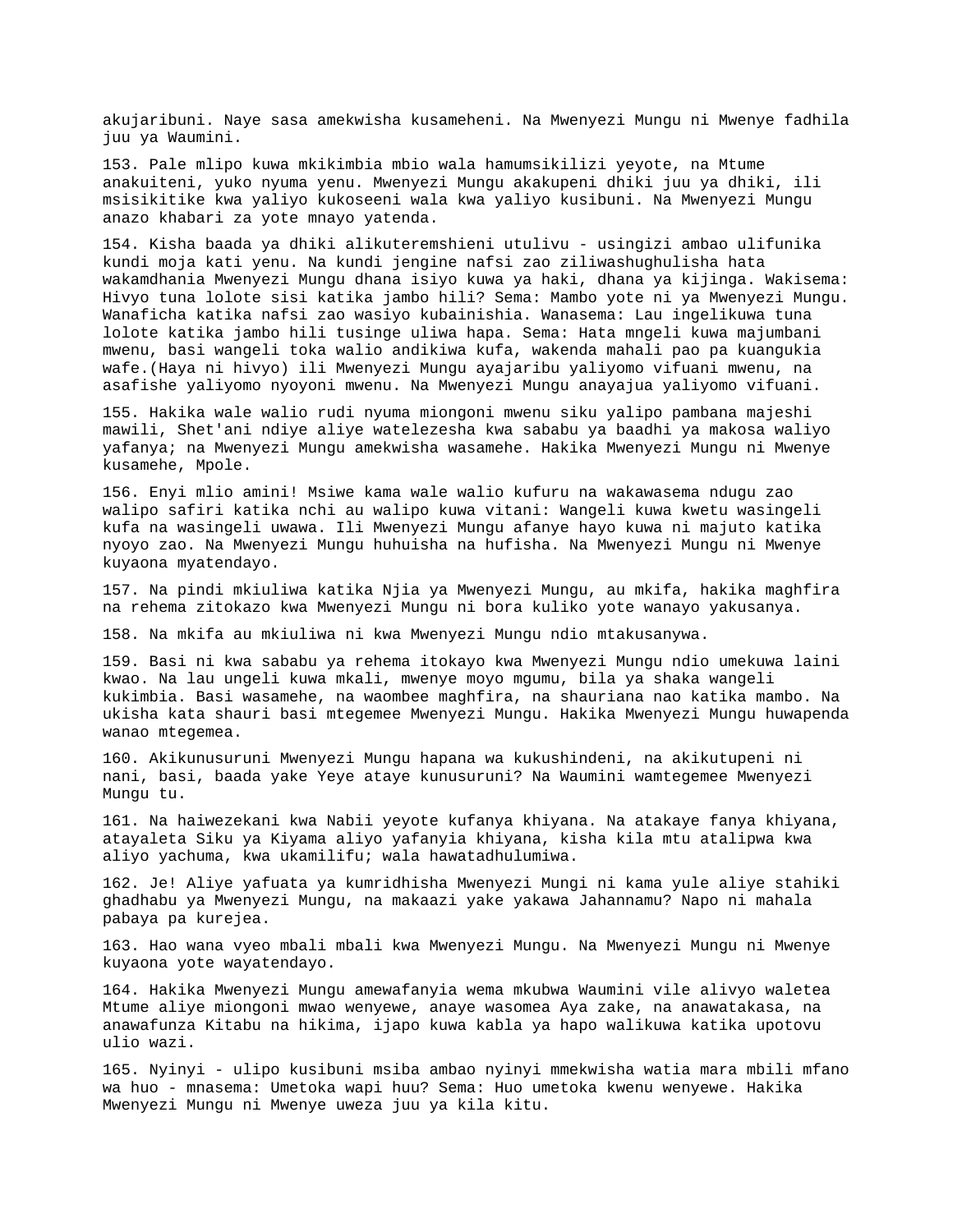166. Na yaliyo kusibuni siku yalipo pambana majeshi mawili yalikuwa kwa idhini ya Mwenyezi Mungu, na ili awajue Waumini.

167. Na ili awapambanue walio kuwa wanaafiki, wakaambiwa: Njooni mpigane katika Njia ya Mwenyezi Mungu au lindeni. Wakasema: Tungeli jua kuna kupigana bila ya shaka tungeli kufuateni. Wao siku ile walikuwa karibu na ukafiri kuliko Imani. Wanasema kwa midomo yao yasiyo kuwamo nyoyoni mwao. Na Mwenyezi Mungu anajua kabisa wanayo yaficha.

168. Hao ndio walio waambia ndugu zao na wao wenyewe wakakaa kitako: Lau wengeli tut'ii wasingeli uliwa. Sema: Ziondoleeni nafsi zenu mauti kama mnasema kweli.

169. Wala kabisa usiwadhanie walio uliwa katika Njia ya Mwenyezi Mungu kuwa ni maiti. Bali hao ni wahai, wanaruzukiwa kwa Mola wao Mlezi.

170. Wanafurahia aliyo wapa Mwenyezi Mungu kwa fadhila yake, na wanawashangilia wale ambao bado hawajajiunga nao, walio nyuma yao, ya kwamba haitakuwa khofu juu yao wala hawatahuzunika.

171. Wanashangilia neema na fadhila za Mwenyezi Mungu, na ya kwamba Mwenyezi Mungu hapotezi ujira wa Waumini,

172. Walio mwitikia Mwenyezi Mungu na Mtume baada ya kwisha patwa na majaraha kwa walio fanya wema miongoni mwao na wakamchamngu utakuwa ujira mkubwa -

173. Walio ambiwa na watu: Kuna watu wamekukusanyikieni, waogopeni! Hayo yakawazidishia Imani, wakasema: Mwenyezi Mungu anatutosha, naye ni mbora wa kutegemewa.

174. Basi wakarudi na neema na fadhila za Mwenyezi Mungu. Hapana baya lilio wagusa, na wakafuata yanayo mridhi Mwenyezi Mungu. Na Mwenyezi Mungu ni Mwenye fadhila kuu.

175. Hakika huyo ni Shet'ani anawatia khofu marafiki zake, basi msiwaogope, bali niogopeni Mimi mkiwa nyinyi ni Waumini.

176. Wala wasikuhuzunishe wale wanao kimbilia ukafirini. Hakika hao hawamdhuru kitu Mwenyezi Mungu. Mwenyezi Mungu anataka asiwawekee sehemu yoyote katika Akhera, na yao wao adhabu kubwa.

177. Hakika wale walio nunua ukafiri kwa Imani hawatamdhuru kitu Mwenyezi Mungu, na yao wao ni adhabu chungu.

178. Wala wasidhani wale wanao kufuru kwamba huu muhula tunao wapa ni kheri yao. Hakika tunawapa muhula wazidi madhambi. Na yao wao ni adhabu ya kuwadhalilisha.

179. Haiwi kwa Mwenyezi Mungu kuwaacha Waumini katika hali mliyo nayo mpaka apambanue wabaya na wema. Wala haiwi kwa Mwenyezi Mungu kukujuulisheni mambo ya ghaibu. Lakini Mwenyezi Mungu humteua katika Mitume wake amtakaye. Basi muaminini Mwenyezi Mungu na Mitume yake. Na mkiamini na mkamchamngu mtakuwa na ujira mkubwa.

180. Wala wasidhani wale ambao wanafanya ubakhili katika aliyo wapa Mwenyezi Mungu katika fadhila zake kuwa ni kheri yao. Bali hiyo ni shari kwao. Watafungwa kongwa za yale waliyo yafanyia ubakhili Siku ya Kiyama. Na urithi wa mbingu na ardhi ni wa Mwenyezi Mungu. Na Mwenyezi Mungu anazo khabari za yote myatendayo.

181. Mwenyezi Mungu amekwisha sikia kauli ya walio sema: Mwenyezi Mungu ni masikini, na sisi ni matajiri. Tumeyaandika waliyo yasema, na pia kuwauwa kwao Manabii bila ya haki, na tutawaambia Siku ya Kiyama: Onjeni adhabu ya kuungua.

182. Haya ni kwa sababu ya iliyo tanguliza mikono yenu, na kwamba Mwenyezi Mungu si mwenye kuwadhulumu waja,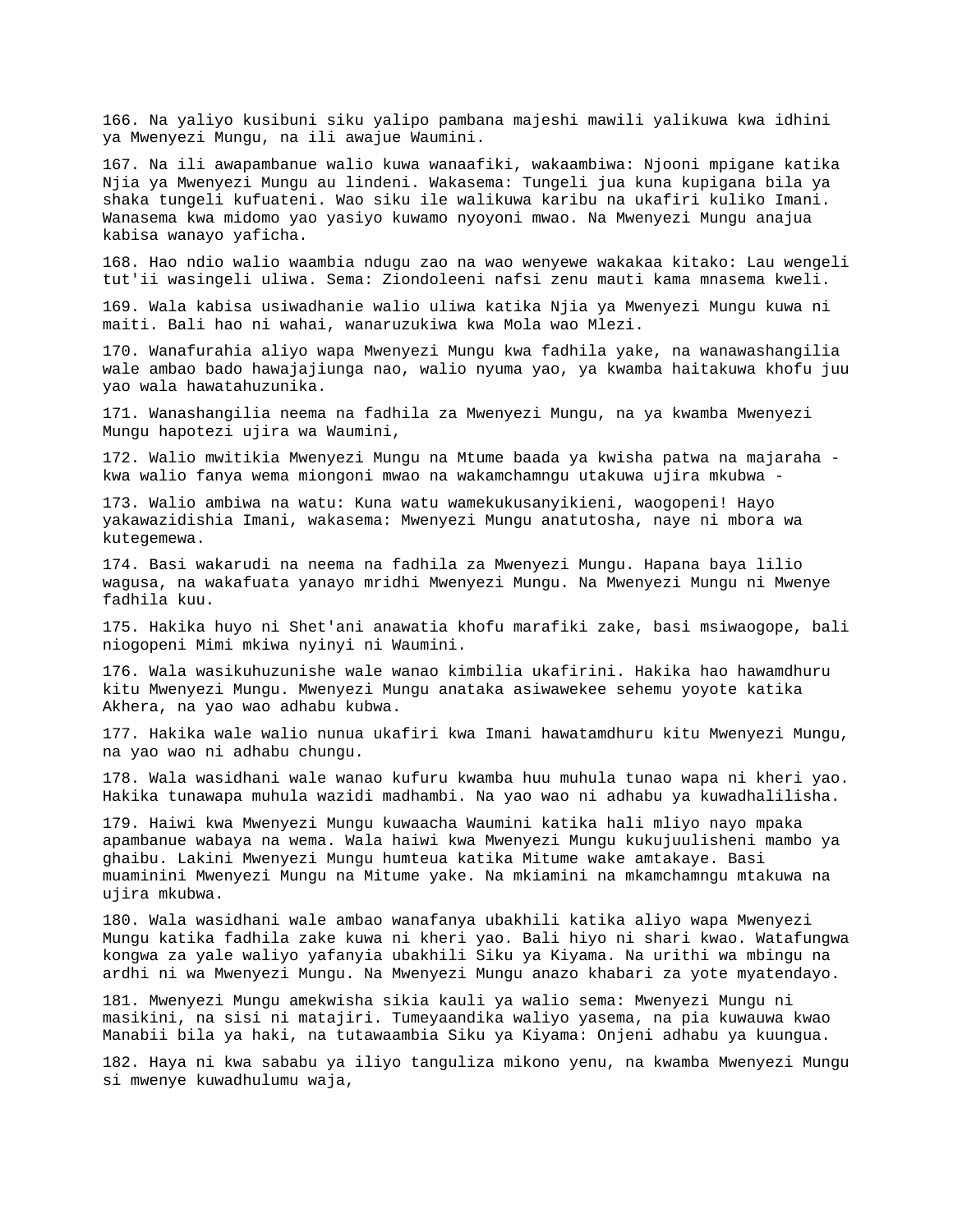183. Walio sema: Mwenyezi Mungu ametuahidi tusimuamini Mtume yeyote mpaka atuletee kafara inayo teketezwa na moto. Waambie: Walikujieni Mitume kabla yangu kwa hoja zilizo wazi na kwa hayo mnayo sema, basi kwa nini mkawauwa ikiwa mlikuwa wakweli?

184. Na wakikukanusha basi walikanushwa Mitume wengine kabla yako walio kuja na hoja waziwazi na Vitabu vyenye hikima, na Kitabu chenye nuru.

185. Kila nafsi itaonja mauti. Na bila ya shaka mtapewa ujira wenu kaamili Siku ya Kiyama. Na atakaye epushwa na Moto na akatiwa Peponi basi huyo amefuzu. Na maisha ya dunia si kitu ila ni starehe ya udanganyifu.

186. Hapana shaka yoyote mtapata misukosuko katika mali zenu na nafsi zenu, na bila ya shaka yoyote mtasikia udhia mwingi kutokana na walio pewa Kitabu kabla yenu na wale walio shiriki. Na ikiwa mtasubiri na mkamchamngu basi hakika hayo ni katika mambo ya kuazimia.

187. Na pale Mwenyezi Mungu alipo fungamana na walio pewa Kitabu kuwa: Lazima mtawabainishia watu, wala hamtokificha, walikitupa nyuma ya migongo yao, na wakanunua kwacho thamani duni. Basi ni kiovu hicho walicho nunua.

188. Usiwadhanie kabisa wale wanao furahia waliyo yafanya, na wakapenda kusifiwa kwa wasiyo yatenda, usiwadhanie kuwa watasalimika na adhabu. Yao wao ni adhabu chungu.

189. Na Ufalme wa mbingu na ardhi ni wa Mwenyezi Mungu; na Mwenyezi Mungu ni Mwenye uweza juu ya kila kitu.

190. Hakika katika kuumbwa mbingu na ardhi na kukhitalifiana usiku na mchana ziko Ishara kwa wenye akili,

191. Ambao humkumbuka Mwenyezi Mungu wakiwa wima na wakikaa kitako na wakilala, na hufikiri kuumbwa mbingu na ardhi, wakisema: Mola wetu Mlezi! Hukuviumba hivi bure. Subhanaka, Umetakasika! Basi tukinge na adhabu ya Moto.

192. Mola wetu Mlezi! Hakika unaye mtia Motoni umemhizi; na walio dhulumu hawana wasaidizi.

193. Mola wetu Mlezi! Hakika sisi tumemsikia mwenye kuita akiitia Imani kwamba: Muaminini Mola wenu Mlezi; nasi tukaamini. Basi tusamehe madhambi yetu, na utufutie makosa yetu, na utufishe pamoja na watu wema.

194. Mola wetu Mlezi! Na utupe uliyo tuahidi kwa Mitume wako, wala usituhizi Siku ya Kiyama. Hakika Wewe huvunji miadi.

195. Mola Mlezi wao, akayakubali maombi yao akajibu: Hakika sipotezi kazi ya mfanya kazi miongoni mwenu, akiwa mwanamume au mwanamke, kwani ni nyinyi kwa nyinyi. Basi walio hama, na walio tolewa makwao, na wakateswa katika Njia yangu, na wakapigana, na wakauliwa, kwa yakini Mimi nitawafutia makosa yao, na kwa yakini nitawaingiza katika Mabustani yanayo pita mito kati yake. Hayo ndiyo malipo yanayo toka kwa Mwenyezi Mungu. Na Mwenyezi Mungu kwake yapo malipo mema kabisa.

196. Kabisa kusikudanganye kubakia kutangatanga kwa walio kufuru katika nchi.

197. Hiyo ni starehe ndogo. Kisha makaazi yao yatakuwa Jahannamu. Na ni mahali pabaya mno pa kupumzikia.

198. Lakini walio mcha Mola wao Mlezi watapata Mabustani yanayo pita mito kati yake. Watadumu humo. Hayo ni makaribisho yao yatokayo kwa Mwenyezi Mungu. Na vilioko kwa Mwenyezi Mungu ni bora kwa watu wema.

199. Hakika miongoni mwa Watu wa Kitabu wapo wanao muamini Mwenyezi Mungu na yaliyo teremshwa kwenu na yaliyo teremshwa kwao, wakimnyenyekea Mwenyezi Mungu.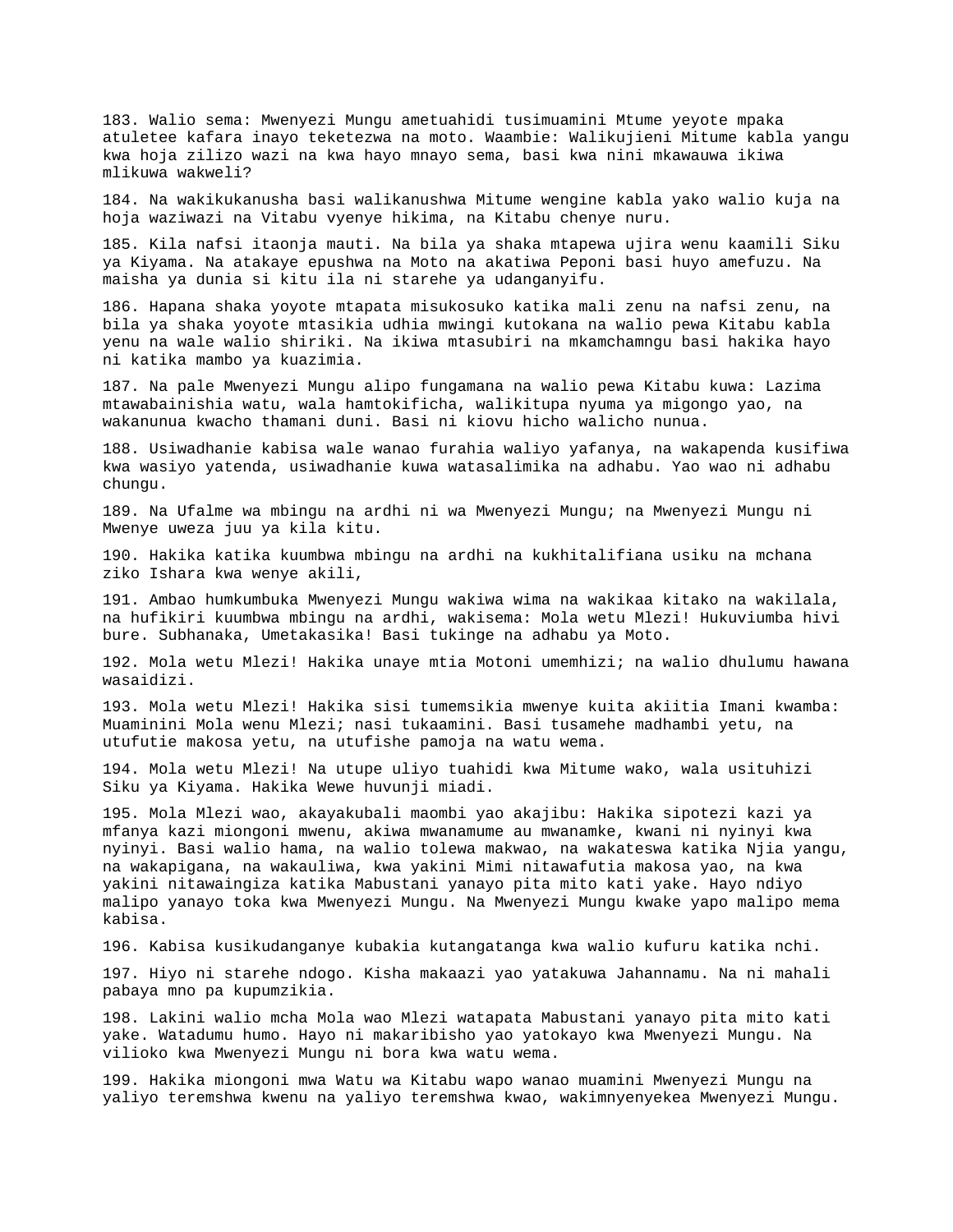Hawabadili Aya za Mwenyezi Mungu kwa thamani duni. Hao wana ujira wao kwa Mola wao Mlezi. Hakika Mwenyezi Mungu ni Mwepesi wa kuhisabu.

200. Enyi mlio amini! Subirini, na shindaneni kusubiri, na kuweni macho, na mcheni Mwenyezi Mungu, ili mpate kufanikiwa.

### **SURA 4. SURAT AN-NISAAI**

KWA JINA LA MWENYEZI MUNGU MWINGI WA REHEMA MWENYE KUREHEMU

1. Enyi watu! Mcheni Mola wenu Mlezi aliye kuumbeni kutokana na nafsi moja, na akamuumba mkewe kutoka nafsi ile ile. Na akaeneza kutokana na wawili hao wanaume na wanawake wengi. Na tahadharini na Mwenyezi Mungu ambaye kwaye mnaombana, na jamaa zenu. Hakika Mwenyezi Mungu ni Mwenye kuwaangalieni.

2. Na wapeni mayatima mali yao. Wala msibadilishe kibaya kwa kizuri. Wala msile mali zao pamoja na mali zenu. Hakika yote hayo ni jukumu kubwa.

3. Na ikiwa mnaogopa kuwa hamtowafanyia mayatima uadilifu, basi oeni mnao wapenda katika wanawake, wawili au watatu au wane. na mkiogopa kuwa hamwezi kufanya uadilifu, basi mmoja tu, au wale ambao mikono yenu ya kulia imewamiliki. Kufanya hivi ndiko kutapelekea msikithirishe wana.

4. Na wapeni wanawake mahari yao hali ya kuwa ni kipawa. Lakini wakikutunukieni kitu katika mahari, kwa radhi yao, basi kileni kiwashuke kwa raha.

5. Wala msiwape wasio na akili mali yenu ambayo Mwenyezi Mungu ameyajaalia yawe ni kiamu yenu. Walisheni katika hayo na muwavike, na mseme nao maneno mazuri.

6. Na wajaribuni mayatima mpaka wafike umri wa kuoa. Mkiwaona ni wekevu, basi wapeni mali yao. Wala msiyale kwa fujo na pupa kwa kuwa watakuja kuwa watu wazima. Na aliye kuwa tajiri naajizuilie, na aliye fakiri basi naale kwa kadri ya ada. Na mtakapo wapa mali yao washuhudizieni. Na Mwenyezi Mungu anatosha kuwa Mhasibu.

7. Wanaume wana sehemu katika wanayo yaacha wazazi na jamaa walio karibia. Na wanawake wanayo sehemu katika waliyo yaacha wazazi na jamaa walio karibia. Ikiwa kidogo au kingi. Hizi ni sehemu zilizo faridhiwa.

8. Na wakati wa kugawanya wakihudhuria jamaa na mayatima na masikini, wapeni katika hayo mali ya urithi, na semeni nao maneno mema.

9. Na wachelee wale ambao lau kuwa na wao wangeli acha nyuma yao watoto wanyonge wangeli wakhofia. Basi nao wamche Mwenyezi Mungu, na waseme maneno yaliyo sawa.

10. Hakika wanao kula mali ya mayatima kwa dhulma, hapana shaka yoyote wanakula matumboni mwao moto, na wataingia Motoni.

11. Mwenyezi Mungu anakuusieni juu ya watoto wenu: Fungu la mwanamume ni kama fungu la wanawake wawili. Na ikiwa wanawake zaidi ya wawili, basi watapata thuluthi mbili za alicho kiacha maiti. Lakini akiwa mtoto mwanamke ni mmoja, basi fungu lake ni nusu. Na wazazi wake wawili, kila mmoja wao apate sudusi ya alicho kiacha, ikiwa anaye mtoto. Akiwa hana mtoto, na wazazi wake wawili wamekuwa ndio warithi wake, basi mama yake atapata thuluthi moja. Na akiwa anao ndugu, basi mama yake atapata sudusi. Haya ni baada ya kutolewa alicho usia au kulipa deni. Baba zenu na watoto wenu, nyinyi hamjui ni nani baina yao aliye karibia zaidi kwenu kwa manufaa. Hiyo ni Sharia iliyo toka kwa Mwenyezi Mungu. Bila ya shaka Mwenyezi Mungu ni Mjuzi na Mwenye hikima.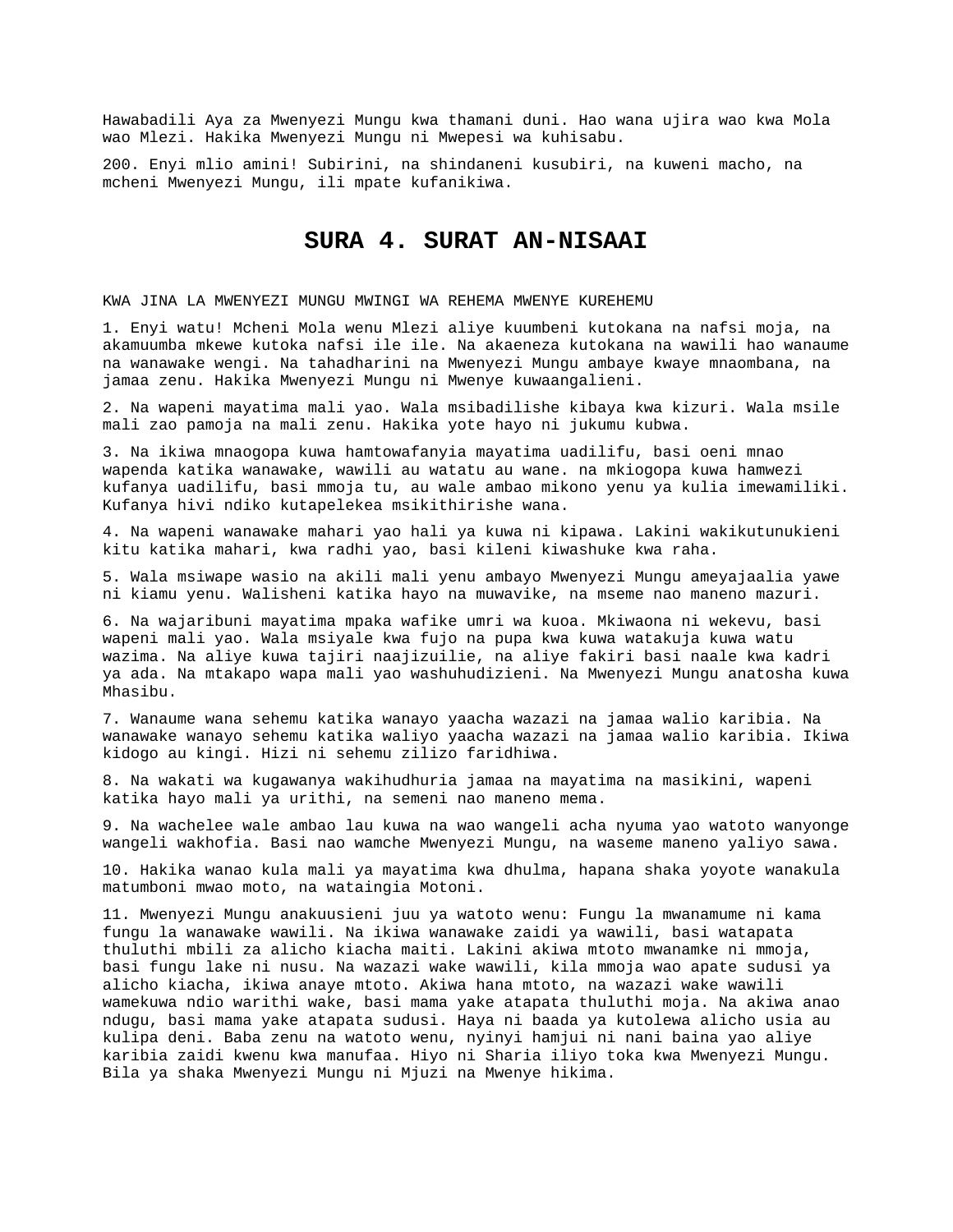12. Na fungu lenu ni nusu walicho acha wake zenu ikiwa hawana mtoto. Wakiwa na mtoto basi fungu lenu ni robo ya walicho acha, baada ya wasia waliyo usia au kulipa deni. Na wake zenu watapata robo mlicho kiacha, ikiwa hamna mtoto. Mkiwa mna mtoto basi sehemu yao ni thumni ya mlicho kiacha, baada ya wasia mlio usia au kulipa deni. Na ikiwa mwanamume au mwanamke anaye rithiwa hana mtoto wala wazazi, lakini anaye ndugu mume au ndugu mke, basi kila mmoja katika hawa atapata sudusi. Na wakiwa zaidi kuliko hivyo basi watashirikiana katika thuluthi, baada ya wasia ulio usiwa au kulipa deni, pasio kuleta dhara. Huu ndio wasia ulio toka kwa Mwenyezi Mungu. Na Mwenyezi Mungu ni Mjuzi na Mpole.

13. Hiyo ni mipaka ya Mwenyezi Mungu. Na anaye mt'ii Mwenyezi Mungu na Mtume wake, Yeye atamtia katika Pepo zipitazo mito kati yake, wadumu humo. Na huko ndiko kufuzu kukubwa.

14. Na anaye muasi Mwenyezi Mungu na Mtume wake, na akaipindukia mipaka yake, (Mwenyezi Mungu) atamtia Motoni adumu humo, na atapata adhabu ya kudhalilisha.

15. Na ambao wanafanya uchafu miongoni mwa wanawake wenu, washuhudizieni watu wane katika nyinyi. Watakapo shuhudia, basi wazuieni majumbani mpaka wafishwe na mauti au Mwenyezi Mungu awatolee njia nyengine.

16. Na wawili kati yenu wafanyao hayo waadhibuni. Na wakitubia wakatengenea basi waacheni. Hakika Mwenyezi Mungu ni Mwingi wa kupokea toba, Mwenye kurehemu.

17. Hakika toba inayo kubaliwa na Mwenyezi Mungu ni ya wale wafanyao uovu kwa ujinga, kisha wakatubia kwa haraka. Hao ndio Mwenyezi Mungu huwakubalia toba yao, na Mwenyezi Mungu ni Mjuzi na ni Mwenye hikima.

18. Wala hawana toba wale wafanyao maovu mpaka yakamfikia mmoja wao mauti, kisha hapo akasema: Hakika mimi sasa nimetubia. Wala wale wanao kufa na hali wao ni makafiri. Hao tumewaandalia adhabu chungu.

19. Enyi mlio amini! Si halali kwenu kuwarithi wanawake kwa nguvu. Wala msiwadhikishe ili mwapokonye baadhi ya mlivyo wapa - isipo kuwa wakifanya uchafu ulio wazi. Na kaeni nao kwa wema, na ikiwa mmewachukia, basi huenda mkakichukia kitu, na Mwenyezi Mungu ametia kheri nyingi ndani yake.

20. Na mkitaka kubadilisha mke mahali pa mke, na hali mmoja wao mmempa chungu ya mali, basi msichukue katika hayo kitu chochote. Je, mtachukua kwa dhulma na kosa lilio wazi?

21. Na mtachukuaje na ilhali mmekwisha ingiliana nyinyi kwa nyinyi, na wao wanawake wamechukua kwenu ahadi iliyo madhubuti?

22. Wala msiwaoe wake walio waoa baba zenu, ila yaliyo kwisha pita. Hakika huo ni uchafu na uchukizo na ni njia mbaya.

23. Mmeharimishiwa mama zenu, na binti zenu, na dada zenu, na shangazi zenu, na khaalati zenu, na binti wa ndugu mume, na binti wa dada, na mama zenu walio kunyonyesheni, na dada zenu kwa kunyonya, na mama wa wake zenu, na watoto wenu wa kambo walio katika ulinzi wenu walio zaliwa na wake zenu mlio waingilia. Ikiwa hamkuwaingilia basi hapana lawama juu yenu. (Pia mmeharimishwa) wake wa watoto wenu walio toka katika migongo yenu. Na kuwaoa pamoja dada wawili isipo kuwa yale yaliyo kwisha pita. Hakika Mwenyezi Mungu ni Mwenye kusamehe Mwenye kurehemu.

24. NA WANAWAKE wenye waume, isipo kuwa walio milikiwa na mikono yenu ya kulia. Ndiyo Sharia ya Mwenyezi Mungu juu yenu. Na mmehalilishiwa wasio kuwa hao, mtafute kwa mali yenu kwa kuowa pasina kuzini. Kama mnavyo starehe nao, basi wapeni mahari yao kwa kuwa ni waajibu. Wala hapana lawama juu yenu kwa mtakacho kubaliana baada ya kutimiza waajibu. Hakika Mwenyezi Mungu ni Mwenye kujua na Mwenye hikima.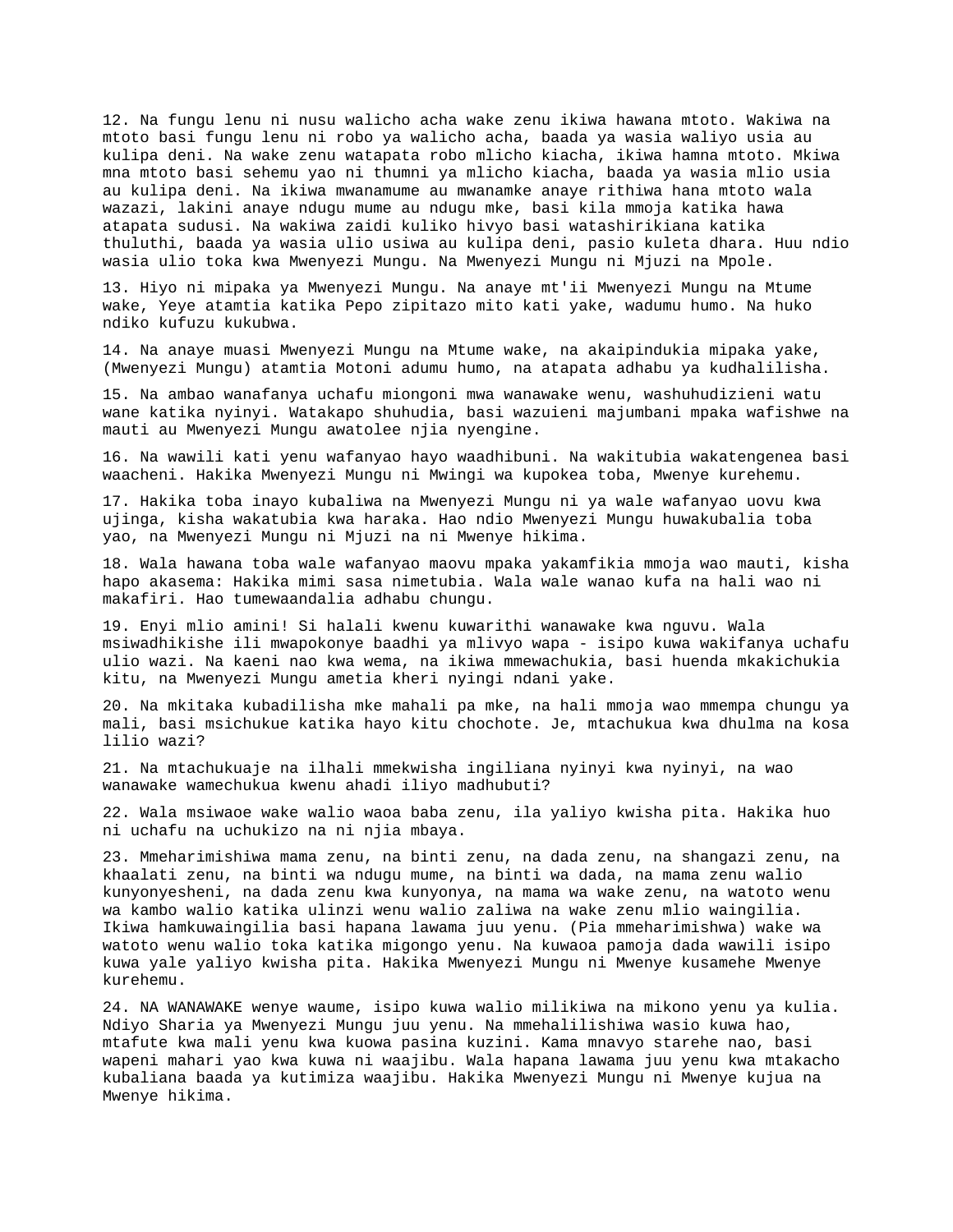25. Na asiyeweza kati yenu kupata mali ya kuolea wanawake wa kiungwana Waumini, na aoe katika vijakazi Waumini iliyo wamiliki mikono yenu ya kulia. Na Mwenyezi Mungu ni Mjuzi wa imani yenu. Nyinyi mmetokana wenyewe kwa wenyewe. Basi waoeni kwa idhini ya watu wao, na wapeni mahari yao kama ada, wawe wanawake wema, si makahaba wala si mahawara. Na wanapo olewa kisha wakafanya uchafu basi adhabu yao itakuwa ni nusu ya adhabu waliyo wekewa waungwana. Hayo ni kwa yule miongoni mwenu anaye ogopa kuingia katika zina. Na mkisubiri ndio bora kwenu. Na Mwenyezi Mungu ni Mwenye kusamehe na Mwenye kurehemu.

26. Mwenyezi Mungu anataka kukubainishieni na kukuongozeni nyendo za walio kuwa kabla yenu, na akurejezeni kwenye ut'iifu wake. Na Mwenyezi Mungu ni Mjuzi, Mwenye hikima.

27. Na Mwenyezi Mungu anataka kukurejezeni kwenye ut'iifu wake, na wanao taka kufuata matamanio wanataka mkengeuke makengeuko makubwa.

28. Mwenyezi Mungu anataka kukupunguzieni taabu, na mwanaadamu ameumbwa dhaifu.

29. Enyi mlio amini! Msiliane mali yenu kwa dhulma, isipo kuwa iwe biashara kwa kuridhiana wenyewe. Wala msijiuwe. Hakika Mwenyezi Mungu ni Mwenye kuwarehemuni.

30. Na mwenye kutenda hayo kwa uadui na udhaalimu, basi huyo tutamwingiza Motoni. Na hilo ni jepesi kwa Mwenyezi Mungu.

31. Mkiyaepuka makubwa mnayo katazwa, tutakufutieni makosa yenu madogo, na tutakuingizeni mahali patukufu.

32. Wala msitamani alicho wafadhili Mwenyezi Mungu baadhi yenu kuliko wengine. Wanaume wana fungu katika walio vichuma, na wanawake wana fungu katika walio vichuma. Na muombeni Mwenyezi Mungu fadhila zake. Hakika Mwenyezi Mungu ni Mjuzi wa kila kitu.

33. Na kila mmoja tumemwekea warithi katika waliyo yaacha wazazi wawili na jamaa. Na mlio fungamana nao ahadi wapeni fungu lao. Hakika Mwenyezi Mungu ni Shahidi wa kila kitu.

34. Wanaume ni wasimamizi wa wanawake, kwa kufadhiliwa na Mwenyezi Mungu baadhi yao juu ya baadhi, na kwa mali yao wanayo yatoa. Basi wanawake wema ni wale wenye kut'ii na wanao jilinda hata katika siri kwa kuwa Mwenyezi Mungu ameamrisha wajilinde. Na ambao mnachelea kutoka katika ut'iifu wanasihini, muwahame katika malazi na wapigeni. Wakikut'iini msiwatafutie njia ya kuwaudhi bure. Hakika Mwenyezi Mungu ndiye aliye juu na Mkuu.

35. Na mkichelea kutakuwapo mfarakano baina ya mke na mume basi pelekeni muamuzi kutokana na jamaa za mume, na muamuzi kutokana na jamaa za mke. Wakitaka mapatano Mwenyezi Mungu atawawezesha. Hakika Mwenyezi Mungu ni Mjuzi Mwenye khabari.

36. Muabuduni Mwenyezi Mungu wala msimshirikishe na chochote. Na wafanyieni wema wazazi wawili na jamaa na mayatima na masikini na jirani wa karibu na jirani wa mbali, na rafiki wa ubavuni na mpita njia, na walio milikiwa na mikono yenu ya kulia. Hakika Mwenyezi Mungu hawapendi wenye kiburi wanao jifakhiri,

37. Ambao wanafanya ubakhili na wanaamrisha watu ubakhili, na wanaficha fadhila alizo wapa Mwenyezi Mungu. Na tumewaandalia makafiri adhabu ya fedheha,

38. Na ambao hutoa mali yao kwa kuonyesha watu, wala hawamuamini Mwenyezi Mungu wala Siku ya Mwisho; na yule ambaye Shet'ani amekuwa ndiye rafiki yake, basi ana rafiki mbaya mno.

39. Na ingeli wadhuru nini wao lau wangeli muamini Mwenyezi Mungu na Siku ya Mwisho, na wakatoa katika aliyo waruzuku Mwenyezi Mungu? Na Mwenyezi Mungu ni Mwenye kuwajua vyema.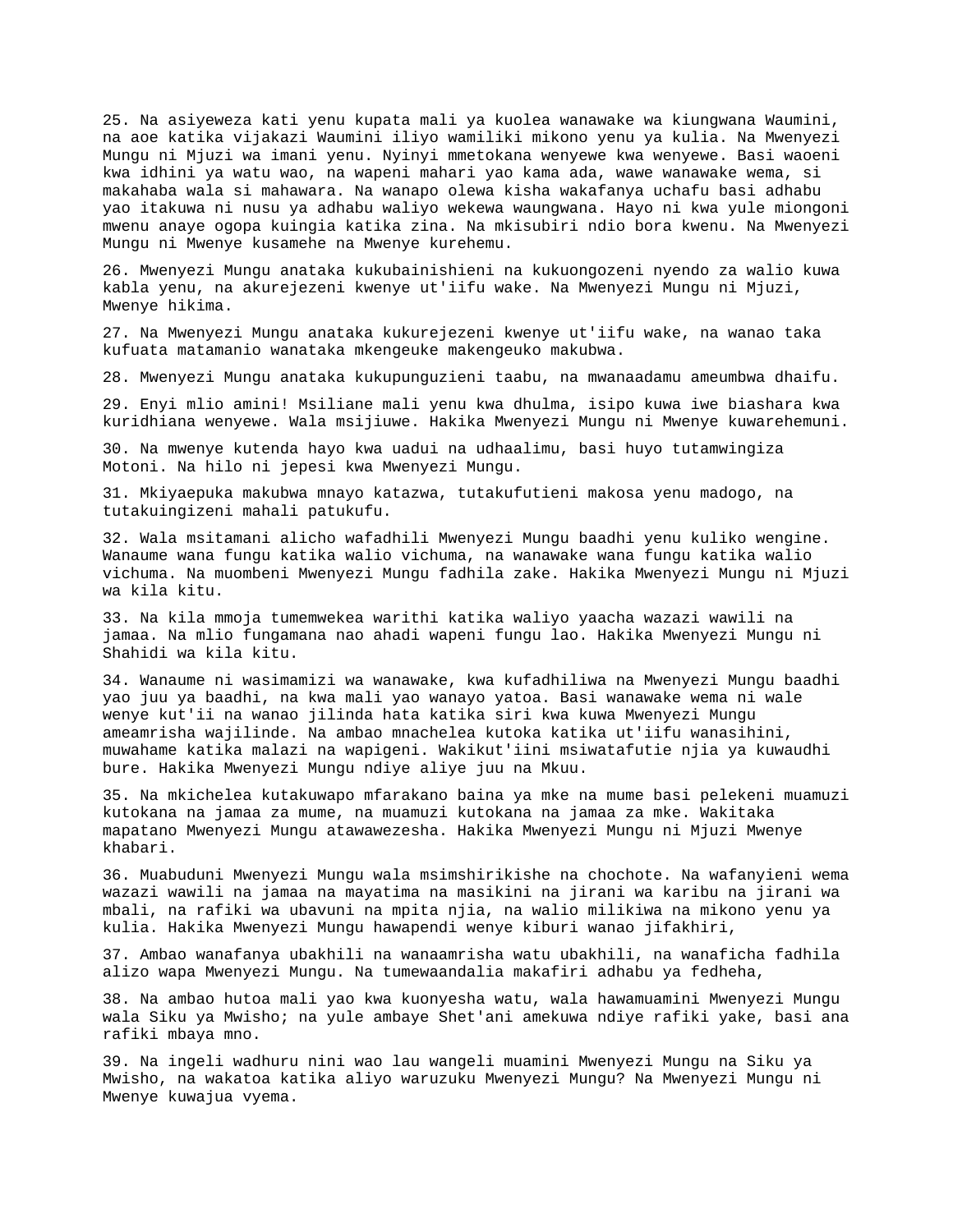40. Hakika Mwenyezi Mungu hadhulumu hata uzito wa chembe moja. Na ikiwa ni jambo jema basi Yeye hulizidisha na hutoa kutoka kwake malipo makubwa.

41. Basi itakuwaje pindi tukiwaletea kutoka kila umma shahidi, na tukakuleta wewe kuwa shahidi wa hawa?

42. Siku hiyo walio kufuru na wakamuasi Mtume watatamani ardhi isawazishwe juu yao. Wala hawataweza kumficha Mwenyezi Mungu neno lolote.

43. Enyi mlio amini! Msikaribie Sala, hali mmelewa, mpaka myajue mnayo yasema, wala hali mna janaba - isipo kuwa mmo safarini - mpaka mkoge. Na mkiwa wagonjwa, au mmo safarini, au mmoja wenu ametoka chooni, au mmewagusa wanawake - na msipate maji, basi ukusudieni mchanga safi, mpake nyuso zenu na mikono yenu. Hakika Mwenyezi Mungu ni Msamehevu na Mwenye kughufiria.

44. Huwaoni wale walio pewa sehemu ya Kitabu wananunua upotovu na wanakutakeni nanyi mpotee njia?

45. Na Mwenyezi Mungu anawajua vyema maadui zenu. Na Mwenyezi Mungu anatosha kuwa ni Mlinzi, na anatosha kuwa ni Mwenye kukunusuruni.

46. Miongoni mwa Mayahudi wamo ambao hubadilisha maneno kuyatoa mahala pake, na husema: Tumesikia na tumeasi, na sikia bila ya kusikilizwa. Na husema: "Raai'naa", kwa kuzipotoa ndimi zao ili kuitukana Dini. Na lau kama wangeli sema: Tumesikia na tumet'ii, na usikie na "Undhurna" (Utuangalie), ingeli kuwa ni kheri kwao na sawa zaidi. Lakini Mwenyezi Mungu amewalaani kwa kufuru yao; basi hawaamini ila wachache tu.

47. Enyi mlio pewa Kitabu! Aminini tuliyo yateremsha yenye kusadikisha yale mliyo nayo, kabla hatujazigeuza nyuso tukazipeleka kisogoni, au tukawalaani kama tulivyo walaani watu wa Sabato (Jumaamosi). Na amri ya Mwenyezi Mungu ni lazima ifanyike.

48. Hakika Mwenyezi Mungu hasamehe kushirikishwa, na husamehe yaliyo duni ya hilo kwa amtakaye. Na anaye mshirikisha Mwenyezi Mungu basi hakika amezua dhambi kubwa.

49. Jee huwaoni wale wanao dai kuwa ati wametakasika? Bali Mwenyezi Mungu humtakasa amtakaye. Na hawatadhulumiwa hata kadiri ya kijiuzi kilichomo ndani ya uwazi wa kokwa ya tende.

50. Tazama vipi wanavyo mzulia uwongo Mwenyezi Mungu, na haya yatosha kuwa dhambi iliyo dhaahiri.

51. Huwaoni wale walio pewa sehemu ya Kitabu? Wanaamini masanamu na Shet'ani! Na wanawasema walio kufuru, kuwa hao wameongoka zaidi katika njia kuliko Walio amini.

52. Hao ndio Mwenyezi Mungu amewalaani. Na ambaye Mwenyezi Mungu amemlaani basi hutamwona kuwa na mwenye kumnusuru.

53. Au wanayo sehemu ya utawala? Basi hapo wasingewapa watu hata tundu ya kokwa ya tende.

54. Au wanawahusudu watu kwa yale aliyo wapa Mwenyezi Mungu kwa fadhila yake? Basi tuliwapa ukoo wa Ibrahim Kitabu na hikima na tukawapa utawala mkubwa.

55. Basi wapo miongoni mwao waliyo yaamini, na wapo walio yakataa. Na Jahannamu yatosha kuwa ni moto wa kuwateketeza.

56. Hakika wale walio zikataa Ishara zetu tutawaingiza Motoni. Kila zitapo wiva ngozi zao tutawabadilishia ngozi nyengine ili waionje hiyo adhabu. Hakika Mwenyezi Mungu ni Mwenye nguvu na Mwenye hikima.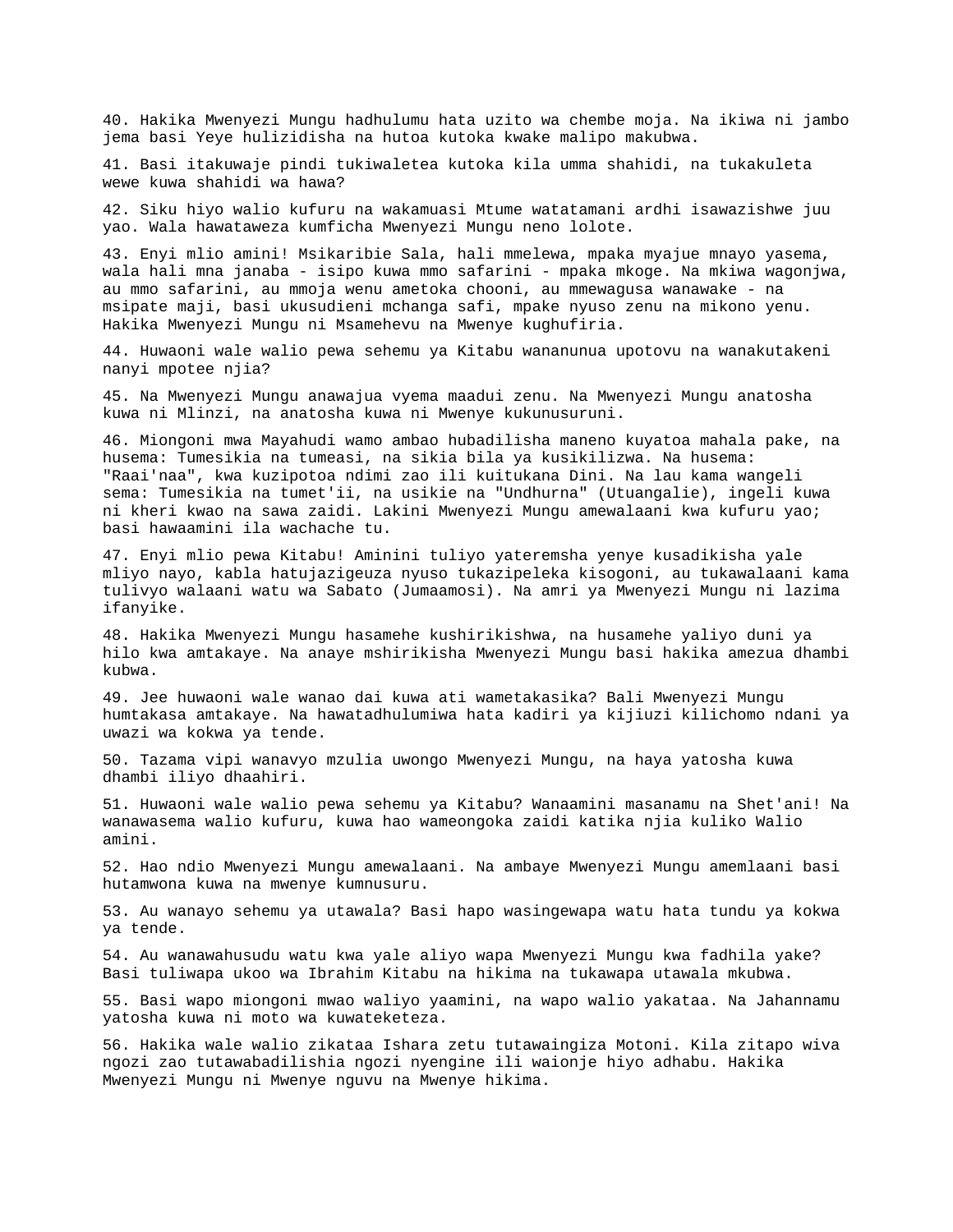57. Na wale walio amini na wakatenda mema tutawaingiza katika Pepo zipitazo mito kati yake kwa kudumu humo milele. Huko watakuwa na wake walio takasika, na tutawaingiza katika vivuli vizuri kweli.

58. Hakika Mwenyezi Mungu anakuamrisheni mzirudishe amana kwa wenyewe. Na mnapo hukumu baina ya watu mhukumu kwa uadilifu. Hakika haya anayo kuwaidhini Mwenyezi Mungu ni mazuri sana. Hakika Mwenyezi Mungu ndiye Mwenye kusikia, Mwenye kuona.

59. Enyi mlio amini! Mt'iini Mwenyezi Mungu, na mt'iini Mtume na wenye madaraka katika nyinyi. Na mkizozana katika jambo basi lirudisheni kwa Mwenyezi Mungu na Mtume, ikiwa mnamuamini Mwenyezi Mungu na Siku ya Mwisho. Hayo ndiyo bora zaidi na ndiyo yenye mwisho mwema.

60. Huwaoni wale wanao dai kwamba wameamini yale yaliyo teremshwa kwako na yaliyo teremshwa kabla yako? Wanataka wakahukumiwe kwa njia ya upotofu, na hali wameamrishwa wakatae hayo! Na Shet'ani anataka kuwapotezelea mbali.

61. Na wanapo ambiwa: Njooni kwenye yale aliyo yateremsha Mwenyezi Mungu, na njooni kwa Mtume; utawaona wanaafiki wanakukwepa kwa upinzani.

62. Basi inakuwaje unapo wasibu msiba kwa sababu ya yale iliyo tanguliza mikono yao? Hapo tena hukujia wakiapa kwa Mwenyezi Mungu wakisema: Hatukutaka ila wema na mapatano.

63. Hao ndio wale ambao Mwenyezi Mungu anayajua yaliyomo ndani ya nyoyo zao. Basi waachilie mbali, uwape mawaidha na uwaambie maneno ya kuathiri na kuingia katika nafsi zao.

64. Na hatukumtuma Mtume yeyote ila at'iiwe kwa idhini ya Mwenyezi Mungu. Na lau pale walipo jidhulumu nafsi zao wangeli kujia, wakamwomba Mwenyezi Mungu msamaha, na Mtume akawaombea msamaha, hapana shaka wangeli mkuta Mwenyezi Mungu ni Mwenye kupokea toba na Mwenye kurehemu.

65. La! Naapa kwa Mola wako Mlezi! Hawataamini mpaka wakufanye wewe ndiye muamuzi katika yale wanayo khitalifiana, kisha wasione uzito katika nyoyo zao juu ya hukumu utayo toa, na wanyenykee kabisa.

66. Na lau kuwa tumewaamrisha: Jiueni, au tokeni majumbani kwenu, wasingeli fanya hayo ila wachache tu miongoni mwao. Na lau kama wangeli fanya walio waidhiwa ingeli kuwa bora kwao na uthibitisho wa nguvu zaidi.

67. Na hapo tunge wapa malipo makubwa kutoka kwetu.

68. Na tungeli waongoa Njia iliyo nyooka.

69. Na wenye kumt'ii Mwenyezi Mungu na Mtume, hao wa pamoja na wale alio waneemesha Mwenyezi Mungu miongoni mwa Manabii, na Masiddiqi, na Mashahidi, na Watu wema. Na uzuri ulioje kuwa pamoja na watu hao!

70. Hiyo ni fadhila itokayo kwa Mwenyezi Mungu. Na Mwenyezi Mungu ni Mjuzi wa kutosha.

71. Enyi mlio amini! Chukueni hadhari yenu! Na mtoke kwa vikosi au tokeni nyote pamoja!

72. Na yupo kati yenu anaye bakia nyuma; na ukikusibuni msiba husema: Mwenyezi Mungu kanifanyia kheri sikuwa nao.

73. Na ikikufikieni fadhila kutoka kwa Mwenyezi Mungu husema - kama kwamba hapakuwa mapenzi baina yenu naye: Laiti ningeli kuwa pamoja nao nikafanikiwa mafanikio makubwa.

74. Basi nawapigane katika Njia ya Mwenyezi Mungu wale ambao wanao uza uhai wa dunia kwa Akhera. Na anaye pigana katika Njia ya Mwenyezi Mungu kisha akauliwa au akashinda basi tutakuja mpa ujira mkubwa.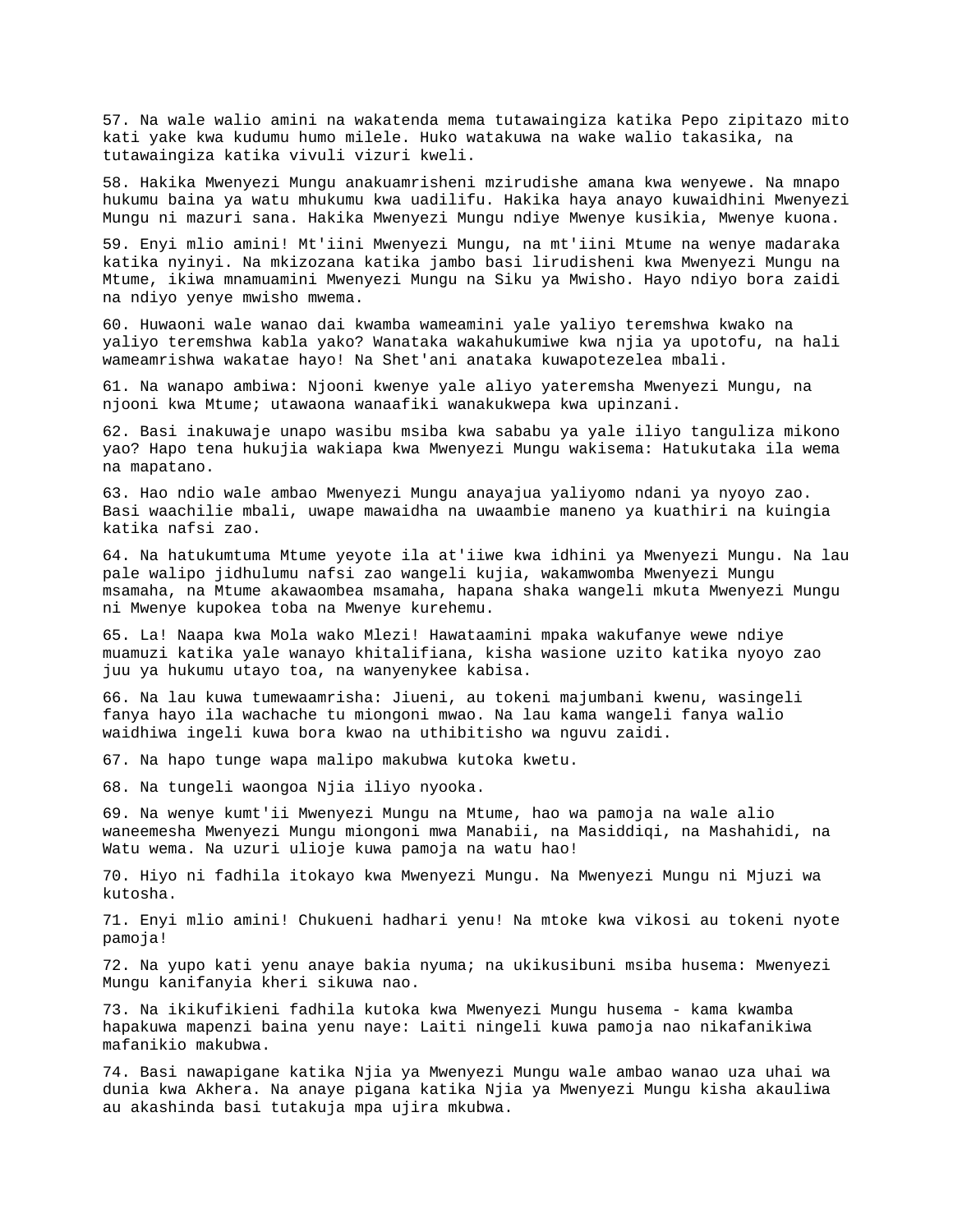75. Na mna nini msipigane katika Njia ya Mwenyezi Mungu na ya wale wanao onewa, wanaume na wanawake na watoto, ambao husema: Mola Mlezi wetu! Tutoe katika mji huu ambao watu wake ni madhaalimu, na tujaalie tuwe na mlinzi anaye toka kwako, na tujaalie tuwe na wa kutunusuru anaye toka kwako.

76. Walio amini wanapigana katika Njia ya Mwenyezi Mungu, na walio kufuru wanapiana katika njia ya upotofu. Basi piganeni na marafiki wa Shet'ani. Hakika hila za Shet'ani ni dhaifu.

77. Je, huwaoni wale walio ambiwa: Izuieni mikono yenu, na mshike Sala na mtoe Zaka. Na walipo amrishwa kupigana, mara kundi moja kati yao liliwaogopa watu kama kumwogopa Mwenyezi Mungu, au kwa khofu kubwa zaidi. Na wakasema: Mola Mlezi wetu! Kwa nini umetuamrisha kupigana? Laiti unge tuakhirishia kiasi ya muda kidogo hivi! Sema: Starehe ya dunia ni ndogo, na Akhera ni bora zaidi kwa mwenye kuchamngu. Wala hamtadhulumiwa hata uzi wa kokwa ya tende.

78. Popote mlipo mauti yatakufikieni, na hata mkiwa katika ngome zilizo na nguvu. Na likiwafikilia jema wanasema: Hili limetoka kwa Mwenyezi Mungu. Na likiwafikilia ovu wanasema: Hili limetoka kwako wewe. Sema: Yote yanatokana na Mwenyezi Mungu. Basi wana nini watu hawa hata hawakaribii kufahamu maneno?

79. Jema lilio kufikia limetokana na Mwenyezi Mungu. Na ovu lilio kusibu linatokana na nafsi yako. Nasi tumekutuma kwa watu uwe ni Mtume. Na Mwenyezi Mungu ni shahidi wa kutosha.

80. Mwenye kumt'ii Mtume basi ndio amemt'ii Mwenyezi Mungu. Na anaye kengeuka, basi Sisi hatukukutuma wewe uwe ni mlinzi wao.

81. Na wanasema: Tunat'ii. Lakini wanapo toka kwako kundi moja miongoni mwao hupanga njama usiku kinyume na unayo yasema. Na Mwenyezi Mungu anayaandika yote hayo wanayo yapangia njama za usiku. Basi waachilie mbali, na umtegemee Mwenyezi Mungu. Na Mwenyezi Mungu ni Mtegemewa wa kutosha.

82. Hebu hawaizingatii hii Qur'ani? Na lau kuwa imetoka kwa asiye kuwa Mwenyezi Mungu bila ya shaka wangeli kuta ndani yake khitilafu nyingi.

83. Na linapo wafikia jambo lolote lilio khusu amani au la kitisho wao hulitangaza. Na lau kuwa wangeli lipeleka kwa Mtume na kwa wenye mamlaka kati yao, wale wanao chunguza wangeli lijua. Na lau kuwa si fadhila ya Mwenyezi Mungu juu yenu na rehema yake mngeli mfuata Shet'ani ila wachache wenu tu.

84. Basi pigana katika Njia ya Mwenyezi Mungu. Hukalifishwi ila nafsi yako tu. Na wahimize Waumini. Huenda Mwenyezi Mungu akayazuia mashambulio ya walio kufuru. Na Mwenyezi Mungu ndiye Mkali zaidi wa kushambulia na Mkali zaidi wa kuadhibu.

85. Mwenye kusaidia msaada mwema ana fungu lake katika hayo, na mwenye kusaidia msaada mwovu naye ana sehemu yake katika hayo. Na hakika Mwenyezi Mungu ni Mwenye uweza na ujuzi juu ya kila kitu.

86. Na mnapo amkiwa kwa maamkio yoyote, basi nanyi itikieni kwa yaliyo bora kuliko hayo, au rejesheni hayo hayo. Hakika Mwenyezi Mungu ni Mwenye kuhisabu kila kitu.

87. Mwenyezi Mungu, hapana mungu isipo kuwa Yeye. Kwa yakini atakukusanyeni Siku ya Kiyama. Halina shaka hilo. Na ni nani msema kweli kuliko Mwenyezi Mungu?

88. Mmekuwaje kuwa makundi mawili kwa khabari ya wanaafiki, na hali Mwenyezi Mungu amewageuza kwa sababu ya yale waliyo yachuma? Je! Mnataka kumwona mwongofu ambaye Mwenyezi Mungu amemhukumu kuwa kapotea? Na aliye mhukumu Mwenyezi Mungu kuwa amekwisha potea wewe hutampatia njia.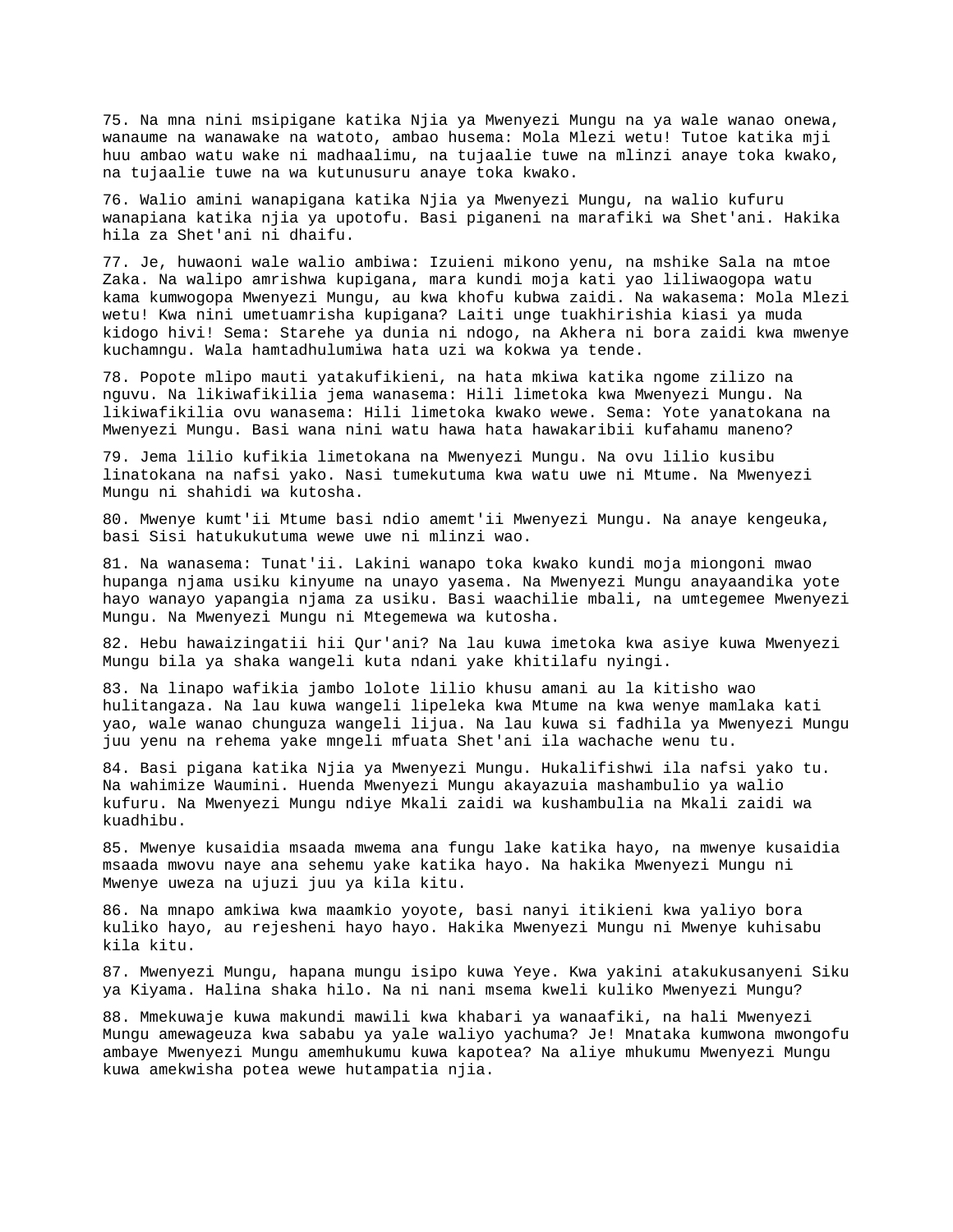89. Wanapenda lau kuwa nanyi mnge kufuru kama walivyo kufuru wao, ili muwe sawa sawa. Basi msiwafanye marafiki miongoni mwao mpaka wahame kwa ajili ya Dini ya Mwenyezi Mungu. Na wakikengeuka basi wakamateni na wauweni popote mnapo wapata. Wala msimfanye rafiki katika wao wala msaidizi.

90. Isipokuwa wale walio fungamana na watu ambao mna ahadi baina yenu na wao, au wanakujieni na vifua vyao vina dhiki kupigana nanyi, au kupigana na watu wao. Na lau angeli penda Mwenyezi Mungu angeli wasaliti juu yenu wakapigana nanyi. Basi wakijitenga nanyi, wasipigane nanyi, na wakakuleteeni amani, basi Mwenyezi Mungu hakukupeni njia kupigana nao.

91. Mtawakuta wengine wanataka wapate salama kwenu na salama kwa watu wao. Kila wakirudishwa kwenye fitna hudidimizwa humo. Ikiwa hawajitengi nanyi, na wakakuleteeni salama, na wakazuia mikono yao, basi wakamateni na wauweni popote mnapo wakuta. Na juu ya hao ndio tumekupeni hoja zilizo wazi.

92. Na haiwi Muumini kumuuwa Muumini ila kwa kukosea. Na mwenye kumuuwa Muumini kwa kukosea basi amkomboe mtumwa aliye Muumini, na atoe diya kuwapa jamaa za maiti, isipo kuwa waache wenyewe kuwa ni sadaka. Na akiwa ni jamaa wa maadui zenu, hali yeye ni Muumini, basi ni kumkomboa mtumwa aliye Muumini. Na akiwa ni miongoni wa watu ambao pana ahadi baina yenu na wao basi wapewe diya watu wake na akombolewe mtumwa Muumini. Na asiye pata, basi afunge miezi miwili mfululizo, kuwa ni toba kwa Mwenyezi Mungu. Na Mwenyezi Mungu ni Mjuzi na Mwenye hikima.

93. Na mwenye kumuuwa Muumini kwa kukusudia, basi malipo yake ni Jahannamu humo atadumu, na Mwenyezi Mungu amemkasirikia, na amemlaani, na amemuandalia adhabu kubwa.

94. Enyi mlio amini! Mnapo safiri katika Njia ya Mwenyezi Mungu basi hakikisheni, wala msimwambie anaye kutoleeni salamu: Wewe si Muumini; kwa kutaka manufaa ya maisha ya dunia hii, hali ya kuwa kwa Mwenyezi Mungu zipo ghanima nyingi. Hivyo ndivyo mlivyo kuwa nyinyi zamani, na Mwenyezi Mungu akakuneemesheni. Basi chunguzeni sawa sawa. Hakika Mwenyezi Mungu anazo khabari za mnayo yatenda.

95. Hawawi sawa Waumini wanao kaa tu wala hawanadharura, na wale wanao pigana katika Njia ya Mwenyezi Mungu kwa mali yao na nafsi zao. Mwenyezi Mungu amewatukuza cheo wale wanao pigana kwa mali yao na nafsi zao kuliko wale wanao kaa tu. Ingawa Mwenyezi Mungu amewaahidi wote mashukio mema, lakini Mwenyezi Mungu amewafadhili wanao pigana kwa ujira mkubwa kuliko wanao kaa tu.

96. Ni vyeo hivyo vinavyo toka kwake, na maghfira na rehema. Na Mwenyezi Mungu ni Mwingi wa maghfira na Mwenye kurehemu.

97. Hakika Malaika watawaambia wale ambao wamewafisha nao wamejidhulumu nafsi zao: Mlikuwa vipi? Watasema: Tulikuwa tunaonewa. Watawaambia: Kwani ardhi ya Mwenyezi Mungu haikuwa na wasaa wa kuhamia humo? Basi hao makaazi yao ni Jahannamu, nayo ni marejeo mabaya kabisa.

98. Isipo kuwa wale walio kuwa wanyonge miongoni mwa wanaume na wanawake na watoto wasio na uweza wa hila ya kuongoza njia ya kuhama.

99. Basi hao huenda Mwenyezi Mungu akawasamehe. Na Mwenyezi Mungu ni Mwingi wa kusamehe, Mwingi wa maghfira.

100. Na mwenye kuhama katika Njia ya Mwenyezi Mungu atapata pengi duniani pa kukimbilia, na atapata wasaa. Na anaye toka nyumbani kwake kuhama kwa ajili ya Mwenyezi Mungu na Mtume wake, kisha yakamfika mauti njiani basi umethibiti ujira wake kwa Mwenyezi Mungu. Na Mwenyezi Mungu ndiye Mwenye maghfira na Mwenye kurehemu.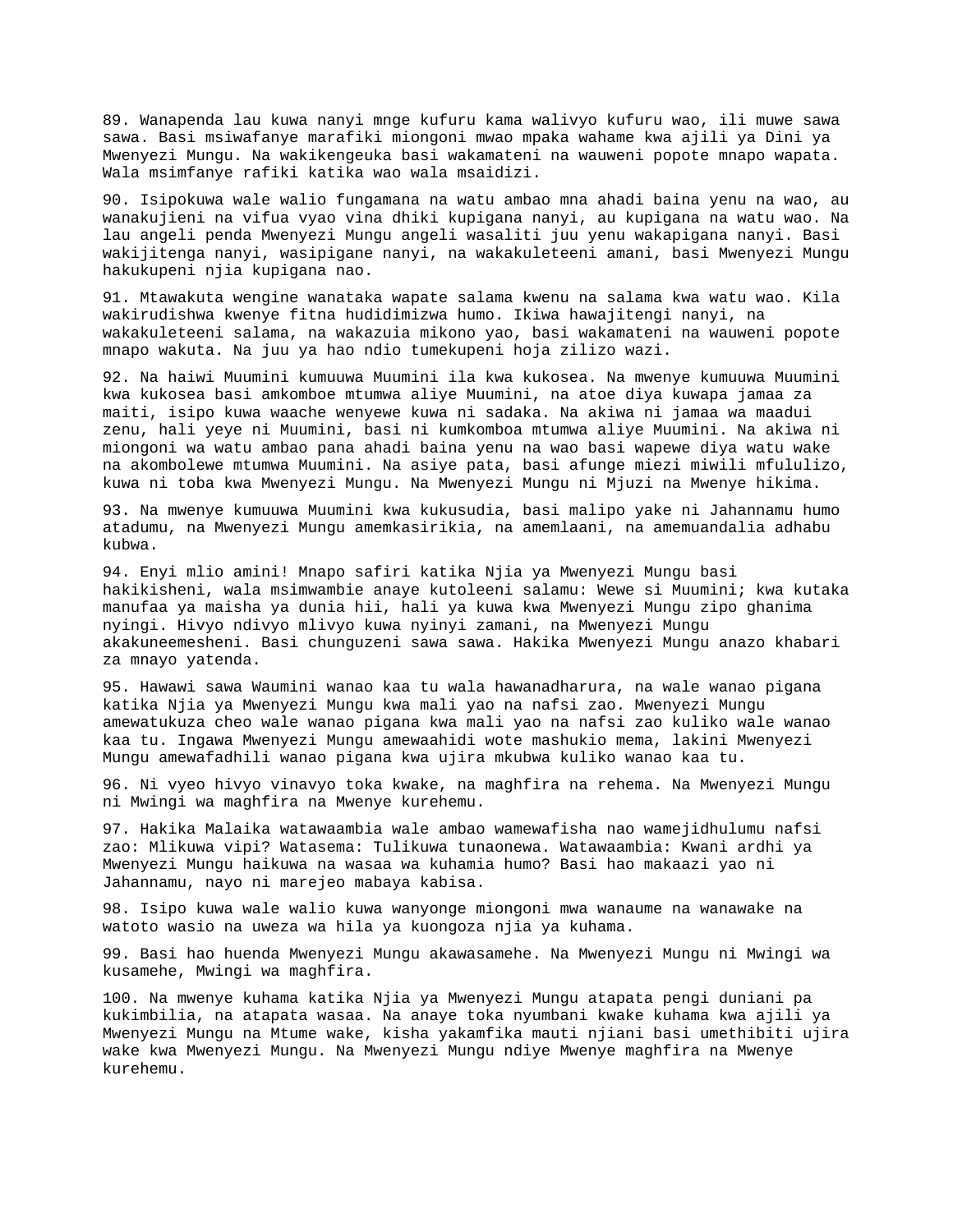101. Na mnapo safiri katika nchi si vibaya kwenu kama mkifupisha Sala, iwapo mnachelea wasije wale walio kufuru wakakuleteeni maudhi. Hakika makafiri ni maadui zenu walio wazi wazi.

102. Na unapo kuwa pamoja nao, ukawasalisha, basi kundi moja miongoni mwao wasimame pamoja nawe na wachukue silaha zao. Na watakapo maliza sijida zao, basi nawende nyuma yenu, na lije kundi jingine ambalo halijasali, lisali pamoja nawe. Nao wachukue hadhari yao na silaha zao. Walio kufuru wanapenda mghafilike na silaha zenu na vifaa vyenu ili wakuvamieni mvamio wa mara moja. Wala si vibaya kwenu ikiwa mnaona udhia kwa sababu ya mvua au mkawa wagonjwa, mkaziweka silaha zenu. Na chukueni hadhari yenu. Hakika Mwenyezi Mungu amewaandalia makafiri adhabu ya kudhalilisha.

103. Mkisha sali basi mkumbukeni Mwenyezi Mungu mkisimama, na mkikaa, na mnapo jinyoosha kwa kulala. Na mtapo tulia basi shikeni Sala kama dasturi. Kwani hakika Sala kwa Waumini ni faradhi iliyo wekewa nyakati maalumu.

104. Wala msifanye ulegevu kuwafukuzia kaumu ya maadui. Ikiwa mnaumia, basi nao pia wanaumia kama mnavyo umia nyinyi. Nanyi mnataraji kwa Mwenyezi Mungu wasio yataraji wao. Na hakika Mwenyezi Mungu ni Mjuzi na Mwenye hikima.

105. Hakika Sisi tumekuteremshia Kitabu hiki kwa haki ili upate kuhukumu baina ya watu kwa alivyo kuonyesha Mwenyezi Mungu. Wala usiwe mtetezi wa makhaaini.

106. Na muombe maghfira Mwenyezi Mungu. Hakika Mwenyezi Mungu ni Mwingi wa maghfira, Mwenye kurehemu.

107. Wala usiwatetee wanao khini nafsi zao. Hakika Mwenyezi Mungu hampendi aliye khaaini, mwenye dhambi.

108. Wanataka kujificha kwa watu, wala hawataki kujificha kwa Mwenyezi Mungu, naye yu pamoja nao pale wanapo panga njama usiku kwa maneno asiyo yapenda. Na Mwenyezi Mungu anayajua vyema wanayo yatenda.

109. Hivyo nyinyi mmewatetea hawa katika uhai huu wa duniani. Basi nani atakaye watetea kwa Mwenyezi Mungu Siku ya Kiyama? Au ni nani atakuwa wakili wao wa kumtegemea?

110. Na anaye tenda uovu au akajidhulumu nafsi yake, kisha akaomba maghfira kwa Mwenyezi Mungu, atamkuta Mwenyezi Mungu ni Mwingi wa maghfira, Mwenye kurehemu.

111. Na anaye chuma dhambi, basi ameichumia nafsi yake mwenyewe. Na Mwenyezi Mungu ni Mjuzi, Mwenye hikima.

112.Na atendaye kosa au dhambi kisha akamsingizia asiye na kosa, basi amejitwika dhulma na dhambi iliyo wazi.

113. Na lau kuwa si fadhila ya Mwenyezi Mungu juu yako na rehema yake, kundi moja kati yao linge dhamiria kukupoteza. Wala hawapotezi ila nafsi zao, wala hawawezi kukudhuru kwa lolote. Na Mwenyezi Mungu amekuteremshia Kitabu na hikima na amekufundisha uliyo kuwa huyajui. Na fadhila za Mwenyezi Mungu zilizo juu yako ni kubwa.

114. Hakuna kheri katika mengi ya wanayo shauriana kwa siri, isipo kuwa kwa yule anaye amrisha kutoa sadaka, au kutenda mema, au kupatanisha baina ya watu. Na mwenye kufanya hayo kwa kutaka radhi ya Mwenyezi Mungu, basi tutakuja mpa ujira mkubwa.

115. Na anaye mpinga Mtume baada ya kumdhihirikia uwongofu, na akafuata njia isiyo kuwa ya Waumini, tutamuelekeza aliko elekea, na tutamuingiza katika Jahannamu. Na hayo ni marejeo maovu.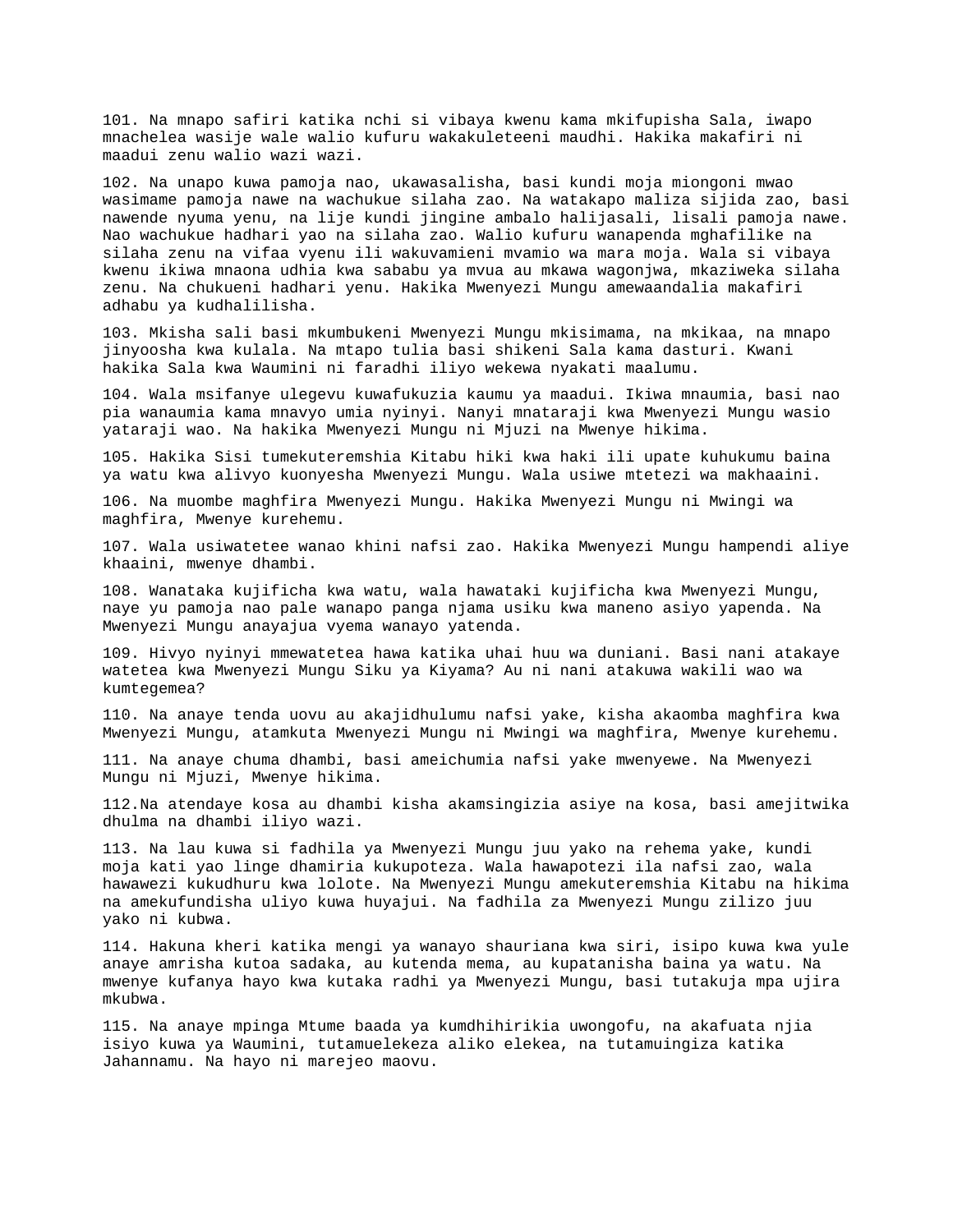116. Hakika Mwenyezi Mungu hasamehi kushirikishwa na kitu. Lakini Yeye husamehe yasiyo kuwa hayo kwa amtakaye. Na anaye mshirikisha Mwenyezi Mungu basi huyo amepotea upotovu wa mbali.

117. Wao hawawaombi badala yake Yeye ila wanawake, wala hawamuombi ila Shet'ani aliye asi.

118. Mwenyezi Mungu amemlaani. Naye Shet'ani alisema: Kwa yakini nitawachukua sehemu maalumu katika waja wako.

119. Na hakika nitawapoteza na nitawatia matamanio, na nitawaamrisha, basi watakata masikio ya wanyama, na nitawaamrisha, basi watabadili aliyo umba Mwenyezi Mungu. Na mwenye kumfanya Shet'ani kuwa ni mlinzi wake badala ya Mwenyezi Mungu, basi huyo amekhasiri khasara ya dhaahiri.

120. Anawaahidi na anawatia tamaa. Na Shet'ani hawaahidi ila udanganyifu.

121. Hao makao yao ni Jahannamu, na wala hawapati makimbilio kutoka humo.

122. Na wale walio amini na wakatenda mema, tutawaingiza katika Bustani zipitayo mito kati yake. Watadumu humo milele. Ndiyo ahadi ya Mwenyezi Mungu iliyo kweli. Na nani mkweli zaidi kwa usemi kuliko Mwenyezi Mungu.

123. Si kwa matamanio yenu, wala matamanio ya Watu wa Kitabu! Anaye fanya ubaya atalipwa kwalo, wala hatajipatia mlinzi wala wa kumnusuru, isipo kuwa Mwenyezi Mungu.

124. Na anaye fanya mema, akiwa mwanamume au mwanamke, naye ni Muumini - basi hao wataingia Peponi wala hawatadhulumiwa hata kadiri ya tundu ya kokwa ya tende.

125. Na nani aliye bora kwa dini kuliko yule aliye usilimisha uso wake kwa Mwenyezi Mungu, naye akawa mwema, na anafuata mila ya Ibrahim mwongofu? Na Mwenyezi Mungu alimfanya Ibrahim kuwa ni rafiki mwendani.

126. Ni vya Mwenyezi Mungu tu vyote vilivyomo mbinguni na vilivyomo duniani. Na Mwenyezi Mungu ni mwenye kuvizunguka vitu vyote.

127. Wanakuuliza nini sharia ya wanawake. Sema: Mwenyezi Mungu ana kutoleeni fatwa juu yao, na mnayo somewa humu Kitabuni kukhusu mayatima wanawake ambao hamwapi walicho andikiwa, na mnapenda kuwaoa, na kukhusu wanyonge katika watoto, na kwamba mwasimamie mayatima kwa uadilifu. Na kheri yoyote mnayo fanya Mwenyezi Mungu anaijua.

128. Na mwanamke akichelea kutupwa au kutojaliwa na mumewe, basi si vibaya kwao wakisikizana kwa suluhu. Na suluhu ni bora. Na nafsi zimewekewa machoni mwake tamaa na choyo. Na mkifanya wema na mkamchamngu basi hakika Mwenyezi Mungu anazo khabari za yote mnayo yatenda.

129. Wala hamtaweza kufanya uadilifu baina ya wake, hata mkikakamia. Kwa hivyo msimili moja kwa moja mkamwacha (mmojapo) kama aliye tundikwa. Na mkisikizana na mkamchamngu basi Mwenyezi Mungu ni Mwingi wa maghfira na Mwenye kurehemu.

130. Na wakitengana Mwenyezi Mungu atamtosheleza kila mmoja katika wao kwa ukunjufu wake. Na Mwenyezi Mungu ni Mkunjufu Mwenye hikima.

131. Na ni vya Mwenyezi Mungu tu vyote viliomo katik mbingu na viliomo katika dunia. Na kwa hakika tuliwausia walio pewa Kitabu kabla yenu, na nyinyi pia, kwamba mumche Mwenyezi Mungu. Na mkikataa, basi ni vya Mwenyezi Mungu viliomo mbinguni na viliomo duniani. Na Mwenyezi Mungu ni Mkwasi, anajitosha, na Msifiwa.

132. Na ni vya Mwenyezi Mungu viliomo katika mbingu na viliomo katika ardhi. Na Mwenyezi Mungu anatosha kuwa Mlinzi.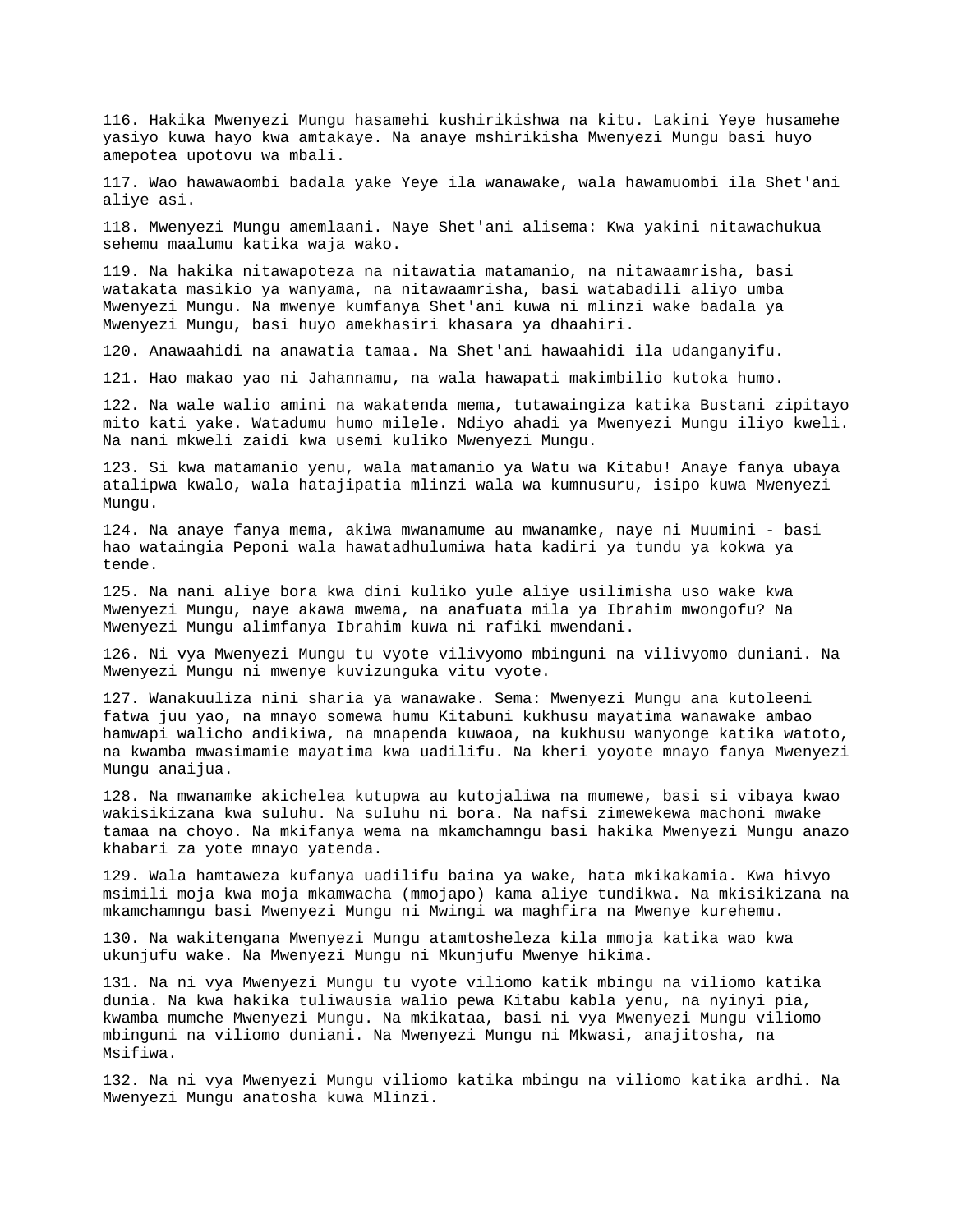133. Akitaka atakuondoeni, enyi watu! Na awalete wengineo. Na Mwenyezi Mungu ni Muweza wa hayo.

134. Anaye taka malipo ya dunia, basi kwa Mwenyezi Mungu yapo malipo ya dunia na Akhera. Na Mwenyezi Mungu ni Mwenye kusikia na Mwenye kuona.

135. Enyi mlio amini! Kuweni wenye kusimamisha uadilifu, mtowao ushahidi kwa ajili ya Mwenyezi Mungu, ijapo kuwa ni juu ya nafsi zenu, au wazazi wawili na jamaa zenu. Akiwa tajiri au masikini Mwenyezi Mungu anawastahikia zaidi. Basi msifuate matamanio, mkaacha kufanya uadilifu. Na mkiupotoa au mkajitenga nao basi Mwenyezi Mungu anajua vyema mnayo yatenda.

136. Enyi mlio amini! Muaminini Mwenyezi Mungu, na Mtume wake, na Kitabu alicho kiteremsha juu ya Mtume wake, na Kitabu alicho kiteremsha kabla yake. Na anaye mkataa Mwenyezi Mungu, na Malaika wake, na Vitabu vyake, na Mitume wake, na Siku ya Akhera, basi huyo amekwisha potelea mbali.

137. Hakika walio amini, kisha wakakufuru, kisha wakaamini, kisha wakazidi ukafiri, Mwenyezi Mungu hakuwa wa kuwaghufiria wala wa kuwaongoa njia.

138. Wabashirie wanaafiki kwamba watapata adhabu chungu,

139. Wale ambao huwafanya makafiri kuwa ndio marafiki badala ya Waumini. Je! Wanataka wapate kwao utukufu? Basi hakika utukufu wote ni wa Mwenyezi Mungu.

140. Naye amekwisha kuteremshieni katika Kitabu hiki ya kwamba mnapo sikia Aya za Mwenyezi Mungu zinakanushwa na zinafanyiwa kejeli, basi msikae pamoja nao, mpaka waingie katika mazungumzo mengine. Hivyo mtakuwa nanyi mfano wao hao. Hakika Mwenyezi Mungu atawakusanya wanaafiki na makafiri wote pamoja katika Jahannamu,

141. Wale ambao wanakungojeeni, mkipata ushindi unao toka kwa Mwenyezi Mungu wao husema: Si tulikuwa pamoja nanyi vile? Na ikiwa ni sehemu ya makafiri kushinda wao huwaambia: Hatukuwa ni waweza wa kukushindeni, nasi tukakukingeni na hawa Waumini? Basi Mwenyezi Mungu atahukumu baina yenu Siku ya Kiyama, wala Mwenyezi Mungu hatawapa makafiri njia ya kuwashinda Waumini.

142. Hakika wanaafiki wanamkhadaa Mwenyezi Mungu, na hali ni Yeye ndiye mwenye kuwakhadaa wao. Na wanapo inuka kusali huinuka kwa unyong'onyo, wanajionyesha kwa watu tu, wala hawamdhukuru Mwenyezi Mungu ila kidogo tu.

143. Wanayumba yumba baina ya huku na huko. Huku hawako na huko hawako. Na ambaye Mwenyezi Mungu amemwacha kupotea, kabisa hutompatia njia.

144. Enyi mlio amini! Msiwafanye makafiri kuwa ndio marafiki badala ya Waumini. Je, mnataka Mwenyezi Mungu awe na hoja iliyo wazi juu yenu?

145. Hakika wanaafiki watakuwa katika t'abaka ya chini kabisa Motoni, wala hutompata yeyote wa kuwanusuru.

146. Isipo kuwa wale walio tubu, na wakatengeneza na wakashikamana na Mwenyezi Mungu, na wakamtakasia Dini yao Mwenyezi Mungu. Basi hao ni pamoja na Waumini. Na Mwenyezi Mungu atakuja wapa Waumini ujira mkubwa.

147. Mwenyezi Mungu hakuadhibuni mkimshukuru na mkamuamini. Na Mwenyezi Mungu ndiye Mwenye kupokea shukrani na ndiye Mwenye kujua.

148. MWENYEZI MUNGU hapendi uovu uenezwe kwa maneno ila kwa mwenye kudhulumiwa. Na Mwenyezi Mungu ndiye Mwenye kusikia na Mwenye kujua.

149. Mkidhihirisha wema au mkiuficha, au mkiyasamehe maovu, hakika Mwenyezi Mungu ni Mwingi wa maghfira na Muweza.

150. Hakika wale wanao mkataa Mwenyezi Mungu na Mitume wake, na wanataka kufarikisha baina ya Mwenyezi Mungu na Mitume wake, kwa kusema: Wengine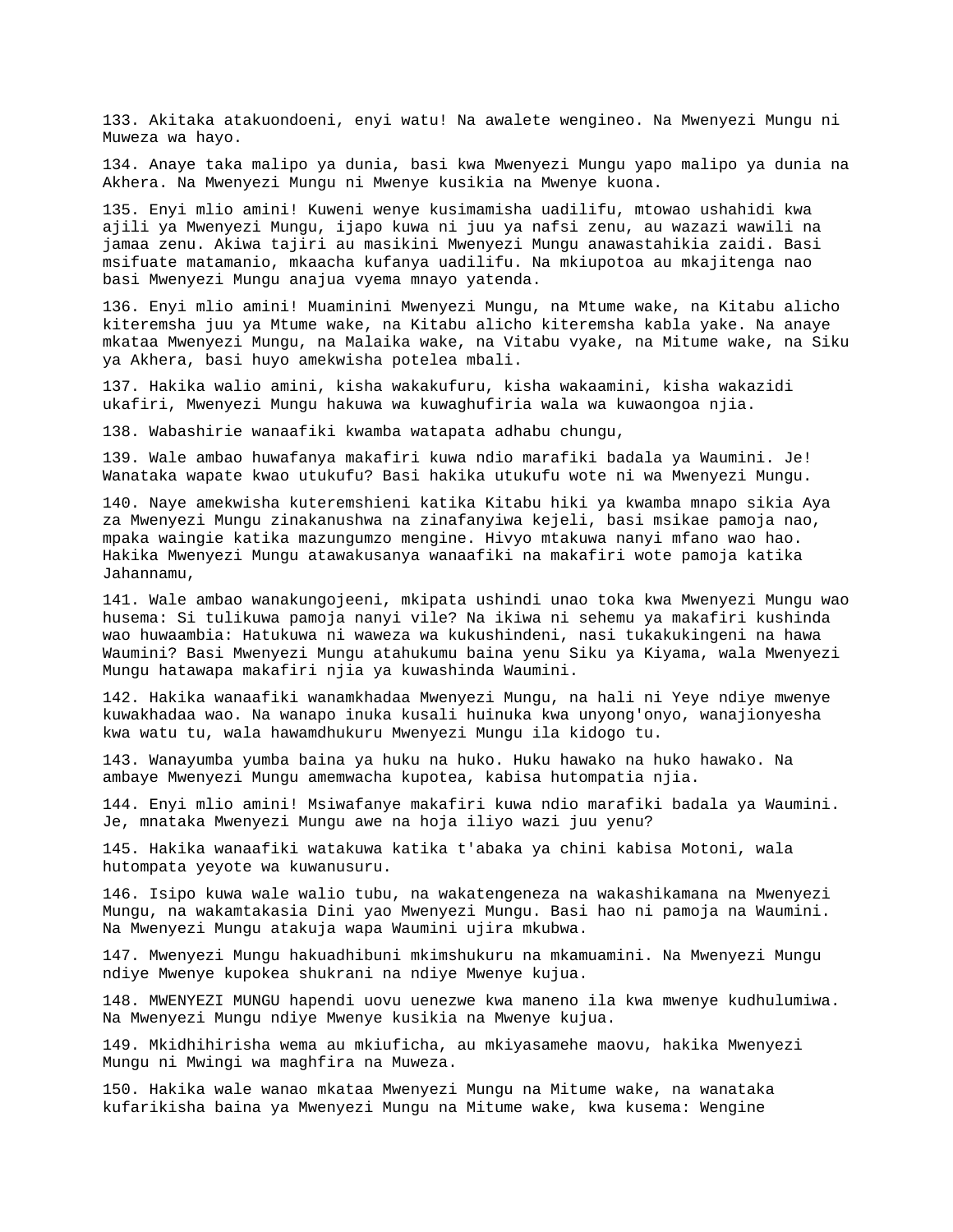tunawaamini na wengine tunawakataa. Na wanataka kushika njia iliyo kati kati ya haya,

151. Hao ndio makafiri kweli. Na tumewaandalia makafiri adhabu ya kudhalilisha.

152. Na walio muamini Mwenyezi Mungu na Mitume wake, wala wasimfarikishe yeyote kati yao, hao atawapa ujira wao. Na Mwenyezi Mungu ni Mwingi wa maghfira, na Mwenye kurehemu.

153. Watu wa Kitabu wanakutaka uwateremshia kitabu kutoka mbinguni. Na kwa hakika walikwisha mtaka Musa makubwa kuliko hayo. Walisema: Tuonyeshe Mwenyezi Mungu wazi wazi. Wakapigwa na radi kwa hiyo dhulma yao. Kisha wakamchukua ndama kumuabudu, baada ya kwisha wajia hoja zilizo wazi. Nasi tukasamehe hayo, na tukampa Musa nguvu zilizo dhaahiri.

154. Na tukanyanyua mlima juu yao kwa kufanya agano nao. Na tukawaambia: Ingilieni mlangoni kwa unyenyekevu. Na tukawaambia: Msiivunje Siku ya Sabato (Jumaa mosi). Na tukachukua kwao ahadi iliyo madhubuti.

155. Basi kwa sababu ya kuvunja kwao ahadi zao, na kuzikataa kwao ishara za Mwenyezi Mungu, na kuwauwa kwao Manabii bila ya haki, na kusema kwao: Nyoyo zetu zimefumbwa; bali Mwenyezi Mungu amezipiga muhuri kwa kufuru zao, basi hawaamini ila kidogo tu -

156. Na pia kwa kufuru zao na kumsingizia kwao Maryamu uwongo mkubwa,

157. Na kwa kusema kwao: Sisi tumemuuwa Masihi Isa, mwana wa Maryamu, Mtume wa Mwenyezi Mungu - nao hawakumuuwa wala hawakumsalibu, bali walifananishiwa tu. Na hakika walio khitalifiana katika haya wamo katika shaka nayo. Wao hawana ujuzi nayo wowote, ila ni kufuata dhana tu. Wala hawakumuuwa kwa yakini.

158. Bali Mwenyezi Mungu alim- tukuza kwake, na hakika Mwenyezi Mungu ni Mwenye nguvu, Mwenye hikima.

159. Na hawi katika Watu wa Kitabu ila hakika atamuamini yeye kabla ya kufa kwake. Naye Siku ya Kiyama atakuwa shahidi juu yao.

160. Basi kwa dhulma yao Mayahudi tuliwaharimishia vitu vizuri walivyo halalishiwa. Na kwa sababu ya kuwazuilia kwao watu wengi na Njia ya Mwenyezi Mungu,

161. Na kuchukua kwao riba, nao wamekatazwa, na kula kwao mali ya watu kwa dhulma. Basi tumewaandalia makafiri katika wao adhabu yenye uchungu.

162. Lakini walio bobea katika ilimu miongoni mwao, na Waumini, wanayaamini uliyo teremshiwa wewe, na yaliyo teremshwa kabla yako. Na wanao shika Sala, na wakatoa Zaka, na wanao muamini Mwenyezi Mungu na Siku ya Mwisho - hao tutawapa malipo makubwa.

163. Hakika Sisi tumekuletea wahyi wewe kama tulivyo wapelekea wahyi Nuhu na Manabii walio kuwa baada yake. Na tulimpelekea wahyi Ibrahim na Ismail na Ishaka na Yaakub na wajukuu zake, na Isa na Ayub na Yunus na Harun na Suleiman, na Daud tukampa Zaburi.

164. Na Mitume tulio kwisha kukuhadithia kabla yake, na Mitume wengine hatukukuhadithia. Na Mwenyezi Mungu alinena na Musa kwa maneno.

165. Mitume hao ni wabashiri na waonyaji, ili watu wasiwe na hoja juu ya Mwenyezi Mungu baada ya kuletewa Mitume. Na Mwenyezi Mungu ni Mwenye nguvu, Mwenye hikima.

166. Lakini Mwenyezi Mungu anayashuhudia aliyo kuteremshia wewe. Ameyateremsha kwa kujua kwake - na Malaika pia wanashuhudia. Na Mwenyezi Mungu anatosha kuwa shahidi.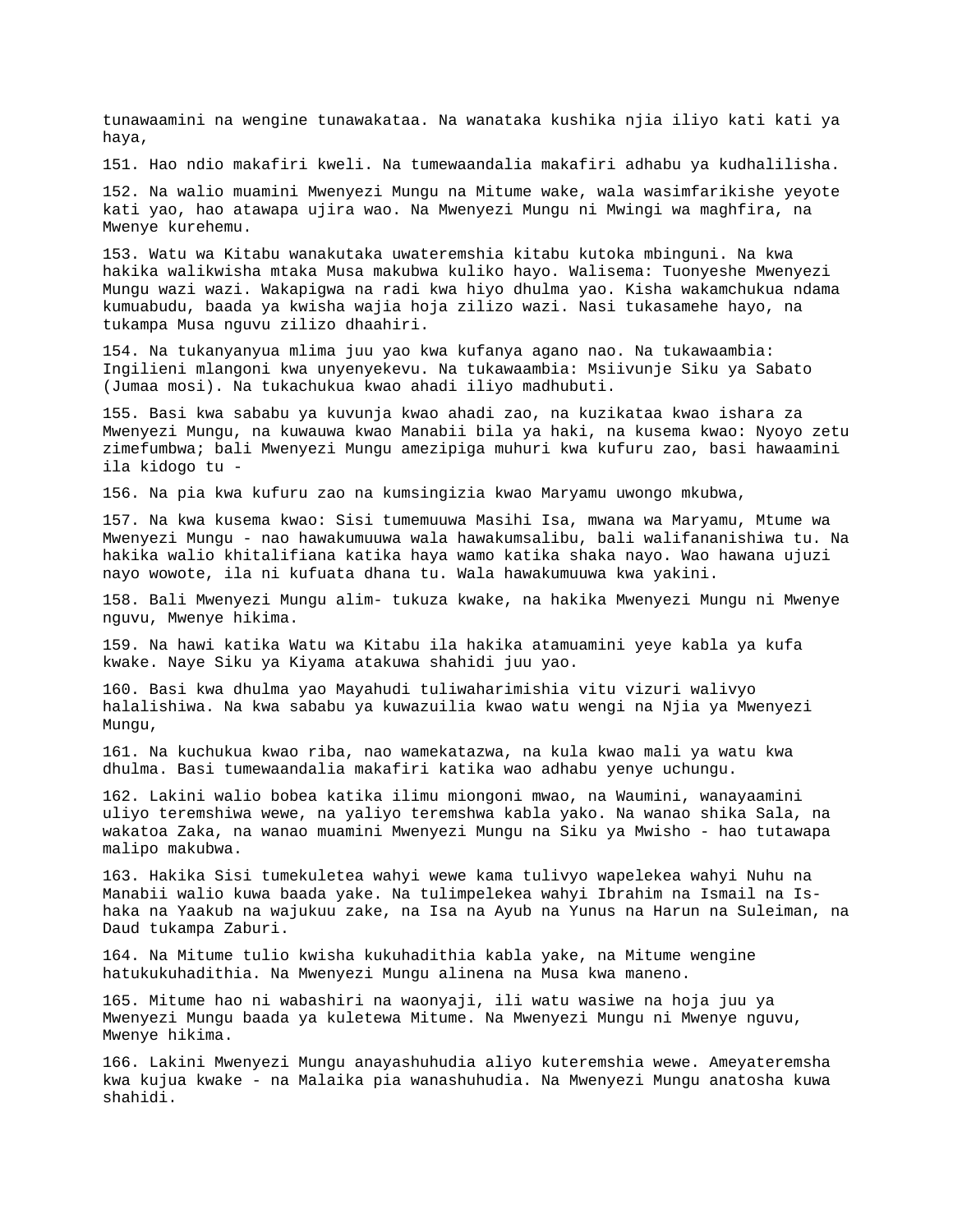167. Hakika walio kufuru na wakazuilia Njia ya Mwenyezi Mungu, wamekwisha potelea mbali.

168. Hakika wale walio kufuru na wakadhulumu hawi Mwenyezi Mungu kuwasamehe wala kuwaongoa njia.

169. Isipo kuwa njia ya Jahannamu. Humo watadumu milele. Na hayo kwa Mwenyezi Mungu ni mepesi.

170. Enyi Watu! Amekwisha kujieni Mtume huyu na haki itokayo kwa Mola wenu Mlezi. Basi aminini, ndiyo kheri yenu. Na mkikakanusha basi hakika viliomo mbinguni na duniani ni vya Mwenyezi Mungu tu. Na hakika Mwenyezi Mungu ni Mjuzi Mwenye hikima.

171. Enyi Watu wa Kitabu! Msipite kiasi katika dini yenu, wala msimseme Mwenyezi Mungu ila kwa lilio kweli. Hakika Masihi Isa mwana wa Maryamu ni Mtume wa Mwenyezi Mungu, na neno lake tu alilo mpelekea Maryamu, na ni roho iliyo toka kwake. Basi Muaminini Mwenyezi Mungu na Mitume wake. Wala msiseme: Utatu. Komeni! Itakuwa kheri kwenu. Hakika Mwenyezi Mungu ni Mungu mmoja tu. Ametukuka Yeye na kuwa na mwana. Ni vyake Yeye vyote viliomo katika mbingu na katika ardhi. Na Mwenyezi Mungu ni Mtegemewa wa kutosha.

172. Masihi hataona uvunjifu kuwa mtumwa wa Mwenyezi Mungu, wala Malaika walio karibishwa. Na watakao ona uvunjifu utumwa wa Mwenyezi Mungu na kufanya kiburi, basi atawakusanya wote kwake.

173. Na ama walio amini na wakatenda mema atawalipa ujira wao sawa sawa, na atawazidishia kwa fadhila yake. Na ama wale walio ona uvunjifu na wakafanya kiburi, basi atawaadhibu adhabu iliyo chungu. Wala hawatopata mlinzi wala wa kuwanusuru asiye kuwa Mwenyezi Mungu.

174. Enyi watu! Umekufikieni ushahidi kutoka kwa Mola wenu Mlezi. Na tumekuteremshieni Nuru iliyo wazi.

175. Ama wale walio muamini Mwenyezi Mungu, na wakashikamana naye, basi atawatia katika rehema yake na fadhila, na atawaongoa kwenye Njia Iliyo Nyooka.

176. Wanakuomba uhukumu, sema: Mwenyezi Mungu anakupeni hukumu juu ya mkiwa. Ikiwa mtu amekufa, naye hana mtoto, lakini anaye ndugu wa kike, basi huyo atapata nusu alicho acha maiti. Na mwanamume atamrithi ndugu wa kike ikiwa hana mwana. Na ikiwa wao ni ndugu wa kike wawili, basi watapata thuluthi mbili za alicho acha maiti. Na wakiwa ndugu wanaume na wanawake, basi mwanamume atapata sehemu iliyo sawa na ya wanawake wawili. Mwenyezi Mungu anakubainishieni ili msipotee; na Mwenyezi Mungu ni Mjuzi wa kila kitu.

#### **SURA 5. SURAT AL MAIDA**

KWA JINA LA MWENYEZI MUNGU, MWINGI WA REHEMA MWENYE KUREHEMU.

1. Enyi mlio amini! Timizeni ahadi. Mmehalalishiwa wanyama wa mifugo, ila wale mnao tajiwa. Lakini msihalalishe kuwinda nanyi mmo katika Hija. Hakika Mwenyezi Mungu anahukumu apendavyo.

2. Enyi mlio amini! Msivunje hishima ya alama ya Dini ya Mwenyezi Mungu wala mwezi mtakatifu, wala wanyama wanao pelekwa Makka kuchinjwa, wala vigwe vyao, wala wanao elekea kwendea Nyumba Takatifu, wakitafuta fadhila na radhi za Mola wao Mlezi. Na mkisha toka Hija yenu basi windeni. Wala kuwachukia watu kwa kuwa wali- kuzuilieni kufika Msikiti mtakatifu kusikupelekeeni kuwafanyia uadui. Na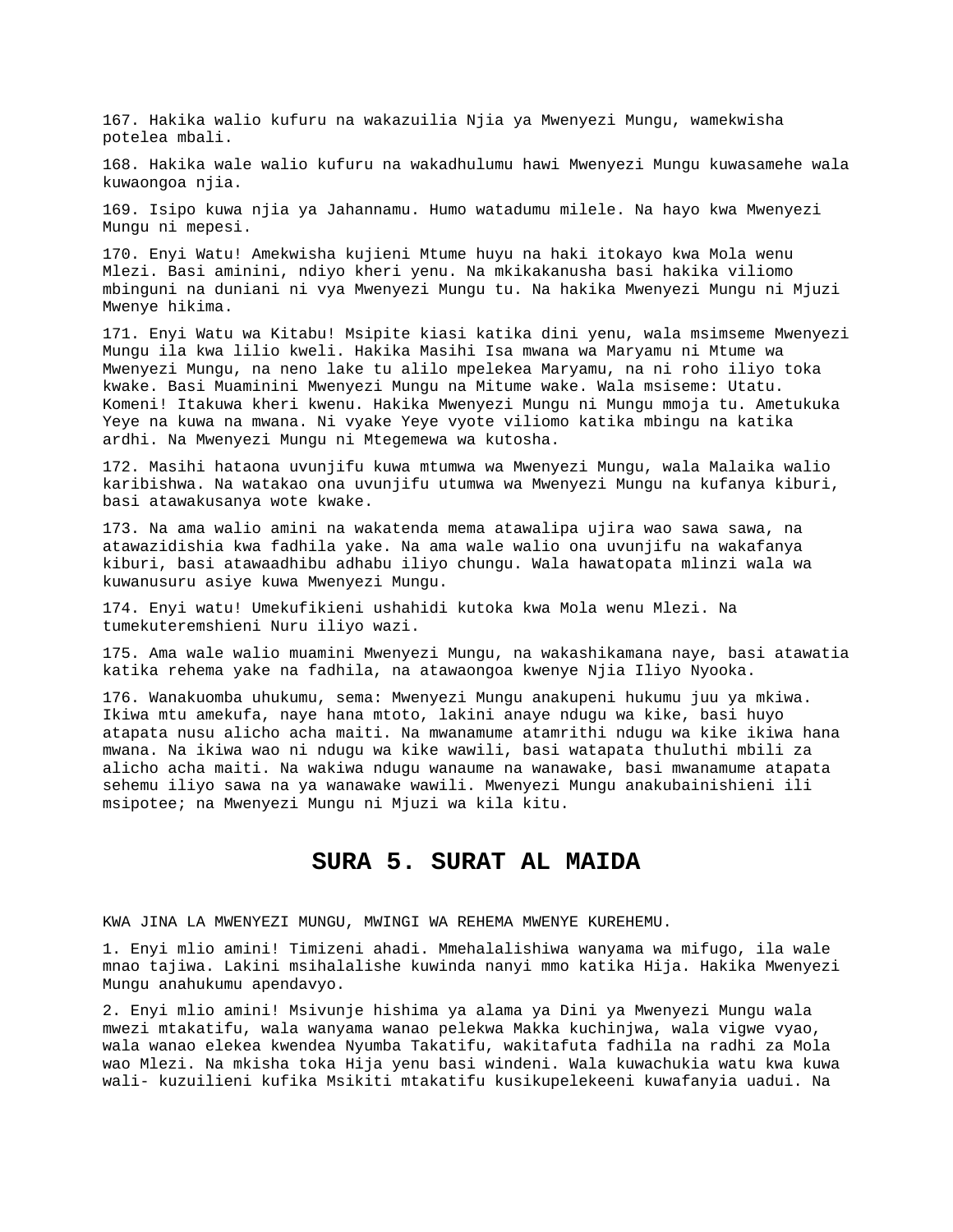saidianeni katika wema na uchamngu. Wala msisaidiane katika dhambi na uadui. Na mcheni Mwenyezi Mungu. Hakika Mwenyezi Mungu ni Mkali wa kuadhibu.

3. Mmeharimishiwa nyamafu, na damu, na nyama ya nguruwe, na mnyama aliye chinjwa si kwa ajili ya Mwenyezi Mungu, na aliye kufa kwa kunyongeka koo, na aliye kufa kwa kupigwa, na aliye kufa kwa kuanguka, na aliye kufa kwa kupigwa pembe, aliye liwa na mnyama, ila mkimdiriki kumchinja. Na pia ni haramu kula nyama aliye chinjiwa masanamu. Na ni haramu kupiga ramli. Hayo yote ni upotovu. Leo walio kufuru wamekata tamaa na Dini yenu; basi msiwaogope, bali niogopeni Mimi. Leo nimekukamiliishieni Dini yenu, na nimekutimizieni neema yangu, na nimekupendeleeni UISLAMU uwe ndiyo Dini. Na mwenye kushurutishwa na njaa, bila ya kupendelea dhambi, basi hakika Mwenyezi Mungu ni Msamehevu na Mwenye kurehemu.

4. Wanakuuliza wamehalalishiwa nini? Sema: Mmehalalishiwa kila vilivyo vizuri na mlicho wafundisha wanyama kukiwinda. Mnawafundisha alivyo kufunzeni Mwenyezi Mungu. Basi kuleni walicho kukamatieni, na mkisomee jina la Mwenyezi Mungu. Na mcheni Mwenyezi Mungu; hakika Mwenyezi Mungu ni Mwepesi wa kuhisabu.

5. Leo mmehalalishiwa kila vilivyo vizuri. Na chakula cha walio pewa Kitabu ni halali kwenu, na chakula chenu ni halali kwao. Na pia wanawake wema miongoni mwa Waumini, na wanawake wema miongoni mwa walio pewa Kitabu kabla yenu, mtakapo wapa mahari yao, mkafunga nao ndoa, bila ya kufanya uhasharati wala kuwaweka kinyumba. Na anaye kataa kuamini bila shaka a'mali yake imepotea, naye katika Akhera atakuwa miongoni mwa wenye khasara.

6. Enyi mlio amini! Mnapo simama kwa ajili ya Sala basi osheni nyuso zenu, na mikono yenu mpaka vifundoni, na mpake vichwa vyenu, na osheni miguu yenu mpaka vifundoni. Na mkiwa na janaba basi ogeni. Na mkiwa wagonjwa au mmo safarini, au mmoja wenu ametoka chooni au mmewagusa wanawake, na hamkupata maji, basi tayamamuni vumbi lilio safi, na mpake nyuso zenu na mikono yenu. Hapendi Mwenyezi Mungu kukutieni katika taabu; bali anataka kukutakaseni na kutimiza neema yake juu yenu ili mpate kushukuru.

7. Na kumbukeni neema ya Mwenyezi Mungu iliyo juu yenu, na ahadi yake aliyo fungamana nanyi mlipo sema: Tumesikia na tumet'ii. Na mcheni Mwenyezi Mungu. Hakika Mwenyezi Mungu ni Mjuzi sana wa yaliyomo vifuani.

8. Enyi mlio amini! Kuweni wasimamizi madhubuti kwa ajili ya Mwenyezi Mungu mkitoa ushahidi kwa haki. Wala kuchukiana na watu kusikupelekeeni kutofanya uadilifu. Fanyeni uadilifu. Hivyo ndio kuwa karibu mno na uchamngu. Na mcheni Mwenyezi Mungu. Hakika Mwenyezi Mungu anazo khabari za mnayo yatenda.

9. Mwenyezi Mungu amewaahidi walio muamini na wakatenda mema kwamba watapata maghfira na malipo makubwa.

10. Na wale walio kufuru na wakakanusha Ishara zetu, hao ndio watu wa Motoni.

11. Enyi mlio amini! Kumbukeni neema za Mwenyezi Mungu zilizo juu yenu, walipo taka watu kukunyooshieni mikono, naye akaizuilia mikono yao kukufikieni. Na mcheni Mwenyezi Mungu. Na Waumini wamtegemee Mwenyezi Mungu tu.

12. Na Mwenyezi Mungu alifanya agano na Wana wa Israili. Na tukawateulia kutokana nao wakuu kumi na mbili. Na Mwenyezi Mungu akasema: Kwa yakini Mimi ni pamoja nanyi. Mkisali, na mkatoa Zaka, na mkawaamini Mitume wangu, na mkawasaidia, na mkamkopesha Mwenyezi Mungu mkopo mwema, hapana shaka nitakufutieni maovu yenu na nitakuingizeni katika mabustani yapitayo mito kati yake. Lakini atakaye kufuru miongoni mwenu baada ya hayo bila ya shaka atakuwa amepotea njia iliyo sawa.

13. Basi kwa sababu ya kuvunja agano lao tuliwalaani, na tukazifanya nyoyo zao kuwa ngumu. Wanayabadilisha maneno kutoka pahala pake, na wamesahau sehemu ya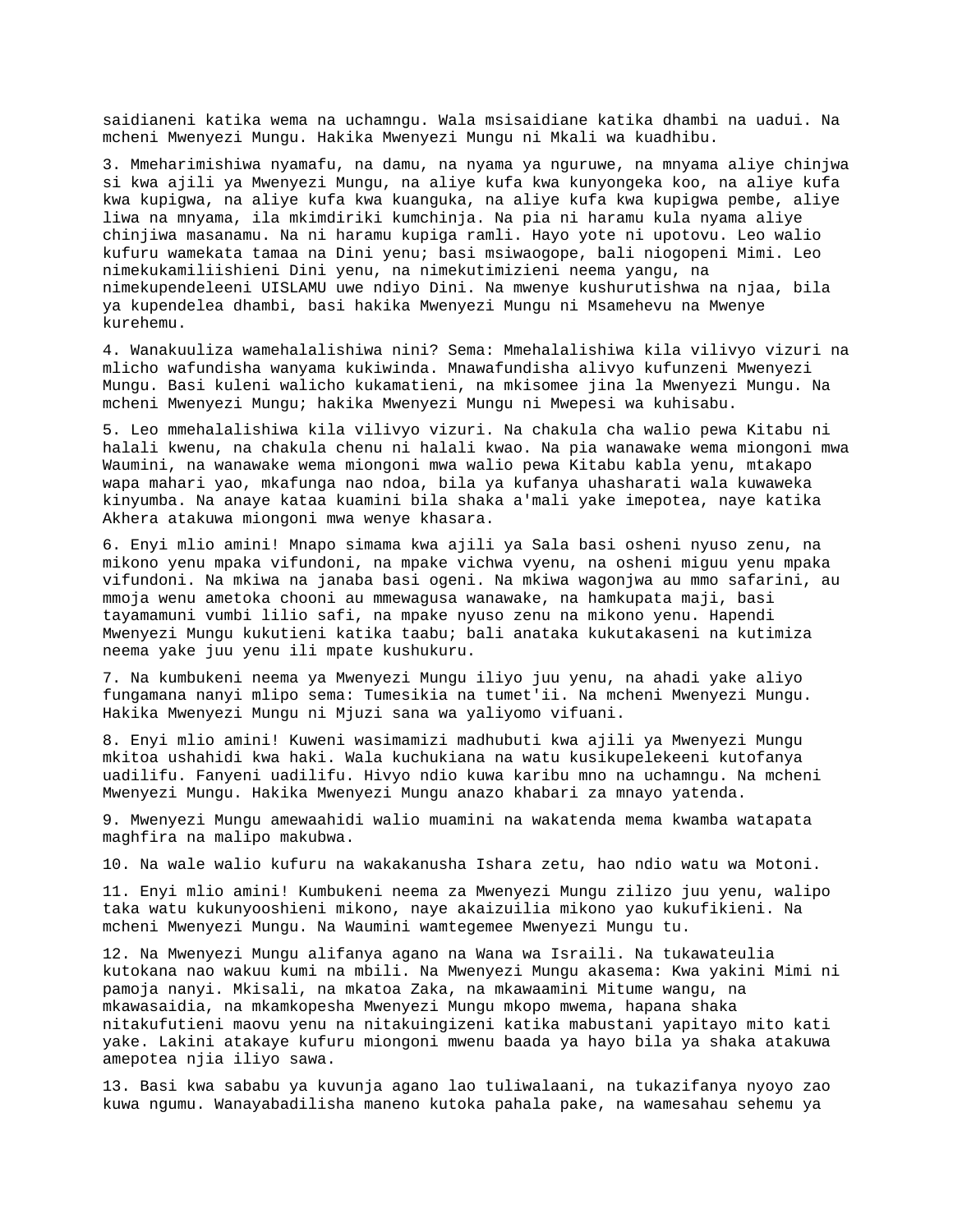yale waliyo kumbushwa. Na huachi kuvumbua khiana kutokana nao, isipo kuwa wachache miongoni mwao. Basi wasamehe na waache. Hakika Mwenyezi Mungu huwapenda wafanyao wema.

14. Na kutoka kwa wale walio sema: Sisi ni Manasara, tulichukua ahadi yao, lakini wakasahau sehemu ya waliyo kumbushwa. Kwa hivyo tukaweka kati yao uadui na chuki mpaka Siku ya Kiyama. Na hapo Mwenyezi Mungu atawaambia waliyo kuwa wakiyafanya.

15. Enyi Watu wa Kitabu! Amekwisha kujieni Mtume wetu anaye kufichulieni mengi mliyo kuwa mkiyaficha katika Kitabu, na anaye samehe mengi. Bila shaka imekujieni kutoka kwa Mwenyezi Mungu nuru na Kitabu kinacho bainisha.

16. Mwenyezi Mungu huwaongoa wenye kufuata radhi yake katika njia za salama, na huwatoa katika giza kuwapeleka kwenye nuru kwa amri yake, na huwaongoa kwenye njia iliyo nyooka.

17. Hakika wamekufuru walio sema: Mwenyezi Mungu ni Masihi mwana wa Maryamu. Sema: Ni nani mwenye kumiliki cho chote mbele ya Mwenyezi Mungu ikiwa Yeye angetaka kumuangamiza Masihi mwana wa Maryamu, na mama yake, na wote waliomo katika ardhi? Na mamlaka ya mbingu na ardhi na vilivyomo ndani yake ni vya Mwenyezi Mungu. Huumba apendavyo. Na Mwenyezi Mungu anao uweza juu ya kila kitu.

18. Na Mayahudi na Wakristo wanasema: Sisi ni wana wa Mwenyezi Mungu na vipenzi vyake. Sema: Basi kwa nini anakuadhibuni kwa ajili ya dhambi zenu? Bali nyinyi ni watu tu kama wale wengine alio waumba. Humsamehe amtakaye na humuadhibu amtakaye. Na ni wa Mwenyezi Mungu tu ufalme wa mbingu na ardhi. Na marejeo ni kwake Yeye.

19. Enyi Watu wa Kitabu! Bila ya shaka amekujilieni Mtume wetu akikubainishieni katika wakati usio kuwa na Mitume, msije mkasema: Hakufika kwetu mbashiri wala mwonyaji. Basi amekujieni mbashiri na mwonyaji. Na Mwenyezi Mungu anao uweza wa kila kitu.

20. Na pale Musa alipo waambia watu wake: Enyi watu wangu! Kumbukeni neema za Mwenyezi Mungu zilizo juu yenu, alipo wateuwa Manabii kati yenu, na akakufanyeni watawala, na akakupeni ambayo hakuwapa wowote katika walimwengu.

21. Enyi watu wangu! Ingieni katika nchi takatifu ambayo Mwenyezi Mungu amekuandikieni. Wala msirudi nyuma, msije mkawa wenye kukhasirika.

22. Wakasema: Ewe Musa! Huko wako watu majabari. Nasi hatutaingia huko mpaka wao watoke humo. Wakitoka humo hapo tutaingia.

23. Watu wawili miongoni mwa wachamngu ambao Mwenyezi Mungu amewaneemesha, walisema: Waingilieni kwa mlangoni. Mtakapo waingilia basi kwa yakini nyinyi mtashinda. Na mtegemeeni Mwenyezi Mungu ikiwa nyinyi ni Waumini.

24. Wakasema: Ewe Musa! Sisi hatutaingia humo kamwe maadamu wao wamo humo. Basi nenda wewe na Mola wako Mlezi mkapigane. Sisi tutakaa hapa hapa.

25. Akasema: Mola wangu Mlezi! Hakika mimi similiki ila nafsi yangu na ndugu yangu. Basi tutenge na hawa watu wapotovu.

26.(Mwenyezi Mungu) akasema: Basi nchi hiyo wameharimishiwa muda wa miaka arubaini, watakuwa wakitanga-tanga katika ardhi. Basi wewe usiwasikitikie watu wapotovu.

27. Na wasomee khabari za wana wawili wa Adam kwa kweli. Walipo toa mhanga, ukakubaliwa wa mmoja wao, na wa mwengine haukukubaliwa. Akasema: Nitakuuwa. Akasema mwengine: Mwenyezi Mungu huwapokelea wachamngu.

28.Ukininyooshea mkono wako kuniuwa, mimi sitakunyooshea mkono wangu kukuuwa. Hakika mimi namwogopa Mwenyezi Mungu, Mola wa walimwengu wote.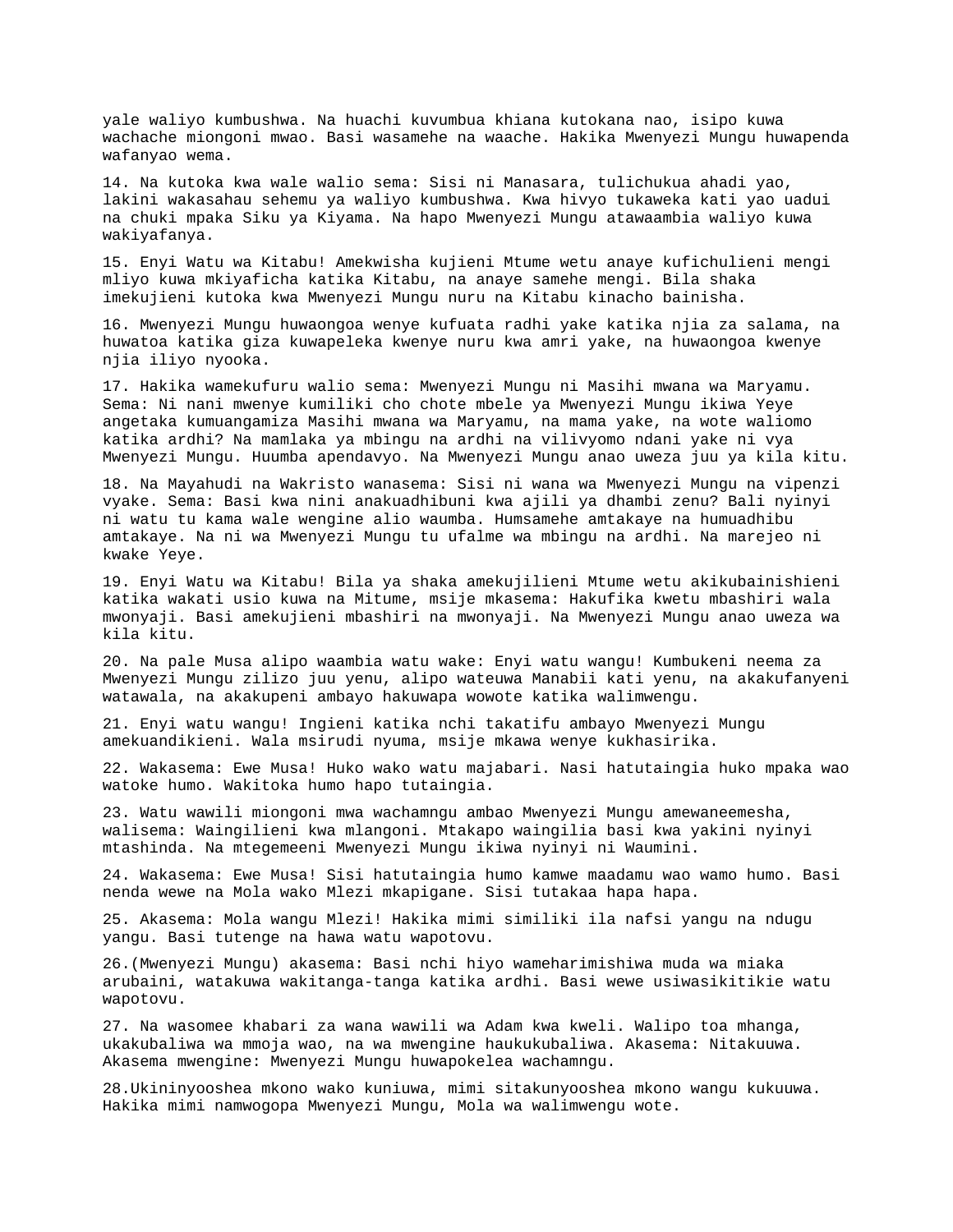29. Mimi nataka ubebe dhambi zangu na dhambi zako, kwani wewe utakuwa miongoni mwa watu wa Motoni. Na hayo ndiyo malipo ya wenye kudhulumu.

30. Basi nafsi yake ikampelekea kumuuwa nduguye, akamuuwa na akawa miongoni mwa wenye kukhasirika.

31. Hapo Mwenyezi Mungu akamleta kunguru anaye fukua katika ardhi ili amwonyeshe vipi kumsitiri nduguye. Akasema: Ole wangu! Nimeshindwa kuwa kama kunguru huyu nikamsitiri ndugu yangu? Basi akawa miongoni mwa wenye kujuta.

32. Kwa sababu ya hayo tuliwaandikia Wana wa Israili ya kwamba aliye muuwa mtu bila ya yeye kuuwa, au kufanya uchafuzi katika nchi, basi ni kama amewauwa watu wote. Na mwenye kumuokoa mtu na mauti ni kama amewaokoa watu wote. Na hakika waliwajia Mitume wetu na hoja zilizo wazi. Kisha wengi katika wao baada ya haya wakawa waharibifu katika nchi.

33.Basi malipo ya wale wanao mpiga vita Mwenyezi Mungu na Mtume wake na wakawania kufanya uchafuzi katika nchi, ni kuuwawa, au kusalibiwa, au kukatwa mikono yao na miguu yao kwa mabadilisho, au kutolewa nchi. Hii ndiyo hizaya yao katika dunia; na katika Akhera watapata adhabu kubwa.

34. Isipo kuwa wale walio tubu kabla hamjawatia nguvuni. Na jueni kwamba Mwenyezi Mungu ni Mwenye maghfira na Mwenye kurehemu.

35. Enyi mlio amini! Mcheni Mwenyezi Mungu, na tafuteni njia ya kumfikilia. Na wanieni kwa juhudi kwa ajili yake ili mpate kuokoka.

36. Hakika walio kufuru lau wange kuwa na yote yaliyomo duniani, na mengine kama hayo, ili watoe fidia ya kuepukana na adhabu ya Siku ya Kiyama, yasingeli pokelewa kwao; na watapata adhabu chungu.

37. Watataka watoke Motoni, lakini hawatatoka humo, na watakuwa na adhabu inayo dumu.

38. Na mwizi mwanamume na mwizi mwanamke, ikateni mikono yao, hayo ni malipo ya waliyo yachuma, ndiyo adhabu ya mfano itokayo kwa Mwenyezi Mungu. Na Mwenyezi Mungu ni Mwenye nguvu na Mwenye hikima.

39. Lakini mwenye kutubia baada ya dhulma yake, na akatengenea, basi Mwenyezi Mungu atapokea toba yake. Hakika Mwenyezi Mungu ni Mwenye maghfira na Mwenye kurehemu.

40. Hujui ya kwamba Mwenyezi Mungu anao ufalme wa mbingu na ardhi? Humuadhibu amtakaye, na humsamehe amtakaye. Na Mwenyezi Mungu ni Muweza wa kila kitu.

41. Ewe Mtume! Wasikuhuzunishe wa fanyao haraka kukufuru, miongoni mwa wanao sema kwa vinywa vyao: Tumeamini, na hali nyoyo zao hazikuamini, na miongoni mwa Mayahudi, wanao sikiliza kwa ajili ya uwongo, wanao sikiliza kwa ajili ya watu wengine wasio kufikia. Wao huyabadilisha maneno kutoka pahala pake. Wanasema: Mkipewa haya basi yashikeni, na msipo pewa haya tahadharini. Na mtu ambaye Mwenyezi Mungu anataka kumfitini huwezi kuwa na madaraka naye mbele ya Mwenyezi Mungu. Hao ndio ambao Mwenyezi Mungu hataki kuzitakasa nyoyo zao. Watakuwa na hizaya duniani, na Akhera watakuwa na adhabu kubwa.

42. Hao ni wasikilizaji kwa ajili ya kusema uwongo, na ni walaji mno vya haramu! Basi wakikujia, wahukumu baina yao au jipuuze nao. Na ukijipuuza nao, basi wao hawatakudhuru kitu. Na ukiwahukumu, basi hukumu baina yao kwa uadilifu. Hakika Mwenyezi Mungu anawapenda waadilifu.

43. Na huwaje wakufanye wewe hakimu nao wanayo Taurati yenye hukumu za Mwenyezi Mungu? Kisha baada ya hayo wanageuka. Na hao si wenye kuamini.

44. Hakika Sisi tuliteremsha Taurati yenye uwongofu na nuru, ambayo kwayo Manabii walio nyenyekea kiislamu, na wachamngu, na wanazuoni, waliwahukumu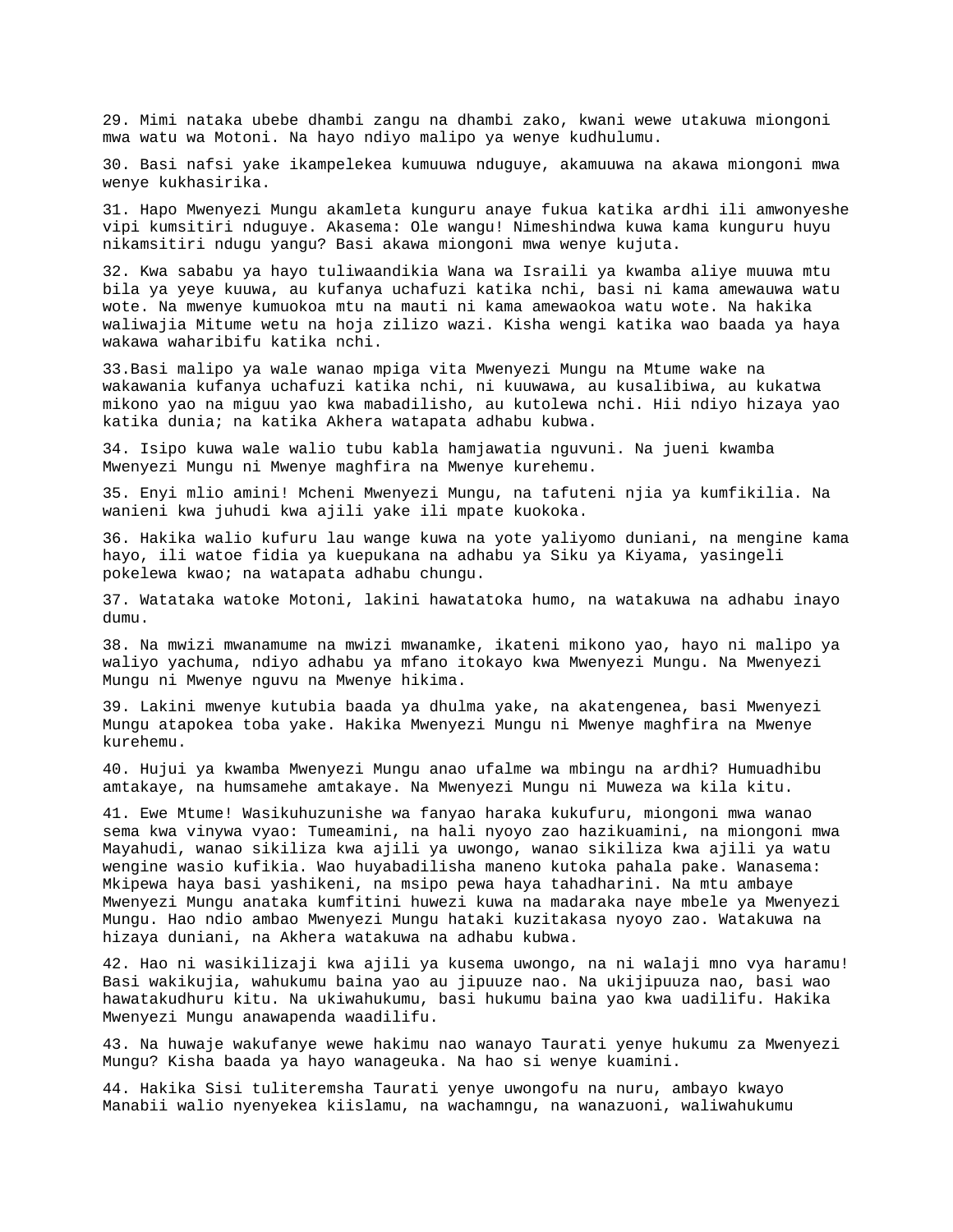Mayahudi; kwani walikabidhiwa kukihifadhi Kitabu cha Mwenyezi Mungu. Nao wakawa ni mashahidi juu yake. Basi msiwaogope watu, bali niogopeni Mimi. Wala msibadilishe Aya zangu kwa thamani chache. Na wasio hukumu kwa aliyo teremsha Mwenyezi Mungu, basi hao ndio makafiri.

45. Na humo tuliwaandikia ya kwamba roho kwa roho, na jicho kwa jicho, na pua kwa pua, na sikio kwa sikio, na jino kwa jino, na kwa majaraha kisasi. Lakini atakaye samehe basi itakuwa ni kafara kwake. Na wasio hukumu kwa yale aliyo yateremsha Mwenyezi Mungu, basi hao ndio madhaalimu.

46. Na tukawafuatishia hao Isa bin Maryamu kuyahakikisha yaliyo kuwa kabla yake katika Taurati, na tukampa Injili iliyomo ndani yake uwongofu, na nuru na inayo sadikisha yaliyo kuwa kabla yake katika Taurati, na uwongofu na mawaidha kwa wachamngu.

47. Na wahukumu Watu wa Injili kwa yale aliyo teremsha Mwenyezi Mungu ndani yake. Na wasio hukumu kwa yale aliyo yateremsha Mwenyezi Mungu basi hao ndio wapotofu.

48. Na tumekuteremshia wewe, kwa haki, Kitabu hichi kinacho sadikisha yaliyo kuwa kabla yake katika Vitabu na kuyalinda. Basi hukumu baina yao kwa aliyo yateremsha Mwenyezi Mungu, wala usifuate matamanio yao ukaacha Haki iliyo kujia. Kila mmoja katika nyinyi tumemwekea sharia yake na njia yake. Na lau kuwa Mwenyezi Mungu angeli taka ange kufanyeni nyote umma mmoja, lakini ni kukujaribuni kwa aliyo kupeni. Basi shindaneni kwa mambo ya kheri. Kwa Mwenyezi Mungu ndio marejeo yenu nyote, na atakuja kuwaambieni yale mliyo kuwa mkikhitalifiana.

49. Na wahukumu baina yao kwa aliyo yateremsha Mwenyezi Mungu, wala usifuate matamanio yao. Nawe tahadhari nao wasije kukufitini ukaacha baadhi ya aliyo kuteremshia Mwenyezi Mungu. Na wakigeuka, basi jua kwamba hakika Mwenyezi Mungu anataka kuwasibu kwa baadhi ya dhambi zao. Na hakika wengi wa watu ni wapotofu.

50. Je, wao wanataka hukumu za Kijahiliya? Na nani aliye mwema zaidi katika kuhukumu kuliko Mwenyezi Mungu kwa watu wenye yakini?

51. Enyi mlio amini! Msiwafanye Mayahudi na Wakristo kuwa ni marafiki. Wao ni marafiki wao kwa wao. Na miongoni mwenu mwenye kufanya urafiki nao, basi huyo ni katika wao. Hakika Mwenyezi Mungu hawaongoi watu wenye kudhulumu.

52. Utawaona wale wenye maradhi nyoyoni mwao wanakimbilia kwao wakisema: Tunakhofu yasitusibu mabadiliko. Huenda Mwenyezi Mungu akaleta ushindi au jambo jingine litokalo kwake wakawa wenye kujuta kwa waliyo yaficha katika nafsi zao.

53. Na walio amini watasema: Hivyo hawa ndio wale walio apa ukomo wa viapo vyao kuwa wao wa pamoja nanyi? Vitendo vyao vitapotea bure, na wataamkia kuwa wenye kukhasirika.

54. Enyi mlio amini! Atakaye iacha miongoni mwenu Dini yake, basi Mwenyezi Mungu atakuja leta watu anao wapenda nao wanampenda, wanyenyekevu kwa Waumini na wenye nguvu juu ya makafiri, wanapigania Jihadi katika Njia ya Mwenyezi Mungu, wala hawaogopi lawama ya anaye laumu. Hiyo ndiyo fadhila ya Mwenyezi Mungu, humpa amtakaye. Na Mwenyezi Mungu ni Mkunjufu na Mwenye kujua.

55. Hakika rafiki yenu mlinzi ni Mwenyezi Mungu na Mtume wake na walio amini, ambao hushika Sala na hutoa Zaka nao wananyenyekea.

56. Na atakaye fanya urafiki na Mwenyezi Mungu na Mtume wake na walio amini, basi hakika kundi la Mwenyezi Mungu ndilo lenye kushinda.

57. Enyi mlio amini! Msiwafanye marafiki wale walio ifanyia kejeli na mchezo Dini yenu miongoni mwa walio pewa Kitabu kabla yenu, na makafiri wengine. Na mcheni Mwenyezi Mungu kama nyinyi ni wenye kuamini.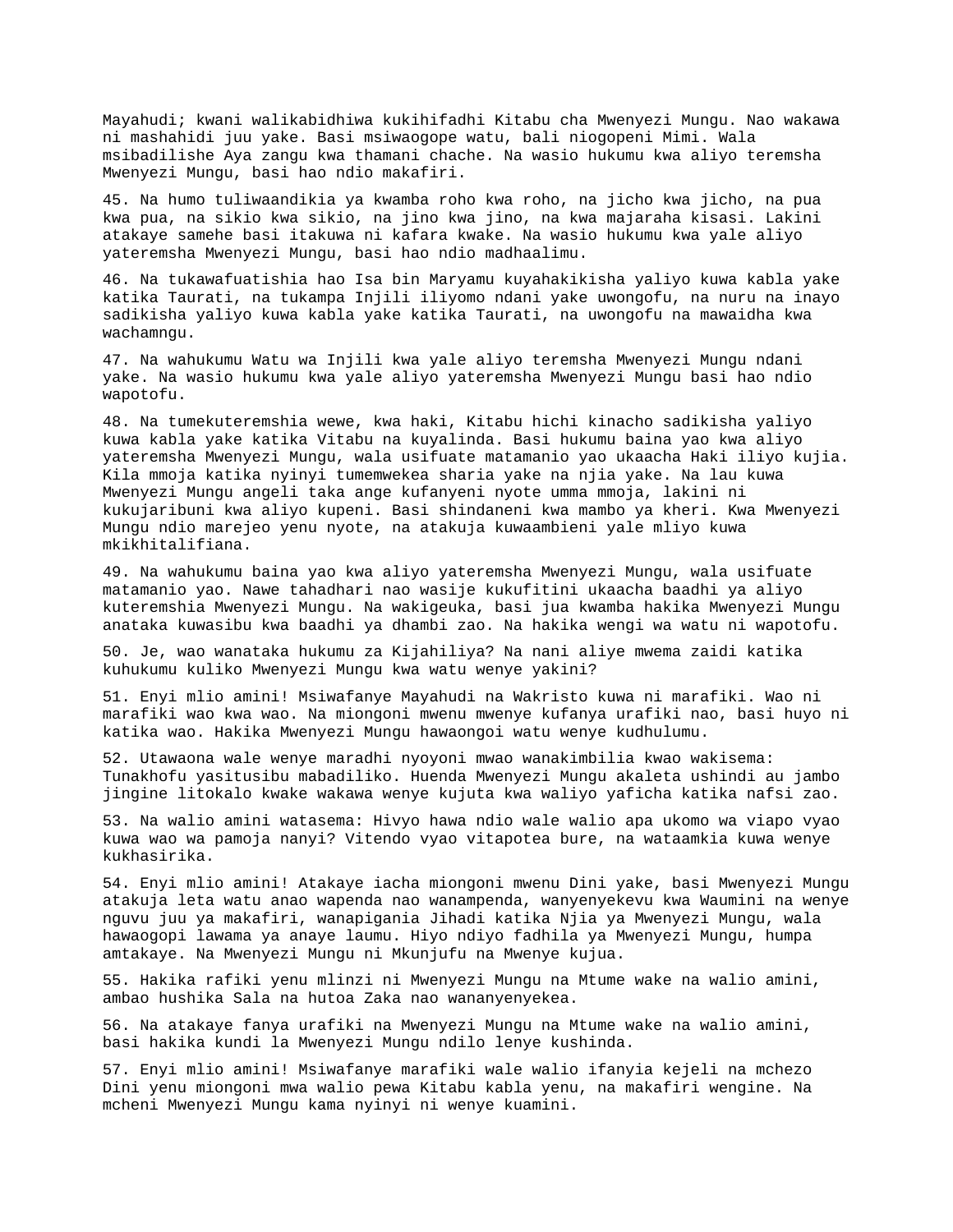58. Na mnapo adhinia Sala wao wanaichukulia maskhara na mchezo. Hayo ni kwa sababu wao ni watu wasio na akili.

59. Sema: Enyi Watu wa Kitabu! Hivyo mnatuchukia kwa kuwa tumemuamini Mwenyezi Mungu na tuliyo teremshiwa na yaliyo teremshwa kabla, na kwa kuwa wengi katika nyinyi ni wapotofu?

60. Sema: Je! Nikwambieni yule ambaye ni mwenye malipo mabaya zaidi kuliko hayo mbele ya Mwenyezi Mungu? Ni yule ambaye Mwenyezi Mungu amemlaani na amemkasirikia, na amewafanya miongoni mwao manyani na nguruwe, na wakamuabudu Shet'ani. Hao ndio wenye mahali pabaya na wamepotea zaidi njia iliyo sawa.

61. Na wanapo kujieni husema: Tumeamini. Lakini hakika wao wameingia na ukafiri wao, na wametoka nao pia. Na Mwenyezi Mungu ni Mjuzi kabisa wa yote wanayo yaficha.

62. Na utawaona wengi katika wao wanakimbilia kwenye dhambi, na uadui, na ulaji wao vya haramu. Ni maovu mno hayo wayatendayo!

63. Mbona hao wanazuoni na makohani wao hawawakatazi maneno yao ya dhambi, na ulaji wao vya haramu? Ni maovu mno hayo wayafanyayo!

64. Na Mayahudi walisema: Mkono wa Mwenyezi Mungu umefumba. Mikono yao ndiyo iliyo fumba, na wamelaaniwa kwa sababu ya waliyo yasema. Bali mikono yake iwazi. Hutoa apendavyo. Kwa yakini yaliyo teremshwa kwako kutoka kwa Mola wako Mlezi yatawazidisha wengi katika wao uasi na kufuru. Na Sisi tumewatilia uadui na chuki baina yao mpaka Siku ya Kiyama. Kila mara wanapo washa moto wa vita, Mwenyezi Mungu anauzima. Na wanajitahidi kuleta uharibifu katika ardhi. Na Mwenyezi Mungu hawapendi waharibifu.

65. Na lau kuwa Watu wa Kitabu wangeli amini na wakachamngu hapana shaka tungeli wafutia makosa yao, na tungeli waingiza katika Bustani zenye neema.

66. Na lau kuwa wangeli ishika Taurati na Injili na yote waliyo teremshiwa kutokana na Mola wao Mlezi, basi hapana shaka wangeli kula vya juu yao na vya chini ya miguu yao. Wapo watu miongoni mwao walio sawa, lakini wengi wao wanayo yafanya ni mabaya mno.

67. Ewe Mtume! Fikisha uliyo teremshiwa kutoka kwa Mola wako Mlezi. Na ikiwa hukufanya hayo basi hukufikisha ujumbe wake. Na Mwenyezi Mungu atakulinda na watu. Hakika Mwenyezi Mungu hawaongoi watu makafiri.

68. Sema: Enyi Watu wa Kitabu! Hamna lenu jambo mpaka muishike Taurati na Injili na yote mlio teremshiwa kutokana na Mola wenu Mlezi. Na hakika ulio teremshiwa wewe kutokana na Mola wako Mlezi yatawazidishia wengi katika wao uasi na ukafiri. Basi usiwasikitikie watu makafiri.

69. Hakika walio amini, na Mayahudi na Masabii na Wakristo, walio muamini Mwenyezi Mungu, na Siku ya mwisho, na wakatenda mema, basi hawatakuwa na khofu wala hawatahuzunika.

70. Tulifanya agano na Wana wa Israili, na tukawatumia Mitume. Kila alipo wajia Mtume kwa wasio yapenda nafsi zao wengine waliwakanusha na wengine wakawauwa.

71. Na wakadhani kuwa hapatakuwa majaribio; basi wakawa vipofu na viziwi. Kisha Mwenyezi Mungu akawapokelea toba zao. Kisha tena wengi katika wao wakawa vipofu na viziwi. Na Mwenyezi Mungu ni Mwenye kuyaona hayo wayatendayo.

72. Hakika wamekufuru walio sema: Mwenyezi Mungu ni Masihi mwana wa Maryamu! Na hali Masihi mwenyewe alisema: Enyi Wana wa Israili! Muabuduni Mwenyezi Mungu, Mola wangu Mlezi na Mola wenu Mlezi. Kwani anaye mshirikisha Mwenyezi Mungu, hakika Mwenyezi Mungu atamharimishia Pepo, na mahala pake ni Motoni. Na walio dhulumu hawatakuwa na wa kuwanusuru.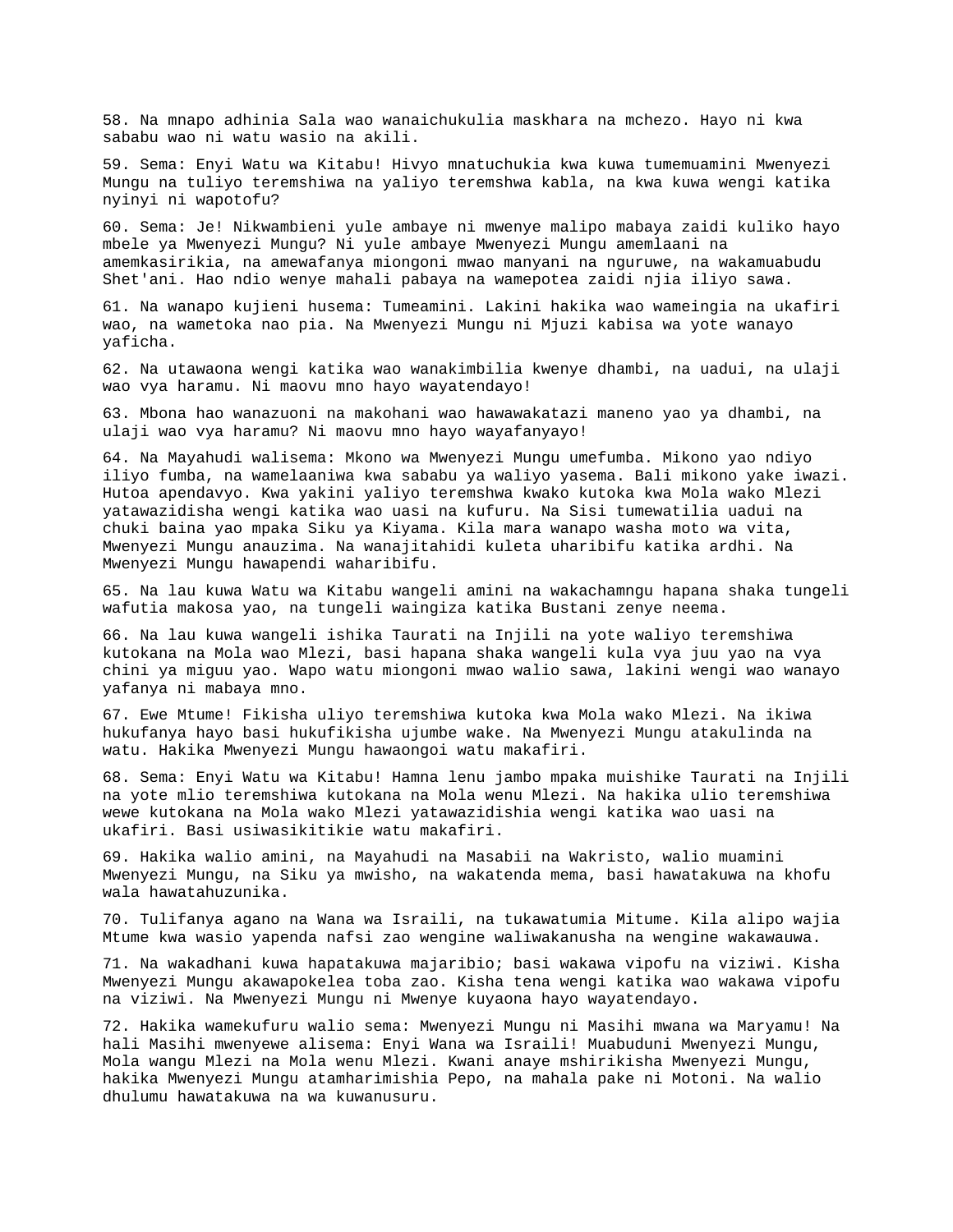73. Kwa hakika wamekufuru walio sema: Mwenyezi Mungu ni wa tatu wa Utatu. Hali hakuna mungu ila Mungu Mmoja. Na ikiwa hawaachi hayo wanayo yasema, kwa yakini itawakamata adhabu chungu wale wanao kufuru.

74. Je! Hawatubu kwa Mwenyezi Mungu na wakamwomba msamaha? Na Mwenyezi Mungu ni Mwenye maghfira na Mwenye kurehemu.

75. Masihi mwana wa Maryam si chochote ila ni Mtume. Wamekwisha pita Mitume kabla yake. Na mama yake ni mwanamke mkweli. Wote wawili walikuwa wakila chakula. Angalia jinsi tunavyo wabainishia Aya, kisha angalia vipi wanavyo geuzwa.

76. Sema: Je! Mnawaabudu, badala ya Mwenyezi Mungu, wale ambao hawawezi kukudhuruni wala kukufaeni? Na Mwenyezi Mungu ndiye Mwenye kusikia, Mwenye kujua.

77. Sema: Enyi Watu wa Kitabu! Msipite kiasi katika dini yenu bila ya haki. Wala msifuate matamanio ya watu walio kwisha potea tangu zamani, na wakawapoteza wengi, na wenyewe wakapotea njia iliyo sawa.

78. Walilaaniwa walio kufuru miongoni mwa Wana wa Israili kwa ulimi wa Daud na wa Isa mwana wa Maryamu. Hayo ni kwa sababu waliasi na wakawa wanapindukia mipaka.

79. Walikuwa hawakatazani maovu waliyo kuwa wakiyafanya. Hakika ni maovu yalioje mambo waliyo kuwa wakiyafanya!

80. Utawaona wengi wao wanafanya urafiki na walio kufuru. Hakika ni maovu yaliyo tangulizwa na nafsi zao hata Mwenyezi Mungu amewakasirikia, nao watadumu katika adhabu.

81. Na lau wangeli kuwa wanamuamini Mwenyezi Mungu, na huyu Nabii, na yaliyo teremshwa kwake, wasingeli wafanya hao marafiki. Lakini wengi katika wao ni wapotofu.

82. Hakika utawakuta walio shadidi kuliko watu wote katika uadui kwa walio amini ni Mayahudi na washirikina. Na utawakuta walio karibu mno kwa mapenzi ni wale wanao sema: Sisi ni Manasara. Hayo ni kwa sababu wapo miongoni mwao makasisi na wamonaki, na kwa sababu wao hawafanyi kiburi.

83. NA WANAPO SIKIA yaliyo teremshwa kwa Mtume utaona macho yao yanachururika machozi kwa sababu ya Haki waliyo itambua. Wanasema: Mola wetu Mlezi! Tumeamini. Basi tuandike pamoja na wanao shuhudia.

84. Na kwa nini tusimuamini Mwenyezi Mungu na Haki iliyo tujia, na hali tunatumai Mola wetu Mlezi atuingize pamoja na watu wema?

85. Basi Mwenyezi Mungu atawalipa, kwa yale waliyo yasema, Bustani zipitazo mito katika yake; humo watadumu. Na haya ndiyo malipo ya wafanyao wema.

86. Na wale walio kufuru na wakazikanusha Ishara zetu, hao ndio watu wa Motoni.

87. Enyi mlio amini! Msiharimishe vizuri alivyo kuhalalishieni Mwenyezi Mungu, wala msikiuke mipaka. Hakika Mwenyezi Mungu hawapendi wakiukao mipaka.

88. Na kuleni katika alivyo kuruzukuni Mwenyezi Mungu, halali na vizuri. Na mcheni Mwenyezi Mungu ambaye mnamuamini.

89. Mwenyezi Mungu hatakushikeni kwa viapo vyenu vya upuuzi, lakini atakushikeni kwa mnavyo apa kweli kweli kwa makusudio. Basi kafara yake ni kuwalisha masikini kumi kwa chakula cha wastani mnacho walisha ahali zenu, au kuwavisha, au kumkomboa mtumwa. Asiye pata hayo, basi afunge siku tatu. Hii ndiyo kafara ya viapo vyenu mnapo apa. Na hifadhini yamini zenu. Namna hivyo Mwenyezi Mungu anakubainishieni Aya zake ili mpate kushukuru.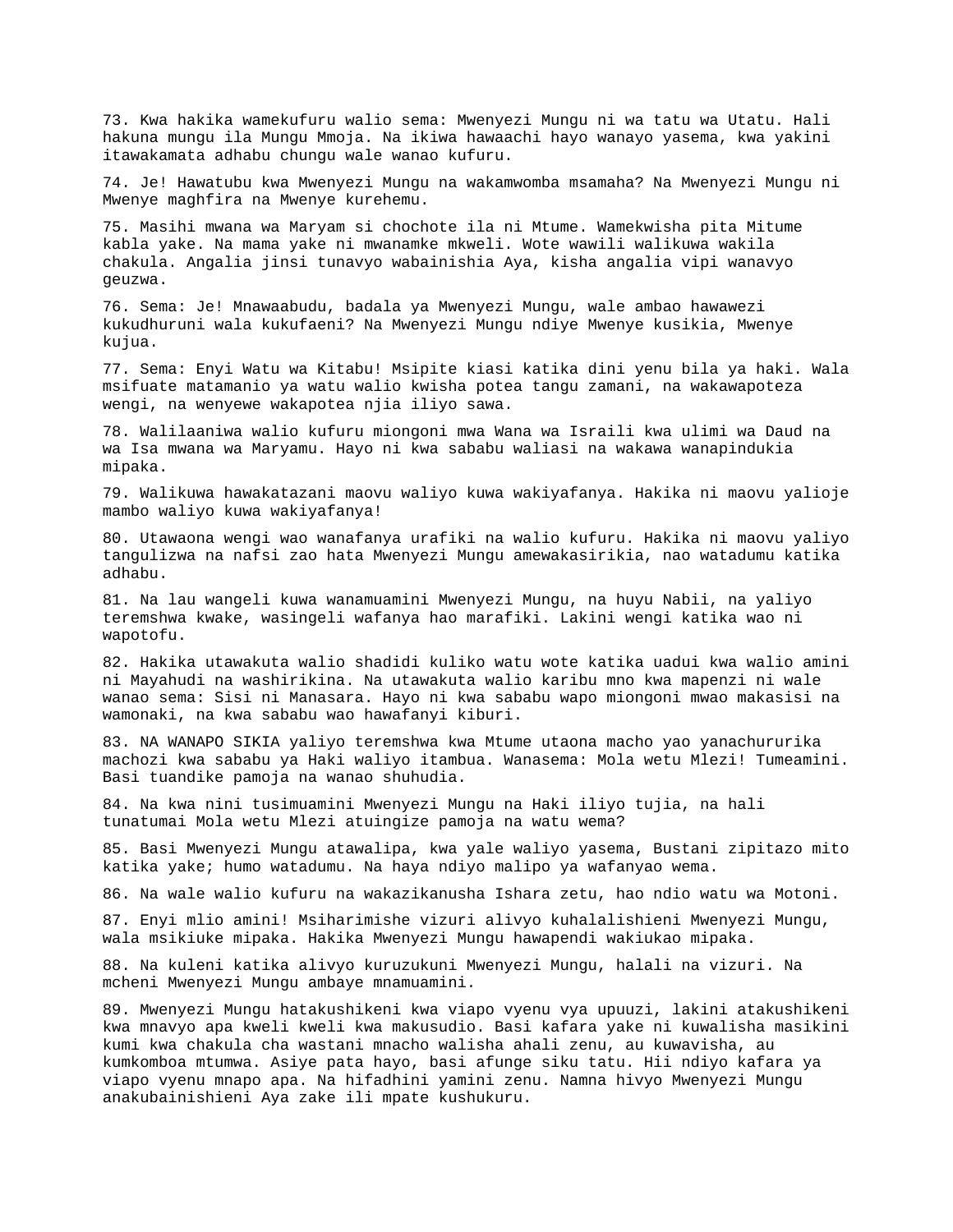90. Enyi mlio amini! Bila ya shaka ulevi, na kamari, na kuabudu masanamu, na kupiga ramli, ni uchafu katika kazi ya Shet'ani. Basi jiepusheni navyo, ili mpate kufanikiwa.

91. Hakika Shet'ani anataka kutia kati yenu uadui na chuki kwa ulevi na kamari, na akuzuieni kumkumbuka Mwenyezi Mungu na kusali. Basi je, mmeacha?

92. Na mt'iini Mwenyezi Mungu, na mt'iini Mtume, na tahadharini. Na ikiwa mtageuka basi jueni ya kuwa juu ya Mtume wetu ni kufikisha ujumbe tu ulio wazi.

93. Si dhambi juu ya walio amini na wakatenda mema kwa walivyo vila (zamani) maadamu wakichamngu na wakiamini na wakitenda mema, kisha wakachamngu, na wakaamini, kisha wakachamngu na wakafanya mazuri. Na Mwenyezi Mungu huwapenda wafanyao mazuri.

94. Enyi mlio amini! Mwenyezi Mungu atakujaribuni kidogo kwa wanyama wa kuwinda inayo wafikia mikono yenu na mikuki yenu, ili Mwenyezi Mungu amjue nani anaye mkhofu kwa ghaibu. Basi atakaye ruka mipaka baada ya hayo atapata adhabu kali.

95. Enyi mlio amini! Msiue wanyama wa kuwinda nanyi mmeharimia katika Hija. Na miongoni mwenu atakaye muuwa makusudi, basi malipo yake yatakuwa kwa kuchinja kilicho sawa na alicho kiuwa, katika mifugo, kama wanavyo hukumu waadilifu wawili miongoni mwenu. Mnyama huyo apelekwe kwenye Al Kaaba, au kutoa kafara kwa kuwalisha masikini; au badala ya hayo ni kufunga, ili aonje ubaya wa jambo lake hili. Mwenyezi Mungu amekwisha yafuta yaliyo pita; lakini atakaye fanya tena Mwenyezi Mungu atampa adhabu. Na Mwenyezi Mungu ndiye Mwenye nguvu na Mwenye kuadhibu.

96. Nyinyi mmehalalishiwa kuvua vinyama vya baharini na kuvila, kwa faida yenu na kwa wasafiri. Na mmeharimishiwa mawindo ya wanyama wa bara maadamu mmeharimia Hija. Na mcheni Mwenyezi Mungu ambaye mtakusanywa kwake.

97. Mwenyezi Mungu ameifanya Al Kaaba, hii Nyumba Tukufu, ni simamio la watu, na kadhaalika Miezi Mitukufu, na wanyama wa dhabihu, na vigwe. Hayo ili mjue ya kwamba Mwenyezi Mungu anayajua yaliyomo mbinguni na yaliyomo katika ardhi, na ya kwamba Mwenyezi Mungu ni Mjuzi wa kila kitu.

98. Jueni kwamba Mwenyezi Mungu ni Mkali wa kuadhibu, na ya kwamba Mwenyezi Mungu ni Mwenye maghfira, na Mwenye kurehemu.

99. Haimlazimu Mtume ila kufikisha ujumbe tu. Na Mwenyezi Mungu anajua mnacho kidhihirisha na mnacho kificha.

100. Sema: Haviwi sawa viovu na vyema ujapo kupendeza wingi wa viovu. Basi mcheni Mwenyezi Mungu, enyi wenye akili, ili mpate kufanikiwa.

101. Enyi mlio amini! Msiulize mambo ambayo mkidhihirishiwa yatakuchukizeni. Na mkiyauliza inapo teremshwa Qur'ani mtabainishiwa. Mwenyezi Mungu amesamehe hayo. Na Mwenyezi Mungu ni Mwenye maghfira Mpole.

102. Waliyauliza hayo watu wa kabla yenu, kisha wakawa wenye kuyakataa.

103. Mwenyezi Mungu hakujaalia uharamu wowote juu ya "Bahira" wala "Saiba" wala "Wasila" wala "Hami". Lakini walio kufuru humzulia uwongo Mwenyezi Mungu, na wengi wao hawatumii akili.

104. Na wanapo ambiwa: Njooni kwenye yale aliyo yateremsha Mwenyezi Mungu, na kwa Mtume, husema: Yanatutosha tuliyo wakuta nayo baba zetu. Je, hata ikiwa baba zao walikuwa hawajui kitu wala hawakuongoka?

105. Enyi mlio amini! Kilicho lazima juu yenu ni nafsi zenu. Hawakudhuruni walio potoka ikiwa nyinyi mmeongoka. Ni kwa Mwenyezi Mungu ndio marudio yenu nyote; basi atakwambieni yale mliyo kuwa mkiyatenda.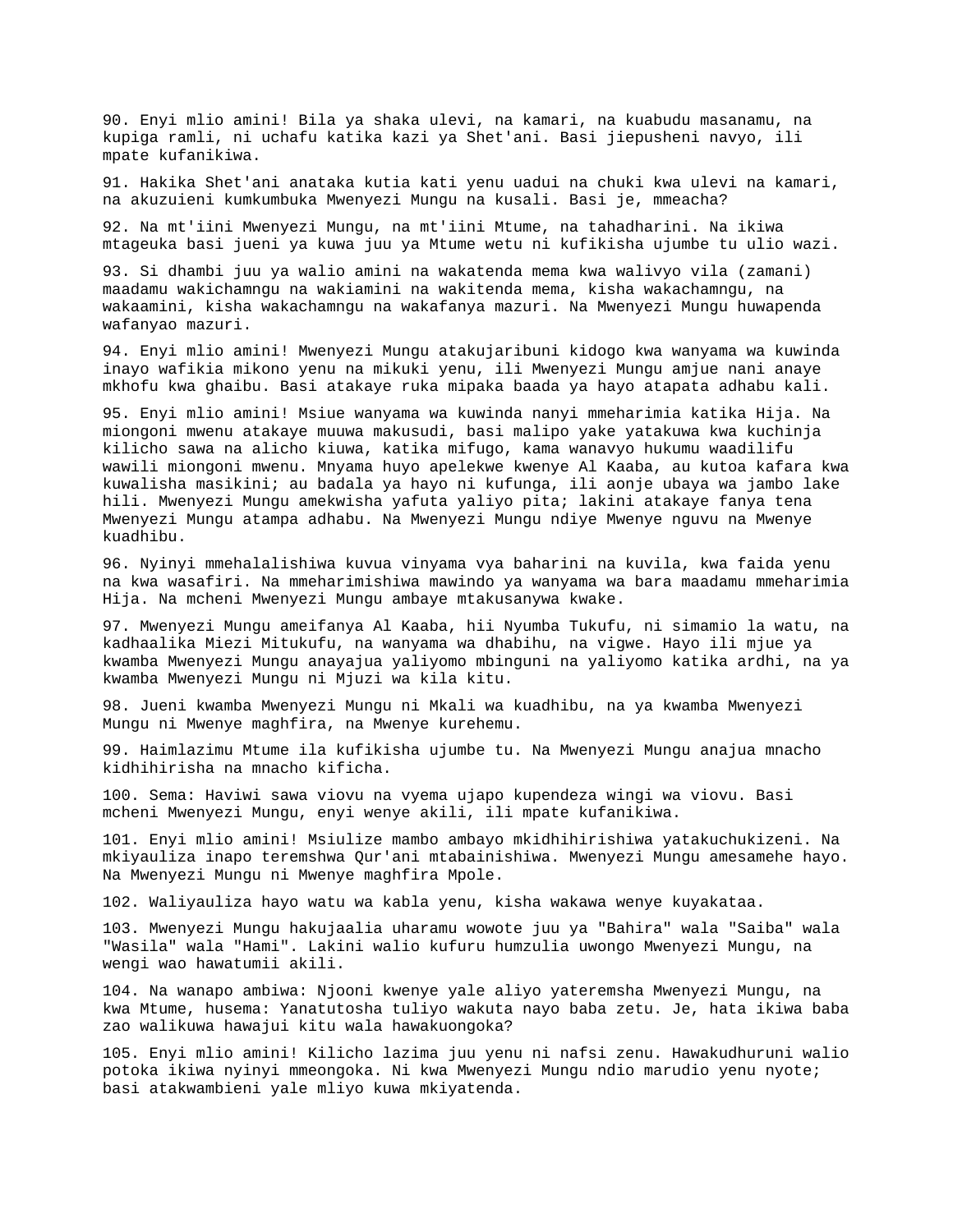106. Enyi mlio amini! Yanapo mfikia mauti mmoja wenu na akataka kutoa wasia, basi wawepo mashahidi wawili miongoni mwenu ambao ni waadilifu. Na mnapo kuwa safarini, na msiba wa mauti ukakusibuni, basi washuhudie wengineo wawili wasio kuwa katika nyinyi. Mtawazuia wawili hao baada ya Sala na waape kwa Mwenyezi Mungu, mkitilia shaka, wakisema: Hatutopokea thamani yoyote kwa haya hata kwa ajili ya jamaa; na wala hatutaficha ushahidi wa Mwenyezi Mungu; hakika hapo tutakuwa miongoni mwa wenye dhambi.

107.Ikigundulikana kuwa wawili hao wamestahiki dhambi, basi wawili wengineo kutokana na warithi wenye kudai haki washike makamo ya wa mwanzo. Nao waape kwa Mwenyezi Mungu wakisema: Hakika ushahidi wetu ni wa haki zaidi kuliko ushahidi wa wale. Na sisi hatujafanya dhambi; hakika hapo tutakuwa miongoni mwa walio dhulumu.

108. Hivi inaelekea zaidi ya kwamba watatoa ushahidi ulio sawa au wataogopa visije vikaletwa viapo vingine baada ya viapo vyao. Na mcheni Mwenyezi Mungu na msikie. Na hakika Mwenyezi Mungu hawaongoi wapotofu.

109. Ile siku ambayo Mwenyezi Mungu atapo wakusanya Mitume awaambie: Mlijibiwa nini? Watasema: Hatuna ujuzi; hakika Wewe ndiye Mjuzi Mkubwa wa yote yaliyo fichikana.

# **110. Na pale Mwenyezi Mungu atapo sema: Ewe Isa bin Maryamu! Kumbuka neema yangu juu yako, na juu**

**ya mama yako, nilipo kutia nguvu kwa Roho Takatifu, ukazungumza na watu katika utoto na utuuzimani. Na nilivyo kufunza kuandika na hikima na Taurati na Injili. Na ulipo tengeneza udongo SURA ya ndege, kwa idhini yangu, kisha ukapuliza ikawa ndege kwa idhini yangu; na ulipo waponesha vipofu na wakoma kwa idhini yangu; na ulipo wafufua wafu kwa idhini yangu; na nilipo kukinga na Wana wa Israili ulipo wajia na hoja zilizo wazi, na wakasema walio kufuru miongoni mwao: Haya si lolote ila ni uchawi mtupu!** 

111. Na nilipo wafunulia Wanafunzi kwamba waniamini Mimi na Mtume wangu, wakasema: Tumeamini na shuhudia kuwa sisi ni Waislamu.

112. Wanafunzi walipo sema: Ewe Isa bin Maryamu! Je, Mola wako Mlezi anaweza kututeremshia chakula kutoka mbinguni? Akasema: Mcheni Mwenyezi Mungu ikiwa nyinyi ni Waumini.

113. Wakasema: Tunataka kukila chakula hicho, na nyoyo zetu zitue, na tujue kwamba umetuambia kweli, na tuwe miongoni mwa wanao shuhudia.

114. Akasema Isa bin Maryamu: Ewe Mwenyezi Mungu, Mola Mlezi wetu! Tuteremshia chakula kutoka mbinguni ili kiwe Sikukuu kwa ajili ya wa mwanzo wetu na wa mwisho wetu, na kiwe ni Ishara itokayo kwako. Basi turuzuku, kwani Wewe ndiye mbora wa wanao ruzuku.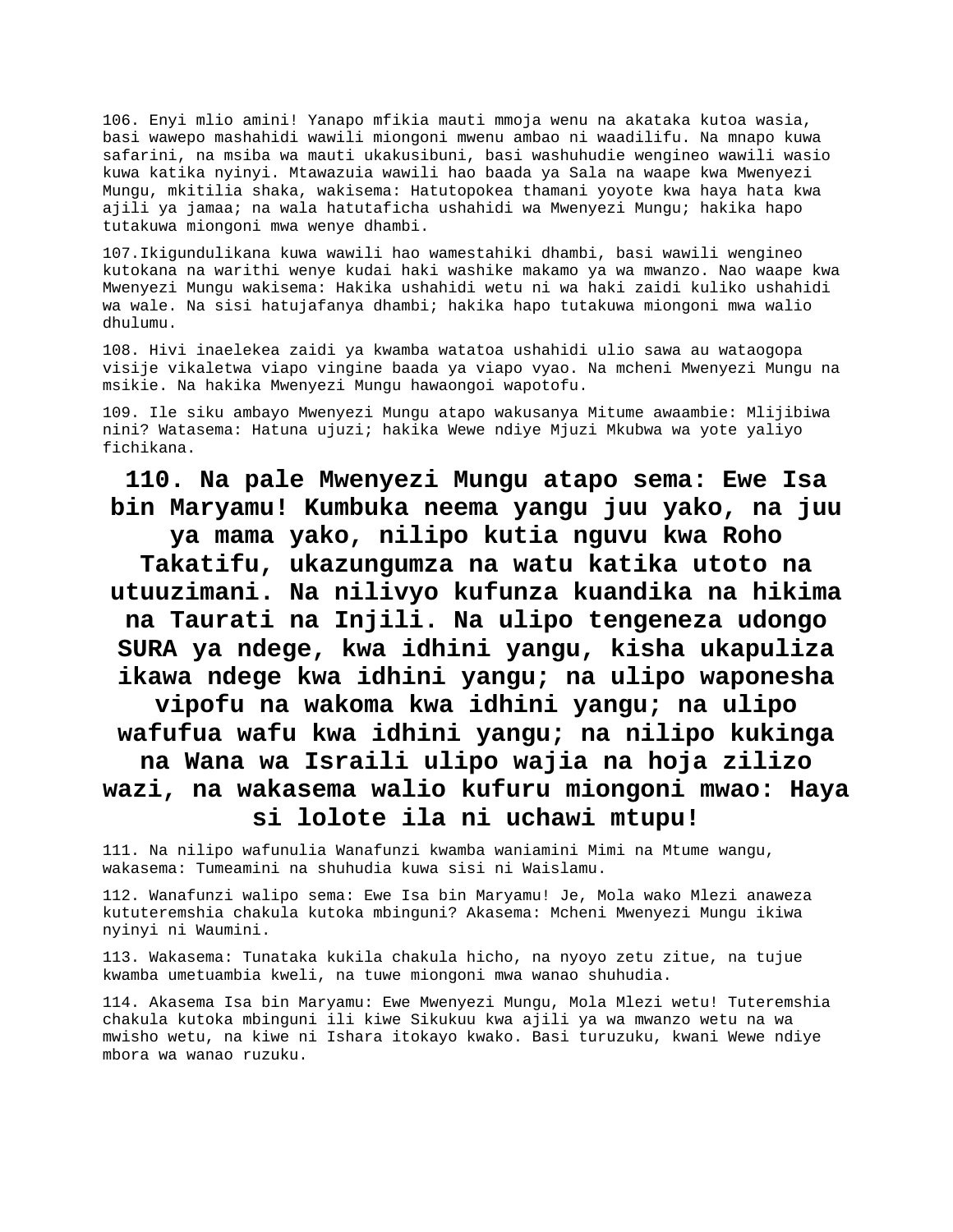115. Mwenyezi Mungu akasema: Hakika Mimi nitakuteremshieni hicho. Lakini yeyote katika nyinyi atakaye kanya baadae, basi hakika Mimi nitampa adhabu nisiyopata kumpa yeyote katika walimwengu.

116. Na pale Mwenyezi Mungu atakapo sema: Ewe Isa bin Maryamu! Ati wewe uliwaambia watu: Nifanyeni mimi na mama yangu kuwa ni miungu badala ya Mwenyezi Mungu? (Na Isa) atasema: Subhanaka, Wewe umetakasika! Hainifalii mimi kusema ambayo si haki yangu. Ikiwa nilisema basi bila ya shaka umekwisha yajua. Wewe unayajua yaliyo ndani ya nafsi yangu, lakini mimi siyajui yaliyo katika nafsi yako. Hakika Wewe ndiye Mjuzi mkubwa wa yaliyo fichikana.

117. Sikuwaambia lolote ila uliyo niamrisha, nayo ni: Muabuduni Mwenyezi Mungu, Mola wangu Mlezi na Mola wenu Mlezi. Na mimi nilikuwa shahidi juu yao nilipo kuwa nao. Na ulipo nifisha ukawa Wewe ndiye Muangalizi juu yao. Na Wewe ni shahidi juu ya kila kitu.

118. Ukiwaadhibu basi hao ni waja wako. Na ukiwasamehe basi Wewe ndiye Mwenye nguvu na Mwenye hikima.

119. Mwenyezi Mungu atasema: Hii ndiyo Siku ambayo wasemao kweli utawafaa ukweli wao. Wao watapata Bustani zipitazo mito kati yake. Humo watadumu milele. Mwenyezi Mungu amewawia radhi, nao wawe radhi naye. Huku ndiko kufuzu kukubwa.

120. Mwenyezi Mungu ndiye Mwenye ufalme wa mbingu na ardhi na vilivyomo. Naye ni Muweza wa kila kitu.

#### **SURA 6. SURAT AL - AN-A'AM**

KWA JINA LA MWENYEZI MUNGU MWINGI WA REHEMA MWENYE KUREHEMU

1. Sifa njema zote ni za Mwenyezi Mungu aliye umba mbingu na ardhi, na akafanya giza na mwangaza. Tena baada ya haya walio kufuru wanawafanya wengine sawa na Mola wao Mlezi.

2. Yeye ndiye aliye kuumbeni kwa udongo, kisha akakuhukumieni ajali, na muda maalumu uko kwake tu. Tena baada ya haya nyinyi mnatia shaka.

3. Na Yeye ndiye Mwenyezi Mungu mbinguni na ardhini. Anajua ya ndani yenu na ya nje yenu. Na anajua mnayo yachuma.

4. Na haiwafikii hata ishara moja katika ishara za Mola wao Mlezi ila wao huwa wenye kuipa nyongo.

5. Wameikanusha Haki ilipo wajia. Basi zitawajia khabari za yale waliyo kuwa wakiyakejeli.

6. Jee, hawaoni vizazi vingapi tulivyo viangamiza kabla yao? Tuliwaweka katika nchi tusivyo kuwekeni nyinyi; tukawapelekea mvua nyingi na tukaifanya mito inapita chini yao. Mwishoe tukawaangamiza kwa madhambi yao; na tukaanzisha baada yao kizazi kingine.

7. Na lau tungeli kuteremshia kitabu cha karatasi, wakakigusa kwa mikono yao, wangeli sema walio kufuru: Haya si chochote ila ni uchawi dhaahiri.

8. Na wao husema: Mbona hakuteremshiwa Malaika? Na kama tungeli teremsha Malaika, basi bila ya shaka ingesha hukumiwa amri, tena hapo wasingeli pewa muhula.

9. Na kama tungeli mfanya Malaika bila ya shaka tungeli mfanya kama binaadamu, na tungeli watilia matatizo yale wanayo yatatiza wao.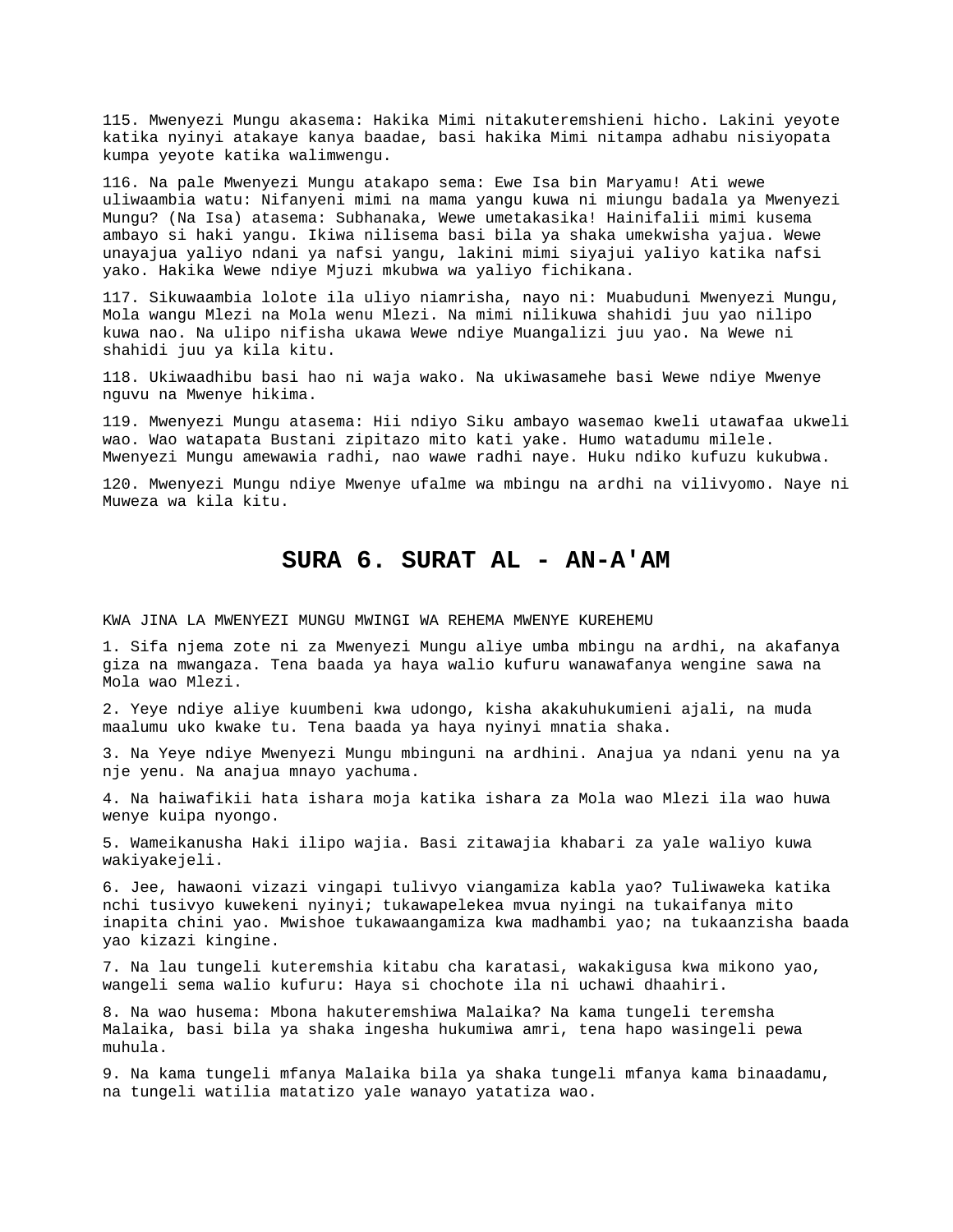10. Na hakika Mitume walio kabla yako walifanyiwa kejeli, lakini walio wafanyia kejeli wakaja kuzungukwa na yale yale waliyo kuwa wao wanayafanyia kejeli.

11. Sema: Tembeeni ulimwenguni, kisha mtazame ulikuwaje mwisho wa wanao kanusha.

12. Sema: Ni vya nani viliomo katika mbingu na katika ardhi? Sema: Ni vya Mwenyezi Mungu. Yeye amejilazimisha nafsi yake kurehemu. Hakika atakukusanyeni Siku ya Kiyama isiyo kuwa na shaka. Walio jikhasiri wenyewe hawaamini.

13. Na ni vyake vilio tulia usiku na mchana. Naye ndiye Mwenye kusikia na Mwenye kujua.

14. Sema: Je, nimchukue rafiki mlinzi asiye kuwa Mwenyezi Mungu, ambaye ndiye Muumba mbingu na ardhi, naye ndiye anaye lisha wala halishwi? Sema: Mimi nimeamrishwa niwe wa kwanza wa wenye kusilimu. Na wala kabisa usiwe miongoni wa washirikina.

15. Sema: Mimi naogopa adhabu ya Siku kubwa hiyo ikiwa nitamuasi Mola wangu Mlezi.

16. Siku hiyo yule atakaye epushwa nayo adhabu hiyo atakuwa Mwenyezi Mungu amemrehemu. Na huko ndiko kufuzu kulio wazi.

17. Na ikiwa Mwenyezi Mungu akikugusisha madhara, basi hapana wa kukuondolea hayo ila Yeye. Na ikiwa akikugusisha kheri, basi Yeye ndiye Mwenye uweza wa kila kitu.

18. Naye ndiye Mwenye nguvu juu ya waja wake, na ndiye Mwenye hikima na Mwenye khabari zote.

19. Sema: Kitu gani ushahidi wake mkubwa kabisa? Sema: Mwenyezi Mungu. Yeye ndiye shahidi baina yangu na nyinyi. Na nimefunuliwa Qur'ani hii ili kwayo nikuonyeni nyinyi na kila inayo mfikia. Ati kweli nyinyi mnashuhudia kuwa pamoja na Mwenyezi Mungu wapo miungu wengine? Sema: Mimi sishuhudii hayo. Sema: Hakika Yeye ni Mungu mmoja tu, nami ni mbali na mnao washirikisha.

20. Wale Tulio wapa Kitabu wanayajua haya kama wanavyo wajua watoto wao. Wale walio zikhasiri nafsi zao hawaamini.

21. Na nani dhaalimu zaidi kuliko anaye mzulia uwongo Mwenyezi Mungu, na akazikanusha Ishara zake? Hakika madhaalimu hawafanikiwi.

22. Siku tutapo wakusanya wote pamoja, kisha tuwaambie walio shirikisha: Wako wapi washirikishwa wenu mlio kuwa mnadai?

23. Kisha hautakuwa udhuru wao ila ni kusema: Wallahi! Mola wetu Mlezi! Hatukuwa washirikina.

24. Tazama jinsi wanavyo jisemea uwongo wenyewe. Na yamewapotea waliyo kuwa wakiyazua.

25. Na wapo miongoni mwao wanao kusikiliza; na tumezitia pazia nyoyo zao wasije kuyafahamu. Na upo uziwi masikioni mwao, na wakiona kila Ishara hawaiamini. Hata wakikujia kwa kujadiliana nawe, wanasema walio kufuru: Hizi si chochote ila hadithi za watu wa kale.

26. Nao huwazuia watu, na wao wenyewe wanajitenga nayo. Nao hawaangamizi ila nafsi zao tu, wala wao hawatambui.

27. Na unge ona watakapo simamishwa kwenye Moto, wakawa wanasema: Laiti tungeli rudishwa, wala hatutakanusha tena Ishara za Mola wetu Mlezi, na tutakuwa miongoni wa Waumini.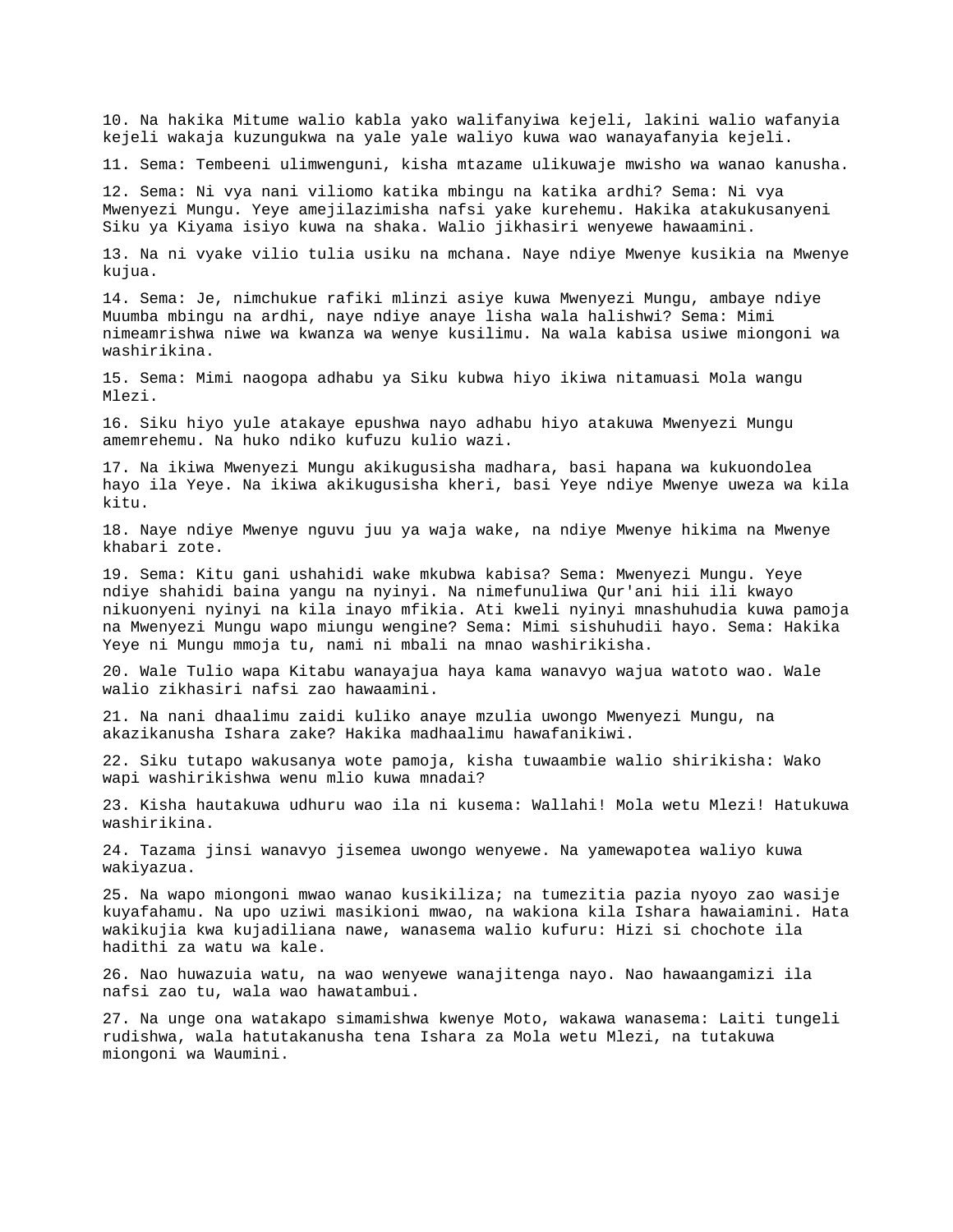28. Bali yamewadhihirikia waliyo kuwa wakiyaficha zamani. Na kama wangeli rudishwa bila ya shaka wange yarejea yale yale waliyo katazwa. Na hakika hao ni waongo.

29. Na walisema: Hakuna mengine ila maisha yetu haya ya duniani, wala sisi hatutafufuliwa.

30. Na lau ungeli ona watavyo simamishwa mbele ya Mola wao Mlezi, akawaambia: Je, si kweli haya? Na wao watasema: Kwani? Tunaapa kwa Mola Mlezi wetu ni kweli. Yeye atasema: Basi onjeni adhabu kwa sababu ya vile mlivyo kuwa mnakataa.

31. Hakika wamekhasirika walio kanusha kukutana na Mwenyezi Mungu, mpaka ilipo wajia Saa kwa ghafla, wakasema: Ole wetu kwa tuliyo yapuuza! Nao watabeba mizigo yao juu ya migongo yao. Ni maovu hayo wanayo yabeba.

32. Na maisha ya dunia si chochte ila ni mchezo na pumbao tu. Na hakika nyumba ya Akhera ni bora zaidi kwa wanao mcha Mungu. Basi, je, hamtii akilini?

33. Tunajua ya kwamba yanakuhuzunisha wanayo yasema. Basi hakika wao hawakukanushi wewe, lakini hao madhaalimu wanazikataa Ishara za Mwenyezi Mungu.

# **34. Na hakika walikanushwa Mitume wa kabla yako. Nao wakavumilia kule kukanushwa, na kuudhiwa, mpaka ilipo wafikia nuSURA yetu. Na hapana wa kubadilisha maneno ya Mwenyezi Mungu. Na bila ya shaka zimekujia baadhi ya khabari za Mitume hao.**

35. Na ikiwa ni makubwa kwako huku kukataa kwao, basi kama unaweza kutafuta njia ya chini kwa chini ya ardhi, au ngazi kwendea mbinguni ili uwaletee Ishara -- Na lau kuwa Mwenyezi Mungu angependa angeli wakusanya kwenye uwongofu. Basi usiwe miongoni mwa wasio jua.

36. Hakika wanao kubali ni wale wanao sikia. Na ama wafu Mwenyezi Mungu atawafufua, na kisha kwake Yeye ndio watarejeshwa.

37. Na wamesema: Kwa nini hakuteremshiwa muujiza kutoka kwa Mola wake Mlezi? Sema: Hakika Mwenyezi Mungu ni Muweza wa kuteremsha muujiza. Lakini wengi wao hawajui.

38. Na hapana mnyama katika ardhi, wala ndege anaye ruka kwa mbawa zake mbili, ila ni umma kama nyinyi. Hatukupuuza Kitabuni kitu chochote. Kisha kwa Mola wao Mlezi watakusanywa.

39. Na walio kanusha Ishara zetu ni viziwi na mabubu waliomo gizani. Mwenyezi Mungu humwachia kupotea amtakaye, na humweka katika Njia iliyo nyooka amtakaye.

40. Sema: Mwaonaje ikikujieni adhabu ya Mwenyezi Mungu, au ikakufikieni hiyo Saa - mtamwomba asiye kuwa Mwenyezi Mungu, ikiwa nyinyi ni wakweli?

41. Bali Yeye ndiye mtakaye mwomba, naye atakuondoleeni mnacho mwombea akipenda. Na mtasahau hao mnao wafanya washirika wake.

42. Na kwa yakini tulipeleka Mitume kwa kaumu zilizo kuwa kabla yako, kisha tukazitia katika dhiki na mashaka ili zipate kunyenyekea.

43. Kwa nini wasinyenyekee ilipo wafika adhabu yetu? Lakini nyoyo zao zilikuwa ngumu, na Shet'ani akawapambia waliyo kuwa wakiyafanya.

44. Basi walipo sahau walio kumbushwa tuliwafungulia milango ya kila kitu. Mpaka walipo furahia yale waliyo pewa tuliwashika kwa ghafla, na mara wakawa wenye kukata tamaa.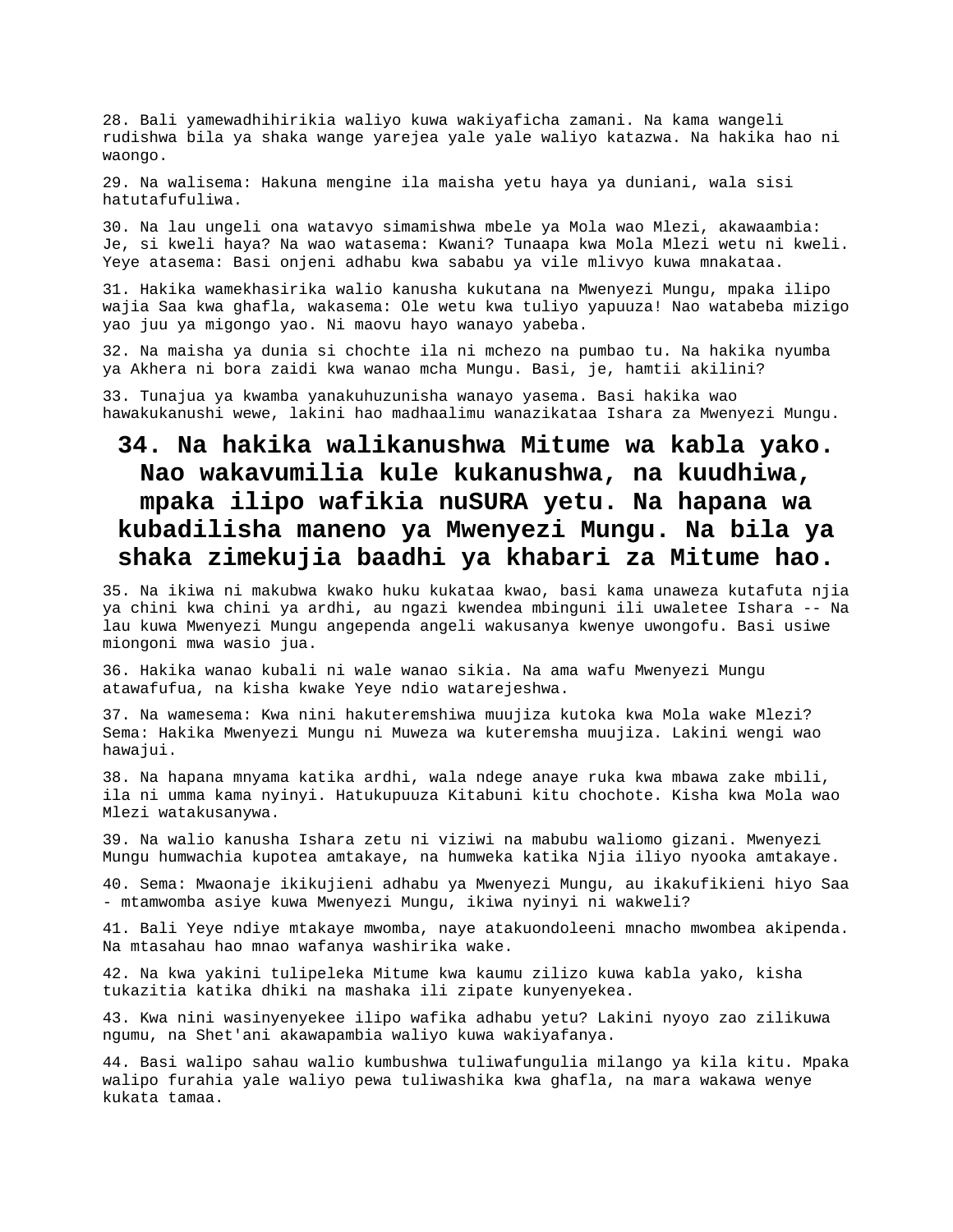45. Ikakatwa mizizi ya watu walio dhulumu - na wa kuhimidiwa ni Mwenyezi Mungu, Mola Mlezi wa viumbe vyote.

46. Sema: Mwaonaje Mwenyezi Mungu akanyakua kusikia kwenu, na kuona kwenu, na akaziziba nyoyo zenu, ni mungu gani asiye kuwa Mwenyezi Mungu ataye kuleteeni hayo tena? Angalia vipi tunavyo zieleza Ishara, kisha wao wanapuuza.

47. Sema: Mwaonaje, ikikufikieni adhabu ya Mwenyezi Mungu kwa ghafla, au kwa dhaahiri, jee wataangamizwa isipo kuwa walio dhulumu?

48. Na hatuwatumi Mitume ila huwa ni wabashiri na waonyaji. Na wenye kuamini na wakatenda mema haitakuwa khofu juu yao, wala hawatahuzunika.

49. Na walio kanusha Ishara zetu itawagusa adhabu kwa walivyo kuwa wakipotoka.

50. Sema: Mimi sikwambiini kuwa ninazo khazina za Mwenyezi Mungu. Wala sijui mambo yaliyo fichikana. Wala sikwambiini kuwa mimi ni Malaika. Mimi sifuati ila yanayo funuliwa kwangu. Sema: Je, wanakuwa sawa, kipofu na mwenye kuona. Basi hamfikiri?

51. Na waonye kwayo wanao ogopa kuwa watakusanywa kwa Mola wao Mlezi, hali kuwa hawana mlinzi wala mwombezi isipo kuwa Yeye, ili wapate kuchamngu.

52. Wala usiwafukuze wanao mwomba Mola Mlezi wao asubuhi na jioni kwa kutaka radhi yake. Si juu yako hisabu yao hata kidogo, wala hisabu yako si juu yao hata kidogo, hata uwafukuze na uwe miongoni mwa wenye kudhulumu.

53. Na hivi ndivyo tunavyo wajaribu wao kwa wao, ili waseme: Ni hao ndio Mwenyezi Mungu amewafadhilisha miongoni mwetu? Kwani Mwenyezi Mungu hawajui wanao shukuru?

54. Na wanapo kujia wanao ziamini Ishara zetu waambie: Assalamu alaikum! Amani iwe juu yenu! Mola wenu Mlezi amejilazimisha rehema, ya kwamba atakaye fanya uovu miongoni mwenu kwa ujinga, kisha akatubu baada yake na akatengenea, basi hakika Yeye ni Mwenye maghfira na Mwenye kurehemu.

55. Na ndio hivi tunavyo zieleza Ishara ili ibainike njia ya wakosefu.

56. Sema: Mimi nimekatazwa kuwaabudu hao mnao waomba badala ya Mwenyezi Mungu. Sema: mimi sifuati matamanio yenu. Hivyo nitakuwa nimepotea, na sitakuwa miongoni mwa walio ongoka.

57. Sema: Mimi nipo kwenye sharia iliyo wazi itokayo kwa Mola wangu Mlezi, nanyi mnaikanusha. Mimi sinacho hicho mnacho kihimiza. Hapana hukumu ila ya Mwenyezi Mungu. Yeye anasimulia yaliyo kweli; naye ni Mbora wa kuhukumu kuliko wote.

58. Sema: Lau kuwa ninacho hicho mnacho kihimiza, ingeli kwisha katwa shauri baina yangu na nyinyi. Na Mwenyezi Mungu anawashinda wote kuwajua madhaalimu.

59. Na ziko kwake funguo za ghaibu; hakuna azijuaye ila Yeye tu. Na Yeye anajua kilioko nchi kavu na baharini. Na halidondoki jani ila analijua. Wala punje katika giza la ardhi, wala kinyevu, wala kikavu ila kimo katika Kitabu kinacho bainisha.

60. Naye ndiye anaye kufisheni usiku, na anakijua mlicho fanya mchana. Kisha Yeye hukufufueni humo mchana ili muda ulio wekwa utimizwe. Kisha kwake Yeye ndiyo marejeo yenu, na tena akwambieni mliyo kuwa mkiyafanya.

61. Naye ndiye Mwenye nguvu za kushinda, aliye juu ya waja wake. Na hukupelekeeni waangalizi, mpaka mmoja wenu yakimjia mauti wajumbe wetu humfisha, nao hawafanyi taksiri.

62. Kisha watarudishwa kwa Mwenyezi Mungu, Mola wao wa Haki. Hakika, hukumu ni yake. Naye ni Mwepesi kuliko wote wanao hisabu.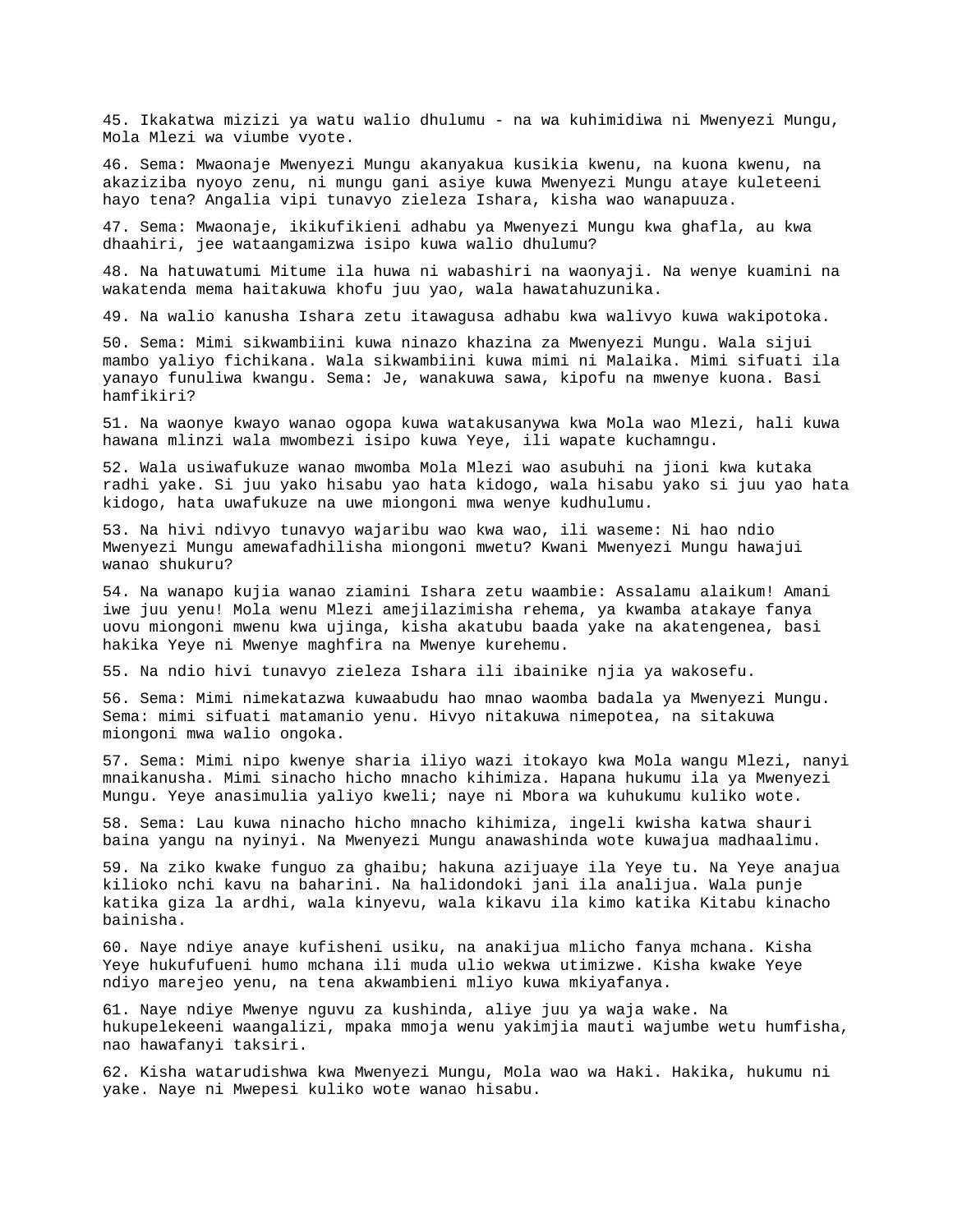63. Sema: Ni nani anaye kuokoeni katika giza la nchi kavu na baharini? Mnamwomba kwa unyenyekevu na kwa siri, mkisema: Kama akituokoa na haya bila ya shaka tutakuwa miongoni mwa wanao shukuru.

64. Sema: Mwenyezi Mungu hukuokoeni kutoka hayo, na kutoka kila mashaka, na kisha nyinyi mnamshirikisha!

65. Sema: Yeye ndiye Muweza wa kukuleteeni adhabu kutoka juu yenu au kutoka chini ya miguu yenu, au kukuleteeni fujo la mfarakano, na kuwaonjesha baadhi yenu jeuri ya wenzao. Tazama vipi tunavyo zieleza Aya ili wapate kufahamu.

66. Na watu wako wameikanusha, nayo ni Haki. Sema: Mimi sikuwakilishwa juu yenu.

67. Kila khabari ina kipindi chake. Nanyi mtakuja jua.

68. Na unapo waona wanao ziingilia Aya zetu, basi jitenge nao mpaka waingilie mazungumzo mengine. Na kama Shet'ani akikusahaulisha, basi baada ya kutanabahi usikae pamoja na watu madhaalimu.

69. Wala wamchao Mungu hawana jukumu lolote kwao, lakini ni kukumbusha, asaa wapate kujiepusha.

70. Waachilie mbali walio ifanya dini yao ni mchezo na pumbao, na uhai wa dunia ukawaghuri. Nawe kumbusha kwayo, isije nafsi ikaangamizwa kwa sababu ya iliyo yachuma, nayo haina mlinzi wala mwombezi ila Mwenyezi Mungu. Na ingatoa kila fidia haitokubaliwa. Hao ndio walio angamizwa kwa sababu ya yale waliyo yachuma. Wao watapata kinywaji cha maji ya moto kabisa, na adhabu chungu.

71. Sema: Je, tumuombe asiye kuwa Mwenyezi Mungu ambae hatufai wala hatudhuru, na turejee nyuma baada ya Mwenyezi Mungu kwisha tuhidi? Tuwe kama ambao mashet'ani wamempumbaza katika ardhi, amebabaika? Anao marafiki wanao mwita ende kwenye uwongofu, wakimwambia: Njoo kwetu! Sema: Hakika uwongofu wa Mwenyezi Mungu ndio Uwongofu. Nasi tumeamrishwa tusilimu kwa Mola Mlezi wa viumbe vyote,

72. Na mshike Sala, na mcheni Yeye, na kwake Yeye ndiko mtako kusanywa.

73. Naye ndiye aliye ziumba mbingu na ardhi kwa Haki. Na anaposema: Kuwa! Basi huwa. Kauli yake ni Haki. Na ufalme wote ni wake Siku litapo pulizwa barugumu, Mjuzi wa yaliyo fichikana na yanayo onekana. Naye ndiye Mwenye hikima na Mwenye khabari.

74. Na pale Ibrahim alipo mwambia baba yake, Azar: Unayafanya masanamu kuwa ni miungu? Hakika mimi nakuona wewe na watu wako mmo katika opotofu ulio wazi.

75. Na kadhaalika tulimwonyesha Ibrahim ufalme wa mbingu na ardhi, na ili awe miongoni mwa wenye yakini.

76. Na ulipo muingilia usiku akiona nyota, akasema: Huyu ni Mola Mlezi wangu. Ilipo tua akasema: Siwapendi wanao tua.

77. Alipo uona mwezi unachomoza alisema: Huyu ndiye Mola Mlezi wangu. Ulipotua akasema: Kama Mola Mlezi wangu hakuniongoa, nitakuwa katika kaumu walio potea.

78. Na alipo liona jua linachomoza akasema: Huyu ndiye Mola Mlezi wangu. Huyu mkubwa kuliko wote. Lilipo tua, alisema: Enyi watu wangu! Mimi simo katika hayo mnayo fanyia ushirikina.

79. Hakika mimi nimeuelekeza uso wangu sawa sawa kwa aliye ziumba mbingu na ardhi, wala mimi si miongoni mwa washirikina.

80. Na watu wake wakamhoji. Akasema: Je, mnanihoji juu ya Mwenyezi Mungu, na hali Yeye ameniongoa? Wala siogopi hao mnao washirikisha naye, ila Mola wangu Mlezi akipenda kitu. Mola wangu Mlezi amekusanya ilimu ya kila kitu. Basi je, hamkumbuki?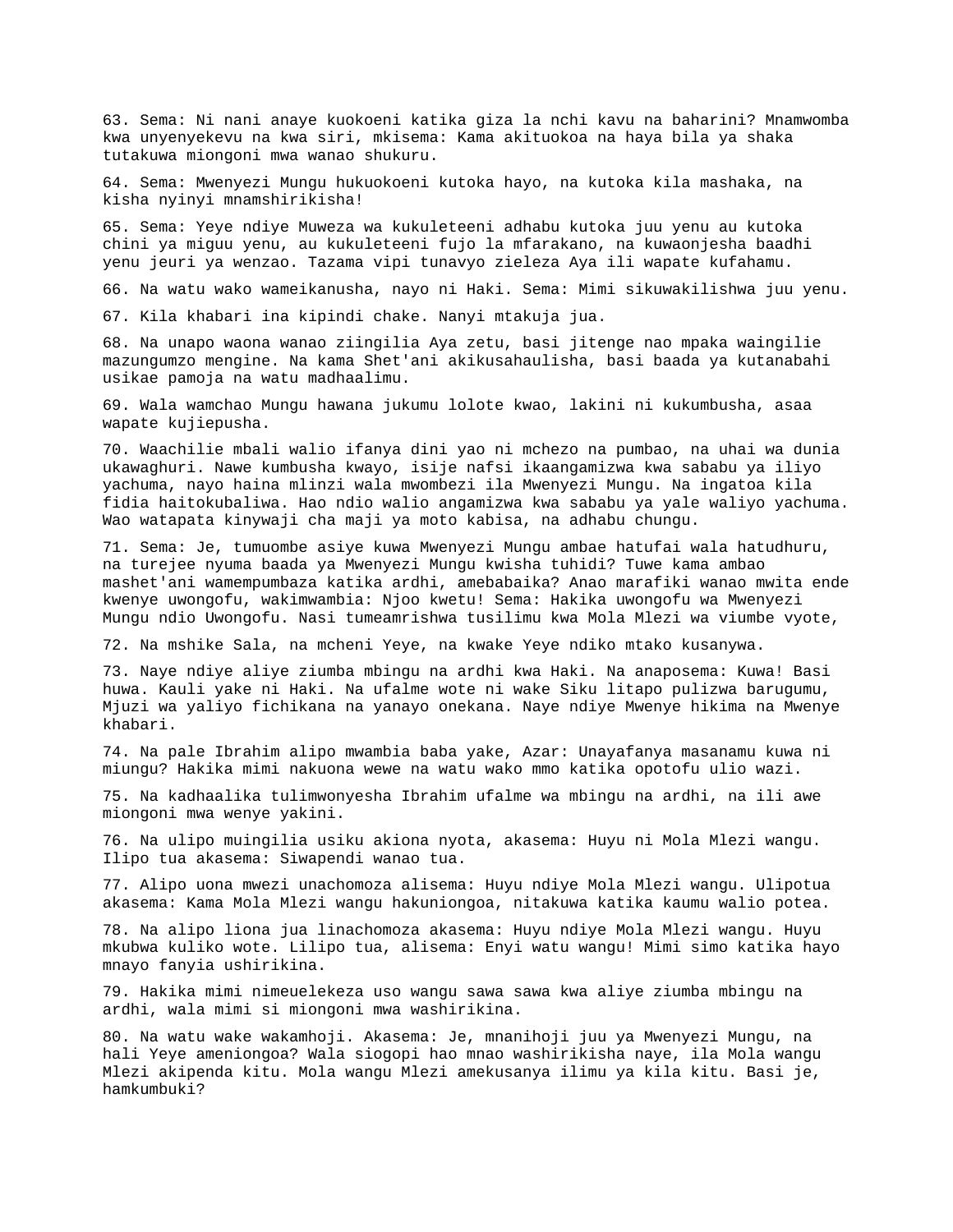81. Na vipi nivikhofu hivyo mnavyo vishirikisha, hali nyinyi hamkhofu kuwa nyinyi mmemshirikisha Mwenyezi Mungu na kitu ambacho hakukiteremshia uthibitisho. Basi kundi gani katika mawili haya lina haki zaidi kupata amani, kama nyinyi mnajua?

82. Wale ambao wameamini, na hawakuchanganya imani yao na dhulma - hao ndio watakao pata amani na wao ndio walio ongoka.

83. Na hizo ndizo hoja zetu tulizo mpa Ibrahim kuhojiana na watu wake. Tunamnyanyua kwa vyeo tumtakaye. Hakika Mola Mlezi wako ni Mwenye hikima na Mwenye ujuzi.

84. Na tukamtunukia (Ibrahim) Is-haq na Yaakub. Kila mmoja wao tulimwongoa. Na Nuhu tulimwongoa kabla. Na katika kizazi chake tulimwongoa Daud na Suleiman na Ayyub na Yusuf na Musa na Harun. Na hivi ndivyo tunavyo walipa wafanyao wema.

85. Na Zakaria na Yahya na Isa na Ilyas. Wote walikuwa miongoni mwa watu wema.

86.Na Ismail, na Al Yasaa, na Yunus, na Lut'. Na wote tuliwafadhilisha juu ya walimwengu wote.

87. Na kutokana na baba zao, na vizazi vyao na ndugu zao. Na tukawateuwa na tukawaongoa kwenye Njia iliyo nyooka.

88. Hiyo ni hidaya ya Mwenyezi Mungu. Kwa hiyo humhidi amtakaye katika waja wake. Na lau wangeli mshirikisha yangeli waharibikia waliyo kuwa wakiyatenda.

89. Hao ndio tulio wapa Vitabu na hukumu na Unabii. Ikiwa hawa watayakataa hayo, basi tumekwisha yawakilisha kwa watu wasio yakataa.

90. Hao ndio ambao Mwenyezi Mungu amewahidi. Basi fuata hidaya yao. Sema: Mimi sikuombeni ujira. Haya hayakuwa ila ni mawaidha kwa walimwengu wote.

91. Na hawakumkadiria Mwenyezi Mungu kwa haki ya kadri yake, walipo sema: Mwenyezi Mungu hakumteremshia mwanaadamu chochote. Sema: Nani aliyo teremsha Kitabu alicho kuja nacho Musa, chenye nuru na uwongofu kwa watu, mlicho kifanya kurasa kurasa mkizionyesha, na mengi mkiyaficha. Na mkafunzwa mlio kuwa hamyajui nyinyi wala baba zenu? Sema: Mwenyezi Mungu. Kisha waache wacheze katika porojo lao.

92. Na hiki ni Kitabu tulicho kiteremsha, kilicho barikiwa, chenye kuhakikisha yaliyo tangulia, na ili uuwonye Mama wa Miji na walio pembezoni mwake. Na wenye kuamini Akhera wanakiamini hichi, nao wanazihifadhi Sala zao.

93. Nani dhaalimu mkubwa kuliko yule anaye mzuliya uwongo Mwenyezi Mungu, au anaye sema: Mimi nimeletewa wahyi; na hali hakuletewa wahyi wowote. Na yule anaye sema: Nitateremsha kama alivyo teremsha Mwenyezi Mungu. Na lau ungeli waona madhaalimu wanavyo kuwa katika mahangaiko ya mauti, na Malaika wamewanyooshea mikono wakiwambia: Zitoeni roho zenu! Leo mtalipwa adhabu ya fedheha kwa sababu ya mliyo kuwa mkiyasema juu ya Mwenyezi Mungu yasiyo ya haki, na mlivyo kuwa mkizifanyia kiburi Ishara zake.

94. Nanyi mlitujia wapweke kama tulivyo kuumbeni mara ya kwanza. Na mkayaacha nyuma yenu yote tuliyo kupeni, na wala hatuwaoni hao waombezi wenu, ambao mlidai kuwa ni washirika wa Mwenyezi Mungu kwenu. Yamekatika makhusiano baina yenu, na yamekupoteeni mliyo kuwa mkidai.

95. Hakika Mwenyezi Mungu ndiye mpasuaji mbegu na kokwa, zikachipua. Humtoa aliye hai kutoka maiti, naye ni mtoaji maiti kutokana na aliye hai. Huyo ndiye Mwenyezi Mungu. Basi vipi mnageuzwa?

96. Ndiye anaye pambazua mwangaza wa asubuhi; na ameufanya usiku kwa mapumziko na utulivu, na jua na mwezi kwenda kwa hisabu. Hayo ndiyo makadirio ya Aliye tukuka Mwenye nguvu, Mwenye ujuzi.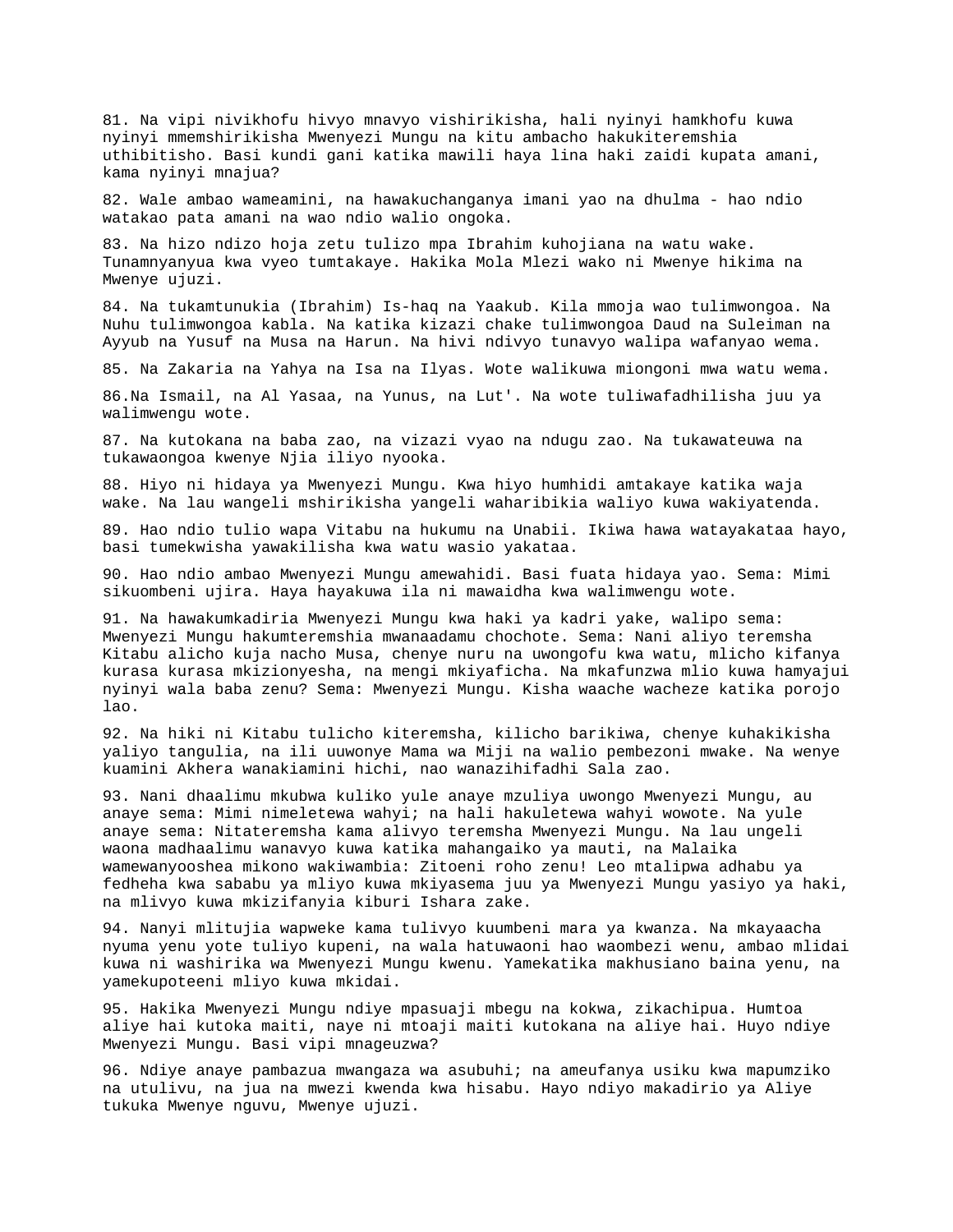97. Na Yeye ndiye aliye kuwekeeni nyota ili mwongoke kwazo katika kiza cha bara na bahari. Hakika tumezichambua Ishara hizi kwa watu wanao jua.

98. Na Yeye ndiye aliye kuzalisheni kutokana na nafsi moja. Pako pahali pa kutulia na pa kupita njia. Hakika tumezichambua Ishara hizi kwa watu wanao fahamu.

99. Na Yeye ndiye anaye teremsha maji kutoka mbinguni; na kwayo tunatoa mimea ya kila kitu. Kutokana na baadhi yao tukatoa mimea ya majani, tukatoa ndani yake punje zilizo pandana; na kutokana na mitende yakatoka kwenye makole yake mashada yaliyo inama; na bustani za mizabibu na mizaituni, na makomamanga, yaliyo fanana na yasiyo fanana. Angalieni matunda yake yanapo zaa na yakawiva. Hakika katika hayo pana Ishara kwa watu wanao amini.

100. Bado wamemfanyia Mwenyezi Mungu majini kuwa washirika wake, na hali Yeye ndiye aliye waumba. Na wakamzulia, bila ya ujuzi wowote, kuwa ana wana wa kiume na wa kike. Subhanahu, Ametakasika na ametukuka juu ya hayo wanayo mbandikiza nayo!

101. Yeye ndiye Muumbaji wa mbingu na ardhi bila ya ruwaza. Itakuwaje awe na mwana naye hakuwa na mke? Naye ndiye aliye umba kila kitu. Naye ni Mwenye kujua kila kitu.

102. Huyo ndiye Allah, Mwenyezi Mungu, Mola Mlezi wenu, hapana mungu ila Yeye, Muumba wa kila kitu. Basi muabuduni Yeye tu. Naye ni Mtegemewa wa kila kitu.

103. Macho hayamfikilii bali Yeye anayafikilia macho. Naye ni Mjuzi, Mwenye khabari.

104. Zimekwisha kukujieni hoja wazi kutoka kwa Mola wenu Mlezi. Basi anaye ona ni kwa faida yake mwenyewe, na anaye pofuka basi ni khasara yake. Nami si mtunzaji wenu.

105. Na namna hivyo tunazisarifu Aya, na wao wakwambie: Umesoma. Na ili tuyabainishe kwa watu wanao jua.

106. Fuata uliyo funuliwa kutoka kwa Mola wako Mlezi. Hapana mungu ila Yeye. Na jitenge na washirikina.

107. Na lau Mwenyezi Mungu angeli penda, wasingeli shiriki. Na Sisi hatukukufanya wewe uwe mtunzaji wao. Wala wewe si mlinzi juu yao.

108. Wala msiwatukane hao wanao waomba badala ya Mwenyezi Mungu, wasije na wao wakamtukana Mwenyezi Mungu kwa jeuri bila ya kujua. Namna hivyo tumewapambia kila umma vitendo vyao. Kisha marejeo yao yatakuwa kwa Mola wao Mlezi, naye atawaambia waliyo kuwa wakiyatenda.

109. Na waliapa kwa Mwenyezi Mungu kwa ukomo wa viapo vyao, kuwa ikiwafikia Ishara wataiamini. Sema: Ishara ziko kwa Mwenyezi Mungu. Na nyinyi hamjui kuwa zitapo kuja hawato amini.

110. Nasi twazigeuza nyoyo zao na macho yao. Kama walivyo kuwa hawakuamini mara ya kwanza, tunawaacha katika maasi yao wakitangatanga.

111. NA LAU kuwa tungeli wateremshia Malaika, na maiti wakazungumza nao, na tukawakusanyia kila kitu mbele yao, bado wasingeli amini, ila Mwenyezi Mungu atake. Lakini wengi wao wamo ujingani.

112. Na kadhaalika tumemfanyia kila Nabii maadui mashet'ani wa kiwatu, na kijini, wakifundishana wao kwa wao maneno ya kupamba-pamba, kwa udanganyifu. Na angeli penda Mola wako Mlezi wasingeli fanya hayo. Basi waache na wanayo yazua.

113. Na ili nyoyo za wasio amini Akhera zielekee hayo, nao wayaridhie na wayachume wanayo yachuma.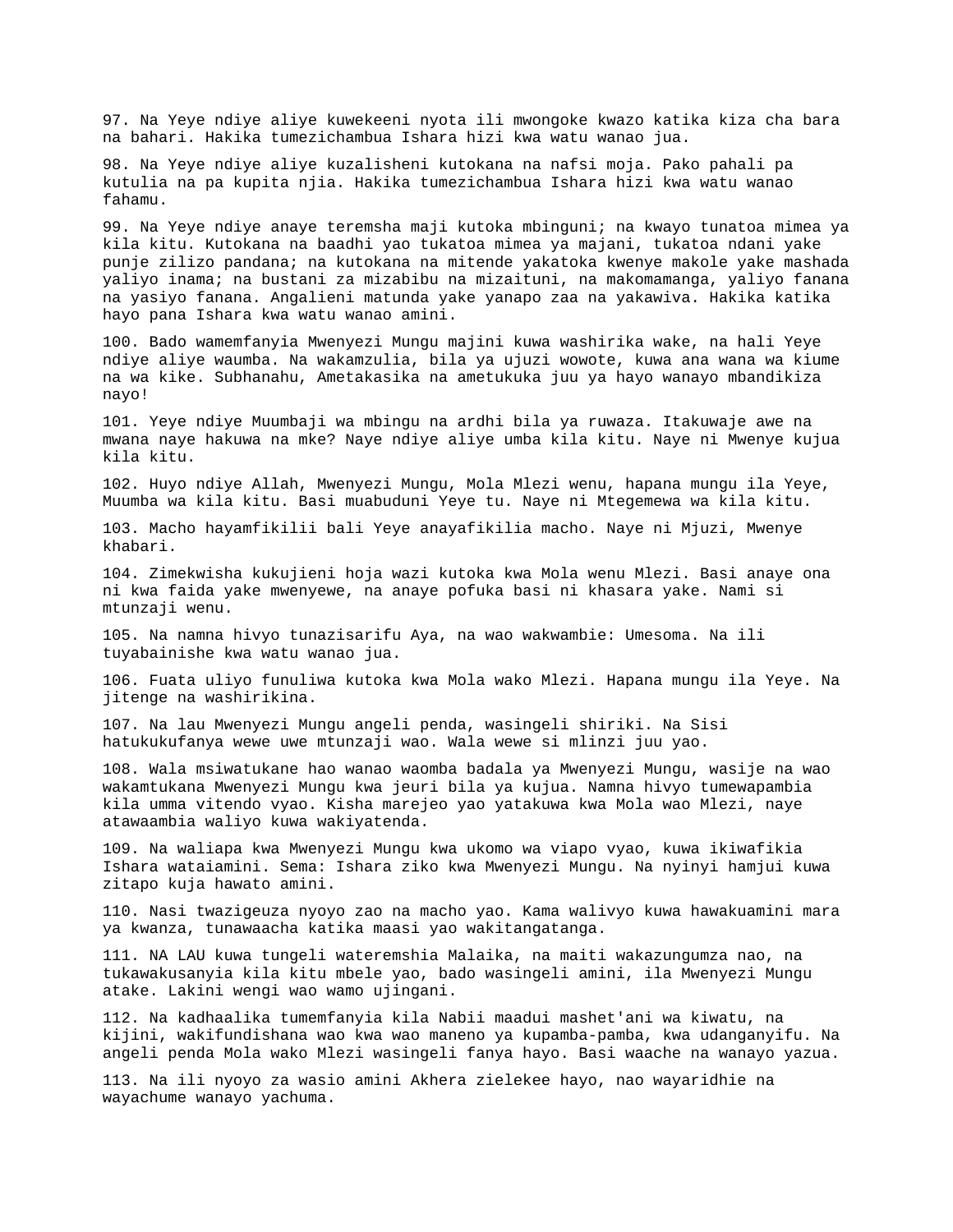114. Je, nimtafute hakimu ghairi ya Mwenyezi Mungu, naye ndiye aliye kuteremshieni Kitabu kilicho elezwa waziwazi? Na hao tulio wapa Kitabu wanajua ya kwamba kimeteremshwa na Mola wako Mlezi kwa Haki. Basi usiwe katika wanao tia shaka.

115. Na yametimia maneno ya Mola Mlezi wako kwa kweli na uadilifu. Hapana awezaye kuyabadilisha maneno yake. Na Yeye ndiye Mwenye kusikia na Mwenye kujua.

116. Na ukiwat'ii wengi katika hawa waliomo duniani watakupoteza na Njia ya Mwenyezi Mungu. Hawa hawafuati ila dhana tu, na hawakuwa ila ni wenye kusema uwongo tu.

117. Hakika Mola wako Mlezi ndiye Mjuzi kushinda wote kuwajua walio potea Njia yake, na ndiye Mjuzi kushinda wote kuwajua walio hidika.

118. Basi kuleni katika walio somewa jina la Mwenyezi Mungu, ikiwa mnaziamini Aya zake.

119. Na kwa nini msile katika walio somewa jina la Mwenyezi Mungu, naye amekwisha kubainishieni alivyo kuharimishieni, isipo kuwa vile mnavyo lazimishwa? Na hakika wengi wanapoteza kwa matamanio yao bila ya kuwa na ilimu. Hakika Mola wako Mlezi ndiye Mjuzi kushinda wote kuwajua wanao pindukia mipaka.

120. Na acheni dhambi zilizo dhaahiri na zilizo fichikana. Hakika wanao chuma dhambi watalipwa kwa waliyo kuwa wakiyachuma.

121. Wala msile katika wale wasio somewa jina la Mwenyezi Mungu. Kwani huo ni upotofu. Na kwa yakini mashet'ani wanawafunza marafiki zao kubishana nanyi. Na mkiwafuata basi hapana shaka nyinyi mtakuwa washirikina.

122. Je, aliye kuwa maiti kisha tukamhuisha, na tukamjaalia nuru inakwenda naye mbele za watu, mfano wake ni kama aliyoko gizani akawa hata hawezi kutoka humo? Kama hivyo makafiri wamepambiwa waliyo kuwa wakiyafanya.

123. Kadhaalika katika kila mji tumewajaalia wakubwa wa wakosefu wao wafanye vitimbi ndani yake. Na wala hawafanyii vitimbi isipo kuwa nafsi zao, nao hawatambui.

124. Na inapo wajia Ishara, wao husema: Hatutoamini mpaka tupewe mfano wa walio pewa Mitume wa Mwenyezi Mungu. Mwenyezi Mungu ndiye Mjuzi kuliko wote kujua wapi anaweka ujumbe wake. Itawafikia hao walio kosa udhalili na adhabu kali kutoka kwa Mwenyezi Mungu kwa sababu ya vitimbi walivyo kuwa wakivifanya.

125. Basi yule ambaye Mwenyezi Mungu anataka kumhidi humfungulia kifua chake kwa Uislamu. Na anaye taka apotee hukifanya kifua chake kina dhiki, kimebana, kama kwamba anapanda mbinguni. Namna hivi Mwenyezi Mungu anajaalia uchafu juu ya wasio amini.

126. Na hii ndiyo Njia ya Mola wako Mlezi Iliyo nyooka. Tumezipambanua Aya kwa watu wanao kumbuka.

127. Hao watapata nyumba ya salama kwa Mola Mlezi wao. Naye ndiye Rafiki Mlinzi wao kwa sababu ya waliyo kuwa wakiyatenda.

128. Na ile Siku atapo wakusanya wote awaambie: Enyi makundi ya majini! Hakika nyinyi mmechukua wafuasi wengi katika wanaadamu. Na marafiki zao katika wanaadamu waseme: Mola Mlezi wetu! Tulinufaishana sisi na wao. Na tumefikia ukomo wetu ulio tuwekea. Basi Mwenyezi Mungu atasema: Moto ndio makaazi yenu, mtadumu humo, ila apendavyo Mwenyezi Mungu. Hakika Mola wako Mlezi ni Mwenye hikima, na Mwenye kujua.

129. Ndio kama hivi tunawaelekeza madhaalimu wapendane wao kwa wao kwa sababu ya waliyo kuwa wakiyachuma.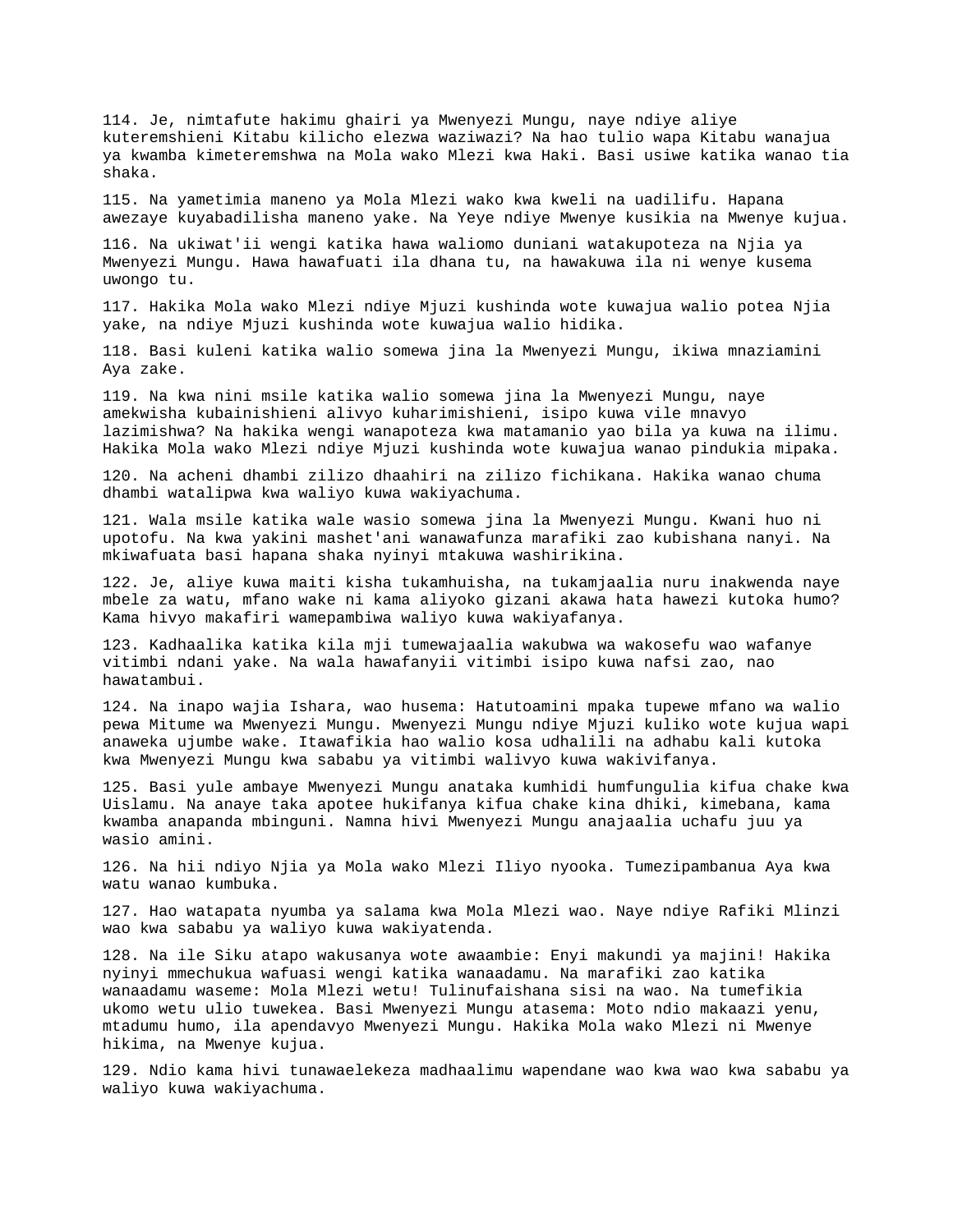130. Enyi makundi ya majini na watu! Je, hawakukujieni Mitume kutokana na nyinyi wenyewe wakikubainishieni Aya zangu, na wakikuonyeni mkutano wa Siku yenu hii. Nao watasema: Tumeshuhudia juu ya nafsi zetu. Na yaliwadanganya maisha ya dunia. Nao watajishuhudia wenyewe ya kwamba walikuwa makafiri.

131. Hayo ni kwa sababu ya kuwa Mola wako Mlezi hakuwa wa kuiangamiza miji kwa dhulma, hali wenyewe wameghafilika.

132. Na wote wana daraja mbali mbali kutokana na yale waliyo yatenda. Na Mola wako Mlezi si mwenye kughafilika na yale wanayo yatenda.

133. Na Mola wako Mlezi ndiye Mkwasi, Mwenye rehema. Akipenda atakuondoeni na awaweke wengine awapendao badala yenu, kama vile alivyo kutoeni kutokana na uzazi wa watu wengine.

134. Bila ya shaka hayo mnayo ahidiwa yatafika tu, wala nyinyi hamtaweza kuyaepuka.

135. Sema: Enyi watu wangu! Fanyeni muwezayo, na hakika mimi nafanya. Mtakuja jua nani atakuwa na makaazi mema mwishoni. Hakika madhaalimu hawatafanikiwa.

136. Na wamemwekea sehemu Mwenyezi Mungu katika mimea na wanyama alio umba, nao husema: Hii ni sehemu ya Mwenyezi Mungu - kwa madai yao - na hii ni ya miungu tunao washirikisha. Basi vile walivyo wakusudia miungu yao havimfikii Mwenyezi Mungu, na vilivyo kuwa vya Mwenyezi Mungu huwafikia miungu yao. Ni uovu kabisa hayo wanayo yahukumu.

137. Na kadhaalika hao washirika wao wamewapambia wengi katika washirikina kuwauwa watoto wao ili kuwaangamiza na kuwavurugia dini yao. Na lau kuwa Mwenyezi Mungu angeli penda wasinge fanya hayo. Basi waache na hayo wanayo yazua.

138. Nao husema: Wanyama hawa na mimea hii ni mwiko. Hawatokula ila wale tuwapendao - kwa madai yao tu. Na wanyama hawa imeharimishwa migongo yao kupandwa. Na wanyama wengine hawalitaji jina la Mwenyezi Mungu juu yao. Wanamzulia uwongo tu Mwenyezi Mungu. Atawalipa kwa hayo wanayo mzulia.

139. Na husema: Waliomo matumboni mwa wanyama hawa ni kwa ajili ya wanaume wetu tu, na wameharimishwa kwa wake zetu. Lakini ikiwa nyamafu basi wanashirikiana. Mwenyezi Mungu atawalipa kwa maelezo yao hayo. Hakika Yeye ni Mwenye hikima, Mwenye kujua.

140. Hakika wamekhasirika wale ambao wamewauwa watoto wao kwa upumbavu pasipo kujua, na wakaharimisha alivyo waruzuku Mwenyezi Mungu kwa kumzulia Mwenyezi Mungu. Hakika wamepotea, wala hawakuwa wenye kuongoka.

141. Na Yeye ndiye aliye ziumba bustani zenye kutambaa juu ya chanja, na zisio tambaa, na mitende, na mimea yenye matunda mbali mbali, na mizaituni na mikomamanga inayo fanana na isiyo fanana. Kuleni matunda yake inapo zaa, na toeni haki yake siku ya kuvunwa kwake. Wala msitumie kwa fujo. Hakika Yeye hawapendi watumiayo kwa fujo.

142. Na katika wanyama amekujaalieni wenye kubeba mizigo na kutoa matandiko. Kuleni katika alivyo kuruzukuni Mwenyezi Mungu, wala msifuate nyayo za Shet'ani. Hakika yeye ni adui yenu dhaahiri.

143. Amekuumbieni namna nane za wanyama: Wawili katika kondoo, na wawili katika mbuzi. Sema je, ameharimisha yote madume wawili au majike wawili, au waliomo matumboni mwa majike yote mawili? Niambieni kwa ilimu ikiwa nyinyi mnasema kweli.

144.Na wawili katika ngamia, na wawili katika ng'ombe. Sema: Je, ameharimisha yote madume wawili au majike wawili, au waliomo matumboni mwa yote majike? Au,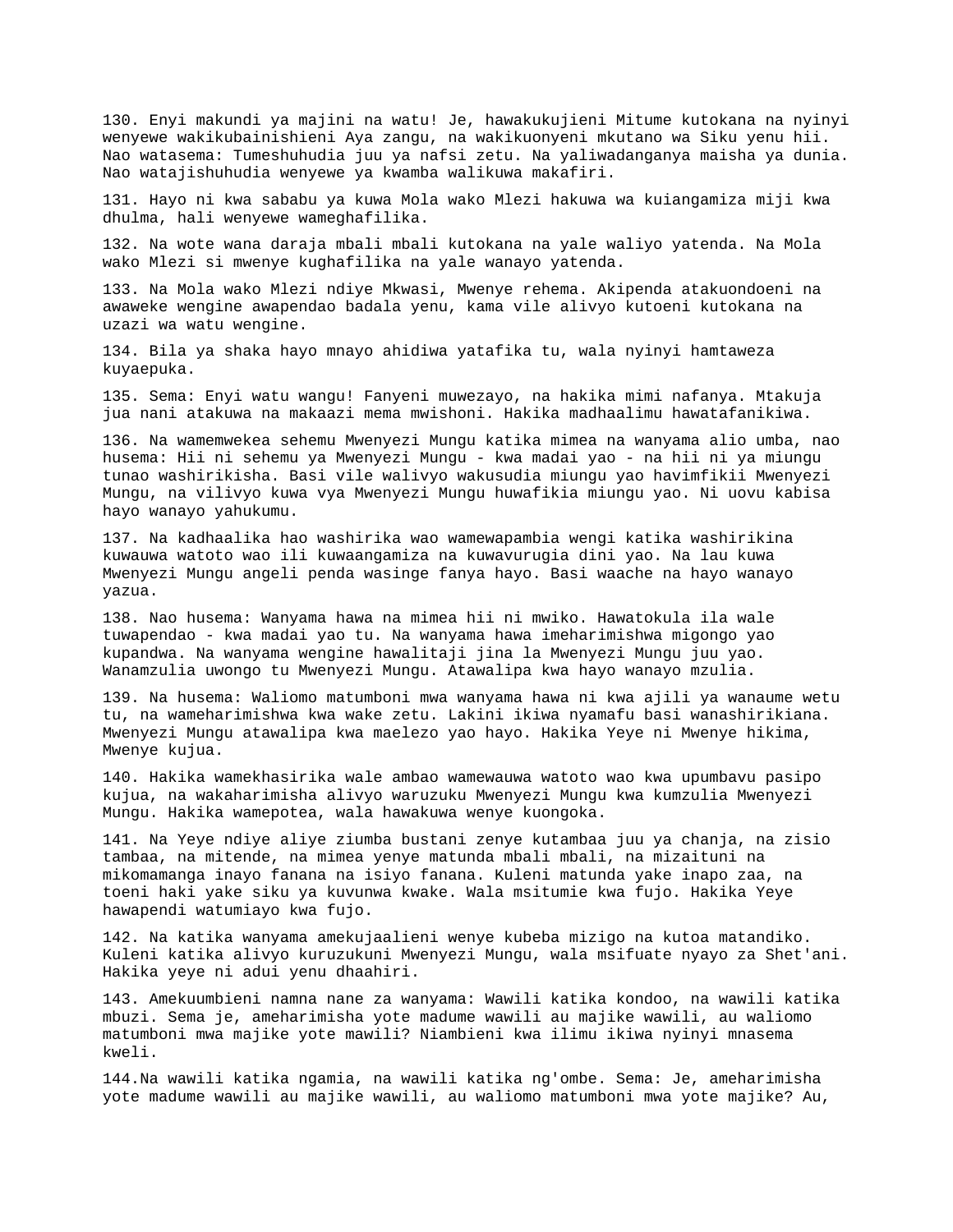nyinyi mlikuwapo Mwenyezi Mungu alipo kuusieni haya? Basi ni nani dhaalimu mkubwa kuliko yule aliye mzulia Mwenyezi Mungu uwongo, kwa ajili ya kuwapoteza watu bila ya ilimu? Hakika Mwenyezi Mungu hawahidi watu madhaalimu.

145. Sema: Sioni katika yale niliyo funuliwa mimi kitu kilicho harimishwa kwa mlaji kukila isipo kuwa kiwe ni nyamafu, au damu inayo mwagika, au nyama ya nguruwe, kwani hiyo ni uchafu; au kwa upotofu kimechinjwa kwa jina la asiye kuwa Mwenyezi Mungu. Lakini mwenye kushikwa na dharura, bila ya kutamani wala kupita mipaka, basi hakika Mola wako Mlezi ni Mwenye kusamehe, Mwenye kurehemu.

146. Na wale walio fuata dini ya Kiyahudi tumewaharimishia kila mwenye kucha. Na katika ng'ombe na kondoo na mbuzi tumewaharimishia shahamu yao, isipo kuwa ile iliyo beba migongo yao au matumbo yao, au iliyo gandamana na mifupa. Tuliwalipa hivyo kwa sababu ya uasi wao. Na bila ya shaka Sisi ndio wasema kweli.

147. Wakikukanusha basi wewe sema: Mola Mlezi wenu ni Mwenye rehema iliyo enea. Wala haizuiliki adhabu yake kwa watu wakhalifu.

148. Watasema walio shirikisha: Lau kuwa Mwenyezi Mungu ange taka tusingeli shiriki sisi, wala baba zetu; wala tusingeli harimisha kitu chochote. Vivi hivi walikanusha walio kuwa kabla yao mpaka walipo onja adhabu yetu. Sema: Je, nyinyi mnayo ilimu mtutolee? Nyinyi hamfuati ila dhana. Wala hamsemi ila uwongo tu.

149. Sema: Basi Mwenyezi Mungu ndiye Mwenye hoja ya kukata. Na kama angeli penda angeli kuhidini nyote.

150. Sema: Leteni mashahidi wenu watao shuhudia kuwa Mwenyezi Mungu ameharimisha hawa. Basi wakishuhudia, wewe usishuhudie pamoja nao. Wala usifuate matamanio ya walio zikanusha Ishara zetu, wala hawaiamini Akhera, na ambao wanamlinganisha Mola Mlezi wao na wengine.

151. Sema: Njooni nikusomeeni aliyo kuharimishieni Mola wenu Mlezi. Nayo ni kuwa, msimshirikishe Yeye na chochote. Na wazazi wenu wafanyieni wema. Wala msiwauwe watoto wenu kwa sababu ya umasikini. Sisi tunakuruzukuni nyinyi na wao. Wala msikaribie mambo machafu, yanayo onekana, na yanayo fichikana. Wala msiuwe nafsi ambayo Mwenyezi Mungu ameharimisha kuiuwa, ila ikiwa kwa haki. Hayo amekuusieni ili myatie akilini.

152. Wala msiyakaribie mali ya yatima ila kwa njia ya wema kabisa, mpaka afikilie utu-uzima. Na timizeni vipimo na mizani kwa uadilifu. Sisi hatumkalifishi mtu ila kwa kadiri ya uwezo wake. Na msemapo semeni kwa uadilifu ingawa ni jamaa. Na ahadi ya Mwenyezi Mungu itekelezeni. Hayo amekuusieni ili mpate kukumbuka.

153. Na kwa hakika hii ndiyo Njia yangu Iliyo Nyooka. Basi ifuateni, wala msifuate njia nyingine, zikakutengeni na Njia yake. Haya amekuusieni ili mpate kuchamngu.

154. Tena tulimpa Musa Kitabu kwa kumtimizia (neema) aliye fanya wema, na kuwa ni maelezo ya kila kitu, na uwongofu na rehema, ili wapate kuamini mkutano wao na Mola wao Mlezi.

155. Na hichi ni Kitabu tulicho kiteremsha, kilicho barikiwa. Basi kifuateni, na mchenimngu, ili mrehemewe.

156. Msije mkasema: Hakika mataifa mawili kabla yetu yameteremshiwa Kitabu; na sisi tulikuwa hatuna khabari ya waliyo kuwa wakiyasoma.

157. Au mkasema: Lau kuwa tumeteremshiwa sisi Kitabu tungeli kuwa waongofu zaidi kuliko wao. Basi imekufikieni bayana kutoka kwa Mola wenu Mlezi, na uwongofu, na rehema. Basi nani aliye dhaalimu mkubwa zaidi kuliko yule anaye kanusha Ishara za Mwenyezi Mungu, na akajitenga nazo? Tutawalipa wanao jitenga na Ishara zetu adhabu kali kabisa kwa sababu ya kujitenga kwao.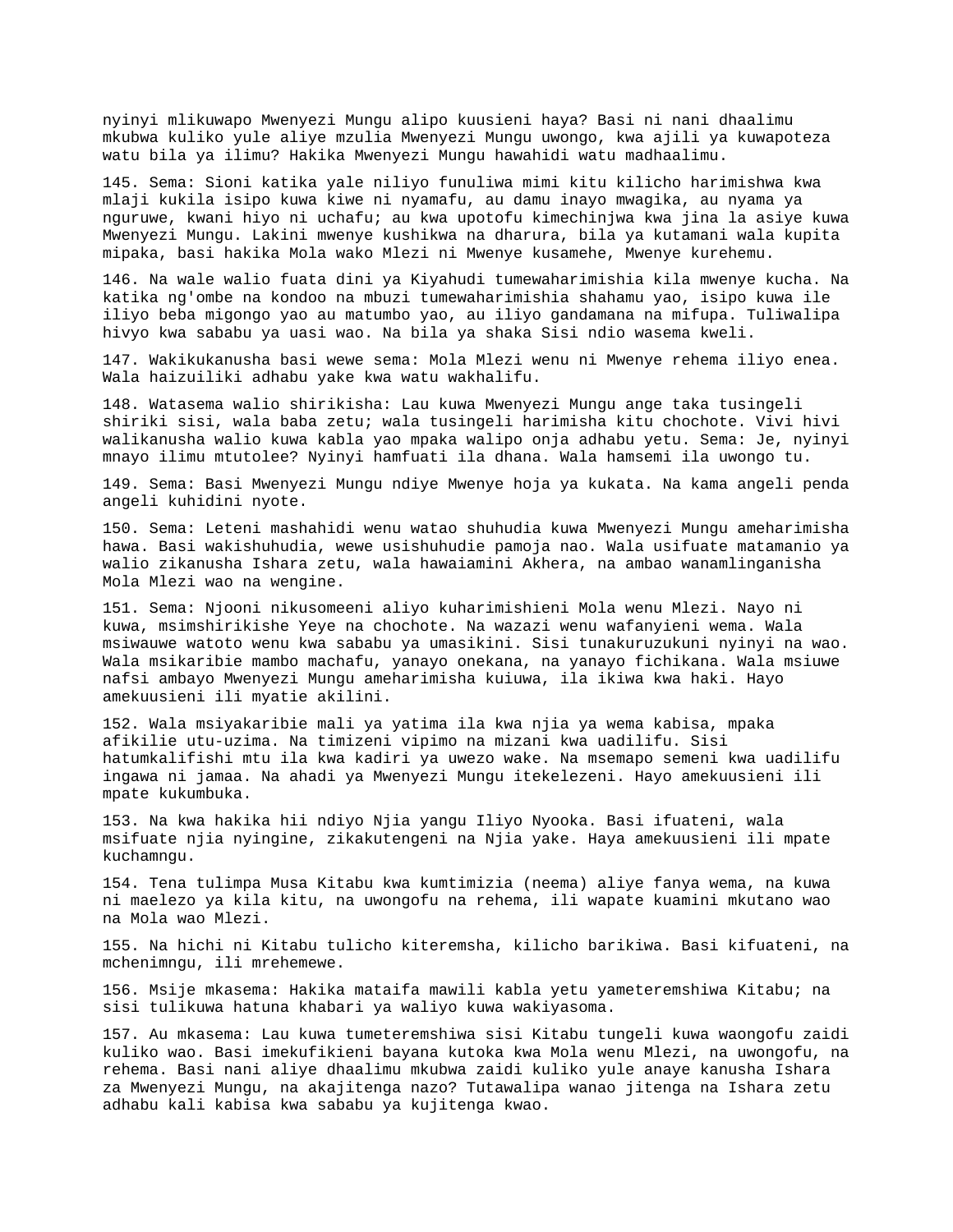158. Wanangoja jengine ila wawafikie Malaika, au awafikie Mola wako Mlezi, au zifike baadhi ya Ishara za Mola wako Mlezi? Siku zitakapo fika baadhi ya Ishara za Mola wako Mlezi, kuamini hapo hakutomfaa mtu kitu, ikiwa hakuwa ameamini kabla yake, au amefanya kheri katika Imani yake. Sema: Ngojeni, nasi pia tunangoja.

159. Hakika walio igawa Dini yao na wakawa makundi makundi, huna ukhusiano nao wowote. Bila ya shaka shauri yao iko kwa Mwenyezi Mungu; kisha atawaambia yale waliyo kuwa wakiyatenda.

160. Afanyae wema atalipwa mfano wake mara kumi. na afanyae ubaya hatalipwa ila sawa nao tu. Na wao hawatadhulumiwa.

161. Sema: Kwa hakika mimi Mola wangu Mlezi ameniongoa kwenye Njia Iliyo Nyooka, Dini iliyo sawa kabisa, ambayo ndiyo mila ya Ibrahim aliye kuwa mwongofu, wala hakuwa miongoni mwa washirikina.

162. Sema: Hakika Sala yangu, na ibada zangu, na uhai wangu, na kufa kwangu, ni kwa ajili ya Mwenyezi Mungu, Mola Mlezi wa viumbe vyote.

163. Hana mshirika wake. Na hayo ndiyo niliyo amrishwa, na mimi ni wa kwanza wa Waislamu.

164. Sema: Je nitafute Mola Mlezi asiye kuwa Mwenyezi Mungu, na hali Yeye ndiye Mola Mlezi wa kila kitu? Na kila nafsi haichumii ila nafsi yake. Na habebi mwenye kubeba mzigo wa mwenziwe. Kisha marejeo yenu ni kwa Mola wenu Mlezi, naye atakuambieni mliyo kuwa mkikhitalifiana.

165. Naye ndiye aliye kufanyeni makhalifa wa duniani, na amewanyanyua baadhi yenu juu ya wengine daraja kubwa kubwa, ili akujaribuni kwa hayo aliyo kupeni. Hakika Mola Mlezi wako ni Mwepesi wa kuadhibu, na hakika Yeye ni Mwenye kusamehe, Mwenye kurehemu.

### **SURA 7. SURAT AL- A'RAAF**

KWA JINA LA MWENYEZI MUNGU MWINGI WA REHEMA MWENYE KUREHEMU

1. ALIF LAM MYM 'SAAD

2. Kitabu kilicho teremshwa kwako - basi isiwe dhiki kifuani kwako kwa ajili yake, upate kuonya kwacho, na kiwe ni ukumbusho kwa Waumini.

3. Fuateni mliyo teremshiwa kutoka kwa Mola Mlezi wenu, wala msifuate rafiki au walinzi wengine badala yake. Ni machache mnayo yakumbuka.

4. Na miji mingapi tuliiangamiza, ikaifikia adhabu yetu usiku au walipo kuwa wamelala adhuhuri.

5. Basi hakikuwa kilio chao ilipo wafikia adhabu yetu, isipo kuwa kusema: Hakika sisi tulikuwa wenye kudhulumu.

6. Na kwa yakini tutawauliza wale walio pelekewa Ujumbe, na pia tutawauliza hao Wajumbe.

7. Tena tutawasimulia kwa ilimu; wala Sisi hatukuwa mbali.

8. Na Siku hiyo kipimo kitakuwa kwa Haki. Basi watakao kuwa na uzani mzito, hao ndio watakao fanikiwa.

9. Na watakao kuwa na uzani khafifu, basi hao ndio walio zitia khasarani nafsi zao kwa sababu ya kuzipinga Ishara zetu.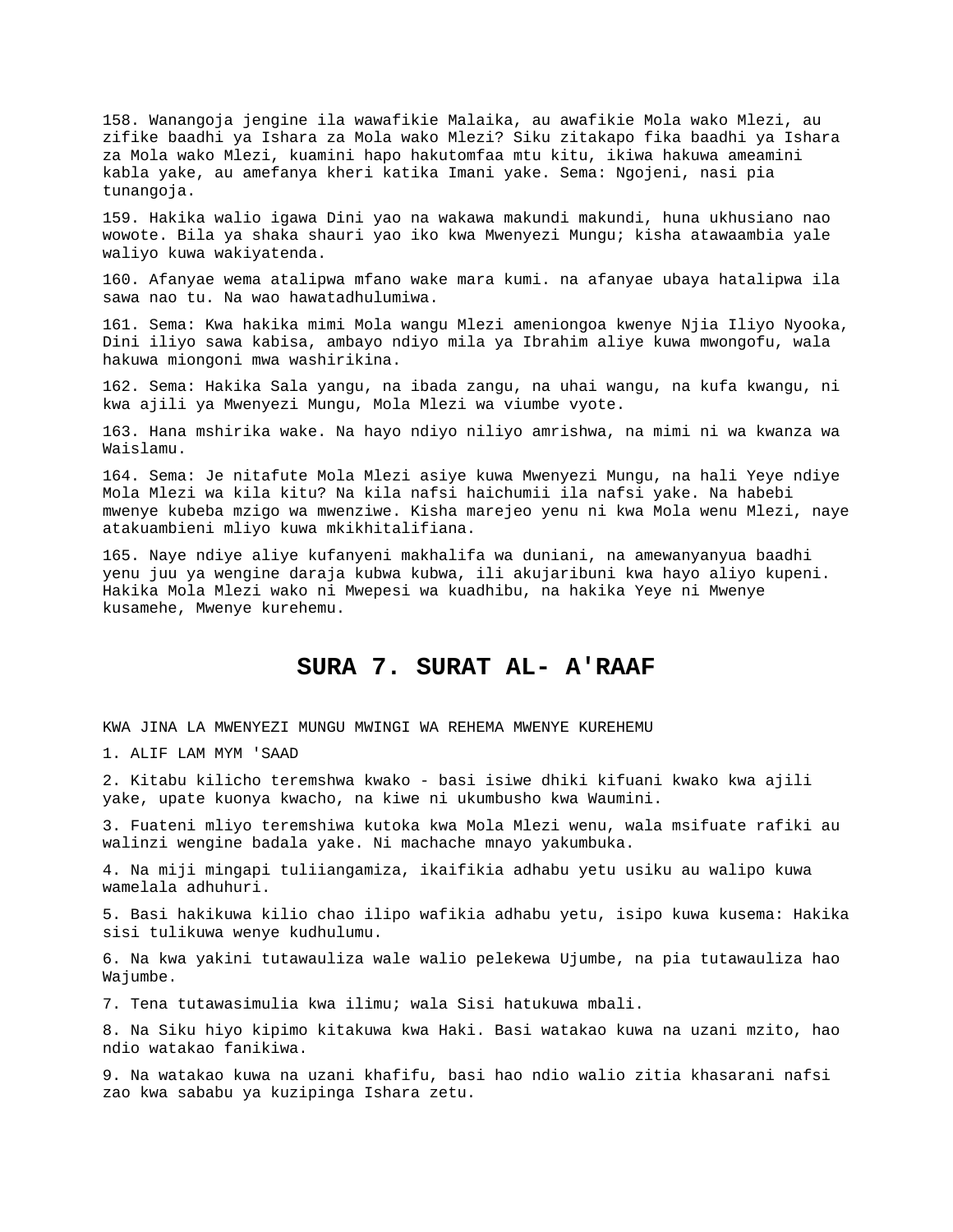10. Na hakika tumekuwekeni katika ardhi, na tumekujaalieni humo njia za kupatia maisha. Ni kuchache kushukuru kwenu.

## **11. Na hakika tulikuumbeni, kisha tukakutieni sura, kisha tukawaambia Malaika: Msujudieni Adam. Basi wakasujudu isipo kuwa Iblisi, hakuwa miongoni mwa walio sujudu.**

12. Mwenyezi Mungu akasema: Nini kilicho kuzuia kumsujudia nilipo kuamrisha? Akasema: Mimi ni bora kuliko yeye. Umeniumba kwa moto, naye umemuumba kwa udongo.

13. Akasema: Basi teremka kutoka humo! Haikufalii kufanya kiburi humo. Basi toka! Hakika wewe u miongoni mwa walio duni.

14. Akasema: Nipe muhula mpaka siku watakapo fufuliwa.

15. Akasema: Utakuwa miongoni mwa walio pewa muhula.

16. Akasema: Kwa kuwa umenihukumia upotofu, basi nitawavizia katika Njia yako Iliyo Nyooka.

17. Kisha nitawazukia mbele yao na nyuma yao na kuliani kwao na kushotoni kwao. Wala hutawakuta wengi wao wenye shukrani.

18. Akasema: Toka humo, nawe umekwisha fedheheka, umekwisha fukuzwa. Hapana shaka atakaye kufuata miongoni mwao, basi nitaijaza Jahannam kwa nyinyi nyote.

19. Na wewe, Adam! Kaa wewe na mkeo katika Bustani hii, na kuleni humo mpendapo. Wala msiukaribie mti huu, mkawa katika wale walio dhulumu.

20. Basi Shet'ani aliwatia wasiwasi ili kuwafichulia tupu zao walizo fichiwa, na akasema: Mola Mlezi wenu hakukukatazeni mti huu ila msije mkawa Malaika, au msije mkawa katika wanao ishi milele.

21. Naye akawaapia: Kwa yakini mimi ni miongoni wa wanao kunasihini.

22. Basi akawateka kwa khadaa. Walipo uonja ule mti, tupu zao zilifichuka na wakaingia kujibandika majani ya Bustanini. Mola wao Mlezi akawaita: Je, sikukukatazeni mti huo, na kukwambieni ya kwamba Shet'ani ni adui yenu wa dhaahiri?

23. Wakasema: Mola wetu Mlezi! tumejidhulumu nafsi zetu, na kama hutusamehe na kuturehemu, hakika tutakuwa katika wenye kukhasirika.

24. Akasema: Teremkeni! Mtakuwa nyinyi kwa nyinyi maadui. Na kwenye ardhi itakuwa ndio makao yenu na starehe yenu mpaka ufike muda.

25. Akasema: Humo mtaishi, na humo mtakufa, na kutoka humo mtatolewa.

26. Enyi wanaadamu! Tumekuteremshieni nguo za kuficha tupu zenu, na nguo za pambo. Na nguo za uchamngu ndio bora. Hayo ni katika Ishara za Mwenyezi Mungu mpate kukumbuka.

27. Eny wanaadamu! Asije Shet'ani kukufitinini kama alivyo watoa wazazi wenu Peponi, akawavua nguo zao kuwaonyesha tupu zao. Hakika yeye na kabila yake wanakuoneni, na nyinyi hamuwaoni. Hakika Sisi tumewafanya Mashet'ani kuwa ni marafiki wa wasio amini.

28. Na wanapo fanya mambo machafu husema: Tumewakuta nayo baba zetu, na Mwenyezi Mungu ametuamrisha hayo. Sema: Hakika Mwenyezi Mungu haamrishi mambo machafu. Mnamzulia Mwenyezi Mungu msiyo yajua?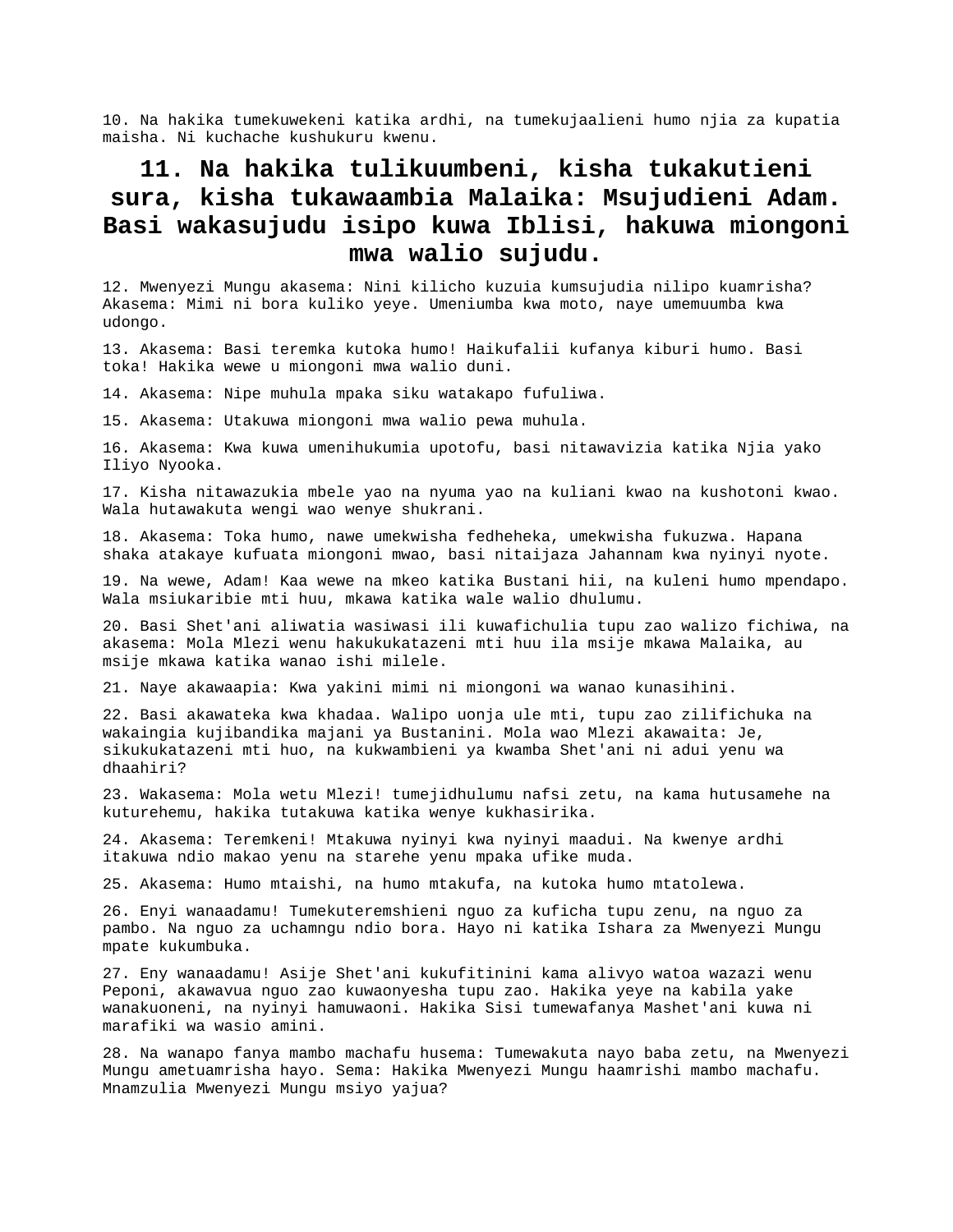29. Sema: Mola Mlezi wangu ameamrisha uadilifu, na mumuelekeze nyuso zenu kila mnapo sujudu, na muombeni Yeye kwa kumsafia Dini. Kama alivyo kuumbeni mwanzo ndivyo mtavyo rudi,

30. Hali ya kuwa kundi moja amelihidi, na kundi jengine limethibitikiwa na upotofu. Kwa hakika hao waliwafanya mashet'ani kuwa ndio marafiki walinzi badala ya Mwenyezi Mungu, na wanadhani kuwa wao wameongoka.

31. Enyi wanaadamu! Chukueni pambo lenu kwenye kila pahala wakati wa ibada, na kuleni, na kunyweni na wala msifanye ubadhirifu. Kwa hakika Yeye hapendi wanao fanya israfu.

32. Sema: Ni nani aliye harimisha pambo la Mwenyezi Mungu alilo watolea waja wake, na vilivyo vizuri katika riziki. Sema hivyo ni kwa walio amini katika uhai wa duniani, na Siku ya Kiyama vitakuwa vyao wao tu. Namna hivi tunazieleza Ishara kwa watu wanao jua.

33. Sema: Mola Mlezi wangu ameharimisha mambo machafu ya dhaahiri na ya siri, na dhambi, na uasi bila ya haki, na kumshirikisha Mwenyezi Mungu na asicho kiletea uthibitisho, na kumzulia Mwenyezi Mungu msiyo yajua.

34. Na kila umma una muda wake. Utakapo fika muda wao basi hawatakawia hata saa moja, wala hawatatangulia.

35. Enyi wanaadamu! Watakapo kufikieni Mitume miongoni mwenu wakakuelezeni Ishara zangu, basi watakao mchamngu na wakatengenea haitakuwa khofu kwao, wala hawatahuzunika.

36. Na wale watakao kanusha Ishara zetu na wakazifanyia kiburi, hao ni watu wa Motoni; humo watadumu.

37. Basi ni nani dhaalimu mkubwa kuliko yule anaye mzulia Mwenyezi Mungu uwongo, au anaye zikanusha Ishara zake? Hao itawafikia sehemu yao waliyo andikiwa, mpaka watakapo wafikia wajumbe wetu kuwafisha, watawaambia: Wako wapi mlio kuwa mkiwaomba badala ya Mwenyezi Mungu? Watasema: Wametupotea! Na watajishuhudia wenyewe kwamba walikuwa makafiri.

38. Mwenyezi Mungu atasema: Ingieni Motoni pamoja na umma zilizo pita kabla yenu za majini na watu. Kila utakapo ingia umma utawalaani wenzake. Mpaka watakapo kusanyika wote humo, wa mwisho wao watawasema wa mwanzo wao: Mola wetu Mlezi! Hawa ndio walio tupoteza; basi wape adhabu ya Motoni marudufu. Atasema: Itakuwa kwenu nyote marudufu, lakini nyinyi hamjui tu.

39. Na wa mwanzo wao watawaambia wa mwisho wao: Basi nyinyi pia hamkuwa na ubora kuliko sisi. Basi onjeni adhabu kwa sababu ya mliyo kuwa mkiyachuma.

40. Hakika wale wanao zikanusha Ishara zetu na wakazifanyia kiburi hawatafunguliwa milango ya mbingu, wala hawataingia Peponi mpaka apite ngamia katika tundu ya sindano. Na hivi ndivyo tunavyo walipa wakosefu.

41. Jahannamu itakuwa kitanda chao na juu yao nguo za moto za kujifunika. Na hivi ndivyo tunavyo walipa madhaalimu.

42. Na wale wanao amini na wakatenda mema - hatumkalifishi mtu yoyote ila kwa kiasi cha uwezo wake - hao ndio watu wa Peponi. Wao watadumu humo.

43. Na tutaondoa chuki vifuani mwao, na mbele yao iwe inapita mito. Na watasema: Alhamdulillah! Kuhimidiwa ni kwa Mwenyezi Mungu, ambaye aliye tuhidi kufikia haya. Wala hatukuwa wenye kuhidika wenyewe ingeli kuwa Mwenyezi Mungu hakutuhidi. Hakika Mitume wa Mola wetu Mlezi walileta Haki. Na watanadiwa kwamba: Hiyo ndiyo Pepo mliyo rithishwa kwa sababu ya mliyo kuwa mkiyafanya.

44. Na watu wa Peponi watawanadia watu wa Motoni: Sisi tumekuta aliyo tuahidi Mola wetu Mlezi kuwa ni kweli. Je, na nyinyi pia mmekuta aliyo kuahidini Mola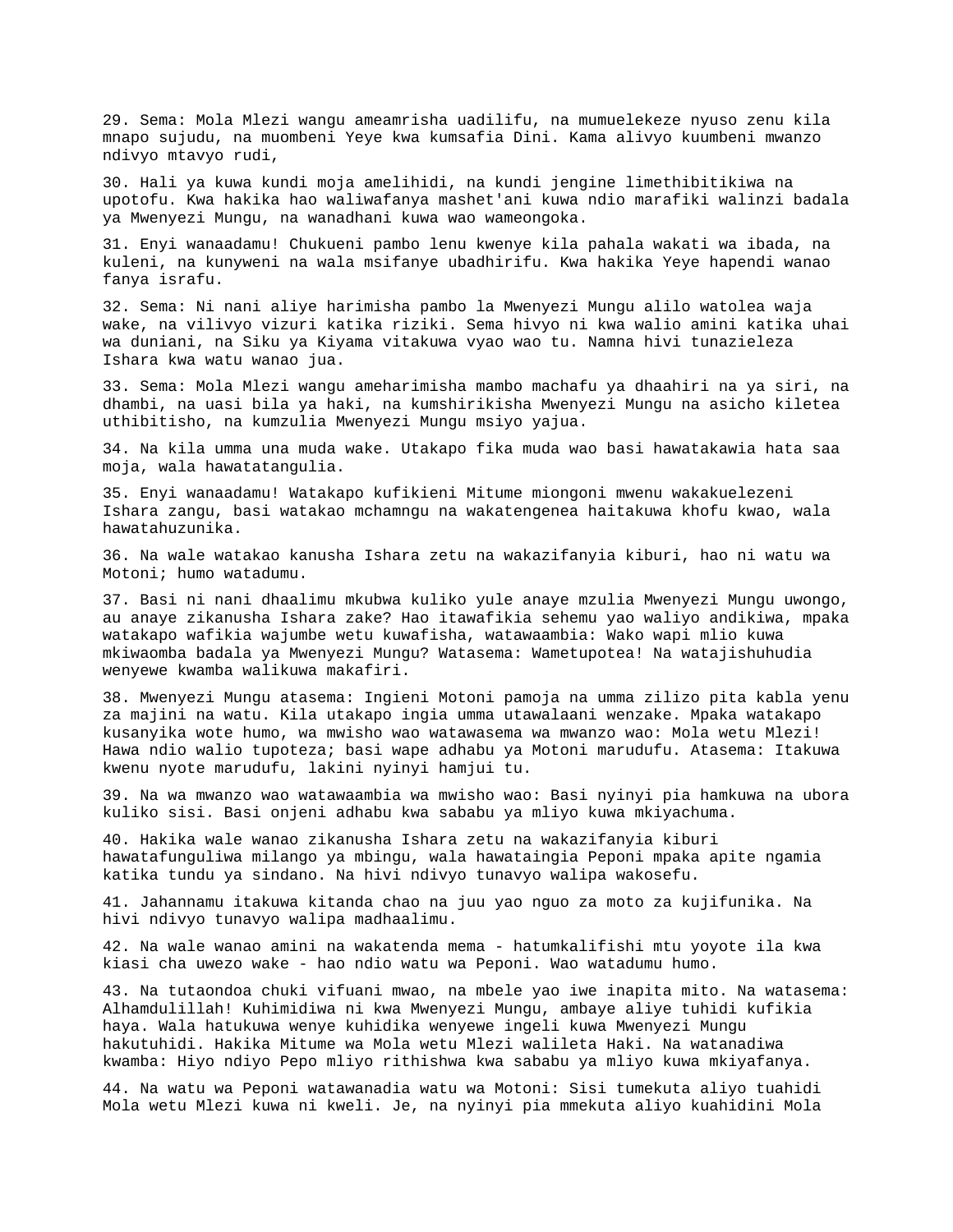wenu Mlezi kuwa ni kweli? Watasema: Ndiyo! Basi mtangazaji atawatangazia: Laana ya Mwenyezi Mungu iwapate walio dhulumu,

45. Wale ambao walikuwa wakizuilia Njia ya Mwenyezi Mungu, na wakataka kuipotosha, nao wanaikanusha Akhera.

46. Na baina ya makundi mawili hayo patakuwapo pazia. Na juu ya Mnyanyuko patakuwa watu watakao wajua wote kwa alama zao, na wao watawaita watu wa Peponi: Assalamu Alaykum, Amani juu yenu! Wao bado hawajaingia humo, lakini wanatumai.

47. Na yanapo geuzwa macho yao kuelekea watu wa Motoni, watasema: Mola Mlezi wetu! Usitujaalie kuwa pamoja na watu walio dhulumu.

48. Na hao watu wa Mnyanyukoni watawaita watu wanao wajua kwa alama zao. Watasema: Kujumuika kwenu hakukufaini kitu, wala hicho mlicho kuwa mnafanyia kiburi.

49. Je, hawa sio wale mlio kuwa mkiwaapia kuwa Mwenyezi Mungu hatawafikishia rehema. Ingieni Peponi, hapana khofu kwenu, wala hamtahuzunika!

50. Na watu wa Motoni watawaita watu wa Peponi: Tumimieni maji, au chochote alicho kuruzukuni Mwenyezi Mungu. Nao watasema: Hakika Mwenyezi Mungu ameviharimisha hivyo kwa makafiri,

51. Ambao waliifanya dini yao kuwa ni pumbao na mchezo, na maisha ya dunia yakawadanganya. Basi leo Sisi tunawasahau kama walivyo usahau mkutano wa Siku yao hii, na kwa sababu ya kule kuzikataa Ishara zetu.

52. Na hakika tumewaletea Kitabu tulicho kipambanua kwa ilimu, uwongofu na rehema kwa watu wenye kuamini.

53. Je, lipo wanalo lingojea isipo kuwa matokeo yake? Siku yatapo fika matokeo yake watasema wale walio kisahau: Kweli Mitume wa Mola Mlezi wetu walileta Haki! Je, tunao waombezi ili watuombee? Au turudishwe ili tufanye yasiyo kuwa yale tuliyo kuwa tukiyafanya? Bila ya shaka wamejikhasiri nafsi zao, na yamewapotea waliyo kuwa wakiyazua.

54. Hakika Mola Mlezi wenu ni Mwenyezi Mungu aliye ziumba mbingu na ardhi katika siku sita. Kisha akatawala juu ya Kiti cha Enzi. Huufunika usiku kwa mchana, ufuatao upesi upesi. Na jua, na mwezi, na nyota zinazo tumika kwa amri yake. Fahamuni! Kuumba na amri ni zake. Ametukuka kabisa Mwenyezi Mungu, Mola Mlezi wa viumbe vyote.

55. Muombeni Mola wenu Mlezi kwa unyenyekevu na kwa siri. Hakika Yeye hawapendi warukao mipaka.

56. Wala msifanye uharibifu katika nchi baada ya kuwa imekwisha tengenezwa. Na muombeni kwa kuogopa na kwa kutumai. Hakika rehema ya Mwenyzi Mungu iko karibu na wanao fanya mema.

57. Na Yeye ndiye anaye peleka pepo (za kuvuma) kuwa ni bishara kabla ya kufika rehema yake. Hata hizo pepo zinapo beba mawingu mazito tunayachunga mpaka kwenye nchi iliyo kufa. Kisha tunateremsha kwayo maji, ndio kama hivyo tukatolesha kila aina ya matunda. Basi hali kadhaalika tunavyo wafufua wafu, ili mpate kukumbuka.

58. Na ardhi njema, yenye udongo wa rutba, hutoa mimea yenye kukua vizuri yenye uhai, kwa idhini ya Mola Mlezi wake. Na ardhi mbaya haitoi ila mimea michache, isiyo na faida, tena kwa shida. Na hivyo ndivyo tunavyo zipambanua Ishara (Aya) kwa watu wanao shukuru.

59. Tulimpeleka Nuhu kwa kaumu yake, naye akasema: Enyi kaumu yangu! Muabuduni Mwenyezi Mungu. Nyinyi hamna Mungu ila Yeye. Hakika mimi ninakukhofieni adhabu ya Siku iliyo kuu.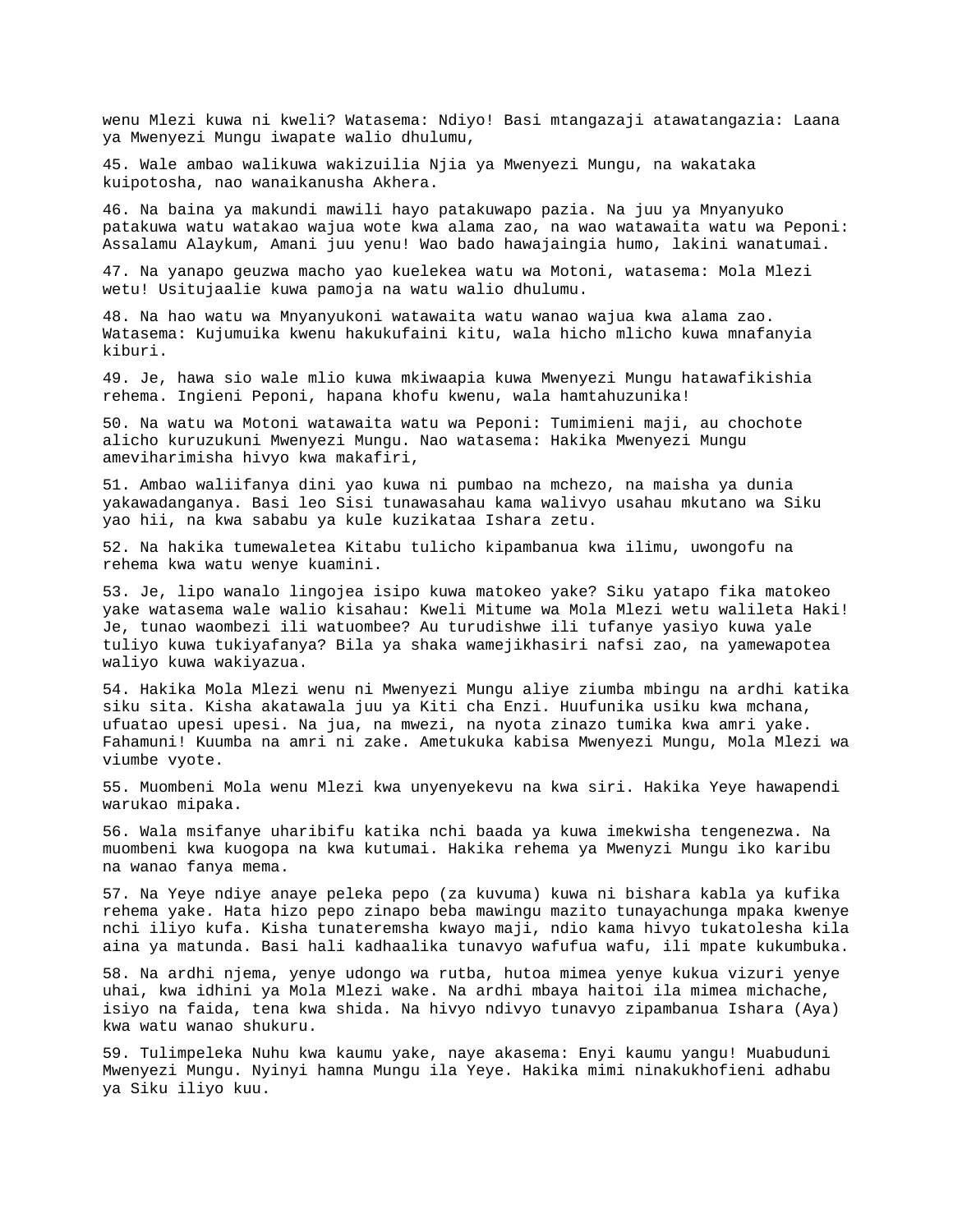60. Wale watukufu katika kaumu yake wakasema: Hakika sisi tunakuona wewe umo katika upotofu ulio dhaahiri.

61. Akasema: Enyi watu wangu! Mimi simo katika upotofu, lakini mimi ni Mtume nitokaye kwa Mola Mlezi wa viumbe vyote.

62. Nakufikishieni Ujumbe wa Mola Mlezi wangu, na ninakunasihini; na ninayajua kwa Mwenyezi Mungu msiyo yajua nyinyi.

63. Je, mnastaajabu kukujieni mawaidha yanayotoka kwa Mola Mlezi wenu kwa njia ya mtu aliye ni mmoja katika nyinyi, ili akuonyeni na ili mumchemngu, na ili mpate kurehemewa?

64. Basi walimkanusha. Nasi tukamwokoa yeye na walio kuwa pamoja naye katika jahazi. Na tukawazamisha wale walio kanusha Ishara zetu. Hakika hao walikuwa watu vipofu.

65. Na kwa A'adi tulimpeleka ndugu yao, Hud. Akasema: Enyi watu wangu! Muabuduni Mwenyezi Mungu. Nyinyi hamna mungu ila Yeye. Basi je, hamumchi?

66. Wakasema watukufu wa wale walio kufuru katika kaumu yake: Sisi tunakuona umo katika upumbavu, na hakika sisi tunakufikiria kuwa wewe ni katika waongo.

67. Akasema: Enyi watu wangu! Mimi sina upumbavu. Lakini mimi ni Mtume niliye toka kwa Mola Mlezi wa viumbe vyote.

68. Nakufikishieni ujumbe wa Mola wangu Mlezi. Na mimi kwenu ni mwenye kukunasihini, muaminifu.

69. Mnaona ajabu kukufikieni mawaidha yanayo toka kwa Mola wenu Mlezi kwa mtu aliye mmoja wenu nyinyi ili akuonyeni? Na kumbukeni alivyo kufanyeni mshike pahala pa kaumu ya Nuhu, na akakuzidisheni katika umbo. Basi zikumbukeni neema za Mwenyezi Mungu ili mpate kufanikiwa.

70. Wakasema: Je! Umetujia ili tumuabudu Mwenyezi Mungu peke yake, na tuyaache waliyo kuwa wakiyaabudu baba zetu? Basi tuletee hayo unayo tuahidi, ukiwa miongoni mwa wasemao kweli.

71. Akasema: Bila ya shaka adhabu na ghadhabu zimekwisha kukuangukieni kutoka kwa Mola wenu Mlezi. Mnabishana nami kwa ajili ya majina tu mliyo yaita nyinyi na baba zenu ambayo kwayo Mwenyezi Mungu hakuteremsha uthibitisho? Basi ngojeni, mimi pia ni pamoja nanyi katika wanao ngoja.

72. Basi tukamwokoa yeye na walio kuwa pamoja naye kwa rehema zetu, na tukakata mizizi ya wale walio zikanusha Ishara zetu, na hawakuwa wenye kuamini.

73. Na kwa Thamud tulimpeleka ndugu yao, Saleh. Akasema: Enyi watu wangu! Muabuduni Mwenyezi Mungu. Nyinyi hamna Mungu ila Yeye. Hakika imekwisha kukufikieni Ishara iliyo wazi kutoka kwa Mola wenu Mlezi. Huyu ni ngamia jike wa Mwenyezi Mungu aliye ni Ishara kwenu. Basi mwachieni ale kwenye ardhi ya Mwenyezi Mungu, wala msimdhuru, isije kukushukieni adhabu chungu.

74. Na kumbukeni alivyo kufanyeni wa kushika pahala pa A'adi na akakuwekeni vizuri katika nchi, mnajenga majumba ya fakhari katika nyanda zake, na mnachonga majumba katika milima. Basi zikumbukeni neema za Mwenyezi Mungu wala msitende uovu katika nchi kwa ufisadi.

75. Waheshimiwa wa kaumu yake wanao jivuna waliwaambia wanao onewa wenye kuamini miongoni mwao: Je, mnaitakidi ya kwamba Saleh ametumwa na Mola Mlezi wake? Wakasema: Hakika sisi tunayaamini yale aliyo tumwa.

76. Wakasema wale wanao jivuna: Sisi tunayakataa hayo mnayo yaamini.

77. Na wakamuuwa yule ngamia, na wakaasi amri ya Mola Mlezi wao, na wakasema: Ewe Saleh! Tuletee unayo tuahidi ikiwa wewe ni miongoni mwa Mitume.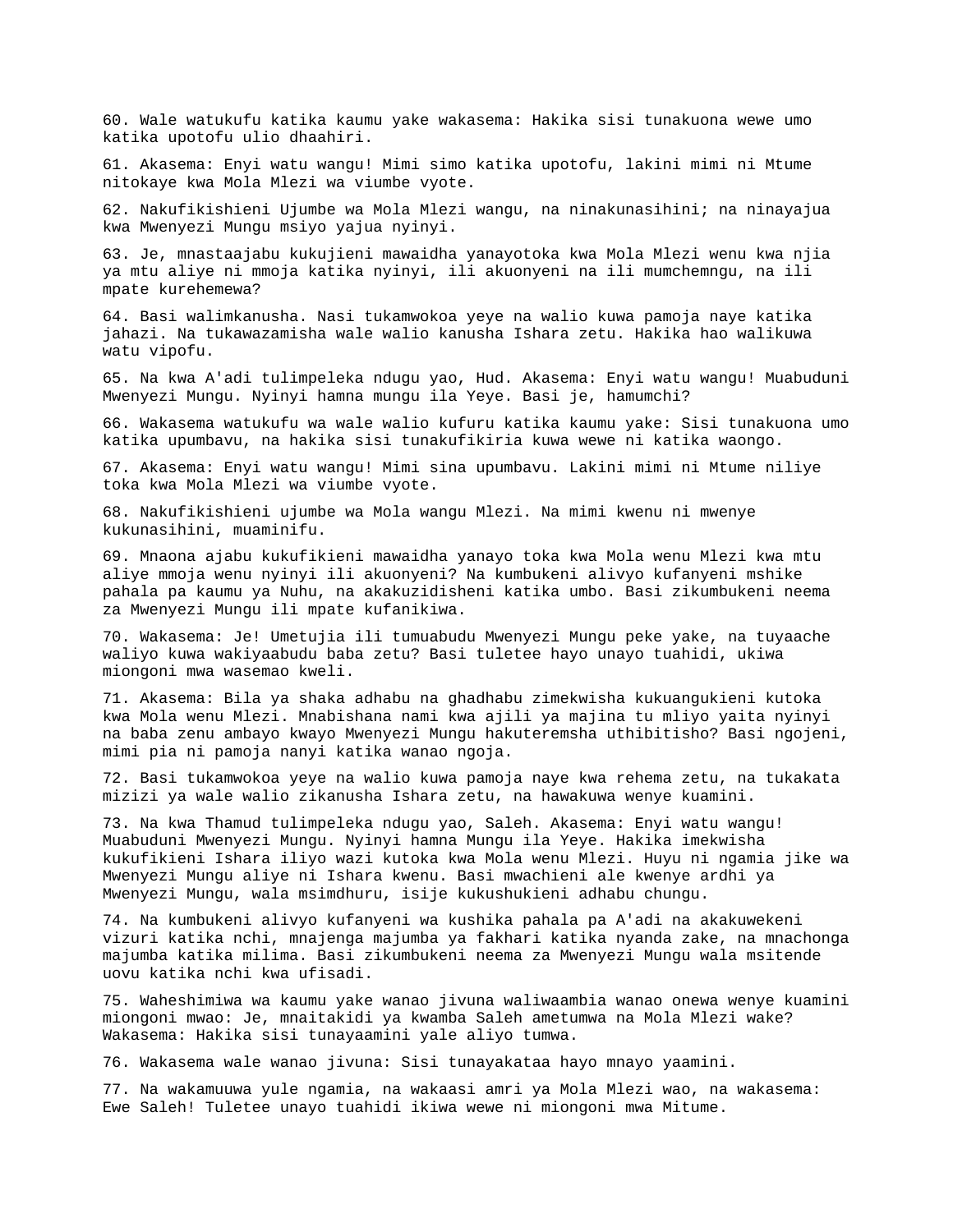78. Basi tetemeko la ardhi likawanyakua, na kulipo kucha wakawa majumbani mwao kifudifudi wamekwisha kufa.

79. Basi Saleh akwaacha na akasema: Enyi watu wangu! Nilikufikishieni Ujumbe wa Mola wangu Mlezi, na nikakunasihini, lakini nyinyi hamwapendi wenye nasaha.

80. Na tulimtuma Lut', alipo waambia watu wake: Je, mnafanya uchafu ambao hajakutangulieni yeyote kwa uchafu huo katika viumbe vyote!

81. Hivyo nyinyi mnawaingilia wanaume kwa matamanio mkwawacha wanawake? Kumbe nyinyi ni watu wafujaji!

82. Na haikuwa jawabu ya kaumu yake isipo kuwa kuambizana: Wafukuzeni katika mji wenu, maana hao ni watu wanao jitakasa.

83. Basi tukamwokoa yeye na watu wake, isipo kuwa mkewe, alikuwa miongoni mwa walio bakia nyuma.

84. Na tukawamiminia mvua. Basi tazama jinsi ulivyo kuwa mwisho wa wakosefu.

85. Na kwa watu wa Madyana tulimtuma ndugu yao Shua'ib. Akasema: Enyi watu wangu! Muabuduni Mwenyezi Mungu. Hamna mungu mwengine isipo kuwa Yeye. Imekwisha kufikieni hoja wazi kutoka kwa Mola Mlezi wenu. Basi timizeni sawasawa vipimo na mizani, wala msiwapunje watu vitu vyao, wala msifanye uharibifu katika nchi, baada ya kuwa imekwisha tengenea. Hivi ndivyo bora kwenu ikiwa nyinyi ni Waumini.

86. Wala msikae katika kila njia mkitisha watu, na kuwazuilia na Njia ya Mwenyezi Mungu wale wenye kumuamini, na mkataka njia ipotoke. Na kumbukeni mlipo kuwa wachache, naye akakufanyeni kuwa wengi. Na tazameni jinsi ulivyo kuwa mwisho wa mafisadi.

87. Na kama liko kundi miongoni mwenu lililo amini haya niliyo tumwa, na kundi jengine halikuamini, basi subirini mpaka Mwenyezi Mungu ahukumu baina yetu. Naye ndiye Mbora wa wenye kuhukumu.

88. WAHESHIMIWA WALIO TAKABARI katika kaumu yake wakasema: Ewe Shua'ib! Tutakutoa wewe pamoja na wale walio kuamini katika mji wetu, au mrejee katika mila yetu. Akasema: Je, ingawa tunaichukia?

89. Bila ya shaka itakuwa tumemzulia uwongo Mwenyezi Mungu tukirudi katika mila yenu baada ya kwisha tuokoa nayo Mwenyezi Mungu. Wala haiwi kwetu sisi kuirejea mila hiyo, ila akitaka Mwenyezi Mungu, Mola Mlezi wetu. Ujuzi wa Mola Mlezi wetu umeenea katika kila kitu. Kwa Mwenyezi Mungu tunategemea. Ewe Mola Mlezi wetu! Tuhukumie baina yetu na kaumu yetu kwa haki, nawe ndiye mbora wa wanao hukumu.

90. Na waheshimiwa walio kufuru katika kaumu yake wakasema: Mkimfuata Shua'ib, basi hakika hapo nyinyi mtakuwa mlio khasiri.

91. Basi tetemeko la ardhi likawanyakua, na wakaamkia majumbani mwao wamejifudikiza, wamekwisha kufa.

92. Wale walio mkanusha Shua'ib wakawa kama kwamba hawakuwako. Walio mkanusha Shua'ib ndio walio kuwa wenye kukhasiri.

93. Basi akawaachilia mbali na akasema: Enyi kaumu yangu! Nimekufikishieni Ujumbe wa Mola Mlezi wangu, na nimekunasihini; basi vipi niwahuzunikie watu makafiri?

94. Na hatukumtuma Nabii yeyote katika mji ila tuliwapatiliza wakaazi wake kwa taabu na mashaka ili wapate kunyenyekea.

95. Kisha Sisi hubadilisha mahala pa ubaya kwa wema, hata wakazidi, na wakasema: Taabu na raha ziliwafikia baba zetu. Basi kwa ghafla tukawashika, hali ya kuwa hawajatambua.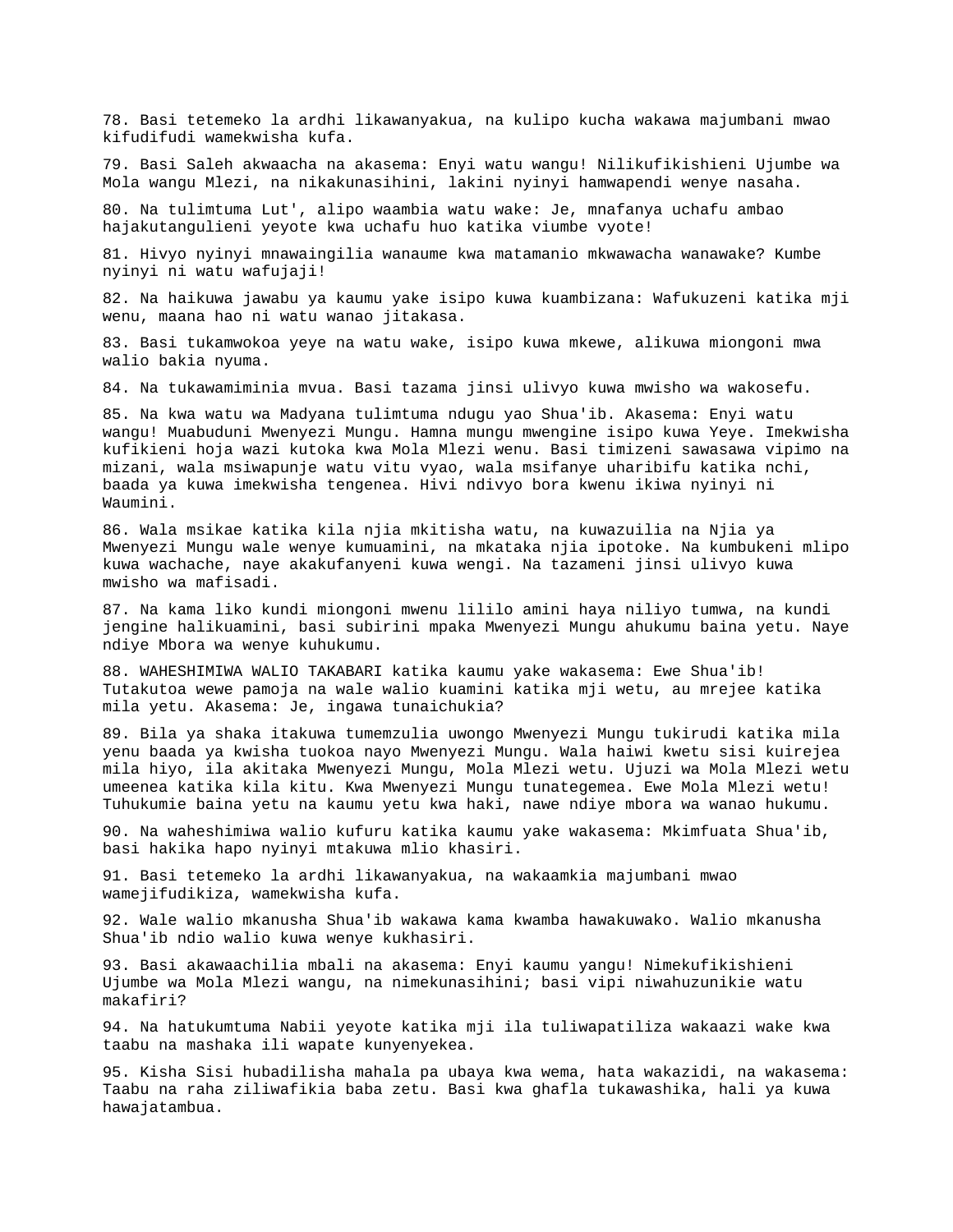96. Na lau kuwa watu wa miji wangeli amini na wakamchamngu, kwa yakini tungeli wafungulia baraka kutoka mbinguni na katika ardhi. Lakini walikanusha basi tukawapatiliza kwa sababu ya yale waliyo kuwa wakiyachuma. 97. Je, watu wa mijini wameaminisha ya kuwa adhabu yetu haitawafika usiku, nao wamelala? 98. Au watu wa mijini wameaminisha ya kuwa adhabu yetu haitawafika mchana, nao wanacheza? 99. Je, wamejiaminisha na mipango ya Mwenyezi Mungu? Kwani hawajiaminishi na mipango ya Mwenyezi Mungu ila watu wenye kukhasiri. 100. Je, hawahidiki hawa wanao rithi ardhi baada ya wale wenyewe kwamba tukitaka tutawapatiliza kwa madhambi yao, na tutapiga muhuri juu ya nyoyo zao, na kwa hivyo hawatasikia? 101. Miji hiyo, tunakusimulia baadhi ya khabari zake. Na hapana shaka Mitume wao waliwafikia kwa hoja zilizo waziwazi. Lakini hawakuwa wenye kuamini waliyo yakanusha zamani. Namna hivi Mwenyezi Mungu anazipiga muhuri nyoyo za makafiri. 102. Wala hatukuwaona wengi wao kuwa wanatimiza ahadi; bali kwa hakika tuliwakuta wengi wao ni wapotofu. 103. Kisha baada yao tukamtuma Musa na Ishara zetu kwa Firauni na waheshimiwa wake. Nao wakazikataa. Basi tazama ulikuwaje mwisho wa waharibifu. 104. Na Musa alisema: Ewe Firauni! Hakika mimi ni Mtume nitokaye kwa Mola Mlezi wa viumbe vyote. 105. Inafaa nisiseme juu ya Mwenyezi Mungu ila lilio la Haki. Nami hakika nimekujieni na dalili waziwazi kutokana na Mola Mlezi wenu. Basi waache Wana wa Israili wende nami. 106. Akasema Firauni: Ikiwa umekuja na Ishara, basi ilete ukiwa ni katika wasemao kweli. 107. Basi akaitupa fimbo yake, na mara ikawa nyoka dhaahiri. 108. Na akatoa mkono wake, mara ukawa mweupe kwa watazamao. 109. Wakasema waheshimiwa wa kaumu ya Firauni: Hakika huyo ni mchawi mjuzi. 110. Anataka kukutoeni katika nchi yenu. Basi mnatoa shauri gani? 111. Wakasema: Mwache kidogo yeye na nduguye, na watume mijini wakusanyao, 112. Wakuletee kila mchawi mjuzi. 113. Wakaja wachawi kwa Firauni, wakasema: Hakika tutapata ujira ikiwa tutashinda. 114. Akasema: Naam! Nanyi bila ya shaka mtakuwa katika wa karibu nami. 115. Wakasema: Ewe Musa! Je, utatupa wewe, au tutakuwa sisi tutao tupa? 116. Akasema: Tupeni! Basi walipo tupa waliyazuga macho ya watu na wakawatia khofu, na wakaleta uchawi mkubwa. 117. Nasi tukamfunulia Musa kumwambia: Tupa fimbo yako. Mara ikavimeza vyote vile walivyo vibuni. 118. Kweli ikathibiti na yakabat'ilika waliyo kuwa wakiyatenda. 119. Kwa hivyo walishindwa hapo, na wakageuka kuwa wadogo. 120. Na wachawi wakapoomoka wakisujudu.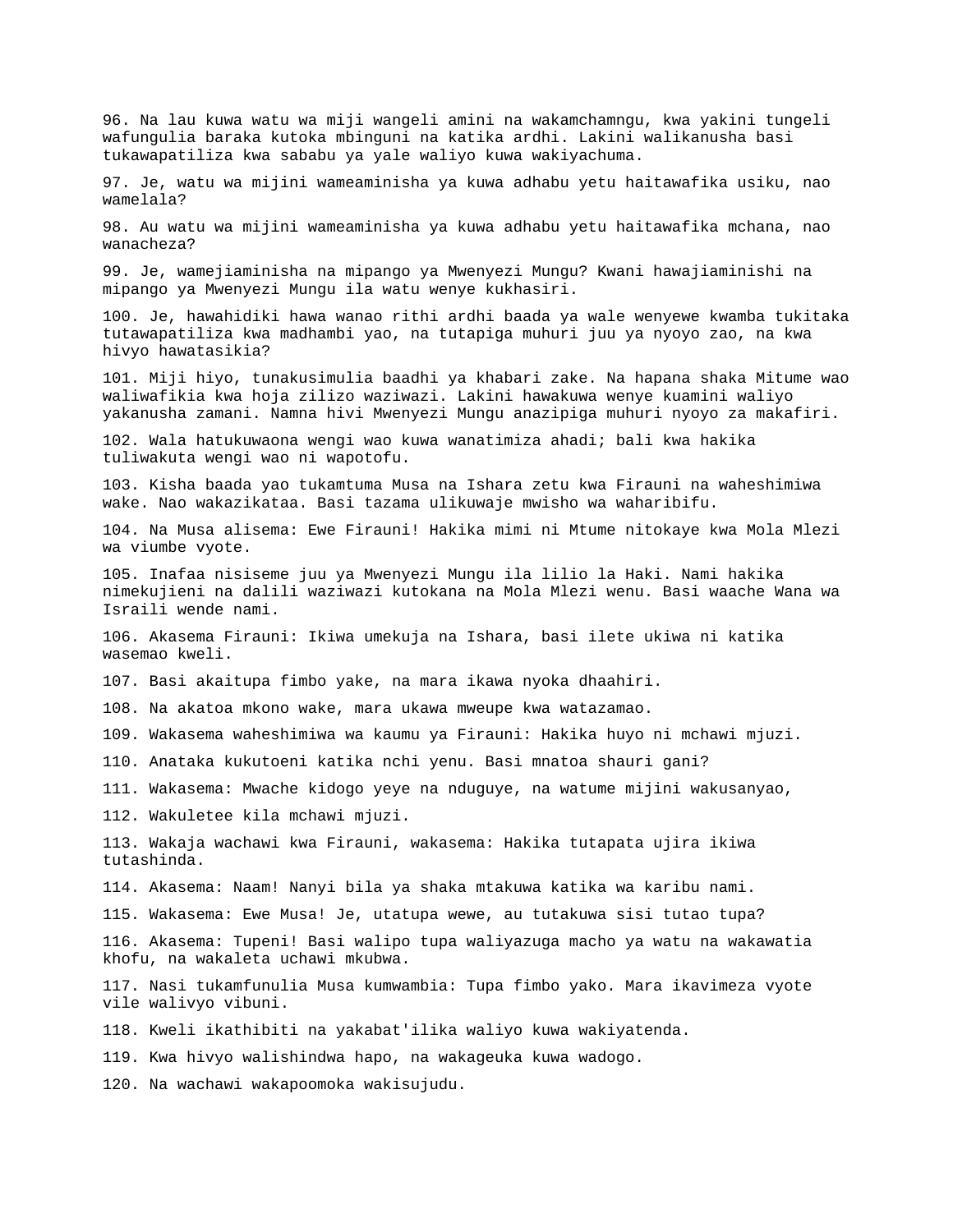121. Wakasema: Tumemuamini Mola Mlezi wa viumbe vyote,

122. Mola Mlezi wa Musa na Haarun.

123. Akasema Firauni: Mmemuamini kabla sijakupeni idhini? Hizi ni njama mlizo panga mjini mpate kuwatoa wenyewe. Lakini karibu mtajua!

124. Lazima nitaikata mikono yenu na miguu yenu mbali mbali. Kisha nitakutundikeni misalabani.

125. Wakasema: Sisi ni wenye kurejea kwa Mola wetu Mlezi.

126. Nawe hukuudhika nasi ila kwa kuwa tumeziamini Ishara za Mola Mlezi wetu zilipo tujia. Ewe Mola Mlezi wetu! Tumiminie uvumilivu na utufishe hali ni Waislamu.

127. Wakasema waheshimiwa wa kaumu ya Firauni: Unamuacha Musa na watu wake walete uharibifu katika nchi na wakuache wewe na miungu yako? Akasema: Tutawauwa wavulana wao, na tutawaacha hai wanawake wao. Na bila ya shaka sisi ni wenye nguvu juu yao.

128. Musa akawaambia watu wake: Ombeni msaada kwa Mwenyezi Mungu, na subirini. Hakika ardhi ni ya Mwenyezi Mungu. Naye humrithisha amtakaye katika waja wake. Na mwisho ni wa wachamngu.

129. Wakasema: Tumeudhiwa kabla hujatufikia, na baada ya wewe kutujia! Musa akasema: Huenda Mola wenu Mlezi akamhiliki adui wenu, na akakufanyeni nyinyi ndio wa kufuatia kushika nchi, ili atazame mtavyo kuja tenda nyinyi.

130. Na hakika tuliwaadhibu watu wa Firauni kwa miyaka (ya ukame) na kwa upungufu wa mazao, ili wapate kukumbuka.

131. Likiwafika jema wakisema: Haya ni haki yetu. Na likiwafika ovu husema: Musa na walio pamoja naye ni wakorofi. Hakika ukorofi wao huo unao wafikia unatoka kwa Mwenyezi Mungu. Lakini wengi wao hawajui.

132. Na wakisema: Hata ukituletea Ishara yoyote kutuzuga hatuto kuamini.

133. Basi tukawapelekea tufani, na nzige, na chawa, na vyura, na damu, kuwa ni Ishara mbali mbali. Nao wakapanda kiburi, na wakawa watu wakosefu.

134. Na ilipo waangukia adhabu wakasema: Ewe Musa! Tuombee kwa Mola wako Mlezi kwa aliyo kuahidi. Ukituondolea adhabu hii hapana shaka tutakuamini, na tutawaachilia Wana wa Israili wende nawe.

135. Lakini tukiwaondolea adhabu mpaka muda fulani wao waufikie, mara wakivunja ahadi yao.

136. Basi tuliwapatiliza, tuka- wazamisha baharini kwa sababu walizikanusha Ishara zetu, na wakaghafilika nazo.

137. Na tukawarithisha watu walio kuwa wanadharauliwa mashariki na magharibi ya ardhi tuliyo ibariki. Na likatimia neno jema la Mola Mlezi wako juu ya Wana wa Israili, kwa vile walivyo subiri. Na tukayaangamiza aliyo kuwa akiyafanya Firauni na kaumu yake, na waliyo kuwa wakiyajenga.

138. Na tukawavusha bahari Wana wa Israili, wakafika kwa watu wanao abudu masanamu yao. Wakasema: Ewe Musa! Hebu tufanyie na sisi miungu kama hawa walivyo kuwa na miungu. Musa akasema: Hakika nyinyi ni watu msio jua kitu.

139. Hakika haya waliyo nayo watu hawa yatakuja angamia, na hayo waliyo kuwa wakiyafanya yamepotea bure.

140. Akasema: Je, nikutafutieni mungu asiye kuwa Mwenyezi Mungu, na Yeye ndiye aliye kufadhilisheni juu ya viumbe vyote?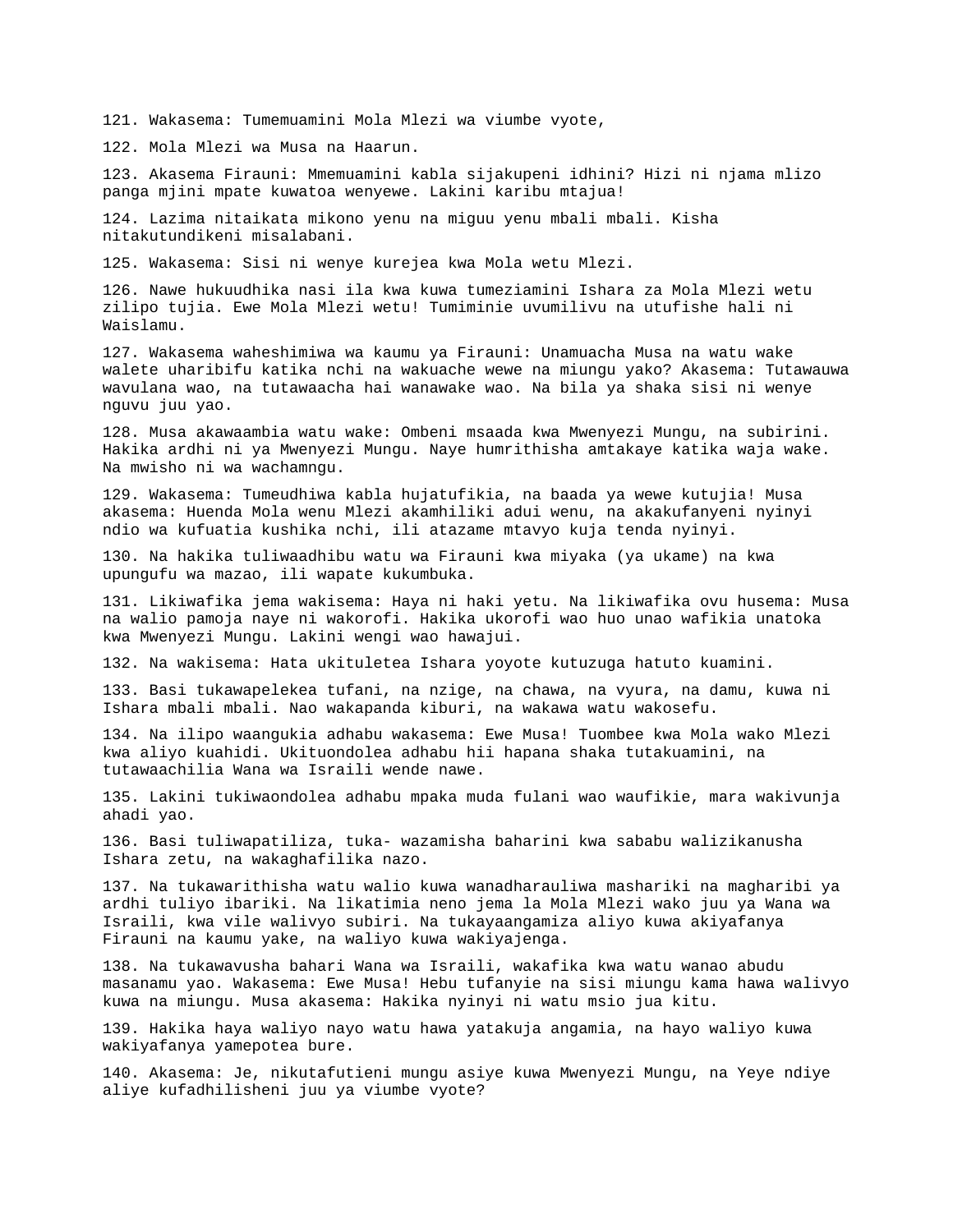141. Na pale tulipo kuokoeni kwa watu wa Firauni walio kupeni adhabu za mwisho wa uovu. Wakiwauwa wavulana wenu, na wakawaacha hai wanawake wenu. Na katika hayo yalikuwa majaribio makubwa kutokana na Mola wenu Mlezi.

142. Tulimuahidi Musa masiku thalathini na tukayatimiza kwa kumi; ikatimia miadi ya Mola wake Mlezi masiku arubaini. Na Musa akamwambia nduguye Haarun: Shika mahala pangu kwa watu wangu na utengeneze wala usifuate njia ya waharibifu.

143. Na alipo kuja Musa kwenye miadi yetu, na Mola wake Mlezi akamsemeza, alisema: Mola wangu Mlezi! Nionyeshe nikutazame. Mwenyezi Mungu akasema: Hutoniona. Lakini utazame huo mlima. Ukibaki pahala pake basi utaniona. Basi alipo jionyesha Mola Mlezi wake kwa mlima, aliufanya uvurugike, na Musa akaanguka chini amezimia. Alipo zindukana alisema: Subhanaka, Umetakasika! Natubu kwako, na mimi ni wa kwanza wa Waumini.

144. (Mwenyezi Mungu) akasema: Ewe Musa! Mimi nimekuteuwa wende kwa watu na Ujumbe wangu na maneno yangu. Basi chukua niliyo kupa na uwe katika wanao shukuru.

145. Na tukamuandikia katika mbao kila kitu, mawaidha na maelezo ya mambo yote. (Tukamwambia): Basi yashike kwa nguvu na uwaamrishe watu wako wayashike kwa ubora wake. Nami nitakuonyesheni makaazi ya wapotofu.

146. Nitawatenga na Ishara zangu wale wanao fanya kiburi katika nchi bila ya haki. Na wao wakiona kila Ishara hawaiamini. Wakiiona njia ya uwongofu hawaishiki kuwa ndiyo njia; lakini wakiiona njia ya upotofu wanaishika kuwa ndiyo njia. Hayo ni kwa sababu wamezikanusha Ishara zetu, na wameghafilika nazo.

147. Na walio zikanusha Ishara zetu na mkutano wa Akhera a'mali zao zimeharibika. Kwani watalipwa ila kwa yale waliyo kuwa wakiyatenda?

148. Na baada yake walimfanya ndama kutokana na mapambo yao (kumuabudu), kiwiliwili tu kilicho kuwa na sauti. Hivyo, hawakuona kuwa hawasemezi wala hawaongoi njia? Wakamuabudu, na wakawa wenye kudhulumu.

149. Na walipo juta na wakaona ya kwamba wamekwisha potea, walisema: Ikiwa Mola wetu Mlezi hakuturehemu na akatusamehe, bila ya shaka tutakuwa miongoni mwa walio khasiri.

150. Na alipo rudi Musa kwa watu wake, naye amekasirika na kuhuzunika, alisema: Ni maovu yalioje mlio nifanyia nyuma yangu! Je, mmeitangulia amri ya Mola wenu Mlezi? Na akaziweka chini zile mbao, na akamkamata kichwa ndugu yake akimvutia kwake. (Haarun) akasema: Ewe mwana wa mama yangu! Hakika hawa watu wamenidharau, na wakakaribia kuniuwa. Basi usiwafurahishe maadui juu yangu, wala usinifanye pamoja na watu madhaalimu.

151.(Musa) akasema: Mola Mlezi wangu! Nisamehe mimi na ndugu yangu, na ututie katika rehema yako. Nawe ni Mwenye kurehemu kushinda wote wenye kurehemu.

152. Hakika wale walio muabudu ndama, itawapata ghadhabu ya Mola wao Mlezi na madhila katika maisha ya dunia. Na hivi ndivyo tunavyo walipa wazushi.

153. Na walio tenda maovu, kisha wakatubia baada yake na wakaamini, hapana shaka kuwa Mola Mlezi wako baada ya hayo ni Mwenye kusamehe Mwenye kurehemu.

154. Na Musa ilipo mtulia ghadhabu aliziokota zile mbao. Na katika maandiko yake mna uwongofu na rehema kwa wanao mwogopa Mola wao Mlezi.

155. Na Musa akawateuwa watu sabiini katika kaumu yake kwa miadi yetu. Na ulipo fika mtetemeko mkubwa alisema: Ewe Mola wangu Mlezi! Ungeli taka ungeli wahiliki wao na mimi zamani! Unatuhiliki kwa waliyo yafanya wajinga katika sisi? Haya si chochote ila ni mtihani wako, umpoteze umtakaye na umhidi umtakaye. Wewe ndiye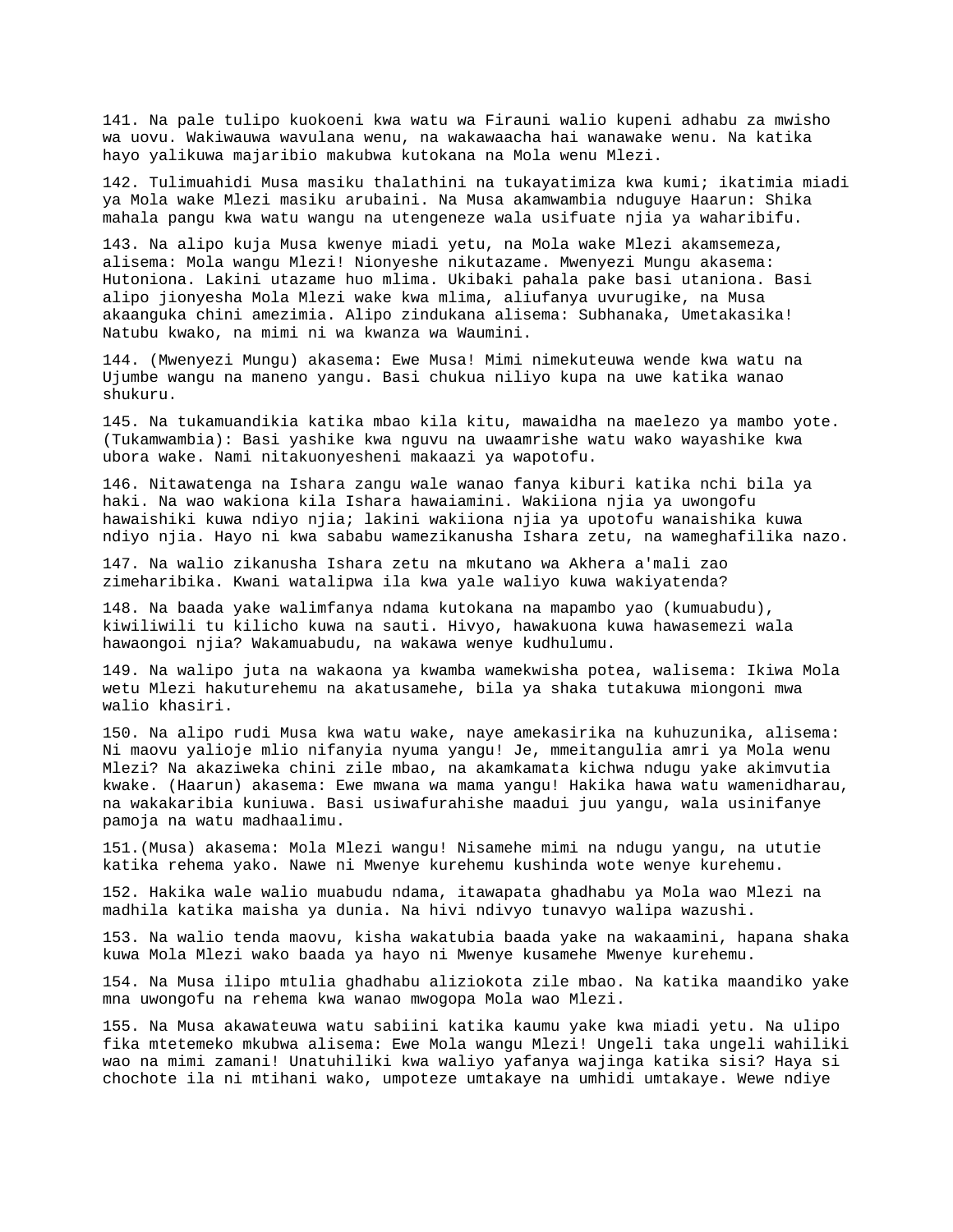Rafiki Mlinzi wetu. Basi tughufirie na uturehemu. Na Wewe ndiye mbora wa kughufiria.

156. Na utuandikie mema katika dunia hii na katika Akhera. Sisi tumerejea kwako. (Mwenyezi Mungu) akasema: Adhabu yangu nitamsibu nayo nimtakaye. Na rehema yangu imeenea kila kitu. Lakini nitawaandikia khasa wanao mchamngu, na wanao toa Zaka, na wale ambao wanaziamini Ishara zetu,

157. Ambao kwamba wanamfuata huyo Mtume, Nabii, asiye soma wala kuandika, wanaye mkuta kaandikwa kwao katika Taurati na Injili, anaye waamrisha mema na anawakanya maovu, na anawahalalishia vizuri, na ana waharimishia viovu, na anawaondolea mizigo yao na minyororo iliyo kuwa juu yao. Basi wale walio muamini yeye, na wakamhishimu, na wakamsaidia, na wakaifuata nuru iliyo teremshwa pamoja naye - hao ndio wenye kufanikiwa.

158. Sema: Enyi watu! Hakika mimi ni Mtume kwenu nyinyi nyote, niliye tumwa na Mwenyezi Mungu Mwenye ufalme wa mbingu na ardhi. Hapana mungu ila Yeye anaye huisha na anaye fisha. Basi muaminini Mwenyezi Mungu na Mtume wake asiyejua kusoma na kuandika, ambaye anamuamini Mwenyezi Mungu na maneno yake. Na mfuateni yeye ili mpate kuongoka.

159. Na katika kaumu ya Musa lipo kundi linao waongoa watu kwa haki na kwa haki wanafanya uadilifu.

160. Na tuliwagawanya katika makabila kumi na mbili, mataifa mbali mbali. Na tulimfunulia Musa walipo muomba maji watu wake kumwambia: Lipige hilo jiwe kwa fimbo yako. Mara zikatibuka humo chemchem kumi na mbili, na kila watu wakajua mahali pao pa kunywea. Na tukawafunika kivuli kwa mawingu, na tukawateremshia Manna na Salwa. Tukawaambia: Kuleni vizuri hivi tulivyo kuruzukuni. Wala hawakutu- dhulumu Sisi, bali wamejidhulumu wenyewe.

161. Na pale walipo ambiwa: Kaeni katika mji huu, na mle humo mpendapo, na semeni: Tufutie dhambi zetu. Na ingieni katika mlango wake kwa unyenyekevu, tupate kukusameheni makosa yenu. Walio wema tutawazidishia.

162. Lakini walio dhulumu miongoni mwao walibadilisha kauli, sio ile waliyo ambiwa. Basi tukawapelekea adhabu kutoka mbinguni kwa vile walivyo kuwa wakidhulumu.

163. Na waulize khabari za mji ulio kuwa kando ya bahari, wakiivunja Sabato (Jumaamosi ya mapumziko). Samaki walikuwa wakiwajia juu juu siku ya mapumziko yao, na siku zisio kuwa za kupumzika hawakuwa wakiwajia. Kwa namna hiyo tuliwajaribu kwa sababu walikuwa wakifanya upotovu.

164. Na kikundi kati yao walisema: Kwa nini mnawawaidhi watu ambao tangu hapo Mwenyezi Mungu atawateketeza au atawaadhibu adhabu kali? Wakasema: Ili uwe ni udhuru kwa Mola Mlezi wenu, na huenda nao wakamchamngu.

165. Basi walipo yasahau waliyo kumbushwa, tuliwaokoa walio kuwa wakikataza maovu, na tukawatesa walio dhulumu kwa adhabu mbaya kwa vile walivyo kuwa wakifanya upotovu.

166. Walipo jifakharisha katika waliyo kanywa tuliwaambia: Kuweni manyani wa kudharauliwa.

167. Na pale alipo tangaza Mola wako Mlezi kwamba hapana shaka atawaletea watu ambao watawaadhibu kwa adhabu mbaya mpaka Siku ya Kiyama. Hakika Mola wako Mlezi ni Mwepesi wa kuadhibu, na bila ya shaka ni Mwenye maghfira, na Mwenye kurehemu.

168. Na tuliwafarikisha katika ardhi makundi makundi. Wako kati yao walio wema, na wengine kinyume cha hivyo. Na tukawajaribu kwa mema na mabaya ili wapate kurejea.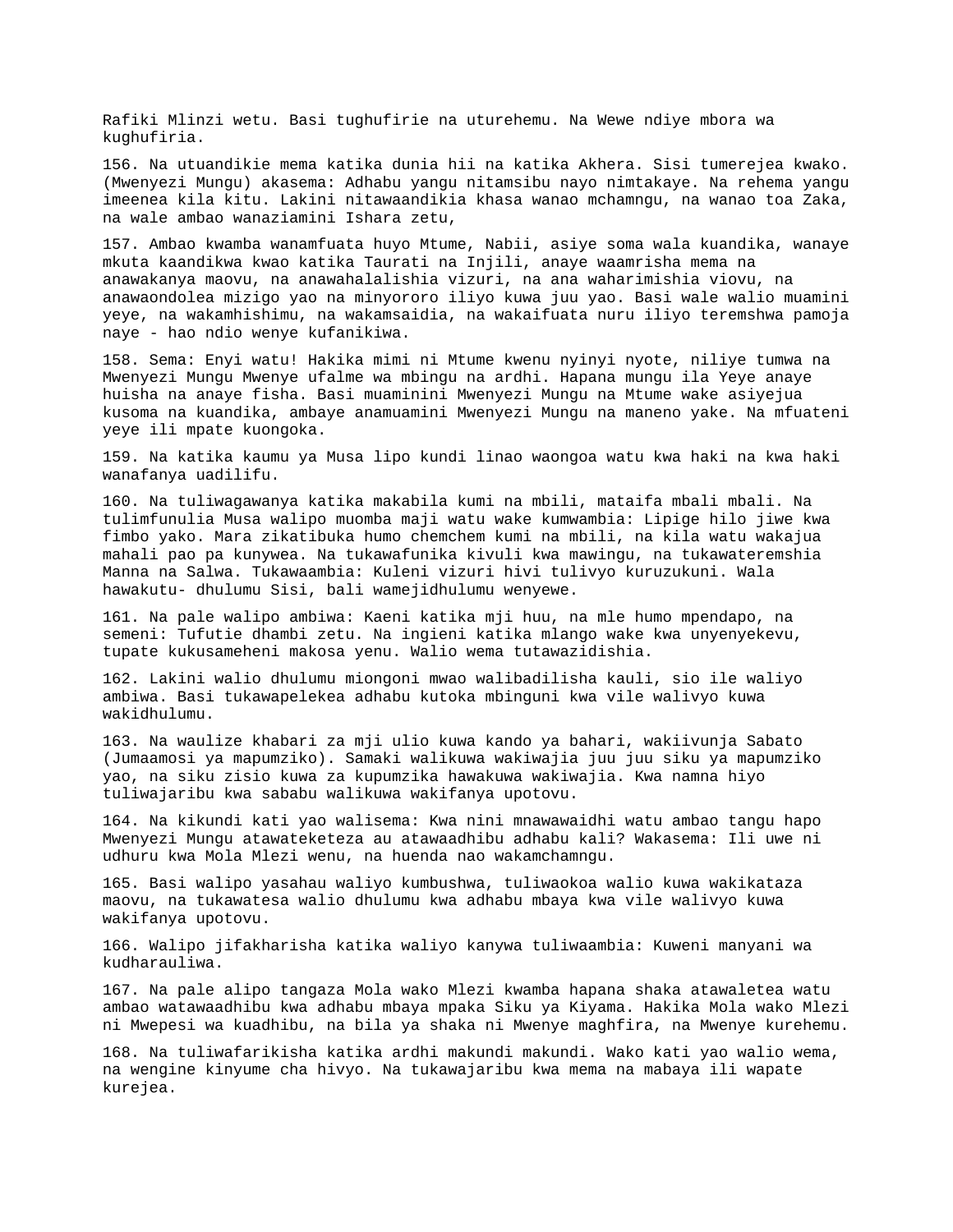169. Na wakafuatia baada yao kizazi kibaya walio rithi Kitabu. Wakashika anasa za haya maisha duni, na wakasema: Tutasamehewa! Na ikiwajia tena anasa kama hiyo wataishika pia. Je, hawakufanyiwa agano la Kitabu kuwa wasiseme juu ya Mwenyezi Mungu ila Haki tu? Nao wamekwisha soma yaliomo humo. Na nyumba ya Akhera ni bora kwa wanao jikinga na maasi. Basi je, hamtii akilini?

170. Na wale wanao kishikilia Kitabu, na wakashika Sala - hakika Sisi hatupotezi ujira wa watendao mema.

171. Na pale tulipo unyanyua mlima juu yao ukawa kama kwamba ni kiwingu kilicho wafunika, na wakadhani kuwa utawaangukia, (tukawaambia): Kamateni kwa nguvu tuliyo kupeni, na yakumbukeni yaliyomo ndani yake ili mpate kumcha Mungu.

172. Na pale Mola wako Mlezi alipo waleta katika wanaadamu kutoka migongoni mwao kizazi chao, na akawashuhudisha juu ya nafsi zao, akawaambia: Je, Mimi si Mola Mlezi wenu? Wakasema: Kwani! Tumeshuhudia. Msije mkasema Siku ya Kiyama sisi tulikuwa tumeghafilika na hayo.

173. Au mkasema: Hakika baba zetu ndio walio shirikisha kabla yetu, na sisi ni dhuriya zao tu baada yao. Basi utatuangamiza kwa sababu ya waliyo yafanya wapotovu?

174. Ndio kama hivyo tunavyo zipambanua Ishara, kwa kutaraji kuwa watarejea.

175. Na wasomee khabari za yule ambaye tulimpa Ishara zetu, naye akajivua nazo. Na Shet'ani akamuandama, akawa miongoni walio potea.

176. Na tungelitaka tungeli mtukuza kwa hizo Ishara, lakini yeye aliushikilia ulimwengu na akafuata pumbao lake. Basi mfano wake ni mfano wa mbwa. Ukimhujumu hupumua na kutoa ulimi na ukimwacha pia hupumua na kutoa ulimi. Huo ni mfano wa kaumu wanao zikanusha Ishara zetu. Basi simulia hadithi, huenda wakatafakari.

177. Huu ni mfano muovu kabisa wa watu wanao kanusha Ishara zetu na wakajidhulumu nafsi zao.

178. Yule ambaye Mwenyezi Mungu amemhidi basi huyo amehidika; na alio waacha kupotea basi hao ndio walio khasirika.

179. Na tumeiumbia Jahannamu majini wengi na watu. Wana nyoyo, lakini hawafahamu kwazo. Na wana macho, lakini hawaoni kwayo. Na wana masikio, lakini hawasikii kwayo. Hao ni kama nyama howa, bali wao ni wapotofu zaidi. Hao ndio walio ghafilika.

180. Na Mwenyezi Mungu ana majina mazuri kabisa, basi muombeni kwa hayo. Na waacheni wale wanao haribu utakatifu wa majina yake. Hao watakuja lipwa waliyo kuwa wakiyatenda.

181. Na katika tulio waumba wako watu wanao ongoza kwa Haki, na kwayo wanafanya uadilifu.

182. Na wale walio kadhibisha Ishara zetu, tutawapururia pole pole kwa namna ambayo wenyewe hawaijui.

183. Nami nitawapa muda. Hakika mpango wangu ni madhubuti.

184. Je, hawafikiri? Huyu mwenzao hana wazimu. Hakuwa yeye ila ni mwonyaji aliye dhaahiri.

185. Je, hawatazami ufalme wa mbingu na ardhi, na vitu alivyo viumba Mwenyezi Mungu, na pengine ajali yao imekwisha karibia? Basi maneno gani baada ya haya watayaamini?

186. Aliye mwacha Mwenyezi Mungu kupotea hana wa kumwongoa. Atawaacha hao wakitangatanga katika upotofu wao.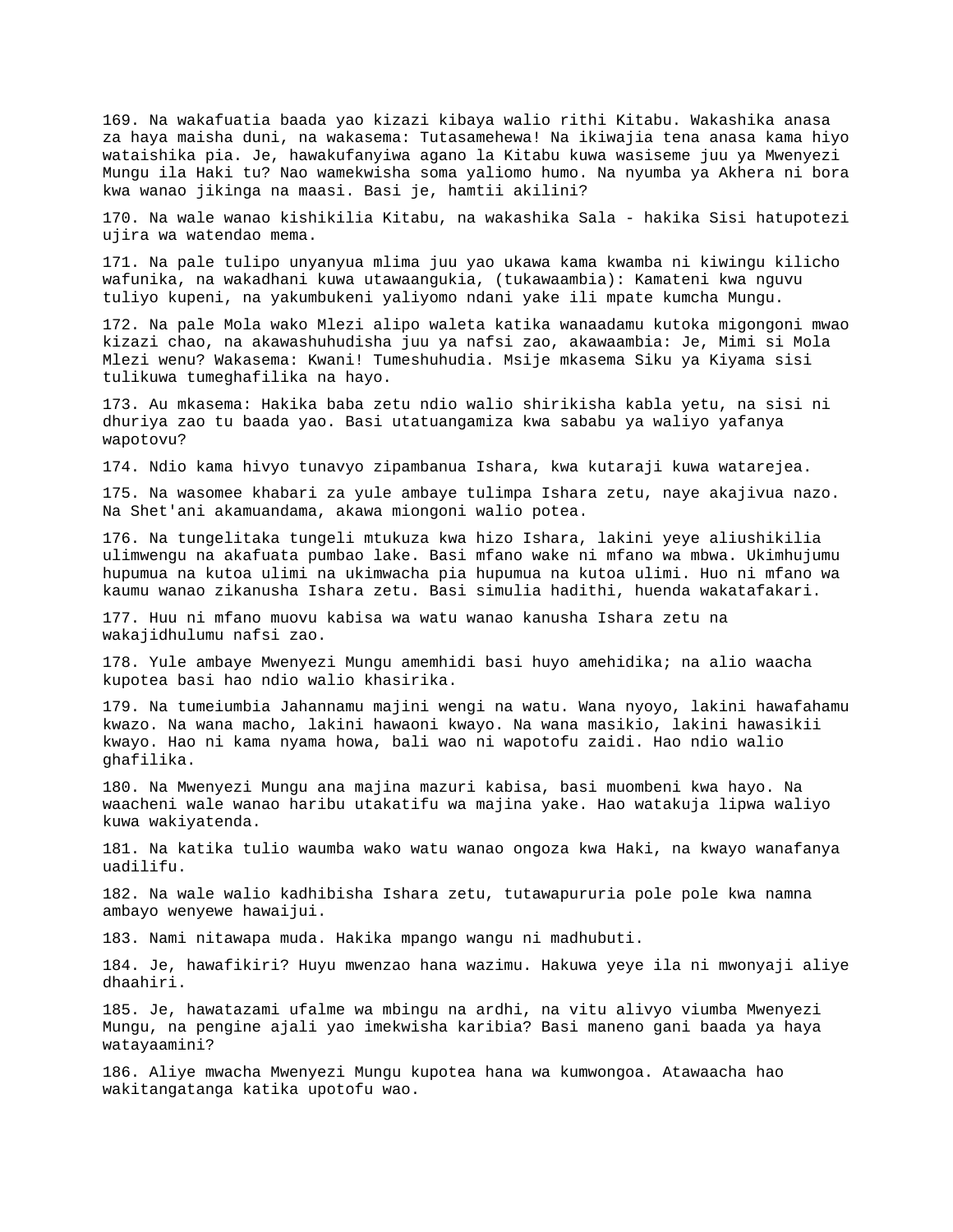187. Wanakuuliza hiyo Saa (ya mwisho) itakuwa lini? Sema: Kuijua kwake kuko kwa Mola Mlezi wangu. Haidhihirishi hiyo kwa wakati wake ila Yeye. Ni nzito katika mbingu na ardhi. Haikujiini ila kwa ghafla tu. Wanakuuliza kama kwamba wewe una pupa ya kuijua. Sema: Ujuzi wake uko kwa Mwenyezi Mungu. Lakini aghlabu ya watu hawajui.

188. Sema: Siimilikii nafsi yangu manufaa wala madhara, ila apendavyo Mwenyezi Mungu. Na lau kuwa ninayajua ya ghaibu ninge jizidishia mema mengi, wala ovu lisinge nigusa. Mimi si chochote ila ni mwonyaji na mbashiri kwa watu wanao amini.

189. Yeye ndiye aliye kuumbeni katika nafsi moja; na katika hiyo hiyo akamfanya mwenzi wake, ili akae naye kwa utulivu. Na anapo muingilia hubeba mzigo mwepesi, akitembea nao. Anapo kuwa mja mzito, wote wawili humwomba Mwenyezi Mungu, Mola Mlezi wao: Kama ukitupa mwana mwema tutakuwa katika wanao shukuru.

190. Basi anapo wapa mwana mwema, wanamfanyia washirikina Mwenyezi Mungu katika kile kile alicho wapa. Mwenyezi Mungu ametukuka na huko kushirikisha kwao.

191. Ati wanawafanya viumbe kuwa ni washirika wa Mwenyezi Mungu, nao hawaumbi, bali wao ndio wanaumbwa?

192. Wala hawana uwezo wa kuwanusuru wala wenyewe hawajinusuru.

193. Na mkiwaita kwenye uwongofu, hawakufuateni. Ni mamoja kwenu ikiwa mtawaita au mkinyamaza.

194. Hakika hao mnao waomba asiye kuwa Mwenyezi Mungu ni waja mfano wenu nyinyi. Hebu waombeni, nao wakuitikieni, kama mnasema kweli.

195. Je, wao wanayo miguu ya kwendea? Au wanayo mikono ya kutetea? Au wanayo macho ya kuonea? Au wanayo masikio ya kusikizia? Sema: Iiteni hio miungu yenu ya ushirikina. Kisha nifanyieni mimi vitimbi, wala msinipe muhula.

196. Hakika Mlinzi wangu ni Mwenyezi Mungu aliye teremsha Kitabu. Naye ndiye awalindae walio wema.

197. Na hao mnao waomba asiye kuwa Mwenyezi hawawezi kukunusuruni, wala hawajinusuru wenyewe.

198. Na mkiwaita kwenye uwongofu hawasikii. Na unawaona wanakutazama, nao hawaoni.

199. Shikamana na kusamehe, na amrisha mema, na jitenge na majaahili.

200. Na uchochezi wa Shet'ani ukikuchochea basi omba ulinzi wa Mwenyezi Mungu. Hakika Yeye ni Msikizi, Mjuzi.

201. Hakika wale wamchao Mungu, zinapo wagusa pepesi za Shet'ani, mara huzindukana na hapo huwa wenye kuiona haki.

202. Na ndugu zao wanawavutia kwenye upotofu, kisha wao hawaachi.

203. Na usipo waletea Ishara waitakayo husema: Kwa nini hukuibuni? Sema: mimi ninafuata yanayo funuliwa kwangu kutokana na Mola Mlezi wangu. Hii (Qur'ani) ni hoja zinazo toka kwa Mola wenu Mlezi, na uwongofu na rehema kwa watu wanao amini.

204. Na isomwapo Qur'ani isikilizeni na mnyamaze ili mpate kurehemewa.

205. Na mkumbuke Mola Mlezi wako nafsini kwako kwa unyenyekevu na khofu, na bila ya kupiga kelele kwa kauli, asubuhi na jioni. Wala usiwe miongoni wa walio ghafilika.

206. Hakika wale walioko kwa Mola wako Mlezi hawajivuni wakaacha kumuabdu, na wanamtakasa na wanamsujudia.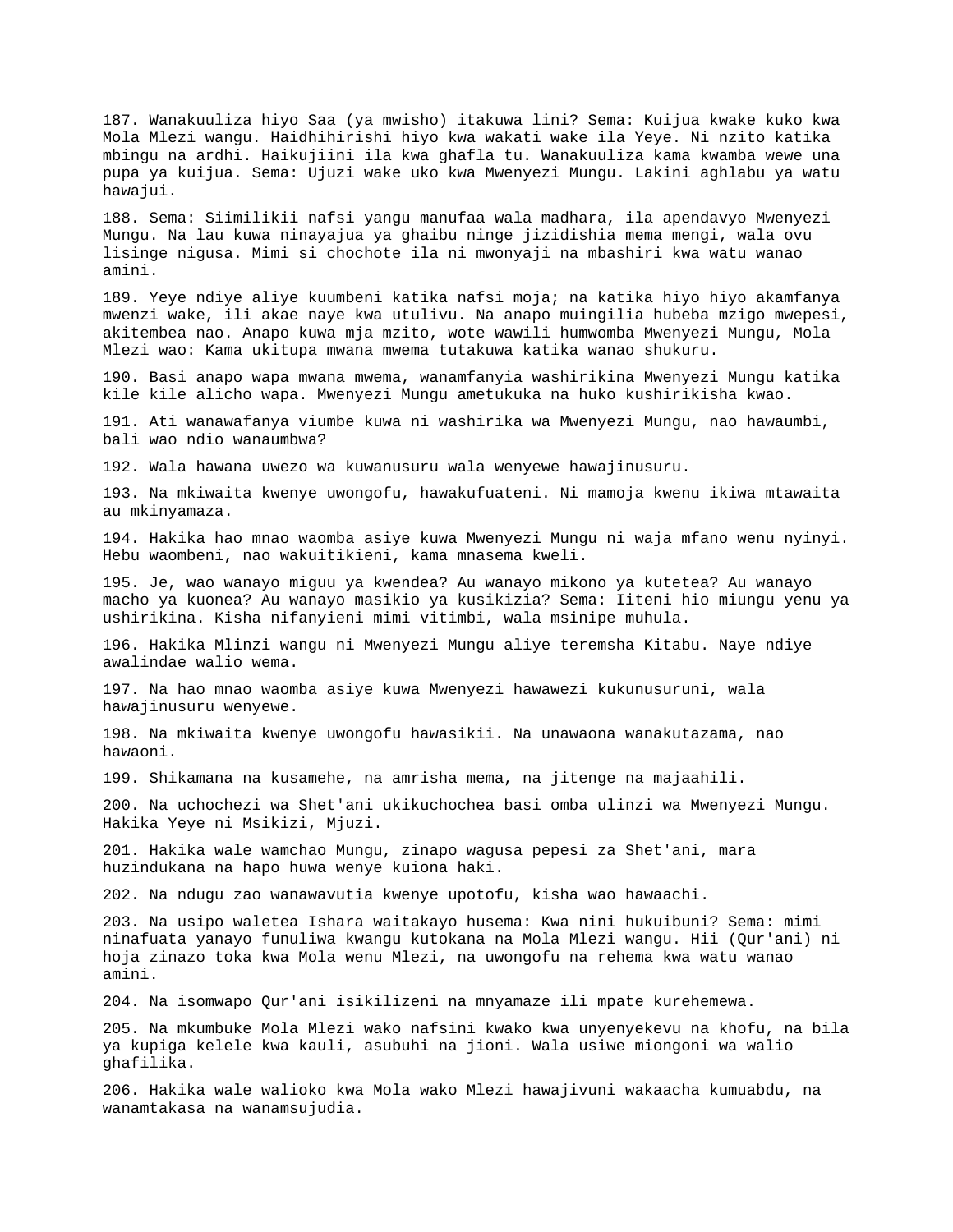### **SURA 8. SURAT AL-ANFAAL**

KWA JINA LA MWENYEZI MUNGU MWINGI WA REHEMA, MWENYE KUREHEMU

1. Wanakuuliza juu ya Ngawira. Sema: Ngawira ni ya Mwenyezi Mungu na Mtume. Basi mcheni Mwenyezi Mungu na suluhisheni mambo baina yenu, na mt'iini Mwenyezi Mungu na Mtume wake ikiwa nyinyi ni Waumini.

2. Hakika Waumini ni wale ambao anapo tajwa Mwenyezi Mungu nyoyo zao hujaa khofu, na wanapo somewa Aya zake huwazidisha Imani, na wakamtegemea Mola wao Mlezi.

3. Hao ambao wanashika Sala na wanatoa katika yale tunayo waruzuku.

4. Hao kweli ndio Waumini. Wao wana vyeo, na maghfira, na riziki bora, kwa Mola wao Mlezi.

5. Kama Mola wako Mlezi alivyo kutoa nyumbani kwako kwa Haki, na hakika kundi moja la Waumini linachukia.

6. Wanajadiliana nawe kwa jambo la Haki baada ya kwisha bainika, kama kwamba wanasukumwa kwenye mauti nao wanaona.

7. Na Mwenyezi Mungu alipo kuahidini kuwa moja katika makundi mawili ni lenu. Nanyi mkapenda lisilo na nguvu ndio liwe lenu; na Mwenyezi Mungu anapenda ahakikishe Haki kwa maneno yake, na aikate mizizi ya makafiri.

8. Ili ahakikishe Haki na auvunje upotovu na wangachukia wakosefu.

9. Mlipo kuwa mkimuomba msaada Mola wenu Mlezi, naye akakujibuni kuwa: Kwa yakini Mimi nitakusaidieni kwa Malaika elfu wanao fuatana mfululizo.

10. Na Mwenyezi Mungu hakufanya haya ila kuwa ni bishara na ili nyoyo zenu zituwe. Na haupatikani ushindi ila kutoka kwa Mwenyezi Mungu. Hakika Mwenyezi Mungu ni Mwenye nguvu, na Mwenye hikima.

11. Alipo kufunikeni kwa usingizi uwe ni uaminisho kutoka kwake, na akakuteremshieni maji kutoka mbinguni ili kukusafisheni kwayo na kukuondoleeni uchafu wa Shet'ani, na kuzipa nguvu nyoyo zenu, na kuitia imara miguu yenu.

12. Mola wako Mlezi alipo wafunulia Malaika: Hakika Mimi ni pamoja nanyi, basi watieni nguvu walio amini. Nitatia woga katika nyoyo za walio kufuru. Basi wapigeni juu ya shingo na wapigeni kwenye kila ncha za vidole.

13. Hayo ni kwa sababu wamemuasi Mwenyezi Mungu na Mtume wake. Na mwenye kumuasi Mwenyezi Mungu na Mtume wake basi Mwenyezi Mungu ni Mkali wa kuadhibu.

14. Ndio hivyo! Basi ionjeni! Na bila ya shaka makafiri wana adhabu ya Moto.

15. Enyi Mlio amini! Mkikutana na walio kufuru vitani msiwageuzie mgongo.

16. Na atakaye wageuzia mgongo wake siku hiyo - isipo kuwa kwa mbinu za vita au kuungana na kikosi - basi atakuwa amestahiki ghadhabu ya Mwenyezi Mungu. Na pahala pake ni Jahannamu, na huo ni mwisho muovu.

17. Hamkuwauwa nyinyi lakini Mwenyezi Mungu ndiye aliye wauwa. Na wewe hukutupa, walakini Mwenyezi Mungu ndiye aliye tupa, ili awajaribu Waumini majaribio mema yatokayo kwake. Hakika Mwenyezi Mungu ndiye Msikizi na Mjuzi.

18. Ndio hivyo! Na hakika Mwenyezi Mungu ni Mwenye kudhoofisha vitimbi vya makafiri.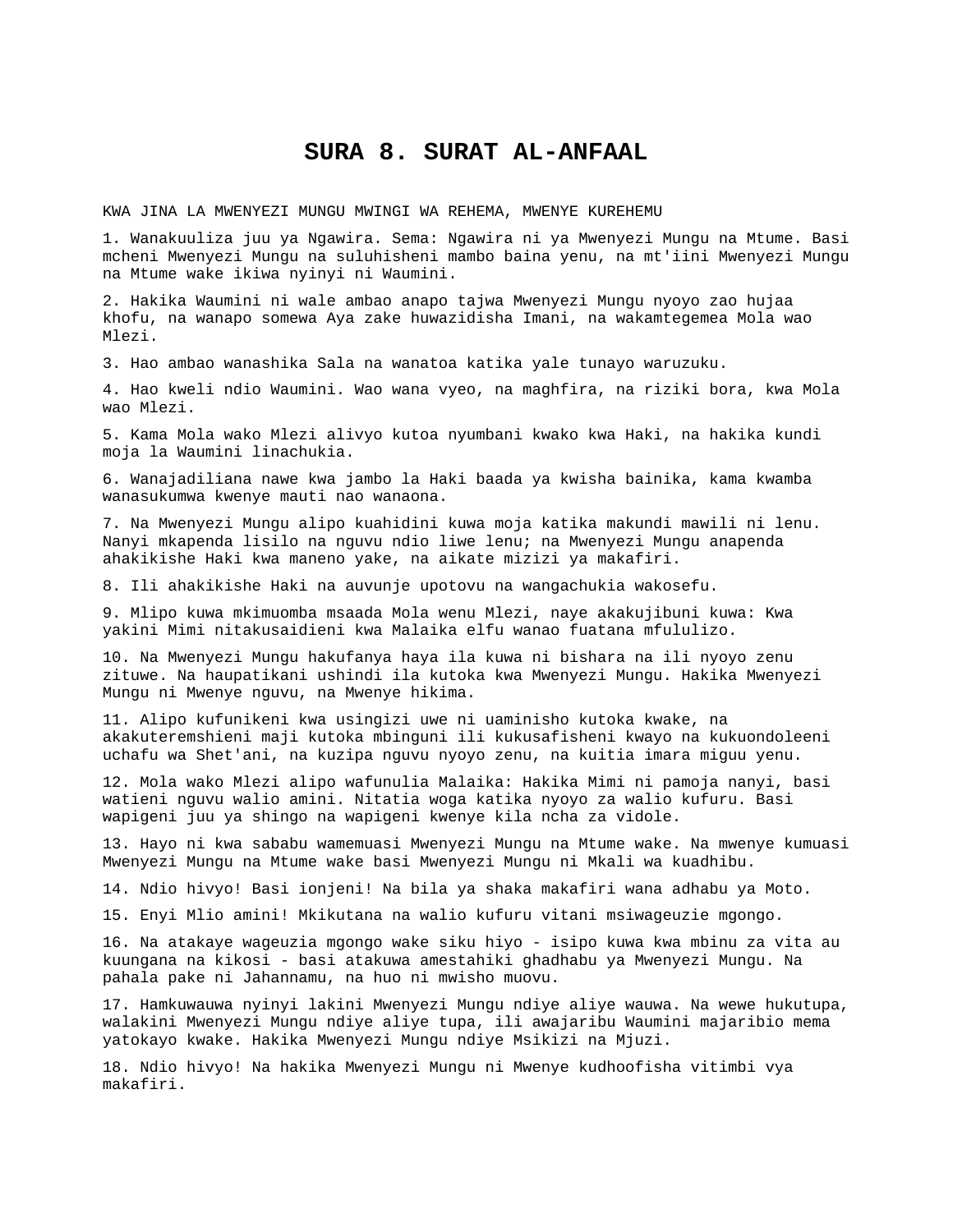19. Kama mnataka hukumu basi hukumu imekwisha kujieni. Na mkiacha itakuwa ndio kheri kwenu. Na mkirejea Sisi pia tutarejea. Na jeshi lenu halitakufaeni kitu, japo likiwa kubwa. Kwani hakika Mwenyezi yu pamoja na Waumini.

20. Enyi mlio amini! Mt'iini Mwenyezi Mungu na Mtume wake, wala msijiepushe naye, nanyi mnasikia.

21. Wala msiwe kama wale wanao sema: Tumesikia, na kumbe hawasikii.

22. Hakika vinyama viovu mbele ya Mwenyezi Mungu ni vile viziwi na bubu visio tumia akili zao.

23. Na Mwenyezi Mungu angeli jua wema wowote kwao ange wasikilizisha, na lau ange wasikilizisha wangeli geuka wakapuuza.

24. Enyi mlio amini! Muitikieni Mwenyezi Mungu na Mtume anapo kuitieni jambo la kukupeni uzima wa milele. Na jueni kuwa Mwenyezi Mungu huingia kati ya mtu na moyo wake, na kwamba hakika kwake Yeye tu mtakusanywa.

25. Na jikingeni na Fitna ambayo haitowasibu walio dhulumu peke yao kati yenu. Na jueni kuwa Mwenyezi Mungu ni Mkali wa kuadhibu.

# **26. Na kumbukeni mlipo kuwa wachache, mkionekana wanyonge katika nchi, mnaogopa watu wasikunyakueni, naye akakupeni pahala pazuri pa kukaa, na akakutieni nguvu kwa nuSURA yake, na akakupeni riziki nzuri ili mpate kushukuru.**

27. Enyi mlio amini! Msimfanyie khiana Mwenyezi Mungu na Mtume, wala msikhini amana zenu, nanyi mnajua.

28. Na jueni ya kwamba mali zenu na wana wenu ni Fitna (mtihani), na kwamba kwa Mwenyezi Mungu upo ujira mkubwa.

29. Enyi mlio amini! Mkimcha Mwenyezi Mungu atakupeni kipambanuo, na atakufutieni makosa, na atakusameheni, na Mwenyezi Mungu ni Mwenye fadhila kubwa.

30. Na walipo kupangia mpango walio kufuru wakufunge, au wakuuwe, au wakutoe. Wakapanga mipango yao, na Mwenyezi Mungu akapanga yake. Na Mwenyezi Mungu ndiye mbora wa mipango.

31. Na wanapo somewa Aya zetu, wao husema: Tumesikia. Na lau tungeli penda tunge sema kama haya. Haya si chochote ila hadithi za watu wa kale tu.

32. Na walipo sema: Ee Mwenyezi Mungu! Ikiwa haya ni kweli itokayo kwako basi tunyeshee mawe kutoka mbinguni, au tuletee adhabu yoyote iliyo chungu.

33. Na Mwenyezi Mungu hakuwa wa kuwaadhibu nawe umo pamoja nao, wala Mwenyezi Mungu si wa kuwaadhibu na hali ya kuwa wanaomba msamaha.

34. Lakini wana jambo gani hata Mwenyezi Mungu asiwaadhibu, na hali ya kuwa wanawazuilia watu Msikiti Mtakatifu? Wala wao hawakuwa ndio walinzi wake, bali walinzi wake hawakuwa ila wacha-Mngu tu. Lakini wengi katika wao hawajui.

35. Na haikuwa ibada yao kwenye hiyo Nyumba (Al Kaaba) ila ni kupiga miunzi na makofi. Basi onjeni adhabu kwa vile mlivyo kuwa mkikufuru.

36. Hakika wale walio kufuru hutoa mali yao ili kuzuilia Njia ya Mwenyezi Mungu. Basi watayatoa, kisha yatakuwa juu yao majuto, na kisha watashindwa. Na wale walio kufuru watakusanywa kwenye Jahannam.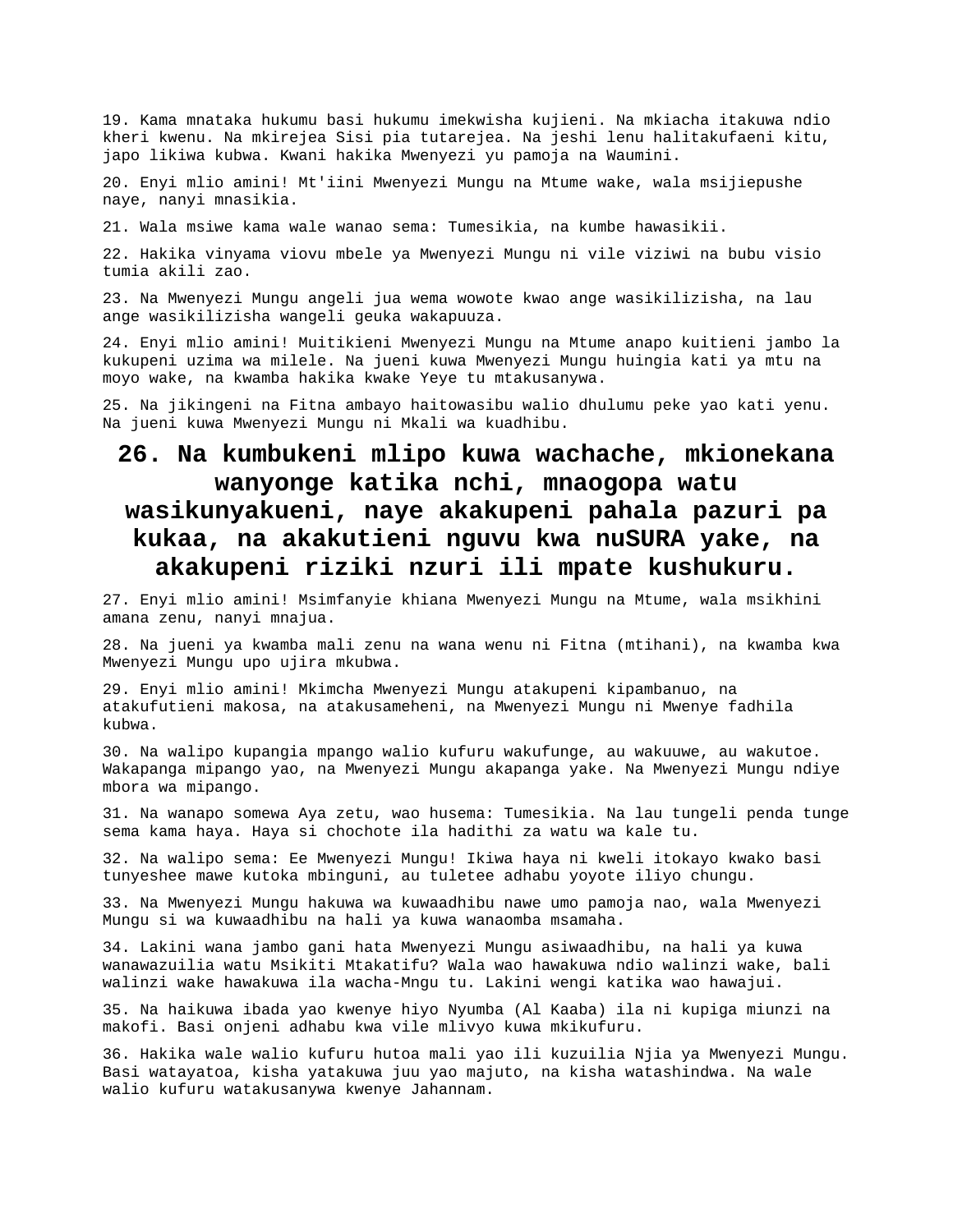37. Ili Mwenyezi Mungu apate kuwa pambanua walio waovu na walio wema, na kuwaweka waovu juu ya waovu wengine, na kuwarundika wote pamoja, na kuwatupa katika Jahannam. Hao ndio walio khasirika.

38. Waambie wale walio kufuru: Wakikoma watasamehewa yaliyo kwisha pita. Na wakiyarudia basi imekwisha pita mifano ya wa zamani.

39. Na piganeni nao mpaka isiwepo fitna na mateso, na Dini yote iwe kwa ajili ya Mwenyezi Mungu. Lakini wakiacha, basi hakika Mwenyezi Mungu anayaona wanayo yatenda.

40. Na kama wakigeuka basi jueni kwamba Mwenyezi Mungu ndiye Mola wenu, ni Mola Mwema na Msaidizi Mwema.

41. NA JUENI ya kwamba ngawira mnayo ipata, basi khums (sehemu moja katika tano) ni kwa ajili ya Mwenyezi Mungu na Mtume, na jamaa, na mayatima, na masikini, na wasafiri, ikiwa nyinyi mmemuamini Mwenyezi Mungu na tuliyo yateremsha kwa mja wetu siku ya kipambanuo, siku yalipo kutana majeshi mawili. Na Mwenyezi Mungu ni Muweza wa kila kitu.

42. Kumbukeni pale mlipo kuwa nyinyi kwenye ng'ambo ya karibu ya bonde, na wao wakawa ng'ambo ya mbali, na msafara ulipo kuwa chini yenu. Na ingeli kuwa mmeagana mngeli khitalifiana katika miadi. Lakini (mkakutana) ili Mwenyezi Mungu atimize jambo lilio kuwa lazima litendeke, kwa sababu aangamie wa kuangamia kwa dalili zilizo dhaahiri, na asalimike wa kusalimika kwa dalili zilizo dhaahiri. Na Mwenyezi Mungu ni Mwenye kusikia Mwenye kujua.

43. Kumbuka alipo kuonyesha usingizini mwako kwamba wao ni wachache - na lau angeli kuonyesha kuwa ni wengi, mngeli ingiwa na woga, na mngeli zozana katika jambo hilo. Lakini Mwenyezi Mungu kakuvueni. Hakika Yeye ni Mwenye kuyajua yalio vifuani.

44. Na mlipo kutana akakuonyesheni machoni mwenu kuwa wao ni wachache, na akakufanyeni nyinyi ni wachache machoni mwao, ili Mwenyezi Mungu atimize jambo lilio kuwa liwe. Na mambo yote hurejezwa kwa Mwenyezi Mungu.

45. Enyi mlio amini! Mkikutana na jeshi, basi kueni imara, na mkumbukeni Mwenyezi Mungu sana ili mpate kufanikiwa.

46. Na mt'iini Mwenyezi Mungu na Mtume wake, wala msizozane mkaingiwa woga, na zikapotea nguvu zenu. Na subirini. Hakika Mwenyezi Mungu yu pamoja na wanao subiri.

47. Wala msiwe kama wale walio toka majumbani mwao kwa fakhari na kujionyesha kwa watu, na wakawazuilia watu Njia ya Mwenyezi Mungu. Na Mwenyezi Mungu ameyazunguka yote wanayo yafanya.

48. Na pale Shet'ani alipo wapambia vitendo vyao, na akawaambia: Hapana watu wa kukushindeni hii leo, na hali mimi ni mlinzi wenu. Yalipo onana majeshi mawili, akarudi nyuma, na akasema: Mimi si pamoja nanyi. Mimi naona msiyo yaona. Mimi namwogopa Mwenyezi Mungu, na Mwenyezi Mungu ni mkali wa kuadhibu.

49. Na walipo sema wanaafiki, na wale wenye ugonjwa nyoyoni mwao: Watu hawa dini yao imewadanganya. Na Mwenye kumtegemea Mwenyezi Mungu basi hakika Mwenyezi Mungu ni Mwenye nguvu Ametukuka, na Mwenye hikima.

50. Na laiti ungeli ona Malaika wanapo wafisha wale walio kufuru wakiwapiga nyuso zao na migongo yao, na kuwaambia: Ionjeni adhabu ya Moto!

51. Hayo ni kwa sababu ya yale yaliyo kwisha tangulizwa na mikono yenu, na hakika Mwenyezi Mungu si mwenye kuwadhulumu waja.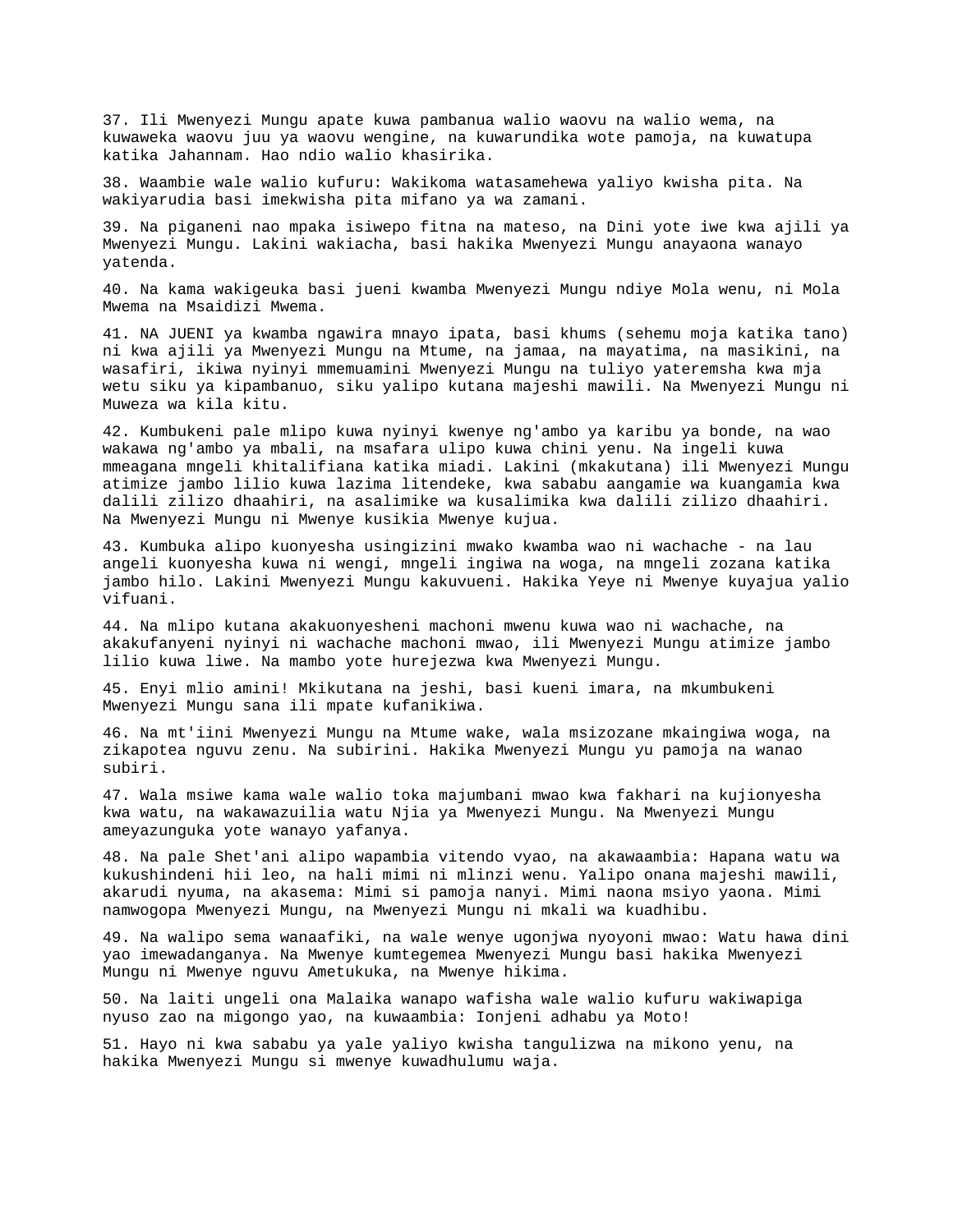52. Kama ada ya watu wa Firauni na walio kuwa kabla yao - walizikataa Ishara za Mwenyezi Mungu. Basi Mwenyezi Mungu aliwashika kwa sababu ya madhambi yao. Na hakika Mwenyezi Mungu ni Mwenye nguvu na mkali wa kuadhibu.

53. Hayo ni kwa sababu Mwenyezi Mungu habadilishi kabisa neema alizo waneemesha watu, mpaka wao wabadilishe yaliyomo ndani ya nafsi zao. Na hakika Mwwnyezi Mungu ni Mwenye kusikia, Mwenye kujua.

54. Ni kama ada ya watu wa Firauni na walio kabla yao - walizikanusha Ishara za Mola wao Mlezi, basi tukawateketeza kwa madhambi yao. Na tukawazamisha watu wa Firauni. Na wote walikuwa wenye kudhulumu.

55. Hakika vinyama vilio viovu kabisa mbele ya Mwenyezi Mungu ni wale wanao kufuru, basi hao hawaamini;

56. Wale ambao miongoni mwao umepatana nao ahadi, kisha wanavunja ahadi yao kila mara, wala hawamchi Mungu.

57. Basi ukiwakuta vitani wakimbize walio nyuma yao ili wapate kukumbuka.

58. Na ukichelea khiana kwa watu fulani basi watupilie ahadi yao kwa usawa. Hakika Mwenyezi Mungu hawapendi makhaini.

59. Wala wasidhanie wale walio kufuru kwamba wao wametangulia mbele. La, wao hawatashinda.

60. Basi waandalieni nguvu kama muwezavyo, na kwa farasi walio fungwa tayaritayari, ili kuwatishia maadui wa Mwenyezi Mungu na maadui zenu, na wengineo ambao hamwajui, lakini Mwenyezi Mungu anawajua. Na mkitoa chochote katika Njia ya Mwenyezi Mungu mtarudishiwa, na wala nyinyi hamtadhulumiwa.

61. Na wakielekea amani nawe pia elekea, na mtegemee Mwenyezi Mungu. Hakika Yeye ndiye Mwenye kusikia Mwenye kujua.

# **62. Na wakitaka kukukhadaa basi Mwenyezi Mungu atakutosheleza. Kwani Yeye ndiye aliye kuunga mkono kwa nuSURA yake na kwa Waumini.**

63. Na akaziunga nyoyo zao. Na lau wewe ungeli toa vyote viliomo duniani usingeli weza kuziunga nyoyo zao, lakini Mwenyezi Mungu ndiye aliye waunganisha. Hakika Yeye ndiye Mtukufu Mwenye nguvu na Mwenye hikima.

64. Ewe Nabii! Mwenyezi Mungu anakutoshelezea wewe na Waumini walio kufuata.

65. Ewe Nabii! Wahimize Waumini wende vitani. Wakiwapo kati yenu ishirini wanao subiri watawashinda mia mbili. Na wakiwapo kati yenu mia watawashinda elfu moja katika walio kufuru. Kwa sababu wao ni watu wasio fahamu.

66. Sasa Mwenyezi Mungu amekupunguzieni, na anajua kuwa upo udhaifu kwenu. Kwa hivyo wakiwa wapo watu mia moja kati yenu wenye kusubiri watawashinda mia mbili. Na wakiwapo elfu moja watawashinda elfu mbili, kwa idhini ya Mwenyezi Mungu. Na Mwenyezi Mungu yu pamoja na wenye kusubiri.

67. Haimfalii Nabii yeyote kuwa na mateka mpaka awe ameshinda baraabara katika nchi. Mnataka vitu vya dunia, na Mwenyezi Mungu anataka Akhera. Na Mwenyezi Mungu ni Mtukufu Mwenye nguvu Mwenye hikima.

68. Lau isingeli kuwa hukumu iliyo kwisha tangulia kutoka kwa Mwenyezi Mungu ingeli kupateni adhabu kubwa kwa vile mlivyo chukua.

69. Basi kuleni katika mlivyo teka, ni halali na vizuri, na mcheni Mwenyezi Mungu. Hakika Mwenyezi Mungu ni Mwenye kusamehe na Mwenye kurehemu.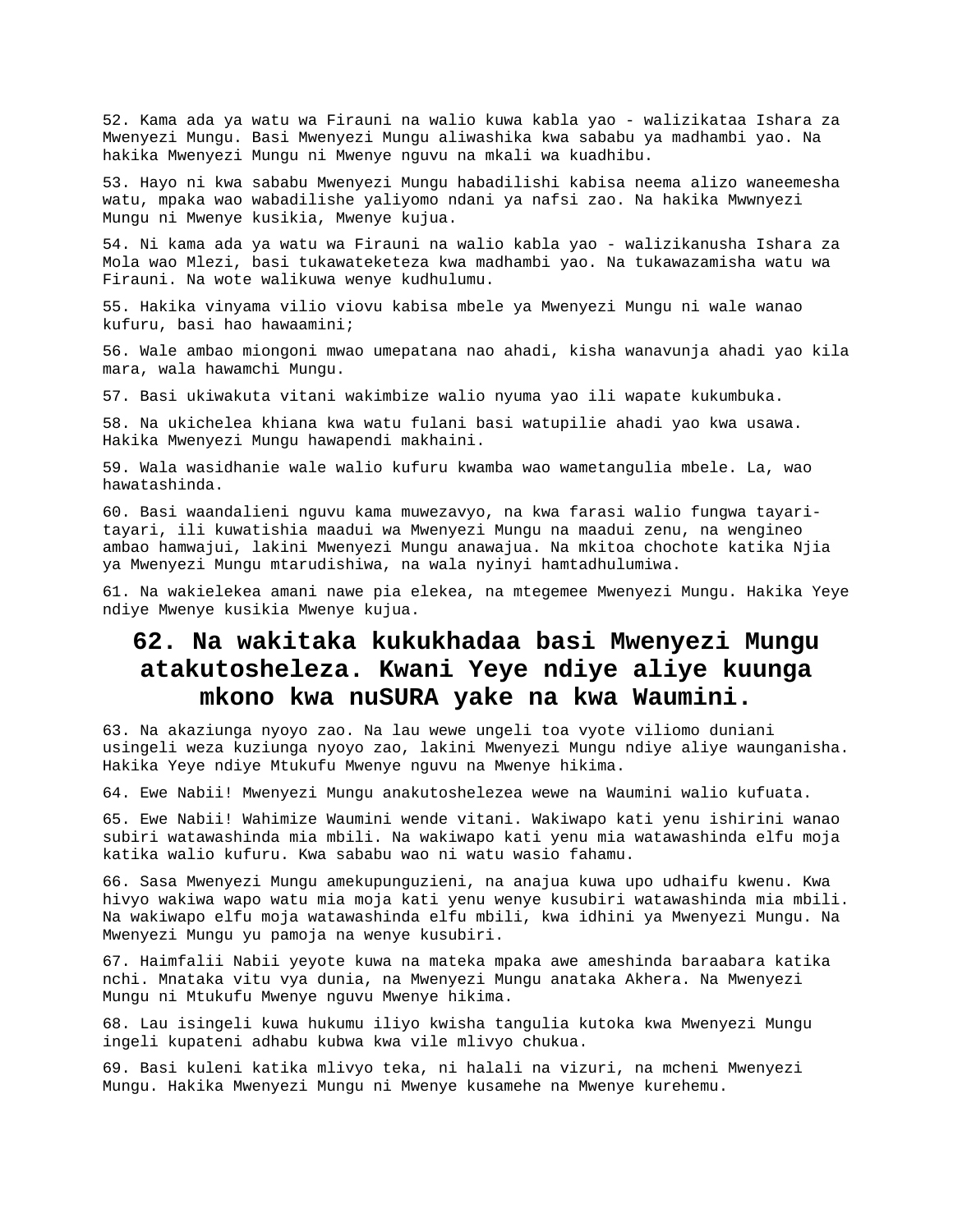70. Ewe Nabii! Waambie mateka waliomo mikononi mwenu: Kama Mwenyezi akiona kheri yoyote nyoyoni mwenu atakupeni bora kuliko vilivyo chukuliwa kwenu, na atakusameheni. Na Mwenyezi Mungu ni Mwenye kusamehe Mwenye kurehemu.

71. Ikiwa wanataka kukufanyia khiana, wao walikwisha mfanyia khiana Mwenyezi Mungu kabla yake, na Yeye akakuwezesha kuwashinda. Na Mwenyezi Mungu ni Mwenye kujua Mwenye hikima.

72. Hakika wale walio amini na wakahama na wakapigania Njia ya Mwenyezi Mungu kwa mali yao na nafsi zao, na wale walio toa mahala pa kukaa, na wakanusuru, hao ni marafiki na walinzi wao kwa wao. Na wale walio amini lakini hawakuhama, nyinyi hamna waajibu wa ulinzi kwao hata kidogo mpaka wahame. Lakini wakiomba msaada kwenu katika Dini, basi ni juu yenu kuwasaidia, isipo kuwa juu ya watu ambao yapo mapatano baina yenu na wao. Na Mwenyezi Mungu anayaona mnayo yatenda.

73. Na wale walio kufuru ni marafiki wenyewe kwa wenyewe. Msipo fanya hivi itakuwako fitna katika nchi na fisadi kubwa.

74. Na walio amini wakahama na wakapigana Jihadi katika Njia ya Mwenyezi Mungu, na walio toa mahala pa kukaa na wakanusuru, hao ndio Waumini wa kweli. Watapata msamaha wa Mwenyezi Mungu na kuruzukiwa kwema.

75. Na watakao amini baadaye na wakahajiri, na wakapigana Jihadi pamoja nanyi, basi hao ni katika nyinyi. Na jamaa wa nasaba wanastahikiana wenyewe kwa wenyewe zaidi katika Kitabu cha Mwenyezi Mungu. Hakika Mwenyezi Mungu ni Mwenye kujua kila kitu.

### **SURA 9. SURATUT TAWBA**

KWA JINA LA MWENYEZI MUNGU MWINGI WA REHEMA, MWENYE KUREHEMU

1. Wanakuuliza juu ya Ngawira. Sema: Ngawira ni ya Mwenyezi Mungu na Mtume. Basi mcheni Mwenyezi Mungu na suluhisheni mambo baina yenu, na mt'iini Mwenyezi Mungu na Mtume wake ikiwa nyinyi ni Waumini.

2. Hakika Waumini ni wale ambao anapo tajwa Mwenyezi Mungu nyoyo zao hujaa khofu, na wanapo somewa Aya zake huwazidisha Imani, na wakamtegemea Mola wao Mlezi.

3. Hao ambao wanashika Sala na wanatoa katika yale tunayo waruzuku.

4. Hao kweli ndio Waumini. Wao wana vyeo, na maghfira, na riziki bora, kwa Mola wao Mlezi.

5. Kama Mola wako Mlezi alivyo kutoa nyumbani kwako kwa Haki, na hakika kundi moja la Waumini linachukia.

6. Wanajadiliana nawe kwa jambo la Haki baada ya kwisha bainika, kama kwamba wanasukumwa kwenye mauti nao wanaona.

7. Na Mwenyezi Mungu alipo kuahidini kuwa moja katika makundi mawili ni lenu. Nanyi mkapenda lisilo na nguvu ndio liwe lenu; na Mwenyezi Mungu anapenda ahakikishe Haki kwa maneno yake, na aikate mizizi ya makafiri.

8. Ili ahakikishe Haki na auvunje upotovu na wangachukia wakosefu.

9. Mlipo kuwa mkimuomba msaada Mola wenu Mlezi, naye akakujibuni kuwa: Kwa yakini Mimi nitakusaidieni kwa Malaika elfu wanao fuatana mfululizo.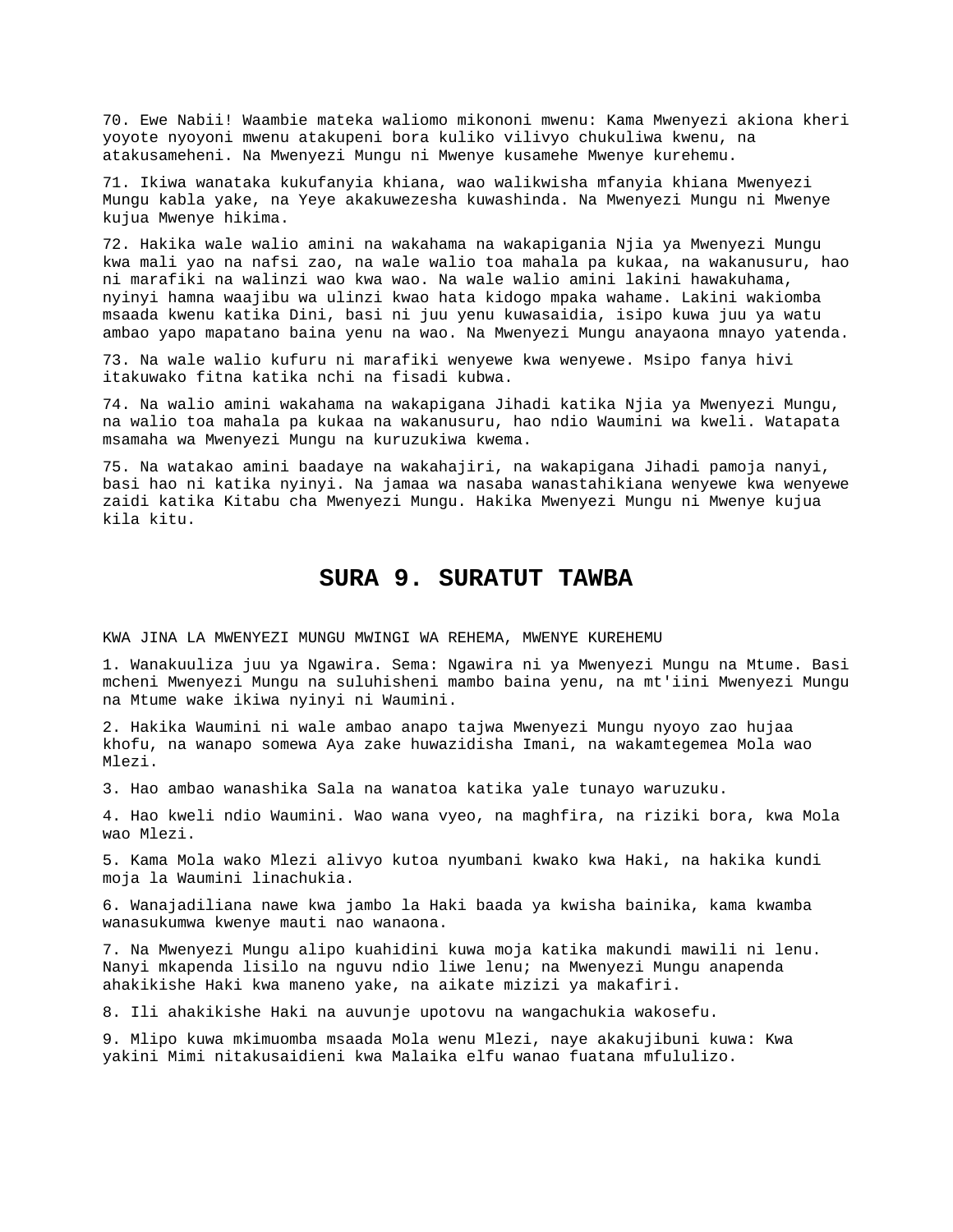10. Na Mwenyezi Mungu hakufanya haya ila kuwa ni bishara na ili nyoyo zenu zituwe. Na haupatikani ushindi ila kutoka kwa Mwenyezi Mungu. Hakika Mwenyezi Mungu ni Mwenye nguvu, na Mwenye hikima.

11. Alipo kufunikeni kwa usingizi uwe ni uaminisho kutoka kwake, na akakuteremshieni maji kutoka mbinguni ili kukusafisheni kwayo na kukuondoleeni uchafu wa Shet'ani, na kuzipa nguvu nyoyo zenu, na kuitia imara miguu yenu.

12. Mola wako Mlezi alipo wafunulia Malaika: Hakika Mimi ni pamoja nanyi, basi watieni nguvu walio amini. Nitatia woga katika nyoyo za walio kufuru. Basi wapigeni juu ya shingo na wapigeni kwenye kila ncha za vidole.

13. Hayo ni kwa sababu wamemuasi Mwenyezi Mungu na Mtume wake. Na mwenye kumuasi Mwenyezi Mungu na Mtume wake basi Mwenyezi Mungu ni Mkali wa kuadhibu.

14. Ndio hivyo! Basi ionjeni! Na bila ya shaka makafiri wana adhabu ya Moto.

15. Enyi Mlio amini! Mkikutana na walio kufuru vitani msiwageuzie mgongo.

16. Na atakaye wageuzia mgongo wake siku hiyo - isipo kuwa kwa mbinu za vita au kuungana na kikosi - basi atakuwa amestahiki ghadhabu ya Mwenyezi Mungu. Na pahala pake ni Jahannamu, na huo ni mwisho muovu.

17. Hamkuwauwa nyinyi lakini Mwenyezi Mungu ndiye aliye wauwa. Na wewe hukutupa, walakini Mwenyezi Mungu ndiye aliye tupa, ili awajaribu Waumini majaribio mema yatokayo kwake. Hakika Mwenyezi Mungu ndiye Msikizi na Mjuzi.

18. Ndio hivyo! Na hakika Mwenyezi Mungu ni Mwenye kudhoofisha vitimbi vya makafiri.

19. Kama mnataka hukumu basi hukumu imekwisha kujieni. Na mkiacha itakuwa ndio kheri kwenu. Na mkirejea Sisi pia tutarejea. Na jeshi lenu halitakufaeni kitu, japo likiwa kubwa. Kwani hakika Mwenyezi yu pamoja na Waumini.

20. Enyi mlio amini! Mt'iini Mwenyezi Mungu na Mtume wake, wala msijiepushe naye, nanyi mnasikia.

21. Wala msiwe kama wale wanao sema: Tumesikia, na kumbe hawasikii.

22. Hakika vinyama viovu mbele ya Mwenyezi Mungu ni vile viziwi na bubu visio tumia akili zao.

23. Na Mwenyezi Mungu angeli jua wema wowote kwao ange wasikilizisha, na lau ange wasikilizisha wangeli geuka wakapuuza.

24. Enyi mlio amini! Muitikieni Mwenyezi Mungu na Mtume anapo kuitieni jambo la kukupeni uzima wa milele. Na jueni kuwa Mwenyezi Mungu huingia kati ya mtu na moyo wake, na kwamba hakika kwake Yeye tu mtakusanywa.

25. Na jikingeni na Fitna ambayo haitowasibu walio dhulumu peke yao kati yenu. Na jueni kuwa Mwenyezi Mungu ni Mkali wa kuadhibu.

# **26. Na kumbukeni mlipo kuwa wachache, mkionekana wanyonge katika nchi, mnaogopa watu wasikunyakueni, naye akakupeni pahala pazuri pa kukaa, na akakutieni nguvu kwa nuSURA yake, na akakupeni riziki nzuri ili mpate kushukuru.**

27. Enyi mlio amini! Msimfanyie khiana Mwenyezi Mungu na Mtume, wala msikhini amana zenu, nanyi mnajua.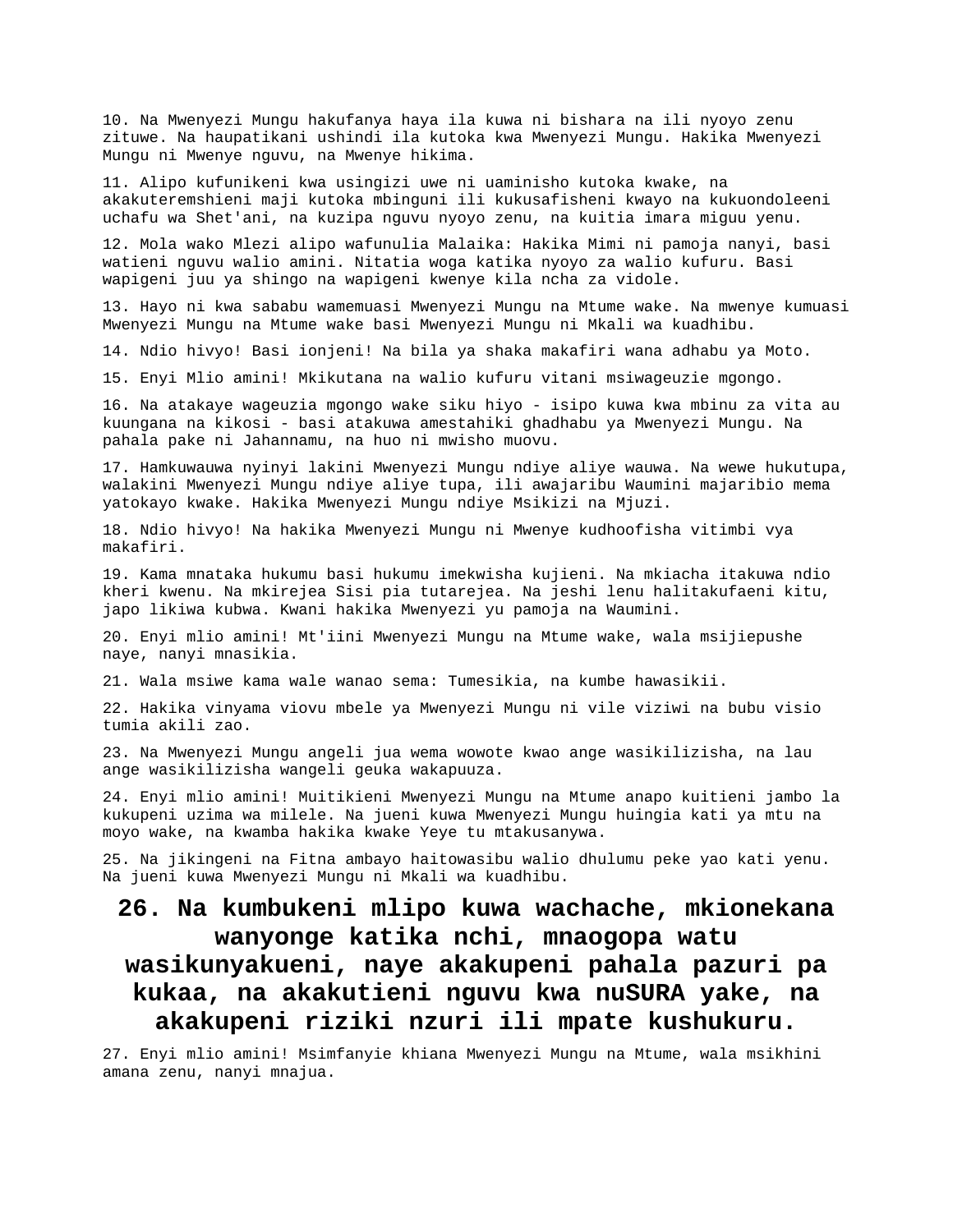28. Na jueni ya kwamba mali zenu na wana wenu ni Fitna (mtihani), na kwamba kwa Mwenyezi Mungu upo ujira mkubwa.

29. Enyi mlio amini! Mkimcha Mwenyezi Mungu atakupeni kipambanuo, na atakufutieni makosa, na atakusameheni, na Mwenyezi Mungu ni Mwenye fadhila kubwa.

30. Na walipo kupangia mpango walio kufuru wakufunge, au wakuuwe, au wakutoe. Wakapanga mipango yao, na Mwenyezi Mungu akapanga yake. Na Mwenyezi Mungu ndiye mbora wa mipango.

31. Na wanapo somewa Aya zetu, wao husema: Tumesikia. Na lau tungeli penda tunge sema kama haya. Haya si chochote ila hadithi za watu wa kale tu.

32. Na walipo sema: Ee Mwenyezi Mungu! Ikiwa haya ni kweli itokayo kwako basi tunyeshee mawe kutoka mbinguni, au tuletee adhabu yoyote iliyo chungu.

33. Na Mwenyezi Mungu hakuwa wa kuwaadhibu nawe umo pamoja nao, wala Mwenyezi Mungu si wa kuwaadhibu na hali ya kuwa wanaomba msamaha.

34. Lakini wana jambo gani hata Mwenyezi Mungu asiwaadhibu, na hali ya kuwa wanawazuilia watu Msikiti Mtakatifu? Wala wao hawakuwa ndio walinzi wake, bali walinzi wake hawakuwa ila wacha-Mngu tu. Lakini wengi katika wao hawajui.

35. Na haikuwa ibada yao kwenye hiyo Nyumba (Al Kaaba) ila ni kupiga miunzi na makofi. Basi onjeni adhabu kwa vile mlivyo kuwa mkikufuru.

36. Hakika wale walio kufuru hutoa mali yao ili kuzuilia Njia ya Mwenyezi Mungu. Basi watayatoa, kisha yatakuwa juu yao majuto, na kisha watashindwa. Na wale walio kufuru watakusanywa kwenye Jahannam.

37. Ili Mwenyezi Mungu apate kuwa pambanua walio waovu na walio wema, na kuwaweka waovu juu ya waovu wengine, na kuwarundika wote pamoja, na kuwatupa katika Jahannam. Hao ndio walio khasirika.

38. Waambie wale walio kufuru: Wakikoma watasamehewa yaliyo kwisha pita. Na wakiyarudia basi imekwisha pita mifano ya wa zamani.

39. Na piganeni nao mpaka isiwepo fitna na mateso, na Dini yote iwe kwa ajili ya Mwenyezi Mungu. Lakini wakiacha, basi hakika Mwenyezi Mungu anayaona wanayo yatenda.

40. Na kama wakigeuka basi jueni kwamba Mwenyezi Mungu ndiye Mola wenu, ni Mola Mwema na Msaidizi Mwema.

41. NA JUENI ya kwamba ngawira mnayo ipata, basi khums (sehemu moja katika tano) ni kwa ajili ya Mwenyezi Mungu na Mtume, na jamaa, na mayatima, na masikini, na wasafiri, ikiwa nyinyi mmemuamini Mwenyezi Mungu na tuliyo yateremsha kwa mja wetu siku ya kipambanuo, siku yalipo kutana majeshi mawili. Na Mwenyezi Mungu ni Muweza wa kila kitu.

42. Kumbukeni pale mlipo kuwa nyinyi kwenye ng'ambo ya karibu ya bonde, na wao wakawa ng'ambo ya mbali, na msafara ulipo kuwa chini yenu. Na ingeli kuwa mmeagana mngeli khitalifiana katika miadi. Lakini (mkakutana) ili Mwenyezi Mungu atimize jambo lilio kuwa lazima litendeke, kwa sababu aangamie wa kuangamia kwa dalili zilizo dhaahiri, na asalimike wa kusalimika kwa dalili zilizo dhaahiri. Na Mwenyezi Mungu ni Mwenye kusikia Mwenye kujua.

43. Kumbuka alipo kuonyesha usingizini mwako kwamba wao ni wachache - na lau angeli kuonyesha kuwa ni wengi, mngeli ingiwa na woga, na mngeli zozana katika jambo hilo. Lakini Mwenyezi Mungu kakuvueni. Hakika Yeye ni Mwenye kuyajua yalio vifuani.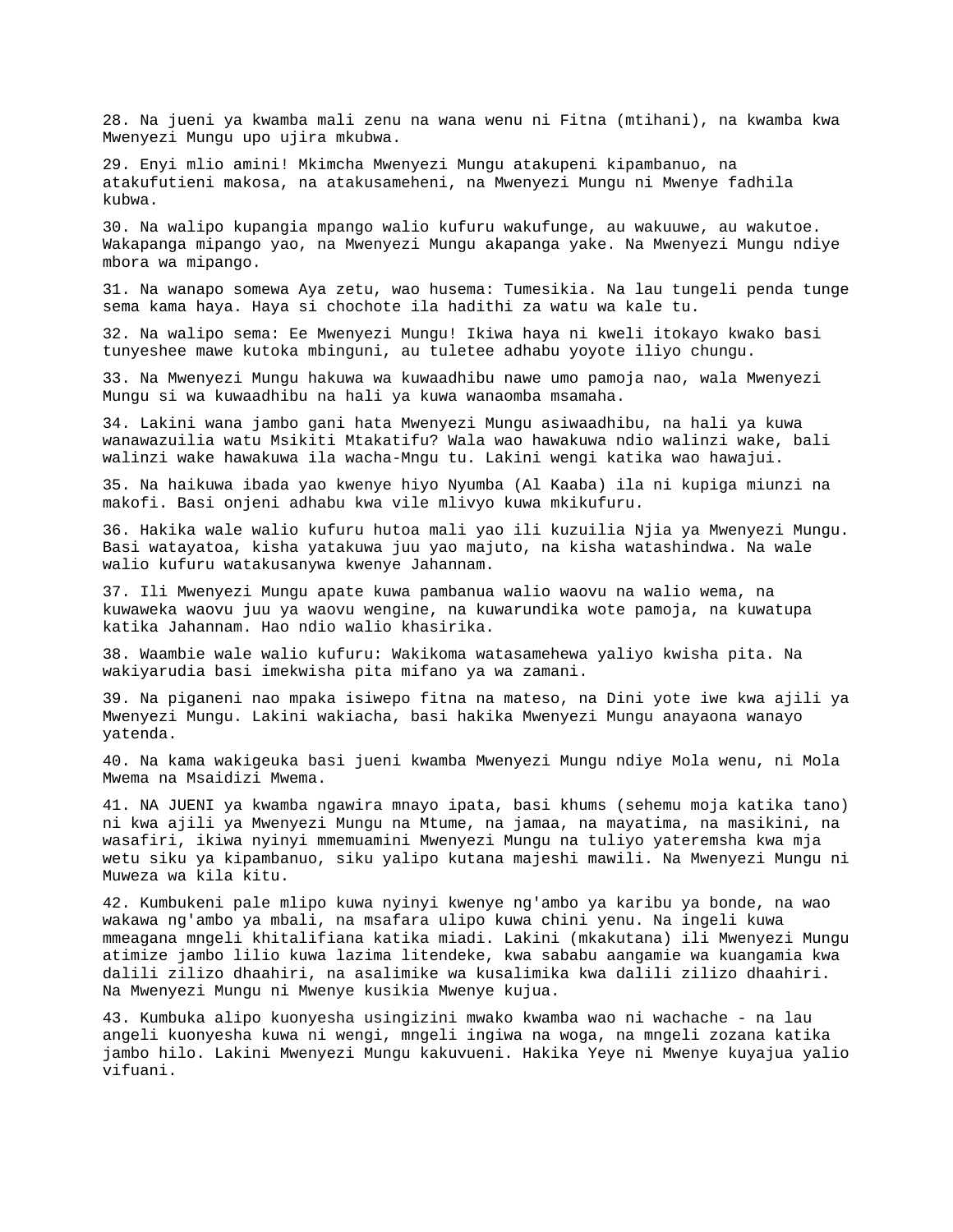44. Na mlipo kutana akakuonyesheni machoni mwenu kuwa wao ni wachache, na akakufanyeni nyinyi ni wachache machoni mwao, ili Mwenyezi Mungu atimize jambo lilio kuwa liwe. Na mambo yote hurejezwa kwa Mwenyezi Mungu.

45. Enyi mlio amini! Mkikutana na jeshi, basi kueni imara, na mkumbukeni Mwenyezi Mungu sana ili mpate kufanikiwa.

46. Na mt'iini Mwenyezi Mungu na Mtume wake, wala msizozane mkaingiwa woga, na zikapotea nguvu zenu. Na subirini. Hakika Mwenyezi Mungu yu pamoja na wanao subiri.

47. Wala msiwe kama wale walio toka majumbani mwao kwa fakhari na kujionyesha kwa watu, na wakawazuilia watu Njia ya Mwenyezi Mungu. Na Mwenyezi Mungu ameyazunguka yote wanayo yafanya.

48. Na pale Shet'ani alipo wapambia vitendo vyao, na akawaambia: Hapana watu wa kukushindeni hii leo, na hali mimi ni mlinzi wenu. Yalipo onana majeshi mawili, akarudi nyuma, na akasema: Mimi si pamoja nanyi. Mimi naona msiyo yaona. Mimi namwogopa Mwenyezi Mungu, na Mwenyezi Mungu ni mkali wa kuadhibu.

49. Na walipo sema wanaafiki, na wale wenye ugonjwa nyoyoni mwao: Watu hawa dini yao imewadanganya. Na Mwenye kumtegemea Mwenyezi Mungu basi hakika Mwenyezi Mungu ni Mwenye nguvu Ametukuka, na Mwenye hikima.

50. Na laiti ungeli ona Malaika wanapo wafisha wale walio kufuru wakiwapiga nyuso zao na migongo yao, na kuwaambia: Ionjeni adhabu ya Moto!

51. Hayo ni kwa sababu ya yale yaliyo kwisha tangulizwa na mikono yenu, na hakika Mwenyezi Mungu si mwenye kuwadhulumu waja.

52. Kama ada ya watu wa Firauni na walio kuwa kabla yao - walizikataa Ishara za Mwenyezi Mungu. Basi Mwenyezi Mungu aliwashika kwa sababu ya madhambi yao. Na hakika Mwenyezi Mungu ni Mwenye nguvu na mkali wa kuadhibu.

53. Hayo ni kwa sababu Mwenyezi Mungu habadilishi kabisa neema alizo waneemesha watu, mpaka wao wabadilishe yaliyomo ndani ya nafsi zao. Na hakika Mwwnyezi Mungu ni Mwenye kusikia, Mwenye kujua.

54. Ni kama ada ya watu wa Firauni na walio kabla yao - walizikanusha Ishara za Mola wao Mlezi, basi tukawateketeza kwa madhambi yao. Na tukawazamisha watu wa Firauni. Na wote walikuwa wenye kudhulumu.

55. Hakika vinyama vilio viovu kabisa mbele ya Mwenyezi Mungu ni wale wanao kufuru, basi hao hawaamini;

56. Wale ambao miongoni mwao umepatana nao ahadi, kisha wanavunja ahadi yao kila mara, wala hawamchi Mungu.

57. Basi ukiwakuta vitani wakimbize walio nyuma yao ili wapate kukumbuka.

58. Na ukichelea khiana kwa watu fulani basi watupilie ahadi yao kwa usawa. Hakika Mwenyezi Mungu hawapendi makhaini.

59. Wala wasidhanie wale walio kufuru kwamba wao wametangulia mbele. La, wao hawatashinda.

60. Basi waandalieni nguvu kama muwezavyo, na kwa farasi walio fungwa tayaritayari, ili kuwatishia maadui wa Mwenyezi Mungu na maadui zenu, na wengineo ambao hamwajui, lakini Mwenyezi Mungu anawajua. Na mkitoa chochote katika Njia ya Mwenyezi Mungu mtarudishiwa, na wala nyinyi hamtadhulumiwa.

61. Na wakielekea amani nawe pia elekea, na mtegemee Mwenyezi Mungu. Hakika Yeye ndiye Mwenye kusikia Mwenye kujua.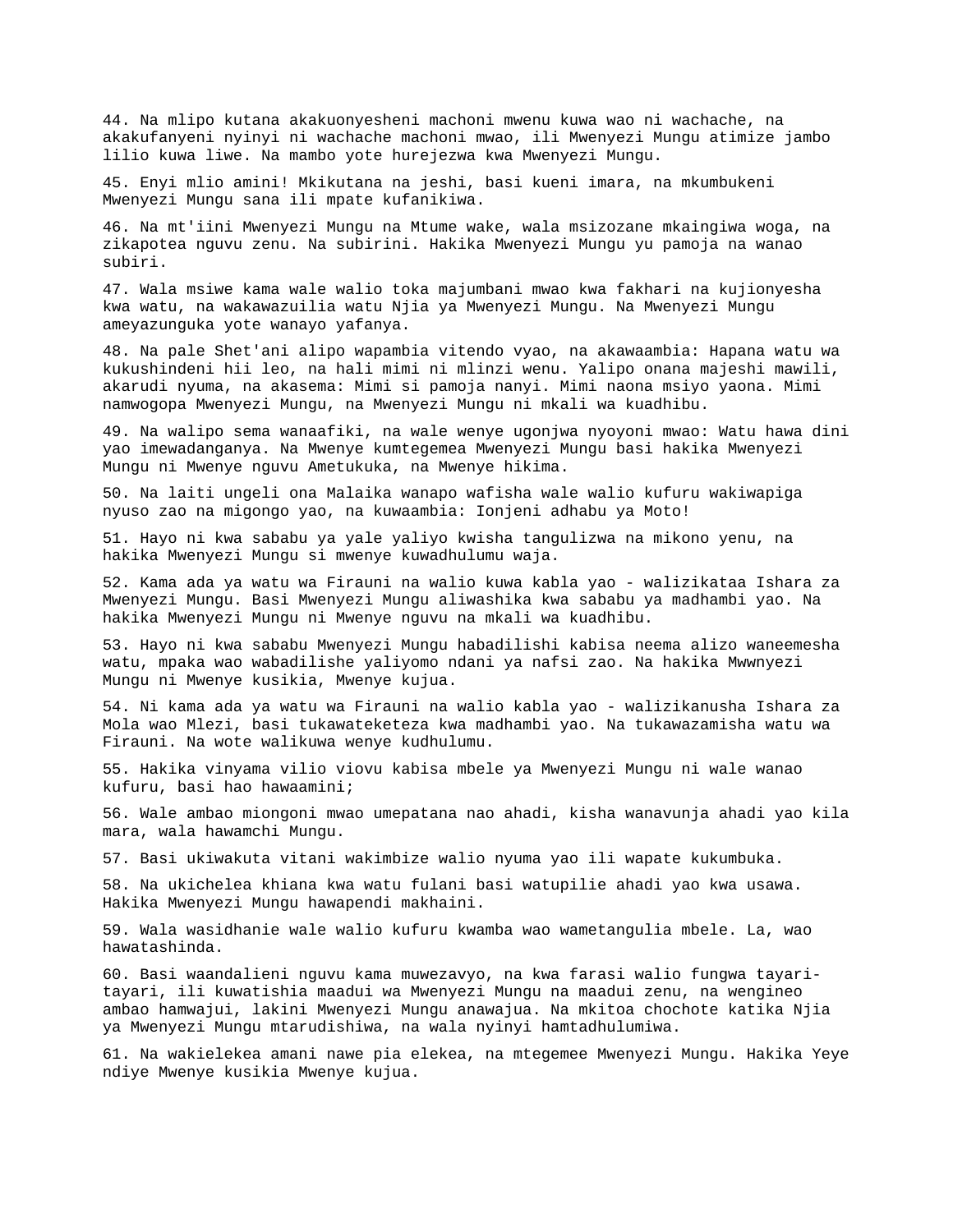## **62. Na wakitaka kukukhadaa basi Mwenyezi Mungu atakutosheleza. Kwani Yeye ndiye aliye kuunga mkono kwa nuSURA yake na kwa Waumini.**

63. Na akaziunga nyoyo zao. Na lau wewe ungeli toa vyote viliomo duniani usingeli weza kuziunga nyoyo zao, lakini Mwenyezi Mungu ndiye aliye waunganisha. Hakika Yeye ndiye Mtukufu Mwenye nguvu na Mwenye hikima.

64. Ewe Nabii! Mwenyezi Mungu anakutoshelezea wewe na Waumini walio kufuata.

65. Ewe Nabii! Wahimize Waumini wende vitani. Wakiwapo kati yenu ishirini wanao subiri watawashinda mia mbili. Na wakiwapo kati yenu mia watawashinda elfu moja katika walio kufuru. Kwa sababu wao ni watu wasio fahamu.

66. Sasa Mwenyezi Mungu amekupunguzieni, na anajua kuwa upo udhaifu kwenu. Kwa hivyo wakiwa wapo watu mia moja kati yenu wenye kusubiri watawashinda mia mbili. Na wakiwapo elfu moja watawashinda elfu mbili, kwa idhini ya Mwenyezi Mungu. Na Mwenyezi Mungu yu pamoja na wenye kusubiri.

67. Haimfalii Nabii yeyote kuwa na mateka mpaka awe ameshinda baraabara katika nchi. Mnataka vitu vya dunia, na Mwenyezi Mungu anataka Akhera. Na Mwenyezi Mungu ni Mtukufu Mwenye nguvu Mwenye hikima.

68. Lau isingeli kuwa hukumu iliyo kwisha tangulia kutoka kwa Mwenyezi Mungu ingeli kupateni adhabu kubwa kwa vile mlivyo chukua.

69. Basi kuleni katika mlivyo teka, ni halali na vizuri, na mcheni Mwenyezi Mungu. Hakika Mwenyezi Mungu ni Mwenye kusamehe na Mwenye kurehemu.

70. Ewe Nabii! Waambie mateka waliomo mikononi mwenu: Kama Mwenyezi akiona kheri yoyote nyoyoni mwenu atakupeni bora kuliko vilivyo chukuliwa kwenu, na atakusameheni. Na Mwenyezi Mungu ni Mwenye kusamehe Mwenye kurehemu.

71. Ikiwa wanataka kukufanyia khiana, wao walikwisha mfanyia khiana Mwenyezi Mungu kabla yake, na Yeye akakuwezesha kuwashinda. Na Mwenyezi Mungu ni Mwenye kujua Mwenye hikima.

72. Hakika wale walio amini na wakahama na wakapigania Njia ya Mwenyezi Mungu kwa mali yao na nafsi zao, na wale walio toa mahala pa kukaa, na wakanusuru, hao ni marafiki na walinzi wao kwa wao. Na wale walio amini lakini hawakuhama, nyinyi hamna waajibu wa ulinzi kwao hata kidogo mpaka wahame. Lakini wakiomba msaada kwenu katika Dini, basi ni juu yenu kuwasaidia, isipo kuwa juu ya watu ambao yapo mapatano baina yenu na wao. Na Mwenyezi Mungu anayaona mnayo yatenda.

73. Na wale walio kufuru ni marafiki wenyewe kwa wenyewe. Msipo fanya hivi itakuwako fitna katika nchi na fisadi kubwa.

74. Na walio amini wakahama na wakapigana Jihadi katika Njia ya Mwenyezi Mungu, na walio toa mahala pa kukaa na wakanusuru, hao ndio Waumini wa kweli. Watapata msamaha wa Mwenyezi Mungu na kuruzukiwa kwema.

75. Na watakao amini baadaye na wakahajiri, na wakapigana Jihadi pamoja nanyi, basi hao ni katika nyinyi. Na jamaa wa nasaba wanastahikiana wenyewe kwa wenyewe zaidi katika Kitabu cha Mwenyezi Mungu. Hakika Mwenyezi Mungu ni Mwenye kujua kila kitu.

### **SURA 10. SURAT YUNUS**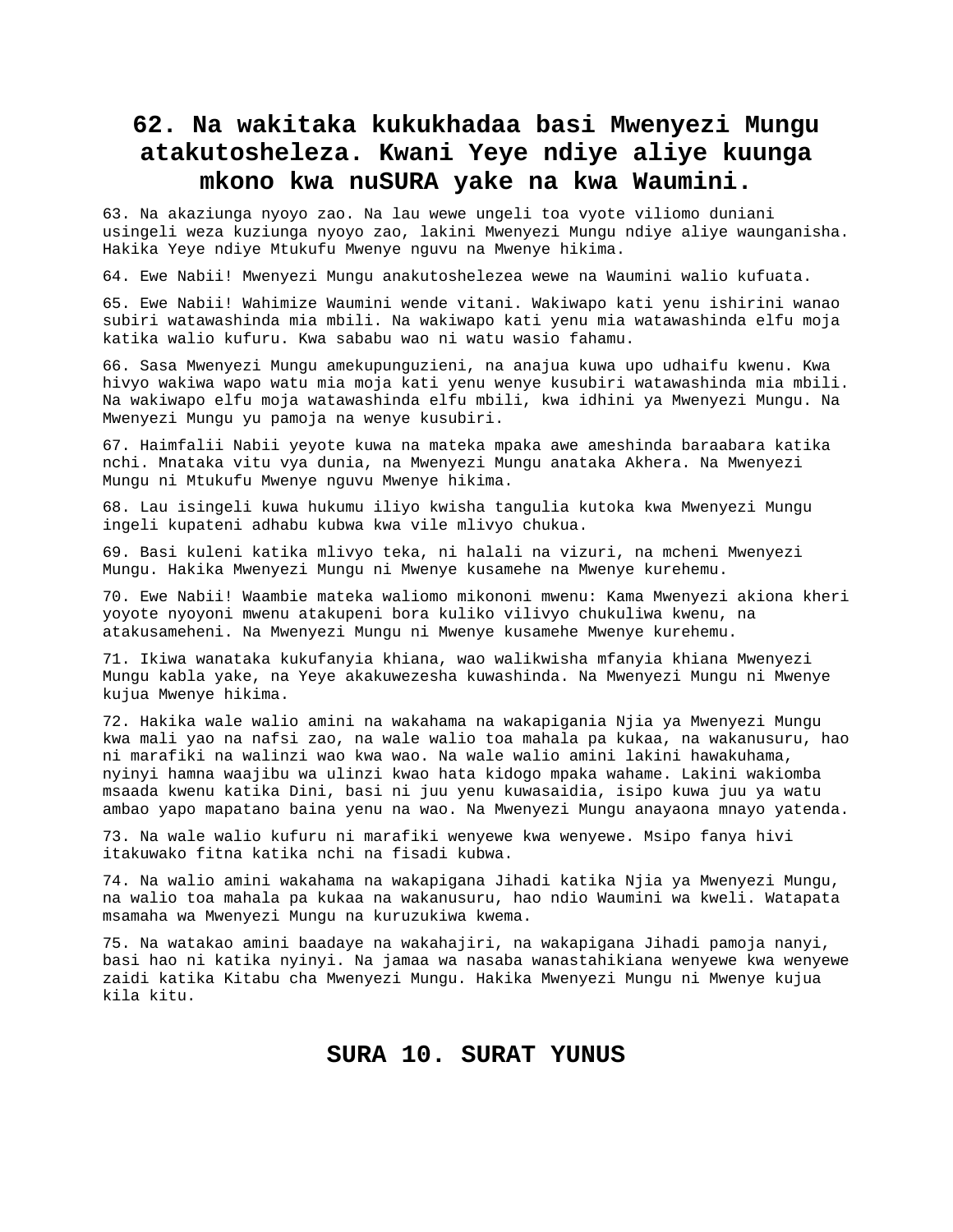KWA JINA LA MWENYEZI MUNGU MWINGI WA REHEMA MWENYE KUREHEMU

1. Alif Lam Ra. Hizo ni Aya za Kitabu chenye Hikima.

2. Je! Imekuwa ajabu kwa watu kwamba tumemfunulia mmoja wao kuwa: Waonye watu, na wabashirie wale walio amini ya kuwa watakuwa na cheo cha juu kwa Mola wao Mlezi? Wakasema makafiri: Hakika huyu ni mchawi dhaahiri!

3. Hakika Mola wenu Mlezi ni Mwenyezi Mungu, ambaye ameziumba mbingu na ardhi kwa siku sita, na ametawala kwenye ufalme wake, anaendesha mambo yote. Hapana mwombezi ila baada ya idhini yake. Huyo ndiye Mwenyezi Mungu, Mola wenu Mlezi. Basi muabuduni Yeye. Je! Hamkumbuki?

4. Kwake Yeye tu ndio marejeo yenu nyote. Hii ni ahadi ya Mwenyezi Mungu iliyo ya kweli. Hakika Yeye ndiye aliye anzisha uumbaji, na kisha ataurejesha ili awalipe kwa uadilifu wale walio amini na wakatenda mema. Na walio kufuru, wao watapata vinywaji vinavyo chemka, na adhabu chungu kwa sababu ya walivyo kuwa wakikufuru.

5. Yeye ndiye aliye lijaalia jua kuwa na mwangaza, na mwezi ukawa na nuru, na akaupimia vituo ili mjue idadi ya miaka na hisabu. Mwenyezi Mungu hakuviumba hivyo ila kwa Haki. Anazipambanua Ishara kwa watu wanao jua.

6. Hakika katika kukhitalifiana usiku na mchana, na katika alivyo umba Mwenyezi Mungu katika mbingu na ardhi, zipo Ishara kwa watu wanao mcha-Mngu.

7. Hakika wasio taraji kukutana nasi, na wakaridhia maisha ya dunia na wakatua nayo, na walio ghafilika na Ishara zetu,

8. Hao, makaazi yao ni Motoni kwa sababu ya waliyo kuwa wakiyachuma.

9. Hakika walio amini na wakatenda mema, Mola wao Mlezi atawaongoa kwa sababu ya Imani yao. Itakuwa inapita mito kati yao katika Mabustani yenye neema.

10. Wito wao humo utakuwa: Subhanaka Llahumma "Umetakasika Ee Mwenyezi Mungu!" Na maamkio yao humo ni "Salama". Na mwisho wa wito wao ni: Alhamdulillahi Rabbil A'lamiin "Kuhimidiwa kote ni kwa Mwenyezi Mungu, Mola Mlezi wa walimwengu wote."

11. Na lau kama Mwenyezi Mungu angeli wafanyia watu haraka kuwaletea shari kama wanavyo jihimizia kuletewa kheri, bila ya shaka wangelisha timiziwa ajali yao. Lakini tunawaacha wale wasio tumainia kukutana nasi wakihangaika katika upotovu wao.

12. Na mtu akiguswa na shida hutuomba naye kaegesha ubavu, au kakaa, au kasimama. Lakini tukimwondoshea shida yake huendelea kama kwamba hakupata kutuomba tumwondoshee shida iliyo mpata. Ndio namna hiyo wamepambiwa warukao mipaka yale waliyo kuwa wakiyatenda.

13. Na kwa yakini tumekwisha ziangamiza kaumu za kabla yenu walipo dhulumu, na waliwajia Mitume wao kwa Ishara zilizo wazi; lakini hawakuwa wenye kuamini. Ndio kama hivyo tunavyo walipa watu wakosefu.

14. Kisha tukakufanyeni nyiye ndio wenye kushika mahala pao baada yao katika ardhi ili tuone jinsi mtakavyo tenda.

15. Na wanapo somewa Aya zetu zilizo wazi, wale wasio taraji kukutana na Sisi husema: Lete Qur'ani isiyo kuwa hii, au ibadilishe. Sema: Hainifalii mimi kuibadilisha kwa nitakavyo nafsi yangu. Mimi sifuati ila ninayo funuliwa kwa Wahyi. Hakika mimi naogopa, nikimuasi Mola wangu Mlezi, adhabu ya Siku iliyo kuu.

16. Sema: Mwenyezi Mungu angeli taka nisingeli kusomeeni, wala nisingeli kujuvyeni. Kwani nalikwisha kaa nanyi umri mzima kabla yake! Basi, je! Hamzingatii?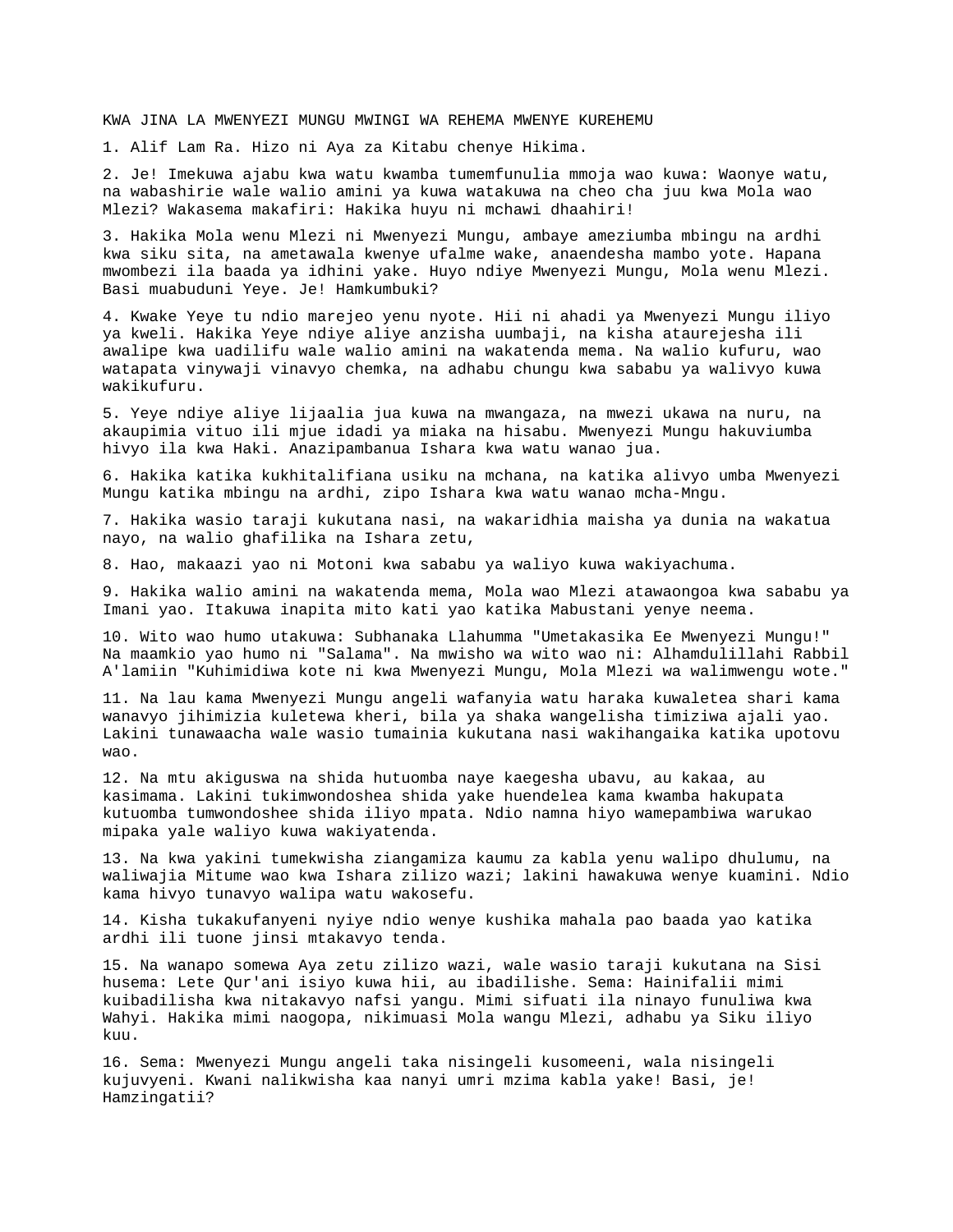17. Basi ni nani aliye dhaalimu zaidi kuliko yule anaye mzulia uwongo Mwenyezi Mungu na akazikanusha Ishara zake? Hakika hawafanikiwi wakosefu.

18. Nao, badala ya Mwenyezi Mungu, wanaabudu wasio wadhuru wala kuwanufaisha, na wanasema: Hawa ndio waombezi wetu kwa Mwenyezi Mungu! Sema: Je! Mnamwambia Mwenyezi Mungu asiyo yajua ya katika mbingu wala katika ardhi? Subhanahu wa Taa'la! Ametakasika na ametukuka na hao wanao mshirikisha naye.

19. Wala watu hawakuwa ila Umma mmoja tu. Kisha wakakhitalifiana. Na lau kuwa si neno lililo kwisha tangulia kutokana na Mola wako Mlezi, hapana shaka hukumu ingeli kwisha katwa baina yao katika hayo wanayo khitalifiana.

20. Na wanasema: Kwa nini hakuteremshiwa Ishara kutoka kwa Mola wake Mlezi? Sema: Mambo ya ghaibu ni ya Mwenyezi Mungu. Basi nyinyi ngojeni, na mimi ni pamoja nanyi katika wanao ngojea.

21. Na tunapo waonjesha watu rehema baada ya shida waliyo ipata, utawaona wana vitimbi kuzipangia Ishara zetu. Sema: Mwenyezi Mungu ni Mwepesi zaidi wa kupanga. Hakika wajumbe wetu wanayaandika mnayo yapanga.

22. Yeye ndiye anaye kuendesheni bara na baharini. Hata mnapo kuwa majahazini na yakawa yanakwenda nao kwa upepo mzuri wakaufurahia, upepo mkali ukawazukia, na yakawajia mawimbi kutoka kila upande, na wakaona wamesha zongwa, basi hapo humwomba Mwenyezi Mungu kwa kumsafishia niya: Ukituokoa na haya bila ya shaka tutakuwa miongoni mwa wanao shukuru.

23. Lakini akisha waokoa, mara wanafanya jeuri tena katika nchi bila ya haki. Enyi watu! Jeuri zenu zitakudhuruni wenyewe. Hii ni starehe ya maisha ya dunia tu. Kisha marejeo yenu ni kwetu, na hapo tutakuambieni mliyo kuwa mkiyatenda.

24. Hakika mfano wa maisha ya dunia ni kama maji tuliyo yateremsha kutoka mbinguni, kisha yakachanganyika na mimea ya ardhi wanayo ila watu na wanyama. Mpaka ardhi ilipo kamilika uzuri wake, na ikapambika, na wenyewe wakadhani wamesha iweza, iliifikia amri yetu usiku au mchana, tukaifanya kama iliyo fyekwa - kama kwamba haikuwapo jana. Namna hivi tunazipambanua Ishara zetu kwa watu wanao fikiri.

25. Na Mwenyezi Mungu anaita kwendea Nyumba ya Amani, na anamwongoa amtakaye kwenye Njia Iliyo Nyooka.

26. Kwa wafanyao wema ni wema na zaidi. Wala vumbi halitawafunika nyuso zao, wala madhila. Hao ndio watu wa Peponi. Humo watadumu.

27. Na wale walio chuma maovu, malipo ya uovu ni mfano wake vile vile, na yatawafika madhila. Hawatakuwa na wa kuwalinda na Mwenyezi Mungu. Nyuso zao kama kwamba zimefunikwa na vipande vya usiku wa giza. Hao ndio watu wa Motoni, wao humo watadumu.

28. Na siku tutakapo wakusanya wote, kisha tutawaambia walio shirikisha: Simameni mahali penu nyinyi na wale mlio wafanya washirika. Kisha tutawatenga baina yao. Na hao walio washirikisha watasema: Nyinyi hamkuwa mkituabudu sisi.

29. Mwenyezi Mungu anatosha kuwa ni shahidi baina yetu na nyinyi. Hakika sisi tulikuwa hatuna khabari ya ibada yenu.

30. Huko kila mtu atayajua aliyo yatanguliza. Na watarudishwa kwa Mwenyezi Mungu, Mola wao wa Haki, na yote waliyo kuwa wakiyazua yatawapotea.

31. Sema: Ni nani anaye kuruzukuni kutoka mbinguni na kwenye ardhi? Au ni nani anaye miliki kusikia na kuona? Na nani amtoaye hai kutoka maiti, na akamtoa maiti kutoka aliye hai? Na nani anaye yadabiri mambo yote? Watasema: Allah, Mwenyezi Mungu. Basi sema: Je! Hamchi?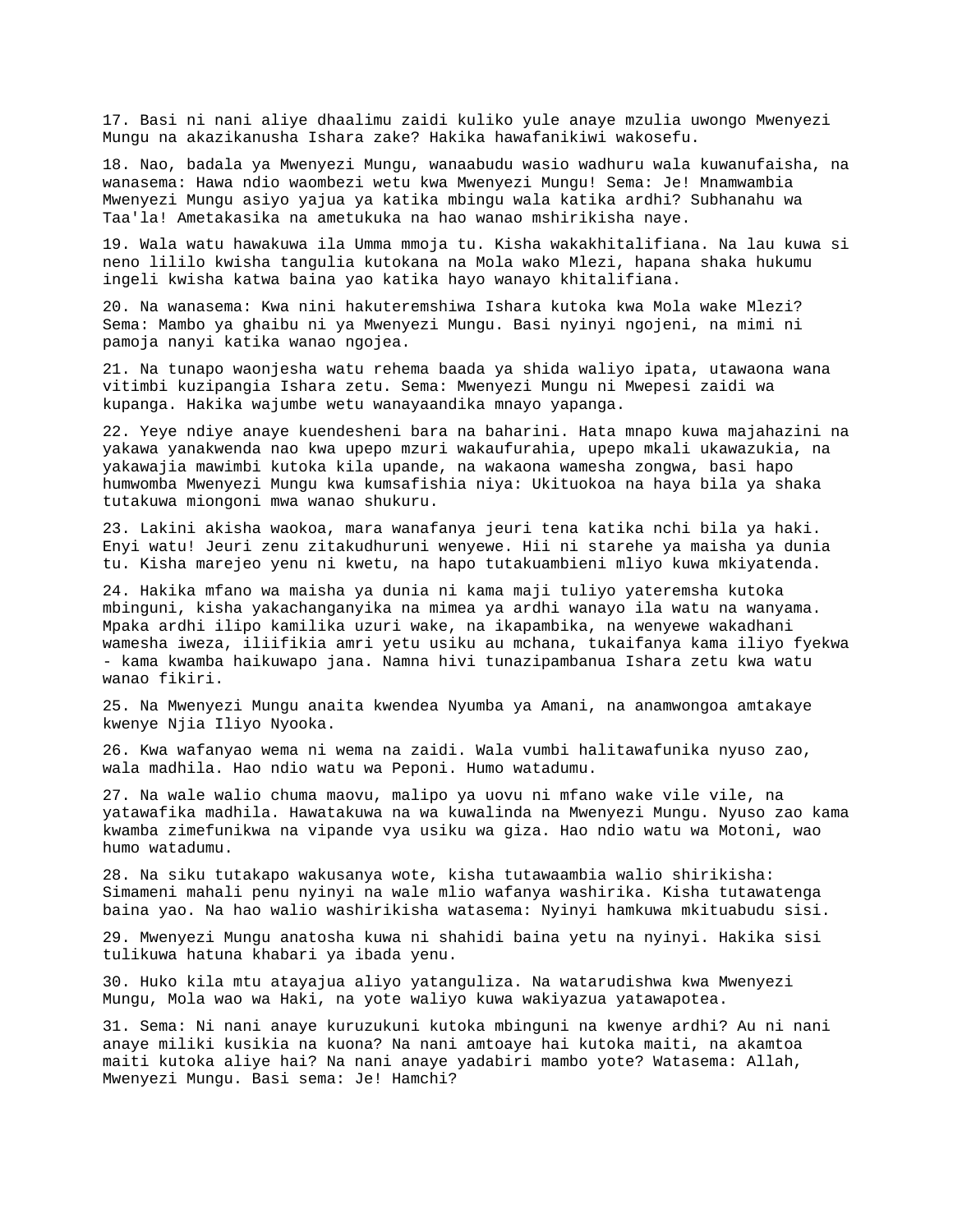32. Basi huyo ndiye Mwenyezi Mungu, Mola Mlezi wenu wa haki. Na kipo kitu gani baada ya haki, isipokuwa upotovu tu? Basi huwaje mkageuzwa?

33. Ndio kama hivyo kauli ya Mola wako Mlezi itakavyo wathibitikia wale walio potoka, ya kwamba hawatoamini.

34. Sema: Je! Yupo katika miungu yenu ya ushirikina aliye anzisha kuumba viumbe, na kisha akavirejesha? Huwaje, basi, mkadanganywa?

35. Sema: Je! Yupo katika miungu yenu ya ushirikina anaye ongoa kwendea Haki? Sema: Mwenyezi Mungu anaongoa kwendea Haki. Basi, je, anaye stahiki kufuatwa ni yule Mwenye kuongoa kwendea Haki au asiye ongoa ila aongozwe yeye? Basi nyinyi mna nini? Mnahukumu namna gani?

36. Na wengi wao hawafuati ila dhana tu. Na dhana haifai kitu mbele ya haki. Hakika Mwenyezi Mungu anajua yote wanayo yatenda.

37. Na haiwezekani Qur'ani hii kuwa imetungwa na haitoki kwa Mwenyezi Mungu. Lakini hii inasadikisha yaliyo tangulia, na ni mfafanuo wa Kitabu kisicho na shaka ndani yake, kutokana na Mola Mlezi wa viumbe vyote.

# **38. Je! Ndiyo wanasema ameizua? Sema: Hebu leteni SURA moja mfano wake na muwaite (kukusaidieni) muwawezao, isipo kuwa Mwenyezi Mungu, ikiwa nyinyi mnasema kweli.**

39.Bali wameyakanusha wasio yaelewa ilimu yake kabla hayajawajia maelezo yake. Kadhaalika walio kabla yao walikanusha vile vile. Basi angalia jinsi ulivyo kuwa mwisho wa madhaalimu hao.

40. Na miongoni mwao wapo wanao iamini, na miongoni mwao wapo wasio iamini. Na Mola wako Mlezi anawajua vyema mafisadi.

41. Na wakikukanusha wewe, sema: Mimi nina a'mali yangu, na nyinyi mna a'mali yenu. Nyinyi hamna jukumu kwa niyatendayo, wala mimi sina jukumu kwa myatendayo.

42. Na wapo miongoni mwao wanao kusikiliza. Je, wewe unaweza kuwafanya viziwi wasikie ijapo kuwa hawafahamu?

43. Na wapo miongoni mwao wanao kutazama. Je, wewe utawaongoa vipofu ingawa hawaoni?

44. Hakika Mwenyezi Mungu hawadhulumu watu kitu chochote; lakini watu wenyewe wanajidhulumu nafsi zao.

45. Na Siku atakapo wakusanya, itakuwa kama kwamba hawakukaa ila saa moja tu ya mchana! Watatambuana. Hakika wamekhasirika walio kanusha kukutana na Mwenyezi Mungu, wala hawakuwa wenye kuongoka.

46. Na vyovyote vile, tukikuonyesha baadhi ya tunayo waahidi, au tukakufisha kabla yake, marejeo yao ni kwetu. Kisha Mwenyezi Mungu ni Shahidi wa wanayo yafanya.

47. Na kila umma una Mtume. Alipo wajia Mtume wao walihukumiwa baina yao kwa uadilifu, wala hawakudhulumiwa.

48. Na wanasema: Lini ahadi hii, ikiwa mnasema kweli?

49. Sema: Sijimilikii nafsi yangu shari wala kheri ila apendavyo Mwenyezi Mungu. Kila umma una muda wao walio wekewa. Ukifika muda wao hawakawii hata saa moja wala hawatangulii.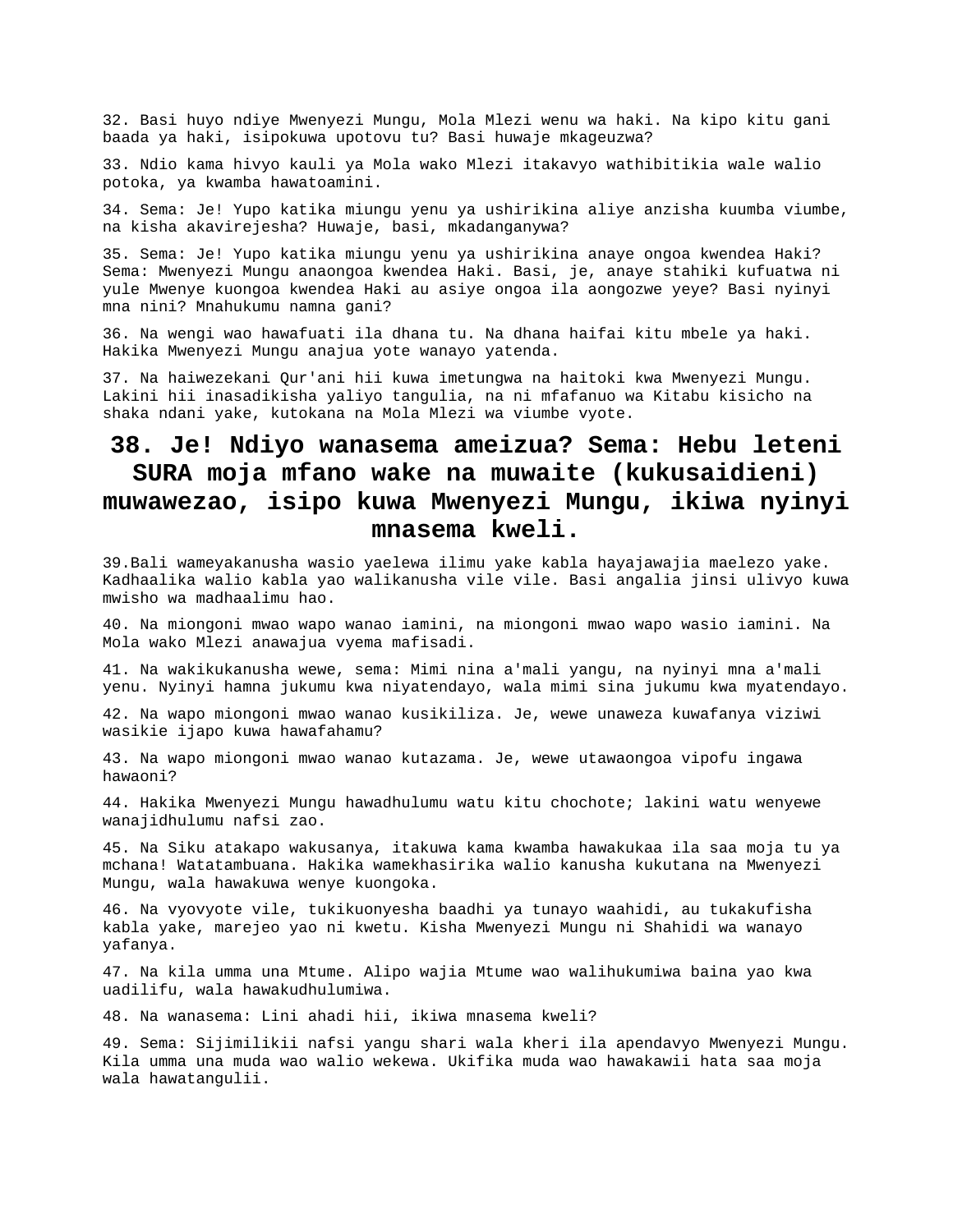50. Sema: Mwaonaje ikikufikieni hiyo adhabu yake usiku au mchana, sehemu gani ya adhabu wanaihimiza wakosefu?

51. Tena je! Ikisha tokea mtaiamini? Je! Ndio sasa tena? Na nyinyi mlikuwa mkiihimiza.

52. Kisha walio dhulumu wataambiwa: Onjeni adhabu ya kudumu. Kwani mtalipwa isipo kuwa yale mliyo kuwa mkiyachuma?

53. Na wanakuuliza: Je! Ni kweli hayo? Sema: Ehe! Naapa kwa Mola wangu Mlezi! Hakika hayo ni kweli, na wala nyinyi hamshindi!

54. Na lau kuwa kila nafsi iliyo dhulumu inamiliki kila kiliomo duniani, bila ya shaka ingeli toa vyote kujikombolea. Na watakapo iona adhabu wataficha majuto. Na patahukumiwa baina yao kwa uadilifu, nao hawatadhulumiwa.

55. Jueni kuwa hakika vyote viliomo katika mbingu na katika ardhi ni vya Mwenyezi Mungu. Jueni kuwa hakika ahadi ya Mwenyezi Mungu ni ya haki. Lakini wengi wao hawajui.

56. Yeye ndiye anaye fufua na anaye fisha. Na kwake mtarejeshwa.

57. Enyi watu! Yamekujieni mawaidha kutoka kwa Mola wenu Mlezi, na poza kuponyesha yaliyomo vifuani, na uwongofu, na rehema kwa Waumini.

58. Sema: Kwa fadhila ya Mwenyezi Mungu na rehema yake! Basi nawafurahi kwa hayo. Haya ni bora kuliko hayo wanayo yakusanya.

59. Sema: Je! Mwaonaje zile riziki alizo kuteremshieni Mwenyezi Mungu, nanyi mkafanya katika hizo nyengine haramu na nyengine halali. Sema: Je! Mwenyezi Mungu amekuruhusuni, au mnamzulia Mwenyezi Mungu tu?

60. Na nini dhana ya wanao mzulia Mwenyezi Mungu kwa Siku ya Kiyama? Hakika Mwenyezi Mungu ana fadhila juu ya watu, lakini wengi wao hawashukuru.

61. Na huwi katika jambo lolote, wala husomi sehemu yoyote katika Qur'ani, wala hamtendi kitendo chochote ila Sisi huwa ni mashahidi juu yenu mnapo shughulika nayo. Na hakifichikani kwa Mola wako Mlezi chenye uzito hata wa chembe katika ardhi na katika mbingu, wala kidogo kuliko hicho wala kikubwa ila kimo katika Kitabu kilicho wazi.

62. Jueni kuwa vipenzi vya Mwenyezi Mungu hawatakuwa na khofu wala hawatahuzunika.

63. Hao ni ambao wameamini na wakawa wanamcha Mungu.

64. Wao wana bishara njema katika maisha ya dunia na katika Akhera. Hapana mabadiliko katika maneno ya Mwenyezi Mungu. Huko ndiko kufuzu kukubwa.

65. Wala yasikuhuzunishe maneno yao. Hakika utukufu wote ni wa Mwenyezi Mungu. Yeye ndiye Mwenye kusikia Mwenye kujua.

66. Jueni kuwa ni vya Mwenyezi Mungu vyote viliomo mbinguni na ardhinii. Na wala hawawafuati hao wanao waomba badala ya Mwenyezi Mungu kuwa ni washirika wake. Wao hawafuati ila dhana tu, na hawasemi ila uwongo.

67. Yeye ndiye aliye kujaalieni usiku mpate kutulia humo, na mchana wa kuonea. Hakika katika haya zipo Ishara kwa watu wanao sikia.

68. Wamesema: Mwenyezi Mungu ana mwana. Subhanahu, Aliye takasika! Yeye ni Mkwasi, Mwenye Kujitosheleza. Vyote viliomo katika mbingu na katika ardhi ni vyake peke yake. Nyinyi hamna uthibitisho wowote wa haya! Mnamzulia Mwenyezi Mungu msiyo yajua?

69. Sema: Hao wanao mzulia uwongo Mwenyezi Mungu hawatafanikiwa.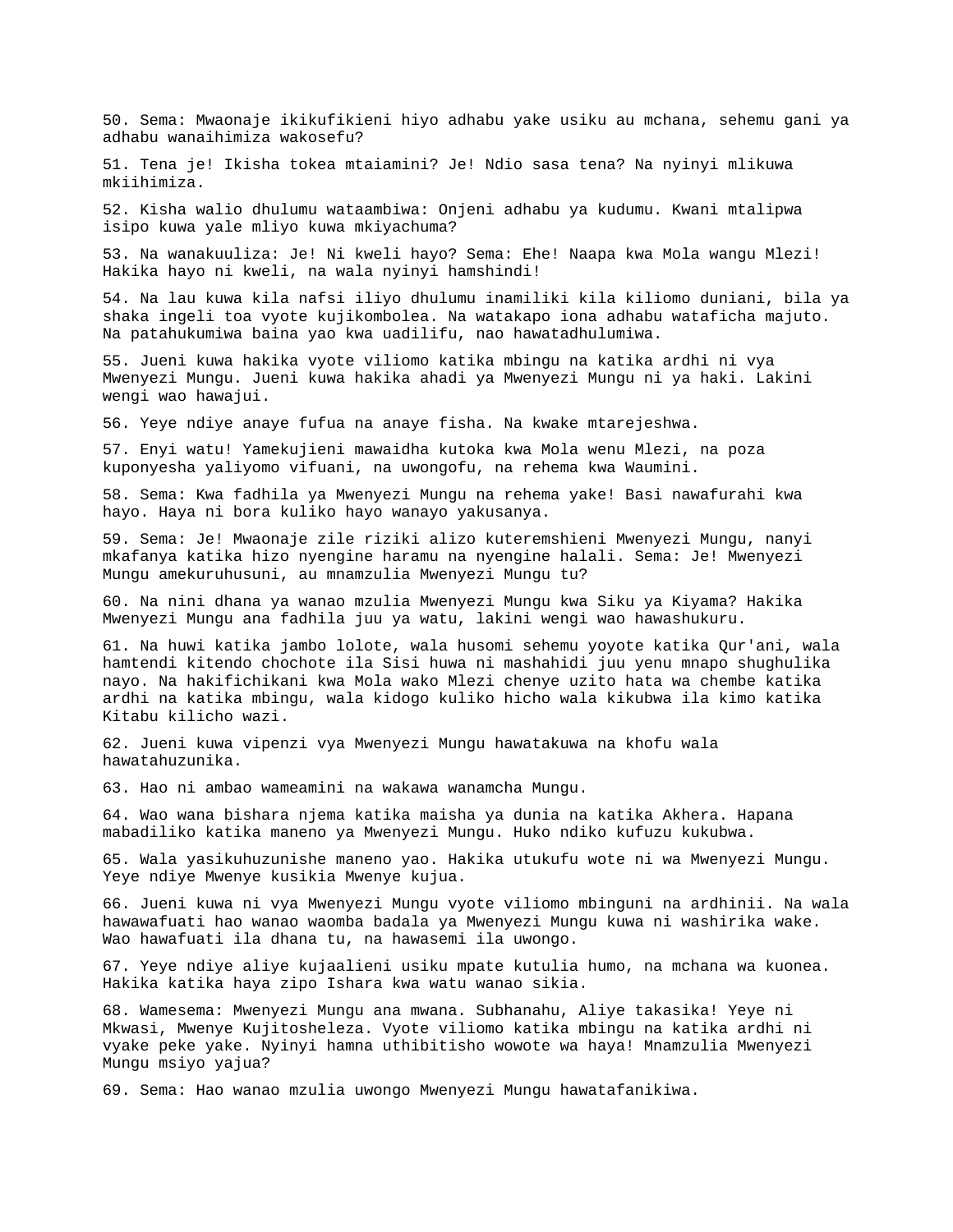70. Hiyo ni starehe ya katika dunia tu, kisha marejeo yao ni kwetu. Tena tutawaonjesha adhabu kali kwa sababu ya kukufuru kwao.

71. Wasomee khabari za Nuhu alipo waambia watu wake: Enyi watu wangu! Ikiwa kukaa kwangu nanyi na kukumbusha kwangu kwa Ishara za Mwenyezi Mungu kunakutieni mashaka basi mimi namtegemea Mwenyezi Mungu. Nanyi tengezeni mambo yenu pamoja na washirika wenu, na wala mambo yenu yasifichikane kwenu. Kisha nihukumuni, wala msinipe muhula.

72. Lakini mkigeuka, basi mimi sikukuombeni ujira. Ujira wangu hauko ila kwa Mwenyezi Mungu. Na nimeamrishwa niwe miongoni mwa Waislamu.

73. Wakamkanusha. Basi tukamwokoa, pamoja na walio kuwa naye, katika jahazi. Na tukawafanya wao ndio walio bakia, na tukawazamisha walio zikanusha Ishara zetu. Basi angalia vipi ulikuwa mwisho wa walio onywa.

74. Kisha baada yake tukawatuma Mitume kwa watu wao. Nao wakawajia kwa Ishara zilizo wazi. Lakini hawakuwa wenye kuyaamini waliyo yakanusha kabla yake. Ndio kama hivyo tunapiga muhuri juu ya nyoyo za warukao mipaka.

75. Kisha baada yao tukamtuma Musa na Haruni kwa Firauni na waheshimiwa wake, kwa Ishara zetu. Wakajivuna, na wakawa watu wakosefu.

76. Basi ilipo wajia Haki kutoka kwetu walisema: Hakika huu ni uchawi dhaahiri.

77. Akasema Musa: Mnasema hivi juu ya Haki ilipo kujieni? Huu ni uchawi? Na wachawi hawafanikiwi!

78. Wakasema: Je! Umetujia ili utuachishe tuliyo wakuta nayo baba zetu, na mpate nyinyi wawili ukubwa katika nchi? Wala sisi hatukuaminini nyinyi.

79. Na Firauni akasema: Nileteeni kila mchawi mjuzi!

80. Basi walipo kuja wachawi, Musa aliwaambia: Tupeni mnavyo tupa!

81. Walipo tupa, Musa alisema: Mliyo leta ni uchawi. Hakika Mwenyezi Mungu haitengenezi kazi ya waharibifu.

82. Na Mwenyezi Mungu huhakikisha Haki kwa maneno yake, hata wanga chukia wakosefu

83. Basi hawakumuamini Musa isipo kuwa baadhi ya vijana vya kaumu yake, kwa kumwogopa Firauni na wakuu wao wasiwatese. Kwani hakika Firauni alikuwa jeuri katika nchi. Na kwa yakini alikuwa miongoni mwa walio pita kiasi.

84. Na Musa alisema: Enyi watu wangu! Ikiwa nyinyi mmemuamini Mwenyezi Mungu, basi mtegemeeni Yeye, ikiwa nyinyi ni Waislamu.

85. Wakasema: Tunamtegemea Mwenyezi Mungu. Ewe Mola wetu Mlezi! Usitufanye wenye kutiwa misukosuko na hao watu madhaalimu.

86. Na utuokoe kwa rehema yako na watu makafiri.

87. Na tukampelekea Musa na ndugu yake wahyi huu: Watengenezeeni majumba watu wenu katika Misri na zifanyeni nyumba zenu ndio mwahali mwa ibada, na mshike Sala, na wabashirie Waumini.

88. Na Musa akasema: Mola wetu Mlezi! Hakika wewe umempa Firauni na wakuu wake mapambo na mali katika maisha ya dunia. Hivyo wanapoteza watu na Njia yako. Mola wetu Mlezi! Yafutilie mbali mali yao na zifunge nyoyo zao, wasiamini mpaka waione adhabu chungu.

89. Mwenyezi Mungu akasema: Maombi yenu yamekubaliwa. Basi simameni sawa sawa, wala msifuate njia za wale wasio jua.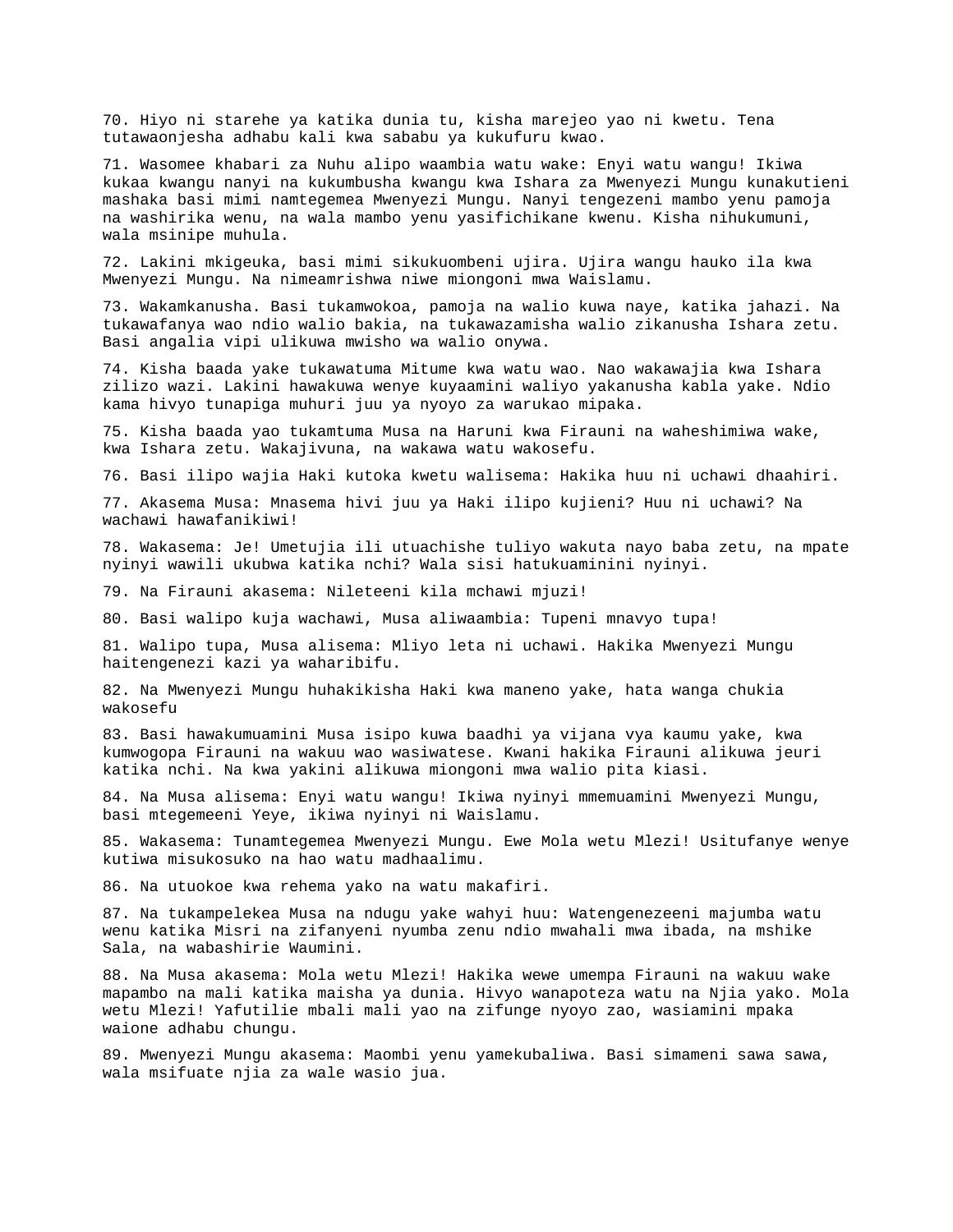90. Tukawavusha bahari Wana wa Israili, na Firauni na askari wake wakawafuatia kwa dhulma na uadui. Hata Firauni alipo kuwa anataka kuzama akasema: Naamini kuwa hapana mungu ila yule waliye muamini Wana wa Israili, na mimi ni miongoni mwa walio nyenyekea!

91. Ala! Sasa? Na hali uliasi kabla yake na ukawa miongoni mwa mafisadi!

92. Leo, basi, tutakuokoa kwa mwili wako, ili uwe Ishara kwa ajili ya walio nyuma yako. Na hakika watu wengi wameghafilika na Ishara zetu.

93. Na hakika tuliwaweka Wana wa Is raili kikao chema, na tukawaruzuku vitu vizuri. Nao hawakukhitalifiana mpaka ilipo wafikia ilimu. Hakika Mola wako Mlezi atahukumu baina yao Siku ya Kiyama katika yale waliyo kuwa wakikhitalifiana.

94. Na ikiwa unayo shaka katika tuliyo kuteremshia, basi waulize wasomao Kitabu kabla yako. Kwa yakini imekwisha kujia Haki kutoka kwa Mola wako Mlezi. Basi usiwe miongoni mwa wenye shaka.

95. Na kabisa usiwe miongoni mwa wale wanao zikanusha Ishara za Mwenyezi Mungu, usije kuwa katika walio khasiri.

96. Hakika wale ambao neno la Mola wako Mlezi limekwisha thibitika juu yao, hawataamini,

97. Ijapo kuwa itawajia kila Ishara, mpaka waione adhabu iliyo chungu.

98. Kwa nini usiwepo mji mmoja ukaamini na Imani yake ikawafaa - isipo kuwa kaumu Yunus? Waliamini na Sisi tukawaondolea adhabu ya hizaya katika maisha ya dunia, na tukawastarehesha kwa muda.

99. Angeli taka Mola wako Mlezi wangeli amini wote waliomo katika ardhi. Je, wewe utawalazimisha watu kwa nguvu mpaka wawe Waumini?

100. Na hawezi mtu kuamini ila kwa idhini ya Mwenyezi Mungu. Naye hujaalia adhabu iwafike wasio tumia akili zao.

101. Sema: Angalieni yaliomo mbinguni na kwenye ardhi! Na Ishara zote na maonyo hayawafai kitu watu wasio amini.

102. Basi, je! Wanangojea jingine ila kama yaliyo tokea siku za watu walio pita kabla yao? Ngojeni! Nami ni pamoja nanyi katika wanao ngoja.

103. Kisha Sisi huwaokoa Mitume wetu na walio amini. Ndio kama hivyo, inatustahiki kuwaokoa Waumini.

104. Sema: Enyi watu! Ikiwa nyinyi mnayo shaka katika Dini yangu, basi mimi siwaabudu mnao waabudu nyinyi badala ya Mwenyezi Mungu. Lakini mimi namuabudu Mwenyezi Mungu anaye kufisheni. Na nimeamrishwa niwe miongoni mwa Waumini.

105. Na uelekeze uso wako kwenye Dini ya Kweli, wala usiwe katika washirikina.

106. Na wala usiwaombe wasio kuwa Mwenyezi Mungu ambao hawakufai kitu wala hawakudhuru. Ukifanya hivyo basi utakuwa miongoni mwa walio dhulumu.

107. Na Mwenyezi Mungu akikugusisha madhara, basi hapana wa kukuondolea ila Yeye. Na akikutakia kheri, basi hapana awezaye kurudisha fadhila yake. Huifikisha kwa amtakaye katika waja wake, na Yeye ni Mwenye kusamehe, Mwenye kurehemu.

108. Sema: Enyi watu! Haki imekwisha kukujieni kutoka kwa Mola wenu Mlezi. Basi anaye ongoka anaongoka kwa faida ya nafsi yake, na anaye potea anapotea kwa khasara ya nafsi yake. Na mimi si mwakilishi juu yenu.

109. Na wewe fuata yanayo funuliwa kwako kwa wahyi. Na vumilia mpaka Mwenyezi Mungu ahukumu, na Yeye ndiye mbora wa mahakimu.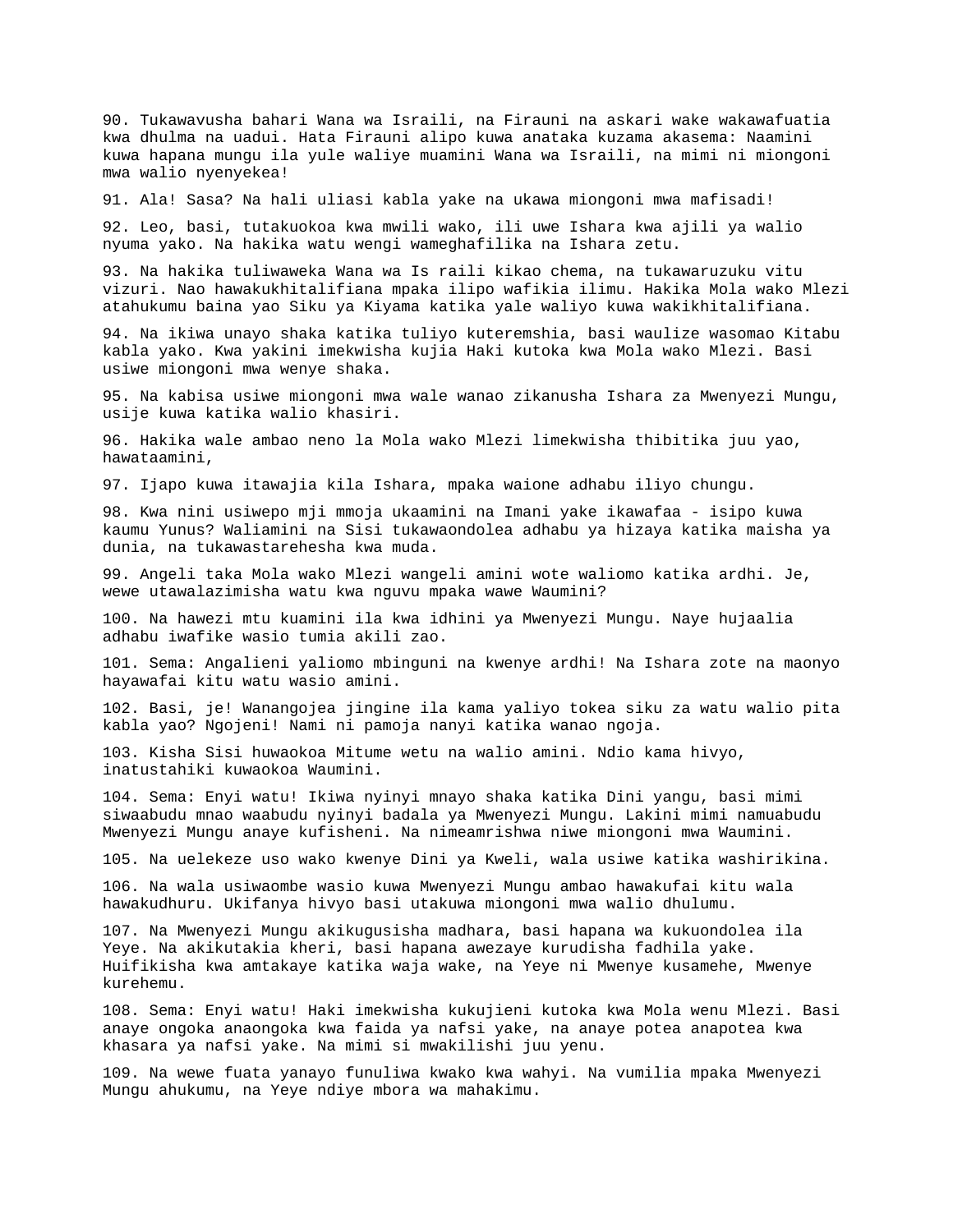#### **SURA 11. SURAT HUD**

KWA JINA LA MWENYEZI MUNGU MWINGI WA REHEMA MWENYE KUREHEMU

1. Alif Lam Ra. Hiki ni Kitabu ambacho Aya zake zimewekwa wazi, kisha zikapambanuliwa, kilicho toka kwa Mwenye Hikima na Mwenye Khabari,

2. Ili msimuabudu isipo kuwa Allah, Mwenyezi Mungu. Hakika mimi kwenu ni mwonyaji na mbashiri nitokae kwake.

3. Na ili mumwombe msamaha Mola wenu Mlezi, kisha mtubie kwake. Atakustarehesheni starehe nzuri mpaka muda maalumu. Na atampa kila mwenye fadhila, fadhila yake. Na ikiwa mtakengeuka basi mimi nakukhofieni adhabu ya hiyo Siku Kubwa.

4. Marejeo yenu ni kwa Mwenyezi Mungu tu. Naye ni Muweza wa kila kitu.

5. Hebu angalia! Ati wanafunika vilivyomo vifuani mwao ili wamfiche Mwenyezi Mungu! Jueni kuwa wanapo jigubika nguo zao Yeye anajua wanayo yaficha na wanayo yatangaza. Hakika Yeye ni Mjuzi wa yaliyomo vifuani.

6. NA HAKUNA mnyama yoyote katika ardhi ila riziki yake iko kwa Mwenyezi Mungu. Naye anajua makao yake na mapitio yake. Yote yamo katika Kitabu chenye kubainisha.

7. Na Yeye ndiye aliye ziumba mbingu na ardhi katika siku sita. Na Kiti chake cha Enzi kilikuwa juu ya maji, ili akufanyieni mtihani ajuulikane ni nani miongoni mwenu mzuri zaidi wa vitendo. Na wewe ukisema: Nyinyi hakika mtafufuliwa baada ya kufa; wale walio kufuru husema: Hayakuwa haya ila ni uchawi uliyo wazi.

8. Na tukiwacheleweshea adhabu mpaka muda ulio kwisha hisabiwa wao husema: Nini kinacho izuia hiyo adhabu? Jueni! Siku itakapo wajia basi haitoondolewa hiyo kwao. Na yatawazunguka yale waliyo kuwa wakiyafanyia mzaha.

9. Na tukimwonjesha mtu rehema inayo toka kwetu, kisha tukamwondolea, hukata tamaa akakufuru.

10. Na tukimwonjesha neema baada ya madhara yaliyo mpata husema: Taabu zimekwisha niondokea. Hakika yeye hujitapa na kutafakhari.

11. Ila wale walio subiri wakatenda mema. Hao watapata msamaha na ujira mkubwa.

12. Basi labda utaacha baadhi ya yale yaliyo funuliwa kwako, na kifua kitaona dhiki kwa hayo, kwa sababu wanasema: Mbona hakuteremshiwa khazina, au wakaja naye Malaika? Wewe ni mwonyaji tu, na Mwenyezi Mungu ndiye Mlinzi wa kila kitu.

# **13. Au wanasema: Ameizua? Sema: Basi leteni SURA kumi zilizo zuliwa mfano wa hii, na waiteni muwawezao badala ya Mwenyezi Mungu, ikiwa mnasema kweli.**

14. Na wasipo kuitikieni, basi jueni ya kwamba (hii Qur'ani) imeteremshwa kwa ujuzi wa Mwenyezi Mungu, na kwamba hapana mungu ila Yeye. Basi je! Nyinyi ni Waislamu?

15. Wanao taka maisha ya dunia na pumbao lake tutawalipa humo vitendo vyao kaamili. Na wao humo hawatopunjwa.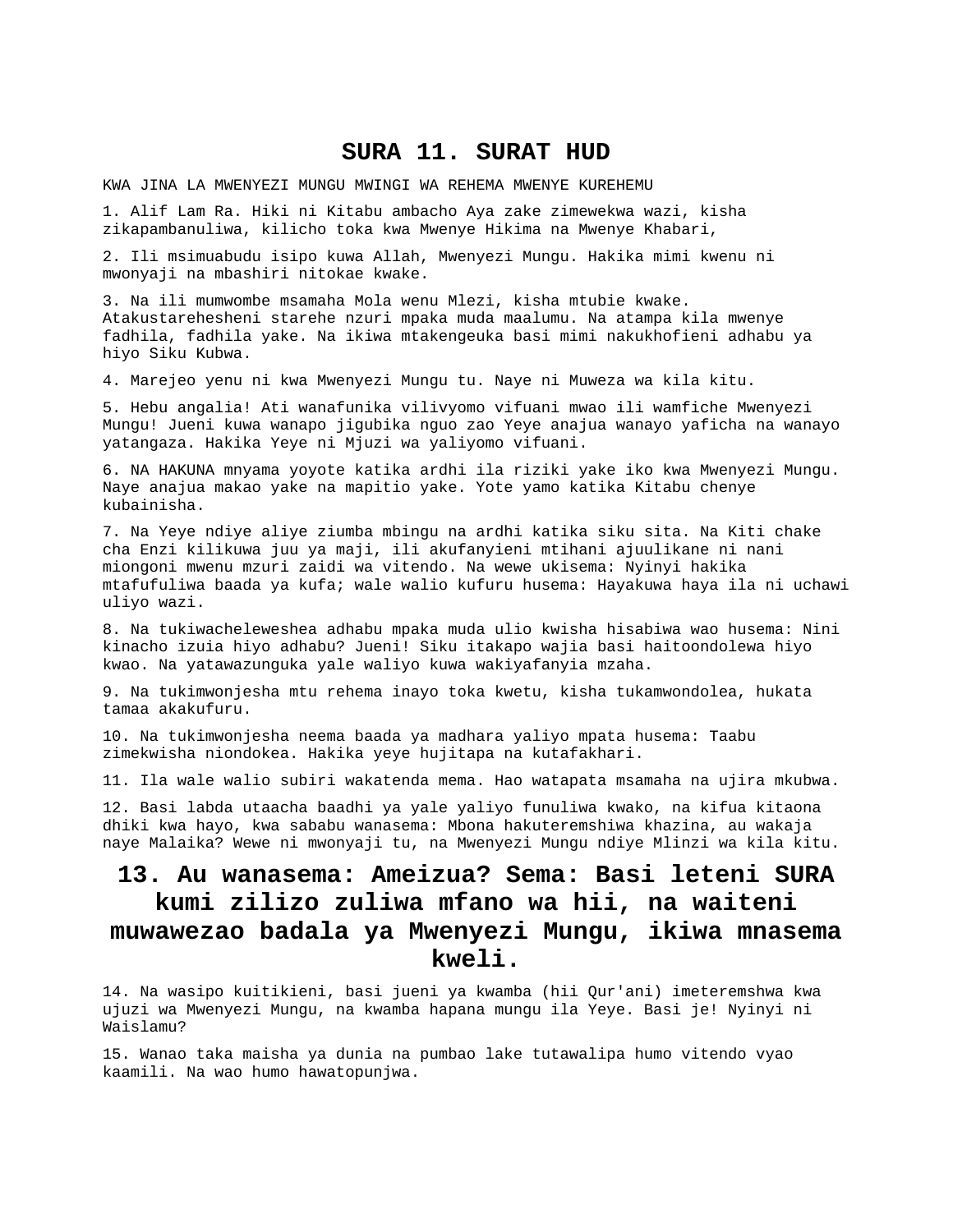16. Hao ndio ambao hawatakuwa na kitu Akhera ila Moto, na yataharibika waliyo yafanya, na yatapotea bure waliyo kuwa wakiyatenda.

17. Basi je, mtu aliye na dalili wazi itokayo kwa Mola wake Mlezi, inayo fuatwa na shahidi anaye toka kwake, na kabla yake kilikuwa Kitabu cha Musa kilicho kuwa mwongozi na rehema - hao wanamuamini, na anaye mkataa katika makundi, basi Moto ndio pahala pa miadi yao. Basi usiwe na shaka juu ya hayo. Hii ni Haki itokayo kwa Mola wako Mlezi; lakini watu wengi hawaamini.

18. Na nani aliye dhaalimu mkubwa kuliko yule anaye mzulia Mwenyezi Mungu uwongo? Hao watahudhurishwa mbele ya Mola wao Mlezi, na mashahidi watasema: Hawa ndio walio mtungia uwongo Mola wao Mlezi. Laana ya Mwenyezi Mungu iwapate walio dhulumu,

19. Ambao wanazuilia Njia ya Mwenyezi Mungu, na wanaitakia ipotoke, na wanaikataa Akhera.

20. Hao hawawezi kushinda katika ardhi, wala hawana walinzi isipo kuwa Mwenyezi Mungu. Watazidishiwa adhabu. Hawakuwa wakiweza kusikia wala hawakuwa wakiona.

21. Hao ndio walio zikhasiri nafsi zao, na yakawapotea waliyo kuwa wakiyazua.

22. Bila ya shaka hakika wao ndio wenye kukhasiri huko Akhera.

23. Hakika wale walio amini,na wakatenda mema, na wakanyenyekea kwa Mola wao Mlezi, hao ndio watu wa Peponi, na humo watadumu.

24. Mfano wa makundi mawili ni kama kipofu kiziwi, na mwenye kuona na anasikia. Je, wawili hawa wanakuwa sawa kwa kufananishwa? Basi, je, hamfikiri?

25. Na Sisi tulimtuma Nuhu kwa watu wake, akawaambia: Hakika mimi ni mwonyaji kwenu ninaye bainisha,

26. Ya kwamba msimuabudu isipo kuwa Mwenyezi Mungu tu. Hakika mimi ninakukhofieni adhabu ya Siku Chungu.

27. Na wakasema wakuu walio kufuru katika kaumu yake: Hatukuoni wewe ila ni mtu tu kama sisi, wala hatukuoni wamekufuata ila wale walio kuwa kwetu watu duni, wasio kuwa na akili. Wala hatukuoneni kuwa mna ubora wowote kutushinda sisi. Bali tuna hakika nyinyi ni waongo.

28. Akasema: Enyi watu wangu! Hebu fikirini! Ikiwa mimi ninayo hoja wazi iliyo toka kwa Mola wangu Mlezi, na amenipa rehema kutoka kwake, nayo ikakufichikieni; je, tukulazimisheni kuikubali hali nyinyi mnaichukia?

29. Na enyi watu wangu! Mimi sikuombeni mali kwa ajili ya haya. Mimi sina ujira ila kwa Mwenyezi Mungu; na mimi sitawafukuza walio amini. Hakika wao watakutana na Mola wao Mlezi, lakini mimi nakuoneni mnafanya ujinga.

30. Na enyi watu wangu! Ni nani atakaye nisaidia kwa Mwenyezi Mungu nikiwafukuza hawa? Basi je, hamfikiri?

31. Wala sikwambiini kuwa nina khazina za Mwenyezi Mungu; wala kuwa mimi najua mambo ya ghaibu; wala sisemi: Mimi ni Malaika. Wala siwasemi wale ambao yanawadharau macho yenu kuwa Mwenyezi Mungu hatawapa kheri - Mwenyezi Mungu anajua yaliomo katika nafsi zao - hapo bila ya shaka ninge kuwa miongoni mwa wenye kudhulumu.

32. Wakasema: Ewe Nuhu! Umejadiliana, na umekithirisha kutujadili. Basi tuletee hayo unayo tuahidi, ukiwa miongoni mwa wasemao kweli.

33. Akasema: Mwenyezi Mungu atakuleteeni akipenda. Wala nyinyi si wenye kumshinda.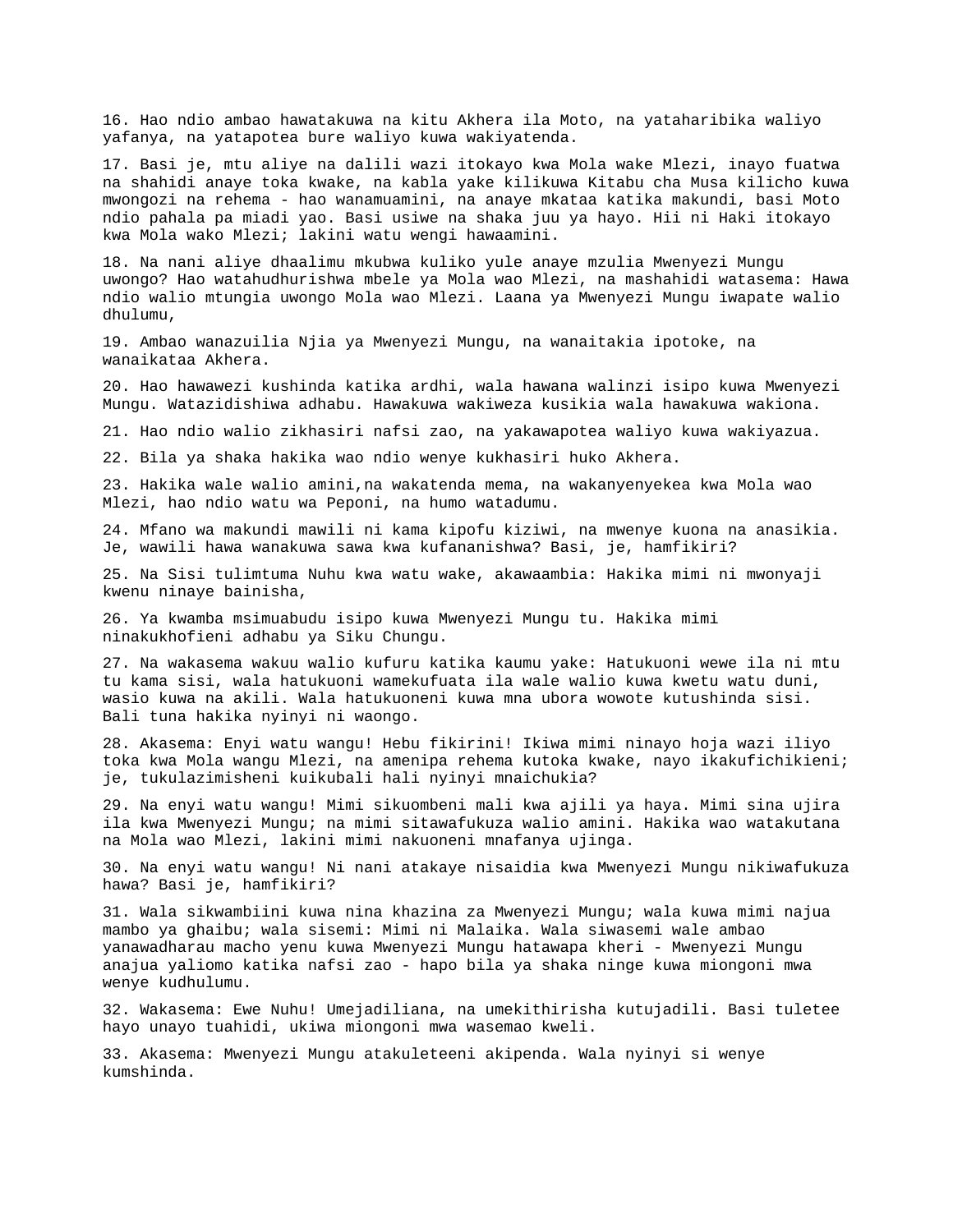34. Wala nasaha yangu haikufaini kitu nikitaka kukunasihini, ikiwa Mwenyezi Mungu anataka kukuachieni mpotee. Yeye ndiye Mola wenu Mlezi; na kwake mtarejeshwa.

35. Au ndio wanasema: Ameizua? Sema: Ikiwa nimeizua, basi kosa hilo ni juu yangu, na mimi sikhusiki na makosa myatendayo.

36. Na akafunuliwa Nuhu akaambiwa: Hataamini yeyote katika watu wako ila wale walio kwisha amini. Basi usisikitike kwa waliyo kuwa wakiyatenda.

37. Na unda jahazi mbele ya macho yetu na kwa mujibu wa ufunuo wetu. Wala usinisemeze kuwatetea walio dhulumu. Kwani hao bila ya shaka watazamishwa.

38. Na akawa anaunda jahazi, na kila wakipita wakuu wa kaumu yake wakimkejeli. Yeye akasema: Ikiwa nyinyi mnatukejeli na sisi tunakukejelini kama mnavyo tukejeli.

39. Nanyi mtakuja jua ni nani itakaye mfikia adhabu ya kumhizi, na itakaye mteremkia adhabu ya kudumu.

40.Hata ilipo kuja amri yetu, na tanuri ikafoka maji, tulisema: Pakia humo wawili wawili, dume na jike, kutoka kila aina, na ahali zako, isipo kuwa wale ambao imekwisha wapitia hukumu; na watu walio amini. Na hawakuamini pamoja naye ila wachache tu.

41. Na akasema: Pandeni humo kwa Bismillahi, Kwa Jina la Mwenyezi Mungu, kwenda kwake na kusimama kwake. Hakika Mola wangu Mlezi ni Mwenye kusamehe Mwenye kurehemu.

42. Ikawa inakwenda nao katika mawimbi kama milima. Na Nuhu akamwita mwanawe naye alikuwa mbali: Ewe mwanangu! Panda pamoja nasi, wala usiwe pamoja na makafiri.

43. Akasema: Nitakimbilia mlimani unilinde na maji. (Nuhu) akasema: Leo hapana wa kulindwa na amri ya Mwenyezi Mungu ila aliye mrehemu mwenyewe. Na wimbi likawatenganisha, akawa katika walio zama.

44. Na ikasemwa: Ewe ardhi! Meza maji yako. Na Ewe mbingu! Jizuie. Basi maji yakadidimia chini, na amri ikapitishwa, na (jahazi) likasimama juu ya (mlima) wa Al Juudiy. Na ikasemwa: Wapotelee mbali watu walio dhulumu!

45. Na Nuhu alimwomba Mola wake Mlezi: Ee Mola Mlezi wangu! Hakika mwanangu ni katika ahali zangu, na hakika ahadi yako ni haki. Na Wewe ni Mwenye haki kuliko mahakimu wote.

46. Akasema: Ewe Nuhu! Huyu si katika ahali zako. Mwendo wake si mwema. Basi usiniombe jambo usio na ujuzi nalo. Mimi nakuwaidhi usije ukawa miongoni mwa wajinga.

47. Nuhu akasema: Ewe Mola wangu Mlezi! Mimi najikinga kwako nisikuombe nisio na ujuzi nalo. Na kama hunisamehe na ukanirehemu, nitakuwa katika walio khasiri.

48. Ikasemwa: Ewe Nuhu! Shuka kwa salama itokayo kwetu, na baraka nyingi juu yako na juu ya watu walio pamoja nawe. Na zitakuwapo kaumu tutakazo zistarehesha, na kisha zitashikwa na adhabu chungu itokayo kwetu.

49. Hizi ni katika khabari za ghaibu tunazo kufunulia. Hukuwa ukizijua wewe, wala watu wako, kabla ya hii. Basi subiri! Hakika Mwisho ni wa wachamngu.

50. Na kwa kina A'adi tulimtuma ndugu yao Hud. Akasema: Enyi watu wangu! Muabuduni Mwenyezi Mungu! Nyinyi hamna mungu isipo kuwa Yeye. Nyinyi si chochote ila ni wazushi tu.

51. Enyi watu wangu! Sikuombeni ujira kwa ajili ya haya. Haukuwa ujira wangu ila kwa Yule aliye niumba. Basi hamtumii akili?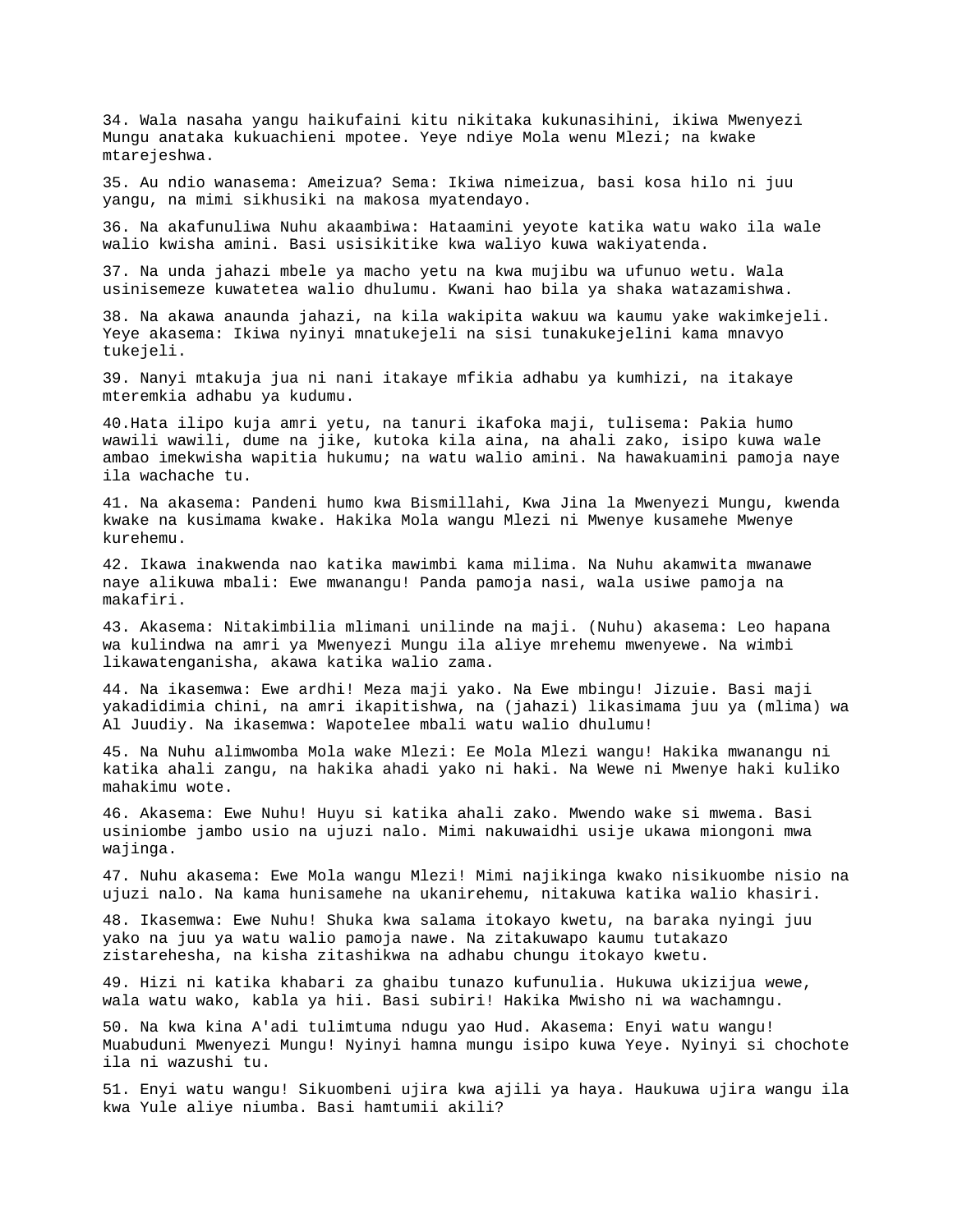52. Na enyi watu wangu! Muombeni msamaha Mola wenu Mlezi, kisha mtubie kwake. Atakuleteeni mbingu zenye kunyesha mvua ya kumiminika, na atakuzidishieni nguvu juu ya nguvu zenu. Wala msigeuke mkawa wakosefu.

53. Wakasema: Ewe Hud! Hujatuletea dalili wazi. Wala sisi hatuiachi miungu yetu kwa kufuata kauli yako. Na wala sisi hatukuamini wewe.

54. Sisi tunasema: Baadhi katika miungu yetu imekusibu kwa baa. Akasema: Hakika mimi namshuhudisha Mwenyezi Mungu, na nyinyi shuhudieni, ya kwamba mimi najitenga mbali na hao mnao wafanya washirika,

55. Mkamwacha Yeye. Basi nyote nyinyi nipangieni vitimbi, na kisha msinipe muhula!

56. Hakika mimi nimemtegemea Mwenyezi Mungu, Mola Mlezi wangu na Mola Mlezi wenu. Hapana kiumbe yeyote ila Yeye anamwendesha atakavyo. Hakika Mola wangu Mlezi yuko juu ya Njia Iliyo Nyooka.

57. Na ikiwa watarudi nyuma, basi mimi nimekwisha kufikishieni niliyo tumwa kwenu. Na Mola wangu Mlezi atawaleta watu wengine badala yenu, wala nyinyi hamumdhuru kitu Yeye. Hakika Mola wangu Mlezi ni Mwenye kuhifadhi kila kitu.

58. Ilipo fika amri yetu, tulimwokoa Hud na walio amini pamoja naye, kwa rehema itokayo kwetu. Na tukawaokoa na adhabu ngumu.

59. Na hao ndio kina A'adi. Walizikanusha Ishara za Mola wao Mlezi, na wakawaasi Mitume wake, na wakafuata amri ya kila jabari mwenye inda.

60. Na wakafuatishiwa laana katika dunia hii na Siku ya Kiyama. Basi tambueni mtanabahi! Hakika kina A'adi walimkufuru Mola wao Mlezi. Na tambueni mtanabahi kuwa hakika waliangamizwa kina A'adi, kaumu ya Hud.

61. Na kina Thamud tuliwapelekea ndugu yao Saleh. Akasema: Enyi watu wangu! Muabuduni Mwenyezi Mungu. Nyinyi hamna Mungu ila Yeye. Yeye ndiye aliye kuumbeni katika ardhi, na akakuwekeni humo. Basi mwombeni msamaha, kisha mtubu kwake. Hakika Mola wangu Mlezi yupo karibu, anaitikia maombi.

62. Wakasema: Ewe Saleh! Hakika kabla ya haya ulikuwa unatarajiwa kheri kwetu. Je, unatukataza tusiwaabudu waliyo kuwa wakiwaabudu baba zetu? Na hakika sisi tuna shaka na wasiwasi kwa hayo unayo tuitia.

63. Akasema: Enyi watu wangu! Mwaonaje ikiwa ninazo dalili zilizo wazi kutokana na Mola wangu Mlezi, naye akawa kanipa rehema kutoka kwake - je, ni nani atakaye ninusuru kwa Mwenyezi Mungu nikimuasi? Basi nyinyi hamtanizidishia ila khasara tu.

64. Enyi watu wangu! Huyu ngamia wa Mwenyezi Mungu ni Ishara kwenu. Basi mwacheni ale katika ardhi ya Mwenyezi Mungu; wala msimguse kwa ubaya, isije ikakuangamizeni adhabu iliyo karibu.

65. Wakamchinja. Basi (Saleh) akasema: Stareheni katika mji wenu muda wa siku tatu. Hiyo ni ahadi isiyo kuwa ya uwongo.

66. Basi ilipo kuja amri yetu tulimwokoa Saleh na wale walio amini pamoja naye kwa rehema yetu kutokana na hizaya ya siku ile. Hakika Mola wako Mlezi ndiye Mwenye nguvu Mwenye kushinda.

67. Na ukelele uliwaangamiza wale walio dhulumu, wakapambazukiwa nao ni maiti majumbani mwao.

68. Kama kwamba hawakuwako huko. Hebu zingatieni! Hakika kina Thamud walimkufuru Mola wao Mlezi. Hebu zingatieni! Thamud wamepotelea mbali!

69. Na wajumbe wetu walimjia Ibrahim kwa bishara njema, wakasema: Salama! Naye akasema: Salama! Hakukaa ila mara akaleta ndama wa kuchoma.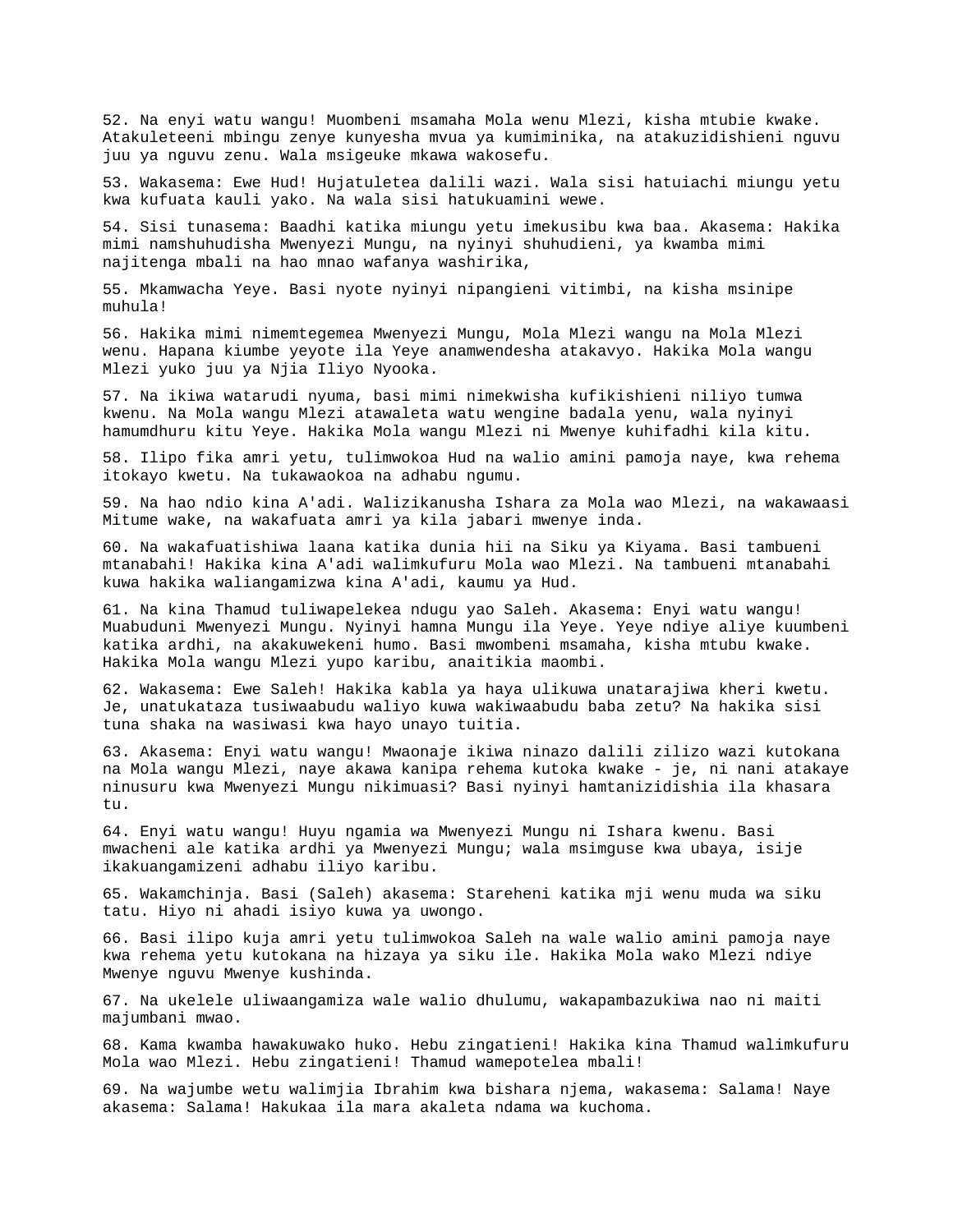70. Basi alipoona mikono yao haimfikilii aliwatilia shaka, na akawaogopa. Wakasema: Usiogope! Hakika sisi tumetumwa kwa kaumu ya Lut'.

71. Na mkewe alikuwa kasimama wima, akacheka. Basi tukambashiria (kuzaliwa) Ishaq, na baada ya Is-haq Yaaqub.

72. Akasema: Je, hivyo mimi nizae, na hali yangu ni kikongwe na huyu mume wangu ni kizee? Hakika haya ni mambo ya ajabu!

73. Wakasema: Je, unastaajabia amri ya Mwenyezi Mungu? Rehema ya Mwenyezi Mungu na baraka zake ziko juu yenu, enyi watu wa nyumba hii! Hakika Yeye ndiye Msifiwa wa kutukuzwa.

74. Basi khofu ilipo mwondoka Ibrahim, na ikawa ile bishara imemfikia, alianza kujadiliana nasi juu ya kaumu ya Lut'.

75. Hakika Ibrahim alikuwa mpole, ana huruma, na mwepesi wa kurejea kwa Mwenyezi Mungu.

76. (Akaambiwa): Ewe Ibrahim! Wachilia mbali haya! Kwa hakika amri ya Mola wako Mlezi imekwisha kuja, na hakika hao itawafikia adhabu isiyo rudi nyuma.

77. Na wajumbe wetu walipo kuja kwa Lut' aliwahuzunukia na akawaonea dhiki. Akasema: Hii leo ni siku ngumu!

78. Wakamjia kaumu yake mbio mbio. Na kabla ya haya walikuwa wakitenda maovu. Yeye akasema: Enyi watu wangu! Hawa binti zangu, ndio wametakasika zaidi kwenu. Basi mcheni Mwenyezi Mungu, wala msinihizi mbele ya wageni wangu. Hivyo, hamna hata mtu mmoja miongoni mwenu aliye ongoka?

79. Wakasema: Bila shaka umekwisha jua hatuna haki juu ya binti zako, na unayajua tunayo yataka.

80. Akasema: Laiti ningeli kuwa na nguvu kwenu, au nategemea kwenye nguzo yenye nguvu!

81. (Wajumbe) wakasema: Ewe Lut'! Sisi ni wajumbe wa Mola wako Mlezi. Hawa hawatakufikia. Na wewe ondoka pamoja na ahali zako usiku ungalipo. Wala yeyote miongoni mwenu asitazame nyuma, isipo kuwa mkeo, kwani yeye utamfika msiba utakao wafika hao. Hakika miadi yao ni asubuhi. Je, asubuhi si karibu?

82. Basi ilipo fika amri yetu tuliigeuza nchi juu chini, na tukawateremshia mvua ya changarawe za udongo mgumu ulio kamatana wa Motoni,

83. Zilizo tiwa alama kwa Mola wako Mlezi. Na haya hayako mbali na wenye kudhulumu wengineo.

84. Na kwa watu wa Madyana tuliwatumia ndugu yao Shua'ib. Akasema: Enyi watu wangu! Muabuduni Mwenyezi Mungu. Nyinyi hamna Mungu ila Yeye, wala msipunguze vipimo na mizani. Mimi nakuoneni mmo katika hali njema, nami nakukhofieni adhabu ya Siku kubwa hiyo itakayo kuzungukeni.

85. Na enyi watu wangu! Timizeni vipimo na mizani kwa uadilifu wala msiwakhini watu vitu vyao; wala msieneze uovu katika nchi mkafanya uharibifu.

86. Alivyo kubakishieni Mwenyezi Mungu ndiyo bora kwa ajili yenu, ikiwa nyinyi ni Waumini. Wala mimi siye mlinzi wenu.

87. Wakasema: Ewe Shua'ibu! Ni sala zako ndizo zinazo kuamrisha tuyaache waliyo kuwa wakiyaabudu baba zetu, au tuache kufanya tupendavyo katika mali zetu? Ama hakika wewe ni mstahamilivu kweli na mwongofu!

88. Akasema: Enyi watu wangu! Mwaonaje ikiwa ninayo dalili wazi inayo tokana na Mola wangu Mlezi, na ikawa Yeye ameniruzuku riziki njema kutoka kwake? Wala mimi sipendi kukukhalifuni nikafanya yale ninayo kukatazeni. Sitaki ila kutengeneza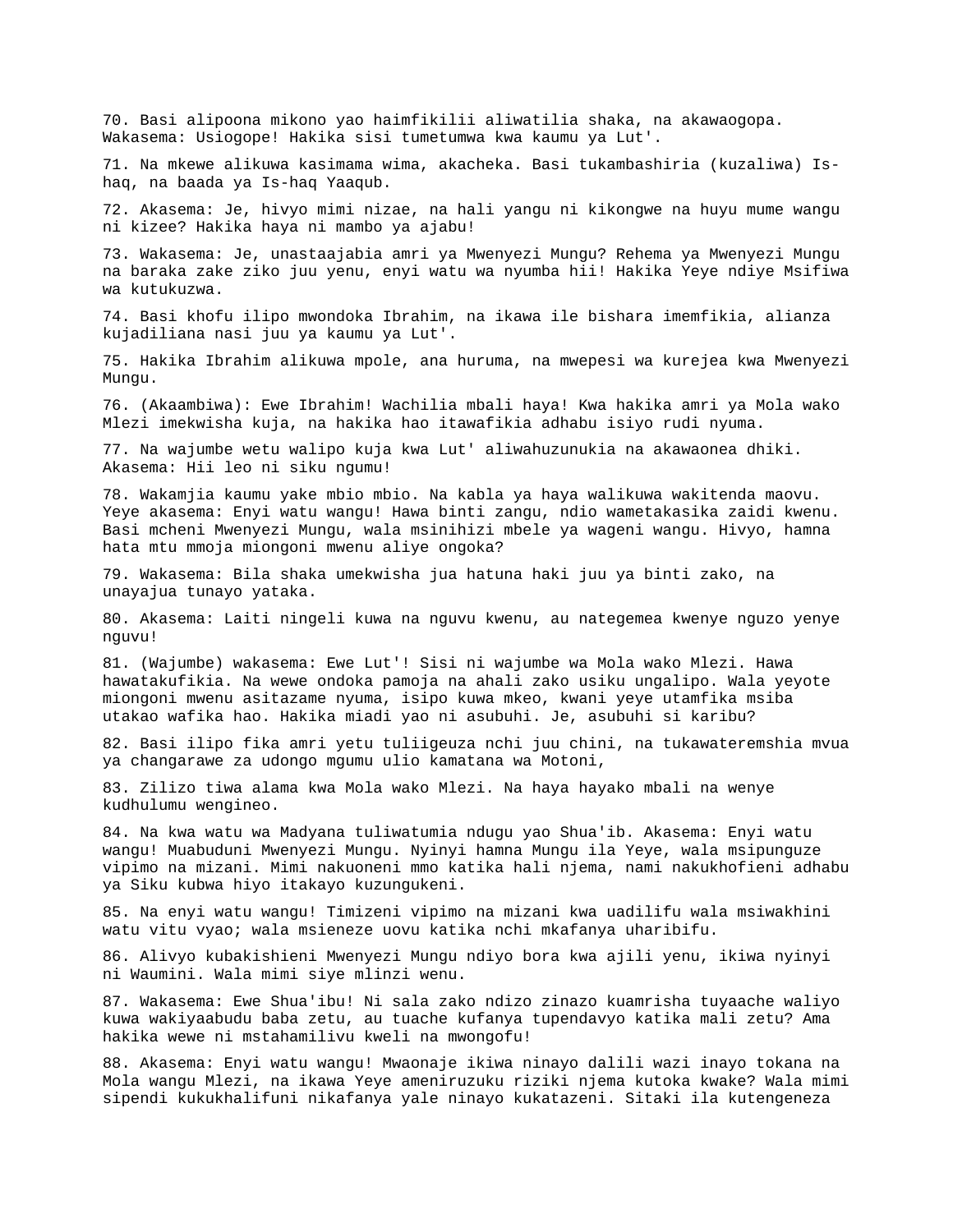kiasi ninavyo weza. Na sipati kuwezeshwa haya ila na Mwenyezi Mungu. Kwake Yeye ninategemea, na kwake Yeye naelekea.

89. Na enyi watu wangu! Kukhalifiana nami kusikupelekeeni hata mkasibiwa kama walivyo sibiwa watu wa Nuhu, au watu wa Hud, au watu wa Saleh. Na watu wa Lut' si mbali nanyi.

90. Na ombeni msamaha kwa Mola wenu Mlezi, tena tubuni kwake. Hakika Mola wangu Mlezi ni Mwenye kurehemu na Mwenye upendo.

91. Wakasema: Ewe Shua'ibu! Mengi katika hayo unayo yasema hatuyafahamu. Na sisi tunakuona huna nguvu kwetu. Lau kuwa si jamaa zako tunge kupiga mawe, wala wewe si mtukufu kwetu.

92. Akasema: Enyi watu wangu! Kwani jamaa zangu ni watukufu zaidi kwenu kuliko Mwenyezi Mungu? Na Yeye mmemueka nyuma ya migongo yenu! Hakika Mola wangu Mlezi ni Mwenye kuyazunguka yote mnayo yatenda.

93. Na enyi watu wangu! Fanyeni mwezayo, na mimi pia ninafanya. Karibuni mtajua ni nani itakaye mfikia adhabu ya kumhizi, na nani aliye mwongo. Na ngojeni, mimi pia ninangoja pamoja nanyi.

94. Na ilipo fika amri yetu, tulimwokoa Shua'ibu na wale walio amini pamoja naye kwa rehema yetu. Na ukelele uliwanyakua walio dhulumu, na wakapambaukiwa majumbani mwao wamekufa kifudifudi!

95. Kama kwamba hawakuwamo humo. Zingatia walivyo angamia watu wa Madyana, kama walivyo angamia watu wa Thamud!

96. Na hakika tulimtuma Musa pamoja na Ishara zetu na uthibitisho ulio wazi

97. Kwa Firauni na waheshimiwa wake. Lakini wao walifuata amri ya Firauni, na amri ya Firauni haikuwa yenye uwongofu.

98. Siku ya Kiyama atawatangulia watu wake na atawaingiza Motoni. Na muingio muovu ulioje huo!

99. Nao wamefuatishiwa laana hapa duniani na Siku ya Kiyama. Ni mabaya yalioje watakayo pewa!

100. Hizi ni katika khabari za miji, tunakusimulia. Mingine ipo bado na mingine imefyekwa.

101. Na Sisi hatukuwadhulumu, lakini wao wenyewe wamejidhulumu. Na miungu yao waliyo kuwa wakiiomba badala ya Mwenyezi Mungu haikuwafaa kitu ilipo kuja amri ya Mola wako Mlezi. Na hiyo miungu haikuwazidishia ila maangamizo tu.

102. Na ndio kama hivyo ndivyo inavyo kuwa Mola wako Mlezi anapo ikamata miji inapo kuwa imedhulumu. Hakika mkamato wake ni mchungu na mkali.

103. Hakika katika haya ipo ishara kwa yule anaye ogopa adhabu ya Akhera. Hiyo ndiyo Siku itakayo kusanyiwa watu, na hiyo ndiyo Siku itakayo shuhudiwa.

104. Na Sisi hatuiakhirishi ila kwa muda unao hisabiwa.

105. Siku hiyo itakapo fika, hatosema hata mtu mmoja ila kwa idhini yake Mwenyezi Mungu. Kati yao watakuwamo waliomo mashakani na wenye furaha.

106. Ama wale wa mashakani hao watakuwamo Motoni wakiyayayatika na kukoroma.

107. Watadumu humo muda wa kudumu mbingu na ardhi, isipo kuwa apendavyo Mola wako Mlezi. Hakika Mola wako Mlezi hutenda apendavyo.

108. Na ama wale walio bahatika, wao watakuwamo Peponi wakidumu humo muda wa kudumu mbingu na ardhi, isipo kuwa apendavyo Mola wako Mlezi. Hicho ni kipawa kisio na ukomo.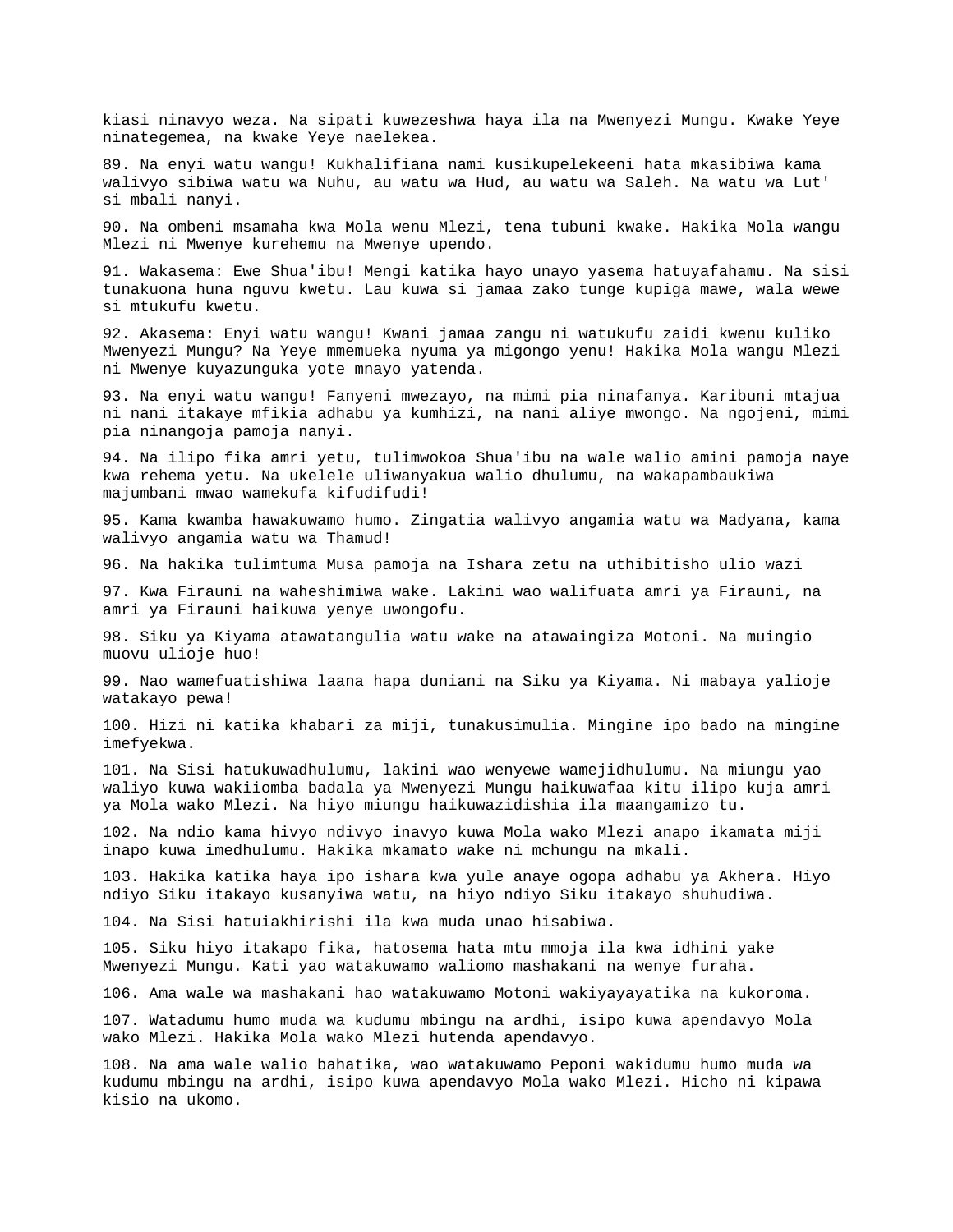109. Basi usiwe na shaka juu ya wanayo yaabudu hao. Hawaabudu ila kama walivyo abudu baba zao zamani. Na hakika Sisi tutawatimilizia fungu lao bila ya kupunguzwa.

110. Na kwa yakini tulimpa Musa Kitabu; zikazuka khitilafu ndani yake. Na lau kuwa si neno lilio kwisha tangulia kutoka kwa Mola wako Mlezi, bila ya shaka ingeli hukumiwa baina yao. Na hakika wao wamo katika shaka juu yake inayo wahangaisha.

111. Na hakika Mola wako Mlezi atawatimilizia malipo ya vitendo vyao. Hakika Yeye anayo khabari ya wayatendayo.

112. Basi, simama sawa sawa kama ulivyo amrishwa, wewe na wale wanao elekea kwa Mwenyezi Mungu pamoja nawe; wala msikiuke mipaka. Hakika Yeye anayaona yote myatendayo.

113. Wala msiwategemee wanao dhulumu, usije ukakuguseni Moto. Wala nyinyi hamna walinzi badala ya Mwenyezi Mungu, wala tena hamtasaidiwa.

114. Na shika Sala katika ncha mbili za mchana na nyakati za usiku zilizo karibu na mchana. Hakika mema huondoa maovu. Huu ni ukumbusho kwa wanao kumbuka.

115. Na subiri, kwani Mwenyezi Mungu hapotezi ujira wa wanao fanya wema.

116. Basi mbona hawakuwamo katika watu wa kabla yenu wenye vyeo na wasaa wanao kataza uharibifu katika nchi, isipo kuwa wachache tu, ambao ndio tulio waokoa? Na walio dhulumu walifuata starehe zao, na wakawa ni wakosefu.

117. Wala hakuwa Mola wako Mlezi wa kuihiliki miji kwa dhulma tu na hali watu wake ni watenda mema.

118. Na Mola wako Mlezi angeli penda ange wafanya watu wote wakawa umma mmoja. Lakini hawaachi kukhitalifiana,

119. Isipo kuwa wale ambao Mola wako Mlezi amewarehemu; na kwa hiyo ndio Mwenyezi Mungu amewaumba. Na litatimia neno la Mola wako Mlezi: Kweli kweli nitaijaza Jahannam kwa majini na watu pamoja.

120. Na yote tunayo kusimulia katika khabari za Mitume ni ya kukupa nguvu moyo wako. Na katika haya imekujia haki na mawaidha na ukumbusho kwa Waumini.

121. Na waambie wale wasio amini: Fanyeni muwezavyo, nasi pia tunafanya.

122. Na ngojeni, na sisi tunangoja.

123. Na ni vya Mwenyezi Mungu tu vyote vilivyo fichikana katika ardhi na mbingu, na mambo yote yatarejezwa kwake. Basi muabudu Yeye na umtegemee Yeye. Na Mola wako Mlezi haghafiliki na yale mnayo yatenda.

### **SURA 12. SURAT YUSUF**

KWA JINA LA MWENYEZI MUNGU MWINGI WA REHEMA MWENYE KUREHEMU

1. Alif Lam Raa. Hizi ni Aya za Kitabu kinacho bainisha.

2. Hakika Sisi tumeiteremsha Qur'ani kwa Kiarabu ili mpate kuzingatia.

3. Sisi tunasimulia simulizi nzuri kwa kukufunulia Qur'ani hii. Na ijapo kuwa kabla ya haya ulikuwa miongoni mwa wasio jua.

4. Yusuf alipo mwambia baba yake: Ewe babaangu! Hakika mimi nimeota nyota kumi na moja, na jua, na mwezi. Nimeota zikinisujudia.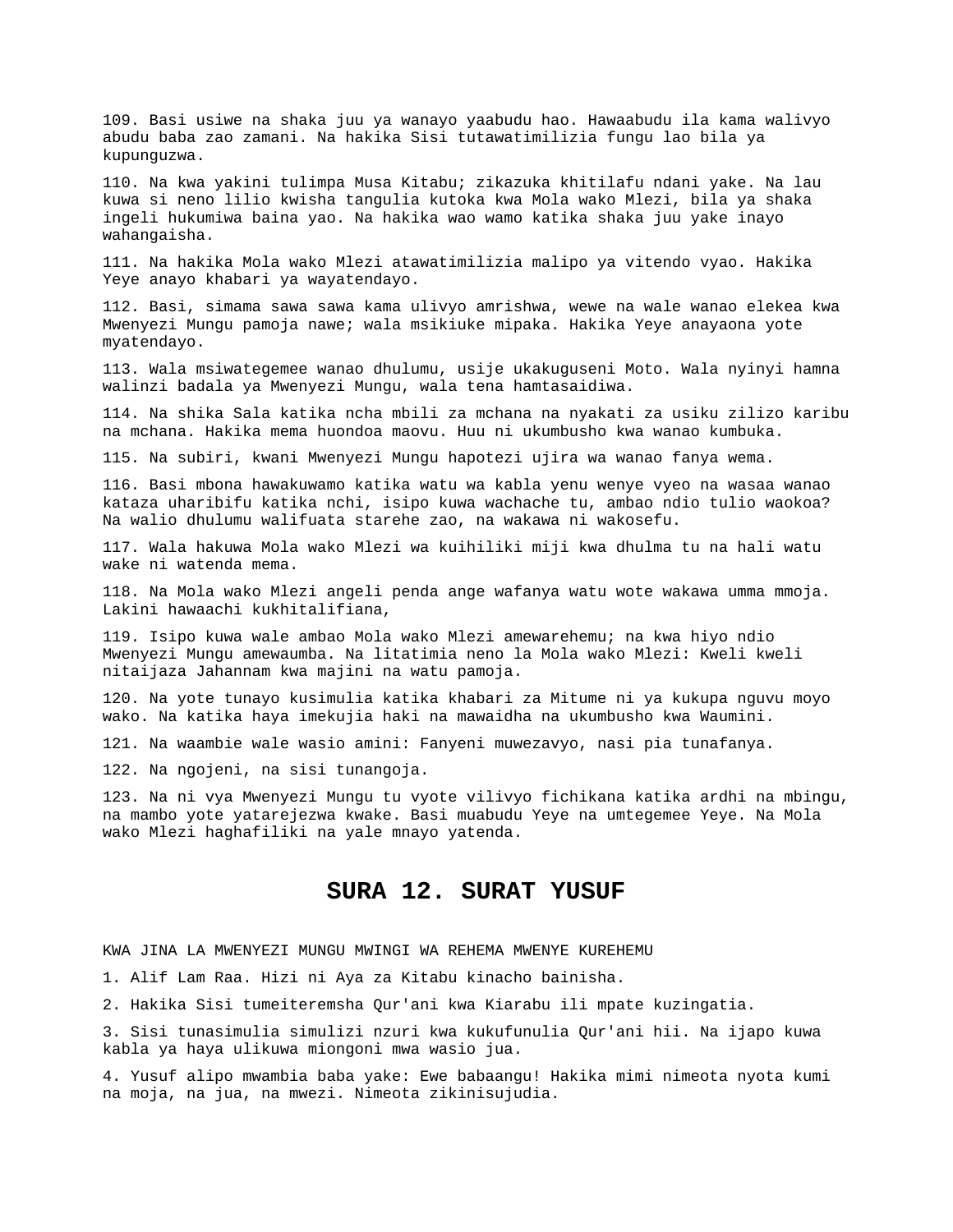5. (Baba) akasema: Ewe mwanangu! Usiwasimulie nduguzo ndoto yako, wasije wakakufanyia vitimbi. Hakika Shet'ani ni adui aliye dhaahiri kwa mwanaadamu.

6. Na kadhaalika Mola wako Mlezi atakuteuwa na atakufundisha tafsiri ya mambo. Na atatimiza neema zake juu yako na juu ya ukoo wa Yaa'qub, kama alivyo watimizia hapo zamani baba zako Ibrahim na Is-haq. Hakika Mola wako Mlezi ni Mjuzi Mwenye hikima.

7. Kwa yakini katika Yusuf na nduguze ziko ishara kwa wanao uliza.

8. Pale walipo sema: Hakika Yusuf na nduguye wanapendwa zaidi na baba yetu kuliko sisi, hali sisi ni kikundi chenye nguvu. Hakika baba yetu yumo katika upotofu wa dhaahiri.

9. Muuweni Yusuf, au mtupeni nchi mbali ili uso wa baba yenu ukuelekeeni nyinyi. Na baada ya haya mtakuwa watu wema.

10. Akasema msemaji kati yao: Msimuuwe Yusuf. Lakini mtumbukizeni ndani ya kisima. Wasafiri watakuja mwokota; kama nyinyi mna sharti ya kufanya jambo.

11. Wakasema: Ewe baba yetu! Una nini hata hutuamini kwa Yusuf? Na hakika sisi ni wenye kumtakia kheri!

12. Mpeleke kesho pamoja nasi, ale kwa furaha na acheze; na bila ya shaka sisi tutamhifadhi.

13. Akasem: Kwa hakika inanihuzunisha kwamba nyinyi mwende naye, na ninaogopa asije mbwa mwitu akamla nanyi mmeghafilika naye.

14. Wakasema: Ikiwa mbwa mwitu atamla na hali sisi ni kundi lenye nguvu kabisa, basi bila ya shaka sisi tutakuwa khasarani.

15. Basi walipo mchukua na wakakubaliana wamtumbukize ndani ya kisima, tulimfunulia Yusuf: Hapana shaka yoyote utakuja waambia kwa jambo lao hili, na wala wao hawatambui.

16. Wakaja kwa baba yao usiku wakilia.

17. Wakasema: Ewe baba yetu! Hakika tulikwenda kushindana na tukamwacha Yusuf penye vitu vyetu. Basi mbwa mwitu akamla. Lakini wewe hutuamini ijapo kuwa tunasema kweli.

18. Wakaja na kanzu yake ina damu ya uwongo. Akasema: Bali nafsi zenu zimekushawishini kutenda kitendo. Lakini subira ni njema; na Mwenyezi Mungu ndiye wa kuombwa msaada kwa haya mnayo yaeleza.

19. Ukafika msafara, wakamtuma mchota maji wao, naye akatumbukiza ndoo yake. Alisema: Kheri Inshallah! Huyu hapa mvulana! Wakamficha ili kumfanya ni bidhaa. Na Mwenyezi Mungu ni Mjuzi wa wanayo yatenda.

20. Na wakamuuza kwa thamani duni, kwa akali ya pesa. Wala hawakuwa na haja naye.

21. Na yule aliye mnunua huko Misri alimwambia mkewe: Mtengenezee makaazi ya hishima huyu; huenda akatufaa au tukamfanya mwenetu. Na kama hivyo tulimweka Yusuf katika nchi ili tumfundishe kufasiri mambo. Na Mwenyezi Mungu ndiye Mwenye kushinda katika jambo lake, lakini watu wengi hawajui.

22. Na alipo fikilia utu uzima tulimpa hukumu na ilimu. Na kama hivi tunawalipa wanao tenda mema.

23. Na yule bibi wa nyumba aliyo kuwamo Yusuf alimtamani kinyume cha nafsi yake, na akafunga milango. Akamwambia: Njoo! Yusuf akasema: Audhubillahi! Najikinga na Mwenyezi Mungu. Huyu bwana wangu kaniweka maskani nzuri, na hakika wenye kudhulumu hawatengenekewi.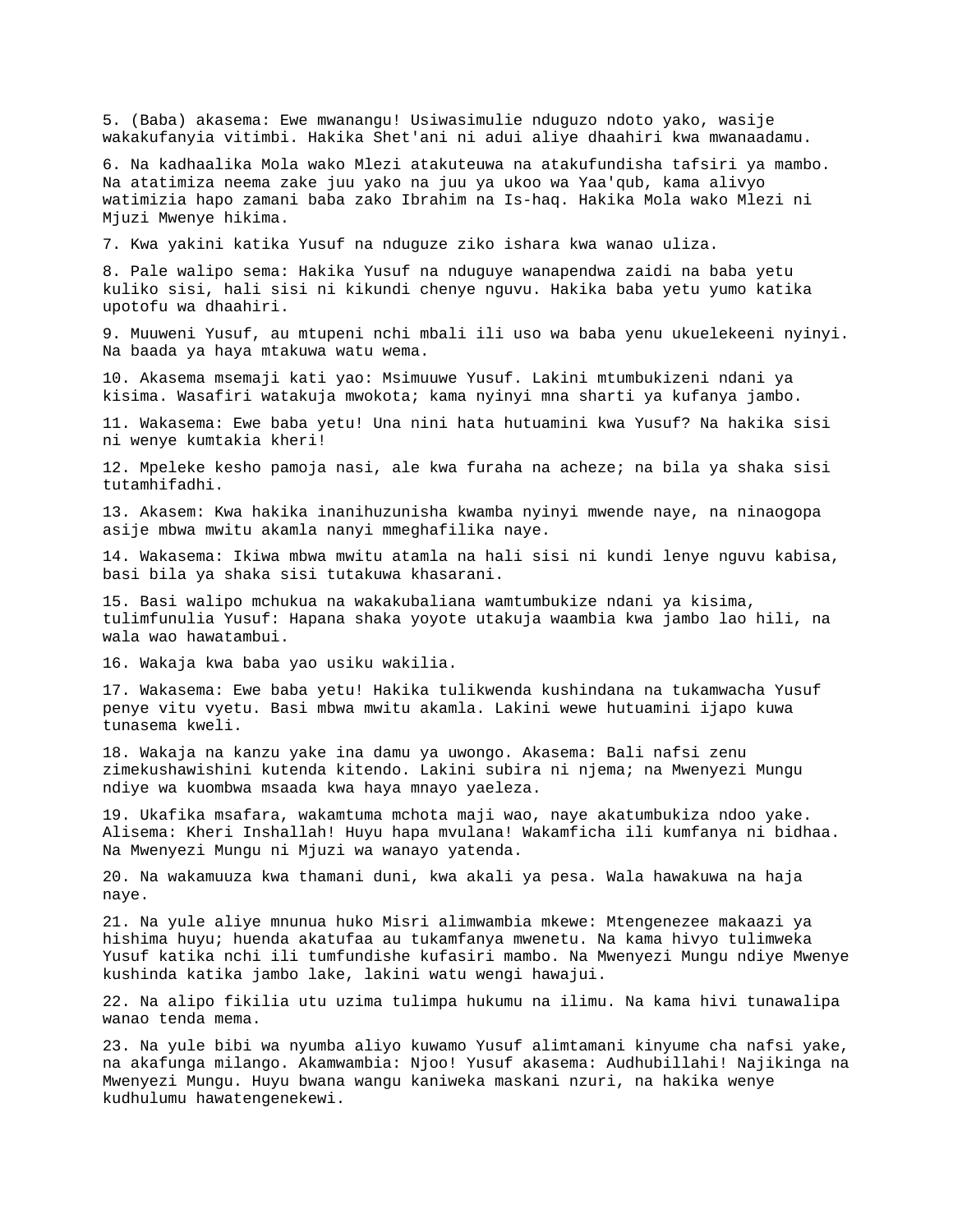24. Na hakika yule mwanamke alimtamani, na Yusuf angeli mtamani lau kuwa hakuona ishara ya Mola wake Mlezi. Hayo hivyo ni kwa ajili tumuepushe na uovu na uchafu. Hakika yeye alikuwa katika waja wetu walio safishwa.

25. Na wote wawili wakakimbilia mlangoni, na mwanamke akairarua kanzu yake Yusuf kwa nyuma. Na wakamkuta bwana wake mlangoni. Mwanamke akasema: Hapana malipo ya mwenye kutaka kumfanyia maovu mkeo isipo kuwa kufungwa au kupewa adhabu chungu.

26. Yusuf akasema: Yeye ndiye aliye nitaka bila ya mimi kumtaka. Na shahidi aliye kuwa katika jamaa za mwanamke alisema: Ikiwa kanzu yake imechanwa mbele basi mwanamke amesema kweli, naye Yusuf ni katika waongo.

27. Na ikiwa kanzu yake imechanwa nyuma, basi mwanamke amesema uwongo, naye Yusuf ni katika wakweli.

28. Basi yule bwana alipoona kanzu yake imechanwa kwa nyuma, alisema: Hakika haya ni katika vitimbi vyenu wanawake. Bila ya shaka vitimbi vyenu ni vikuu.

29. Yusuf! Wachilia mbali haya. Na wewe, mwanamke, omba msamaha kwa dhambi zako. Kwa hakika wewe ni katika walio fanya makosa.

30. Na wanawake wa mjini wakawa wanasema: Mke wa Mheshimiwa anamtamani mtumishi wake ! Hakika amesalitika kwa mapenzi. Sisi hakika tunamwona yumo katika upotovu ulio dhaahiri.

31. Alipo sikia yule bibi masengenyo yao aliwaita, na akawawekea matakia ya kuegemea, na akampa kila mmoja wao kisu. Akamwambia Yusuf: Tokeza mbele yao. Basi walipo mwona waliona ni kitu kikubwa kabisa, na wakajikata mikono yao. Wakasema: Hasha Lillahi! Huyu si mwanaadamu. Hakuwa huyu ila ni Malaika mtukufu.

32. Yule bibi aksema: Huyu basi ndiye huyo mliye nilaumia! Na kweli mimi nilimtaka naye akakataa. Na akitofanya ninayo muamrisha basi hapana shaka atafungwa gerezani, na atakuwa miongoni mwa walio chini kabisa.

33. Yusuf akasema: Ee Mola Mlezi wangu! Nastahabu kifungo kuliko haya anayo niitia. Na usipo niondoshea vitimbi vya wanawake mimi nitamili kwao, na nitakuwa katika wajinga.

34. Basi Mola wake Mlezi akamwitikia, na akamwondoshea vitimbi vyao. Hakika Yeye ni Msikizi Mjuzi.

35. Basi ikawadhihirikia baada ya kuona Ishara kuwa wamfunge kwa muda.

36. Wakaingia gerezani pamoja naye vijana wawili. Mmoja wao akasema: Hakika mimi nimeota nakamua mvinyo. Na mwingine akasema: Mimi nimeota nimebeba mikate juu ya kichwa changu, na ndege wanaila. Hebu tuambie tafsiri yake, kwani sisi tunakuona wewe ni katika watu wema.

37. Akasema: Hakitakufikilieni chakula mtakacho pewa ila nitakwambieni hakika yake kabla hakijakufikieni. Haya ni katika yale aliyo nifundisha Mola wangu Mlezi. Hakika mimi nimeacha mila ya watu wasio muamini Mwenyezi Mungu, na wakawa hawaiamini Akhera.

38. Na nimefuata mila ya baba zangu, Ibrahim, na Is-haq, na Yaa'qub. Hatuna haki ya kumshirikisha Mwenyezi Mungu na chochote. Hiyo ni katika fadhila ya Mwenyezi Mungu juu yetu na juu ya watu; lakini watu wengi hawashukuru.

39. Enyi wafungwa wenzangu wawili! Je, mabwana wengi wanao farikiana wao kwa wao ni bora au Mwenyezi Mungu Mmoja Mwenye nguvu?

40. Hamuabudu badala yake ila majina tu mliyo yapanga nyinyi na baba zenu. Mwenyezi Mungu hakuyateremshia hayo uthibitisho wowote. Hapana hukumu ila ya Mwenyezi Mungu tu. Yeye ameamrisha msimuabudu yeyote isipo kuwa Yeye tu. Hiyo ndiyo Dini Iliyo Nyooka. Lakini watu wengi hawajui.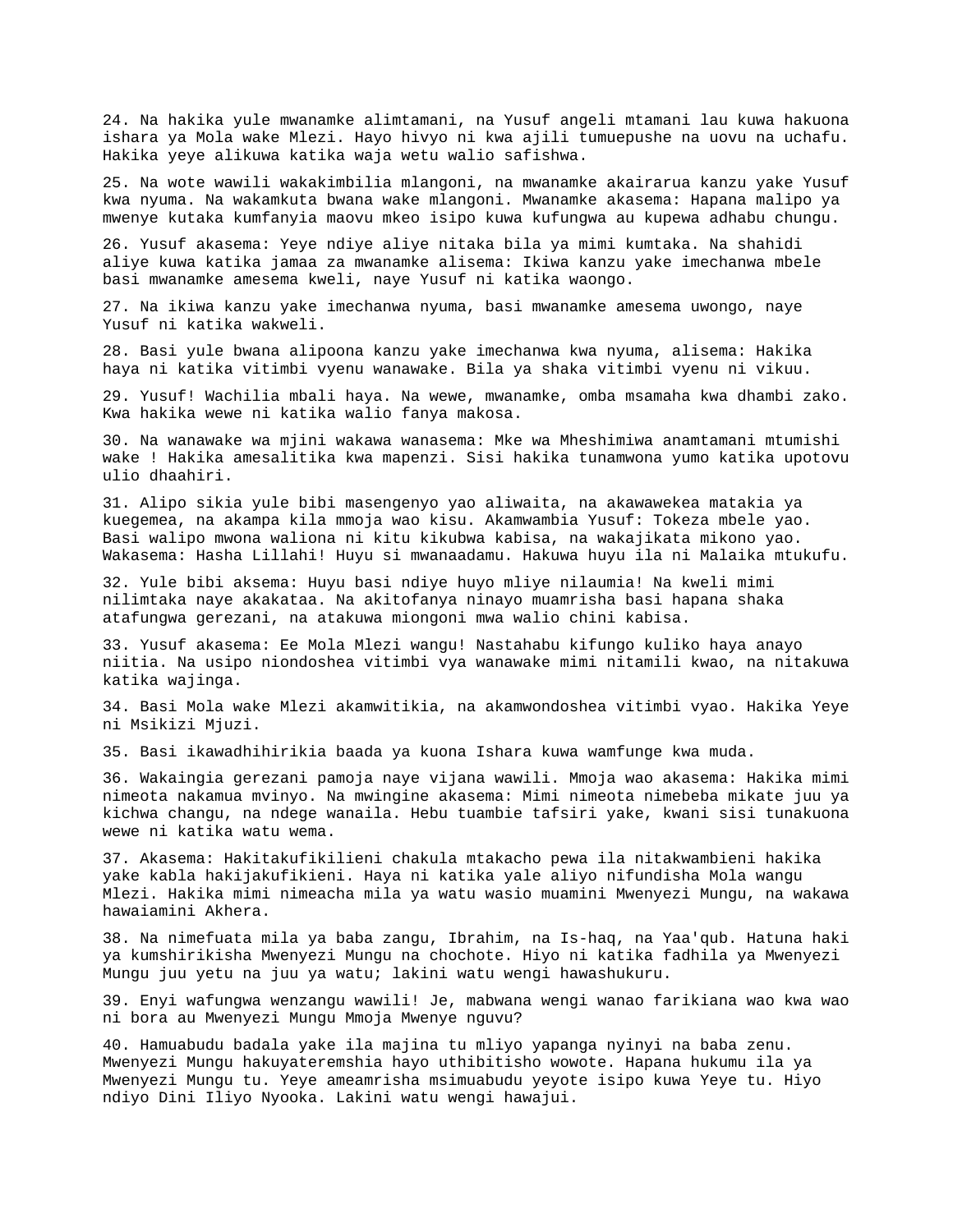41. Enyi wafungwa wenzangu wawili! Ama mmoja wenu atamnywesha bwana wake mvinyo. Na ama mwengine atasulubiwa, na ndege watamla kichwa chake. Imekwisha katwa hukumu ya hilo jambo mlilo kuwa mkiuliza.

42. Na akamwambia yule aliye jua kuwa atavuka katika wale wawili: Nikumbuke kwa bwana wako. Lakini Shet'ani alimsahaulisha kumtaja kwa bwana wake. Basi Yusuf akakaa gerezani miaka kadhaa.

43. Na siku moja mfalme alisema: Hakika mimi nimeota ng'ombe saba wanene wanaliwa na ng'ombe saba walio konda. Na mashuke saba mabichi na mengine makavu. Enyi waheshimiwa! Nambieni maana ya ndoto zangu, ikiwa nyinyi mnaweza kuagua ndoto.

44. Wakasema: Hizi ni ndoto zilizo paraganyika, wala sisi sio wenye kujua tafsiri ya ndoto hizi.

45. Hapo akasema yule aliye okoka katika wale wawili akakumbuka baada ya muda: Mimi nitakwambieni tafsiri yake. Basi nitumeni.

46. Yusuf! Ewe mkweli! Tueleze nini maana ya ng'ombe saba wanene kuliwa na ng'ombe saba walio konda. Na mashuke saba mabichi na mengine makavu, ili nirejee kwa watu wapate kujua.

47. Akasema: Mtalima miaka saba kwa juhudi. Mtacho vuna kiwacheni katika mashuke yake, isipo kuwa kidogo mtacho kula.

48. Kisha itakuja baadaye miaka saba ya shida itakayo kula kile mlicho iwekea isipo kuwa kidogo mtacho kihifadhi.

49. Kisha baada ya haya utakuja mwaka ambao katika mwaka huo watu watasaidiwa, na watakamua.

50. Na mfalme akasema: Mleteni kwangu! Basi mjumbe alipo mjia Yusuf alisema: Rejea kwa bwana wako ukamuulize khabari ya wale wanawake walio jikata mikono yao. Hakika Mola wangu Mlezi anazijua vyema hila zao.

51. Mfalme alisema: Mlikuwa mna nini mlipo mtaka Yusuf kinyume na nafsi yake? Wakasema: Hasha Lillahi! Sisi hatukujua ubaya wowote kwake. Mke wa Mheshimiwa akasema: Sasa haki imedhihiri. Mimi ndiye niliye mtaka kinyume na nafsi yake, na hakika yeye ni katika wakweli.

52. Hayo ni apate kujua ya kwamba mimi sikumfanyia khiyana nyuma yake; na ya kwamba Mwenyezi Mungu haziongoi hila za makhaini.

53. NAMI sijitoi lawamani. Kwa hakika nafsi ni mno kuamrisha maovu, isipo kuwa ile ambayo Mola wangu Mlezi aliyo irehemu. Hakika Mola wangu Mlezi ni Msamehevu na Mwenye kurehemu.

54. Basi mfalme akasema: Mleteni kwangu, awe wangu mwenyewe khasa. Basi alipo msemeza alinena: Hakika wewe leo umekwisha tamakani kwetu na umeaminika.

55. Yusuf akasema: Nifanye mshika khazina za nchi. Kwani hakika mimi ni mlinzi mjuzi.

56. Basi namna hivi tukampa Yusuf cheo katika nchi; anakaa humo popote anapo penda. Tunamfikishia rehema zetu tumtakaye, wala hatupuuzi malipo ya wafanyao mema.

57. Na hakika malipo ya Akhera ni bora zaidi, kwa walio amini na wakawa wachamngu.

58. Wakaja ndugu zake Yusuf, na wakaingia kwake. Yeye akawajua na wao hawakumjua.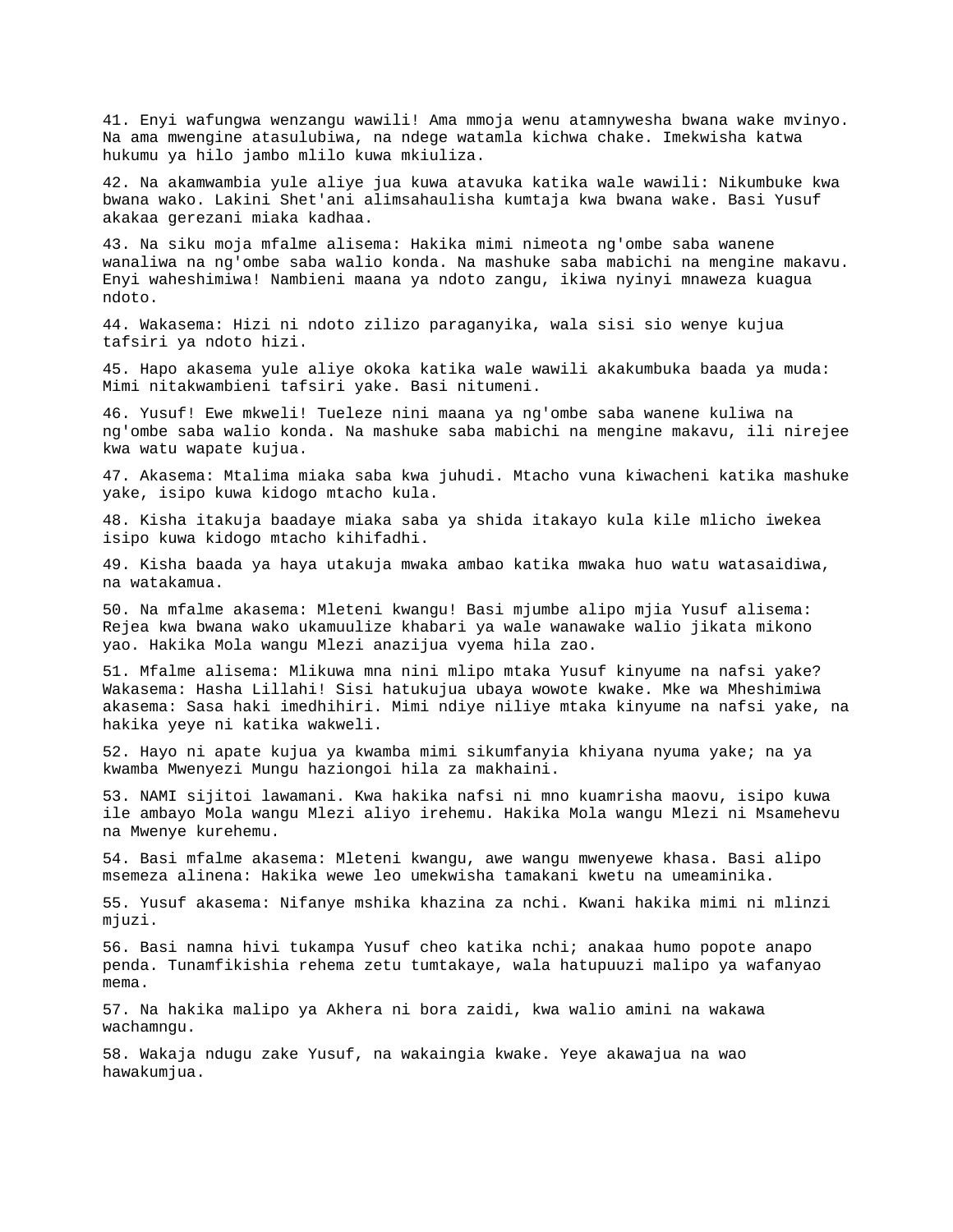59. Na alipo watengenezea tayari haja yao alisema: Nileteeni ndugu yenu kwa baba. Je! Hamwoni ya kwamba mimi ninatimiza kipimo, nami ni mbora wa kukirimu?

60. Na msipo niletea basi hampati kipimo chochote kwangu, wala msinikurubie.

61. Wakasema: Sisi tutamrairai baba yake; na bila ya shaka tutafanya hayo.

62. Na Yusuf akawaambia watumishi wake: Tieni bidhaa zao katika mizigo yao, ili wazione watakapo rudi kwa watu wao wapate kurejea tena.

63. Basi walipo rejea kwa baba yao, walisema: Ewe baba yetu! Tumenyimwa chakula zaidi, basi mpeleke nasi ndugu yetu ili tupate kupimiwa; na yakini sisi tutamlinda.

64. Je, nikuaminini kwa huyu ila kama nilivyo kuaminini kwa nduguye zamani? Lakini Mwenyezi Mungu ndiye Mbora wa kulinda, naye ndiye Mbora wa kurehemu kuliko wenye kurehemu wote.

65. Na walipo fungua mizigo yao wakakuta bidhaa zao wamerudishiwa. Wakasema: Ewe baba yetu! Tutake nini zaidi? Hizi bidhaa zetu tumerudishiwa. Wacha tuwaletee watu wetu chakula, na tutamlinda ndugu yetu, na tutaongeza shehena ya ngamia. Na hicho ni kipimo kidogo.

66. Akasema: Sitampeleka nanyi mpaka mnipe ahadi kwa Mwenyezi Mungu kwamba lazima mtamrejeza kwangu, ila ikiwa mmezungukwa. Basi walipo mpa ahadi yao alisema: Mwenyezi Mungu ndiye Mtegemewa kwa tuyasemayo.

67. Na akasema: Enyi wanangu! Msiingie mlango mmoja, bali ingieni kwa milango mbali mbali. Wala mimi sikufaeni kitu mbele ya Mwenyezi Mungu. Hukumu haiko ila kwa Mwenyezi Mungu tu. Juu yake Yeye mimi nimetegemea, na juu yake Yeye wategemee wanao tegemea.

68. Na walipo ingia kama alivyo waamrisha baba yao, haikuwafaa kitu kwa Mwenyezi Mungu, isipo kuwa ni haja tu iliyo kuwa katika nafsi ya Yaa'qub aliitimiza. Na hakika yeye alikuwa na ilimu kwa sababu tulimfundisha; lakini watu wengi hawajui.

69.Na walipo ingia kwa Yusuf alimchukua nduguye akasema: Mimi hakika ni nduguyo. Basi usihuzunike kwa waliyo kuwa wakiyafanya .

70. Na alipo kwisha watengenezea mahitaji yao akakitia kikopo cha kunywea maji katika mzigo wa nduguye huyo, kisha mnadi akanadi: Enyi wasafiri! Hapana shaka nyinyi ni wezi!

71. Wakasema nao wamewakabili: Kwani mmepoteza nini?

72. Wakasema: Tumepoteza kopo la mfalme. Na ataye lileta atapewa shehena nzima ya ngamia. Nami ni dhaamini wa hayo.

73. Wakasema: Wallahi! Mnajua vyema kwamba sisi hatukuja kufanya uharibifu katika nchi hii, wala sisi si wezi.

74. Wakasema: Basi malipo yake yatakuwa nini ikiwa nyinyi ni waongo?

75. Wakasema: Malipo yake ni yule ambaye ataonekana nalo yeye huyo ndiye malipo yake. Hivi ndivyo tunavyo walipa madhaalimu.

76. Basi akaanza kwenye mizigo yao kabla ya mzigo wa nduguye. Kisha akakitoa katika mzigo wa nduguye. Hivi ndivyo tulivyo mpangia Yusuf. Hakuweza kumzuia nduguye kwa sharia ya mfalme isipo kuwa alivyo taka Mwenyezi Mungu. Tunawatukuza kwenye vyeo tuwatakao; na juu ya kila ajuaye yupo ajuaye zaidi.

77. Wakasema: Ikiwa huyu ameiba, basi nduguye vile vile aliiba zamani. Lakini Yusuf aliyaweka siri moyoni mwake wala hakuwaonyesha. Akawaambia: Nyinyi mko katika hali mbaya zaidi, na Mwenyezi Mungu anajua zaidi hayo mnayo singizia.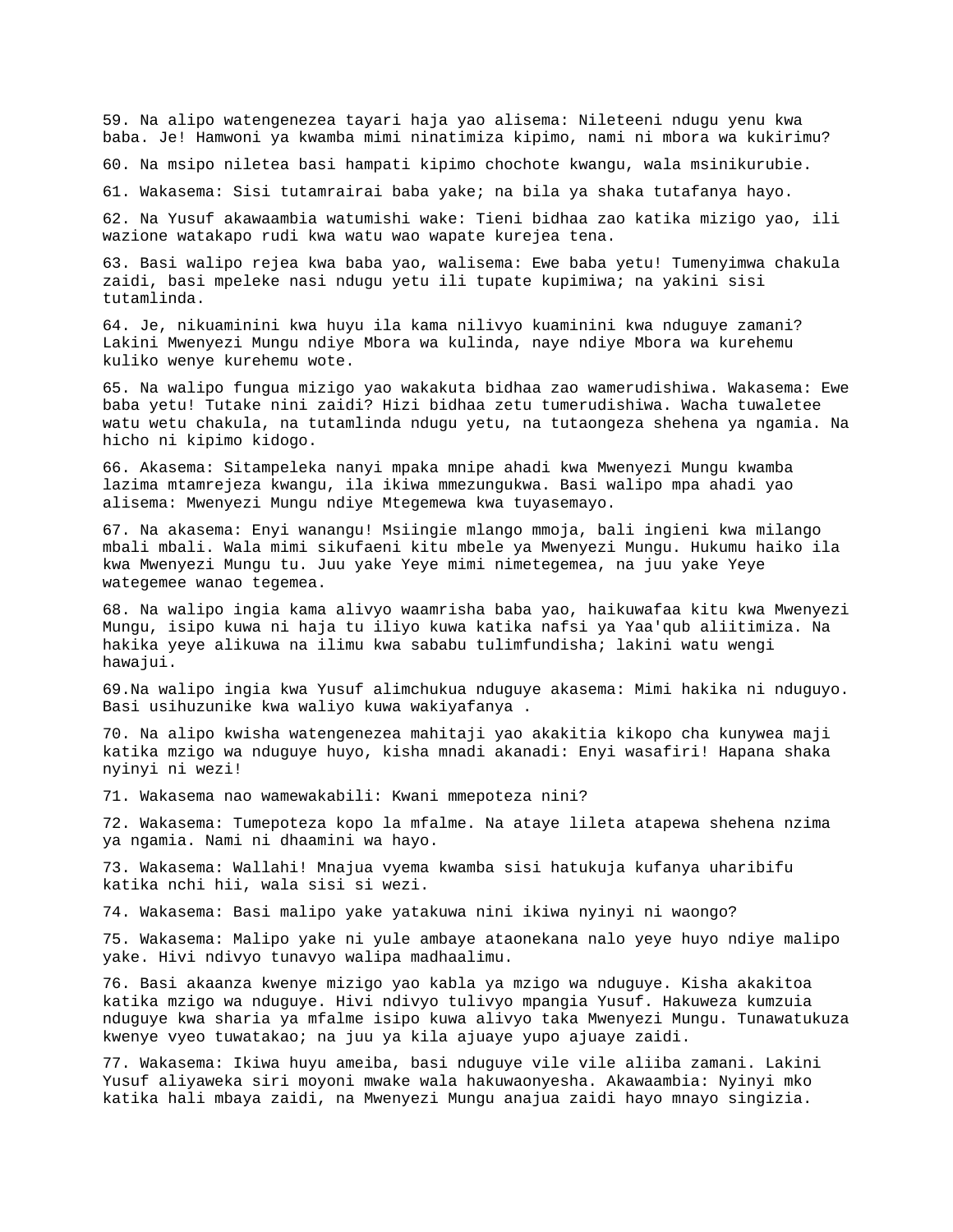78. Wakasema: Ewe Mheshimiwa! Huyu anaye baba mzee sana. Kwa hivyo mchukue mmoja wetu badala yake. Hakika sisi tunakuona wewe ni katika watu wema.

79. Akasema: Mwenyezi Mungu apishe mbali kumshika yeyote yule isipo kuwa tuliye mkuta naye kitu chetu. Hivyo basi tutakuwa wenye kudhulumu.

80. Walipo kata tamaa naye wakenda kando kunong'ona. Mkubwa wao akasema: Je! Hamjui ya kwamba baba yenu amechukua ahadi kwenu kutokana na Mwenyezi Mungu, na kabla ya hapo mlimkosa katika agano lenu juu ya Yusuf? Basi mimi sitotoka nchi hii mpaka baba yangu anipe ruhusa au Mwenyezi Mungu anihukumie. Na Yeye ndiye Mbora wa mahakimu.

81. Rudini kwa baba yenu, na mwambieni: Ee baba yetu! Mwanao ameiba. Na sisi hatutoi ushahidi ila kwa tunayo yajua. Wala sisi hatukuwa wenye kuhifadhi mambo ya ghaibu.

82. Na waulize watu wa mji tulio kuwako, na msafara tulio kuja nao. Na hakika sisi tunasema kweli.

83. Akasema: Bali nafsi zenu zimekushawishini kwenye jambo fulani. Subira ni njema! Asaa Mwenyezi Mungu akaniletea wote pamoja. Hakika Yeye ni Mjuzi Mwenye hikima.

84. Naye akajitenga nao, na akasema: Ah! Masikini Yusuf! Na macho yake yakawa meupe kwa huzuni aliyo kuwa akiizuia.

85. Wakasema: Wallahi! Huachi kumkumbuka Yusuf mpaka uwe mgonjwa au uwe katika walio hiliki.

86. Akasema: Hakika mimi namshitakia Mwenyezi Mungu sikitiko langu na huzuni yangu. Na ninajua kwa Mwenyezi Mungu msiyo yajua nyinyi.

87. Enyi wanangu! Nendeni mkamtafute Yusuf na nduguye, wala msikate tamaa na faraji ya Mwenyezi Mungu. Hakika hawakati tamaa na faraji ya Mwenyezi Mungu isipo kuwa watu makafiri.

88. Basi walipo ingia kwa Yusuf walisema: Ewe Mheshimiwa! Imetupata shida, sisi na watu wetu. Na tumeleta mali kidogo. Basi tupimie kipimo na fanya kama unatupa sadaka. Hakika Mwenyezi Mungu huwalipa watoao sadaka.

89. Akasema: Je! Mmejua mliyo mfanyia Yusuf na nduguye mlipo kuwa wajinga?

90. Wakasema: Kumbe wewe ndiye Yusuf? Akasema: Mimi ndiye Yusuf, na huyu ni ndugu yangu. Mwenyezi Mungu ametufanyia hisani. Hakika anaye mcha Mungu na akasubiri, basi Mwenyezi Mungu haachi ukapotea ujira wa wafanyao mema.

91. Wakasema: Wallahi! Mwenyezi Mungu amekufadhilisha wewe kuliko sisi, na hakika sisi tulikuwa wenye kukosa.

92. Akasema: Leo hapana lawama juu yenu. Mwenyezi Mungu atakusameheni, naye ni Mwingi wa kurehemu kuliko wote wanao rehemu.

93. Nendeni na kanzu yangu hii na mumwekee usoni baba yangu, atakuwa mwenye kuona. Na mje nao watu wenu wote wa nyumbani.

94. Na ulipo ondoka tu msafara baba yao alisema: Hakika mimi nasikia harufu ya Yusuf, lau kuwa hamtanituhumu.

95. Wakasema: Wallahi! Hakika bado ungali katika upotovu wako wa zamani.

96. Basi alipo fika mbashiri na akaiweka kanzu usoni pake alirejea kuona. Akasema: Je! Sikukwambieni kuwa mimi najua ya Mwenyezi Mungu msiyo yajua nyinyi?

97. Wakasema: Ee baba yetu! Tuombee msamaha kwa dhambi zetu. Hapana shaka sisi tulikuwa na makosa.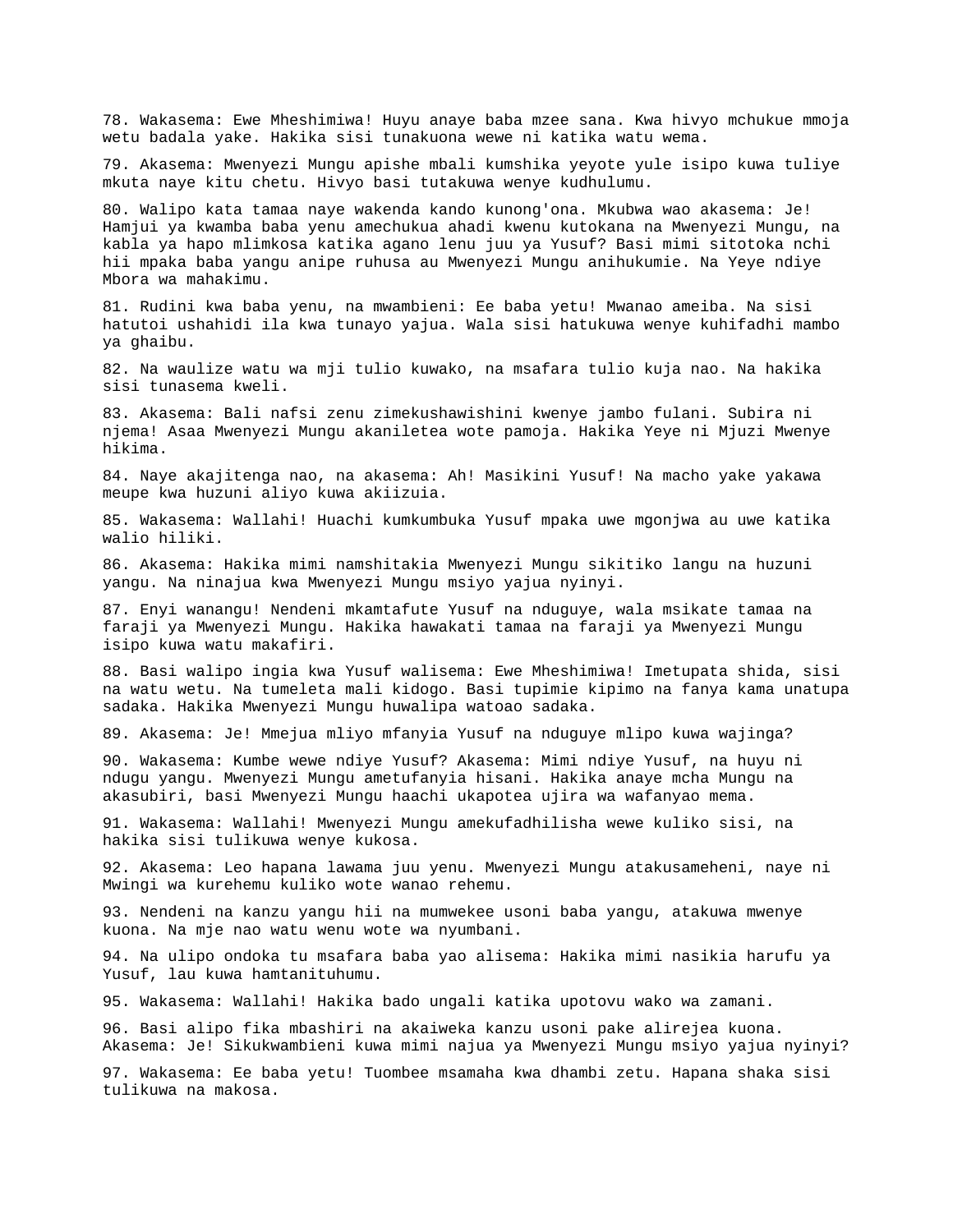98. Akasema: Nitakuja kuombeeni msamaha kwa Mola wangu Mlezi. Hakika Yeye ndiye Mwenye maghfira na Mwenye kusamehe.

99. Na walipo ingia kwa Yusuf aliwakumbatia wazazi wake na akasema: Ingieni Misri, Inshallah, mmo katika amani.

100. Na akawapandisha wazazi wake kwenye kiti cha enzi. Na wote wakaporomoka kumsujudia. Na akasema: Ewe baba yangu! Hii ndiyo tafsiri ya ile ndoto yangu ya zamani. Na Mwenyezi Mungu ameijaalia iwe kweli. Na Mwenyezi Mungu amenifanyia wema kunitoa gerezani, na kukuleteni kutoka jangwani baada ya Shet'ani kuchochea baina yangu na ndugu zangu. Hakika Mola wangu Mlezi ni Mpole kwa alitakalo. Bila ya shaka Yeye ni Mjuzi Mwenye hikima.

101. Ewe Mola wangu Mlezi! Hakika umenipa utawala, na umenifunza tafsiri ya mambo. Ewe Muumba wa mbingu na ardhi! Wewe ndiye Mlinzi wangu katika dunia na Akhera. Nifishe hali ya kuwa ni Muislamu na nichanganyishe na watendao mema.

102. Hizi ni katika khabari za ghaibu tulizo kufunulia. Na hukuwa pamoja nao walipo azimia shauri yao, walipo fanya njama zao wakizua vitimbi.

103. Na wengi wa watu si wenye kuamini hata ukijitahidi vipi..

104. Wala wewe huwaombi ujira kwa haya. Hayakuwa haya ila ni mawaidha kwa walimwengu wote.

105. Na ishara ngapi katika mbingu na ardhi wanazo zipitia, na hali ya kuwa wanazipuuza.

106.Na wengi katika wao hawamuamini Mwenyezi Mungu pasina kuwa ni washirikina.

107. Je! Wanaaminisha kuwa haitowajia adhabu ya Mwenyezi Mungu ya kuwagubika, au haitawafikia Saa ya Kiyama kwa ghafla, na hali hawatambui?

108. Sema: Hii ndiyo Njia yangu - ninalingania kwa Mwenyezi Mungu kwa kujua mimi na wanao nifuata. Na ametakasika Mwenyezi Mungu! Wala mimi si katika washirikina.

109. Na hatukuwatuma Mitume kabla yako isipo kuwa wanaume tulio wafunulia wahyi miongoni mwa watu wa mijini. Je! Hawatembei katika ardhi wakaona jinsi ulivyo kuwa mwisho wa walio kuwa kabla yao? Na hakika nyumba ya Akhera ni bora kwa wamchao Mungu. Basi hamfahamu?

# **110. Hata Mitume walipo kata tamaa na wakaona kuwa wamekadhibishwa, hapo ikawajia nuSURA yetu, wakaokolewa tuwatakao. Na adhabu yetu haitowawacha kaumu ya wakosefu.**

111. Kwa hakika katika hadithi zao limo zingatio kwa wenye akili. Si maneno yaliyo zuliwa, bali ni ya kusadikisha yaliyo kabla yake, na ufafanuzi wa kila kitu, na ni uwongofu na rehema kwa kaumu yenye kuamini.

### **SURA 13. SURAT AR-RAA'D**

KWA JINA LA MWENYEZI MUNGU MWINGI WA REHEMA MWENYE KUREHEMU

1. Alif Lam Mym Ra. (A.L.M.R.) Hizi ni Ishara za Kitabu. Na uliyo teremshiwa kutoka kwa Mola wako Mlezi ni Haki. Lakini wengi wa watu hawaamini.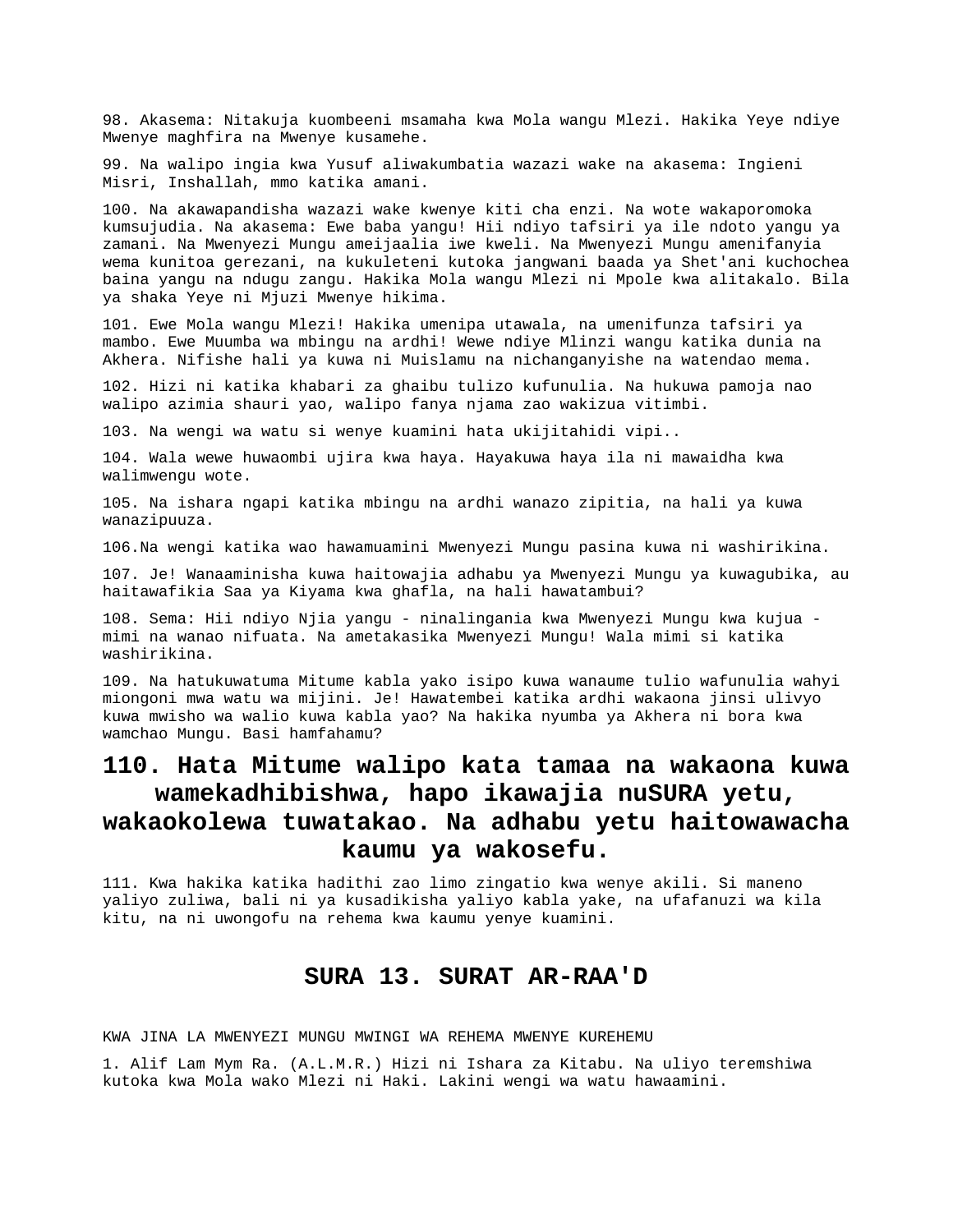2. Mwenyezi Mungu aliye ziinua mbingu bila ya nguzo mnazo ziona, ametawala kwenye Ufalme wake, na amefanya jua na mwezi yamt'ii, kila kimoja kinakwenda kwa kiwango maalumu. Anayapanga mambo, na anazipambanua Ishara ili mpate kuwa na yakini kukutana na Mola wenu Mlezi.

3. Na ndiye aliye itandaza ardhi na akaweka humo milima na mito. Na katika kila matunda akafanya dume na jike. Huufunika usiku juu ya mchana. Hakika katika haya zimo Ishara kwa watu wanao fikiri.

4. Na katika ardhi vimo vipande vilivyo karibiana, na zipo bustani za mizabibu, na mimea mingine, na mitende yenye kuchipua kwenye shina moja na isio chipua kwenye shina moja, nayo inatiliwa maji yale yale. Na tunaifanya baadhi yao bora kuliko mengine katika kula. Hakika katika hayo zimo ishara kwa watu wanao tia mambo akilini.

5. Na kama ukistaajabu, basi cha ajabu zaidi ni huo usemi wao: Ati tukisha kuwa mchanga kweli tutakuwa katika umbo jipya? Hao ndio walio mkufuru Mola wao Mlezi. Na hao ndio watao kuwa na makongwa shingoni mwao, na hao ndio watu wa Motoni. Humo watadumu.

6. Na wanakuhimiza ulete maovu kabla ya mema, hali ya kuwa zimekwisha pita kabla yao adhabu za kupigiwa mfano. Na hakika Mola wako Mlezi ni Mwenye msamaha kwa watu juu ya udhalimu wao. Na hakika Mola wako Mlezi ni Mkali wa kuadhibu.

7. Na wale walio kufuru husema: Mbona hakuteremshiwa muujiza kutoka kwa Mola wake Mlezi? Hakika wewe ni Mwonyaji, na kila kaumu ina wa kuwaongoa.

8. Mwenyezi Mungu anajua mimba abebayo kila mwanamke, na kinacho punguka na kuzidi matumboni. Na kila kitu kwake ni kwa kipimo.

9. Yeye ndiye Mwenye kujua yanayo onekana na yasio onekana; Mkuu Aliye tukuka.

10. Ni sawa anaye ficha kauli yake kati yenu na anaye idhihirisha, na anaye jibanza usiku na anaye tembea jahara mchana.

11. Kila mtu analo kundi la malaika mbele yake na nyuma yake linamlinda kwa amri ya Mwenyezi Mungu. Hakika Mwenyezi Mungu habadili yaliyoko kwa watu mpaka wabadili wao yaliyomo naf- sini mwao. Na Mwenyezi Mungu anapo watakia watu adhabu hakuna cha kuzuia wala hawana mlinzi yeyote badala yake.

12. Yeye ndiye anaye kuonyesheni umeme kwa khofu na tamaa, na huyaleta mawingu mazito.

13. Na radi inamtakasa Mwenyezi Mungu kwa kumhimidi, na Malaika pia, kwa kumkhofu. Naye hupeleka mapigo ya radi yakampata amtakaye. Nao wanabishana juu ya Mwenyezi Mungu. Na Yeye ni Mwenye adhabu kali!

14. Wa kuombwa kweli ni Yeye tu. Na hao wanao waomba badala yake hawawajibu chochote; bali ni kama mwenye kunyoosha viganja vyake kwenye maji ili yafike kinywani mwake, lakini hayafiki. Na maombi ya makafiri hayako ila katika upotovu.

15. Na viliomo mbinguni na katika ardhi vinamsujudia Mwenyezi Mungu tu vikitaka visitake. Na pia vivuli vyao asubuhi na jioni.

16. Sema: Ni nani Mola Mlezi wa mbingu na ardhi? Sema: Mwenyezi Mungu. Sema: Basi je, mnawafanya wenginewe badala yake kuwa ni walinzi, nao hawajifai wenyewe kwa jema wala baya? Sema: Hebu kipofu na mwenye kuona huwa sawa? Au hebu huwa sawa giza na mwangaza? Au wamemfanyia Mwenyezi Mungu washirika walio umba kama alivyo umba Yeye, na viumbe hivyo vikawadanganyikia? Sema: Mwenyezi Mungu ndiye Muumba wa kila kitu. Na Yeye ni Mmoja Mwenye kushinda!

17. Ameteremsha maji kutoka mbinguni. Na mabonde yakamiminika maji kwa kadiri yake. Na mafuriko yakachukua mapovu yaliyo kusanyika juu yake. Na kutokana na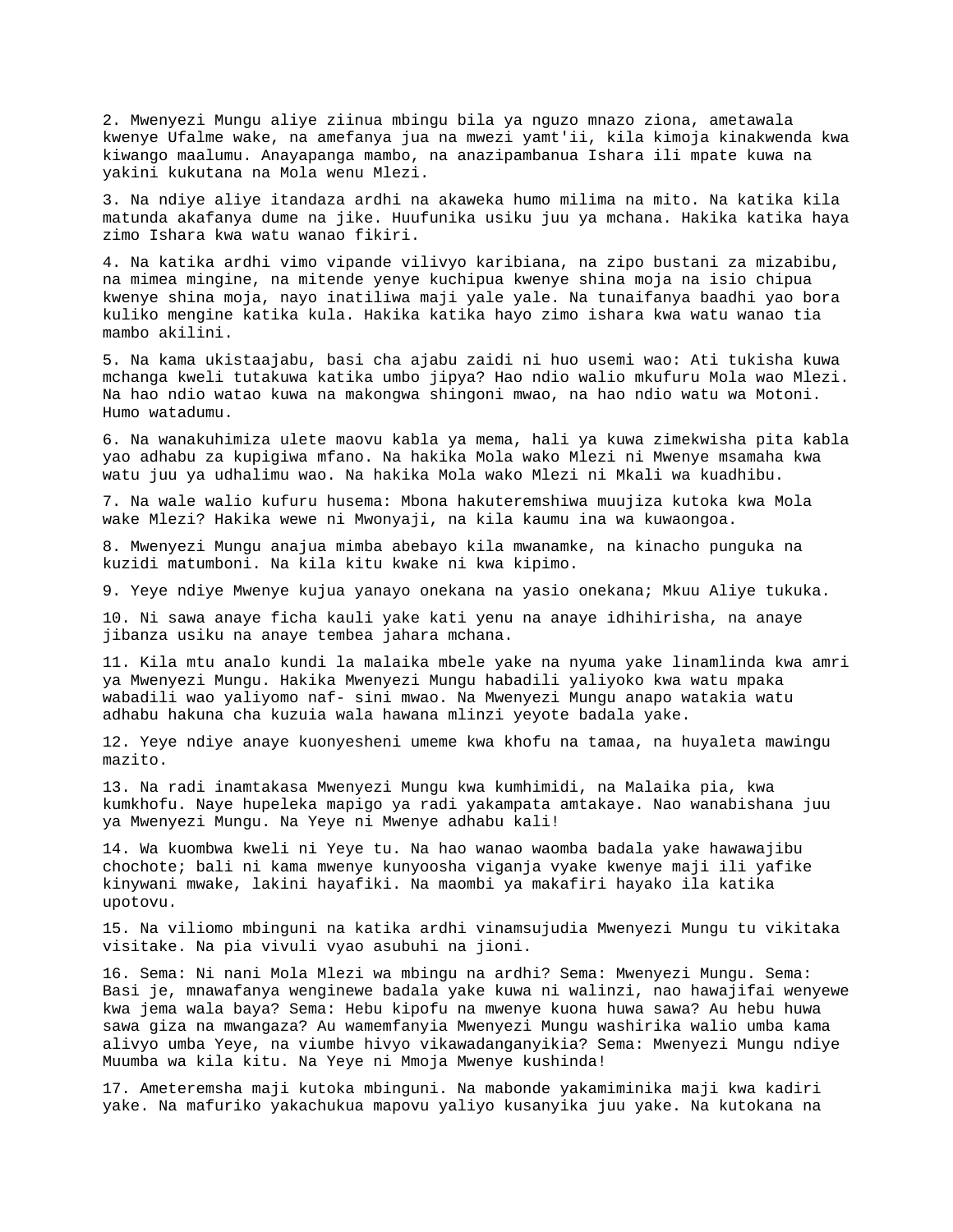wanavyo yayusha katika moto kwa kutaka mapambo au vyombo hutokea povu vile vile. Namna hivyo Mwenyezi Mungu ndivyo anavyo piga mifano ya Haki na baat'ili. Basi lile povu linapita kama takataka tu basi. Ama kinacho wafaa watu hubakia kwenye ardhi. Hivi ndivyo Mwenyezi Mungu anavyo piga mifano.

18. Walio muitikia Mola wao Mlezi watapata wema. Na wasio muitikia, hata wangeli kuwa navyo vyote viliomo katika ardhi na mfano wa hivyo, bila ya shaka wangeli vitoa kujikombolea! Hao watapata hisabu mbaya kabisa, na makao yao ni Jahannamu. Na hapo ni pahala pabaya mno!

19. Je! Anaye jua ya kwamba yaliyo teremshwa kwako kutoka kwa Mola wako Mlezi ni Haki ni sawa na aliye kipofu? Wenye akili ndio wanao zingatia,

20. Wale ambao wanatimiza ahadi ya Mwenyezi Mungu, wala hawavunji maagano.

21. Na wale ambao huyaunga aliyo amrisha Mwenyezi Mungu yaungwe, na wanaikhofu hisabu mbaya.

22. Na ambao husubiri kwa kutaka radhi ya Mola wao Mlezi, na wakashika Sala, na wakatoa, kwa siri na kwa uwazi, katika tulivyo wapa; na wakayaondoa maovu kwa wema. Hao ndio watakao pata malipo ya Nyumba ya Akhera.

23. Nayo ni Bustani za milele, wataziingia wao na walio wema miongoni mwa baba zao, na wake zao, na vizazi vyao. Na Malaika wanawaingilia katika kila mlango.

24.(Wakiwaambia) Assalamu Alaikum! Amani iwe juu yenu, kwa sababu ya mlivyo subiri! Basi ni mema mno malipo ya Nyumba ya Akhera.

25. Na wale wanao vunja ahadi ya Mwenyezi Mungu baada ya kuzifunga, na wanakata aliyo amrisha Mwenyezi Mungu yaungwe, na wanafanya fisadi katika nchi: hao ndio watakao pata laana, na watapata Nyumba mbaya.

26. Mwenyezi Mungu humkunjulia riziki amtakaye, na humkunjia kwa kipimo. Na wamefurahia maisha ya dunia. Na uhai wa dunia kwa kulingana na Akhera si kitu ila ni starehe ndogo.

27. Na wanasema walio kufuru: Kwa nini hakuteremshiwa muujiza kutoka kwa Mola wake Mlezi. Sema: Hakika Mwenyezi Mungu humwacha kupotea amtakaye, na humwongoa anaye elekea kwake,

28. Wale walio amini na zikatua nyoyo zao kwa kumkumbuka Mwenyezi Mungu. Hakika kwa kumkumbuka Mwenyezi Mungu ndio nyoyo hutua!

29. Wale walio amini na wakatenda mema watakuwa na raha na marejeo mazuri.

30. Ndio kama hivi tumekutuma kwa umma ambao wamekwsiha pita kabla yao umati nyengine, ili uwasomee tunayo kufunulia, na wao wanamkufuru Rahmani, Mwingi wa Rehema! Sema: Yeye ndiye Mola wangu Mlezi. Hapana mungu isipo kuwa Yeye. Juu yake nimetegemea, na kwake ndio marejeo yangu!

31. Na kama ingeli kuwako Qur'ani ndiyo inayo endeshewa milima, na kupasuliwa ardhi, na kusemeshewa wafu, (basi ingeli kuwa Qur'ani hii). Bali mambo yote ni ya Mwenyezi Mungu. Je, hawajajua walio amini kwamba lau kuwa Mwenyezi Mungu ange penda bila ya shaka angeli waongoa watu wote? Wala walio kufuru hawaachi kusibiwa na balaa kwa waliyo yatenda, au ikawateremkia karibu na nyumbani kwao, mpaka ifike ahadi ya Mwenyezi Mungu. Hakika Mwenyezi Mungu havunji miadi yake.

32. Na hakika walifanyiwa kejeli Mitume walio kuwa kabla yako. Na nikawapururia wale walio kufuru, kisha nikawashika! Basi ilikuwaje adhabu yangu!

33. Je! Anaye isimamia kila nafsi kwa yale iliyo yachuma...? Na wamemfanyia Mwenyezi Mungu kuwa na washirika! Sema watajeni. Au ndio mnampa khabari ya yale asiyo yajua katika ardhi; au ni maneno matupu? Bali walio kufuru wamepambiwa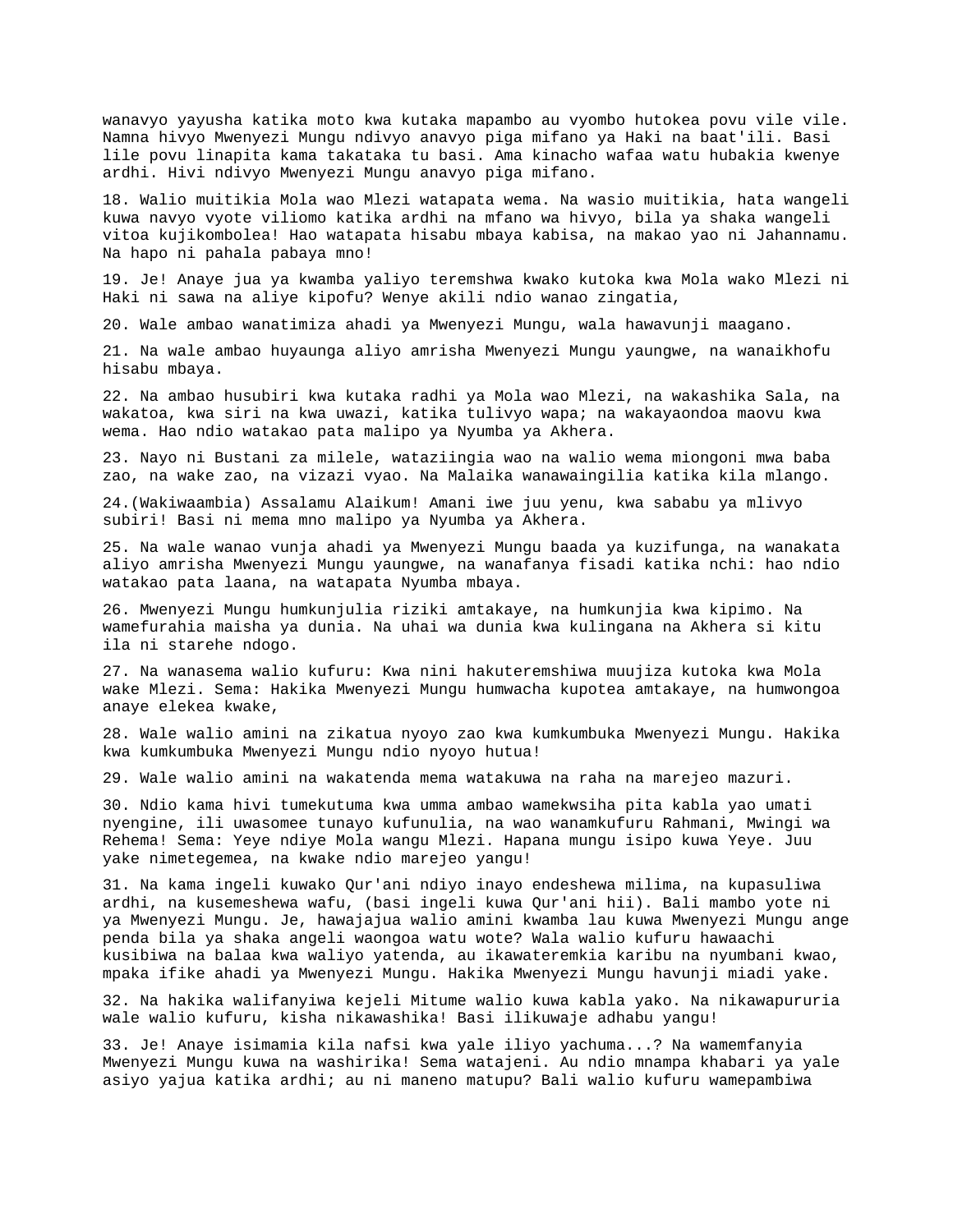vitimbi vyao na wamezuiliwa njia. Na ambaye Mwenyezi Mungu amemwacha apotee basi hana wa kumwongoa.

34. Wanayo adhabu katika maisha ya dunia, na adhabu ya Akhera hapana shaka ina mashaka zaidi. Na wala hawatakuwa na wa kuwalinda na Mwenyezi Mungu.

35. Mfano wa Bustani waliyo ahidiwa wachamngu, kati yake inapita mito, matunda yake ni ya daima, na pia kivuli chake. Huu ndio mwisho wa wale walio walio jilinda. Na mwisho wa makafiri ni Moto.

36. Na tulio wapa Kitabu wanafurahia uliyo teremshiwa. Na katika makundi mengine wapo wanao yakataa baadhi ya haya. Sema: Nimeamrishwa nimuabudu Mwenyezi Mungu, na wala nisimshirikishe. Kuendea kwake Yeye ndiyo ninaita, na kwake Yeye ndio marejeo yangu.

37. Na ndio kama hivi tumeiteremsha Qur'ani kuwa ni hukumu kwa lugha ya Kiarabu. Na ukifuata matamanio yao baada ya kukujia ilimu hii, hutakuwa na rafiki wala mlinzi mbele ya Mwenyezi Mungu.

38. Na hakika Sisi tulikwisha watuma Mitume kabla yako, na tukajaalia wawe na wake na dhuriya. Na haiwi kwa Mtume kuleta miujiza isipo kuwa kwa idhini ya Mwenyezi Mungu. Kila kipindi kina hukumu yake.

39. Mwenyezi Mungu hufuta na huthibitisha ayatakayo. Na asili ya hukumu zote iko kwake.

40. Na ikiwa tukikuonyesha baadhi ya tuliyo waahidi au tukakufisha kabla yake, juu yako wewe ni kufikisha ujumbe na juu yetu ni hisabu.

41. Je! Hawakuona kwamba tunaifikia ardhi tukiipunguza nchani mwake? Na Mwenyezi Mungu huhukumu, na hapana wa kupinga hukumu yake, naye ni Mwepesi wa kuhisabu.

42. Na walipanga walio kuwa kabla yao, lakini Mwenyezi Mungu ndiye Mwenye mipango yote. Yeye anajua inayo chuma kila nafsi. Na makafiri watajua ni ya nani nyumba ya mwisho Akhera!

43. Na walio kufuru wanasema: Wewe hukutumwa. Sema: Mwenyezi Mungu anatosha kuwa shahidi baina yangu na nyinyi, na pia yule mwenye ilimu ya Kitabu.

### **SURA 14. SURAT IBRAHIM**

KWA JINA LA MWENYEZI MUNGU MWINGI WA REHEMA MWENYE KUREHEMU

1. Alif Lam Ra. (A.L.R.) Hichi ni Kitabu tulicho kiteremsha kwako ili uwatowe watu kwenye giza uwapeleke kwenye muwangaza, kwa idhini ya Mola wao Mlezi, uwafikishe kwenye Njia ya Mwenye nguvu, Msifiwa,

2. Naye ni Mwenyezi Mungu ambaye ni vyake Yeye vyote viliomo katika mbingu na ardhi. Na ole wao makafiri kwa adhabu kali!

3. Wale wanao fadhilisha maisha ya dunia kuliko Akhera, na wanawazuilia watu wasifuate Njia ya Mwenyezi Mungu, na wanataka kuipotosha. Hao wamepotelea mbali.

4. Na hatukumtuma Mtume ila kwa ulimi wa kaumu yake ili apate kuwabainishia. Basi Mwenyezi Mungu humuacha akapotea amtakaye, na akamwongoa amtakaye. Naye ni Mtukufu Mwenye nguvu na Mwenye hikima.

5. Na tulimtuma Musa pamoja na miujiza yetu, tukamwambia: Watoe watu wako kwenye giza uwapeleke kwenye mwangaza. Na uwakumbushe siku za Mwenyezi Mungu. Hakika katika hayo zipo ishara kwa kila mwenye kusubiri akashukuru.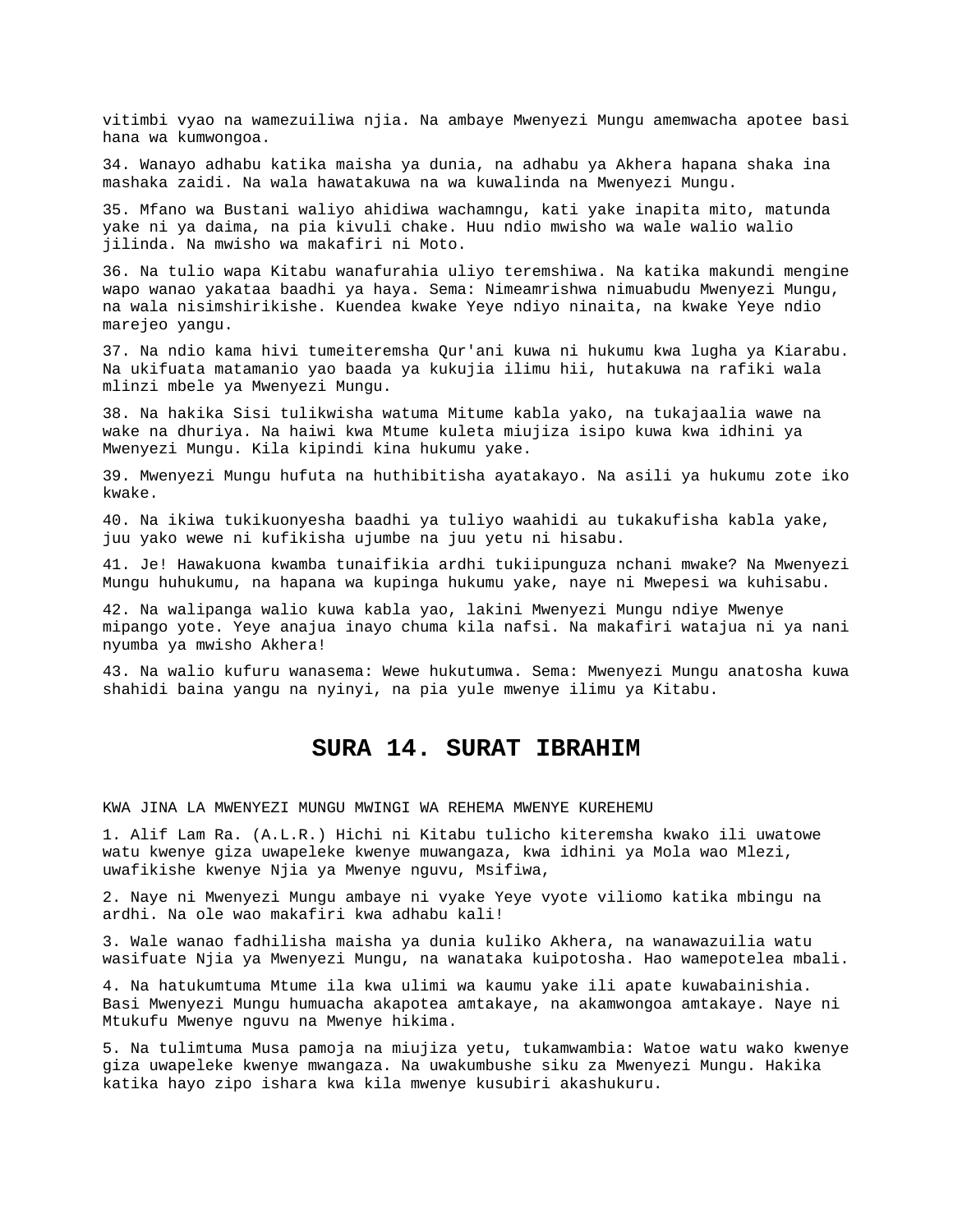6. Na Musa alipo waambia watu wake: Kumbukeni neema ya Mwenyezi Mungu aliyo kujaalieni, pale alipo kuokoeni kutokana na watu wa Firauni walio kupeni adhabu mbaya kabisa, wakiwachinja wenenu wanaume, na wakiwawacha hai wanawake. Na katika hayo ulikuwa mtihani mkubwa unao toka kwa Mola wenu Mlezi.

7. Na alipo tangaza Mola wenu Mlezi: Mkishukuru nitakuzidishieni; na mkikufuru, basi adhabu yangu ni kali.

8. Na Musa alisema: Mkikufuru nyinyi na wote waliomo duniani, hakika Mwenyezi Mungu ni Mkwasi, Anajitosha, Msifiwa.

9. Je! Hazikukufikieni khabari za walio kabla yenu? Kaumu ya Nuhu, na A'adi, na Thamud, na walio baada yao, ambao hapana awajuaye ila Mwenyezi Mungu? Mitume wao waliwajia kwa hoja zilizo wazi, na wao wakarudisha mikono yao kwenye vinywa vyao, wakasema: Hakika sisi tumeyakataa hayo mliyo tumwa, na hakika sisi tuna shaka kubwa na mnayo tuitia.

10. Mitume wao wakasema: Ati pana shaka na Mwenyezi Mungu, Muumba mbingu na ardhi? Yeye anakuiteni apate kukufutieni madhambi yenu, na akupeni muhula mpaka muda ulio wekwa. Wakasema: Nyinyi si chochote ila ni wanaadamu kama sisi. Mnataka kutuzuilia na waliyo kuwa wakiabudu baba zetu. Basi tuleteeni hoja ilio wazi.

11. Mitume wao wakawaambia: Sisi kweli si chochote ila ni wanaadamu kama nyinyi. Lakini Mwenyezi Mungu humfanyia hisani amtakaye katika waja wake. Wala sisi hatuwezi kuleta uthibitisho ila kwa idhini ya Mwenyezi Mungu. Na juu ya Mwenyezi Mungu ndio wategemee Waumini.

12. Na tuna nini hata tusimtegemee Mwenyezi Mungu, na hali Yeye ametuongoa kwenye Njia zetu. Na hapana shaka sisi tutayavumilia hayo maudhi mnayo tuudhi. Na juu ya Mwenyezi Mungu wategemee wanao tegemea.

13. Na walio kufuru wakawaambia Mitume wao: Tutakutoeni katika nchi yetu, au mrudi katika mila yetu. Basi Mola wao Mlezi aliwaletea wahyi: Hakika tutawaangamiza walio dhulumu!

14. Na tutakuwekeni katika ardhi baada yao. Haya ni kwa anaye ogopa kusimamishwa mbele yangu, na akaogopa maonyo yangu.

15. Na wakaomba ushindi, na akashindwa kila jabari mkaidi,

16. Ambaye nyuma yake ipo Jahannamu, na atanywishwa maji ya usaha.

17. Awe anayagugumia, wala hawezi kuyameza. Na mauti yawe yanamjia kutoka kila upande, naye wala hafi. Na zaidi ya hayo ipo adhabu nyengine kali vile vile.

18. Mfano wa walio mkufuru Mola wao Mlezi - vitendo vyao ni kama jivu linalo peperushwa kwa nguvu za upepo katika siku ya mdharba. Hawawezi kupata chochote katika waliyo yafanya. Huko ndiko kupotelea mbali!

19. Huoni kuwa Mwenyezi Mungu ameziumba mbingu na ardhi kwa Haki? Akitaka atakuondoeni na alete viumbe wapya!

20. Na hilo kwa Mwenyezi Mungu si jambo gumu.

21. Na wote watahudhuria mbele ya Mwenyezi Mungu. Wanyonge watawaambia walio takabari: Sisi tulikuwa wafwasi wenu; basi hebu hamtuondolei kidogo hivi katika adhabu ya Mwenyezi Mungu? Watasema: Lau Mwenyezi Mungu angeli tuongoa basi hapana shaka nasi tungeli kuongoeni. Ni mamoja kwetu tukipapatika au tukisubiri; hatuna pa kukimbilia.

22. Na Shet'ani atasema itapo katwa hukumu: Hakika Mwenyezi Mungu alikuahidini ahadi ya kweli. Nami nalikuahidini; lakini sikukutimizieni. Na sikuwa na mamlaka juu yenu, isipo kuwa nilikuiteni, nanyi mkaniitikia. Basi msinilaumu mimi, bali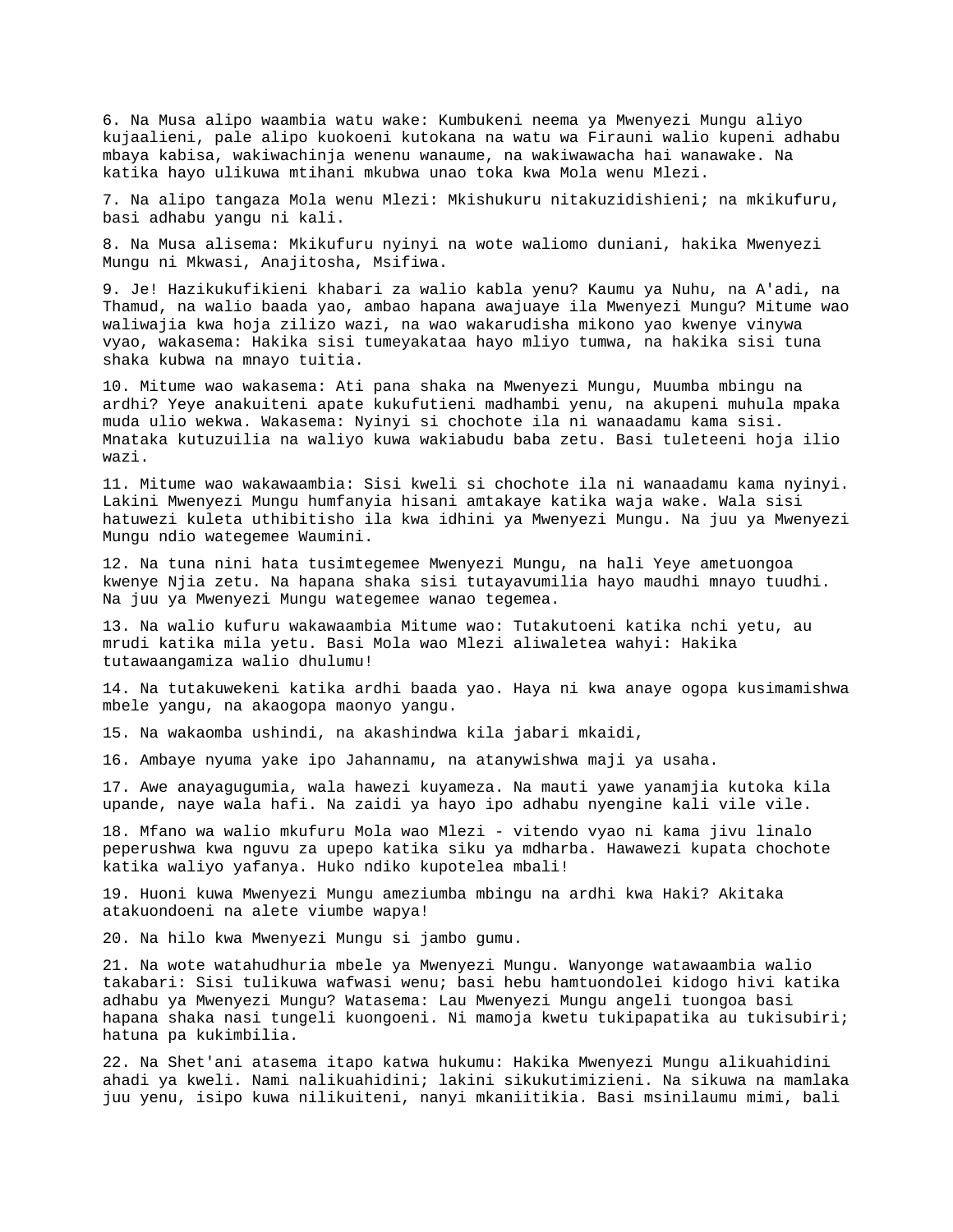jilaumuni wenyewe. Mimi siwezi kuwa mtetezi wenu, wala nyinyi hamwezi kuwa watetezi wangu. Hakika mimi nilikataa tangu zamani kunishirikisha na Mwenyezi Mungu. Hakika madhaalimu watakuwa na adhabu chungu.

23. Na walio amini na wakatenda mema wataingizwa katika Mabustani yapitayo mito kati yake, wadumu humo kwa idhini ya Mola wao Mlezi. Maamkio yao humo yatakuwa: Salaam!

24. Hebu hukuona vipi Mwenyezi Mungu alivyo piga mfano wa neno zuri? Ni kama mti mzuri, mizizi yake ni imara, na matawi yake yako mbinguni.

25. Hutoa matunda yake kila wakati kwa idhini ya Mola wake Mlezi. Na Mwenyezi Mungu huwapigia watu mifano ili wapate kukumbuka.

26. Na mfano wa neno ovu ni kama mti muovu, ulio ng'olewa juu ya ardhi. Hauna imara.

27. Mwenyezi Mungu huwatia imara wenye kuamini kwa kauli ya imara katika maisha ya dunia na katika Akhera. Na Mwenyezi Mungu huwaacha kupotea hao wenye kudhulumu. Na Mwenyezi Mungu hufanya apendavyo.

28. Hebu hukuwaona wale walio badilisha neema ya Mwenyezi Mungu kwa kufuru, na wakawafikisha watu wao kwenye nyumba ya maangamizo?

29. Nayo ni Jahannamu! Maovu yaliyoje makaazi hayo!

30. Na walimfanyia Mwenyezi Mungu washirika ili wapoteze watu kwenye Njia yake. Sema: Stareheni! Kwani marejeo yenu ni Motoni!

31. Waambie waja wangu walio amini, washike Sala, na watoe katika tulivyo waruzuku, kwa siri na dhaahiri, kabla haijafika Siku isiyo kuwa na biashara wala urafiki.

32. Mwenyezi Mungu ndiye aliye ziumba mbingu na ardhi, na akateremsha maji kutoka mbinguni. Na kwa hayo akatoa matunda kuwa ni riziki yenu. Na akafanya yakutumikieni majahazi yanayo pita baharini kwa amri yake, na akaifanya mito ikutumikieni.

33. Na akalifanya jua na mwezi kwa manufaa yenu daima dawamu, na akaufanya usiku na mchana kwa manufaa yenu.

34. Na akakupeni kila mlicho muomba. Na mkihisabu neema za Mwenyezi Mungu hamwezi kuzidhibiti. Hakika mwanaadamu ni dhaalimu mkubwa, mwenye kuzikufuru neema.

35. Na Ibrahim alipo sema: Ewe Mola wangu Mlezi! Ujaalie mji huu uwe wa amani, na uniepushe mimi na wanangu na kuabudu masanamu.

36. Ewe Mola wangu Mlezi! Hakika hayo yamewapoteza watu wengi. Basi aliye nifuata mimi huyo ni wangu, na aliye niasi, hakika Wewe ni Mwenye kusamehe Mwenye kurehemu.

37. Mola wetu Mlezi! Hakika mimi nimewaweka baadhi ya dhuriya zangu katika bonde lisilo kuwa na mimea, kwenye Nyumba yako Takatifu, ewe Mola wetu Mlezi, ili washike Sala. Basi zijaalie nyoyo za watu zielekee kwao, na waruzuku matunda, ili wapata kushukuru.

38. Ewe Mola wetu Mlezi! Hakika Wewe unajua tunayo yaficha na tunayo yatangaza. Na hapana kitu kinacho fichikana kwa Mwenyezi Mungu katika ardhi wala katika mbingu.

39. Alhamdulillahi! Himdi zote ni za Mwenyezi Mungu aliye nipa juu ya uzee wangu Ismail na Is-haq. Hakika Mola wangu Mlezi ni Mwenye kusikia maombi.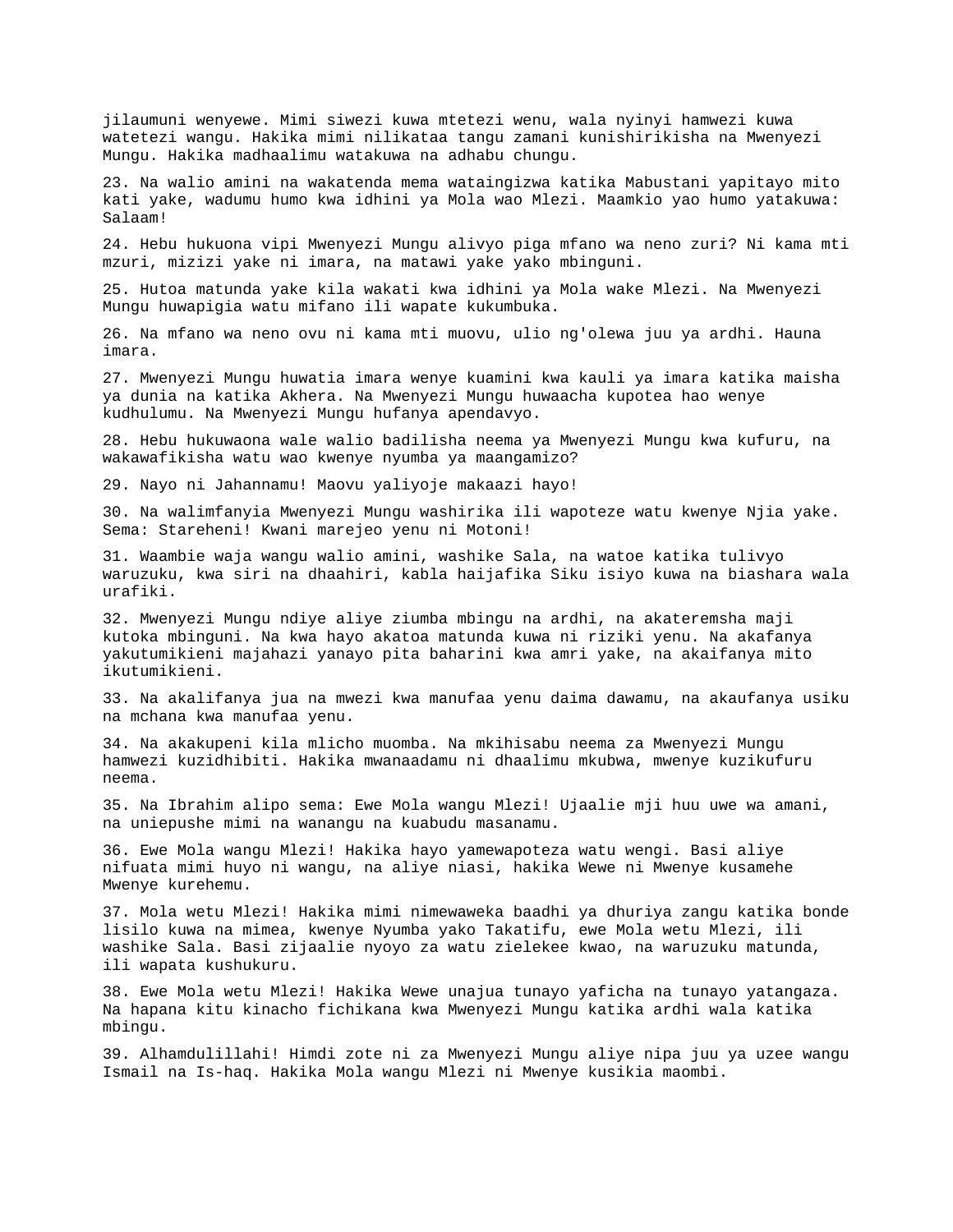40. Mola wangu Mlezi! Nijaalie niwe mwenye kushika Sala, na katika dhuriya zangu pia. Ewe Mola wetu Mlezi, na ipokee dua yangu.

41. Mola wetu! Unighufirie mimi na wazazi wangu wote wawili, na Waumini, siku ya kusimama hisabu.

42. Wala usidhani Mwenyezi Mungu ameghafilika na wanayo yafanya madhaalimu. Hakika Yeye anawaakhirisha tu mpaka siku yatapo kodoka macho yao.

43. Nao wako mbioni, vichwa juu, na macho hayapepesi, na nyoyo zao tupu.

44. Na waonye watu siku itapo wajia adhabu, na walio dhulumu waseme: Ewe Mola wetu Mlezi! Tuakhirishe muda kidogo tuitikie wito wako na tuwafuate Mitume. Kwani nyinyi si mliapa zamani kwamba hamtaondokewa?

45. Na mkakaa katika maskani zile zile za walio zidhulumu nafsi zao. Na ikakudhihirikieni jinsi tulivyo watendea. Nasi tukakupigieni mifano mingi.

46. Na kwa hakika walifanya vitimbi vyao, na vitimbi vyao anavijua Mwenyezi Mungu. Wala vitimbi vyao si vya kuondosha milima.

47. Basi usimdhanie Mwenyezi Mungu kuwa ni mwenye kuwavunjia ahadi yake Mitume wake. Hakika Mwenyezi Mungu ni Mwenye kushinda, na ni Mwenye kulipiza.

48. Siku itapo geuzwa ardhi iwe ardhi nyengine, na mbingu pia. Nao watahudhuria mbele ya Mwenyezi Mungu Mmoja, Mwenye nguvu.

49. Na utaona wakhalifu siku hiyo wamefungwa katika minyororo;

50 Nguo zao zitakuwa za lami, na Moto utazigubika nyuso zao.

51. Ili Mwenyezi Mungu ailipe kila nafsi kwa yale iliyo yachuma. Hakika Mwenyezi Mungu ni Mwepesi wa kuhisabu.

52. Hili ni Tangazo liwafikie watu, liwaonye, na wapate kujua kuwa hakika Yeye ni Mungu Mmoja, na wapate kukumbuka wenye akili.

## **SURA 15. SURATUL HIJR**

KWA JINA LA MWENYEZI MUNGU MWINGI WA REHEMA MWENYE KUREHEMU

1. Alif Lam Ra. (A.L.R). Hizi ni Aya za Kitabu na Qur'ani inayo bainisha.

2. HUENDA ikawa walio kufuru wakatamani wange kuwa Waislamu.

3. Waache wale, na wastarehe, na iwazuge tamaa. Watakuja jua.

4. Na hatukuuangamiza mji wowote ule ila ulikuwa na muda wake maalumu.

5. Hawawezi watu wowote kuitangulia ajali yao, wala kuchelewa.

6. Na walisema: Ewe uliyeteremshiwa Ukumbusho! Hakika wewe ni mwendawazimu.

7. Mbona hutuletei Malaika ikiwa wewe ni miongoni mwa wasemao kweli?

8. Sisi hatuwateremshi Malaika ila kwa sababu ya haki, na hapo hawatapewa muhula.

9. Hakika Sisi ndio tulio teremsha Ukumbusho huu, na hakika Sisi ndio tutao ulinda.

10. Na hakika tulikwisha watumia Mitume mataifa ya mwanzo.

11. Na hakuwafikia Mtume ila walimkejeli.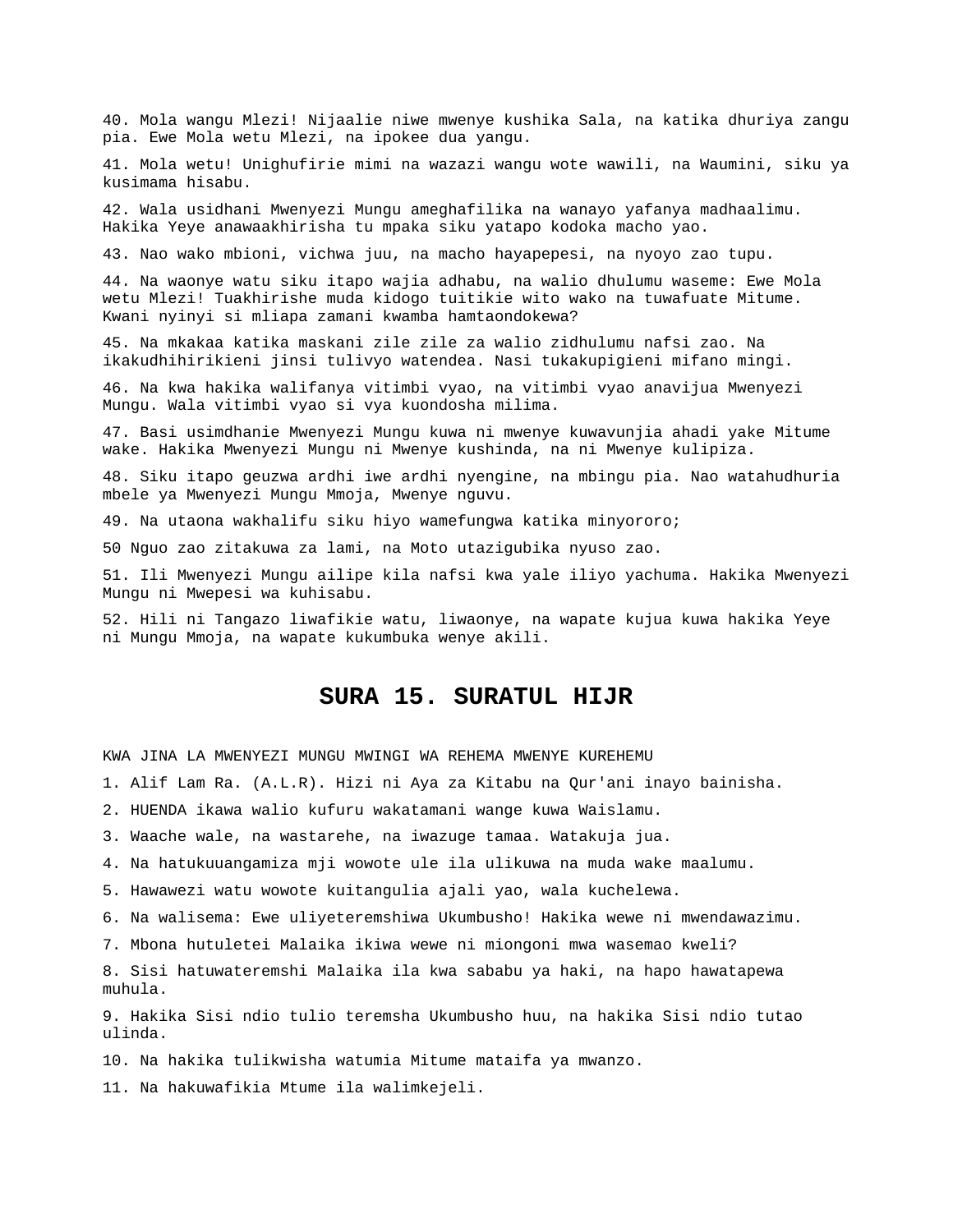12. Na kama hivi ndivyo tunavyo ingiza katika nyoyo za wakosefu.

13. Hawayaamini haya, na hali ya kuwa umekwisha wapitia mfano wa watu wa kale.

14. Na lau tungeli wafungulia mlango wa mbingu, wakawa wanapanda,

15. Basi wangeli sema: Macho yetu yamelevywa, bali sisi wenyewe tumerogwa.

16. Na hakika tumeweka katika mbingu vituo vya sayari, na tumezipamba kwa wenye kuangalia.

17. Na tumezilinda na kila shetani afukuzwaye.

18. Isipo kuwa mwenye kusikiliza kwa kuibia, naye hufuatwa na kijinga cha moto kinacho onekana.

19. Na ardhi tumeitandaza na humo tumeweka milima, na tumeotesha kila kitu kwa kiasi chake.

20. Na tumekujaalieni humo vitu vya maisha yenu, na ya hao ambao nyinyi sio wenye kuwaruzuku.

21. Na hakuna chochote ila asili yake inatokana na Sisi; wala hatukiteremshi ila kwa kipimo maalumu.

22. Na tunazipeleka pepo za kupandishia, na tunateremsha kutoka mbinguni maji, kisha tukakunywesheni maji hayo. Wala si nyinyi mnayo yaweka.

23. Na Sisi ndio tunao huisha na tunao fisha. Na Sisi ndio Warithi.

24. Na tunawajua walio tangulia katika nyinyi, na tunawajua walio taakhari.

25. Na hakika Mola wako Mlezi ndiye atakaye wakusanya. Hakika Yeye ni Mwenye hikima na Mjuzi.

# **26. Na tulimuumba mtu kwa udongo unao toa sauti, unao tokana na matope yaliyo tiwa sura.**

27. Na majini tuliwaumba kabla kwa moto wa upepo umoto.

28. Na Mola wako Mlezi alipo waambia Malaika: Hakika Mimi nitamuumba mtu kwa udongo unao toa sauti, unao tokana na matope yaliyo tiwa sura.

29. Basi nitakapo mkamilisha na nikampulizia roho yangu, basi mumwangukie kumsujudia.

30. Basi Malaika wote pamoja walimsujudia,

31. Isipo kuwa Iblisi. Yeye alikataa kuwa pamoja na walio sujudu.

32. (Mwenyezi Mungu) akasema: Ewe Iblisi! Una nini hata hukuwa pamoja na walio sujudu?

33. Akasema: Haiwi mimi nimsujudie mtu uliye muumba kwa udongo unao toa sauti, unao tokana na matope yenye sura.

34.(Mwenyezi Mungu) akasema: Basi toka humo, kwani hakika wewe ni maluuni!

35. Na hakika juu yako ipo laana mpaka Siku ya Malipo.

36. Akasema (Iblisi): Mola wangu Mlezi! Nipe muhula mpaka siku watapo fufuliwa.

37. (Mwenyezi Mungu) akasema: Hakika wewe ni katika walio pewa muhula

38. Mpaka siku ya wakati maalumu.

39. Akasema: Mola wangu Mlezi! Ilivyo kuwa umenitia makosani, basi nahakikisha nitawazaini hapa duniani na nitawapoteza wote,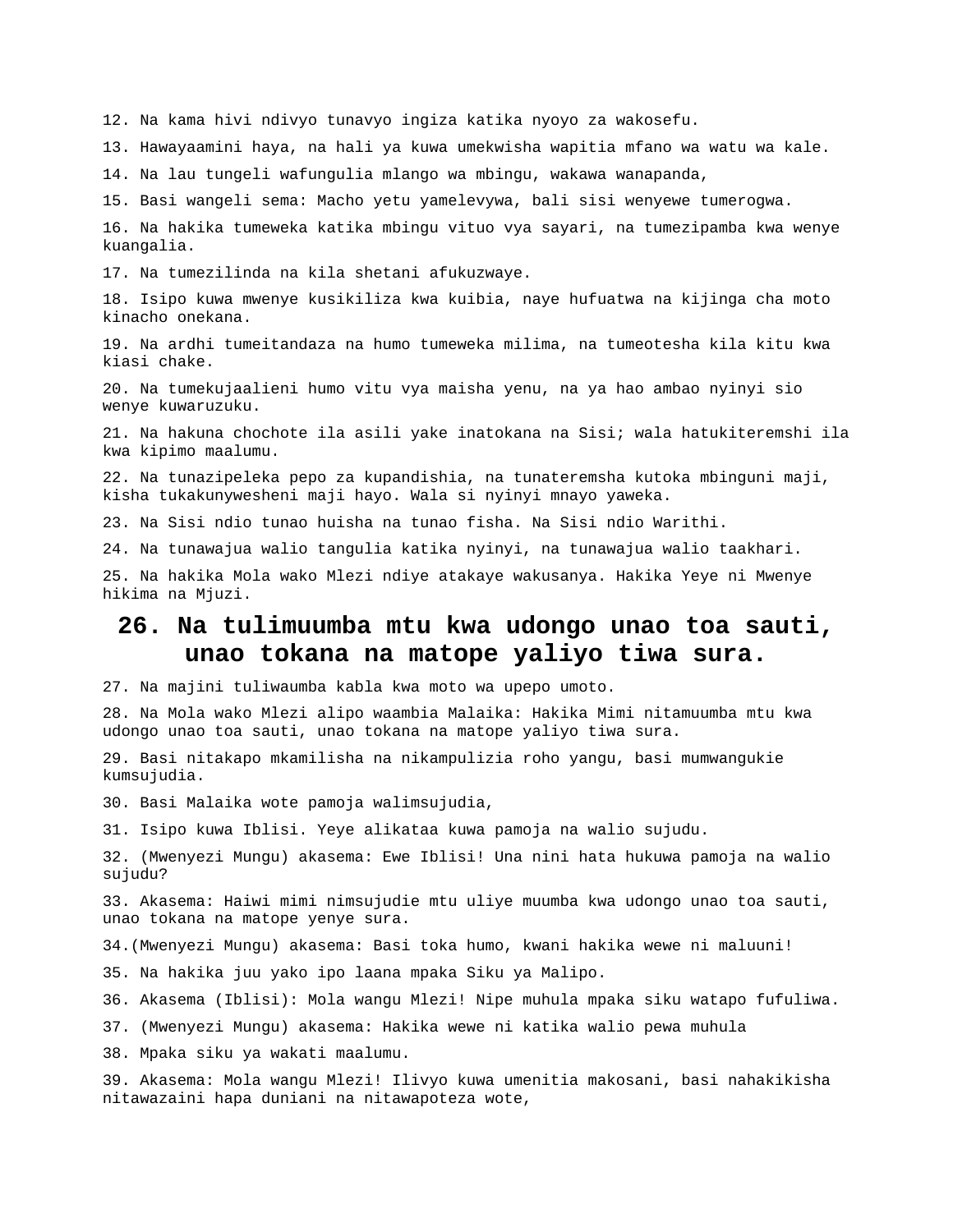40. Ila waja wako walio safika.

41. Akasema: Hii Njia ya kujia kwangu Iliyo Nyooka.

42. Hakika waja wangu, wewe hutakuwa na mamlaka juu yao, isipo kuwa wale wapotofu walio kufuata.

43. Na bila shaka Jahannamu ndipo pahali pao walipo ahidiwa wote.

44. Ina milango saba; na kwa kila mlango iko sehemu walio tengewa.

45. Hakika wachamngu watakuwa katika Mabustani na chemchem.

46. (Wataambiwa:) Ingieni kwa salama na amani.

47. Na tutaondoa chuki iliyo kuwamo vifuani mwao, wawe ndugu juu ya viti vya enzi wameelekeana.

48. Humo hayatawagusa machofu, wala hawatatolewa humo.

49. Waambie waja wangu ya kwamba Mimi ndiye Mwenye kusamehe, Mwenye kurehemu.

50. Na kwamba adhabu yangu ndio adhabu iliyo chungu!

51. Na uwape khabari za wageni wa Ibrahim.

52. Walipo ingia kwake na wakasema: Salama! Yeye akasema: Hakika sisi tunakuogopeni.

53. Wakasema: Usiogope. Sisi tunakubashiria kijana mwenye ujuzi.

54. Akasema: Mnanibashiria nami uzee umenishika! Basi kwa njia gani mnanibashiria?

55. Wakasema: Tunakubashiria kwa haki; basi usiwe miongoni mwa wanao kata tamaa.

56. Akasema: Na nani anaye kata tamaa na rehema ya Mola wake Mlezi ila wale walio potea?

57. Akasema: Hebu nini amri yenu, enyi wajumbe?

58. Wakasema: Hakika sisi tumetumwa kwa kaumu ya wakosefu!

59. Isipo kuwa walio mfuata Luut'i. Bila ya shaka sisi tutawaokoa hao wote.

60. Ila mkewe. Tunakadiria huyo atakuwa miongoni watao bakia nyuma.

61. Basi wale wajumbe walipo fika kwa Luut'i,

62. Alisema (Luut'i): Hakika nyinyi ni watu msio juulikana.

63. Wakasema: Bali sisi tumekuletea yale waliyo kuwa wakiyafanyia shaka.

64. Na tumefika kwako kwa Haki, na hakika sisi tunasema kweli.

65. Basi ondoka na ahli zako usiku ungalipo, nawe ufuate nyuma yao, wala yeyote kati yenu asigeuke nyuma. Na mwende mnapo amrishwa.

66. Na tukamfunulia hukumu hiyo, ya kwamba hata wa mwisho wao hao ikifika asubuhi atakuwa kesha katiliwa mbali.

67. Na wakaja watu wa mji ule nao furahani.

68. Akasema: Hakika hawa wageni wangu, basi msinifedheheshe.

69. Na mcheni Mwenyezi Mungu, wala msinihizi.

70. Wakasema: Sisi hatukukukataza usimkaribishe yeyote?

71. Akasema: Hawa binti zangu, ikiwa nyinyi ni watendaji.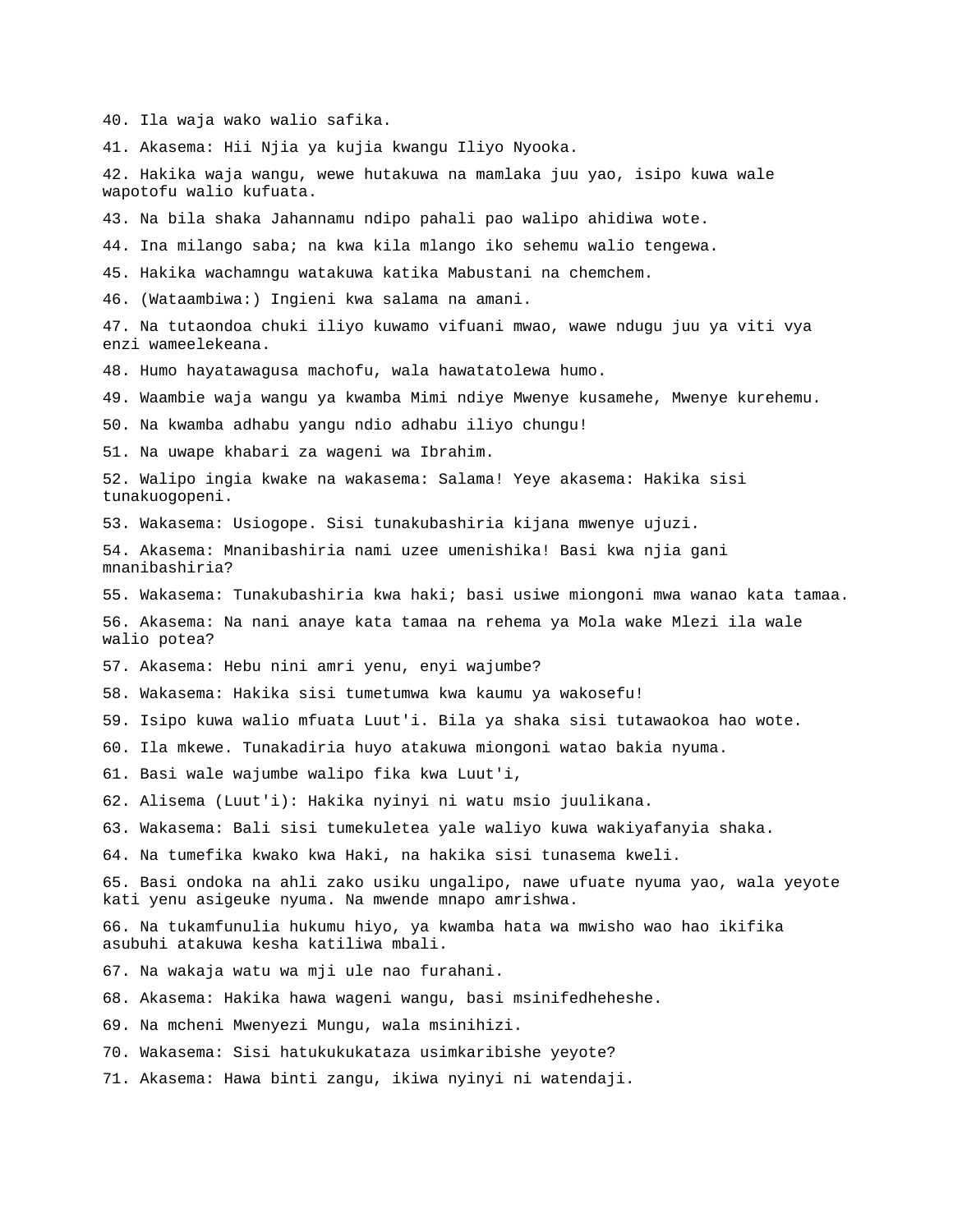72. Naapa kwa umri wako! Hakika hao walikuwa katika ulevi wao, wakihangaika ovyo.

73. Ukelele ukawatwaa wakipambaukiwa.

74. Na tukaigeuza nchi juu chini, na tukawanyeshea mvua ya mawe ya udongo wa Motoni.

75. Hakika katika hayo zipo ishara kwa waaguzi.

76. Na miji hii ipo kwenye njia inayo pitiwa.

77. Hakika katika hayo ipo ishara kwa Waumini.

78. Na hakika watu wa Kichakani walikuwa wenye kudhulumu.

79. Kwa hivyo tukawaadhibu. Na nchi mbili hizi ziko kwenye njia ilio wazi.

80. Na bila ya shaka wakaazi wa Hijr waliwakanusha Mitume.

81. Na tuliwapa ishara zetu, nao wakazipuuza.

82. Nao walikuwa wakichonga majumba katika milima kwa amani.

83. Basi ukelele ukawatwaa asubuhi.

84. Hayakuwafaa waliyo kuwa wakiyachuma.

85. Na hatukuziumba mbingu na ardhi na vilivyomo ndani yake ila kwa ajili ya Haki. Na hakika Kiyama kitafika. Basi samehe msamaha mzuri.

86. Hakika Mola wako Mlezi ndiye Muumbaji Mjuzi.

87. Na tumekupa Aya saba zinazo somwa mara kwa mara, na Qur'ani Tukufu.

88. Usivitumbulie macho yako vitu tulivyo waneemesha makundi fulani kati yao, wala usiwahuzunikie. Na wainamishie bawa lako (la huruma) Waumini.

89. Na sema: Hakika mimi ni mwonyaji mwenye kubainisha.

90. Kama hivyo tuliwateremshia walio gawa,

91. Ambao wakaifanya Qur'ani vipande vipande.

92. Basi Naapa kwa Mola wako Mlezi! Tutawahoji wote,

93. Kwa waliyo kuwa wakiyatenda.

94. Basi wewe yatangaze uliyo amrishwa, na jitenge na washirikina.

95. Hakika Sisi tunatosha kukukinga na wanao kejeli.

96. Hao wanao fanya kuwa pamoja na Mwenyezi Mungu yupo mungu mwingine. Basi, watakuja jua!

97. Na Sisi tunajua kwa hakika kuwa wewe kifua chako kinaona dhiki kwa hayo wayasemayo.

98. Basi mtakase Mola wako Mlezi kwa kumhimidi, na uwe miongoni wanao msujudia. 99. Na muabudu Mola wako Mlezi mpaka ikufikie Yakini.

# **SURA 16. SUURAT AN NAH'L**

KWA JINA LA MWENYEZI MUNGU MWINGI WA REHEMA MWENYE KUREHEMU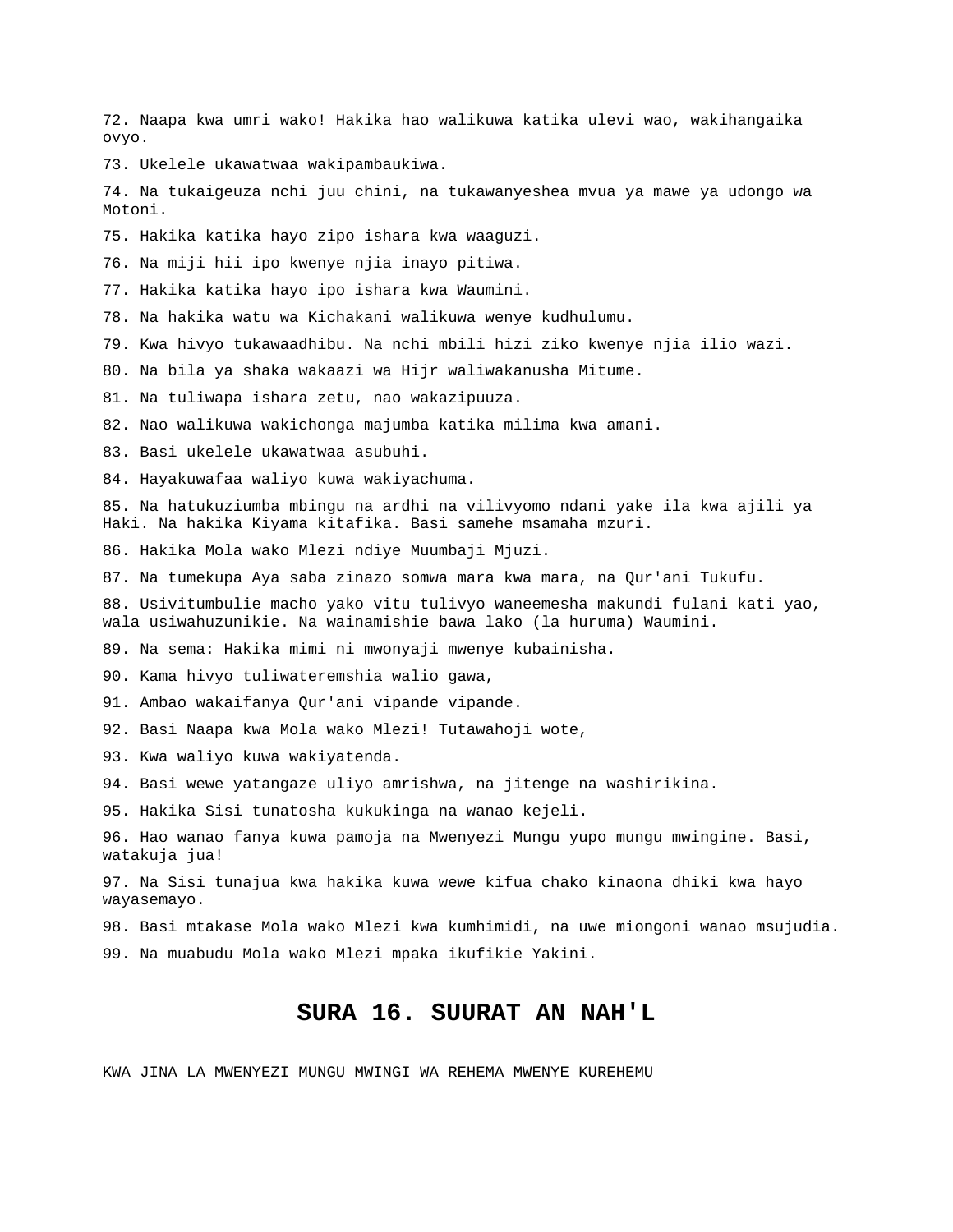1. Amri ya Mwenyezi Mungu itafika tu. Basi msiihimize. Ametakasika na Ametukuka na wanayo mshirikisha nayo.

2. Huwateremsha Malaika na Roho kwa amri yake juu ya amtakaye katika waja wake ili nyinyi muonye kwamba hapana mungu ila Mimi, basi nicheni Mimi.

3. Ameziumba mbingu na ardhi kwa Haki. Ametukuka na wanayo shirikisha.

4. Amemuumba mtu kwa tone la manii. Naye mara amekuwa mshindani dhaahiri.

5. Na nyama hoa amekuumbieni. Katika hao mna vifaa vya kutia joto, na manufaa mengineyo, na baadhi yao mnawala.

6. Na wanakupeni furaha pale mnapo warudisha jioni na mnapo wapeleka malishoni asubuhi.

7. Na hubeba mizigo yenu kupeleka kwenye miji msiyo weza kuifikia ila kwa mashaka ya nafsi. Hakika Mola wenu Mlezi ni Mpole na Mwenye kurehemu.

8. Na farasi, na nyumbu, na punda ili muwapande, na kuwa ni pambo. Na ataumba msivyo vijua.

9. Na ni juu ya Mwenyezi Mungu kuelekeza Njia. Na zipo njia za upotovu. Na angeli penda angeli kuongoeni nyote.

10. Yeye ndiye anaye kuteremshieni maji kutoka mbinguni. Katika hayo nyinyi mnapata ya kunywa, na miti ya kulishia.

11. Kwa hayo Yeye anaizalisha kwa ajili yenu mimea, na mizaituni, na mitende, na mizabibu, na kila namna ya matunda. Hakika katika haya zipo ishara kwa watu wanao fikiri.

12. Na amefanya ukutumikieni usiku na mchana, na jua na mwezi, na nyota zikutumikieni kwa amri yake. Hakika katika hayo zipo ishara kwa watu wenye akili.

13. Na hivi alivyo vieneza katika ardhi vya rangi mbali mbali. Hakika katika hayo ipo ishara kwa watu wanao waidhika.

14. Yeye ndiye aliye ifanya bahari ikutumikieni, ili kutokana na humo mpate kula nyama laini, na mtoe humo mapambo mnayo yavaa. Na unaona marikebu zikikata maji humo, ili mtafute fadhila yake, na mpate kushukuru.

15. Na kaweka katika ardhi milima ili ardhi isiyumbe yumbe nanyi. Na mito, na njia ili mpate kuongoka.

16. Na alama nyengine. Na kwa nyota wao wanajiongoza.

17. Ati anaye umba ni kama asiye umba? Basi hebu, hamkumbuki?

18. Na mkizihisabu neema za Mwenyezi Mungu, hamwezi kuzidhibiti. Hakika Mwenyezi Mungu ni Mwenye maghfira, Mwenye kurehemu.

19. Na Mwenyezi Mungu anayajua mnayo yaficha na mnayo yatangaza.

20. Na wale wanao waomba wasio kuwa Mwenyezi Mungu hawaumbi kitu, bali wao wameumbwa.

21. Ni wafu si wahai, na wala hawajui watafufuliwa lini.

22. Mungu wenu ni Mungu Mmoja. Lakini wasio iamini Akhera nyoyo zao zinakataa, nao wanajivuna.

23. Hapana shaka kuwa hakika Mwenyezi Mungu anayajua wanayo yaficha na wanayo yatangaza. Kwa hakika Yeye hawapendi wanao jivuna.

24. Na wanapo ambiwa: Kateremsha nini Mola wenu Mlezi? Husema: Hadithi za kubuni za watu wa kale!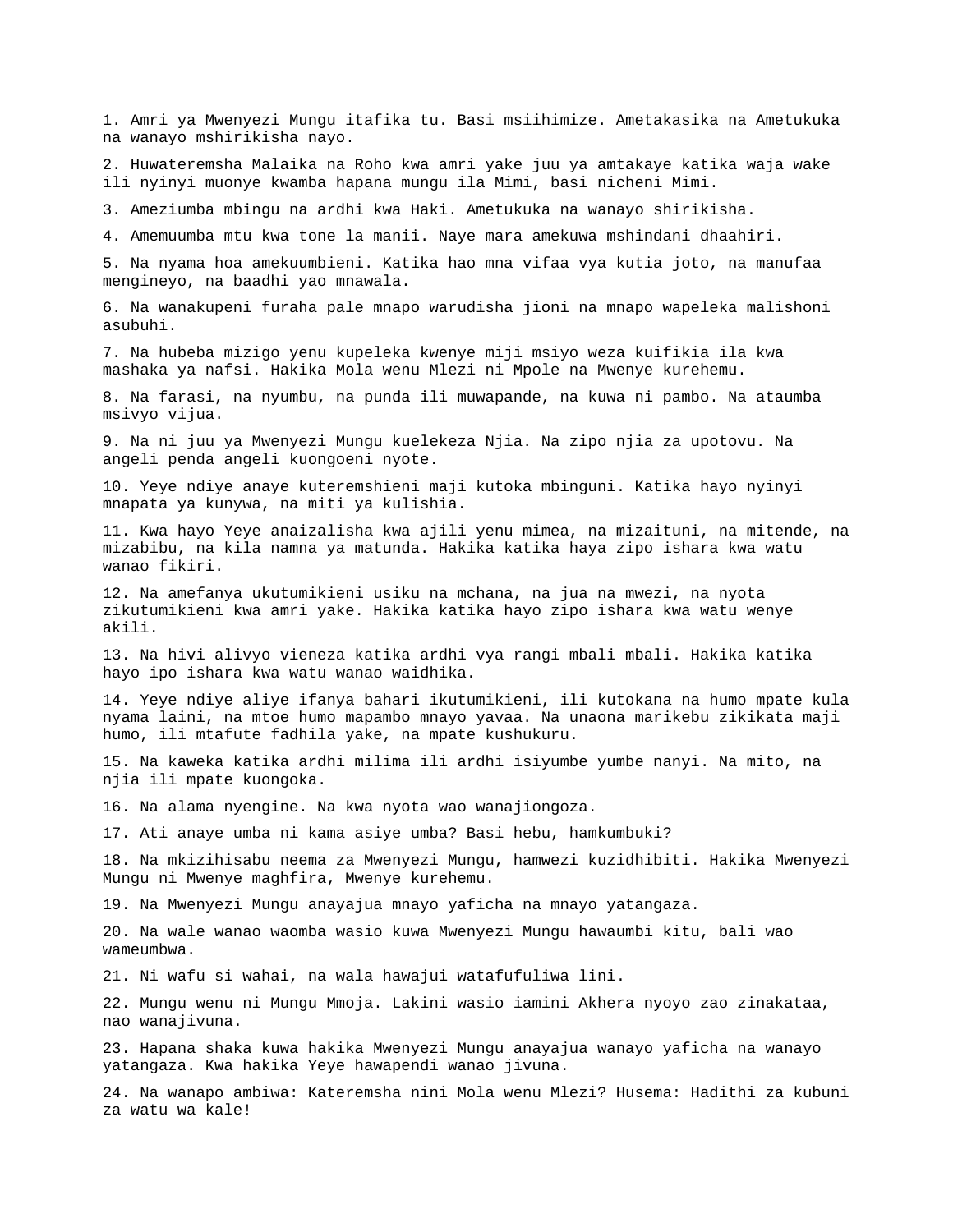25. Ili wabebe mizigo yao kwa ukamilifu Siku ya Kiyama, na sehemu ya mizigo ya wale wanao wapoteza bila ya kujua. Angalia, ni maovu mno hayo wanayo yabeba!

26. Walipanga vitimbi walio kuwa kabla yao, Mwenyezi Mungu akayasukua majengo yao kwenye misingi, dari zikawaporomokea juu yao, na adhabu ikawajia kutoka wasipo kujua.

27. Kisha Siku ya Kiyama atawahizi na atasema: Wako wapi hao washirika wangu ambao kwao mkiwakutisha (Manabii) mashaka? Watasema walio pewa ilimu: Hakika leo ndiyo hizaya na adhabu itawashukia makafiri,

28. Ambao Malaika waliwafisha nao wamejidhulumu nafsi zao! Basi watasalimu amri, waseme: Hatukuwa tukifanya uovu wowote. (Wataambiwa): Kwani! Hakika Mwenyezi Mungu anajua sana mliyo kuwa mkiyatenda.

29. Basi ingieni milango ya Jahannamu, humo mdumu. Ni maovu mno makaazi ya wafanyao kiburi!

30. Na wataambiwa walio mcha Mungu: Mola wenu Mlezi kateremsha nini? Watasema: Kheri. Walio fanya wema katika dunia hii watapata wema. Na nyumba ya Akhera ni bora zaidi, na njema mno nyumba ya wachamngu.

31. Bustani za milele wataziingia; iwe inapita kati yake mito. Humo watapata watakacho. Hivi ndivyo Mwenyezi Mungu awalipavyo wenye kumcha.

32. Wale ambao Malaika huwafisha katika hali njema, wanawaambia: Amani iwe juu yenu! Ingieni Peponi kwa sababu ya yale mliyo kuwa mkiyatenda.

33. Wanangojea jengine hawa ila Malaika wawafikie, au iwafikie amri ya Mola wako Mlezi? Kama hivyo walitenda walio kuwa kabla yao. Na Mwenyezi Mungu hakuwadhulumu, lakini walijidhulumu wenyewe.

34. Basi ukawafikia uovu wa waliyo yatenda, na waliyo kuwa wakiyakejeli yakawazunguka.

35. Na washirikina wanasema: Mwenyezi Mungu angeli taka tusingeli abudu chochote badala yake, sisi wala baba zetu, wala tusingeli harimisha chochote bila ya Yeye. Kama hivyo walifanya walio kuwa kabla yao. Basi lipo lolote juu ya Mitume isipo kuwa kubalighisha kwa uwazi?

36. Na kwa hakika kwa kila umma tuliutumia Mtume kwamba: Muabuduni Mwenyezi Mungu, na muepukeni Shetani. Basi kati yao wapo alio waongoa Mwenyezi Mungu. Na kati yao wapo ambao ulio wathibitikia upotovu. Basi tembeeni katika ardhi, muangalie ulikuwaje mwisho wa wanao kanusha.

37. Hata ukiwa na pupa ya kutaka kuwaongoa, lakini Mwenyezi Mungu hamwongoi yule anaye shikilia kupotea. Wala hawatapata wa kuwanusuru.

38. Na wanaapa kwa Mwenyezi Mungu ukomo wa viapo vyao kwamba Mwenyezi Mungu hatomfufua aliye kufa. Kwani! Ni ahadi iliyo juu yake kikweli; lakini watu wengi hawajui.

39. Ili kuwabainishia yale waliyo khitalifiana, na ili wajue walio kufuru kwamba wao walikuwa ni waongo.

40. Kauli yetu kwa kitu tunacho kitaka kiwe, ni kukiambia: Kuwa! Basi kinakuwa.

41. Na wale walio hama kwa ajili ya Mwenyezi Mungu baada ya kudhulumiwa, bila ya shaka tutawaweka duniani kwa wema; na ujira wa Akhera ni mkubwa zaidi; laiti kuwa wanajua!

42. Wale wanao subiri na wakamtegemea Mola wao Mlezi.

43. Nasi hatukuwatuma kabla yako ila watu wanaume tulio wapa Wahyi (Ufunuo). Basi waulizeni wenye ukumbusho kama nyinyi hamjui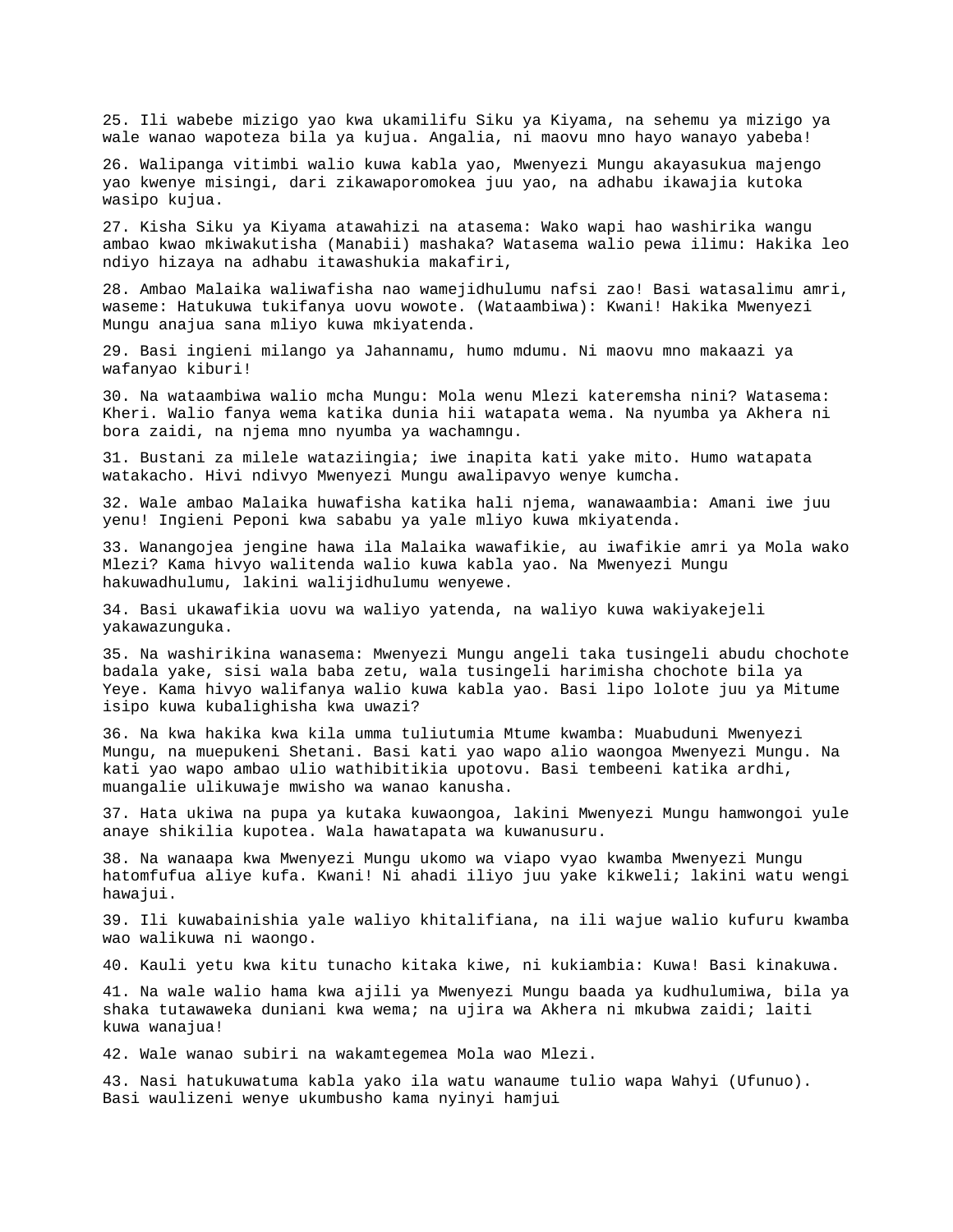44. Kwa Ishara wazi na Vitabu. Nasi tumekuteremshia wewe Ukumbusho ili uwabainishie watu yaliyo teremshwa kwao, wapate kufikiri.

45. Je! Wameaminisha wanao fanya vitimbi vya uovu kwamba Mwenyezi Mungu hatawadidimiza katika ardhi, na haitawafika adhabu kutoka wasipo pajua?

46. Au hatawashika katika nyendo zao, na wala hawataponyoka?

47. Au hatawashika kwa kitisho na kuwapunguza kidogo kidogo? Hakika Mola wenu Mlezi ni Mwenye huruma, Mwenye kurehemu.

48. Je! Hawavioni vitu alivyo viumba Mwenyezi Mungu - vivuli vyao vinaelekea kushotoni na kuliani, kumsujudia Mwenyezi Mungu na vikinyenyekea?

49. Na vyote viliomo katika mbingu na katika ardhi, tangu wanyama mpaka Malaika, vinamsujuidia Mwenyezi Mungu, na wala havitakabari.

50. Vinamkhofu Mola wao Mlezi aliye juu yao, na vinafanya vinavyo amrishwa.

51. Na Mwenyezi Mungu amesema: Msiwe na miungu wawili! Hakika Yeye ni Mungu Mmoja. Basi niogopeni Mimi tu!

52. Na ni vyake Yeye viliomo katika mbingu na ardhi. Na Dini ni yake Yeye daima. Je! Mtamcha mwengine asiye kuwa Mwenyezi Mungu?

53. Na neema yoyote mliyo nayo inatoka kwa Mwenyezi Mungu. Kisha yakikuguseni madhara mnamyayatikia Yeye.

54. Na anapo kuondosheeni madhara mara kundi moja miongoni mwenu linamshirikisha Mola wao Mlezi,

55. Wakizikataa neema tulizo wapa. Basi stareheni. Mtakuja jua!

56. Na hao ambao hata hawawajui wanawawekea sehemu ya tunavyo waruzuku. Wallahi! Bila ya shaka mtasailiwa kwa hayo mliyo kuwa mnayazua!

57. Na wanamfanyia Mwenyezi Mungu ati ana mabinti, Subhanahu, Aliye takasika! Na wao wenyewe, ati ndio wawe na hayo wanayo yatamani!

58. Na mmoja wao akibashiriwa kwa msichana, uso wake unasawijika, naye kajaa chuki.

59. Anajificha asionekane na watu kwa ubaya wa aliyo bashiriwa! Je, akae naye juu ya fedheha hiyo au amfukie udongoni? Tazama uovu wa wanavyo hukumu!

60. Hali ya wasio iamini Akhera ni ovu; na Mwenyezi Mungu ndiye Mwenye sifa tukufu. Naye ni Mwenye nguvu na Mwenye hikima.

61. Na lau kuwa Mwenyezi Mungu angeli wachukulia watu kwa mujibu wa dhulma zao, basi asingeli mwacha hapa hata mnyama mmoja. Lakini anawaakhirisha mpaka muda ulio wekwa. Na unapo fika muda wao hawatakawilia hata saa moja wala hawatatangulia.

62. Na wanampa Mwenyezi Mungu wanavyo vichukia wao, na ndimi zao zinasema uwongo kwamba wao watapata mema. Hapana shaka hakika wamewekewa Moto, nao wataachwa humo.

63. Wallahi! Sisi tulituma Mitume kwa umati zilizo kuwa kabla yako, lakini Shetani aliwapambia vitendo vyao. Kwa hivyo leo yeye ndiye rafiki yao; nao watapata adhabu chungu.

64. Na hatukukuteremshia Kitabu isipo kuwa uwabainishie yale ambayo wanakhitalifiana, na kiwe Uwongofu na Rehema kwa watu wanao amini.

65. Na Mwenyezi Mungu ameteremsha maji kutoka mbinguni na kwa hayo akaihuisha ardhi baada ya kufa kwake. Kwa hakika katika hayo imo Ishara kwa watu wanao sikia.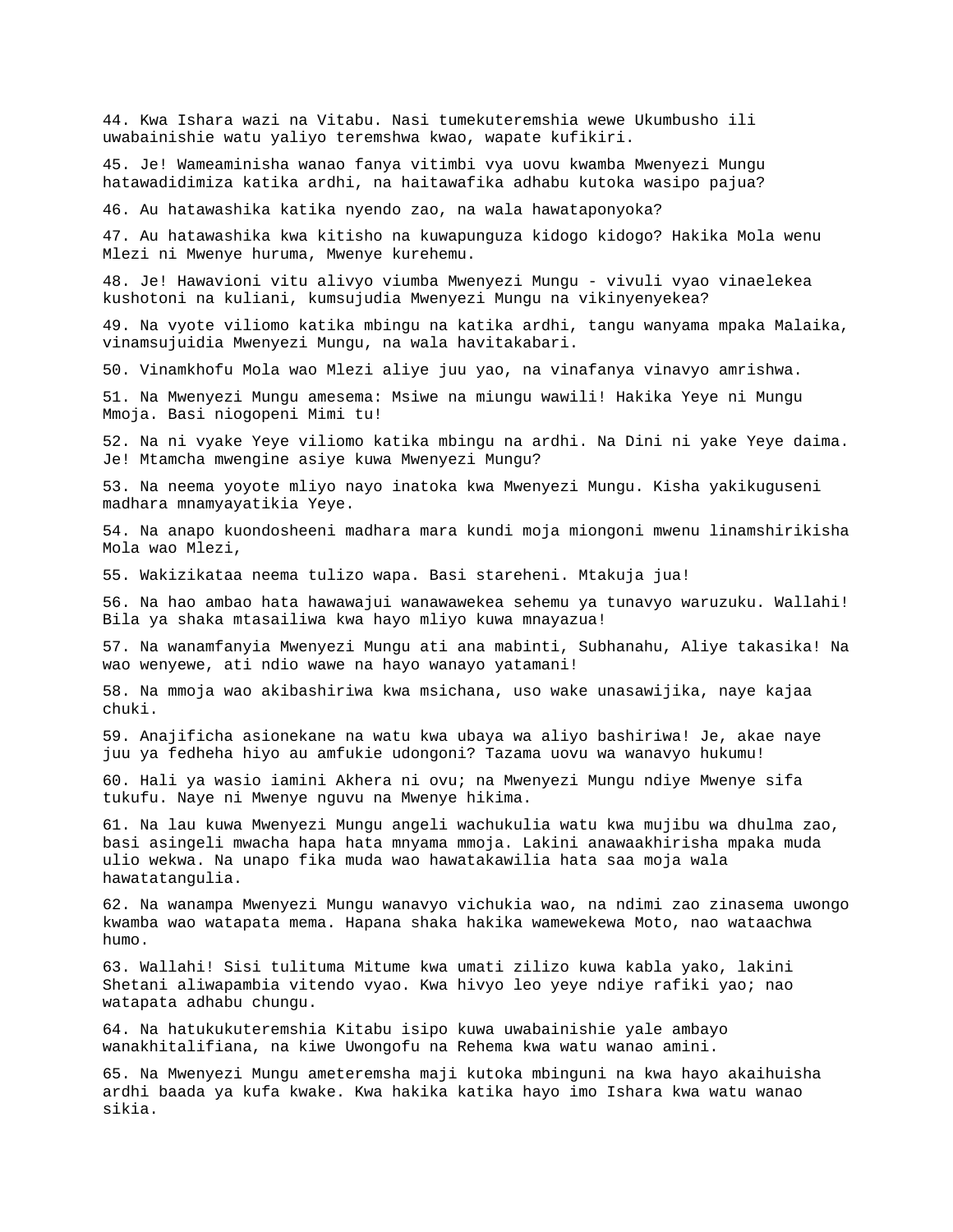66. Na hakika katika nyama hoa nyinyi mna mazingatio. Tunakunywesheni katika vile viliomo matumboni mwao, vikatoka baina ya mavi na damu, maziwa safi mazuri kwa wanywao.

67. Na kutokana na matunda ya mitende na mizabibu mnatengeneza ulevi na riziki nzuri. Hakika katika hayo ipo Ishara kwa wanao tumia akili.

68. Na Mola wako Mlezi amemfunulia nyuki: Jitengenezee majumba yako katika milima,na katika miti, na katika wanayo jenga watu.

69. Kisha kula katika kila matunda, na upite katika njia za Mola wako Mlezi zilizo fanywa nyepesi kuzipita. Na kutoka matumbo yao kinatoka kinywaji chenye rangi mbali mbali; ndani yake kina matibabu kwa wanaadamu. Hakika katika haya ipo Ishara kwa watu wanao fikiri.

70. Na Mwenyezi Mungu amekuumbeni; kisha anakufisheni. Na miongoni mwenu wapo wanao rudishwa kwenye umri mbaya kabisa, hata akawa asijue kitu baada ya ujuzi alio kuwa nao. Hakika Mwenyezi Mungu ndiye Mjuzi na Mweza.

71. Na Mwenyezi Mungu amewafadhilisha baadhi yenu kuliko wengine katika riziki. Na wale walio fadhilishwa hawarudishi riziki zao kwa wale ilio wamiliki mikono yao ya kulia ili wawe sawa katika riziki hiyo. Basi je, wanazikataa neema za Mwenyezi Mungu?

72. Na Mwenyezi Mungu amekuumbieni wake katika jinsi yenu, na akakujaalieni kutoka kwa wake zenu wana na wajukuu, na akakuruzukuni vitu vizuri vizuri. Basi je, wanaamini upotovu na wanazikataa neema za Mwenyezi Mungu?

73. Na badala ya Mwenyezi Mungu wanawaabudu wasio wamilikia riziki kutoka mbinguni wala kwenye ardhi, wala hawawezi kitu.

74. Basi msimpigie Mwenyezi Mungu mifano. Hakika Mwenyezi Mungu anajua, na nyinyi hamjui.

75. Mwenyezi Mungu anapiga mfano wa mtumwa aliye milikiwa, asiye weza kitu, na mwingine tuliye mruzuku riziki njema inayo toka kwetu, naye akawa anatoa katika riziki hiyo kwa siri na dhaahiri. Je, hao watakuwa sawa? Alhamdu Lillahi! Kuhimidiwa kote ni kwa Mwenyezi Mungu. Lakini wengi wao hawajui.

76. Na Mwenyezi Mungu anapiga mfano wa watu wawili. Mmoja wao ni bubu, hawezi chochote, naye ni mzigo kwa bwana wake. Popote anapo muelekeza haleti kheri. Je! Huyo anaweza kuwa sawa na yule anaye amrisha uadilifu, naye yuko juu ya Njia Iliyo Nyooka?

77. Na siri zote za katika mbingu na ardhi ziko kwa Mwenyezi Mungu. Wala halikuwa jambo la Saa (ya Kiyama) ila kama kupepesa kwa jicho, au akali ya hivyo. Hakika Mwenyezi Mungu ni Muweza wa kila kitu.

78. Na Mwenyezi Mungu amekutoeni matumboni mwa mama zenu, hali ya kuwa hamjui kitu, na amekujaalieni masikio na macho na nyoyo ili mpate kushukuru.

79. Je! Hawawaoni ndege walivyo wat'iifu katika anga la mbingu? Hapana mwenye kuwashika isipo kuwa Mwenyezi Mungu. Hakika katika haya zipo ishara kwa watu wanao amini.

80. Na Mwenyezi Mungu amekujaalieni majumba yenu yawe ni maskani yenu, na amekujaalieni kutokana na ngozi za wanyama nyumba mnazo ziona nyepesi wakati wa safari zenu na wakati wa kutua kwenu. Na kutokana na sufi zao na manyoya yao na nywele zao mnafanya matandiko na mapambo ya kutumia kwa muda.

81. Na Mwenyezi Mungu amekufanyieni vivuli katika vitu alivyo viumba, na amekufanyieni maskani milimani, na amekufanyieni nguo za kukingeni na joto, na nguo za kukingeni katika vita vyenu. Ndio hivyo anakutimizieni neema zake ili mpate kut'ii.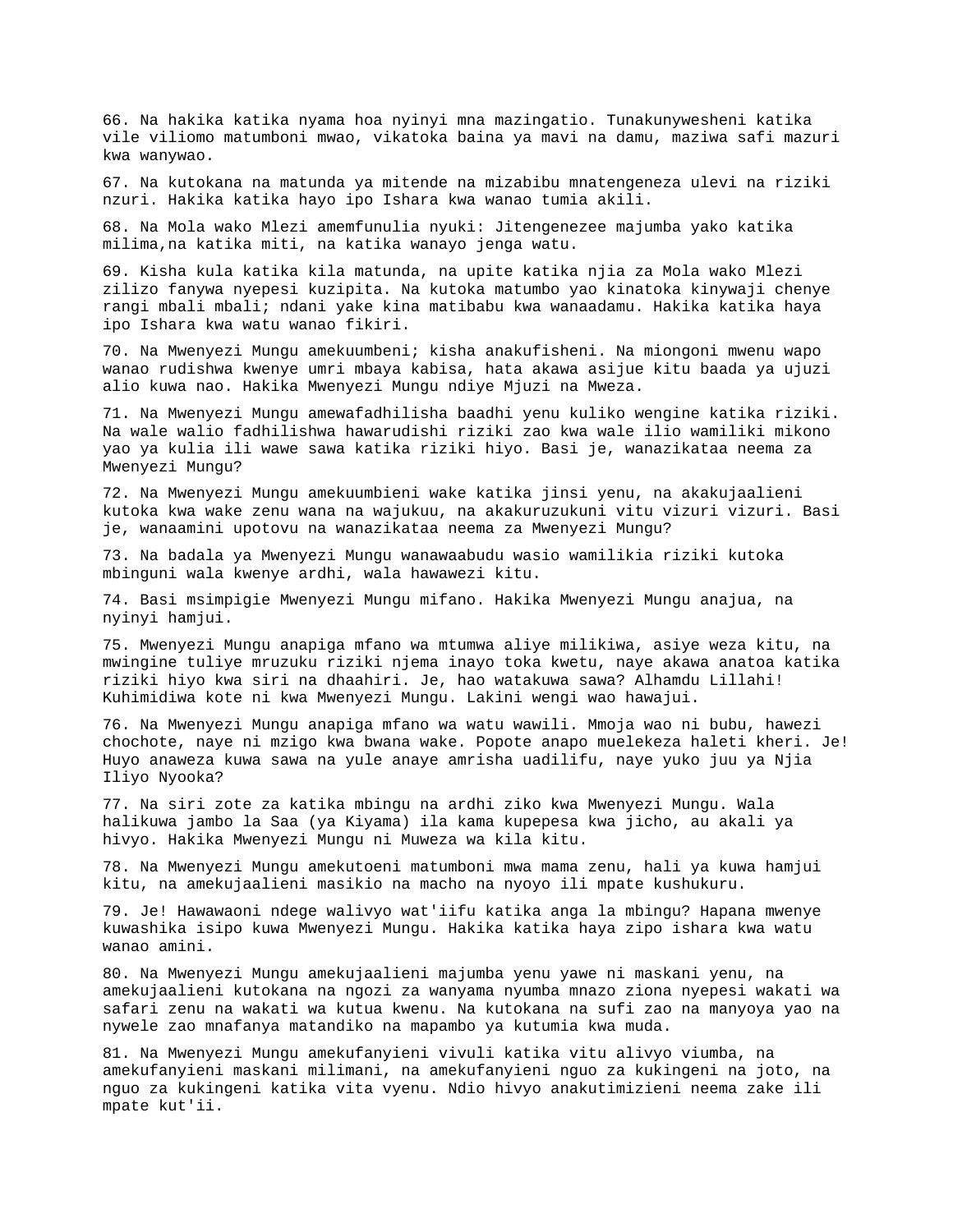82. Basi wakikengeuka lilio juu yako wewe ni kufikisha ujumbe wazi wazi.

83. Wanazijua neema za Mwenyezi Mungu, kisha wanazikanusha; na wengi wao ni makafiri.

84. Na siku tutakapo wainua kutokana na kila umma shahidi, kisha hawataruhusiwa walio kufuru wala hawataachiliwa kutaka radhi.

85. Na walio dhulumu watakapo iona adhabu hawatapunguziwa hiyo adhabu, wala hawatapewa muhula.

86. Na walio shirikisha watakapo waona hao walio washirikisha na Mwenyezi Mungu, watasema: Mola wetu Mlezi! Hawa ndio washirikishwa wetu ambao tulikuwa tukiwaabudu badala yako. Ndipo wale watakapo watupia kauli: Hakika nyinyi ni waongo!

87. Na siku hiyo watasalimu amri mbele ya Mwenyezi Mungu, na yatapotea waliyo kuwa wakiyazua.

88. Wale walio kufuru na kuzuilia Njia ya Mwenyezi Mungu tutawazidishia adhabu juu ya adhabu, kwa walivyo kuwa wakifisidi.

89. Na (waonye) siku tutakapo wainua mashahidi katika kila umma wakiwashuhudia kwa yanayo tokana na wao, na tutakuleta wewe uwe shahidi juu ya hao. Na tumekuteremshia Kitabu hiki kinacho bainisha kila kitu, na ni uwongofu, na rehema, na bishara kwa Waislamu.

90. Hakika Mwenyezi Mungu anaamrisha kufanya uadilifu, na hisani, na kuwapa jamaa; na anakataza uchafu, na uovu, na dhulma. Anakuwaidhini ili mpate kukumbuka.

91. Na timizeni ahadi ya Mwenyezi Mungu mnapo ahidi, wala msivunje viapo baada ya kuvithibitisha, ilihali mmekwisha mfanya Mwenyezi Mungu ndiye mdhamini wenu. Hakika Mwenyezi Mungu anayajua myatendayo.

92. Wala msiwe kama mwanamke anaye uzongoa uzi wake baada ya kwisha usokota ukawa mgumu. Mnavifanya viapo vyenu kuwa ni njia ya kudanganyana baina yenu kwa kuwa ati taifa moja lina nguvu zaidi kuliko jengine? Hakika Mwenyezi Mungu anakujaribuni kwa njia hiyo. Na bila ya shaka atakubainishieni Siku ya Kiyama mliyo kuwa mkikhitalifiana.

93. Na Mwenyezi Mungu angeli taka, kwa yakini angeli kufanyeni umma mmoja. Lakini anamwachia kupotea anaye mtaka, na anamwongoa amtakaye. Na hakika mtaulizwa kwa yale mliyo kuwa mkiyafanya.

94. Wala msifanye viapo vyenu ni njia ya kudanganyana baina yenu. Usije mguu ukateleza badala ya kuthibiti, na mkaonja maovu kwa sababu ya kule kuzuilia Njia ya Mwenyezi Mungu, na mkapata adhabu kubwa.

95. Wala msinunue ahadi ya Mwenyezi Mungu kwa thamani ndogo. Hakika kilichoko kwa Mwenyezi Mungu ndicho bora kwenu, ikiwa mnajua.

96. Mlivyo navyo vitakwisha na vilivyoko kwa Mwenyezi Mungu ndivyo vitakavyo bakia. Na kwa yakini Sisi tutawapa walio subiri ujira wao kwa bora ya waliyo kuwa wakiyatenda.

97. Mwenye kutenda mema, mwanamume au mwanamke, naye akawa ni Muumini, tutamhuisha maisha mema; na tutawapa ujira wao kwa bora ya waliyo kuwa wakiyatenda.

98. Na ukisoma Qur'ani mwombe Mwenyezi Mungu akulinde na Shetani maluuni.

99. Hakika yeye hana madaraka juu ya walio amini na wakamtegemea Mola wao Mlezi.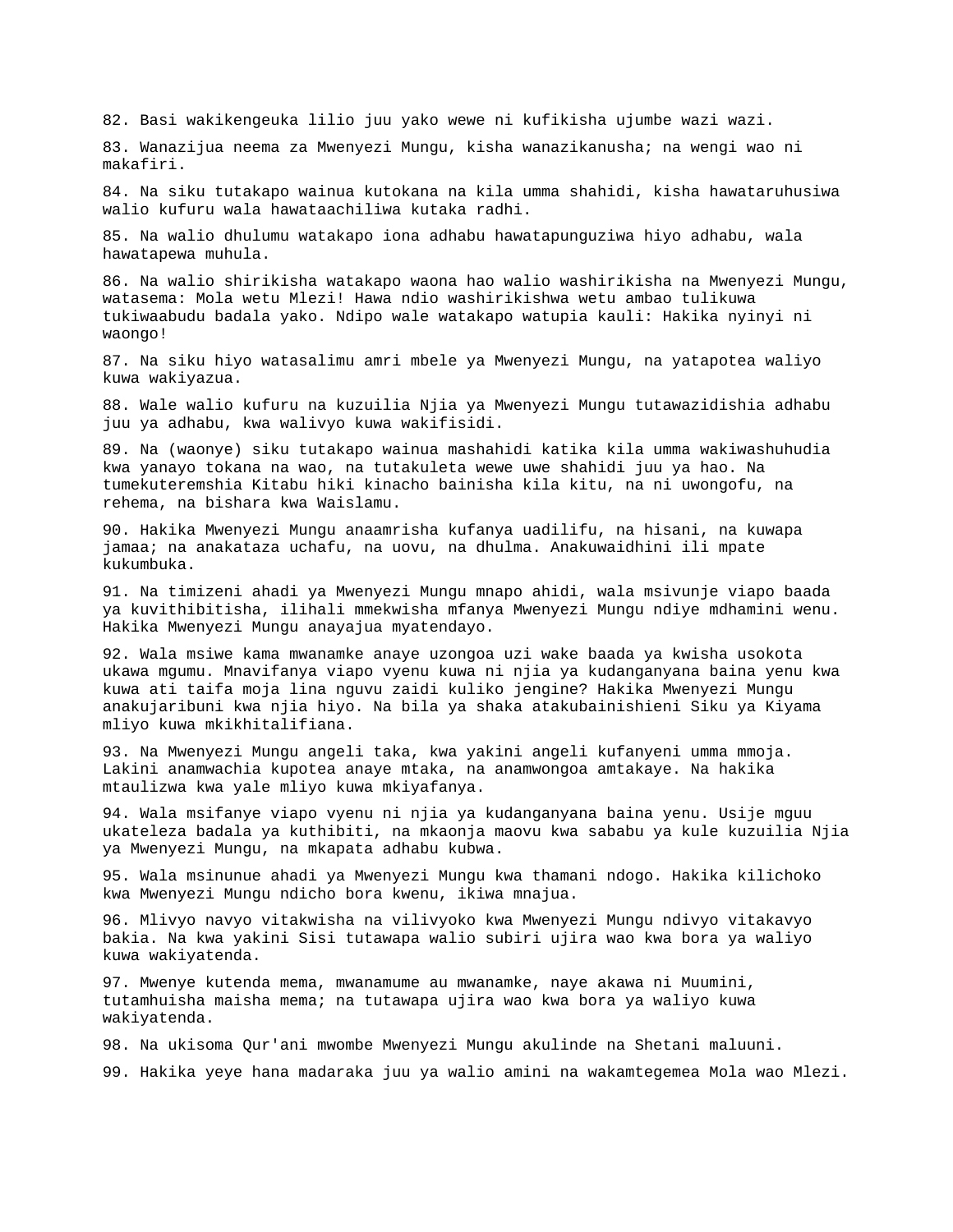100. Hakika madaraka yake ni juu ya wanao mfanya rafiki yao, na wale wanao fanya ushirika naye.

101. Na tunapo badilisha Ishara pahala pa Ishara nyengine, na Mwenyezi Mungu anajua anayo teremsha, wao husema: Wewe ni mzushi. Bali wengi wao hawajui kitu.

102. Sema: Ameiteremsha hii Roho takatifu kutokana na Mola wako Mlezi kwa haki, ili awathibitishe wale walio amini, na kuwa ni uwongofu, na ni bishara kwa Waislamu.

103. Na Sisi hakika tunajua kwamba wanasema: Yuko mtu anaye mfundisha. Lugha ya huyo wanaye muelekezea ni ya kigeni, na hii ni lugha ya Kiarabu mbayana.

104. Hakika wasio ziamini Ishara za Mwenyezi Mungu, Mwenyezi Mungu hawaongoi, nao watapata adhabu chungu.

105. Wanao zua uwongo ni wale tu wasio ziamini Ishara za Mwenyezi Mungu. Na hao ndio waongo.

106. Anaye mkataa Mwenyezi Mungu baada ya kuamini kwake - isipo kuwa aliye lazimishwa na hali ya kuwa moyo wake umetua juu ya Imani, lakini aliye kifungulia kifua chake kukataa - basi hao ghadhabu ya Mwenyezi Mungu ipo juu yao, na wao watapata adhabu kubwa.

107. Hayo ni kwa sababu wameyapenda zaidi maisha ya duniani kuliko ya Akhera, na kwa sababu Mwenyezi Mungu hawaongoi watu makafiri.

108. Hao ndio Mwenyezi Mungu ameziziba nyoyo zao na masikio yao na macho yao. Na hao ndio walio ghafilika.

109. Hapana shaka ya kwamba hao ndio wenye kukhasiri Akhera.

110. Kisha hakika Mola wako Mlezi, kwa wale walio hama makwao baada ya kuteswa, kisha wakapigania Dini na wakasubiri, bila ya shaka Mola wako Mlezi baada ya hayo ni Mwenye kusamehe Mwenye kurehemu.

111. Siku ambayo kila nafsi itakuja jitetea, na kila nafsi italipwa sawa sawa na a'mali ilizo zifanya, nao hawatadhulumiwa.

112. Na Mwenyezi Mungu amepiga mfano wa mji ulio kuwa na amani na utulivu, riziki yake ikiufikia kwa nafasi kutoka kila mahali. Lakini ukazikufuru neema za Mwenyezi Mungu; kwa hivyo Mwenyezi Mungu akauvika vazi la njaa na khofu kwa sababu ya yale waliyo kuwa wakiyafanya.

113. Na alikwisha wajia Mjumbe wa miongoni mwao wenyewe. Lakini wakamkanusha; basi iliwafika adhabu hali ya kuwa wamedhulumu.

114. Basi kuleni katika vile alivyo kupeni Mwenyezi Mungu, vilivyo halali na vizuri. Na shukuruni neema za Mwenyezi Mungu, ikiwa kweli mnamuabudu Yeye.

115. Amekuharimishieni nyamafu tu, na damu, na nyama ya nguruwe, na mnyama aliye chinjwa kwa ajili isiyo kuwa ya Mwenyezi Mungu. Lakini anaye lazimishwa bila ya kuasi, wala kuruka mipaka, basi hakika Mwenyezi Mungu ni Mwenye kusamehe na Mwenye kurehemu.

116. Wala msiseme uwongo, kwa kuropokwa na ndimi zenu: Hichi halali, na hichi haramu - mkimzulia uwongo Mwenyezi Mungu. Hakika wanao mzulia uwongo Mwenyezi Mungu hawatafanikiwa.

117. Ni starehe ndogo, nao watapata adhabu chungu.

118. Na Mayahudi tuliwaharimishia yale tuliyo kuhadithia zamani. Na Sisi hatukuwadhulumu, bali walikuwa wakijudhulumu wenyewe.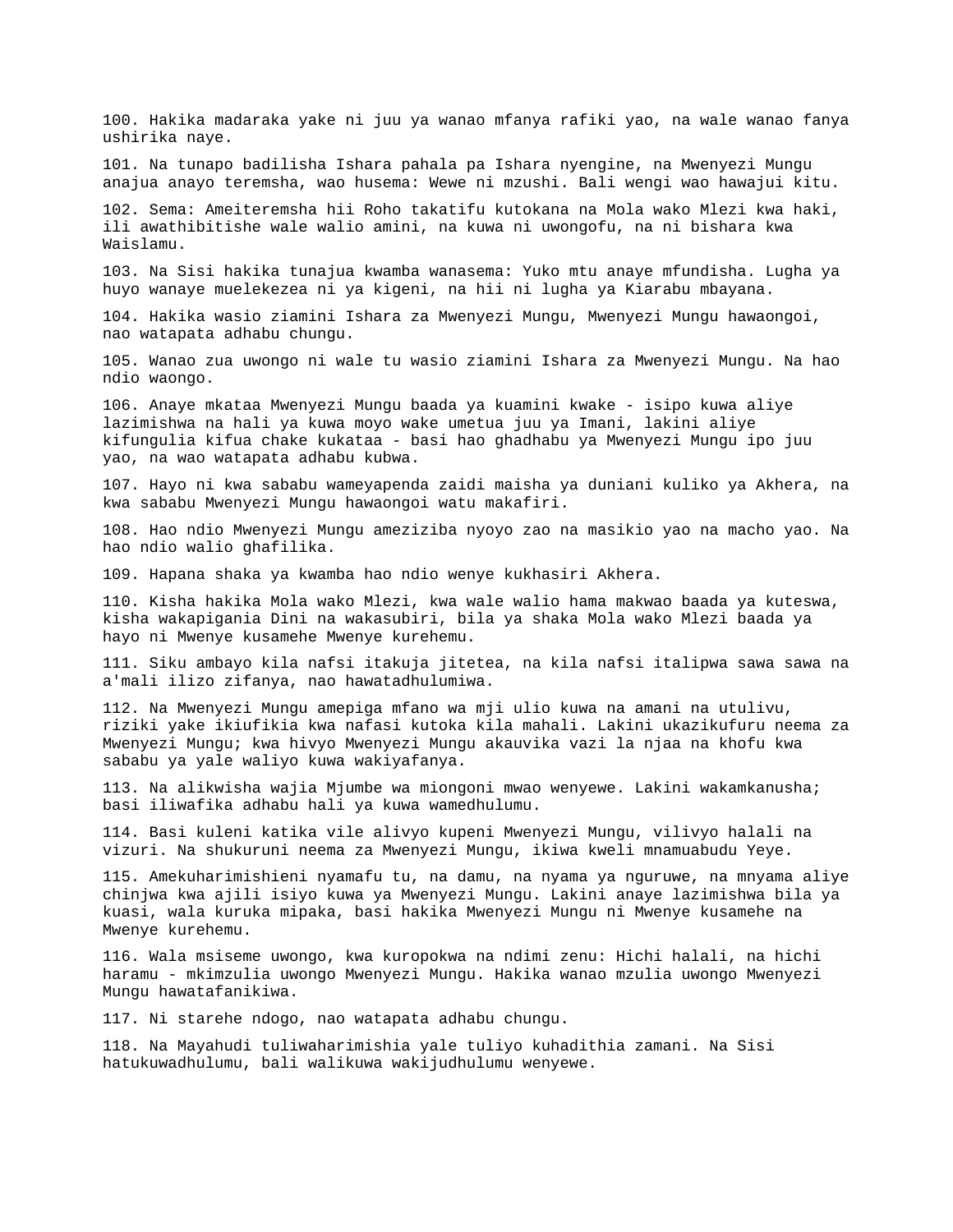119. Kisha hakika Mola wako Mlezi kwa walio tenda uovu kwa ujinga, kisha wakatubia baada ya hayo na wakatenda mema; bila ya shaka Mola wako Mlezi baada ya hayo ni Mwenye kusamehe na Mwenye kurehemu.

120. Hakika Ibrahim alikuwa mfano mwema, mnyenyekevu kwa Mwenyezi Mungu, mwongofu, wala hakuwa miongoni mwa washirikina.

121. Mwenye kuzishukuru neema zake, Mwenyezi Mungu. Yeye kamteuwa, na akamwongoa kwenye Njia Iliyo Nyooka.

122. Na tukampa wema duniani, na hakika Akhera atakuwa miongoni mwa watu wema.

123. Kisha tukakufunulia ya kwamba ufuate mila ya Ibrahim, mwongofu, wala hakuwa miongoni mwa washirikina.

124. Hakika siku ya Sabato (Jumaamosi) waliwekewa wale walio khitalifiana kwa ajili yake. Na hakika Mola wako Mlezi bila ya shaka atahukumu baina yao Siku ya Kiyama katika yale waliyo kuwa wakikhitalifiana.

125. Waite waelekee kwenye Njia ya Mola wako Mlezi kwa hikima na mawaidha mema, na ujadiliane nao kwa namna iliyo bora. Hakika Mola wako Mlezi ndiye anaye mjua zaidi aliye ipotea Njia yake, na Yeye ndiye anaye wajua zaidi walio ongoka.

126. Na mkilipiza basi lipizeni sawa na vile mlivyo adhibiwa. Na ikiwa mtasubiri, basi hakika hivyo ni bora zaidi kwa wanao subiri.

127. Na subiri. Na kusubiri kwako kusiwe ila kwa sababu ya Mwenyezi Mungu tu. Wala usiwahuzunikie; wala usiwe katika dhiki kwa hila wanazo zifanya.

128. Hakika Mwenyezi Mungu yu pamoja na wenye kumcha, na watendao mema.

## **SURA 17. SURA AL ISRAAI (BANI ISRAIL)**

KWA JINA LA MWENYEZI MUNGU MWINGI WA REHEMA MWENYE KUREHEMU

1. SUBHANA, Ametakasika aliye mchukua mja wake usiku mmoja kutoka Msikiti Mtukufu mpaka Msikiti wa Mbali, ambao tumevibariki vilivyo uzunguka, ili tumuonyeshe baadhi ya Ishara zetu. Hakika Yeye ni Mwenye kusikia na Mwenye kuona.

2. Na tukampa Musa Kitabu, na tukakifanya uwongofu kwa Wana wa Israili. (Tukawambia): Msiwe na mtegemewa ila Mimi!

3. Enyi kizazi tuliyo wachukua pamoja na Nuhu! Hakika yeye alikuwa mja mwenye shukrani.

4. Na tukawahukumia Wana wa Israili katika Kitabu kwamba: Hakika nyinyi mtafanya fisadi katika nchi mara mbili, na kwa yakini mtapanda kiburi, kiburi kikubwa.

5. Basi itapo fika ahadi ya kwanza yake tutakupelekeeni waja wetu wa kali kwa vita. Watakuingilieni ndani ya majumba. Na hii ilikuwa ahadi iliyo timizwa.

6. Kisha tukakurudishieni nguvu zenu dhidi yao, na tukakusaidieni kwa mali na wana, na tukakujaalieni mkawa wengi zaidi.

7. Basi mkifanya wema, mnajifanyia wema nafsi zenu. Na mkifanya ubaya, mnajifanyia wenyewe. Na ikifika ahadi ya mwisho ili waziharibu nyuso zenu, na waingie Msikitini kama walivyo ingia mara ya kwanza, na waharibu kila walicho kiteka kwa uharibifu mkubwa.

8. Huenda Mola wenu Mlezi akakurehemuni. Na mkirudia na Sisi tutarudia. Na tumeifanya Jahannamu kuwa ni gereza kwa ajili ya makafiri.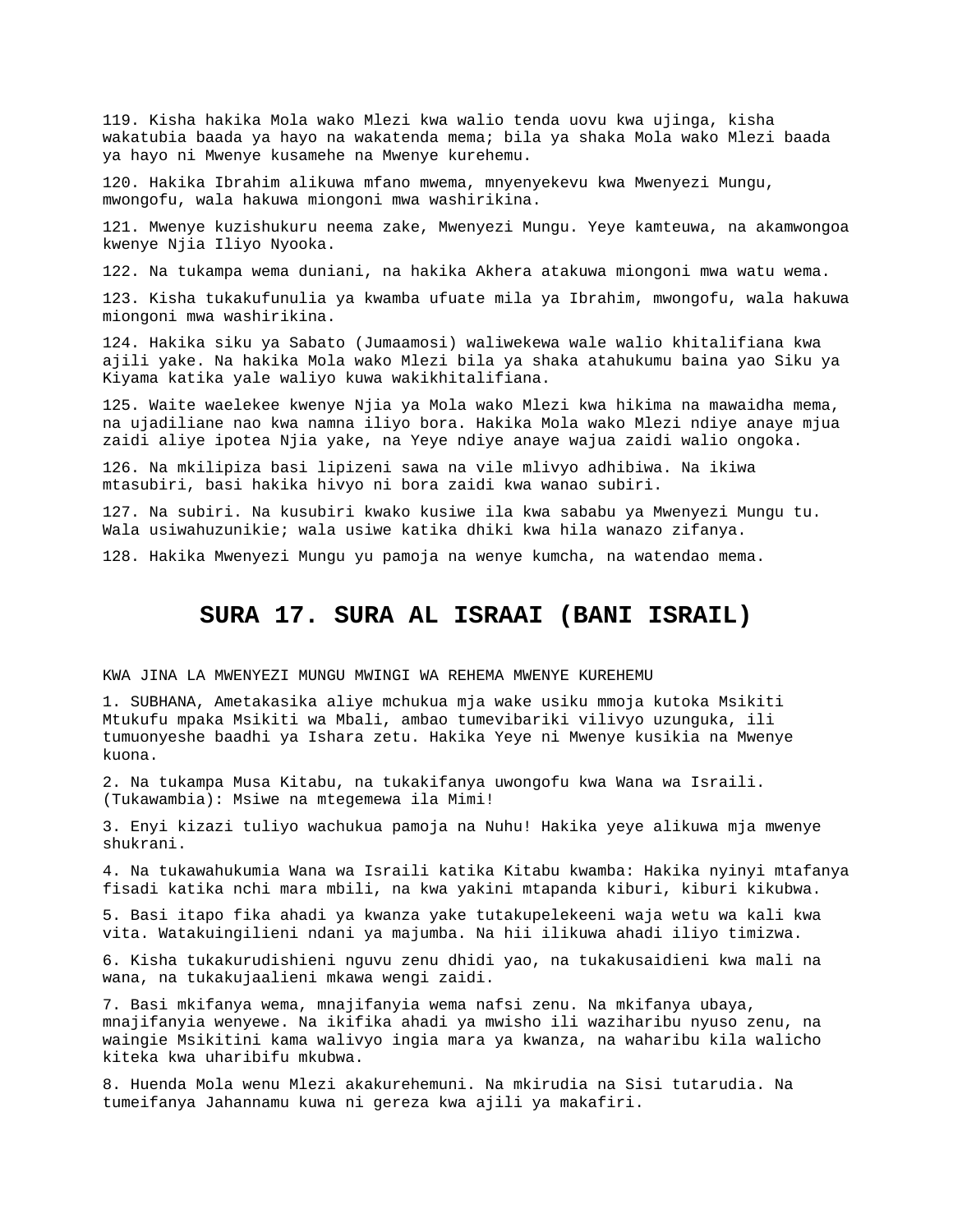9. Hakika hii Qur'ani inaongoa kwenye ya yaliyo nyooka kabisa, na inawabashiria Waumini ambao wanatenda mema ya kwamba watapata malipo makubwa.

10. Na yakwamba wale wasio iamini Akhera tumewaandalia adhabu chungu.

11. Na mwanaadamu huomba shari kama vile aombavyo kheri, kwani mwanaadamu ni mwenye pupa.

12. Na tumefanya usiku na mchana kuwa ishara mbili. Tena tukaifuta ishara ya usiku, na tukaifanya ishara ya mchana ni yenye mwangaza ili mtafute fadhila itokayo kwa Mola wenu Mlezi, na mpate kujua idadi ya miaka na hisabu. Na kila kitu tumekifafanua waziwazi.

13. Na kila mtu tumemfungia a'mali yake shingoni mwake. Na Siku ya Kiyama tutamtolea kitabu atakacho kikuta kiwazi kimekunjuliwa.

14. Ataambiwa: Soma kitabu chako! Nafsi yako inakutosha leo kukuhisabu.

15. Anaye ongoka basi anaongoka kwa ajili ya nafsi yake. Na anaye potea basi anapotea kwa khasara yake mwenyewe. Wala habebi mbebaji mzigo wa mwengine. Wala Sisi hatuadhibu mpaka tumpeleke Mtume.

16. Na pindi tukitaka kuuteketeza mji huwaamrisha wale wenye starehe na taanusi, lakini wao huendelea kutenda maovu humo. Basi hapo kauli huthibiti juu ya mji huo, nasi tukauangamiza kwa maangamizo makubwa.

17. Na kaumu ngapi tumeziangamiza baada ya Nuhu! Na Mola wako Mlezi anatosha kabisa kuwa ni Mwenye kuzijua na kuziona dhambi za waja wake.

18. Anaye taka yapitayo upesi upesi, tutafanya haraka kumletea hapa hapa tunayo yataka kwa tumtakaye. Kisha tumemwekea Jahannamu; ataingia humo hali ya kuwa ni mwenye kulaumiwa na kufurushwa.

19. Na anaye itaka Akhera, na akazifanyia juhudi a'mali zake, naye ni Muumini, basi hao juhudi yao itakuwa ni ya kushukuriwa.

20. Wote hao tunawakunjulia - hawa na hao - katika neema za Mola wako Mlezi. Wala neema za Mola wako Mlezi hazizuiliki.

21. Angalia vipi tulivyo wafadhili baadhi yao kuliko wenginewe. Na hakika Akhera ni yenye daraja kubwa zaidi na fadhila kubwa zaidi.

22. Usimfanye mungu mwengine pamoja na Mwenyezi Mungu, usije ukawa wa kulaumiwa uliye tupika.

23. Na Mola wako Mlezi ameamrisha kuwa msimuabudu yeyote ila Yeye tu, na wazazi wawili muwatendee wema. Mmoja wao akifikia uzee, naye yuko kwako, au wote wawili, basi usimwambie hata: Ah! Wala usiwakemee. Na sema nao kwa msemo wa hishima.

24. Na uwainamishie bawa la unyenyekevu kwa kuwaonea huruma. Na useme: Mola wangu Mlezi! Warehemu kama walivyo nilea utotoni.

25. Mola wenu anajua kabisa yaliyo nyoyoni mwenu. Ikiwa nyinyi mtakuwa wema, basi hakika Yeye ni Mwenye kuwaghufiria wanao tubia kwake.

26. Na mpe aliye jamaa yako haki yake, na masikini, na msafiri; wala usitumie ovyo kwa fujo.

27. Hakika wabadhirifu ni ndugu wa Mashet'ani. Na Shet'ani ni mwenye kumkufuru Mola wake Mlezi.

28. Na ikiwa unajikurupusha nao, nawe unatafuta rehema ya Mola wako Mlezi unayo itaraji, basi sema nao maneno laini.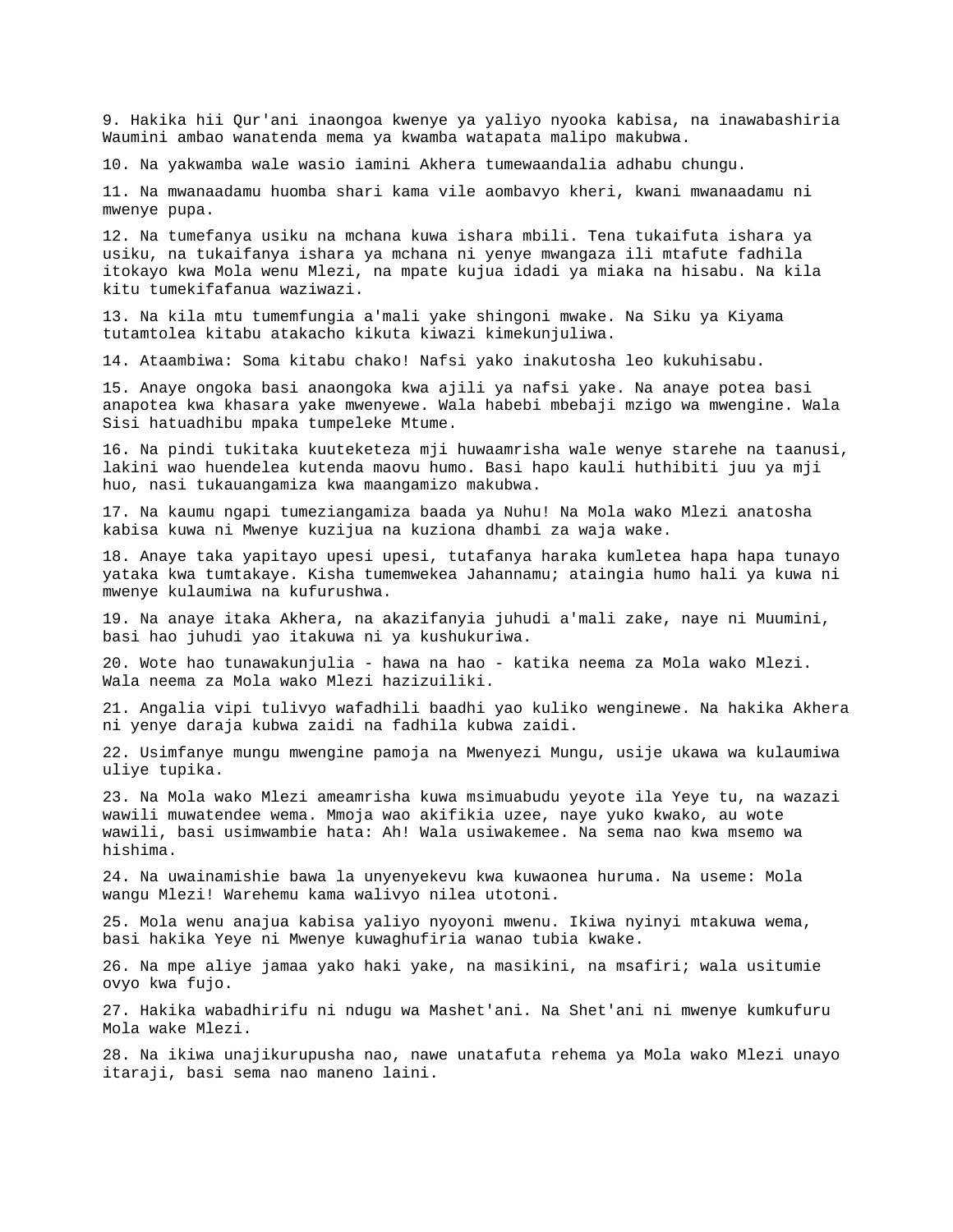29. Wala usiufanye mkono wako kama ulio fungwa shingoni mwako, wala usiukunjue wote kabisa, utabaki ukilaumiwa muflisi.

30. Hakika Mola wako Mlezi humkunjulia riziki amtakaye, na humpimia amtakaye. Hakika Yeye kwa waja wake ni Mwenye kuwajua na kuwaona.

31. Wala msiwauwe wana wenu kwa kuogopa umasikini. Sisi tunawaruzuku wao na nyinyi. Hakika kuwaua hao ni khatia kubwa.

32. Wala msikaribie uzinzi. Hakika huo ni uchafu na njia mbaya.

33. Wala msiuwe nafsi ambayo Mwenyezi Mungu amekataza isipo kuwa kwa haki. Na aliye uliwa kwa kudhulumiwa basi tumempa madaraka mrithi wake. Lakini asipite mpaka katika kuuwa. Kwani yeye anasaidiwa.

34. Wala msiyakaribie mali ya yatima, isipo kuwa kwa njia iliyo bora, mpaka afike utuuzimani. Na timizeni ahadi. Kwa hakika ahadi itasailiwa.

35. Na timizeni kipimo mpimapo. Na pimeni kwa mizani zilizo sawa. Hayo ni wema kwenu na khatimaye ndio bora.

36. Wala usiyafuate usiyo na ujuzi nayo. Hakika masikio, na macho, na moyo hivyo vyote vitasailiwa.

37. Wala usitembee katika ardhi kwa maringo. Hakika wewe huwezi kuipasua ardhi wala kufikia urefu wa milima.

38. Haya yote ubaya wake ni wenye kuchukiza kwa Mola wako Mlezi.

39. Haya ni katika hikima alizo kufunulia Mola wako Mlezi. Wala usimweke pamoja na Mwenyezi Mungu mungu mwengine, usije ukatupwa katika Jahannamu ukilaumiwa na kufurushwa.

40. Je! Mola wenu Mlezi amekuteulieni wavulana, na Yeye akawafanya Malaika ni banati zake? Kwa hakika nyinyi mnasema usemi mkubwa.

41. Na tumekwisha bainisha katika Qur'ani hii ili wapate kukumbuka. Lakini haikuwazidisha ila kuwa mbali nayo.

42. Sema: Lau kuwa wangeli kuwa pamoja naye miungu mingine kama wasemavyo, basi wangeli tafuta njia ya kumfikia Mwenye Kiti cha Enzi.

43. Subhanahu Wa Taa'la, Ametakasika na Ametukuka juu kabisa na hayo wanayo yasema.

44. Zinamtakasa zote mbingu saba na ardhi na vyote viliomo ndani yake. Na hapana kitu ila kinamtakasa kwa sifa zake. Lakini nyinyi hamfahamu kutakasa kwake. Hakika Yeye ni Mpole na Mwenye maghfira.

45. Na unapo soma Qur'ani tunaweka baina yako na wale wasio iamini Akhera pazia linalo wafunika.

46. Na tunaweka vifuniko juu ya nyoyo zao wasije wakaifahamu, na tunaweka kwenye masikio yao uziwi. Na unapo mtaja katika Qur'ani Mola wako Mlezi peke yake, basi wao hugeuka nyuma wakenda zao.

47. Sisi tunajua vyema kabisa sababu wanayo sikilizia wanapo kusikiliza, na wanapo nong'ona. Wanapo sema hao madhaalimu: Nyinyi hamumfuati isipo kuwa mtu aliye rogwa.

48. Tazama vipi wanavyo kupigia mifano. Basi wamepotea. Kwa hivyo hawawezi kuipata njia.

49. Na walisema: Je! Tutapo kuwa mifupa na mapande yaliyo vurugika, tutafufuliwa kwa umbo jipya?

50. Sema: Kuweni hata mawe na chuma.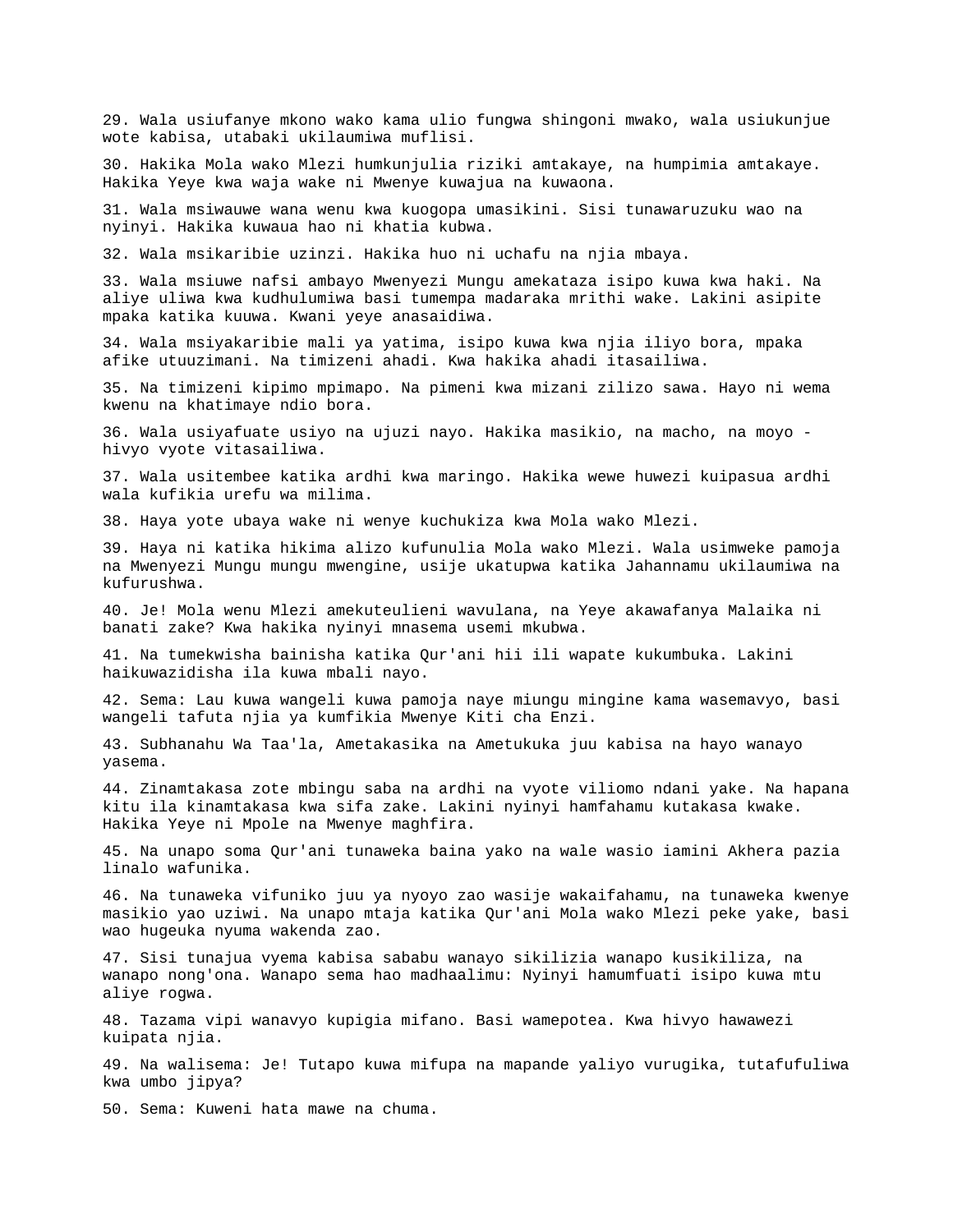51. Au umbo lolote mnalo liona kubwa katika vifua vyenu. Watasema: Nani atakaye turudisha tena? Sema: Yule yule aliye kuumbeni mara ya kwanza! Watakutikisia vichwa vyao, na watasema: Lini hayo? Sema: A'saa yakawa karibu!

52. Siku atakapo kuiteni, na nyinyi mkamuitikia kwa kumshukuru, na mkadhani kuwa hamkukaa ila muda mdogo tu.

53. Waambie waja wangu waseme maneno mazuri, maana Shet'ani huchochea ugomvi baina yao. Hakika Shet'ani ni adui aliye dhaahiri kwa mwanaadamu.

54. Mola wenu Mlezi anakujueni vilivyo. Akipenda atakurehemuni, na akipenda atakuadhibuni. Na hatukukutuma ili uwe mlinzi juu yao.

55. Na Mola wako Mlezi anawajua vilivyo waliomo mbinguni na katika ardhi. Na hakika tumewafadhilisha baadhi ya Manabii kuliko wengine; na Daudi tulimpa Zaburi.

56. Sema: Waombeni hao mnao wadaia badala yake Yeye. Hawawezi kukuondoleeni madhara, wala kuyaweka pengine.

57. Hao wanao waomba, wao wenyewe wanatafuta njia ya kwendea kwa Mola wao Mlezi - hata miongoni mwao walio karibu mno - na wanataraji rehema zake na wanaikhofu adhabu yake. Hakika adhabu ya Mola wako Mlezi yafaa kutahadhari nayo.

58. Na hapana mji wowote ila Sisi tutauteketeza kabla ya Siku ya Kiyama, au tutaupa adhabu kali. Haya yamekwisha andikwa katika Kitabu.

59. Na hapana kinacho tuzuia kupeleka miujiza ila ni kuwa watu wa zamani waliikanusha. Na tuliwapa Wathamudi ngamia jike kuwa ni Ishara iliyo dhaahiri, lakini walidhulumu kwaye. Nasi hatupeleki Ishara ila kwa ajili ya kuhadharisha.

60. Na tulipo kwambia: Hakika Mola wako Mlezi amekwisha wazunguka hao watu. Na hatukuifanya ndoto tulio kuonyesha ila ni kuwajaribu watu, na mti ulio laaniwa katika Qur'ani. Na tunawahadharisha, lakini haiwazidishii ila uasi mkubwa.

61. Na pale tulipo waambia Malaika: Msujudieni Adam. Wakamsujudia isipo kuwa Iblisi. Akasema: Je! Nimsujudie uliye muumba kwa udongo?

62. Akasema: Hebu nambie khabari ya huyu uliye mtukuza juu yangu. Ukiniakhirisha mpaka Siku ya Kiyama, hapana shaka nitawaangamiza dhuriya zake wasipo kuwa wachache tu.

63. Akasema Mwenyezi Mungu: Ondokelea mbali! Atakaye kufuata katika wao, basi Jahannamu itakuwa ndiyo malipo yenu, malipo ya kutimia.

64. Na wachochee uwawezao katika wao kwa sauti yako, na wakusanyie jeshi lako la wapandao farasi na waendao kwa miguu. Na shirikiana nao katika mali na wana, na waahidi. Na Shet'ani hawapi ahadi ila ya udanganyifu.

65. Hakika wewe huna mamlaka juu ya waja wangu. Na Mola wako Mlezi anatosha kuwa ni wa kutegemewa.

66. Mola wenu Mlezi ndiye anaye kuendesheeni marikebu katika bahari ili mtafute katika fadhila zake. Hakika Yeye ni Mwenye kukurehemuni nyinyi.

67. Na inapo kufikieni taabu katika bahari, hao mnao waomba wanapotea, isipo kuwa Yeye tu. Na anapo kuvueni mkafika nchi kavu, mnageuka. Ama mwanaadamu ni mwingi wa kukanusha.

68. Je! Mmeaminisha ya kuwa hatakudidimizeni upande wowote katika nchi kavu, au kwamba hatakuleteeni tufani la kokoto? Kisha msipate wa kumtegemea.

69. Au mmeaminisha ya kuwa hatakurudisheni humo mara nyengine na kukupelekeeni kimbunga cha upepo akakuzamisheni kwa mlivyo kufuru, na kisha msipate wa kukunusuruni nasi.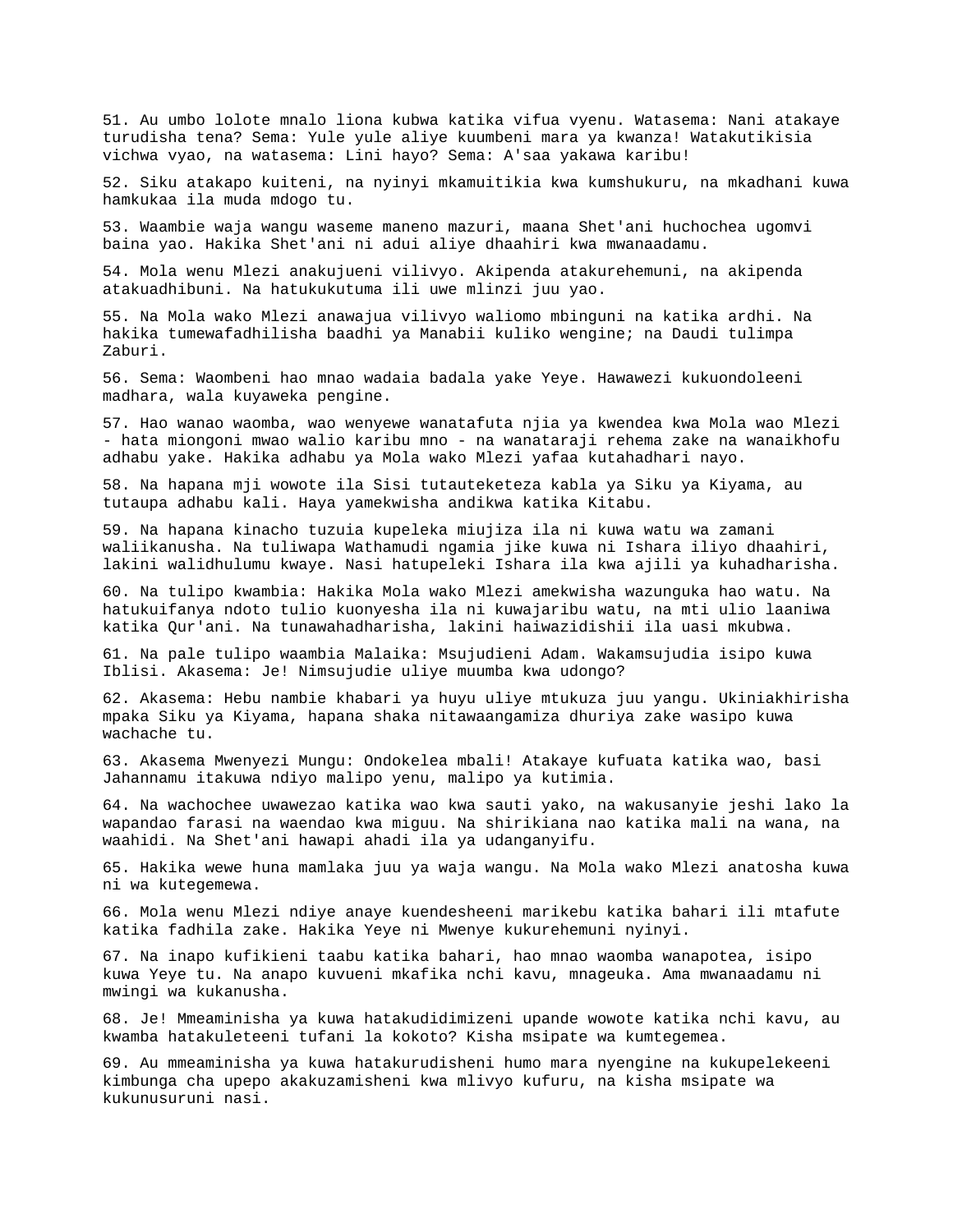70. Na hakika tumewatukuza wanaadamu, na tumewapa vya kupanda nchi kavu na baharini, na tumewaruzuku vitu vizuri vizuri, na tumewafadhilisha kwa fadhila kubwa kuliko wengi miongoni mwa tulio waumba.

71. Siku tutapo waita kila kikundi cha watu kwa mujibu wa wakifuatacho - basi atakaye pewa kitabu chake kwa mkono wake wa kulia, basi hao watasoma kitabu chao wala hawatadhulumiwa hata chembe.

72. Na aliye kuwa hapa kipofu, basi atakuwa kipofu Akhera, na atakuwa aliye ipotea zaidi Njia.

73. Na hakika walikaribia kukushawishi uache tuliyo kufunulia ili utuzulie mengineyo. Na hapo ndio wangeli kufanya rafiki.

74. Na lau kuwa hatukukuweka imara ungeli karibia kuwaelekea kidogo.

75. Hapo basi bila ya shaka tungeli kuonjesha adhabu mardufu ya uhai, na adhabu mardufu ya kifo. Kisha usinge pata mtu wa kukunusuru nasi.

76. Na walitaka kukukera ili uitoke nchi. Na hapo wao wasingeli bakia humo ila kwa muda mchache tu.

77. Huo ndio mwendo kwa Mitume tulio watuma kabla yako. Wala hupati mabadiliko katika mwendo wetu.

78. Shika Sala jua linapo pinduka mpaka giza la usiku, na Qur'ani ya al fajiri. Hakika Qur'ani ya alfajiri inashuhudiwa daima.

79. Na amka usiku kwa ibada; ni ziada ya sunna khasa kwako wewe. Huenda Mola wako Mlezi akakunyanyua cheo kinacho sifika.

80. Na sema: Mola wangu Mlezi! Niingize muingizo mwema, na unitoe kutoka kwema. Na unipe nguvu zinazo toka kwako zinisaidie.

81. Na sema: Kweli imefika, na uwongo umetoweka. Hakika uwongo lazima utoweke!

82. Na tunateremsha katika Qur'ani yaliyo ni matibabu na rehema kwa Waumini. Wala hayawazidishii madhaalimu ila khasara.

83. Na mwanaadamu tunapo mneemesha hugeuka na kujitenga kando. Na inapo mgusa shari hukata tamaa.

84. Sema: Kila mmoja anafanya kwa namna yake. Na Mola wenu Mlezi anajua aliye ongoka katika njia.

85. Na wanakuuliza khabari za Roho. Sema: Roho ni katika mambo ya Mola wangu Mlezi. Nanyi hamkupewa katika ilimu ila kidogo tu.

86. Na tungeli penda tungeli yaondoa tuliyo kufunulia. Kisha usingeli pata mwakilishi wa kukupigania kwetu kwa haya.

87. Isipo kuwa iwe rehema itokayo kwa Mola wako Mlezi. Hakika fadhila yake kwako ni kubwa.

88. Sema: Wangeli kusanyika watu na majini ili walete mfano wa hii Qur'ani basi hawaleti mfano wake, hata wakisaidiana wao kwa wao.

89. Na hakika tumewaeleza watu katika hii Qur'ani kwa kila mfano. Lakini watu wengi wanakataa isipo kuwa kukanusha tu.

90. Na walisema: Hatutakuamini mpaka ututimbulie chemchem katika ardhi hii.

91. Au uwe na kitalu cha mitende na mizabibu, na utupitishie mito kati yake ikimiminika.

92. Au utuangushie mbingu vipande vipande kama ulivyo dai; au utuletee Mwenyezi Mungu na Malaika uso kwa uso.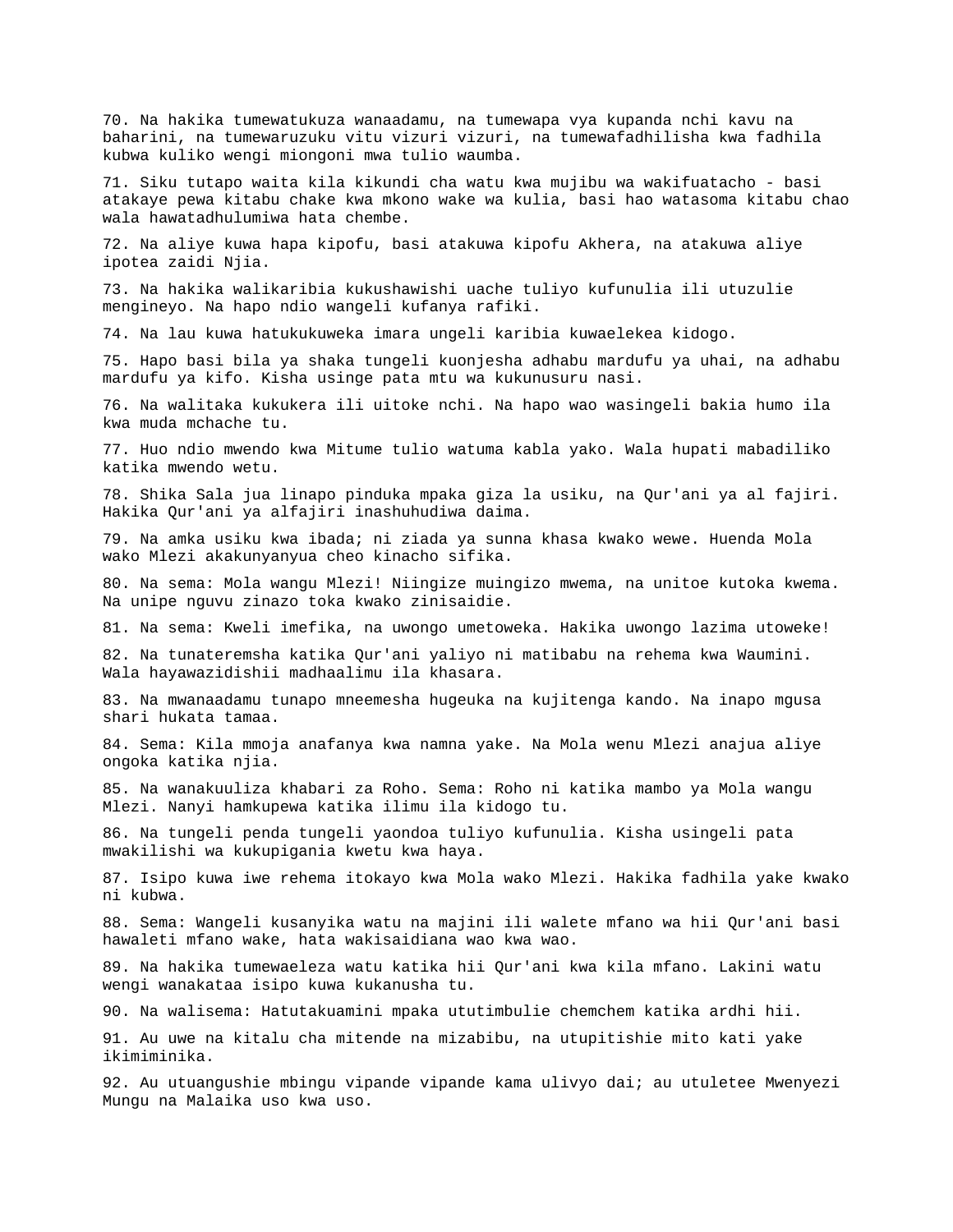93. Au uwe na nyumba ya dhahabu, au upae mbinguni. Wala hatutaamini kupaa kwako mpaka ututeremshie kitabu tukisome. Sema: Subhana Rabbi, Ametakasika Mola wangu Mlezi! Kwani mimi ni nani isipo kuwa ni mwanaadamu na Mtume?

94. Na nini kilicho wazuilia watu kuamini ulipo wajia uwongofu isipo kuwa walisema: Je! Mwenyezi Mungu humtuma mwanaadamu kuwa ni Mtume?

95. Sema: Ingeli kuwa duniani wapo Malaika wanatembea kwa utulivu wao, basi bila ya shaka tungeli wateremshia Malaika kuwa ni Mtume wao.

96. Sema: Mwenyezi Mungu anatosha kuwa Shahidi baina yangu na nyinyi. Hakika Yeye anawajua vyema waja wake na anawaona.

97. Na anaye mhidi Mwenyezi Mungu basi huyo ndiye aliye hidika. Na anaye wapotoa basi huto wapatia walinzi badala yake. Na tutawakusanya Siku ya Kiyama hali wakikokotwa juu ya nyuso zao, nao ni vipofu na mabubu na viziwi. Na makaazi yao ni Jahannamu. Kila moto ukifanya kusinzia tutazidi kuuchochea uwake kwa nguvu.

98. Hayo ni malipo yao kwa sababu walizikataa ishara zetu, na wakasema: Hivyo tukisha kuwa mifupa na mapande yaliyo vurugika tutafufuliwa kwa umbo jipya?

99. Kwani hawakuona ya kwamba Mwenyezi Mungu aliye umba mbingu na ardhi ni Mwenye kuweza kuumba mfano wao? Na Yeye amewawekea muda usio na shaka yoyote. Lakini madhaalimu hawataki ila ukafiri.

100. Sema: Lau kuwa nyinyi mnazimiliki khazina za rehema za Mola wangu Mlezi, basi hapana shaka mngeli zuia kuzitumia kwa ajili ya kukhofu. Na mwanaadamu tangu hapo tabia yake ni mchoyo!

101. Na kwa yakini tulimpa Musa ishara tisa zilizo wazi. Waulize Wana wa Israili alipo wafikia, na Firauni akawaambia: Hakika mimi nakuona wewe Musa umerogwa!

102. Musa akasema: Wewe unajua bila ya shaka kuwa haya hakuyateremsha ila Mola Mlezi wa mbingu na ardhi ili kuwa ni ushahidi wa kuonekana. Na hakika mimi bila ya shaka nakuona wewe, Firauni, kuwa umekwisha angamia.

103. Basi Firauni akataka kuwafukuza katika nchi. Kwa hivyo tukamzamisha yeye na walio kuwa pamoja naye wote.

104. Na tukawaambia baada yake Wana wa Israili: Kaeni katika nchi. Itapo kuja ahadi ya Akhera tutakuleteni nyote pamoja.

105. Na kwa Haki tumeiteremsha, na kwa Haki imeteremka. Na hatukukutuma ila uwe mbashiri na mwonyaji.

106. Na Qur'ani tumeigawanya sehemu mbali mbali ili uwasomee watu kwa kituo, na tumeiteremsha kidogo kidogo.

107. Sema: Iaminini au msiiamini. Hakika wale walio pewa ilimu kabla yake, wanapo somewa hii, huanguka kifudifudi wanasujudu.

108. Na wanasema: Subhana Rabbina, Ametakasika Mola wetu Mlezi! Hakika ahadi ya Mola wetu Mlezi lazima itimizwe!

109. Na huanguka kifudifudi na huku wanalia, na inawazidisha unyenyekevu.

110. Sema: Mwombeni Allah (Mwenyezi Mungu), au mwombeni Rahman (Mwingi wa Rehema), kwa jina lolote mnalo mwita. Kwani Yeye ana majina mazuri mazuri. Wala usitangaze Sala yako kwa sauti kubwa, wala usiifiche kwa sauti ndogo, bali shika njia ya kati na kati ya hizo.

111. Na sema: Alhamdulillah, Himdi zote ni za Mwenyezi Mungu ambaye hana mwana, wala hana mshirika katika ufalme, wala hana rafiki wa kumsaidia kwa sababu ya udhaifu wake. Na mtukuze kwa utukufu mkubwa.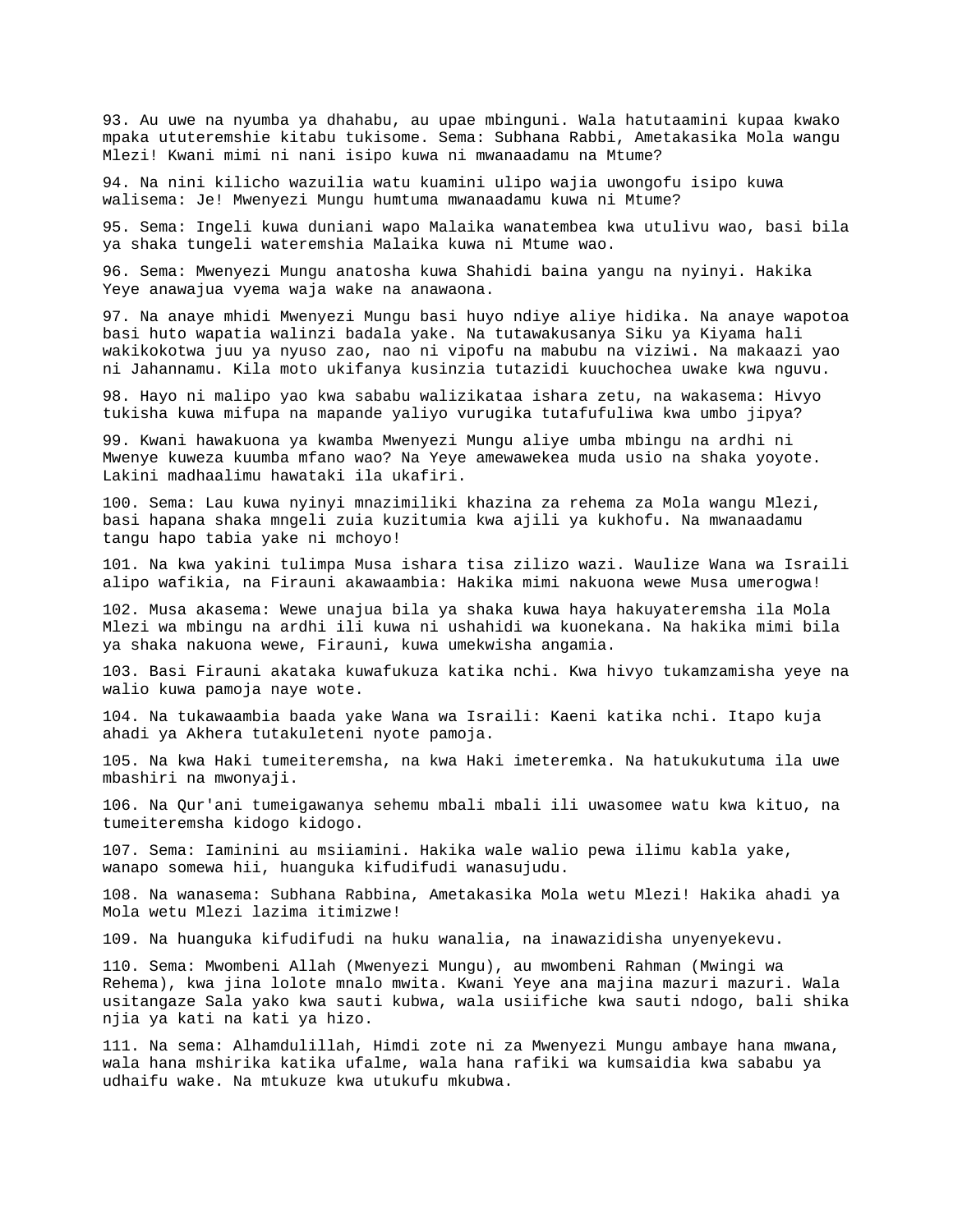#### **SURA 18. SURA AL KAHF**

KWA JINA LA MWENYEZI MUNGU MWINGI WA REHEMA MWENYE KUREHEMU

1. Kuhimidiwa ni kwa Mwenyezi Mungu, ambaye amemteremshia mja wake Kitabu, wala hakukifanya kina upogo.

2. Kimenyooka sawa, ili kitoe onyo kali kutoka kwake, na kiwabashirie Waumini watendao mema kwamba watapata ujira mzuri.

3. Wakae humo milele.

4. Na kiwaonye wanao nena: Mwenyezi Mungu ana mwana.

5. Wao hawana ujuzi wa jambo hili, wala baba zao. Ni neno kuu hilo litokalo vinywani mwao. Hawasemi ila uwongo tu.

6. Huenda ukajihiliki nafsi yako kwa ajili yao, kuwasikitikia kwa kuwa hawayaamini mazungumzo haya!

7. Kwa hakika tumevifanya vilioko juu ya ardhi kuwa ni pambo lake ili tuwafanyie mtihani, ni nani kati yao wenye vitendo vizuri zaidi.

8. Na hakika Sisi tutavifanya vyote vilio juu ya ardhi kuwa kama nchi ilio pigwa na ukame.

9. Bali unadhani ya kwamba wale Watu wa Pangoni na Maandishi walikuwa ni ajabu miongoni mwa ishara zetu?

10. Vijana hao walipo kimbilia kwenye pango walisema: Mola wetu Mlezi! Tupe rehema itokayo kwako, na tutengezee uwongofu katika jambo letu.

11. Tukayaziba masikio yao kuwalaza humo pangoni kwa muda wa miaka kadhaa wa kadhaa.

12. Kisha tukawazindua ili tujue ni lipi katika makundi mawili lilio hisabu sawa muda walio kaa.

13. Sisi tunakusimulia khabari zao kwa kweli. Hakika wao walikuwa ni vijana walio muamini Mola wao Mlezi. Na Sisi tukawazidisha uwongofu.

14. Na tukazitia nguvu nyoyo zao walipo simama na wakasema: Mola wetu Mlezi ni Mola Mlezi wa mbingu na ardhi. Hatutamwita mwenginewe kabisa badala yake kuwa ni Mungu. Hivyo itakuwa tumesema jambo la kuvuka mpaka.

15. Hawa watu wetu wameshika miungu mingine badala yake Yeye. Kwa nini basi hawawatolei uthibitisho ulio dhaahiri? Na nani aliye dhaalimu zaidi kuliko anaye mzulia uwongo Mwenyezi Mungu?

16. Na mkijitenga nao na vile wanavyo viabudu badala ya Mwenyezi Mungu, basi kimbilieni pangoni, akufungulieni Mola wenu Mlezi rehema yake, na akutengenezeeni ya kukufaeni katika mambo yenu.

17. Na unaliona jua linapo chomoza linainamia kuliani mwao kutoka hapo pangoni; na linapo kuchwa linawakwepa kushotoni, na wao wamo katika uwazi wa pango. Hizo ni katika ishara za Mwenyezi Mungu. Ambaye Mwenyezi Mungu anamwongoa basi huyo ni mwenye kuongoka. Na anaye muacha kupotea basi hutampatia mlinzi wala mwongozi.

18. Nawe utawadhania wamacho, na hali wamelala. Nasi tunawageuza kulia na kushoto. Na mbwa wao amenyoosha miguu yake ya mbele kizingitini. Kama ungeli watokea hapana shaka ungeli geuka kuwakimbia, nawe umejaa khofu.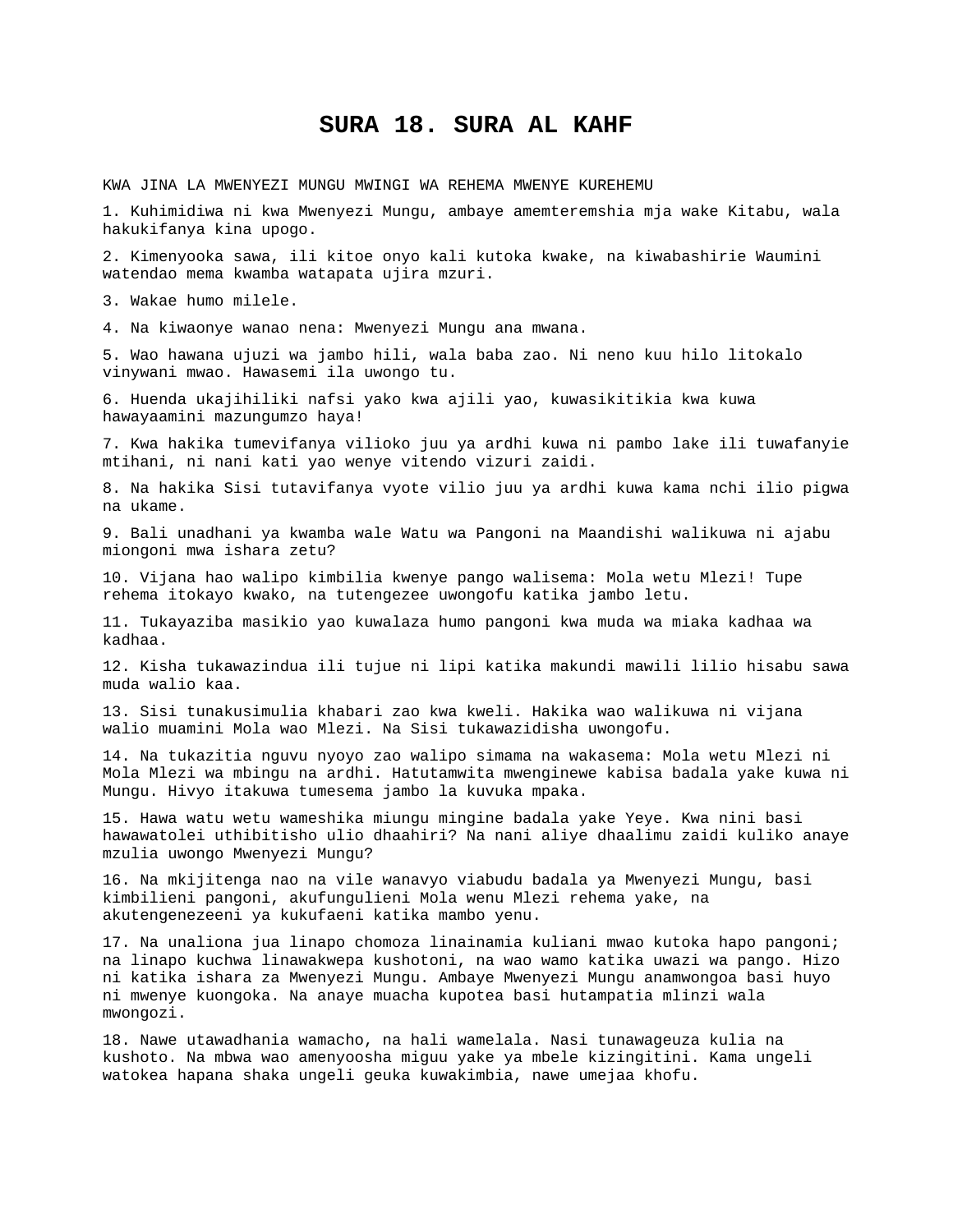19. Na kwa namna hii tuliwainua usingizini wapate kuulizana wao kwa wao. Alisema msemaji katika wao: Mmekaa muda gani? Wakasema: Tumekaa siku moja au sehemu ya siku. Wakasema: Mola wenu Mlezi anajua zaidi muda mlio kaa. Hebu mtumeni mmoja wenu na hizi fedha zenu ende mjini, akatazame chakula chake kipi kilicho bora kabisa akuleteeni cha kukila. Naye afanye mambo hayo kwa busara, wala asikutajeni kabisa kwa yeyote.

20. Kwani wao wakikutambueni watakupigeni mawe, au watakurudisheni katika dini yao; na hapo hamtafanikiwa kabisa!

21. Na namna hivi tuliwa juulisha kwa watu wapate kujua ya kwamba ahadi ya Mwenyezi Mungu ni ya kweli, na kwamba Saa haina shaka. Walipo kuwa wakigombania jambo lao wao kwa wao walisema: Jengeni jengo juu yao. Mola wao Mlezi anawajua vyema. Wakasema walio shinda katika shauri yao: Bila ya shaka tutawajengea msikiti juu yao.

22. Watasema: Walikuwa watatu, wa nne wao ni mbwa wao. Na wanasema: Walikuwa watano, wa sita wao ni mbwa wao. Wanavurumisha ovyo. Na wanasema: Walikuwa saba, na wa nane wao ni mbwa wao. Sema: Mola wangu Mlezi ndiye anaye jua sawa sawa hisabu yao. Hawawajui ila wachache tu. Basi usibishane juu yao ila kwa mabishano ya juu juu tu hivi. Wala usiulize khabari zao kwa yeyote yule.

23. Wala usisema kamwe kwa jambo lolote lile: Hakika nitalifanya hilo kesho -

24. Isipo kuwa Mwenyezi Mungu akipenda. Na mkumbuke Mola wako Mlezi pale unapo sahau, na sema: Asaa Mola wangu Mlezi ataniongoa kwenye uwongozi ulio karibu zaidi kuliko huu.

25. Na walikaa katika pango lao miaka mia tatu, na wakazidisha tisa.

26. Sema: Mwenyezi Mungu anajua zaidi muda walio kaa. Ni zake tu siri za mbingu na ardhi. Kuona kulioje na kusikia kwake! Hawana mlinzi isipo kuwa Yeye, wala hamshirikishi yeyote katika hukumu yake.

27. Na soma uliyo funuliwa katika Kitabu cha Mola wako Mlezi. Hapana wa kubadilisha maneno yake. Wala nawe hutapata makimbilio isipo kuwa kwake.

28. Na isubirishe nafsi yako pamoja na wanao muomba Mola wao Mlezi asubuhi na jioni, hali ya kuwa wanataka radhi yake. Wala macho yako yasiwaruke kwa kutaka pambo la maisha ya dunia. Wala usimt'ii tuliye mghafilisha moyo wake asitukumbuke, na akafuata matamanio yake yakawa yamepita mpaka.

29. Na sema: Hii ni kweli itokayo kwa Mola wako Mlezi. Basi atakaye, aamini. Na atakaye, akatae. Hakika Sisi tumewaandalia wenye kudhulumu Moto ambao utawazunguka kama khema. Na wakiomba msaada watasaidiwa kwa kupewa maji kama mafuta yaliyo tibuka. Yatayo wababua nyuso zao. Kinywaji hicho ni kiovu mno! Na matandiko hayo ya kupumzikia ni maovu mno!

30. Hakika wale walio amini na wakatenda mema - hakika Sisi hatupotezi ujira wa anaye tenda mema.

31. Hao watapata Bustani za milele, zinazo pita mito kati yake. Humo watapambwa kwa mavazi ya mikononi ya dhahabu, na watavaa nguo za kijani za hariri na at'ilasi, huku wakiegemea humo juu ya makochi. Ni malipo bora hayo! Na matandiko mazuri mno ya kupumzikia!

32. Na wapigie mfano wa watu wawili: mmoja wao tulimpa vitalu viwili vya mizabibu, na tukavizungushia mitende, na kati yake tukatia mimea ya nafaka.

33. Na hivyo vitalu viwili vikitoa mazao yake, wala hapana kitu katika hayo kilicho tindikia. Na ndani yake tukapasua mito.

34. Naye alikuwa na mazao mengi. Basi akamwambia mwenzake naye akibishana naye: Mimi nimekushinda wewe kwa mali na nguvu za watu!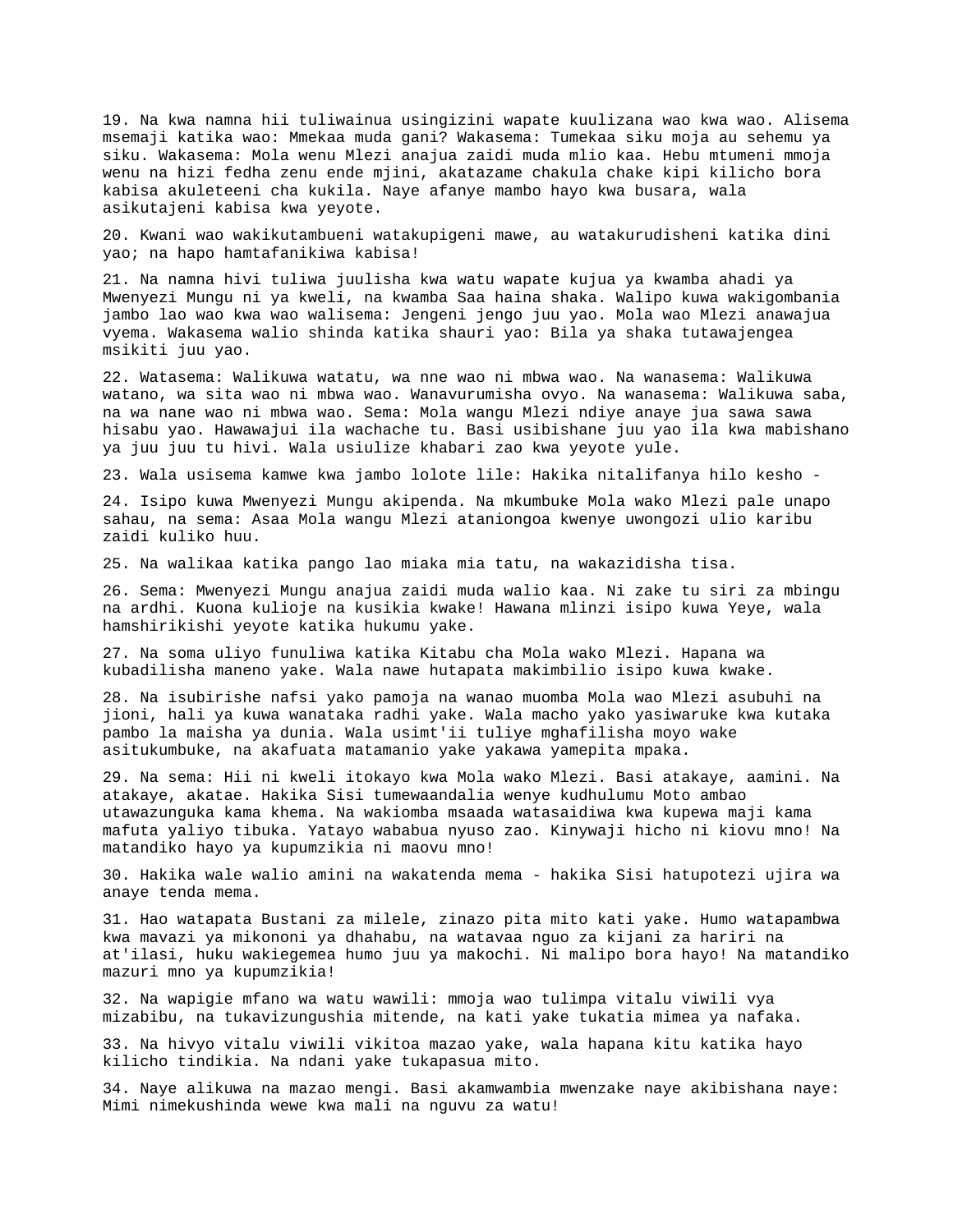35. Na akaingia kitaluni kwake, naye hali anajidhulumu nafsi yake. Akasema: Sidhani kabisa kuwa haya yataharibika.

36. Wala sidhani kuwa hiyo Saa (ya Kyama) itatokea. Na ikiwa nitarudishwa kwa Mola wangu Mlezi, bila ya shaka nitapata marejeo bora zaidi kuliko haya.

37. Mwenzake akamwambia kwa kubishana naye: Je! Unamkufuru aliye kuumba kutokana na udongo, tena kutokana na tone la manii, kisha akakufanya mtu kaamili?

38. Lakini Yeye Mwenyezi Mungu ndiye Mola wangu Mlezi. Wala simshirikishi na yeyote.

39. Na lau kuwa ulipo ingia kitaluni kwako ungeli sema: Mashaallah! Alitakalo Mwenyezi Mungu huwa! Hapana nguvu ila kwa Mwenyezi Mungu. Ikiwa unaniona mimi nina mali kidogo na watoto kuliko wewe,

40. Basi huenda Mola wangu Mlezi akanipa kilicho bora kuliko kitalu chako, naye akapitisha kudra yake kutoka mbinguni kukilitea hicho chako, na kikageuka ardhi tupu inayo teleza.

41. Au maji yake yakadidimia wala usiweze kuyagundua.

42. Yakateketezwa matunda yake, akabaki akipindua pindua viganja vyake, kwa vile alivyo yagharimia, na miti imebwagika juu ya chanja zake. Akawa anasema: Laiti nisingeli mshiriki Mola wangu Mlezi na yeyote!

43. Wala hakuwa nacho kikundi cha kumsaidia badala ya Mwenyezi Mungu, wala mwenyewe hakuweza kujisaidia.

44. Huko ulinzi ni wa Mwenyezi Mungu wa Haki tu. Yeye ndiye mbora wa malipo, na mbora wa matokeo.

45. Na wapigie mfano wa maisha ya dunia. Hayo ni kama maji tunayo yateremsha kutoka mbinguni, yakachanganyika na mimea ya ardhi, kisha hiyo mimea ikawa vibuwa vinavyo peperushwa na upepo. Na Mwenyezi Mungu ni Mwenye uweza juu ya kila kitu.

46. Mali na wana ni pambo la maisha ya dunia. Na mema yanayo bakia ni bora mbele ya Mola wako Mlezi kwa malipo, na bora kwa matumaini.

47. Na siku tutapo iondoa milima na ukaiona ardhi iwazi, na tukawafufua - wala hatutamwacha hata mmoja kati yao -

48. Na wakahudhurishwa mbele ya Mola wako Mlezi kwa safu (wakaambiwa): Mmetujia kama tulivyo kuumbeni mara ya kwanza! Bali mlidai kwamba hatutakuwekeeni miadi.

49. Na kitawekwa kitabu. Basi utawaona wakosefu wanavyo ogopa kwa yale yaliomo humo. Na watasema: Ole wetu! Kitabu hichi kina nini! Hakiachi dogo wala kubwa ila huliandika? Na watayakuta yote waliyo yatenda yamehudhuria hapo. Na Mola wako Mlezi hamdhulumu yeyote.

50. Na tulipo waambia Malaika: Msujudieni Adam! Walimsjudia isipo kuwa Iblisi. Yeye alikuwa miongoni mwa majini, na akavunja amri ya Mola wake Mlezi. Je! Mnamshika yeye na dhuriya zake kuwa marafiki badala yangu, hali wao ni adui zenu? Ni ovu mno badala hii kwa wenye kudhulumu.

51. Sikuwashuhudisha kuumbwa kwa mbingu na ardhi, wala kuumbwa kwa nafsi zao. Wala sikuwafanya wapotezao kuwa ni wasaidizi.

52. Na siku atakapo sema (Mwenyezi Mungu): Waiteni hao mlio dai kuwa ni washirika wangu. Basi watawaita, na wao hawato waitikia. Nasi tutaweka baina yao maangamio.

53. Na wakhalifu watauona Moto na watajua ya kwamba wao lazima wataingia humo; wala hawatapata pa kuuepuka.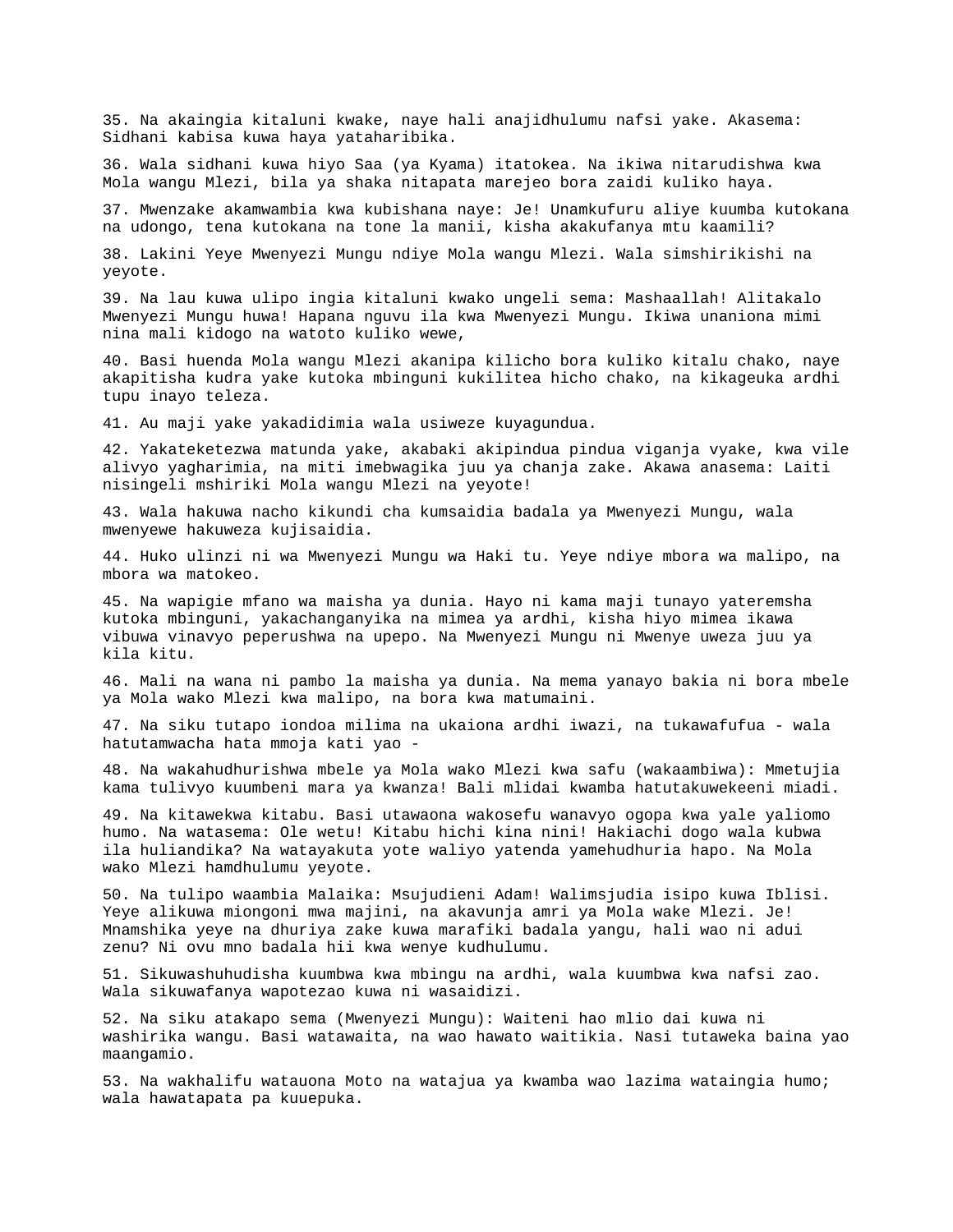54. Na bila ya shaka tumewaelezea watu katika hii Qur'ani kila namna ya mfano. Lakini mwanaadamu amezidi kuliko kila kitu kwa ubishi.

55. Na hapana kilicho wazuia watu kuamini ulipo wajia uwongofu na wakaomba maghfira kwa Mola wao Mlezi, isipo kuwa yawafikie ya wale wa zamani, au iwafikie adhabu jahara.

56. Na hatuwatumi Mitume ila wawe wabashiri na waonyaji. Na walio kufuru wanabishana kwa uwongo, ili kwa uwongo huo waivunje kweli. Na wanazifanya Ishara zangu na yale waliyo onywa kuwa ni mzaha.

57. Na ni nani dhaalimu mkubwa zaidi kuliko yule anaye kumbushwa Ishara za Mola wake Mlezi, naye akazipuuza na akasahau yaliyo tangulizwa na mikono yake? Hakika Sisi tumeweka vifuniko juu ya nyoyo zao ili wasifahamu, na uziwi kwenye masikio yao. Na ukiwaita kwenye uwongofu hawakubali kabisa kuongoka.

58. Na Mola wako Mlezi ni Msamehevu Mwenye rehema. Lau angeli wachukulia kwa mujibu waliyo yachuma, bila ya shaka angeli wafanyia haraka kuwaadhibu. Lakini wanayo miadi ambayo hawatapata makimbilio yoyote ya kuepukana nayo.

59. Na miji hiyo tuliwaangamiza watu wake walipo dhulumu. Na tukawawekea miadi ya maangamizo yao.

60. Na pale Musa alipo mwambia kijana wake: Sitoacha kuendelea mpaka nifike zinapo kutana bahari mbili, au nitaendelea kwa muda mrefu.

61. Basi wawili hao walipo fika zinapo kutana hizo bahari mbili walimsahau samaki wao, naye akashika njia yake kaporonyokea baharini.

62. Walipo kwisha pita alimwambia kijana wake: Tupe chakula chetu cha mchana. Kwa hakika tumepata machofu kweli kwa hii safari yetu.

63. Akasema (kijana): Waona! Pale tulipo pumzika penye jabali basi mimi nilimsahau yule samaki. Na hapana aliye nisahaulisha nisimkumbuke ila Shet'ani tu. Naye akashika njia yake baharini kwa ajabu.

64. (Musa) akasema: Hayo ndiyo tuliyo kuwa tunayataka. Basi wakarudi nyuma kwa kufuata njia waliyo jia.

65. Basi wakamkuta mja katika waja wangu tuliye mpa rehema kutoka kwetu, na tukamfunza mafunzo yaliyo toka kwetu.

66. Musa akamwambia: Nikufuate ili unifunze katika ule uwongofu ulio funzwa wewe?

67. Akasema: Hakika wewe hutaweza kuvumilia kuwa pamoja nami.

68. Na utawezaje kuvumilia yale usiyo yajua vilivyo undani wake?

69. Akasema: Inshaallah, Mwenyezi Mungu akipenda, utaniona mvumilivu, wala sitoasi amri yako.

70. Akasema: Basi ukinifuata usiniulize kitu mpaka mimi nianze kukutajia.

71. Basi wawili hao wakatoka, hata walipo panda jahazi (yule mtu) akaitoboa. (Musa) akasema: Unaitoboa uwazamishe watu wake? Hakika umefanya jambo baya.

72. Akasema: Sikukwambia hutaweza kuvumilia kuwa pamoja nami?

73. (Musa) akasema: Usinichukulie kwa niliyo sahau, wala usinipe uzito kwa jambo langu.

74. Basi wakatoka wawili hao mpaka wakamkuta kijana, akamuuwa. (Musa) akasema: Ala! Umemuuwa mtu asiye na kosa, na wala hakuuwa! Ama hakika umefanya jambo baya kabisa!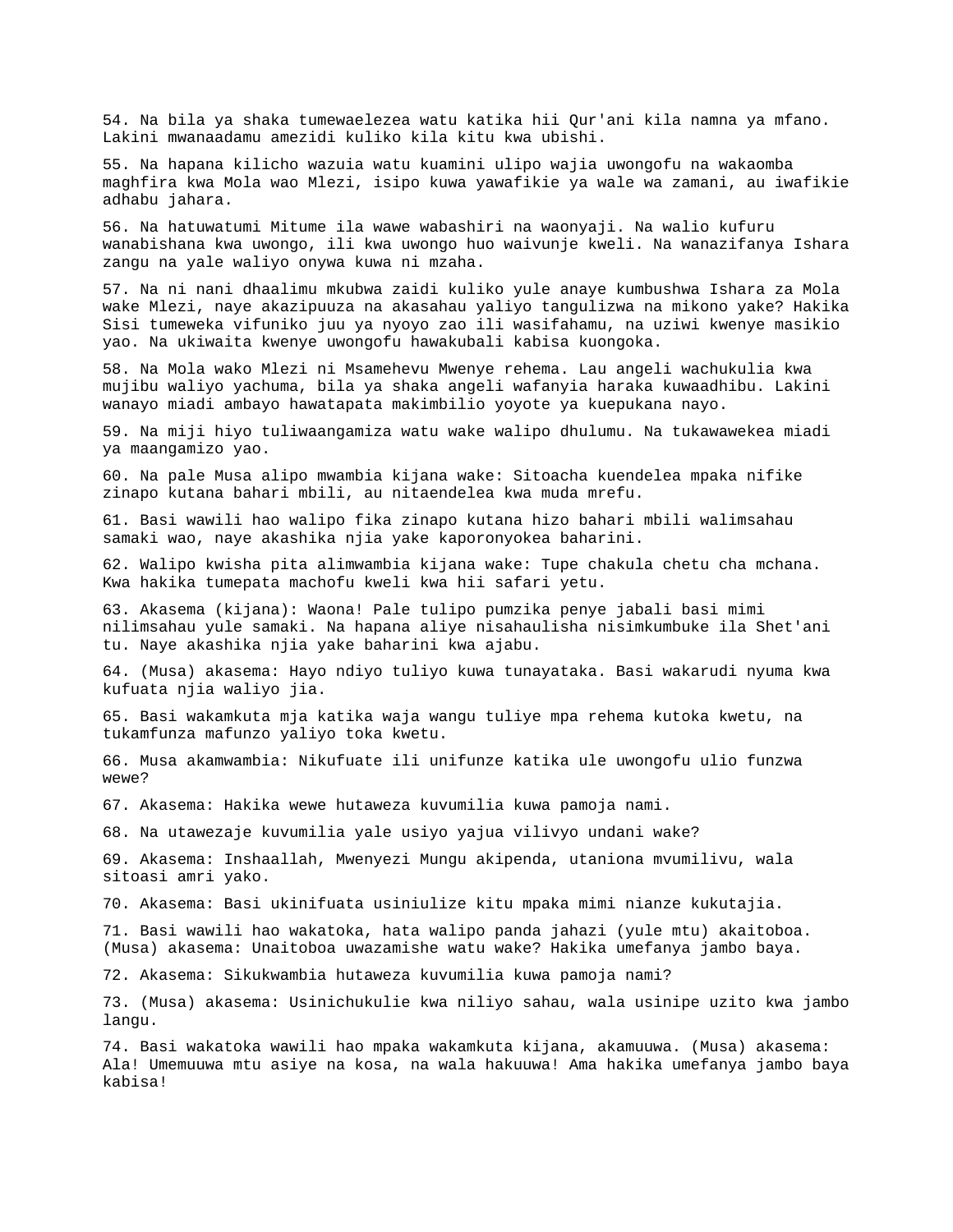75. AKASEMA: Je! Sikukwambia kwamba hakika wewe huwezi kuvumilia kuwa pamoja nami?

76. Akasema: Nikikuuliza kitu chochote baada ya haya usifuatane nami, kwani umekwisha pata udhuru kwangu.

77. Basi wakatoka mpaka wakawafikia watu wa mji mmoja. Wakawaomba watu wake wawape chakula, nao wakakataa kuwakaribisha. Hapo wakakuta ukuta unataka kuanguka, (yule mja mwema) akausimamisha. (Musa) akasema: Ungeli taka ungeli chukua ujira kwa haya.

78. (Yule mtu) akasema: Huku ndio kufarikiana baina yangu na wewe. Sasa nitakueleza maana ya yale uliyo kuwa huwezi kuyastahamilia.

79. Ama ile jahazi ilikuwa ya masikini za Mungu wafanyao kazi baharini. Nilitaka kuiharibu, kwani nyuma yao alikuwako mfalme anaghusubu majahazi yote.

80. Na ama yule kijana, wazazi wake walikuwa ni Waumini. Tukakhofu asije watia mashakani kwa uasi na ukafiri.

81. Basi tulitaka Mola wao Mlezi awabadilishie aliye bora zaidi kuliko huyo kwa kutakasika, na aliye karibu zaidi kwa huruma.

82. Na ama ukuta, huo ulikuwa ni wa vijana wawili mayatima kule mjini. Na chini yake ilikuwako khazina yao; na baba yao alikuwa ni mtu mwema. Basi Mola wako Mlezi alitaka wafikie utu uzima na wajitolee khazina yao wenyewe, kuwa ni rehema itokayo kwa Mola wako Mlezi. Wala mimi sikutenda hayo kwa amri yangu. Hiyo ndiyo tafsiri ya hayo ambayo wewe hukuweza kuyasubiria.

83. Na wanakuuliza khabari za Dhul- Qarnaini. Waambie: Nitakusimulieni baadhi ya hadithi yake.

84. Sisi tulimtilia nguvu katika ardhi na tukampa njia za kila kitu.

85. Basi akaifuata njia.

86. Hata alipo fika machwea-jua aliliona linatua katika checmchem yenye matope meusi. Na hapo akawakuta watu. Tukasema: Ewe Dhul-Qarnaini! Ama uwaadhibu au watwae kwa wema.

87. Akasema: Ama aliye dhulumu basi tutamuadhibu, na kisha atarudishwa kwa Mola wake Mlezi amuadhibu adhabu isiyo juulikana.

88. Na ama aliye amini na akatenda mema basi atapata malipo mazuri. Nasi tutamwambia lilio jepesi katika amri yetu.

89. Kisha akaifuata njia.

90. Hata alipo fika matokeo ya jua aliliona linawachomozea watu tusio wawekea pazia la kuwakinga nalo.

91. Ndio hivyo hivyo. Na Sisi tulizijua vilivyo khabari zake zote.

92. Kisha akaifuata njia.

93. Hata alipo fika baina ya milima miwili, alikuta nyuma yake watu ambao takriban hawakuwa wanafahamu lolote.

94. Wakasema: Ewe Dhul-Qarnaini! Hakika Juju-wa-maajuju wanafanya uharibifu katika nchi. Basi je, tukulipe ujira ili utujengee baina yetu na wao ngome?

95. Akasema: Yale Mola wangu aliyo niwezesha ni bora zaidi. Lakini nyinyi nisaidieni kwa nguvu zenu. Nitakujengeeni kizuizi baina yenu na wao.

96. Nileteeni vipande vya chuma. Hata alipo ijaza nafasi iliyo kati ya milima miwili, akasema: Vukuteni. Hata alipo kifanya (chuma) kama moto akasema: Nileteeni shaba iliyo yayuka niimwagie.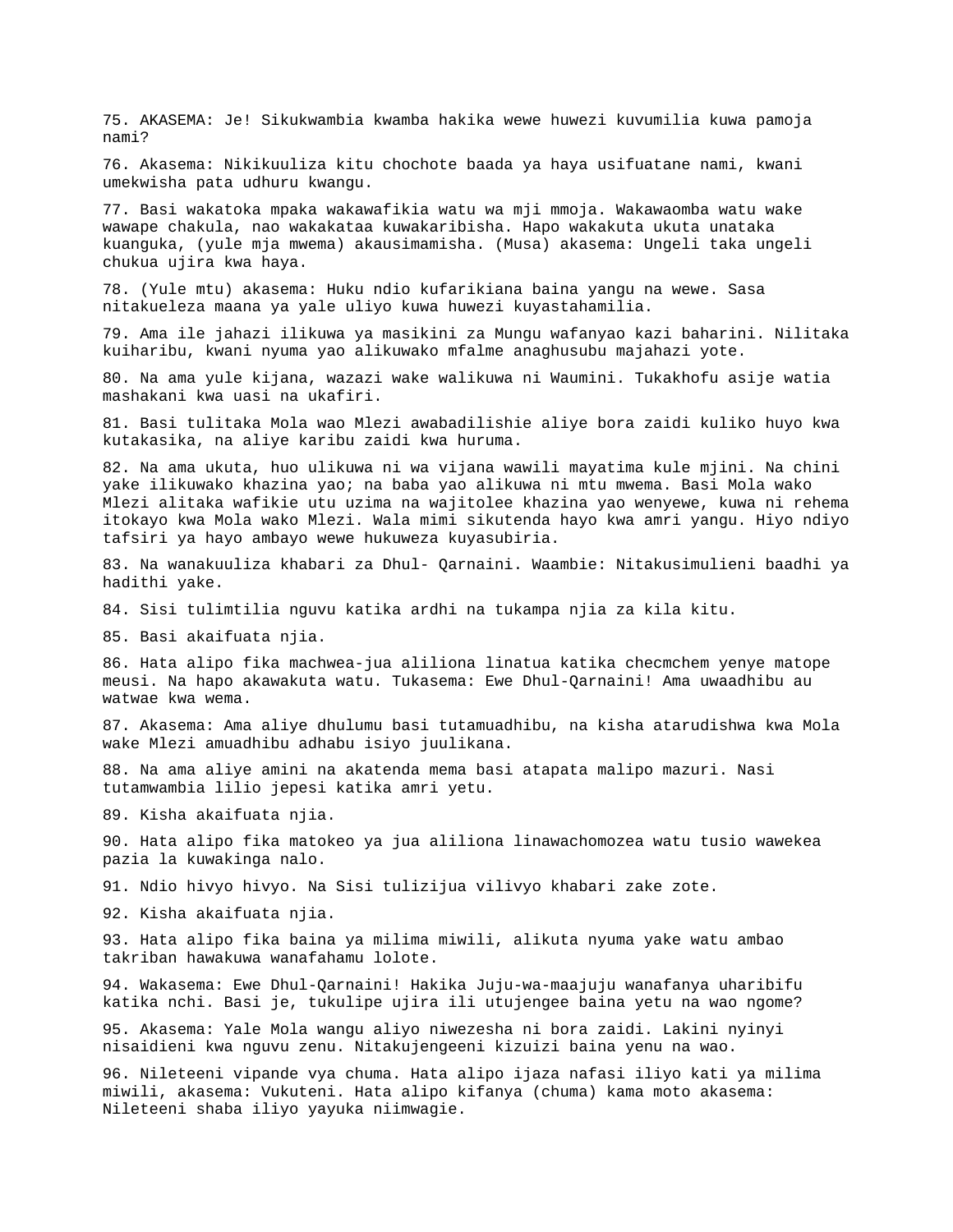97. Basi hawakuweza kuukwea, wala hawakuweza kuutoboa.

98. Akasema: Hii ni rehema itokayo kwa Mola wangu Mlezi. Na itapo fika ahadi ya Mola wangu Mlezi atauvunja vunja. Na ahadi ya Mola wangu Mlezi ni kweli tu.

99. Na siku hiyo tutawaacha wakisongana wao kwa wao. Na baragumu litapulizwa, na wote watakusanywa pamoja.

100. Na siku hiyo tutawadhihirishia wazi Jahannamu makafiri waione.

101. Wale ambao kwamba macho yao yalikuwa paziani hayanikumbuki, na wakawa hawawezi kusikia.

102. Je, wanadhani walio kufuru ndio wawafanye waja wangu ndio walinzi wao badala yangu Mimi? Hakika Sisi tumeiandaa Jahannamu iwe ndipo mahala pa kuteremkia makafiri.

103. Sema: Je, tukutajieni wenye khasara mno katika vitendo vyao?

104. Ni wale ambao juhudi yao katika maisha ya dunia imepotea bure, nao wanadhani kwamba wanafanya kazi nzuri.

105. Hao ni wale walio zikanusha Ishara za Mola wao Mlezi na kukutana naye. Kwa hivyo vitendo vyao vimepotea bure, na wala Siku ya Kiyama hatutawathamini kitu.

106. Hiyo Jahannamu ni malipo yao kwa walivyo kufuru na wakafanyia kejeli Ishara zangu na Mitume wangu.

107. Hakika wale walio amini na wakatenda mema mashukio yao yatakuwa kwenye Pepo za Firdausi.

108. Watadumu humo; hawatataka kuondoka.

109. Sema: Lau kuwa bahari ndio wino kwa maneno ya Mola wangu Mlezi, basi bahari ingeli malizika kabla ya kumalizika maneno ya Mola wangu Mlezi, hata tungeli ileta mfano wa hiyo kuongezea.

110. Sema: Mimi ni mwanaadamu kama nyinyi. Ninaletewa Wahyi kwamba Mungu wenu ni Mungu Mmoja. Mwenye kutaraji kukutana na Mola wake Mlezi basi naatende vitendo vyema, wala asimshirikishe yeyote katika ibada ya Mola wake Mlezi.

#### **SURA 19. SURAT MARYAM**

KWA JINA LA MWENYEZI MUNGU MWINGI WA REHEMA MWENYE KUREHEMU

1. Kaf Ha Ya A'yn S'ad

2. Huu ni Ukumbusho wa rehema ya Mola wako Mlezi kwa mja wake, Zakariya.

3. Alipo mwita Mola wake Mlezi kwa siri.

4. Akasema: Mola wangu Mlezi! Mafupa yangu yamedhoofika, na kichwa kinameremeta kwa mvi; wala, Mola wangu Mlezi, sikuwa mwenye bahati mbaya kwa kukuomba Wewe.

5. Na hakika mimi nawakhofia jamaa zangu baada yangu. Na mke wangu ni tasa. Basi nipe mrithi kutoka kwako.

6. Atakaye nirithi mimi na awarithi ukoo wa Yaaqub. Ewe Mola wangu Mlezi! Na umjaalie awe mwenye kuridhisha.

7. (Akaambiwa): Ewe Zakariya! Hakika Sisi tunakubashiria mwana; jina lake ni Yahya. Hatujapata kumpa jina hilo yeyote kabla yake.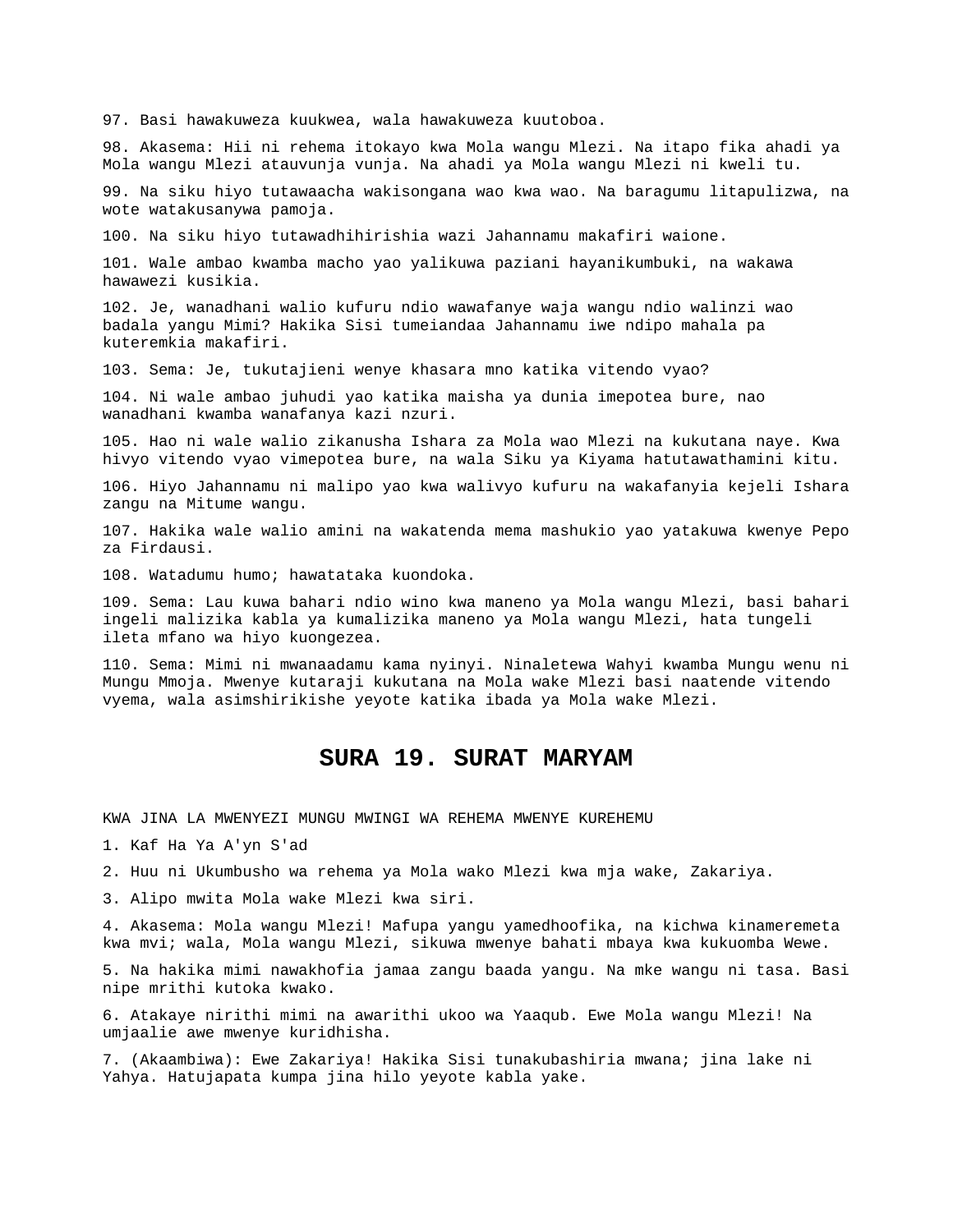8. Akasema: Ewe Mola wangu Mlezi! Vipi nitakuwa na mwana na hali mke wangu ni tasa, na mimi nimesha fikia ukongwe katika uzee? 9. Akasema: Ndio hivyo hivyo amesema Mola wako Mlezi: Haya ni mepesi kwangu. Na hakika Mimi nilikwisha kuumba wewe zamani na hali hukuwa kitu. 10. Akasema: Mola wangu Mlezi nijaalie Ishara. Akasema Ishara yako ni kuwa hutasema na watu kwa masiku matatu, na hali ni mzima. 11. Basi akawatokea watu wake kutoka mihirabuni. Akawaashiria: Msabihini Mwenyezi Mungu asubuhi na jioni. 12. Ewe Yahya! Kishike Kitabu kwa nguvu! Nasi tulimpa hikima angali mtoto. 13. Na tukampa huruma itokayo kwetu, na utakaso, na akawa mchamungu. 14. Na akawa mwema kwa wazazi wake, wala hakuwa jabari mua'si. 15. Na amani iwe juu yake siku ya kuzaliwa, na siku ya kufa, na siku ya kufufuliwa. 16. Na mtaje Maryamu katika Kitabu, pale alipo jitenga na jamaa zake mahali upande wa mashariki; 17. Na akaweka pazia kujikinga nao. Tukampelekea Roho wetu, akajifananisha kwake sawa na mtu. 18. (Maryamu) akasema: Hakika mimi najikinga kwa Mwingi wa Rehema aniepushe nawe, ukiwa ni mchamngu. 19. (Malaika) akasema: Hakika mimi ni mwenye kutumwa na Mola wako Mlezi ili nikubashirie tunu ya mwana aliye takasika. 20. Akasema: Nitampataje mwana hali mwanaadamu yeyote hajanigusa, wala mimi si kahaba? 21. (Malaika) akasema: Ndio hivyo hivyo! Mola wako Mlezi amesema: Haya ni mepesi kwangu! Na ili tumfanye kuwa ni Ishara kwa watu, na Rehema itokayo kwetu, na hilo ni jambo lilio kwisha hukumiwa. 22. Basi akachukua mimba yake, na akaondoka nayo mpaka mahali pa mbali. 23. Kisha uchungu ukampeleka kwenye shina la mtende; akasema: Laiti ningeli kufa kabla ya haya, na nikawa niliye sahaulika kabisa! 24. Pakatangazwa kutoka chini yake: Usihuzunike! Hakika Mola wako Mlezi amejaalia chini yako kijito kidogo cha maji! 25. Na litikise kwako hilo shina la mtende, utakuangushia tende nzuri zilizo mbivu. 26. Basi kula, na kunywa, na litue jicho lako. Na pindi ukimwona mtu yeyote basi sema: Hakika mimi nimeweka nadhiri kwa Mwenyezi Mungu ya kufunga; kwa hivyo leo sitasema na mtu. 27. Akenda naye (mwanawe) kwa jamaa zake amembeba. Wakasema: Ewe Maryamu! Hakika umeleta kitu cha ajabu! 28. Ewe dada yake Harun! Baba yako hakuwa mtu muovu, wala mama yako hakuwa kahaba. 29. Akawaashiria (mtoto). Wakasema: Vipi tumsemeze aliye bado mdogo yumo katika mlezi? 30. (Mtoto) akasema: Hakika mimi ni mtumwa wa Mwenyezi Mungu. Amenipa Kitabu, na amenifanya Nabii.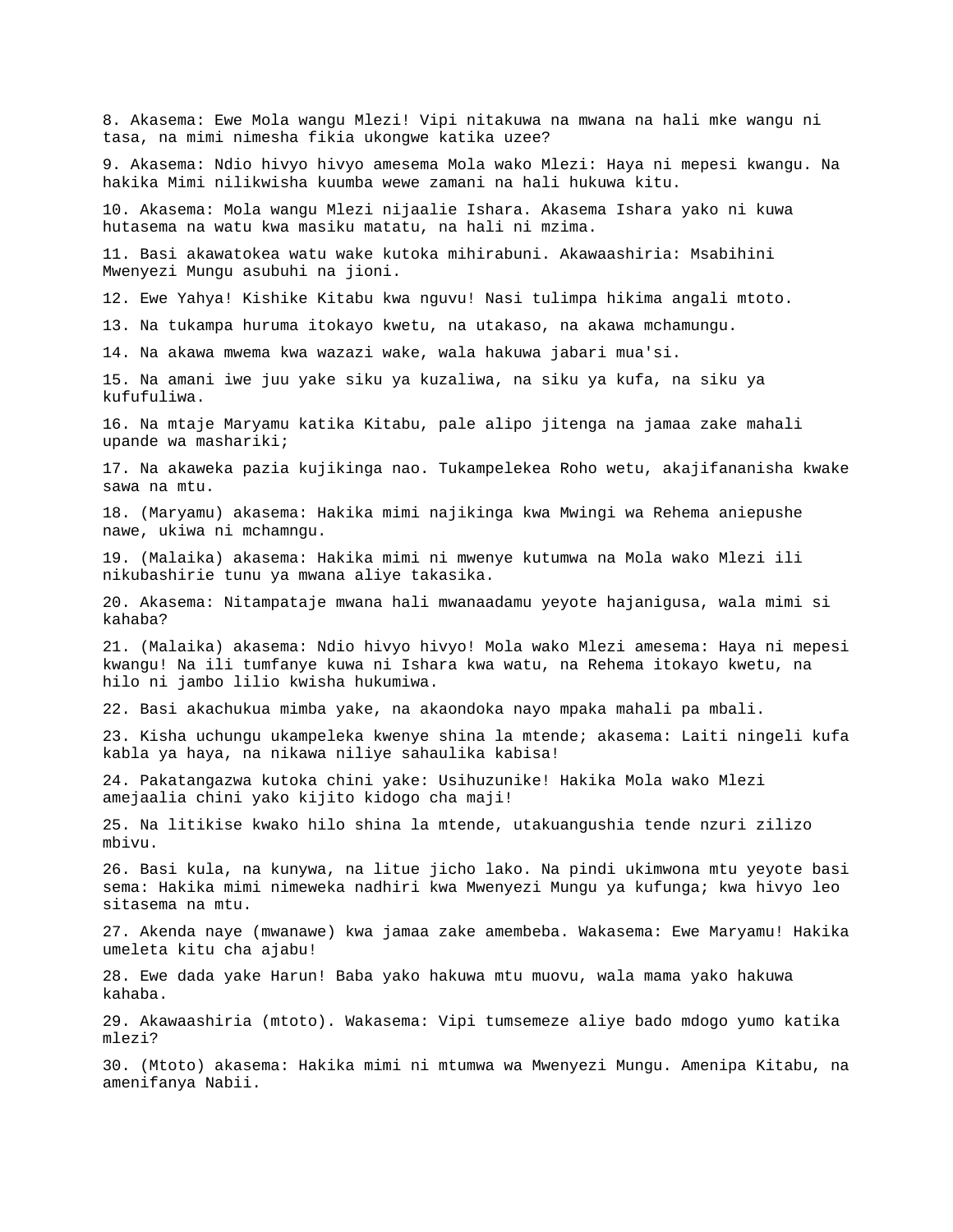31. Na amenijaalia ni mwenye kubarikiwa popote pale niwapo. Na ameniusia Sala na Zaka maadamu ni hai,

32. Na nimtendee wema mama yangu. Wala hakunifanya niwe jeuri, mwovu.

33. Na amani iko juu yangu siku niliyo zaliwa, na siku nitakayo kufa, na siku nitakayo fufuliwa kuwa hai.

34. Huyo ndiye Isa mwana wa Maryamu. Ndiyo kauli ya haki ambayo wanaifanyia shaka.

35. Haiwi kwa Mwenyezi Mungu kuwa na mwana, Subhanahu, Yeye ametakasika! Anapo lihukumia jambo basi huliambia tu: Kuwa! Likawa.

36. Na hakika Mwenyezi Mungu ni Mola wangu Mlezi, na Mola wenu Mlezi. Basi muabuduni Yeye. Hii ndiyo Njia Iliyo Nyooka.

37. Lakini makundi yakakhitalifiana wao kwa wao. Basi ole wao hao walio kufuru kwa kuhudhuria Siku iliyo kuu!

38. Watasikia na wataona vizuri vilioje Siku watakayo tufikia! Lakini madhaalimu sasa wamo katika upotofu ulio dhaahiri.

39. Na waonye siku ya majuto itapo katwa amri. Nao wamo katika ghafla, wala hawaamini.

40. Hakika Sisi tutairithi ardhi na walio juu yake. Na kwetu watarejeshwa.

41. Na mtaje katika Kitabu Ibrahim. Hakika yeye alikuwa mkweli, Nabii.

42. Alipo mwambia baba yake: Ewe baba yangu! Kwa nini unaabudu visivyo sikia, na visivyo ona, na visivyo kufaa chochote?

43. Ewe baba yangu! Kwa yakini imenifikia ilimu isiyo kufikia wewe. Basi nifuate mimi, nami nitakuongoza Njia Iliyo Sawa.

44. Ewe baba yangu! Usimuabudu Shet'ani. Hakika Shet'ani ni mwenye kumuasi Mwingi wa Rehema.

45. Ewe baba yangu! Hakika mimi naogopa isikupate adhabu inayo toka kwa Mwingi wa Rehema ukaja kuwa mwenziwe Shet'ani.

46. (Baba) akasema: Unaichukia miungu yangu, ewe Ibrahim? Kama huachi, basi lazima nitakupiga mawe. Na niondokelee mbali kwa muda!

47. (Ibrahim) akasema: Salamun a'laika! Amani iwe juu yako! Mimi nitakuombea msamaha kwa Mola wangu Mlezi. Hakika Yeye ananihurumia sana.

48. Nami najitenga nanyi na hayo mnayo yaabudu badala ya Mwenyezi Mungu. Na ninamwomba Mola wangu Mlezi; asaa nisiwe mwenye kukosa bahati kwa kumwomba Mola wangu Mlezi.

49. Basi alipo jitenga nao na yale waliyo kuwa wakiyaabudu badala ya Mwenyezi Mungu, tulimpa Is-haq na Yaaqub, na kila mmoja tukamfanya Nabii.

50. Na tukawapa rehema zetu na tukawajaalia kupewa sifa za kweli tukufu.

51. Na mtaje Musa katika Kitabu. Hakika yeye alikuwa ni mwenye kuchaguliwa, na alikuwa Mtume, Nabii.

52. Na tulimwita upande wa kulia wa mlima na tukamsogeza kunong'ona naye.

53. Nasi kwa rehema zetu tukampa nduguye, Harun, awe Nabii.

54. Na mtaje katika Kitabu Ismail. Bila ya shaka yeye alikuwa ni mkweli wa ahadi, na alikuwa Mtume, Nabii.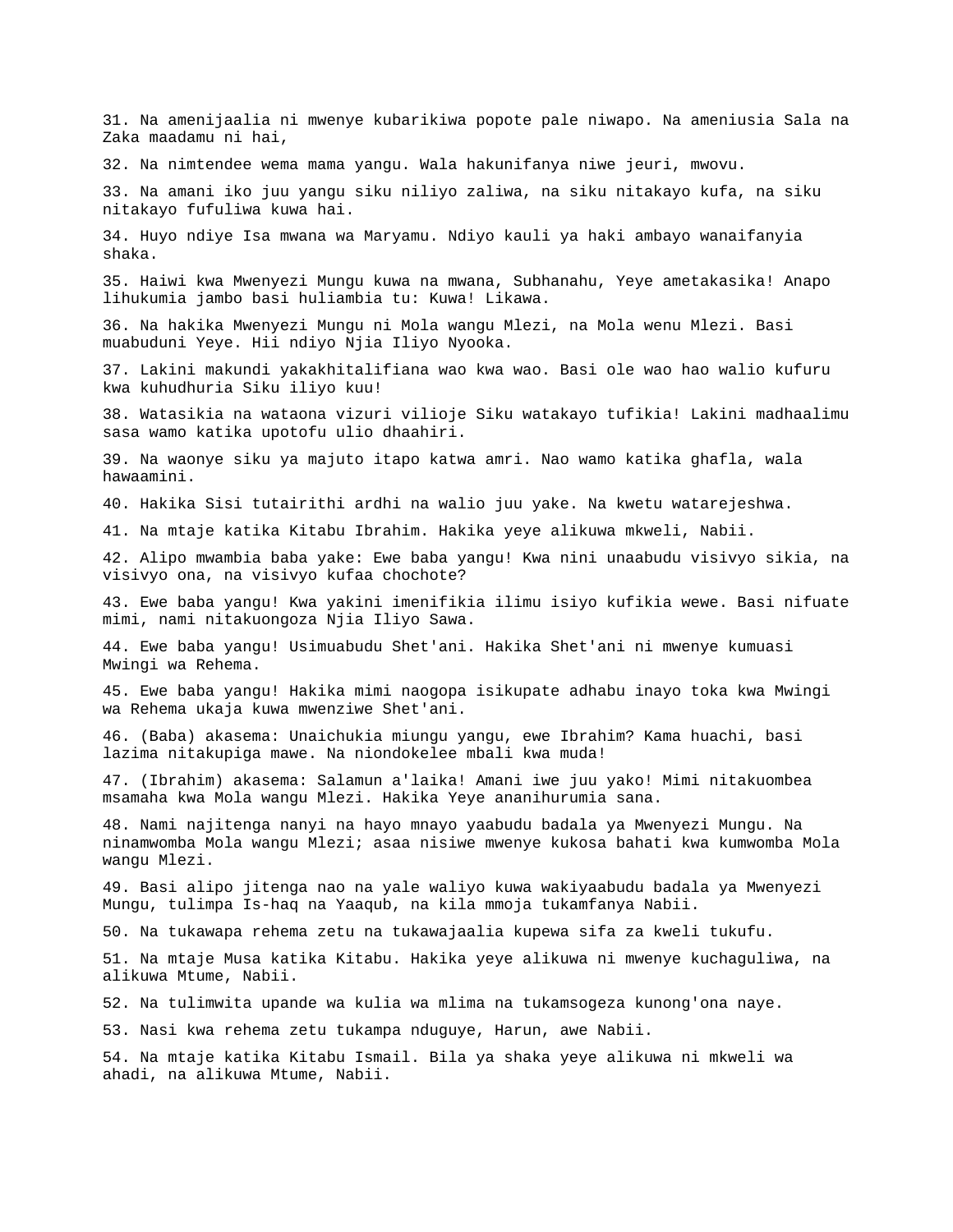55. Na alikuwa akiwaamrisha watu wake Sala na Zaka, na alikuwa mbele ya Mola wake Mlezi mwenye kuridhiwa.

56. Na mtaje katika Kitabu Idris. Hakika yeye alikuwa ni mkweli Nabii.

57. Na tulimuinua daraja ya juu.

58. Hao ndio alio waneemesha Mwenyezi Mungu miongoni mwa Manabii katika uzao wa Adam, na katika uzao wa wale tulio wapandisha pamoja na Nuhu, na katika uzao wa Ibrahim na Israil, na katika wale tulio waongoa na tukawateuwa. Wanapo somewa Aya za Mwingi wa Rehema huanguka kusujudu na kulia.

59. Lakini wakaja baada yao walio wabaya, wakaacha Sala, na wakafuata matamanio. Basi watakuja kuta malipo ya ubaya.

60. Isipo kuwa walio tubu, wakaamini, na wakatenda mema. Hao, basi, wataingia Peponi wala hawatadhulumiwa chochote.

61. Bustani za milele alizo waahidi Rahmani waja wake katika siri. Hakika ahadi yake hapana shaka itafika.

62. Humo hawatasikia upuuzi, ila Salama tu. Na watapata humo riziki zao asubuhi na jioni.

63. Hiyo ndiyo Pepo tutayo warithisha katika waja wetu walio kuwa wachamngu.

64. (Nao watasema:) Wala hatuteremki ila kwa amri ya Mola wako Mlezi. Ni yake Yeye yaliyoko mbele yetu na yaliyoko nyuma yetu, na yaliyomo katikati ya hayo. Na Mola wako Mlezi si mwenye kusahau.

65. Mola Mlezi wa mbingu na ardhi na vilivyo baina yake. Basi muabudu Yeye tu, na udumu katika ibada yake. Je, mnamjua mwenye jina kama lake?

66. Na mwanaadamu husema: Hivyo, nitakapo kufa, ni kweli nitafufuliwa niwe hai tena?

67. Je! Hakumbuki mwanaadamu ya kwamba tulimuumba kabla, na hali hakuwa chochote?

68. Basi naapa kwa Mola wako Mlezi! Kwa yakini tutawakusanya wao pamoja na mashet'ani; kisha tutawahudhurisha kuizunguka Jahannamu, nao wamepiga magoti!

69. Kisha kwa yakini tutawatoa katika kila kundi wale miongoni mwao walio zidi kumuasi Arrahmani, Mwingi wa Rahema..

70. Tena hakika Sisi tunawajua vyema zaidi wanao stahiki kuunguzwa humo.

71. Wala hapana yeyote katika nyinyi ila ni mwenye kuifikia. Hiyo ni hukumu ya Mola wako Mlezi ambayo lazima itimizwe.

72. Kisha tutawaokoa wale walio mchamngu; na tutawaacha madhaalimu humo wamepiga magoti.

73. Na wanapo somewa Aya zetu zilizo wazi, walio kufuru huwaambia walio amini: Lipi katika makundi mawili lenye cheo kizuri na lilio bora barazani?

74. Na kaumu ngapi tuliziangamiza zilizo kuwa na mapambo mazuri zaidi na wazuri zaidi kwa kuwatazama!

75. Sema: Walio katika upotofu basi Arrahmani Mwingi wa Rahema atawapururia muda mpaka wayaone waliyo onywa - ama ni adhabu au ni Saa. Hapo ndipo watapo jua ni nani mwenye makao mabaya na mwenye askari dhaifu.

76. Na Mwenyezi Mungu huwazidishia uwongofu wenye kushika uwongofu. Na mema yenye kudumu ni bora katika malipo mbele ya Mola wako Mlezi na yana mwisho mwema.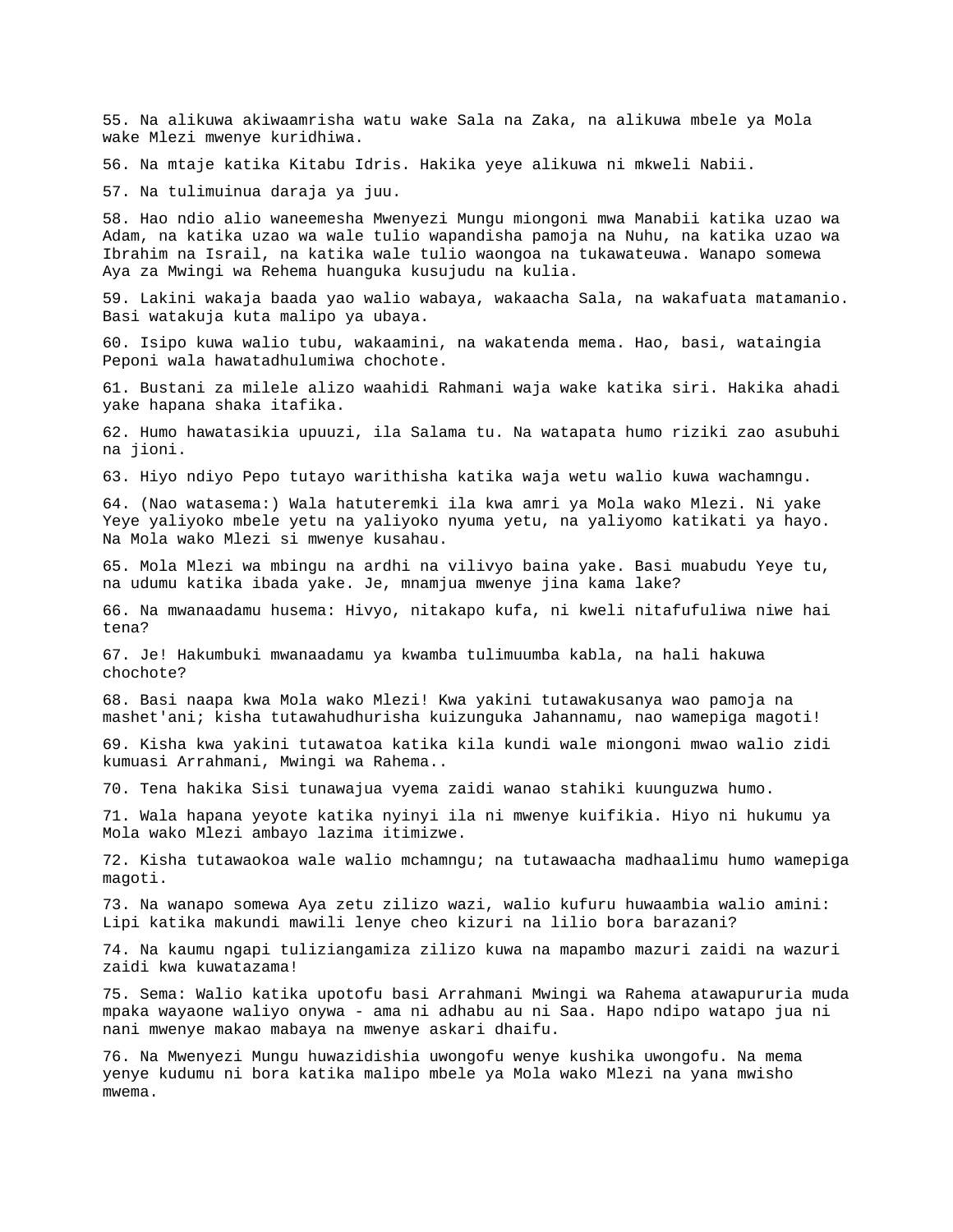77. Je, umemwona aliye zikanya Ishara zetu na akasema: Kwa hakika mimi nitapewa mali na wana! 78. Kwani yeye amepata khabari za ghaibu, au amechukua ahadi kwa Arrahmani Mwingi wa Rehema? 79. Hasha! Tutaandika anayo yasema, tutamkunjulia muda wa adhabu. 80. Na tutamrithi hayo anayo yasema, na atatufikia mtupu peke yake! 81. Na wamechukua miungu mingine badala ya Mwenyezi Mungu ili ati iwape nguvu. 82. Sivyo kabisa! Wataikataa hiyo ibada yao, na watakuwa ndio dhidi yao. 83. Kwani huoni ya kwamba tumewatuma mashet'ani kwa makafiri wawachochee kwa uchochezi? 84. Basi usiwafanyie haraka. Sisi tunawahisabia idadi ya siku zao. 85. Siku tutayo wakusanya wachamngu kuwapeleka kwa Arrahmani Mwingi wa Rehema kuwa ni wageni wake. 86. Na tukawachunga wakhalifu kuwapeleka Jahannamu hali ya kuwa wana kiu. 87. Hawatakuwa na mamlaka ya uombezi ila wale walio chukua ahadi kwa Arrahmani Mwingi wa Rehema.. 88. Na wao ati husema kuwa Arrahmani Mwingi wa Rehema ana mwana! 89. Hakika mmeleta jambo la kuchusha mno! 90. Zinakaribia mbingu kutatuka kwa hilo, na ardhi kupasuka, na milima kuanguka vipande vipande. 91. Kwa kudai kwao kuwa Arrahmani Mwingi wa Rehema ana mwana. 92. Wala hahitajii Arrahmani Mwingi wa Rehema kuwa na mwana. 93. Hapana yeyote aliomo mbinguni na ardhini ila atafika kwa Arrahmani Mwingi wa Rehema kuwa ni mtumwa wake. 94. Yeye hakika amewadhibiti na amewahisabu sawa sawa. 95. Na kila mmoja katika wao atamfikia Siku ya Kiyama peke yake. 96. Hakika walio amini na wakatenda mema Arrahmani Mwingi wa Rehema atawajaalia mapenzi. 97. Na hakika tumeifanya nyepesi (Qur'ani) kwa ulimi wako, ili uwabashirie kwayo wachamngu, na uwaonye kwayo watu wabishi. 98. Na kaumu ngapi tumezihiliki kabla yao. Je! Unawaona hata mmoja katika wao au unasikia hata mchakato wao? . **SURA 20. SURAT T'AHA**  KWA JINA LA MWENYEZI MUNGU MWINGI WA REHEMA MWENYE KUREHEMU

- 1. T'AHA!
- 2. Hatukukuteremshia Qur'ani ili upate mashaka.
- 3. Bali ni mawaidha kwa wenye kunyenyekea.
- 4. Materemsho yatokayo kwa aliye umba ardhi na mbingu zilizo juu.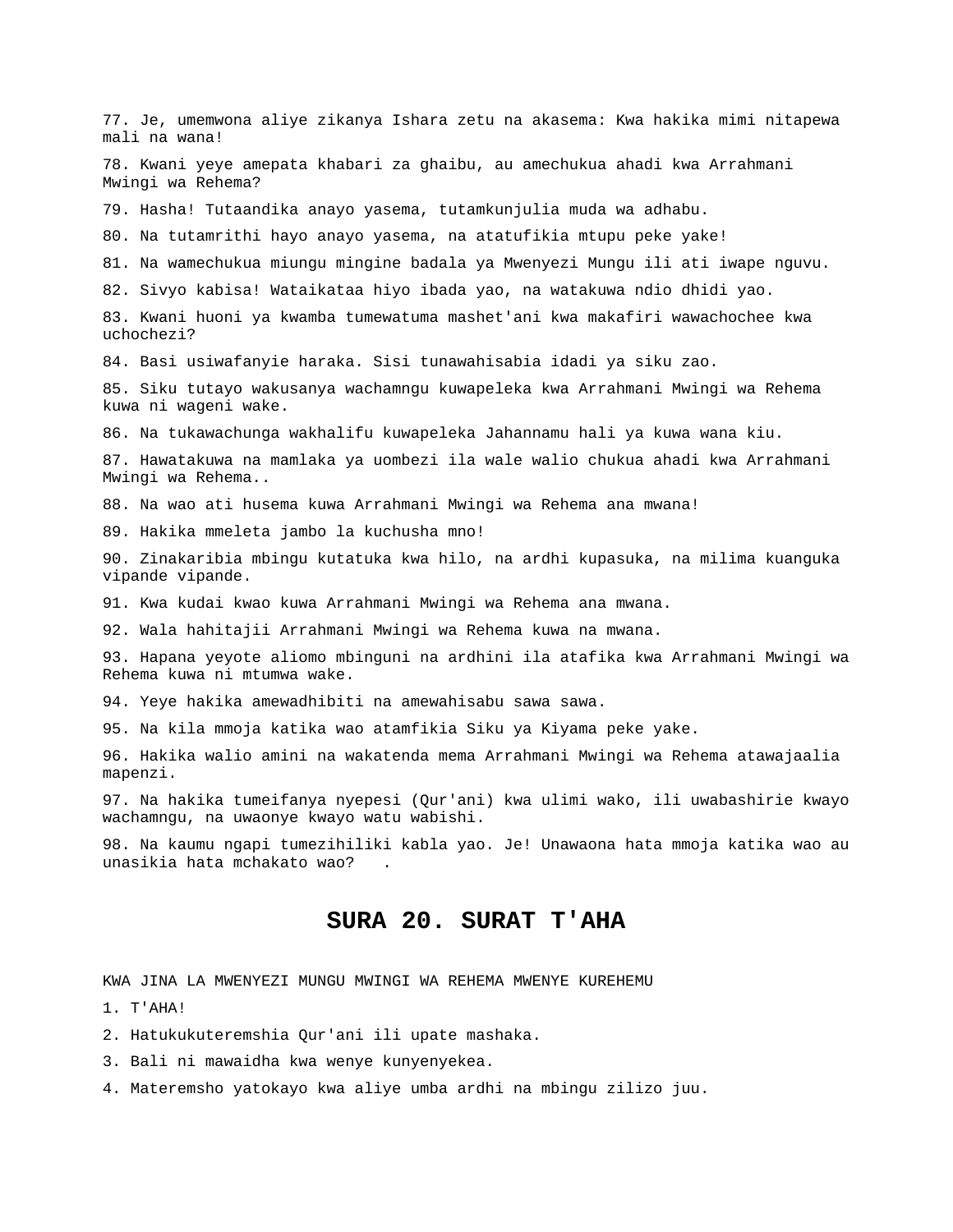5. Arrahmani, Mwingi wa Rehema, aliye tawala juu ya Kiti cha Enzi. 6. Ni vyake vyote viliomo mbinguni na viliomo katika ardhi, na viliomo baina yao, na viliomo chini ya ardhi. 7. Na ukinyanyua sauti kwa kusema...basi hakika Yeye anajua siri na duni kuliko siri. 8. Mwenyezi Mungu! Hapana mungu isipo kuwa Yeye. Yeye ana majina mazuri kabisa. 9. Na je! Imekufikia hadithi ya Musa? 10. Alipo uona moto, akawaambia watu wake: Ngojeni! Mimi nimeuona moto, huenda nikakuleteeni kijinga kutoka huo moto, au nikapata uongofu kwenye moto. 11. Basi alipo ufikia akaitwa: Ewe Musa! 12. Hakika Mimi ndiye Mola wako Mlezi! Basi vua viatu vyako. Kwani upo katika bonde takatifu la T'uwa. 13. Nami nimekuteua wewe; basi sikiliza unayo funuliwa. 14. Hakika Mimi ndiye Mwenyezi Mungu. Hapana mungu ila Mimi tu. Basi niabudu Mimi, na ushike Sala kwa ajili ya kunikumbuka Mimi. 15. Hakika Saa itakuja bila ya shaka. Nimekaribia kuificha, ili kila nafsi ilipwe kwa iliyo yafanya. 16. Kwa hivyo asikukengeushe nayo yule ambaye haiamini na akafuata pumbao lake ukaja kuhiliki. 17. Na nini hicho kilichomo mkononi mwako wa kulia, ewe Musa? 18. Akasema: Hii ni fimbo yangu; naiegemea na ninawaangushia majani kondoo na mbuzi wangu. Tena inanifaa kwa matumizi mengine. 19. Akasema: Itupe, ewe Musa! 20. Akaitupa. Mara ikawa nyoka anaye kwenda mbio. 21. Akasema: Ikamate, wala usiogope! Tutairudisha hali yake ya kwanza. 22. Na uambatishe mkono wako kwenye ubavu. Utatoka mweupe pasipo kuwa na madhara yoyote. Hiyo ni ishara nyengine. 23. Ili tukuonyeshe baadhi ya ishara zetu kubwa. 24. Nenda kwa Firauni; kwani hakika yeye amepindukia mipaka. 25. (Musa) akasema: Ewe Mola wangu Mlezi! Nikunjulie kifua changu, 26. Na unifanyie nyepesi kazi yangu, 27. Na ulifungue fundo lililo katika ulimi wangu, 28. Wapate kufahamu maneno yangu. 29. Na nipe waziri katika watu wangu, 30. Harun, ndugu yangu. 31. Kwake yeye niongeze nguvu zangu. 32. Na umshirikishe katika kazi yangu. 33. Ili tukutakase sana. 34. Na tukukumbuke sana. 35. Hakika Wewe unatuona.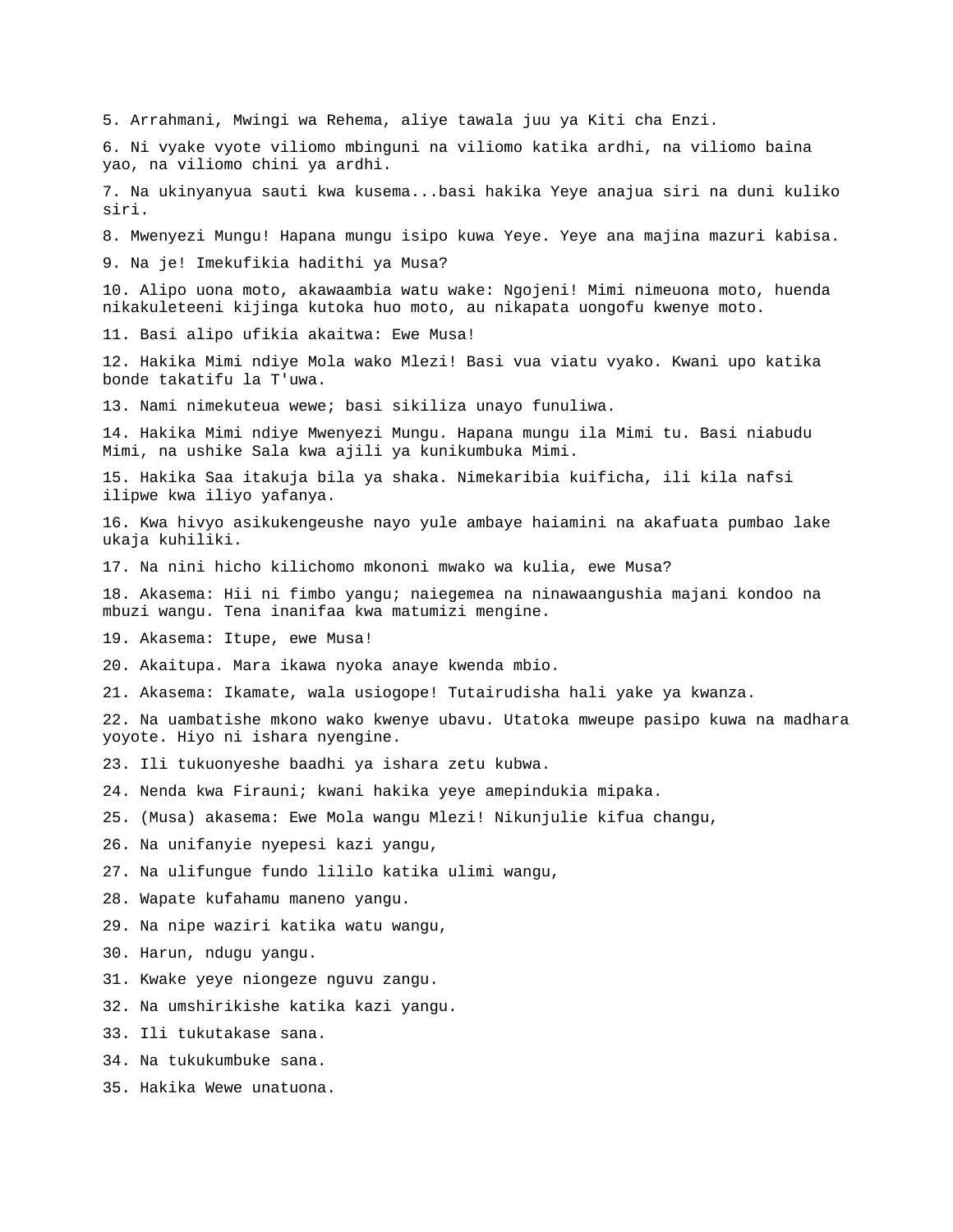36. Akasema: Hakika Umepewa maombi yako, ewe Musa!

37. Na hakika tulikwisha kufanyia hisani mara nyengine...

38. Pale tulipo mfunulia mama yako yaliyo funuliwa,

39. Ya kuwa mtie katika kisanduku, na kisha kitie mtoni, na mto utamfikisha ufukweni. Atamchukua adui yangu naye ni adui yake. Na nimekutilia mapenzi yanayo tokana kwangu, na ili ulelewe machoni mwangu.

40. Dada yako alipo kwenda na akasema: Je! Nikujuulisheni mtu wa kuweza kumlea? Basi tukakurejesha kwa mama yako ili macho yake yaburudike, wala asihuzunike. Na ulimuuwa mtu, nasi tukakuokoa katika dhiki, na tukakujaribu kwa majaribio mengi. Ukakaa miaka kwa watu wa Madyana. Kisha ukaja kama ilivyo kadiriwa, ewe Musa!

41. Na nimekuteuwa kwa ajili ya nafsi yangu.

42. Nenda, wewe na ndugu yako, pamoja na ishara zangu, wala msichoke kunikumbuka.

43. Nendeni kwa Firauni. Hakika yeye amepindukia mipaka.

44. Mwambieni maneno laini, huenda akazingatia au akaogopa.

45. Wakasema: Ewe Mola wetu Mlezi! Hakika sisi tunaogopa asije akapindukia mipaka juu yetu au kufanya jeuri.

46. Akasema: Msiogope! Hakika Mimi ni pamoja nanyi. Nasikia na ninaona.

47. Basi mwendeeni, na mwambieni: Hakika sisi ni Mitume wa Mola wako Mlezi! Basi waache Wana wa Israili watoke nasi, wala usiwaadhibu. Sisi tumekuletea ishara itokayo kwa Mola wako Mlezi. Na amani itakuwa juu ya aliye fuata uwongofu.

48. Hakika tumefunuliwa sisi kwamba hapana shaka adhabu itamsibu anaye kadhibisha na akapuuza.

49. (Firauni) akasema: Basi Mola wenu Mlezi ni nani, ewe Musa?

50. Akasema: Mola wetu Mlezi ni yule aliye kipa kila kitu umbo lake, kisha akakiongoa.

51. Akasema: Nini hali ya karne za kwanza?

52. Akasema: Ilimu yake iko kwa Mola wangu Mlezi katika Kitabu. Mola wangu Mlezi hapotei wala hasahau.

53. Ambaye amekufanyieni ardhi kuwa tandiko, na akakupitishieni humo njia, na akakuteremshieni kutoka mbinguni maji. Na kwa hayo tukatoa namna mbali mbali za mimema.

54. Kuleni, na mchunge wanyama wenu. Hakika katika hayo zipo ishara kwa wenye akili.

55. Kutokana nayo (ardhi) tumekuumbeni, na humo tunakurudisheni, na kutoka humo tutakutoeni mara nyengine.

56. Na hakika tulimwonyesha ishara zetu zote. Lakini alikadhibisha na akakataa.

57. Akasema: Ewe Musa! Hivyo umetujia kututoa katika nchi yetu kwa uchawi wako?

58. Basi sisi hakika tutakueletea uchawi kama huo. Basi weka miadi baina yetu na wewe, ambayo tusiivunje sisi wala wewe, mahali patapo kuwa sawa.

59. Akasema: Miadi yenu ni siku ya Sikukuu; na watu wakusanywe kabla ya adhuhuri.

60. Basi Firauni akarudi na akatengeneza hila yake, kisha akaja.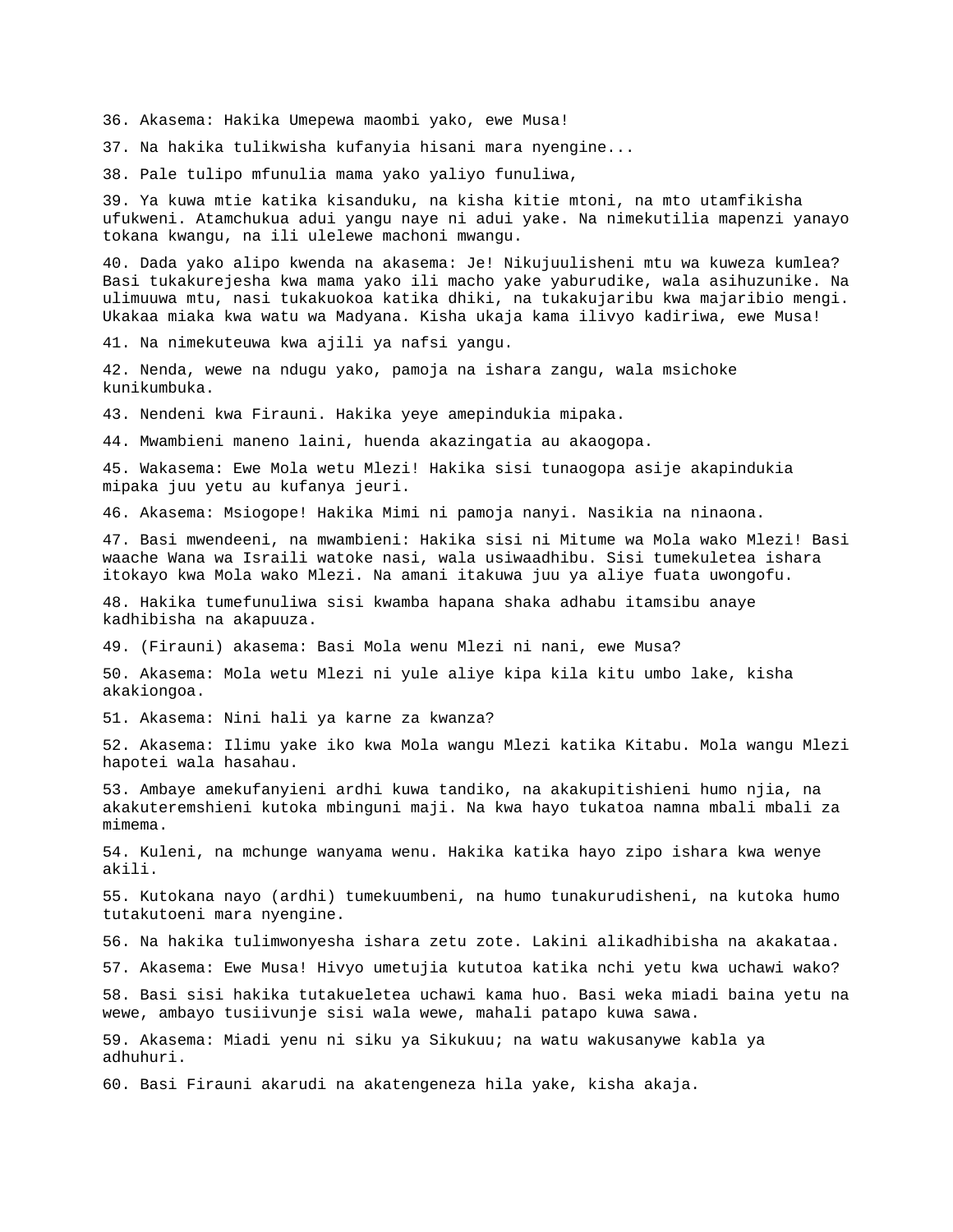61. Musa akamwambia: Ole wenu! Msimzulie Mwenyezi Mungu uwongo, asije akakufutilieni mbali kwa adhabu. Na mwenye kuzua lazima ashindwe!

62. Basi wakazozana kwa shauri yao wenyewe kwa wenyewe, na wakanong'ona kwa siri.

63. Wakasema: Hakika hawa wawili ni wachawi, wanataka kukutoeni katika nchi yenu kwa uchawi wao, na waondoe mila zenu zilizo bora kabisa.

64. Kwa hivyo kusanyeni hila zenu zote, kisha mfike kwa kujipanga safu, na kwa yakini atafuzu kweli kweli leo atakaye shinda.

65. Wakasema: Ewe Musa! Je! Utatupa wewe, au tutakuwa sisi wa kwanza kutupa?

66. Akasema: Bali tupeni nyinyi! Tahamaki kamba zao na fimbo zao zikaonekana mbele yake, kwa uchawi wao, kuwa zinapiga mbio.

67. Basi Musa akaingia khofu nafsi yake.

68. Tukasema: Usikhofu! Hakika wewe ndiye utakaye shinda.

69. Na kitupe kilicho katika mkono wako wa kulia; kitavimeza walivyo viunda. Hakika walivyo unda ni hila za mchawi tu, na mchawi hafanikiwi popote afikapo.

70. Basi wachawi wakaangushwa wanasujudu. Wakasema: Tumemuamini Mola Mlezi wa Harun na Musa!

71. (Firauni) akasema: Oh! Mnamuamini kabla sijakupeni ruhusa? Hakika yeye ndiye mkubwa wenu aliye kufundisheni uchawi. Basi kwa yakini nitakukateni mikono yenu na miguu yenu kwa kutafautisha. Na nitakutundikeni misalabani katika vigogo vya mitende, na hapo kwa yakini mtajua ni nani katika sisi aliye mkali wa kuadhibu na kuiendeleza adhabu yake.

72. Wakasema: Hatutokukhiari wewe kuliko ishara waziwazi zilizo tujia, na kuliko yule aliye tuumba. Basi hukumu utavyo hukumu; kwani wewe unahukumu haya ya maisha ya duniani tu.

73. Hakika sisi tumemuamini Mola wetu Mlezi ili atusamehe makosa yetu na uchawi ulio tulazimisha kuufanya. Na Mwenyezi Mungu ndiye Mbora na Mwenye kudumu zaidi.

74. Hakika ataye mjia Mola wake Mlezi naye ni mkhalifu, basi kwa yakini, yake huyo ni Jahannamu. Hafi humo wala haishi.

75. Na atakaye mjia naye ni Muumini aliye tenda mema, basi hao ndio wenye vyeo vya juu.

76. Bustani za milele zipitazo mito kati yake, wadumu humo. Na hayo ni malipo ya mwenye kujitakasa.

77. Na tulimfunulia Musa: Toka usiku na waja wangu, na uwapigie njia kavu baharini. Usikhofu kukamatwa, wala usiogope.

78. Firauni akawafuata pamoja na majeshi yake. Basi kiliwafudikiza humo baharini kilicho wafudikiza.

79. Na Firauni aliwapoteza watu wake wala hakuwaongoa.

80. Enyi Wana wa Israili! Hakika tulikuokoeni na adui yenu, na tukakuahidini upande wa kulia wa mlima. Na tulikuteremshieni Manna na Salwa.

81. Kuleni katika vitu vizuri hivyo tulivyo kuruzukuni, wala msiruke mipaka katika hayo, isije ikakushukieni ghadhabu yangu. Na inaye mshukia ghadhabu yangu basi huyo ameangamia.

82. Na hakika Mimi ni Mwingi wa Kusamehe kwa anaye tubia, na akaamini, na akatenda mema, tena akaongoka.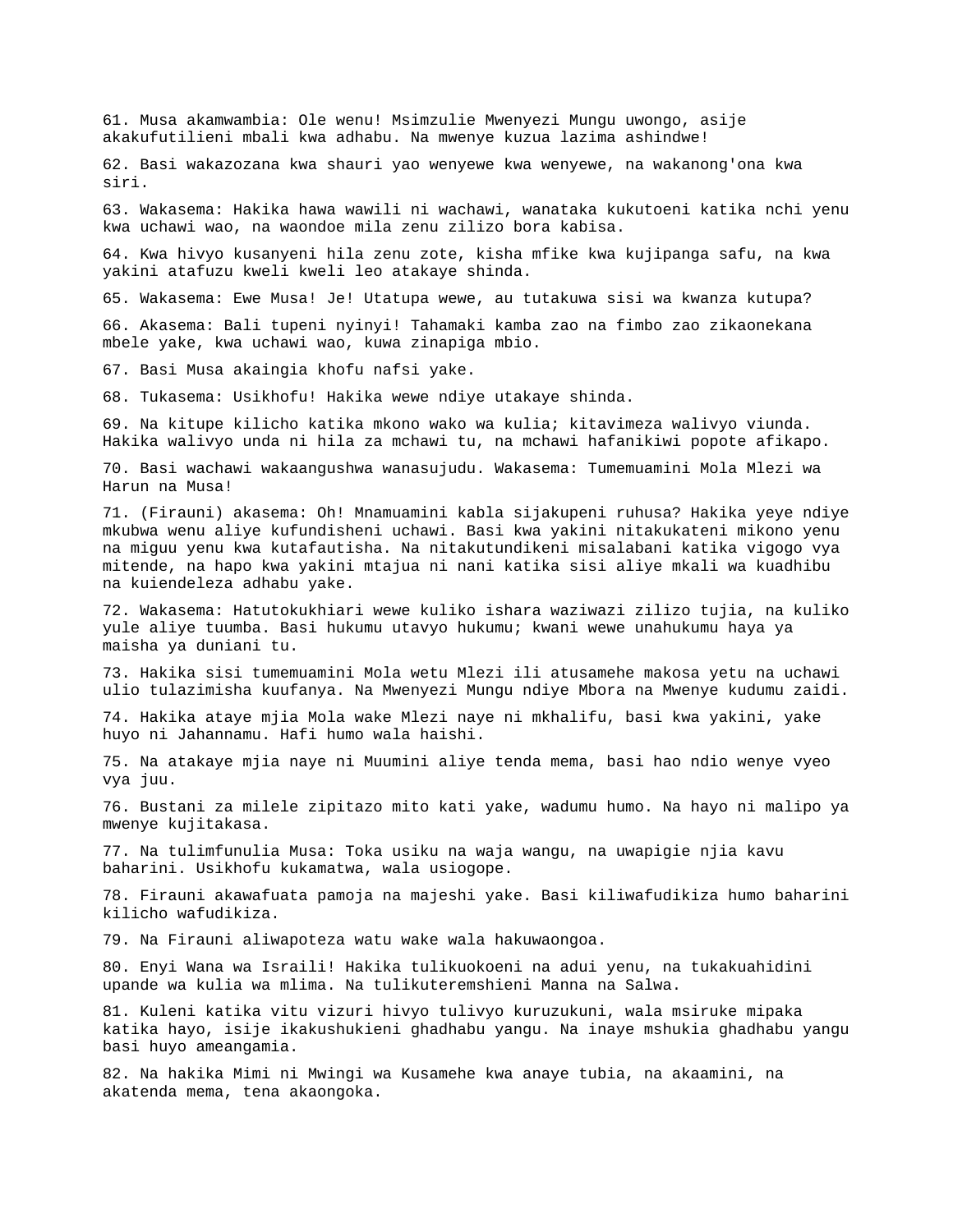83. Na nini kilicho kutia haraka ukawaacha watu wako, ewe Musa?

84. Akasema: Hao wapo nyuma yangu wananifuatia. Na nimefanya haraka kukujia, Mola wangu Mlezi, ili uridhike.

85. (Mwenyezi Mungu) akasema: Sisi tumewatia mtihani watu wako baada yako, na Msamaria amewapoteza.

86. Musa akarudi kwa watu wake kwa ghadhabu na kusikitika. Akasema: Enyi watu wangu! Kwani Mola wenu Mlezi hakukuahidini ahadi nzuri? Je, umekuwa muda mrefu kwenu au mmetaka ikushukieni ghadhabu ya Mola wenu Mlezi, ndio maana mkavunja miadi yangu?

87. Wakasema: Sisi hatukuvunja miadi yako kwa khiari yetu, lakini tulibebeshwa mizigo ya mapambo ya watu, basi tukaitupa. Na hivyo ndivyo alivyo toa shauri Msamaria.

88. Na akawaundia ndama, kiwiliwili chenye sauti. Na wakasema: Huyu ndiye mungu wenu, na mungu wa Musa, lakini alisahau.

89. Je! Hawakuona kuwa hakuwarudishia neno, wala hakuweza kuwadhuru wala kuwafaa?

90. Na hakika Harun alikwisha waambia kabla yake: Enyi watu wangu! Hakika nyinyi mmetiwa mtihanini tu kwa kitu hiki. Na kwa yakini Mola wenu Mlezi ni Arrahmani, Mwingi wa Rehema. Basi nifuateni mimi, na t'iini amri yangu!

91. Wakasema: Hatutaacha kumuabudu mpaka Musa atapo rejea kwetu.

92. (Musa) akasema: Ewe Harun! Ni nini kilicho kuzuia, ulipo waona wamepotea,

93. Hata usinifuate? Je, umeasi amri yangu?

94. Akasema: Ewe mwana wa mama yangu! Usinishike ndevu zangu, wala kichwa changu. Kwa hakika naliogopa usije sema: Umewafarikisha Wana wa Israil, na hukungojea kauli yangu.

95. (Musa) akasema: Ewe Msamaria! Unataka nini ?

96. Akasema: Niliona wasiyo yaona wao, nikashika gao katika unyao wa Mtume. Kisha nikalitupa. Na hivi ndivyo ilivyo nielekeza nafsi yangu.

97. (Musa) akasema: Basi ondoka! Na kwa yakini utakuwa katika maisha ukisema: Usiniguse. Na hakika una ahadi kwako isiyo vunjwa. Na mtazame huyo mungu wako uliye endelea kumuabudu - Sisi kwa hakika tutamchoma moto, kisha tutamtawanya baharini atawanyike.

98. Hakika Mungu wenu ni Allah, Mwenyezi Mungu, tu. Hapana Mungu isipo kuwa Yeye. Ujuzi wake umeenea kila kitu.

99. Namna hivi tunakuhadithia katika khabari za yaliyo tangulia. Na hakika tumekuletea kutoka kwetu mawaidha ya kukumbukwa.

100. Atakaye jitenga nayo, basi kwa yakini Siku ya Kiyama atabeba mzigo.

101. Wadumu humo. Na ni mzigo muovu kwao kuubeba Siku ya Kiyama!

102. Siku litakapo pulizwa barugumu, na tukawakusanya wakhalifu Siku hiyo, hali macho yao ya kibuluu.

103. Watanong'onezana wao kwa wao: Hamkukaa ila siku kumi tu.

104. Sisi tunajua zaidi watakayo yasema, atakapo sema mbora wao katika mwendo: Nyinyi hamkukaa ila siku moja tu.

105. Na wanakuuliza khabari za milima. Waambie: Mola wangu Mlezi ataivuruga vuruga.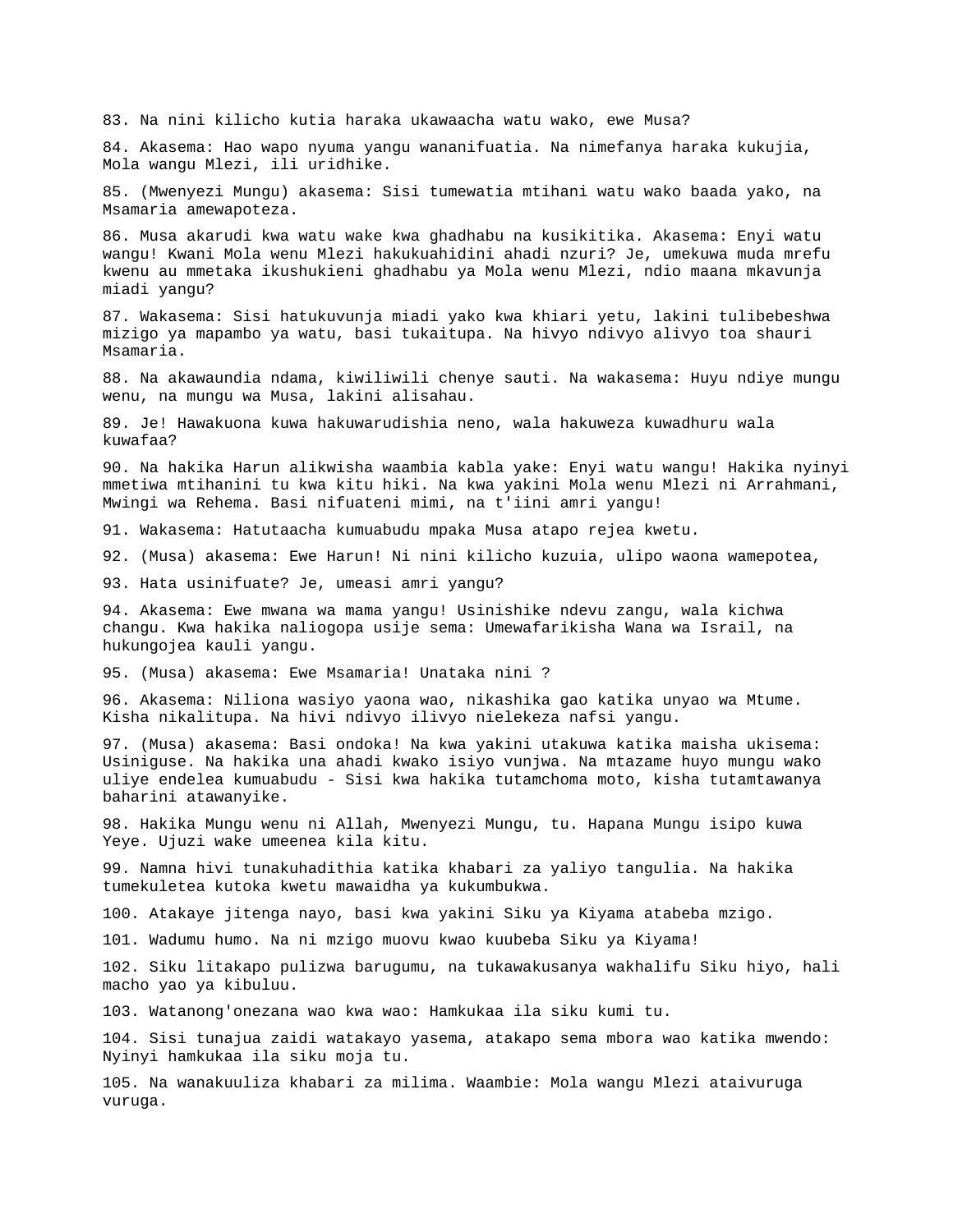106. Na ataiacha tambarare, uwanda.

107. Hutaona humo mdidimio wala muinuko.

108. Siku hiyo watamfuata muitaji asiye na upotofu. Na sauti zote zitamnyenyekea Arrahmani Mwingi wa Rahema. Basi husikii ila mchakato na mnong'ono.

109. Siku hiyo uombezi haufai kitu, ila wa aliye mruhusu Arrahmani Mwingi wa Rehema na akamridhia kusema.

110. Yeye anajua yaliyo mbele yao, na yaliyo nyuma yao. Wala wao hawawezi kumjua Yeye vilivyo.

111. Na zitadhalilika nyuso mbele ya Aliye Hai Milele, Mwangalizi Mkuu. Na atakuwa ameharibikiwa mwenye kubeba dhulma.

112. Na anaye tenda mema, naye ni Muumini, basi hatakhofu kudhulumiwa wala kupunjwa.

113. Na namna hivi tumeiteremsha Qur'ani kwa Kiarabu, na tumekariri humo maonyo ili wapate kuogopa na kujilinda na iwaletee makumbusho.

114. Ametukuka Mwenyezi Mungu, Mfalme wa Haki. Wala usiifanyie haraka hii Qur'ani, kabla haujamalizika ufunuo wake. Na sema: Mola wangu Mlezi! Nizidishie ilimu.

115. Na hapo zamani tuliagana na Adam, lakini alisahau, wala hatukuona kwake azma kubwa.

116. Na tulipo waambia Malaika: Msujudieni Adam! Wakasujudu, isipo kuwa Iblisi, alikataa.

117. Tukasema: Ewe Adam! Hakika huyu ni adui yako na wa mkeo. Basi asikutoeni katika Bustani hii, mkaingia mashakani.

118. Hakika humo hutakuwa na njaa wala hutakuwa uchi.

119. Na hakika hutapata kiu humo wala hutapata joto.

120. Lakini Shet'ani alimtia wasiwasi, akamwambia: Ewe Adam! Nikujuulishe mti wa kuishi milele na ufalme usio koma?

121. Basi wakaula wote wawili, na uchi wao ukawadhihirikia na wakaanza kujibandika majani ya Bustani. Na Adam akamuasi Mola wake Mlezi, na akapotea njia.

122. Kisha Mola wake Mlezi akamteuwa, naye akamkubalia toba yake, naye akamwongoa.

123. Akasema: Ondokeni humu nyote, hali ya kuwa ni maadui nyinyi kwa nyinyi. Na ukikufikieni uwongofu kutoka kwangu basi atakaye ufuata uwongofu wangu, hatapotea wala hatataabika.

124. Na atakaye jiepusha na mawaidha yangu, basi kwa yakini atapata maisha yenye dhiki, na Siku ya Kiyama tutamfufua hali ya kuwa kipofu.

125. Aseme: Ewe Mola wangu Mlezi! Mbona umenifufua kipofu, nami nilikuwa nikiona?

126. (Mwenyezi Mungu) atasema: Ndivyo vivyo hivyo. Zilikufikia ishara zetu, nawe ukazisahau; na kadhaalika leo unasahauliwa.

127. Na hivi ndivyo tutakavyo mlipa kila apitaye kiasi, na asiye amini ishara za Mola wake Mlezi. Na hakika adhabu ya Akhera ni kali zaidi, na inadumu zaidi.

128. Je! Haikuwabainikia tu; vizazi vingapi tuliviangamiza kabla yao, nao wanatembea katika maskani zao? Hakika katika hayo zimo ishara kwa wenye akili.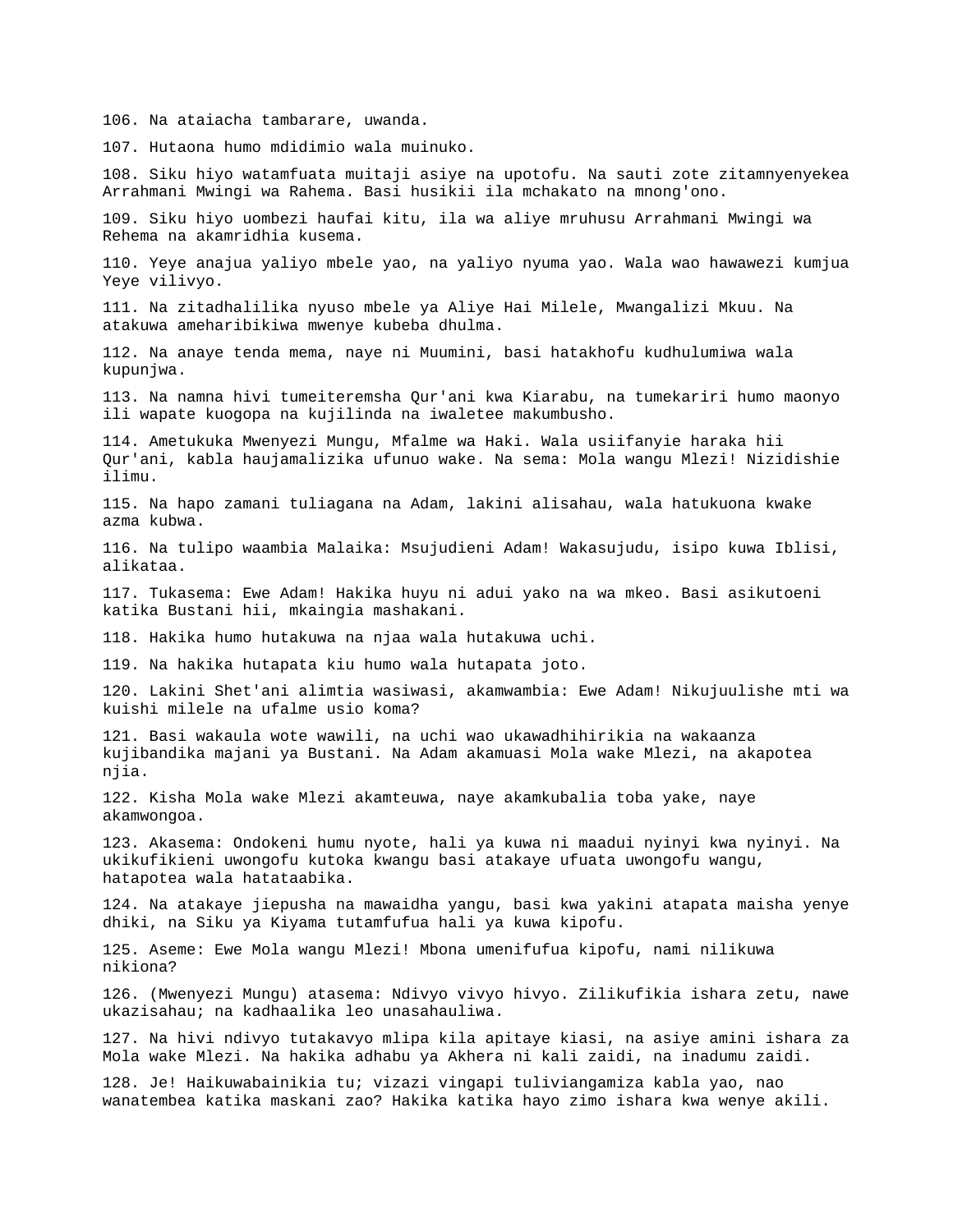129. Na lau kuwa si neno lililo kwisha tangulia kutoka kwa Mola wako Mlezi na muda ulio wekwa, bila ya shaka inge fika adhabu (hapa hapa).

130. Yavumilie haya wayasemayo. Na umtakase Mola wako Mlezi kwa kumsifu kabla ya kuchomoza jua, na kabla halijachwa, na nyakati za usiku pia umtakase, na ncha za mchana ili upate ya kukuridhisha.

131. Wala usivikodolee macho tulivyo wastareheshea baadhi ya watu miongoni mwao, kwa ajili ya mapambo ya duniani, ili tuwajaribu. Na riziki ya Mola wako Mlezi ni bora na inadumu zaidi.

132. Na waamrishe watu wako kusali, na uendelee mwenyewe kwa hayo. Sisi hatukuombi wewe riziki, bali Sisi ndio tunakuruzuku. Na mwisho mwema ni kwa mchamngu.

133. Na walisema: Kwa nini hakutuletea muujiza kutoka kwa Mola wake Mlezi? Je! Haikuwafikilia dalili wazi ya yaliyomo katika Vitabu vya kale?

134. Na lau kuwa tuliwaangamiza kwa adhabu kabla yake, wangeli sema: Ewe Mola wetu Mlezi! Kwa nini usituletee Mtume tukazifuata ishara zako kabla hatujadhilika na kuhizika.

135. Sema: Kila mmoja anangoja. Basi ngojeni! Hivi karibuni mtajua nani mwenye njia sawa na nani aliye ongoka.

## **SURA 21. SURATUL ANBIYAA**

KWA JINA LA MWENYEZI MUNGU MWINGI WA REHEMA MWENYE KUREHEMU

1. IMEWAKARIBIA watu hisabu yao, nao wamo katika mghafala wanapuuza.

2. Hayawafikilii mawaidha mapya kutoka kwa Mola wao Mlezi ila huyasikiliza na huku wanafanya mchezo.

3. Zimeghafilika nyoyo zao. Na wale walio dhulumu hunong'onezana kwa siri: Ni nani ati huyu isipo kuwa ni binaadamu tu kama nyinyi! Mnauwendea uchawi hali nanyi mnaona?

4. Alisema: Mola wangu Mlezi anayajua yasemwayo mbinguni na katika ardhi. Na Yeye ni Mwenye kusikia Mwenye kujua.

5. Lakini wao walisema: Hizo ni ndoto za ovyo ovyo, bali amezizua tu, bali huyo ni mtunga mashairi. Basi atuletee miujiza kama walivyo tumwa wale wa mwanzo.

6. Hawakuamini kabla yao watu wa mji tulio uangamiza. Basi, je, wataamini hawa?

7. Na kabla yako hatukuwatuma ila watu wanaume tulio wapa wahyi (ufunuo). Basi waulizeni wenye ilimu ikiwa nyinyi hamjui.

8. Wala hatukuwafanya miili isiyo kula chakula, wala hawakuwa wenye kuishi milele.

9. Kisha tukawatimizia miadi, na tukawaokoa wao na tulio wataka, na tukawateketeza walio pita mipaka.

10. Na hakika tumekuteremshieni Kitabu ambacho ndani yake yamo makumbusho yenu. Je! Hamzingatii?

11. Na mingapi katika miji iliyo kuwa ikidhulumu tumeiteketeza, na tukawasimamisha baada yao watu wengine.

12. Basi walipo ihisi adhabu yetu, mara wakaanza kukimbia.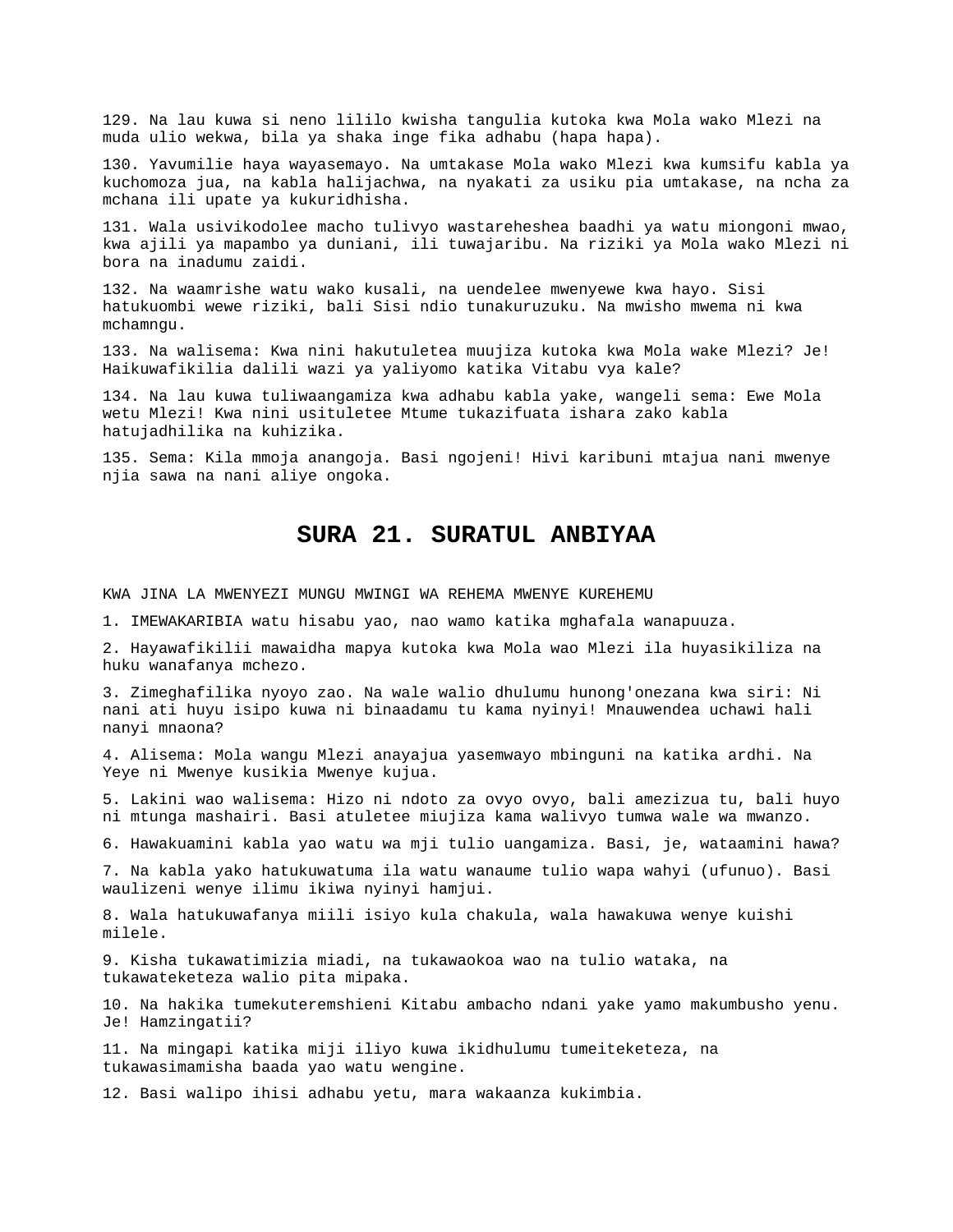13. Msikimbie! Na rejeeni kwenye zile zile starehe zenu, na maskani zenu, mpate kusailiwa!

14. Wakasema: Ole wetu! Hakika sisi tulikuwa madhaalimu.

15. Hakikuacha hicho kuwa kilio chao mpaka tukawafanya kama walio fyekwa, wamezimika.

16. Na hatukuziumba mbingu na ardhi na vilivyo baina yao kwa mchezo.

17. Kama tungeli taka kufanya mchezo tunge jifanyia Sisi wenyewe, lau kwamba tungeli kuwa ni wafanyao mchezo.

18. Bali tunaitupa kweli juu ya uwongo ikauvunja na mara ukatoweka. Na ole wenu kwa mnayo yazua.

19. Na ni vyake Yeye tu Mwenyezi Mungu vilivyomo mbinguni na katika ardhi. Na walioko kwake hawafanyi kiburi wakaacha kumuabudu, wala hawachoki.

20. Wanamtakasa usiku na mchana, wala hawanyong'onyei.

21. Au wamepata miungu katika ardhi inayo fufua?

22. Lau wangeli kuwamo humo miungu wengine isipo kuwa Mwenyezi Mungu basi bila ya shaka hizo mbingu na ardhi zingeli fisidika. Subahana 'Llah Ametakasika Mwenyezi Mungu, Bwana wa A'rshi (Kiti cha Enzi), na hayo wanayo yazua.

23. Yeye hahojiwi kwa ayatendayo, na wao ndio wanao hojiwa kwa wayatendayo.

24. Au wanawaabudu miungu mingine badala yake? Sema: Leteni ushahidi wenu! Haya ni ukumbusho wa hawa walio nami, na ukumbusho wa walio kabla yangu. Lakini wengi wao hawaijui kweli, na kwa hivyo wanapuuza.

25. Na hatukumtuma kabla yako Mtume yeyote ila tulimfunulia ya kwamba hapana mungu isipo kuwa Mimi. Basi niabuduni Mimi tu.

26. Na wanasema: Arrahman, Mwingi wa Rehema, ana mwana! Subhanahu, Ametakasika na hayo! Bali hao (wanao waita wana) ni watumwa walio tukuzwa.

27. Hawamtangulii kwa neno, nao wanafanya amri zake.

28. Anayajua yaliyo mbele yao na yaliyo nyuma yao. Wala hawamwombei yeyote ila yule anaye mridhia Yeye, nao kwa ajili ya kumwogopa wananyenyekea.

29. Na yeyote kati yao atakaye sema: Mimi ni mungu, badala yake, basi huyo tutamlipa malipo yake Jahannamu. Hivyo ndivyo tuwalipavyo wenye kudhulumu.

30. Je! Hao walio kufuru hawakuona kwamba mbingu na ardhi zilikuwa zimeambatana, kisha Sisi tukazibabandua? Na tukajaalia kwa maji kila kilicho hai? Basi je, hawaamini?

31. Na tukaweka katika ardhi milima iliyo thibiti ili isiwayumbishe, na tukaweka humo njia pana ili wapate kuongoka.

32. Na tukaifanya mbingu kuwa dari iliyo hifadhiwa, lakini wanazipuuza Ishara zake.

33. Na Yeye ndiye aliye umba usiku na mchana na jua na mwezi, vyote katika anga vinaogelea.

34. Nasi hatukumjaalia mwanaadamu yeyote kabla yako kuwa na maisha ya milele. Basi je! Ukifa wewe, wao wataishi milele?

35. Kila nafsi itaonja mauti; na tunakujaribuni kwa mtihani wa shari na kheri. Na kwetu Sisi mtarejeshwa.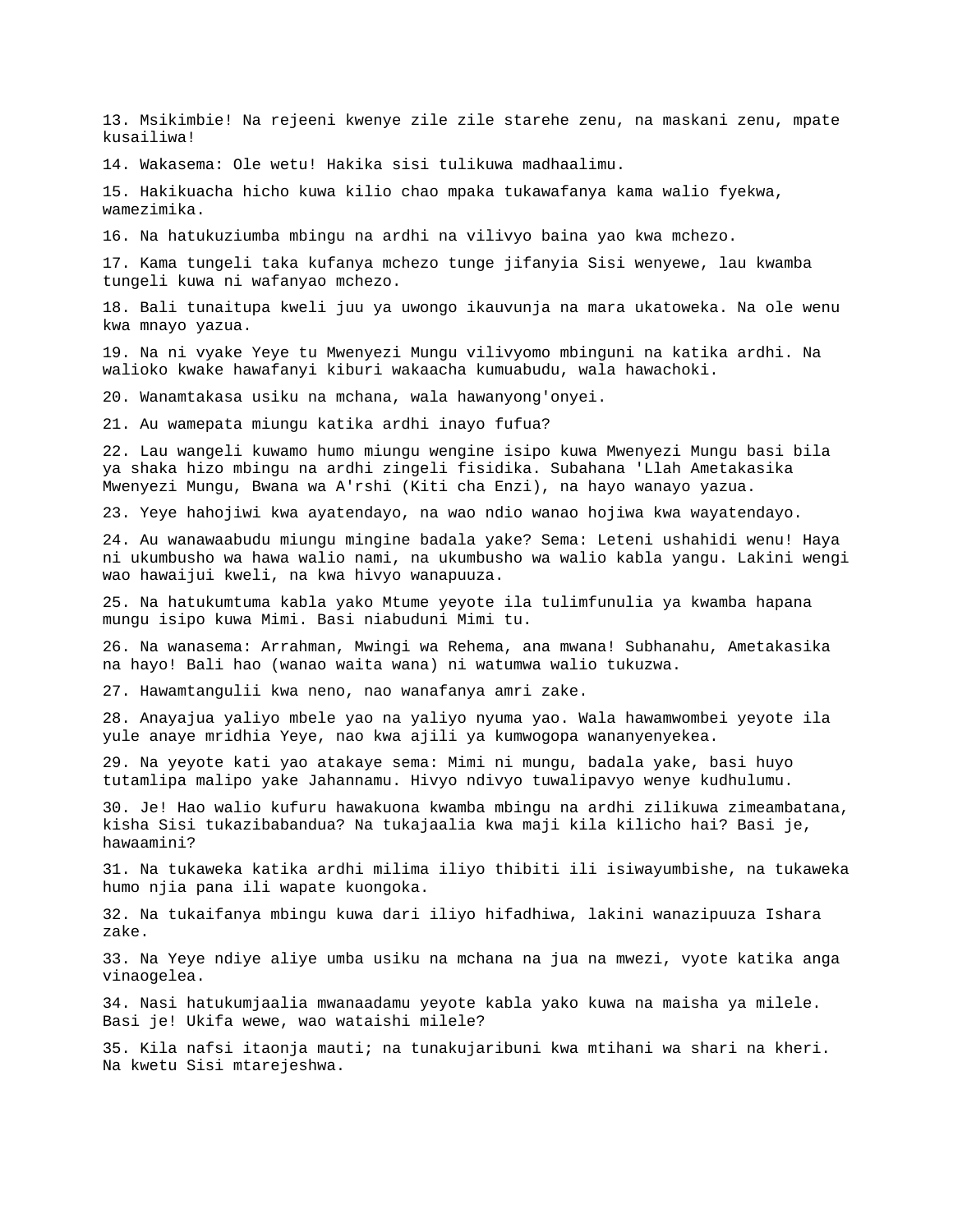36. Na wakikuona walio kufuru hawakufanyi wewe ila ni kitu cha maskhara tu, (wakisema): Je! Ndiye huyu anaye itaja miungu yenu? Na hali wao wanakataa kumkumbuka Arrahman, Mwingi wa Rehema!

37. Mwanaadamu ameumbwa na haraka. Nitakuonyesheni Ishara zangu. Basi msinihimize.

38. Na wanasema: Ahadi hii itatokea lini, ikiwa nyinyi mnasema kweli?

39. Lau wangeli jua wale walio kufuru wakati ambao hawatauzuia Moto kwenye nyuso zao wala migongo yao, na wala hawatanusuriwa!

40. Bali utawafikia kwa ghafla, na utawashitua na wala hawataweza kuurudisha, wala hawatapewa muhula!

41. Na Mitume walio kabla yako walikwisha dhihakiwa. Kwa hivyo wale walio wafanyia maskhara yaliwafika yale waliyo kuwa wakiyafanyia dhihaka.

42. Sema: Nani anaye kulindeni usiku na mchana na Arrahmani Mwingi wa Rehema? Bali wao wanapuuza kumkumbuka Mola wao Mlezi.

43. Au wao wanao miungu watao weza kuwakinga nasi? Hao hawawezi kujinusuru nafsi zao, wala hawatalindwa nasi!

44. Bali tuliwastarehesha hawa na baba zao mpaka umri ukawa mrefu kwao. Je, hawaoni ya kwamba Sisi tunaifikia ardhi tukiipunguza ncha zake? Basi je! Hao ni wenye kushinda?

45. Sema: Mimi nakuonyeni kwa Wahyi. Na viziwi hawasikii wito wanapo onywa.

46. Na wanapo guswa na mpulizo mmoja tu wa adhabu itokayo kwa Mola wako Mlezi, bila ya shaka wao husema: Ole wetu! Hakika tulikuwa wenye kudhulumu.

47. Nasi tutaweka mizani za uadilifu kwa Siku ya Kiyama. Basi nafsi haitadhulumiwa kitu chochote. Hata ikiwa ni uzito wa chembe ya khardali tutaileta. Nasi tunatosha kuwa washika hisabu.

48. Na kwa yakini tuliwapa Musa na Haaruni kipambanuzi, na mwangaza, na makumbusho kwa wachamngu,

49. Ambao wanamkhofu Mola wao Mlezi faraghani, na wanaiogopa Saa ya Kiyama.

50. Na haya ni makumbusho yaliyo barikiwa, tuliyo yateremsha. Basi je! Mnayakataa?

51. Na hakika tulikwisha mpa Ibrahim uwongofu wake zamani, na tulikuwa tunamjua.

52. Alipo mwambia baba yake na watu wake: Ni nini haya masanamu mnayo yashughulikia kuyaabudu?

53. Wakasema: Tumewakuta baba zetu wakiyaabudu.

54. Akasema: Bila ya shaka nyinyi na baba zenu mmekuwa katika upotofu ulio dhaahiri.

55. Wakasema: Je! Umetujia kwa maneno ya kweli au wewe ni katika wachezao tu?

56. Akasema: Bali Mola wenu Mlezi ni Mola Mlezi wa mbingu na ardhi ambaye ndiye aliye ziumba. Na mimi ni katika wenye kuyashuhudia hayo.

57. Na Wallahi! Nitayafanyia vitimbi masanamu yenu haya baada ya mkisha geuka kwenda zenu.

58. Basi akayavunja vipande vipande, ila kubwa lao, ili wao walirudie.

59. Wakasema: Nani aliye ifanyia haya miungu yetu? Hakika huyu ni katika walio dhulumu.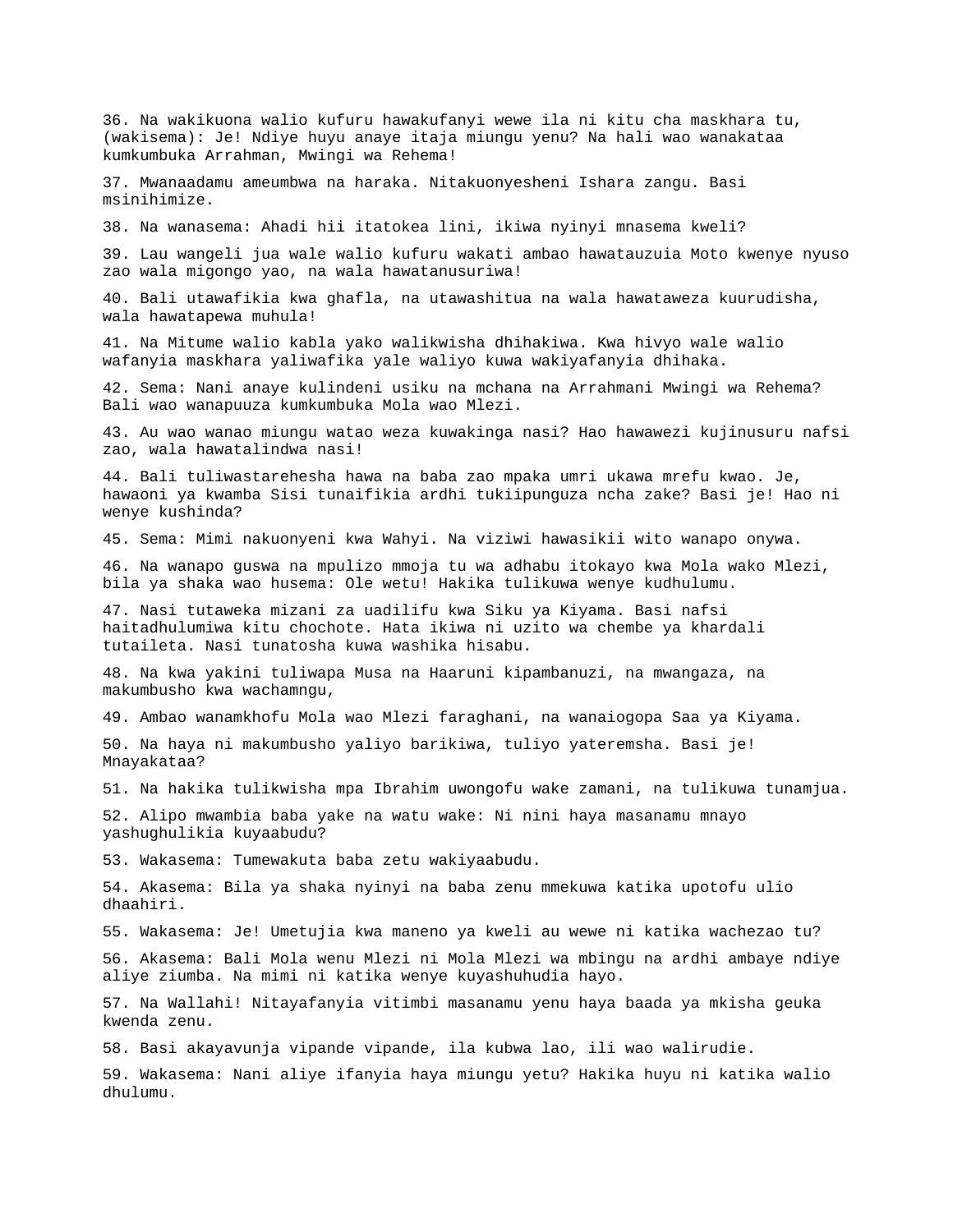60. Wakasema: Tumemsikia kijana mmoja akiwataja. Anaitwa Ibrahim. 61. Wakasema: Mleteni mbele ya macho ya watu, wapate kumshuhudia! 62. Wakasema: Je! Wewe umeifanyia haya miungu yetu, ewe Ibrahim? 63. Akasema: Bali amefanya hayo huyu mkubwa wao. Basi waulizeni ikiwa wanaweza kutamka. 64. Basi wakajirudi nafsi zao, wakasema: Hakika nyinyi mlikuwa madhaalimu! 65. Kisha wakarejea kwenye ule ule upotovu wao wakasema: Wewe unajua kwamba hawa hawesemi. 66. Akasema: Basi nyinyi mnawaabudu asiye kuwa Mwenyezi Mungu wasio kufaini kitu wala kukudhuruni? 67. Aibu yenu nyinyi na hivyo mnavyo viabudu badala ya Mwenyezi Mungu! Basi nyinyi hamtii akilini? 68. Wakasema: Mchomeni moto, na muinusuru miungu yenu, ikiwa nyinyi ni watendao jambo! 69. Sisi tukasema: Ewe moto! Kuwa baridi na salama kwa Ibrahim! 70. Wao walimkusudia maovu, lakini Sisi tukawafanya wao ndio walio khasiri. 71. Na tukamwokoa yeye na Luut'i tukawapeleka kwenye nchi tulio ibariki kwa ajili ya walimwengu wote. 72. Naye tukampa Is-haq, na Yaaqub kuwa ni ziada. Na wote tukawajaalia wawe watu wema. 73. Na tukawafanya maimamu wakiongoa watu kwa amri yetu. Na tukawafunulia watende kheri, na washike Sala, na watoe Zaka; na walikuwa wanatuabudu Sisi tu. 74. Na Luut'i tukampa hukumu na ilimu na tukamwokoa na ule mji ulio kuwa ukifanya maovu. Hakika hao walikuwa watu wabaya, wachafu. 75. Na tukamuingiza katika rehema yetu. Hakika yeye ni miongoni mwa watenda mema. 76. Na Nuhu alipo ita zamani, nasi tukamuitikia, na tukamwokoa yeye na watu wake kutokana na shida kubwa. 77. Na tukamnusuru na watu walio zikanusha Ishara zetu. Hakika hao walikuwa watu wabaya. Basi tukawazamisha wote. 78. Na Daud na Suleiman walipo kata hukumu katika kadhiya ya konde walipo lisha humo mbuzi wa watu usiku. Na Sisi tulikuwa wenye kushuhudia hukumu yao hiyo. 79. Tukamfahamisha Suleiman. Na kila mmoja wao tulimpa hukumu na ilimu. Na tuliifanya milima na ndege kuwa pamoja na Daud imnyenyekee na imtakase Mwenyezi Mungu. Na Sisi ndio tulio fanya hayo. 80. Na tukamfundisha kuunda mavazi ya vita kwa ajili yenu ili yakuhifadhini katika kupigana kwenu. Je! Mtakuwa wenye kushukuru? 81. Na tukamsahilishia Suleiman upepo wa kimbunga wendao kwa amri yake kwenye ardhi tuliyo ibarikia. Na Sisi ndio tunao jua kila kitu. 82. Na pia mashet'ani wanao mpigia mbizi na kufanya kazi nyenginezo. Na Sisi tulikuwa walinzi wao. 83. Na Ayyubu, alipo mwita Mola wake Mlezi, akasema: Mimi yamenipata madhara. Na Wewe ndiye unaye rehemu kuliko wote wanao rehemu.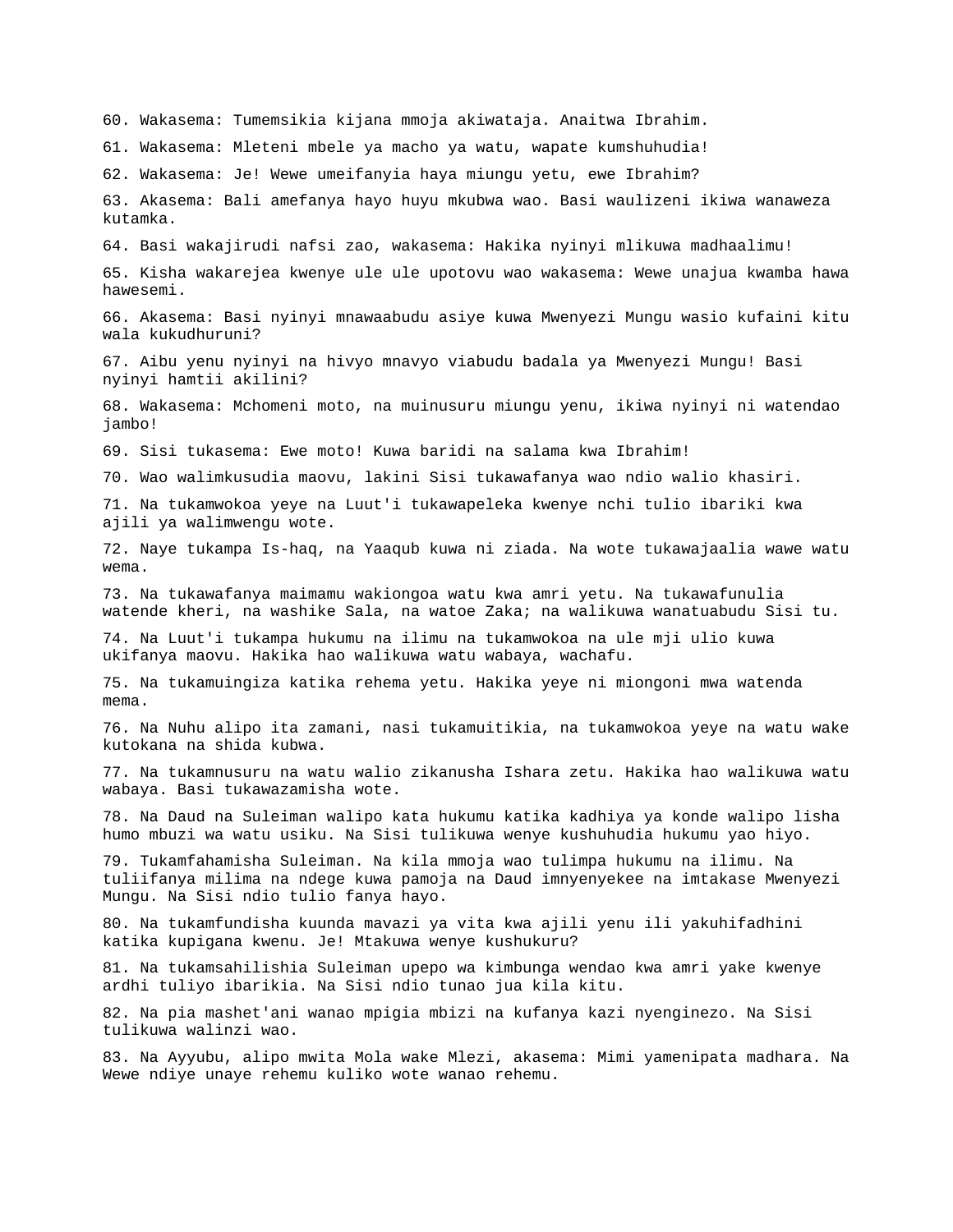84. Basi tukamwitikia, na tukamwondolea madhara aliyo kuwa nayo, na tukampa watu wake na mfano wao pamoja nao kuwa ni rehema inayo toka kwetu, na ukumbusho kwa wafanyao ibada. 85. Na Ismail, na Idris, na Dhulkifli - wote walikuwa miongoni mwa wanao subiri. 86. Na tukawaingiza katika rehema yetu. Hakika wao walikuwa katika watu wema. 87. Na Dhun-Nun alipoondoka hali ameghadhibika, na akadhani ya kwamba hatutakuwa na uwezo juu yake. Basi aliita katika giza: Hapana mungu isipo kuwa Wewe Subhanaka Uliye takasika. Hakika mimi nilikuwa miongoni mwa wenye kudhulumu. 88. Basi tukamwitikia na tukamwokoa kutokana na dhiki. Na hivyo ndivyo tunavyo waokoa Waumini. 89. Na Zakariya alipo mwita Mola wake Mlezi: Mola wangu Mlezi! Usiniache peke yangu, na Wewe ndiye Mbora wa wanao rithi. 90. Basi tukamwitikia, na tukampa Yahya na tukamponyeshea mkewe. Hakika wao walikuwa wepesi wa kutenda mema, na wakituomba kwa shauku na khofu. Nao walikuwa wakitunyenyekea. 91. Na mwanamke aliye linda uke wake, na tukampulizia katika roho yetu, na tukamfanya yeye na mwanawe kuwa ni Ishara kwa walimwengu. 92. Kwa hakika huu umma wenu ni umma mmoja, na Mimi ni Mola wenu Mlezi. Kwa hivyo niabuduni Mimi. 93. Nao wakalikata jambo lao hili mapande mapande baina yao. Wote watarudi kwetu. 94. Na atendaye mema naye ni Muumini basi haitakataliwa juhudi yake. Na hakika Sisi tunamwandikia. 95.Na haiwi kwa wana-mji tulio uangamiza, ya kwamba hawatarejea, 96. Mpaka watapo funguliwa Juju na Maajuju wakawa wanateremka kutoka kila mlima; 97. Na miadi ya haki ikakaribia. Hapo ndipo yatapo kodoka macho ya walio kufuru (na watasema:) Ole wetu! Bila ya shaka tulikuwa tumeghafilika na haya, bali tulikuwa wenye kudhulumu. 98. Hakika nyinyi na hao mnao waabudu badala ya Mwenyezi Mungu ni kuni za Jahannamu; huko mtaingia tu. 99. Lau kuwa hawa ni miungu, wasingeli ingia. Na wote watadumu humo. 100. Lao wao humo ni kupiga mayowe, na wala hawatasikia (jenginelo). 101. Ama wale ambao wema wetu umewatangulia, hao watatenganishwa na hayo. 102. Hawatausikia mvumo wake, na wao watadumu katika yale zinayo yatamani nafsi zao. 103. Hicho Kitisho Kikubwa hakito wahuzunisha. Na Malaika watawapokea (kwa kuwaambia): Hii ndiyo Siku yenu mliyo kuwa mkiahidiwa! 104. Siku tutakapo zikunja mbingu kama mkunjo wa karatasi za vitabu. Kama tulivyo anza umbo la mwanzo tutalirudisha tena. Ni ahadi iliyo juu yetu. Hakika Sisi ni watendao. 105. Na hakika tulikwisha andika katika Zaburi baada ya Kumbukumbu, ya kwamba nchi watairithi waja wangu walio wema. 106. Hakika katika haya yapo mawaidha kwa watu wafanyao ibada. 107. Nasi hatukukutuma ila uwe ni Rehema kwa walimwengu wote.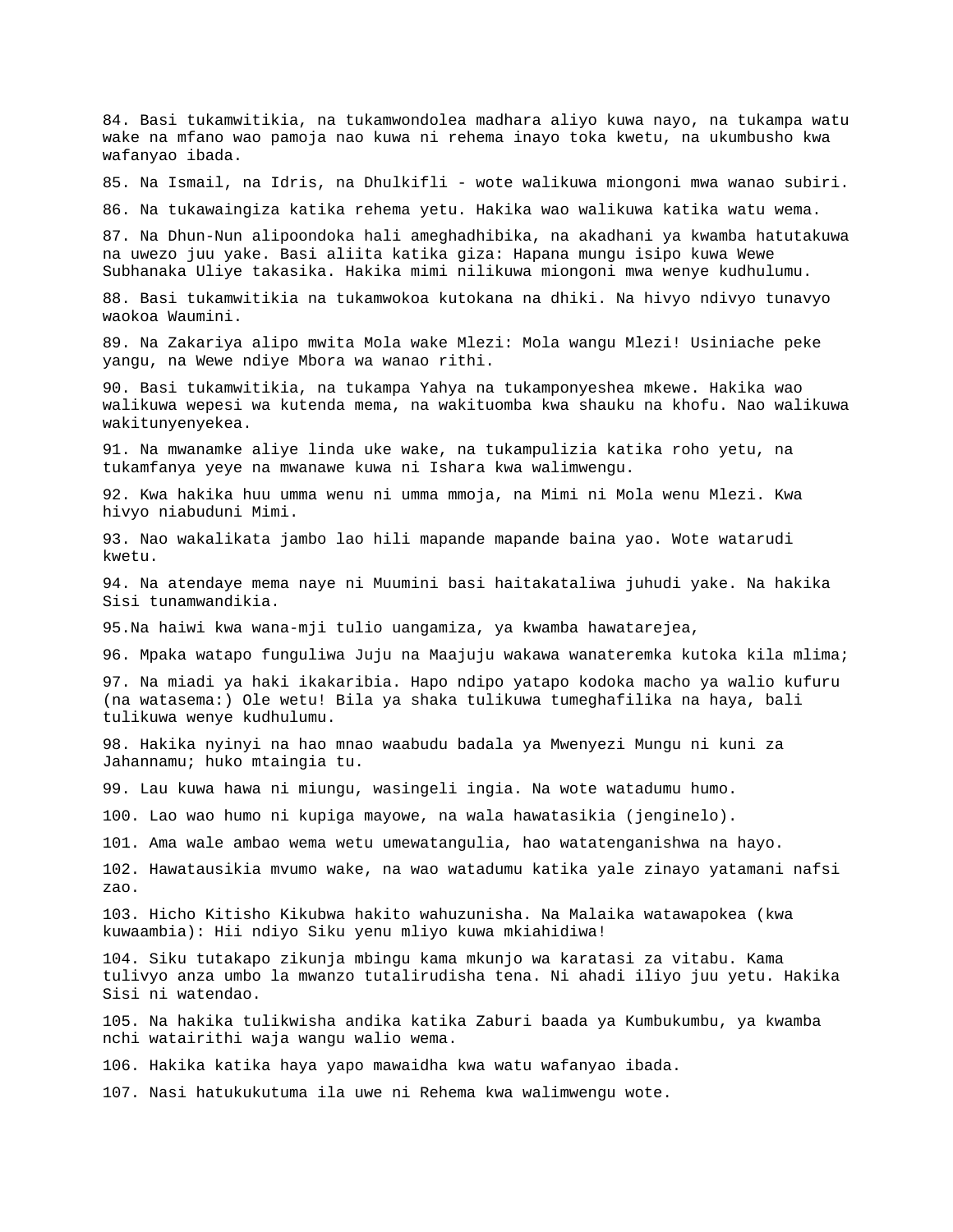108. Sema: Hakika imefunuliwa kwangu ya kwamba hakika Mungu wenu ni Mungu Mmoja tu. Je! Mmesilimu?

109. Na kama wakigeuka, basi sema: Nimekutangazieni sawa sawa, wala sijui yako karibu au mbali hayo mliyo ahidiwa.

110. Hakika Yeye anajua kauli ya dhaahiri na anajua myafichayo.

111. Wala sijui pengine huu ni mtihani tu kwenu na starehe mpaka muda kidogo.

112. Sema: Mola wangu Mlezi! Hukumu kwa haki. Na Mola wetu Mlezi ni Mwingi wa Rehema, aombwaye msaada juu ya mnayo yazua.

## **SURA 22. SURATUL HAJJ**

KWA JINA LA MWENYEZI MUNGU MWINGI WA REHEMA MWENYE KUREHEMU

1. Enyi watu! Mcheni Mola wenu Mlezi. Hakika tetemeko la Saa (ya Kiyama) ni jambo kuu.

2. Siku mtapo iona, kila mwenye kunyonyesha atamsahau amnyonyeshaye, na kila mwenye mimba ataharibu mimba yake. Na utaona watu wamelewa, na kumbe hawakulewa. Lakini adhabu ya Mwenyezi Mungu ni kali.

3. Na miongoni mwa watu wapo wanao bishana juu ya Mwenyezi Mungu bila ya ilimu, na wanamfuata kila shet'ani aliye asi.

4. Ameandikiwa kwamba anaye mfanya kuwa rafiki, basi huyo hakika atampoteza na atamwongoza kwenye adhabu ya Moto mkali.

5. Enyi watu! Ikiwa nyinyi mna shaka ya kufufuliwa basi kwa hakika Sisi tulikuumbeni kutokana na udongo, kisha kutokana na manii, kisha kutokana na kipande cha damu ilio gandana, kisha kutokana na kipande cha nyama chenye umbo na kisicho kuwa na umbo, ili tukubainishieni. Nasi tunakiweka katika matumbo ya uzazi tunacho kitaka mpaka muda ulio wekwa. Kisha tunakutoeni kwa hali ya mtoto mchanga, kisha mfikie kutimia akili. Na wapo katika nyinyi wanao kufa, na wapo katika nyinyi wanao rudishwa kwenye umri wa unyonge kabisa, hata mtu awe hajui kitu baada ya kuwa anakijua. Na unaiona ardhi imetulia kimya, lakini tunapo yateremsha maji juu yake husisimka na kututumka, na kumea kila namna ya mimea mizuri.

6. Hayo ni kwa sababu hakika Mwenyezi Mungu ndiye Haki, na kwamba hakika Yeye ndiye mwenye kuhuisha wafu, na kwamba hakika Yeye ni Muweza wa kila kitu.

7. Na kwamba hakika Saa itakuja hapana shaka kwa hilo, na kwamba hakika Mwenyezi Mungu atawafufua walio makaburini.

8. Na katika watu wapo wanao bishana juu ya Mwenyezi Mungu bila ya ilimu, wala uwongofu, wala Kitabu chenye nuru.

9. Anaye geuza shingo yake ili kupoteza watu waache Njia ya Mwenyezi Mungu. Duniani atapata hizaya, na Siku ya Kiyama tutamwonjesha adhabu ya kuungua.

10. (Ataambiwa): Hayo ni kwa sababu ya iliyo tanguliza mikono yako. Na hakika Mwenyezi Mungu si dhaalimu kwa waja.

11. Na katika watu wapo wanao muabudu Mwenyezi Mungu kwa ukingoni. Ikimfikia kheri hutulia kwayo, na ukimfikia msukosuko hugeuza uso wake. Amekhasiri dunia na Akhera; hiyo ndiyo khasara iliyo wazi.

12. Badala ya Mwenyezi Mungu, yeye huomba kisicho mdhuru wala kumnufaisha. Huko ndiko kupotolea mbali!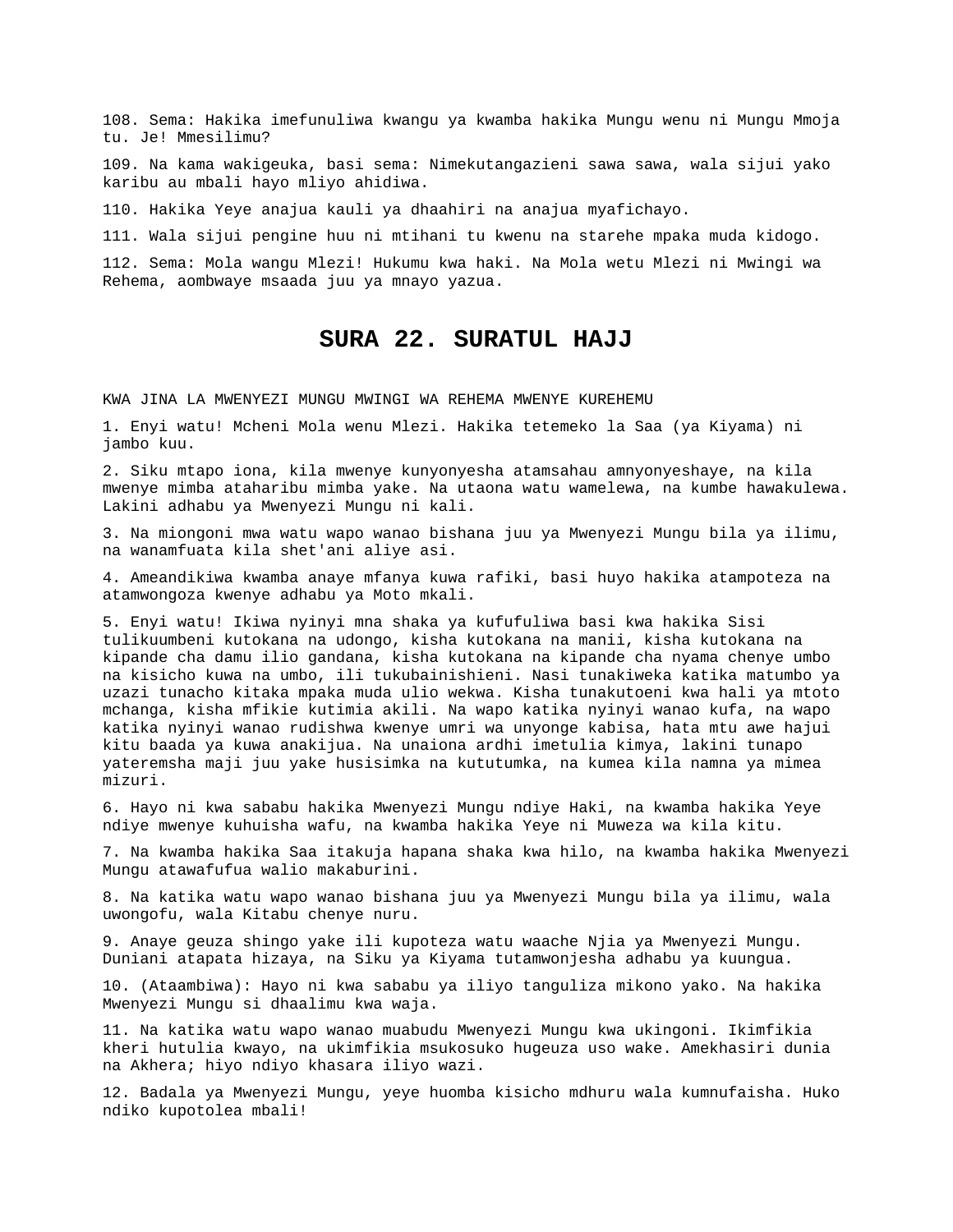13. Humuomba yule ambaye bila ya shaka dhara yake ipo karibu zaidi kuliko nafuu yake. Kwa hakika huyo ni mlinzi muovu, na rafiki muovu.

14. Hakika Mwenyezi Mungu atawaingiza walio amini na wakatenda mema katika Bustani zipitazo mito kati yake. Hakika Mwenyezi Mungu hutenda atakayo.

15. Anaye dhani kwamba Mwenyezi Mungu hatamnusuru (Mtume) katika dunia na Akhera na afunge kamba kwenye dari kisha aikate. Atazame je hila yake itaondoa hayo yaliyo mkasirisha?

16. Na namna hivi tumeiteremsha (Qur'ani) kuwa ni Aya zilizo wazi, na hakika Mwenyezi Mungu humwongoa amtakaye.

17. Hakika walio amini, na ambao ni Mayahudi na Wasabai na Wakristo na Majusi na wale walio shiriki - hakika Mwenyezi Mungu atawapambanua baina yao Siku ya Kiyama. Hakika Mwenyezi Mungu ni Shahidi wa kila kitu.

18. Je! Huoni kwamba vinamsujudia Mwenyezi Mungu viliomo mbinguni na viliomo katika ardhi, na jua, na mwezi, na nyota, na milima, na miti, na wanyama, na wengi miongoni mwa watu. Na wengi imewastahiki adhabu. Na anaye fedheheshwa na Mwenyezi Mungu hana wa kumhishimu. Hakika Mwenyezi Mungu hutenda apendayo.

19. Hawa wagomvi wawili walio gombana kwa ajili ya Mola wao Mlezi. Basi walio kufuru watakatiwa nguo za moto, na yatamiminwa juu ya vichwa vyao maji yanayo chemka.

20. Kwa maji hayo vitayayushwa viliomo matumboni mwao, na ngozi zao pia.

21. Na kwa ajili yao yatakuwapo marungu ya chuma.

22. Kila wakitaka kutoka humo kwa sababu ya uchungu watarudishwa humo humo, na wataambiwa: Onjeni adhabu ya kuungua!

23. Hakika Mwenyezi Mungu atawaingiza walio amini na wakatenda mema katika Bustani zipitiwazo na mito kati yake. Watapambwa humo kwa mapambo ya mikononi ya dhahabu na lulu. Na mavazi yao humo ni hariri.

24. Na wataongozwa kwenye maneno mazuri, na wataongozwa kwenye Njia ya Msifiwa.

25. Hakika wale walio kufuru na wakazuilia Njia ya Mwenyezi Mungu na Msikiti Mtakatifu, ambao tumeufanya kwa ajili ya watu wote sawasawa, kwa wakaao humo na wageni. Na kila atakaye taka kufanya upotofu humo kwa dhulma, basi tutamwonjesha adhabu chungu.

26. Na pale tulipomweka Ibrahim pahala penye ile Nyumba tukamwambia: Usinishirikishe na chochote; na isafishe Nyumba yangu kwa ajili ya wanao izunguka kwa kut'ufu, na wanao kaa hapo kwa ibada, na wanao rukuu, na wanao sujudu.

27. Na watangazie watu Hija; watakujia kwa miguu na juu ya kila ngamia aliye konda, wakija kutoka katika kila njia ya mbali.

28. Ili washuhudie manufaa yao na walitaje jina la Mwenyezi Mungu katika siku maalumu juu ya nyama hoa alio waruzuku. Basi kuleni katika hao na mlisheni mwenye shida aliye fakiri.

29. Kisha wajisafishe taka zao, na waondoe nadhiri zao, na waizunguke Nyumba ya Kale.

30. Ndio hivyo iwe! Na anaye vitukuza vitakatifu vya Mwenyezi Mungu basi hayo ndiyo kheri yake mbele ya Mola wake Mlezi. Na mmehalalishiwa nyama hoa ila wale mlio somewa. Basi jiepusheni na uchafu wa masanamu, na jiepusheni na usemi wa uwongo.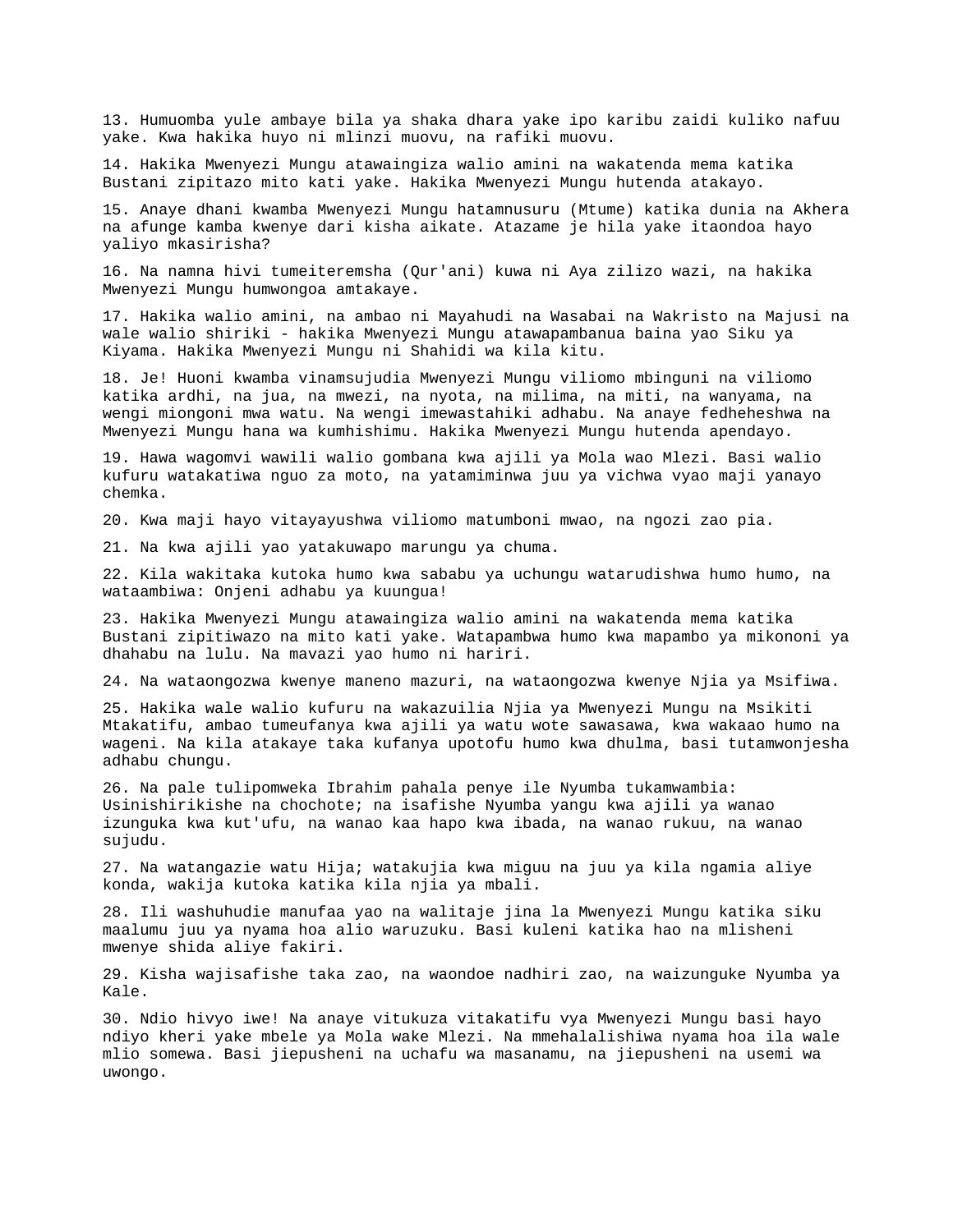31. Kwa kumtakasikia Imani Mwenyezi Mungu, bila ya kumshirikisha. Na anaye mshirikisha Mwenyezi Mungu ni kama kwamba ameporomoka kutoka mbinguni, kisha ndege wakamnyakua au upepo ukamtupa pahala mbali.

32. Ndio hivyo! Na anayetukuza ibada za Mwenyezi Mungu, basi hayo ni katika unyenyekevu wa nyoyo.

33. Katika hao nyinyi mna manufaa mpaka muda maalumu. Kisha pahala pa kuchinjiwa kwake ni kwenye Nyumba ya Kale.

34. Na kila umma tumewafanyia mahala pa kuchinjia mihanga ya ibada ili walitaje jina la Mwenyezi Mungu juu ya vile walivyo ruzukiwa katika wanyama wa mifugo. Basi Mungu wenu ni Mungu Mmoja tu. Jisalimishieni kwake tu, na wabashirie wanyenyekevu,

35. Ambao, anapo tajwa Mwenyezi Mungu nyoyo zao hutetemeka, na wanao vumilia kwa yanao wasibu, na wanao shika Sala, na wanatoa katika tulivyo waruzuku.

36. Na ngamia wa sadaka tumekufanyieni kuwa ni kudhihirisha matukuzo kwa Mwenyezi Mungu; kwa hao mna kheri nyingi. Basi litajeni jina la Mwenyezi Mungu juu yao wanapo simama kwa safu. Na waangukapo ubavu kuleni katika hao na walisheni walio kinai na wanao lazimika kuomba. Ndio kama hivi tumewafanya hawa wanyama dhalili kwenu ili mpate kushukuru.

37. Nyama zao hazimfikii Mwenyezi Mungu wala damu zao, lakini unamfikia uchamngu wenu. Namna hivi tumewadhalilisha kwenu ili mumtukuze Mwenyezi Mungu kwa alivyo kuongoeni. Na wabashirie wafanyao mema.

38. Hakika Mwenyezi Mungu huwakinga walio amini. Hakika Mwenyezi Mungu hampendi kila khaini mwingi wa kukanya mema.

39. Wameruhusiwa kupigana wale wanao pigwa vita kwa sababu wamedhulumiwa - na kwa yakini Mwenyezi Mungu ni Muweza wa kuwasaidia -

40. Wale ambao wametolewa majumbani mwao pasipo haki, ila kwa kuwa wanasema: Mola wetu Mlezi ni Mwenyezi Mungu! Na lau kuwa Mwenyezi Mungu hawakingi watu kwa watu, basi hapana shaka zingeli vunjwa nymba za wat'awa, na makanisa, na masinagogi, na misikiti, ambamo ndani yake jina la Mwenyezi Mungu linatajwa kwa wingi. Na bila ya shaka Mwenyezi Mungu humsaidia yule anaye msaidia Yeye. Hakika Mwenyezi Mungu ni Mwenye nguvu Mtukufu.

41. Wale ambao tukiwapa madaraka katika nchi husimamisha Sala, na wakatoa Zaka, na wakaamrisha mema, na wakakataza mabaya. Na kwa Mwenyezi Mungu ndio marejeo ya mambo yote.

42. Na wakikukanusha basi walikwisha kanusha kabla yao watu wa Nuhu, na kina A'ad na kina Thamud,

43. Na watu wa Ibrahim na watu wa Lut'i

44. Na watu wa Madiana. Na Musa pia alikanushwa. Nikawapa muda makafiri, kisha nikawatia mkononi. Basi ilikuwaje adhabu yangu!

45. Miji mingapi tuliiangamiza iliyo kuwa ikidhulumu, ikawa imebaki magofu, na visima vilivyo achwa, na majumba yaliyo kuwa madhubuti?

46. Je! Hawatembei katika ardhi ili wapate kuwa na nyoyo zao za kuzingatia, au masikio ya kusikilia? Kwani hakika si macho yanayo pofuka, lakini zinazo pofuka ni nyoyo ziliomo vifuani.

47. Na wanakuhimiza ulete adhabu, lakini Mwenyezi Mungu hatakwenda kinyume na ahadi yake kabisa. Na hakika siku moja kwa Mola wako Mlezi ni kama miaka elfu mnavyo hisabu nyinyi.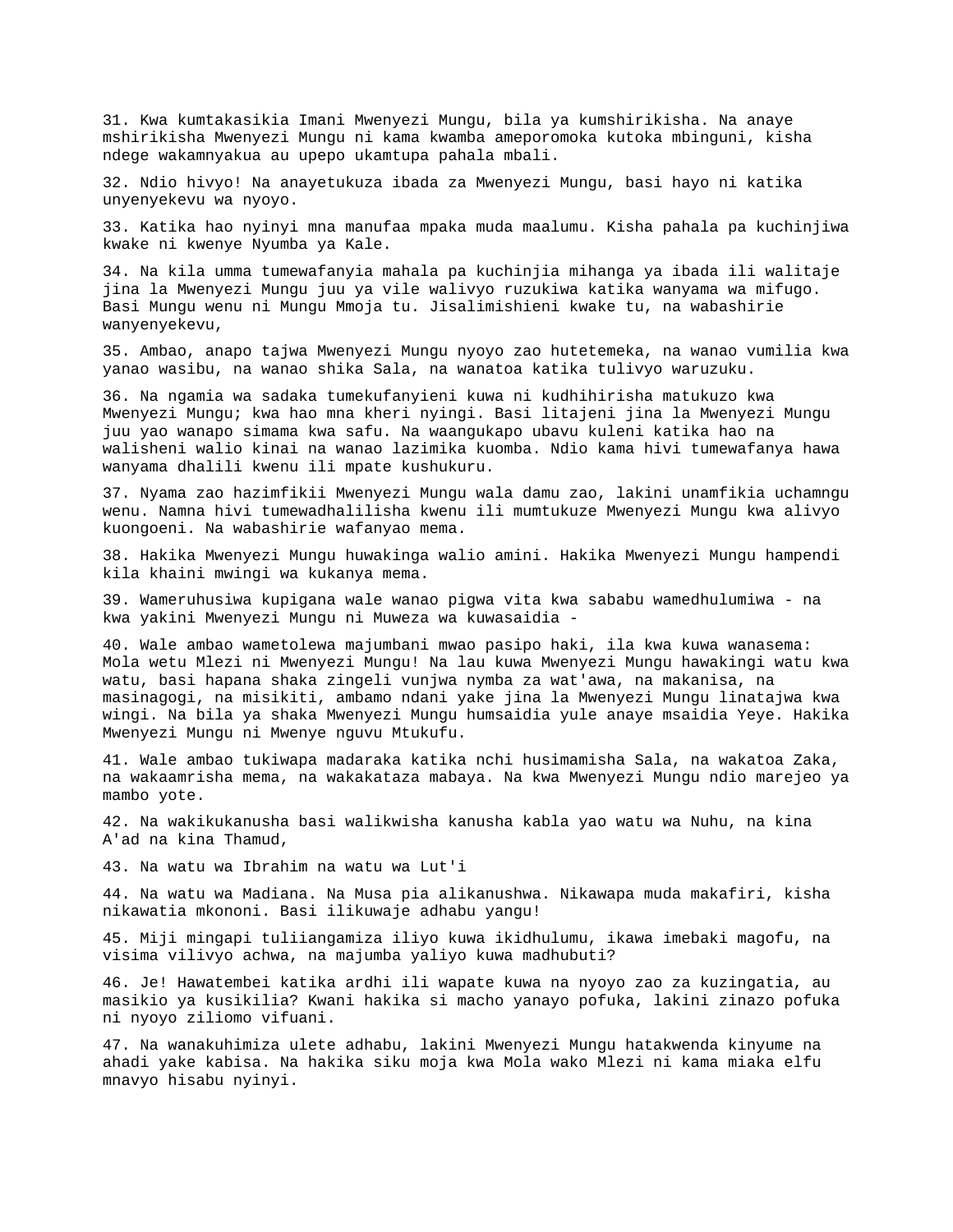48. Na miji mingapi niliipa muda na hali ilikuwa imedhulumu, na kisha nikaitia mkononi? Na kwangu Mimi ndio marudio yote.

49. Sema: Enyi watu! Hakika mimi ni mwonyaji kwenu niliye dhaahiri.

50. Basi walio amini na wakatenda mema watapata maghfira na riziki za ukarimu.

51. Na wanao jitahidi kuzipinga Aya zetu hao ndio watu wa Motoni.

52. Na hatukumtuma kabla yako Mtume wala Nabii ila anapo soma, Shet'ani hutumbukiza katika masomo yake. Lakini Mwenyezi Mungu huyaondoa anayo yatia Shet'ani; kisha Mwenyezi Mungu huzithibitisha Aya zake. Na Mwenyezi Mungu ni Mjuzi Mwenye hikima.

53. Hayo ni ili alifanye lile analo litia Shet'ani liwe ni fitna kwa wale wenye maradhi ndani ya nyoyo zao, na wale ambao nyoyo zao ni ngumu. Na hakika madhaalimu wamo katika mfarakano wa mbali.

54. Na ili walio pewa ilimu wajue kuwa hayo ni Haki itokayo kwa Mola wako Mlezi na waamini, na zipate kutua nyoyo zao. Na hakika Mwenyezi Mungu ndiye anaye waongoa wenye kuamini kwenye Njia Iliyo Nyooka.

55. Na walio kufuru hawatoacha kuwa katika wasiwasi kwa hilo mpaka Saa iwafikie ghafla, au iwafikie adhabu ya Siku Tasa.

56. Ufalme wote siku hiyo utakuwa wa Mwenyezi Mungu. Atahukumu baina yao. Basi walio amini na wakatenda mema watakuwa katika Bustani zenye neema.

57. Na walio kufuru na kuzikanusha Ishara zetu, basi hao watapata adhabu ya kufedhehesha.

58. Na walio hama kwa ajili ya Mwenyezi Mungu, kisha wakauwawa au wakafa, bila ya shaka Mwenyezi Mungu atawaruzuku riziki njema. Na hakika Mwenyezi Mungu ni Mbora wa wanao ruzuku.

59. BIla ya shaka atawaingiza pahala watakapo paridhia. Na hakika Mwenyezi Mungu ni Mjuzi na Mpole.

60. Ndio namna hivi. Na anaye lipiza mfano wa alivyo adhibiwa, kisha akadhulumiwa, basi hapana shaka Mwenyezi Mungu atamsaidia. Hakika Mwenyezi Mungu ni Msamehevu Mwenye maghfira.

61. Hayo ni kwa kuwa Mwenyezi Mungu huingiza usiku katika mchana, na huuingiza mchana katika usiku, na ya kwamba Mwenyezi Mungu ni Mwenye kusikia Mwenye kuona.

62. Hayo ni kwa kuwa Mwenyezi Mungu ndiye Wa Kweli, na kwamba wale wanao waomba badala yake, ni baat'ili, na hakika Mwenyezi Mungu ndiye Aliye Juu na ndiye Mkubwa.

63. Je! Huoni kwamba Mwenyezi Mungu huteremsha maji kutoka mbinguni, na mara ardhi inakuwa chanikiwiti? Hakika Mwenyezi Mungu ni Mpole na Mwenye kujua.

64. Ni vyake viliomo mbinguni na viliomo katika ardhi. Na hakika Mwenyezi Mungu ni Mwenye kujitosha na Mwenye kusifiwa.

65. Je! Huoni kwamba Mwenyezi Mungu amevidhalilisha kwenu viliomo katika ardhi, na marikebu zipitazo baharini kwa amri yake, na amezishika mbingu zisianguke juu ya ardhi ila kwa idhini yake. Hakika Mwenyezi Mungu ni Mwenye huruma kwa watu, Mwenye kurehemu.

66. Na Yeye ndiye aliye kuhuisheni kisha akakufisheni, na kisha atakufufueni. Hakika mwanaadamu hana fadhila.

67. Kila umma tumewajaalia na ibada zao wanazo zishika. Basi wasizozane nawe katika jambo hili. Na waite watu kwendea kwa Mola wako Mlezi. Hakika wewe uko kwenye Uwongofu Ulio Nyooka.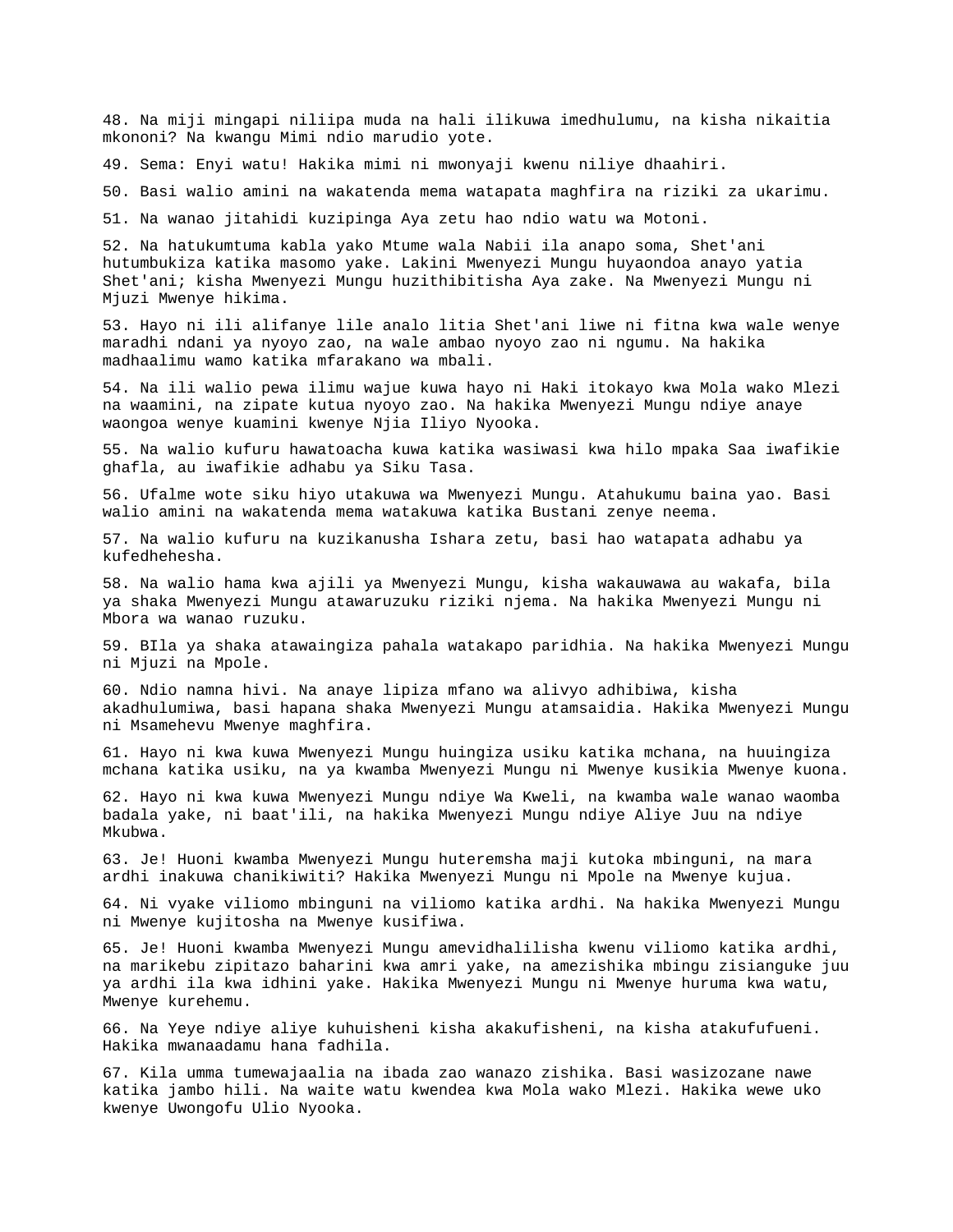68. Na wakikujadili basi sema: Mwenyezi Mungu anajua zaidi mnayo yatenda.

69. Mwenyezi Mungu atahukumu baina yenu Siku ya Kiyama katika hayo mnayo khitalifiana.

70. Je! Hujui kwamba Mwenyezi Mungu anayajua yaliomo mbinguni na katika ardhi? Hakika hayo yamo Kitabuni. Hakika hayo kwa Mwenyezi Mungu ni mepesi.

71. Na wanaabudu badala ya Mwenyezi Mungu ambavyo hakuviteremshia ushahidi, na ambavyo hawana ujuzi navyo. Na madhaalimu hawatakuwa na wa kuwasaidia.

72. Na wanapo somewa Aya zetu zilizo wazi utaona chuki katika nyuso za walio kufuru. Hukaribia kuwavamia wale wanao wasomea hizo Aya zetu. Sema: Je! Nikwambieni yaliyo mabaya zaidi kuliko haya? Ni Moto. Mwenyezi Mungu amewaahidi walio kufuru, na ni marudio mabaya hayo.

73. Enyi watu! Unapigwa mfano, basi usikilizeni. Hakika wale mnao waomba badala ya Mwenyezi Mungu, hawatoumba hata nzi ijapo kuwa watajumuika kwa hilo. Na nzi akiwapokonya kitu hawawezi kukipata kwake. Amedhoofika kweli huyo mwenye kutaka na mwenye kutakiwa.

74. Hawakumuadhimisha Mwenyezi Mungu anavyo stahiki kuadhimishwa. Hakika Mwenyezi Mungu bila ya shaka ni Mwenye kushinda.

75. Mwenyezi Mungu huteuwa Wajumbe miongoni mwa Malaika na miongoni mwa watu. Hakika Mwenyezi Mungu ni Mwenye kusikia, Mwenye kuona.

76. Anayajua yaliyo mbele yao na yaliyo nyuma yao. Na kwa Mwenyezi Mungu yatarejeshwa mambo yote.

77. Enyi mlio amini! Rukuuni na msujudu, na muabuduni Mola wenu Mlezi, na tendeni mema, ili mfanikiwe.

78. Na fanyeni juhudi kwa ajili ya Mwenyezi Mungu kama inavyo stahiki jihadi yake. Yeye amekuteueni. Wala hakuweka juu yenu mambo mazito katika Dini. Nayo ni mila ya baba yenu Ibrahim. Yeye (Mwenyezi Mungu) alikuiteni Waislamu tangu zamani, na katika hii (Qur'ani) pia, ili awe Mtume shahidi juu yenu, na nyinyi muwe mashahidi kwa watu. Basi shikeni Sala na toeni Zaka na shikamaneni na Mwenyezi Mungu. Yeye ndiye Mlinzi wenu, Mlinzi bora kabisa, na Msaidizi bora kabisa.

#### **SURA 23. SURATUL MUUMINUN**

KWA JINA LA MWENYEZI MUNGU MWINGI WA REHEMA MWENYE KUREHEMU

- 1. HAKIKA wamefanikiwa Waumini,
- 2. Ambao ni wanyenyekevu katika Sala zao,
- 3. Na ambao hujiepusha na mambo ya upuuzi,
- 4. Na ambao wanatoa Zaka,
- 5.Na ambao wanazilinda tupu zao,
- 6. Isipo kuwa kwa wake zao au kwa iliyo wamiliki mikono yao ya kulia. Kwani hao si wenye kulaumiwa.
- 7. Lakini anaye taka kinyume cha haya, basi hao ndio warukao mipaka.

8. Na ambao wanazitimiza amana zao na ahadi zao,

9. Na ambao Sala zao wanazihifadhi -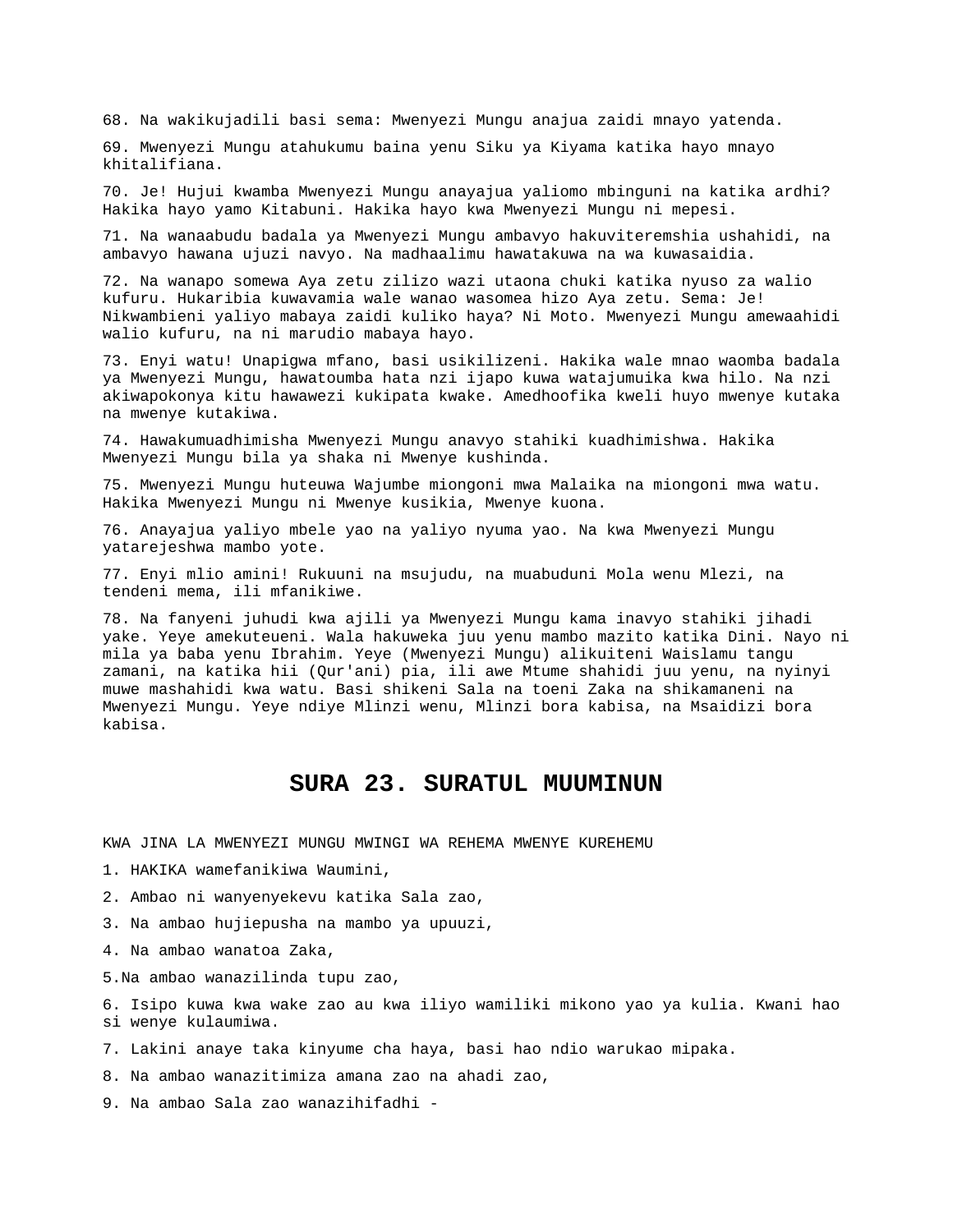10. Hao ndio warithi,

11. Ambao watairithi Pepo ya Firdausi, wadumu humo.

12. Na kwa yakini tumemuumba mtu kutokana na asli ya udongo.

13. Kisha tukamjaalia awe tone ya mbegu ya uzazi katika kalio madhubuti.

14. Kisha tukaiumba tone kuwa damu iliyo ganda, na tukaiumba damu kuwa pande la nyama, kisha tukaliumba pande la nyama kuwa mifupa, na mifupa tukaivika nyama. Kisha tukamfanya kiumbe mwengine. Basi ametukuka Mwenyezi Mungu Mbora wa waumbaji.

15. Kisha hakika nyinyi baada ya hayo mtakufa.

16. Kisha hakika nyinyi Siku ya Kiyama mtafufuliwa.

17. Na kwa yakini tumeziumba juu yenu njia saba. Nasi hatukuwa wenye kughafilika na viumbe.

18. Na tumeteremsha kutoka mbinguni maji kwa kiasi na tukayatuliza katika ardhi. Na hakika Sisi tunaweza kuyaondoa.

19. Kwa maji hayo tukakufanyieni bustani za mitende na mizabibu, mnapata humo matunda mengi, na katika hayo mnakula;

20. Na mti utokao katika mlima wa Sinai, unatoa mafuta na kuwa kitoweo kwa walao.

21. Na hakika mnayo mazingatio makubwa katika nyama hoa - tunakunywesheni katika vile viliomo matumboni mwao, na nyinyi mnapata katika hao manufaa mengi, na pia mnawala.

22. Na juu yao na juu ya marikebu mnabebwa.

23. Na hakika tulimtuma Nuhu kwa watu wake, akasema: Enyi watu wangu! Muabuduni Mwenyezi Mungu. Nyinyi hamna mungu asiye kuwa Yeye. Basi je! Hamwogopi?

24. Walisema wale wakuu walio kufuru katika watu wake: Huyu si chochote ila ni mtu tu kama nyinyi. Anataka kujipa ubora juu yenu. Na lau kuwa Mwenyezi Mungu amependa basi yakini angeli teremsha Malaika. Hatukusikia haya kwa baba zetu wa zamani.

25. Huyu si lolote ila ni mtu mwenye wazimu. Basi mngojeeni tu kwa muda.

26. Akasema (Nuhu): Mola wangu Mlezi! Ninusuru kwa kuwa wamenikanusha.

27. Tukampa wahyi: Unda jahazi mbele ya macho yetu na uwongozi wetu! Basi itapo fika amri yetu na ikafurika tanuri, hapo waingize ndani yake wa kila namna dume na jike, na ahali zako, isipo kuwa yule ambaye katika wao juu yake imekwisha tangulia kauli. Wala usinitajie hao walio dhulumu. Kwani hao bila ya shaka watazamishwa.

28. Basi utakapo tulia wewe na walio pamoja nawe humo marikebuni, sema: Alhamdulillahi Sifa zote njema ni za Mwenyezi Mungu, aliye tuokoa na watu madhaalimu!

29. Na sema: Mola wangu Mlezi! Niteremshe mteremsho wenye baraka, na Wewe ni Mbora wa wateremshaji.

30. Hakika katika hayo yapo mazingatio. Na kwa yakini Sisi ni wenye kuwafanyia mtihani.

31. Kisha baada yao tukaanzisha kizazi kingine.

32. Tukawapelekea Mtume miongoni mwao, kuwaambia: Muabuduni Mwenyezi Mungu! Hamna mungu asiye kuwa Yeye. Jee, hamwogopi?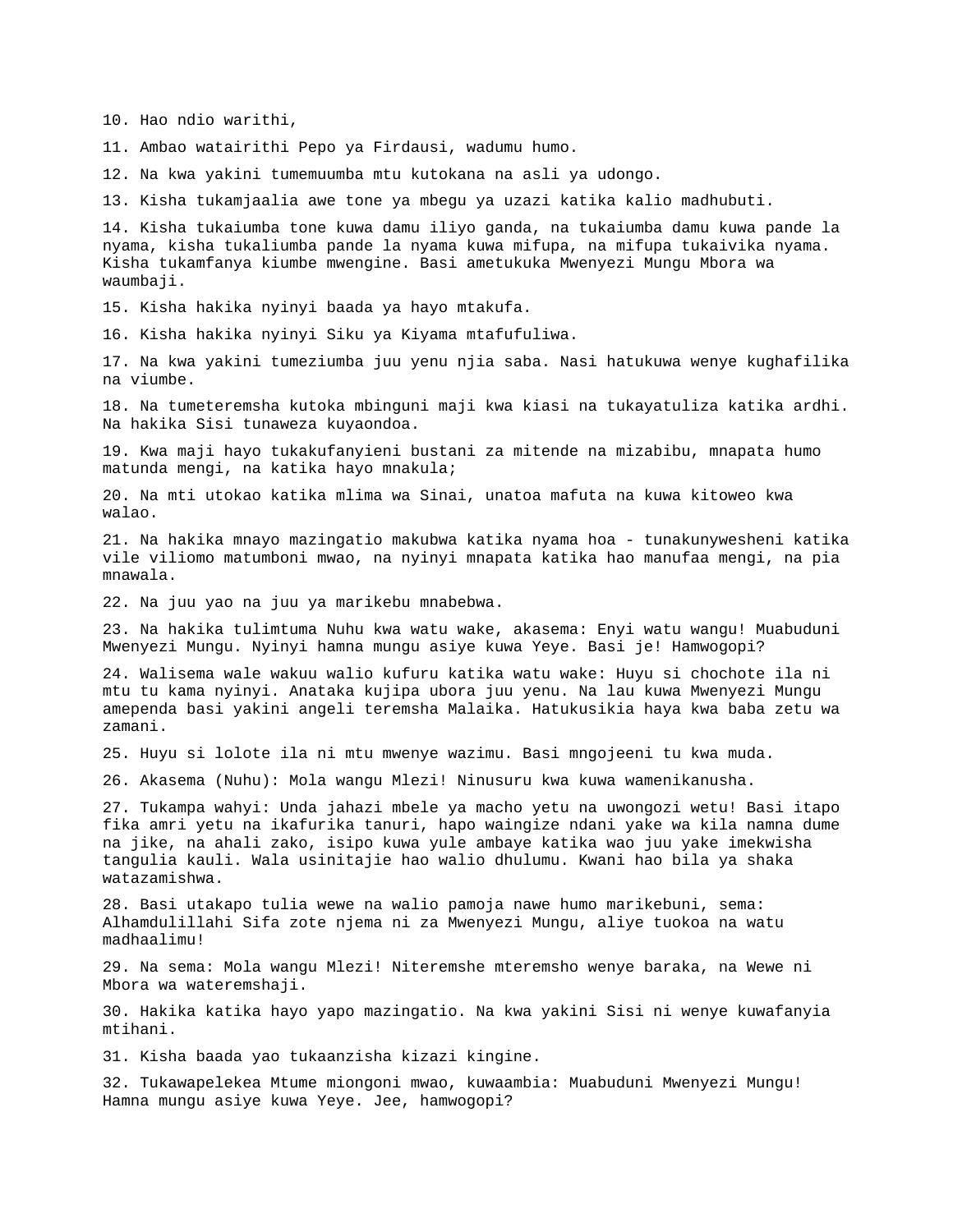33. Na wakubwa katika watu wake walio kufuru na wakakanusha mkutano wa Akhera, na tukawadekeza kwa starehe katika maisha ya dunia, walisema: Huyu si chochote ila ni binaadamu kama nyinyi; anakula mlacho, na anakunywa mnywacho. 34. Na nyinyi mkimt'ii mtu kama nyinyi basi hakika mtakuwa khasarani. 35. Hivyo anakuahidini ati ya kwamba mtakapo kufa na mkawa udongo na mifupa kuwa mtatolewa? 36. Hayawi! Hayawi hayo mnayo ahidiwa. 37. Hapana ila uhai wetu wa duniani tu, tunakufa na kuishi basi. Wala sisi hatutafufuliwa. 38. Huyu si lolote ila ni mtu anaye mzulia Mwenyezi Mungu uwongo, wala sisi sio wa kumuamini. 39. Akasema: Mola wangu Mlezi! Ninusuru kwa sababu wananikanusha. 40. (Mwenyezi Mungu) akasema: Baada ya muda mchache watakuwa wenye kujuta. 41. Basi ukawanyakua ukelele kwa haki, na tukawafanya kama takataka zinazo elea juu ya maji. Ikapotelea mbali kaumu ya madhaalimu! 42. Kisha tukaleta baada yao vizazi vingine. 43. Hapana umma uwezao kutanguliza ajali yake wala kuikawiza. 44. Kisha tukawatuma Mitume wetu, mmoja baada ya mmoja. Kila umma alipo wafikia Mtume wao walimkanusha. Tukawafuatanisha hawa baada ya hawa, na tukawafanya ni hadithi za kusimuliwa. Wakapotelea mbali watu wasio amini. 45. Kisha tukamtuma Musa na nduguye, Haaruni, pamoja na ishara zetu na hoja zilizo wazi. 46. Kumwendea Firauni na wakuu wake. Lakini walijivuna, nao walikuwa watu majeuri. 47. Wakasema: Je, tuwaamini wanaadamu wawili hawa kama sisi, na ambao watu wao ni watumwa wetu? 48. Basi wakawakanusha, na wakawa miongoni mwa walio angamizwa. 49. Na hakika tulimpa Musa Kitabu ili wapate kuongoka. 50. Na tukamfanya mwana wa Mariamu na mama yake kuwa ni Ishara, na tukawapa makimbilio kwenda mahali palipo inuka penye utulivu na chemchem za maji. 51. Enyi Mitume! Kuleni vyakula vizuri na tendeni mema. Hakika Mimi ni Mjuzi wa mnayo yatenda. 52. Na kwa yakini huu Umma wenu ni Umma mmoja, na Mimi ni Mola wenu Mlezi, basi nicheni Mimi. 53. Lakini walikatiana jambo lao mapande mbali mbali. Kila kundi likifurahia kwa waliyo nayo. 54. Basi waache katika ghafla yao kwa muda. 55. Je! Wanadhani ya kuwa kwa vile tunavyo wapa mali na watoto 56. Ndio tunawahimizia kheri? Lakini wenyewe hawatambui. 57. Kwa hakika hao ambao kwa kumwogopa Mola wao Mlezi wananyenyekea, 58. Na wale ambao Ishara za Mola wao Mlezi wanaziamini, 59. Na wale ambao Mola wao Mlezi hawamshirikishi,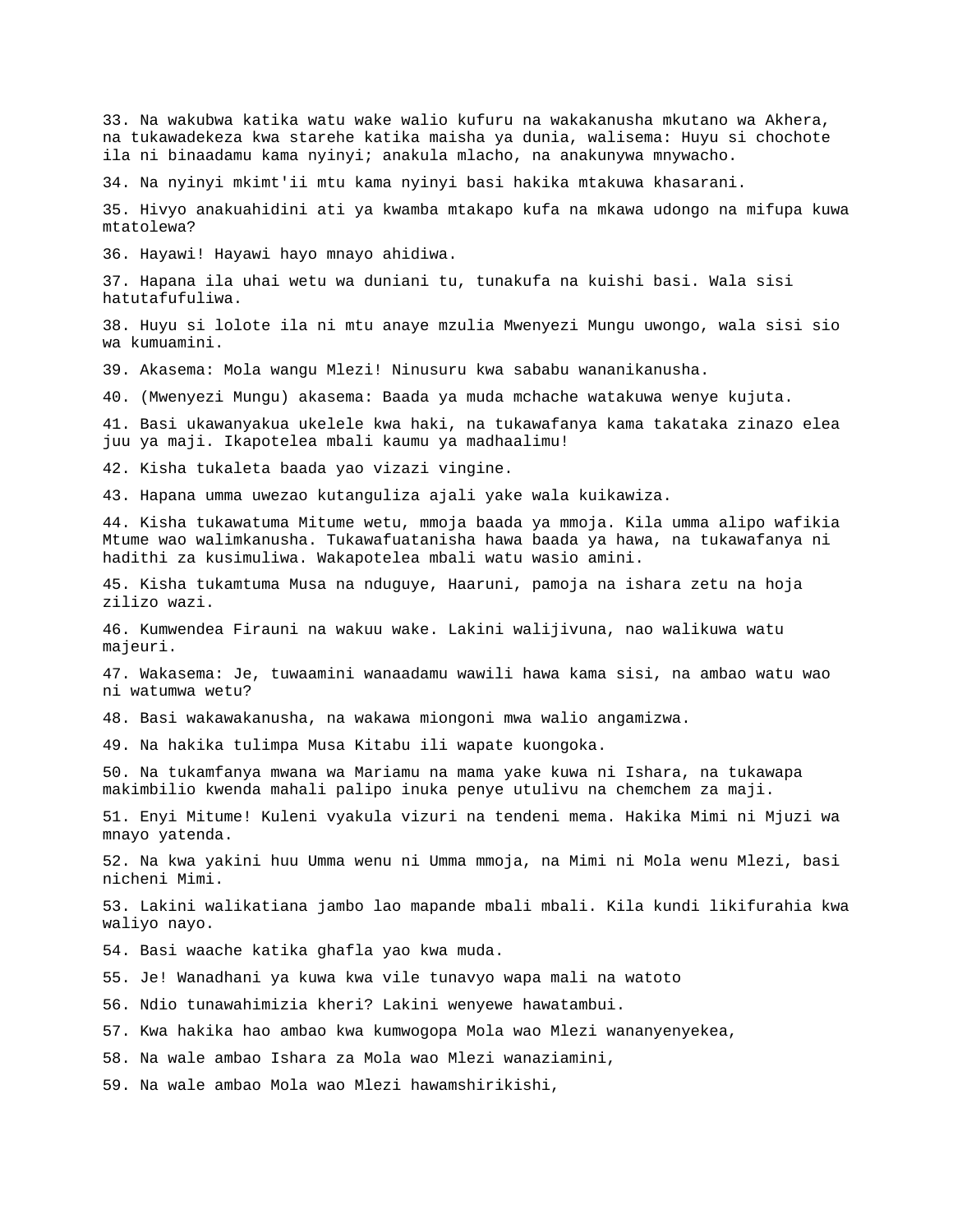60. Na wale ambao wanatoa walicho pewa, na hali nyoyo zao zinagopa kwa kuwa watarejea kwa Mola wao Mlezi,

61. Basi wote hao ndio wanao kimbilia katika mambo ya kheri, na ndio watakao tangulia kuyafikia.

62. Na hatuilazimishi nafsi ila kwa kadri ya uwezo wake. Na tunacho kitabu kisemacho kweli. Nao hawatadhulumiwa.

63. Lakini nyoyo zao zimeghafilika na hayo, na wanavyo vitendo vinginevyo wanavyo vifanya.

64. Hata tutakapo watia katika adhabu wale walio dekezwa kwa starehe kati yao, hapo ndipo watapo yayatika.

65. Msiyayatike leo! Hakika nyinyi hamtanusurika nasi.

66. Hakika zilikuwa Aya zangu mkisomewa, nanyi mkirudi nyuma juu ya visigino vyenu,

67. Na huku mkitakabari na usiku mkiizungumza (Qur'ani) kwa dharau.

68. Je, hawakuifikiri kauli, au yamewajia yasiyo wafikia baba zao wa zamani?

69. Au hawakumjua Mtume wao, ndio maana wanamkataa?

70. Au wanasema: Ana wazimu? Bali amewajia kwa Haki, na wengi wao wanaichukia Haki.

71. Na lau kuwa Haki ingeli fuata matamanio yao, basi zingeli haribika mbingu na ardhi na waliomo ndani. Bali tumewaletea ukumbusho wao, nao wanajitenga mbali na ukumbusho wao.

72. Au unawaomba ujira? Lakini ujira wa Mola wako Mlezi ni bora, na Yeye ndiye Mbora wa wanao ruzuku.

73. Na kwa yakini wewe unawaita kwenye Njia Iliyo Nyooka.

74. Na hakika wale wasio iamini Akhera wanajitenga na Njia hiyo.

75. Na lau tungeli warehemu na tukawaondolea shida waliyo nayo bila ya shaka wangeli endelea katika upotofu wao vile vile, wakitangatanga.

76. Na hakika tuliwatia adhabu kali; lakini hawakuelekea kwa Mola wao Mlezi wala hawakunyenyekea.

77. Mpaka tulipo wafungulia mlango wa adhabu kali, hapo ndipo wakawa wenye kukata tamaa.

78. Na Yeye ndiye aliye kuumbieni kusikia na kuona na nyoyo za kufahamu. Ni kuchache mno kushukuru kwenu.

79. Na Yeye ndiye aliye kuenezeni katika ardhi, na kwake Yeye mtakusanywa.

80. Na Yeye ndiye anaye huisha na kufisha, na yake Yeye mabadiliko ya usiku na mchana. Basi je! Hamfahamu?

81. Bali wanasema kama walivyo sema watu wa kwanza.

82. Walisema: Je! Tukisha kufa tukawa udongo na mifupa ndio tutafufuliwa?

83. Tuliahidiwa haya sisi na baba zetu zamani. Hayakuwa haya ila ni visa vya uwongo vya watu wa zamani.

84. Sema: Ni ya nani ardhi na viliomo ndani yake, kama nyinyi mnajua?

85. Watasema: Ni vya Mwenyezi Mungu! Sema: Basi, je, hamkumbuki?

86. Sema: Ni nani Mola Mlezi wa mbingu saba na Mola Mlezi wa A'rshi Kuu?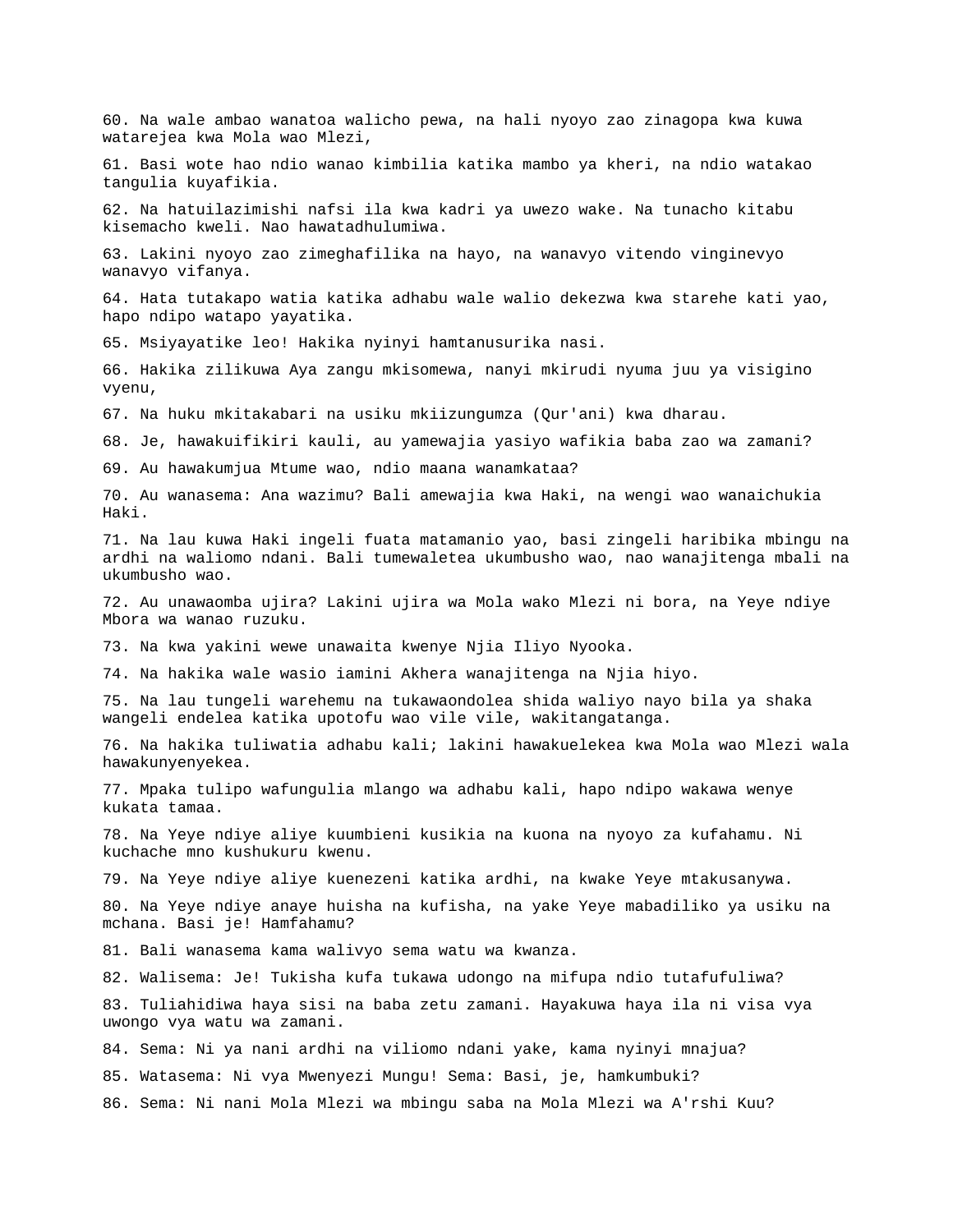87. Watasema: Ni vya Mwenyezi Mungu. Sema: Basi je, hamwogopi?

88. Sema: Ni nani mkononi mwake umo Ufalme wa kila kitu, naye ndiye anaye linda, wala hakilindwi asicho taka, kama mnajua?

89. Watasema: (Ufalme huo) ni wa Mwenyezi Mungu. Sema: Basi vipi mnadanganyika? 90. Bali tumewaletea Haki, na kwa yakini hao ni waongo.

91. Mwenyezi Mungu hana mwana yeyote, wala hanaye mungu mwengine. Inge kuwa hivyo basi kila mungu angeli chukua alivyo umba, na baadhi yao wangeli washinda wengine. Mwenyezi Mungu ameepukana na sifa wanazo msifu.

92. Mjuzi wa siri na dhaahiri, na ametukuka juu ya hayo wanayo mshirikisha nayo.

93. Sema: Mola wangu Mlezi! Ukinionyesha adhabu waliyo ahidiwa,

94. Mola wangu Mlezi! Usinijaalie katika watu madhaalimu hao.

95. Na hakika Sisi ni waweza wa kukuonyeshsa tuliyo waahidi.

96. Kinga maovu kwa kutenda yaliyo mema zaidi. Sisi tunajua wayasemayo.

97. Na sema: Mola wangu Mlezi! Najikinga kwako na wasiwasi wa mashet'ani.

98. Na najikinga kwako, Mola wangu Mlezi, wasinikaribie.

99. Mpaka yanapo mfikia mmoja wao mauti, husema: Mola wangu Mlezi! Nirudishe.

100. Ili nitende mema sasa badala ya yale niliyo yaacha. Wapi! Hii ni kauli aisemayo yeye tu. Na nyuma yao kipo kizuizi mpaka siku watapo fufuliwa.

101. Basi litapo pulizwa baragumu hapo hautakuwapo ujamaa baina yao siku hiyo, wala hawataulizana.

102. Ama wale ambao mizani zao zitakuwa nzito, hao ndio wenye kufanikiwa.

103. Na wale ambao mizani zao zitakuwa nyepesi, hao ndio walio zitia khasarani nafsi zao, na katika Jahannamu watadumu.

104. Moto utababua nyuso zao, nao watakuwa na nyuso zilizo kunjana.

105. Je! Hazikuwa Aya zangu mkisomewa, na nyinyi mkizikanusha?

106. Mola wetu Mlezi! Tulizidiwa na uovu wetu na tukawa watu tulio potea.

107. Mola wetu Mlezi! Tutoe humu Motoni. Na tufanyapo tena basi kweli sisi ni wenye kudhulumu.

108. Atasema Mwenyezi Mungu: Tokomeeni humo, wala msinisemeze.

109. Bila ya shaka lilikuwapo kundi katika waja wangu likisema: Mola wetu Mlezi! Tumeamini; basi tusamehe na uturehemu, nawe ndiwe Mbora wa wanao rehemu.

110. Lakini nyinyi mliwakejeli hata wakakusahaulisheni kunikumbuka, na mlikuwa mkiwacheka.

111. Hakika Mimi leo nimewalipa kwa vile walivyo subiri. Bila ya shaka hao ndio wenye kufuzu.

112. Atasema: Mlikaa muda gani katika ardhi kwa hisabu ya miaka?

113. Watasema: Tulikaa siku moja au sehemu ya siku. Basi waulize wanao weka hisabu.

114. Atasema: Nyinyi hamkukaa huko duniani ila kidogo, laiti ingeli kuwa mnajua.

115. Je! Mlidhani ya kwamba tulikuumbeni bure na ya kwamba nyinyi kwetu hamtarudishwa?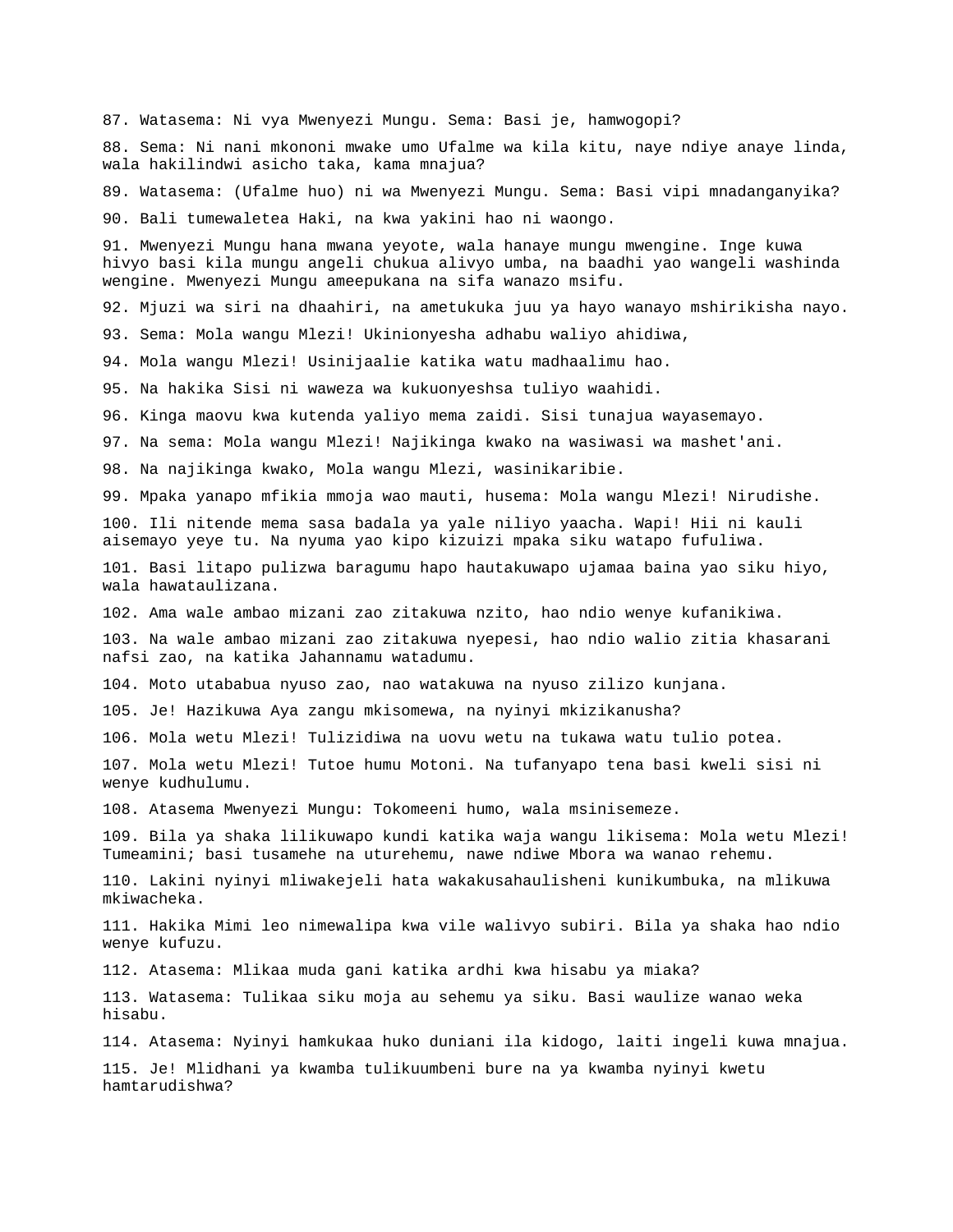116. Ametukuka Mwenyezi Mungu, Mfalme wa Haki, hapana mungu ila Yeye, Mola Mlezi wa A'rshi Tukufu.

117. Na anaye muomba - pamoja na Mwenyezi Mungu - mungu mwenginewe hana ushahidi wa hili; basi bila ya shaka hisabu yake iko kwa Mola wake Mlezi. Kwa hakika makafiri hawafanikiwi.

118. Nawe sema: Mola wangu Mlezi! Samehe na urehemu nawe ni Mbora wa wanao rehemu.

# **SURA 24. SURATUN NUR**

KWA JINA LA MWENYEZI MUNGU MWINGI WA REHEMA MWENYE KUREHEMU

1. HII NI SURA Tuliyo iteremsha na tukailazimisha; tukateremsha ndani yake Aya zilizo wazi ili mkumbuke.

2. Mzinifu mwanamke na mzinifu mwanamume, mtandikeni kila mmoja katika wao bakora mia. Wala isikushikeni huruma kwa ajili yao katika hukumu ya Mwenyezi Mungu, ikiwa nyinyi mnamuamini Mwenyezi Mungu na Siku ya Mwisho. Na lishuhudie adhabu yao kundi la Waumini.

3. Mwanamume mzinifu hamwoi ila mwanamke mzinifu au mwanamke mshirikina. Na mwanamke mzinifu haolewi ila na mwanamume mzinifu au mshirikina. Na hayo yameharimishwa kwa Waumini.

4. Na wanao wasingizia wanawake mahashumu, kisha wasilete mashahidi wane, basi watandikeni bakora thamanini, na msiwakubalie ushahidi wao tena. Na hao ndio wapotovu.

5. Isipo kuwa wale walio tubu baada ya hayo na wakatengenea; kwani bila ya shaka Mwenyezi Mungu ni Msamehevu, Mwenye kurehemu.

6. Na wale wanao wasingizia wake zao na hawana mashahidi ila nafsi zao, basi ushahidi wa mmoja wao utakuwa kushuhudilia mara nne kwa kiapo cha Mwenyezi Mungu ya kwamba hakika yeye ni katika wasema kweli.

7. Na mara ya tano kwamba laana ya Mwenyezi Mungu iwe juu yake ikiwa ni miongoni mwa waongo.

8. Na mke itamwondokea adhabu kwa kutoa shahada mara nne kwa kiapo cha Mwenyezi Mungu ya kwamba huyu mume ni miongoni mwa waongo.

9. Na mara ya tano ya kwamba ghadhabu ya Mwenyezi Mungu iwe juu yake kama mumewe yu miongoni mwa wanao sema kweli.

10. Na lau kuwa si fadhila ya Mwenyezi Mungu juu yenu na rehema yake, na ya kuwa Mwenyezi Mungu ni Mpokeaji toba....

11. Hakika wale walio leta uwongo ni kundi miongoni mwenu. Msifikiri ni shari kwenu, bali hiyo ni kheri kwenu. Kila mtu katika wao atapata aliyo yachuma katika madhambi. Na yule aliyejitwika sehemu yake kubwa miongoni mwao, atapata adhabu kubwa.

12. Kwa nini mlipo sikia khabari hii, wanaume Waumini na wanawake Waumini hawakuwadhania wenzao mema, na kusema: Huu ni uzushi dhaahiri?

13. Kwa nini hawakuleta mashahidi wane? Na ilivyo kuwa hawakuleta mashahidi wane basi hao mbele ya Mwenyezi Mungu ni waongo.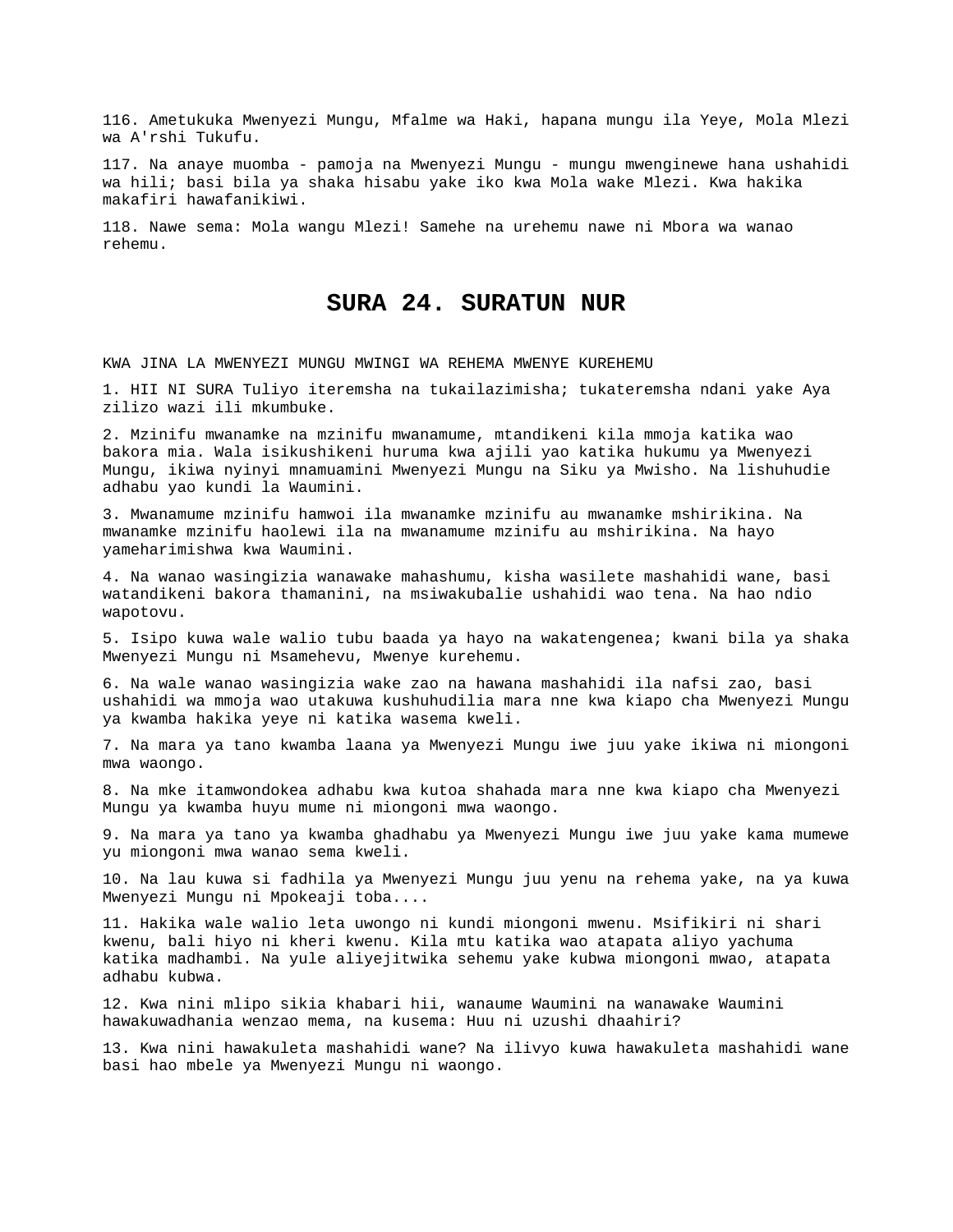14. Na lau kuwa si fadhila ya Mwenyezi Mungu juu yenu na rehema yake katika dunia na Akhera, bila ya shaka ingeli kupateni adhabu kubwa kwa sababu ya yale mliyo jiingiza.

15. Mlipo yapokea kwa ndimi zenu na mkasema kwa vinywa vyenu msiyo yajua, na mlifikiri ni jambo dogo, kumbe mbele ya Mwenyezi Mungu ni kubwa.

16. Na kwa nini mlipo yasikia msiseme: Haitufalii kuzungumza haya. Subhanak Umetakasika! Huu ni uzushi mkubwa!

17. Mwenyezi Mungu anakuonyeni msirejee tena kufanya kama haya kabisa, ikiwa nyinyi ni Waumini!

18. Na Mwenyezi Mungu anakubainisheni Aya. Na Mwenyezi Mungu ni Mjuzi Mwenye hikima.

19. Kwa hakika wale wanao penda uenee uchafu kwa walio amini, watapata adhabu chungu katika dunia na Akhera. Na Mwenyezi Mungu anajua na nyinyi hamjui.

20. Na lau kuwa si fadhila ya Mwenyezi Mungu juu yenu na rehema yake, na kuwa hakika Mwenyezi Mungu ni Mpole, Mwenye kurehemu....

21. Enyi mlio amini! Msizifuate nyayo za Shet'ani. Na atakaye fuata nyayo za Shet'ani basi yeye huamrisha machafu na maovu. Na lau kuwa si fadhila ya Mwenyezi Mungu na rehema yake juu yenu, asingeli takasika miongoni mwenu kabisa hata mmoja. Lakini Mwenyezi Mungu humtakasa amtakaye, na Mwenyezi Mungu ni Mwenye kusikia, Mwenye kujua.

22. Na wale katika nyinyi wenye fadhila na wasaa wasiape kutowapa jamaa zao na masikini na walio hama kwa Njia ya Mwenyezi Mungu. Na wasamehe, na waachilie mbali. Je! Nyinyi hampendi Mwenyezi Mungu akusameheni? Na Mwenyezi Mungu ni Mwenye kusamehe Mwenye kurehemu.

23. Hakika wanao wasingizia wanawake, wanao jihishimu, walio ghafilika, Waumini, wamelaaniwa duniani na Akhera, nao watapata adhabu kubwa.

24. Siku ambayo zitawashuhudia ndimi zao na mikono yao na miguu yao kwa waliyo kuwa wakiyatenda.

25. Siku hiyo Mwenyezi Mungu atawapa sawa sawa malipo yao ya haki, na watajua kwamba hakika Mwenyezi Mungu ndiye Haki Iliyo Wazi.

26. Wanawake waovu ni wa wanaume waovu, na wanaume waovu ni wa wanawake waovu. Na wanawake wema ni wa wanaume wema, na wanaume wema ni wa wanawake wema. Hao wameepushwa na hayo wanayo yasema; wao watapata msamaha na riziki ya ukarimu.

27. Enyi mlio amini! Msiingie nyumba zisio nyumba zenu mpaka mwombe ruhusa, na mwatolee salamu wenyewe. Hayo ni bora kwenu mpate kukumbuka.

28. Na msipo mkuta mtu humo basi msiingie mpaka mruhusiwe. Na mkiambiwa: Rudini! Basi rudini. Hivi ni usafi zaidi kwenu. Na Mwenyezi Mungu anajua mnayo yatenda.

29. Si vibaya kwenu kuingia nyumba zisio kaliwa ambazo ndani yake yamo manufaa yenu. Na Mwenyezi Mungu anajua mnayo yadhihirisha na mnayo yaficha.

30. Waambie Waumini wanaume wainamishe macho yao, na wazilinde tupu zao. Hili ni takaso bora kwao. Hakika Mwenyezi Mungu anazo khabari za wanayo yafanya.

31. Na waambie Waumini wanawake wainamishe macho yao, na wazilinde tupu zao, wala wasionyeshe uzuri wao isipo kuwa unao dhihirika. Na waangushe shungi zao juu ya vifua vyao, wala wasionyeshe uzuri wao ila kwa waume zao, au baba zao, au baba wa waume zao, au watoto wao, au watoto wa waume zao, au kaka zao, au wana wa kaka zao, au wana wa dada zao, au wanawake wenzao, au iliyo wamiliki mikono yao ya kuume, au wafwasi wanaume wasio na matamanio, au watoto ambao hawajajua mambo yaliyo khusu uke. Wala wasipige chini miguu yao ili yajuulikane mapambo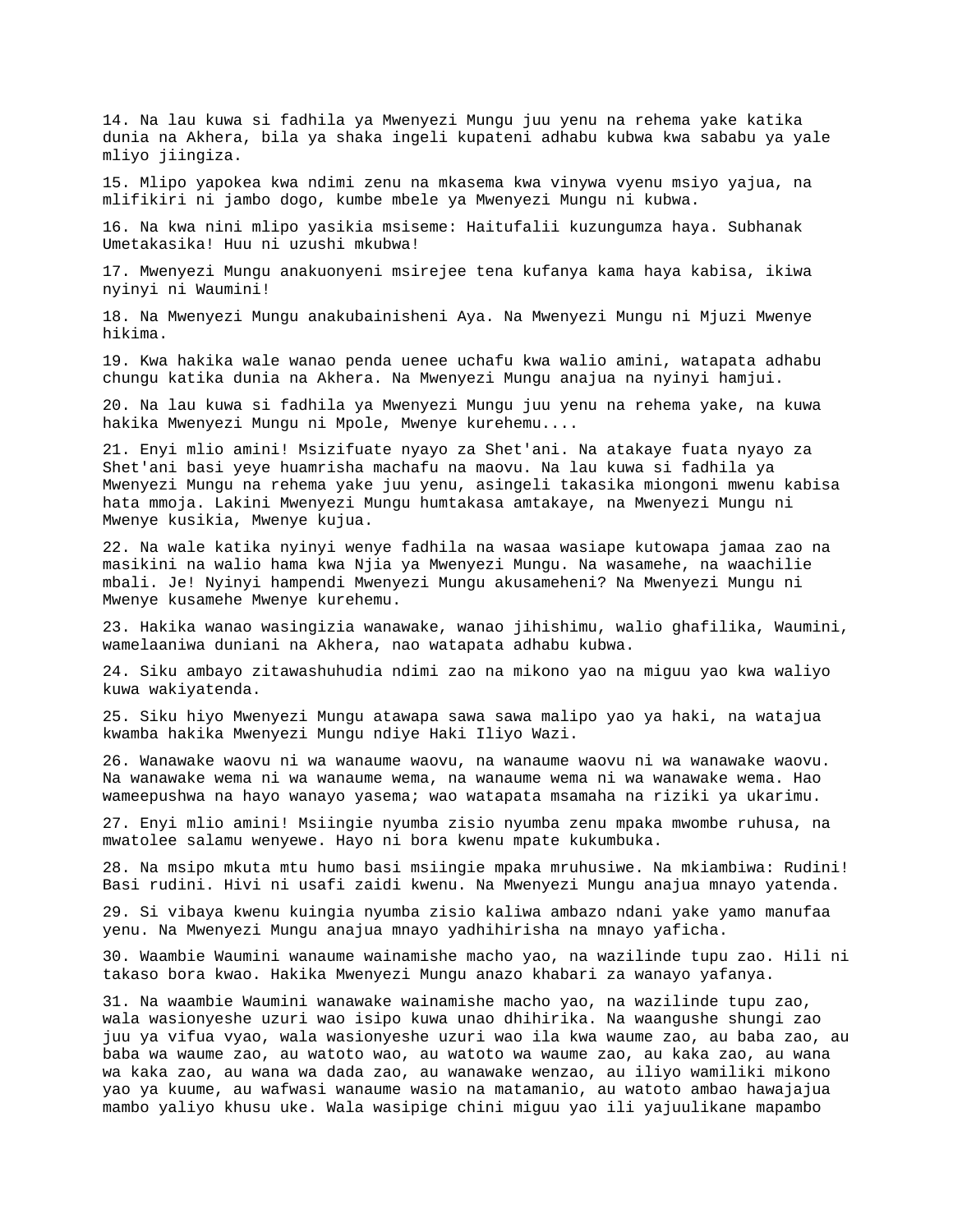waliyo yaficha. Na tubuni nyote kwa Mwenyezi Mungu, enyi Waumini, ili mpate kufanikiwa.

32. Na waozeni wajane miongoni mwenu na wema katika watumwa wenu na wajakazi wenu. Wakiwa mafakiri Mwenyezi Mungu atawatajirisha kwa fadhila yake. Na Mwenyezi Mungu ni Mwenye wasaa Mwenye kujua.

33. Na wajizuilie na machafu wale wasio pata cha kuolea, mpaka Mwenyezi Mungu awatajirishe kwa fadhila yake. Na wanao taka kuandikiwa uhuru katika wale ambao mikono yenu ya kulia imewamiliki, basi waandikieni kama mkiona wema kwao. Na wapeni katika mali ya Mwenyezi Mungu aliyo kupeni. Wala msiwashurutishe vijakazi vyenu kufanya zina kwa ajili ya kutafuta pato la maisha ya dunia, ilhali wao wanataka kujihishimu. Na atakaye walazimisha basi Mwenyezi Mungu baada ya kulazimishwa kwao huko, atawasamehe, kwani Mwenyezi Mungu ni Mwenye kusamehe, Mwenye kurehemu.

34. Na kwa yakini tumekuteremshieni Ishara zilizo wazi na mifano kutokana na walio tangulia kabla yenu na mawaidha kwa wachamngu.

35. Mwenyezi Mungu ni Nuru ya Mbingu na Ardhi. Mfano wa Nuru yake ni kama shubaka lenye kuwekwa ndani yake taa. Taa ile imo katika tungi. Tungi lile ni kama nyota inayo meremeta, inayo washwa kwa mafuta yanayo toka katika mti ulio barikiwa, mzaituni. Si wa mashariki wala magharibi. Yanakaribia mafuta yake kung'aa wenyewe ingawa moto haujayagusa - Nuru juu ya Nuru. Mwenyezi Mungu humwongoa kwenye Nuru yake amtakaye. Na Mwenyezi Mungu huwapigia watu mifano. Na Mwenyezi Mungu ni Mwenye kujua kila kitu.

36. Katika Nyumba ambazo Mwenyezi Mungu ameamrisha zitukuzwe, na humo litajwe jina lake, wanamtakasa humo asubuhi na jioni

37. Watu ambao biashara wala kuuza hakuwashughulishi na kumdhukuru Mwenyezi Mungu, na kushika Sala, na kutoa Zaka. Wanaikhofu Siku ambayo nyoyo na macho yatageuka.

38. Ili Mwenyezi Mungu awalipe bora ya waliyo yatenda, na awazidishie katika fadhila zake. Na Mwenyezi Mungu humruzuku amtakaye bila ya hisabu.

39. Na walio kufuru vitendo vyao ni kama sarabi (mazigazi) uwandani. Mwenye kiu huyadhania ni maji. Hata akiyaendea hapati chochote. Na atamkuta Mwenyezi Mungu hapo naye amlipe hisabu yake sawa sawa. Na Mwenyezi Mungu ni Mwepesi wa kuhisabu.

40. Au ni kama giza katika bahari kuu, iliyo funikwa na mawimbi juu ya mawimbi, na juu yake yapo mawingu. Giza juu ya giza. Akiutoa mtu mkono wake anakaribia asiuone. Na ambaye Mwenyezi Mungu hakumjaalia kuwa na nuru hawi na nuru.

41. Je! Huoni kwamba Mwenyezi Mungu vinamtakasa vilivyomo katika mbingu na ardhi, na ndege wakikunjua mbawa zao? Kila mmoja amekwisha jua Sala yake na namna ya kumtakasa kwake. Na Mwenyezi Mungu ni Mwenye kuyajua wayatendayo.

42. Na ni wa Mwenyezi Mungu ufalme wa mbingu na ardhi, na kwa Mwenyezi Mungu ndio marejeo ya wote.

43. Je! Huoni ya kwamba Mwenyezi Mungu huyasukuma mawingu, kisha huyaambatisha, kisha huyafanya mirundi? Basi utaona mvua ikitoka kati yake. Na huteremsha kutoka juu kwenye milima ya mawingu mvua ya mawe, akamsibu nayo amtakaye na akamuepusha nayo amtakaye. Hukurubia mmetuko wa umeme wake kupofua macho.

44. Mwenyezi Mungu hubadilisha usiku na mchana. Hakika katika hayo yapo mazingatio kwa wenye kuona.

45. Na Mwenyezi Mungu ameumba kila kinyama kutokana na maji. Wengine katika wao huenda kwa matumbo yao, na wengine huenda kwa miguu miwili, na wengine huenda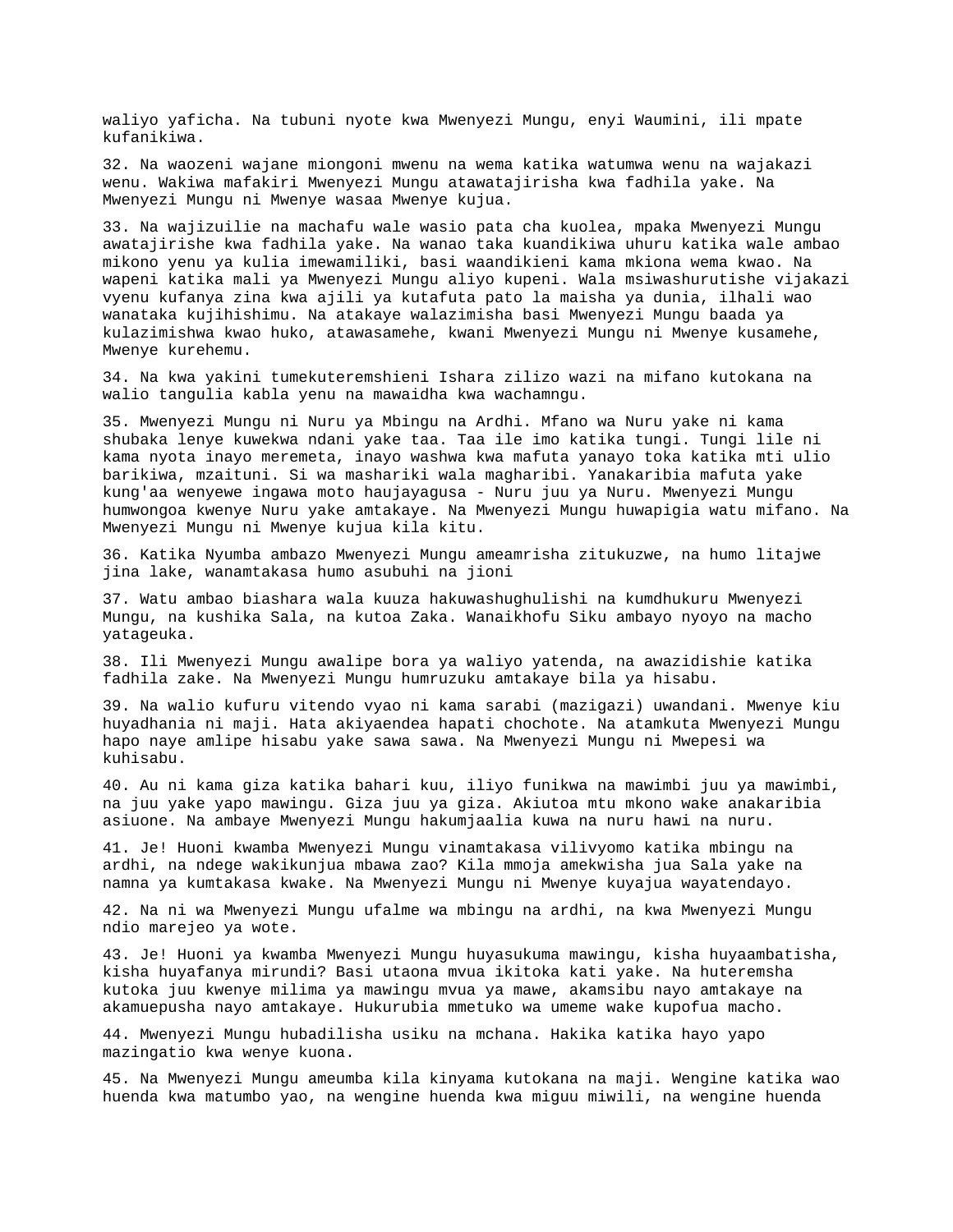kwa miguu mine. Mwenyezi Mungu huumba ayatakayo. Hakika Mwenyezi Mungu ni Muweza wa kila kitu.

46. Kwa yakini tumeteremsha Ishara zinazo bainisha. Na Mwenyezi Mungu hummwongoa amtakaye kwenye Njia Iliyo Nyooka.

47. Na wanasema: Tumemuamini Mwenyezi Mungu na Mtume, na tumet'ii. Kisha kikundi katika hao hugeuka baada ya hayo. Wala hao si wenye kuamini.

48. Na wanapo itwa kumuendea Mwenyezi Mungu na Mtume wake ili ahukumu baina yao, kipo kikundi katika wao kinakataa.

49. Na ikiwa haki ni yao, wanamjia kwa kut'ii.

50. Je! Wana maradhi katika nyoyo zao, au wanaona shaka, au wanaogopa ya kuwa Mwenyezi Mungu na Mtume wake watawadhulumu? Bali hao ndio madhaalimu.

51. Haiwi kauli ya Waumini wanapo itwa kwa Mwenyezi Mungu na Mtume wake ili ahukumu baina yao, ila ni kusema: Tumesikia, na tumet'ii! Na hao ndio wenye kufanikiwa.

52. Na wenye kumt'ii Mwenyezi Mungu na Mtume wake, na wakamwogopa Mwenyezi Mungu na wakamcha, basi hao ndio wenye kufuzu.

53. Na wanaapa kwa Mwenyezi Mungu ukomo wa kiapo chao ya kwamba ukiwaamrisha kwa yakini watatoka. Sema: Msiape! Ut'iifu unajuulikana. Hakika Mwenyezi Mungu anazo khabari za mnayo yatenda.

54. Sema: Mt'iini Mwenyezi Mungu, na mt'iini Mtume. Na mkigeuka, basi yaliyo juu yake ni aliyo bebeshwa, na yaliyo juu yenu ni mliyo bebshwa nyinyi. Na mkimt'ii yeye mtaongoka. Na hapana juu ya Mtume ila kufikisha Ujumbe wazi wazi.

55. Mwenyezi Mungu amewaahidi wale walio amini miongoni mwenu na wakatenda mema, ya kwamba atawafanya makhalifa katika ardhi kama alivyo wafanya makhalifa wa kabla yao, na kwa yakini atawasimamishia Dini yao aliyo wapendelea, na atawabadilishia amani baada ya khofu yao. Wawe wananiabudu Mimi, wala wasinishirikishe na chochote. Na watao kufuru baada ya hayo, basi hao ndio wapotovu.

56. Na shikeni Sala, na toeni Zaka, na mt'iini Mtume, ili mpate kurehemewa.

57. Msiwadhanie walio kufuru kwamba watashinda katika nchi. Na makaazi yao ni Motoni, na hakika ni maovu kweli marejeo yao.

58. Enyi mlio amini! Nawakutakeni idhini iliyo wamiliki mikono yenu ya kulia na walio bado kubaalighi miongoni mwenu mara tatu - kabla ya Sala ya alfajiri, na wakati mnapo vua nguo zenu adhuhuri, na baada ya Sala ya isha. Hizi ni nyakati tatu za faragha kwenu. Si vibaya kwenu wala kwao baada ya nyakati hizi, kuzungukiana nyinyi kwa nyinyi. Hivyo ndivyo Mwenyezi Mungu anavyo kuelezeni Aya zake, na Mwenyezi Mungu ni Mjuzi Mwenye hikima.

59. Na watoto wanapo fikilia umri wa kubaalighi basi nawatake ruhusa, kama walivyo taka ruhusa wa kabla yao. Hivyo ndivyo anavyo kubainishieni Mwenyezi Mungu Aya zake, na Mwenyezi Mungu ni Mjuzi Mwenye hikima.

60. Na wanawake wazee wasio taraji kuolewa, si vibaya kwao kupunguza nguo zao, bila ya kujishaua kwa mapambo. Na wakijihishimu ni bora kwao. Na Mwenyezi Mungu ni Mwenye kusikia, Mwenye kujua.

61. Si vibaya kwa kipofu, wala si vibaya kwa kiguru, wala si vibaya kwa mgonjwa, wala kwenu nyinyi, mkila katika nyumba zenu, au nyumba za baba zenu, au nyumba za mama zenu, au nyumba za kaka zenu, au nyumba za dada zenu, au nyumba za ami zenu, au nyumba za shangazi zenu, au nyumba za wajomba zenu, au nyumba za dada wa mama zenu, au za mlio washikia funguo zao, au rafiki yenu. Si vibaya kwenu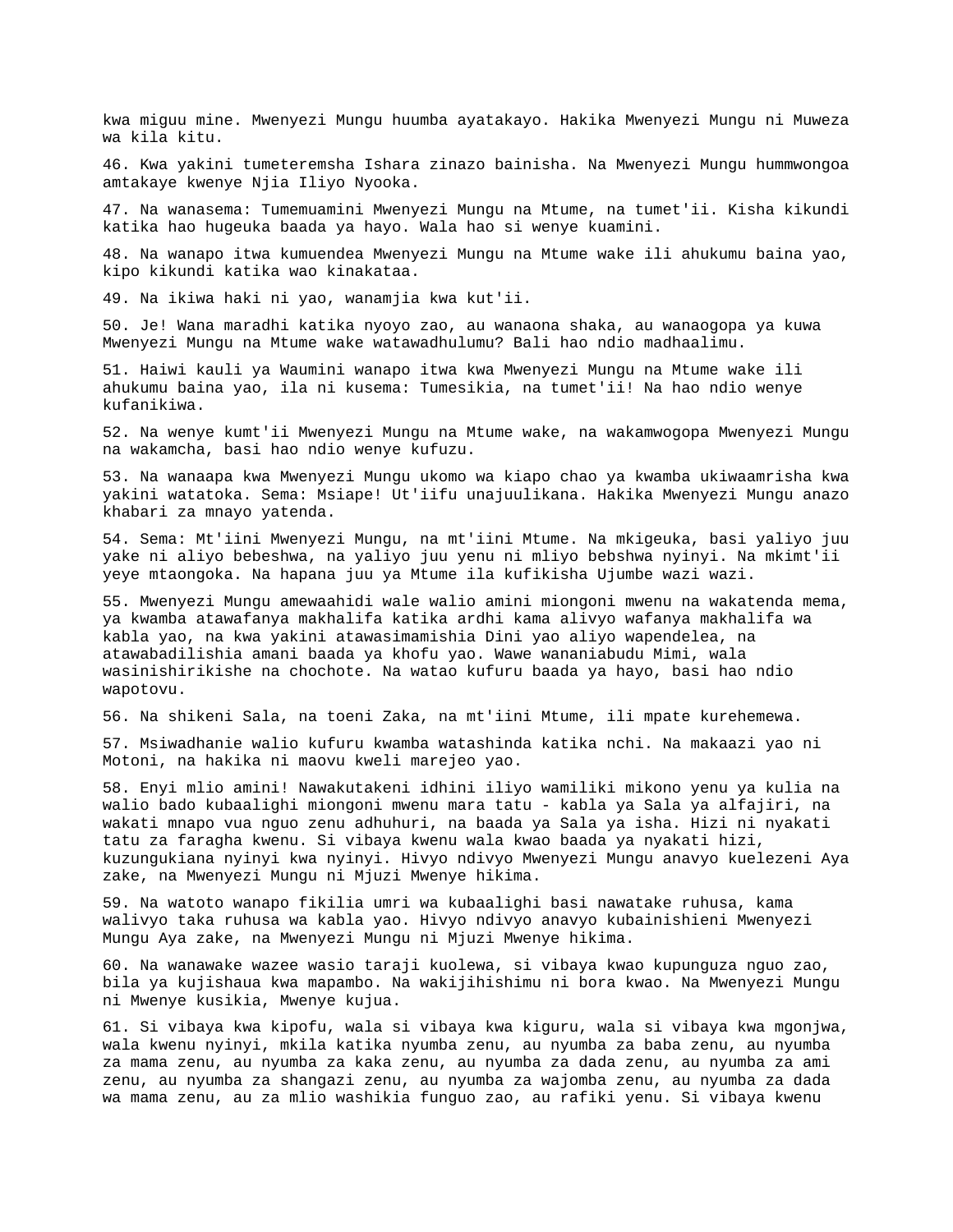mkila pamoja au mbali mbali. Na mkiingia katika nyumba, toleaneni salamu, kuwa ni maamkio yanayo toka kwa Mwenyezi Mungu, yenye baraka na mema. Hivyo ndivyo Mwenyezi Mungu anavyo kubainishieni Aya zake mpate kuelewa.

62. Hakika Waumini wa kweli ni walio muamini Mwenyezi Mungu na Mtume wake; na wanapo kuwa pamoja naye kwa jambo la kuwakhusu wote hawaondoki mpaka wamtake ruhusa. Kwa hakika wale wanao kuomba ruhusa, hao ndio wanao muamini Mwenyezi Mungu na Mtume wake. Na wakikuomba ruhusa kwa baadhi ya kazi zao, mruhusu umtakaye miongoni mwao, uwaombee msamaha kwa Mwenyezi Mungu. Hakika Mwenyezi Mungu ni Mwenye kusamehe, Mwenye kurehemmu.

63. Msifanye wito wa Mtume baina yenu kama wito wa nyinyi kwa nyinyi. Hakika Mwenyezi Mungu anawajua miongoni mwenu wanao ondoka kwa uficho. Basi nawatahadhari wanao khalifu amri yake, usije ukawapata msiba au ikawapata adhabu chungu.

64. Jueni kuwa hakika ni vya Mwenyezi Mungu vilivyomo mbinguni na ardhini. Hakika Yeye anajua mlio nayo. Na siku mtapo rudishwa kwake atawaeleza waliyo yafanya. Na Mwenyezi Mungu ni Mjuzi wa kila kitu.

# **SURA 25. SURAT AL FURQAN**

KWA JINA LA MWENYEZI MUNGU MWINGI WA REHEMA MWENYE KUREHEMU

1. Ametukuka aliye teremsha Furqani kwa mja wake, ili awe mwonyaji kwa walimwengu wote.

2. Ambaye ni wake ufalme wa mbingu na ardhi, wala hakuwa na mwana, wala hakuwa na mshirika katika ufalme, na akaumba kila kitu na akakikadiria kwa kipimo.

3. Na wamechukua badala yake miungu ambayo haiumbi chochote, bali hiyo inaumbwa, haijimilikii nafsi zao madhara wala manufaa, wala haimiliki mauti, wala uhai, wala kufufuka.

4. Na wamesema walio kufuru: Haya si chochote ila ni uzushi alio uzua, na wamemsaidia kwa haya watu wengine! Hakika hawa wamekuja na dhulma na uwongo.

5. Na wakasema: Hivi ni visa vya watu wa kale alivyo viandikisha, anavyo somewa asubuhi na jioni.

6. Sema: Ameyateremsha haya ajuaye siri za katika mbingu na ardhi. Hakika Yeye ni Mwenye kusamehe Mwenye kurehemu.

7. Na wakasema: Ana nini Mtume huyu? Anakula chakula, na anatembea masokoni! Mbona hakuteremshiwa Malaika akawa mwonyaji pamoja naye?

8. Au akaangushiwa khazina juu yake, au akawa na bustani ale katika hiyo? Wakasema madhaalimu: Nyinyi hamumfuati ila mtu aliye rogwa.

9. Tazama jinsi wanavyo kupigia mifano. Basi wamepotea, wala hawataiweza Njia.

10. Ametukuka ambaye akitaka atakujaalia yaliyo bora kuliko hayo, nayo ni mabustani yapitayo mito kati yao, na atakujaalia majumba ya fakhari.

11. Bali wanaikanusha Saa (ya Kiyama). Na Sisi tumemuandalia Moto mkali kabisa huyo mwenye kuikanusha Saa..

12. Ule Moto ukiwaona tangu mahali mbali wao watasikia hasira yake na mngurumo wake.

13. Na watakapo tupwa humo mahali dhiki, hali wamefungwa, wataomba wafe.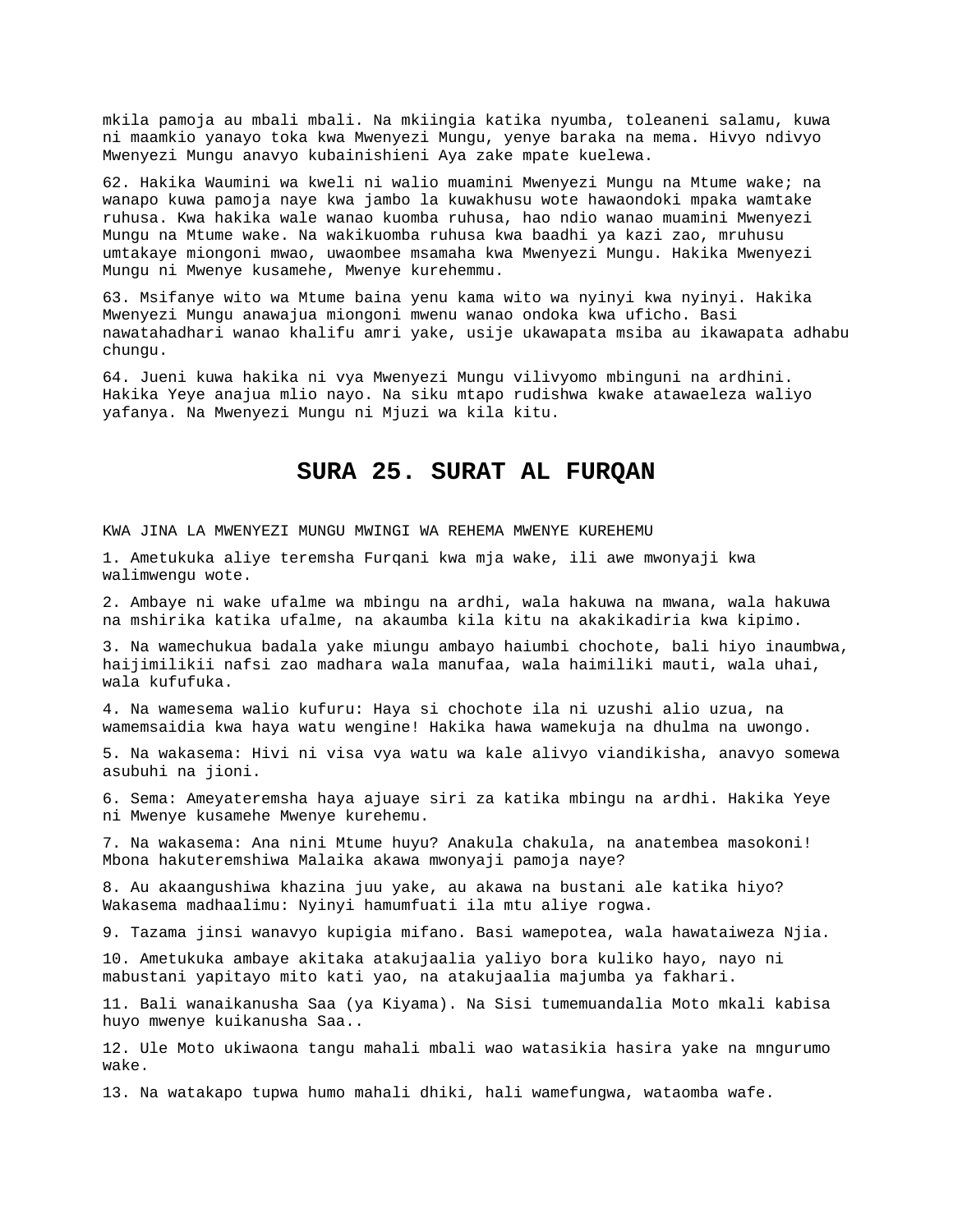14. Msiombe kufa mara moja tu, bali mfe mara nyingi!

15. Sema: Je! Haya ni bora au Pepo ya milele, ambayo wameahidiwa wachamngu, iwe kwao malipo na marejeo?

16. Watayapata humo wayatakayo daima dawamu. Hii ni ahadi juu ya Mola wako Mlezi, inayo ombwa.

17. Na siku atakapo wakusanya wao na hao wanao waabudu, na akasema: Je! Ni nyinyi mlio wapoteza waja wangu hawa, au wao wenyewe walipotea njia?

18. Watasema: Subhanak, Umetakasika na upungufu! Haikutupasia sisi kuchukulia walinzi badala yako, lakini Wewe uliwastarehesha wao na baba zao hata wakasahau kukumbuka, na wakawa watu walio angamia.

19. Basi walikukanusheni kwa mliyo yasema. Kwa hivyo hamwezi kujiondolea wala kujisaidia. Na atakaye dhulumu miongoni mwenu tutamwonjesha adhabu kubwa.

20. Na hatukuwatuma kabla yako Mitume wowote ila kwa hakika na yakini walikuwa wakila chakula, na wakenda masokoni. Na tumewajaalia baadhi yenu wawe ni majaribio kwa wengine; je! Mtasubiri? Na Mola wako Mlezi ni Mwenye kuona.

21. NA WALISEMA wale wasio taraji kukutana nasi: Mbona sisi hatuteremshiwi Malaika au hatumwoni Mola wetu Mlezi? Kwa yakini hawa wamejiona bora nafsi zao, na wamepanda kichwa vikubwa mno!

22. Siku watakayo waona Malaika haitakuwa furaha siku hiyo kwa wakosefu. Na watasema: Mungu apishe mbali!

23. Na tutayaendea yale waliyo yatenda katika vitendo vyao, tuvifanye kama mavumbi yaliyo tawanyika.

24. Watu wa Peponi siku hiyo watakuwa katika makaazi bora na mahali penye starehe nzuri.

25. Na siku zitapo funguka mbingu kwa mawingu, na wateremshwe Malaika kwa wingi,

26. Ufalme wa haki siku hiyo utakuwa wa Arrahman, Mwingi wa Rehema, na itakuwa siku ngumu kwa makafiri.

27. Na siku ambayo mwenye kudhulumu atajiuma mikono yake, na huku anasema: Laiti ningeli shika njia pamoja na Mtume!

28. Ee Ole wangu! Laiti nisingeli mfanya fulani kuwa rafiki!

29. Amenipoteza, nikaacha Ukumbusho, baada ya kwisha nijia, na kweli Shet'ani ni khaini kwa mwanaadamu.

30. Na Mtume alikuwa akisema: Ee Mola wangu Mlezi! Hakika watu wangu wameifanya hii Qur'ani ni kihame.

31. Na vivi hivi tumemfanyia kila Nabii adui miongoni mwa wakosefu, na Mola wako Mlezi anatosha kuwa Mwenye kuongoa na Mwenye kunusuru.

32. Na wakasema walio kufuru: Kwa nini hakuteremshiwa Qur'ani kwa jumla moja? Hayo ni hivyo ili tuuthibitishe moyo wako, na ndio tumeisoma kwa mafungu.

33. Wala hawatakuletea mfano wowote, ila na Sisi tutakuletea (jawabu) kwa haki, na tafsiri iliyo bora.

34. Wale ambao watakao kusanywa na kubururwa kifudifudi mpaka kwenye Jahannamu, hao watakuwa na mahali pabaya, ndio wenye kuipotea sana njia.

35. Na hakika tulimpa Musa Kitabu na tukamweka pamoja naye nduguye, Harun, kuwa waziri.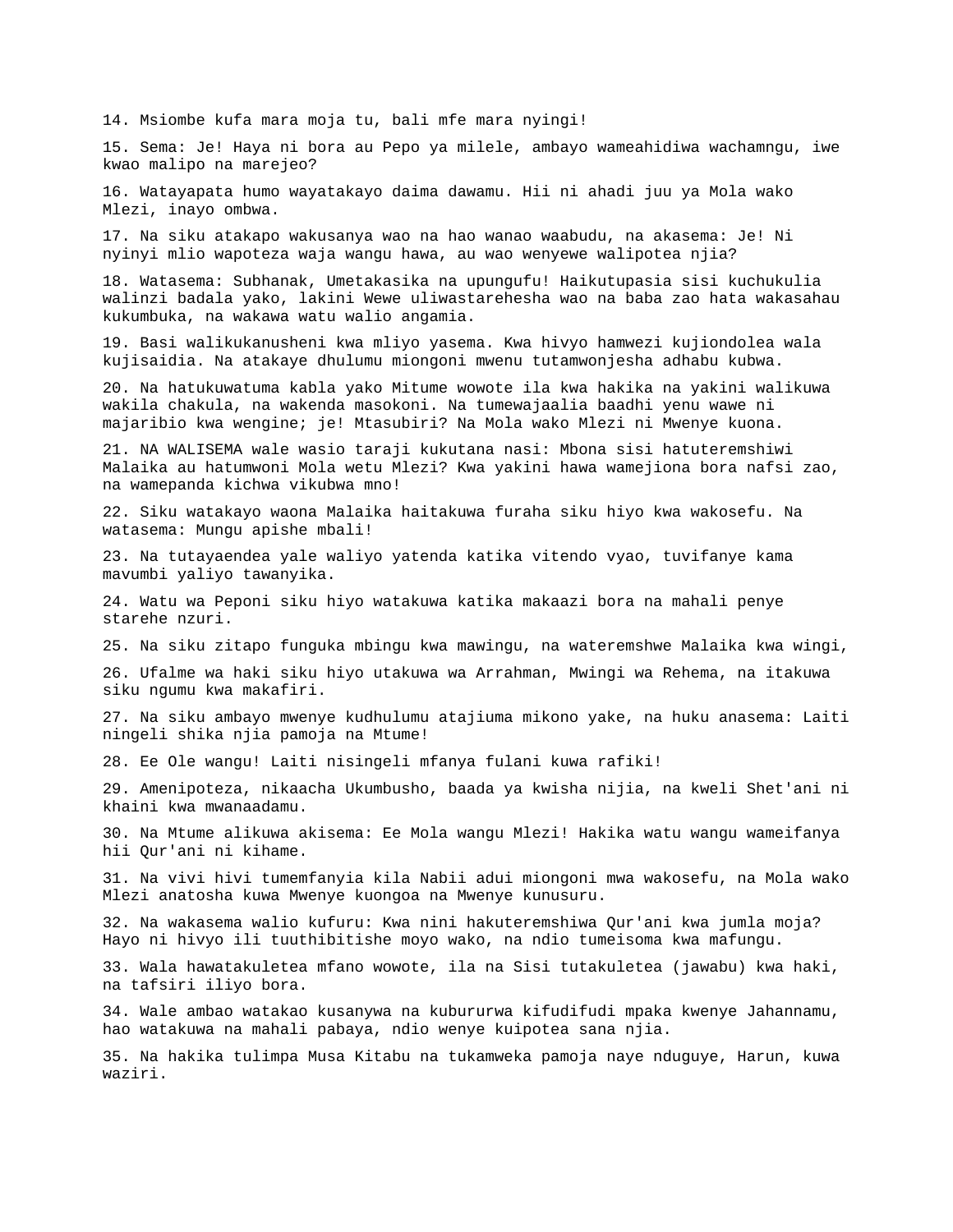36. Tukawaambia: Nendeni kwa watu walio kanusha Ishara zetu. Basi tukawateketeza kabisa. 37. Na watu wa Nuhu, walipo wakanusha Mitume, tuliwazamisha, na tukawafanya ni Ishara kwa watu. Na tumewaandalia wenye kudhulumu adhabu chungu. 38. Na tuliwaangamiza kina A'di na Thamudi na watu wa Rass na vizazi vingi vilivyo kuwa kati yao. 39. Na wote tuliwapigia mifano, na wote tuliwaangamiza kabisa kabisa. 40. Na kwa yakini wao wanafika kwenye nchi ilio teremshiwa mvua mbaya. Basi, je, hawakuwa wakiiona? Bali walikuwa hawataraji kufufuliwa. 41. Na wanapo kuona hawakuchukulii ila ni mzaha tu, na (wanasema): Ati ndiye huyu Mwenyezi Mungu aliye mtuma kuwa Mtume? 42. Kwa hakika alikuwa karibu kutupoteza tuiache miungu yetu, ingeli kuwa hatukushikamana nayo kwa kuvumilia. Bado watakuja jua, watakapo iona adhabu, ni nani aliye potea njia. 43. Je! Umemwona aliye yafanya matamanio yake kuwa ndio mungu wake? Basi je, wewe utakuwa ni wakili wake? 44. Au wewe unadhani kwamba wengi wao wanasikia au wanaelewa? Hao hawakuwa ila ni kama nyama hoa tu, bali wao wamepotea zaidi njia. 45. Je! Huoni jinsi Mola wako Mlezi anavyo kitandaza kivuli. Na angeli taka angeli kifanya kikatulia tu. Kisha tumelifanya jua kuwa ni kiongozi wake. 46. Kisha tunakivutia kwetu kidogo kidogo. 47. Naye ndiye aliye kufanyieni usiku kuwa ni vazi, na usingizi kuwa mapumziko, na akakufanyieni mchana ni kufufuka. 48. Naye ndiye anaye zituma pepo kuwa bishara njema kabla ya rehema yake, na tunayateremsha kutoka mbinguni maji safi. 49. Ili kwa hayo tuihuishe nchi iliyo kufa, na tuwanyweshe wanyama na watu wengi tulio waumba. 50. Na kwa yakini tumeisarifu kati yao wapate kukumbuka. Lakini watu wengi wanakataa ila kukufuru. 51. Na tungeli taka tungeli peleka katika kila mji Mwonyaji. 52. Basi usiwat'ii makafiri. Na pambana nao kwayo kwa Jihadi kubwa. 53. Naye ndiye aliye zipeleka bahari mbili, hii tamu mno, na hii ya chumvi chungu. Na akaweka baina yao kinga na kizuizi kizuiacho. 54. Naye ndiye aliye muumba mwanaadamu kutokana na maji, akamjaalia kuwa na nasaba na ushemeji. Na Mola wako Mlezi ni Muweza. 55. Na wanayaabudu badala ya Mwenyezi Mungu yasiyo wafaa wala yasiyo wadhuru. Na kafiri daima ni msaidizi wa kumpinga Mola wake Mlezi. 56. Nasi hatukukutuma ila kuwa ni Mbashiri na Mwonyaji. 57. Sema: Sikukuombeni ujira juu yake; ila atakaye na ashike njia iendayo kwa Mola wake Mlezi. 58. Na mtegemee Aliye Hai, ambaye hafi. Na umtukuze kwa sifa zake. Na yatosha kwake kuwa yeye ni Mwenye khabari za dhambi za waja wake.

59. Ambaye ameziumba mbingu na ardhi, na viliomo ndani yake kwa siku sita. Kisha akatawala juu ya A'rshi, Arrahman, Mwingi wa Rehema! Uliza khabari zake kwa wamjuaye.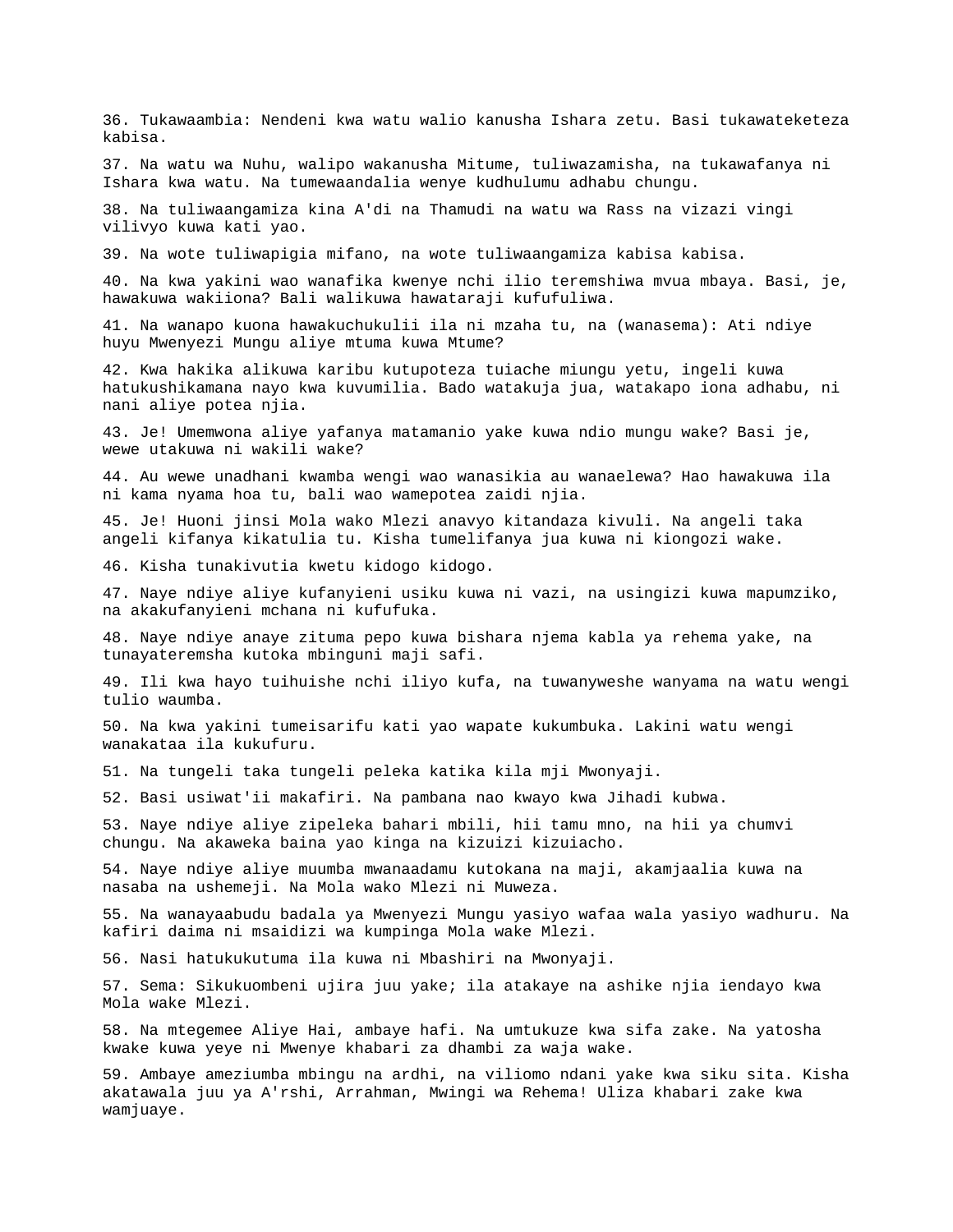60. Na wanapo ambiwa: Msujudieni Arrahman! Wao husema: Ni nani Arrahman? Je! Tumsujudie unaye tuamrisha wewe tu? Na huwazidishia chuki.

61. Ametukuka aliye zijaalia nyota mbinguni, na akajaalia humo taa na mwezi unao ng'ara.

62. Naye ndiye aliye fanya usiku na mchana kufuatana kwa nafuu ya anaye taka kukumbuka, au anaye taka kushukuru.

63. Na waja wa Arrahman Mwingi wa Rehema ni wale wanao tembea ulimwenguni kwa staha, na wajinga wakiwasemeza hujibu: Salama!

64. Na wale wanao kesha kwa ajili ya Mola wao Mlezi kwa kusujudu na kusimama.

65. Na wale wanao sema: Mola wetu Mlezi! Tuondolee adhabu ya Jahannamu. Hakika adhabu yake ikimpata mtu haimwachi.

66. Hakika hiyo ni kituo na makao mabaya.

67. Na wale ambao wanapo tumia hawatumii kwa fujo wala hawafanyi ubakhili, bali wanakuwa katikati baina ya hayo.

68. Na wale wasio mwomba mungu mwengine pamoja na Mwenyezi Mungu, wala hawaui nafsi aliyo iharimisha Mwenyezi Mungu isipo kuwa kwa haki, wala hawazini - na atakaye fanya hayo atapata madhara,

69. Atazidishiwa adhabu Siku ya Kiyama, na atadumu humo kwa kufedheheka.

70. Isipo kuwa atakaye tubu, na akaamini, na akatenda vitendo vyema. Basi hao Mwenyezi Mungu atayabadilisha maovu yao yawe mema. Na Mwenyezi Mungu ni Mwenye kusamehe, Mwenye kurehemu.

71. Na aliye tubu na akafanya mema, basi hakika huyo ametubu kweli kweli kwa Mwenyezi Mungu.

72. Na wale ambao hawatoi ushahidi wa uwongo, na pindi wapitapo penye upuuzi, hupita kwa hishima yao.

73. Na wale ambao wanapo kumbushwa Ishara za Mola wao Mlezi hawajifanyi viziwi nazo, na vipofu.

74. Na wale wanao sema: Mola wetu Mlezi! Tupe katika wake zetu na wenetu yaburudishayo macho, na utujaalie tuwe waongozi kwa wachamngu.

75. Hao ndio watakao lipwa makao ya juu kwa kuwa walisubiri, na watakuta humo maamkio na salamu.

76. Wadumu humo - kituo na makao mazuri kabisa.

77. Sema: Mola wangu Mlezi asinge kujalini lau kuwa si kuomba kwenu. Lakini nyinyi mmemkadhibisha. Basi adhabu lazima iwe.

### **SURA 26. SURAT ASH-SHUA'RAA**

KWA JINA LA MWENYEZI MUNGU MWINGI WA REHEMA MWENYE KUREHEMU

1. T'aa Siin Miim. (T'.S.M.)

2. Hizi ni Aya za Kitabu kinacho bainisha.

3. Huenda labda ukajikera nafsi yako kwa kuwa hawawi Waumini.

4. Tunge penda tungeli wateremshia kutoka mbinguni Ishara zikanyenyekea shingo zao.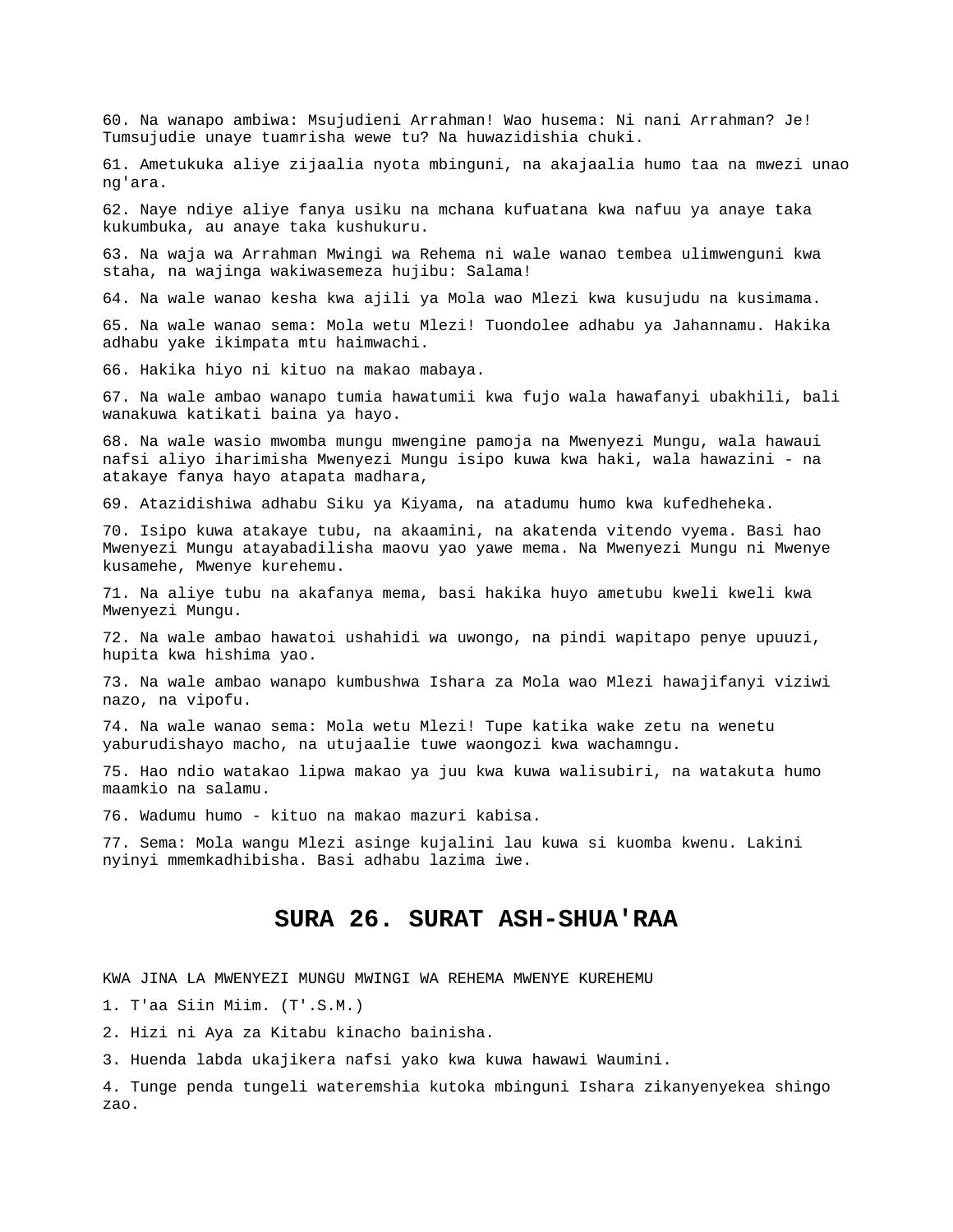5. Wala hauwafikii ukumbusho mpya kutoka kwa Arrahman ila wao hujitenga nao. 6. Kwa yakini wamekanusha; kwa hivyo zitakuja wafikia khabari za yale waliyo kuwa wakiyafanyia mzaha. 7. Je! Hawakuiona ardhi, mimea mingapi tumeiotesha humo, ya kila namna nzuri? 8. Hakika katika haya zipo Ishara. Lakini wengi wao hawakuwa wenye kuamini. 9. Na hakika Mola wako Mlezi ndiye Yeye Mwenye nguvu Mwenye kurehemu. 10. Na Mola wako Mlezi, alipo mwita Musa, akamwambia: Fika kwa watu madhaalimu, 11. Watu wa Firauni. Hawaogopi? 12. Akasema: Hakika mimi nachelea wasinikanushe. 13. Na kifua changu kina dhiki, na ulimi wangu haukunjuki vyema. Basi mtumie ujumbe Harun. 14. Na wao wana kisasi juu yangu, kwa hivyo naogopa wasije kuniuwa. 15. Akasema: Siyo hivyo kabisa! Nendeni na miujiza yetu. Hakika Sisi tu pamoja nanyi, tunasikiliza. 16. Basi mfikieni Firauni na mwambieni: Hakika sisi ni Mitume wa Mola Mlezi wa walimwengu wote. 17. Waachilie Wana wa Israili wende nasi. 18. (Firauni) akasema: Sisi hatukukulea wewe utotoni, na ukakaa kwetu katika umri wako miaka mingi? 19. Na ukatenda kitendo chako ulicho tenda, nawe ukawa miongoni mwa wasio na shukrani? 20. (Musa) akasema: Nilitenda hayo hapo nilipo kuwa miongoni mwa wale walio potea. 21. Basi nikakukimbieni nilipo kuogopeni, tena Mola wangu Mlezi akanitunukia hukumu, na akanijaalia niwe miongoni mwa Mitume. 22. Na hiyo ndiyo neema ya kunisumbulia, na wewe umewatia utumwani Wana wa Israili? 23. Firauni akasema: Na nani huyo Mola Mlezi wa walimwengu wote? 24. Akasema: Ndiye Mola Mlezi wa mbingu na ardhi, na viliomo baina yao, ikiwa nyinyi ni wenye yakini. 25. (Firauni) akawaambia walio mzunguka: Hamsikilizi? 26. (Musa) akasema: Ndiye Mola wenu Mlezi, na Mola Mlezi wa baba zenu wa kwanza. 27. (Firauni) akasema: Hakika huyu Mtume wenu aliye tumwa kwenu ni mwendawazimu. 28. (Musa) akasema: Ndiye Mola Mlezi wa Mashariki na Magharibi na viliomo baina yao, ikiwa nyinyi mnatia akilini. 29. (Firauni) akasema: Ukimfuata mungu mwengine asiye kuwa mimi, basi bila ya shaka nitakufunga gerezani. 30. Akasema: Je! Ijapo kuwa nitakuletea kitu cha kubainisha wazi? 31. Akasema: Kilete basi, kama wewe ni katika wasemao kweli. 32. Basi akaitupa fimbo yake, mara ikawa nyoka wa kuonekana dhaahiri. 33. Na akautoa mkono wake, na mara ukawa mweupe kwa watazamao.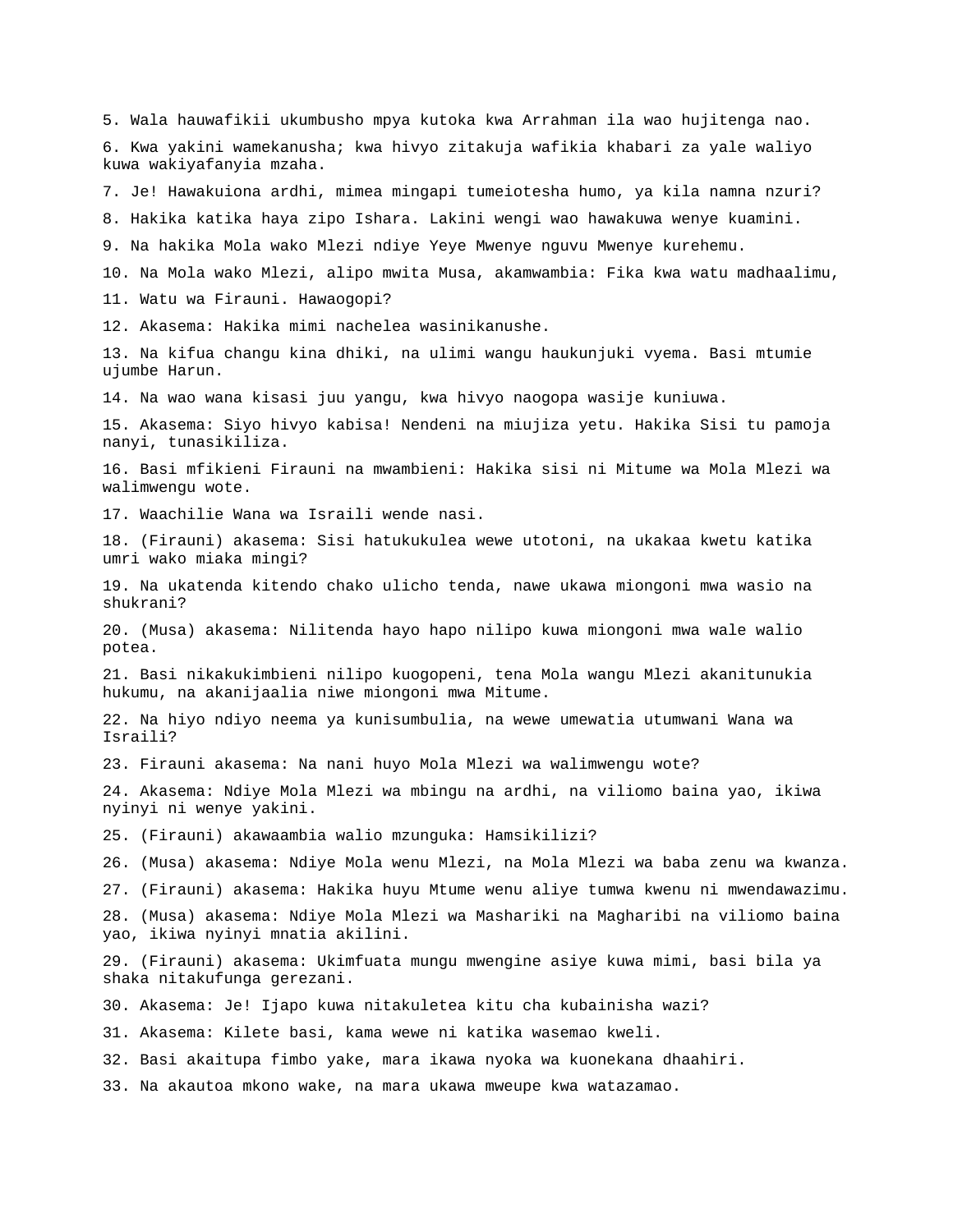34. (Firauni) akawaambia waheshimiwa walio mzunguka: Hakika huyu ni mchawi mtaalamu.

35. Anataka kukutoeni katika nchi yenu kwa uchawi wake. Basi mna shauri gani?

36. Wakasema: Mpe muda yeye na nduguye na uwatume mijini wapigao mbiu ya mgambo.

37. Wakuletee kila mchawi bingwa mtaalamu.

38. Basi wakakusanywa wachawi wakati na siku maalumu.

39. Na watu wakaambiwa: Je! Mtakusanyika?

40. Huenda tutawafuata wachawi wakiwa wao ndio watakao shinda.

41. Basi walipo kuja wachawi wakamwambia Firauni: Je! Tutapata ujira tukiwa sisi ndio tulio shinda?

42. Naam! Na hakika mtakuwa katika watu wa mbele.

43. Musa akwaambia: Tupeni mnavyo taka kutupa.

44. Basi wakatupa kamba zao na fimbo zao, na wakasema: Kwa nguvu za Firauni hakika sisi hapana shaka ni wenye kushinda.

45. Musa tena akatupa fimbo yake, nayo mara ikavimeza walivyo vizua.

46. Hapo wachawi walipinduka wakasujudu.

47. Wakasema: Tunamuamini Mola Mlezi wa walimwengu wote.

48. Mola Mlezi wa Musa na Harun.

49. (Firauni) akasema: Je! Mmemuamini kabla sijakuruhusuni? Bila ya shaka yeye basi ndiye mkubwa wenu aliye kufunzeni uchawi. Basi mtakuja jua! Nitakata mikono yenu na miguu yenu kwa kutafautisha. Na nitakubandikeni misalabani nyote.

50. Wakasema: Haidhuru, kwani sisi ni wenye kurejea kwa Mola wetu Mlezi.

51. Hakika sisi tunatumai Mola wetu Mlezi atatusamehe makosa yetu, kwa kuwa ndio wa kwanza wa kuamini.

52. Na tulimuamrisha Musa kwa wahyi: Nenda na waja wangu wakati wa usiku. Kwa hakika mtafuatwa.

53. Basi Firauni akawatuma mijini wapiga mbiu za mgambo.

54. (Wakieneza): Hakika hawa ni kikundi kidogo.

55. Nao wanatuudhi.

56. Na sisi ni wengi, wenye kuchukua hadhari.

57. Basi tukawatoa katika mabustani na chemchem,

58. Na makhazina, na vyeo vya hishima,

59. Kadhaalika; na tukawarithisha hayo Wana wa Israili.

60. Basi wakawafuata lilipo chomoza jua.

61. Na yalipo onana majeshi mawili haya, watu wa Musa wakasema: Hakika sisi bila ya shaka tumepatikana!

62. (Musa) akasema: Hasha! Hakika yu pamoja nami Mola wangu Mlezi. Yeye ataniongoa!

63. Tulimletea wahyi Musa tukamwambia: Piga bahari kwa fimbo yako. Basi ikatengana, na kila sehemu ikawa kama mlima mkubwa.

64. Na tukawajongeza hapo wale wengine.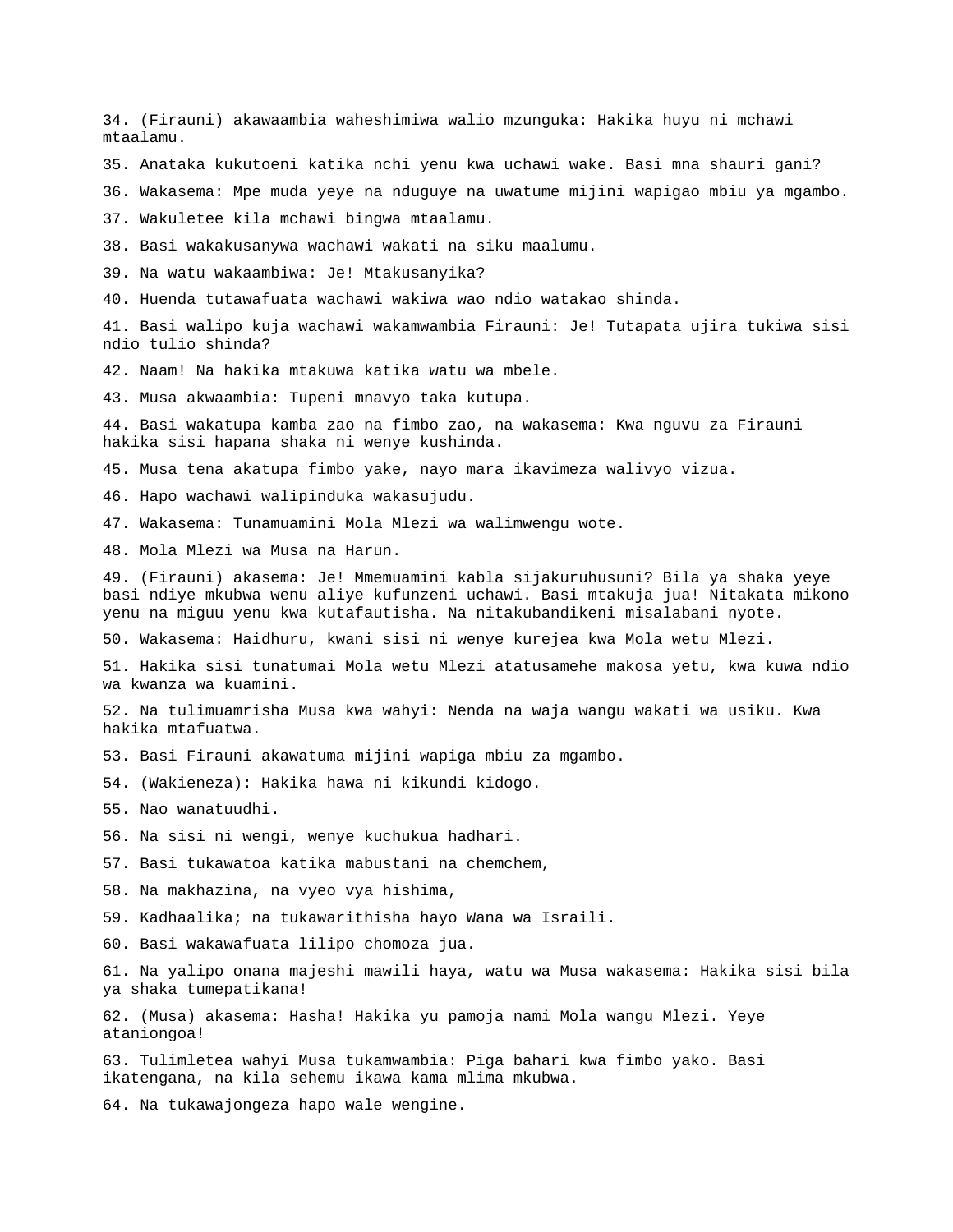- 65. Tukawaokoa Musa na walio kuwa pamoja naye wote.
- 66. Kisha tukawazamisha hao wengine.

67. Hakika bila ya shaka katika hayo ipo Ishara; lakini wengi wao si katika wenye kuamini.

68. Na kwa hakika Mola wako Mlezi ndiye Mwenye nguvu Mwenye kurehemu.

69. Na wasomee khabari za Ibrahim.

70. Alipo mwambia baba yake na kaumu yake: Mnaabudu nini?

71. Wakasema: Tunaabudu masanamu, daima tunayanyenyekea.

- 72. Akasema: Je! Yanakusikieni mnapo yaita?
- 73. Au yanakufaeni, au yanakudhuruni?
- 74. Wakasema: Bali tumewakuta baba zetu wakifanya hivyo hivyo.
- 75. Je! Mmewaona hawa mnao waabudu-
- 76. Nyinyi na baba zenu wa zamani?
- 77. Kwani hakika hao ni adui zangu, isipo kuwa Mola Mlezi wa walimwengu wote.
- 78. Ambaye ndiye aliye niumba, na Yeye ndiye ananiongoa,
- 79. Na ambaye ndiye ananilisha na kuninywesha.
- 80. Na ninapo ugua ni Yeye ndiye anaye niponesha.
- 81. Na ambaye atanifisha, na kisha atanihuisha.
- 82. Na ambaye ndiye ninaye mtumai kunisamehe makosa yangu Siku ya Malipo.
- 83, Mola wangu Mlezi! Nitunukie hukumu na uniunganishe na watendao mema.
- 84. Na unijaalie nitajwe kwa wema na watu watakao kuja baadaye.
- 85. Na unijaalie katika warithi wa Bustani za neema.
- 86. Na umsamehe baba yangu, kwani hakika alikuwa miongoni mwa wapotovu.
- 87. Wala usinihizi Siku watapo fufuliwa.
- 88. Siku ambayo kwamba mali hayato faa kitu wala wana.
- 89. Isipo kuwa mwenye kumjia Mwenyezi Mungu na moyo safi.
- 90. Na Pepo itasogezwa kwa wachamngu.
- 91. Na Jahannamu itadhihirishwa kwa wapotovu.
- 92. Na wataambiwa: Wako wapi mlio kuwa mkiwaabudu
- 93. Badala ya Mwenyezi Mungu? Je! Wanakusaidieni, au wanajisaidia wenyewe?
- 94. Basi watavurumizwa humo wao na hao wakosefu,
- 95. Na majeshi ya Ibilisi yote.
- 96. Watasema, na hali ya kuwa wanazozana humo:
- 97. Wallahi! Kwa yakini tulikuwa katika upotovu ulio dhaahiri,
- 98. Tulipo kufanyeni ni sawa na Mola Mlezi wa walimwengu wote.
- 99. Na hawakutupoteza ila wale wakosefu.
- 100. Basi hatuna waombezi.
- 101. Wala rafiki wa dhati.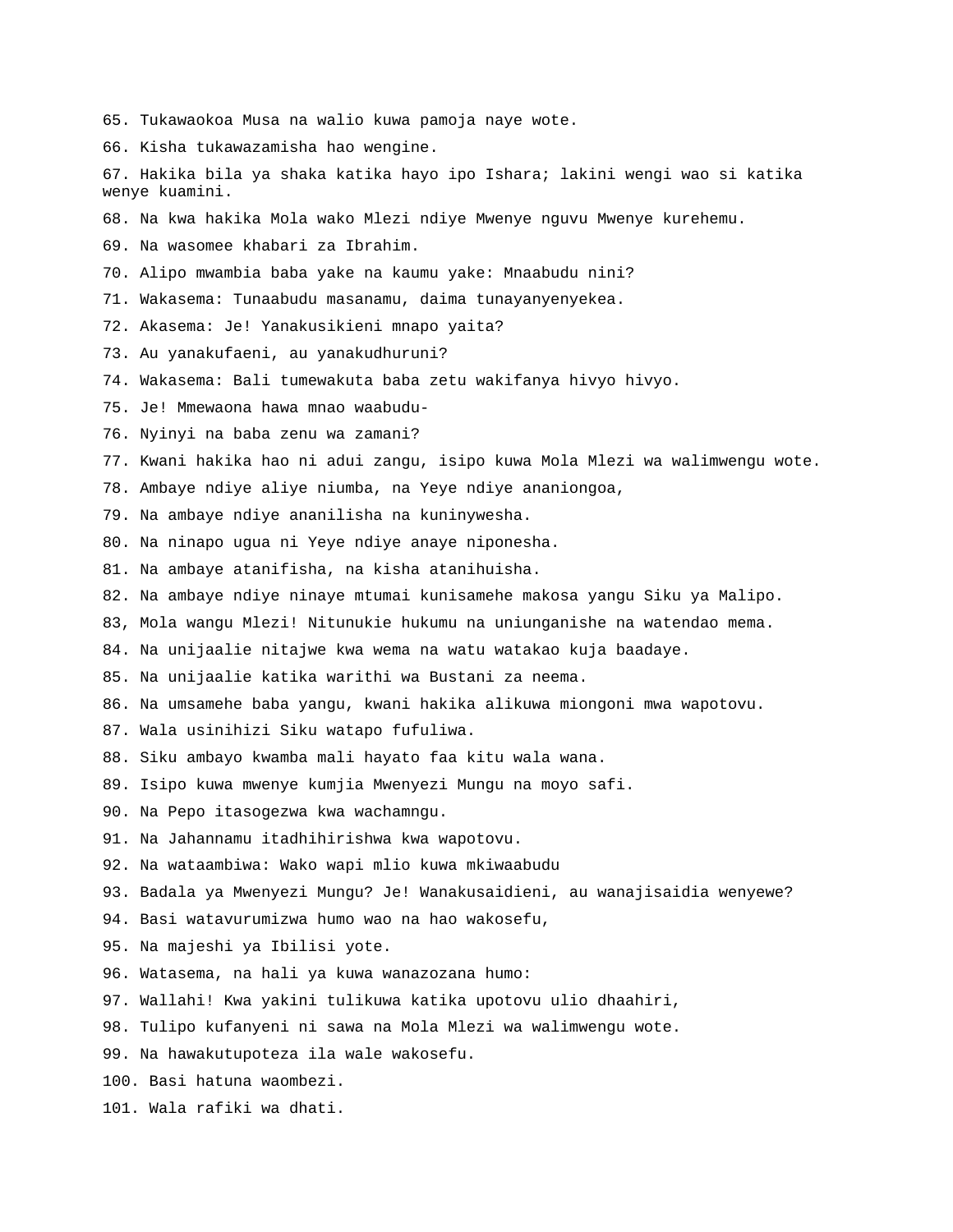102. Laiti tungeli pata kurejea tena tungeli kuwa katika Waumini. 103. Hakika katika haya ipo Ishara, lakini wengi wao hawakuwa wenye kuamini. 104. Na hakika Mola wako Mlezi ndiye Mwenye nguvu Mwenye kurehemu. 105. Kaumu ya Nuhu waliwakadhibisha Mitume. 106. Alipo waambia ndugu yao, Nuhu: Je! Hamchimngu? 107. Hakika mimi kwenu ni Mtume muaminifu. 108. Basi Mcheni Mwenyezi Mungu, na nit'iini mimi. 109. Na sikutakini juu yake ujira, kwani ujira wangu hauko ila kwa Mola Mlezi wa walimwengu wote. 110. Basi Mcheni Mwenyezi Mungu, na nit'iini mimi. 111. Wakasema: Je! Tukuamini wewe, hali wanao kufuata ni watu wa chini? 112. Akasema: Nayajuaje waliyo kuwa wakiyafanya? 113. Hisabu yao haiko ila kwa Mola wao Mlezi, laiti mngeli tambua! 114. Wala mimi si wa kuwafukuza Waumini. 115. Mimi si cho chote ila ni Mwonyaji wa dhaahiri shaahiri. 116. Wakasema: Ikiwa huachi, ewe Nuhu, bila ya shaka utapigwa mawe. 117. Akasema: Mola wangu Mlezi! Hakika watu wangu wamenikanusha. 118. Basi hukumu baina yangu na wao kwa hukumu yako, na uniokoe mimi na walio pamoja nami, Waumini. 119. Kwa hivyo tukamwokoa yeye na walio kuwa pamoja naye katika marikebu iliyo sheheni. 120. Kisha tukawazamisha baadaye walio bakia. 121. Hakika katika haya ipo Ishara, lakini si wengi wao walio kuwa Waumini. 122. Na hakika Mola wako Mlezi ndiye Yeye Mwenye nguvu Mwenye kurehemu. 123. Kina A'd waliwakanusha Mitume. 124. Alipo waambia ndugu yao, Hud: Je! Hamchimngu? 125. Hakika mimi kwenu ni Mtume muaminifu. 126. Basi mcheni Mwenyezi Mungu, na nit'iini mimi. 127. Wala sikutakeni juu yake ujira, kwani ujira wangu hauko ila kwa Mola Mlezi wa walimwengu wote. 128. Je! Mnajenga juu ya kila mnyanyuko kumbusho la kufanyia upuuzi? 129. Na mnajenga majengo ya fakhari kama kwamba mtaishi milele! 130. Na mnapo tumia nguvu mnatumia nguvu kwa ujabari. 131. Basi mcheni Mwenyezi Mungu, na nit'iini. 132. Na mcheni aliye kupeni haya mnayo yajua. 133. Amekupeni wanyama wa kufuga na wana. 134. Na mabustani na chemchem. 135. Hakika mimi ninakukhofieni adhabu ya Siku Kubwa.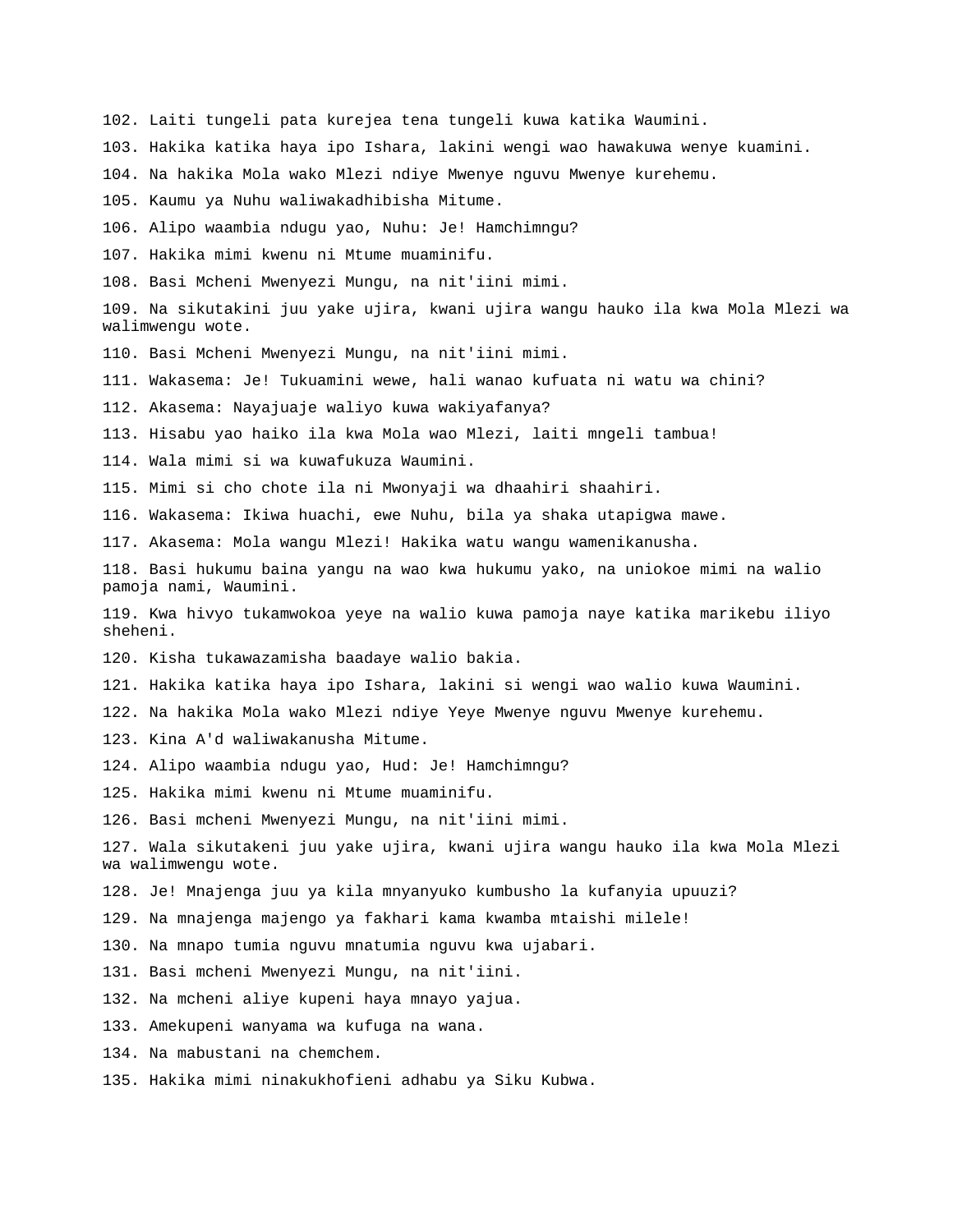136. Wakasema: Ni mamoja kwetu, ukitupa mawaidha au hukuwa miongoni mwa watoao mawaidha. 137. Haya si chochote ila ni mtindo wa watu wa tokea zamani. 138. Wala sisi hatutaadhibiwa. 139. Wakamkanusha; nasi tukawaangamiza. Hakika bila ya shaka katika haya ipo Ishara. Lakini hawakuwa wengi wao wenye kuamini. 140. Na hakika Mola wako Mlezi ndiye Mwenye nguvu Mwenye kurehemu. 141. Kina Thamud waliwakanusha Mitume. 142. Alipo waambia ndugu yao Saleh: Je! Hamumchimngu? 143. Hakika mimi kwenu ni Mtume muaminifu. 144. Basi mcheni Mwenyezi Mungu, na nit'iini. 145. Wala sikutakini ujira juu yake. Ujira wangu hauko ila kwa Mola Mlezi wa walimwengu wote. 146. Je! Mtaachwa salama usalimina katika haya yaliyopo hapa? 147. Katika mabustani, na chemchem? 148. Na konde na mitende yenye makole yaliyo wiva. 149. Na mnachonga milimani majumba kwa ustadi. 150. Basi mcheni Mwenyezi Mungu, na nit'iini mimi. 151, Wala msit'ii amri za walio pindukia mipaka, 152. Ambao wanafanya ufisadi katika nchi, wala hawatengenezi. 153. Wakasema: Hakika wewe ni miongoni mwa walio rogwa. 154. Wewe si chochote ila ni mtu kama sisi. Basi lete Ishara ukiwa wewe ni miongoni mwa wasemao kweli. 155. Akasema: Huyu ngamia jike; awe na zamu yake ya kunywa, na nyinyi muwe na zamu yenu ya kunywa katika siku maalumu. 156. Wala msimguse kwa uwovu, isije ikakushikeni adhabu ya Siku Kubwa. 157. Lakini wakamuuwa, na wakawa wenye kujuta. 158. Basi ikawapata adhabu. Hakika katika hayo ipo Ishara. Lakini hawakuwa wengi wao wenye kuamini. 159. Na hakika Mola wako Mlezi ndiye Mwenye nguvu Mwenye kurehemu. 160. Watu wa Lut'i waliwakanusha Mitume. 161. Alipo waambia ndugu yao, Lut'i: Je! Hamumchimngu? 162. Hakika mimi kwenu ni Mtume muaminifu kwenu. 163. Basi mcheni Mwenyezi Mungu na nit'iini mimi. 164. Wala mimi sikutakini ujira juu yake; ujira wangu hauko ila kwa Mola Mlezi wa walimwengu wote. 165. Je! Katika viumbe vyote mnawaingilia wanaume? 166. Na mnaacha alicho kuumbieni Mola wenu Mlezi katika wake zenu? Ama kweli nyinyi ni watu mnao ruka mipaka!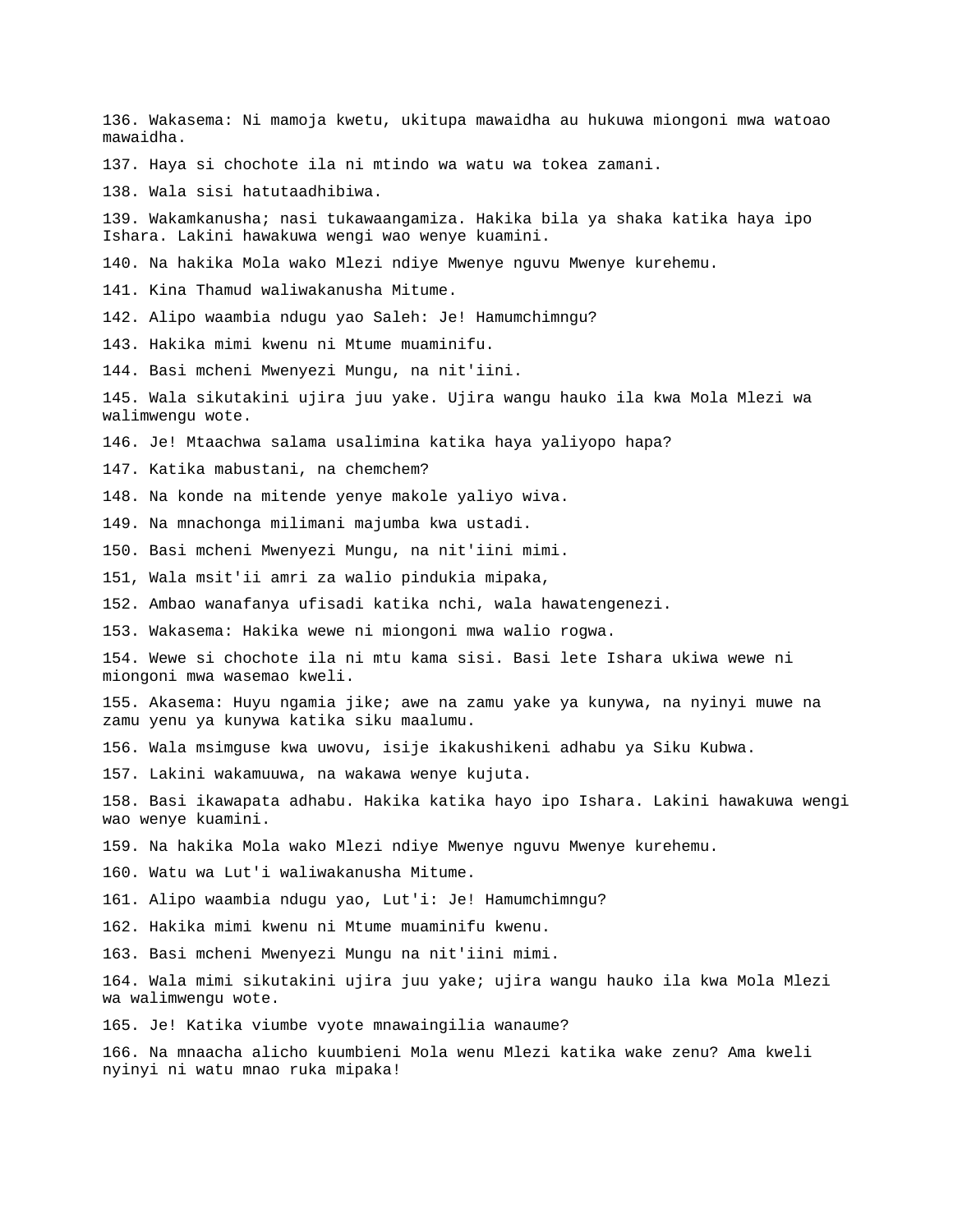167. Wakasema: Ewe Lut'i! Usipo acha, hapana shaka utakuwa miongoni mwa wanao tolewa mji! 168. Akasema: Hakika mimi ni katika wanao kichukia hichi kitendo chenu. 169. Mola wangu Mlezi! Niokoe mimi na ahali zangu na haya wayatendayo. 170. Basi tukamwokoa yeye na ahali zake wote, 171. Isipo kuwa kikongwe katika walio kaa nyuma. 172. Kisha tukawaangamiza wale wengine. 173. Na tukawanyeshea mvua, basi ni ovu mno mvua ya waliyo onywa. 174. Hakika katika hayo ipo Ishara. Na hawakuwa wengi wao wenye kuamini. 175. Na hakika Mola wako Mlezi bila ya shaka ndiye Mwenye nguvu, Mwenye kurehemu. 176. Watu wa Machakani waliwakanusha Mitume. 177. Shuaibu alipo waambia: Je! Hamfanyi mkamchamngu? 178. Hakika mimi kwenu ni Mtume muaminifu. 179. Basi mcheni Mwenyezi Mungu, na nit'iini mimi. 180. Wala sikutakini ujira juu yake. Ujira wangu hauko ila kwa Mola Mlezi wa walimwengu wote. 181. Timizeni kipimo sawa sawa, wala msiwe katika wanao punja. 182. Na pimeni kwa haki iliyo nyooka; 183. Wala msiwapunje watu vitu vyao, wala msifanye jeuri kwa ufisadi. 184. Na mcheni aliye kuumbeni nyinyi na vizazi vilivyo tangulia. 185. Wakasema: Hakika wewe ni katika walio rogwa. 186. Na wewe si chochote ila ni mtu tu kama sisi, na kwa yakini tunakuona wewe ni katika waongo. 187. Hebu tuangushie vipande kutoka mbinguni ikiwa wewe ni miongoni mwa wasemao kweli. 188. Akasema: Mola wangu Mlezi anajua zaidi mnayo yatenda. 189. Basi walimkanusha, na ikawashika adhabu ya siku ya kivuli. Hakika hiyo ilikuwa adhabu ya siku kubwa. 190. Hakika katika hayo ipo Ishara, lakini hawakuwa wengi wao wenye kuamini. 191. Na hakika Mola wako Mlezi bila ya shaka ndiye Yeye Mwenye nguvu Mwenye kurehemu. 192. Na bila ya shaka hii ni Uteremsho wa Mola Mlezi wa walimwengu wote. 193. Ameuteremsha Roho muaminifu, 194. Juu ya moyo wako, ili uwe katika Waonyaji, 195. Kwa ulimi wa Kiarabu ulio wazi. 196. Na hakika bila ya shaka haya yamo katika Vitabu vya kale. 197. Je! Haikuwa kwao ni Ishara kwamba wanayajua haya wanazuoni wa Wana wa Israili? 198. Na lau kuwa tungeli iteremsha juu ya mmoja wa wasio kuwa Waarabu,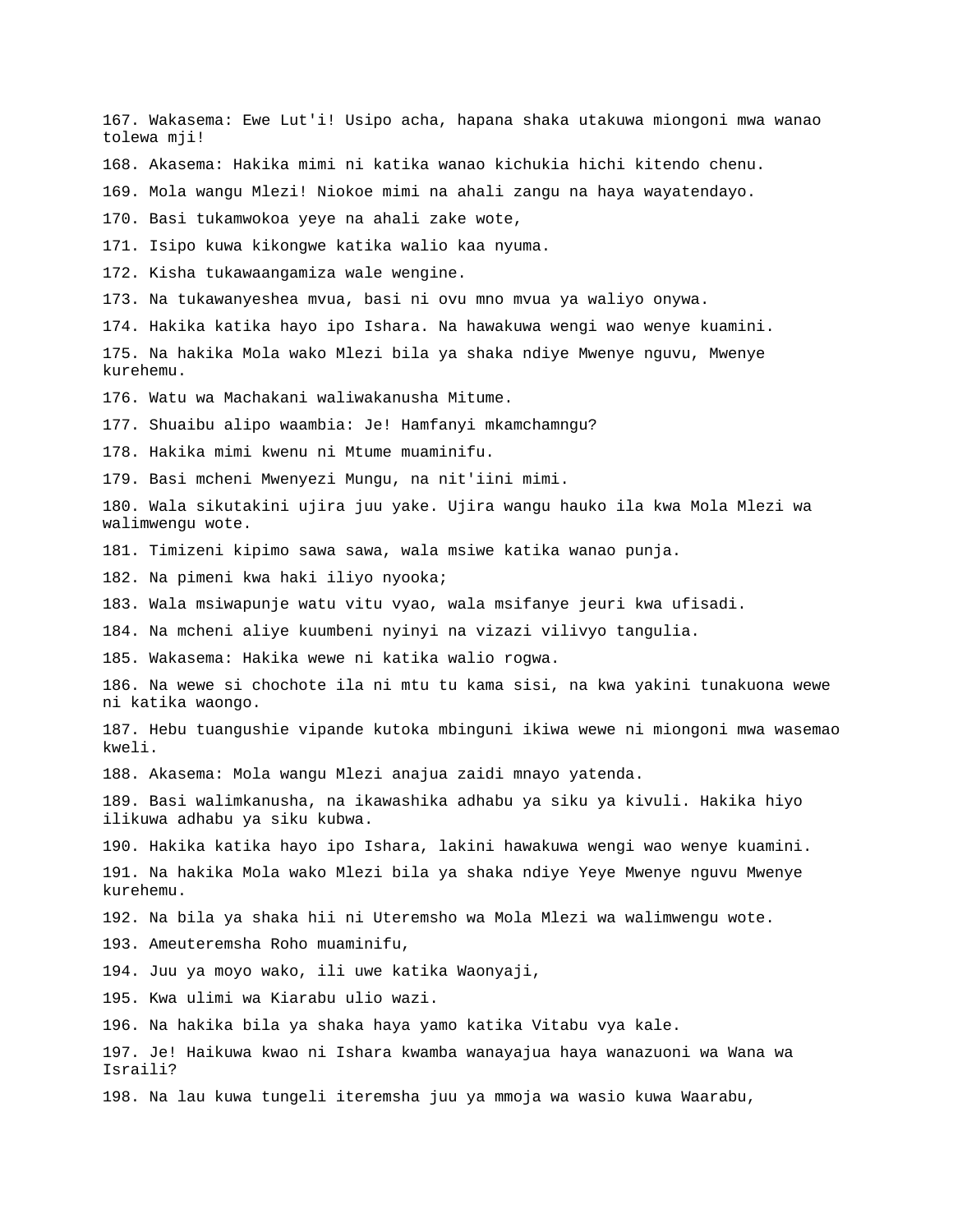- 199. Na akawasomea, wasingeli kuwa wenye kuamini.
- 200. Namna hivi tunaingiza katika nyoyo za wakosefu.
- 201. Hawataiamini mpaka waione adhabu chungu.
- 202. Basi itawafikia kwa ghafla, na hali hawana khabari.
- 203. Na watasema: Je, tutapewa muhula?
- 204. Basi, je, wanaihimiza adhabu yetu?
- 205. Waonaje kama tukiwastarehesha kwa miaka,
- 206. Kisha yakawafikia waliyo kuwa wakiahidiwa,
- 207. Yatawafaa nini yale waliyo stareheshewa?
- 208. Wala hatukuangamiza mji wo wote ila ulikuwa na waonyaji -
- 209. Kuwa ni ukumbusho. Wala Sisi hatukuwa wenye kudhulumu.
- 210. Wala Mashet'ani hawakuteremka nayo,
- 211. Wala haitakiwi kwao, na wala hawawezi.
- 212. Hakika hao wametengwa na kusikia.
- 213. Basi usimwombe mungu mwingine pamoja na Mwenyezi Mungu ukawa miongoni mwa watakao adhibiwa.
- 214. Na uwaonye jamaa zako walio karibu nawe.
- 215. Na watwae kwa upole wanao kufuata miongoni mwa Waumini.
- 216. Na ikiwa watakuasi basi sema: Mimi najitenga mbali na hayo mnayo yatenda.
- 217. Na umtegemee Mtukufu Mwenye nguvu Mwenye kurehemu.
- 218. Ambaye anakuona unapo simama,
- 219. Na mageuko yako kati ya wanao sujudu.
- 220. Hakika Yeye ndiye Mwenye kusikia Mwenye kujua.
- 221. Je! Nikwambieni nani wanawashukia Mashet'ani?
- 222. Wanamshukia kila mzushi mkubwa mwingi wa dhambi.
- 223. Wanawapelekea yale wanayo yasikia; na wengi wao ni waongo.
- 224. Na watungaji mashairi ni wapotofu ndio wanawafuata.
- 225. Je! Huwaoni kwamba wao wanatangatanga katika kila bonde?
- 226. Na kwamba wao husema wasiyo yatenda?

227. Isipo kuwa wale walio amini, na wakatenda mema, na wakamkumbuka Mwenyezi Mungu kwa wingi, na wakajitetea wanapo dhulumiwa. Na wanao dhulumu watakuja jua mgeuko gani watakao geuka.

## **SURA 27. SURAT AN-NAML**

KWA JINA LA MWENYEZI MUNGU MWINGI WA REHEMA MWENYE KUREHEMU 1. T'aa Siin. (T'.S.), Hizi ni Aya za Qur'ani na Kitabu kinacho bainisha; 2. Uwongofu na bishara kwa Waumini,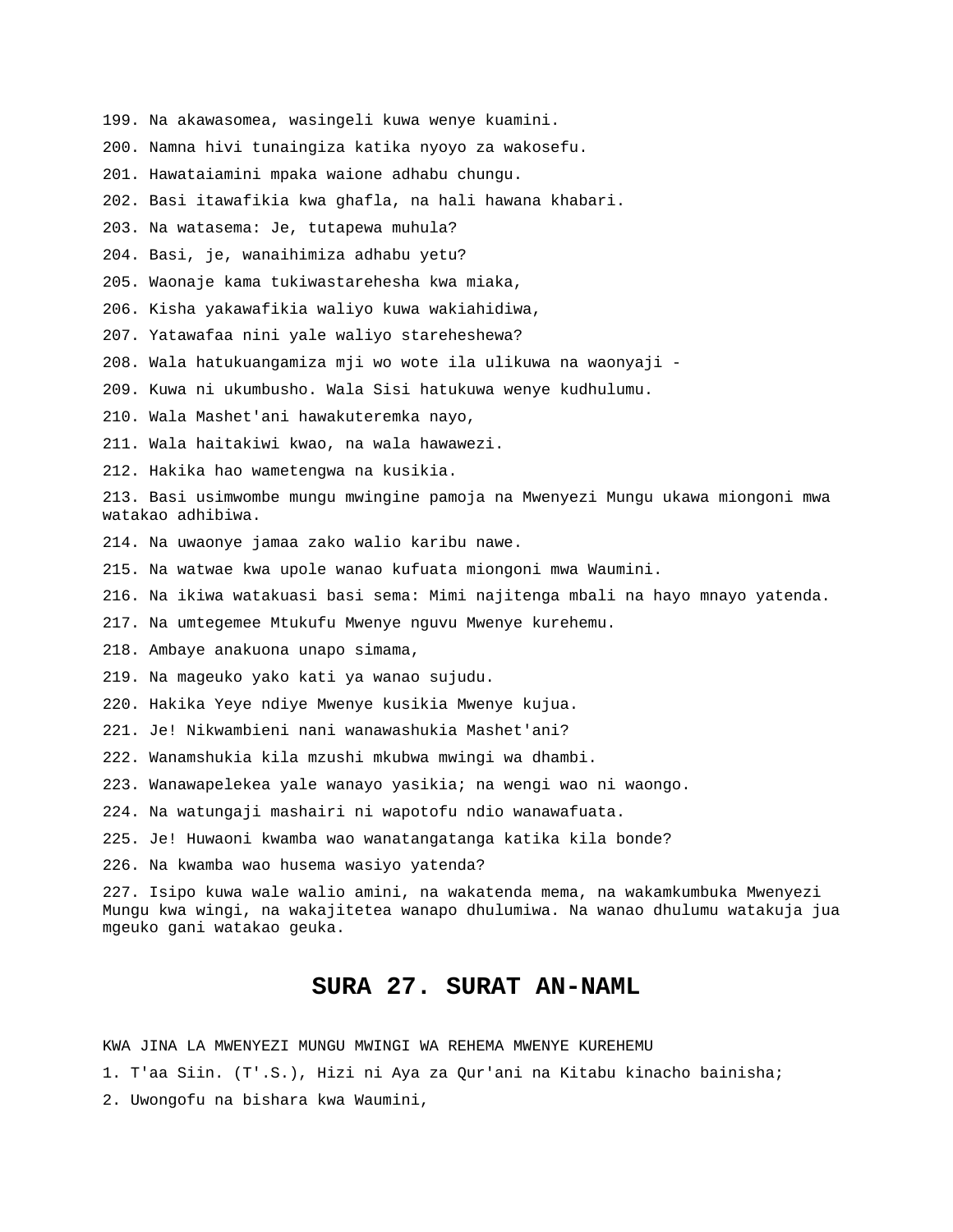3. Ambao wanashika Sala, na wanatoa Zaka, na Akhera wana yakini nayo.

4. Kwa hakika wale wasio iamini Akhera tumewapambia vitendo vyao, kwa hivyo wanatangatanga ovyo.

5. Hao ndio watapata adhabu mbaya kabisa, na hao katika Akhera ndio watapata khasara zaidi.

6. Na hakika wewe unafundishwa Qur'ani inayo tokana kwake Mwenye hikima Mwenye kujua.

7. (Kumbuka) Musa alipo waambia ahali zake: Hakika nimeona moto, nitakwenda nikuleteeni khabari, au nitakuleteeni kijinga kinacho waka ili mpate kuota moto.

8. Basi alipo fika ilinadiwa: Amebarikiwa aliomo katika moto huu na walioko pembezoni mwake. Na ametakasika Mwenyezi Mungu, Mola Mlezi wa walimwengu wote.

9. Ewe Musa! Hakika Mimi ndiye Mwenyezi Mungu, Mwenye nguvu, Mwenye hikima.

10. Na itupe fimbo yako! Alipo iona ikitikisika kama nyoka, aligeuka nyuma wala hakungoja. Ewe Musa! Usikhofu! Hakika hawakhofu mbele yangu Mitume.

11. Lakini aliye dhulumu, kisha akabadilisha wema baada ya ubaya, basi Mimi ni Mwenye kusamehe Mwenye kurehemu.

12. Na ingiza mkono wako katika mfuko wako, utatoka mweupe bila ya maradhi. Ni katika Ishara tisa za kumpelekea Firauni na kaumu yake. Hakika hao walikuwa watu waovu.

13. Basi zilipo wafikia Ishara zetu hizo zenye kuonyesha, wakasema: Huu ni uchawi dhaahiri.

14. Na wakazikataa kwa dhulma na kujivuna, na hali ya kuwa nafsi zao zina yakini nazo. Basi angalia ulikuwaje mwisho wa mafisadi!

15. Na hakika tuliwapa Daudi na Sulaiman ilimu, na wakasema: Alhamdu Lillahi, Kuhimidiwa kote ni kwa Mwenyezi Mungu aliye tufadhilisha kuliko wengi katika waja wake Waumini.

16. Na Sulaiman alimrithi Daudi, na akasema: Enyi watu! Tumefunzwa usemi wa ndege, na tumepewa kila kitu. Hakika hii ni fadhila iliyo dhaahiri.

17. Na alikusanyiwa Sulaiman majeshi yake ya majini, na watu, na ndege; nayo yakapangwa kwa nidhamu.

18. Mpaka walipo fika kwenye bonde la wadudu chungu, alisema mdudu chungu mmoja: Enyi wadudu chungu! Ingieni majumbani mwenu, asikupondeni Sulaiman na majeshi yake bila ya wao kutambua.

19. Basi (Sulaiman) akatabasamu akacheka kwa neno hili, na akasema: Ee Mola wangu Mlezi! Nizindue niishukuru neema yako uliyo nineemesha mimi na wazazi wangu, na nipate kutenda mema uyapendayo, na uniingize kwa rehema yako katika waja wako wema.

20. Na akawakagua ndege, na akasema: Imekuwaje, mbona simwoni Hud-hud, au amekuwa miongoni mwa walio ghibu?

21. Kwa yakini nitamuadhibu kwa adhabu kali, au nitamchinja, au aniletee hoja ya kutosha.

22. Basi (Hud-hud) akakaa si mbali na akasema: Nimegundua usilo gundua wewe, na ninakujia hivi kutoka nchi ya Sabai, na nakuletea khabari za yakini.

23. Hakika mimi nimemkuta mwanamke anawatawala, naye amepewa kila kitu, na anacho kiti cha enzi kikubwa.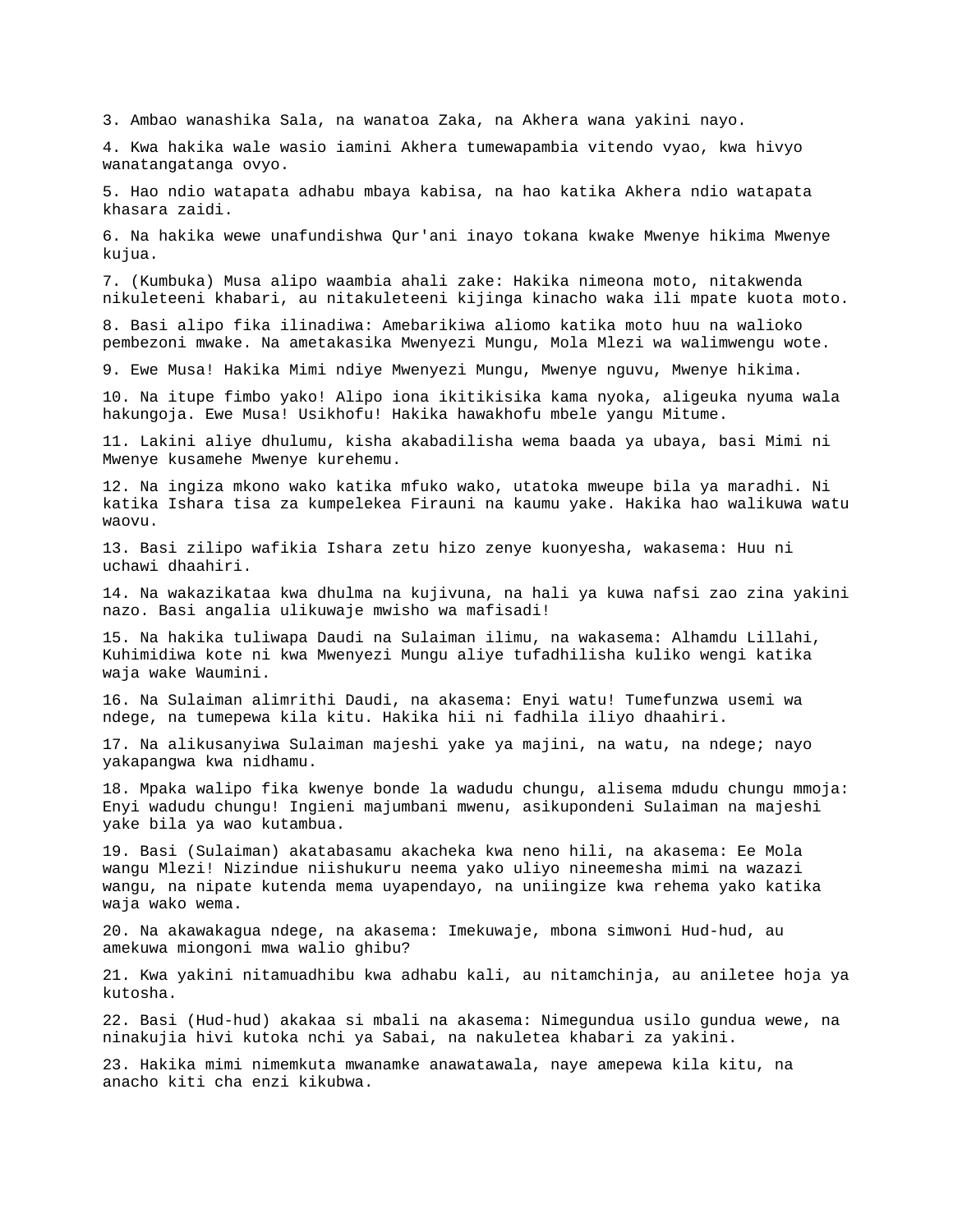24. Nimemkuta yeye na watu wake wanalisujudia jua badala ya Mwenyezi Mungu; na Shet'ani amewapambia vitendo vyao na akawazuilia Njia. Kwa hivyo hawakuongoka,

25. Na hawamsujudii Mwenyezi Mungu ambaye huyatoa yaliyo fichikana katika mbingu na ardhi, na anayajua mnayo yaficha na mnayo yatangaza.

26. Mwenyezi Mungu - hapana mungu ila Yeye, Mola Mlezi wa A'rshi tukufu..

27. Akasema (Sulaiman): Tutatazama umesema kweli au wewe ni miongoni mwa waongo.

28. Nenda na barua yangu hii na uwafikishie, kisha waache na utazame watarejesha nini.

29. (Malkia) akasema: Enyi wahishimiwa! Hakika nimeletewa barua tukufu.

30. Imetoka kwa Sulaiman nayo ni: Kwa jina la Mwenyezi Mungu, Mwingi wa rehema, Mwenye kurehemu.

31. Msinifanyie jeuri, na fikeni kwangu nanyi mmekwisha kuwa wenye kusalimu amri.

32. Akasema: Enyi wahishimiwa! Nipeni shauri katika jambo langu hili, kwani mimi sikati shauri yoyote mpaka mhudhurie.

33. Wakasema: Sisi ni wenye nguvu na wakali kwa vita; na amri iko kwako, basi tazama ni nini unaamrisha.

34. Akasema: Hakika wafalme wanapo uingia mji wanauharibu, na wanawafanya wale watukufu wake kuwa wanyonge. Na hivyo ndivyo watendavyo.

35. Lakini mimi nitawapelekea zawadi, nami nitangoja watakayo rudi nayo wajumbe.

36. Basi alipo fika (mjumbe) kwa Sulaiman, alisema (Sulaiman): Hivyo ndio nyinyi mnanisaidia kwa mali? Aliyo nipa Mwenyezi Mungu ni bora zaidi kuliko aliyo kupeni nyinyi. Lakini nyinyi mnafurahia hii zawadi yenu.

37. Rejea kwao! Kwa yakini sisi tutawajia kwa majeshi wasio yaweza kuyakabili. Na hakika tutawatoa humo na hali wao wamekuwa madhalili na wanyonge.

38. Akasema: Enyi wahishimiwa! Ni nani kati yenu atakaye niletea kiti chake cha enzi kabla hawajanijia nao wamekwisha salimu amri.

39. Akasema: Afriti, katika majini: Mimi nitakuletea kabla hujainuka pahala pako hapo. Na mimi kwa hakika nina nguvu na muaminifu.

40. Akasema mwenye ilimu ya Kitabu: Mimi nitakuletea kabla ya kupepesa jicho lako. Basi alipo kiona kimewekwa mbele yake, akasema: Haya ni katika fadhila zake Mola wangu Mlezi, ili anijaribu nitashukuru au nitakufuru. Na mwenye kushukuru, kwa hakika, anashukuru kwa manufaa ya nafsi yake; na anaye kufuru, kwa hakika Mola wangu Mlezi ni Mkwasi na Karimu.

41. Akasema: Mgeuzieni kiti chake cha enzi hiki, tuone ataongoka, au atakuwa miongoni mwa wasio ongoka.

42. Basi (Malkia) alipo fika akaambiwa: Je! Kiti chako cha enzi ni kama hiki? Akasema: Kama kwamba ndicho hichi. (Sulaiman na watu wake wakasema): Na sisi tumepewa ilimu kabla yake (Malkia), na tukawa Waislamu.

43. Na yale aliyo kuwa akiyaabudu badala ya Mwenyezi Mungu yalimzuilia. Hakika yeye (Malkia) alikuwa katika kaumu ya makafiri.

44. Akaambiwa: Liingie behewa la hili jumba. Alipo liona alidhani ni maji, na akapandisha nguo mpaka kwenye miundi yake. (Sulaiman) akasema: Hakika hilo ni behewa lilio sakafiwa kwa viyoo! Akasema (Malkia): Mola wangu Mlezi! Mimi nimejidhulumu nafsi yangu, na sasa nanyenyekea pamoja na Sulaiman kwa Mwenyezi Mungu, Mola Mlezi wa walimwengu wote.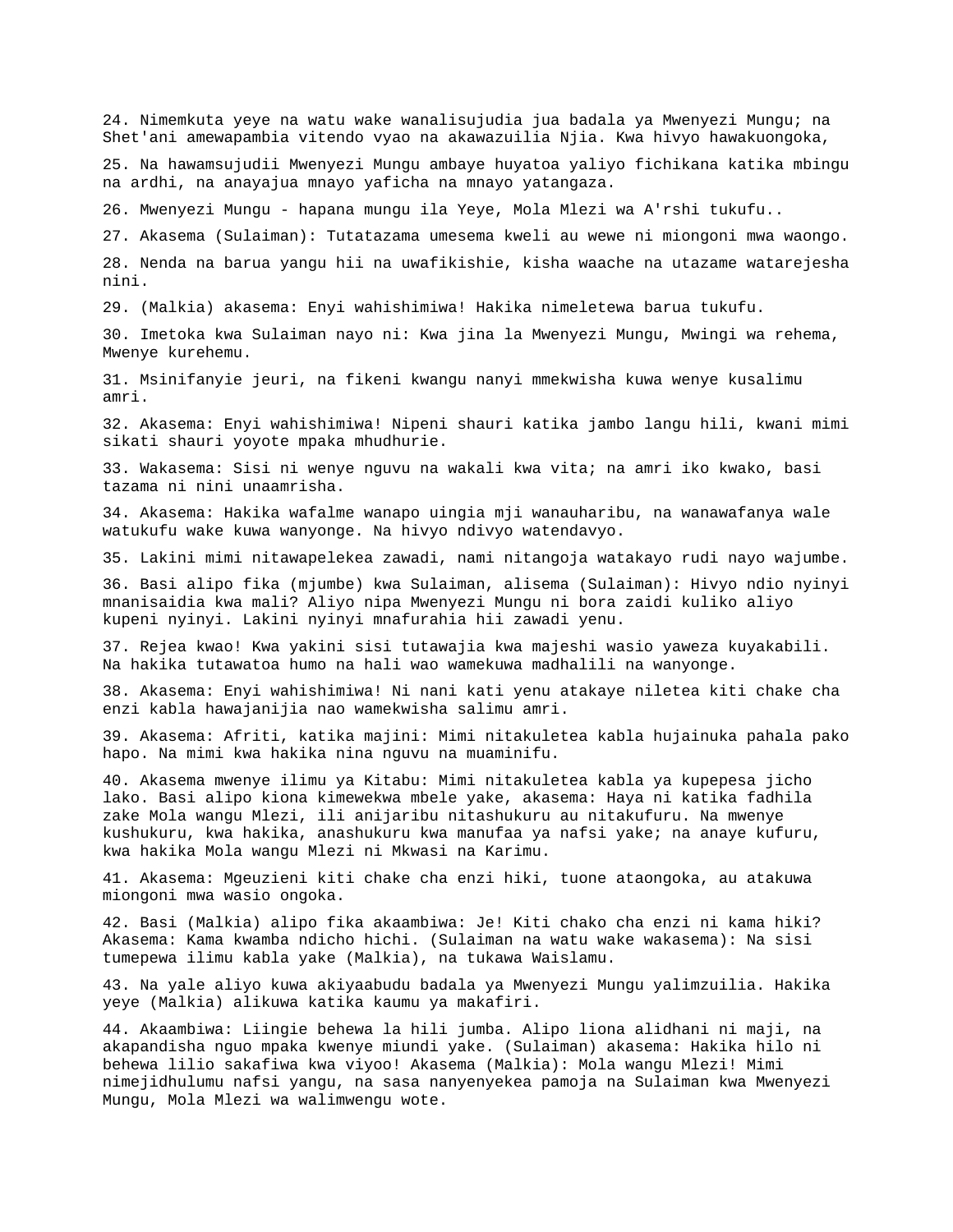45. Na kwa kina Thamud tulimtuma ndugu yao Saleh kuwaambia: Muabuduni Mwenyezi Mungu. Basi wakawa makundi mawili yanayo gombana.

46. Akasema: Enyi watu wangu! Kwa nini mnauhimiza uwovu kabla ya wema? Kwa nini hamuombi msamaha kwa Mwenyezi Mungu ili mrehemewe?

47. Wakasema: Tuna kisirani nawe na wale walio pamoja nawe. Yeye akasema: Uaguzi wa ukorofi wenu uko kwa Mwenyezi Mungu; lakini nyinyi ni watu mnao jaribiwa.

48. Na walikuwamo mjini watu tisa wakifanya ufisadi katika nchi wala hawafanyi la maslaha.

49. Wakasema: Apishaneni kwa Mwenyezi Mungu tutamshambulia usiku yeye na ahali zake; kisha tutamwambia mrithi wake: Sisi hatukuona maangamizo ya watu wake, na sisi bila ya shaka tunasema kweli.

50. Basi wakapanga mipango yao, na Sisi tukapanga mipango yetu, na wao hawatambui.

51. Basi angalia ulivyo kuwa mwisho wa mipango yao, ya kwamba tuliwaangamiza wao pamoja na watu wao wote.

52. Basi hizo nyumba zao ni tupu kwa sababu ya walivyo dhulumu. Hakika bila ya shaka katika hayo ipo Ishara kwa watu wanao jua.

53. Na tukawaokoa wale walio amini na walio kuwa wanamchamngu.

54. Na Lut'i alipo waambia watu wake: Je! Mnafanya uchafu nanyi mnaona?

55. Hivyo nyinyi mnawaingilia wanaume kwa matamanio badala ya wanawake? Hakika nyinyi ni watu mnao fanya ujinga kabisa!

56. Basi haikuwa jawabu ya watu wake ila ni kusema: Wafukuzeni wafwasi wa Lut'i katika mji wenu. Hao ni watu wanao jitia usafi.

57. Basi tukamwokoa yeye na ahali zake, isipo kuwa mkewe; tukamkadiria katika walio baki nyuma.

58. Na tukawanyeshea mvua. Ni ovu kweli kweli hiyo mvua ya walio kwisha onywa.

59. Sema: Alhamdu Lillahi! Kuhimidiwa ni kwa Mwenyezi Mungu! Na amani ishuke juu ya waja wake alio wateuwa. Je! Mwenyezi Mungu ni bora, au wale wanao washirikisha naye?

60. AU NANI yule aliye ziumba mbingu na ardhi, na akakuteremshieni maji kutoka mbinguni, na kwa hayo tukaziotesha bustani zenye kupendeza? Nyinyi hamna uwezo wa kuiotesha miti yake. Je! Yupo mungu pamoja na Mwenyezi Mungu? Bali hao ni watu walio potoka.

61. Au nani yule aliye ifanya ardhi mahali pa kutua, na akajaalia ndani yake mito, na akaweka milima? Na akaweka baina ya bahari mbili kiziwizi? Je! Yupo mungu pamoja na Mwenyezi Mungu? Bali wengi wao hawajui.

62. Au nani yule anaye mjibu mwenye shida pale anapo mwomba, na akaiondoa dhiki, na akakufanyeni warithi wa ardhi? Je! Yupo mungu pamoja na Mwenyezi Mungu? Ni machache mnayo yazingatia.

63. Au nani yule anaye kuongoeni katika giza la bara na bahari, na akazipeleka pepo kuleta bishara kabla ya rehema zake? Je! Yupo mungu pamoja na Mwenyezi Mungu? Ametukuka Mwenyezi Mungu juu ya wanao washirikisha naye.

64. Au nani anaye uanzisha uumbaji, kisha akaurejesha? Na nani anaye kuruzukuni kutoka mbinguni na kwenye ardhi? Je! Yupo mungu pamoja na Mwenyezi Mungu? Sema: Leteni hoja zenu kama nyinyi ni wasema kweli.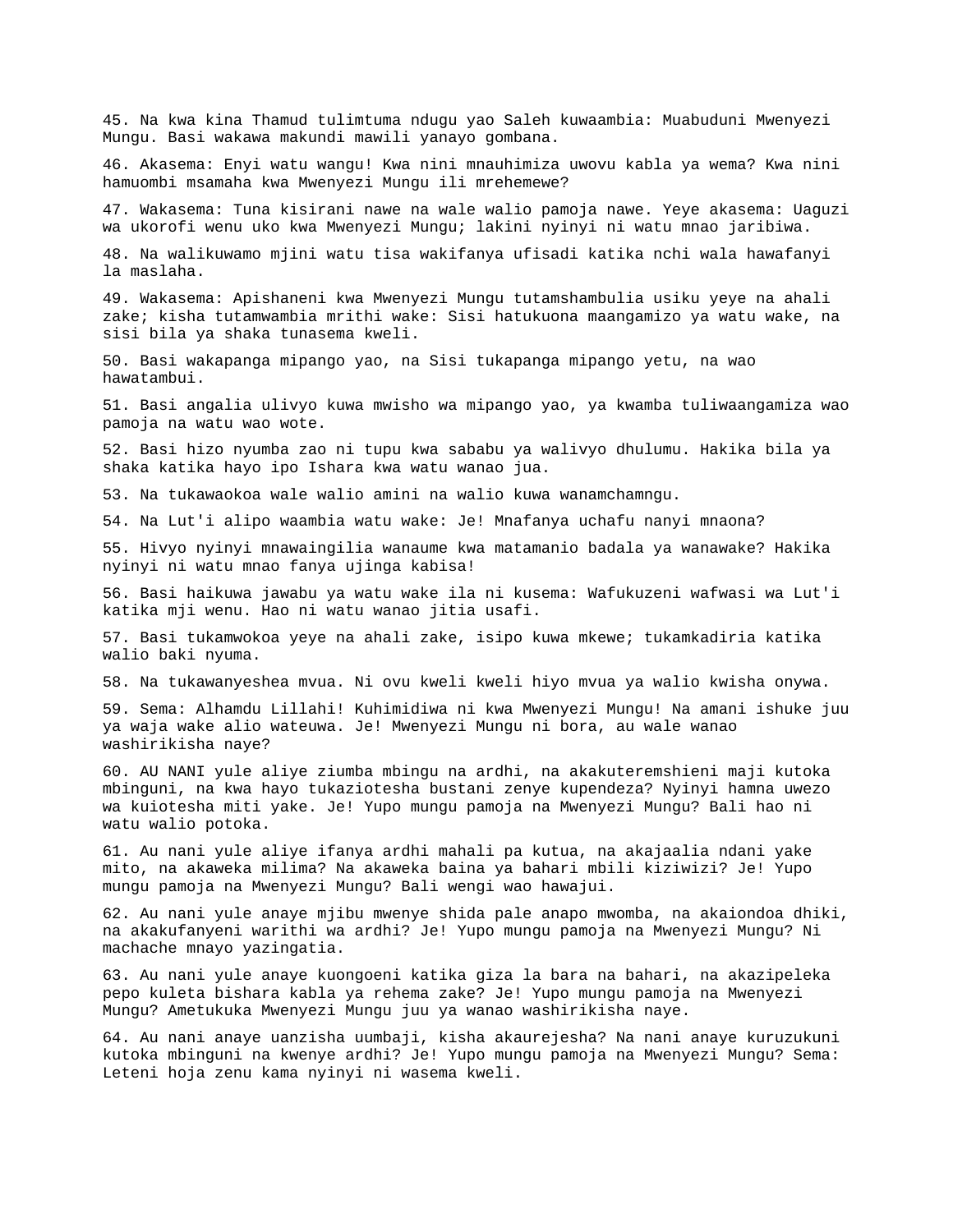65. Sema: Hapana katika mbingu na ardhi ajuaye ya ghaibu isipo kuwa Mwenyezi Mungu. Wala wao hawajui lini watafufuliwa. 66. Kwani huo ujuzi wao umefikilia kuijua Akhera? Bali wao wamo katika shaka nayo tu, bali wao ni vipofu nayo. 67. Na wakasema walio kufuru: Tutapo kuwa mchanga, sisi na baba zetu, hivyo kweli tutakuja tolewa? 68. Haya haya tuliahidiwa sisi na baba zetu zamani. Hayakuwa haya ila ni hadithi za uwongo za watu wa kale. 69. Sema: Nendeni katika ardhi, na tazameni ulikuwaje mwisho wa wakosefu. 70. Wala usiwahuzunukie wala usiwe katika dhiki kwa sababu ya hila zao wanazo zifanya. 71. Na wanasema: Ahadi hii itatokea lini, ikiwa mnasema kweli? 72. Sema: Asaa ni karibu kukufikieni sehemu ya yale mnayo yahimiza. 73. Na hakika Mola wako Mlezi ni Mwenye fadhila kwa watu, lakini wengi wao hawashukuru. 74. Na hakika Mola wako Mlezi anayajua yanayo ficha vifua vyao na wanayo yatangaza. 75. Na hakuna siri katika mbingu na ardhi ila imo katika Kitabu kinacho bainisha. 76. Hakika Qur'ani hii inawasimulia Wana wa Israili mengi wanayo khitalifiana nayo. 77. Nayo hakika ni Uwongofu na Rehema kwa Waumini. 78. Hakika Mola wako Mlezi atawahukumu kwa hukumu yake, naye ni Mwenye nguvu Mjuzi. 79. Basi mtegemee Mweneyezi Mungu; hakika wewe uko juu ya Haki iliyo wazi. 80. Kwa hakika wewe huwezi kuwafanya maiti wasikie, wala kuwafanya viziwi wasikie wito, wanapo kwisha geuka kwenda zao. 81. Wala huwezi kuwaongoa vipofu waache upotovu wao. Huwezi kuwafanya wasikie isipo kuwa wenye kuziamini Ishara zetu; na hao ndio wat'iifu. 82. Na itapo waangukia kauli juu yao, tutawatolea mnyama katika ardhi atakaye wasemeza, ya kuwa watu walikuwa hawana na yakini na Ishara zetu. 83. Na Siku tutapo kusanya kutoka kila umma kundi katika wanao kadhibisha Ishara zetu, nao watagawanywa mafungu mafungu. 84. Hata watakapo fika, atasema (Mwenyezi Mungu): Je! Nyinyi si mlizikanusha Ishara zangu pasipo kuzijua vyema? Au mlikuwa mkifanya nini? 85. Na kauli itawaangukia juu yao kwa vile walivyo dhulumu. Basi hao hawatasema lolote. 86. Je! Hawaoni kwamba sisi tumeufanya usiku ili watulie, na mchana wa kuangaza. Hakika katika hayo zipo Ishara kwa watu wanao amini. 87. Na Siku litapo pulizwa baragumu, watahangaika waliomo mbinguni na katika ardhi, ila amtakaye Mwenyezi Mungu. Na wote watamfikia nao ni wanyonge. 88. Na unaiona milima unaidhunia imetulia; nayo inakwenda kama mwendo wa mawingu. Huo ndio ufundi wa Mwenyezi Mungu aliye tengeneza vilivyo kila kitu. Hakika Yeye anazo khabari za yote myatendayo.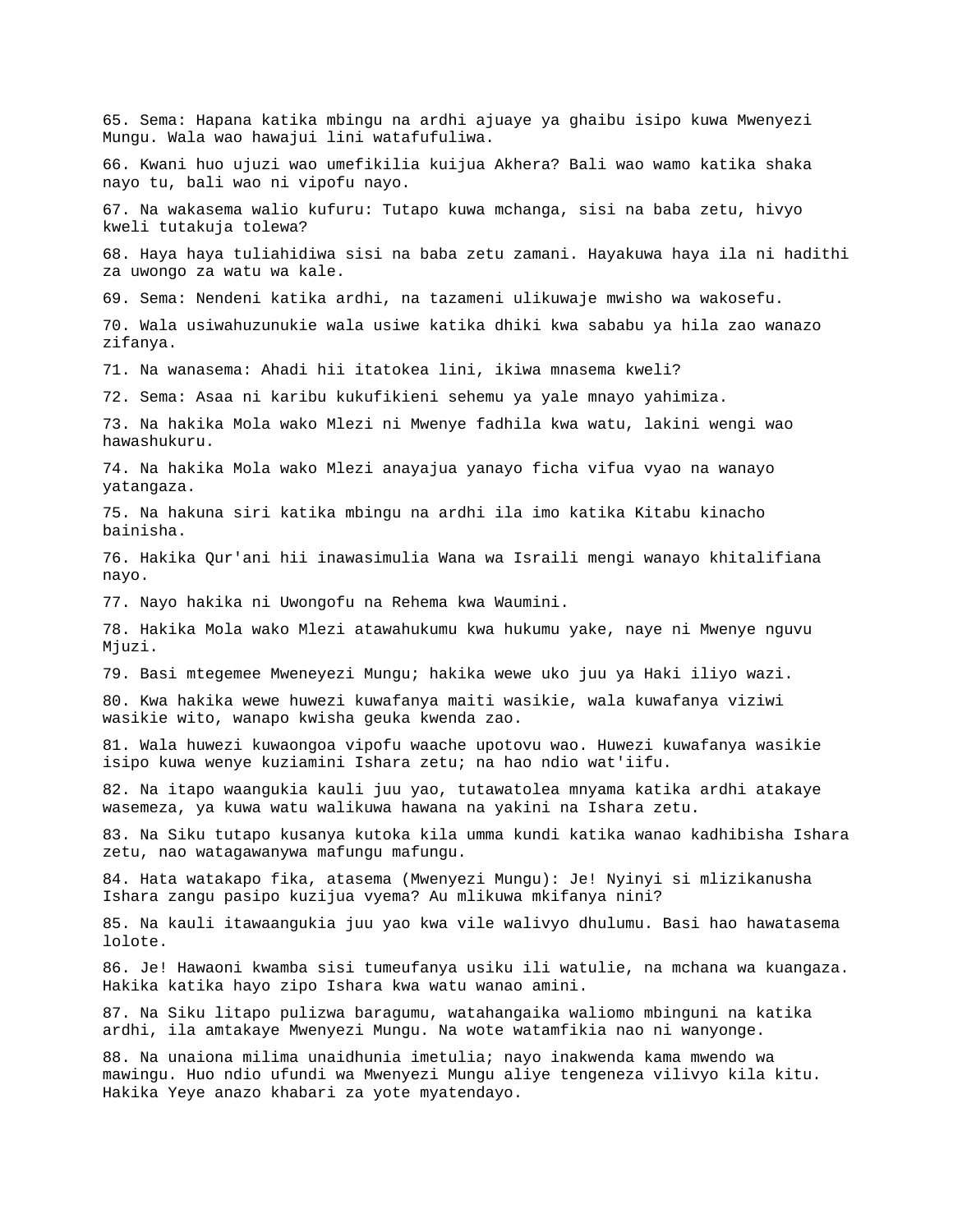89. Watakao kuja na mema, watapata bora kuliko hayo. Nao watasalimika na mahangaiko ya Siku hiyo.

90. Na watakao kuja na uovu, basi zitasunukishwa nyuso zao Motoni. Je! Kwani mnalipwa isipo kuwa mliyo kuwa mkiyatenda?

91. Ama mimi nimeamrishwa nimuabudu Mola Mlezi wa mji huu aliye ufanya ni mtakatifu; na ni vyake Yeye tu vitu vyote. Na nimeamrishwa niwe miongoni mwa Waislamu, wenye kunyenyekea.

92. Na niisome Qur'ani. Na mwenye kuongoka, basi ameongoka kwa faida ya nafsi yake; na aliye potea - basi sema: Hakika mimi ni miongoni mwa waonyaji.

93. Na sema: Alhamdu Lillahi, Sifa njema zote ni za Mwenyezi Mungu. Yeye atakuonyesheni Ishara zake, na mtazijua. Na Mola wako Mlezi si mwenye kughafilika na myatendayo.

# **SURA 28. SURAT AL-QAS'AS'**

KWA JINA LA MWENYEZI MUNGU MWINGI WA REHEMA MWENYE KUREHEMU

1. T'A SIN MIM, (T'.S.M.)

2. Hizi ni Aya za Kitabu kinacho bainisha.

3. Tunakusomea khabari za Musa na Firauni kwa Haki kwa ajili ya watu wanao amini.

4. Hakika Firauni alitakabari katika nchi, na akawagawa wananchi makundi mbali mbali. Akalidhoofisha taifa moja miongoni mwao, akiwachinja watoto wao wanaume na akiwaacha watoto wao wanawake. Hakika yeye alikuwa katika mafisadi.

5. Na tukataka kuwafadhili walio dhoofishwa katika nchi hiyo na kuwafanya wawe waongozi na kuwafanya ni warithi.

6. Na kuwapa nguvu katika nchi, na kutokana na wao kuwaonyesha kina Firauni na Hamana na majeshi yao mambo yale waliyo kuwa wakiyaogopa.

7. Tulimfunulia mama yake Musa kwa kumwambia: Mnyonyeshe. Na utakapo mkhofia basi mtie mtoni, na usikhofu wala usihuzunike. Hakika Sisi tutamrudisha kwako na tutamfanya miongoni mwa Mitume.

8. Basi wakamwokota watu wa Firauni, aje kuwa adui kwao na huzuni. Hakika Firauni na Hamana na majeshi yao walikuwa wenye makosa.

9. Na mkewe Firauni alisema: Atakuwa kiburudisho cha macho kwangu na kwako. Msimuuwe! Huenda akatufaa, au tumpange kuwa mwenetu. Wala wao hawakutambua.

10. Na moyo wa mama yake Musa ukawa mtupu. Alikuwa karibu kumdhihirisha, ingeli kuwa hatukumtia nguvu moyo wake ili awe miongoni mwa Waumini.

11. Naye akamwambia dada yake Musa: Mfuatie. Basi naye akawa anamuangalia kwa mbali bila ya wao kujua.

12. Na tukamjaalia awakatae wanyonyeshaji wote tangu mwanzo, mpaka dada yake akasema: Je! Nikuonyesheni watu wa nyumba watakao mlea kwa ajili yenu, nao pia watakuwa wema kwake?

13. Basi tukamrudisha kwa mama yake ili macho yake yaburudike, wala asihuzunike. Na ajue ya kwamba ahadi ya Mwenyezi Mungu ni ya kweli, lakini wengi wao hawajui.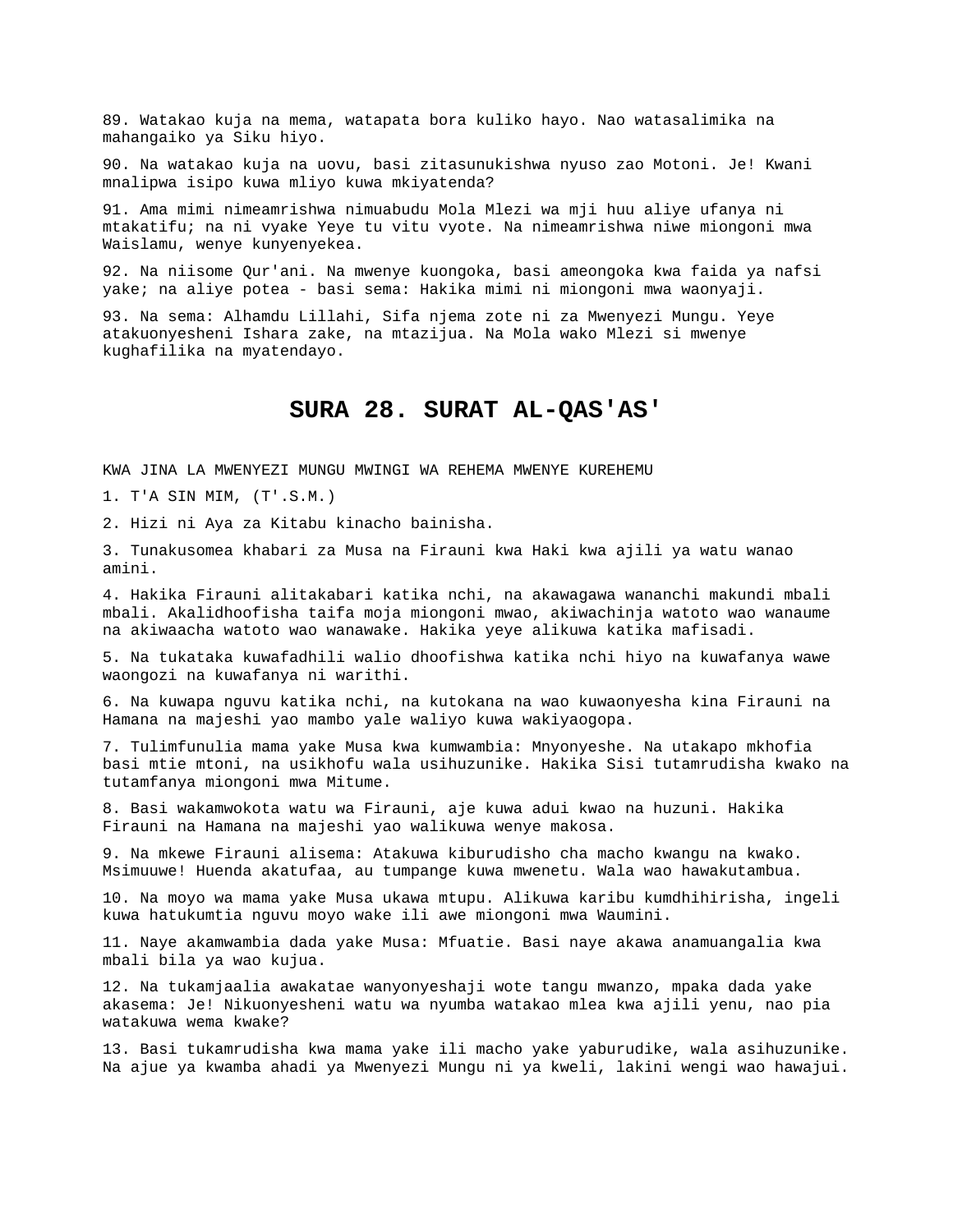14. Na Musa alipo fika utu-uzima baraabara, tulimpa akili na ilimu. Na hivi ndivyo tunavyo walipa walio wema.

15. Na akaingia mjini wakati wa kughafilika wenyeji wake, na akakuta humo watu wawili wanapigana - mmoja ni katika wenzake, na mwengine katika maadui zake. Yule mwenzake alimtaka msaada kumpiga adui yake. Musa akampiga ngumi, akamuuwa. Akasema: Hiki ni kitendo cha Shet'ani; hakika yeye ni adui, mpotezaji dhaahiri.

16. Akasema: Mola wangu Mlezi! Hakika mimi nimejidhulumu nafsi yangu; basi nisamehe. Akamsamehe; hakika Yeye ni Mwenye kusamehe Mwenye kurehemu.

17. Akasema: Mola wangu Mlezi! Kwa ulivyo nineemesha, basi mimi sitakuwa kabisa msaidizi wa wakosefu.

18. Akapambazukiwa mjini asubuhi naye ana khofu, akiangalia huku na huku. Mara yule yule aliye mtaka msaada jana akawa anampigia kelele amsaidie. Musa akamwambia: Hakika wewe ni mgomvi kweli kweli.

19. Basi alipo taka kumshika kwa nguvu yule aliye adui wao wote wawili, akasema: Ewe Musa! Unataka kuniuwa kama ulivyo muuwa mtu jana? Wewe hutaki ila kuwa jabari katika nchi, wala hutaki kuwa miongoni mwa wenye maslaha..

20. Na akaja mtu kutoka mwisho wa mji akipiga mbio, akasema: Ewe Musa! Wakubwa wanashauriana kukuuwa. Basi toka! Hakika mimi ni katika wanao kupa nasaha.

21. Basi akatoka, naye ana khofu, akiangalia huku na huku. Akasema: Mola wangu Mlezi! Niokoe na watu madhaalimu.

22. Na alipo elekea upande wa Madyana alisema: Asaa Mola wangu Mlezi akaniongoa njia iliyo sawa.

23. Na alipo yafikia maji ya Madyana alikuta umati wa watu wananywesha (wanyama wao), na akakuta karibu yao wanawake wawili wanawazuia wanyama wao. Akasema: Mna nini? Wakasema: Hatunyweshi sisi mpaka wamalize hao wachunga. Na baba yetu ni mzee sana.

24. Basi Musa akawanyweshea; kisha akarudi kivulini, na akasema: Mola wangu Mlezi! Hakika mimi ni mhitaji wa kheri utakayo niteremshia.

25. Basi mmoja katika wale wanawake wawili akamjia, naye anaona haya. Akasema: Baba yangu anakwita akulipe ujira wa kutunyweshea. Basi alipo mjia na akamsimulia visa vyake, alisema: Usiogope; umekwisha okoka kwenye watu madhaalimu.

26. Akasema mmoja katika wale wanawake: Ewe baba yetu! Muajiri huyu. Hakika mbora wa kumuajiri ni mwenye nguvu na muaminifu.

27. Akasema: Mimi nataka kukuoza mmojawapo katika binti zangu hawa wawili kwa kunitumikia miaka minane. Ukitimiza kumi, khiari yako; lakini mimi sitaki kukutaabisha. Inshallah utanikuta miongoni mwa watu wema.

28. Musa akasema: Hayo yamekwisha kuwa baina yangu na wewe. Muda mmojapo nikiumaliza sitiwi ubayani. Na Mwenyezi Mungu ni Mlinzi juu ya haya tunayo yasema.

29. Basi alipo timiza muda wake na akasafiri na ahali zake, aliona moto upande wa Mlima T'uri. Akawaambia ahali zake: Ngojeni! Mimi nimeona moto, labda nitakuleteeni kutoka huko khabari au kijinga cha moto ili mpate kuota moto.

30. Basi alipo ufikia aliitwa kutoka ng'ambo ya bonde la kuliani katika eneo lilio barikiwa kutoka kwenye mti: Ewe Musa! Hakika Mimi ni Mwenyezi Mungu, Mola Mlezi wa walimwengu wote.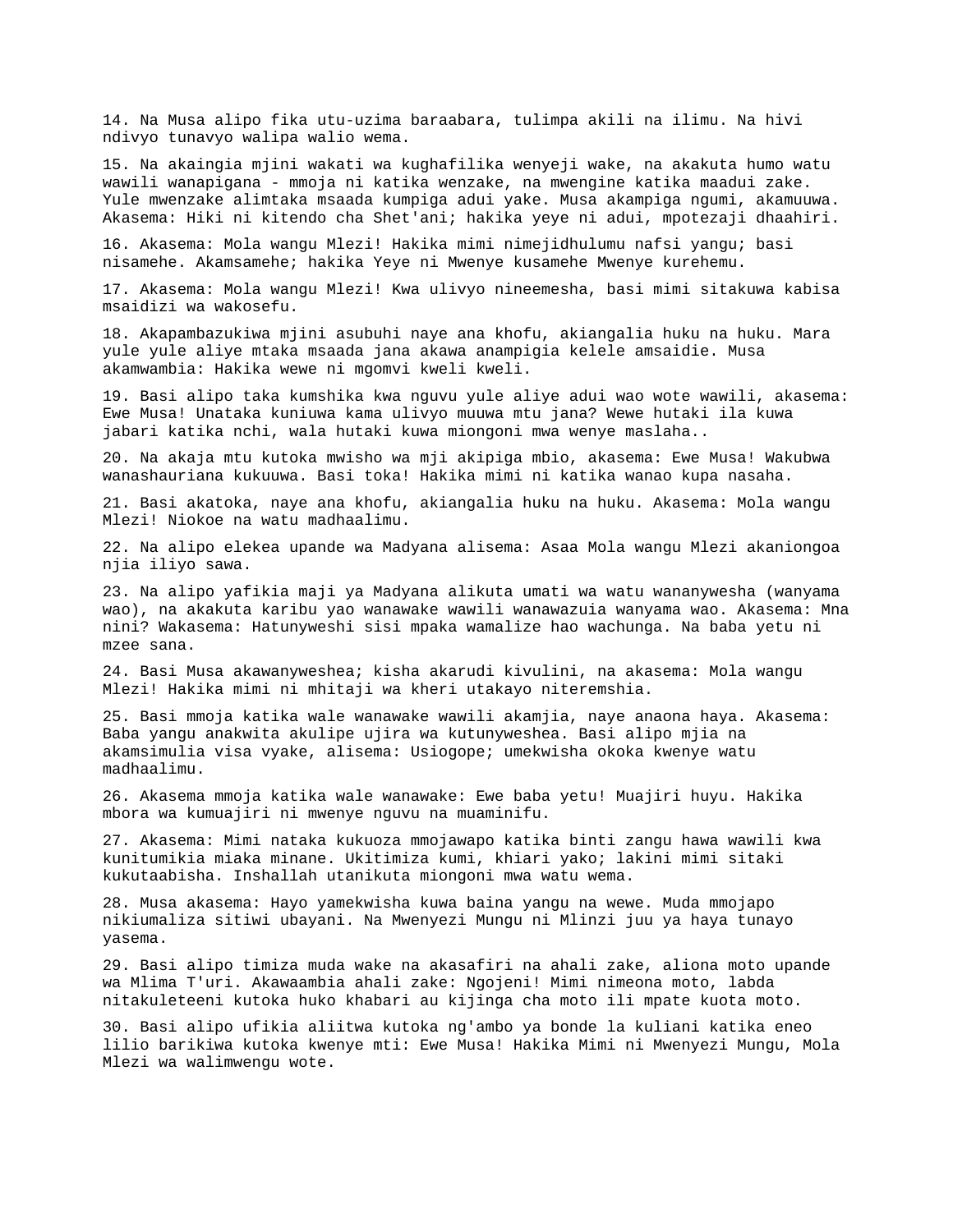31. Na tupa chini fimbo yako. Basi alipo iona ikitikisika kama nyoka, akarudi nyuma wala hakutazama. (Akaambiwa): Ewe Musa! Njoo mbele wala usiogope. Hakika wewe ni miongoni mwa walio salimika.

32. Ingiza mkono wako kwenye mfuko wako, utatoka mweupe pasipo na ubaya. Na jiambatishe mkono wako ukihisi khofu. Basi hizi ni dalili mbili zitokazo kwa Mola wako Mlezi kumpelekea Firauni na wakuu wa umma wake. Hakika hao walikuwa watu mafaasiki.

33. Akasema: Mola wangu Mlezi! Hakika mimi nilimuuwa mtu katika wao, kwa hivyo naogopa wataniuwa.

34. Na ndugu yangu Harun ni fasihi zaidi ulimi wake kuliko mimi. Basi mtume ende nami kunisaidia, ili anisadikishe. Hakika mimi nina khofu watanikadhibisha.

35. (Mwenyezi Mungu) akasema: Tutautia nguvu mkono wako kwa nduguyo, na tutakupeni madaraka, hata wasikufikilieni. Kwa sababu ya Ishara zetu nyinyi na watakao kufuateni mtashinda.

36. Basi alipo wafikia Musa na Ishara zetu, walisema: Haya si chochote ila ni uchawi ulio zuliwa. Na hatukuyasikia haya kwa baba zetu wa zamani.

37. Na Musa akasema: Mola wangu Mlezi ni Mwenye kujua kabisa nani anaye kuja na uwongofu unao toka kwake, na nani atakaye kuwa na mwisho mwema wa makaazi. Hakika wenye kudhulumu hawatafanikiwa.

38. Na Firauni akasema: Enyi waheshimiwa! Sijui kama mnaye mungu asiye kuwa mimi. Ewe Haman! Niwashie moto unichomee udongo, unijengee mnara nipate kumchungulia mungu wa Musa. Na hakika mimi namwona yeye ni katika waongo.

39. Na alipanda kiburi yeye na majeshi yake katika nchi bila ya haki, na wakadhania kuwa hawatarudishwa kwetu.

40. Basi tukamshika yeye na majeshi yake, na tukawatupa baharini. Basi hebu angalia ulikuwaje mwisho wa wenye kudhulumu?

41. Na tuliwafanya ni waongozi waitao kwenye Moto. Na Siku ya Kiyama hawatanusuriwa.

42. Na tukawafuatishia laana katika dunia hii, na Siku ya Kiyama watakuwa miongoni mwa wanao chusha.

43. Na hakika bila ya shaka tulimpa Musa Kitabu baada ya kwisha ziangamiza kaumu za mwanzo, ili kiwafumbue macho watu, na kiwe uwongofu, na rehema, ili wapate kukumbuka.

44. Wala wewe hukuwa upande wa magharibi tulipo mpa Musa amri, wala hukuwa katika walio hudhuria.

45. Lakini Sisi tuliziumba kaumu, na ukawa mrefu umri juu yao. Wala hukuwa mkaazi na watu wa Madyana ukiwasomea Aya zetu. Lakini ni Sisi tulio kuwa tukiwatuma Mitume.

46. Wala hukuwa kando ya mlima tulipo nadi. Lakini ni rehema itokayo kwa Mola wako Mlezi ili uwaonye watu wasio pata kufikiwa na mwonyaji kabla yako, huenda wakakumbuka.

47. Na usije kuwasibu msiba kwa iliyo yatanguliza mikono yao, wakasema: Ewe Mola wetu Mlezi! Mbona hukututumia Mtume nasi, tukafuata Ishara zako, na tukawa miongoni mwa Waumini?

48. Ilipo wajia Haki kutoka kwetu walisema: Mbona hakupewa kama aliyo pewa Musa? Je! Kwani wao hawakuyakataa aliyo pewa Musa zamani? Walisema: Ni wachawi wawili wanasaidiana. Na wakasema: Hakika sisi tunawakataa wote.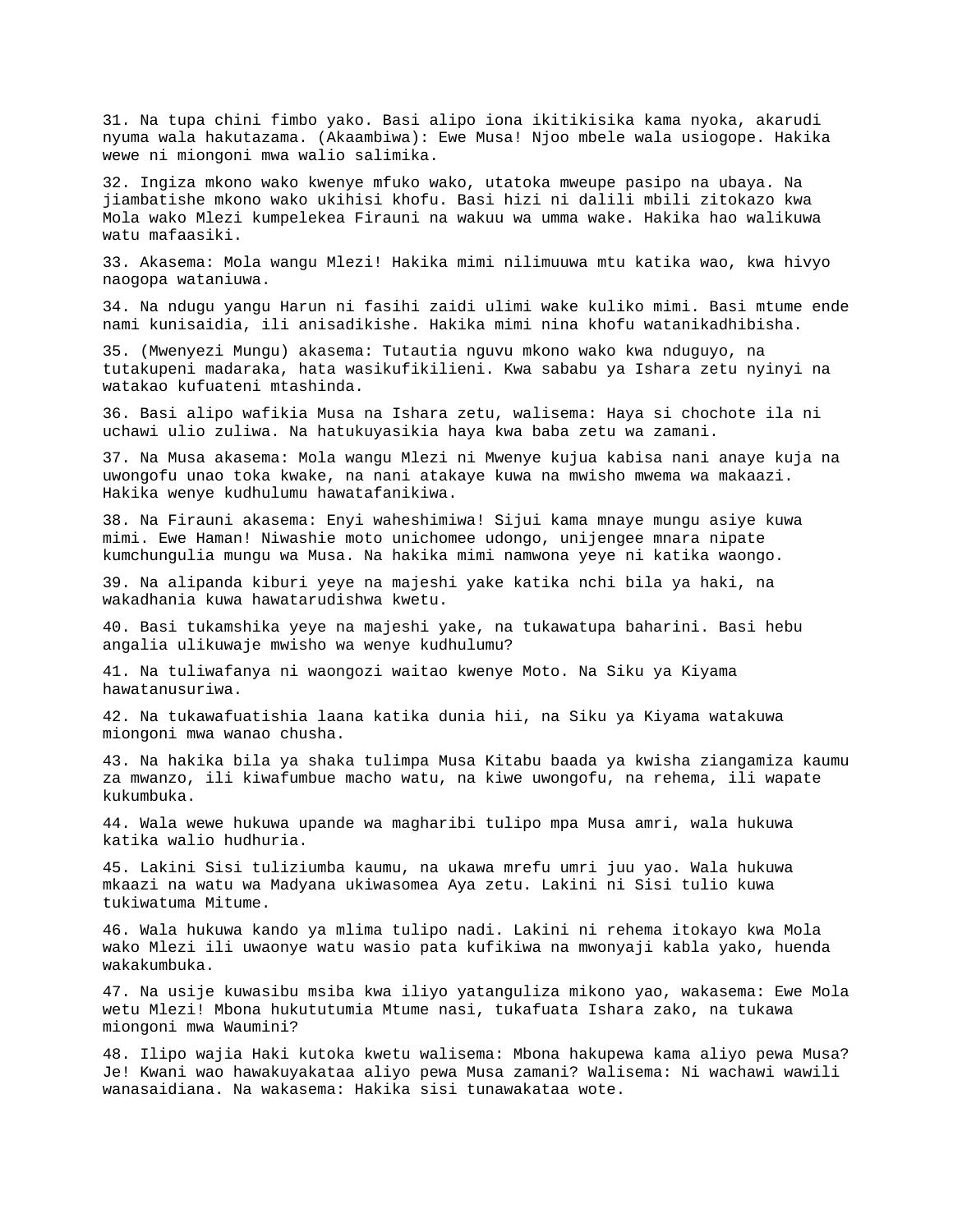49. Sema: Basi leteni Kitabu kinacho toka kwa Mwenyezi Mungu chenye kuongoka zaidi kuliko hivi viwili tukifuate, kama nyinyi mnasema kweli.

50. Na ikiwa hawakuitikii, basi jua kuwa wanafuata pumbao lao tu. Na nani aliye potea zaidi kumshinda anaye fuata pumbao lake bila ya uwongofu utokao kwa Mwenyezi Mungu. Hakika Mwenyezi Mungu hawaongoi watu wenye kudhulumu.

51. Na sasa kwa yakini tumewafikishia Neno ili wapate kukumbuka.

52. Wale tulio wapa Kitabu kabla yake wanakiamini hiki.

53. Na wanapo somewa wanasema: Tunaiamini. Hakika hii ni Haki inayo toka kwa Mola wetu Mlezi. Hakika sisi kabla yake tulikuwa ni Waislamu, tulio nyenyekea.

54. Basi hao watapewa ujira wao mara mbili kwa walivyo vumilia, na wakaondoa ubaya kwa wema, na wakatoa katika tuliyo waruzuku.

55. Na wanapo sikia upuuzi hujitenga nao na husema: Sisi tuna vitendo vyetu, na nyinyi mna vitendo vyenu. Salamun Alaikum, Amani juu yenu! Sisi hatutaki kujibizana na wajinga.

56. Kwa hakika wewe humwongoi umpendaye, lakini Mwenyezi Mungu humwongoa amtakaye. Na Yeye ndiye anawajua zaidi waongokao.

57. Na wakasema: Tukiufuata uwongofu huu pamoja nawe tutanyakuliwa kutoka nchi yetu. Je! Kwani Sisi hatukuwaweka imara katika pahala patakatifu, penye amani, ambapo huletewa matunda ya kila aina kuwa ni riziki itokayo kwetu? Lakini wengi wao hawajui.

58. Na miji mingapi iliyo jifakharisha tumeiangamiza! Na hayo maskani yao hayakukaliwa tena baada yao, ila kwa uchache tu. Na Sisi ndio tumekuwa warithi wao.

59. Na Mola wako Mlezi haangamizi miji mpaka ampeleke Mtume katika miji yake mikuu awasomee Ishara zetu. Wala hatuiangamizi miji mpaka watu wake wawe madhaalimu.

60. Na chochote mlicho pewa ni matumizi ya maisha ya dunia na pambo lake. Na yaliyoko kwa Mwenyezi Mungu ndio bora na yatakayo baki zaidi. Basi je, hamfahamu?

61. Je! Yule tuliye muahidi ahadi nzuri, tena naye akayapata, ni kama tuliye mstarehesha kwa starehe za maisha ya duniani, na kisha Siku ya Kiyama akawa miongoni mwa wanao hudhurishwa?

62. Na siku atakapo waita na akasema: Wako wapi mlio kuwa mkidai kuwa ni washirika wangu?

63. Watasema wale iliyo thibiti juu yao kauli: Mola wetu Mlezi! Hawa ndio tulio wapoteza. Tuliwapoteza kama tulivyo potea sisi. Tunajitenga nao mbele yako. Hawakuwa wakituabudu sisi.

64. Na itasemwa: Waiteni hao miungu wa kishirikina wenu! Basi watawaita, lakini hawatawaitikia, na wataiona adhabu; laiti wangeli kuwa wameongoka!

65. Na siku atapo waita na akasema: Mliwajibu nini Mitume?

66. Basi zitawapotea khabari siku hiyo, nao hawataulizana.

67. Ama mwenye kutubu na akaamini na akatenda mema, huyo atakuwa miongoni mwa wenye kufanikiwa.

68. Na Mola wako Mlezi huumba na huteuwa atakavyo. Viumbe hawana khiari. Mwenyezi Mungu ametukuka na ametakasika na hao wanao washirikisha naye.

69. Na Mola wako Mlezi anayajua yaliyo ficha vifua vyao, na wanayo yatangaza.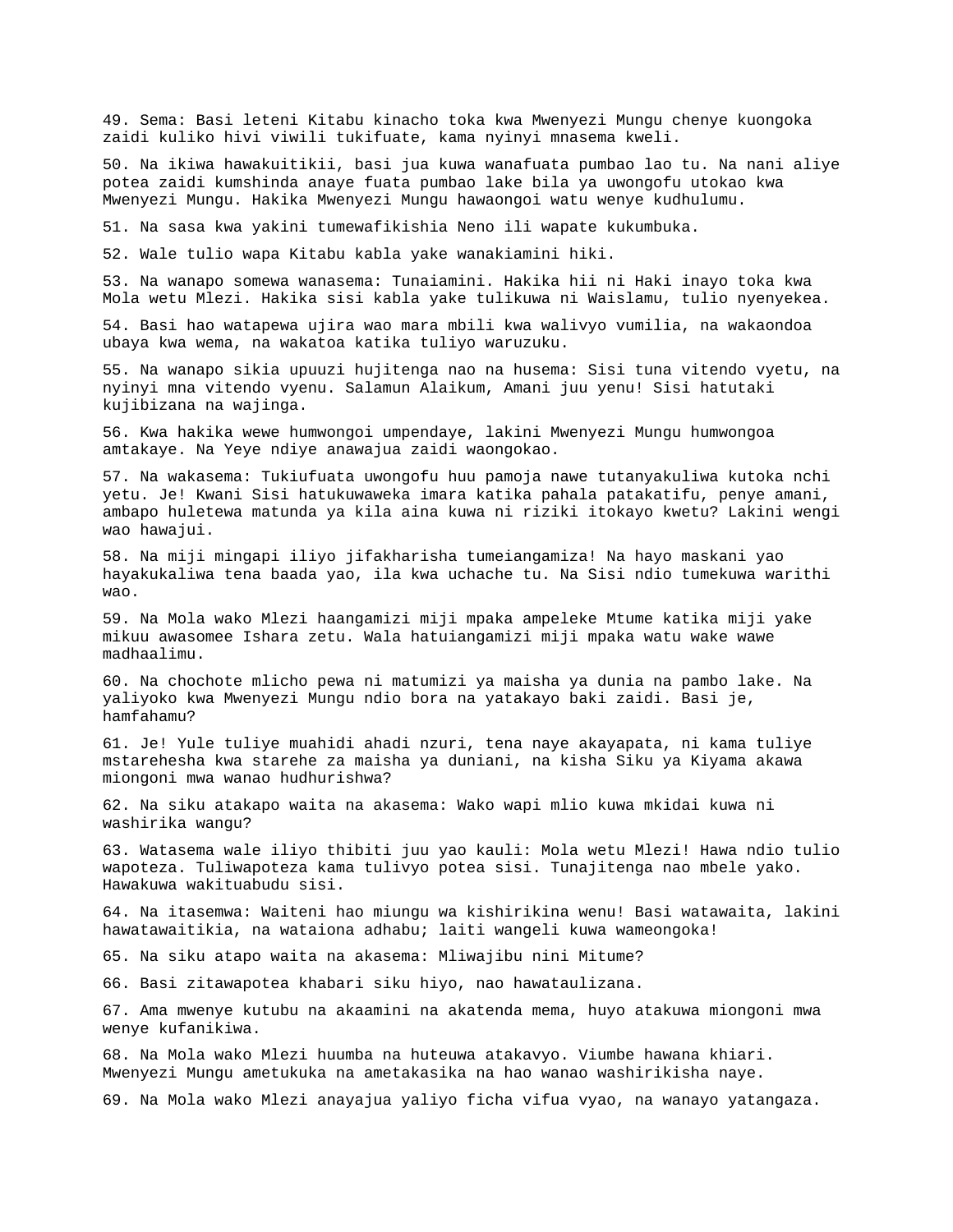70. Naye ni Mwenyezi Mungu ambaye hapana mungu isipo kuwa Yeye. Sifa zote njema ni zake Yeye, mwanzo na mwisho. Na hukumu ni yake Yeye. Na kwake Yeye mtarejeshwa.

71 Sema: Mwaonaje, Mwenyezi Mungu angeli ufanya usiku umekukalieni moja kwa moja mpaka Siku ya Kiyama, mungu gani asiye kuwa Mwenyezi Mungu atakaye kuleteeni mwangaza? Basi je, hamsikii?

72. Sema: Mwaonaje, Mwenyezi Mungu angeli ufanya mchana umekukalieni moja kwa moja mpaka Siku ya Kiyama, mungu gani asiye kuwa Mwenyezi Mungu ataye kuleteeni usiku mkapumzika humo? Basi je, hamwoni?

73. Na ni katika rehema zake amekufanyieni usiku na mchana mpate kupumzika humo na mtafute fadhila zake, na ili mpate kushukuru.

74. Na siku atakapo waita na akasema: Wako wapi hao mlio kuwa mkidai kuwa ni washirika wangu?

75. Na tutatoa shahidi katika kila umma, na tutasema: Leteni hoja zenu! Hapo watajua kwamba hakika kweli ni ya Mwenyezi Mungu, na yatawapotea yale waliyo kuwa wakiyazua.

76. Hakika Qaruni alikuwa katika watu wa Musa, lakini aliwafanyia dhulma. Na tulimpa khazina ambazo funguo zake zinawatopeza watu wenye nguvu kuzichukua. Walipo mwambia watu wake: Usijigambe! Hakika Mwenyezi Mungu hawapendi wanao jigamba.

77. Na utafute, kwa aliyo kupa Mwenyezi Mungu, makaazi ya Akhera. Wala usisahau fungu lako la dunia. Nawe fanya wema kama Mwenyezi Mungu alivyo kufanyia wema wewe. Wala usitafute kufanya ufisadi katika ardhi. Hakika Mwenyezi Mungu hawapendi mafisadi.

78. Akasema: Kwa hakika nimepewa haya kwa sababu ya ilimu niliyo nayo. Je! Hakujua kwamba Mwenyezi Mungu kesha waangamiza, katika vizazi vya walio kabla yake, watu walio kuwa wenye ngubvu zaidi kuliko yeye, na wenye makundi makubwa zaidi kuliko yake. Na wakosefu hawataulizwa khabari ya dhambi zao.

79. Basi akawatokea watu wake katika pambo lake. Wakasema wale walio kuwa wanataka maisha ya duniani: Laiti tungeli kuwa tunayo kama aliyo pewa Qaruni! Hakika yeye ni mwenye bahati kubwa.

80. Na wakasema wale walio pewa ilimu: Ole wenu! Malipo ya Mwenyezi Mungu ni bora kwa mwenye kuamini na akatenda mema. Wala hawatapewa hayo isipo kuwa wenye subira.

81. Basi tukamdidimiza yeye na nyumba yake katika ardhi; wala halikuwepo kundi lolote la kumnusuru kwa Mwenyezi Mungu, wala hakuwa miongoni mwa wanao jitetea.

82. Na wale walio tamani kuwa pahala pake jana, wakawa wanasema: Kumbe Mwenyezi Mungu humkunjulia riziki amtakaye katika waja wake, na humdhikisha amtakaye. Ingeli kuwa Mwenyezi Mungu hakutufanyia hisani angeli tudidimiza. Kumbe makafiri hawafanikiwi!

83. Hayo ndiyo makaazi ya Akhera, tumewafanyia wale wasio taka kujitukuza duniani wala ufisadi. Na mwisho mwema ni wa wachamngu.

84. Atakaye tenda wema atapata malipo bora kuliko huo wema alio utenda. Na atakaye tenda uovu, hawalipwi watendao uovu ila waliyo kuwa wakiyatenda.

85. Hakika aliye kulazimisha kuifuata Qur'ani hapana shaka atakurudisha pahala pa marejeo. Sema: Mola wangu Mlezi ndiye anaye mjua zaidi mwenye kuja na uwongofu, na nani aliyomo katika upotofu ulio dhaahiri.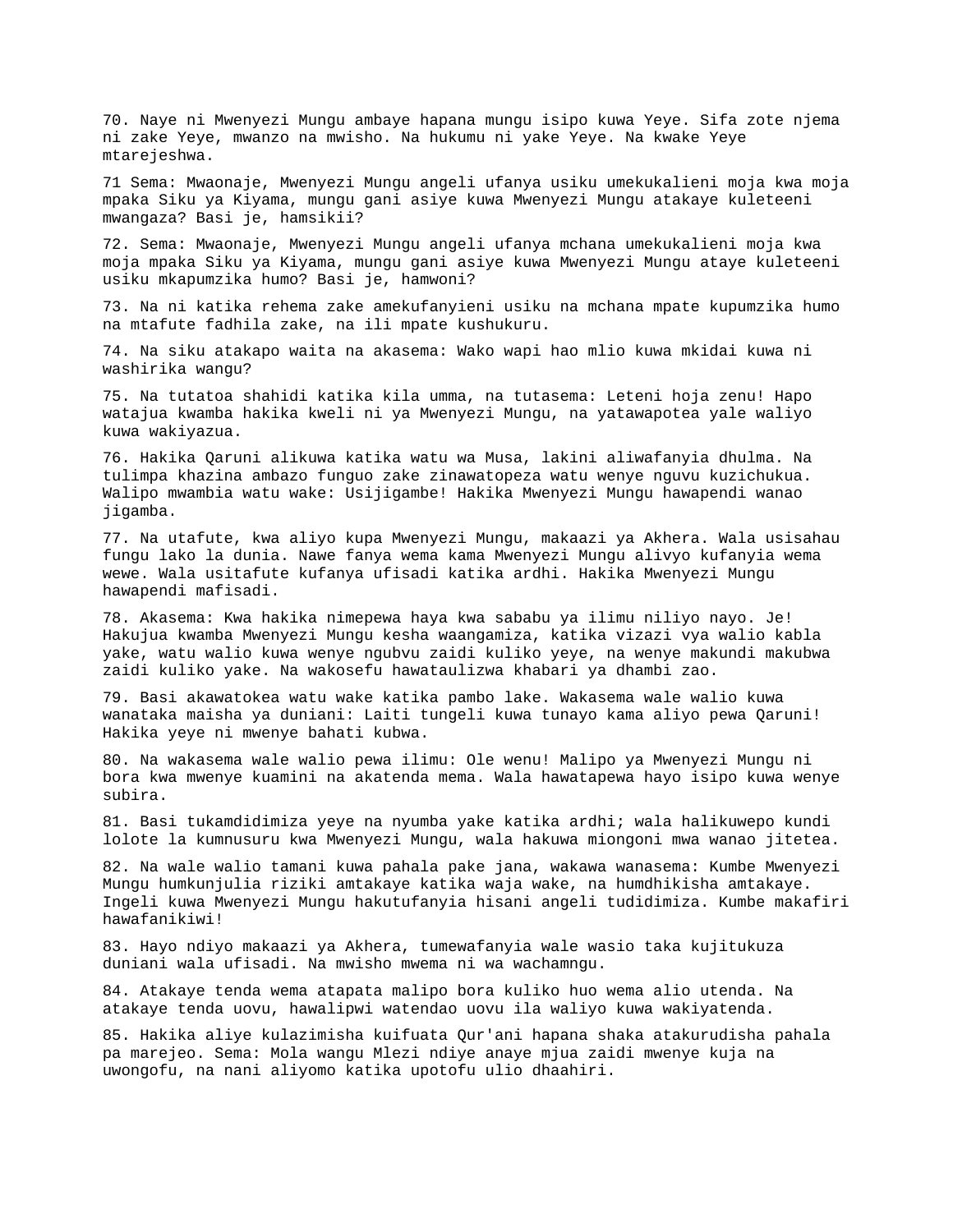86. Nawe hukuwa unataraji kuletewa Kitabu; lakini ni rehema tu ya Mola wako Mlezi. Basi usiwe msaidizi wa makafiri.

87. Wala wasikuzuie kuzifuata Aya za Mwenyezi Mungu baada ya kuteremshiwa wewe. Na lingania kwa Mola wako Mlezi, wala usiwe miongoni mwa washirikina.

88. Wala usimwombe pamoja na Mwenyezi Mungu mungu mwenginewe. Hapana mungu ila Yeye. Kila kitu kitaangamia isipo kuwa Yeye. Hukumu iko kwake, na kwake mtarejezwa.

### **SURA 29. SURAT AL A'NKABUT**

KWA JINA LA MWENYEZI MUNGU MWINGI WA REHEMA MWENYE KUREHEMU

1. Alif Lam Mim (A.L.M.)

2. Je! Wanadhani watu wataachwa kwa kuwa wanasema: Tumeamini. Nao wasijaribiwe?

3. Hakika tuliwajaribu walio kuwa kabla yao, na kwa yakini Mwenyezi Mungu atawatambulisha walio wa kweli na atawatambulisha walio waongo.

4. Au wanadhani wanao tenda maovu kwamba watatushinda? Hukumu mbaya hiyo wanayo hukumu.

5. Mwenye kutaraji kukutana na Mwenyezi Mungu, basi hakika miadi ya Mwenyezi Mungu itafika bila ya shaka. Naye ni Mwenye kusikia, Mwenye kujua.

6. Na anaye fanya juhudi basi bila ya shaka anafanya juhudi kwa ajili ya nafsi yake. Hakika Mwenyezi Mungu si mhitaji wa walimwengu.

7. Na walio amini na wakatenda mema, kwa yakini tutawafutia makosa yao, na tutawalipa bora ya waliyo kuwa wakiyatenda.

8. Na tumemuusia mwanaadamu kuwafanyia wema wazazi wake. Na ikiwa watakushikilia unishirikishe Mimi na usiyo kuwa na ujuzi nayo, basi usiwat'ii. Kwangu Mimi ndio marejeo yenu, na nitakwambieni mliyo kuwa mkiyatenda.

9. Na walio amini na wakatenda mema, bila ya shaka tutawatia miongoni mwa watu wema.

# **10. Na katika watu wapo wanao sema: Tumemuamini Mwenyezi Mungu. Lakini wanapo pewa maudhi kwa ajili ya Mwenyezi Mungu, wanayafanya mateso ya watu kama ni adhabu ya Mwenyezi Mungu. Na inapo kuja nuSURA kutoka kwa Mola wako Mlezi husema: Hakika sisi tulikuwa pamoja nanyi. Kwani Mwenyezi**

**Mungu hayajui yaliomo vifuani mwa walimwengu?** 

11. Na hapana shaka Mwenyezi Mungu atawatambulisha walio amini, na atawatambulisha wanaafiki.

12. Na walio kufuru waliwaambia walio amini: Fuateni njia yetu, nasi tutayabeba makosa yenu. Wala wao hawatabeba katika makosa yao chochote kile. Hakika hao ni waongo.

13. Na hapana shaka wataibeba mizigo yao na mizigo mingine pamoja na mizigo yao. Na kwa yakini wataulizwa Siku ya Kiyama juu ya waliyo kuwa wakiyazua.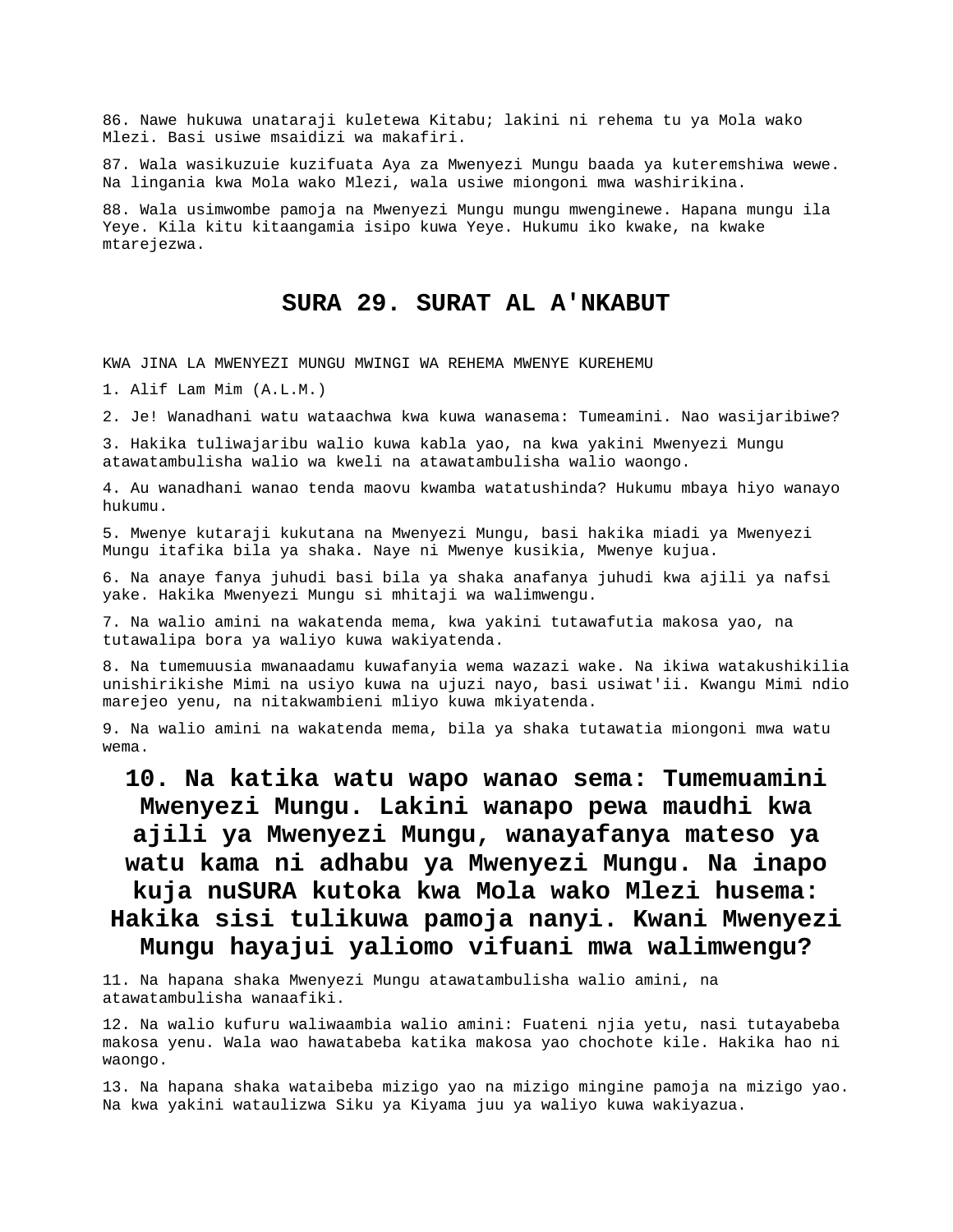14. Na hakika tulimtuma Nuhu kwa watu wake, na akakaa nao miaka elfu kasoro miaka khamsini. Basi tufani liliwachukua, nao ni madhaalimu.

15. Nasi tukamwokoa yeye na wenziwe wa katika safina, na tukaifanya kuwa ni Ishara kwa walimwengu wote.

16. Na Ibrahim pale alipo waambia watu wake: Muabuduni Mwenyezi Mungu, na mcheni Yeye. Hiyo ndiyo kheri yenu, ikiwa nyinyi mnajua.

17. Hakika nyinyi mnaabudu masanamu badala ya Mwenyezi Mungu, na mnazua uzushi. Hakika hao mnao waabudu badala ya Mwenyezi Mungu hawakumilikiini riziki yoyote. Takeni riziki kwa Mwenyezi Mungu, na mumuabudu Yeye, na mumshukuru Yeye. Kwake Yeye ndio mtarudishwa.

18. Na mkikadhibisha, basi kaumu kadhaa wa kadhaa za kabla yenu zilikwisha kadhibisha. Na si juu ya Mtume ila kufikisha Ujumbe waziwazi.

19. Je! Wao hawaoni jinsi Mwenyezi Mungu anavyo anzisha uumbaji, na kisha akarudisha tena. Hakika hayo kwa Mwenyezi Mungu ni mepesi.

20. Sema: Tembeeni katika ardhi na tazameni jinsi alivyo anzisha uumbaji; kisha Mwenyezi Mungu ndiye anaye umba umbo la baadaye. Hakika Mwenyezi Mungu ni Muweza juu ya kila kitu.

21. Humuadhibu amtakaye, na humrehemu amtakaye. Na kwake Yeye mtapelekwa.

22. Na nyinyi si wenye kushinda katika ardhi wala katika mbingu. Wala nyinyi hamna mlinzi wala msaidizi isipo kuwa Mwenyezi Mungu.

23. Na walio zikanusha Ishara za Mwenyezi Mungu na kukutana naye, hao ndio wenye kukata tamaa na rehema yangu, na hao ndio wenye kupata adhabu chungu.

24. Basi haikuwa jawabu ya watu wake ila ni kusema: Muuweni au mchomeni moto! Mwenyezi Mungu akamwokoa na moto. Hakika katika hayo zipo Ishara kwa watu wanao amini.

25. Na alisema: Hakika nyinyi mmeyashika masanamu badala ya Mwenyezi Mungu kwa mapenzi yaliyo baina yenu katika uhai wa duniani. Kisha Siku ya Kiyama mtakataana nyinyi kwa nyinyi, na mtalaaniana nyinyi kwa nyinyi. Na makaazi yenu ni Motoni. Wala hamtapata wa kukunusuruni.

26. Lut'i akamuamini, na akasema: Mimi nahamia kwa Mola wangu Mlezi. Hakika Yeye ndiye Mwenye nguvu, Mwenye hikima.

27. Na tulimtunukia (Ibrahim) Is-haq na Yaa'qub. Na tukajaalia katika dhuriya zake Unabii na Kitabu, na tukampa ujira wake katika dunia; naye hakika katika Akhera bila ya shaka ni katika watu wema.

28. Na pale Lut'i alipo waambia watu wake: Hakika nyinyi mnafanya uchafu, ambao hapana mmoja katika walimwengu aliye kutangulieni kwa hayo.

29. Je! Nyinyi mnawaingilia wanaume, na mnaikata njia? Na katika mikutano yenu mnafanya maovu? Basi haikuwa jawabu ya watu wake isipo kuwa kusema: Tuletee hiyo adhabu ya Mwenyezi Mungu ikiwa wewe ni katika wasemao kweli.

30. Akasema: Ewe Mola wangu Mlezi! Ninusuru na watu mafisadi hawa!

31. Na wajumbe wetu walipo mjia Ibrahim na bishara, walisema: Hakika sisi hapana shaka tutawahiliki watu wa mji huu, kwani watu wake hakika wamekuwa madhaalimu.

32. Akasema: Hakika humo yumo Lut'i. Wao wakasema: Sisi tunajua zaidi nani yumo humo. Hapana shaka tutamwokoa yeye na ahali zake, isipo kuwa mkewe aliye miongoni mwa watao kaa nyuma.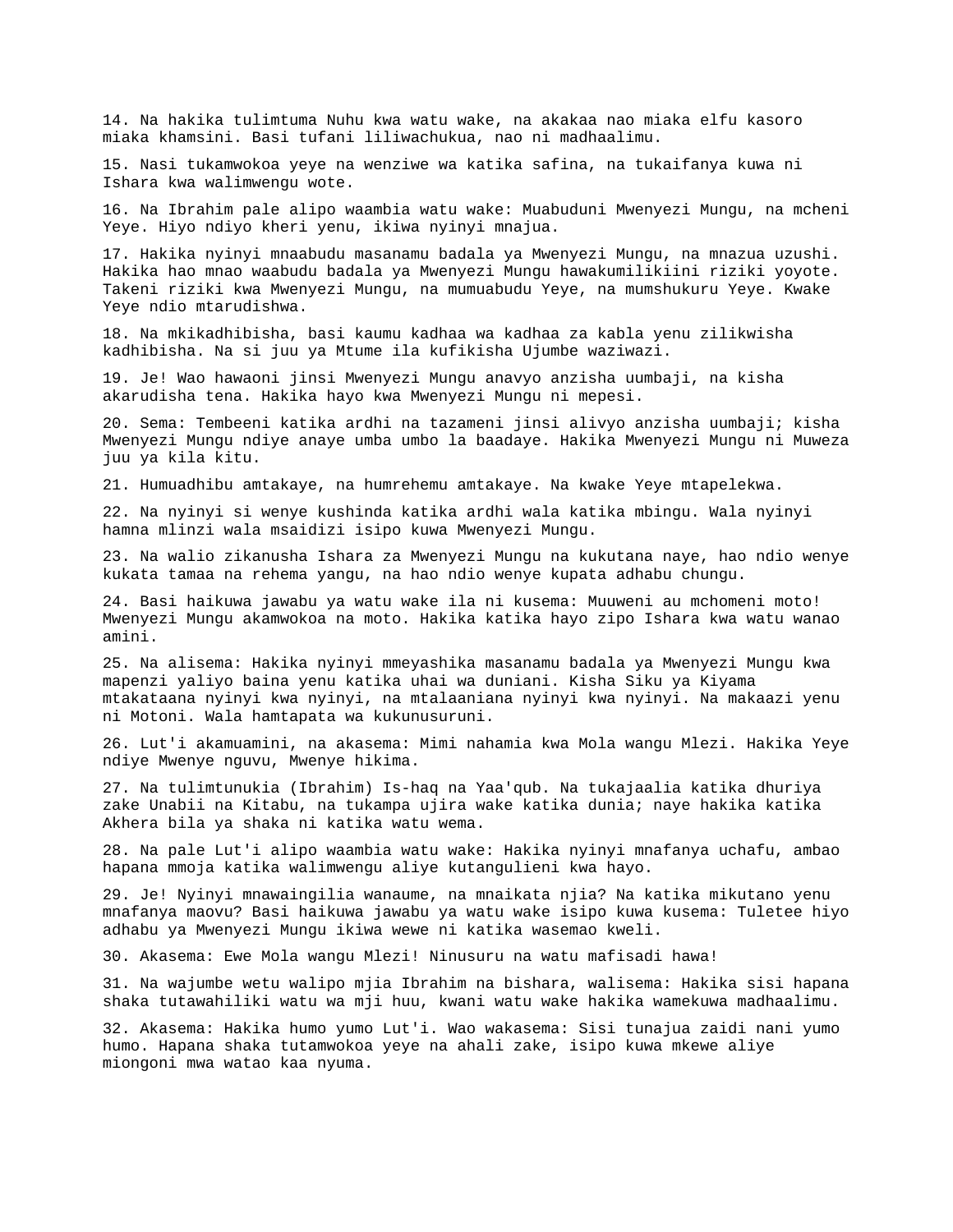33. Na wajumbe wetu walipo mfikia Lut'i, alihuzunika kwa ajili yao, na moyo uliona dhiki kwa ajili yao. Wakasema: Usiogope, wala usihuzunike. Hakika sisi tutakuokoa wewe na ahali zako, ila mkeo aliye miongoni mwa watao kaa nyuma.

34. Kwa yakini sisi tutawateremshia watu wa mji huu adhabu kutoka mbinguni kwa sababu ya uchafu wanao ufanya.

35. Na tumeacha katika mji huo Ishara ilio wazi kwa watu wanao tumia akili zao.

36. Na kwa Madyana tulimtuma ndugu yao Shuaibu, naye akasema: Enyi watu wangu! Muabuduni Mwenyezi Mungu na iogopeni Siku ya Akhera, wala msende katika ardhi mkifisidi.

37. Lakini walimkanusha basi ukawatwaa mtikiso wa ardhi, wakapambazukiwa ndani ya nyumba zao nao wamefudikia.

38. Na pia kina A'di na Thamud. Nanyi yamekwisha kubainikieni kutokana na maskani zao. Na Shet'ani aliwapambia vitendo vyao, na akawazuilia Njia, na hali walikuwa wenye kuona.

39. Na pia Qaruni na Firauni na Hamana! Na Musa aliwajia kwa Ishara waziwazi, lakini walijivuna katika nchi, wala hawakuweza kushinda.

40. Basi kila mmoja tulimtesa kwa mujibu wa makosa yake. Kati yao wapo tulio wapelekea kimbunga cha changarawe; na kati yao wapo walio nyakuliwa na ukelele; na kati yao wapo ambao tulio wadidimiza katika ardhi; na kati yao wapo tulio wazamisha. Wala Mwenyezi Mungu hakuwa mwenye kuwadhulumu, lakini walikuwa wenyewe wakijidhulumu nafsi zao.

41. Mfano wa walio wafanya walinzi badala ya Mwenyezi Mungu, ni mfano wa buibui alivyo jitandia nyumba. Na hakika nyumba dhaifu mno kuliko zote ni jumba la buibui, laiti kuwa wanajua.

42. Kwa hakika Mwenyezi Mungu anajua kila kitu wanacho kiomba badala yake Yeye. Na Yeye ndiye Mtukufu Mwenye nguvu Mwenye hikima.

43. Na hiyo ni mifano tunawapigia watu, na hawaifahamu ila wenye ilimu.

44. Mwenyezi Mungu ameumba mbingu na ardhi kwa Haki. Kwa hakika katika hayo ipo Ishara kwa Waumini.

45. SOMA uliyo funuliwa katika Kitabu, na ushike Sala. Hakika Sala inazuilia mambo machafu na maovu. Na kwa yakini kumdhukuru Mwenyezi Mungu ndilo jambo kubwa kabisa. Na Mwenyezi Mungu anayajua mnayo yatenda.

46. Wala msijadiliane na Watu wa Kitabu ila kwa njia iliyo nzuri kabisa, isipo kuwa wale walio dhulumu miongoni mwao. Na semeni: Tumeyaamini yaliyo teremshwa kwetu na yaliyo teremshwa kwenu. Na Mungu wetu na Mungu wenu ni Mmoja. Na sisi ni wenye kusilimu kwake.

47. Na namna hivi tumekuteremshia Kitabu (cha Qur'ani). Basi wale tulio wapa Kitabu (cha Biblia) wataiamini (Qur'ani), na miongoni mwa hawa (washirikina) wapo watakao iamini. Na hawazikatai Ishara zetu isipo kuwa makafiri.

48. Na wewe hukuwa kabla yake unasoma kitabu chochote, wala hukukiandika kwa mkono wako wa kulia. Ingeli kuwa hivyo wangeli fanya shaka wavunjifu.

49. Bali hii (Qur'ani) ni Ishara zilizo wazi katika vifua vya walio pewa ilimu. Na hawazikatai Ishara zetu isipo kuwa wenye kudhulumu.

50. Na walisema: Mbona hakuteremshiwa Ishara kutoka kwa Mola wake Mlezi? Sema: Ishara ziko kwake Mwenyezi Mungu; ama mimi kwa hakika ni mwonyaji mwenye kubainisha tu.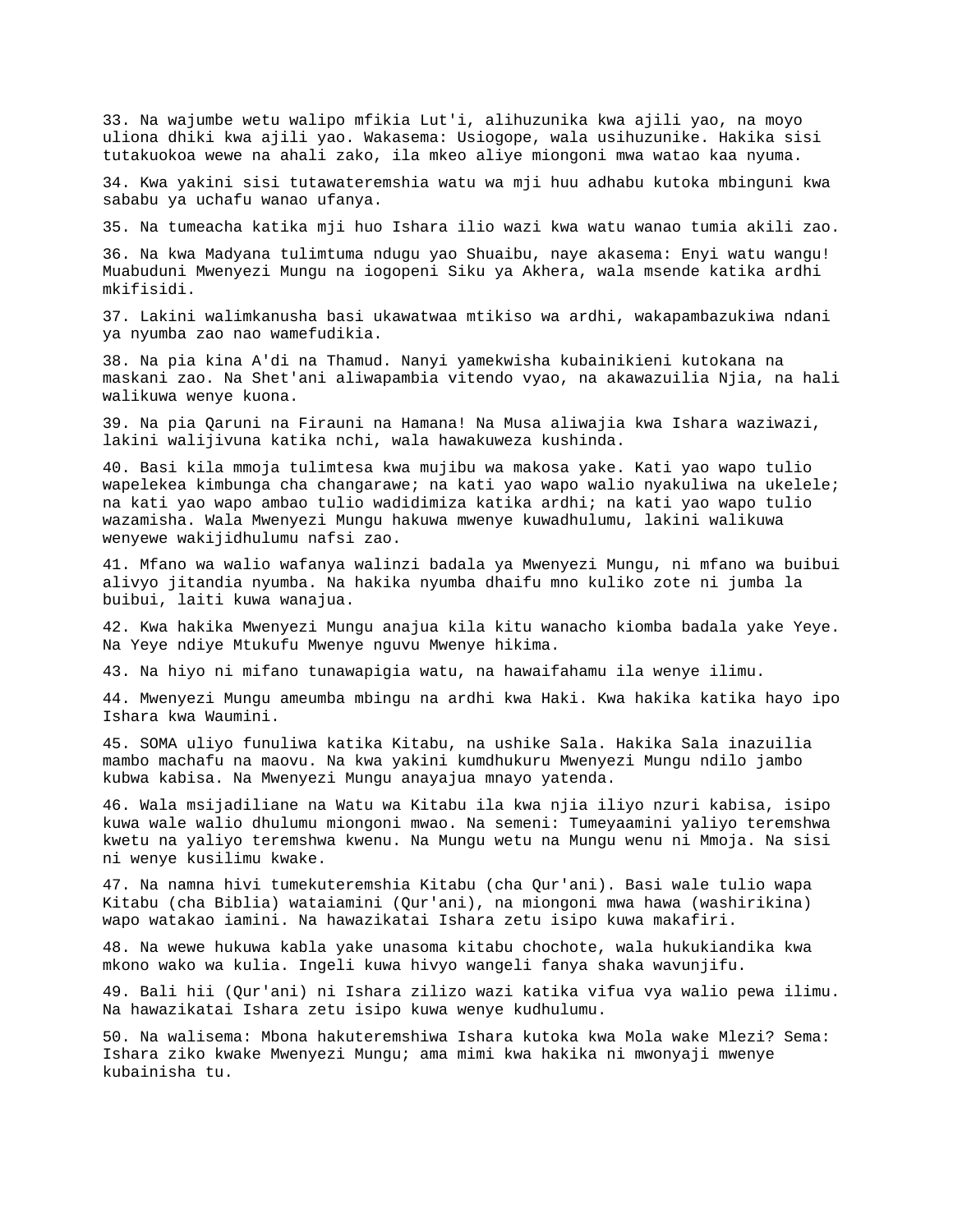51. Je! Kwani hayakuwatosha ya kwamba tumekuteremshia Kitabu hiki wanacho somewa? Hakika katika hayo zipo rehema na mawaidha kwa watu wanao amini.

52. Sema: Mwenyezi Mungu anatosha kuwa ni Shahidi baina yangu na nyinyi. Anayajua yaliomo katika mbingu na ardhi. Na wale wanao amini upotovu na wakamkataa Mwenyezi Mungu, hao ndio walio khasiri.

53. Na wanakuhimiza waletewe adhabu kwa haraka. Na lau kuwa hapana wakati maalumu ulio wekwa, basi adhabu ingeli wajia, na ingeli watokea kwa ghafla, na hali wao hawana khabari.

54. Wanakuhimiza waletewe adhabu kwa haraka, na hali Jahannamu kwa hakika imewazunguka makafiri!

55. Siku itapo wafunika adhabu hiyo kutoka juu yao na chini ya miguu yao, na atasema: Onjeni hayo mliyo kuwa mkiyatenda!

56. Enyi waja wangu mlio amini! Kwa hakika ardhi yangu ina wasaa. Basi niabuduni Mimi peke yangu.

57. Kila nafsi itaonja mauti. Kisha mtarudishwa kwetu.

58. Na ambao wameamini na wakatenda mema, bila ya shaka tutawaweka katika maghorofa ya Peponi yenye kupitiwa chini yake mito, wakidumu humo. Ni mwema ulioje huo ujira wa watendao,

59. Ambao walisubiri, na wakamtegemea Mola wao Mlezi.

60. Na wanyama wangapi hawawezi kujimilikia riziki zao! Mwenyezi Mungu anawaruzuku hao na nyinyi pia. Na Yeye ndiye Mwenye kusikia Mwenye kujua.

61. Na ukiwauliza; Nani aliye umba mbingu na ardhi na akafanya jua na mwezi kuti'ii amri yake? Bila ya shaka, watasema: Mwenyezi Mungu. Wapi basi wanako geuzwa?

62. Mwenyezi Mungu humkunjulia, na humdhikishia, riziki amtakaye katika waja wake. Kwa hakika Mwenyezi Mungu ni Mjuzi wa kila kitu.

63. Na ukiwauliza: Ni nani anaye teremsha maji kutoka mbinguni, na akaihuisha ardhi baada ya kufa kwake? Bila ya shaka watasema: Ni Mwenyezi Mungu. Sema: Alhamdu Lillahi, Sifa njema zote ni za Mwenyezi Mungu. Bali wengi katika wao hawafahamu.

64. Na haya maisha ya dunia si chochote ila ni pumbao na mchezo. Na nyumba ya Akhera ndiyo maisha khasa; laiti wangeli kuwa wanajua!

65. Na wanapo panda katika marikebu, humwomba Mwenyezi Mungu kwa kumsafia ut'iifu. Lakini anapo wavua wakafika nchi kavu, mara wanamshirikisha.

66. Wapate kuyakanya tuliyo wapa, na wajistareheshe. Lakini watakuja jua!

67. Je! Hawaoni ya kwamba tumeifanya nchi takatifu ina amani, na hali watu wengine wananyakuliwa kote kwa majirani zao? Je! Wanaamini upotovu, na neema za Mwenyezi Mungu wanazikataa?

68. Na nani dhaalimu mkubwa kuliko yule anaye mzulia uwongo Mwenyezi Mungu au anaye kanusha Haki inapo mjia? Je! Si katika Jahannamu ndio yatakuwa makaazi ya makafiri?

69. Na wanao fanya juhudi kwa ajili yetu, Sisi tutawaongoa kwenye njia zetu. Na hakika Mwenyezi Mungu yu pamoja na watu wema.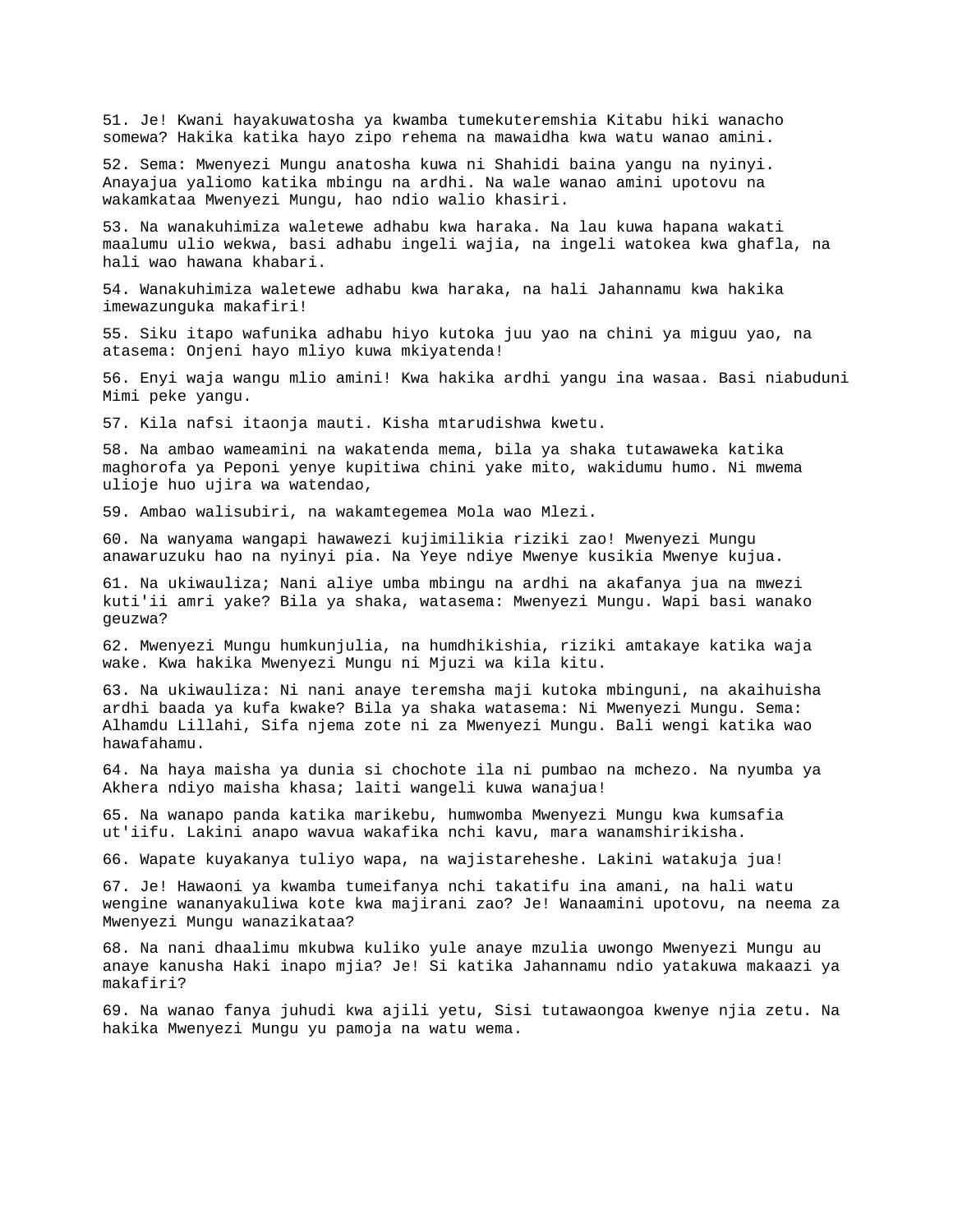### **SURA 30. SURAT AR-RUM**

KWA JINA LA MWENYEZI MUNGU MWINGI WA REHEMA MWENYE KUREHEMU

1. Alif Lam Mim (A.L.M.)

2. Warumi wameshindwa,

3. Katika nchi iliyo karibu. Nao baada ya kushindwa kwao watashinda

4. Katika miaka michache. Amri ni ya Mwenyezi Mungu kabla yake na baada yake. Na siku hiyo Waumini watafurahi.

# **5. Kwa nuSURA ya Mwenyezi Mungu humnusuru amtakaye. Naye ndiye Mwenye nguvu Mwenye kurehemu.**

6. Ni ahadi ya Mwenyezi Mungu. Mwenyezi Mungu havunji ahadi yake. Lakini watu wengi hawajui.

7. Wanajua hali ya dhaahiri ya maisha ya dunia, na wameghafilika na Akhera.

8. Je! Hawajifikirii nafsi zao? Mwenyezi Mungu hakuumba mbingu na ardhi na viliomo ndani yake ila kwa Haki na kwa muda maalumu. Na hakika watu wengi bila ya shaka ni wenye kukataa kuwa watakutana na Mola wao Mlezi.

9. Je! Hawatembei katika ardhi wakaona ulivyo kuwa mwisho wa walio kuwa kabla yao? Nao walikuwa na nguvu zaidi kuliko wao, na wakaitimbua ardhi na wakaistawisha zaidi kuliko walivyo istawisha wao. Na Mitume wao wakawajia na dalili zilizo wazi. Basi hakuwa Mwenyezi Mungu ni mwenye kuwadhulumu, lakini walikuwa wakijidhulumu nafsi zao.

10. Kisha ulikuwa mwisho wa walio fanya ubaya ni kuzikanusha Ishara za Mwenyezi Mungu, na wakawa wanazifanyia maskhara.

11. Mwenyezi Mungu huanzisha uumbaji, tena akaurudisha mara ya pili, na kisha mtarejeshwa kwake.

12. Na itapo simama Saa wakosefu watakata tamaa.

13. Wala hawatakuwa na waombezi miongoni mwa walio kuwa wakiwashirikisha na Mungu; na wao wenyewe watawakataa hao washirikishwa wao.

14. Na siku itapo simama Saa, siku hiyo watagawanyika.

15. Ama walio amini na wakatenda mema watafurahishwa katika Bustani.

16. Na ama walio kufuru na wakazikanusha Ishara zetu na mkutano wa Akhera, hao basi watahudhurishwa katika adhabu.

17. Basi Subhanallah! Mtakaseni Mwenyezi Mungu jioni na asubuhi,

18. Na sifa zote njema ni zake katika mbingu na ardhi, na alasiri na adhuhuri.

19. Hukitoa kilicho hai kutokana na kilicho kufa, na hukitoa kilicho kufa kutokana na kilicho hai. Na huihuisha ardhi baada ya kufa kwake. Na kama hivyo ndivyo mtavyo fufuliwa.

20. Na katika Ishara zake ni kuwa kakuumbeni kwa udongo. Kisha mmekuwa watu mlio tawanyika kote kote.

21. Na katika Ishara zake ni kuwa amekuumbieni wake zenu kutokana na nafsi zenu ili mpate utulivu kwao. Naye amejaalia mapenzi na huruma baina yenu. Hakika katika haya bila ya shaka zipo Ishara kwa watu wanao fikiri.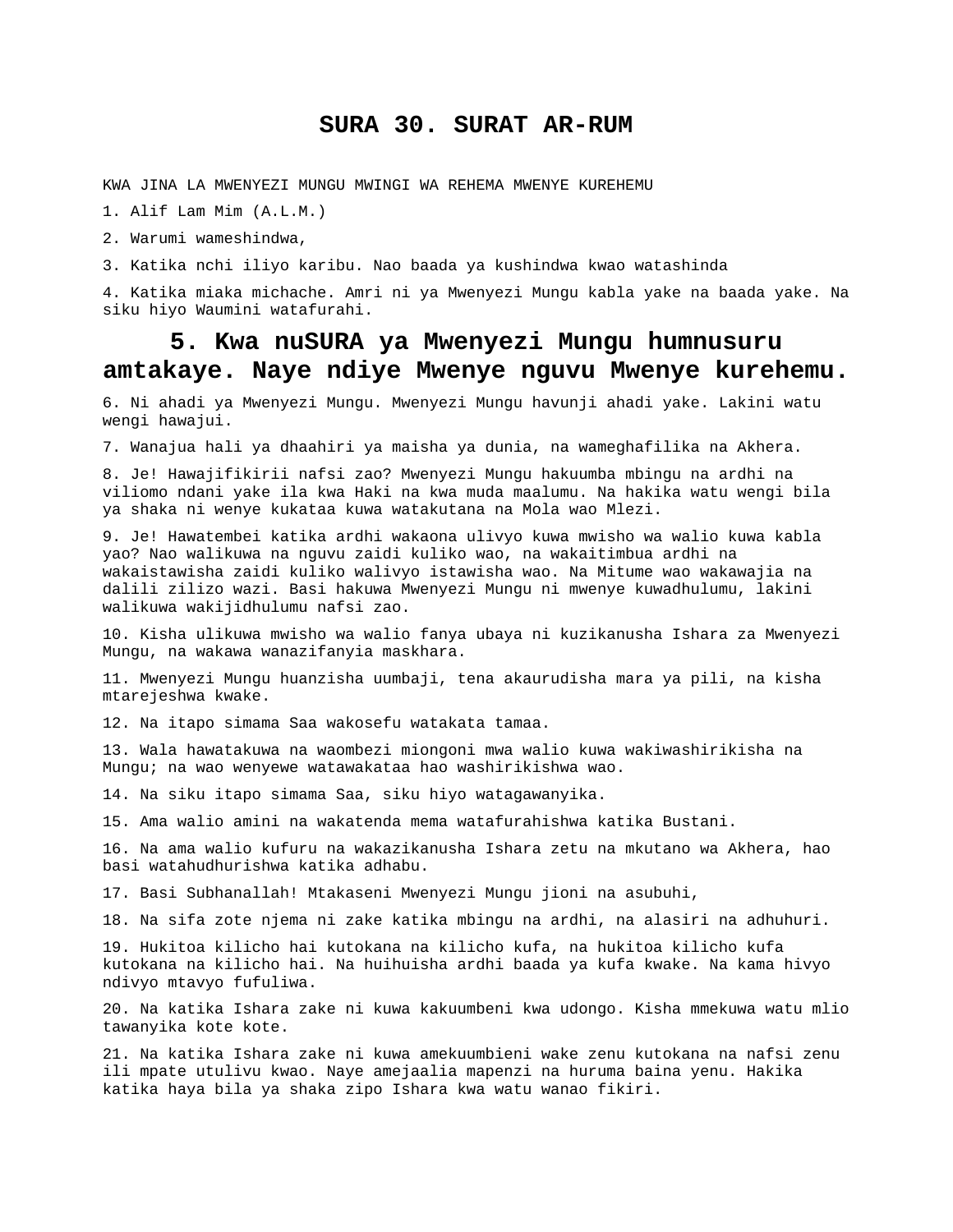22. Na katika Ishara zake ni kuumba mbingu na ardhi, na kutafautiana ndimi zenu na rangi zenu. Hakika katika hayo zipo Ishara kwa wajuzi.

23. Na katika Ishara zake ni kulala kwenu usiku na mchana, na kutafuta kwenu fadhila zake. Hakika katika haya bila ya shaka zipo Ishara kwa watu wanao sikia.

24. Na katika Ishara zake hukuonyesheni umeme kwa kukutieni khofu na tamaa. Na hukuteremshieni maji kutoka mbinguni, na kwa hayo huifufua ardhi baada ya kufa kwake. Hakika katika hayo zipo Ishara kwa watu wanao zingatia.

25. Na katika Ishara zake ni kuwa mbingu na ardhi zimesimama kwa amri yake. Kisha atakapo kuiteni mwito mmoja tu, hapo mtatoka kwenye ardhi.

26. Na vyake Yeye vilivyo mbinguni na katika ardhi. Vyote vinamt'ii Yeye.

27. Na Yeye ndiye anaye anzisha uumbaji, kisha ataurudisha mara nyengine. Na jambo hili ni jepesi zaidi kwake. Naye ndiye mwenye mfano bora katika mbingu na ardhi. Na Yeye ndiye Mwenye nguvu, Mwenye hikima.

28. Amekupigieni mfano kutokana na nafsi zenu. Je! Katika hao iliyo wamiliki mikono yenu ya kulia mnao washirika katika hivyo tulivyo kuruzukuni, mkawa nyinyi katika hivyo ni sawasawa, mnawaogopa kama mnavyo ogopana wenyewe kwa wenyewe? Namna hivi tunazipambanua Aya zetu kwa watu wenye akili.

29. Bali walio dhulumu wamefuata mapendo ya nafsi zao pasina kujua. Basi nani atamwongoa ambaye Mwenyezi Mungu amemuacha apotee? Wala hao hawatakuwa na wa kuwanusuru.

30. Basi uelekeze uso wako sawasawa kwenye Dini - ndilo umbile la Mwenyezi Mungu alilo waumbia watu. Hapana mabadiliko katika uumbaji wa Mwenyezi Mungu. Hiyo ndiyo Dini iliyo nyooka sawa. Lakini watu wengi hawajui.

31. Muwe wenye kutubia kwake, na mcheni Yeye, na shikeni Sala, na wala msiwe katika washirikina.

32. Katika wale ambao kwamba wameigawanya dini yao, na wakawa makundi makundi, kila kikundi kinafurahia kilicho nacho.

33. Yakiwapata watu madhara humwomba Mola wao Mlezi nao wametubu kwake. Kisha akiwaonjesha rehema itokayo kwake, mara kikundi miongoni mwao humshirikisha Mola wao Mlezi,

34. Kwa kuyakataa tuliyo wapa. Basi stareheni. Mtakuja jua!

35. Au tumewateremshia hoja ambayo kwayo ndio wanafanya ushirikina?

36. Na watu tunapo waonjesha rehema huifurahia, na ukiwasibu uovu kwa iliyo yatanguliza mikono yao wenyewe, mara wanakata tamaa.

37. Kwani hawaoni kwamba Mwenyezi Mungu humkunjulia riziki amtakaye na humdhikisha amtakaye? Hakika katika hayo zipo Ishara kwa watu wanao amini.

38. Basi mpe jamaa haki yake, na masikini, na msafiri. Hayo ni kheri kwa watakao radhi ya Mwenyezi Mungu. Na hao ndio wenye kufanikiwa.

39. Na mnacho kitoa kwa riba ili kiongezeke katika mali ya watu, basi hakiongezeki mbele ya Mwenyezi Mungu. Lakini mnacho kitoa kwa Zaka kwa kutaka radhi ya Mwenyezi Mungu, basi hao ndio watao zidishiwa.

40. Mwenyezi Mungu ndiye aliye kuumbeni, kisha akakuruzukuni, kisha anakufisheni, na kisha anakufufueni. Je! Yupo yeyote katika hao mnao washirikisha na Mwenyezi Mungu afanyae lolote katika hayo? Yeye ametakasika, na ametukuka na hayo mnayo mshirikisha naye.

41. Ufisadi umedhihiri bara na baharini kwa iliyo yafanya mikono ya watu, ili Mwenyezi Mungu awaonyeshe baadhi ya waliyo yatenda. Huenda wakarejea kwa kutubu.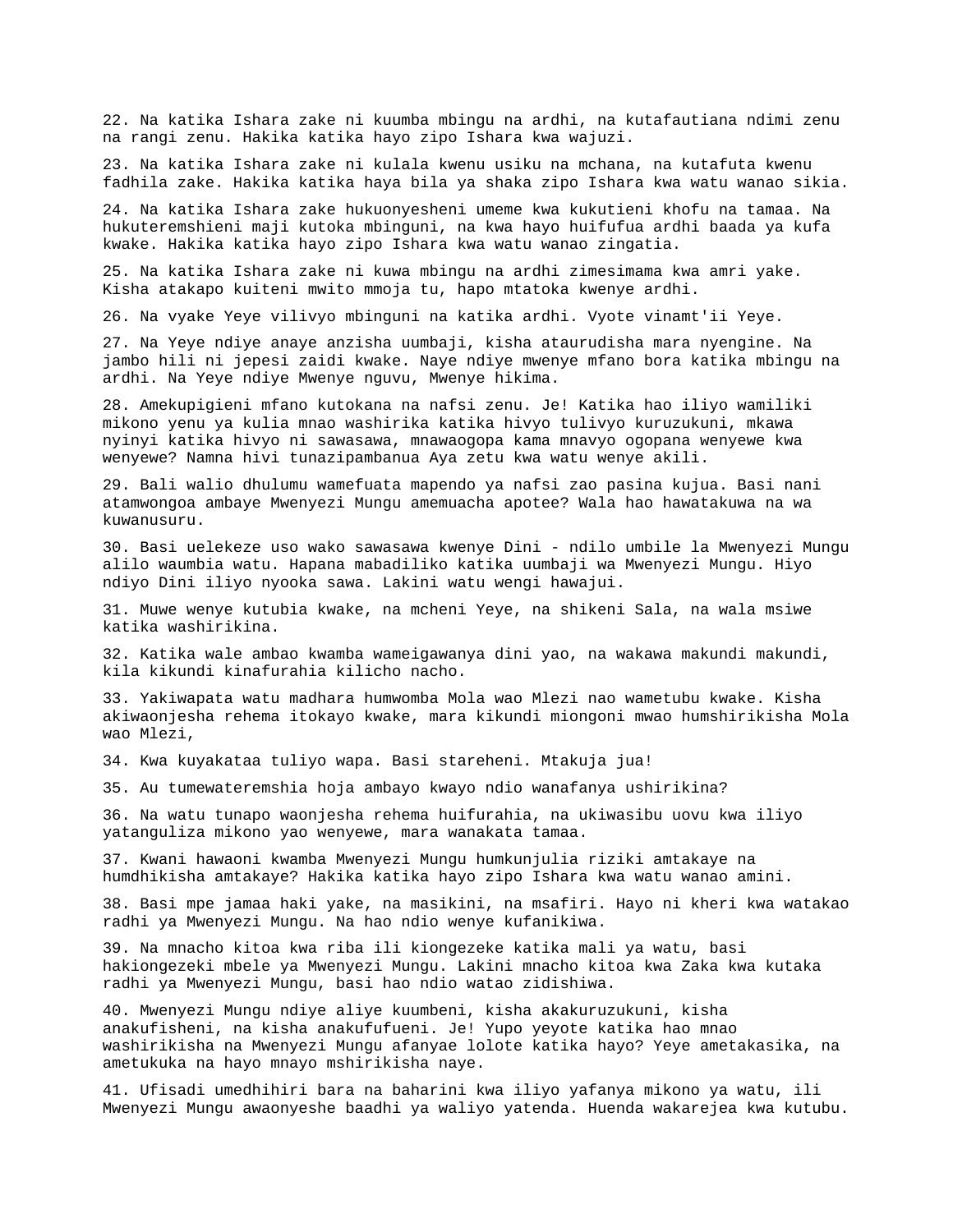42. Sema: Safirini duniani muangalie ulikuwaje mwisho wa walio tangulia. Wengi wao walikuwa washirikina.

43. Basi uelekeze uso wako kwenye Dini Iliyo Nyooka kabla ya kufika Siku hiyo isiyo zuilika, inayo toka kwa Mwenyezi Mungu. Siku hiyo watu watatengana.

44. Anaye kufuru basi ukafiri wake utakuwa juu yake mwenyewe, na anaye tenda mema, basi wanazitengezea nafsi zao.

45. Ili awalipe walio amini na wakatenda mema kutokana na fadhila yake. Hakika Yeye hawapendi makafiri.

46. Na katika Ishara zake ni kuzituma pepo ziletazo bishara njema, na ili kukuonjesheni baadhi ya rehema zake, na ili majahazi yende kwa amri yake; na mtafute kutokana na fadhila yake, na ili mumshukuru.

47. Na hakika tulikwisha watuma Mitume kwa kaumu zao, na wakawajia kwa hoja zilizo wazi. Tukawaadhibu wale walio fanya ukosefu. Na ilikuwa ni haki juu yetu kuwanusuru Waumini.

48. Mwenyezi Mungu ndiye anaye zituma pepo zikayatimua mawingu, kisha akayatandaza mbinguni kama apendavyo. Na akayafanya mapande mapande, basi ukaiona mvua inatoka ndani yake. Anapo wafikishia awatakao katika waja wake, mara hao huwa na furaha.

49. Na ingawa kabla ya kuteremshiwa walikuwa wenye kukata tamaa.

50. Basi ziangalie athari za rehema ya Mwenyezi Mungu, jinsi anavyo ihuisha ardhi baada ya kufa kwake. Basi hakika huyo ndiye bila ya shaka Mwenye kuhuisha wafu. Na Yeye ni Muweza wa kila kitu.

51. Na tunge utuma upepo na wakauona umekuwa rangi ya manjano, juu ya hayo wange endelea kukufuru.

52. Kwani wewe hakika huwafanyi maiti wakasikia, wala viziwi wakasikia wito wakisha geuka kukupa mgongo.

53. Wala wewe huwaongoi vipofu na upotovu wao. Huwasikilizishi ila wanao ziamini Aya zetu. Hao ndio Waislamu, walio nyenyekea.

54. Mwenyezi Mungu ndiye aliye kuumbeni kutokana na udhaifu kisha akajaalia nguvu baada ya unyonge, kisha akajaalia baada ya nguvu unyonge tena na ukongwe. Anaumba atakavyo. Naye ndiye Mjuzi, Mwenye uweza.

55. Na siku itapo simama Saa wakosefu wataapa kwamba hawakukaa duniani ila saa moja tu. Hivyo ndivyo walivyo kuwa wakipotozwa.

56. Na walio pewa ilimu na Imani watasema: Hakika nyinyi mlikwisha kaa katika hukumu ya Mwenyezi Mungu mpaka Siku ya kufufuliwa. Basi hii ndiyo Siku ya kufufuliwa! Lakini nyinyi mlikuwa hamuijui.

57. Basi Siku hiyo hautawafaa walio dhulumu udhuru wao, wala haitotakiwa toba yao.

58. Na hakika tulikwisha wapigia watu kila mfano katika hii Qur'ani. Na ukiwaletea Ishara yoyote hapana shaka walio kufuru watasema: Nyinyi si chochote ila ni waongo.

59. Hivi ndivyo Mwenyezi Mungu anavyo piga muhuri kwenye nyoyo za wasio jua.

60. Basi subiri. Hakika ahadi ya Mwenyezi Mungu ni ya haki. Wala wasikupaparishe hao wasio kuwa na yakini.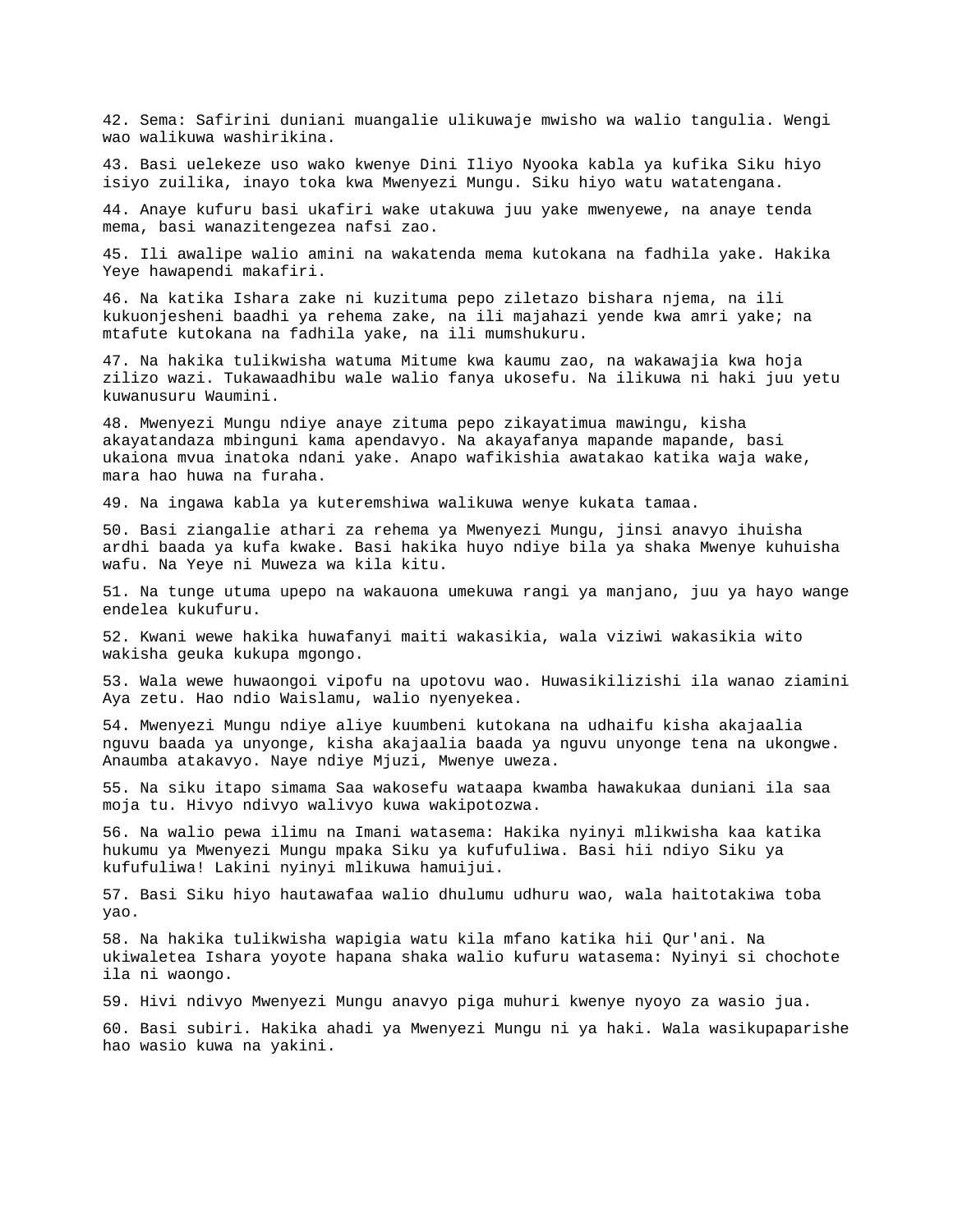### **SURA 31. SURAT LUQMAN**

KWA JINA LA MWENYEZI MUNGU MWINGI WA REHEMA MWENYE KUREHEMU

1. Alif Lam Mim (A.L.M.)

2. Hizi ni Aya za Kitabu chenye hikima.

3. Kuwa ni Uwongofu na Rehema kwa wafanyao wema,

4. Wanao shika Sala, na wanatoa Zaka, nao wana yakini na Akhera.

5. Hao ndio walio na uwongofu utokao kwa Mola wao Mlezi, na hao ndio wenye kufanikiwa.

6. Na miongoni mwa watu wapo wanao nunua maneno ya upuuzi, ili wawapoteze watu na njia ya Mwenyezi Mungu pasipo kujua, na wanaichukulia ni maskhara. Hao watapata adhabu ya kuwafedhehesha.

7. Na (mtu kama huyo) anapo somewa Aya zetu huzipa mgongo kwa kujivuna, kama kwamba hakuzisikia, kama kwamba masikioni mwake mna uziwi. Basi mbashirie kuwa atapata adhabu chungu.

8. Hakika walio amini na wakatenda mema watakuwa nazo Bustani za neema.

9. Watadumu humo - ni ahadi ya Mwenyezi Mungu ya kweli. Na Yeye ndiye Mwenye nguvu, Mwenye hikima.

10. Ameziumba mbingu bila ya nguzo mnazo ziona; na ameweka katika ardhi milima ili ardhi isikuyumbisheni; na ametawanya humo kila namna ya wanyama; na tumeteremsha maji kutoka mbinguni, na tukaotesha katika ardhi mimea mizuri ya kila namna.

11. Huu ni uumbaji wa Mwenyezi Mungu. Basi nionyesheni wameumba nini hao wasio kuwa Yeye! Lakini madhaalimu wamo katika upotovu uliyo dhaahiri.

12. Na tulimpa Luqman hikima, tukamwambia: Mshukuru Mwenyezi Mungu. Na mwenye kushukuru basi hakika anashukuru kwa manufaa ya nafsi yake. Na aliye kufuru, basi Mwenyezi Mungu ni Mkwasi, Msifiwa.

13. Na Luqman alipo mwambia mwanawe kwa kumpa mawaidha: Ewe mwanangu! Usimshirikishe Mwenyezi Mungu. Kwani hakika ushirikina bila ya shaka ni dhulma iliyo kubwa.

14. Na tumemuusia mtu kwa wazazi wake wawili. Mama yake ameichukua mimba yake kwa udhaifu juu ya udhaifu, na kumwachisha ziwa baada ya miaka miwili. (Tumemuusia): Nishukuru Mimi na wazazi wako. Ni kwangu Mimi ndiyo marudio.

15. Na pindi wakikushikilia kunishirikisha na ambayo huna ilimu nayo, basi usiwat'ii. Lakini kaa nao kwa wema duniani, nawe ishike njia ya anaye elekea kwangu. Kisha marejeo yenu ni kwangu Mimi, na Mimi nitakuambieni mliyo kuwa mkiyatenda.

16. Ewe mwanangu! Kikiwapo kitu cha uzito wa chembe ya khardali kikawa ndani ya jabali au ndani ya mbingu au ndani ya ardhi, basi Mwenyezi Mungu atakileta. Hakika Mwenyezi Mungu ni Mjuzi wa yaliyo fichika, Mwenye khabari za yote.

17. Ewe mwanangu! Shika Sala, na amrisha mema, na kataza maovu, na subiri kwa yanayo kupata. Hayo ni katika mambo ya kuazimiwa..

18. Wala usiwabeuwe watu, wala usitembee katika nchi kwa maringo. Hakika Mwenyezi Mungu hampendi kila anaye jivuna na kujifakhirisha.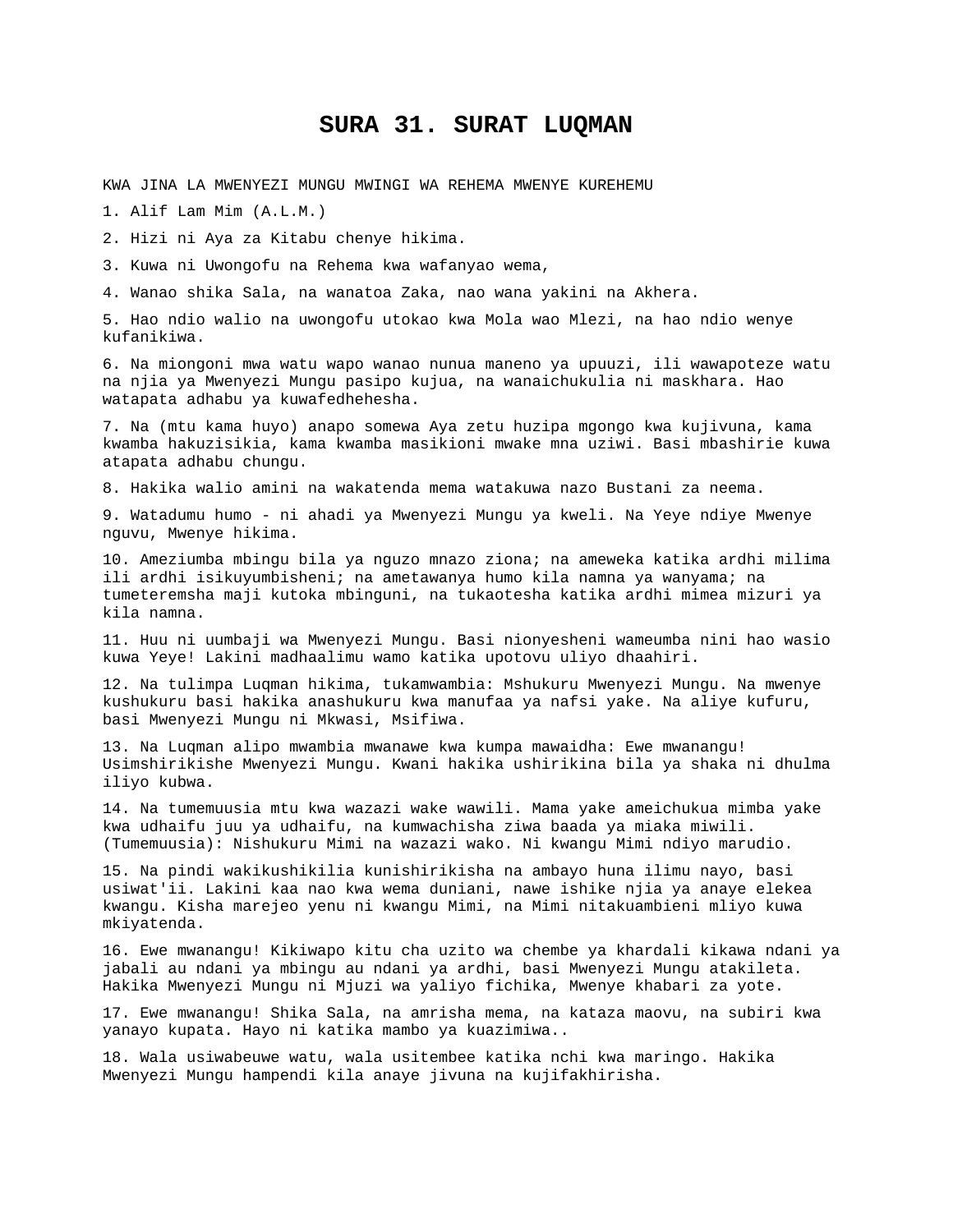19. Na ushike mwendo wa katikati, na teremsha sauti yako. Hakika katika sauti mbaya zote bila ya shaka iliyo zidi ni sauti ya punda.

20. Kwani hamwoni ya kwamba Mwenyezi Mungu amevifanya vikutumikieni viliomo mbinguni na kwenye ardhi, na akakujalizieni neema zake, za dhaahiri na za siri? Na miongoni mwa watu wapo wanao bishana juu ya Mwenyezi Mungu pasipo ilimu, wala uwongofu, wala Kitabu chenye nuru.

21. Na wanapo ambiwa: Fuateni aliyo yateremsha Mwenyezi Mungu, husema: Bali tunafuata tuliyo wakuta nayo baba zetu. Je! Ijapo kuwa Shet'ani anawaita kwenye adhabu ya Moto uwakao?

22. Na mwenye kuuelekeza uso wake kwa Mwenyezi Mungu, naye akawa anafanya wema, basi huyo hakika amekwisha kamata fundo lilio madhubuti. Na mwisho wa mambo yote ni kwa Mwenyezi Mungu.

23. Na anaye kufuru, isikuhuzunishe kufuru yake. Kwetu ndio marudio yao, na hapo tutawaambia waliyo yatenda. Hakika Mwenyezi Mungu ni Mjuzi wa yaliyomo vifuani.

24. Tunawastarehesha kwa uchache, kisha tutawasukuma kwenye adhabu ngumu.

25. Na ukiwauliza: Nani aliye ziumba mbingu na ardhi? Bila ya shaka watasema: Mwenyezi Mungu. Wewe sema: Alhamdulillahi! Sifa njema zote ni za Mwenyezi Mungu. Lakini wengi wao hawajui.

26. Ni vya Mwenyezi Mungu vyote viliomo mbinguni na katika ardhi. Hakika Mwenyezi Mungu ndiye Mkwasi, Mwenye kusifiwa.

27. Na lau kuwa miti yote iliyomo duniani ikawa ni kalamu, na bahari (ikawa wino), na ikaongezewa juu yake bahari nyengine saba, maneno ya Mwenyezi Mungu yasingeli kwisha. Hakika Mwenyezi Mungu ni Mwenye nguvu, Mwenye hikima.

28. Hakukuwa kuumbwa kwenu, wala kufufuliwa kwenu ila ni kama nafsi moja tu. Hakika Mwenyezi Mungu ni Mwenye kusikia Mwenye kuona.

29. Kwani huoni kwamba Mwenyezi Mungu huuingiza usiku katika mchana, na huuingiza mchana katika usiku, na amedhalilisha jua na mwezi? Vyote hivyo vinakwenda mpaka wakati ulio wekwa. Na Mwenyezi Mungu anazo khabari za mnayo yatenda.

30. Hivi ni kwa sababu hakika Mwenyezi Mungu ndiye wa kweli, na hakika wanacho kiomba ni cha uwongo. Na kwamba hakika Mwenyezi Mungu ndiye Mtukufu na ndiye Mkubwa.

31. Kwani huoni kwamba marikebu hupita baharini zikichukua neema za Mwenyezi Mungu, ili kukuonyesheni baadhi ya Ishara zake? Hakika katika haya zipo Ishara kwa kila mwenye kusubiri, mwenye kushukuru.

32. Na wimbi linapo wafunika kama wingu, wao humwomba Mwenyezi Mungu kwa kumsafia dini. Lakini anapo waokoa wakafika nchi kavu, wapo baadhi yao huenda mwendo wa sawa. Wala hazikanushi Ishara zetu ila aliye khaini kafiri mkubwa.

33. Enyi watu! Mcheni Mola wenu Mlezi, na iogopeni siku ambayo mzazi hatamfaa mwana, wala mwana hatamfaa mzazi kwa lolote. Hakika ahadi ya Mwenyezi Mungu ni ya kweli. Basi yasikudanganyeni maisha ya dunia, wala asikudanganyeni na Mwenyezi Mungu mdanganyifu.

34. Hakika kuijua Saa (ya Kiyama) kuko kwa Mwenyezi Mungu. Na Yeye ndiye anaye iteremsha mvua. Na anavijua viliomo ndani ya matumbo ya uzazi. Na haijui nafsi yoyote itachuma nini kesho. Wala nafsi yoyote haijui itafia nchi gani. Hakika Mwenyezi Mungu ndiye Mwenye kujua, Mwenye khabari.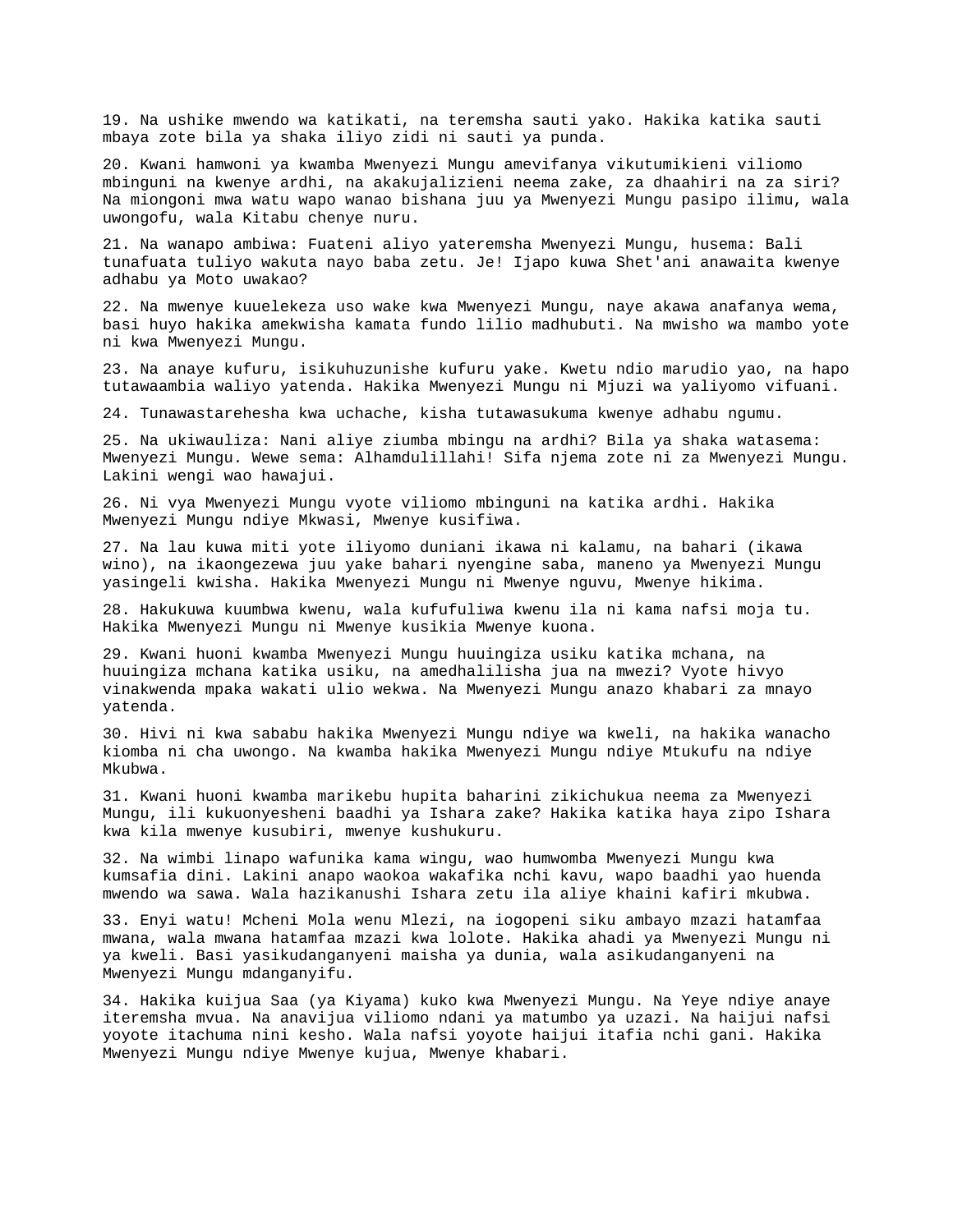### **SURA 32. SURAT ASSAJDAH**

KWA JINA LA MWENYEZI MUNGU MWINGI WA REHEMA MWENYE KUREHEMU

1. Alif Lam Mim (A.L.M.)

2. Huu ni mteremsho wa Kitabu kisicho kuwa na shaka yoyote kinacho toka kwa Mola Mlezi wa walimwengu wote.

3. Au wanasema: Amekizua? Bali hichi ni Kweli iliyo toka kwa Mola wako Mlezi ili uwaonye watu wasio fikiwa na mwonyaji kabla yako; huenda wakaongoka.

4. Mwenyezi Mungu ndiye aliye umba mbingu na ardhi na viliomo baina yao kwa siku sita, na akatawala kwenye Kiti cha Enzi. Nyinyi hamna mlinzi wala mwombezi isipo kuwa Yeye tu. Basi, je, hamkumbuki?

5. Anapitisha mambo yote yalio baina mbingu na ardhi, kisha yanapanda kwake kwa siku ambayo kipimo chake ni miaka elfu kwa mnavyo hisabu nyinyi.

6. Huyu ndiye Mwenye kuyajua yasiyo onekana na yanayo onekana. Mwenye nguvu, Mwenye kurehemu.

7. Ambaye ametengeneza vizuri umbo la kila kitu; na akaanzisha kumuumba mtu kwa udongo.

8. Na kisha akajaalia uzao wake utokane na kizazi cha maji madhaifu.

9. Kisha akamtengeneza, na akampulizia roho yake, na akakujaalieni kusikia na kuona, na nyoyo za kufahamu. Ni uchache mnavyo shukuru.

10. Nao husema: Tutapo kwisha potea chini ya ardhi, ni kweli tutarudishwa katika umbo jipya? Bali wao wanakanusha kwamba watakutana na Mola wao Mlezi.

11. Sema: Atakufisheni Malaika wa mauti aliye wakilishwa juu yenu; kisha mtarejeshwa kwa Mola wenu Mlezi.

12. Na ungeli waona wakosefu wanvyo inamisha vichwa vyao mbele ya Mola wao Mlezi, (wakisema): Mola wetu Mlezi! Tumesha ona, na tumesha sikia. Turejeshe tukatende mema, kwani hakika sisi tumekwisha kuwa na yakini sasa.

13. Na lau tungeli taka tunge mpa kila mtu uwongofu wake. Lakini imekwisha kuwa kauli iliyo toka kwangu : Kwa yakini nitaijaza Jahannamu kwa wote hawa, majini na watu.

14. Basi onjeni kwa vile mlivyo usahau mkutano wa Siku yenu hii. Na Sisi hakika tunakusahauni. Basi onjeni adhabu ya milele kwa yale mliyo kuwa mkiyatenda.

15. Hakika wanao ziamini Aya zetu ni hao tu ambao wakikumbushwa hizo, basi wao huanguka kusujudu, na humsabihi Mola wao Mlezi kwa kumhimidi, nao hawajivuni.

16. Mbavu zao zinaachana na vitanda kwa kumwomba Mola wao Mlezi kwa khofu na kutumaini, na hutoa kutokana na tulivyo waruzuku.

17. Nafsi yoyote haijui waliyo fichiwa katika hayo yanayo furahisha macho - ni malipo ya yale waliyo kuwa wakiyatenda.

18. Ati aliye Muumini atakuwa sawa na aliye mpotovu? Hawawi sawa.

19. Ama walio amini na wakatenda mema, watakuwa nazo Bustani za makaazi mazuri. Ndio pa kufikia kwa waliyo kuwa wakiyatenda.

20. Na ama wale walio tenda uovu, basi makaazi yao ni Motoni. Kila wakitaka kutoka humo watarudishwa humo humo. Na wataambiwa: Onjeni adhabu ya Moto ambayo mliyo kuwa mkiikanusha.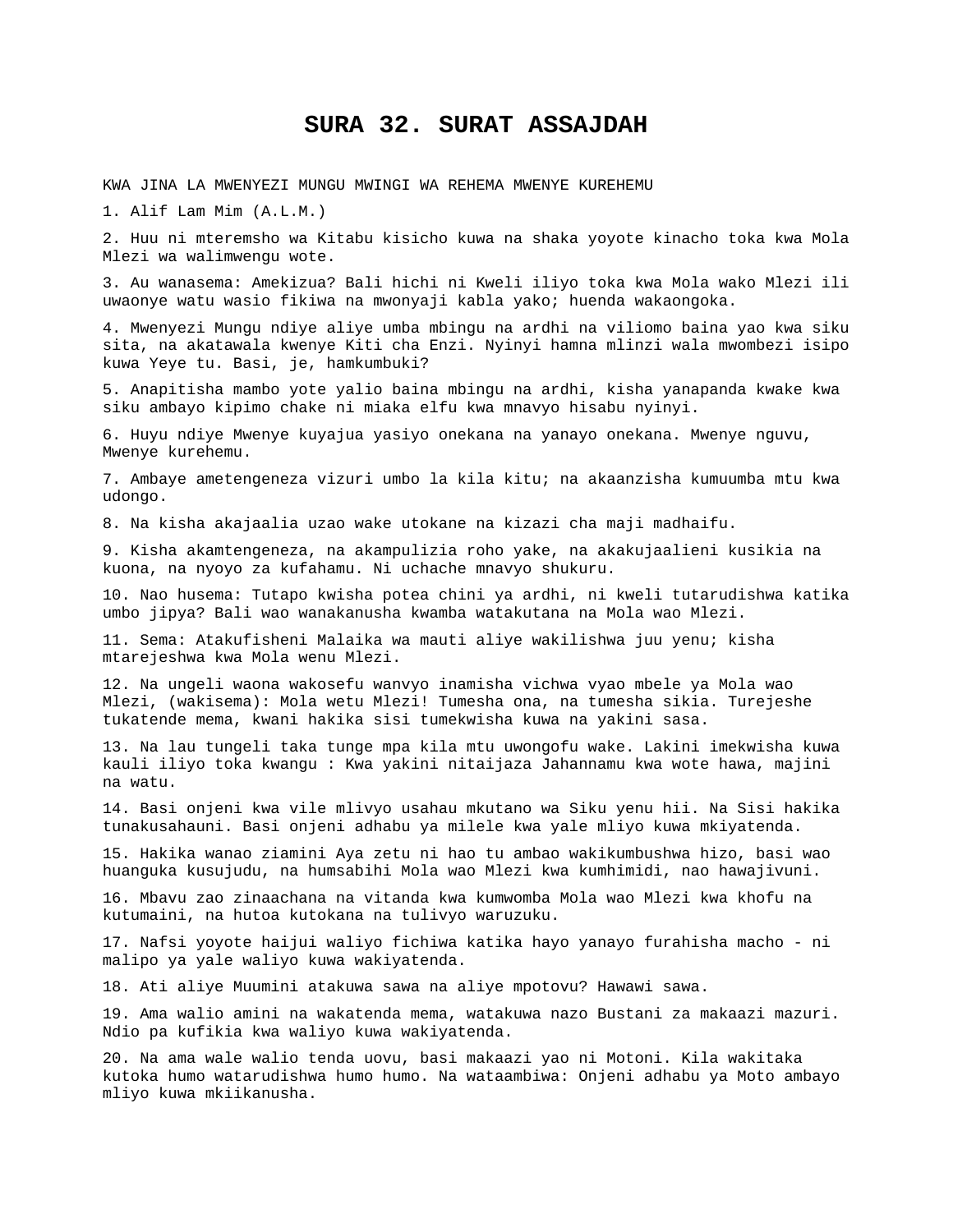21. Na tutawaonjesha adhabu khafifu kabla ya adhabu kubwa, huenda labda watarejea.

22. Na ni nani dhaalimu mkubwa kuliko yule anaye kumbushwa kwa Ishara za Mola wake Mlezi, kisha akazikataa? Hakika Sisi tutajilipiza kwa wakosefu.

23. Hakika Sisi tulikwisha mpa Musa Kitabu. Basi usiwe na shaka kuwa kakipokea. Na tukakifanya kuwa ni uwongofu kwa Wana wa Israili.

24. Na tukawafanya miongoni mwao waongozi wanao ongoa watu kwa amri yetu, walipo subiri na wakawa na yakini na Ishara zetu.

25. Hakika Mola wako Mlezi ndiye atakaye fafanua baina yao Siku ya Kiyama katika waliyo kuwa wakikhitalifiana.

26. Je! Haijawabainikia kwamba kaumu ngapi tuliziangamiza kabla yao, nao wanapita katika maskani zao hizo? Hakika katika hayo zipo Ishara. Basi, je, hawasikii?

27. Je! Hawaoni ya kwamba tunayapeleka maji kwenye ardhi kavu, kisha kwayo tunaitoa mimea wanayo kula wanyama wao na wao wenyewe? Je! Hawaoni?

28. Wanasema: Ushindi huu ni lini, kama mnasema kweli?

29. Sema: Siku ya Ushindi, wale walio kufuru imani yao haitawafaa kitu, wala wao hawatapewa muhula.

30. Basi wapuuze, nawe ngonja; hakika wao wanangoja.

#### **SURA 33. SURAT AL-AH'ZAB**

KWA JINA LA MWENYEZI MUNGU MWINGI WA REHEMA MWENYE KUREHEMU

1. Ewe Nabii! Mche Mwenyezi Mungu wala usiwat'ii makafiri na wanaafiki. Hakika Mwenyezi Mungu ni Mwenye kujua, Mwenye hikima.

2. Na fuata uliyo funuliwa kwa wahyi kutokana na Mola wako Mlezi. Hakika Mwenyezi Mungu anazo khabari ya mnayo yatenda.

3. Na mtegemee Mwenyezi Mungu. Na Mwenyezi Mungu anatosha kuwa ni wa kutegemewa.

4. Mwenyezi Mungu hakumwekea mtu yeyote kuwa ana nyoyo mbili ndani ya mwili wake. Wala hakuwafanya wake zenu - ambao mnawalinganisha migongo yao na migongo ya mama zenu - kuwa ni mama zenu. Wala hakuwafanya watoto wenu wa kupanga kuwa ni wana wenu khasa. Hayo ni maneno ya vinywa vyenu tu. Na Mwenyezi Mungu ndiye anaye sema kweli, naye ndiye anaye ongoa Njia.

5. Waiteni kwa baba zao, maana huo ndio uadilifu zaidi mbele ya Mwenyezi Mungu. Na ikiwa hamwajui baba zao, basi ni ndugu zenu katika Dini, na rafiki zenu. Wala si lawama juu yenu kwa mlivyo kosea. Lakini ipo lawama katika yale ziliyo fanya nyoyo zenu kwa makusudi. Na Mwenyezi Mungu ni Mwenye kusamehe, Mwenye kurehemu.

6. Nabii ni bora zaidi kwa Waumini kuliko nafsi zao. Na wake zake ni mama zao. Na jamaa ni karibu wao kwa wao katika Kitabu cha Mwenyezi Mungu kuliko Waumini wengine na Wahamiaji. Ila muwe mnawafanyia wema marafiki zenu. Haya yamekwisha andikwa Kitabuni.

7. Na tulipo chukua ahadi kwa Manabii na kwako wewe, na Nuhu na Ibrahim na Isa mwana wa Mariamu, na tulichukua kwao ahadi ngumu,

8. Ili (Mwenyezi Mungu) awaulize wakweli juu ya ukweli wao. Na amewaandalia makafiri adhabu chungu.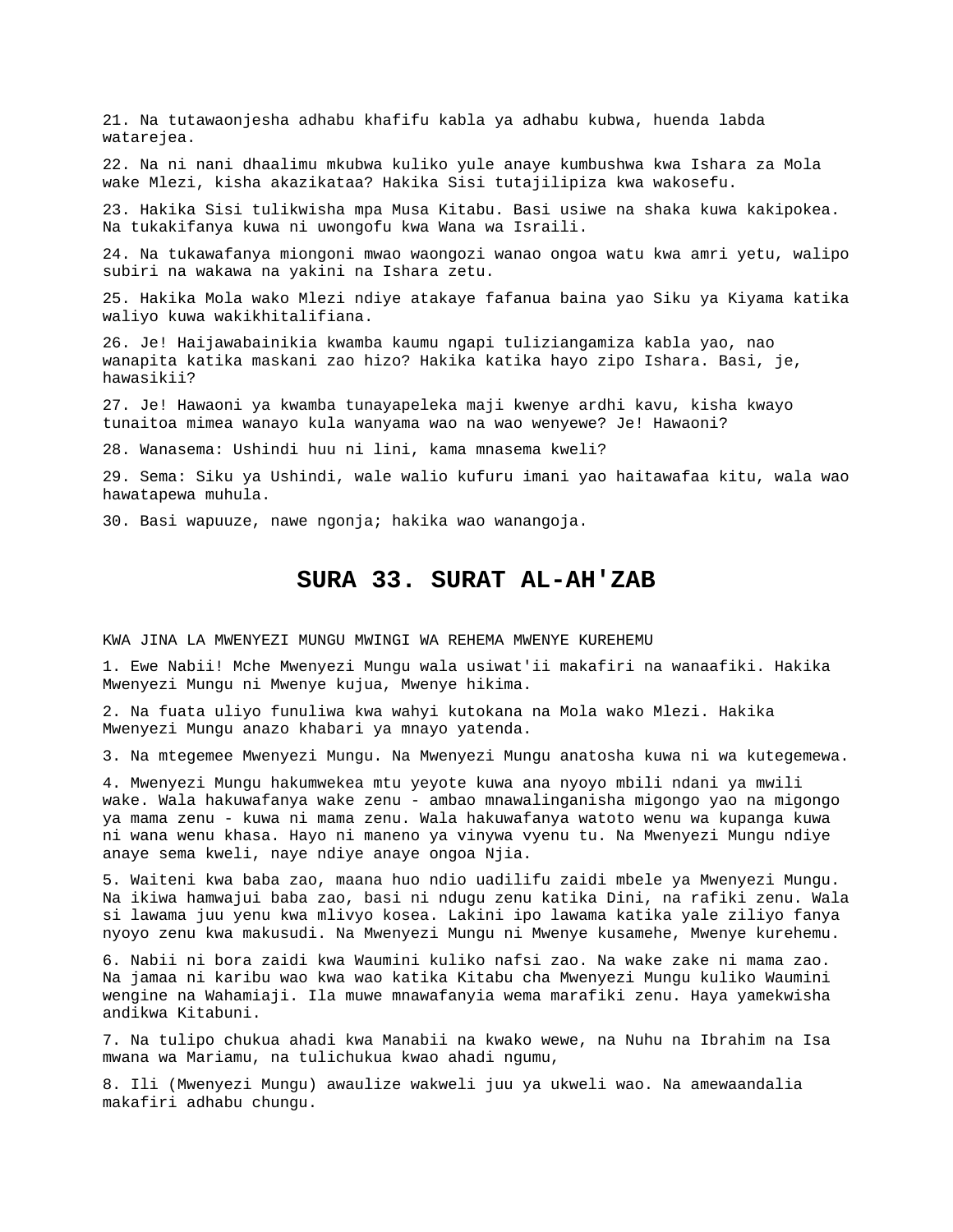9. Enyi mlio amini! Zikumbukeni neema za Mwenyezi Mungu zilio juu yenu. Pale yalipo kufikilieni majeshi, nasi tukayapelekea upepo, na majeshi msiyo yaona. Na Mwenyezi Mungu anayaona mnayo yatenda.

10. Walipo kujieni kutoka juu yenu, na kutoka chini yenu; na macho yalipo kodoka, na nyoyo zikapanda kooni, nanyi mkamdhania Mwenyezi Mungu dhana mbali mbali.

11. Hapo ndipo Waumini walipo jaribiwa, na wakatikiswa mtikiso mkali.

12. Na walipo sema wanaafiki na wale wenye maradhi katika nyoyo zao: Mwenyezi Mungu na Mtume wake hawakutuahidi ila udanganyifu tu.

13. Na kundi moja katika miongoni mwao lilipo sema: Enyi watu wa Yathrib! Hapana kukaa nyinyi! Rudini. Na kundi jingine miongoni mwao likaomba ruhusa kwa Mtume kwa kusema: Hakika nyumba zetu ni tupu. Wala hazikuwa tupu; hawakutaka ila kukimbia tu.

14. Na lau kuwa wangeli ingiliwa kwa pande zote, kisha wakatakiwa kufanya khiana, wangeli fanya, na wasingeli sita ila kidogo tu.

15. Na hakika walikwisha muahidi Mwenyezi Mungu kabla yake kwamba hawatageuza migongo yao. Na ahadi ya Mwenyezi Mungu ni yenye kuulizwa.

16. Sema: Kukimbia hakukufaeni kitu ikiwa mnakimbia mauti au kuuwawa, na hata hivyo hamtastareheshwa ila kidogo tu.

17. Sema: Ni nani wa kukulindeni na Mwenyezi Mungu pindi akikutakieni uovu, au akikutakieni rehema? Wala hawatapata mlinzi wala msaidizi isipo kuwa Mwenyezi Mungu.

18. Kwa hakika Mwenyezi Mungu anawajua hao wanao zuilia, na wanao waambia ndugu zao: Njooni kwetu! Wala hawaingii vitani ila kidogo tu.

19. Wana choyo juu yenu. Ikifika khofu utawaona wanakutazama na macho yao yanazunguka, kama yule ambaye aliye zimia kwa kukaribia mauti. Na khofu ikiondoka wanakuudhini kwa ndimi kali, nao ni mabakhili kwa kila la kheri. Hao hawakuamini, basi Mwenyezi Mungu amevibat'ilisha vitendo vyao. Na hayo kwa Mwenyezi Mungu ni mepesi.

20. Wanafikiri yale makundi ya maadui hayajaondoka. Na yakija hayo makundi watatamani laiti wao wako majangwani pamoja na mabedui, wakiuliza khabari zenu. Na lau wakiwa pamoja nanyi hawapigani ila kidogo tu.

21. Hakika nyinyi mnayo ruwaza njema kwa Mtume wa Mwenyezi Mungu kwa anaye mtaraji Mwenyezi Mungu na Siku ya Mwisho, na akamkumbuka Mwenyezi Mungu sana.

22. Na Waumini walipo yaona makundi, walisema: Haya ndiyo aliyo tuahidi Mwenyezi Mungu na Mtume wake. Na Mwenyezi Mungu na Mtume wake wamesema kweli. Na hayo hayakuwazidisha ila Imani na ut'iifu.

23. Miongoni mwa Waumini wapo watu walio timiza waliyo ahidiana na Mwenyezi Mungu. Baadhi yao wamekwisha kufa, na baadhi wanangojea, wala hawakubadilisha (ahadi) hata kidogo.

24. Ili Mwenyezi Mungu awalipe wakweli kwa sababu ya ukweli wao, na awaadhibu wanaafiki pindi akitaka, au apokee toba yao. Hakika Mwenyezi Mungu ni Mwenye kusamehe, Mwenye kurehemu.

25. Na Mwenyezi Mungu aliwarudisha nyuma makafiri juu ya ghadhabu yao; hawakupata kheri yoyote. Na Mwenyezi Mungu amewatosheleza Waumini katika vita. Na Mwenyezi Mungu ni Mwenye nguvu na uweza.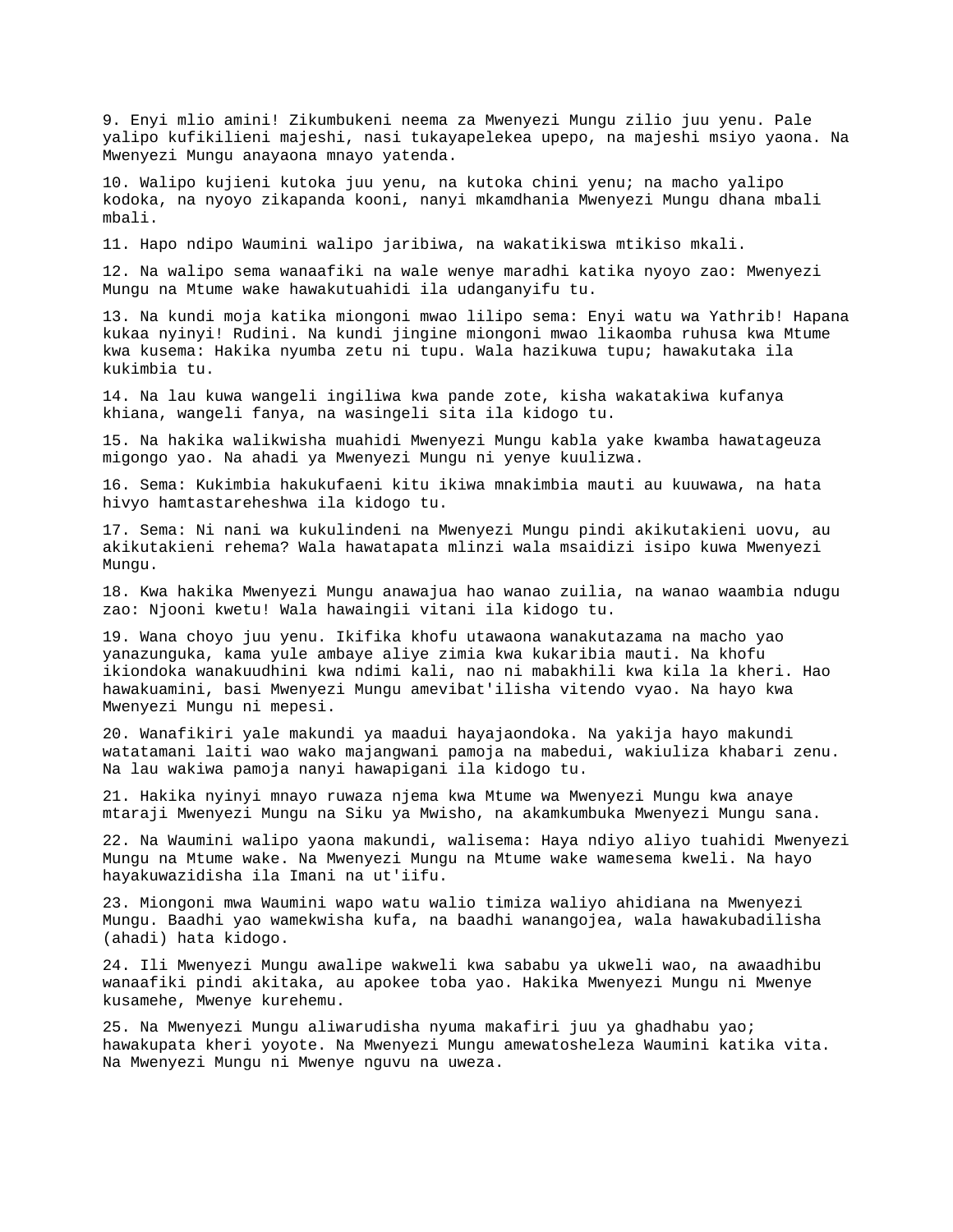26. Na akawateremsha wale walio wasaidia (maadui) katika Watu wa Kitabu kutoka katika ngome zao; na akatia khofu katika nyoyo zao. Baadhi yao mkawa mnawauwa, na wengine mnawateka.

27. Na akakurithisheni ardhi zao na nyumba zao na mali zao, na ardhi msiyo pata kuikanyaga. Na Mwenyezi Mungu ni Mwenye uweza juu ya kila kitu.

28. Ewe Nabii! Waambie wake zako: Ikiwa mnataka maisha ya dunia na pambo lake, basi njooni, nitakupeni kitoka nyumba, na kukuacheni mwachano mzuri.

29. Na ikiwa mnamtaka Mwenyezi Mungu na Mtume wake na nyumba ya Akhera, basi Mwenyezi Mungu amewaandalia wafanyao mema, miongoni mwenu, malipo makubwa.

30. Enyi wake wa Nabii! Atakaye fanya uchafu dhaahiri miongoni mwenu, atazidishiwa adhabu mara mbili. Na hayo kwa Mwenyezi Mungu ni mepesi.

31. NA MIONGONI mwenu atakeye mt'ii Mwenyezi Mungu na Mtume wake, na akatenda mema, tutampa malipo yake mara mbili, na tutamwandalia riziki ya ukarimu.

32. Enyi wake wa Nabii! Nyinyi si kama yeyote katika wanawake wengine. Kama mnamcha Mungu basi msiregeze sauti zenu, akaingia tamaa mwenye maradhi katika moyo wake. Na semeni maneno mema.

33. Na kaeni majumbani kwenu, wala msijishauwe kwa majishauwo ya kijahilia ya kizamani. Na shikeni Sala, na toeni Zaka, na mt'iini Mwenyezi Mungu na Mtume wake. Hakika Mwenyezi Mungu anataka kukuondoleeni uchafu, enyi Watu wa Nyumba ya Mtume, na kukusafisheni baarabara.

34. Na kumbukeni yasomwayo majumbani mwenu katika Aya za Mwenyezi Mungu na hikima. Kwa hakika Mwenyezi Mungu ni Mjuzi wa mambo ya siri, na Mwenye khabari.

35. Hakika Waislamu wanaume na Waislamu wanawake, na Waumini wanaume na Waumini wanawake, na wat'iifu wanaume na wat'iifu wanawake, na wasemao kweli wanaume na wanawake, na wanao subiri wanaume na wanawake, na wanyenyekevu wanaume na wanawake, na watoao sadaka wanaume na wanawake, na wanao funga wanaume na wanawake, na wanao jihifadhi tupu zao wanaume na wanawake, na wanao mdhukuru Mwenyezi Mungu kwa wingi wanaume na wanawake, Mwenyezi Mungu amewaandalia msamaha na ujira mkubwa.

36. Haiwi kwa Muumini mwanamume wala Muumini mwanamke kuwa na khiari katika jambo, Mwenyezi Mungu na Mtume wake wanapo kata shauri katika jambo lao. Na mwenye kumuasi Mwenyezi Mungu na Mtume wake basi hakika amepotea upotofu ulio wazi.

37. Na ulipo mwambia yule Mwenyezi Mungu aliye mneemesha, nawe ukamneemesha: Shikamana na mkeo, na mche Mwenyezi Mungu. Na ukaficha nafsini mwako aliyo taka Mwenyezi Mungu kuyafichua, nawe ukawachelea watu, hali Mwenyezi Mungu ndiye mwenye haki zaidi kumchelea. Basi Zaid alipo kwisha haja naye tulikuoza wewe, ili isiwe taabu kwa Waumini kuwaoa wake wa watoto wao wa kupanga watapo kuwa wamekwisha timiza nao shuruti za t'alaka. Na amri ya Mwenyezi Mungu ni yenye kutekelezwa.

38. Hapana ubaya kwa Nabii kufanya aliyo mhalalishia Mwenyezi Mungu. Huo ndio mwendo wa Mwenyezi Mungu kwa walio pita zamani. Na amri ya Mwenyezi Mungu ni kudura iliyo kwisha kadiriwa.

39. (Hao wa zamani) walio kuwa wakifikisha risala za Mwenyezi Mungu na wanamwogopa Yeye, na wala hawamwogopi yeyote isipo kuwa Mwenyezi Mungu. Na Mwenyezi Mungu ndiye atoshaye kuhisabu.

40. Muhammad si baba wa yeyote katika wanaume wenu, bali ni Mtume wa Mwenyezi Mungu na Mwisho wa Manabii, na Mwenyezi Mungu ni Mjuzi wa kila kitu.

41. Enyi mlio amini! Mdhukuruni Mwenyezi Mungu kwa wingi wa kumdhukuru. .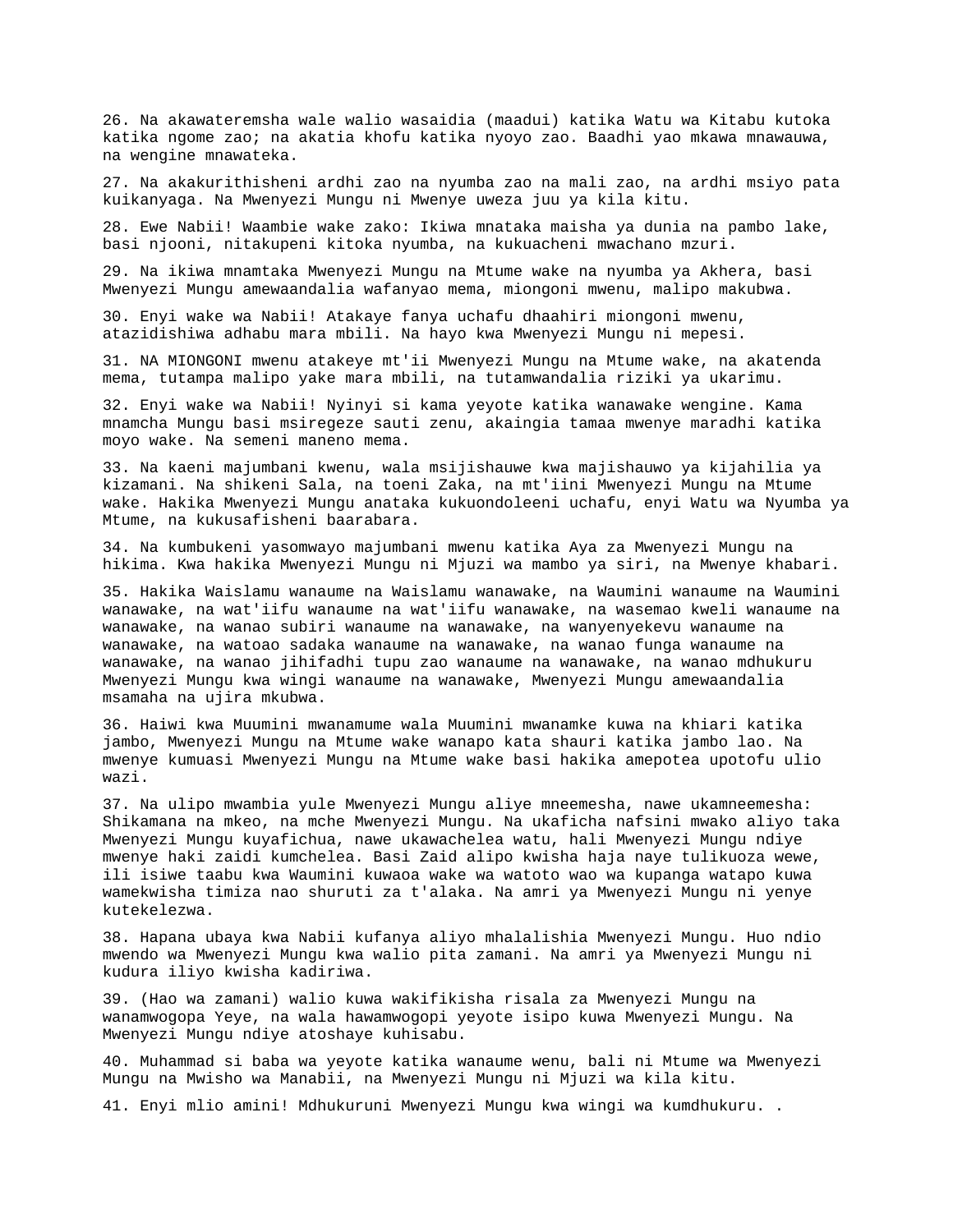42. Na mtakaseni asubuhi na jioni.

43. Yeye na Malaika wake ndio wanakurehemuni ili kukutoeni gizani mwende kwenye nuru. Naye ni Mwenye kuwarehemu Waumini.

44. Maamkiano yao siku ya kukutana naye yatakuwa: Salama! Na amewaandalia malipo ya ukarimu.

45. Ewe Nabii! Hakika Sisi tumekutuma uwe shahidi na mbashiri na mwonyaji,

46. Na mwitaji kumwendea Mwenyezi Mungu kwa idhini yake, na taa yenye kutoa nuru.

47. Na wabashirie Waumini ya kwamba wana fadhila kubwa inayo toka kwa Mwenyezi Mungu.

48. Wala usiwat'ii makafiri na wanaafiki, na usijali udhia wao. Nawe mtegemee Mwenyezi Mungu. Na Mwenyezi Mungu anatosha kuwa Mtegemewa.

49. Enyi mlio amini! Mkiwaoa wanawake, Waumini, kisha mkawapa t'alaka kabla ya kuwagusa, basi hamna eda juu yao mtakayo ihisabu. Basi wapeni cha kuwaliwaza, na muwawache kwa kuwachana kwa wema.

50. Ewe Nabii! Tumekuhalalishia wake zako ulio wapa mahari yao, na ulio wamiliki kwa mkono wako wa kulia katika alio kupa Mwenyezi Mungu, na mabinti ami zako, na mabinti wa shangazi zako, na mabinti wa wajomba zako, na mabinti wa dada za mama yako walio hama pamoja nawe; na mwanamke Muumini akijitoa mwenyewe kwa Nabii, kama mwenyewe Nabii akitaka kumwoa. Ni halali kwako wewe tu, si kwa Waumini wengine. Sisi tunajua tuliyo wafaridhia wao katika wake zao na wanawake ilio wamiliki mikono yao ya kulia. Ili isiwe dhiki kwao. Na Mwenyezi Mungu ni Mwenye kusamehe, Mwenye kurehemu.

51. Unaweza kuakhirisha zamu kwa umtakaye katika wao, na umsogeze umtakaye. Na kama ukimtaka yule uliye mtenga, basi si vibaya kwako. Kufanya hivi kutapelekea yaburudike macho yao, wala wasihuzunike, na wawe radhi juu ya kile unacho wapa wao wote. Na Mwenyezi Mungu anajua yaliyomo nyoyoni mwenu, na Mwenyezi Mungu ni Mwenye kujua, Mwenye hikima.

52. Baada ya hawa hawakuhalalikii wewe wanawake wengine, wala kuwabadilisha kwa wake wengine ingawa uzuri wao ukikupendeza; isipo kuwa yule uliye mmiliki kwa mkono wako wa kulia. Na Mwenyezi Mungu anachungua kila kitu.

53. Enyi mlio amini! Msiingie nyumba za Nabii ila mpewe ruhusa kwenda kula, sio kungojea kiwive. Lakini mtakapo itwa basi ingieni, na mkisha kula tawanyikeni, wala msiweke mazungumzo. Hakika hayo yanamuudhi Nabii naye anakustahini, lakini Mwenyezi Mungu hastahi kwa jambo la haki. Na mnapo wauliza wakeze haja waulizeni nyuma ya mapazia. Hivyo ndio usafi zaidi kwa nyoyo zenu na nyoyo zao. Wala haikufalieni kumuudhi Mtume wa Mwenyezi Mungu, wala kuwaoa wake zake baada yake kabisa. Hakika jambo hilo ni kubwa mbele ya Mwenyezi Mungu.

54. Mkidhihirisha chochote kile, au mkikificha, basi hakika Mwenyezi Mungu ni Mwenye kujua kila kitu.

55. Hapana ubaya kwao (wake za Mtume) kuonana na baba zao, wala watoto wao, wala ndugu zao, wala watoto wa ndugu zao wanaume, wala watoto wa ndugu zao wanawake, wala wanawake wenzao, wala wale iliyo wamiliki mikono yao ya kulia. Na enyi wanawake, mcheni Mwenyezi Mungu. Hakika Mwenyezi Mungu ni Mwenye kushuhudia kila kitu.

56. Hakika Mwenyezi Mungu na Malaika wake wanamsalia Nabii. Enyi mlio amini! Msalieni na mumsalimu kwa salamu.

57. Hakika wanao muudhi Mwenyezi Mungu na Mtume wake, Mwenyezi Mungu amewalaani duniani na Akhera, na amewaandalia adhabu ya kufedhehi.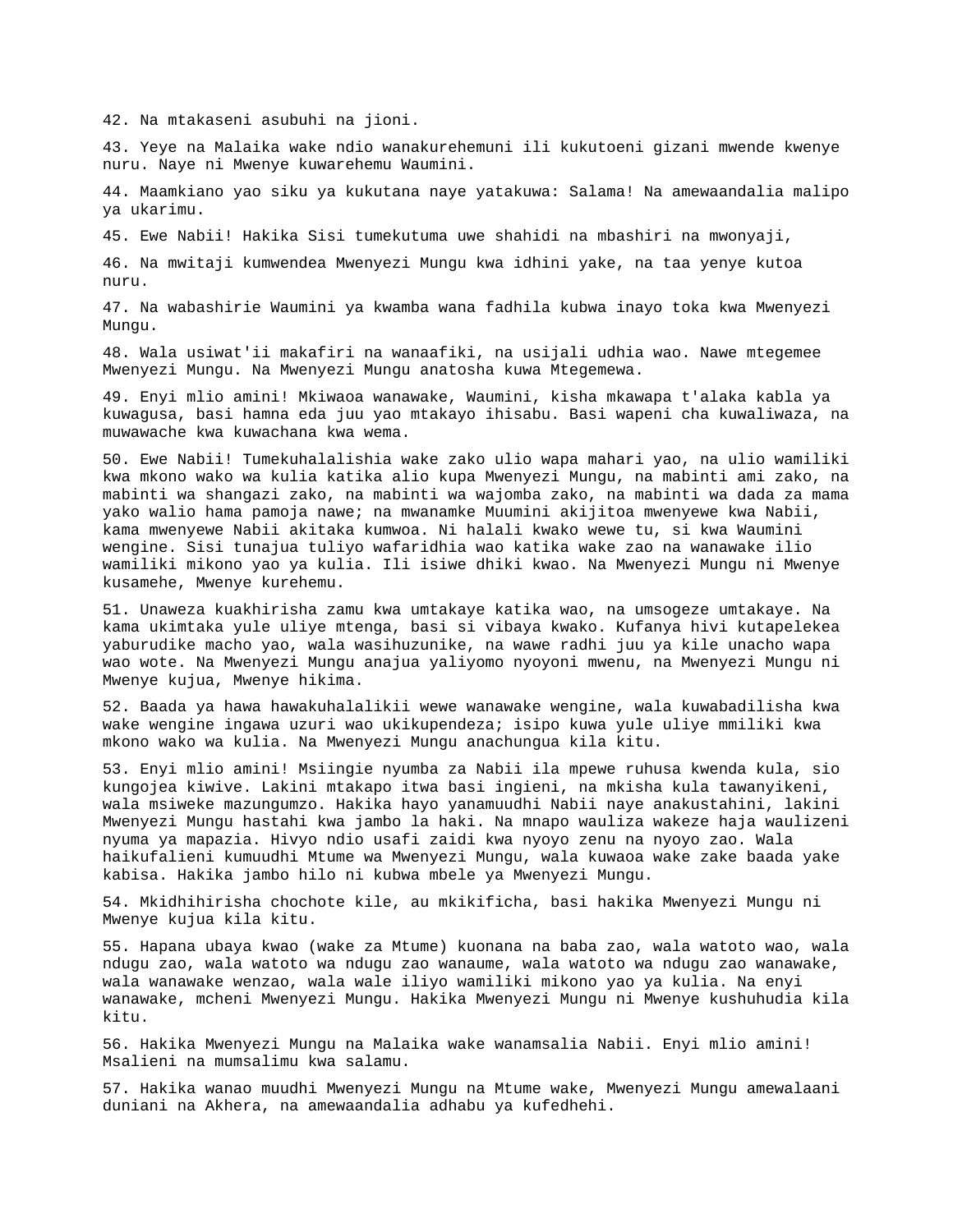58. Na wale wanao waudhi Waumini wanaume na wanawake pasina wao kufanya kosa lolote, bila ya shaka wamebeba dhulma kubwa na dhambi zilio dhaahiri.

59. Ewe Nabii! Waambie wake zako, na binti zako, na wake za Waumini wajiteremshie nguo zao. Hivyo ni karibu zaidi kuweza kutambulikana wasiudhiwe. Na Mwenyezi Mungu ni Mwenye kusamehe, Mwenye kurehemu.

60. Kama wanaafiki na wale wenye maradhi nyoyoni mwao, na waenezao fitna katika Madina hawatoacha, basi kwa yakini tutakusalitisha juu yao, kisha hawatakaa humo karibu yako ila muda mchache tu.

61. Wamelaanika! Popote watakapo onekana watakamatwa na watauliwa kabisa.

62. Hii ni ada ya Mwenyezi Mungu iliyo kuwa kwa wale walio pita zamani. Wala hutapata mabadiliko katika ada ya Mwenyezi Mungu.

63. Watu wanakuuliza khabari ya Saa (ya Kiyama). Sema: Ujuzi wake uko kwa Mwenyezi Mungu. Na nini kitakujuvya? Pengine hiyo Saa iko karibu.

64. Hakika Mwenyezi Mungu amewalaani makafiri na amewaandalia Moto unao waka kwa nguvu.

65. Watadumu humo milele. Hawampati mlinzi wala wa kuwanusuru.

66. Siku ambayo nyuso zao zitapinduliwa pinduliwa katika Moto. Watasema: Laiti tungeli mt'ii Mwenyezi Mungu, na tungeli mt'ii Mtume!

67. Na watasema: Mola wetu Mlezi! Hakika sisi tuliwat'ii bwana zetu na wakubwa wetu; nao ndio walio tupoteza njia.

68. Mola wetu Mlezi! Wape wao adhabu mara mbili, na uwalaani laana kubwa.

69. Enyi mlio amini! Msiwe kama wale walio mtaabisha Musa, lakini Mwenyezi Mungu akamtakasa na waliyo yasema, naye alikuwa mwenye hishima mbele ya Mwenyezi Mungu.

70. Enyi mlio amini! Mcheni Mwenyezi Mungu na semeni maneno ya sawasawa.

71. Apate kukutengenezeeni vitendo vyenu na akusameheni madhambi yenu. Na anaye mt'ii Mwenyezi Mungu na Mtume wake, bila ya shaka amefanikiwa mafanikio makubwa.

72. Kwa hakika Sisi tulikadimisha amana kwa mbingu na ardhi na milima; na vyote hivyo vikakataa kuichukua na vikaogopa. Lakini mwanaadamu akaichukua. Hakika yeye amekuwa dhaalimu mjinga.

73. Kwa hivyo Mwenyezi Mungu anawaadhibu wanaafiki wanaume, na wanaafiki wanawake, na washirikina wanaume, na washirikina wanawake; na anawapokelea toba Waumini wanaume, na Waumini wanawake. Na Mwenyezi Mungu ni Mwenye kusamehe, Mwenye kurehemu.

# **SURA 34. SURAT SABAA**

KWA JINA LA MWENYEZI MUNGU MWINGI WA REHEMA MWENYE KUREHEMU

1. Sifa njema zote ni za Mwenyezi Mungu, ambaye ni vyake vyote viliomo mbnguni na katika ardhi. Na sifa ni zake Yeye katika Akhera. Naye ni Mwenye hikima, Mwenye khabari.

2. Anajua yanayo ingia katika ardhi na yanayo toka humo, na yanayo teremka kutoka mbinguni, na yanayo panda huko. Na Yeye ni Mwenye kurehemu, Mwenye kusamehe.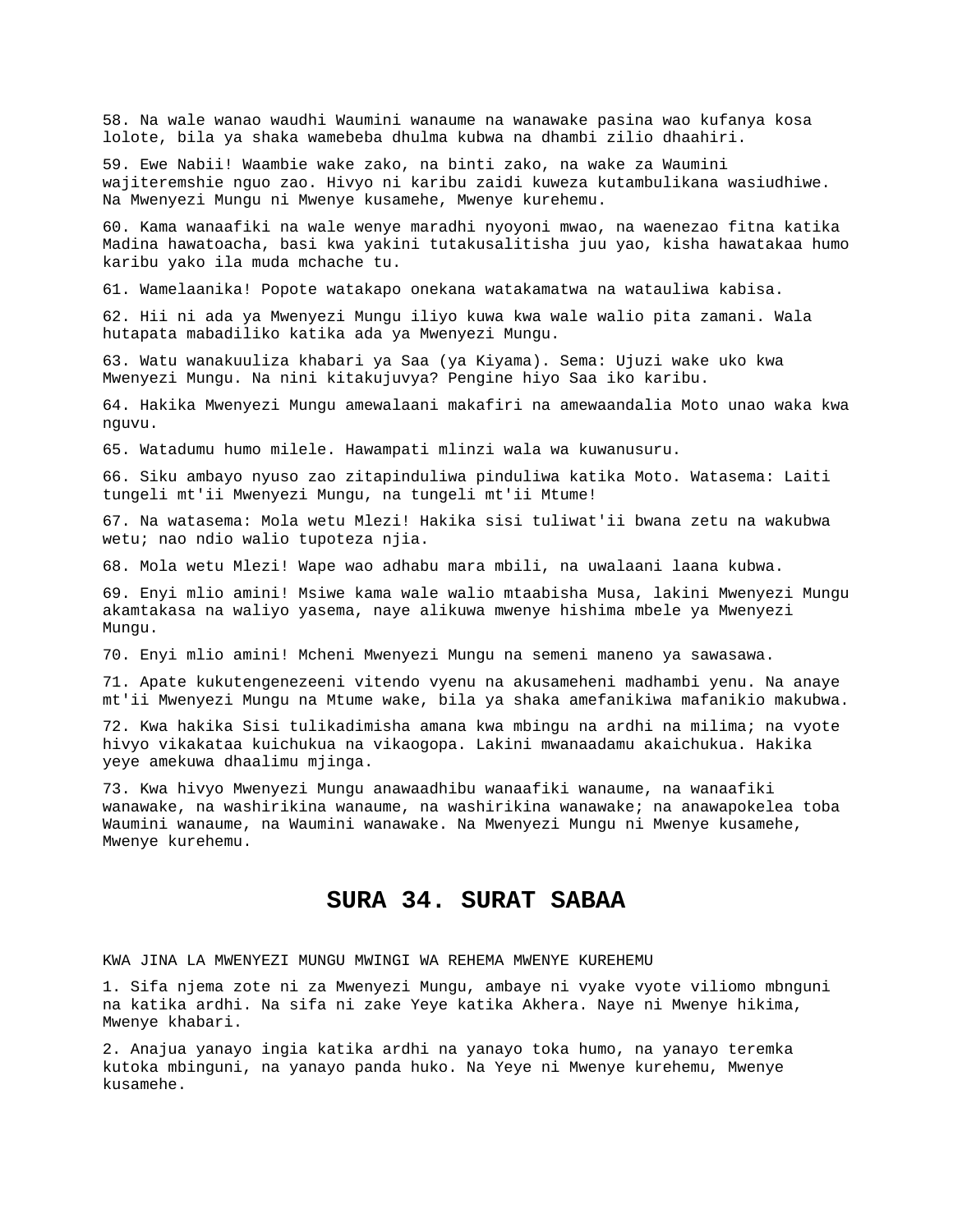3. Na walisema walio kufuru: Haitatufikia Saa (ya Kiyama). Sema: Kwani? Hapana shaka itakufikieni, naapa kwa haki ya Mola wangu Mlezi, Mwenye kujua ya ghaibu! Hapana kinacho fichikana kwake hata chenye uzito wa chembe tu, si katika mbingu wala katika ardhi, wala kilicho kidogo kuliko hivyo, wala kikubwa zaidi; ila vyote hivyo vimo katika Kitabu chake chenye kubainisha.

4. Ili awalipe walio amini na wakatenda mema. Hao watapata msamaha na riziki ya ukarimu.

5. Na wale walio jitahidi kuzipinga Ishara zetu wakaona watashinda, hao watapata adhabu mbaya yenye uchungu.

6. Na walio pewa ilimu wanaona ya kuwa ulio teremshiwa kutoka kwa Mola wako Mlezi ni haki, nayo huongoa kwendea njia ya Mwenye nguvu, Mwenye kusifiwa.

7. Na walio kufuru walisema: Je! Tukujuulisheni mtu anaye kuambieni kwamba mtakapo chambuliwa mapande mapande mtakuwa katika umbo jipya?

8. Ama amemzulia Mwenyezi Mungu uwongo, au ana wazimu. Bali wasio amini Akhera wamo adhabuni na upotofu wa mbali kabisa.

9. Kwani hawaoni yaliyo mbele yao na yaliyo nyuma yao ya mbingu na ardhi? Tungeli penda tungeli wadidimiza ndani ya ardhi, au tungeli wateremshia juu yao vipande vya mbingu. Hakika katika haya zipo Ishara kwa kila mja aliye tubia.

10. Na tulimpa Daudi fadhila kutoka kwetu, (tukasema): Enyi milima! Karirini kumtakasa Mwenyezi Mungu pamoja naye! Na ndege pia. Na tukamlainishia chuma.

11. (Tukamwambia:) Tengeneza nguo za chuma pana, na kadiria sawa katika kuunganisha. Na tendeni mema. Hakika Mimi nayaona vyema mnayo yatenda.

12. Na Suleiman tuliufanya upepo umtumikie. Safari yake ya asubuhi ni mwendo wa mwezi mmoja, na safari yake ya jioni ni mwendo wa mwezi mmoja. Na tukamyayushia chemchem ya shaba. Na katika majini walikuwako walio kuwa wakifanya kazi mbele yake kwa idhini ya Mola wake Mlezi. Na kila anaye jitenga na amri yetu katika wao, tunamwonjesha adhabu ya Moto unao waka.

13. Walikuwa wakimfanyia alipendalo, kama mihrabu, na masanamu, na madeste makubwa kama mahodhi, na masufuria makubwa yasiyo ondolewa mahala pake. Enyi watu wa Daudi! Fanyeni kazi kwa kushukuru. Ni wachache katika waja wangu wanao shukuru.

14. Na tulipo mhukumia kufa, hapana aliye wajuulisha kufa kwake ila mnyama wa ardhi aliye kula fimbo yake. Na alipo anguka majini walitambua lau kuwa wangeli jua ya ghaibu wasingeli kaa katika adhabu hiyo ya kufedhehesha.

15. Hakika ilikuwapo Ishara kwa (watu wa nchi ya) Sabaa katika maskani yao bustani mbili, kulia na kushoto. Kuleni katika riziki ya Mwenyezi Mungu, na mumshukuru. Mji mzuri na Mola Mlezi aliye Msamehevu.

16. Lakini wakaacha. Tukawapelekea mafuriko makubwa, na tukawabadilishia badala ya bustani zao hizo kwa bustani nyengine zenye matunda makali machungu, na mivinje, na kidogo katika miti ya kunazi.

17. Hayo tuliwalipa kwa sababu ya walivyo kufuru. Nasi kwani tunamuadhibu isipo kuwa anaye kufuru?

18. Na baina yao na miji mingine tuliyo ibariki tuliweka miji iliyo dhaahiri, na tukaweka humo vituo vya safari. Tukawaambia: Nendeni humo usiku na mchana kwa amani.

19. Lakini wakasema: Mola wetu Mlezi! Weka mwendo mrefu baina ya safari zetu. Na wakazidhulumu nafsi zao. Basi tukawafanya ni masimulizi tu, na tukawatawanya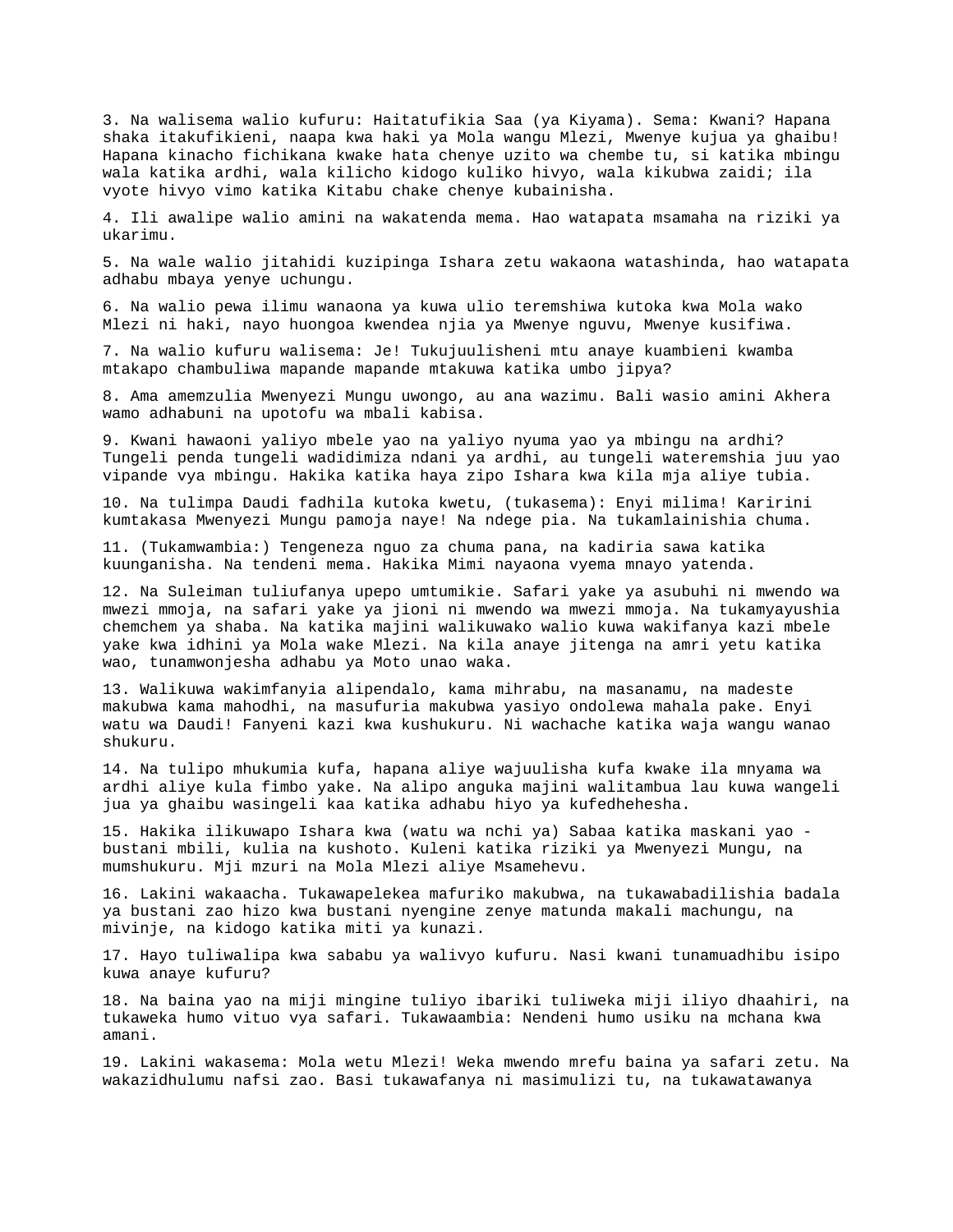tawanya. Hakika katika hayo bila ya shaka zimo Ishara kwa kila mwenye kusubiri sana na akashukuru.

20. Na bila ya shaka Iblisi alihakikisha ile dhana yake juu yao. Nao walimfuata, isipo kuwa kundi la Waumini.

21. Na yeye hakuwa na mamlaka yoyote juu yao, ila kwa sababu ya kuwajaribu tujue nani mwenye kuamini Akhera, na nani anaye tilia shaka. Na Mola wako Mlezi ni Mwenye kuhifadhi kila kitu.

22. Sema: Waite mnao wadaia kuwa ni badala ya Mwenyezi Mungu. Hawamiliki hata uzito wa chembe hichi katika mbingu wala ardhi. Wala hawana ushirika wowote humo. Wala Yeye hana msaidizi miongoni mwao.

23. Wala uombezi mbele yake hautafaa kitu, isipo kuwa kwa aliye mpa idhini. Hata itapo ondolewa khofu kwenye nyoyo zao watasema: Mola wenu Mlezi kasema nini? Watasema: Yaliyo kweli! Na Yeye ndiye Aliye juu, Mkubwa.

24. Sema: Ni nani anaye kuruzukuni kutoka mbinguni na kwenye ardhi? Sema: Mwenyezi Mungu! Na hakika sisi au nyinyi bila ya shaka tuko kwenye uwongofu au upotofu ulio wazi.

25. Sema: Nyinyi hamtaulizwa kwa makosa tuliyo yafanya, wala sisi hatutaulizwa kwa mnayo yatenda nyinyi.

26. Sema: Mola wetu Mlezi atatukusanya, kisha atatuhukumu kwa haki; na Yeye ndiye Hakimu Mwenye kujua.

27. Sema: Nionyesheni mlio waunganisha naye kuwa washirika. Hasha! Bali Yeye ndiye Mwenyezi Mungu Mwenye nguvu, Mwenye hikima.

28. Na hatukukutuma ila kwa watu wote, uwe mbashiri, na mwonyaji. Lakini watu wengi hawajui.

29. Na wanasema: Ahadi hii itakuwa lini, ikiwa nyinyi mnasema kweli?

30. Sema: Nyinyi mnayo miadi ya Siku ambayo hamtaakhirika nayo kwa saa moja, wala hamtaitangulia.

31. Na walisema walio kufuru: Hatutaiamini Qur'ani hii, wala yaliyo kuwa kabla yake. Na ungeli waona madhaalimu watapo simamishwa mbele ya Mola wao Mlezi, wakirudishiana maneno wao kwa wao! Wanyonge wakiwaambia walio takabari: Lau kuwa si nyinyi, bila ya shaka tungeli kuwa Waumini sisi.

32. Walio takabari watawaambia wanyonge: Kwani sisi ndio tulio kuzuieni na uwongofu baada ya kukujieni? Bali nyinyi wenyewe ni wakosefu.

33. Na wanyonge wakawaambia walio takabari: Bali ni vitimbi vyenu vya usiku na mchana, mlipo kuwa mkituamrisha tumkufuru Mwenyezi Mungu, na tumfanyie washirika. Nao wataficha majuto watakapo iona adhabu. Na tutaweka makongwa shingoni mwao walio kufuru. Kwani wanalipwa ila kwa waliyo kuwa wakiyatenda?

34. Na hatukumtuma mwonyaji yeyote kwenye mji, ila walisema walio jidekeza kwa starehe zao wa mji huo: Hakika sisi tunayakataa hayo mliyo tumwa nayo.

35. Na wakasema: Sisi tuna mali mengi zaidi na watoto, wala sisi hatutaadhibiwa.

36. Sema: Hakika Mola wangu Mlezi humkunjulia riziki na humdhikisha amtakaye. Lakini watu wengi hawajui.

37. Na si mali yenu wala watoto wenu watakao kukaribisheni kwetu muwe karibu, isipo kuwa aliye amini na akatenda mema. Hao basi watapata malipo mardufu kwa walio yafanya. Nao watakuwa salama katika maghorofa.

38. Na wanao jitahidi kuzipinga Ishara zetu, wakaona watashinda, hao watahudhurishwa kwenye adhabu.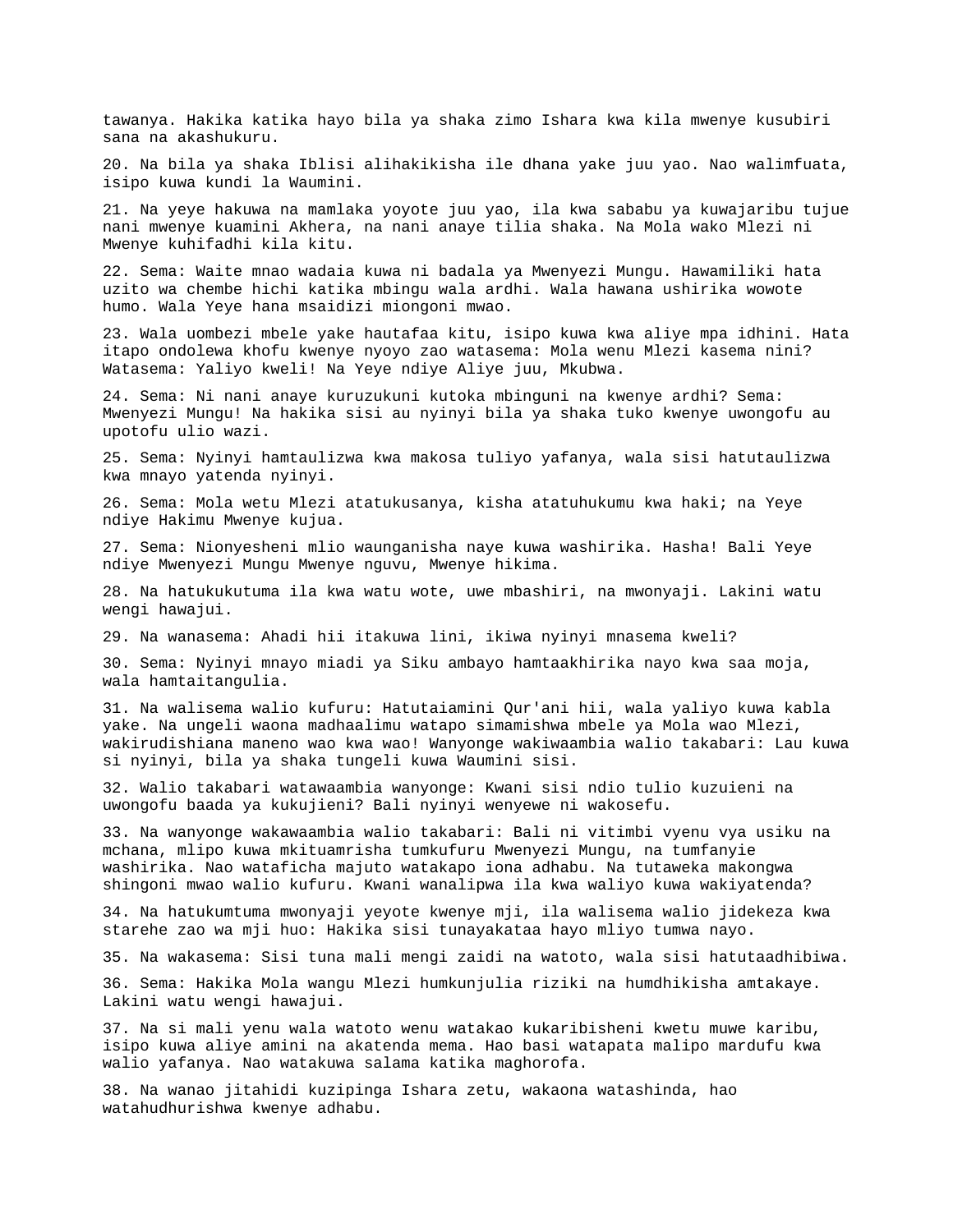39. Sema: Kwa hakika Mola wangu Mlezi humkunjulia riziki na humdhikisha amtakaye katika waja wake. Na chochote mtakacho kitoa Yeye atakilipa. Naye ni Mbora wa wanao ruzuku.

40. Na siku atakayo wakusanya wote, kisha atawaambia Malaika: Je! Hawa walikuwa wakikuabuduni?

41. Waseme: Subhanak, Umetakasika. Wewe ndiye kipenzi chetu si hao. Bali wao walikuwa wakiwaabudu majini; wengi wao wakiwaamini hao.

42. Hii leo hataweza yeyote kumletea nafuu wala madhara mwenzie. Na tutawaambia walio dhulumu: Onjeni adhabu ya Moto mlio kuwa mkiukanusha.

43. Na wanapo somewa Aya zetu zilizo wazi wanasema: Huyu si chochote ila ni mtu anaye taka kukuzuieni na waliyo kuwa wakiabudu baba zenu. Na wakasema: Haya si chochote ila ni uwongo ulio zuliwa. Na walio kufuru waliiambia Haki ilipo wajia: Haya si chochote ila ni uchawi ulio dhaahiri.

44. Wala hatukuwapa Vitabu wavisome, wala hatukuwatumia Mwonyaji kabla yako wewe.

45. Na walikadhibisha walio kuwa kabla yao. Na hawakufikilia hata sehemu moja katika kumi ya tulivyo wapa hao. Nao waliwakadhibisha Mitume wangu. Basi kuangamiza kwangu kulikuwa namna gani!

46. Sema: Mimi nakunasihini kwa jambo moja tu - ya kwamba msimame kwa ajili ya Mwenyezi Mungu, wawili-wawili na mmoja-mmoja; kisha mfikiri. Mwenzenu huyu hana wazimu. Yeye si chochote ila ni Mwonyaji kwenu kabla ya kufika adhabu kali.

47. Sema: Ujira nilio kuombeni ni wenu nyinyi. Sina ujira ila kwa Mwenyezi Mungu. Na Yeye ni Shahidi juu ya kila kitu.

48. Sema: Hakika Mola wangu Mlezi anaondoa upotovu kwa Haki. Yeye ndiye Mwenye kujua vyema yaliyo ghaibu.

49. Sema: Kweli imefika, na uwongo haujitokezi, wala haurudi.

50. Sema: Ikiwa mimi nimepotea, basi nimepotea kwa kudhuru nafsi yangu mwenyewe. Na ikiwa nimeongoka, basi ni kwa sababu ya kunifunulia Mola wangu Mlezi. Hakika Yeye ni Mwenye kusikia, Aliye karibu.

51. Na lau ungeli ona watapo babaika, basi hapana pa kukimbilia! Na watakamatwa mahala pa karibu.

52. Na watasema: Tunaiamini! Lakini wataipata wapi kutoka huko mahala mbali?

53. Na hapo kabla yake waliikataa, na wakiyatupilia mbali maneno ya ghaibu kutoka mahali mbali.

54. Na watatiliwa kizuizi baina yao na hayo wanayo yatamani, kama walivyo fanyiwa wenzao zamani. Hakika hao walikuwa na shaka ya kutia wasiwasi.

### **SURA 35. SURAT FAAT'IR**

KWA JINA LA MWENYEZI MUNGU MWINGI WA REHEMA MWENYE KUREHEMU

1. Sifa zote njema ni za Mwenyezi Mungu, Muumba wa mbingu na ardhi, aliye wafanya Malaika kuwa wajumbe wenye mbawa, mbili-mbili, na tatu- tatu, na nnenne. Huzidisha katika kuumba apendavyo. Hakika Mwenyezi Mungu ni Muweza juu ya kila kitu.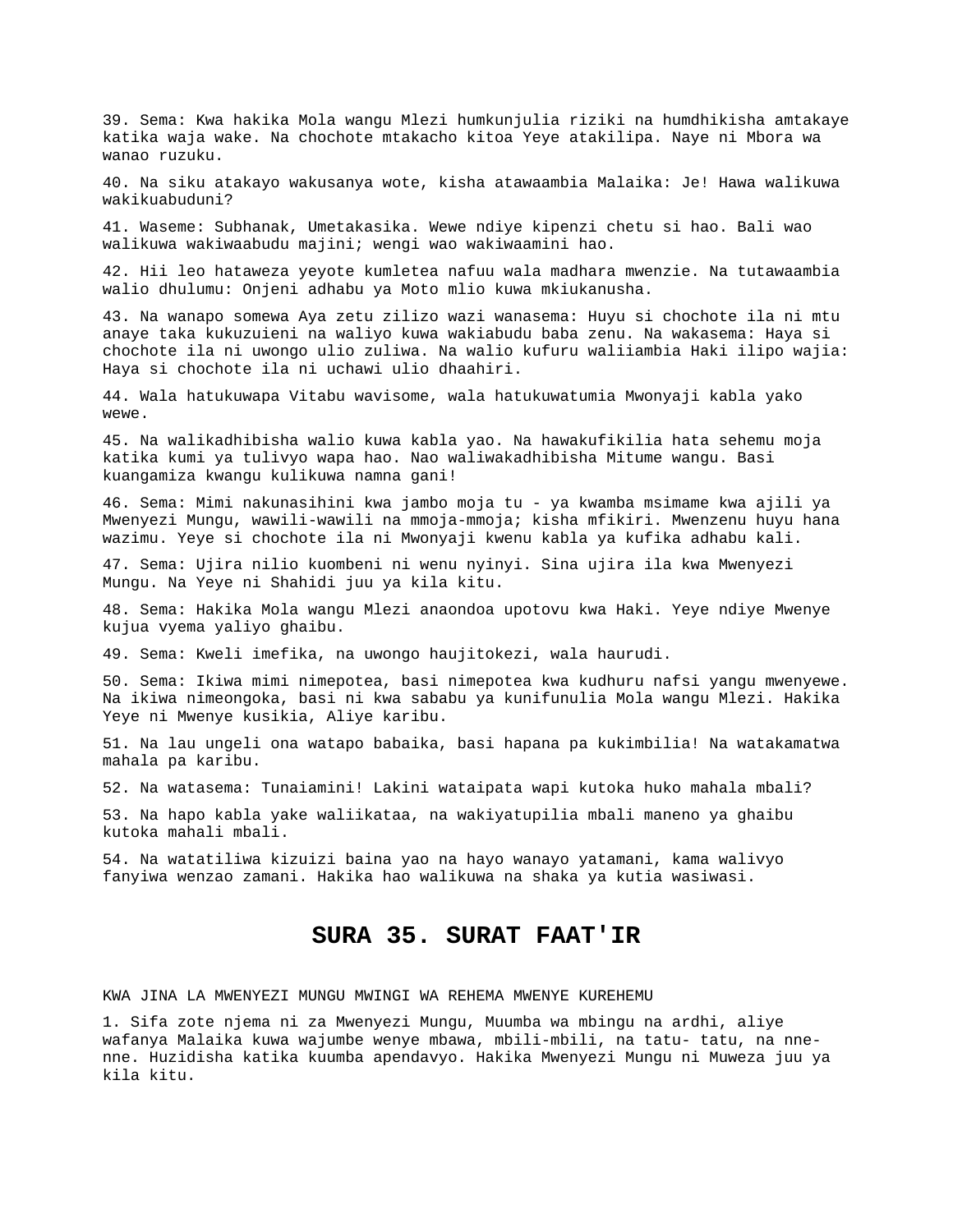2. Rehema ambayo Mwenyezi Mungu anawafungulia watu hapana wa kuizuia. Na anayo izuia hapana wa kuipeleka isipo kuwa Yeye. Naye ndiye Mwenye nguvu, Mwenye hikima.

3. Enyi watu! Kumbukeni neema za Mwenyezi Mungu juu yenu. Ati yupo muumba mwengine asiye kuwa Mwenyezi Mungu anaye kupeni riziki kutoka mbinguni na kwenye ardhi? Hapana mungu ila Yeye tu. Basi wapi mnako geuzwa?

4. Na wakikukanusha, basi walikwisha kanushwa Mitume kabla yako. Na mambo yote yatarudishwa kwa Mwenyezi Mungu.

5. Enyi watu! Hakika ahadi ya Mwenyezi Mungu ni ya kweli. Basi yasikudanganyeni maisha ya dunia, wala mdanganyifu asikudanganyeni juu ya Mwenyezi Mungu.

6. Hakika Shet'ani ni adui yenu, basi mfanyeni kuwa ni adui. Kwani yeye analiita kundi lake liwe katika watu wa Motoni.

7. Walio kufuru watakuwa na adhabu kali; na walio amini na wakatenda mema watapata msamaha na ujira mkubwa.

8. Je! Yule aliye pambiwa a'mali zake mbaya na akaziona ni njema - basi hakika Mwenyezi Mungu humwacha akapotea amtakaye, na humwongoa amtakaye. Basi nafsi yako isijihiliki kwa kuwasikitikia. Hakika Mwenyezi Mungu anajua wanayo yafanya.

9. Na Mwenyezi Mungu ndiye anaye zituma Pepo ziyatimue mawingu, nasi tukayafikisha kwenye nchi iliyo kufa, tukaifufua ardhi baada ya kufa kwake. Ndivyo kama hivyo kutakavyo kuwa kufufuliwa.

10. Mwenye kutaka utukufu basi utukufu wote uko kwa Mwenyezi Mungu. Kwake Yeye hupanda neno zuri, na a'mali njema Yeye huitukuza. Na wanao panga vitimbi vya maovu watapata adhabu kali. Na vitimbi vya hao vitaondokea patupu.

11. Na Mwenyezi Mungu amekuumbeni kutokana na udongo. Kisha kwa tone la manii. Kisha akakufanyeni mwanamume na mwanamke. Na mwanamke yeyote hachukui mimba, wala hazai, ila kwa ilimu yake. Na wala hapewi umri mwenye umri mrefu, wala hapunguziwi katika umri wake, ila yamo hayo katika Kitabu. Hakika hayo ni mepesi kwa Mwenyezi Mungu.

12. Na bahari mbili haziwi sawa; haya ni matamu yenye ladha, mazuri kunywa. Na haya ni ya chumvi, machungu. Na kutokana na bahari zote mnakula nyama mpya (isiyo chacha). Na mnatoa mapambo mnayo yavaa. Na unaona ndani yake marikebu zinakata maji ili mtafute fadhila zake, na ili mpate kushukuru.

13. Anauingiza usiku katika mchana, na anauingiza mchana katika usiku. Na amelifanya jua na mwezi kutumikia. Kila kimojapo kinakwenda kwa muda maalumu. Huyo ndiye Mwenyezi Mungu Mola wenu Mlezi. Ufalme ni wake. Na hao mnao waomba badala yake hawamiliki hata ugozi wa kokwa ya tende.

14. Mkiwaomba hawasikii maombi yenu; na hata wakisikia hawakujibuni. Na Siku ya Kiyama watakataa ushirikina wenu. Na hapana atakaye kupa khabari vilivyo kama Yeye Mwenye khabari.

15. Enyi watu! Nyinyi ndio wenye haja kwa Mwenyezi Mungu, na Mwenyezi Mungu ndiye Mwenye kujitosha, Msifiwa.

16. Akitaka atakuondoeni na alete viumbe vipya.

17. Na hilo si gumu kwa Mwenyezi Mungu.

18. Na mbebaji habebi mzigo wa mwingine. Na aliye topewa na mzigo wake akiomba uchukuliwe hautachukuliwa hata kidogo, na angamwomba jamaa yake. Hakika wewe unawaonya wale wanao mcha Mola wao Mlezi kwa ghaibu, na wanashika Sala. Na anaye jitakasa, basi anajitakasa kwa ajili ya nafsi yake. Na marejeo ni kwa Mwenyezi Mungu.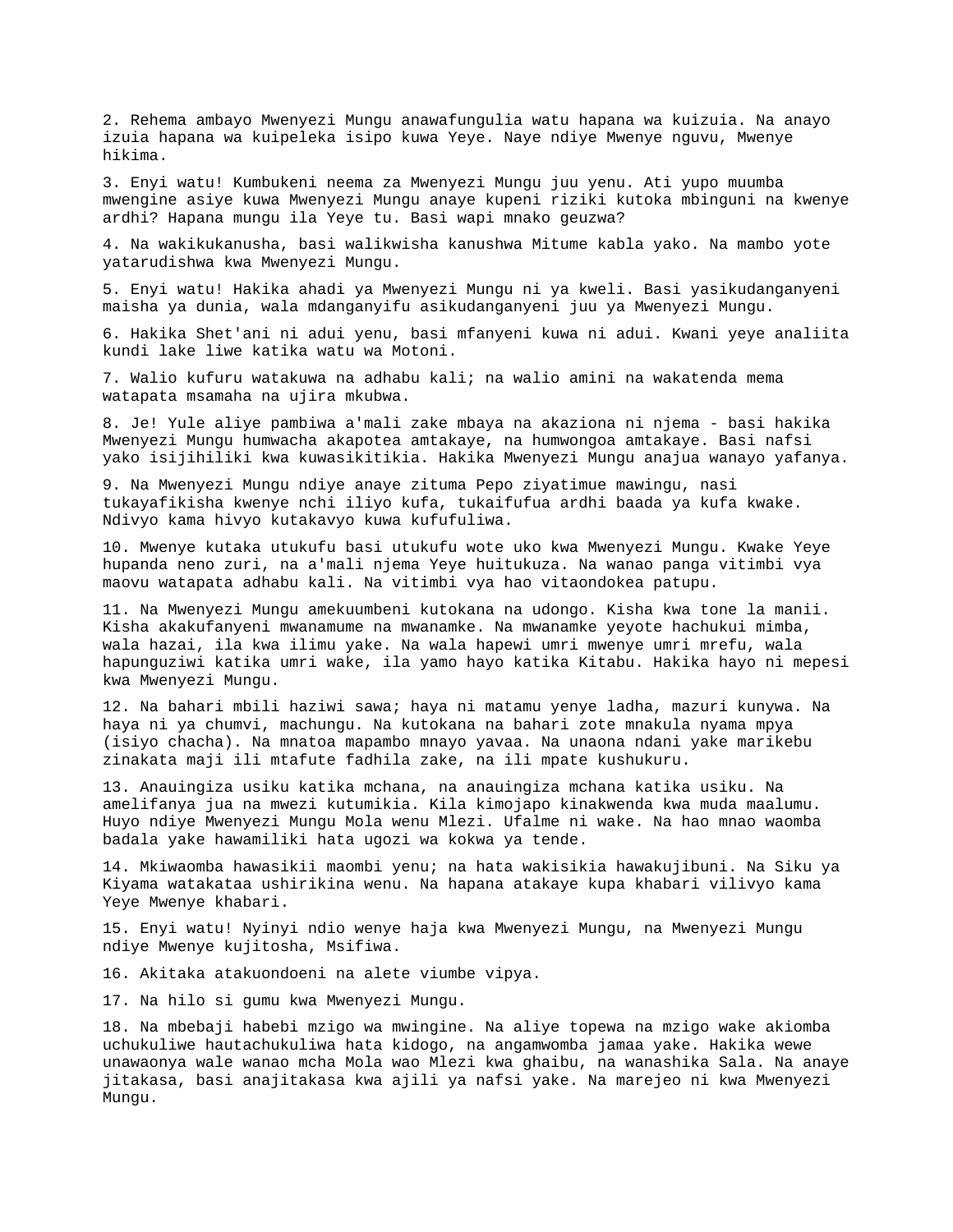19. Na kipofu na mwenye kuona hawalingani.

20. Wala giza na mwangaza.

21. Wala kivuli na joto.

22. Wala hawalingani walio hai na maiti. Hakika Mwenyezi Mungu humsikilizisha amtakaye. Wala wewe si wa kuwasikilizisha walio makaburini.

23. Hukuwa wewe ila ni mwonyaji.

24. Hakika Sisi tumekutuma wewe kwa Haki, kuwa ni mbashiri na mwonyaji. Na hapana umma wowote ila ulipata mwonyaji kati yao.

25. Na wakikukanusha basi walikwisha wakanusha walio kuwa kabla yao. Mitume wao waliwajia kwa dalili wazi wazi na kwa maandiko na Kitabu chenye nuru.

26. Kisha nikawakamata walio kufuru. Basi kuchukia kwangu kulikuwaje?

27. Je! Huoni kwamba Mwenyezi Mungu ameteremsha maji kutoka mbinguni, na kwayo tumeyatoa matunda yenye rangi mbali mbali. Na katika milima imo mistari myeupe na myekundu yenye rangi mbali mbali, na myeusi sana.

28. Na katika watu, na wanyama, na mifugo, pia rangi zao zinakhitalifiana. Kwa hakika wanao mcha Mwenyezi Mungu miongoni mwa waja wake ni wanazuoni. Hakika Mwenyezi Mungu ni Mwenye nguvu, Mwenye kusamehe.

29. Hakika wale wanao soma Kitabu cha Mwenyezi Mungu, na wakashika Sala, na wakatoa kwa siri na kwa dhaahiri katika tulivyo waruzuku, hao hutaraji biashara isiyo bwaga.

30. Ili Yeye awalipe ujira wao kwa ukamilifu, na awazidishie kutokana na fadhila zake. Hakika Yeye ni Mwenye kusamehe Mwenye shukrani.

31. Na hayo tuliyo kufunulia kutoka Kitabuni ni Kweli yenye kusadikisha yaliyo kuwa kabla yake. Hakika Mwenyezi Mungu kwa waja wake ni Mwenye khabari na Mwenye kuona.

32. Kisha tumewarithisha Kitabu hao ambao tuliwateuwa miongoni mwa waja wetu. Kati yao yupo aliye jidhulumu nafsi yake, na yupo wa katikati, na yupo aliye tangulia katika mambo ya kheri, kwa idhini ya Mwenyezi Mungu. Hiyo ndiyo fadhila kuu.

33. Mabustani ya milele watayaingia. Huko watavikwa vikuku vya dhahabu, na lulu, na nguo zao humo ni za hariri.

34. Na watasema: Alhamdulillahi, Sifa njema zote ni za Mwenyezi Mungu aliye tuondolea huzuni zote. Hakika Mola wetu Mlezi bila ya shaka ni Mwenye kusamehe, Mwenye shukrani.

35. Ambaye kwa fadhila yake ametuweka makao ya kukaa daima; humu haitugusi taabu wala humu hakutugusi kuchoka.

36. Na walio kufuru watakuwa na Moto wa Jahannamu, hawahukumiwi wakafa, wala hawatapunguziwa adhabu yake. Hivyo ndivyo tunavyo mlipa kila mwenye kuzidi ukafiri.

37. Na humo watapiga makelele: Mola wetu Mlezi! Tutoe tufanye mema sio yale tuliyo kuwa tukiyafanya. Kwani hatukukupeni umri wa kutosha kukumbuka mwenye kukumbuka? Na akakujieni Mwonyaji? Basi onjeni! Kwani walio dhulumu hawana wa kuwanusuru.

38. Kwa hakika Mwenyezi Mungu ni Mjuzi wa siri za mbinguni na ardhi. Hakika Yeye ni Mjuzi wa yaliomo vifuani.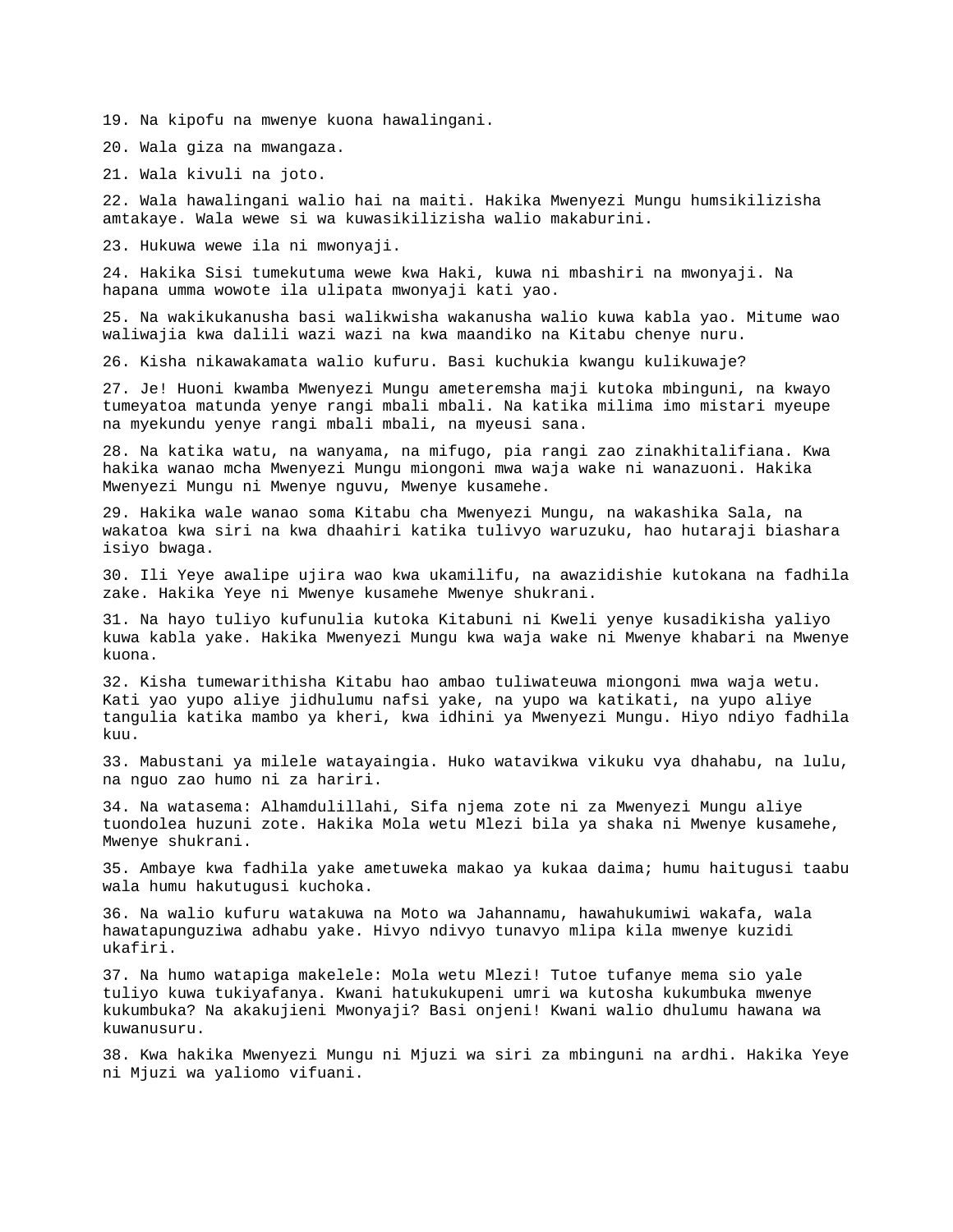39. Yeye ndiye aliye kufanyeni manaibu katika ardhi. Na anaye kufuru, basi kufuru yake ni juu yake; na kufuru za makafiri haziwazidishii kwa Mola wao Mlezi ila kuchukiwa. Wala kufuru za makafiri haziwazidishii ila khasara.

40. Sema: Mnawaona hawa miungu wenu wa kishirikina mnao waomba badala ya Mwenyezi Mungu! Nionyesheni wameumba sehemu gani katika ardhi? Au wana ushirika wowote katika mbingu? Au tumewapa Kitabu nao kwa hicho wakawa na hoja zilizo wazi? Lakini madhaalimu hawaahidiani wao kwa wao ila udanganyifu tu.

41. Hakika Mwenyezi Mungu ndiye anaye zuilia mbingu na ardhi zisiondoke. Na zikiondoka hapana yeyote wa kuzizuia isipo kuwa Yeye. Hakika Yeye ni Mpole Mwenye kusamehe.

42. Na waliapa kwa Mwenyezi Mungu ukomo wa kuapa kwao, kwamba akiwajia mwonyaji bila ya shaka watakuwa waongofu zaidi kuliko taifa jingine lolote. Lakini alipo wajia mwonyaji hakuwazidishia ila kuikimbia hiyo Haki,

43. Kwa kutakabari kwao katika nchi, na kufanya vitimbi vya uovu. Na vitimbi viovu havimsibu ila mwenyewe aliye vifanya. Hebu hawangojei yalio wasibu watu wa kale? Basi hutapata mabadiliko katika mtindo wa Mwenyezi Mungu. Wala hutapata mageuko katika mwendo wa Mwenyezi Mungu.

44. Je! Hawakusafiri katika ardhi wakaona vipi ulikuwa mwisho wa walio kuwa kabla yao? Na hao walikuwa wana nguvu zaidi kuliko wao. Na hapana kitu kinacho weza kumshinda Mwenyezi Mungu mbinguni wala katika ardhi. Hakika Yeye ni Mwenye kujua, Mwenye uweza.

45. Na lau kuwa Mwenyezi Mungu angeli wachukulia watu kwa waliyo yachuma, basi asingeli muacha juu ya ardhi hata mnyama mmoja. Lakini Yeye anawachukulia mpaka ufike muda maalumu. Basi ukifika muda wao basi hakika Mwenyezi Mungu ni Mwenye kuwaona waja wake baraabara.

### **SURA 36. SURAT YA-SIN**

KWA JINA LA MWENYEZI MUNGU MWINGI WA REHEMA MWENYE KUREHEMU

1. Ya-Sin (Y.S.).

2. Kwa Haki ya Qur'ani yenye hikima!

3. Hakika wewe ni miongoni mwa walio tumwa,

4. Juu ya Njia Iliyo Nyooka.

5. Uteremsho wa Mwenye nguvu, Mwenye kurehemu.

6. Ili uwaonye watu ambao baba zao hawakuonywa , basi wao wamekuwa wenye kughafilika.

7. Bila ya shaka kauli imekwisha thibiti juu ya wengi katika wao, kwa hivyo hawaamini.

8. Tumeweka makongwa shingoni mwao, yakawafika videvuni. Kwa hivyo vichwa vyao viko juu tu.

9. Tumeweka kizuizi mbele yao, na kizuizi nyuma yao, na tumewafunika macho yao; kwa hivyo hawaoni.

10. Ni sawa sawa kwao ukiwaonya au usiwaonye, hawataamini.

11. Hakika wewe unamwonya mwenye kufuata ukumbusho, na akamcha Arrahman, Mwingi wa Rehema, kwa ghaibu. Basi mbashirie huyo msamaha na ujira mwema.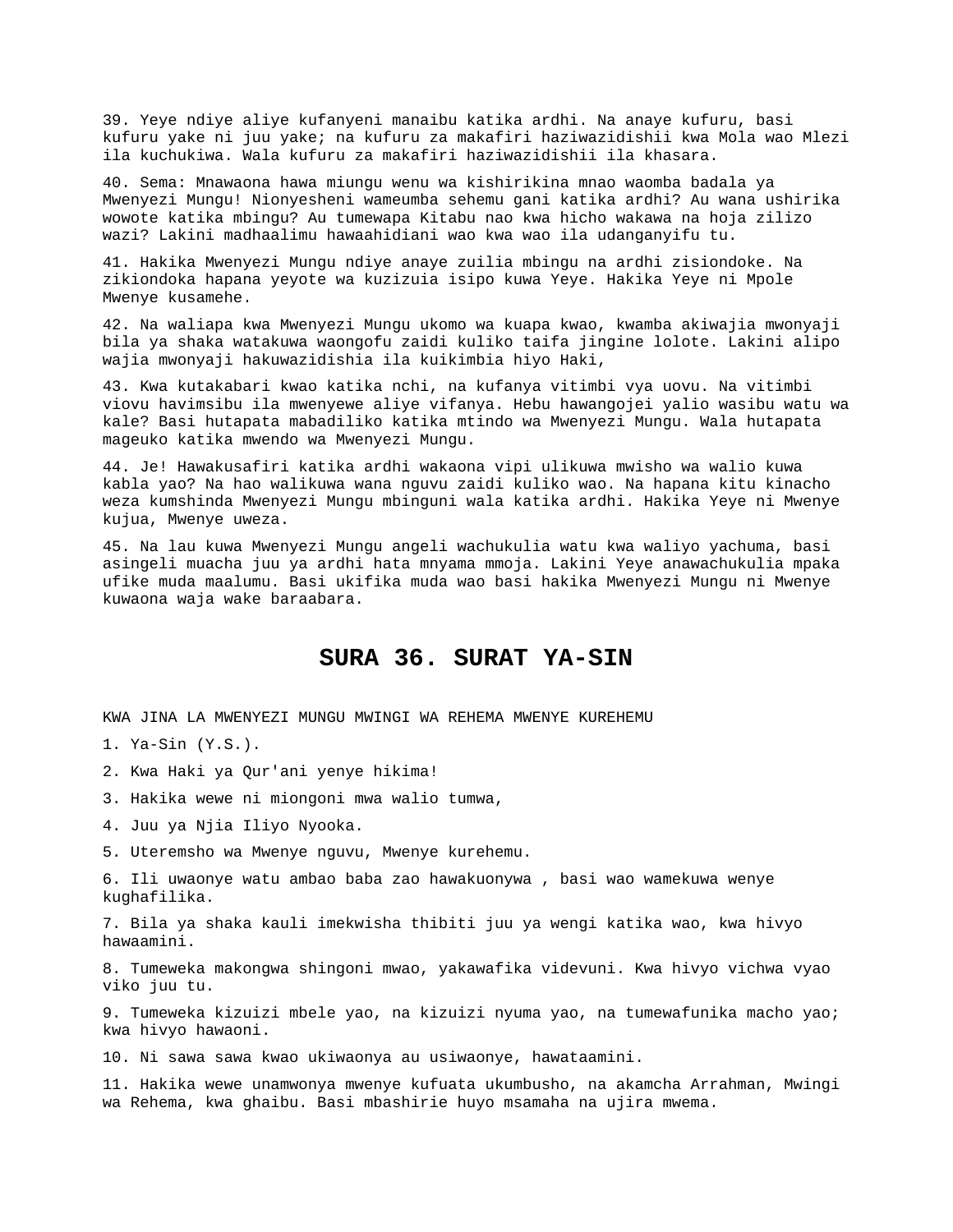12. Hakika Sisi tunawafufua wafu, na tunayaandika wanayo yatanguliza, na wanayo yaacha nyuma. Na kila kitu tumekihifadhi katika daftari asli lenye kubainisha.

13. Na wapigie mfano wa wakaazi wa mji walipo wafikia walio tumwa.

14. Tulipo watumia wawili, wakawakanusha. Basi tukawazidishia nguvu kwa mwingine wa tatu. Wakasema: Hakika sisi tumetumwa kwenu.

15. Wakasema: Nyinyi si chochote ila ni watu kama sisi. Na Mwingi wa Rehema hakuteremsha kitu. Nyinyi mnasema uwongo tu.

16. Wakasema: Mola wetu Mlezi anajua kwamba hakika sisi tumetumwa kwenu.

17. Wala si juu yetu ila kufikisha ujumbe ulio wazi.

18. Wakasema: Sisi tumeagua kuwa nyinyi ni wakorofi. Ikiwa hamtaacha basi kwa yakini tutakupigeni mawe, na mtapata adhabu chungu kutoka kwetu.

19. Wakasema: Ukorofi wenu mnao wenyewe! Je! Ni kwa kuwa mnakumbushwa? Ama nyinyi ni watu walio pindukia mipaka.

20. Na akaja mtu mbio kutokea upande wa mbali wa mjini, akasema: Enyi watu wangu! Wafuateni hawa walio tumwa.

21. Wafuateni ambao hawakutakini ujira, hali ya kuwa wenyewe wameongoka.

22. NA KWA NINI nisimuabudu yule aliye niumba na kwake mtarejeshwa?

23. Je! Niishike miungu mingine badala yake? Arrahmani, Mwingi wa Rehema, akinitakia madhara uombezi wa hao hautanifaa kitu, wala hawataniokoa.

24. Basi hakika mimi hapo nitakuwa katika upotovu ulio dhaahiri.

25. Hakika mimi nimemuamini Mola wenu Mlezi, basi nisikilizeni!

26. Akaambiwa: Ingia Peponi! Akasema: Laiti kuwa watu wangu wangeli jua

27. Jinsi Mola wangu Mlezi alivyo nisamehe, na akanifanya miongoni mwa walio hishimiwa.

28. Na hatukuwateremshia kaumu yake baada yake jeshi kutoka mbinguni, wala si wenye kuteremsha.

29. Hakukuwa ila ukelele mmoja tu; na mara walizimwa!

30. Nawasikitikia waja wangu. Hawajii Mtume ila wao humkejeli.

31. Je! Hawaoni umma ngapi tulizo ziangamiza kabla yao? Hakika hao hawarejei tena kwao.

32. Na hapana mmoja ila wote watakusanywa waletwe mbele yetu.

33. Na Ishara hiyo kwao - ardhi iliyo kufa, nasi tukaifufua, na tukatoa ndani yake nafaka, wakawa wanazila!

34. Na tukafanya ndani yake mabustani ya mitende na mizabibu, na tukatimbua chemchem ndani yake,

35. Ili wale matunda yake, na hayo hayakufanywa na mikono yao! Basi je, hawashukuru?

36. Subhana, Ametakasika, aliye umba dume na jike vyote katika vinavyo mea katika ardhi na katika nafsi zao, na katika wasivyo vijua.

37. Na usiku ni Ishara kwao. Tunauvua humo mchana, mara wao wanakuwa gizani.

38. Na jua linakwenda kwa kiwango chake. Hayo ni makadirio ya Mwenye nguvu, Mwenye kujua.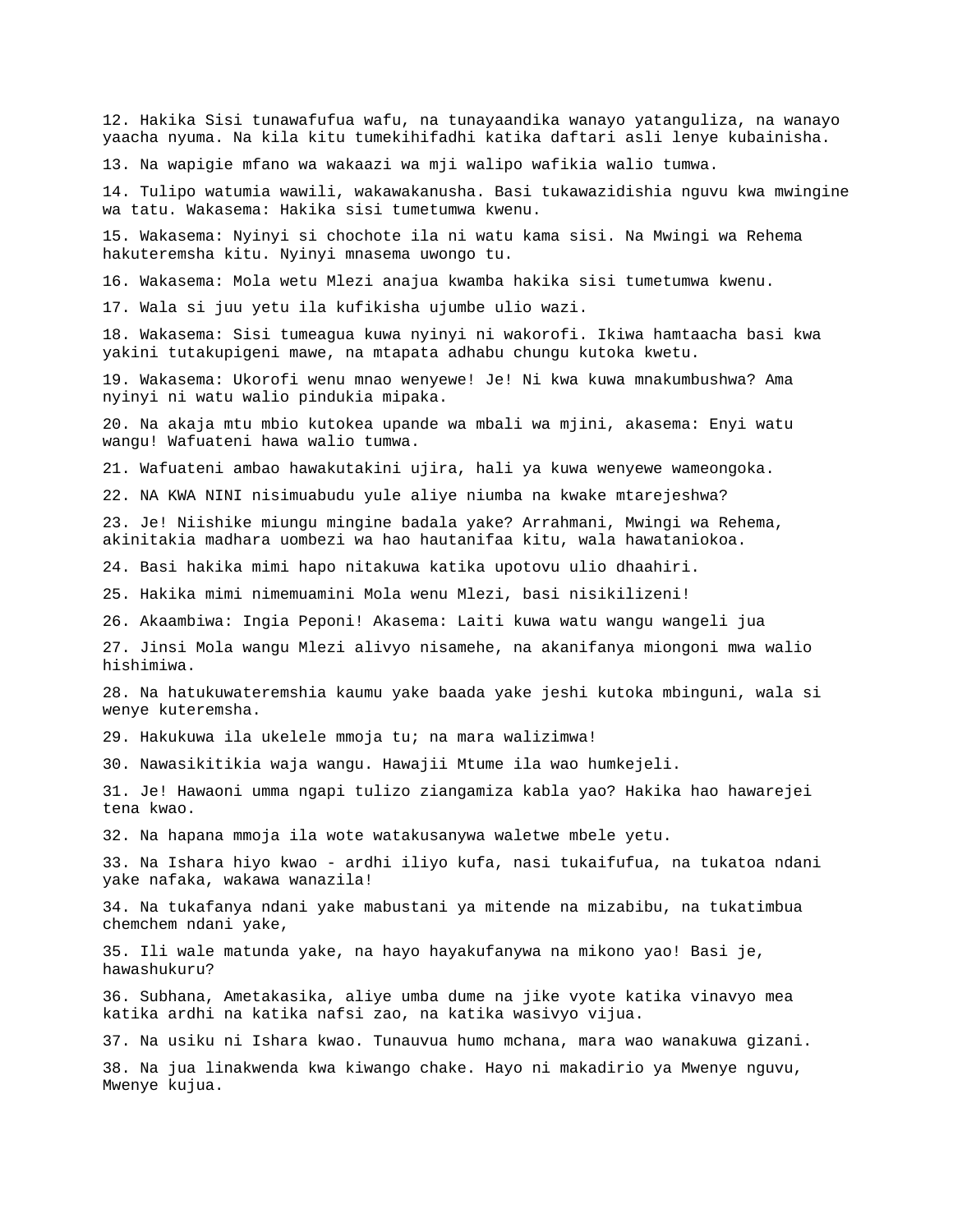39. Na mwezi tumeupimia vituo, mpaka unakuwa kama karara kongwe. 40. Haliwi jua kuufikia mwezi, wala usiku kuupita mchana. Na vyote vinaogelea katika njia zao. 41. Na ni Ishara kwao kwamba Sisi tuliwapakia dhuriya zao katika jahazi ilio sheheni. 42. Na tukawaumbia kutoka mfano wake wanavyo vipanda. 43. Na tukitaka tunawazamisha, wala hapana wa kuwasaidia, wala hawaokolewi, 44. Isipo kuwa kwa rehema zitokazo kwetu na starehe kwa muda. 45. Na wanapo ambiwa: Jilindeni na yalioko mbele yenu na yalioko nyuma yenu, ili mpate kurehemewa... 46. Na haiwafikii Ishara yoyote katika Ishara za Mola wao Mlezi ila wao huwa ni wenye kuipuuza. 47. Na wanapo ambiwa: Toeni katika aliyo kupeni Mwenyezi Mungu, walio kufuru huwaambia walio amini: Je! Tuwalishe ambao Mwenyezi Mungu angependa angeli walisha mwenyewe? Nyinyi hammo ila katika upotofu ulio dhaahiri. 48. Na wanasema: Ahadi hii itatokea lini, ikiwa nyinyi ni wakweli? 49. Hawangojei ila ukelele mmoja tu utakao wachukua nao wamo kuzozana. 50. Basi hawataweza kuusia, wala kwa watu wao hawarejei. 51. Na litapulizwa barugumu, mara watatoka makaburini wakikimbilia kwa Mola wao Mlezi. 52. Watasema: Ole wetu! Nani aliye tufufua kwenye malazi yetu? Haya ndiyo aliyo yaahidi Mwingi wa Rehema na wakasema kweli Mitume. 53. Haitakuwa ila ukelele mmoja tu, mara wote watahudhuruishwa mbele yetu. 54. Basi leo nafsi yoyote haitadhulumiwa kitu, wala hamtalipwa ila yale mliyo kuwa mkiyatenda. 55. Hakika watu wa Peponi leo wamo shughulini, wamefurahi. 56. Wao na wake zao wamo katika vivuli wameegemea juu ya viti vya fakhari. 57. Watapata humo kila namna ya matunda na watapata kila watakacho kitaka. 58. "Salama!" Hiyo ndiyo kauli itokayo kwa Mola Mlezi Mwenye kurehemu. 59. Na enyi wakosefu! Jitengeni leo! 60. Je! Sikuagana nanyi, enyi wanaadamu, kuwa msimuabudu Shet'ani? Hakika yeye ni adui dhaahiri kwenu. 61. Na ya kwamba mniabudu Mimi? Hii ndiyo Njia Iliyo Nyooka. 62. Na bila ya shaka yeye amekwisha lipoteza kundi kubwa miongoni mwenu. Je, hamkuwa mkifikiri? 63. Hii basi ndiyo Jahannamu mliyo kuwa mkiahidiwa. 64. Ingieni leo kwa vile mlivyo kuwa mkikufuru. 65. Leo tunaviziba vinywa vyao, na iseme nasi mikono yao, na itoe ushahidi miguu yao kwa waliyo kuwa wakiyachuma. 66. Na tungeli penda tungeli yafutilia mbali macho yao, wakawa wanaiwania njia. Lakini wange ionaje?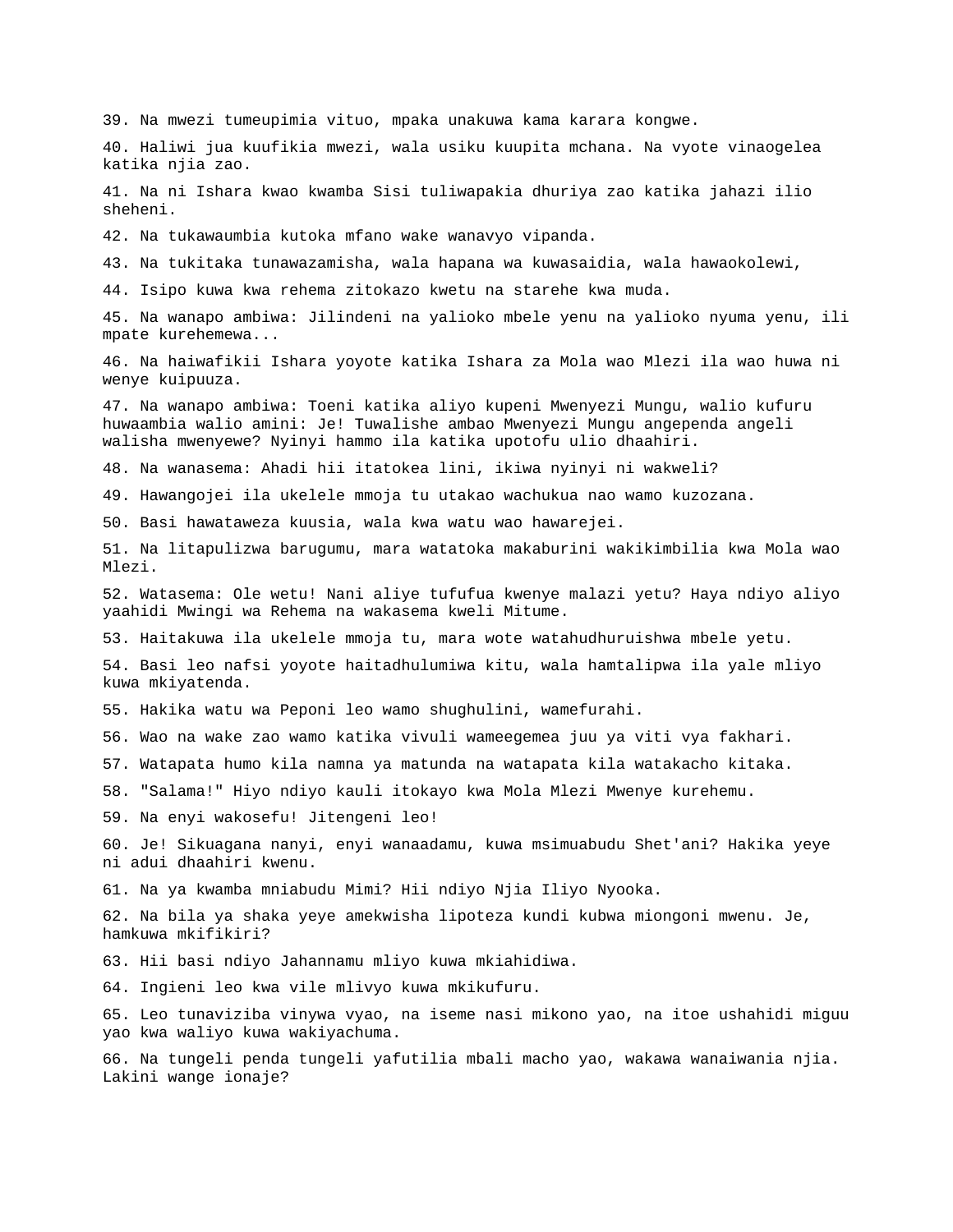# **67. Na tungeli taka tunge wageuza SURA hapo hapo walipo, basi wasinge weza kwenda wala kurudi.**

68. Na tunaye mzeesha tunamrudisha nyuma katika umbo. Basi je! hawazingatii?

69. Wala hatukumfundisha (Muhammad) mashairi, wala hayatakikani kwake hayo. Haukuwa huu ila ni ukumbusho na Qur'ani inayo bainisha.

70. Ili imwonye aliye hai, na neno litimie juu ya makafiri.

71. Je! Hawaoni kwamba tumewaumbia kutokana na iliyo fanya mikono yetu wanyama wa mifugo, na wao wakawa wenye kuwamiliki.

72. Na Sisi tukawadhalilishia. Basi baadhi yao wako wanao wapanda, na baadhi yao wanawala.

73. Na wao wanapata kwao manufaa na vinywaji. Basi je, hawashukuru?

74. Na wameishika miungu mingine badala ya Mwenyezi Mungu ili ati wapate kusaidiwa!

75. Hawataweza kuwasaidia. Bali hao ndio watakuwa askari wao watakao hudhurishwa.

76. Basi maneno yao yasikuhuzunishe. Hakika Sisi tunayajua wanayo yaweka siri na wanayo yatangaza.

77. Kwani mwanaadamu haoni ya kwamba Sisi tumemuumba yeye kutokana na tone la manii? Kisha sasa yeye ndio amekuwa ndiye mgomvi wa dhaahiri!

78. Na akatupigia mfano, na akasahau kuumbwa kwake, akasema: Ni nani huyo atakaye ihuisha mifupa nayo imekwisha mung'unyika?

79. Sema: Ataihuisha huyo huyo aliye iumba hapo mara ya mwanzo. Na Yeye ni Mjuzi wa kila kuumba.

80. Aliye kujaalieni kupata moto kutokana na mti wa kijani nanyi mkawa kwa huo mnawasha.

81. Kwani aliye ziumba mbingu na ardhi hawezi kuwaumba mfano wao? Kwani! Naye ndiye Muumbaji Mkuu, Mjuzi.

82. Hakika amri yake anapo taka kitu ni kukiambia tu: Kuwa! Na kikawa.

83. Basi Ametakasika yule ambaye mkononi mwake umo Ufalme wa kila kitu; na kwake Yeye mtarejeshwa.

### **SURA 37. SURAT ASS'AFFAT**

KWA JINA LA MWENYEZI MUNGU MWINGI WA REHEMA MWENYE KUREHEMU

1. Naapa kwa wanao jipanga kwa safu.

2. Na kwa wenye kukataza mabaya.

3. Na kwa wenye kusoma Ukumbusho.

4. Hakika Mungu wenu bila ya shaka ni Mmoja.

5. Mola Mlezi wa mbingu na ardhi, na yaliyomo kati yao, na ni Mola Mlezi wa mashariki zote.

6. Hakika Sisi tumeipamba mbingu ya karibu kwa pambo la nyota.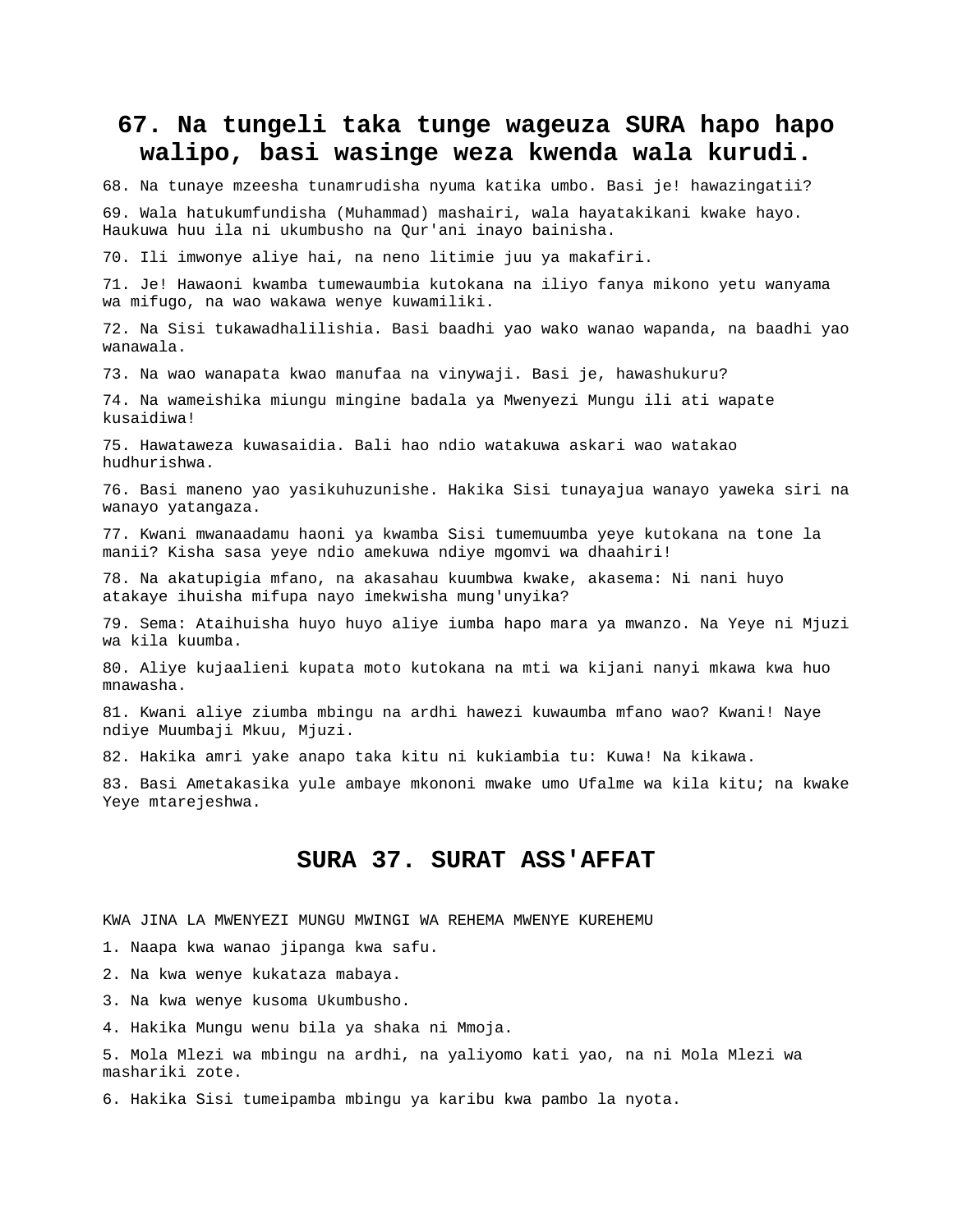- 7. Na kulinda na kila shet'ani a'si.
- 8. Wasiweze kuwasikiliza viumbe watukufu. Na wanafukuzwa huko kila upande.
- 9. Wakifurushwa. Na wanayo adhabu ya kudumu.
- 10. Isipo kuwa anaye nyakua kitu kidogo, na mara humfwatia kimondo kinacho ng'ara.

11. Hebu waulize: Je! Wao ni wenye umbo gumu zaidi au hao wengine tulio waumba. Hakika Sisi tuliwaumba wao kwa udongo unao nata.

12. Bali unastaajabu, na wao wanafanya maskhara.

- 13. Na wanapo kumbushwa hawakumbuki.
- 14. Na wanapo ona Ishara, wanafanya maskhara.
- 15. Na husema: Haya si chochote ila ni uchawi tu ulio dhaahiri.
- 16. Ati tukisha kufa na tukawa udongo na mifupa ndio kweli tutafufuliwa?
- 17. Hata baba zetu wa zamani?
- 18. Sema: Naam! Hali nanyi ni madhalili.
- 19. Huko utapigwa ukelele mmoja tu! Na hapo ndio wataona!
- 20. Watasema: Ole wetu! Hii ndiyo Siku ya Malipo.
- 21. Hii ndiyo Siku ya Hukumu mliyo kuwa mkiikadhibisha.
- 22. Wakusanyeni walio dhulumu, na wake zao, na hao walio kuwa wakiwaabudu -
- 23. Badala ya Mwenyezi Mungu. Waongozeni njia ya Jahannamu!
- 24. Na wasimamisheni. Hakika hao watasailiwa:
- 25. Mna nini? Mbona hamsaidiani?
- 26. Bali hii leo, watasalimu amri.
- 27. Watakabiliana wao kwa wao kuulizana.
- 28. Watasema: Kwa hakika nyinyi mlikuwa mkitujia upande wa kulia.
- 29. Watasema (wakubwa): Bali nyinyi wenyewe hamkuwa Waumini.
- 30. Sisi hatukuwa na mamlaka juu yenu, bali nyinyi wenyewe mlikuwa wapotovu.
- 31. Basi hukumu ya Mola wetu Mlezi imekwisha tuthibitikia. Hakika bila ya shaka tutaonja tu adhabu.
- 32. Tulikupotezeni kwa sababu sisi wenyewe tulikuwa wapotovu.
- 33. Basi wao kwa hakika siku hiyo watashirikiana katika adhabu pamoja.
- 34. Hivyo ndivyo tutakavyo wafanyia wakosefu.
- 35. Wao walipo kuwa wakiambiwa La ilaha illa 'Llahu Hapana mungu ila Mwenyezi Mungu tu, wakijivuna.
- 36. Na wakisema: Hivyo sisi tuiache miungu yetu kwa ajili ya huyu mtunga mashairi mwendawazimu?
- 37. Bali huyu amekuja kwa Haki, na amewasadikisha Mitume.
- 38. Hakika nyinyi bila ya shaka mtaionja adhabu chungu.
- 39. Wala hamlipwi ila hayo mliyo kuwa mkiyafanya.
- 40. Isipo kuwa waja wa Mwenyezi Mungu walio khitariwa.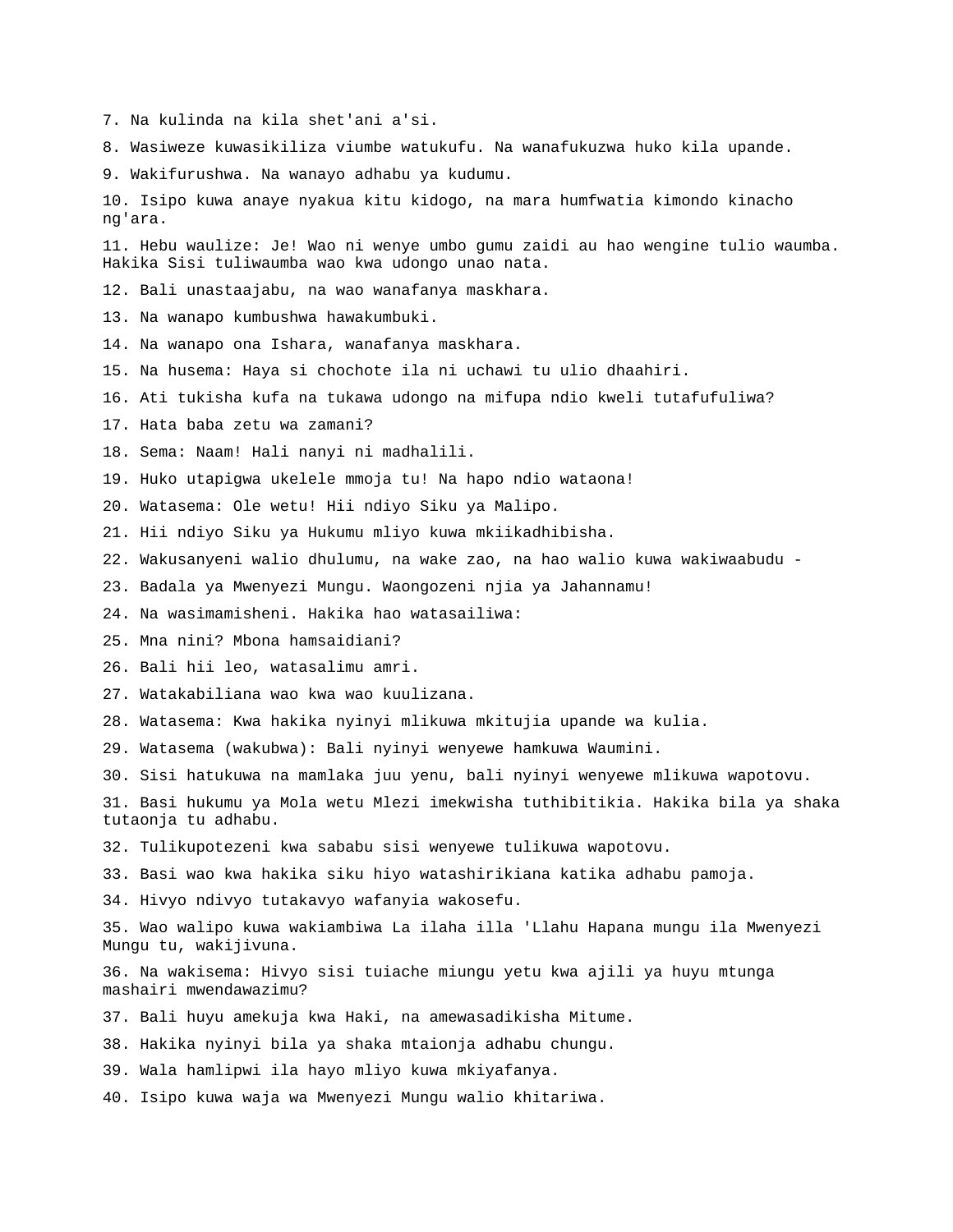- 41. Hao ndio watakao pata riziki maalumu,
- 42. Matunda, nao watahishimiwa.
- 43. Katika Bustani za neema.
- 44. Wako juu ya viti wamekabiliana.
- 45. Wanazungushiwa kikombe chenye kinywaji cha chemchem
- 46. Kinywaji cheupe, kitamu kwa wanywao.
- 47. Hakina madhara, wala hakiwaleweshi.
- 48. Na watakuwa nao wanawake wenye macho ya staha mazuri.
- 49. Hao wanawake kama mayai yaliyo hifadhika.
- 50. Waingie kuulizana wenyewe kwa wenyewe.
- 51. Aseme msemaji mmoja miongoni mwao: Hakika mimi nalikuwa na rafiki
- 52. Aliye kuwa akinambia: Hivyo wewe ni katika wanao sadiki
- 53. Ati tukisha kufa tukawa udongo na mafupa, ndio tutalipwa na kuhisabiwa?
- 54. Atasema: Je! Nyie mnawaona?
- 55. Basi atachungulia amwone katikati ya Jahannamu.
- 56. Atasema: Wallahi! Ulikaribia kunipoteza.
- 57. Na lau kuwa si neema ya Mola wangu Mlezi bila ya shaka ningeli kuwa miongoni mwa walio hudhurishwa.
- 58. Je! Sisi hatutakufa,
- 59. Isipo kuwa kifo chetu cha kwanza? Wala sisi hatutaadhibiwa.
- 60. Hakika huku bila ya shaka ndiko kufuzu kukubwa.
- 61. Kwa mfano wa haya nawatende watendao.
- 62. Je! Kukaribishwa hivi si ndio bora, au mti wa Zaqqum?
- 63. Hakika Sisi tumeufanya huo kuwa ni mateso kwa walio dhulumu.
- 64. Hakika huo ni mti unao toka katikati ya Jahannamu.
- 65. Mashada ya matunda yake kama kwamba vichwa vya mashet'ani.
- 66. Basi hakika bila ya shaka hao watayala hayo, na wajaze matumbo.
- 67. Kisha juu yake wanyweshwe mchanganyo wa maji yamoto yaliyo chemka.
- 68. Kisha hakika marejeo yao bila ya shaka yatakuwa kwenye Jahannamu.
- 69. Hakika waliwakuta baba zao wamepotea.
- 70. Na wao wakafanya haraka kufuata nyayo zao.
- 71. Na bila ya shaka walikwisha potea kabla yao wengi wa watu wa zamani.
- 72. Na Sisi hakika tuliwapelekea waonyaji.
- 73. Basi hebu angalia ulikuwaje mwisho wa walio onywa.
- 74. Isipo kuwa waja wa Mwenyezi Mungu walio khitariwa.
- 75. Na hakika Nuhu alitwita, na Sisi ni bora wa waitikiaji.
- 76. Na tulimwokoa yeye na ahali zake kutokana na msiba mkubwa.
- 77. Na tuliwajaalia dhuriya zake ndio wenye kubakia.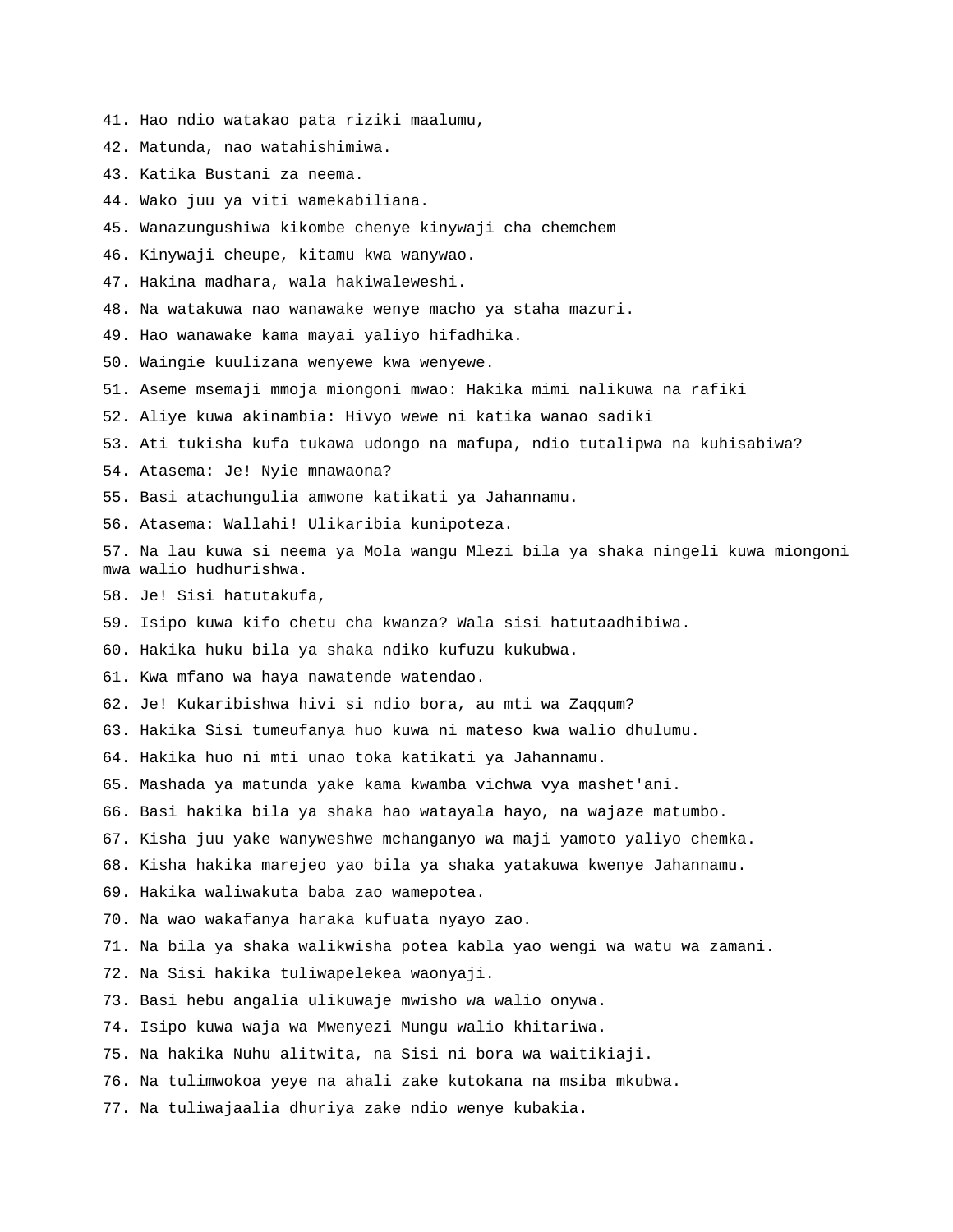- 78. Na tukamwachia (sifa njema) kwa walio kuja baadaye.
- 79. Iwe salama kwa Nuhu ulimwenguni kote!
- 80. Kwa hakika hivi ndivyo tunavyo walipa wanao fanya mema.
- 81. Hakika yeye ni katika waja wetu walio amini.
- 82. Kisha tukawazamisha wale wengine.
- 83. Na hakika Ibrahim alikuwa katika kundi lake,
- 84. Alipo mjia Mola wake Mlezi kwa moyo mzima.
- 85. Alimwambia baba yake na watu wake: Mnaabudu nini?
- 86. Kwa kuzua tu mnataka miungu mingine badala ya Mwenyezi Mungu?
- 87. Mnamdhania nini Mola Mlezi wa walimwengu wote?
- 88. Kisha akapiga jicho kutazama nyota.
- 89. Akasema: Hakika mimi ni mgonjwa!
- 90. Nao wakamwacha, wakampa kisogo.
- 91. Basi akaiendea miungu yao kwa siri, akaiambia: Mbona hamli?
- 92. Mna nini hata hamsemi?
- 93. Kisha akaigeukia kuipiga kwa mkono wa kulia.
- 94. Basi wakamjia upesi upesi.
- 95. Akasema: Hivyo mnaviabudu vitu mnavyo vichonga wenyewe?
- 96. Na hali Mwenyezi Mungu ndiye aliye kuumbeni nyinyi na hivyo mnavyo vifanya!
- 97. Wakasema: Mjengeeni jengo, na kisha mtupeni motoni humo!
- 98. Basi walitaka kumfanyia vitimbi, lakini tukawafanya wao ndio wa chini.
- 99. Na akasema: Hakika mimi nahama, nakwenda kwa Mola wangu Mlezi; Yeye ataniongoa.
- 100. Ewe Mola wangu Mlezi! Nitunukie aliye miongoni mwa watenda mema.
- 101. Basi tukambashiria mwana aliye mpole.
- 102. Basi alipo fika makamo ya kwenda na kurudi pamoja naye, alimwambia: Ewe mwanangu! Hakika mimi nimeona usingizini kuwa ninakuchinja. Basi angalia wewe, waonaje? Akasema: Ewe baba yangu! Tenda unavyo amrishwa, utanikuta mimi, Inshallah, katika wanao subiri.
- 103. Basi wote wawili walipo jisalimisha, na akamlaza juu ya kipaji.
- 104. Tulimwita: Ewe Ibrahim!
- 105. Umekwisha itimiliza ndoto. Hakika hivi ndivyo tunavyo walipa wanao tenda mema.
- 106. Hakika haya ni majaribio yaliyo dhaahiri.
- 107. Basi tukamtolea fidia kwa dhabihu mtukufu.
- 108. Na tukamwachia (sifa njema) kwa watu walio kuja baadaye.
- 109. Iwe salama kwa Ibrahim!
- 110. Hivi ndivyo tunavyo walipa wanao fanya mema.
- 111. Hakika yeye ni katika waja wetu walio amini.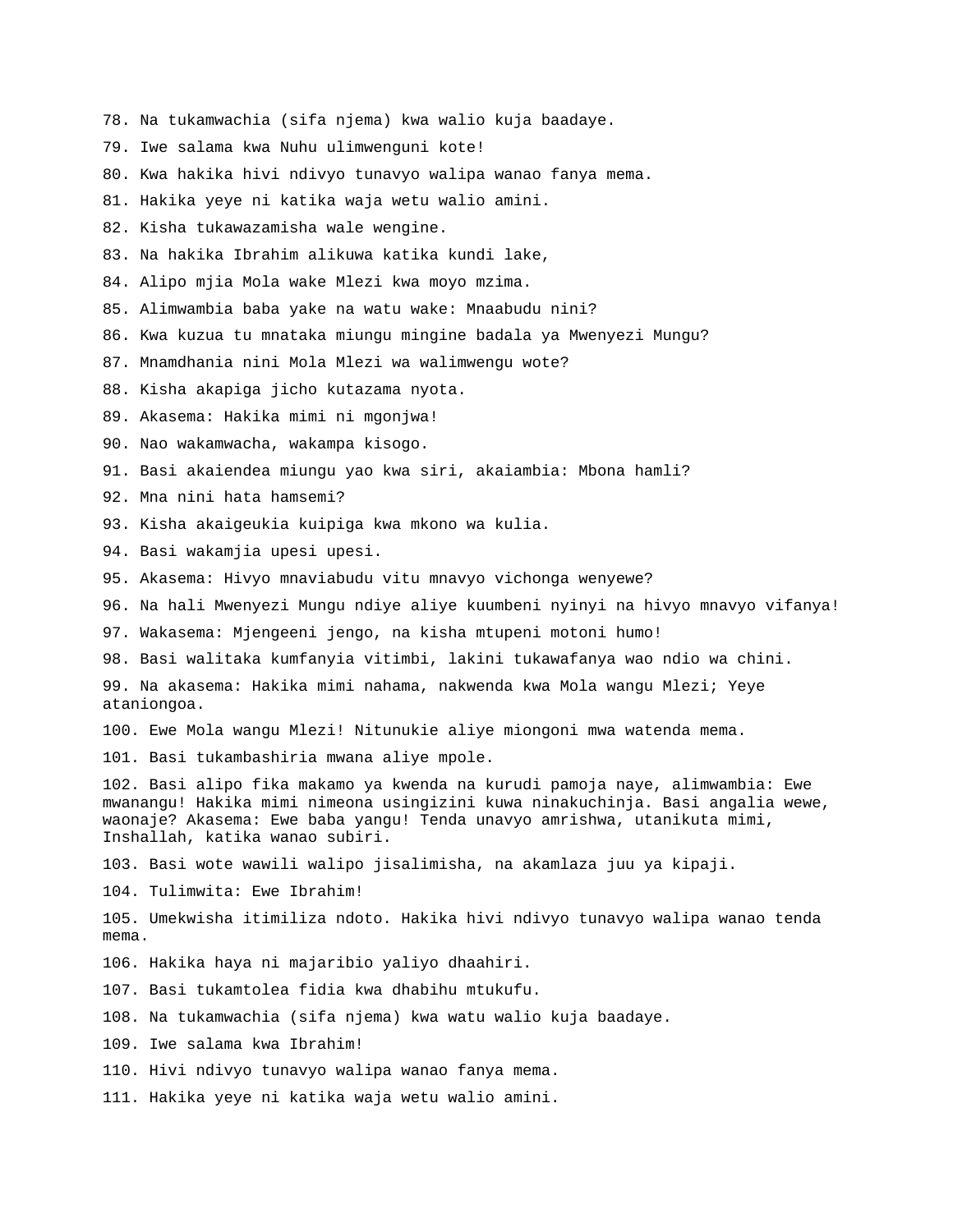112. Na tukambashiria kuzaliwa Is-haqa, naye ni Nabii miongoni mwa watu wema. 113. Na tukambarikia yeye na Is-haqa. Na miongoni mwa dhuriya zao walitokea wema na wenye kudhulumu nafsi zao waziwazi. 114. Na kwa hakika tuliwafanyia hisani Musa na Haruni. 115. Na tukawaokoa wao na watu wao kutokana na dhiki kubwa. 116. Na tukawanusuru; na wakawa wao ndio wenye kushinda. 117. Na tukawapa wawili hao Kitabu kinacho bainisha. 118. Na tukawaongoa kwenye Njia Iliyo Nyooka. 119. Na tukawaachia (sifa njema) katika watu walio kuja baadaye. 120. Iwe salama kwa Musa na Haruni! 121. Hakika hivyo ndivyo tunavyo walipa walio wema. 122. Hakika wawili hao ni katika waja wetu walio amini. 123. Na hakika Ilyas bila ya shaka alikuwa miongoni mwa Mitume. 124. Alipo waambia watu wake: Hamwogopi? 125. Mnamwomba Baa'li na mnamwacha Mbora wa waumbaji, 126. Mwenyezi Mungu, Mola Mlezi wenu na Mola Mlezi wa baba zenu wa zamani? 127. Wakamkadhibisha. Basi kwa hakika watahudhurishwa; 128. Isipo kuwa waja wa Mwenyezi Mungu walio safishwa. 129. Na tumemwachia (sifa nzuri) kwa walio kuja baadaye. 130. Iwe salama kwa Ilyas. 131. Hakika hivyo ndivyo tunavyo walipa walio wema. 132. Hakika yeye ni katika waja wetu walio amini. 133. Na hakika Lut'i bila ya shaka ni miongoni mwa Mitume. 134. Tulipo mwokoa yeye na ahali zake wote, 135. Isipo kuwa mwanamke mkongwe katika wale walio bakia nyuma. 136. Kisha tukawaangamiza wale wengineo. 137. Na hakika nyinyi mnawapitia wakati wa asubuhi, 138. Na usiku. Basi je! Hamyatii akilini? 139. Na hakika Yunus alikuwa miongoni mwa Mitume. 140. Alipo kimbia katika jahazi lilio sheheni. 141. Akaingia katika kupigiwa kura, na akawa katika walio shindwa. 142. Samaki akammeza hali ya kuwa ni mwenye kulaumiwa. 143. Na ingeli kuwa hakuwa katika wanao mtakasa Mwenyezi Mungu, 144. Bila ya shaka angeli kaa ndani yake mpaka siku ya kufufuliwa. 145. Lakini tulimtupa ufukweni patupu, hali yu mgonjwa. 146. Na tukauotesha juu yake mmea wa kabila ya mung'unye. 147. Na tulimtuma kwa watu laki moja au zaidi. 148. Basi wakaamini, na tukawastarehesha kwa muda.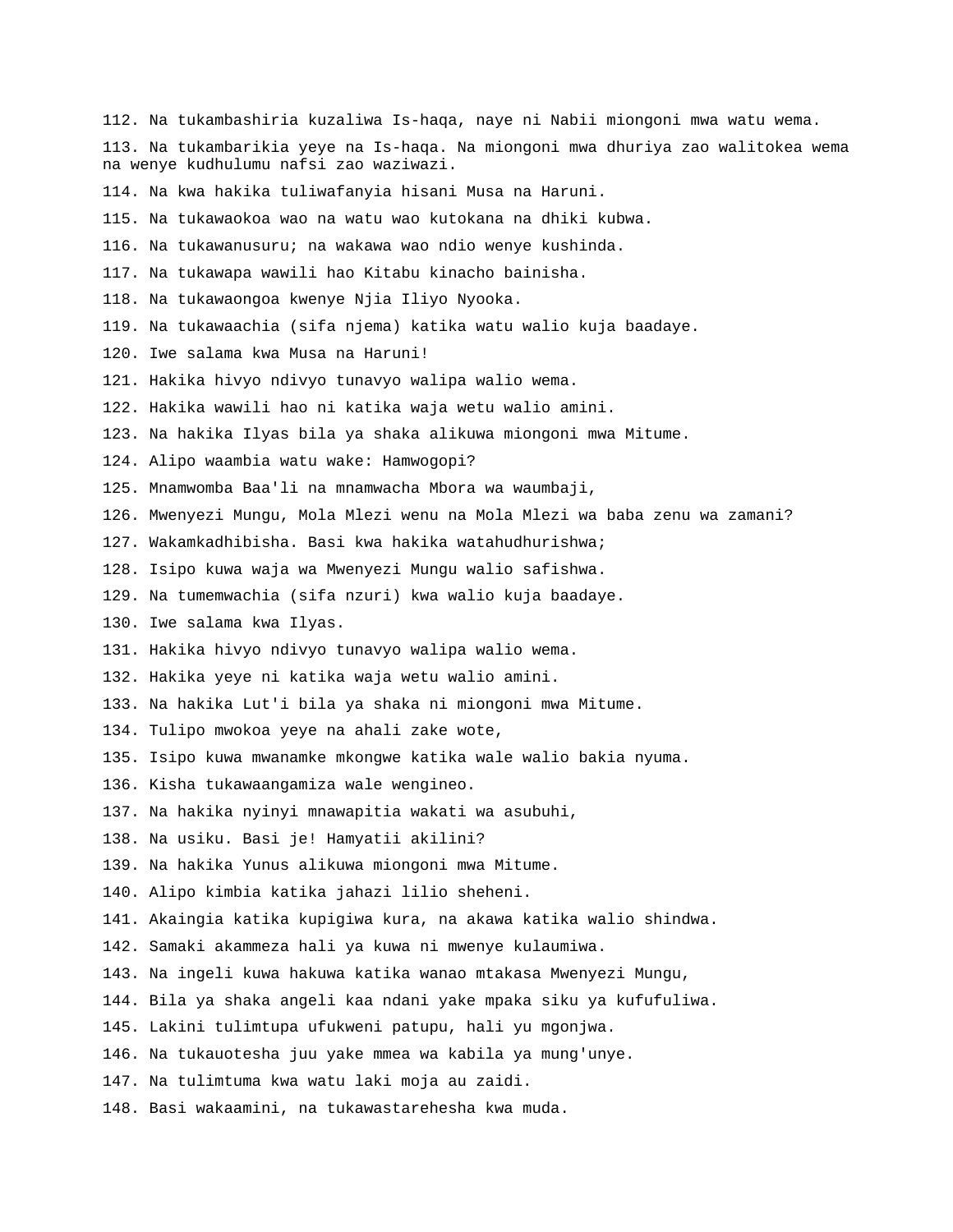149. Basi waulize: Ati Mola wako Mlezi ndiye mwenye watoto wa kike, na wao wanao watoto wa kiume? 150. Au tumewaumba Malaika kuwa ni wanawake, na wao wakashuhudia? 151. Ati ni kwa uzushi wao ndio wanasema: 152. Mwenyezi Mungu amezaa! Ama hakika bila ya shaka hao ni waongo! 153. Ati amekhiari watoto wa kike kuliko wanaume? 154. Mna nini? Mnahukumu vipi nyinyi? 155. Hamkumbuki? 156. Au mnayo hoja iliyo wazi? 157. Basi leteni Kitabu chenu kama mnasema kweli. 158. Na wameweka makhusiano ya nasaba baina yake na majini; na majini wamekwisha jua bila ya shaka kuwa wao watahudhurishwa. 159. Subhana 'Llah Ametakasika Mwenyezi Mungu na hayo wanayo msingizia. 160. Isipo kuwa waja wa Mwenyezi Mungu walio safishwa. 161. Basi hakika nyinyi na mnao waabudu 162. Hamwezi kuwapoteza 163. Isipo kuwa yule atakaye ingia Motoni. 164. Na hapana katika sisi ila anapo mahali pake maalumu. 165. Na hakika bila ya shaka sisi ndio wajipangao safu. 166. Na hakika sisi ndio wenye kusabihi kutakasa. 167. Na walikuwapo walio kuwa wakisema: 168. Tungeli kuwa na Ukumbusho kama wa watu wa zamani, 169. Bila ya shaka tungeli kuwa ni waja wa Mwenyezi Mungu wenye ikhlasi. 170. Lakini waliukataa. Basi watakuja jua. 171. Na bila ya shaka neno letu lilikwisha tangulia kwa waja wetu walio tumwa. 172. Ya kuwa wao bila ya shaka ndio watakao nusuriwa. 173. Na kwamba jeshi letu ndilo litakalo shinda. 174. Basi waachilie mbali kwa muda. 175. Na watazame, nao wataona. 176. Je! Wanaihimiza adhabu yetu? 177. Basi itakapo shuka uwanjani kwao, itakuwa asubuhi mbaya kwa walio onywa. 178. Na waache kwa muda. 179. Na tazama, na wao wataona. 180. Subhana Rabbi'l'Izzat Ametakasika Mola Mlezi Mwenye enzi na yale wanayo mzulia. 181. Na Salamu juu ya Mitume. 182. Na sifa njema zote ni za Mwenyezi Mungu Mola Mlezi wa walimwengu wote.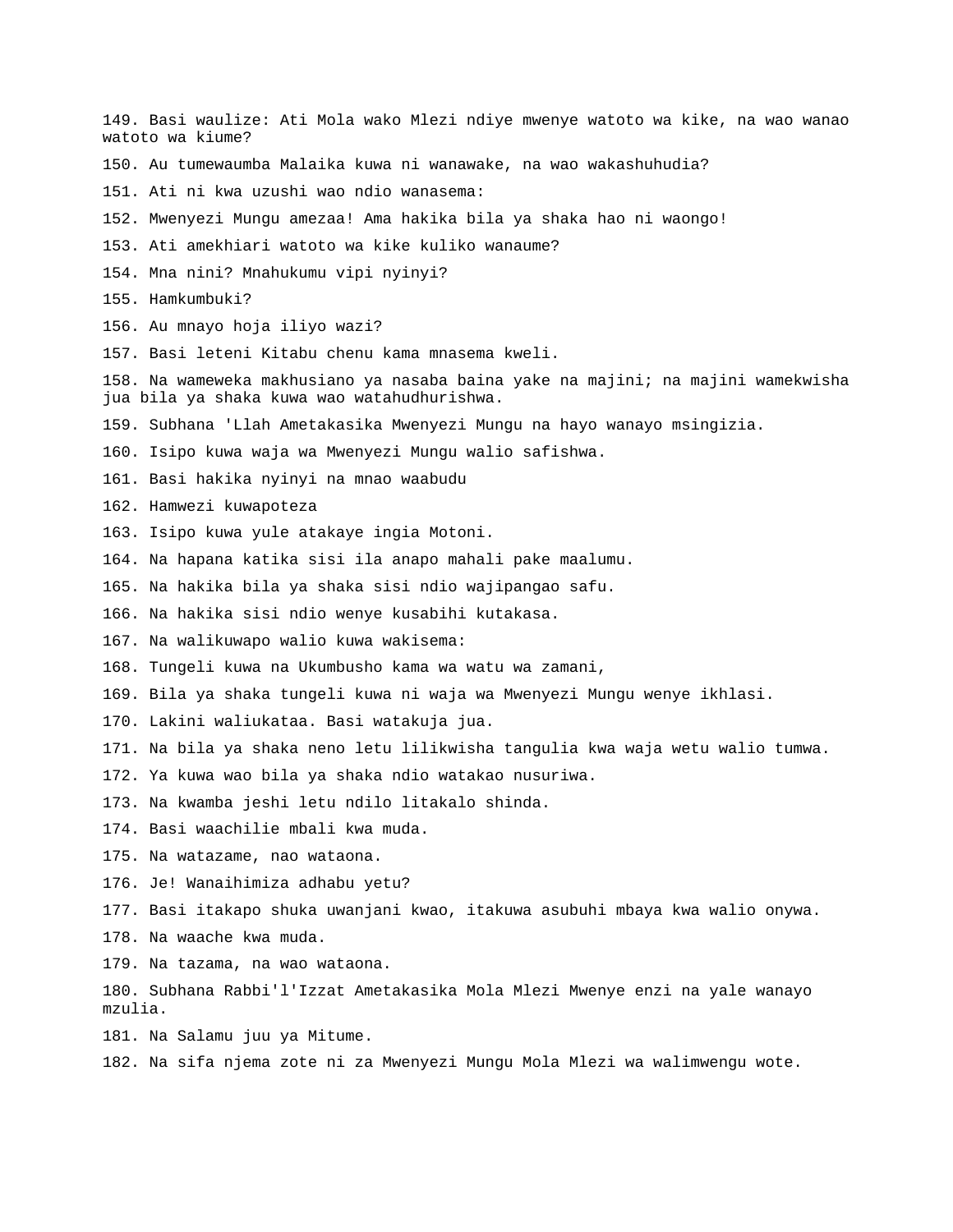### **SURA 38. SURAT S'AAD**

KWA JINA LA MWENYEZI MUNGU MWINGI WA REHEMA MWENYE KUREHEMU

1. S'ad, Naapa kwa Qur'ani yenye mawaidha.

2. Lakini walio kufuru wamo katika majivuno na upinzani

3. Mataifa mangapi tumeyaangamiza kabla yao, na wakapiga kelele, lakini wakati wa kuokoka ulikwisha pita.

4. Na walistaajabu kuwajia mwonyaji anaye tokana nao wenyewe, na makafiri wakasema: Huyu ni mchawi, mwongo.

5. Amewafanya miungu wote kuwa ni Mungu Mmoja tu? Hakika hili ni jambo la ajabu.

6. Na wakaondoka wakubwa wao wakiwaambia: Nendeni zenu na dumuni na miungu yenu, kwani hili ni jambo lililo pangwa.

7. Sisi hatukusikia haya katika mila hii ya mwisho. Haya si chochote ila ni uzushi tu.

8. Ati yeye tu ndiye aliye teremshiwa mawaidha peke yake katika sisi? Lakini hao wana shaka na mawaidha yangu, bali hawajaionja adhabu yangu.

9. Au wanazo wao khazina za rehema za Mola wako Mlezi, Mwenye nguvu, Mpaji?

10. Au wao wana ufalme wa mbingu na ardhi na viliomo kati yao? Basi nawazipande njia za kwendea huko!

11. Hao ni askari watao shindwa miongoni mwa makundi yatayo shindwa.

12. Walikanusha kabla yao kaumu ya Nuhu, na kina A'adi na Firauni mwenye majengo.

13. Na Thamud na kaumu Lut'i na watu wa Machakani. Hayo ndiyo makundi.

14. Hao wote waliwakadhibisha Mitume; basi wakastahiki adhabu yangu.

15. Na hawa hawangojei ila ukelele mmoja tu usio na muda.

16. Na wao husema: Mola wetu Mlezi! Tuletee upesi sehemu yetu ya adhabu kabla ya Siku ya Hisabu.

17. Subiri kwa hayo wayasemayo, na umkumbuke mja wetu Daudi, mwenye nguvu. Hakika yeye alikuwa mwingi wa kutubia.

18. Hakika tuliidhalilisha milima pamoja naye ikisabihi jioni na asubuhi pamoja naye.

19. Na pia ndege walio kusanywa makundi kwa makundi; wote walikuwa wanyenyekevu kwake.

20. Na tukautia nguvu ufalme wake, na tukampa hikima, na kukata hukumu.

21. Na je! Imekufikia khabari ya wagombanao walipo pindukia ukuta kuingia chumbani?

22. Walipo muingilia Daudi, naye akawaogopa. Wakasema: Usiogope! Sisi ni wagombanao wawili, mmoja wetu amemdhulumu mwenziwe. Basi tuhukumu kwa haki, wala usipendelee. Na utuongoe kwenye njia iliyo sawa.

23. Hakika huyu ndugu yangu ana kondoo wa kike tisiini na tisa; na mimi ninaye kondoo mke mmoja. Akasema: Nipe huyo nikufugie! Na amenishinda kwa maneno.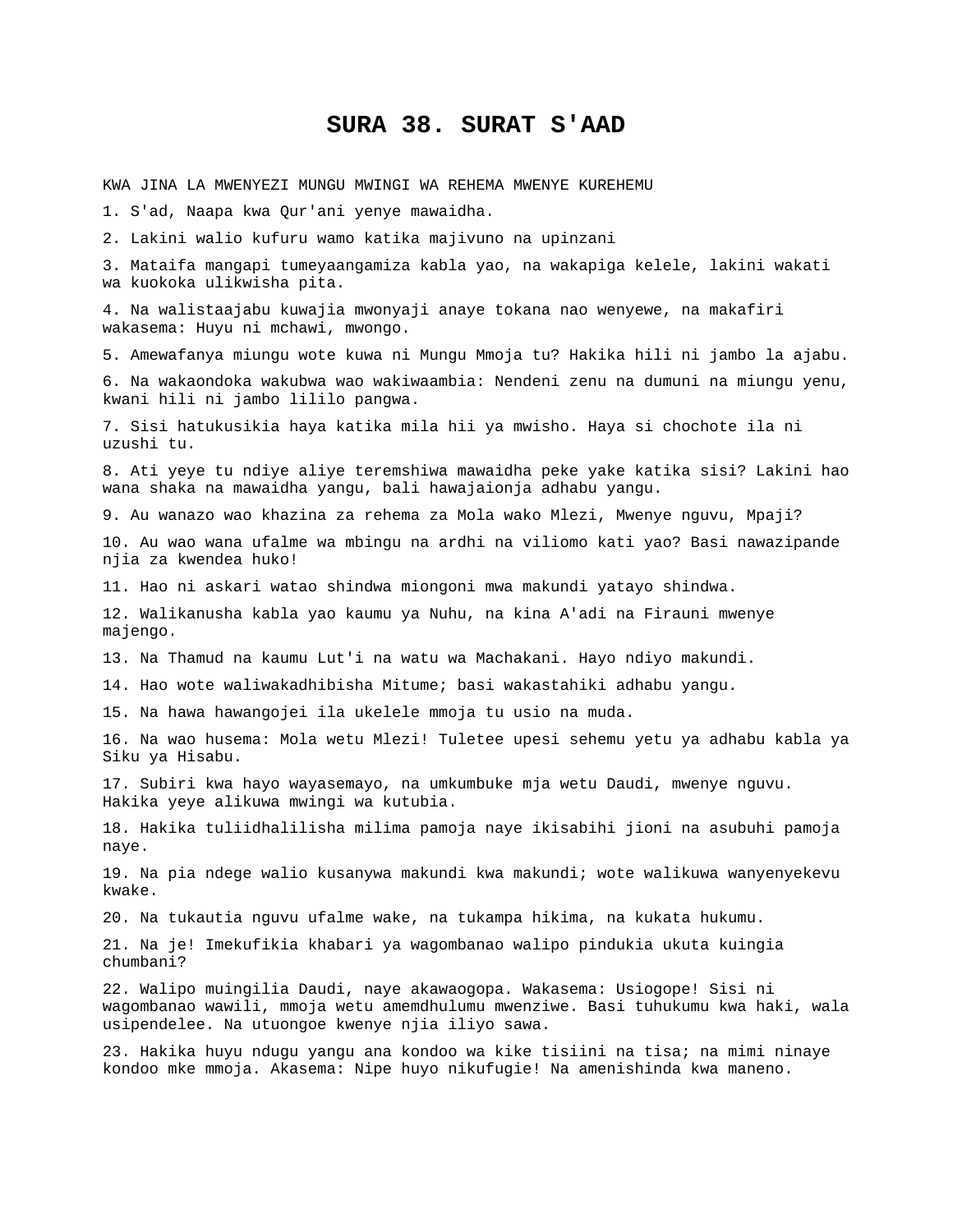24. Akasema: Kweli amekudhulumu kwa kumtaka kondoo wako mmoja kuongezea kwenye kondoo wake. Na hakika washirika wengi hudhulumiana wao kwa wao, isipo kuwa walio amini na wakatenda mema. Na hao ni wachache. Na Daudi akajua kuwa tumemfanyia mtihani. Basi akamwomba msamaha Mola wake Mlezi, na akaanguka kusujudu na kutubia.

25. Basi tukamsamehe kwa hayo. Naye kwa hakika anao mkaribisho mkubwa na marejeo mazuri kwetu.

26. Ewe Daudi! Hakika Sisi tumekufanya wewe uwe Khalifa katika nchi. Basi wahukumu watu kwa haki, wala usifuate matamanio yakakupoteza kwenye Njia ya Mwenyezi Mungu. Hakika wanao ipotea Njia ya Mwenyezi Mungu wakaiacha, watapata adhabu kali kwa sababu ya kusahau kwao Siku ya Hisabu.

27. Na hatukuziumba mbingu na ardhi na viliomo ndani yao bure. Hiyo ni dhana ya walio kufuru. Ole wao walio kufuru kwa Moto utao wapata.

28. Je! Tuwafanye walio amini na wakatenda mema kama wafanyao uharibifu katika nchi? Au tuwafanye wachamngu kama waovu?

29. Na hiki Kitabu, tumekuteremshia wewe, kimebarikiwa, ili wazizingatie Aya zake, na wawaidhike wenye akili.

30. Na Daudi tukamtunukia Suleiman. Alikuwa mja mwema. Na hakika alikuwa mwingi wa kutubia.

31. Alipo pelekewa jioni farasi wasimamao kidete, tayari kutoka shoti;

32. Basi akasema: Navipenda vitu vizuri kwa kumkumbuka Mola wangu Mlezi. Kisha wakafichikana nyuma ya boma.

33. (Akasema:) Nirudishieni! Akaanza kuwapapasa miguu na shingo.

34. Na tulimtia mtihanini Suleiman, na tukauweka mwili juu ya kiti chake, kisha akarejea kwa kutubu.

35. Akasema: Mola wangu Mlezi! Nisamehe na unipe ufalme usio mwelekea yeyote baada yangu. Hakika Wewe ndiye Mpaji.

36. Basi tukaufanya upepo umtumikie, ukenda kwa amri yake, popote alipo taka kufika.

37. Na tukayafanya mashet'ani yamtumikie, wote wajenzi na wapiga mbizi.

38. Na wengine wafungwao kwa minyororo.

39. Hichi ndicho kipawa chetu. Basi toa au zuia, bila ya hisabu.

40. Na hakika yeye kwetu Sisi ana cheo cha kukaribishwa kwetu, na pahala pazuri pa kurejea.

41. Na mkumbuke mja wetu Ayubu alipo mwita Mola wake Mlezi akasema: Kwa hakika Shet'ani amenifikishia udhia na adhabu.

42. (Akaambiwa:) Piga-piga ardhi kwa mguu wako! Basi haya maji baridi ya kuogea na ya kunywa.

43. Na tukampa ahali zake na wengine kama wao pamoja nao, kuwa ni rehema itokayo kwetu, na iwe kumbusho kwa watu wenye akili.

44. Na shika kicha cha vijiti tu mkononi mwako, kisha ndio upigie nacho, wala usivunje kiapo. Hakika tulimkuta mwenye subira, mbora wa waja, kwa hakika alikuwa mwingi wa kutubu.

45. Na wakumbuke waja wetu, Ibrahim na Is-haqa na Yaa'qubu walio kuwa na nguvu na busara.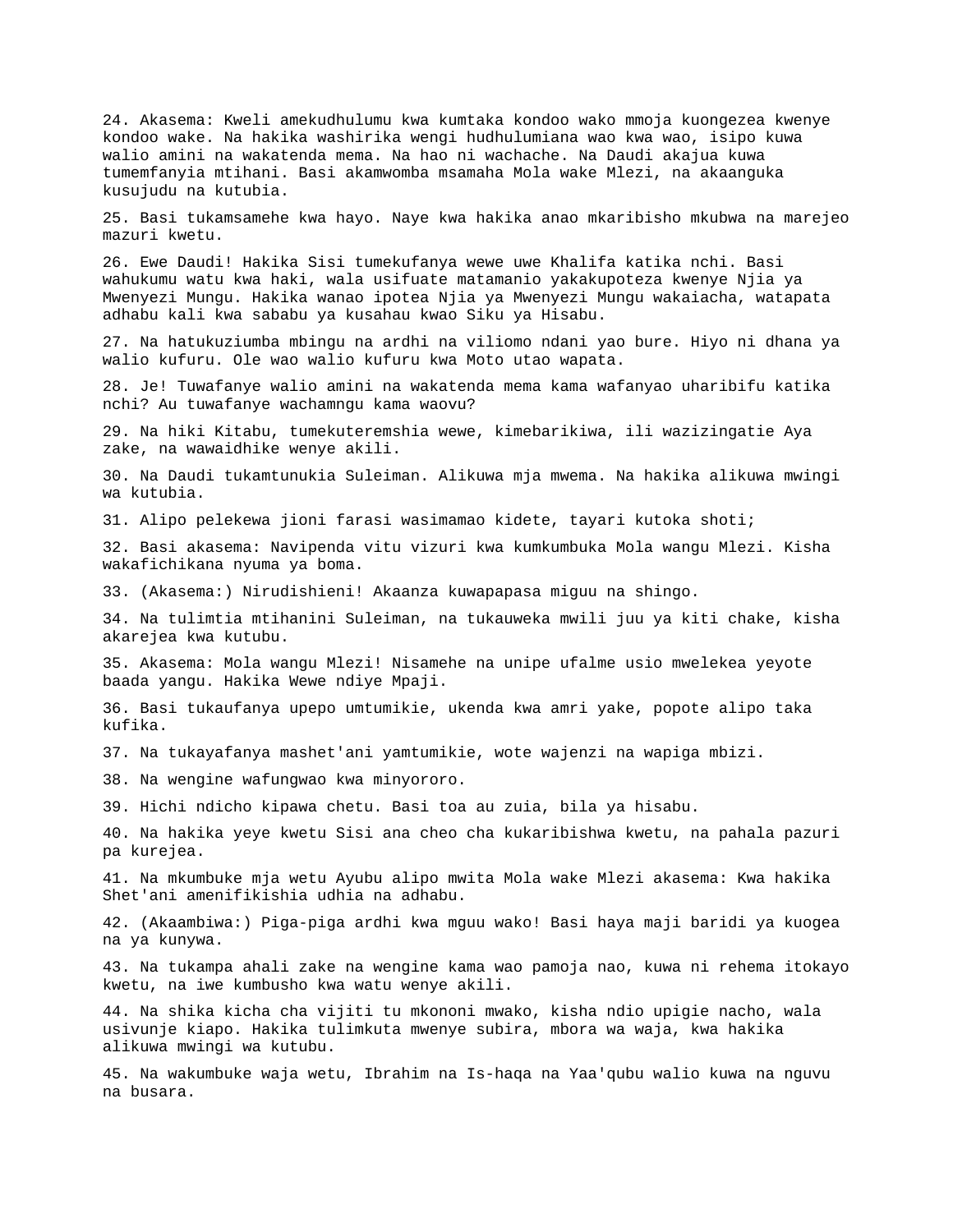46. Sisi tumewakhusisha wao kwa sifa ya ukumbusho wa Akhera. 47. Na hakika wao kwetu sisi ni wateuliwa walio bora. 48. Na mkumbuke Ismail na Alyasaa na Dhulkifli, na wote hao ni katika walio bora. 49. Huu ni ukumbusho. Na hakika wachamngu wana marudio mazuri. 50. Bustani za milele zitazo funguliwa milango yao kwa ajili yao. 51. Humo wataegemea matakia, wawe wanaagiza humo matunda mengi na vinywaji. 52. Na pamoja nao wake zao wenye kutuliza macho, hirimu zao. 53. Haya ndiyo mliyo ahidiwa kwa Siku ya Hisabu. 54. Hakika hii ndiyo riziki yetu isiyo malizika. 55. Ndio hivi! Na hakika wenye kuasi bila ya shaka watapata marudio maovu kabisa; 56. Nayo ni Jahannamu! Wataingia humo. Nacho hicho ni kitanda kiovu mno cha kulalia. 57. Ndio hivi! Basi na wayaonje maji ya moto na ya usaha! 58. Na adhabu nyenginezo za namna hii. 59. Hili ndilo kundi litakalo ingia pamoja nanyi. Hapana makaribisho mema kwao. Hakika hao wanaingia Motoni. 60. Waseme: Lakini nyinyi! Hamna mapokezi mazuri! Nyinyi ndio mlio tusabibisha haya, napo ni pahala paovu kabisa! 61. Waseme: Mola wetu Mlezi! Aliye tusabibisha haya mzidishie adhabu mara mbili Motoni. 62. Watasema: Tuna nini hata hatuwaoni wale watu ambao tukiwahisabu ndio katika waovu? 63. Tulikosea tulipo wafanyia maskhara, au macho yetu tu hayawaoni ? 64. Hakika hayo bila ya shaka ndiyo makhasimiano ya watu wa Motoni. 65. Sema: Hakika mimi ni mwonyaji tu; na hapana mungu ila Mwenyezi Mungu Mmoja, Mtenda nguvu, 66. Mola Mlezi wa mbingu na ardhi na viliomo baina yake, Mwenye nguvu, Mwenye kusamehe. 67. Sema: Hii ni khabari kubwa kabisa. 68. Ambayo nyinyi mnaipuuza. 69. Sikuwa na ilimu ya mambo ya viumbe wakuu watukufu walipo kuwa wakishindana. 70. Haikufunuliwa kwangu isipo kuwa ya kwamba hakika mimi ni mwonyaji dhaahiri. 71. Mola wako Mlezi alipo waambia Malaika: Hakika Mimi nitaumba mtu kutokana na udongo. 72. Na nitakapo mkamilisha na kumpulizia roho inayo tokana nami, basi muangukieni kwa kumt'ii. 73. Basi Malaika wakat'ii wote pamoja. 74. Isipo kuwa Iblisi; alijivuna na akawa katika makafiri.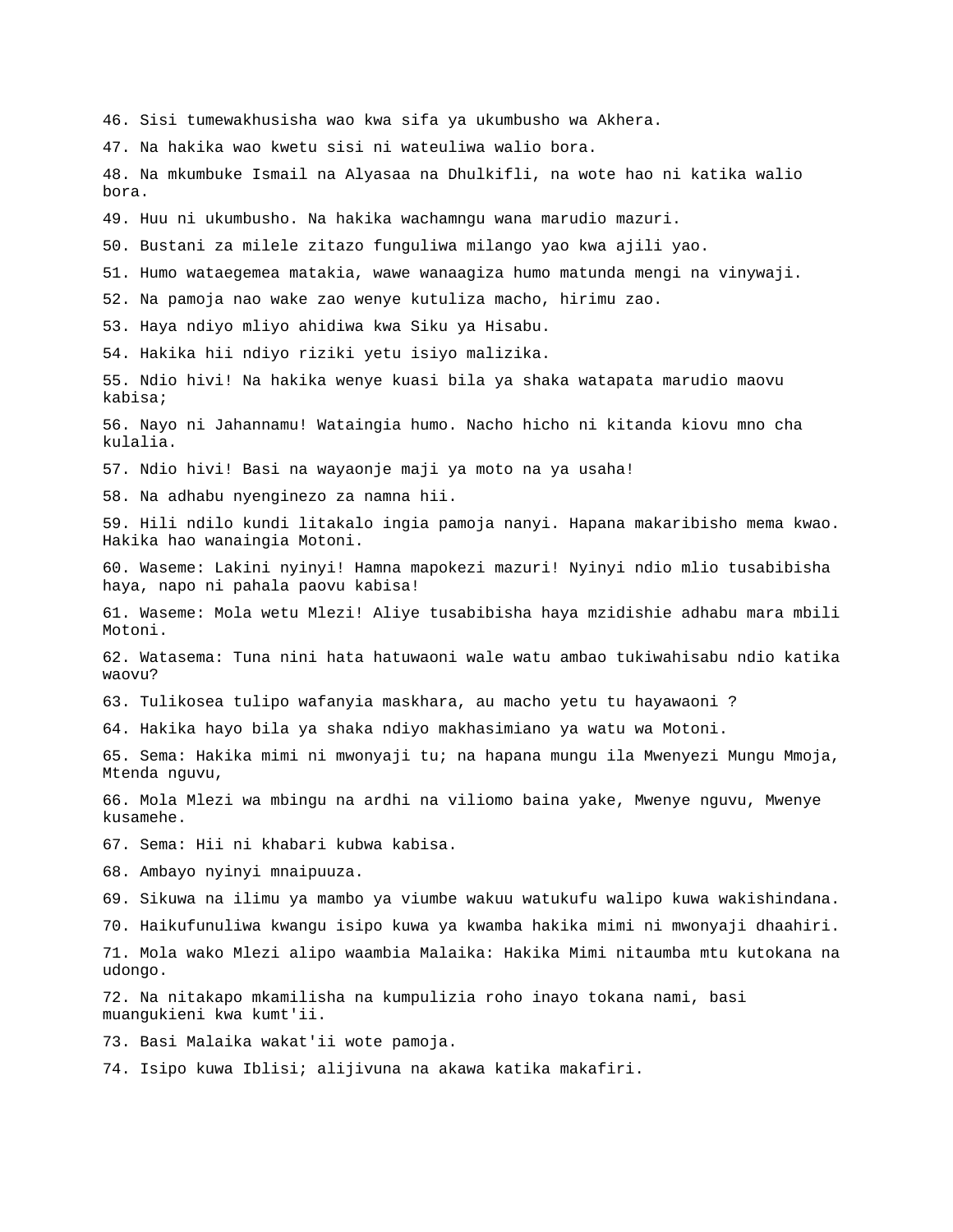75. Mwenyezi Mungu akamwambia: Ewe Iblisi! Kipi kilicho kuzuia kumt'ii yule niliye muumba kwa mikono yangu? Je! Umejiona mkubwa, au umekuwa katika wakuu kweli? 76. Akasema: Mimi ni bora kuliko yeye. Umeniumba kwa moto, na yeye umemuumba kwa udongo. 77. Akasema: Basi toka humo, kwani hakika wewe umelaanika. 78. Na hakika laana yangu itakuwa juu yako mpaka Siku ya Malipo. 79. Akasema: Mola wangu Mlezi! Nipe muhula mpaka siku watayo fufuliwa viumbe. 80. Mwenyezi Mungu akasema: Basi umekwisha kuwa miongoni mwa walio pewa muhula, 81. Mpaka siku ya wakati maalumu. 82. Akasema (Iblisi): Naapa kwa utukufu wako, bila ya shaka nitawapoteza wote, 83. Isipo kuwa wale waja wako miongoni mwao walio khitariwa. 84. Akasema: Haki! Na haki ninaisema. 85. Bila ya shaka nitaijaza Jahannamu kwa wewe na kwa hao wote wenye kukufuata miongoni mwao. 86. Sema (Ewe Mtume) : Sikuombeni ujira juu ya haya, wala mimi si katika wadanganyifu. 87. Hayakuwa haya ila ni mawaidha kwa walimwengu wote. 88. Na bila ya shaka mtajua khabari zake baada ya muda.

### **SURA 39. SURAT AZZUMAR**

KWA JINA LA MWENYEZI MUNGU MWINGI WA REHEMA MWENYE KUREHEMU

1. Mteremsho wa Kitabu hiki umetokana na Mwenyezi Mungu, Mwenye nguvu, Mwenye hikima.

2. Hakika Sisi tumekuteremshia Kitabu hiki kwa Haki. Basi muabudu Mwenyezi Mungu ukimsafia Dini Yeye tu.

3. Hakika Dini Safi ni ya Mwenyezi Mungu tu. Na wale wanao wafanya wenginewe kuwa ni walinzi wakisema: Sisi hatuwaabudu ila wapate kutujongeza tu kumkaribia Mwenyezi Mungu - Hakika Mwenyezi Mungu atahukumu baina yao katika wanayo khitalifiana. Hakika Mwenyezi Mungu hamwongoi aliye mwongo kafiri.

4. Lau kuwa Mwenyezi Mungu angeli taka kuwa na mwana, basi bila ya shaka angeli teua amtakaye katika alio waumba. Subhanahu, Ametakasika na hayo! Yeye ni Mwenyezi Mungu Mmoja, Mtenda atakalo.

5. Ameumba mbingu na ardhi kwa Haki. Hufunika usiku juu ya mchana, na hufunika mchana juu ya usiku. Na amefanya jua na mwezi vitumike. Kila kimojapo kinakwenda kwa kipindi kilicho wekewa. Jueni mtanabahi! Yeye ndiye Mwenye nguvu, Mwenye kusamehe!

6. Amekuumbeni kutokana na nafsi moja. Kisha akamfanya mwenziwe katika nafsi ile ile. Na akakuleteeni wanyama wa mifugo jozi nane. Anakuumbeni katika matumbo ya mama zenu, umbo baada ya umbo, katika viza vitatu. Huyu ndiye Mwenyezi Mungu Mola wenu Mlezi. Ufalme ni wake. Hapana mungu isipo kuwa Yeye. Basi nyinyi mnageuzwa wapi?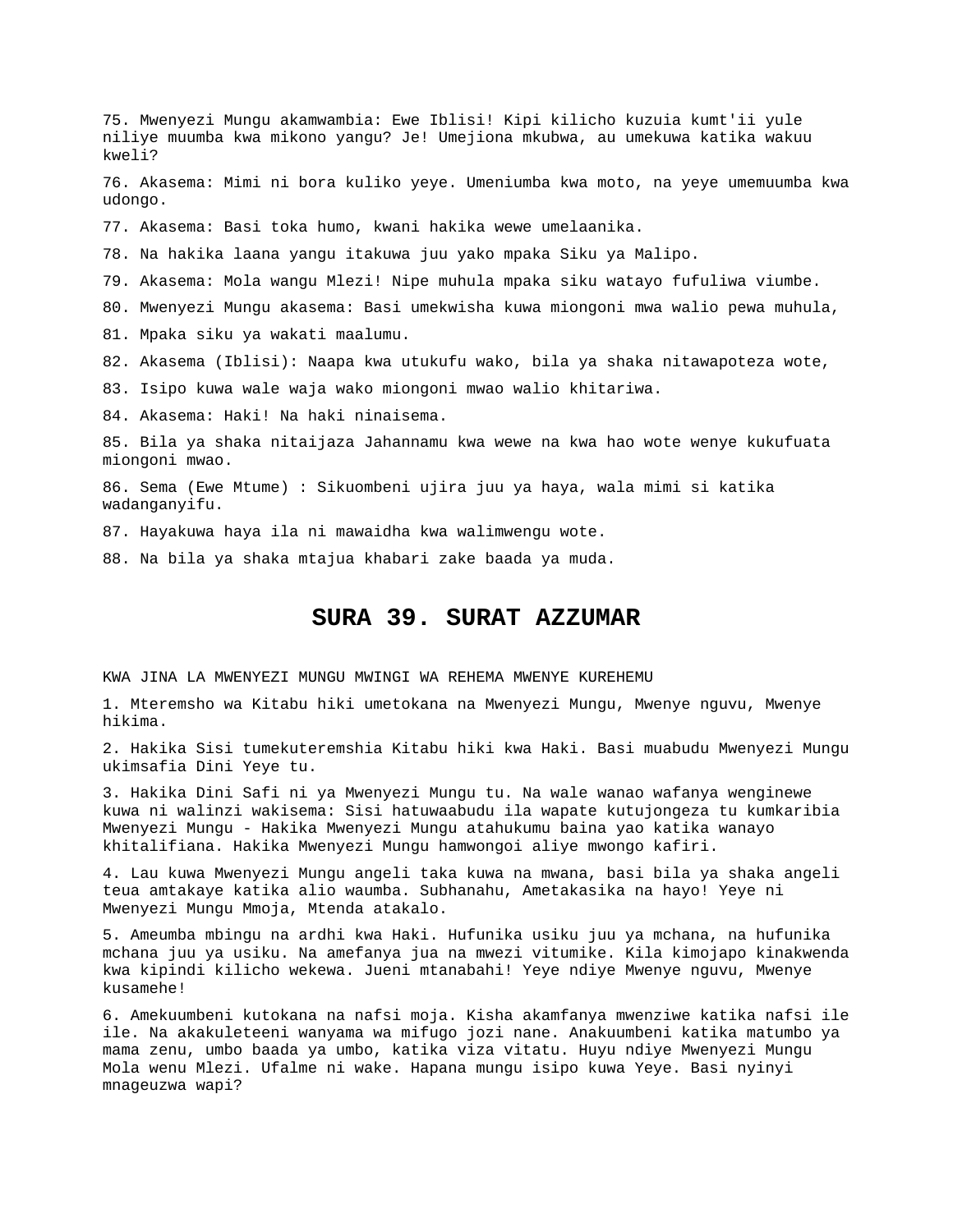7. Mkikufuru basi Mwenyezi Mungu si mwenye haja nanyi, lakini hafurahii kufuru kwa waja wake. Na mkishukuru Yeye hufurahika nanyi. Wala mbebaji habebi mzigo wa mwingine. Kisha marejeo yenu ni kwa Mola wenu Mlezi. Hapo atakwambieni mliyo kuwa mkiyafanya. Hakika Yeye ni Mwenye kuyajua vyema yaliyomo vifuani.

8. Na taabu inapo mfikia mtu humwomba Mola wake Mlezi naye ameelekea kwake. Kisha akimpa neema kutoka kwake, husahau yale aliyo kuwa akimwitia zamani, na akamfanyia Mwenyezi Mungu washirika ili apoteze watu njia yake. Sema: Starehe na ukafiri wako kwa muda mchache. Kwani hakika wewe utakuwa miongoni mwa watu wa Motoni.

9. Je! Afanyae ibada nyakati za usiku kwa kusujudu na kusimama akitahadhari na Akhera, na akitaraji rehema za Mola wake Mlezi...Sema: Ati watakuwa sawa wale wanao jua na wale wasio jua? Hakika wanao kumbuka ni watu wenye akili.

10. Sema: Enyi waja wangu mlio amini! Mcheni Mola wenu Mlezi. Wale wafanyao wema katika dunia hii watapata wema. Na ardhi ya Mwenyezi Mungu ni kunjufu. Hakika wenye subira watapewa ujira wao bila ya hisabu.

11. Sema: Hakika mimi nimeamrishwa nimuabudu Mwenyezi Mungu kwa kumsafishia Dini Yeye tu.

12. Na nimeamrishwa niwe wa mwanzo wa Waislamu.

13. Sema: Hakika mimi ninaogopa adhabu ya Siku Kubwa nikimuasi Mola wangu Mlezi.

14. Sema: Mwenyezi Mungu tu namuabudu kwa kumsafishia Yeye tu Dini yangu.

15. Basi nyinyi abuduni mpendacho badala yake Yeye. Sema: Hakika walio khasirika ni wale walio jikhasiri nafsi zao na ahali zao Siku ya Kiyama. Tambueni kuwa hiyo ndiyo khasara iliyo dhaahiri.

16. Yatawekwa juu yao mat'abaka ya moto, na chini yao mat'abaka. Kwa hayo Mwenyezi Mungu anawakhofisha waja wake. Enyi waja wangu! Nicheni Mimi!

17. Na wale wanao jiepusha na ibada potovu, na wakarejea kwa Mwenyezi Mungu, watapata bishara njema. Basi wabashirie waja wangu.

18. Ambao husikiliza maneno, wakafuata lilio bora yao. Hao ndio alio waongoa Mwenyezi Mungu, na hao ndio wenye akili.

19. Je! Yule mwenye kustahiki hukumu ya adhabu, je, wewe unaweza kumwokoa aliyomo katika Moto?

20. Lakini walio mcha Mola wao Mlezi watapata ghorofa zilizo jengwa juu ya ghorofa; chini yake hupita mito. Ndiyo ahadi ya Mwenyezi Mungu. Mwenyezi Mungu havunji ahadi yake.

21. Je! Huoni kwamba Mwenyezi Mungu ameteremsha maji kutoka mbinguni. Kisha akayapitisha kwenye chemchem katika ardhi, kisha kwa maji hayo akatoa mimea yenye rangi mbali mbali? Kisha hunyauka ukaiona imekuwa kimanjano, na kisha huifanya mapepe. Bila ya shaka katika hayo upo ukumbusho kwa wenye akili.

22. Je! Yule ambaye Mwenyezi Mungu amemfungulia kifua chake kwa Uislamu, na akawa yuko kwenye nuru itokayo kwa Mola wake Mlezi (ni sawa na mwenye moyo mgumu?) Basi ole wao wenye nyoyo ngumu zisio mkumbuka Mwenyezi Mungu! Hao wamo katika upotofu wa dhaahiri.

23. Mwenyezi Mungu ameteremsha hadithi nzuri kabisa, Kitabu chenye kufanana na kukaririwa; husisimua kwacho ngozi za wenye kumkhofu Mola wao Mlezi. Kisha ngozi zao na nyoyo zao hulainika kwa kumkumbuka Mwenyezi Mungu. Huo ndio uwongofu wa Mwenyezi Mungu, na kwa huo humwongoa amtakaye. Na ambaye ameachwa na Mwenyezi Mungu kupotea, basi hapana wa kumwongoa.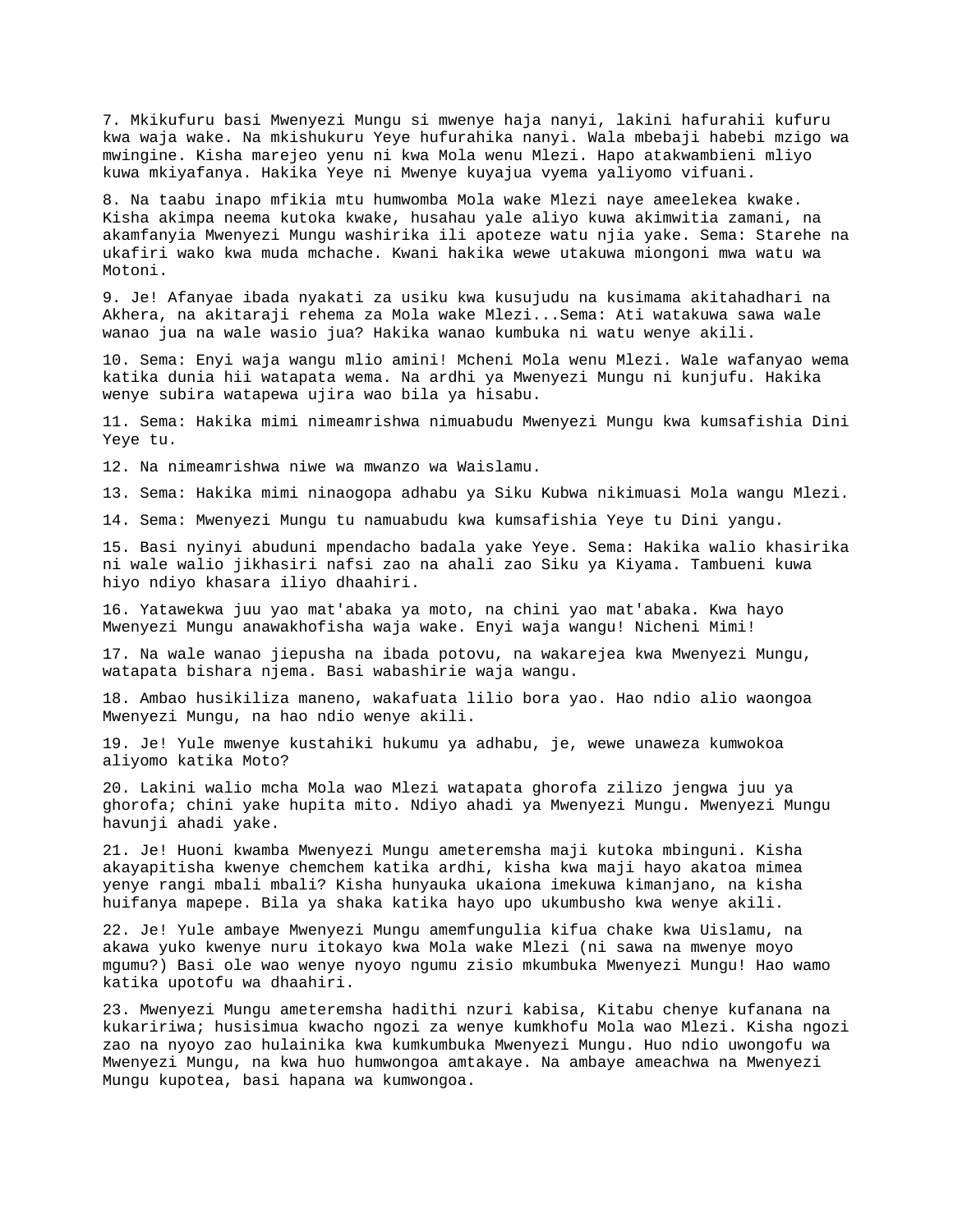24. Je! Atakaye kuwa anapambana kwa uso wake na adhabu mbaya kabisa Siku ya Kiyama (ni sawa na watenda wema?) Na wataambiwa wenye kudhulumu: Onjeni hayo mliyo kuwa mkiyachuma!

25. Walio kuwa kabla yao walikadhibisha , na ikawajia adhabu kutoka pahala wasipo patambua.

26. Basi Mwenyezi Mungu akawaonjesha hizaya katika uhai wa duniani. Na bila ya shaka adhabu ya Akhera ni kubwa zaidi; laiti wangeli jua!

27. Na bila ya shaka tumewapigia watu mifano ya kila namna katika hii Qur'ani ili wapate kukumbuka.

28. Qur'ani ya Kiarabu isiyo na upogo, ili wamche Mungu.

29. Mwenyezi Mungu amepiga mfano wa mtu mwenye mabwana washirika wanao gombana, na wa mtu mwengine aliye khusika na bwana mmoja tu. Je! Wako sawa katika hali zao? Alhamdulillahi, Sifa njema zote ni za Mwenyezi Mungu! Lakini wengi wao hawajui.

30. Kwa hakika wewe utakufa, na wao watakufa.

31. Kisha bila ya shaka mtagombana Siku ya Kiyama mbele ya Mola wenu Mlezi.

32. BASI NI NANI dhaalimu mkubwa kuliko yule aliye msingizia uwongo Mwenyezi Mungu na kuikanusha kweli imfikiapo? Je! Siyo katika Jahannamu makaazi ya hao makafiri?

33. Na aliye ileta Kweli na akaithibitisha - hao ndio wachamngu.

34. Watapata watakacho taka kwa Mola wao Mlezi. Hayo ndiyo malipo ya watendao mema.

35. Ili Mwenyezi Mungu awafutie ukomo wa uovu walio ufanya na awalipe ujira wao kwa mujibu wa ukomo wa wema walio kuwa wakiutenda.

36. Je! Mwenyezi Mungu si wa kumtosheleza mja wake? Na ati wanakutishia kwa hao wenginewe wasio kuwa Yeye! Na aliye hukumiwa na Mwenyezi Mungu kupotea hana wa kumwongoa.

37. Na ambaye Mwenyezi Mungu anamwongoa hana wa kumpotoa. Je! Mwenyezi Mungu si Mwenye nguvu anaye weza kulipiza?

38. Na ukiwauliza: Ni nani aliye ziumba mbingu na ardhi. Bila ya shaka watasema: Mwenyezi Mungu. Sema: Je! Mnawaonaje wale mnao waomba badala ya Mwenyezi Mungu, ikiwa Mwenyezi Mungu akitaka kunidhuru, wao wanaweza kuniondolea dhara yake? Au akitaka kunirehemu, je, wao wanaweza kuzuia rehema yake? Sema: Mwenyezi Mungu ananitosheleza. Kwake Yeye wategemee wanao tegemea.

39. Sema: Enyi watu wangu! Fanyeni mwezavyo, mimi pia nafanya. Basi mtakuja ona

40. Ni nani itakaye mfikia adhabu ya kumhizi, na itakaye mshukia adhabu ya daima.

41. Hakika Sisi tumekuteremshia Kitabu kwa ajili ya watu wote kwa Haki. Basi mwenye kuongoka ni kwa nafsi yake, na mwenye kupotoka bila ya shaka amepotoka kwa khasara yake. Na wewe si mlinzi juu yao.

42. MWENYEZI MUNGU huzipokea roho zinapo kufa. Na zile zisio kufa wakati wa kulala kwake, huzishika zilizo hukumiwa kufa, na huzirudisha nyengine mpaka ufike wakati uliowekwa. Hakika katika hayo bila ya shaka zipo Ishara kwa watu wanao fikiri.

43. Au ndio wanachukua waombezi badala ya Mwenyezi Mungu? Sema: Ingawa hawana mamlaka juu ya kitu chochote, wala hawatambui lolote?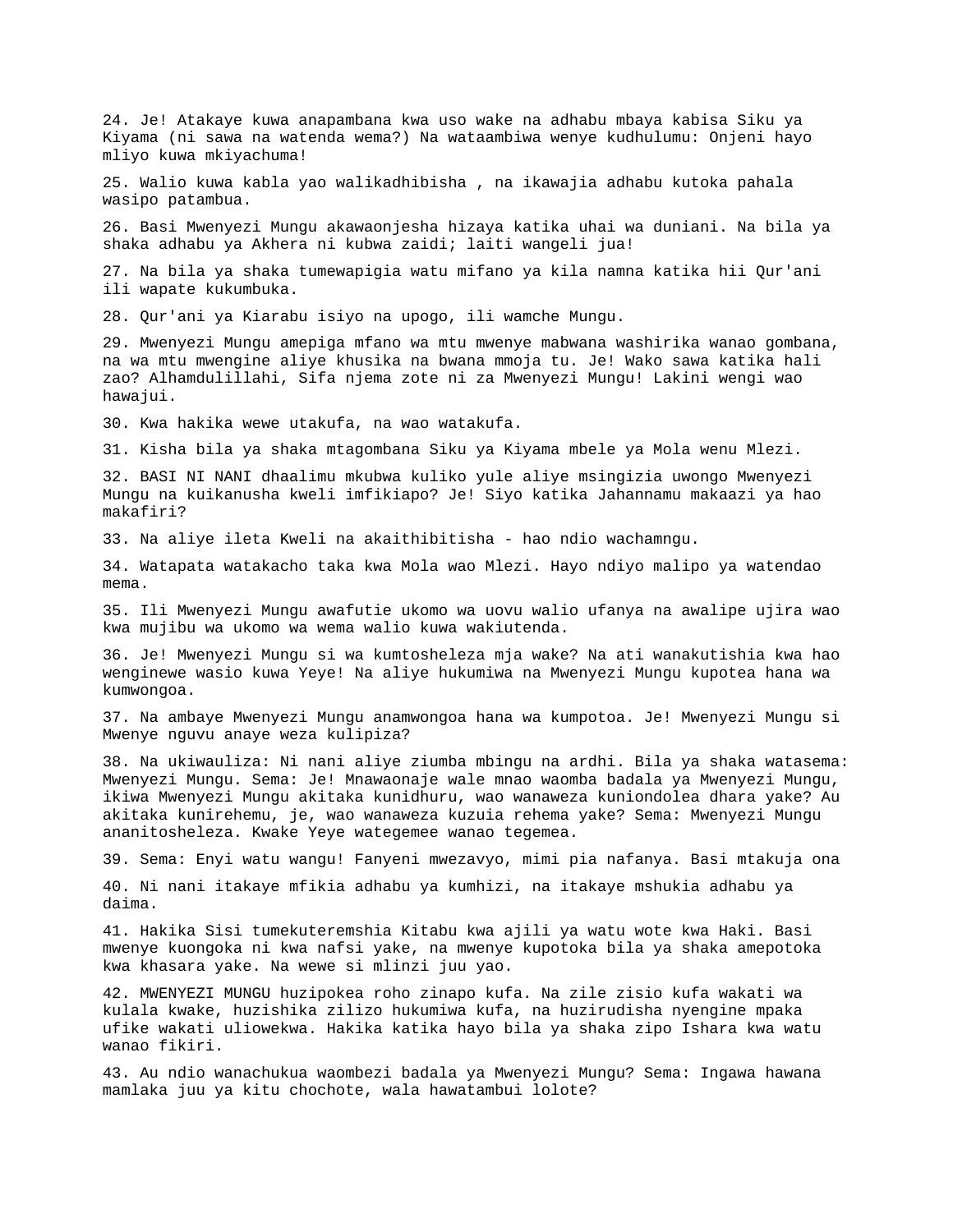44. Sema: Uombezi wote uko kwa Mwenyezi Mungu. Ni wake Yeye tu ufalme wa mbingu na ardhi. Kisha mtarejeshwa kwake.

45. Na anapo tajwa Mwenyezi Mungu peke yake nyoyo za wasio iamini Akhera huchafuka. Na wanapo tajwa wenginewe asiye kuwa Yeye basi wao hufurahi.

46. Sema: Ewe Mwenyezi Mungu! Muumba mbingu na ardhi! Mjuzi wa yasiyo onekana na yanayo onekana! Wewe utahukumu baina ya waja wako katika waliyo kuwa wakikhitalifiana.

47. Na lau kuwa walio dhulumu wangeli kuwa na vyote viliomo duniani na pamoja navyo vingine kama hivyo, bila ya shaka wangeli vitoa kujikomboa katika adhabu mbaya hiyo Siku ya Kiyama. Na yatawadhihirikia kwa Mwenyezi Mungu wasiyo kuwa wakiyatarajia.

48. Na utawadhihirikia ubaya wa waliyo yachuma, yatawazunguka waliyo kuwa wakiyafanyia mzaha.

49. Na dhara inapo mgusa mtu hutuomba. Kisha tunapo mpa neema zitokazo kwetu, husema: Nimepewa haya kwa sababu ya ilimu yangu. Sio! Huo ni mtihani! Lakini wengi wao hawajui!

50. Waliyasema haya waliyo kuwa kabla yao, lakini hayakuwafaa waliyo kuwa wakiyachuma.

51. Basi ukawasibu uovu wa waliyo yachuma. Na wale walio dhulumu miongoni mwa hawa utawasibu uovu wa waliyo yachuma vile vile. Nao si wenye kushinda.

52. Kwani wao hawajui kwamba Mwenyezi Mungu humkunjulia riziki amtakaye na akamkadiria? Hakika katika haya bila ya shaka zipo Ishara kwa watu wanao amini.

53. Sema: Enyi waja wangu walio jidhulumu nafsi zao! Msikate tamaa na rehema ya Mwenyezi Mungu. Hakika Mwenyezi Mungu husamehe dhambi zote. Hakika Yeye ni Mwenye kusamehe, Mwenye kurehemu.

54. Na rejeeni kwa Mola wenu Mlezi, na silimuni kwake, kabla ya kukujieni adhabu. Kisha hapo hamtanusuriwa.

55. Na fuateni yaliyo bora kabisa katika yale yaliyo teremshwa kwenu kutoka kwa Mola wenu Mlezi, kabla haijakujieni adhabu kwa ghafla, na hali hamtambui.

56. Isije ikasema nafsi: Ee majuto yangu kwa yale niliyo poteza upande wa Mwenyezi Mungu, na hakika nilikuwa miongoni mwa wanao fanya maskhara!

57. Au ikasema: Ingeli kuwa Mwenyezi Mungu ameniongoa, bila ya shaka ningeli kuwa miongoni mwa wenye kumchamngu.

58. Au ikasema inapo ona adhabu: Lau kuwa ningeli pata fursa nyengine, ningeli kuwa miongoni mwa wafanya mema.

59. Wapi! Bila ya shaka zilikujia Ishara zangu, nawe ukazikadhibisha, na ukajivuna, na ukawa miongoni mwa makafiri!

60. Na Siku ya Kiyama utawaona walio msingizia uwongo Mwenyezi Mungu nyuso zao zimesawijika. Je! Si katika Jahannamu makaazi ya wanao takabari?

61. Na Mwenyezi Mungu atawaokoa wenye kujikinga kwa ajili ya kufuzu kwao. Hapana uovu utao wagusa, wala hawatahuzunika.

62. Mwenyezi Mungu ndiye Muumba wa kila kitu, na Yeye ndiye Mlinzi juu ya kila kitu.

63. Yeye anazo funguo za mbingu na ardhi. Na wale walio zikataa Ishara za Mwenyezi Mungu, hao ndio wenye kukhasiri.

64. Sema: Je! Mnaniamrisha nimuabudu asiye kuwa Mwenyezi Mungu, enyi majaahili?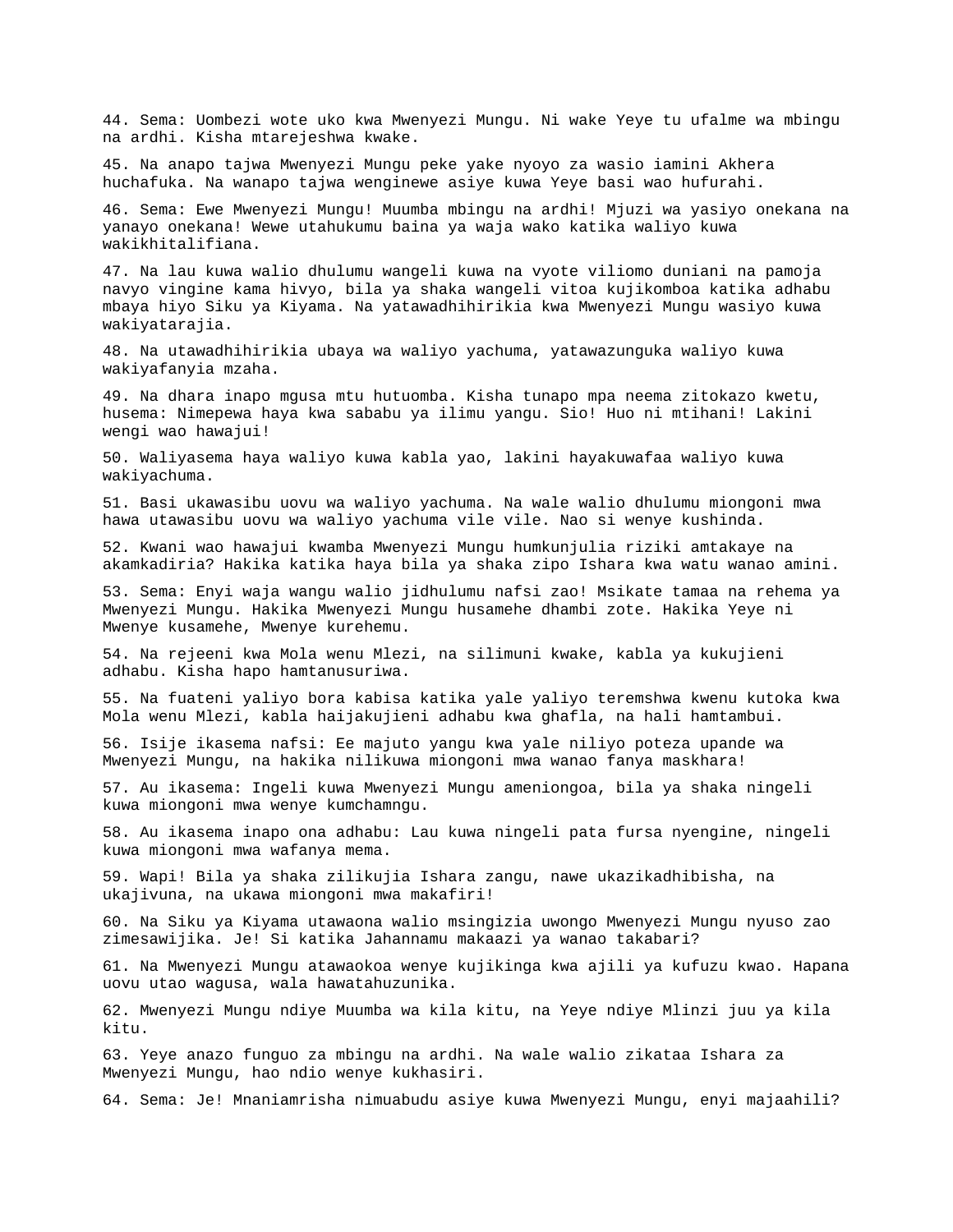65. Na kwa yakini yamefunuliwa kwako na kwa walio kuwa kabla yako: Bila ya shaka ukimshirikisha Mwenyezi Mungu a'mali zako zitaanguka, na lazima utakuwa miongoni mwa wenye kukhasiri.

66. Bali muabudu Mwenyezi Mungu tu, na uwe miongoni mwa wenye kushukuru.

67. Na wala hawakumhishimu Mwenyezi Mungu kama anavyo stahiki kadiri yake. Na Siku ya Kiyama ardhi yote itakuwa mkononi mwake, na mbingu zitakunjwa katika mkono wake wa kuume. Subhanahu wa Taa'la Ametakasika na Ametukuka na hayo wanayo mshirikisha nayo.

68. Na litapulizwa barugumu, wazimie waliomo mbinguni na waliomo katika ardhi, isipo kuwa aliye mtaka Mwenyezi Mungu. Kisha litapulizwa mara nyengine. Hapo watainuka wawe wanangojea.

69. Na ardhi itang'ara kwa Nuru ya Mola wake Mlezi, na Kitabu kitawekwa, na wataletwa Manabii na mashahidi, na patahukumiwa baina yao kwa haki, wala hawatadhulumiwa.

70. Na kila nafsi italipwa kwa yale iliyo yafanya, na Yeye anayajua sana wanayo yatenda.

71. Na walio kufuru wataongozwa kuendea Jahannamu kwa makundi. Mpaka watakapo ifikia itafunguliwa milango yake, na walinzi wake watawaambia: Kwani hawakukujilieni Mitume miongoni mwenu wakikusomeeni Aya za Mola wenu Mlezi na kukuonyeni mkutano wa siku yenu hii? Watasema: Kwani! Lakini limekwisha thibiti neno la adhabu juu ya makafiri.

72. Itasemwa: Ingieni milango ya Jahannamu mdumu humo. Basi nayo ni ubaya ulioje wa makaazi ya wanao takabari!

73. Na walio mcha Mola wao Mlezi wataongozwa kuendea Peponi kwa makundi, mpaka watakapo fikilia, nayo milango yake imekwisha funguliwa. Walinzi wake watawaambia: Salaam Alaikum, Amani iwe juu yenu! Mmet'ahirika. Basi ingieni humu mkae milele.

74. Nao watasema: Alhamdulillah, Sifa njema zote ni za Mwenyezi Mungu aliye tutimizia ahadi yake, na akaturithisha ardhi, tunakaa katika Bustani popote tupendapo. Basi ni malipo mazuri yaliyoje ya watendao!

75. Na utawaona Malaika wakizunguka pembeni mwa Kiti cha enzi cha Mwenyezi Mungu, wakimtakasa na kumsifu Mola wao Mlezi. Na patahukumiwa baina yao kwa haki na patasemwa: Sifa zote njema ni za Mwenyezi Mungu, Mola Mlezi wa viumbe vyote!

#### **SURA 40. SURAT GHAAFIR (AU AL MUUMIN)**

KWA JINA LA MWENYEZI MUNGU MWINGI WA REHEMA MWENYE KUREHEMU

1. H'a, Mim.

2. Uteremsho wa Kitabu umetoka kwa Mwenyezi Mungu Mwenye nguvu, Mwenye kujua.

3. Anaye samehe dhambi na anaye pokea toba, Mkali wa kuadhibu, Mwenye ukarimu, hakuna mungu ila Yeye; marejeo ni kwake.

4. Hawazibishi Ishara za Mwenyezi Mungu ila walio kufuru; basi kusikughuri wewe kutanga tanga kwao katika nchi.

5. Kabla yao walikadhibisha kaumu ya Nuhu na makundi mengine baada yao. Na kila taifa lilikuwa na hamu juu ya Mtume wao wamkamate. Na walibishana kwa upotovu ili kuipindua haki. Kwa hivyo niliwakamata. Basi ilikuwaje adhabu yangu!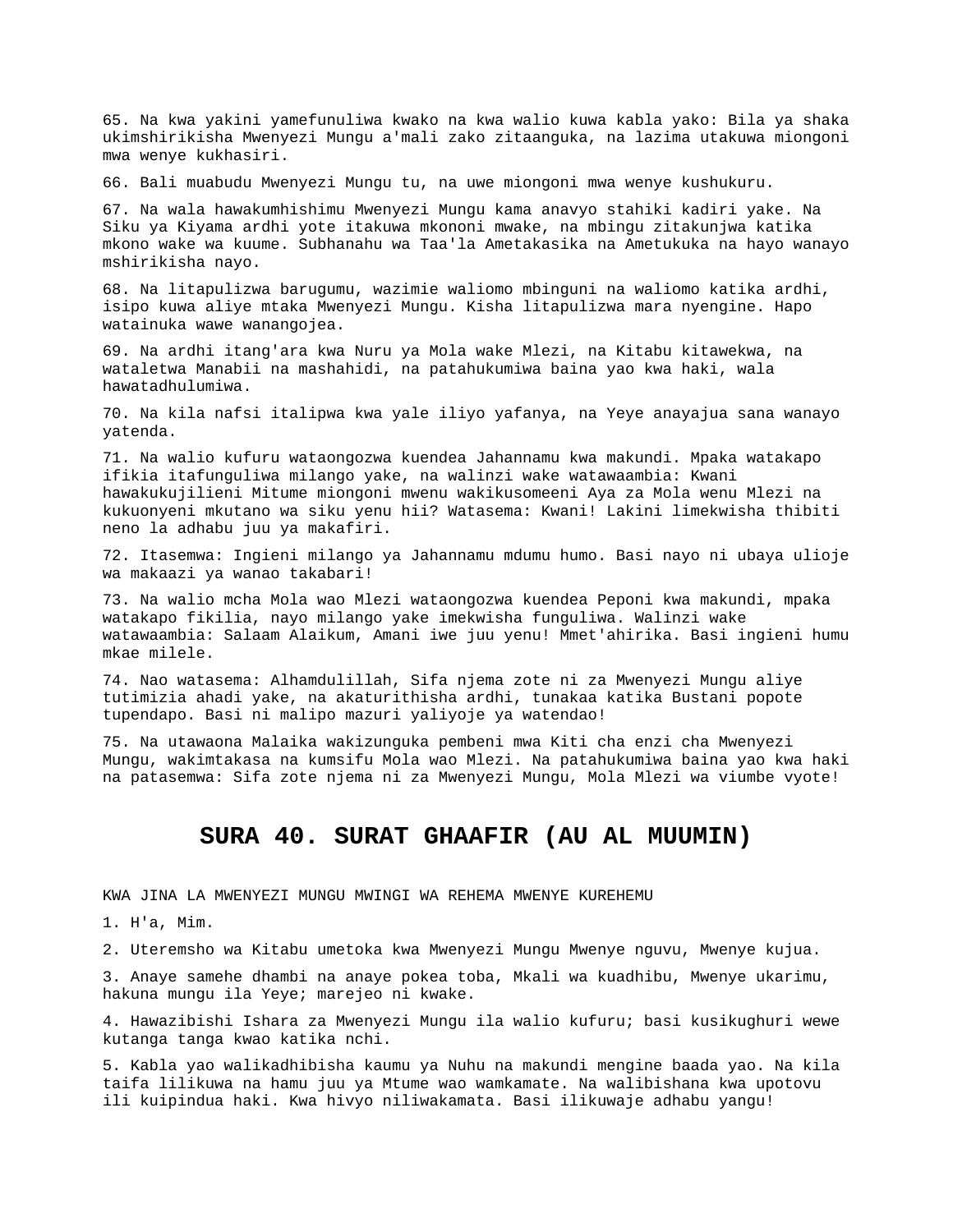6. Namna hivi limewathibitikia makafiri neno la Mola wako Mlezi ya kwamba wao ni watu wa Motoni.

7. Wale wanao beba A'rshi, na wanao izunguka, wanamsabihi na kumhimidi Mola wao Mlezi, na wanamuamini, na wanawaombea msamaha walio amini kwa kusema: Mola wetu Mlezi! Umekienea kila kitu kwa rehema na ujuzi. Basi wasamehe walio tubu na wakaifuata Njia yako, na waepushe na adhabu ya Jahannamu.

8. Mola wetu Mlezi! Na waingize katika Bustani za Milele ulizo waahidi. Na uwape haya pia wale walio fanya mema miongoni mwa wazee wao na wake zao na dhuriya zao. Hakika Wewe ni Mwenye nguvu, Mwenye hikima.

9. Na waepushe na maovu; kwani umwepushaye maovu siku hiyo, hakika umemrehemu; na huko ndiko kufuzu kukubwa.

10. Kwa hakika wale walio kufuru watanadiwa: Bila ya shaka kukuchukieni Mwenyezi Mungu ni kukubwa kuliko kujichukia nyinyi nafsi zenu, mlipo kuwa mnaitwa kwenye Imani nanyi mkakataa.

11. Watasema: Mola wetu Mlezi! Umetufisha mara mbili, na umetuhuisha mara mbili! Basi tunakiri madhambi yetu. Basi je, ipo njia ya kutoka?

12. Hayo ni hivyo kwa sababu mlikuwa akiombwa Mwenyezi Mungu peke yake mnakataa. Na akishirikishwa mnaamini. Basi hukumu ni ya Mwenyezi Mungu Mtukufu Mkuu.

13. Yeye ndiye anaye kuonyesheni Ishara zake, na anakuteremshieni kutoka mbinguni riziki. Na hapana anaye kumbuka ila anaye rejea.

14. Basi mwombeni Mwenyezi Mungu mkimsafia Dini Yeye tu, na wangachukia makafiri.

15. Yeye ndiye Mwenye vyeo vya juu, Mwenye A'rshi. Hupeleka Roho kwa amri yake juu ya amtakaye katika waja wake, ili kuonya kwa Siku ya Mkutano.

16. Siku watakayo dhihiri wao. Hapana kitacho fichikana chochote chao kwa Mwenyezi Mungu. Ufalme ni wa nani leo? Ni wa Mwenyezi Mungu Mmoja Mtenda nguvu.

17. Leo kila nafsi italipwa kwa iliyo chuma. Hapana dhulma leo. Hakika Mwenyezi Mungu ni Mwepesi wa kuhisabu.

18. Na waonye siku inayo kurubia, wakati nyoyo zitakapo fika kooni, nao wamejaa huzuni. Madhaalimu hawatakuwa na rafiki, wala mwombezi wa kuitikiwa.

19. (Mwenyezi Mungu) anajua khiyana ya macho na yanayo ficha vifua.

20. Na Mwenyezi Mungu huhukumu kwa haki; lakini hao wanao waomba badala yake hawahukumu chochote. Hakika Mwenyezi Mungu ndiye Mwenye kusikia Mwenye kuona.

21. Kwani hawatembei katika ardhi wakaona jinsi ulivyo kuwa mwisho wa walio kuwa kabla yao? Hao walikuwa wamewazidi hawa kwa nguvu na athari katika nchi. Na Mwenyezi Mungu aliwatia mkononi kwa sababu ya madhambi yao. Na wala hapakuwa wa kuwalinda na Mwenyezi Mungu.

22. Hayo ni kwa sababu walikuwa wanawajia Mitume wao kwa hoja zilizo wazi, lakini wakawakataa, ndipo Mwenyezi Mungu akawakamata. Bila ya shaka Yeye ni Mwenye nguvu, Mkali wa kuadhibu.

23. Na kwa yakini tulimtuma Musa pamoja na Ishara zetu na uthibitisho ulio wazi,

24. Kumwendea Firauni na Hamana na Qaruni, wakasema: Huyu ni mchawi, mwongo mkubwa.

25. Basi alipo waletea Haki inayo toka kwetu, walisema: Waueni watoto wanaume wa wale walio muamini na wawacheni hai wanawake wao. Na haviwi vitimbi vya makafiri ila katika upotovu.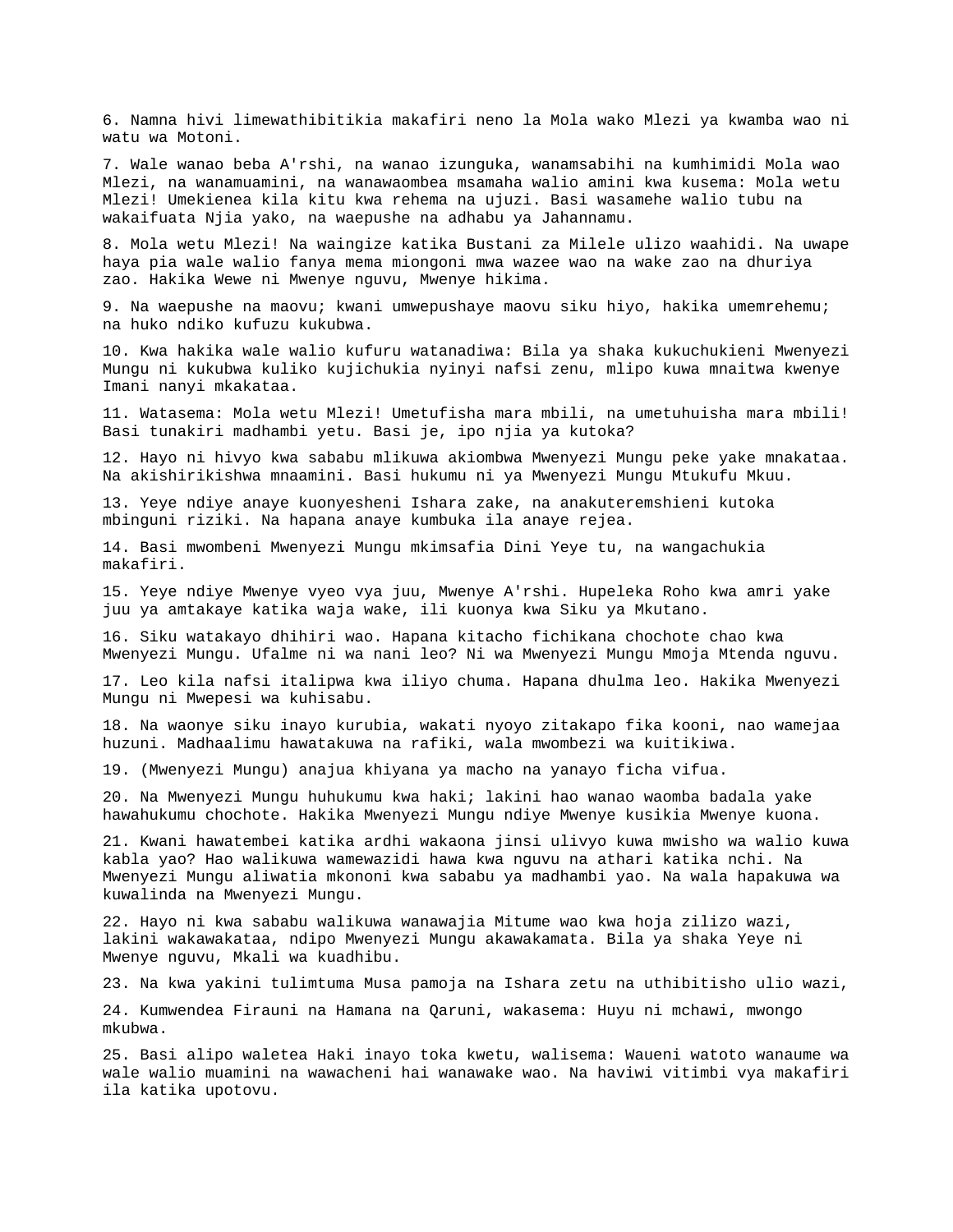26. Na Firauni akasema: Niachieni nimuuwe Musa, naye amwite Mola wake Mlezi! Mimi nachelea asije kubadilishieni dini yenu, au akatangaza uharibifu katika nchi.

27. Na Musa akasema: Mimi najikinga kwa Mola wangu Mlezi na Mola wenu Mlezi anilinde na kila mwenye jeuri asiye iamini Siku ya Hisabu.

28. Na akasema mtu mmoja Muumini, aliye kuwa mmoja katika watu wa Firauni aliye ficha Imani yake: Mtamuuwa mtu kwa sababu anasema Mola wangu Mlezi ni Mwenyezi Mungu? Na hali naye amekujieni na hoja zilizo wazi? Na akiwa yeye mwongo basi uwongo wake ni juu yake mwenyewe, na akiwa mkweli yatakufikieni baadhi ya hayo anayo kuahidini. Hakika Mwenyezi Mungu hamwongoi apindukiaye mipaka, mwongo mkubwa.

29. Enyi watu wangu! Leo mna ufalme, mmeshinda katika nchi; basi ni nani atakaye nisaidia kutuokoa na adhabu ya Mwenyezi Mungu kama ikitufikia? Firauni akasema: Sikupeni shauri ila ile niliyo iona, wala sikuongozeni ila kwenye njia ya uwongofu.

30. Na akasema yule aliye amini: Enyi watu wangu! Hakika mimi nakukhofieni mfano wa siku za makundi,

31. Mfano wa hali ya watu wa Nuhu na A'di na Thamudi na wale wa baada yao. Na Mwenyezi Mungu hataki kuwadhulumu waja.

32. Na enyi watu wangu! Hakika mimi nakukhofieni Siku ya mayowe.

33. Siku mtakapo geuka kurudi nyuma. Hamtakuwa na wa kukulindeni kwa Mwenyezi Mungu. Na mwenye kuhukumiwa na Mwenyezi Mungu kupotea, basi huyo hana wa kumwongoa.

34. Na alikwisha wajieni Yusuf zamani kwa dalili zilizo wazi, lakini nyinyi mliendelea katika shaka kwa yale aliyo kuleteeni; mpaka alipo kufa mkasema: Mwenyezi Mungu hataleta kabisa Mtume baada yake. Kama hivyo Mwenyezi Mungu humwacha kupotea anaye pindukia mipaka katika maasi anaye jitia shaka.

35. Hao ambao wanajadiliana katika Ishara za Mwenyezi Mungu pasipo ushahidi wowote ulio wafikia, ni chukizo kubwa mbele ya Mwenyezi Mungu na mbele ya walio amini. Hivi ndivyo Mwenyezi Mungu apigavyo muhuri juu ya kila moyo wa jeuri anaye jivuna.

36. Na Firauni akasema: Ewe Hamana! Nijengee mnara ili nipate kuzifikia njia,

37. Njia za mbinguni ili nikamwone Mungu wa Musa. Na kwa hakika mimi bila ya shaka namjua kuwa ni mwongo tu. Na hivi ndivyo Firauni alivyo pambiwa ubaya wa vitendo vyake, na akazuiliwa Njia. Na vitimbi vya Firauni havikuwa ila katika kuangamia tu.

38. Na yule aliye amini alisema: Enyi watu wangu! Nifuateni mimi, nitakuongozeni njia ya uwongozi mwema.

39. Enyi watu wangu! Hakika haya maisha ya dunia ni starehe ipitayo tu, na hakika Akhera ndiyo nyumba ya daima.

40. Mwenye kutenda uovu hatalipwa ila sawa na huo uwovu wake, na anaye tenda wema, akiwa mwanamume au mwanamke, naye ni Muumini, basi hao wataingia Peponi, waruzukiwe humo bila ya hisabu.

41. Na enyi watu wangu! Kwa nini mimi nakuiteni kwenye uwokofu, nanyi mnaniita kwenye Moto?

42. Mnaniita nimkufuru Mwenyezi Mungu na nimshirikishe na yule ambaye simjui, nami nakuiteni kwa Mwenye nguvu Mwenye kusamehe?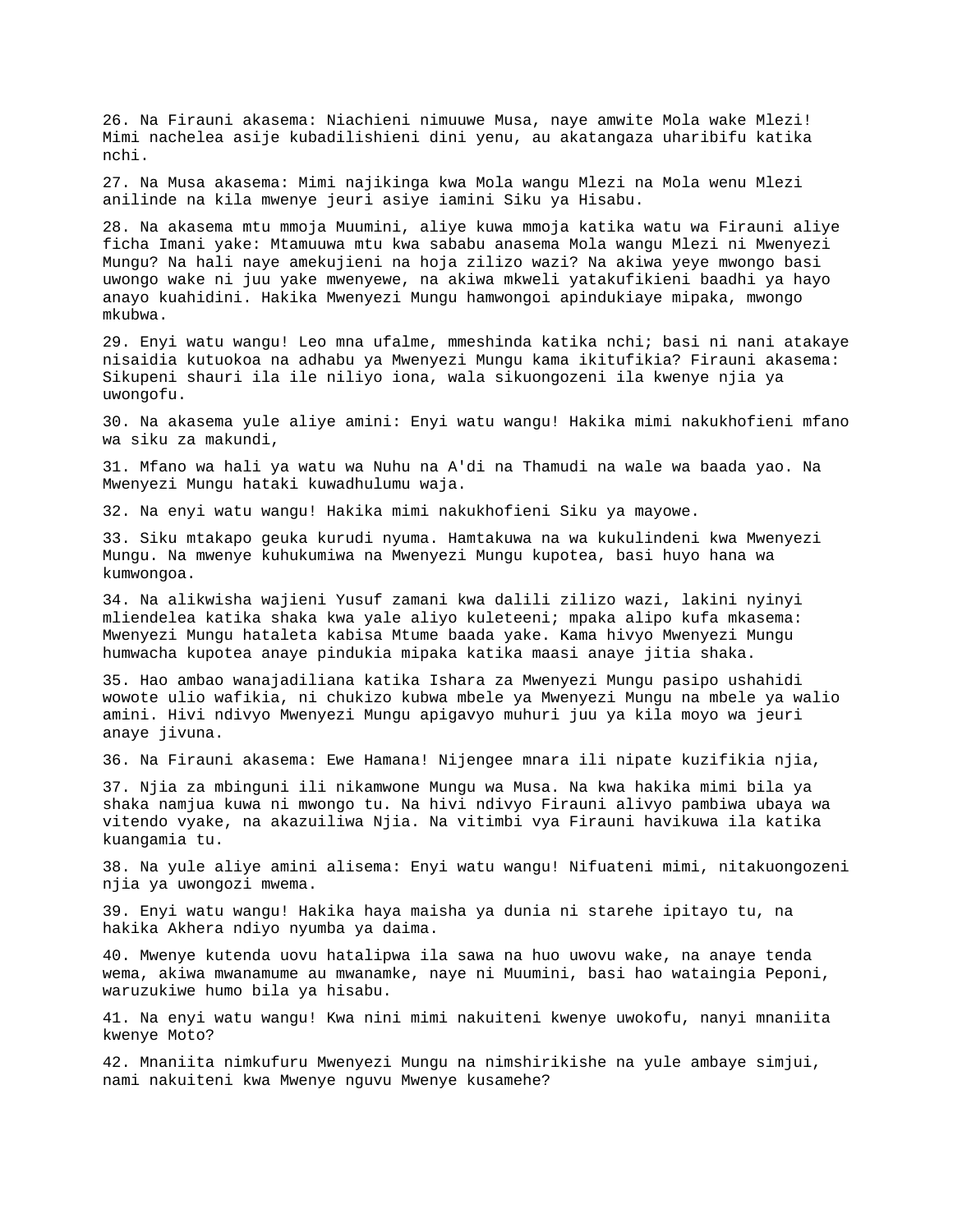43. Bila ya shaka mnaye niitia kumuabudu hastahiki wito duniani wala Akhera. Na hakika marejeo yetu ni kwa Mwenyezi Mungu. Na wanao pindukia mipaka ndio watu wa Motoni!

44. Basi mtayakumbuka ninayo kuambieni. Nami namkabidhi Mwenyezi Mungu mambo yangu. Hakika Mwenyezi Mungu anawaona waja wake.

45. Basi Mwenyezi Mungu akamlinda na ubaya wa hila walizo zifanya. Na adhabu mbaya itawazunguka watu wa Firauni.

46. Wanaonyeshwa Moto asubuhi na jioni. Na itapo fika Saa ya Kiyama patasemwa: Waingizeni watu wa Firauni katika adhabu kali kabisa!

47. Na watapo hojiana huko Motoni, wanyonge watawaambia walio jitukuza: Hakika sisi tulikuwa wafuasi wenu, basi je, hamtuondolei sehemu ya huu Moto?

48. Watasema walio jitukuza: Hakika sote sisi tumo humo humo! Kwani Mwenyezi Mungu kesha hukumu baina ya waja!

49. Na walio Motoni watawaambia walinzi wa Jahannamu: Mwombeni Mola wenu Mlezi atupunguzie walau siku moja ya adhabu.

50. Nao watasema: Je! Hawakuwa wakikufikieni Mitume wenu kwa hoja zilio wazi? Watasema: Kwani? Watasema: Basi ombeni! Na maombi ya makafiri hayawi ila ni kupotea bure.

51. Hakika bila ya shaka Sisi tunawanusuru Mitume wetu na walio amini katika uhai wa duniani na siku watapo simama Mashahidi,

52. Siku ambayo hautawafaa madhaalimu udhuru wao, nao watapata laana, na watapata makaazi mabaya kabisa.

53. Na kwa hakika tulimpa Musa uwongofu, na tukawarithisha Wana wa Israili Kitabu,

54. Ambacho ni Uwongofu na Ukumbusho kwa wenye akili.

55. Basi subiri. Hakika ahadi ya Mwenyezi Mungu ni kweli. Na omba msamaha kwa dhambi zako, na umtakase Mola wako Mlezi kwa kumhimidi jioni na asubuhi.

56. Hakika hao wanao bishana katika Ishara za Mwenyezi Mungu bila ya uthibitisho wowote uliyo wajia, hawana vifuani mwao ila kutaka ukubwa tu, na wala huo hawaufikilii. Basi jikinge kwa Mwenyezi Mungu. Hakika Yeye ni Mwenye kusikia, Mwenye kuona.

57. Bila ya shaka kuumba mbingu na ardhi ni kukubwa zaidi kuliko kuwaumba watu. Lakini watu wengi hawajui.

58. Na kipofu na mwenye kuona hawalingani; na walio amini na watendao mema hawalingani na muovu. Ni machache mnayo yakumbuka.

59. Hakika Saa (ya Kiyama) itafika, nayo haina shaka. Lakini watu wengi hawaamini.

60. Na Mola wenu Mlezi anasema: Niombeni nitakuitikieni. Kwa hakika wale ambao wanajivuna na kuniabudu Mimi wataingia Jahannamu wadhalilike.

61. Mwenyezi Mungu aliye kufanyieni usiku ili mpate kutulia humo, na mchana wa kuonea. Hakika Mwenyezi Mungu bila ya shaka ni Mwenye fadhila juu ya watu, lakini watu wengi hawashukuru.

62. Huyo ndiye Mwenyezi Mungu Mola wenu Mlezi, Muumba wa kila kitu. Hapana mungu ila Yeye; basi mnageuzwa wapi?

63. Namna hivi ndivyo walivyo geuzwa walio kuwa wakizikataa Ishara za Mwenyezi Mungu.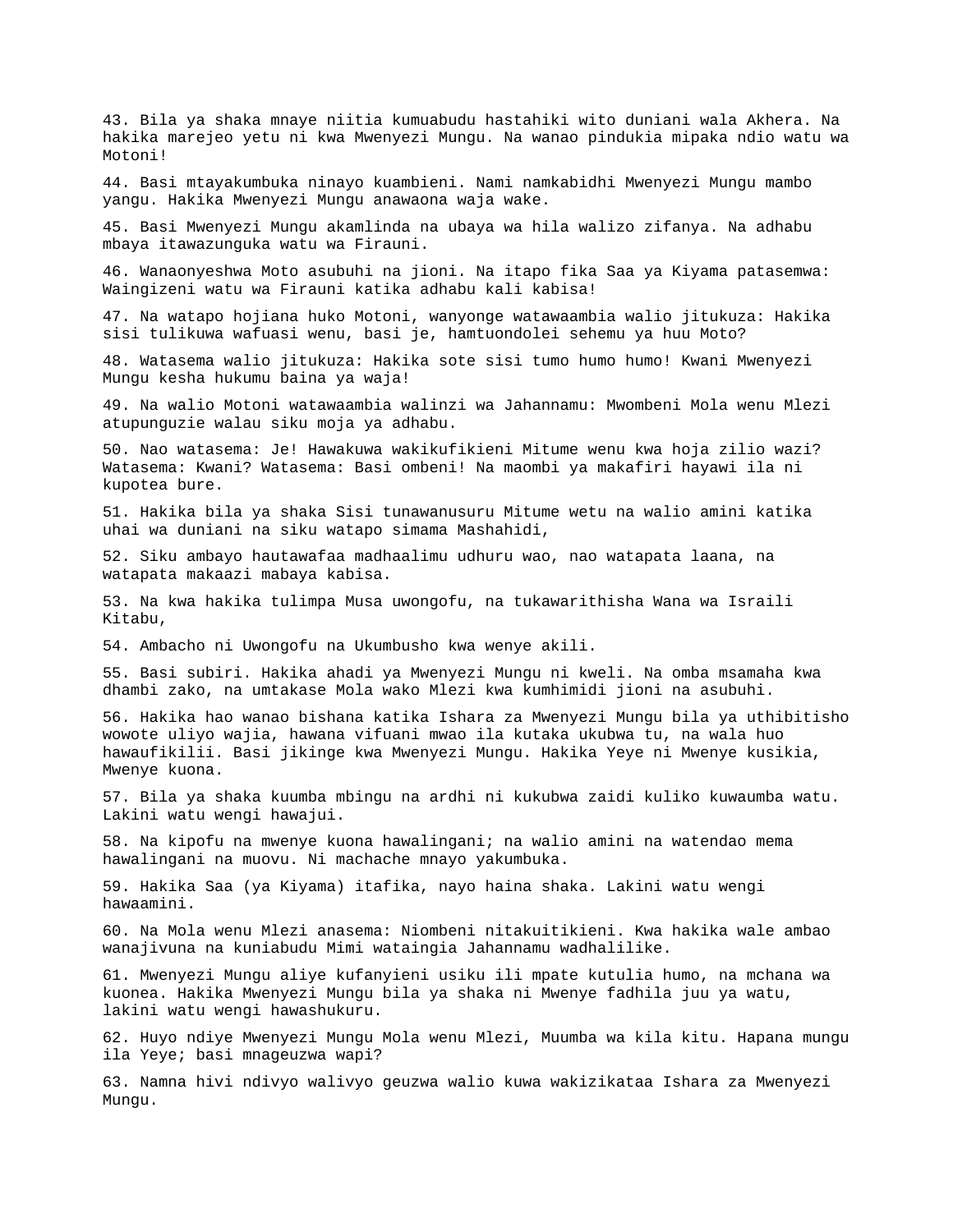**64. Ni Mwenyezi Mungu aliye kufanyieni ardhi kuwa ni pahala pa kukaa, na mbingu kuwa dari. Na akakutieni sura, na akazifanya nzuri SURA zenu, na akakuruzukuni vitu vizuri. Huyo ndiye Mwenyezi Mungu Mola wenu Mlezi. Basi ametukuka Mwenyezi Mungu Mola Mlezi wa walimwengu wote.** 

65. Yeye ndiye aliye Hai - hapana mungu isipo kuwa Yeye. Basi muabuduni Yeye mkimsafishia Dini Yeye. Sifa njema zote ni za Mwenyezi Mungu, Mola Mlezi wa walimwengu wote.

66. Sema: Mimi nimekatazwa kuwaabudu hao mnao waomba badala ya Mwenyezi Mungu, zilipo nijia hoja zilizo dhaahiri kutokana na Mola wangu Mlezi. Na nimeamrishwa nisilimu kwa Mola wa walimwengu wote.

67. Yeye ndiye aliye kuumbeni kwa udongo, kisha kwa tone la manii, kisha kwa pande la damu, kisha akakutoeni katika hali ya mtoto mchanga, kisha mpate kufikilia utu uzima, kisha mpate kuwa wazee. Na kati yenu wapo wanao kufa kabla, na ili mfikie muda ulio kwisha wekwa, na ili mpate kufahamu.

68. Yeye ndiye anaye huisha na anaye fisha. Akihukumu jambo liwe, basi huliambia: Kuwa! Likawa.

69. Je! Huwaoni wale wanao bishana katika Ishara za Mwenyezi Mungu? Wanageuziwa wapi?

70. Ambao wamekanusha Kitabu na yale tuliyo watuma Mitume wetu. Basi watakuja jua.

71. Zitakapo kuwa pingu shingoni mwao na minyororo, huku wanabururwa

72. Katika maji ya moto, kisha wanaunguzwa Motoni,

73. Tena wataambiwa: Wako wapi mlio kuwa mkiwashirikisha

74. Badala ya Mwenyezi Mungu? Watasema: Wametupotea, bali tangu zamani hatukuwa tukiomba kitu! Hivyo ndivyo Mwenyezi Mungu anawaachia makafiri wapotelee mbali.

75. Haya ni kwa sababu mlikuwa mkijitapa katika ardhi pasipo haki, na kwa sababu mlikuwa mkijishaua.

76. Ingieni kwenye milango ya Jahannamu, mdumu humo milele. Basi ni maovu yaliyoje makaazi ya wanao takabari!

77. Basi subiri, hakika ahadi ya Mwenyezi Mungu ni ya kweli. Na ama tukikuonyesha baadhi ya yale tuliyo waahidi au tukikufisha, lakini wao watarudishwa kwetu tu.

78. Na bila ya shaka tuliwatuma Mitume kabla yako. Wengine katika hao tumekusimulia khabari zao, na wengine hatukukusimulia. Na haiwi Mtume alete Ishara yoyote ila kwa idhini ya Mwenyezi Mungu. Basi ikija amri ya Mwenyezi Mungu huhukumiwa kwa Haki, na hapo wapotofu watakhasiri.

79. Mwenyezi Mungu aliye kujaalieni nyama hoa, mifugo, ili muwapande baadhi yao, na muwale baadhi yao.

80. Na katika hao mnayo manufaa kadhaa wa kadhaa, na mnapata kwao haja ziliomo vifuani mwenu; na mnachukuliwa juu yao, na juu ya marikebu.

81. Naye anakuonyesheni Ishara zake. Basi Ishara gani za Mwenyezi Mungu mnazo zikataa?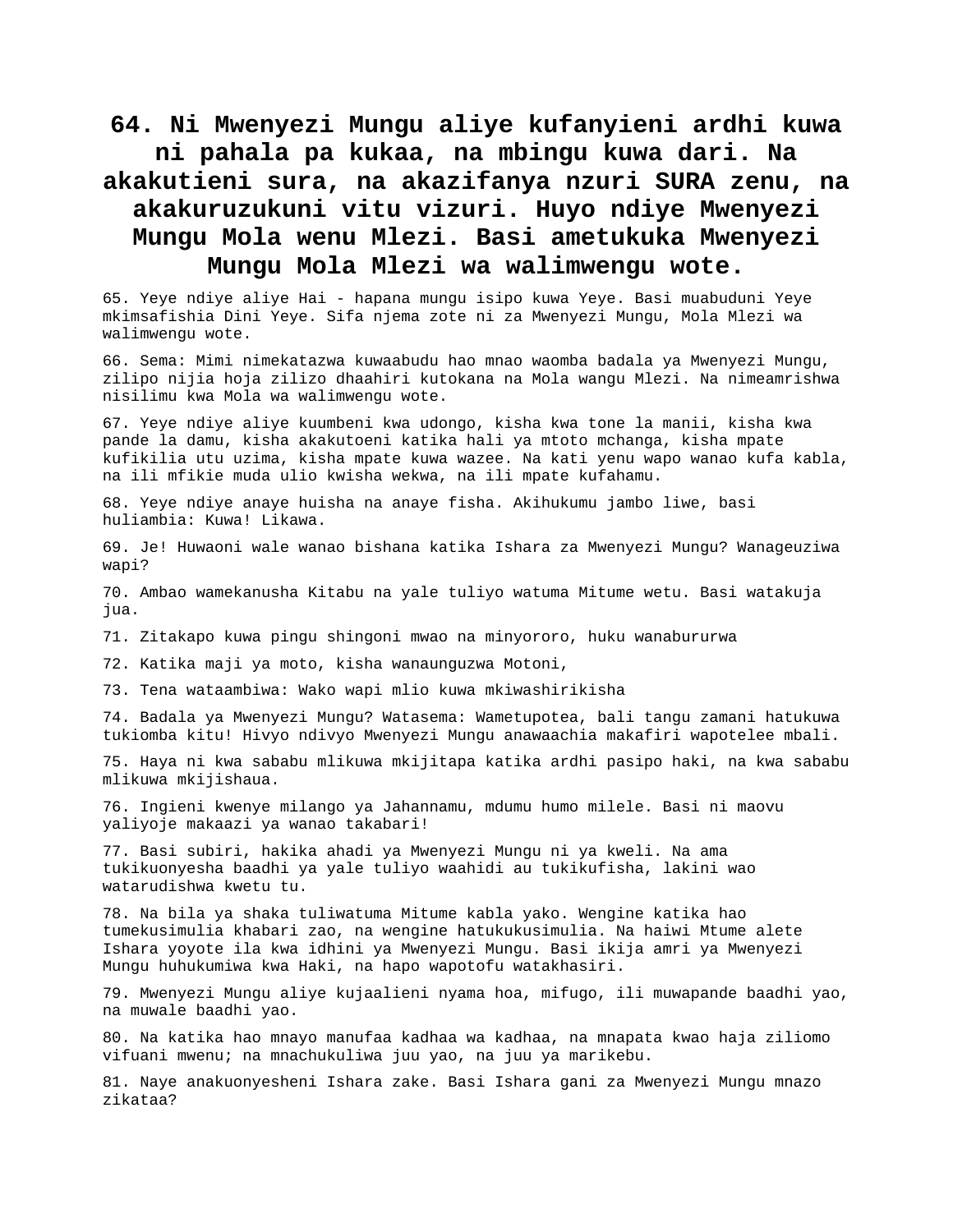82. Kwani hawatembei katika ardhi wakaona ulikuwaje mwisho wa walio kuwa kabla yao? Wao walikuwa wengi kuliko hawa, na wamewashinda kwa nguvu na athari katika nchi. Wala hayakuwafaa hayo waliyo kuwa wakiyachuma.

83. Walipo wajia Mitume wao kwa dalili zilizo wazi walijitapa kwa ilimu waliyo kuwa nayo. Basi yakawazunguka waliyo kuwa wakiyafanyia maskhara.

84. Walipo iona adhabu yetu walisema: Tumemuamini Mwenyezi Mungu kuwa ni wa pekee, na tunaikataa miungu tuliyo kuwa tukiishirikisha naye.

85. Lakini imani yao haikuwa yenye kuwafaa kitu wakati ambao wamekwisha iona adhabu yetu. Huu ndio mwendo wa Mwenyezi Mungu ulio kuwa kwa waja wake. Na hapo walio kufuru walikhasiri.

#### **SURA 41. SURAT FUSS'ILAT (AU H'A MIM SAJDAH)**

KWA JINA LA MWENYEZI MUNGU MWINGI WA REHEMA MWENYE KUREHEMU

1. H'a Mim

2. Uteremsho huu umetoka kwa Mwingi wa rehema, Mwenye kurehemu.

3. Hichi ni Kitabu kilicho pambanuliwa Aya zake, cha kusomwa kwa Kiarabu kwa watu wanao jua.

4. Kitoacho khabari njema, na chenye kuonya. Lakini wengi katika wao wamepuuza; kwa hivyo hawasikii.

5. Na wakasema: Nyoyo zetu zimo katika vifuniko kwa hayo unayo tuitia, na masikio yetu yana uziwi, na baina yetu na wewe lipo pazia. Basi wewe tenda, nasi tunatenda.

6. Sema: Hakika mimi ni mtu kama nyinyi; inafunuliwa kwangu ya kwamba Mungu wenu ni Mungu Mmoja tu. Basi nyookeni sawa kumwendea Yeye, na mumtake msamaha, na ole wao wanao mshirikisha,

7. Ambao hawatoi Zaka na wanaikataa Akhera.

8. Hakika wanao amini na wakatenda mema watakuwa na ujira usio na ukomo.

9. Sema: Hivyo nyinyi mnamkataa aliye umba ardhi katika siku mbili, na mnamfanyia washirika? Huyu ndiye Mola Mlezi wa walimwengu wote.

10. Na akaweka humo milima juu yake, na akabarikia humo na akakadiria humo chakula chake katika siku nne. Haya ni sawa kabisa kwa wanao uliza.

11. Kisha akazielekea mbingu, na zilikuwa moshi, akaziambia hizo na ardhi: Njooni, kwa khiari au kwa nguvu! Vyote viwili vikasema: Tumekuja nasi ni wat'iifu.

12. Basi akazifanya mbingu saba kwa siku mbili, na akazipangia kila mbingu mambo yake. Na tukaipamba mbingu ya chini kwa mataa na kwa ulinzi. Hichi ndicho kipimo cha Mwenyezi Mungu Mwenye Kujua.

13. Basi wakipuuza wewe sema: Nakuhadharisheni adhabu mfano wa adhabu ya A'di na Thamudi,

14. Walipo wajia Mitume mbele yao na nyuma yao wakawaambia: Msimuabudu ila Mwenyezi Mungu! Wakasema: Angeli taka Mola wetu Mlezi bila ya shaka angeli wateremsha Malaika. Basi sisi hakika tunayakataa hayo mliyo tumwa.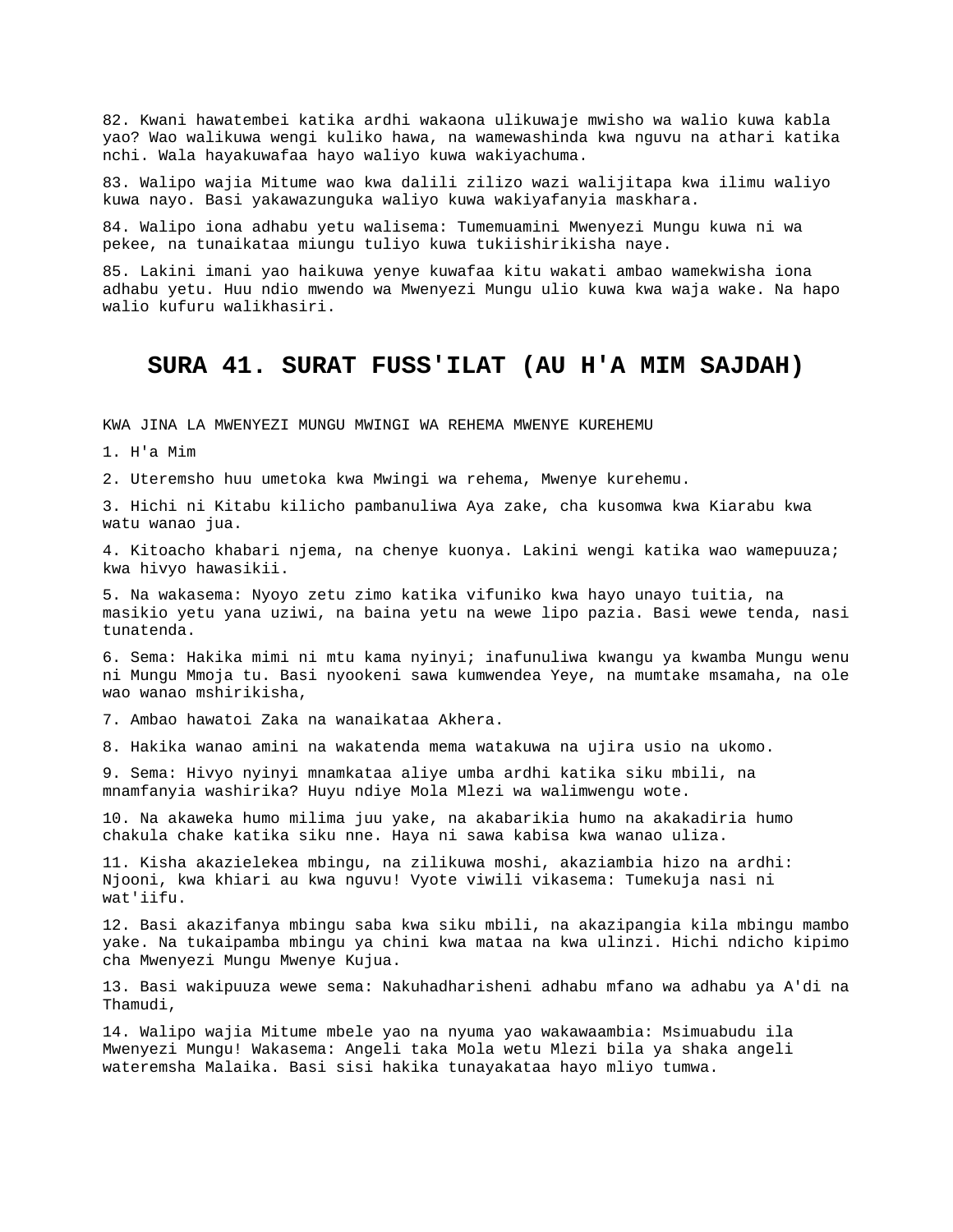15. Ama kina A'di walijivuna katika nchi bila ya haki, na wakasema: Nani aliye kuwa na nguvu kushinda sisi? Kwani wao hawakuona kwamba Mwenyezi Mungu aliye waumba ni Mwenye nguvu kushinda wao? Na wao wakawa wanazikataa Ishara zetu!

16. Basi tuliwapelekea upepo wa kimbunga katika siku za ukorofi, ili tuwaonjeshe adhabu ya kuwahizi katika uhai wa duniani, na bila ya shaka adhabu ya Akhera ina hizaya zaidi, na wala wao hawatanusuriwa.

17. Na ama Thamudi tuliwaongoza, lakini walipenda upofu kuliko uwongofu. Basi uliwachukua moto wa adhabu ya kuwafedhehi kwa sababu ya yale waliyo kuwa wakiyachuma.

18. Na tukawaokoa walio amini na wakawa wanamcha-mngu.

19. Na siku watakapo kusanywa maadui wa Mwenyezi Mungu kwenye Moto, nao wakikgawanywa kwa makundi.

20. Hata watakapo ufikia Moto yatawashuhudia masikio yao, na macho yao na ngozi zao kwa waliyo kuwa wakiyatenda.

21. Na wao wataziambia ngozi zao: Kwa nini mmetushuhudilia? Nazo zitasema: Ametutamkisha Mwenyezi Mungu ambaye ametamkisha kila kitu! Na Yeye ndiye aliye kuumbeni mara ya kwanza, na kwake Yeye tu mtarejeshwa.

22. Na hamkuwa wenye kujificha hata masikio yenu, na macho yenu, na ngozi zenu, zisikushuhudilieni. Lakini mlidhani kwamba Mwenyezi Mungu hayajui mengi katika mliyo kuwa mkiyatenda.

23. Basi hiyo dhana yenu mliyo kuwa mkimdhania Mola wenu Mlezi. Imekuangamizeni; na mmekuwa miongoni mwa walio khasiri.

24. Basi wakisubiri Moto ndio maskani yao. Na wakiomba radhi hawakubaliwi.

25. Na tukawawekea marafiki, na wakawapambia yaliyo mbele yao na nyuma yao. Basi ikawathibitikia kauli wawe pamoja na mataifa yaliyo pita kabla yao, miongoni mwa majini na watu. Hakika hao wamekuwa ni wenye kukhasirika.

26. Na walio kufuru walisema: Msiisikilize Qur'ani hii, na timueni zogo, huenda mkashinda.

27. Basi hapana shaka tutawaonjesha hao walio kufuru adhabu kali, na hapana shaka tutawalipa malipo mabaya ya yale waliyo kuwa wakiyafanya.

28. Hayo ndiyo malipo ya Maadui wa Mwenyezi Mungu - Moto! Humo watakuwa na maskani ya kudumu, ndiyo malipo yao kwa sababu walikuwa wakizikataa Ishara zetu.

29. Na walio kufuru watasema: Mola wetu Mlezi! Tuonyeshe walio tupoteza miongoni mwa majini na watu ili tuwaweke chini ya miguu yetu, wapate kuwa miongoni wa walio chini kabisa.

30. Hakika walio sema: Mola wetu Mlezi ni Mwenyezi Mungu! Kisha wakanyooka sawa, hao huwateremkia Malaika wakawaambia: Msiogope, wala msihuzunike; nanyi furahini kwa Pepo mliyo kuwa mkiahidiwa.

31. Sisi ni vipenzi vyenu katika maisha ya dunia na katika Akhera, na humo mtapata kinacho tamaniwa na nafsi zenu, na humo mtapata mtakavyo vitaka.

32. Ni takrima itokayo kwa Mwenye kusamehe, Mwenye kurehemu.

33. Na ni nani mbora wa kusema kuliko aitaye kwa Mwenyezi Mungu na akatenda mema, na akasema: Hakika mimi ni katika Waislamu?

34. Mema na maovu hayalingani. Pinga uovu kwa lilio jema zaidi. Hapo yule ambaye baina yako naye pana uadui atakuwa kama rafiki jamaa wa kukuonea uchungu.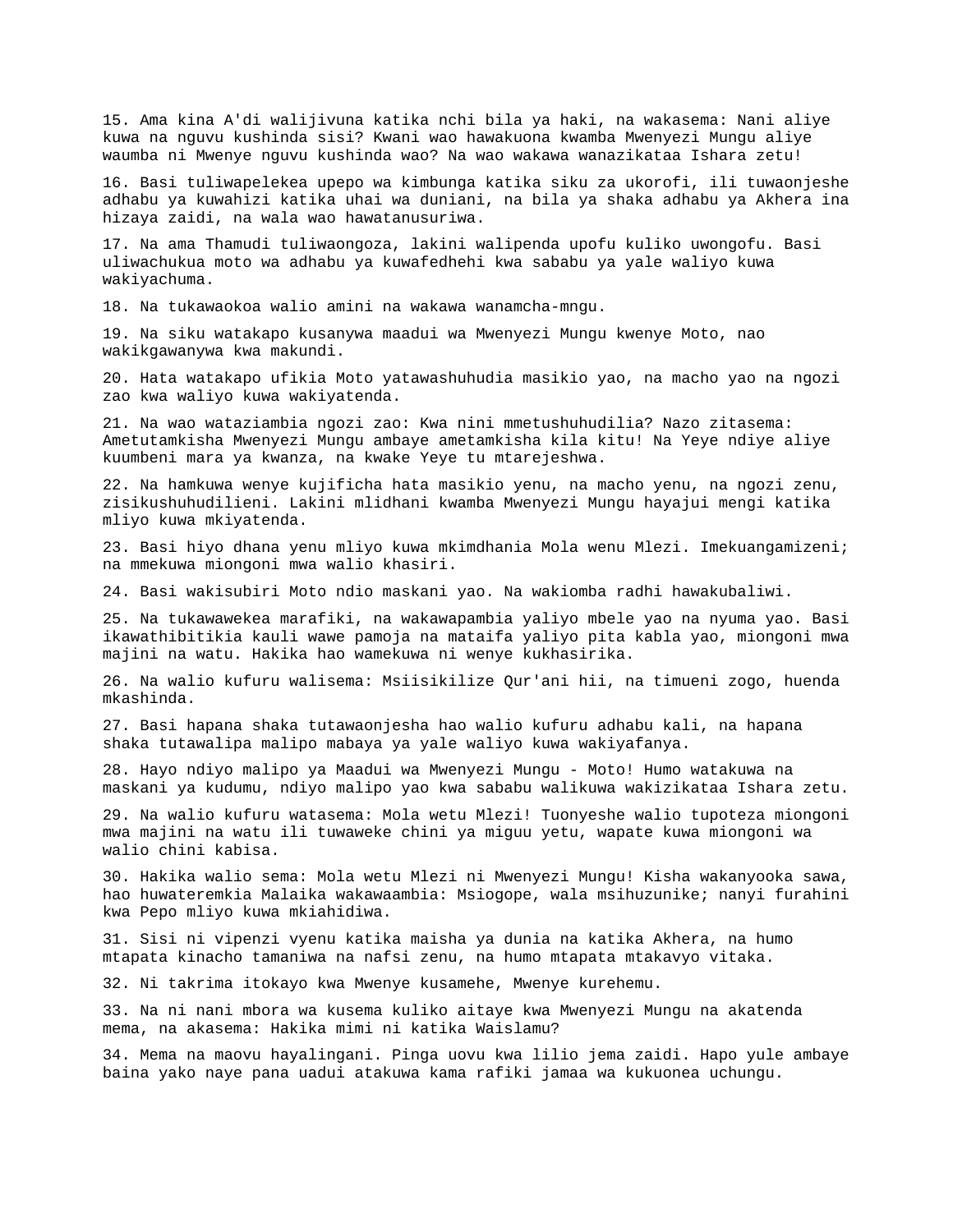35. Lakini hawapewi wema huu ila wanao subiri, wala hawapewi ila wenye bahati kubwa.

36. Na Shet'ani akikuchochea kwa uchochezi wewe jikinge kwa Mwenyezi Mungu. Hakika Yeye ni Mwenye kusikia, Mwenye kujua.

37. Na katika Ishara zake ni usiku na mchana, na jua na mwezi. Basi msilisujudie jua wala mwezi, bali msujudieni Mwenyezi Mungu aliye viumba, ikiwa nyinyi mnamuabudu Yeye tu.

38. Na ikiwa watajivuna, basi hao walioko kwa Mola wako Mlezi wanamtakasa Yeye usiku na mchana, na wao hawachoki.

39. Na katika Ishara zake ni kwamba unaiona ardhi nyonge, lakini tunapo iteremshia maji mara unaiona inataharaki na kuumuka. Bila ya shaka aliye ihuisha ardhi ndiye atakaye huisha wafu. Hakika Yeye ni Muweza wa kila kitu.

40. Hakika wale wanao upotoa ukweli uliomo katika Ishara zetu hawatufichikii Sisi. Je! Atakaye tupwa Motoni ni bora au atakaye kuja kwa amani Siku ya Kiyama? Tendeni mpendavyo, kwa hakika Yeye anayaona mnayo yatenda.

41. Kwa hakika wanayo yakataa mawaidha haya yanapo wajia (wataangamia), na haya bila ya shaka ni Kitabu chenye nguvu na utukufu.

42. Hautakifikia upotovu mbele yake wala nyuma yake. Kimeteremshwa na Mwenye hikima, Msifiwa.

43. Huambiwi ila yale yale waliyo ambiwa Mitume wa kabla yako. Hakika Mola wako Mlezi bila ya shaka ni Mwenye maghfira, na ni Mwenye adhabu chungu.

44. Na lau tungeli ifanya Qur'ani kwa lugha ya kigeni wangeli sema: Kwanini Aya zake haziku pambanuliwa? Yawaje lugha ya kigeni na Mtume Mwaarabu? Sema: Hii Qur'ani ni uwongofu na poza kwa wenye kuamini. Na wasio amini umo uziwi katika masikio yao, nayo kwao imezibwa hawaioni. Hao wanaitwa nao wako pahala mbali.

45. Na hakika tulimpa Musa Kitabu, lakini pakatokea khitilafu kati yake. Na lau kuwa halikwisha tangulia neno la Mola wako Mlezi wangeli hukumiwa. Na hakika wao wamo katika shaka yenye kuwatia wasiwasi.

46. Anaye tenda mema basi anajitendea mwenyewe nafsi yake, na mwenye kutenda uovu basi ni juu ya nafsi yake vile vile; wala Mola wako Mlezi si mwenye kuwadhulumu waja.

47. UJUZI wa kuijua Saa ya Kiyama unarudishwa kwake tu Mwenyezi Mungu. Na matunda hayatoki katika mafumba yake, wala mwanamke hachukui mimba, wala hazai, ila kwa kujua kwake. Na siku atakayo waita, akawaambia: Wako wapi washirika wangu? Hapo watasema: Tunakiri kwako ya kwamba hapana miongoni mwetu anaye shuhudia hayo.

48. Na wakawapotea wale walio kuwa wakiwaomba hapo kwanza, na wakawa na yakini kuwa hawana pa kukimbilia.

49. Mwanaadamu hachoki kuomba dua za kheri, na inapo mpata shari, mara huvunjika moyo akakata tamaa.

50. Na pindi tukimwonjesha rehema itokayo kwetu baada ya kumgusa dhara, bila ya shaka husema: Haya nayastahiki mimi, wala sidhani kuwa Kiyama kitakuja. Na hata nikirudishwa kwa Mola wangu Mlezi bila ya shaka nina mema yangu kwake! Basi kwa yakini tutawaelezea walio kufuru hayo waliyo yatenda, na kwa yakini tutawaonjesha adhabu ngumu.

51. Na tukimneemesha mwanaadamu hugeuka na kujitenga upande, na inapo mgusa shari, huwa na madua marefu marefu.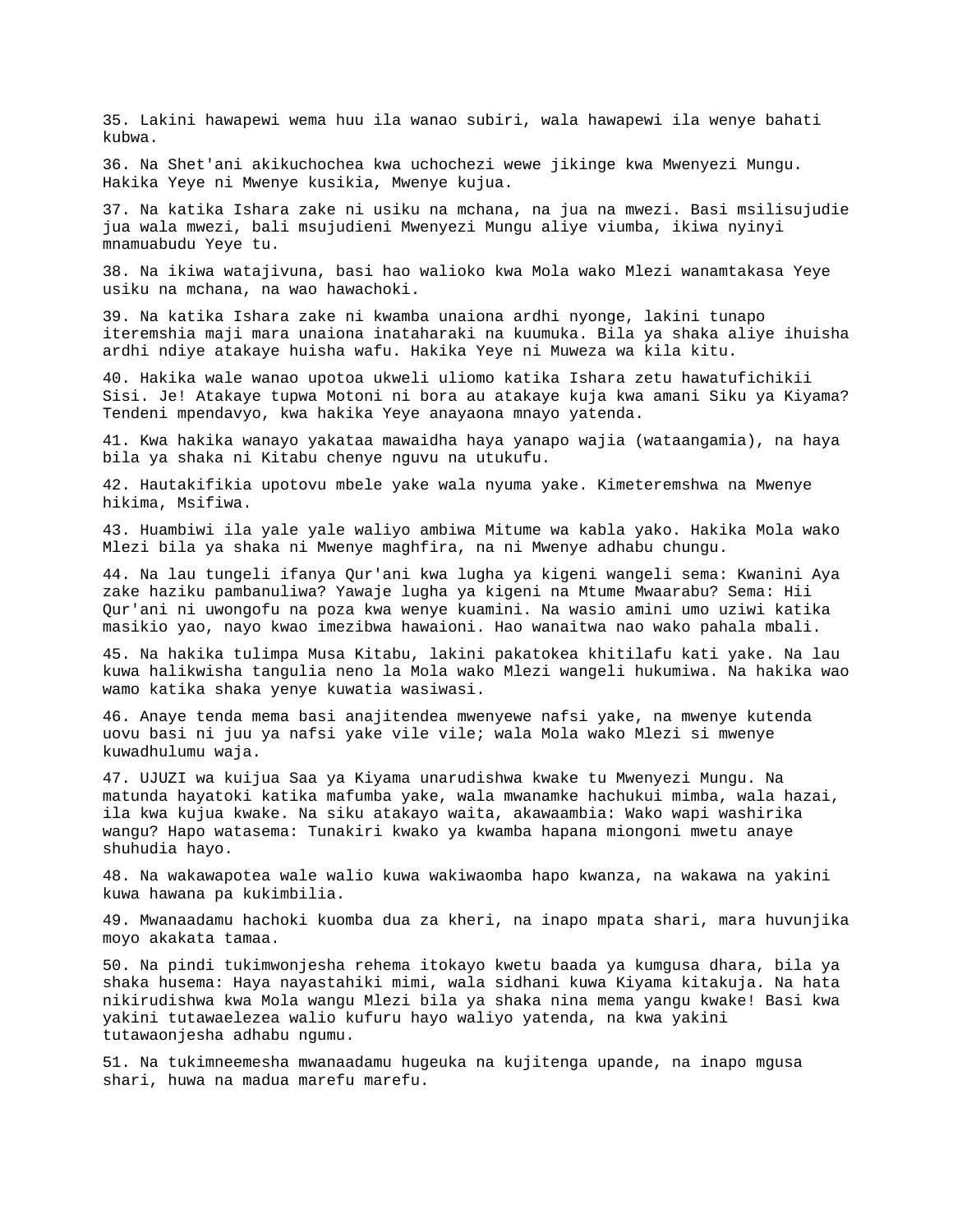52. Sema: Mnaonaje! Ikiwa haya yanatoka kwa Mwenyezi Mungu, nanyi ikawa ndio mmeyakataa, ni nani aliye potea zaidi kuliko aliye katika upinzani wa mbali?

53. Tutawaonyesha Ishara zetu katika upeo wa mbali na katika nafsi zao wenyewe mpaka iwabainikie kwamba haya ni kweli. Je! Haikutoshi kwamba Mola wako Mlezi kuwa Yeye ni Shahidi wa kila kitu?

54. Ama wao wamo katika shaka ya kukutana na Mola wao Mlezi! Ama hakika Yeye amekizunguka kila kitu.

#### **SURA 42. SURAT ASH-SHUURA**

KWA JINA LA MWENYEZI MUNGU MWINGI WA REHEMA MWENYE KUREHEMU

1. H'a Mim

2. A'yn Sin Qaf

3. Hivi ndivyo Mwenyezi Mungu Mwenye nguvu na Mwenye hikima anavyo kuletea Wahyi wewe na walio kabla yako.

4. Ni vyake viliomo mbinguni, na viliomo katika ardhi. Na Yeye ndiye Mtukufu, Mkuu.

5. Zinakaribia mbingu kupasuka juu huko, na Malaika wakimtakasa Mola wao Mlezi na kumhimidi, na wakiwaombea maghfira waliomo kwenye ardhi. Ama hakika Mwenyezi Mungu ni Mwenye kusamehe, Mwenye kurehemu.

6. Na wale walio wafanya walinzi wengine badala yake Yeye, Mwenyezi Mungu ni Mwangalizi juu yao. Wala wewe si wakili juu yao.

7. Na namna hivi tumekufunulia Qur'ani kwa Kiarabu ili uwaonye watu wa Mama wa Miji na walio pembezoni mwake. Na uhadharishe na Siku ya Mkutano, haina shaka hiyo. Kundi moja litakuwa Peponi, na kundi jengine Motoni.

8. Na Mwenyezi Mungu angeli penda ange wafanya wote umma mmoja, lakini anamwingiza katika rehema yake amtakaye. Na wenye kudhulumu hawana mlinzi wala msaidizi.

9. Au wamechukua walinzi wengine badala yake! Lakini Mwenyezi Mungu ndiye Mlinzi khasa. Na Yeye ndiye anaye huisha wafu. Na Yeye ndiye Mweza wa kila kitu.

10. Na mkikhitalifiana katika jambo lolote, basi hukumu yake iko kwa Mwenyezi Mungu. Huyo Mwenyezi Mungu ndiye Mola wangu Mlezi, ninaye mtegemea na kwake Yeye narejea.

11. Yeye ndiye Muumba mbingu na ardhi, amekujaalieni mke na mume katika nafsi zenu, na katika nyama hoa dume na jike, anakuzidishieni namna hii. Hapana kitu kama mfano wake. Naye ni Mwenye kusikia Mwenye kuona.

12. Yeye ndiye Mwenye funguo za mbingu na ardhi. Humkunjulia riziki amtakaye, na humpimia amtakaye. Hakika Yeye ni Mjuzi wa kila kitu.

13. Amekuamrisheni Dini ile ile aliyo muusia Nuhu na tuliyo kufunulia wewe, na tuliyo wausia Ibrahim na Musa na Isa, kwamba shikeni Dini wala msifarikiane kwayo. Ni magumu kwa washirikina hayo unayo waitia. Mwenyezi Mungu humteua kwake amtakaye, na humwongoa kwake aelekeaye.

14. Na hawakufarikiana ila baada ya kuwajia ilimu kwa sababu ya husuda iliyo kuwa baina yao. Na lau kuwa haikwisha tangulia kauli kutoka kwa Mola wako Mlezi ya kuakhirisha mpaka muda maalumu, basi bila ya shaka palingeli hukumiwa baina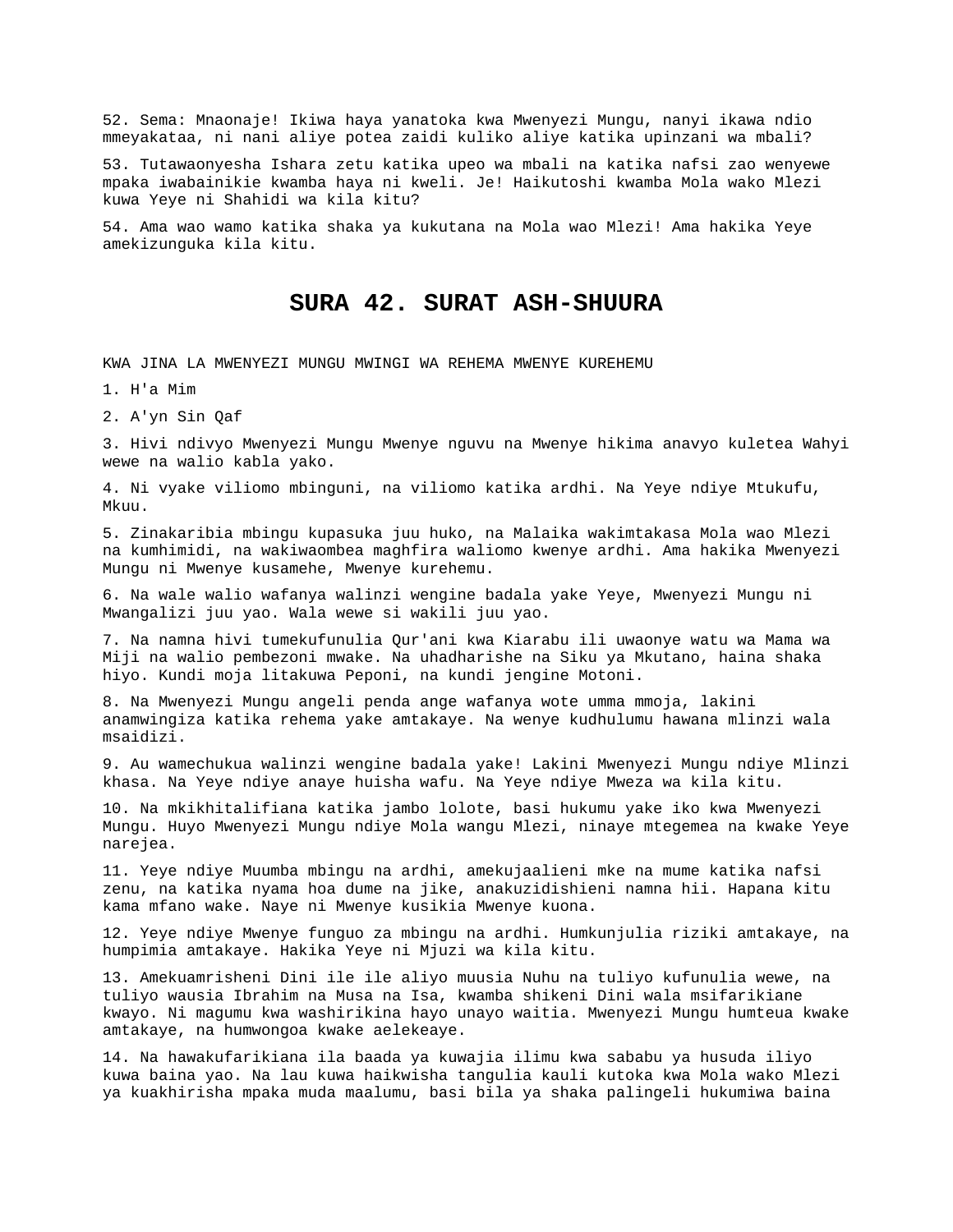yao. Na hakika walio rithishwa Kitabu baada yao wanakitilia shaka inayo wahangaisha.

15. Basi kwa haya waite! Nawe simama sawa sawa kama ulivyo amrishwa, wala usiyafuate matamanio yao. Na sema: Naamini aliyo teremsha Mwenyezi Mungu katika Vitabu. Na nimeamrishwa nifanye uadilifu baina yenu. Mwenyezi Mungu ni Mola wetu Mlezi, na Mola wenu Mlezi. Sisi tuna jukumu kwa vitendo vyetu, na nyinyi mna jukumu kwa vitendo vyenu. Hapana kuhojiana baina yetu na nyinyi. Na Mwenyezi Mungu atatukusanya pamoja, na marejeo ni kwake.

16. Na wanao hojiana juu ya Mwenyezi Mungu baada ya kukubaliwa, hoja za hawa ni baat'ili mbele ya Mola wao Mlezi, na juu yao ipo ghadhabu, na itakuwa kwao adhabu kali.

17. Mwenyezi Mungu ndiye aliye teremsha Kitabu kwa Haki, na Mizani. Na nini kitakacho kujuulisha ya kwamba pengine Saa ya Kiyama ipo karibu?

18. Wasio amini huihimiza hiyo Saa ifike upesi; lakini wanao amini wanaiogopa, na wanajua kwamba hakika hiyo ni kweli. Ama kwa hakika hao wanao bishana katika khabari za hiyo Saa wamo katika upotofu wa mbali kabisa.

19. Mwenyezi Mungu ni Mpole kwa waja wake. Humruzuku ampendaye. Naye ni Mwenye nguvu, Mtukufu.

20. Mwenye kutaka mavuno ya Akhera tutamzidishia katika mavuno yake, na mwenye kutaka mavuno ya duniani tutampa katika hayo, lakini katika Akhera hana fungu.

21. Au hao wana miungu ya kishirikina walio watungia dini asiyo itolea idhini Mwenyezi Mungu? Na lau lisinge kuwako neno la kupambanua basi wangeli katiwa hukumu baina yao. Na hakika wenye kudhulumu watapata adhabu chungu.

22. Utawaona hao madhaalimu wanavyo kuwa na khofu kwa sababu ya waliyo yachuma, nayo yatawafika tu. Na walio amini na wakatenda mema watakuwamo katika mabustani ya Peponi. Humo watapata wayatakayo kwa Mola wao Mlezi. Hiyo ndiyo fadhila kubwa.

23. Hayo ndiyo aliyo wabashiria Mwenyezi Mungu waja wake walio amini na wakatenda mema. Sema: Sikuombeni malipo yoyote kwenu ila mapenzi katika kujikurubisha. Na anaye fanya wema tutamzidishia wema. Hakika Mwenyezi Mungu ni Msamehevu Mwenye shukrani.

24. Ati wanasema: Amemzulia Mwenyezi Mungu uwongo? Mwenyezi Mungu akipenda atapiga muhuri juu ya moyo wako. Na Mwenyezi Mungu anaufuta upotofu na anaithibitisha Haki kwa maneno yake. Hakika Yeye anayajua yaliomo vifuani.

25. Naye ndiye anaye pokea toba kwa waja wake, na anasamehe makosa, na anayajua mnayo yatenda.

26. Na anawaitikia wanao amini na wakatenda mema, na anawazidishia fadhila zake. Na makafiri watakuwa na adhabu chungu.

27. Na lau kuwa Mwenyezi Mungu angeli wakunjulia riziki waja wake, basi bila ya shaka wangeli panda kiburi katika dunia. Lakini anaiteremsha kwa kipimo akitakacho. Hakika Yeye anawajua vyema waja wake na anawaona.

28. Naye ndiye anaye iteremsha mvua baada ya wao kwisha kata tamaa, na hueneza rehema yake. Naye ndiye Mlinzi Mwenye kuhimidiwa.

29. Na katika Ishara zake ni kuumba mbingu na ardhi, na wanyama alio waeneza. Naye ni Mwenye uweza wa kuwakusanya apendapo.

30. Na misiba inayo kusibuni ni kwa sababu ya vitendo vya mikono yenu. Naye anasamehe mengi.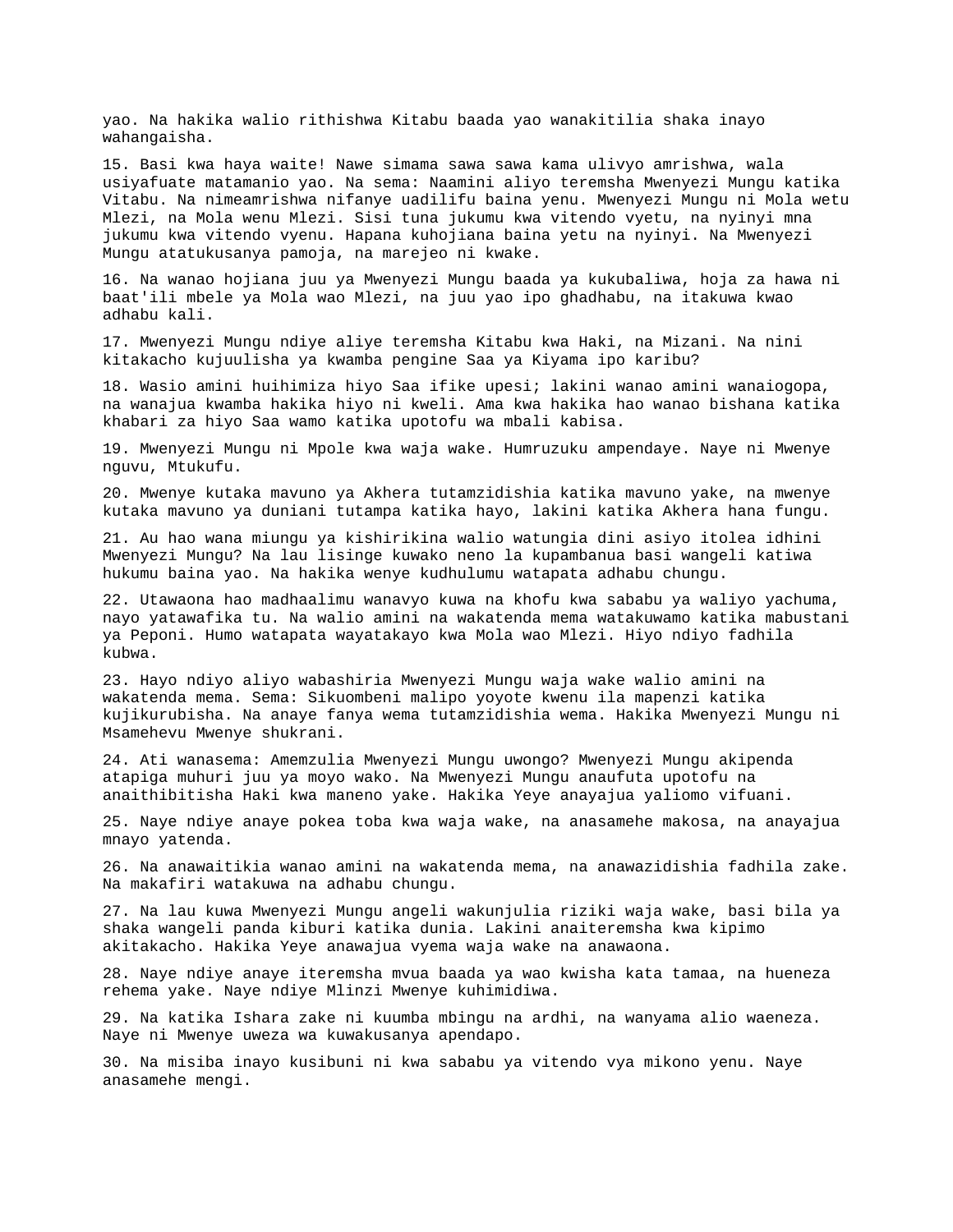31. Na nyinyi hamwezi kushinda katika ardhi. Na wala nyinyi hamna mlinzi wala msaidizi badala ya Mwenyezi Mungu.

32. Na katika Ishara zake ni vyombo vinavyo kwenda na kurejea baharini kama vilima.

33. Akitaka, huutuliza upepo navyo hivyo vyombo husimama tutwe juu ya bahari. Hakika katika hayo zipo Ishara kwa kila mwenye kusubiri akashukuru.

34. Au huviangamiza hivyo vyombo kwa sababu ya waliyo yatenda hao watu. Naye husamehe mengi.

35. Na ili wajue wanao jadiliana katika Ishara zetu kwamba hawana pahala pa kukimbilia.

36. Basi vyote mlivyo pewa ni starehe ya maisha ya dunia tu, lakini kilichoko kwa Mwenyezi Mungu ni bora, na cha kudumu kwa ajili ya walio amini, na wakawa wanamtegemea Mola wao Mlezi,

37. Na wanayo yaepuka madhambi makubwa na mambo machafu, na wanapo kasirika wao husamehe,

38. Na wanao mwitikia Mola wao Mlezi, na wakashika Sala, na mambo yao yakawa ni kwa kushauriana baina yao, na kutokana na tulicho waruzuku wakawa wanatoa,

39. Na ambao wanapo fanyiwa jeuri hujitetea.

40. Na malipo ya uovu ni uovu mfano wa huo. Lakini mwenye kusamehe, na akasuluhisha, basi huyo malipo yake yapo kwa Mwenyezi Mungu. Hakika Yeye hawapendi wenye kudhulumu.

41. Na wanao jitetea baada ya kudhulumiwa, hao hapana njia ya kuwalaumu.

42. Bali lawama ipo kwa wale wanao wadhulumu watu, na wanafanya jeuri katika nchi bila ya haki. Hao watapata adhabu iliyo chungu.

43. Na anaye subiri, na akasamehe, hakika hayo ni katika mambo ya kuazimiwa.

44. Na ambaye Mwenyezi Mungu amemwacha kupotea, hana mlinzi baada yake. Na utawaona wenye kudhulumu watakapo iona adhabu wanasema: Je! Ipo njia ya kurudi?

45. Na utawaona wanapelekwa kwenye Moto, nao wamenyenyekea kwa unyonge, wanatazama kwa mtazamo wa kificho. Na walio amini watasema: Hakika wapatao khasara ni hao walio khasiri nafsi zao na ahali zao Siku ya Kiyama. Ama hakika wenye kudhulumu watakuwa katika adhabu ya daima.

46. Wala hawatakuwa na walinzi wa kuwanusuru mbele ya Mwenyezi Mungu. Na ambaye Mwenyezi Mungu amemwacha kupotea, hana njia yoyote.

47. Muitikieni Mola wenu Mlezi kabla haijafika siku isiyo epukika itokayo kwa Mwenyezi Mungu. Siku hiyo hamtakuwa pa kukimbilia wala hamtakuwa na cha kukingia.

48. Na wakipuuza, basi Sisi hatukukupeleka ili uwe mwangalizi wao. Si juu yako ila kufikisha Ujumbe tu. Na hakika Sisi tukimwonjesha mtu rehema kutoka kwetu, huifurahia. Na akisibiwa na ovu kwa sababu ya iliyo yatanguliza mikono yao, basi hakika mtu huyu anakufuru.

49. Ufalme wa mbingu na ardhi ni wa Mwenyezi Mungu; anaumba apendavyo, anamtunukia amtakaye watoto wa kike, na anamtunukia amtakaye watoto wa kiume,

50. Au huwachanganya wanaume na wanawake, na akamfanya amtakaye tasa. Hakika Yeye ni Mjuzi Mwenye uweza.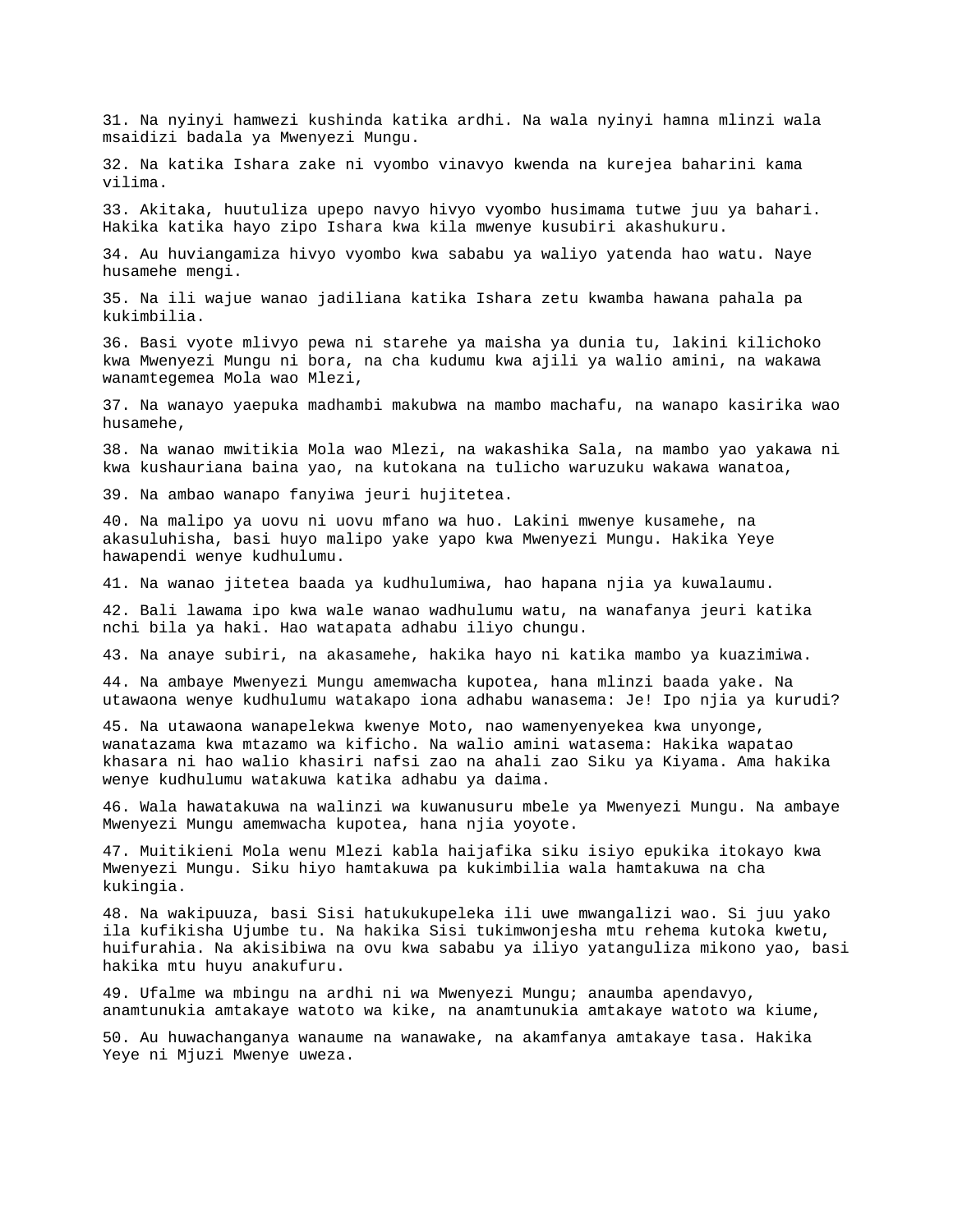51. Na haikuwa kwa mwanaadamu kwamba Mwenyezi Mungu amsemeze ila kwa Wahyi (Ufunuo), au kwa nyuma ya pazia, au kumtuma Mjumbe. Naye humfunulia ayatakayo kwa idhini yake. Hakika Yeye ni Mtukufu, Mwenye hikima.

52. Na namna hivi tumekufunulia Qur'ani kwa amri yetu. Ulikuwa hujui Kitabu ni nini, wala Imani. Lakini tumekifanya kuwa ni Nuru ambayo kwayo tunammwongoa tumtakaye katika waja wetu. Na hakika wewe unaongoa kwenye Njia Iliyo Nyooka.

53. Njia ya Mwenyezi Mungu ambaye ni vyake Yeye tu viliomo mbinguni na katika ardhi. Jueni kuwa mambo yote yanarudi kwa Mwenyezi Mungu.

#### **SURA 43. SURAT AZZUKHRUF**

KWA JINA LA MWENYEZI MUNGU MWINGI WA REHEMA MWENYE KUREHEMU

1. H'a Mim

2. Naapa kwa Kitabu kinacho bainisha.

3. Hakika Sisi tumeifanya Qur'ani kwa Kiarabu ili mfahamu.

4. Na hakika hiyo imo katika Asili ya Maandiko yalioko kwetu, ni tukufu na yenye hikima.

5. Je! Tuache kukukumbusheni kabisa kwa kuwa nyinyi ni watu mlio pita mipaka kwa ukafiri?

6. Na Manabii wangapi tuliwatuma kwa watu wa zamani!

7. Na hawajii Nabii yeyote ila walikuwa wakimkejeli.

8. Na tuliwaangamiza walio kuwa na nguvu kushinda wao. Na mfano wa watu wa zamani umekwisha pita.

9. Na ukiwauliza: Nani aliye ziumba mbingu na ardhi? Bila ya shaka watasema: Kaziumba Mwenye nguvu, Mjuzi,

10. Ambaye amekufanyieni ardhi kama tandiko, na akakufanyieni ndani yake njia mpate kuongoka.

11. Na ambaye ndiye aliye teremsha kutoka mbinguni maji kwa kiasi, na kwa hayo tukaifufua nchi iliyo kufa. Na namna hivi ndivyo mtakavyo tolewa.

12. Na ambaye ndiye aliye umba katika kila kitu jike na dume, na akakufanyieni marikebu na wanyama mnao wapanda.

13. Ili mkae vizuri migongoni mwao, kisha mkumbuke neema za Mola wenu Mlezi mnapokaa sawa sawa juu yao na mseme: Ametakasika aliye mfanya huyu atutumikie, na tusingeli weza kufanya haya wenyewe.

14. Na hakika sisi tutarudi kwa Mola wetu Mlezi.

15. Na wanamfanyia katika waja wake fungu. Kwa hakika mwanaadamu ni mtovu wa fadhila aliye dhaahiri.

16. Au amejichukulia watoto wanawake katika vile alivyo viumba, na akakuteulieni nyinyi watoto wanaume?

17. Na anapo bashiriwa mmoja wao kwa yale aliyo mpigia mfano Mwenyezi Mungu, uso wake husawijika na hujaa hasira.

18. Ati aliye lelewa katika mapambo, na katika mabishano hawezi kusema kwa bayana...?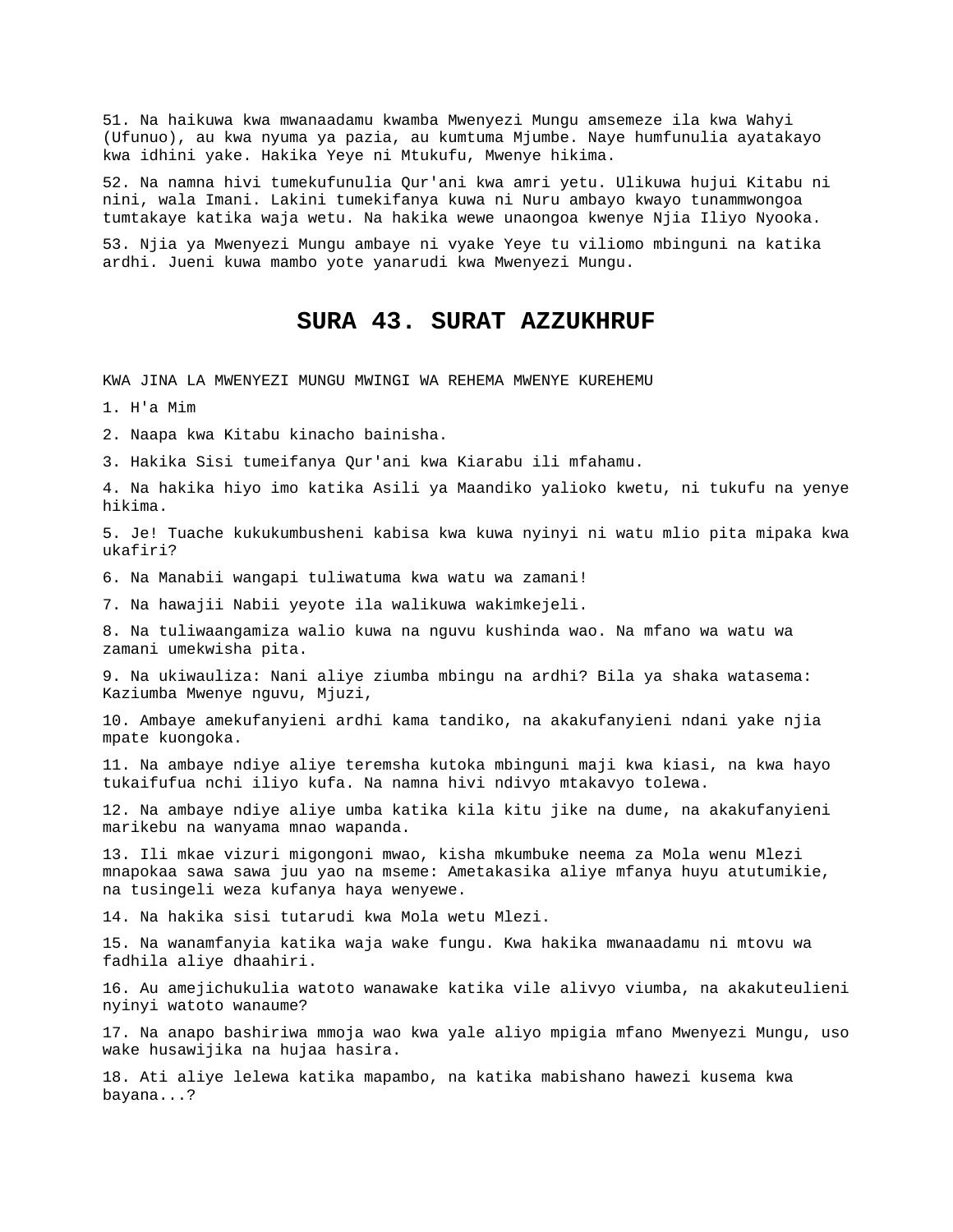19. Na wakawafanya Malaika, ambao ni waja wa Mwingi wa Rehema, ni wanawake! Kwani wameshuhudia kuumbwa kwao? Ushahidi wao utaandikwa na wao watahojiwa!

20. Nao husema: Angeli penda Mwingi wa Rehema tusingeli waabudu sisi. Hawana ujuzi wowote wa hayo! Hawana ila kusema uwongo tu!

21. Kwani tuliwapa Kitabu kabla ya hichi, na ikawa wao wanakishikilia hicho?

22. Bali wanasema: Hakika sisi tuliwakuta baba zetu wanashika dini makhsusi, basi na sisi tunaongoza nyayo zao.

23. Na kadhaalika hatukumtuma mwonyaji kwenye mji wowote ila watu wake walio deka kwa starehe walisema: Hakika sisi tuliwakuta baba zetu wanashika dini makhsusi, na sisi tunafuata nyayo zao.

24. Akasema (Mwonyaji): Hata nikikuleteeni yenye uwongofu bora kuliko mlio wakuta nao baba zenu? Wakasema: Sisi tunayakataa tu hayo mliyo tumwa.

25. Basi tukawalipizia. Angalia ulikuwaje mwisho wa walio kadhibisha!

26. Na pale Ibrahim alipo mwambia baba yake na kaumu yake: Hakika mimi ninajitenga mbali na hayo mnayo yaabudu,

27. Isipo kuwa yule aliye niumba, kwani Yeye ataniongoa.

28. Na akalifanya hili liwe neno lenye kubaki katika vizazi vyake ili warejee.

29. Bali tuliwastarehesha hawa na baba zao mpaka ikawafikia Haki na Mtume aliye bainisha.

30. Na ilipo wafikia Haki wakasema: Huu ni uchawi, na sisi hakika tunaukataa.

31. Na walisema: Kwa nini Qur'ani hii haikuteremshwa kwa mtu mkubwa katika miji miwili hii?

32. Kwani wao ndio wanao gawa rehema za Mola wako Mlezi? Sisi tumewagawanyia baina yao maisha yao katika uhai wa duniani, na tukawanyanyua baadhi yao juu ya wengine kwa daraja nyingi; kwa hivyo baadhi yao wanawafanya wenginewe wawatumikie. Na rehema za Mwenyezi Mungu ni bora kuliko hayo wanayo yakusanya.

33. Na lau isinge kuwa watu watakuwa kundi moja tungeli wajaalia wanao mkufuru Rahmani wana nyumba zao zina dari ya fedha, na ngazi zao pia wanazo pandia,

34. Na milango ya nyumba zao na vitanda wanavyo egemea juu yake,

35. Na mapambo. Lakini hayo si chochote ila ni starehe ya maisha ya dunia tu, na Akhera iliyoko kwa Mola wako Mlezi ni ya wenye kumchamngu.

36. Anaye yafanyia upofu maneno ya Rahmani tunamwekea Shet'ani kuwa ndiye rafiki yake.

37. Na hakika wao wanawazuilia Njia na wenyewe wanadhani kuwa wameongoka.

38. Hata atakapo tujia atasema: Laiti ungeli kuwako baina yangu na wewe kama umbali baina ya mashariki na magharibi. Rafiki mwovu mno wewe!

39. Na kwa kuwa mlidhulumu, haitakufaeni kitu leo kwamba nyinyi mnashirikiana katika adhabu.

40. Je! Unaweza kuwasikilizisha viziwi, au unaweza kuwaongoa vipofu na waliomo katika upotofu ulio wazi?

41. Na hata tukikuondoa, Sisi tutalipiza kisasi chetu kwao.

42. Au tutakuonyesha tulio waahidi. Nasi bila ya shaka tuna uweza juu yao.

43. Basi wewe yashike yaliyo funuliwa kwako. Hakika wewe uko kwenye Njia Iliyo Nyooka.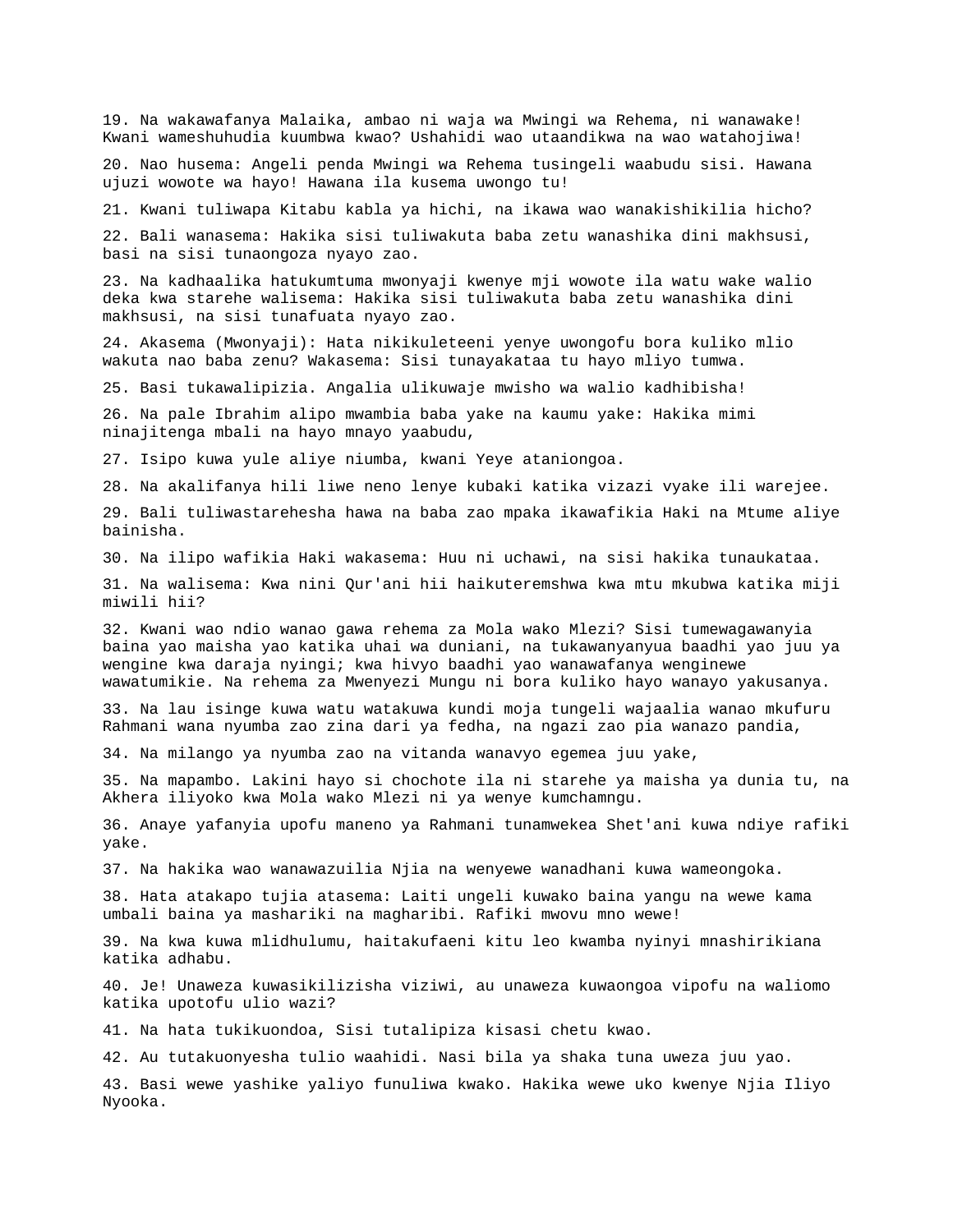44. Na hakika haya ni ukumbusho kwako na kwa kaumu yako. Na mtakuja ulizwa.

45. Na waulize Mitume wetu tulio watuma kabla yako: Je! Tulifanya miungu mingine iabudiwe badala ya Rah'mani?

46, Na bila ya shaka tulimtuma Musa kwa Ishara zetu ende kwa Firauni na waheshimiwa wake, na akasema: Hakika mimi ni Mtume wa Mola Mlezi wa walimwengu wote!

47. Lakini alipo wajia na Ishara zetu wakaingia kuzicheka.

48. Na hatukuwaonyesha Ishara yoyote ila hiyo ilikuwa kubwa zaidi kuliko nyenginewe. Na tukawakamata kwa adhabu ili warejee.

49. Na wakasema: Ewe mchawi! Tuombee kwa Mola wako Mlezi kwa ile ahadi aliyo kuahidi; hakika sisi tutakuwa wenye kuongoka.

50. Basi tulipo waondolea adhabu hiyo, mara wakaingia kuvunja ahadi.

51. Na Firauni alitangaza kwa watu wake, akisema: Enyi watu wangu! Kwani mimi sinao huu ufalme wa Misri, na hii mito inapita chini yangu? Je! Hamwoni?

52. Au mimi si bora kuliko huyu aliye mnyonge, wala hawezi kusema waziwazi?

53. Basi mbona hakuvikwa vikuku vya dhahabu, au hawakuja Malaika pamoja naye wakamwandama?

54. Basi aliwachezea watu wake, na wakamt'ii. Kwa hakika hao walikuwa watu wapotovu.

55. Walipo tukasirisha tuliwapatiliza tukawazamisha wote!

56. Kisha tukawafanya kuwa watangulizi na mfano kwa wa baadaye.

57. Na alipo pigiwa mfano Mwana wa Mariamu, watu wako waliupiga ukelele.

58. Wakasema: Miungu yetu kwani si bora kuliko huyu? Hawakukupigia mfano huo ila kwa ubishi tu. Bali hao ni watu wagomvi!

59. Hakuwa yeye (Isa) ila ni Mtumwa tuliye mneemesha na tukamfanya ni mfano kwa Wana wa Israili.

60. Na tungeli penda tungeli wafanyia miongoni mwenu Malaika katika ardhi wakifuatana.

61. Na kwa hakika yeye ni alama ya Saa ya Kiyama. Basi usiitilie shaka, na nifuateni. Hii ndiyo Njia Iliyo Nyooka.

62. Wala asikuzuilieni Shet'ani. Hakika yeye ni adui yenu wa dhaahiri.

63. Na alipo kuja Isa na dalili zilizo wazi, alisema: Nimekujieni na hikima, na ili nikuelezeni baadhi ya yale mliyo khitalifiana. Basi mcheni Mwenyezi Mungu, na mnit'ii mimi.

64. Kwa hakika Mwenyezi Mungu ni Mola wangu Mlezi, na ni Mola wenu Mlezi. Basi Muabuduni Yeye tu. Hii ndiyo Njia Iliyo Nyooka.

65. Lakini makundi kwa makundi yao yalikhitalifiana wao kwa wao. Ole wao walio dhulumu kwa adhabu ya siku chungu.

66. Je! Nini wanangojea ila Saa iwajie kwa ghafla na wala wao hawatambui?

67. Siku hiyo marafiki watakuwa ni maadui, wao kwa wao, isipo kuwa wachamngu.

68. Enyi waja wangu! Hamtakuwa na khofu siku hiyo, wala hamtahuzunika.

69. Ambao waliziamini Ishara zangu na walikuwa Waislamu.

70. Ingieni Peponi, nyinyi na wake zenu; mtafurahishwa humo.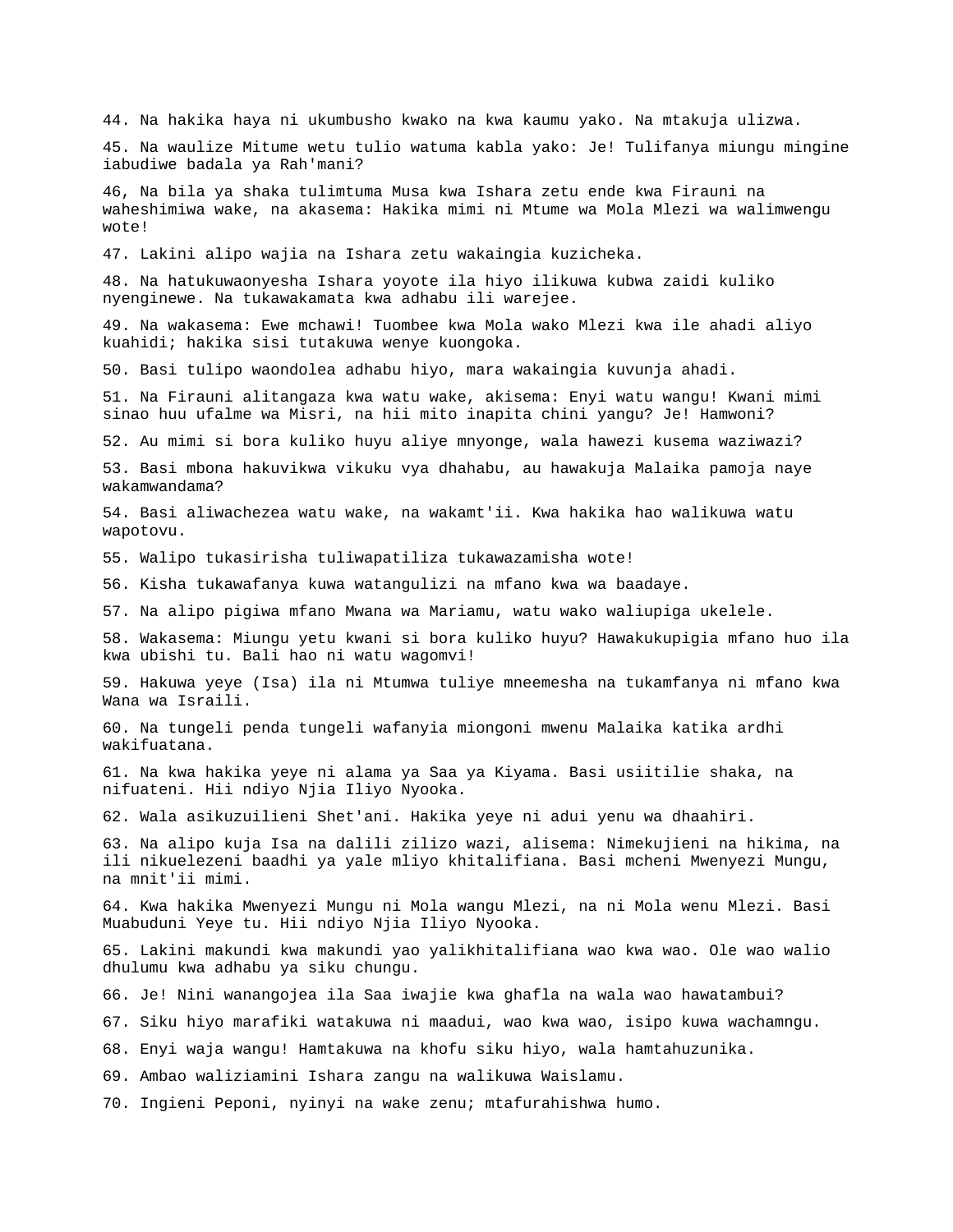71. Watakuwa wanapitishiwa sahani za dhahabu na vikombe; na vitakuwamo ambavyo nafsi zinavipenda na macho yanavifurahia, na nyinyi mtakaa humo milele.

72. Na hiyo ni Pepo mliyo rithishwa kwa hayo mliyo kuwa mkiyafanya.

73. Mnayo humo matunda mengi mtakayo yala.

74. Kwa hakika wakosefu watakaa katika adhabu ya Jahannamu.

75. Hawatapumzishwa nayo na humo watakata tamaa.

76. Wala Sisi hatukuwadhulumu, bali wao ndio walio kuwa madhaalimu.

77. Nao watapiga kelele waseme: Ewe Malik! Na atufishe Mola wako Mlezi! Naye aseme: Hakika nyinyi mtakaa humo humo!

78. Kwa yakini tulikuleteeni Haki, lakini wengi katika nyinyi mlikuwa mnaichukia Haki.

79. Au waliweza kupitisha amri yao? Bali ni Sisi ndio tunao pitisha.

80. Au wanadhani kwamba hatusikii siri zao na minong'ono yao? Wapi! Na wajumbe wetu wapo karibu nao, wanayaandika.

81. Sema: Ingeli kuwa Rahmani ana mwana, basi mimi ningeli kuwa wa kwanza kumuabudu.

82. Ametakasika Mola Mlezi wa mbingu na ardhi, Mola Mlezi wa A'rshi, na hayo wanayo msifia.

83. Basi waache wapige porojo wakicheza mpaka wakutwe na hiyo siku yao waliyo ahidiwa.

84. Na Yeye ndiye Mungu mbinguni, na ndiye Mungu katika ardhi. Naye ndiye Mwenye hikima, Mwenye ujuzi.

85. Na ametukuka Mwenye ufalme wa mbingu na ardhi na viliomo ndani yake. Na uko kwake ujuzi wa Saa ya Kiyama, na kwake Yeye mtarudishwa.

86. Wala hao mnao waomba badala yake Yeye hawana uweza wa kumwombea mtu, isipo kuwa anaye shuhudia kwa haki, na wao wanajua.

87. Na ukiwauliza ni nani aliye waumba? Bila ya shaka watasema: Mwenyezi Mungu! Basi ni wapi wanako geuziwa?

88. Na usemi wake (Mtume) ni: Ewe Mola wangu Mlezi! Hakika hawa ni watu wasio amini.

89. Basi wasamehe, na uwambie maneno ya salama. Watakuja jua.

#### **SURA 44. SURAT ADDUKHAN**

KWA JINA LA MWENYEZI MUNGU MWINGI WA REHEMA MWENYE KUREHEMU

1. H'a Mim

2. Naapa kwa Kitabu kinacho bainisha,

3. Hakika tumekiteremsha katika usiku ulio barikiwa. Hakika Sisi ni Waonyaji.

4. Katika usiku huu hubainishwa kila jambo la hikima,

5. Jambo litokalo kwetu. Hakika Sisi ndio wenye kutuma.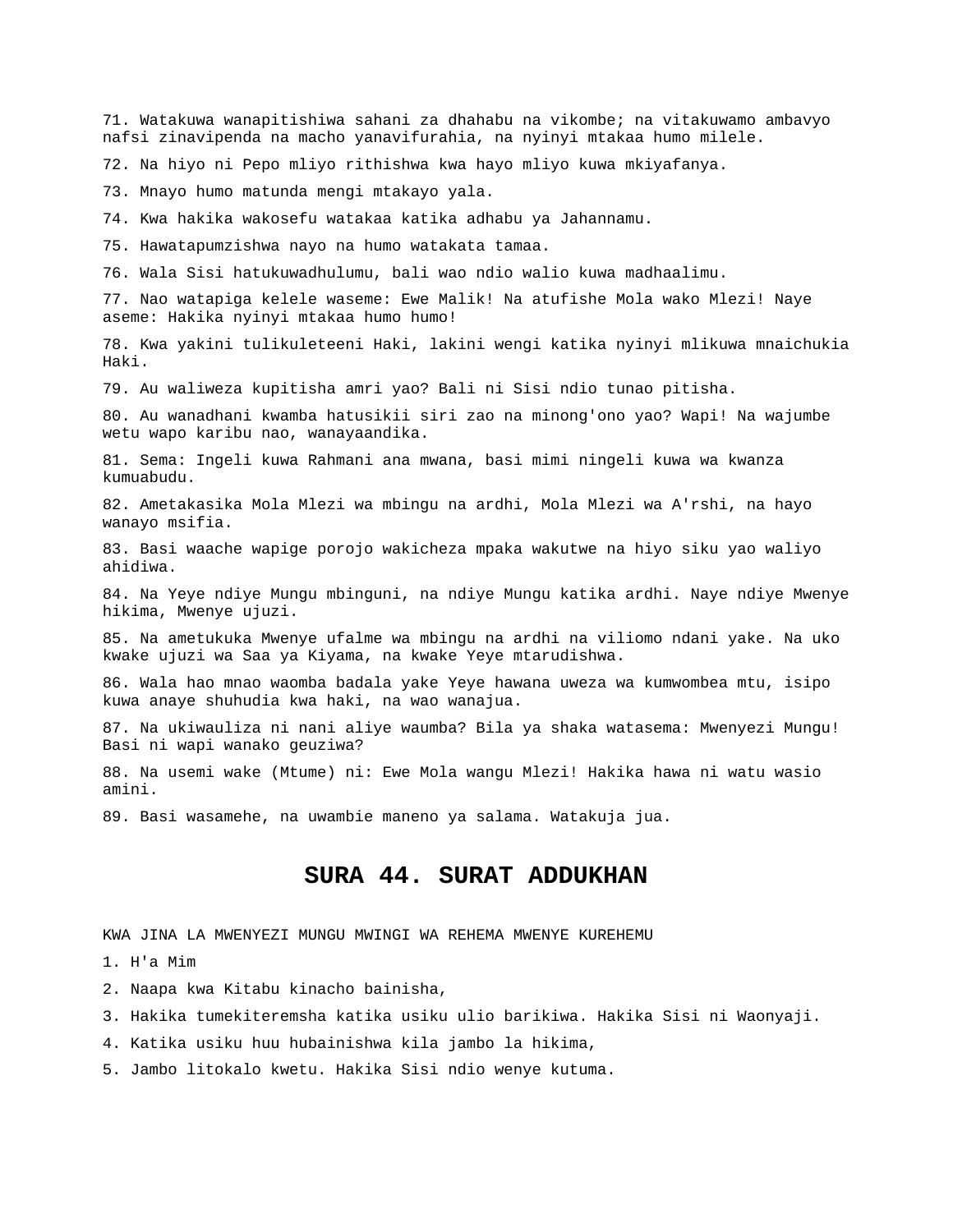6. Ni rehema itokayo kwa Mola wako Mlezi. Hakika Yeye ni Mwenye kusikia Mwenye kujua. 7. Mola Mlezi wa mbingu na ardhi na vilio baina yao, ikiwa nyinyi mna yakini. 8. Hakuna mungu ila Yeye; anahuisha na anafisha- Mola Mlezi wenu na Mola Mlezi wa baba zenu wa mwanzo. 9. Lakini wao wanacheza katika shaka. 10. Basi ingoje siku ambayo mbingu zitakapo leta moshi ulio dhaahiri, 11. Utakao wafunika watu: Hii ni adhabu chungu! 12. Mola wetu Mlezi! Tuondolee adhabu hii. Hakika tutaamini. 13. Nini faida ya kukumbuka kwao? Na alikwisha wafikia Mtume mwenye kubainisha. 14. Na wao wakamgeuzia uso, na wakasema: Huyu amefunzwa, naye ni mwendawazimu. 15. Hakika sisi tutaiondoa adhabu kidogo, lakini nyinyi kwa yakini mtarejea vile vile! 16. Siku tutayo yashambulia mashambulio makubwa, bila ya shaka Sisi ni wenye kutesa. 17. Na hakika kabla ya hawa tuliwafanyia mtihani watu wa Firauni, na aliwafikia Mtume Mtukufu. 18. Akasema: Nipeni waja wa Mwenyezi Mungu; kwa hakika mimi kwenu ni Mtume Muaminifu. 19. Na msimfanyie kiburi Mwenyezi Mungu; hakika mimi nitakuleteeni uthibitisho ulio wazi. 20. Nami najikinga kwa Mola wangu Mlezi na ndiye Mola wenu Mlezi pia, ili msinipige mawe. 21. Na ikiwa hamniamini, basi jitengeni nami. 22. Ndipo akamwomba Mola wake Mlezi: Hakika watu hawa ni wakosefu. 23. Mwenyezi Mungu akasema: Basi nenda na waja wangu usiku. Kwa yakini mtafuatwa. 24. Na iache bahari vivyo hivyo imeachana, hakika wao hao ni jeshi litakalo zamishwa. 25. Mabustani mangapi, na chemchem ngapi waliziacha! 26. Na mimea na vyeo vitukufu! 27. Na neema walizo kuwa wakijistareheshea! 28. Ndio hivyo! Na tukawarithisha haya watu wenginewe. 29. La mbingu wala ardhi hazikuwalilia, wala hawakupewa muhula. 30. Na bila ya shaka tuliwaokoa Wana wa Israili katika adhabu ya kuwadhalilisha, 31. Ya Firauni. Hakika yeye alikuwa jeuri katika wenye kupindukia mipaka. 32. Na tuliwakhiari kwa ujuzi wetu kuliko walimwengu wenginewe. 33. Na tukawapa katika ishara zenye majaribio yaliyo wazi. 34. Hakika hawa wanasema: 35. Hapana ila kufa kwetu mara ya kwanza tu, wala sisi hatufufuliwi. 36. Basi warudisheni baba zetu, ikiwa nyinyi mnasema kweli.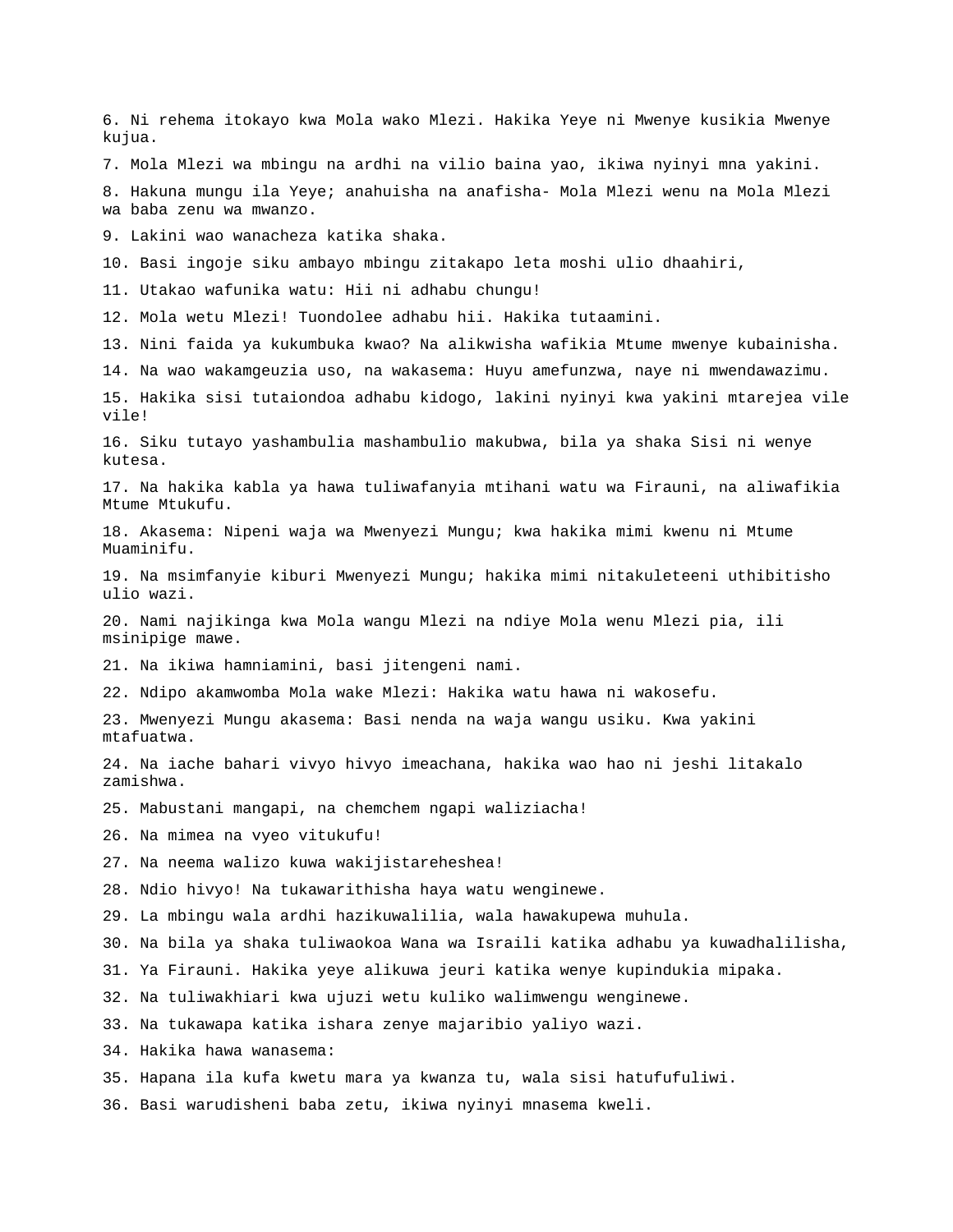37. Je! Ni wao bora au watu wa Tubbaa' na walio kuwa kabla yao? Tuliwaangamiza. Hakika hao walikuwa wakosefu. 38. Na hatukuziumba mbingu na ardhi na vilivyomo baina yake kwa mchezo. 39. Hatukuviumba hivyo ila kwa Haki, lakini wengi wao hawajui. 40. Hakika siku ya Uamuzi ni wakati ulio wekwa kwa wao wote. 41. Siku ambayo rafiki hatamfaa rafiki yake kwa chochote, wala hawatanusuriwa. 42. Isipo kuwa atakaye mrehemu Mwenyezi Mungu. Hakika Yeye ndiye Mwenye nguvu, Mwenye kurehemu. 43. Hakika Mti wa Zaqqum, 44. Ni chakula cha mwenye dhambi. 45. Kama shaba iliyo yayushwa, hutokota matumboni 46. Kama kutokota kwa maji ya moto. 47. (Itasemwa:) Mkamateni na mtupeni katikati ya Jahannamu! 48. Kisha mmwagieni juu ya kichwa chake adhabu ya maji yanayo chemka. 49. Onja! Ati wewe ndiye mwenye nguvu, mtukufu! 50. Hakika haya ndiyo mliyo kuwa mkiyatilia shaka. 51. Hakika wachamngu watakuwa katika mahali pa amani, 52. Katika mabustani na chemchem, 53. Watavaa hariri nyepesi na hariri nzito wakikabiliana, 54. Hivi ndivyo itakavyo kuwa, na tutawaoza mahurilaini. 55. Humo watataka kila aina ya matunda, na wakae kwa amani. 56. Humo hawataonja mauti ila mauti yale ya kwanza, na (Mwenyezi Mungu) atawalinda na adhabu ya Jahannamu, 57. Kuwa ni fadhila zitokazo kwa Mola wako Mlezi. Huko ndiko kufuzu kukubwa. 58. Basi tumeifanya nyepesi hii Qur'ani kwa ulimi wako, ili wapate kukumbuka. 59. Ngoja tu, na wao wangoje pia. **SURA 45. SURAT AL-JAATHIYA** 

KWA JINA LA MWENYEZI MUNGU MWINGI WA REHEMA MWENYE KUREHEMU

1. H'a Mim

2. Uteremsho wa Kitabu umetoka kwa Mwenyezi Mungu, Mwenye nguvu, Mwenye hikima.

3. Hakika katika mbingu na ardhi ziko Ishara kwa Waumini.

4. Na katika umbo lenu na katika wanyama alio watawanya zimo Ishara kwa watu wenye yakini.

5. Na kupishana usiku na mchana, na riziki anayo iteremsha Mwenyezi Mungu kutoka mbinguni, na kwayo akaifufua ardhi baada ya kufa kwake, na mabadiliko ya upepo, ni Ishara kwa watu wenye akili.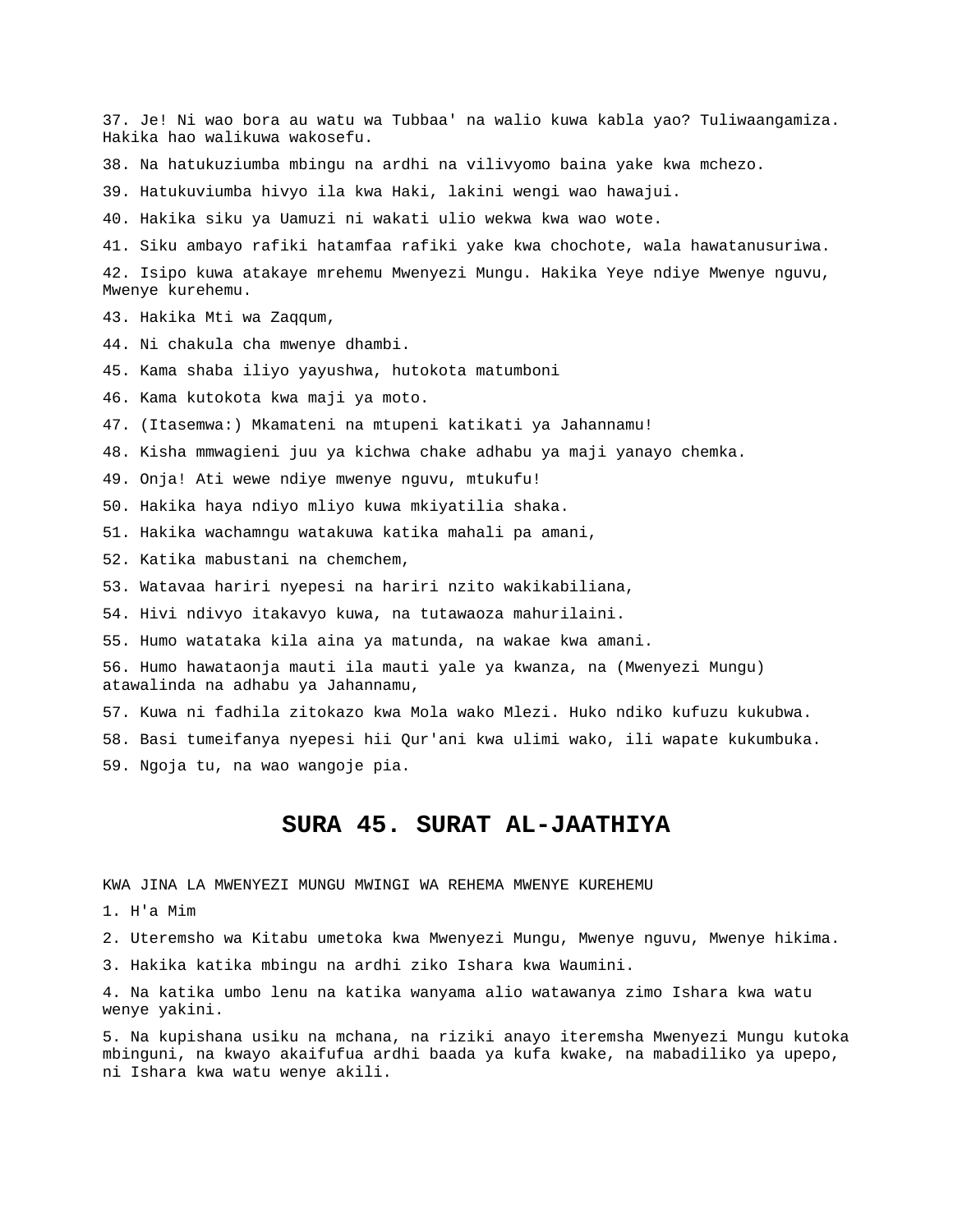6. Hizi Aya za Mwenyezi Mungu tunakusomea kwa haki; basi hadithi gani watakayo iamini baada ya Mwenyezi Mungu na Aya zake?

7. Ole wake kila mzushi mwenye dhambi!

8. Anaye sikia Aya za Mwenyezi Mungu akisomewa, kisha anashikilia yale yale aliyo katazwa, na anajivuna, kama kwamba hakuzisikia. Basi mbashirie adhabu chungu!

9. Na anapo kijua kitu kidogo katika Aya zetu hukifanyia mzaha. Watu hao ndio watakao kuwa na adhabu ya kufedhehesha.

10. Na nyuma yao ipo Jahannamu. Na walio yachuma hayatawafaa hata kidogo, wala walinzi walio washika badala ya Mwenyezi Mungu. Na watapata adhabu kubwa.

11. Huu ni uwongofu. Na wale wale walio zikataa Ishara za Mola wao Mlezi watapata adhabu inayo tokana na ghadhabu iliyo chungu.

12. Mwenyezi Mungu ndiye aliye ifanya bahari ikutumikieni, ili humo zipite marikebu kwa amri yake, na ili mtafute fadhila yake, na mpate kushukuru.

13. Na amefanya vikutumikieni vilivyomo mbinguni na vilivyomo katika ardhi, vyote vimetoka kwake. Hakika katika hayo zimo Ishara kwa watu wanao fikiri.

14. Waambie walio amini wawasamehe wale wasio zitaraji siku za Mwenyezi Mungu, ili awalipe kwa waliyo kuwa wakiyachuma.

15. Mwenye kutenda mema basi ni kwa ajili ya nafsi yake, na mwenye kutenda uovu ni juu yake mwenyewe. Kisha mtarudishwa kwa Mola wenu Mlezi.

16. Na hakika tuliwapa Wana wa Israili Kitabu na hukumu na Unabii, na tukawaruzuku vitu vizuri vizuri, na tukawafadhilisha kuliko walimwengu wote.

17. Na tukawapa maelezo wazi ya amri. Basi hawakukhitalifiana ila baada ya kuwajia ujuzi, kwa ajili ya uhasidi uliyo kuwa baina yao. Hakika Mola wako Mlezi atahukumu baina yao Siku ya Kiyama katika mambo waliyo kuwa wakikhitalifiana.

18. Kisha tukakuweka wewe juu ya Njia ya haya mambo, basi ifuate, wala usifuate matamanio ya wasio jua kitu.

19. Kwa hakika hao hawatakufaa kitu mbele ya Mwenyezi Mungu. Na hakika wenye kudhulumu ni marafiki wao kwa wao. Na Mwenyezi Mungu ni rafiki wa wamchao.

20. Hizi ni dalili zilizo wazi kwa watu wote, na ni uwongofu, na rehema kwa watu wanao yakinisha.

21. Je! Wanadhani wanao tenda maovu kuwa tutawafanya kama walio amini, na wakatenda mema, sawa sawa uhai wao na kufa kwao? Ni hukumu mbaya wanayo ihukumu!

22. Na Mwenyezi Mungu ameziumba mbingu na ardhi kwa haki, na ili kila nafsi ilipwe yale iliyo yachuma. Nao hawatadhulumiwa.

23. Je! Umemwona aliye fanya matamanio yake kuwa ndiye mungu wake, na Mwenyezi Mungu akamwacha apotee pamoja na kuwa ana ujuzi, na akapiga muhuri juu ya masikio yake, na moyo wake, na akambandika vitanga machoni mwake? Basi nani atamwongoa huyo baada ya Mwenyezi Mungu? Hamkumbuki?

24. Na walisema: Hapana ila huu uhai wetu wa duniani - twafa na twaishi, na hapana kinacho tuhiliki isipo kuwa dahari. Lakini wao hawana ilimu ya hayo, ila wao wanadhani tu.

25. Na wakisomewa Aya zetu zilizo wazi hawana hoja ila kusema: Waleteni baba zetu, ikiwa nyinyi ni wasemao kweli.

26. Sema: Mwenyezi Mungu anakuhuisheni, kisha anakufisheni, kisha anakukusanyeni Siku ya Kiyama isiyo na shaka. Lakini watu wengi hawajui.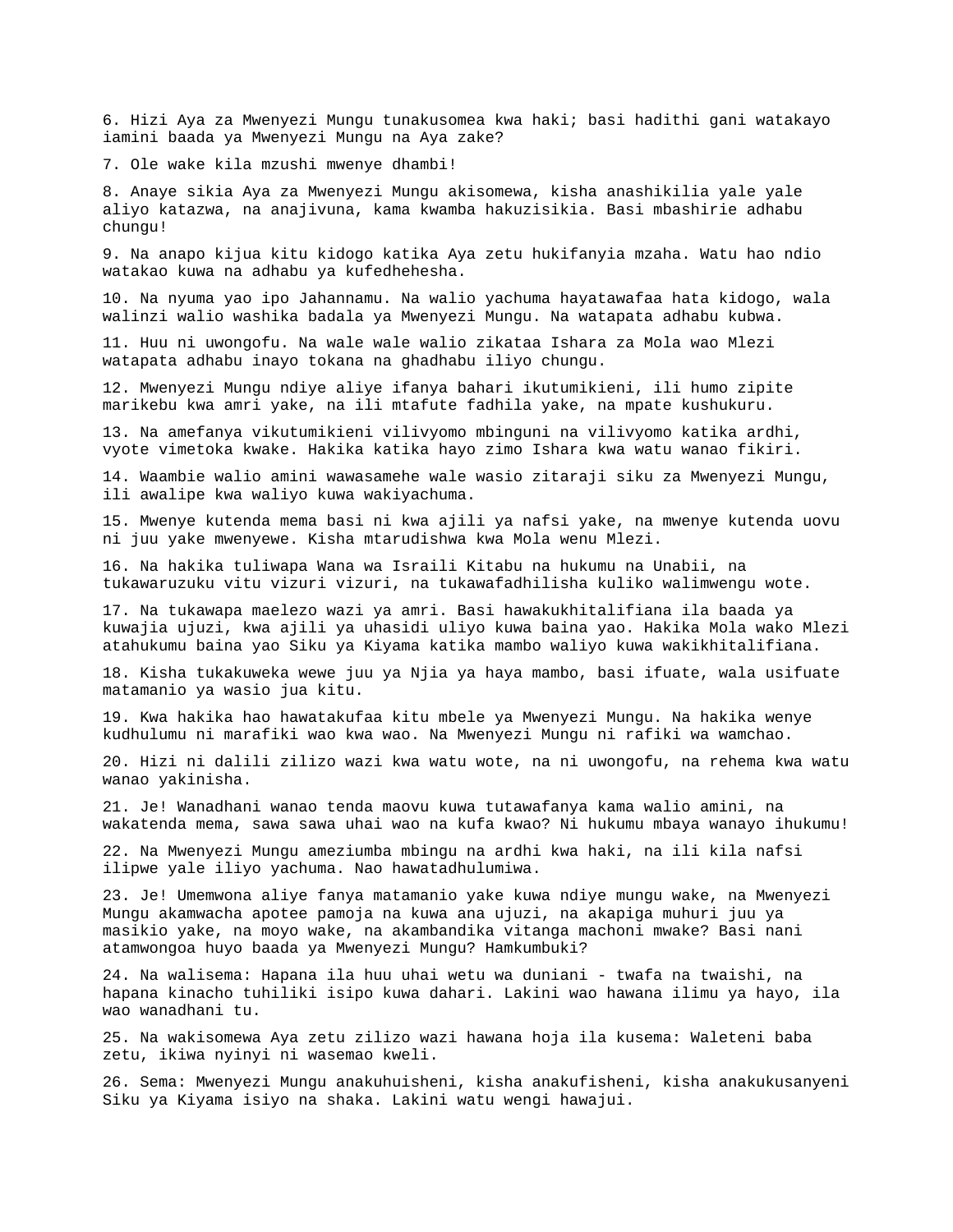27. Na Mwenyezi Mungu ndiye Mwenye ufalme wa mbingu na ardhi. Na siku itapo simama Saa ya Kiyama, siku hiyo wataangamia wenye kushikamana na upotovu.

28. Na utauona kila umma umepiga magoti, na kila umma utaitwa kwenda soma kitabu chake: Leo mtalipwa mliyo kuwa mkiyatenda.

29. Hichi kitabu chetu kinasema juu yenu kwa haki. Hakika Sisi tulikuwa tukiyaandika mliyo kuwa mkiyatenda.

30. Ama walio amini na wakatenda mema, Mola wao Mlezi atawatia katika rehema yake. Huko ndiko kufuzu kulio wazi.

31. Na ama walio kufuru, wataambiwa: Kwani hamkuwa mkisomewa Aya zangu nanyi mkapanda kichwa, na mkawa watu wakosefu?

32. Na ikisemwa: Hakika ahadi ya Mwenyezi Mungu ni kweli, na Saa haina shaka, nyinyi mkisema: Hatuijui hiyo Saa, tunadhania dhana tu, wala hatuna yakini.

33. Basi ubaya wa waliyo yatenda utawadhihirikia, na yatawazunguka waliyo yafanyia maskhara.

34. Na itasemwa: Leo tunakusahauni kama nyinyi mlivyo sahau mkutano wa siku yenu hii; na mahali penu ni Motoni, wala hamna wa kukunusuruni.

35. Hayo ni kwa sababu nyinyi mlizifanyia mzaha Aya za Mwenyezi Mungu; na maisha ya dunia yakakudanganyeni. Basi leo hawatatolewa humo wala hao hawatakubaliwa udhuru wao.

36. Basi sifa njema zote ni za Mwenyezi Mungu, Mola Mlezi wa mbingu, na Mola Mlezi wa ardhi, na Mola Mlezi wa walimwengu wote.

37. Na ukubwa ni wake Yeye tu, mbinguni na katika ardhi, naye ni Mwenye nguvu, Mwenye hikima.

# **SURA 46. SURAT AL AH'QAAF**

KWA JINA LA MWENYEZI MUNGU MWINGI WA REHEMA MWENYE KUREHEMU

1. H'A MIM

2. Uteremsho wa Kitabu umetoka kwa Mwenyezi Mungu, Mwenye nguvu, Mwenye hikima.

3. Hatukuziumba mbingu na ardhi wala yaliyomo baina yake ila kwa haki na kwa muda maalumu. Na walio kufuru wanayapuuza yale wanayo onywa.

4. Je! Mwawaona wale mnao waomba badala ya Mwenyezi Mungu? Nionyesheni wameumba nini katika ardhi; au hao wanayo shirika katika mbingu? Nileteeni Kitabu kilicho kuwa kabla ya hiki, au alama yoyote ya ilimu, ikiwa mnasema kweli.

5. Na nani mpotofu mkubwa kuliko hao wanao waomba, badala ya Mwenyezi Mungu, ambao hawatawaitikia mpaka Siku ya Kiyama, na wala hawatambui maombi yao.

6. Na ambao watu watakapo kusanywa watakuwa maadui zao, na wataikataa ibada yao.

7. Na wanapo somewa Aya zetu zilizo wazi, walio kufuru husema juu ya haki inapo wajia: Huu ni uchawi dhaahiri.

8. Au wanasema: Ameizua mwenyewe! Sema: Ikiwa nimeizua mimi, basi nyinyi hamwezi kunifaa chochote mbele ya Mwenyezi Mungu. Yeye anajua zaidi hayo mnayo ropokwa; anatosha kuwa shahidi baina yangu na nyinyi. Na Yeye ndiye Mwenye kusamehe, Mwenye kurehemu.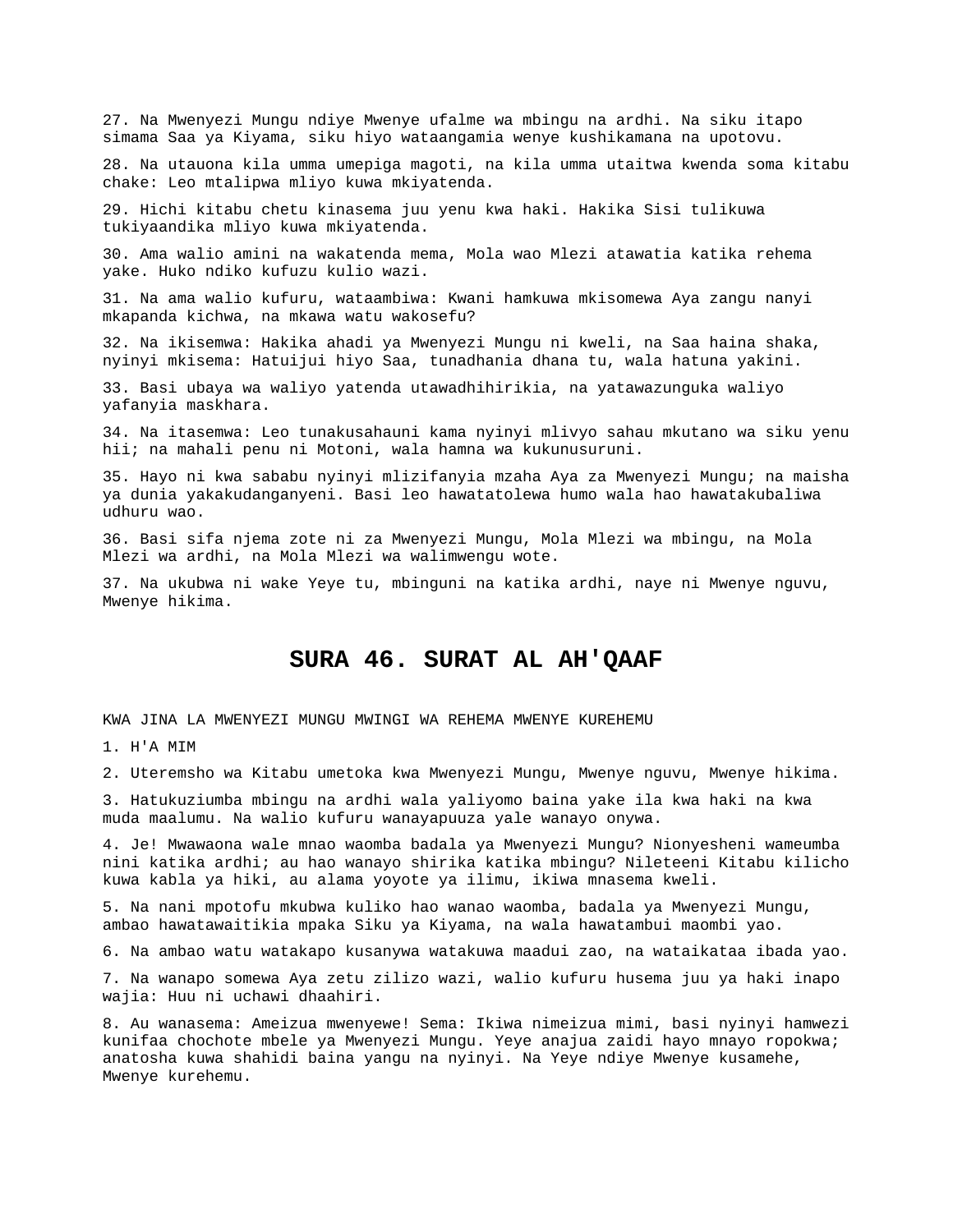9. Sema: Mimi si kiroja miongoni mwa Mitume. Wala sijui nitakavyo fanywa wala nyinyi. Mimi nafuata niliyo funuliwa tu kwa Wahyi, wala mimi si chochote ila ni mwonyaji mwenye kudhihirisha wazi.

10. Sema: Mwaonaje yakiwa haya ni kweli yametoka kwa Mwenyezi Mungu, nanyi mmeyakataa, na akashuhudia shahidi miongoni mwa Wana wa Israili juu ya mfano wa haya, na akaamini, na nyinyi mnafanya kiburi? Hakika Mwenyezi Mungu hawaongoi watu wenye kudhulumu.

11. Na walio kufuru waliwaambia walio amini: Lau kuwa hii ni kheri, wasingeli tutangulia. Na walipo kosa kuongoka wakasema: Huu ni uzushi wa zamani.

12. Na kabla yake kilikuwapo Kitabu cha Musa, kuwa chenye uwongozi na rehema. Na hichi ni Kitabu cha kusadikisha na kilicho kuja kwa lugha ya Kiarabu, ili kiwaonye walio dhulumu, na kiwe ni bishara kwa watendao mema.

13. Hakika walio sema: Mola wetu Mlezi ni Mwenyezi Mungu; kisha wakatengenea, hawatakuwa na khofu, wala hawatahuzunika.

14. Hao ndio watu wa Peponi, watadumu humo, kuwa ni malipo kwa waliyo kuwa wakiyatenda.

15. Na tumemuusia mwanaadamu awatendee wema wazazi wake wawili. Mama yake amechukua mimba yake kwa taabu, na akamzaa kwa taabu. Na kuchukua mimba kwake hata kumwachisha ziwa ni miezi thalathini. Hata anapo fika utu uzima wake, na akafikilia miaka arubaini, husema: Mola wangu Mlezi! Niwezeshe nishukuru neema zako ulizo nineemesha mimi na wazazi wangu, na nitende mema unayo yapenda. Na unitengenezee dhuriya zangu. Hakika mimi nimetubu kwako, na mimi ni miongoni mwa Waislamu.

16. Hao ndio tunao wapokelea bora ya vitendo vyao walivyo vitenda, na tunayasamehe makosa yao. Watakuwa miongoni mwa watu wa Peponi. Miadi ya kweli hiyo walio ahidiwa.

17. Na ambaye amewafyonya wazazi wake na akawaambia: Ati ndio mnanitisha kuwa nitafufuliwa, na hali vizazi vingi vimekwisha pita kabla yangu! Na hao wazazi humwomba msaada Mwenyezi Mungu (na humwambia mtoto wao): Ole wako! Amini! Hakika ahadi ya Mwenyezi Mungu ni kweli. Na yeye husema: Hayakuwa haya ila ni visa vya watu wa kale.

18. Hao ndio ambao imehakikikishwa hukumu juu yao kama mataifa yaliyo kwisha pita kabla yao miongoni mwa majini na watu. Hakika hao wamekuwa wenye kukhasiri.

19. Na wote watakuwa na daraja zao mbali mbali kwa waliyo yatenda, na ili awalipe kwa vitendo vyao, na wala hawatadhulumiwa.

20. Na siku watakapo letwa walio kufuru kwenye Moto wataambiwa: Nyinyi mlitwaa vitu vyenu vizuri katika uhai wa duniani, na mkastareheshwa navyo. Basi leo ndio mnalipwa adhabu ya fedheha kwa mlivyo kuwa mkitakabari katika ardhi bila ya haki, na kwa sababu mlikuwa mkifanya upotovu.

21. Na mtaje ndugu wa kina A'di, alipo waonya watu wake kwenye vilima vya mchanga. Na kwa yakini waonyaji wengi walitokea kabla yake na baada yake kuwaambia: Msimuabudu isipo kuwa Mwenyezi Mungu. Hakika mimi nakukhofieni isikupateni adhabu ya siku iliyo kuu.

22. Wakasema: Je! Umetujia ili ututenge mbali na miungu yetu? Basi tuletee hayo unayo tuahidi ikiwa wewe ni miongoni mwa wasemao kweli.

23. Akasema: Hakika ujuzi uko kwa Mwenyezi Mungu. Mimi nakufikishieni niliyo tumwa. Lakini nakuoneni kuwa nyinyi mnafanya ujinga.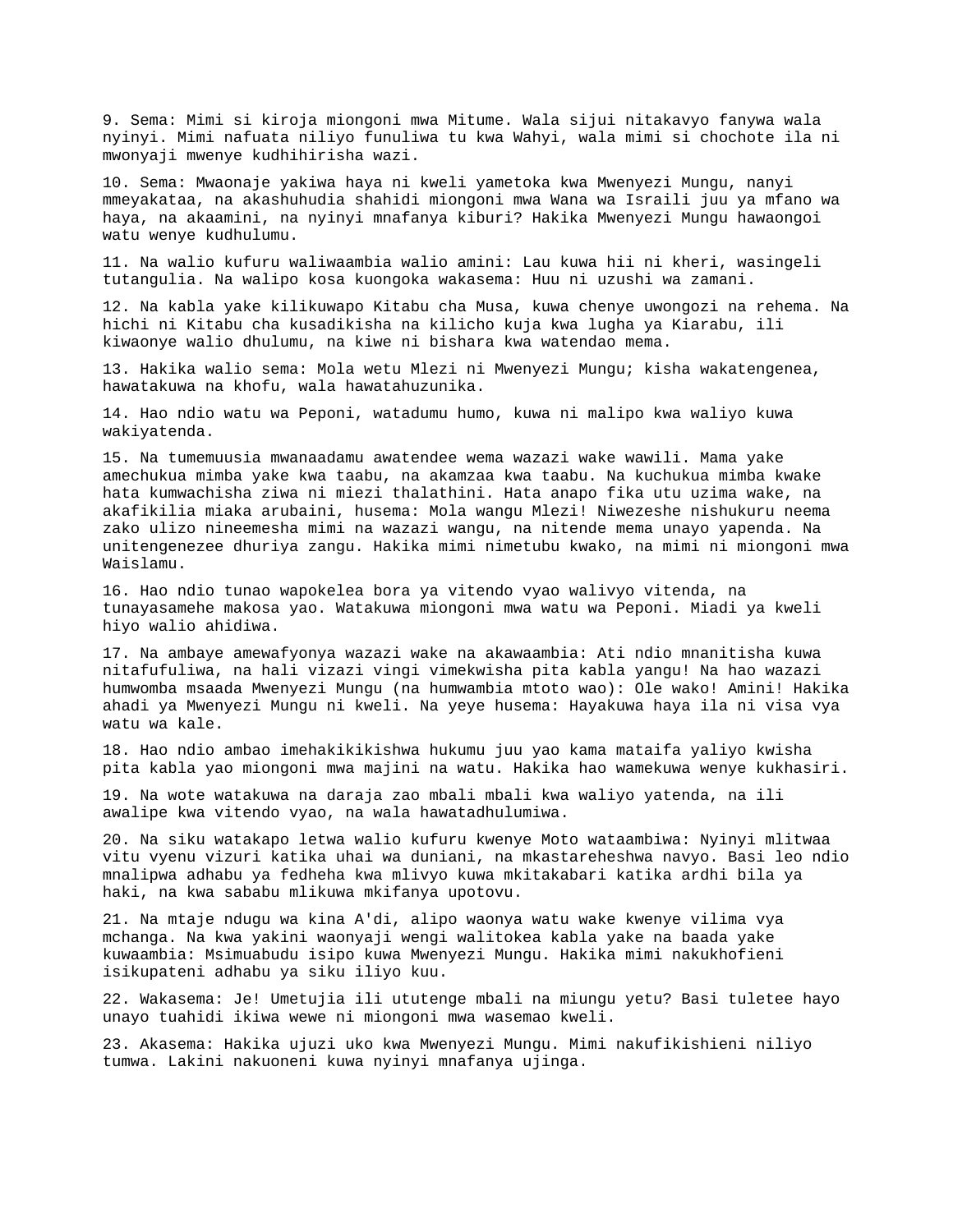24. Basi walipo liona wingu likielekea kwenye mabonde yao, walisema: Wingu hili la kutunyeshea mvua! Kumbe sivyo, haya ni hayo mliyo yahimiza, upepo ambao ndani yake imo adhabu chungu!

25. Unaangamiza kila kitu kwa amri ya Mola wake Mlezi. Wakawa hawaonekani ila nyumba zao tu. Hivyo ndivyo tuwalipavyo wakosefu!

26. Na bila ya shaka tuliwaweka vizuri sio kama tulivyo kuwekeni nyinyi; na tuliwapa masikio, na macho, na nyoyo. Na hayakuwafaa kitu masikio yao, wala macho yao, wala nyoyo zao kwa lolote. Kwani hao walikuwa wakizikataa Ishara za Mwenyezi Mungu, na yale waliyo kuwa wakiyafanyia maskhara ndiyo yakawazunguka.

27. Na hakika tuliiangamiza miji ilio jirani zenu, na tulizitumia Ishara ili wapate kurejea.

28. Basi mbona wale walio washika badala ya Mwenyezi Mungu, kuwa ati hao ndio wawakurubishe, hawakuwanusuru? Bali waliwapotea! Na huo ndio uwongo walio kuwa wakiuzua.

29. Na wakati tulipo waleta kundi la majini kuja kwako kusikiliza Qur'ani. Basi walipo ihudhuria walisema: Sikilizeni! Na ilipo kwisha somwa, walirudi kwa kaumu yao kwenda kuwaonya.

30. Wakasema: Enyi kaumu yetu! Sisi tumesikia Kitabu kilicho teremshwa baada ya Musa, kinacho sadikisha yaliyo kuwa kabla yake, na kinacho ongoza kwenye Haki na kwenye Njia Iliyo Nyooka.

31. Enyi kaumu yetu! Muitikieni Mwenye kuitia kwa Mwenyezi Mungu, na muaminini, Mwenyezi Mungu atakusameheni, na atakukingeni na adhabu chungu.

32. Na wasio mwitikia Mwitaji wa Mwenyezi Mungu basi hao hawatashinda katika ardhi, wala hawatakuwa na walinzi mbele yake. Hao wamo katika upotovu ulio dhaahiri.

33. Je! Hawaoni ya kwamba Mwenyezi Mungu, aliye ziumba mbingu na ardhi, na hakuchoka kwa kuziumba, kuwa ni Muweza wa kuwafufua wafu? Kwani? Hakika Yeye ni Muweza wa kila kitu.

34. Na siku watakapo letwa makafiri Motoni wakaambiwa: Je! Haya si kweli? Watasema: Kwani? Tunaapa kwa Mola wetu Mlezi, ni kweli! Atasema: Basi onjeni adhabu kwa sababu ya kule kukataa kwenu.

35. Basi subiri, kama walivyo subiri Mitume wenye stahmala kubwa, wala usiwafanyie haraka. Siku watakayo yaona waliyo ahidiwa itakuwa kama kwamba hawakukaa ulimwenguni ila saa moja ya mchana. Huu ndio ufikisho! Kwani huangamizwa wengine isipo kuwa walio waovu tu?

#### **SURA 47. SURAT MUH'AMMAD**

KWA JINA LA MWENYEZI MUNGU MWINGI WA REHEMA MWENYE KUREHEMU

1. Walio kufuru na wakazuilia njia ya Mwenyezi Mungu, Yeye atavipotoa vitendo vyao.

2. Na walio amini, na wakatenda mema, na wakaamini aliyo teremshiwa Muhammad nayo ni Haki iliyo toka kwa Mola wao Mlezi - atawafutia makosa yao na ataitengeneza hali yao.

3. Hayo ni kwa sababu walio kufuru wamefuata upotovu, na walio amini wamefuata Haki iliyo toka kwa Mola wao Mlezi. Hivyo ndivyo Mwenyezi Mungu anavyo wapigia watu mifano yao.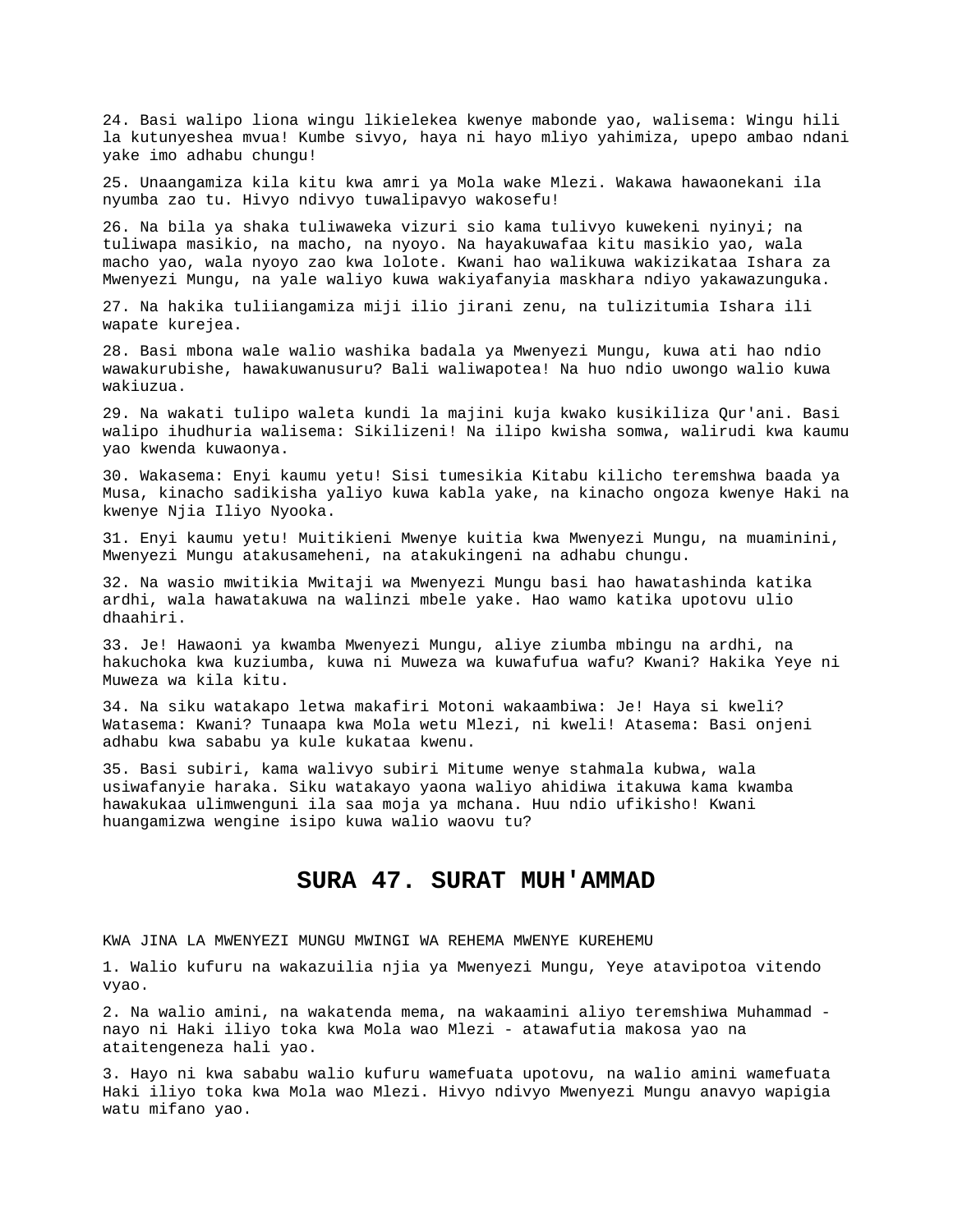4. Basi mnapo wakuta walio kufuru wapigeni shingoni mwao, mpaka mkiwadhoofisha wafungeni pingu. Tena waachilieni kwa hisani au wajikomboe, mpaka vita vipoe. Ndio hivyo. Na lau angeli taka Mwenyezi Mungu angeli washinda mwenyewe, lakini haya ni kwa sababu akutieni mitihani nyinyi kwa nyinyi. Na walio uliwa katika njia ya Mwenyezi Mungu hatazipoteza a'mali zao.

5. Atawaongoza na awatengezee hali yao.

6. Na atawaingiza katika Pepo aliyo wajuulisha.

7. Enyi mlio amini! Mkimnusuru Mwenyezi Mungu naye atakunusuruni na ataithibitisha miguu yenu.

8. Na walio kufuru, basi kwao ni maangamizo, na atavipoteza vitendo vyao.

9. Hayo ni kwa sababu waliyachukia aliyo yateremsha Mwenyezi Mungu, basi akaviangusha vitendo vyao.

10. Kwani hawakutembea katika ardhi wakaona ulikuwaje mwisho wa walio kuwa kabla yao? Mwenyezi Mungu aliwaangamiza, na kwa makafiri hawa itakuwa mfano wa hayo.

11. Hayo ni kwa sababu Mwenyezi Mungu ni Mlinzi wa walio amini. Na makafiri hawana mlinzi.

12. Hakika Mwenyezi Mungu atawaingiza walio amini na wakatenda mema katika Bustani zipitiwazo na mito kati yake. Na walio kufuru hujifurahisha na hula kama walavyo wanyama, na Moto ndio makaazi yao.

13. Na miji mingapi iliyo kuwa na nguvu zaidi kuliko mji wako huu ulio kutoa; nao tuliwateketeza na wala hawakuwa wa kuwanusuru.

14. Je! Mwenye kuwa na bayana kutoka kwa Mola wake Mlezi ni kama aliye pambiwa uovu wa vitendo vyake, na wakafuata pumbao lao?

15. Mfano wa Pepo walio ahidiwa wachamngu ina mito ya maji yasiyo vunda, na mito ya maziwa isiyo haribika ladha yake, na mito ya mvinyo yenye ladha kwa wanywao, na mito ya asali iliyo safishwa. Na wao humo watakuwa na kila namna ya matunda, na maghfira kutoka kwa Mola wao Mlezi. Basi hao ni kama watakao dumu Motoni na wakinyweshwa maji yanayo chemka ya kuwakata matumbo yao?

16. Na wapo miongoni mwao wanao kusikiliza, mpaka wakiondoka kwako huwauliza walio pewa ilimu: Amesema nini sasa hivi? Hao ndio ambao Mwenyezi Mungu amepiga muhuri juu ya nyoyo zao, na wakafuata pumbao lao.

17. Na wale walio ongoka anawazidishia uongofu na anawapa uchamngu wao.

18. Kwani wanangojea jengine isipo kuwa iwafikie Saa (ya Kiyama) kwa ghafla? Na hakika alama zake zimekwisha kuja. Na itapo wajia kutawafaa wapi kukumbuka hapo?

19. Basi jua ya kwamba hapana mungu ila Mwenyezi Mungu, na omba maghufira kwa dhambi zako na za Waumini wanaume na Waumini wanawake. Na Mwenyezi Mungu anajua mahali penu pa kwenda na kurudi, na mahali penu pa kukaa.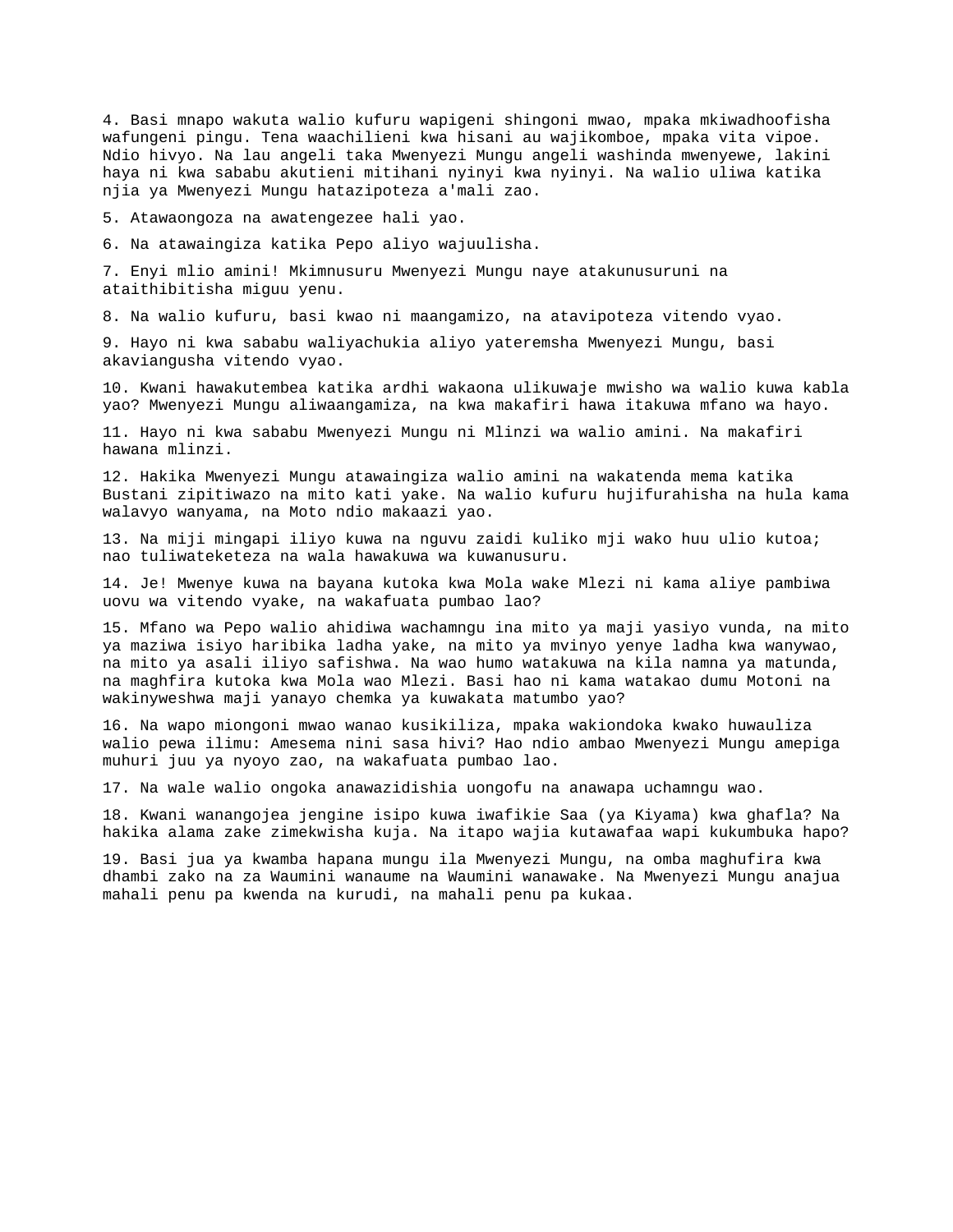# **20. Na Waumini wanasema: Kwa nini haiteremshwi Sura? Na inapo teremshwa SURA madhubuti na ikatajwa ndani yake khabari ya vita, utawaona wenye maradhi katika nyoyo zao wanakutazama mtazamo wa anaye zimia kwa mauti. Basi ni bora kwao**

21. Ut'iifu na kauli njema. Na jambo likisha azimiwa, basi wakiwa ni wakweli kwa Mwenyezi Mungu, bila ya shaka itakuwa ni kheri kwao.

22. Basi yanayo tarajiwa kwenu mkitawala ndio mfisidi katika nchi na mwatupe jamaa zenu?

23. Hao ndio Mwenyezi Mungu alio walaani, na akawatia uziwi, na akawapofoa macho yao.

24. Je! Hawaizingatii hii Qur'ani? Au kwenye nyoyo (zao) zipo kufuli?

25. Kwa hakika wanao rudi nyuma baada ya kwisha wabainikia uwongofu, Shetani huyo amewashawishi na amewaghuri.

26. Hayo ni kwa sababu waliwaambia walio chukia aliyo yateremsha Mwenyezi Mungu: Tutakut'iini katika baadhi ya mambo. Na Mwenyezi Mungu anajua siri zao.

27. Basi itakuwaje Malaika watakapo wafisha wakawa wanawapiga nyuso zao na migongo yao!

28. Hayo ni kwa sababu wao waliyafuata yaliyo mchukiza Mwenyezi Mungu na wakachukia yanayo mridhisha, basi akaviangusha vitendo vyao.

29. Je! Wenye maradhi nyoyoni mwao wanadhani kwamba Mwenyezi Mungu hatazidhihirisha chuki zao?

30. Na tungeli penda tungeli kuonyesha hao na ungeli watambua kwa alama zao; lakini bila ya shaka utawajua kwa namna ya msemo wao. Na Mwenyezi Mungu anavijua vitendo vyenu.

31. Na bila ya shaka tutakujaribuni mpaka tuwadhihirishe wapiganao Jihadi katika nyinyi na wanao subiri. Nasi tutazifanyia mtihani khabari zenu.

32. Kwa hakika walio kufuru na wakazuilia njia ya Mwenyezi Mungu na wakapinzana na Mtume baada ya kwisha wabainikia uwongofu, hao hawatamdhuru Mwenyezi Mungu kwa lolote. Naye ataviangusha vitendo vyao.

33. Enyi mlio amini! Mt'iini Mwenyezi Mungu, na mt'iini Mtume, wala msiviharibu vitendo vyenu.

34. Hakika walio kufuru na wakazuilia njia ya Mwenyezi Mungu, kisha wakafa na hali ni makafiri, Mwenyezi Mungu hatawasamehe makosa yao.

35. Basi msiregee na kutaka suluhu, maana nyinyi ndio mtakao shinda. Na Mwenyezi Mungu yu pamoja nanyi, wala hatakunyimeni malipo ya vitendo vyenu.

36. Hakika uhai wa duniani ni mchezo na pumbao. Na mkiamini na mkamchamngu Mwenyezi Mungu atakupeni ujira wenu, wala hakutakeni mali yenu.

37. Na akikutakeni hayo na kukushikilieni mtafanya ubakhili, na atatoa undani wa chuki zenu.

38. Angalieni! Nyinyi mnaitwa mtumie katika njia ya Mwenyezi Mungu, na wapo katika nyinyi wanao fanya ubakhili. Na anaye fanya ubakhili basi anajifanyia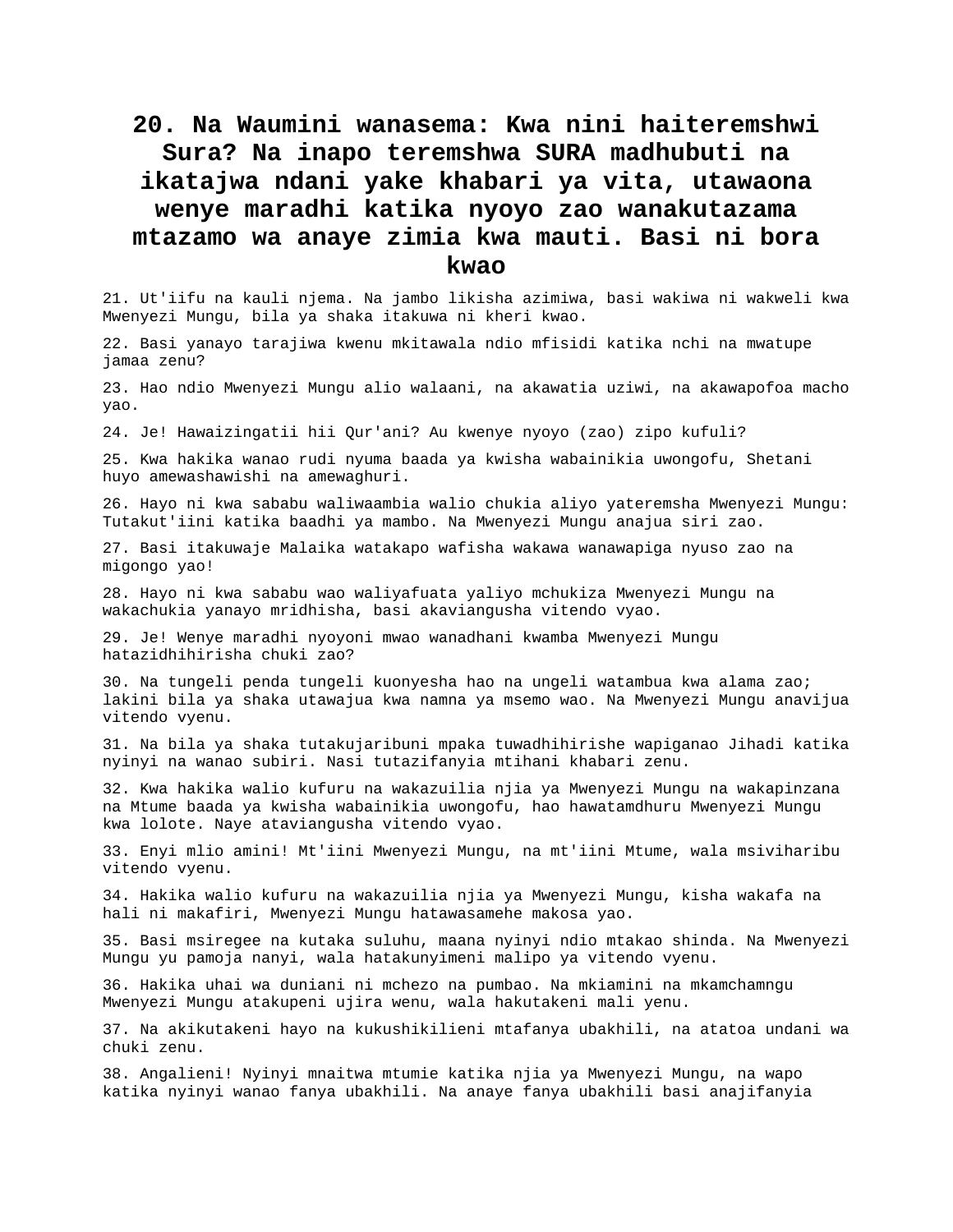ubakhili mwenyewe. Na Mwenyezi Mungu si mhitaji, na nyinyi ndio wahitaji. Na mkigeuka atawaleta watu wengine badala yenu, nao hawatakuwa kama nyinyi.

#### **SURA 48. SURAT AL FAT-H'I**

KWA JINA LA MWENYEZI MUNGU MWINGI WA REHEMA MWENYE KUREHEMU

1. Hakika tumekufungulia Ushindi wa dhaahiri

2. Ili Mwenyezi Mungu akusamehe makosa yako yaliyo tangulia na yajayo, na akutimizie neema zake, na akuongoe katika Njia Iliyo Nyooka,

3. Na Mwenyezi Mungu akunusuru nu yenye nguvu -

4. Yeye ndiye aliye teremsha utulivu katika nyoyo za Waumini ili wazidi Imani juu ya Imani yao. Na Mwenyezi Mungu ndiye mwenye majeshi ya mbingu na ardhi. Na Mwenyezi Mungu ni Mwenye ujuzi, Mwenye hikima -

5. Ili awaingize Waumini wanaume na Waumini wanawake katika Bustani zipitazo mito kati yake, wadumu humo, na awafutie makosa yao. Na huko ndiko kufuzu kukubwa mbele ya Mwenyezi Mungu.

6. Na awape adhabu wanaafiki wanaume na wanaafiki wanawake, na washirikina wanaume na washirikina wanawake, wanao mdhania Mwenyezi Mungu dhana mbaya. Utawafikia mgeuko mbaya, na Mwenyezi Mungu awakasirikie, na awalaani, na awaandalie Jahannamu. Na hayo ni marudio maovu kabisa.

7. Na Mwenyezi Mungu ana majeshi ya mbingu na ardhi. Na Mwenyezi Mungu ni Mwenye nguvu, Mwenye hikima.

8. Hakika tumekutuma wewe uwe Shahidi, na Mbashiri, na Mwonyaji,

9. Ili mumuamini Mwenyezi Mungu na Mtume wake, na mumsaidie, na mumhishimu, na mumtakase asubuhi na jioni.

10. Bila ya shaka wanao fungamana nawe, kwa hakika wanafungamana na Mwenyezi Mungu. Mkono wa Mwenyezi Mungu uko juu ya mikono yao. Basi avunjaye ahadi hizi anavunja kwa kuidhuru nafsi yake; na anaye tekeleza aliyo muahadi Mwenyezi Mungu, Mwenyezi Mungu atamlipa ujira mkubwa.

11. Watakuambia mabedui walio baki nyuma: Yametushughulisha mali yetu na ahali zetu, basi tuombee msamaha. Wanasema kwa ndimi zao yasiyo kuwamo katika nyoyo zao. Sema: Ni nani awezaye kukusaidieni chochote kwa Mwenyezi Mungu akitaka Yeye kukudhuruni au akitaka kukunufaisheni? Bali Mwenyezi Mungu anazo khabari za mnayo yatenda.

12. Lakini mlidhani kwamba Mtume na Waumini hawatarudi kabisa kwa ahali zao, na mkapambiwa hayo katika nyoyo zenu, na mkadhania dhana mbaya, na mkawa watu wanao angamia.

13. Na asiye muamini Mwenyezi Mungu na Mtume wake, basi kwa hakika Sisi tumewaandalia makafiri Moto mkali.

14. Na Mwenyezi Mungu ndiye mwenye ufalme wa mbingu na ardhi. Humsamehe amtakaye, na humuadhibu amtakaye. Na Mwenyezi Mungu ni Mwenye kusamehe, Mwenye kurehemu.

15. Walio baki nyuma watasema: Mtapo kwenda kuchukua ngawira, tuacheni tukufuateni! Wanataka kuyabadili maneno ya Mwenyezi Mungu. Sema: Hamtatufuata kabisa. Mwenyezi Mungu alikwisha sema kama hivi zamani. Hapo watasema: Bali nyinyi mnatuhusudu. Siyo, bali walikuwa hawafahamu ila kidogo.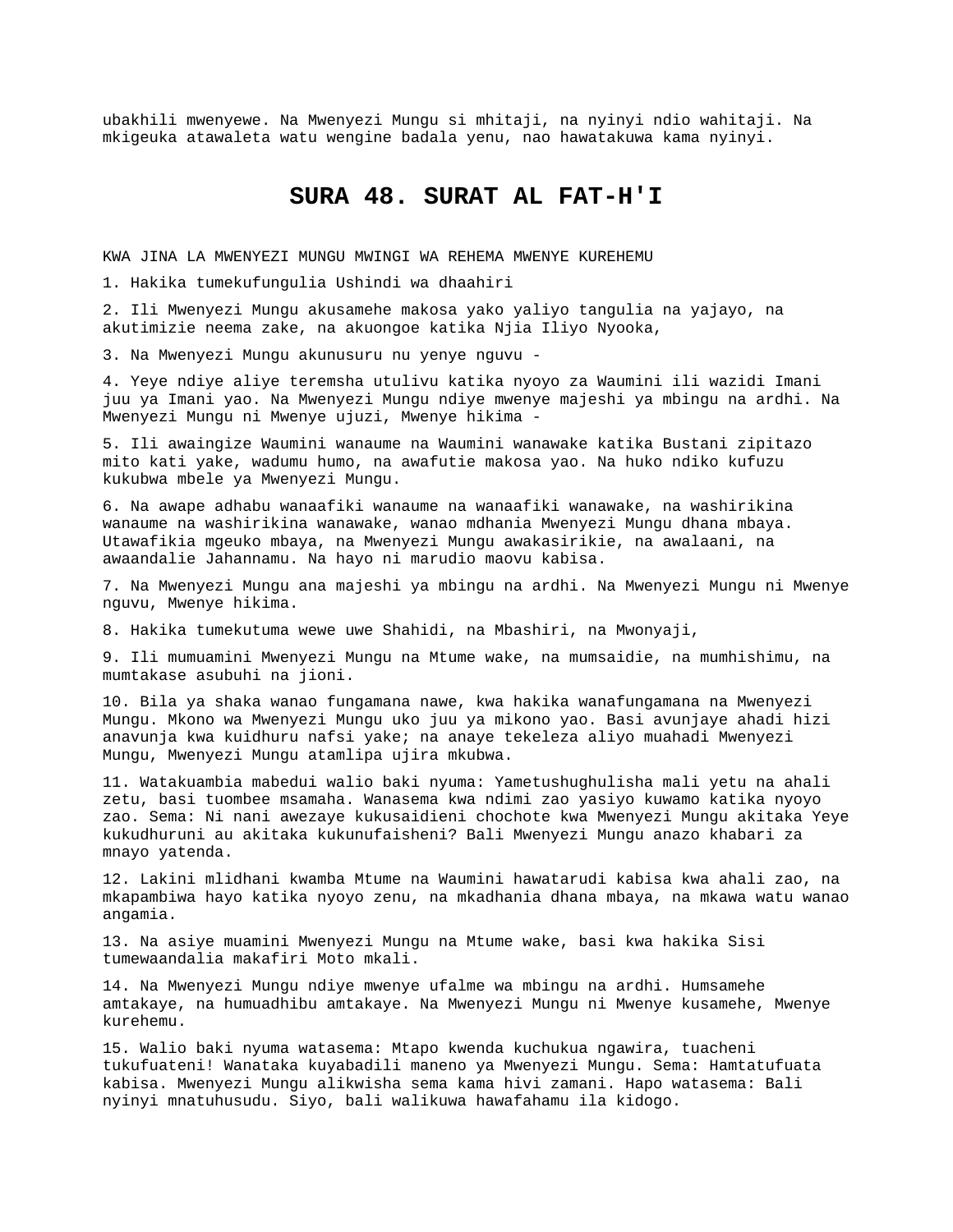16. Waambie walio achwa nyuma katika mabedui: Mtakuja itwa kwenda pigana na watu wakali kwa vita, mpigane nao au wasalimu amri. Basi mkimt'ii, Mwenyezi Mungu atakupeni ujira mzuri. Na mkigeuka kama mlivyo geuka kwanza, atakuadhibuni kwa adhabu iliyo chungu.

17. Kipofu hana lawama, wala kiguru hana lawama, wala mgonjwa hana lawama. Na mwenye kumt'ii Mwenyezi Mungu na Mtume wake, atamuingiza katika Mabustani yapitayo mito kati yake. Na atakaye geuka upande atamuadhibu kwa adhabu chungu.

18. Kwa hakika Mwenyezi Mungu amewapa radhi Waumini walipo fungamana nawe chini ya mti, na alijua yaliyomo nyoyoni mwao. Basi akateremsha utulivu juu yao, na akawalipa kwa Ushindi wa karibu.

19. Na ngawira nyingi watakazo zichukua. Na Mwenyezi Mungu ni Mwenye nguvu, Mwenye hikima.

20. Mwenyezi Mungu anakuahidini ngawira nyingi mtakazo zichukua, basi amekutangulizieni hizi kwanza, na akaizuia mikono ya watu isikufikieni, na ili hayo yawe ni Ishara kwa Waumini, na akakuongozeni Njia Iliyo Nyooka.

21. Na mengine hamwezi kuyapata bado, Mwenyezi Mungu amekwisha yazingia. Na Mwenyezi Mungu ni Muweza wa kila kitu.

22. Na lau makafiri wangeli pigana nanyi basi bila ya shaka wangeli geuza migongo, kisha wasingeli pata mlinzi wala msaidizi.

23. Huo ndio mwendo wa Mwenyezi Mungu ulio kwisha pita zamani, wala hutapata mabadiliko katika mwendo wa Mwenyezi Mungu.

24. Na Yeye ndiye aliyeizuia mikono yao kwenu, na mikono yenu kwao, katika bonde la Makka baada ya kukupeni Ushindi juu yao. Na Mwenyezi Mungu ni Mwenye kuyaona myatendayo.

25. Hao ndio walio kufuru na wakakuzuieni msiingie Msikiti Mtakatifu, na wakawazuilia dhabihu kufika mahala pao. Na lau si wanaume Waumini na wanawake Waumini msio wajua mkawasaga na mkaingia makosani kutokana nao bila ya kujua ...Mwenyezi Mungu (amefanya haya) ili amuingize amtakaye katika rehema yake. Lau wangeli tengana bila ya shaka tungeli waadhibu walio kufuru kwa adhabu chungu.

26. Pale walio kufuru walipo tia katika nyoyo zao hasira, hasira za kijinga, Mwenyezi Mungu aliteremsha utulivu juu ya Mtume wake na juu ya Waumini, na akawalazimisha neno la kuchamngu. Na wao walikuwa ndio wenye haki nalo na wenye kustahili. Na Mwenyezi Mungu ni Mjuzi wa kila kitu.

27. Hakika Mwenyezi Mungu amemtimizia Mtume wake ndoto ya haki. Bila ya shaka nyinyi mtauingia Msikiti Mtakatifu, Inshallah, kwa amani, na hali mmenyoa vichwa vyenu na mmepunguza nywele. Hamtakuwa na khofu. Yeye anajua msiyo yajua. Basi atakupeni kabla ya haya Ushindi karibuni.

28. Yeye ndiye aliye mtuma Mtume wake kwa uwongofu na Dini ya Haki, ili aitukuze juu ya dini zote. Na Mwenyezi Mungu anatosha kuwa Shahidi.

29. Muhammad ni Mtume wa Mwenyezi Mungu. Na walio pamoja naye wana nguvu mbele ya makafiri, na wanahurumiana wao kwa wao. Utawaona wakiinama na kusujudu wakitafuta fadhila na radhi za Mwenyezi Mungu. Alama zao zi katika nyuso zao, kwa athari ya kusujudu. Huu ndio mfano wao katika Taurati. Na mfano wao katika Injili ni kama mmea ulio toa chipukizi lake, kisha ukalitia nguvu, ukawa mnene, ukasimama sawa juu ya ubuwa wake, ukawafurahisha wakulima, ili kuwakasirisha kwa ajili yao makafiri. Mwenyezi Mungu amewaahidi walio amini na wakatenda mema katika wao msamaha na ujira mkubwa.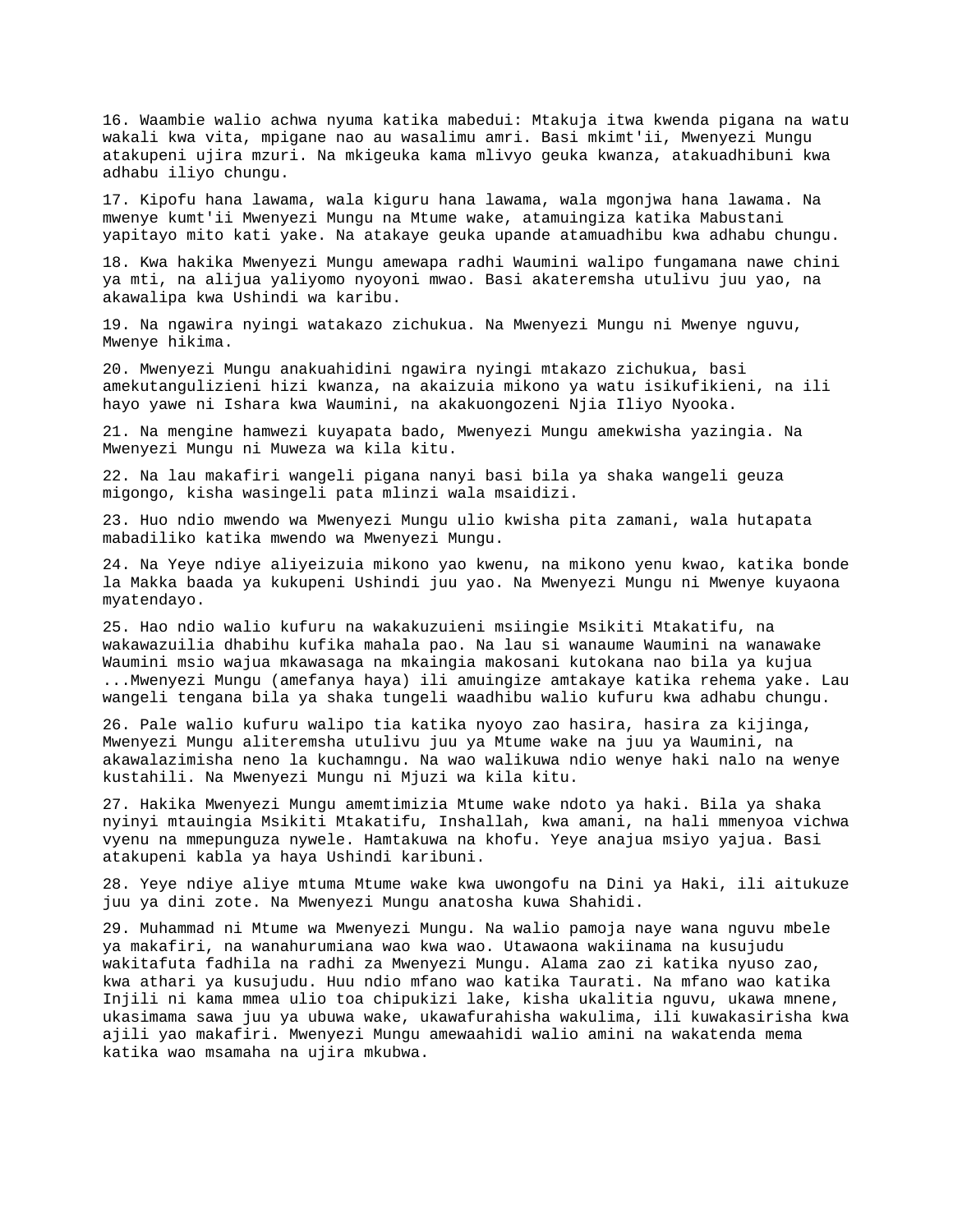### **SURA 49. SURAT AL H'UJURAAT**

KWA JINA LA MWENYEZI MUNGU MWINGI WA REHEMA MWENYE KUREHEMU

1. Enyi mlio amini! Msitangulie mbele ya Mwenyezi Mungu na Mtume wake, na mcheni Mwenyezi Mungu. Hakika Mwenyezi Mungu ni Mwenye kusikia, Mwenye kujua.

2. Enyi mlio amini! Msinyanyue sauti zenu kuliko sauti ya Nabii, wala msiseme naye kwa kelele kama mnavyo semezana nyinyi kwa nyinyi, visije vitendo vyenu vikaharibika, na hali hamtambui.

3. Kwa hakika wanao teremsha sauti zao mbele ya Mtume wa Mwenyezi Mungu, hao ndio Mwenyezi Mungu amezisafisha nyoyo zao kwa uchamngu. Hao watakuwa na maghfira na ujira mkubwa.

4. Hakika hao wanao kuita nawe uko nyuma ya vyumba, wengi wao hawana akili.

5. Na lau wao wangeli ngojea mpaka uwatokee ingeli kuwa kheri kwao. Na Mwenyezi Mungu ni Mwenye maghfira, Mwenye kurehemu.

6. Enyi mlio amini! Akikujieni mpotovu na khabari yoyote, ichunguzeni, msije mkawasibu watu kwa kuto jua, na mkawa tena wenye kujuta kwa mliyo yatenda.

7. Na jueni kuwa Mtume wa Mwenyezi Mungu yuko nanyi. Lau angeli kut'iini katika mambo mengi, bila ya shaka mngeli taabika. Lakini Mwenyezi Mungu amekupendezeeni Imani, na akaipamba katika nyoyo zenu, na amekufanyeni muuchukie ukafiri, na upotovu, na uasi. Hao ndio walio ongoka,

8. Kwa fadhila za Mwenyezi Mungu na neema zake. Na Mwenyezi Mungu ni Mwenye kujua, Mwenye hikima.

 9. Na ikiwa makundi mawili katika Waumini yanapigana, basi yapatanisheni. Na likiwa moja la hao linamdhulumu mwenzie, basi lipigeni linalo dhulumu mpaka lirejee kwenye amri ya Mwenyezi Mungu. Na likirudi basi yapatanisheni kwa uadilifu. Na hukumuni kwa haki. Hakika Mwenyezi Mungu anawapenda wanao hukumu kwa haki.

10. Hakika Waumini ni ndugu, basi patanisheni baina ya ndugu zenu, na mcheni Mwenyezi Mungu ili mrehemewe.

11. Enyi mlio amini! Wanaume wasiwadharau wanaume wenzao, wala wanawake wasiwadharau wanawake wenzao. Huenda hao wakawa bora kuliko wao. Wala msivunjiane hishima, wala msiitane kwa majina ya kejeli. Ni uovu kutumia jina baya baada ya kwisha amini. Na wasio tubu, hao ndio wenye kudhulumu.

12. Enyi mlio amini! Jiepusheni na dhana nyingi, kwani baadhi ya dhana ni dhambi. Wala msipelelezane, wala msisengenyane nyinyi kwa nyinyi. Je! Yupo katika nyinyi anaye penda kuila nyama ya nduguye aliye kufa? Mnalichukia hilo! Na mcheni Mwenyezi Mungu. Hakika Mwenyezi Mungu ni Mwenye kupokea toba, Mwenye kurehemu.

13. Enyi watu! Hakika Sisi tumekuumbeni kutokana na mwanamume na mwanamke. Na tumekujaalieni kuwa ni mataifa na makabila ili mjuane. Hakika aliye mtukufu zaidi kati yenu kwa Mwenyezi Mungu ni huyo aliye mchamngu zaidi katika nyinyi. Hakika Mwenyezi Mungu ni Mwenye kujua, Mwenye khabari.

14. Mabedui wamesema: Tumeamini. Sema: Hamjaamini, lakini semeni: Tumesilimu. Kwani Imani haijaingia katika nyoyo zenu. Na mkimt'ii Mwenyezi Mungu na Mtume wake, hatakupunguzieni chochote katika vitendo vyenu. Hakika Mwenyezi Mungu ni Mwenye kusamehe, Mwenye kurehemu.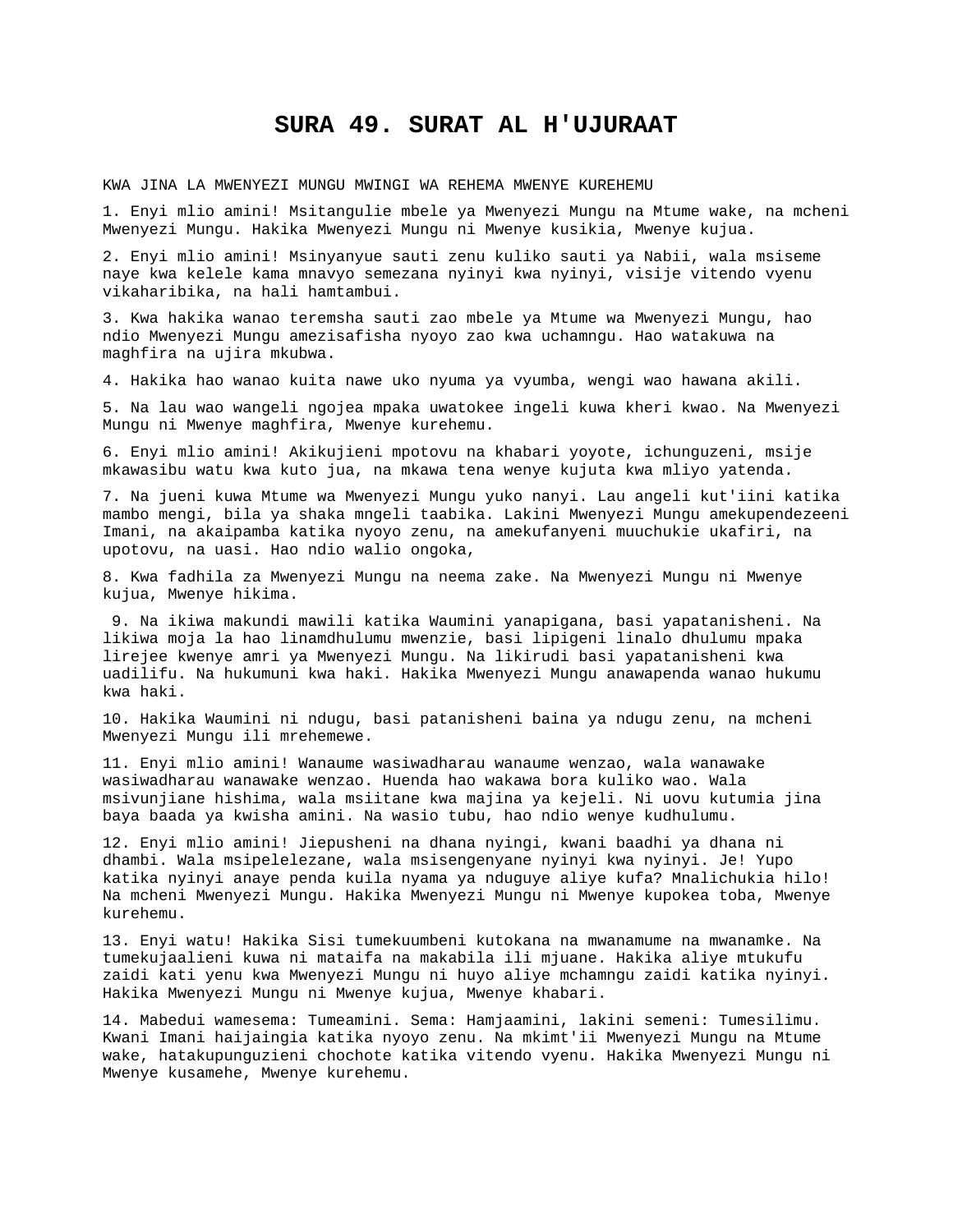15. Hakika Waumini ni wale walio muamini Mwenyezi Mungu na Mtume wake tena wasitie shaka kabisa, na wakapigana Jihadi katika Njia ya Mwenyezi Mungu kwa mali yao na nafsi zao. Hao ndio wakweli.

16. Sema: Ati ndio mnamfundisha Mwenyezi Mungu Dini yenu, na hali Mwenyezi Mungu anayajua ya katika mbingu na ardhi, na Mwenyezi Mungu anajua kila kitu?

17. Wanakusimbulia kuwa wamesilimu! Sema: Msinisimbulie kwa kusilimu kwenu. Bali Mwenyezi Mungu ndiye aliye kufanyieni hisani kwa kukuongoeni kwenye Imani, ikiwa nyinyi ni wakweli.

18. Hakika Mwenyezi Mungu anajua siri za mbingu na ardhi. Na Mwenyezi Mungu anayaona myatendayo.

# **SURA 50. SURAT QAAF**

KWA JINA LA MWENYEZI MUNGU MWINGI WA REHEMA MWENYE KUREHEMU

1. Qaaf. Naapa kwa Qur'ani tukufu!

2. Bali wanastaajabu kwamba amewafikia mwonyaji kutoka miongoni mwao, na wakasema makafiri: Hili ni jambo la ajabu!

3. Ati tukifa na tukawa udongo...? Kurejea huko kuko mbali!

4. Hakika Sisi tunajua kiasi cha kila kinacho punguzwa na ardhi kutokana nao. Na kwetu kipo Kitabu kinacho hifadhi yote.

5. Lakini waliikanusha Haki ilipo wajia; kwa hivyo wamo katika mambo ya mkorogo.

6. Je! Hawaangalii mbingu zilizo juu yao! Vipi tulivyo zijenga, na tukazipamba. Wala hazina nyufa.

7. Na ardhi tumeitandaza na tukaiwekea milima, na tukaiotesha mimea mizuri ya kila namna.

8. Yawe haya ni kifumbua macho na ukumbusho kwa kila mja mwenye kuelekea.

 9. Na tumeteremsha kutoka mbinguni maji yaliyo barikiwa, na kwa hayo tukaotesha mabustani na nafaka za kuvunwa.

10. Na mitende mirefu yenye makole yaliyo zaa kwa wingi,

11. Ili iwe ni riziki kwa waja wangu. Na tukaifufua kwa maji nchi iliyo kuwa imekufa. Kama hivyo ndivyo utakavyo kuwa ufufuaji.

12. Kabla yao walikadhibisha kaumu ya Nuhu na wakaazi wa Rassi na Thamudi.

13. Na A'di na Firauni na kaumu ya Lut'i.

14. Na wakaazi wa Machakani, na watu wa Tubbaa'. Wote hao waliwakanusha Mitume, kwa hivyo onyo likathibitika juu yao.

15. Kwani tulichoka kwa kuumba mara ya kwanza. Bali wao wamo katika shaka tu juu ya umbo jipya.

16. Na hakika tumemuumba mtu, nasi tunayajua yanayo mpitikia katika nafsi yake. Na Sisi tuko karibu naye kuliko mshipa wa shingoni mwake.

17. Wanapo pokea wapokeaji wawili, wanao kaa kuliani na kushotoni.

18. Hatamki neno ila karibu yake yupo mwangalizi tayari.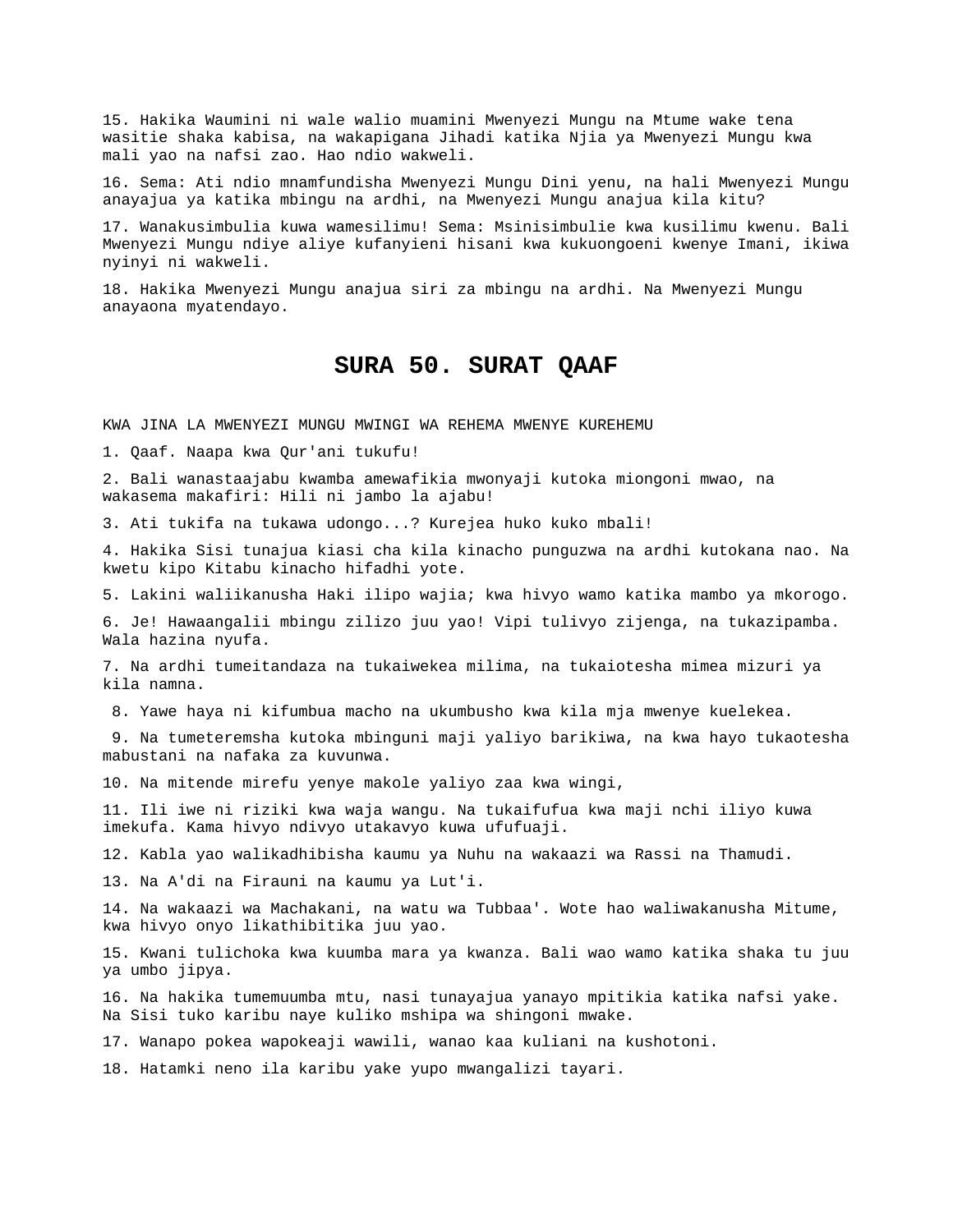19. Na uchungu wa kutoka roho utamjia kwa haki. Hayo ndiyo uliyo kuwa ukiyakimbia. 20. Na litapulizwa baragumu. Hiyo ndiyo Siku ya Miadi. 21. Na kila nafsi itakuja na pamoja nayo mchungaji na shahidi. 22. (Aambiwe): Kwa hakika ulikuwa umeghafilika na haya; basi leo tumekuondolea pazia lako, na kwa hivyo kuona kwako leo ni kukali. 23. Na mwenzake atasema: Huyu niliye naye mimi kesha tayarishwa. 24. Mtupeni katika Jahannamu kila kafiri mwenye inda, 25. Akatazaye kheri, arukaye mipaka, mwenye kutia shaka, 26. Aliye weka mungu mwengine pamoja na Mwenyezi Mungu. Basi mtupeni katika adhabu kali. 27. Mwenzake aseme: Ee Mola wetu Mlezi! Sikumpoteza mimi, bali yeye mwenyewe alikuwa katika upotovu wa mbali. 28. (Mwenyezi Mungu) aseme: Msigombane mbele yangu. Nilikuleteeni mbele onyo langu. 29. Mbele yangu haibadilishwi kauli, wala Mimi siwadhulumu waja wangu. 30. Siku tutapo iambia Jahannamu: Je! Umejaa? Nayo itasema: Je! Kuna ziada? 31. Na Pepo italetwa karibu kwa ajili ya wachamngu, haitakuwa mbali. 32. Haya ndiyo mnayo ahidiwa kwa kila mwenye kurejea kwa Mwenyezi Mungu na akajilinda. 33. Mwenye kumwogopa Mwingi wa Rehema hali kuwa hamwoni, na akaja kwa moyo ulio elekea-34. (Ataambiwa) ingieni kwa salama. Hiyo ndiyo siku ya daima dawamu. 35. Humo watapata wakitakacho, na kwetu yako ya ziada. 36. Na kaumu ngapi tuliziangamiza kabla yao walio kuwa na nguvu zaidi kuliko hawa! Nao walitanga tanga katika nchi nyingi. Je! Walipata pa kukimbilia? 37. Hakika katika hayo upo ukumbusho kwa mwenye moyo au akatega sikio naye yupo anashuhudia. 38. Na bila ya shaka Sisi tumeziumba mbingu na ardhi na vilio baina yao mnamo siku sita; na wala hayakutugusa machofu. 39. Basi vumilia kwa hayo wasemayo, na mtakase kwa kumsifu Mola wako Mlezi kabla ya kuchomoza jua na kabla ya kuchwa. 40. Na katika usiku pia mtakase, na baada ya kusujudu. 41. Na sikiliza siku atapo nadi mwenye kunadi kutoka pahala karibu. 42. Siku watakapo sikia ukelele wa haki. Hiyo ndiyo siku ya kufufuka. 43. Hakika Sisi tunahuisha na tunafisha, na kwetu Sisi ndio marejeo. 44. Siku itapo wapasukia ardhi mbio mbio! Mkusanyo huo kwetu ni mwepesi. 45. Sisi tunajua kabisa wayasemayo. Wala wewe si mwenye kuwatawalia kwa ujabari. Basi mkumbushe kwa Qur'ani anaye liogopa onyo.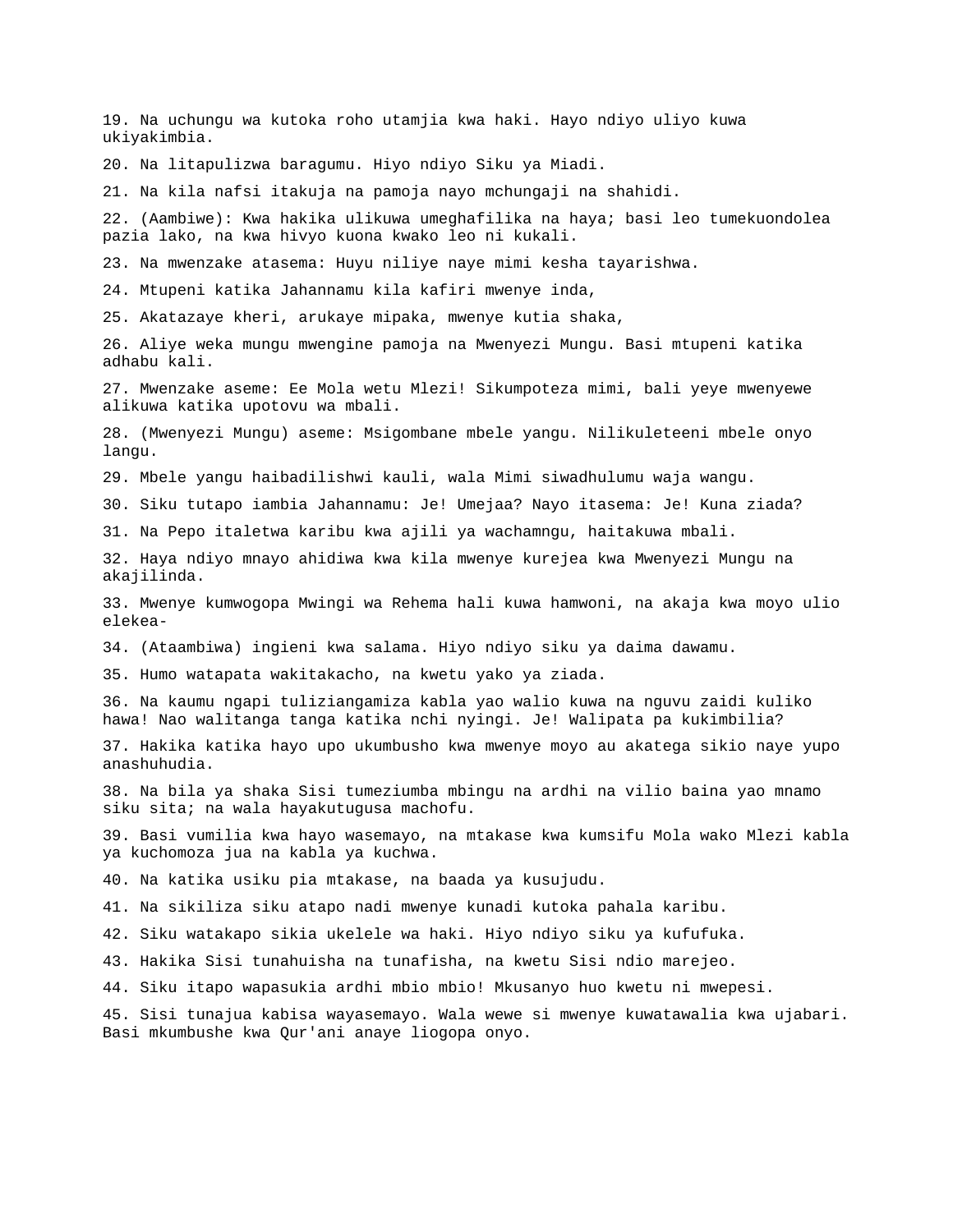#### **SURA 51. SURAT ADH-DHAARIYAAT**

KWA JINA LA MWENYEZI MUNGU MWINGI WA REHEMA MWENYE KUREHEMU

1. Naapa kwa pepo zinazo tawanya,

- 2. Na zinazo beba mizigo,
- 3. Na zinazo kwenda kwa wepesi.
- 4. Na zinazo gawanya kwa amri,
- 5. Hakika mnayo ahidiwa bila ya shaka ni kweli,

6. Na kwa hakika malipo bila ya shaka yatatokea.

- 7. Naapa kwa mbingu zenye njia,
- 8. Hakika nyinyi bila ya shaka mmo katika kauli inayo khitalifiana.
- 9. Anageuzwa kutokana na haki mwenye kugeuzwa.
- 10. Wazushi wameangamizwa.
- 11. Ambao wameghafilika katika ujinga.
- 12. Wanauliza: Ni lini hiyo siku ya malipo?
- 13. Hiyo ni siku watakayo adhibiwa Motoni.
- 14. Onjeni adhabu yenu! Haya ndiyo mliyo kuwa mkiyahimiza.
- 15. Hakika wachamngu watakuwa katika Mabustani na chemchem.
- 16. Wanapokea aliyo wapa Mola wao Mlezi. Kwa hakika hao walikuwa kabla ya haya wakifanya mema.
- 17. Walikuwa wakilala kidogo tu usiku.
- 18. Na kabla ya alfajiri wakiomba maghfira.
- 19. Na katika mali yao ipo haki ya mwenye kuomba na asiye omba.
- 20. Na katika ardhi zipo Ishara kwa wenye yakini.
- 21. Na pia katika nafsi zenu Je! Hamwoni?
- 22. Na katika mbingu ziko riziki zenu na mliyo ahidiwa.
- 23. Basi naapa kwa Mola Mlezi wa mbingu na ardhi, hakika haya ni kweli kama ilivyo kweli kuwa nyinyi mnasema.
- 24. Je! Imekufikia hadithi ya wageni wa Ibrahim wanao hishimiwa?
- 25. Walipo ingia kwake wakasema: Salama! Na yeye akasema: Salama! Nyinyi ni watu nisio kujueni.
- 26. Akenda kwa ahali yake na akaja na ndama aliye nona.
- 27. Akawakaribisha, akasema: Mbona hamli?
- 28. Akahisi kuwaogopa katika nafsi yake. Wakasema: Usiwe na khofu, nao wakambashiria kupata kijana mwenye ilimu.
- 29. Ndipo mkewe akawaelekea, na huku anasema na akijipiga usoni kwa mastaajabu, na kusema: Mimi ni kikongwe na tasa!
- 30. Wakasema: Ndivyo vivyo hivyo alivyo sema Mola wako Mlezi. Hakika Yeye ni Mwenye hikima na Mwenye kujua.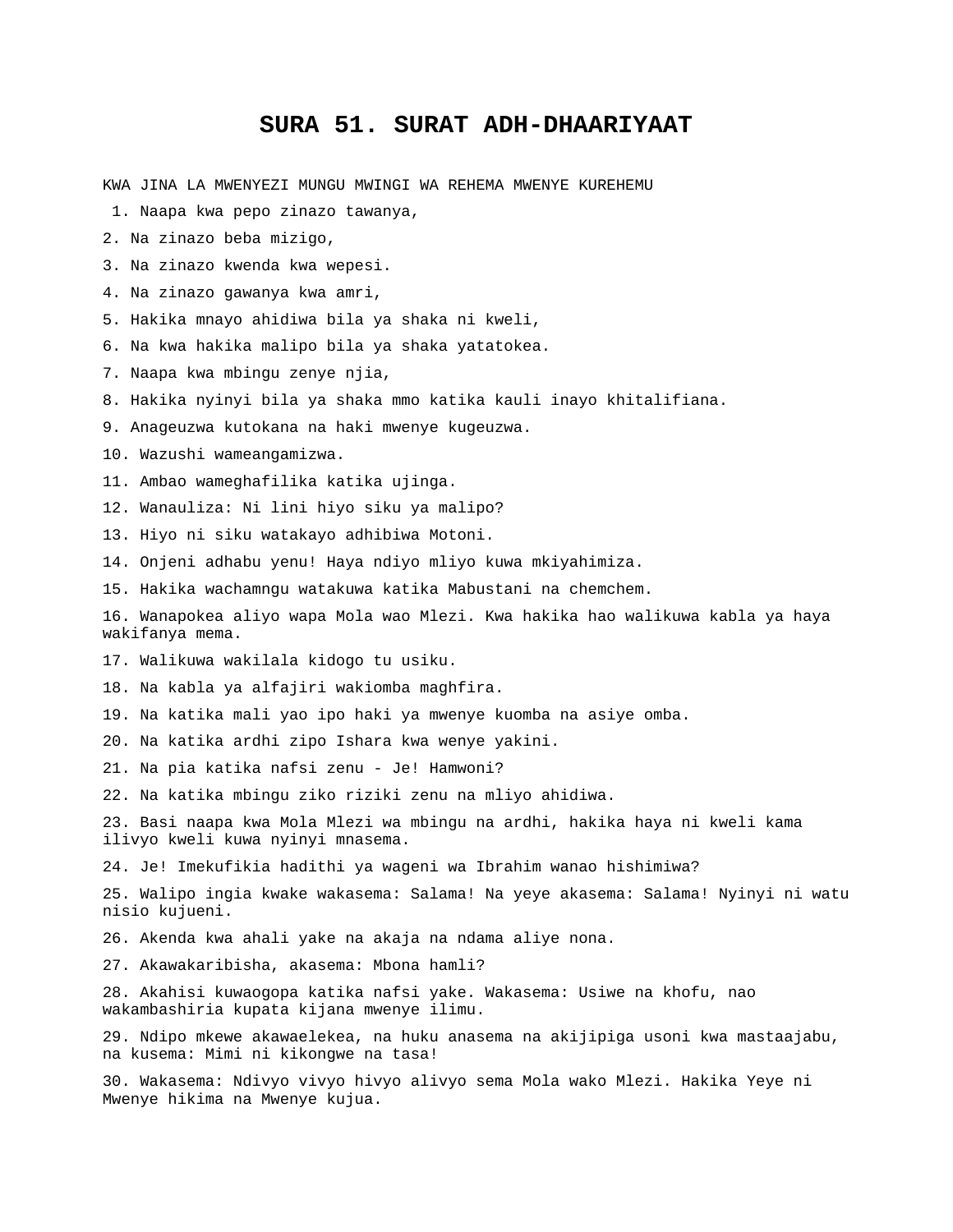31. AKASEMA: Basi ujumbe wenu ni nini, enyi mlio tumwa?

32. Wakasema: Hakika sisi tumetumwa kwa watu wakosefu,

33. Tuwatupie mawe ya udongo,

34. Yaliyo tiwa alama kutoka kwa Mola wako Mlezi kwa ajili ya wanao pindukia mipaka.

35. Kwa hivyo tutawatoa katika hao wale walio amini.

36. Lakini hatukupata humo ila nyumba moja tu yenye Waislamu!

37. Na tukaacha humo Ishara kwa ajili ya wanao iogopa adhabu chungu.

38. Na katika khabari za Musa, tulipo mtuma kwa Firauni na hoja wazi.

39. Lakini alipuuza kwa sababu ya nguvu zake na akasema: Huyu ni mchawi au mwendawazimu!

40. Basi tukamkamata yeye na majeshi yake na tukawatupa baharini, na yeye ndiye wa kulaumiwa.

41. Na katika khabari za A'di tulipo wapelekea upepo wa kukata uzazi.

42. Haukuacha chochote ulicho kifikia ila ulikifanya kama kilio nyambuka.

43. Na katika khabari za Thamudi walipo ambiwa: Jifurahisheni kwa muda mdogo tu.

44. Wakaasi amri ya Mola wao Mlezi. Basi uliwanyakua moto wa radi nao wanaona.

45. Basi hawakuweza kusimama wala hawakuwa wenye kujitetea.

46. Na kaumu ya Nuhu hapo mbele. Hakika hao walikuwa watu wapotovu.

47. Na mbingu tumezifanya kwa nguvu na uwezo na hakika Sisi bila ya shaka ndio twenye uwezo wa kuzitanua.

48. Na ardhi tumeitandaza; basi watandazaji wazuri namna gani Sisi!

49. Na katika kila kitu tumeumba kwa jozi ili mzingatie.

50. Basi kimbilieni kwa Mwenyezi Mungu, hakika mimi ni mwonyaji kwenu wa kubainisha nitokae kwake.

51. Wala msifanye kuwa kuna mungu mwengine pamoja na Mwenyezi Mungu. Hakika mimi ni mwonyaji kwenu wa kubainisha nitokae kwake.

52. Basi ndio hivyo hivyo, hakuwajia kabla yao Mtume ila walisema: Huyu ni mchawi au mwendawazimu.

53. Je! Wameambizana kwa haya? Bali hawa ni watu waasi.

54. Basi waachilie mbali, nawe hulaumiwi.

55. Na kumbusha, kwani ukumbusho huwafaa Waumini.

56. Nami sikuwaumba majini na watu ila waniabudu Mimi.

57. Na sitaki kwao riziki, wala sitaki wanilishe.

58. Hakika Mwenyezi Mungu ndiye Mwenye kuruzuku, Mwenye nguvu, Madhubuti.

59. Hakika walio dhulumu wana fungu lao la adhabu kama fungu la wenzao. Basi wasinihimize.

60. Ole wao walio ikanusha siku yao waliyo ahidiwa.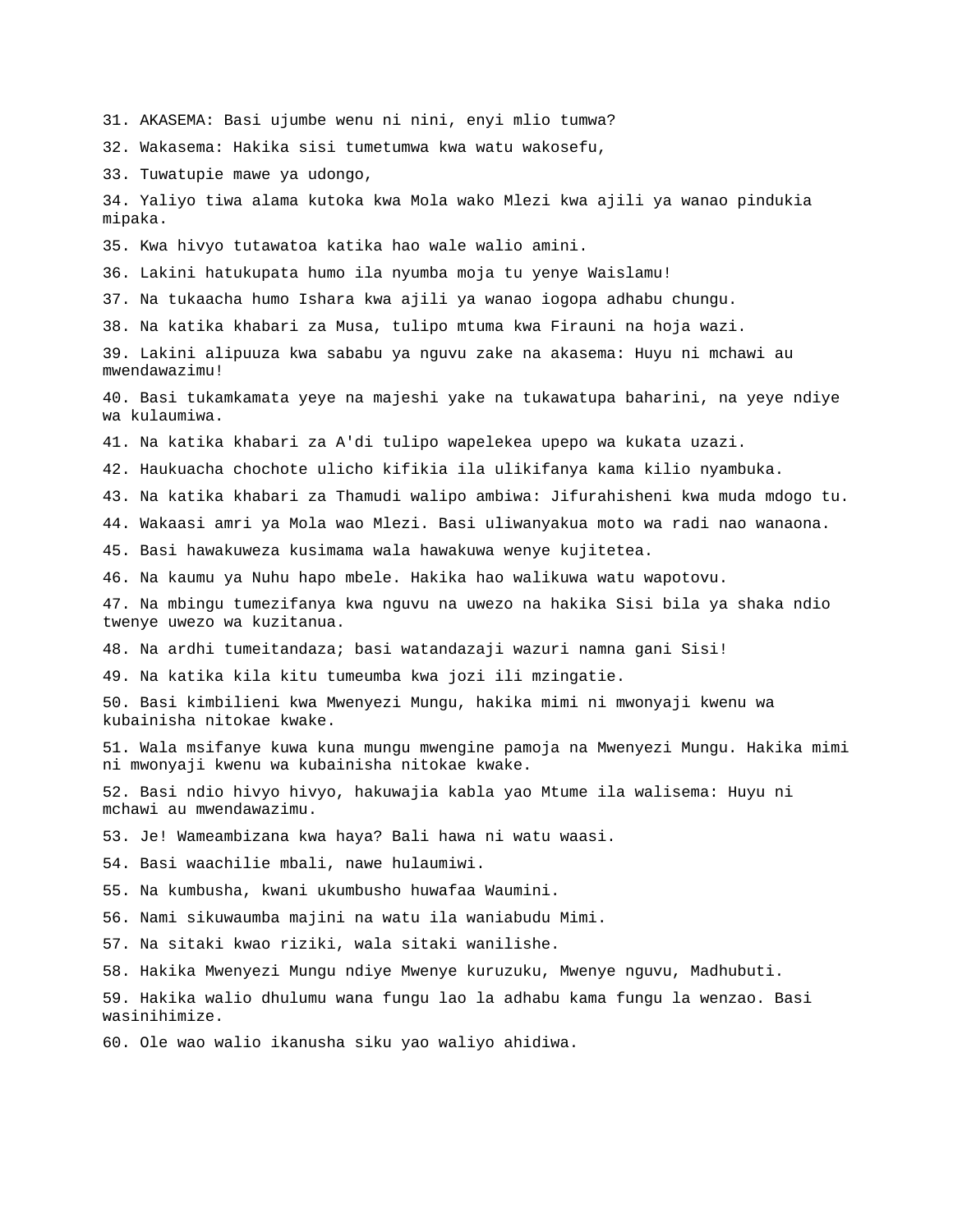#### **SURA 52. SURAT ATT'UR**

KWA JINA LA MWENYEZI MUNGU MWINGI WA REHEMA MWENYE KUREHEMU

- 1. Naapa kwa mlima wa T'ur,
- 2. Na Kitabu kilicho andikwa
- 3. Katika ngozi iliyo kunjuliwa,
- 4. Na kwa Nyumba iliyo jengwa,
- 5. Na kwa dari iliyo nyanyuliwa,
- 6. Na kwa bahari iliyo jazwa,
- 7. Hakika adhabu ya Mola wako Mlezi hapana shaka itatokea.
- 8. Hapana wa kuizuia.
- 9. Siku zitakapo tikisika mbingu kwa mtikiso,
- 10. Na milima iwe inakwenda kwa mwendo mkubwa.
- 11. Basi ole wao siku hiyo hao wanao kadhibisha,
- 12. Ambao wanacheza katika mambo ya upuuzi.
- 13. Siku watapo sukumwa kwenye Moto kwa msukumo wa nguvu,
- 14. (Waambiwe): Huu ndio ule Moto mlio kuwa mkiukanusha!
- 15. Je! Huu ni uchawi, au hamwoni tu?

16. Uingieni, mkistahamili au msistahamili - ni mamoja kwenu. Hakika mnalipwa kwa mliyo kuwa mkiyatenda.

17. Hakika wachamngu watakuwa katika Mabustani na neema,

18. Wakifurahi kwa yale aliyo wapa Mola wao Mlezi. Na Mola wao Mlezi atawalinda na adhabu ya Motoni.

19. Kuleni na kunyweni kwa raha kabisa kwa sababu ya mliyo kuwa mkiyatenda.

20. Watakuwa wameegemea juu ya viti vya enzi vilivyo pangwa kwa safu. Na tutawaoza mahuru-l-aini.

21. Na walio amini na dhuriya zao wakawafuata kwa Imani tutawakutanisha nao dhuriya zao, na wala hatutawapunja hata kidogo katika vitendo vyao. Kila mtu lazima atapata alicho kichuma.

22. Na tutawapa matunda, na nyama kama watavyo penda.

23. Watapeana humo bilauri zisio na vinywaji vya kuleta maneno ya upuuzi wala dhambi.

24. Iwe wanawapitia watumishi wao kama kwamba ni lulu zilizomo katika chaza.

25. Wataelekeana wakiulizana.

26. Waseme: Tulikuwa zamani pamoja na ahali zetu tukiogopa;

27. Basi Mwenyezi Mungu akatufanyia hisani na akatulinda na adhabu ya upepo wa Moto.

28. Hakika sisi zamani tulikuwa tukimwomba Yeye tu. Hakika Yeye ndiye Mwema Mwenye kurehemu.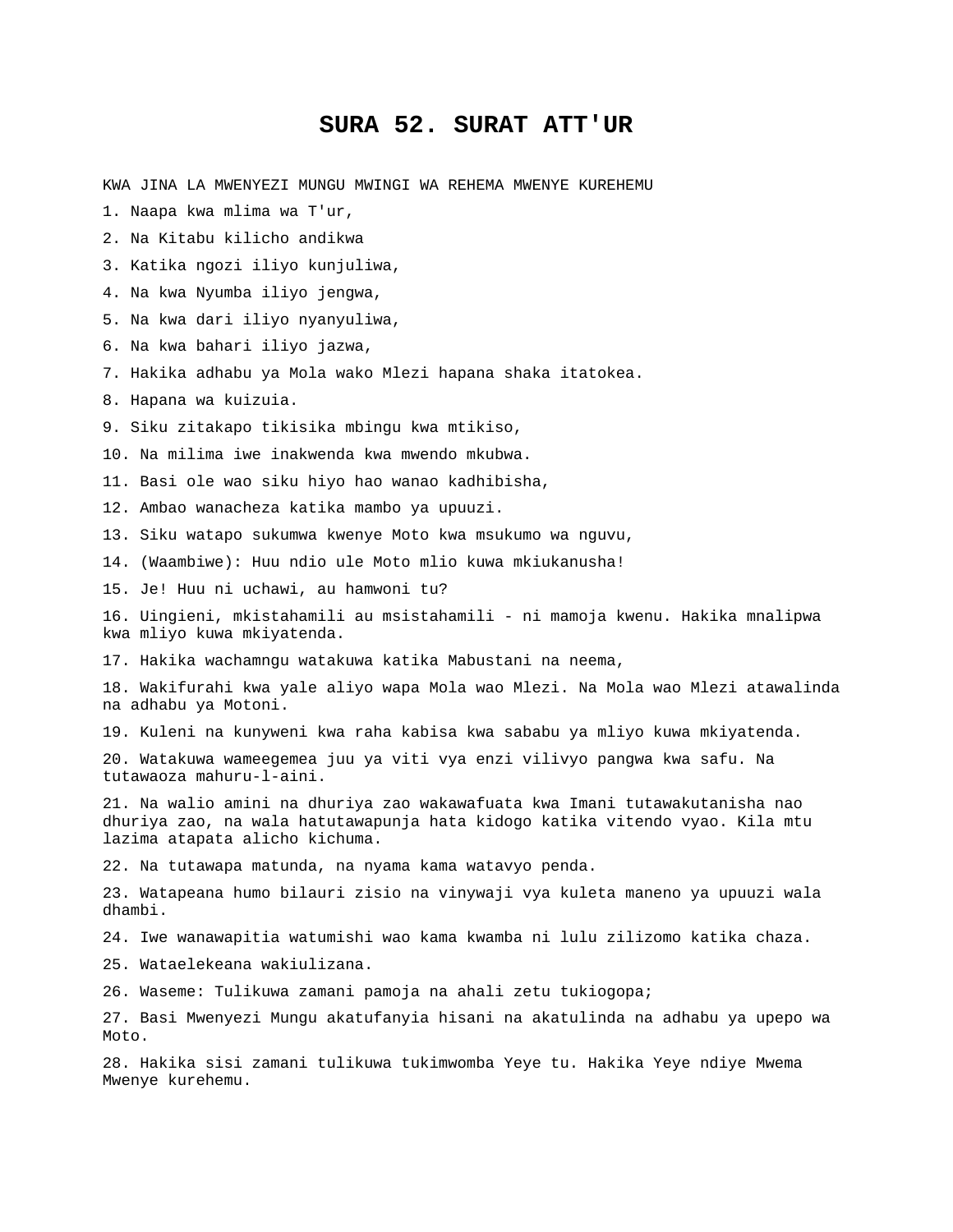29. Basi kumbusha! Kwani wewe, kwa neema ya Mola wako Mlezi, si kuhani wala mwendawazimu. 30. Au wanasema: Huyu ni mtunga mashairi, tunamtarajia kupatilizwa na dahari. 31. Sema: Tarajieni, na mimi pia ni pamoja nanyi katika kutarajia. 32. Au hizo akili zao ndio zinawaamrisha haya, au wao basi ni watu majeuri tu? 33. Au ndio wanasema: Ameitunga hii! Bali basi tu hawaamini! 34. Basi nawalete masimulizi kama haya ikiwa wao wanasema kweli. 35. Au wao wameumbwa pasipo kutokana na kitu chochote, au ni wao ndio waumbaji? 36. Au wao wameziumba mbingu na ardhi? Bali hawana na yakini. 37. Au wanazo khazina za Mola wako Mlezi au wao ndio wenye madaraka? 38. Au wanazo ngazi za kusikilizia? Basi huyo msikilizaji wao na alete hoja ilio wazi! 39. Au Yeye Mwenyezi Mungu ana wasichana, na nyinyi ndio mna wavulana? 40. Au wewe unawaomba ujira, na kwa hivyo ndio wanaelemewa na uzito wa gharama? 41. Au wanayo ilimu ya ghaibu, nao wameandika? 42. Au wanataka kufanya vitimbi tu? Lakini hao walio kufuru ndio watakao tegeka. 43. Au wanae mungu asiye kuwa Mwenyezi Mungu? Subhanallah! Ametaksika Mwenyezi Mungu na hao wanao washirikisha naye. 44. Na hata wange ona pande linatoka mbinguni linaanguka wange sema: Ni mawingu yaliyo bebana. 45. Basi waache mpaka wakutane na siku yao watakapo hilikishwa. 46. Siku ambayo hila zao hazitawafaa hata kidogo, wala wao hawatanusuriwa. 47. Na hakika walio dhulumu watapata adhabu nyengine isiyo kuwa hii, lakini wengi wao hawajui. 48. Na ingojee hukumu ya Mola wako Mlezi. Kwani wewe hakika uko mbele ya macho yetu, na mtakase kwa kumsifu Mola wako Mlezi unapo simama, 49. Na usiku pia mtakase, na zinapo kuchwa nyota. **SURA 53. SURAT ANNAJM**  KWA JINA LA MWENYEZI MUNGU MWINGI WA REHEMA MWENYE KUREHEMU

- 1. Naapa kwa nyota inapo tua,
- 2. Mwenzenu huyu hakupotea, wala hakukosea.
- 3. Wala hatamki kwa matamanio.
- 4. Hayakuwa haya ila ni ufunuo ulio funuliwa;
- 5. Amemfundisha aliye mwingi wa nguvu,
- 6. Mwenye kutua, akatulia,
- 7. Naye yuko juu kabisa upeo wa macho.
- 8. Kisha akakaribia na akateremka.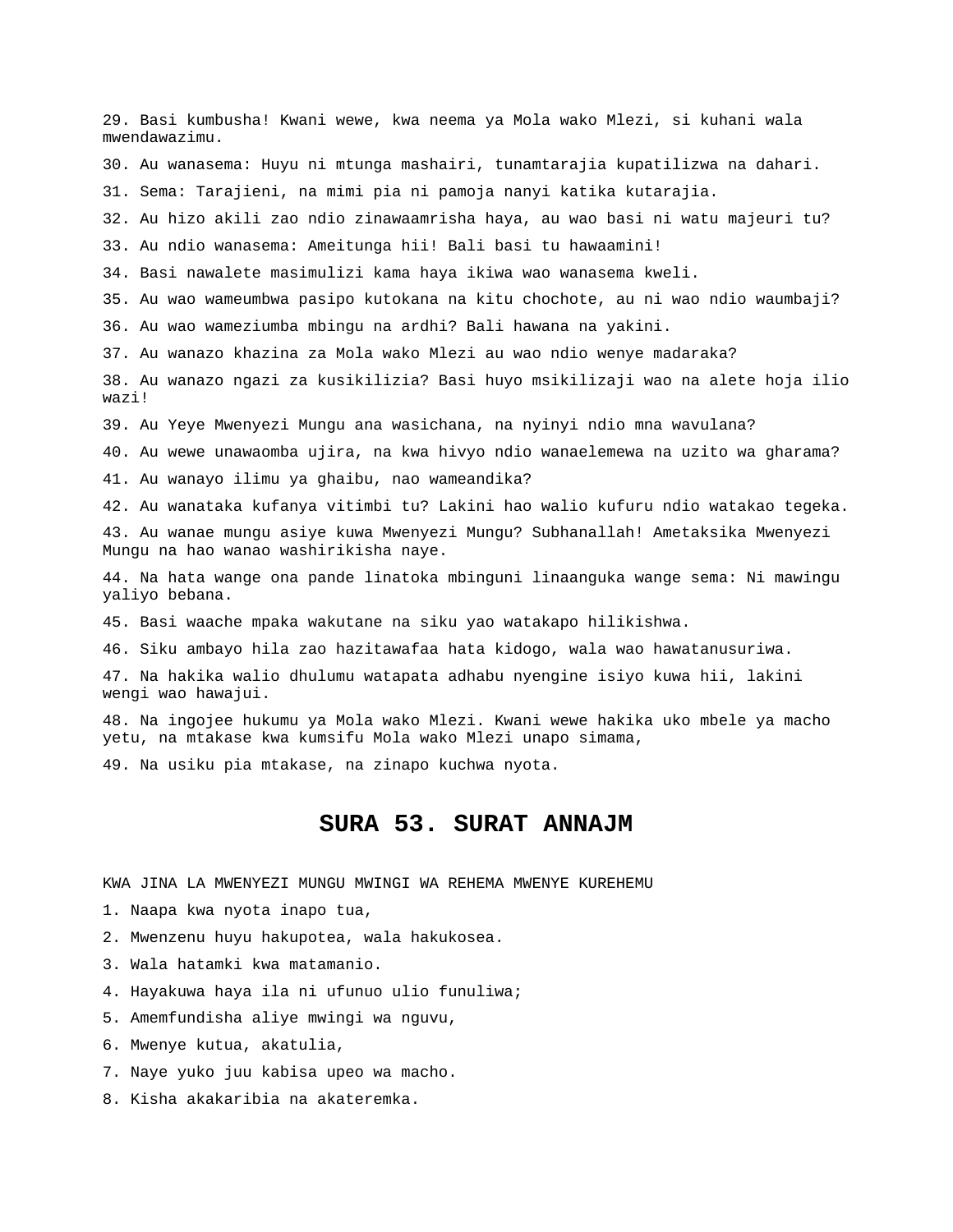- 9. Akawa ni kama baina ya mipinde miwili, au karibu zaidi.
- 10. Akamfunulia mja wake (Mwenyezi Mungu) alicho mfunulia.
- 11. Moyo haukusema uwongo uliyo yaona.
- 12. Je! Mnabishana naye kwa aliyo yaona?
- 13. Na akamwona mara nyingine,
- 14. Penye Mkunazi wa mwisho.
- 15. Karibu yake ndiyo ipo Bustani inayo kaliwa.
- 16. Kilipo ufunika huo Mkunazi hicho kilicho ufunuika.
- 17. Jicho halikuhangaika wala halikuruka mpaka.
- 18. Kwa yakini aliona katika Ishara kubwa kabisa za Mola wake Mlezi.
- 19. Je! Mmemuona Lata na Uzza?
- 20. Na Manaat, mwingine wa tatu?
- 21. Je! Nyinyi mnao wana wanaume na Yeye ndio awe na wanawake?
- 22. Huo ni mgawanyo wa dhulma!

23. Hayo hayakuwa ila ni majina mliyo wapa nyinyi na baba zenu. Mwenyezi Mungu hakuleta uthibitisho wowote juu ya hayo. Hawafuati ila dhana tu na kipendacho nafsi. Na kwa yakini uwongofu ulikwisha wafikia kutoka kwa Mola wao Mlezi.

- 24. Ati mtu anakipata kila anacho kitamani?
- 25. Mwenyezi Mungu tu ndiye Mwenye dunia na Akhera.
- 26. Na wako Malaika wangapi mbinguni, ambao uombezi wao hautafaa chochote isipo kuwa baada ya Mwenyezi Mungu kutoa idhini kwa amtakaye na kumridhia.
- 27. Hakika wasio amini Akhera bila ya shaka wao ndio wanawaita Malaika kwa majina ya kike.
- 28. Nao hawana ujuzi wowote kwa hayo isipo kuwa wanafuata dhana tu. Na dhana haisaidii chochote mbele ya haki.
- 29. Basi mwachilie mbali anaye upa kisogo ukumbusho wetu, na wala hataki ila maisha ya dunia.
- 30. Huo ndio mwisho wao wa ujuzi. Hakika Mola wako Mlezi ndiye anaye mjua zaidi mwenye kuipotea njia yake, na Yeye ndiye anaye mjua zaidi mwenye kuongoka.
- 31. Ni vya Mwenyezi Mungu vyote viliomo mbinguni na viliomo katika ardhi, ili awalipe walio tenda ubaya kwa waliyo yatenda, na walio tenda mema awalipe mema.
- 32. Ambao wanajiepusha na madhambi makuu na vitendo vichafu, isipo kuwa makosa khafifu. Hakika Mola wako Mlezi ni Mkunjufu wa maghfira, naye anakujueni sana tangu alipo kuumbeni kutoka kwenye ardhi, na mlipo kuwa mimba matumboni mwa mama zenu. Basi msijisifu usafi. Yeye anamjua sana mwenye kujikinga na maovu.
- 33. Je! Umemwona yule aliye geuka?
- 34. Na akatoa kidogo, kisha akajizuia?
- 35. Je! Anayo huyo ilimu ya ghaibu, basi ndio anaona?
- 36. Au hakuambiwa yaliyomo katika Vitabu vya Musa?
- 37. Na vya Ibrahimu aliye timiza ahadi?
- 38. Ya kwamba hakika nafsi iliyo beba madhambi haibebi madhambi ya mwengine?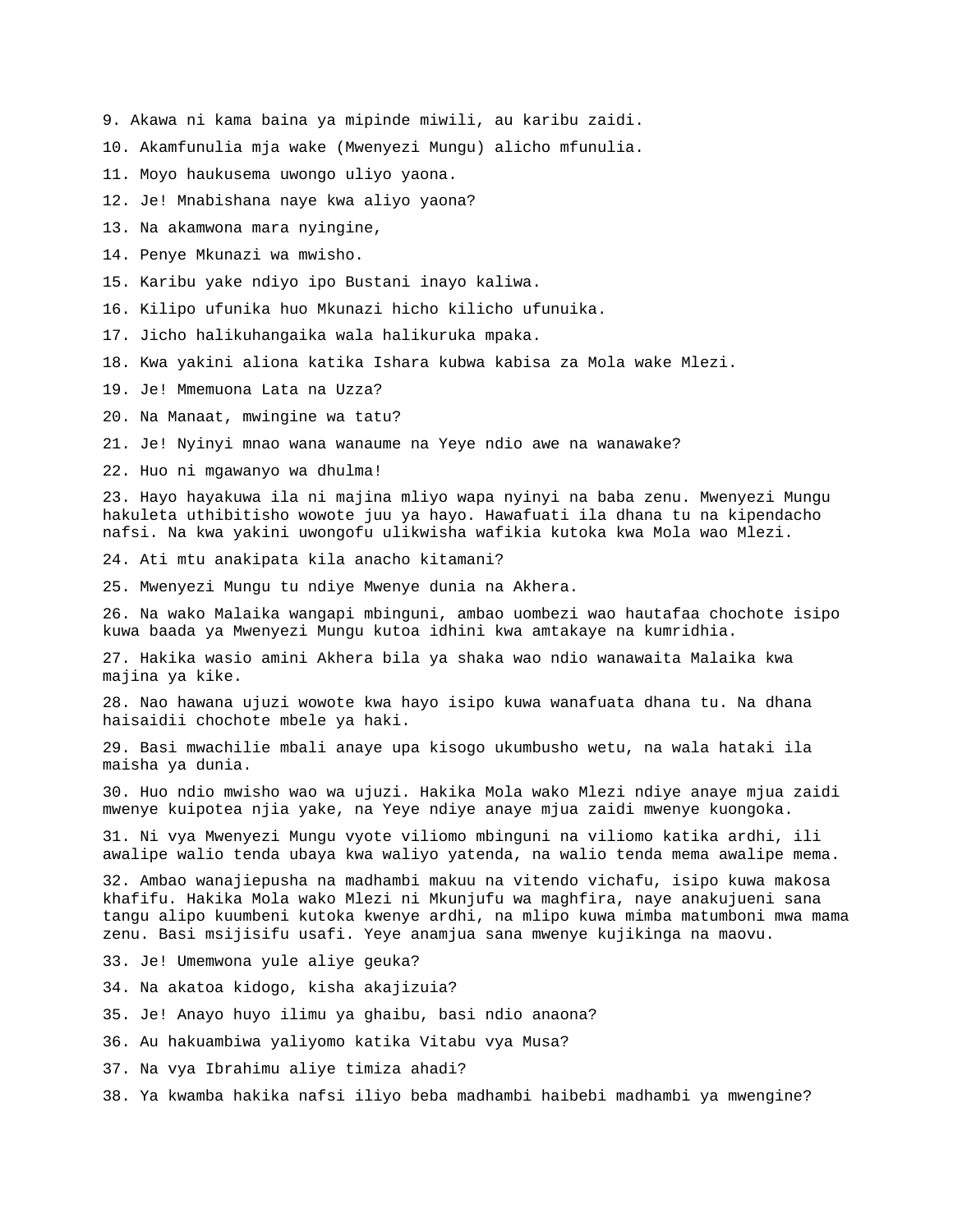39. Na ya kwamba hatapata mtu ila aliyo yafanya mwenyewe? 40. Na kwamba vitendo vyake vitaonekana? 41. Kisha ndio atalipwa malipo yake kwa ukamilifu. 42. Na kwamba kwao Mola wako Mlezi ndio mwisho. 43. Na kwamba Yeye ndiye anaye leta kicheko na kilio. 44. Na kwamba Yeye ndiye anaye fisha na kuhuisha. 45. Na kwamba Yeye ndiye aliye umba jozi, dume na jike 46. Kutokana na mbegu ya uzazi inapo miminwa. 47. Na kwamba ni juu yake ufufuo mwengine. 48. Na kwamba ni Yeye ndiye anaye tosheleza na kukinaisha. 49. Na kwamba hakika Yeye ndiye Mola Mlezi wa nyota ya Shii'ra. 50. Na kwamba Yeye ndiye aliye waangamiza A'di wa kwanza, 51. Na Thamudi hakuwabakisha, 52. Na kabla yao kaumu ya Nuhu. Na hao hakika walikuwa ni madhaalimu zaidi, na waovu zaidi; 53. Na miji iliyo pinduliwa, ni Yeye aliye ipindua. 54. Vikaifunika vilivyo funika. 55. Basi neema gani ya Mola wako Mlezi unayo ifanyia shaka? 56. Hili ni Onyo katika maonyo yale yale ya zamani. 57. Kiyama kimekaribia! 58. Hapana wa kukifichua isipo kuwa Mwenyezi Mungu. 59. Je! Mnayastaajabia maneno haya? 60. Na mnacheka, wala hamlii? 61. Nanyi mmeghafilika? 62. Basi msujudieni Mwenyezi Mungu, na mumuabudu.

# **SURA 54. SURAT AL-QAMAR**

KWA JINA LA MWENYEZI MUNGU MWINGI WA REHEMA MWENYE KUREHEMU

1. Saa imekaribia, na mwezi umepasuka!

2. Na wakiona Ishara hugeuka upande na husema: Huu uchawi tu unazidi kuendelea.

3. Na wamekanusha na wamefuata matamanio yao. Na kila jambo ni lenye kuthibiti.

- 4. Na bila ya shaka zimewajia khabari zenye makaripio.
- 5. Hikima kaamili; lakini maonyo hayafai kitu!
- 6. Basi jiepushe nao. Siku atakapo ita mwitaji kuliendea jambo linalo chusha;
- 7. Macho yao yatainama; watatoka makaburini kama nzige walio tawanyika,
- 8. Wanamkimbilia mwitaji, na makafiri wanasema: Hii ni siku ngumu.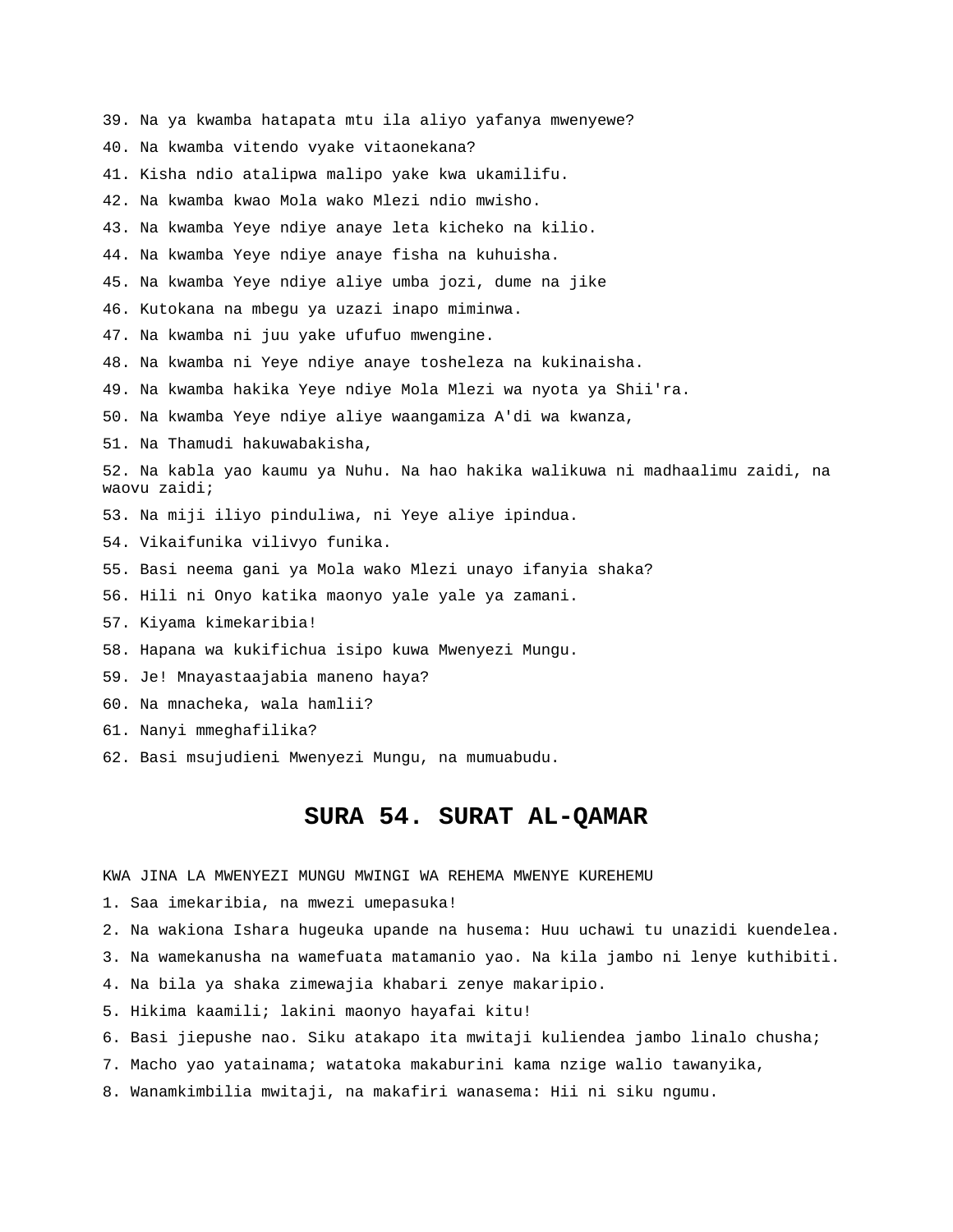9. Kabla yao kaumu ya Nuhu walikanusha; wakamkanusha mja wetu, na wakasema ni mwendawazimu, na akakaripiwa. 10. Basi akamwomba Mola wake Mlezi akasema: Kwa hakika mimi nimeshindwa, basi ninusuru! 11. Basi tukaifungua milango ya mbingu kwa maji yanayo miminika. 12. Na tukazipasua ardhi kwa chemchem, yakakutana maji kwa jambo lilio kadiriwa. 13. Na tukamchukua kwenye safina ya mbao na kamba. 14.Ikawa inakwenda kwa nadhari yetu, kuwa ni malipo kwa alivyo kuwa amekanushwa. 15. Na bila ya shaka tuliiacha iwe ni Ishara. Lakini je, yupo anaye kumbuka? 16. Basi ilikuwaje adhabu yangu, na maonyo yangu. 17. Na bila ya shaka Sisi tumeifanya Qur'ani iwe nyepesi kufahamika. Lakini yupo anaye kumbuka? 18. Kina A'di walikanusha. Basi ilikuwaje adhabu yangu na maonyo yangu? 19. Hakika Sisi tuliwapelekea upepo wa kimbunga katika siku korofi mfululizo, 20. Ukiwang'oa watu kama vigogo vya mitende vilio ng'olewa. 21. Basi ilikuwaje adhabu yangu na maonyo yangu? 22. Na bila ya shaka Sisi tumeifanya Qur'ani nyepesi kufahamika; lakini yupo anaye kumbuka? 23. Thamudi waliwakanusha Waonyaji. 24. Wakasema: Ati tumfuate binaadamu mmoja katika sisi? Basi hivyo sisi tutakuwa katika upotofu na kichaa! 25. Ni yeye tu aliye teremshiwa huo ukumbusho kati yetu sote? Bali huyu ni mwongo mwenye kiburi! 26. Kesho watajua ni nani huyo mwongo mwenye kiburi. 27. Hakika Sisi tutawapelekea ngamia jike ili kuwajaribu, basi watazame tu na ustahamili. 28. Na waambie kwamba maji yatagawanywa baina yao; kila sehemu ya maji itahudhuriwa na aliye khusika. 29. Basi wakamwita mtu wao akaja akamchinja. 30. Basi ilikuwaje adhabu yangu na maonyo yangu! 31. Hakika Sisi tuliwapelekea ukelele mmoja tu, wakawa kama mabuwa ya kujengea uwa. 32. Na bila ya shaka Sisi tumeifanya Qur'ani iwe nyepesi kwa kukumbuka, lakini yupo akumbukaye? 33. Kaumu Lut'i nao waliwakadhibisha Waonyaji. 34. Hakika Sisi tukawapelekea kimbunga cha vijiwe, isipo kuwa wafuasi wa Lut'i. Hao tuliwaokoa karibu na alfajiri. 35. Kwa neema inayo toka kwetu. Hivyo ndivyo tumlipavyo anaye shukuru. 36. Na hakika yeye aliwaonya adhabu yetu; lakini wao waliyatilia shaka hayo maonyo. 37. Na walimtaka awape wageni wake. Tukayapofua macho yao, na tukawaambia: Onjeni basi adhabu na maonyo yangu!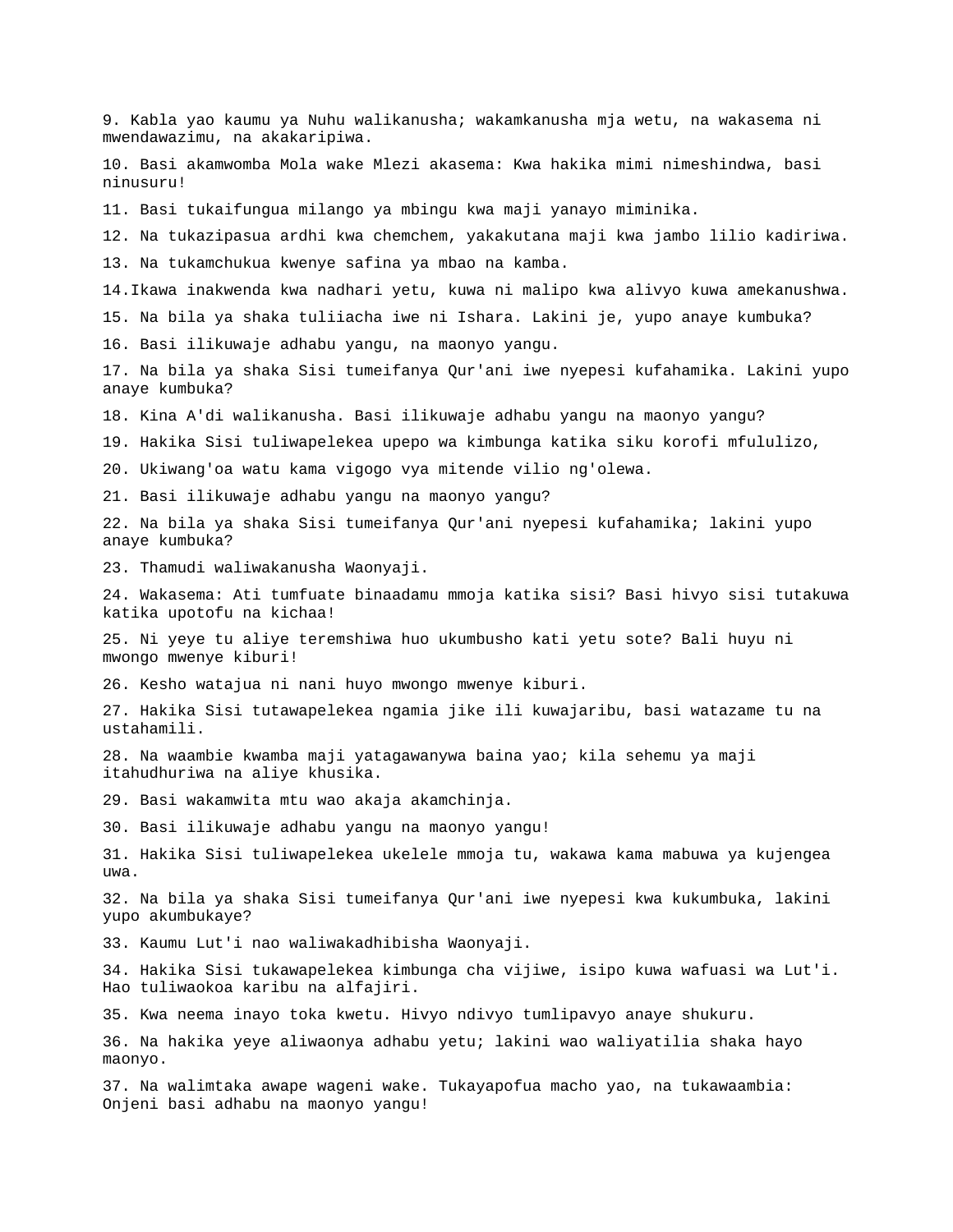38. Na iliwafikia wakati wa asubuhi adhabu yangu ya kuendelea.

39. Basi onjeni adhabu na maonyo yangu!

40. Na hakika tumeisahilisha Qur'ani kuikumbuka. Lakini yupo anaye kumbuka?

41. Na Waonyaji waliwafikia watu wa Firauni.

42. Walizikadhibisha Ishara zetu zote, nasi tukawashika kama anavyo shika Mwenye nguvu Mwenye uweza.

43. Je! Makafiri wenu ni bora kuliko hao, au yameandikwa vitabuni kuwa nyinyi hamtiwi makosani?

44. Au ndio wanasema: Sisi ni wengi tutashinda tu.

45. Wingi wao huu utashindwa, na wao watasukumwa nyuma.

46. Bali Saa ya Kiyama ndio miadi yao, na Saa hiyo ni nzito zaidi na chungu zaidi.

47. Hakika wakosefu wamo katika upotofu na wazimu.

48. Siku watakapo kokotwa Motoni kifudifudi waambiwe: Onjeni mguso wa Jahannamu!

49. Kwa hakika Sisi tumekiumba kila kitu kwa kipimo.

50. Na amri yetu haikuwa ila ni moja tu, kama kupepesa jicho.

51. Na bila ya shaka tumekwisha waangamiza wenzenu. Lakini yupo anaye kumbuka?

52. Na kila jambo walilo lifanya limo vitabuni.

53. Na kila kidogo na kikubwa kimeandikwa.

54. Hakika wachamngu watakuwa katika Mabustani na mito.

55. Katika makalio ya haki kwa Mfalme Mwenye uweza.

#### **SURA 55. SURAT ARRAH'MAN**

KWA JINA LA MWENYEZI MUNGU MWINGI WA REHEMA MWENYE KUREHEMU

- 1. Arrah'man, Mwingi wa Rehema
- 2. Amefundisha Qur'ani.
- 3. Amemuumba mwanaadamu,
- 4. Akamfundisha kubaini.
- 5. Jua na mwezi huenda kwa hisabu.

6. Na mimea yenye kutambaa, na miti, inanyenyekea.

7. Na mbingu ameziinua, na ameweka mizani,

8. Ili msidhulumu katika mizani.

9. Na wekeni mizani kwa haki, wala msipunje katika mizani.

10. Na ardhi ameiweka kwa ajili ya viumbe.

11. Humo yamo matunda na mitende yenye mafumba.

12. Na nafaka zenye makapi, na rehani.

13. Basi ni ipi katika neema za Mola wenu Mlezi mnayo ikanusha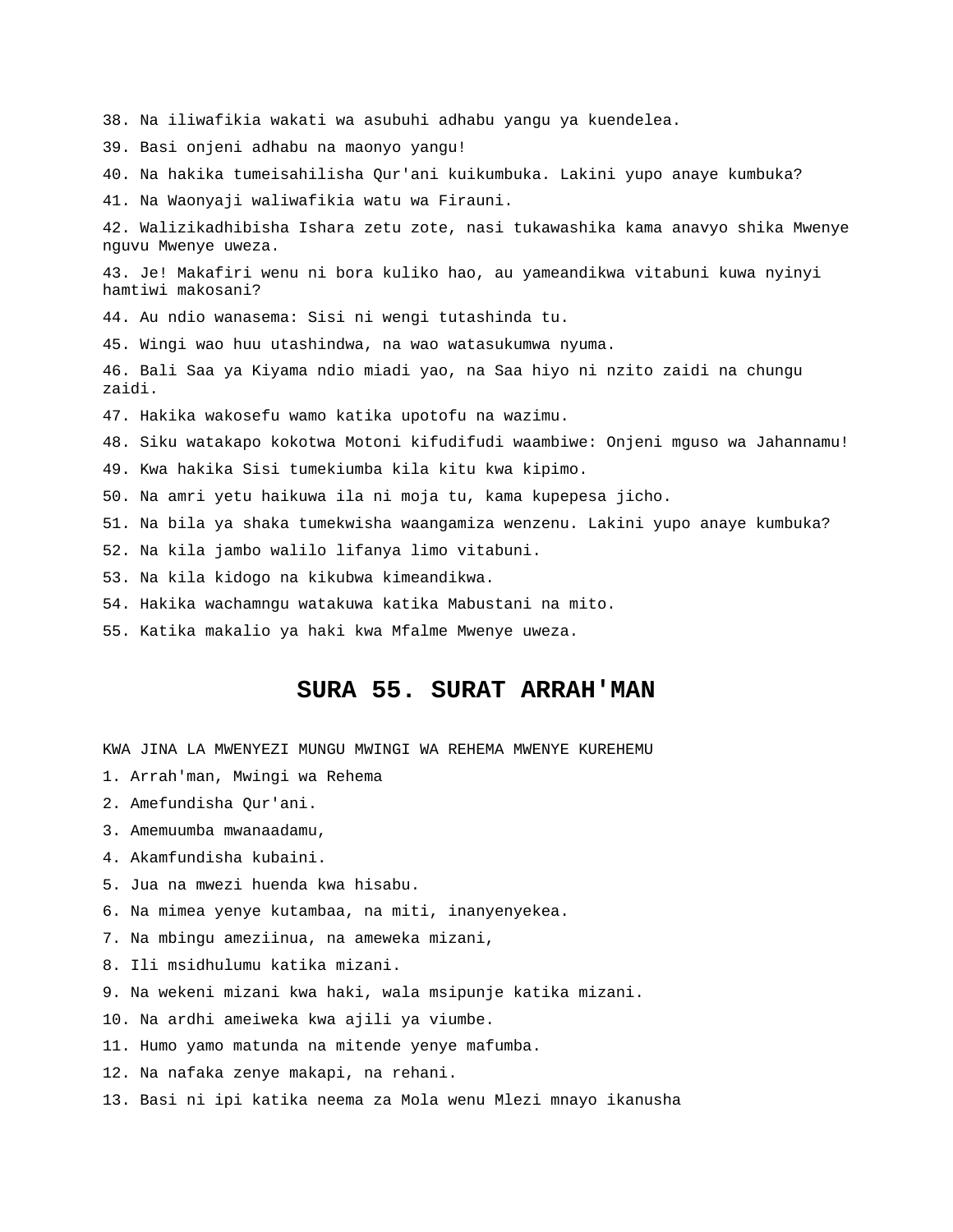14. Amemuumba mtu kwa udongo wa kinamo.. 15. Na akawaumba majini kwa ulimi wa moto. 16. Basi ni ipi katika neema za Mola wenu Mlezi mnayo ikanusha 17. Mola Mlezi wa mashariki mbili na wa magharibi mbili. 18. Basi ni ipi katika neema za Mola wenu Mlezi mnayo ikanusha? 19. Anaziendesha bahari mbili zikutane; 20. Baina yao kipo kizuizi, zisiingiliane. 21. Basi ni ipi katika neema za Mola wenu Mlezi mnayo ikanusha? 22. Katika hizo bahari mbili zinatoka lulu na marijani. 23. Basi ni ipi katika neema za Mola wenu Mlezi mnayo ikanusha? 24. Na ni vyake Yeye hivi viendavyo baharini vilivyo undwa kama vilima. 25. Basi ni ipi katika neema za Mola wenu Mlezi mnayo ikanusha? 26. Kila kilioko juu yake kitatoweka. 27. Na atabakia Mwenyewe Mola wako Mlezi Mwenye utukufu na ukarimu. 28. Basi ni ipi katika neema za Mola wenu Mlezi mnayo ikanusha? 29. Vinamwomba Yeye vilivyomo katika mbingu na ardhi. Kila siku Yeye yumo katika mambo. 30. Basi ni ipi katika neema za Mola wenu Mlezi mnayo ikanusha? 31. Tutakuhisabuni enyi makundi mawili. 32. Basi ni ipi katika neema za Mola wenu Mlezi mnayo ikanusha? 33. Enyi makundi ya majini na watu! Mkiweza kupenya kwenye mbingu na ardhi, basi penyeni! Hamtapenya ila kwa kupewa madaraka. 34. Basi ni ipi katika neema za Mola wenu Mlezi mnayo ikanusha? 35. Mtapelekewa muwako wa moto na shaba; wala hamtashinda. 36. Basi ni ipi katika neema za Mola wenu Mlezi mnayo ikanusha? 37. Itakapo pasuka mbingu ikawa nyekundu kama mafuta. 38. Basi ni ipi katika neema za Mola wenu Mlezi mnayo ikanusha? 39. Siku hiyo hataulizwa dhambi zake mtu wala jini. 40. Basi ni ipi katika neema za Mola wenu Mlezi mnayo ikanusha? 41. Watajuulikana wakosefu kwa alama zao, basi watashikwa kwa nywele zao za utosini na kwa miguu. 42. Basi ni ipi katika neema za Mola wenu Mlezi mnayo ikanusha? 43. Hii ndiyo Jahannamu ambayo wakosefu wakiikanusha. 44. Watakuwa wakizunguka baina ya hiyo na maji ya moto yanayo chemka. 45. Basi ni ipi katika neema za Mola wenu Mlezi mnayo ikanusha? 46. Na mwenye kuogopa kusimamishwa mbele ya Mola wake Mlezi atapata Bustani mbili. 47. Basi ni ipi katika neema za Mola wenu Mlezi mnayo ikanusha? 48. Bustani zenye matawi yaliyo tanda.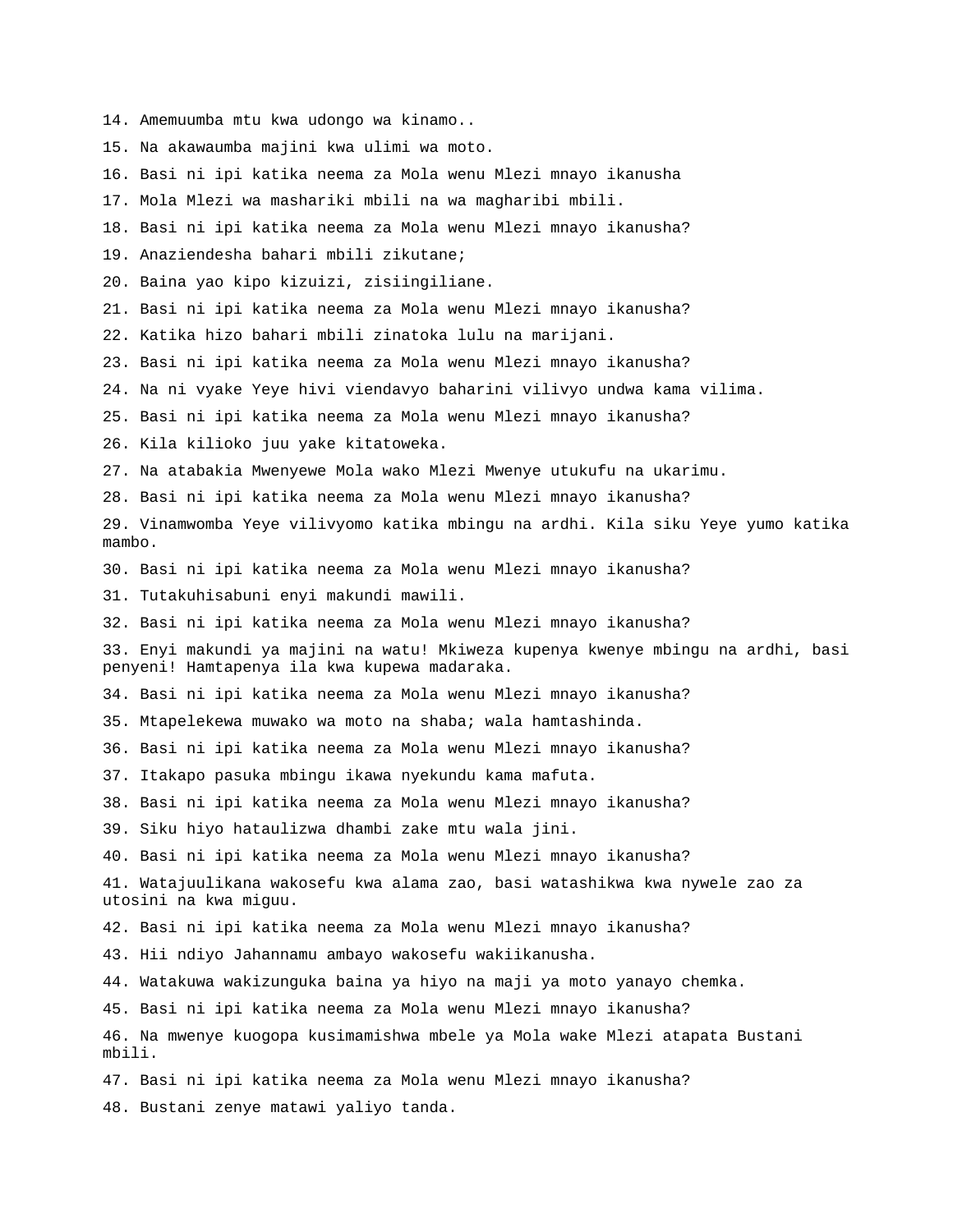49. Basi ni ipi katika neema za Mola wenu Mlezi mnayo ikanusha? 50. Ndani yake zimo chemchem mbili zinazo pita. 51. Basi ni ipi katika neema za Mola wenu Mlezi mnayo ikanusha? 52. Humo katika kila matunda zimo namna mbili. 53. Basi ni ipi katika neema za Mola wenu Mlezi mnayo ikanusha? 54. Wawe wameegemea matandiko yenye bit'ana ya hariri nzito; na matunda ya Bustani hizo yapo karibu. 55. Basi ni ipi katika neema za Mola wenu Mlezi mnayo ikanusha? 56. Humo watakuwamo wanawake watulizao macho yao; hajawagusa mtu kabla yao wala jini. 57. Basi ni ipi katika neema za Mola wenu Mlezi mnayo ikanusha? 58. Kama kwamba wao ni yakuti na marijani. 59. Basi ni ipi katika neema za Mola wenu Mlezi mnayo ikanusha. 60. Ati yaweza kuwa malipo ya ihsani ila ihsani? 61. Basi ni ipi katika neema za Mola wenu Mlezi mnayo ikanusha? 62. Na zaidi ya hizo zipo Bustani nyengine mbili. 63. Basi ni ipi katika neema za Mola wenu Mlezi mnayo ikanusha? 64. Za kijani kibivu. 65. Basi ni ipi katika neema za Mola wenu Mlezi mnayo ikanusha? 66. Na chemchem mbili zinazo furika. 67. Basi ni ipi katika neema za Mola wenu Mlezi mnayo ikanusha? 68. Imo humo miti ya matunda, na mitende na mikomamanga. 69. Basi ni ipi katika neema za Mola wenu Mlezi mnayo ikanusha? 70. Humo wamo wanawake wema wazuri. 71. Basi ni ipi katika neema za Mola wenu Mlezi mnayo ikanusha? 72. Wanawake wazuri wanao tawishwa katika makhema. 73. Basi ni ipi katika neema za Mola wenu Mlezi mnayo ikanusha? 74. Hajawagusa mtu wala jini kabla yao. 75. Basi ni ipi katika neema za Mola wenu Mlezi mnayo ikanusha? 76. Wameegemea juu ya matakia ya kijani na mazulia mazuri. 77. Basi ni ipi katika neema za Mola wenu Mlezi mnayo ikanusha? 78. Limetukuka jina la Mola wako Mlezi Mwenye utukufu na ukarimu.

# **SURA 56. SURAT AL-WAAQIA'H**

- 1. Litakapo tukia hilo Tukio
- 2. Hapana cha kukanusha kutukia kwake.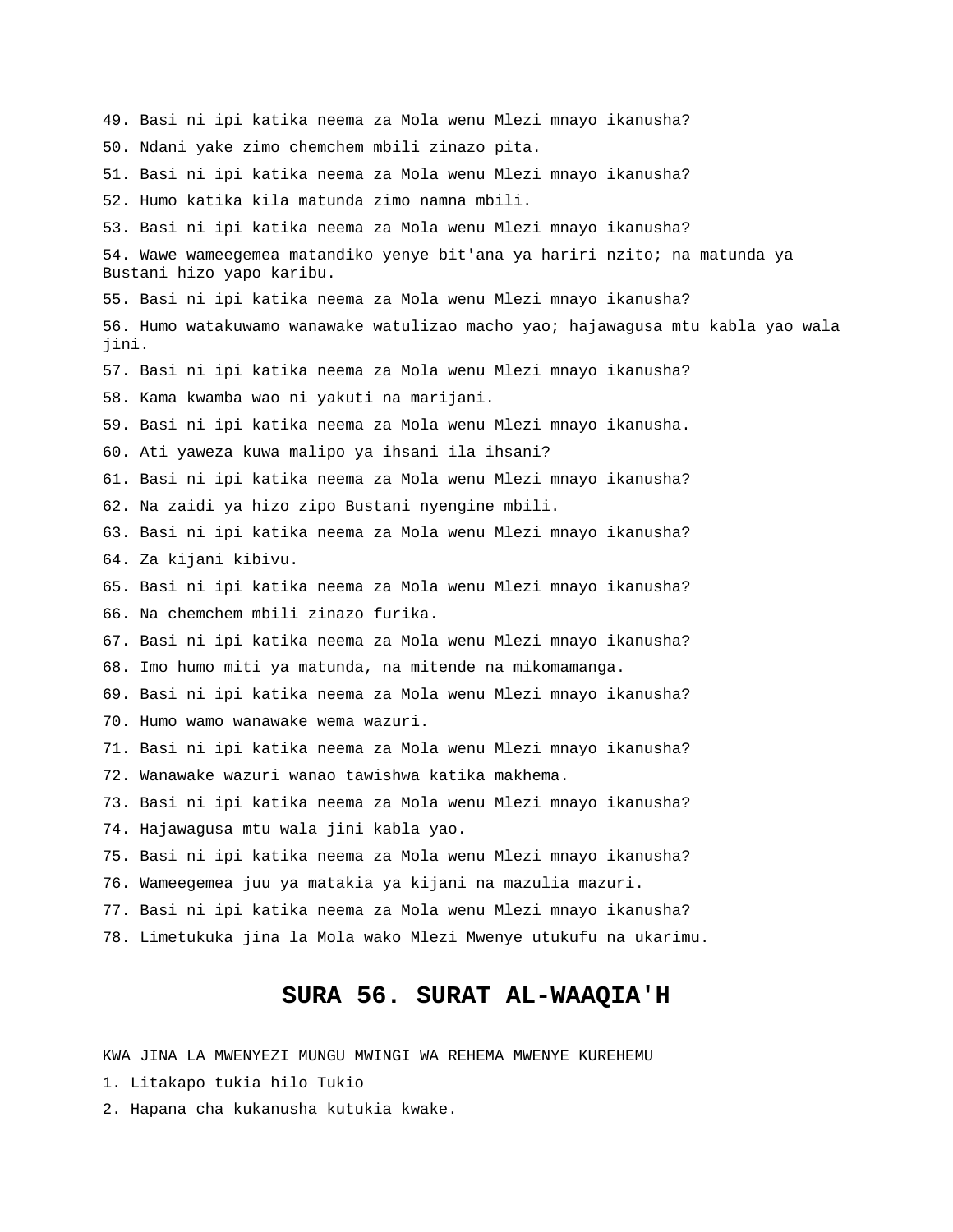- 3. Literemshalo linyanyualo,
- 4. Itakapo tikiswa ardhi kwa mtikiso,
- 5. Na milima itapo sagwasagwa,
- 6. Iwe mavumbi yanayo peperushwa,
- 7. Na nyinyi mtakuwa namna tatu:-
- 8. Basi watakuwepo wa kuliani; je, ni wepi wa kuliani?
- 9. Na wa kushotoni; je, ni wepi wa kushotoni?
- 10. Na wa mbele watakuwa mbele.
- 11. Hao ndio watakao karibishwa
- 12. Katika Bustani zenye neema.
- 13. Fungu kubwa katika wa mwanzo,
- 14. Na wachache katika wa mwisho.
- 15. Watakuwa juu ya viti vya fakhari vilivyo tonewa.
- 16. Wakiviegemea wakielekeana.
- 17. Wakitumikiwa na wavulana wa ujana wa milele,
- 18. Kwa vikombe na mabirika na bilauri za vinywaji kutoka chemchem safi.
- 19. Hawataumwa kichwa kwa vinywaji hivyo wala hawatoleweshwa.
- 20. Na matunda wayapendayo,
- 21. Na nyama za ndege kama wanavyo tamani.
- 22. Na Mahurulaini,
- 23. Walio kama mfano wa lulu zilio hifadhiwa.
- 24. Ni malipo kwa waliyo kuwa wakiyatenda.
- 25. Humo hawatasikia porojo wala maneno ya dhambi,
- 26. Isipo kuwa maneno ya Salama, Salama.
- 27. Na wale wa mkono wa kulia, ni yepi yatakuwa ya wa kuliani?
- 28. Katika mikunazi isiyo na miba, 29. Na migomba iliyo pangiliwa,
- 30. Na kivuli kilicho tanda, 31. Na maji yanayo miminika,
- 32. Na matunda mengi,
- 33. Hayatindikii wala hayakatazwi,
- 34. Na matandiko yaliyo nyanyuliwa.
- 35. Hakika Sisi tutawaumba (Mahurulaini) upya,
- 36. Na tutawafanya vijana,
- 37. Wanapendana na waume zao, hirimu moja.
- 38. Kwa ajili ya watu wa kuliani.
- 39. Fungu kubwa katika wa mwanzo,
- 40. Na fungu kubwa katika wa mwisho. 3
- 41. Na watu wa kushotoni; je ni yepi ya wa kushotoni?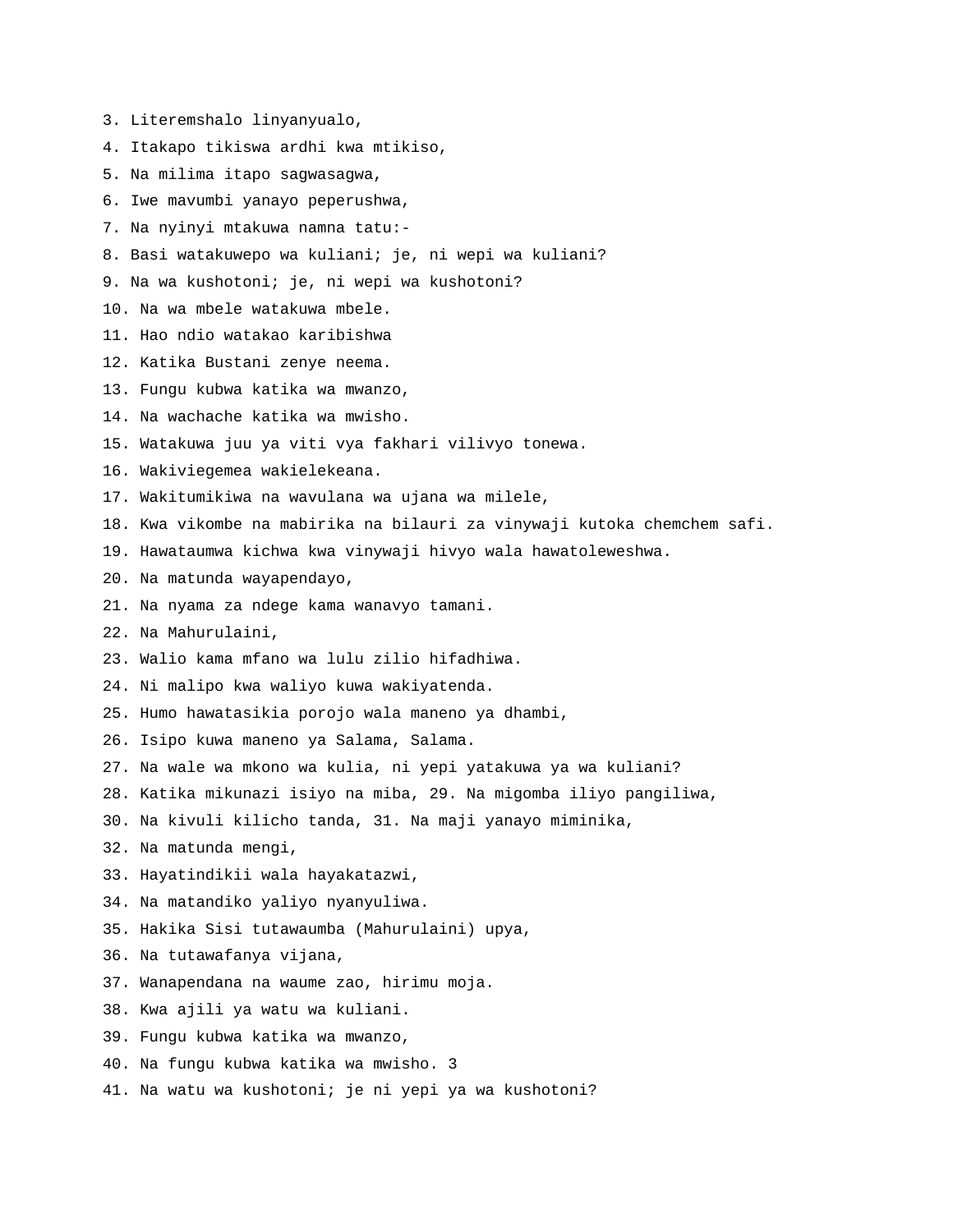- 42. Katika upepo wa moto, na maji yanayo chemka,
- 43. Na kivuli cha moshi mweusi,
- 44. Si cha kuburudisha wala kustarehesha.
- 45. Hakika hao walikuwa kabla ya haya wakiishi maisha ya anasa.
- 46. Na walikuwa wakishikilia kufanya madhambi makubwa, 47. Na walikuwa wakisema: Tutakapo kufa na tukawa udongo na mafupa, ati ndio tutafufuliwa?
- 48. Au baba zetu wa zamani?
- 49. Sema: Hakika wa zamani na wa mwisho
- 50. Bila ya shaka watakusanywa kwa wakati wa siku maalumu.
- 51. Kisha nyinyi, mlio potea, mnao kanusha,
- 52. Kwa yakini mtakula mti wa Zaqqumu.
- 53. Na kwa mti huo mtajaza matumbo.
- 54. Na juu yake mtakunywa maji yanayo chemka.
- 55. Tena mtakunywa kama wanavyo kunywa ngamia wenye kiu.
- 56. Hiyo ndiyo karamu yao Siku ya Malipo.
- 57. Sisi tumekuumbeni; basi hamsadiki?
- 58. Je! Mnaiona mbegu ya uzazi mnayo idondokeza?
- 59. Je! Mnaiumba nyinyi, au ni Sisi ndio Waumbaji?
- 60. Sisi tumekuwekeeni mauti; na wala Sisi hatushindwi 61. Kuwaleta wengine badala yenu na kukuumbeni nyinyi kwa umbo msilo lijua.
- 62. Na bila ya shaka mlikwisha jua umbo la kwanza, basi kwa nini hamkumbuki?
- 63. Je! Mnaona makulima mnayo yapanda?
- 64. Je! Ni nyinyi mnayo yaotesha au ni Sisi ndio wenye kuotesha?
- 65. Tungeli taka tungeli yafanya yakawa mapepe, mkabaki mnastaajabu,
- 66. Mkisema: Hakika sisi tumegharimika;
- 67. Bali sisi tumenyimwa.
- 68. Je! Mnayaona maji mnayo yanywa?
- 69. Je! Ni nyinyi mnayo yateremsha kutoka mawinguni au ni Sisi ndio wenye kuyateremsha?
- 70. Tungeli penda tungeli yafanya ya chumvi. Basi mbona hamshukuru?
- 71. Je! Mnauona moto mnao uwasha?
- 72. Ni nyinyi mlio uumba mti wake au Sisi ndio Waumbaji?
- 73. Sisi tumeufanya uwe ni ukumbusho na manufaa kwa walioko nyikani.
- 74. Basi litakase jina la Mola wako Mlezi aliye Mkuu.
- 75. Basi naapa kwa maanguko ya nyota,
- 76. Na hakika bila ya shaka hichi ni kiapo kikubwa, laiti mngeli jua!
- 77. Hakika hii bila ya shaka ni Qur'ani Tukufu,
- 78. Katika Kitabu kilicho hifadhiwa.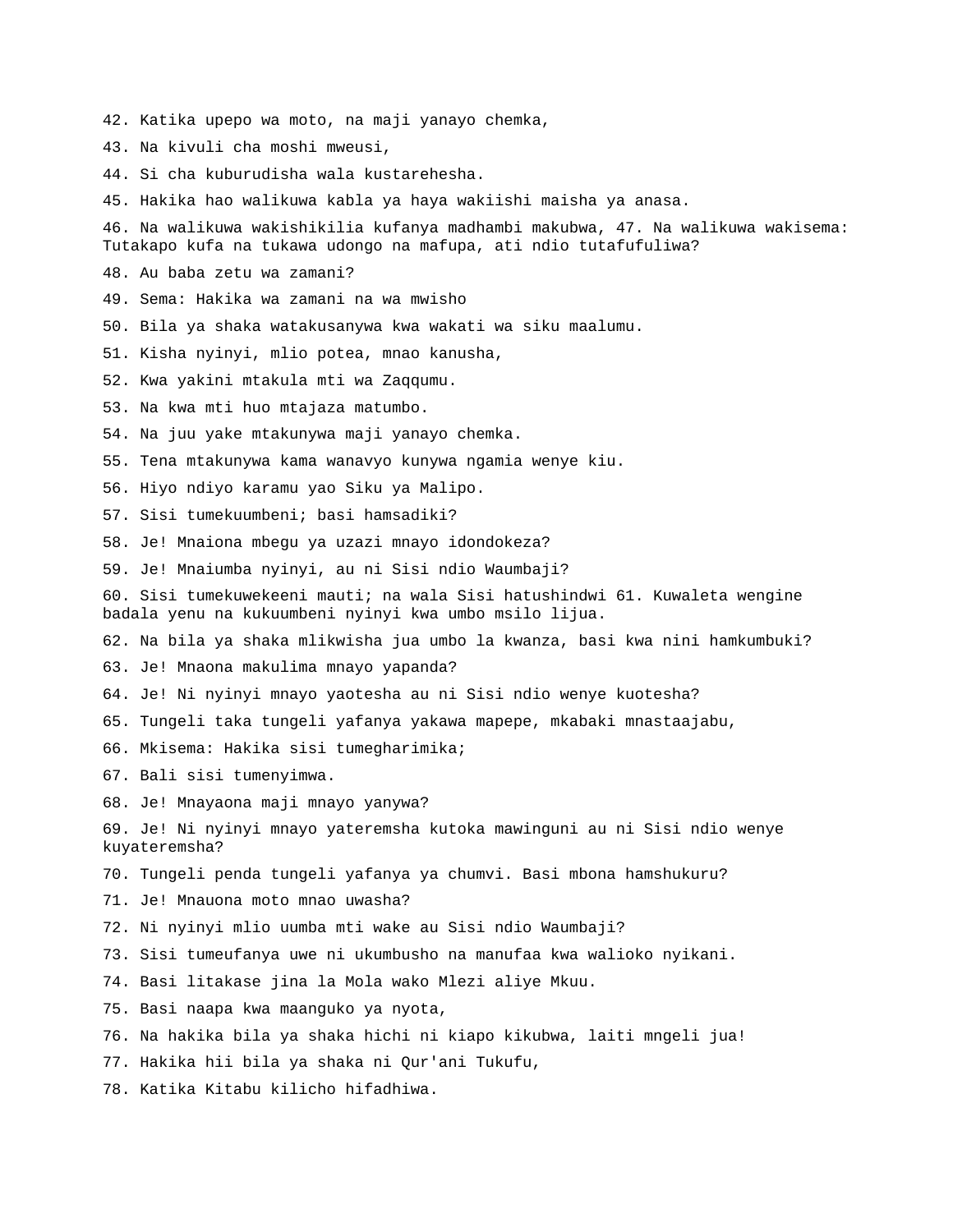- 79. Hapana akigusaye ila walio takaswa.
- 80. Ni uteremsho unao toka kwa Mola Mlezi wa walimwengu wote.
- 81. Ni maneno haya ndiyo nyinyi mnayapuuza?
- 82. Na badala ya kushukuru kwa riziki yenu mnafanya kuwa mnakadhibisha?
- 83. Yawaje basi itakapo fika roho kwenye koo,
- 84. Na nyinyi wakati huo mnatazama!
- 85. Na Sisi tuko karibu zaidi naye kuliko nyinyi.
- 86. Na lau kuwa nyinyi hamumo katika mamlaka yangu,
- 87. Kwanini hamuirudishi hiyo roho, ikiwa nyinyi mnasema kweli?
- 88. Basi akiwa miongoni mwa walio karibishwa,
- 89. Basi ni raha, na manukato, na Bustani zenye neema.
- 90. Na akiwa katika watu wa upande wa kulia,
- 91. Basi ni Salamu kwako uliye miongoni mwa watu wa upande wa kulia.
- 92. Na ama akiwa katika walio kadhibisha wapotovu,
- 93. Basi karamu yake ni maji yanayo chemka,
- 94. Na kutiwa Motoni.
- 95. Hakika hii ndiyo haki yenye yakini.
- 96. Basi litakase jina la Mola wako Mlezi aliye Mkubwa.

# **SURA 57. SURAT AL-H'ADIID**

#### KWA JINA LA MWENYEZI MUNGU MWINGI WA REHEMA MWENYE KUREHEMU

1.Kinamsabihi kumtakasa Mwenyezi Mungu kila kiliomo ndani ya mbingu na ardhi. Na Yeye ndiye Mwenye nguvu, Mwenye hikima.

2. Yeye ndiye Mwenye ufalme wa mbingu na ardhi. Anahuisha na anafisha. Na Yeye ni Mwenye uweza wa kila kitu.

3. Yeye ndiye wa Mwanzo na ndiye wa Mwisho, naye ndiye wa Dhaahiri na wa Siri, naye ndiye Mjuzi wa kila kitu.

4. Yeye ndiye aliye ziumba mbingu na ardhi katika siku sita; kisha akakaa vyema juu ya enzi. Anayajua yanayo ingia katika ardhi na yanayo toka humo, na yanayo teremka kutoka mbinguni, na yanayo panda humo. Naye yu pamoja nanyi popote mlipo. Na Mwenyezi Mungu ni Mwenye kuyaona mnayo yatenda.

5. Ufalme wa mbingu na ardhi ni wake. Na mambo yote yanarejeshwa kwa Mwenyezi Mungu.

6. Anaingiza usiku katika mchana, na anaingiza mchana katika usiku. Na Yeye ni Mwenye kuyajua yaliomo vifuani.

7. Muaminini Mwenyezi Mungu na Mtume wake; na toeni katika alivyo kufanyeni nyinyi kuwa ni waangalizi wake. Basi walio amini miongoni mwenu, na wakatoa, wana malipo makubwa.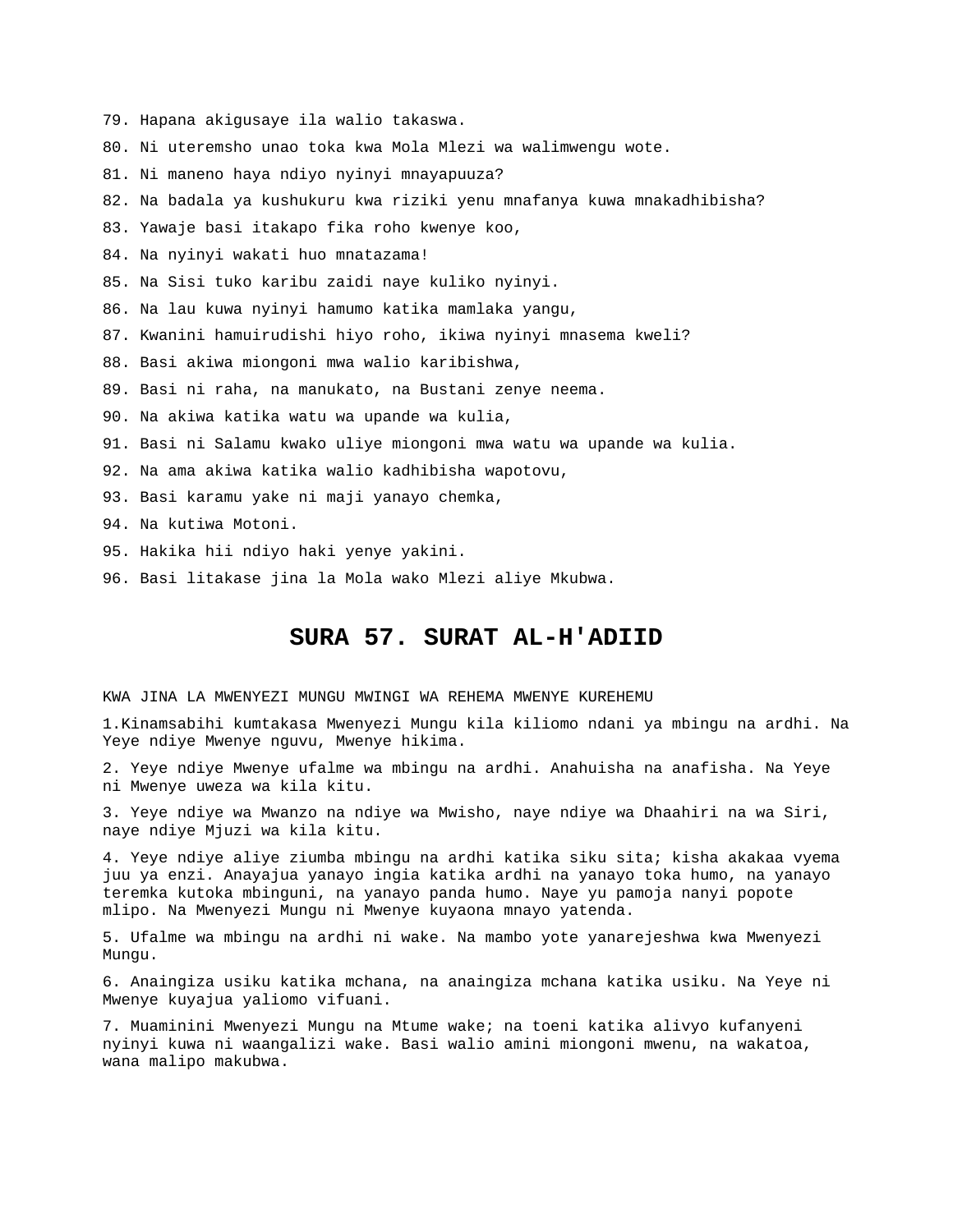8. Na mna nini hata hamumuamini Mwenyezi Mungu na hali Mtume anakuiteni mumuamini Mola wenu Mlezi? Naye amekwisha chukua ahadi yenu, ikiwa nyinyi ni Waumini.

9. Yeye ndiye anaye mteremshia mja wake Aya zinazo bainisha wazi ili akutoeni gizani muingie kwenye nuru. Na hakika Mwenyezi Mungu kwenu ni Mpole, Mwenye kurehemu.

10. Na mna nini hata hamtoi katika Njia ya Mwenyezi Mungu, na hali urithi wa mbingu na ardhi ni wa Mwenyezi Mungu? Hawawi sawa miongoni mwenu wenye kutoa kabla ya Ushindi na wakapigana vita. Hao wana daraja kubwa zaidi kuliko wale ambao walio toa baadae na wakapigana. Na wote hao Mwenyezi Mungu amewaahidia wema. Na Mwenyezi Mungu anazo khabari za mnayo yatenda.

11. Ni nani atakaye mkopesha Mwenyezi Mungu mkopo mwema, ili amrudishie mardufu, na apate malipo ya ukarimu.

12. Siku utakapo waona Waumini wanaume na Waumini wanawake, nuru yao iko mbele yao, na kuliani kwao: Furaha yenu leo - Bustani zipitazo mito kati yake mtakaa humo milele. Huko ndiko kufuzu kukubwa.

13. Siku wanaafiki wanaume na wanaafiki wanawake watapo waambia walio amini: Tungojeni ili tupate mwangaza katika nuru yenu. Waambiwe: Rejeeni nyuma yenu mkaitafute nuru! Utiwe baina yao ukuta wenye mlango - ndani yake mna rehema, na nje upande wake wa mbele kuna adhabu.

14. Watawaita wawaambie: Kwani vile hatukuwa pamoja nanyi? Watawaambia: Ndiyo, lakini mlijifitini wenyewe, na mkasitasita, na mkatia shaka, na matamanio ya nafsi zenu yakakudanganyeni. mpaka ilipo kuja amri ya Mwenyezi Mungu, na mdanganyifu akakudanganyeni msimfuate Mwenyezi Mungu.

15. Basi leo haitapokelewa kwenu fidia, wala kwa wale walio kufuru. Makaazi yenu ni Motoni, ndio bora kwenu; na ni marejeo maovu yalioje!

16. Je! Wakati haujafika bado kwa walio amini zikanyenyekea nyoyo zao kwa kumkumbuka Mwenyezi Mungu na haki iliyo teremka? Wala wasiwe kama walio pewa Kitabu kabla yao, muda wao ukawa mrefu, kwa hivyo nyoyo zao zikawa ngumu, na wengi wao wakawa wapotovu.

17. Jueni kwamba Mwenyezi Mungu huifufua ardhi baada ya kufa kwake. Tumekubainishieni Ishara ili mpate kuzingatia.

18. Kwa hakika wanaume wanao toa sadaka, na wanawake wanao toa sadaka, na wakamkopesha Mwenyezi Mungu mkopo mwema, watazidishiwa mardufu na watapata malipo ya ukarimu.

19. Na walio muamini Mwenyezi Mungu na Mitume wake, hao ndio Masidiqi na Mashahidi mbele ya Mola wao Mlezi. Wao watapata malipo yao na nuru yao. Na walio kufuru na wakakadhibisha Ishara zetu, hao ndio watu wa Motoni.

20. Jueni ya kwamba maisha ya dunia ni mchezo, na pumbao, na pambo, na kujifakhirisha baina yenu na kushindana kwa wingi wa mali na watoto. Mfano wake ni kama mvua ambayo huwafurahisha wakulima mimea yake, kisha hunyauka ukayaona yamepiga manjano kisha yakawa mabua. Na akhera kuna adhabu kali na maghfira kutoka kwa Mwenyezi Mungu na radhi. Na maisha ya dunia si chochote ila ni starehe ya udanganyifu.

21. Kimbilieni msamaha wa Mola wenu Mlezi, na Pepo ambayo upana wake ni kama upana wa mbingu na ardhi, iliyo wekewa walio muamini Mwenyezi Mungu na Mitume wake. Hiyo ndiyo fadhila ya Mwenyezi Mungu, humpa amtakaye. Na Mwenyezi Mungu ni Mwenye fadhila kuu.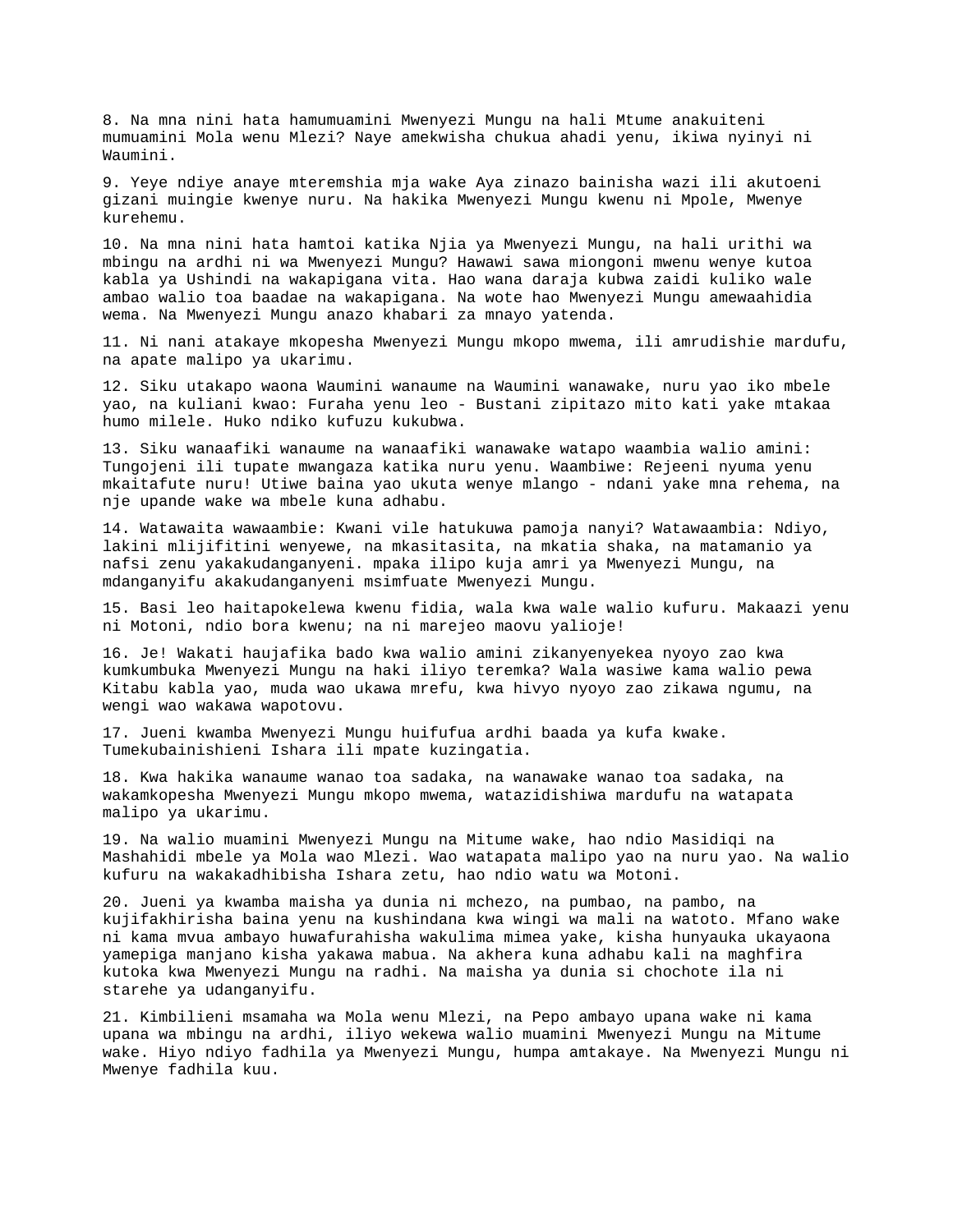22. Hautokei msiba katika ardhi wala katika nafsi zenu ila umekwisha andikwa katika Kitabu kabla hatujauumba. Hakika hayo kwa Mwenyezi Mungu ni mepesi.

23. Ili msihuzunike kwa kilicho kupoteeni, wala msijitape kwa alicho kupeni. Na Mwenyezi Mungu hampendi kila anaye jivuna akajifakhirisha.

24. Ambao wanafanya ubakhili, na wanaamrisha watu wafanye ubakhili. Na anaye geuka, basi Mwenyezi Mungu ni Mwenye kujitosha, Msifiwa.

25. Kwa hakika tuliwatuma Mitume wetu kwa dalili waziwazi, na tukateremsha Kitabu pamoja nao na Mizani, ili watu wasimamie uadilifu, na tumeteremsha chuma chenye nguvu nyingi na manufaa kwa watu, na ili Mwenyezi Mungu amjue anaye mnusuru Yeye na Mitume wake kwa ghaibu. Hakika Mwenyezi Mungu ni Mwenye nguvu Mwenye kushinda.

26. Na bila ya shaka tulimtuma Nuhu na Ibrahim, na tukaweka katika dhuriya zao Unabii na Kitabu. Basi wapo miongoni mwao walio ongoka, na wengi katika wao ni wapotovu.

27. Tena tukafuatisha nyuma yao Mitume wengine, na tukamfuatisha Isa bin Mariamu, na tukampa Injili. Na tukajaalia katika nyoyo za walio mfuata upole na rehema. Na umonaki (utawa wa mapadri) wameuzua wao. Sisi hatukuwaandikia hayo, ila kutafuta radhi za Mwenyezi Mungu. Lakini hawakuufuata inavyo takiwa kuufuata. Basi wale walio amini katika wao tuliwapa ujira wao. Na wengi wao ni wapotovu.

28. Enyi mlio amini! Mcheni Mwenyezi Mungu, na muaminini Mtume wake, atakupeni sehemu mbili katika rehema yake, na atakujaalieni muwe na nuru ya kwenda nayo. Na atakusameheni. Na Mwenyezi Mungu ni Mwenye kusamehe, Mwenye kurehemu.

29. Ili watu wa Kitabu wajue kwamba wao hawana uweza wowote juu ya fadhila za Mwenyezi Mungu. Na fadhila zote zimo mikononi mwa Mwenyezi Mungu. Humpa amtakaye. Na Mwenyezi Mungu ndiye Mwenye fadhila kuu.

#### **SURA 58. SURAT AL-MUJAADALAH**

KWA JINA LA MWENYEZI MUNGU MWINGI WA REHEMA MWENYE KUREHEMU

1. MWENYEZI MUNGU amekwisha sikia usemi wa mwanamke anaye jadiliana nawe juu ya mumewe, na anamshitakia Mwenyezi Mungu. Na Mwenyezi Mungu anayasikia majibizano yenu. Hakika Mwenyezi Mungu ni Mwenye kusikia, Mwenye kuona.

2. Wale miongoni mwenu wanao watenga wake zao, hao si mama zao. Hawakuwa mama zao ila wale walio wazaa. Na hakika hao wanasema neno linalo chusha, na la uwongo. Na Mwenyezi Mungu ni Mwenye kughufiria, Mwenye kusamehe.

3. Na wale wanao jitenga na wake zao, kisha wakarudia katika yale waliyo yasema, basi wamkomboe mtumwa kabla hawajagusana. Mnapewa maonyo kwa hayo. Na Mwenyezi Mungu anayajua yote mnayo yatenda.

4. Na asiye pata mtumwa kumkomboa, basi na afunge miezi miwili mfululizo kabla hawajagusana. Na asiye weza hayo basi awalishe masikini sitini. Hayo ni hivyo ili mumuamini Mwenyezi Mungu na Mtume wake. Na hiyo ndiyo mipaka ya Mwenyezi Mungu. Na kwa makafiri iko adhabu chungu.

5. Hakika wanao pinzana na Mwenyezi Mungu na Mtume wake, watadhalilishwa kama walivyo dhalilishwa wale walio kuwa kabla yao. Na tulikwisha teremsha Ishara zilizo wazi. Na makafiri watapata adhabu ya kufedhehesha.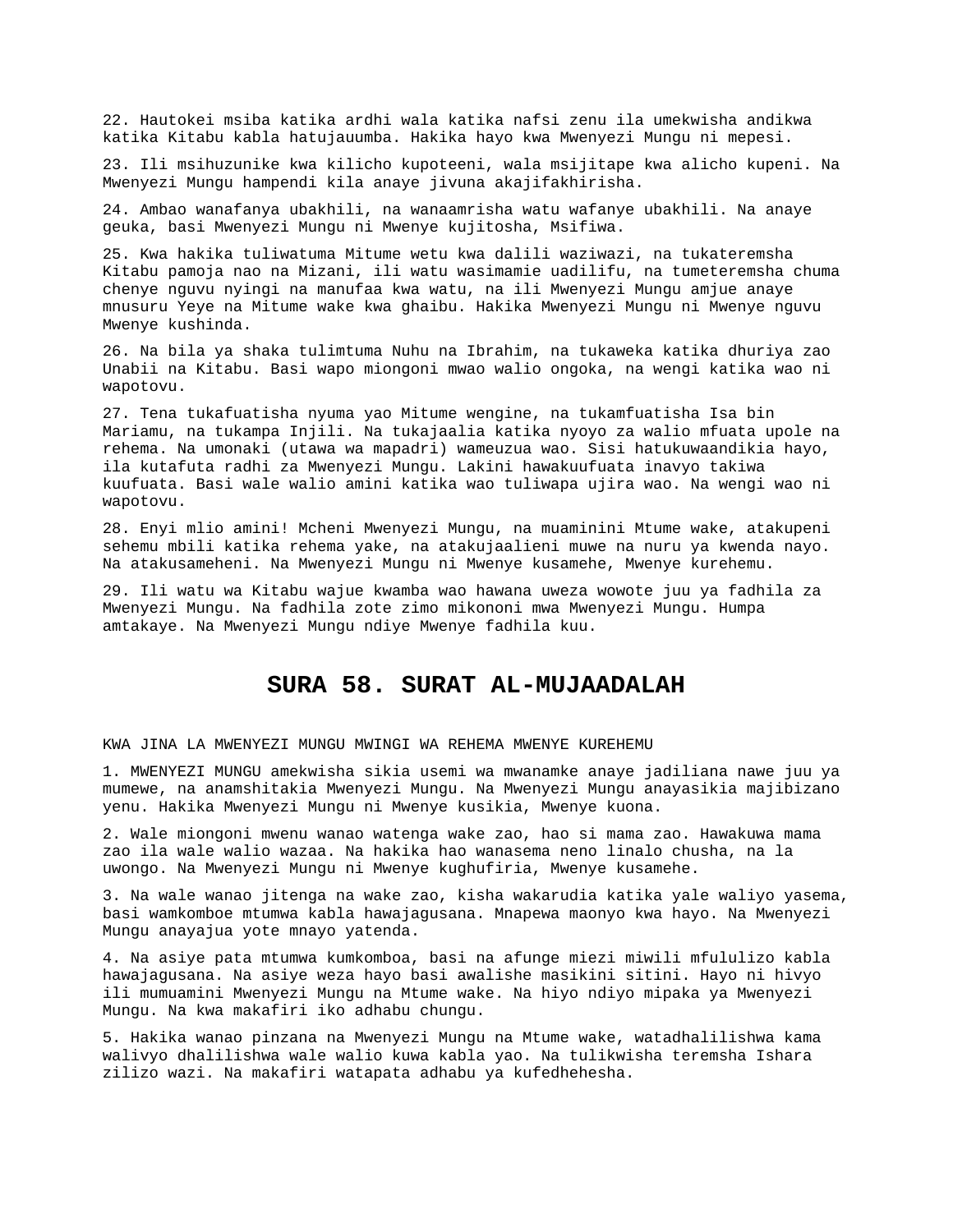6. Siku atapo wafufua Mwenyezi Mungu, na awaambie yale waliyo yatenda. Mwenyezi Mungu ameyadhibiti, na wao wameyasahau! Na Mwenyezi Mungu ni Mwenye kushuhudia kila kitu.

7. Kwani huoni kwamba Mwenyezi Mungu anajua vilivyomo katika mbingu na vilivyomo katika ardhi? Hauwi mnong'ono wa watu watatu ila Yeye huwa ni wane wao, wala wa watano ila Yeye huwa ni wa sita wao. Wala wa wachache kuliko hao, wala walio wengi zaidi, ila Yeye yu pamoja nao popote pale walipo. Kisha Siku ya Kiyama atawaambia waliyo yatenda. Hakika Mwenyezi Mungu ni Mjuzi wa kila kitu.

8. Kwani huwaoni wale walio katazwa kunong'onezana kisha wakayarudia yale yale waliyo katazwa, na wakanong'ona juu ya mambo ya dhambi, na ya uadui, na ya kumuasi Mtume? Na wakikujia hukuamkia sivyo anavyo kuamkia Mwenyezi Mungu. Na husema katika nafsi zao: Mbona Mwenyezi hatuadhibu kwa haya tuyasemayo? Basi Jahannamu itawatosha; wataingia humo! Na hayo ndiyo marejeo maovu yaliyoje!

9. Enyi mlio amini! Mnapo nong'ona msinong'one kwa sababu ya mambo ya madhambi, na uadui, na kumuasi Mtume. Bali nong'onezane kwa kutenda mema na kuacha maovu. Na mcheni Mwenyezi Mungu ambaye kwake mtakusanywa nyote.

10. Kwa hakika minong'ono hiyo inatokana na Shetani ili awahuzunishe walio amini, na wala haitawadhuru chochote ila kwa idhini ya Mwenyezi Mungu. Na juu ya Mwenyezi Mungu tu ndio wategemee Waumini.

11. Enyi mlio amini! Mkiambiwa: Fanyeni nafasi katika mabaraza, basi fanyeni nafasi. Na Mwenyezi Mungu atakufanyieni nyinyi nafasi. Na mkiambiwa: Ondokeni, basi ondokeni. Mwenyezi Mungu atawainua walio amini miongoni mwenu, na walio pewa ilimu daraja za juu. Na Mwenyezi Mungu anazo khabari za mnayo yatenda.

12. Enyi mlio amini! Mnapo sema siri na Mtume, basi tangulizeni sadaka kabla ya kusemezana kwenu. Hiyo ni kheri kwenu na usafi zaidi. Na ikiwa hamkupata cha kutoa, basi Mwenyezi Mungu ni Mwenye kusamehe, Mwenye kurehemu.

13. Mnachelea kutanguliza hiyo sadaka kabla ya kusemezana kwenu? Ikiwa hamkufanya hayo, na Mwenyezi Mungu akapokea toba yenu, basi shikeni Sala, na toeni Zaka, na mt'iini Mwenyezi Mungu na Mtume wake. Na Mwenyezi Mungu anazo khabari za mnayo yatenda.

14. Huwaoni wale walio fanya urafiki na watu ambao Mwenyezi Mungu amewakasirikia? Hao si katika nyinyi, wala si katika wao. Na huapa kwa uwongo, na hali kuwa wanajua.

15. Mwenyezi Mungu amewaandalia adhabu kali. Kwa hakika waliyo kuwa wakiyatenda ni maovu kabisa.

16. Wamefanya viapo vyao ni ngao, na wakaipinga Njia ya Mwenyezi Mungu. Basi hao watapata adhabu ya kufedhehesha.

17. Hayatawafaa kitu mali yao wala watoto wao mbele ya Mwenyezi Mungu. Hao ndio watu wa Motoni. Humo watadumu milele.

18. Siku atakayo wafufua Mwenyezi Mungu wote, wamuwapie kama wanavyo kuwapieni nyinyi. Na watadhani kuwa wamepata kitu! Kwa hakika hao ndio waongo.

19. Shetani amewatawala na akawasahaulisha kumkumbuka Mwenyezi Mungu. Hao ndio kundi la Shetani. Kweli hakika kundi la Shetani ndilo lenye kukhasirika.

20. Hakika wanao mpinga Mwenyezi Mungu na Mtume wake, hao ndio miongoni mwa madhalili wa mwisho.

21. Mwenyezi Mungu ameandika: Hapana shaka Mimi na Mtume wangu tutashinda. Hakika Mwenyezi Mungu ni Mwenye nguvu, Mwenye kushinda.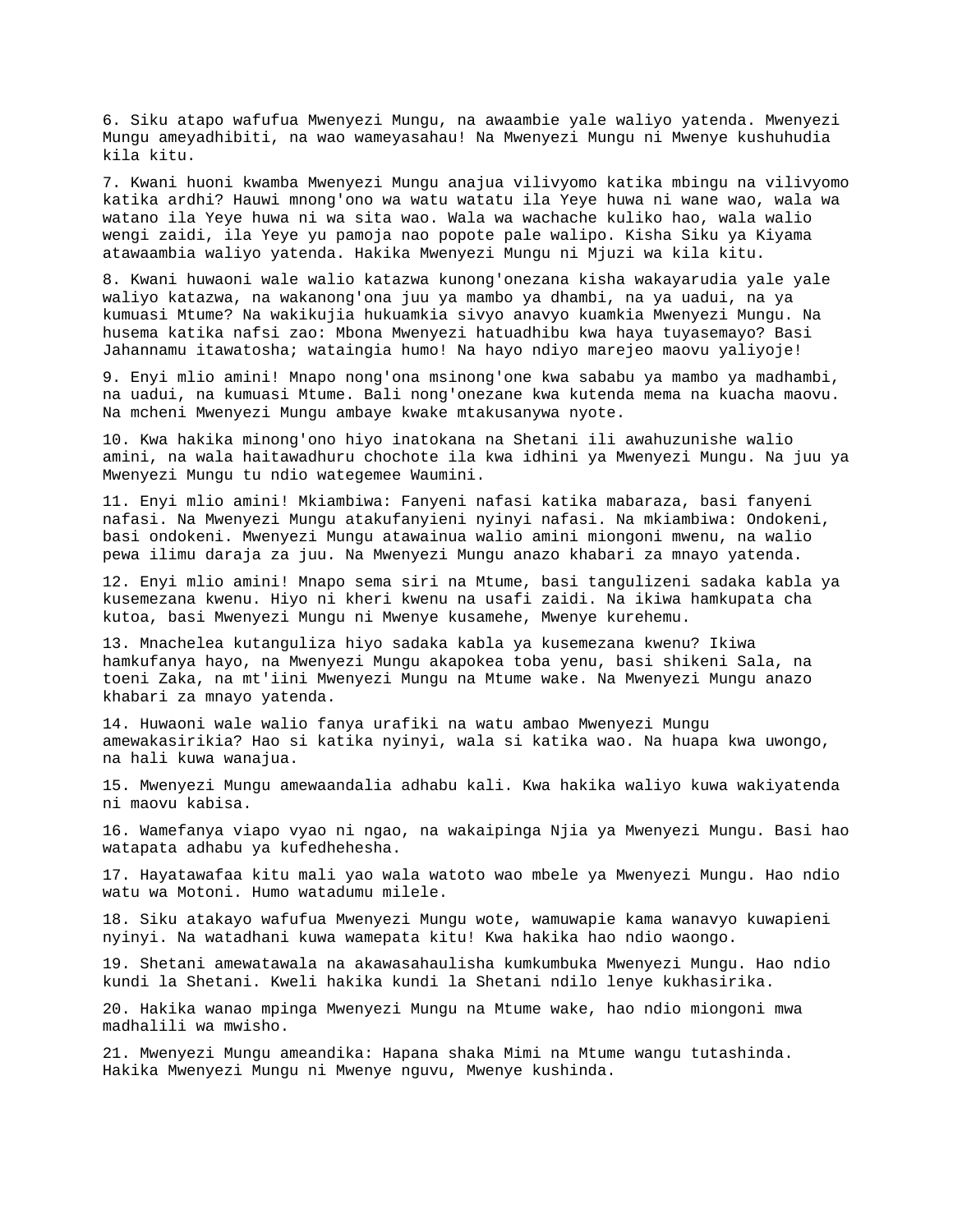22. Huwakuti watu wanao muamini Mwenyezi Mungu na Siku ya Mwisho kuwa wanawapenda wanao mpinga Mwenyezi Mungu na Mtume wake, hata wakiwa ni baba zao, au watoto wao, au ndugu zao, au jamaa zao. Hao ameandika katika nyoyo zao Imani, na amewapa nguvu kwa Roho itokayo kwake. Na atawaingiza katika Mabustani yapitayo mito kati yake. Humo watakaa daima. Mwenyezi Mungu awe radhi nao, na wao wawe radhi naye. Hao ndio Hizbullahi, Kundi la Mwenyezi Mungu. Hakika Kundi la Mwenyezi Mungu ndilo lenye kufanikiwa.

## **SURA 59. SURAT AL-H'ASHRI**

KWA JINA LA MWENYEZI MUNGU MWINGI WA REHEMA MWENYE KUREHEMU

1. Vinamsabihi, Vinamtakasa Mwenyezi Mungu viliomo katika mbingu na viliomo katika ardhi. Naye ni Mwenye nguvu, Mwenye hikima.

2. Yeye ndiye aliye watoa walio kufuru miongoni mwa Watu wa Kitabu katika nyumba zao wakati wa uhamisho wa kwanza. Hamkudhani kuwa watatoka, nao walidhani kuwa ngome zao zitawalinda na Mwenyezi Mungu. Lakini Mwenyezi Mungu aliwafikia kwa mahali wasipo patazamia, na akatia woga katika nyoyo zao. Wakawa wanazibomoa nyumba zao kwa mikono yao na mikono ya Waumini. Basi zingatieni enyi wenye macho!

3. Na lau kuwa Mwenyezi Mungu asingeli waandikia kutoka, angeli waadhibu katika dunia. Na katika Akhera watapata adhabu ya Moto.

4. Hayo ni kwa sababu walimpinga Mwenyezi Mungu na Mtume wake. Na mwenye kumpinga Mwenyezi Mungu, basi hakika Mwenyezi Mungu ni Mkali wa kuadhibu.

5. Mtende wowote mlio ukata au mlio uacha unasimama vile vile juu ya mashina yake, basi ni kwa idhini ya Mwenyezi Mungu, na kwa kuwahizi wapotovu.

6. Na mali aliyo leta Mwenyezi Mungu kwa Mtume wake kutoka kwao hamkuyakimbilia mbio kwa farasi wala ngamia. Lakini Mwenyezi Mungu huwapa mamlaka Mitume wake juu ya wowote awatakao. Na Mwenyezi Mungu ni Muweza juu ya kila kitu.

7. Mali aliyo leta Mwenyezi Mungu kwa Mtume wake kutoka kwa watu wa hivi vijiji ni kwa ajili ya Mwenyezi Mungu, na kwa ajili ya Mtume, na jamaa, na mayatima, na masikini, na msafiri, ili yasiwe yakizunguka baina ya matajiri tu miongoni mwenu. Na anacho kupeni Mtume chukueni, na anacho kukatazeni jiepusheni nacho. Na mcheni Mwenyezi Mungu. Hakika Mwenyezi Mungu ni Mkali wa kuadhibu.

8. Wapewe mafakiri Wahajiri walio tolewa majumbani mwao na mali yao kwa ajili ya kutafuta fadhila kutoka kwa Mwenyezi Mungu na radhi zake, na wanamsaidia Mwenyezi Mungu na Mtume wake. Hao ndio wa kweli.

9. Na walio na maskani zao na Imani yao kabla yao, wanawapenda walio hamia kwao, wala hawaoni choyo katika vifua vyao kwa walivyo pewa (Wahajiri), bali wanawapendelea kuliko nafsi zao, ingawa wao wenyewe ni wahitaji. Na mwenye kuepushwa uchoyo wa nafsi yake, basi hao ndio wenye kufanikiwa.

10. Na walio kuja baada yao wanasema: Mola wetu Mlezi! Tughufirie sisi na ndugu zetu walio tutangulia kwa Imani, wala usijaalie ndani ya nyoyo zetu undani kwa walio amini. Mola wetu Mlezi! Hakika Wewe ni Mpole na Mwenye kurehemu.

11. Huwaoni wanao fanya unaafiki wanawaambia ndugu zao walio kufuru katika Watu wa Kitabu: Mkitolewa na sisi lazima tutatoka pamoja nanyi, wala hatutamt'ii yeyote kabisa dhidi yenu. Na mkipigwa vita lazima tutakusaidieni. Na Mwenyezi Mungu anashuhudia kuwa hao hakika bila ya shaka ni waongo.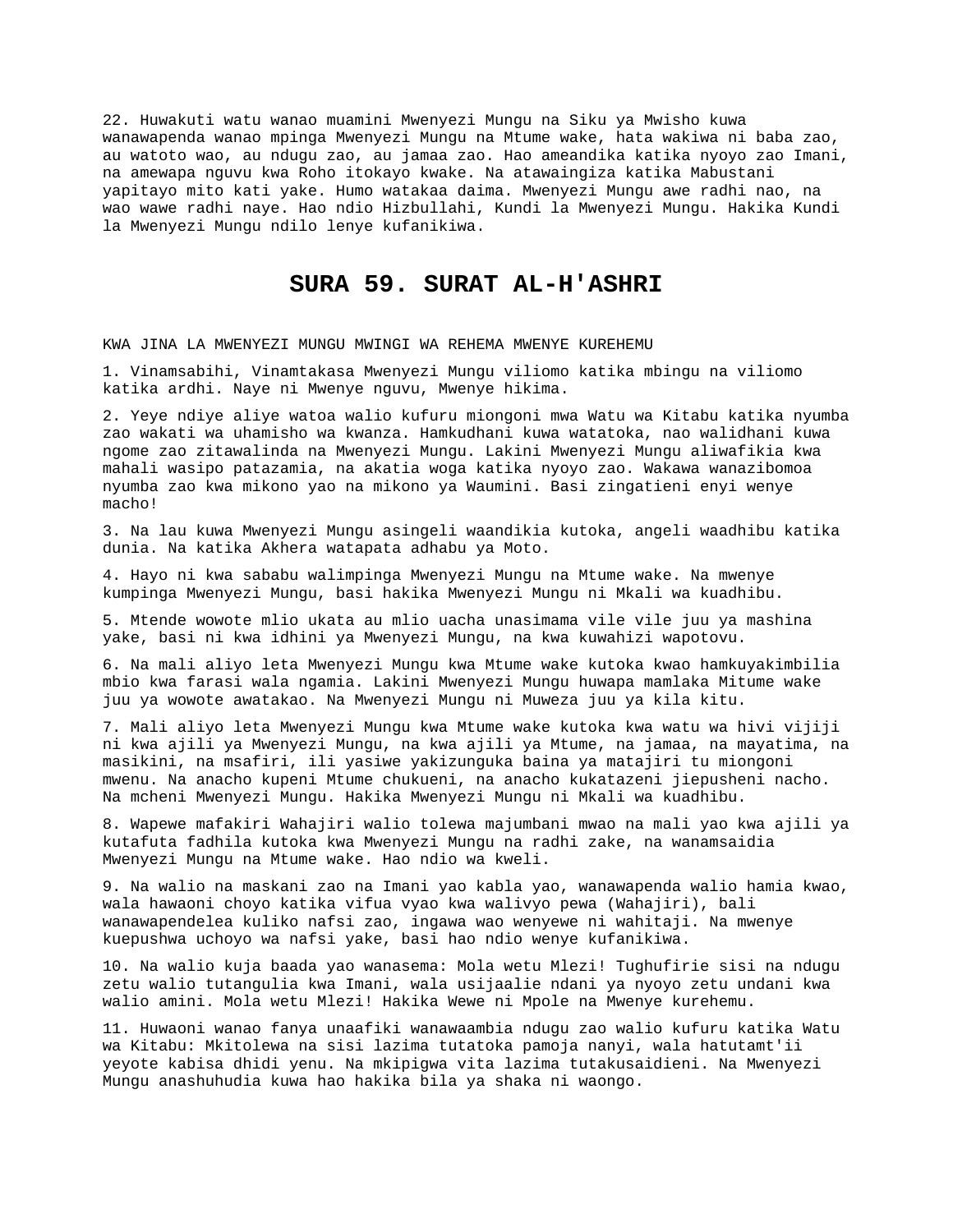12. Pindi wakitolewa hawatatoka pamoja nao, na wakipigwa vita hawatawasaidia. Na kama wakiwasaidia basi watageuza migongo; kisha hawatanusuriwa.

13. Hakika nyinyi ni kitisho zaidi katika vifua vyao kuliko Mwenyezi Mungu. Hayo ni kwa kuwa hao ni watu wasio fahamu kitu.

14. Hawatapigana nanyi kwa mkusanyiko isipo kuwa katika vijiji vilivyo zatitiwa kwa ngome, au nyuma ya kuta. Wao kwa wao vita vyao ni vikali. Utawadhania kuwa wako pamoja, kumbe nyoyo zao ni mbali mbali. Hayo ni kwa kuwa wao ni watu wasio na akili.

15. Ni kama mfano wa walio kuwa kabla yao hivi karibuni. Walionja uovu wa mambo yao. Nao watapata adhabu iliyo chungu.

16. Ni kama mfano wa Shetani anapo mwambia mtu: Kufuru. Na akikufuru humwambia: Mimi si pamoja nawe. Hakika mimi namwogopa Mwenyezi Mungu, Mola Mlezi wa walimwengu wote.

17. Basi ikawa mwisho wa wote wawili hao ni kuingia Motoni, wadumu humo daima; na hiyo ndiyo jaza ya madhaalimu.

18. Enyi mlio amini! Mcheni Mwenyezi Mungu, na kila nafsi iangalie inayo yatanguliza kwa ajili ya Kesho. Na mcheni Mwenyezi Mungu. Hakika Mwenyezi Mungu anazo khabari ya mnayo yatenda.

19. Wala msiwe kama wale walio msahau Mwenyezi Mungu, na Yeye akawasahaulisha nafsi zao. Hao ndio wapotovu.

20. Hawawi sawa watu wa Motoni na watu wa Peponi. Watu wa Peponi ndio wenye kufuzu.

21. Lau kuwa tumeiteremsha hii Qur'ani juu ya mlima, basi bila ya shaka ungeli uona ukinyenyekea, ukipasuka kwa khofu ya Mwenyezi Mungu. Na hiyo mifano tunawapigia watu ili wafikiri.

22. Yeye ndiye Mwenyezi Mungu, ambaye hapana mungu isipo kuwa Yeye tu. Mwenye kuyajua yaliyo fichikana na yanayo onekana. Yeye ndiye Mwingi wa rehema, Mwenye kurehemu.

23. Yeye ndiye Mwenyezi Mungu ambaye hapana mungu isipo kuwa Yeye tu. Mfalme, Mtakatifu, Mwenye salama, Mtoaji wa amani, Mwenye kuyaendesha Mwenyewe mambo yake, Mwenye nguvu, Anaye fanya analo litaka, Mkubwa, Ametakasika Mwenyezi Mungu na hayo wanayo mshirikisha nayo.

24. Yeye ndiye Mwenyezi Mungu, Muumbaji, Mtengenezaji, Mtia sura, Mwenye majina mazuri kabisa. Kila kilioko katika mbingu na ardhi kinamtakasa, naye ni Mwenye kushinda, Mwenye hikima.

#### **SURA 60. SURAT AL-MUMTAH'INAH**

KWA JINA LA MWENYEZI MUNGU MWINGI WA REHEMA MWENYE KUREHEMU

1. Enyi mlio amini! Msiwafanye adui zangu na adui zenu kuwa marafiki mkiwapa mapenzi, na hali wao wamekwisha ikataa haki iliyo kujieni, wakamfukuza Mtume na nyinyi kwa sababu mnamuamini Mwenyezi Mungu, Mola Mlezi wenu. Mnapotoka kwa ajili ya Jihadi katika Njia yangu na kutafuta radhi yangu, mnafanya urafiki nao kwa siri, na Mimi nayajua mnayo yaficha na mnayo dhihirisha. Na mwenye kufanya hayo kati yenu basi ameipotea njia ya sawa.

2. Wakikuwezeni wanakuwa maadui zenu, na wanakukunjulieni mikono yao na ndimi zao kwa uovu. Na wanapenda muwe makafiri.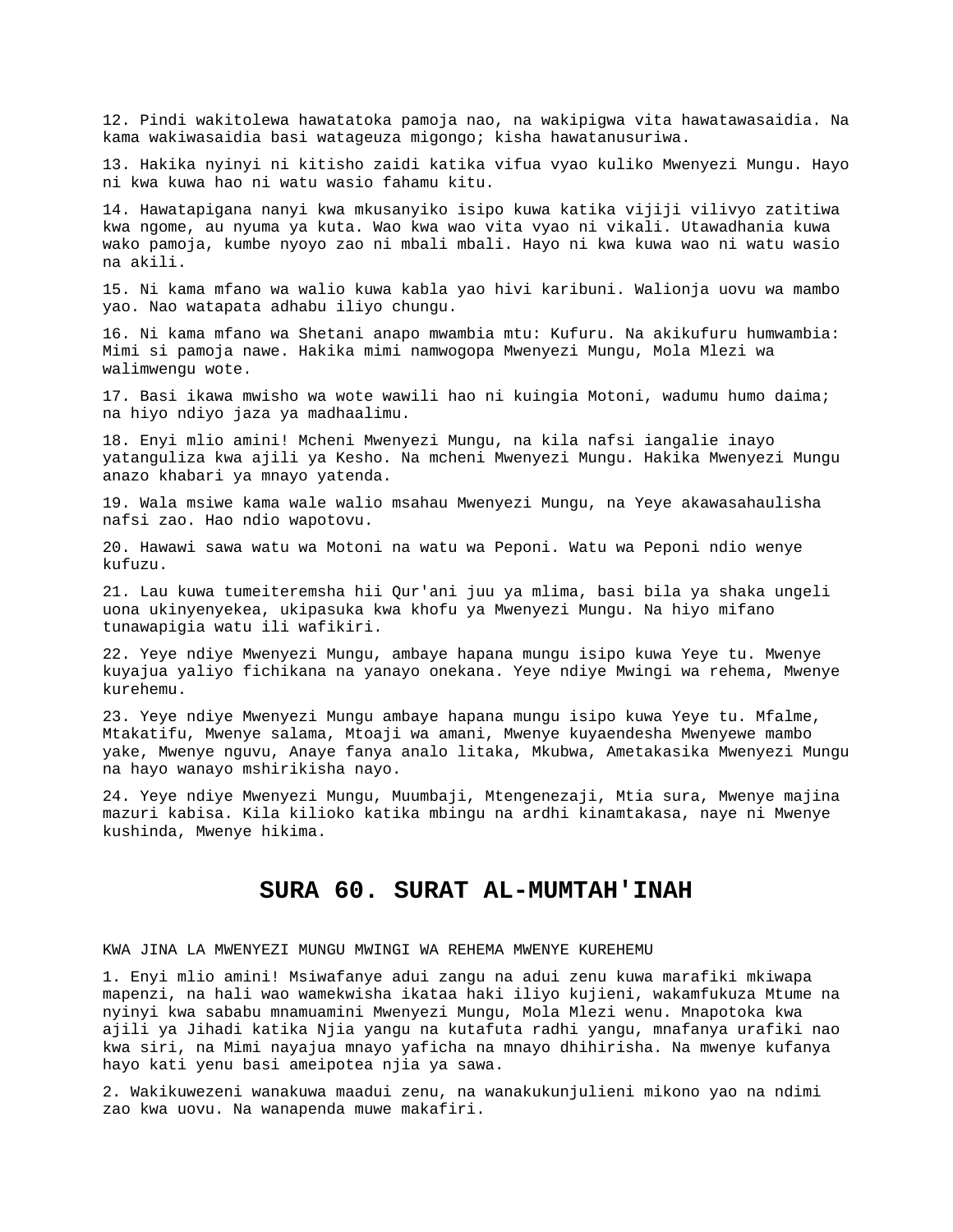3. Hawatakufaeni jamaa zenu, wala watoto wenu Siku ya Kiyama. Mwenyezi Mungu atapambanua baina yenu, na Mwenyezi Mungu anayaona mnayo yatenda.

4. Hakika nyinyi mna mfano mzuri kwenu kwa Ibrahim na wale walio kuwa pamoja naye, walipo waambia watu wao: Hakika sisi tumejitenga nanyi na hayo mnayo yaabudu badala ya Mwenyezi Mungu. Tunakukataeni; na umekwisha dhihiri uadui na chuki baina yetu na nyinyi mpaka mtakapo muamini Mwenyezi Mungu peke yake. Isipo kuwa kauli ya Ibrahim kumwambia baba yake: Hakika nitakuombea msamaha, wala similiki chochote kwa ajili yako mbele ya Mwenyezi Mungu. Mola wetu Mlezi! Juu yako tumetegemea, na kwako tumeelekea, na kwako ndio marejeo.

5. Mola wetu Mlezi! Usitufanyie mtihani kwa walio kufuru. Na tusamehe, Mola wetu Mlezi. Hakika Wewe ndiye Mwenye nguvu, Mwenye hikima.

6. Kwa yakini umekuwa mfano mzuri kwenu katika mwendo wao, kwa anaye mtarajia Mwenyezi Mungu na Siku ya Mwisho. Na mwenye kugeuka basi hakika Mwnyezi Mungu ni Mwenye kujitosha, Msifiwa.

7. Asaa Mwenyezi Mungu akatia mapenzi baina yenu na hao maadui zenu, na Mwenyezi Mungu ni Mweza, na Mwenyezi Mungu ni Mwenye kusamehe, Mwenye kurehemu.

8. Mwenyezi Mungu hakukatazini kuwafanyia wema na uadilifu wale ambao hawakukupigeni vita, wala hawakukutoeni makwenu. Hakika Mwenyezi Mungu huwapenda wafanyao uadilifu.

9. Hakika Mwenyezi Mungu anakukatazeni kufanya urafiki na wale walio kupigeni vita, na wakakutoeni makwenu, na wakasaidia katika kufukuzwa kwenu. Na wanao wafanya hao marafiki basi hao ndio madhaalimu.

10. Enyi mlio amini! Wakikujilieni wanawake Waumini walio hama, basi wafanyieni mtihani - Mwenyezi Mungu ndiye Mwenye kujua zaidi Imani yao. Mkiwa mnawajua kuwa ni Waumini basi msiwarudishe kwa makafiri. Wanawake hao si halali kwa hao makafiri, wala hao makafiri hawahalalikii wanawake Waumini. Na wapeni hao wanaume mahari walio toa. Wala hapana makosa kwenu kuwaoa mkiwapa mahari yao. Wala msiwaweke wanawake makafiri katika kifungo cha ndoa zenu. Na takeni mlicho kitoa, na wao watake walicho kitoa. Hiyo ndiyo hukumu ya Mwenyezi Mungu anayo kuhukumuni. Na Mwenyezi Mungu ni Mwenye kujua, Mwenye hikima.

11. Na akitoroka yeyote katika wake zenu kwenda kwa makafiri, tena ikatokea mkapata ngawira, basi wapeni walio kimbiwa na wake zao kiasi cha mahari waliyo yatoa. Na mcheni Mwenyezi Mungu ambaye mnamuamini.

12. Ewe Nabii! Watakapo kujia wanawake Waumini wanakuahidi ya kwamba hawatamshirikisha Mwenyezi Mungu na chochote, wala hawataiba, wala hawatazini, wala hawatawauwa watoto wao, wala hawataleta uzushi wanao uzua tu wenyewe baina ya mikono yao na miguu yao, wala hawatakuasi katika jambo jema, basi peana nao ahadi, na uwatakie maghfira kwa Mwenyezi Mungu. Hakika Mwenyezi Mungu ni Mwingi maghfira, Mwenye kurehemu.

13. Enyi mlio amini! Msiwafanye rafiki zenu watu ambao Mwenyezi Mungu amewakasirikia. Hao wamekwisha kata tamaa ya Akhera, kama makafiri walivyo wakatia tamaa watu wa makaburini.

# **SURA 61. SURAT ASS'AF**

KWA JINA LA MWENYEZI MUNGU MWINGI WA REHEMA MWENYE KUREHEMU

1. Vinamtakasa Mwenyezi Mungu viliomo katika mbingu na katika ardhi. Na Yeye ni Mwenye nguvu, Mwenye hikima.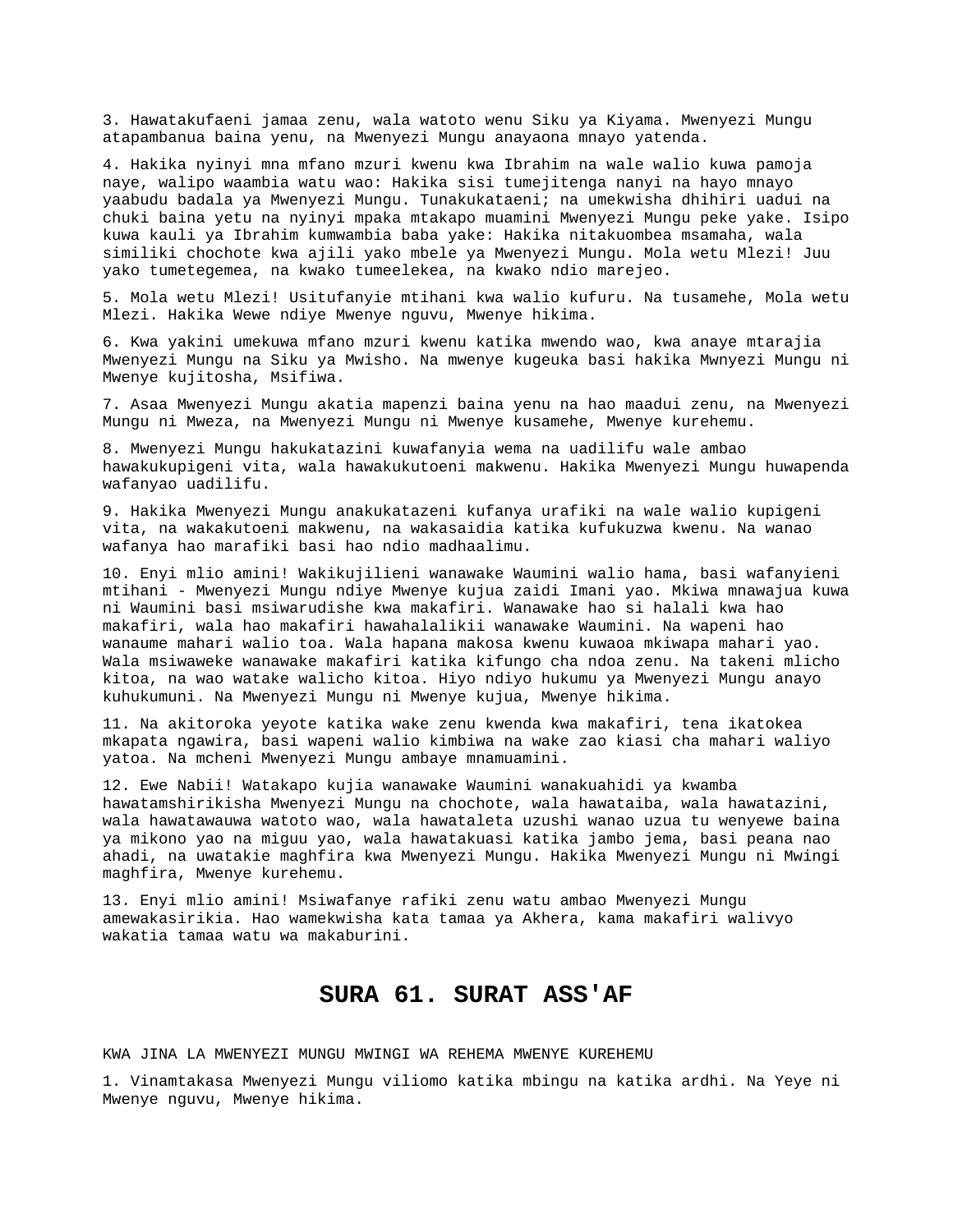2. Enyi mlio amini! Kwa nini mnasema msiyo yatenda?

3. Yanachukiza vikubwa mno kwa Mwenyezi Mungu kuwa mnasema msiyo yatenda.

4. Kwa hakika Mwenyezi Mungu anawapenda wanao pigana katika Njia yake kwa safu kama jengo lilio kamatana.

5. Na Musa alipo waambia watu wake: Enyi watu wangu! Kwa nini mnaniudhi, nanyi mnajua kuwa hakika mimi ni Mtume wa Mwenyezi Mungu niliye tumwa kwenu? Walipo potoka, Mwenyezi Mungu aliziachia nyoyo zao zipotoke. Na Mwenyezi Mungu hawaongoi watu wapotovu.

6. Na Isa bin Mariamu alipo sema: Enyi Wana wa Israili! Hakika mimi ni Mtume wa Mwenyezi Mungu kwenu, ninaye thibitisha yaliyo kuwa kabla yangu katika Taurati, na mwenye kubashiria kuja Mtume atakaye kuja baada yangu; jina lake ni Ahmad! Lakini alipo waletea hoja zilizo wazi, walisema: Huu ni uchawi ulio dhaahiri!

7. Na ni nani mwenye kudhulumu zaidi kuliko yule anaye mzulia Mwenyezi Mungu uwongo, naye anaitwa kwenye Uislamu? Na Mwenyezi Mungu hawaongoi watu madhaalimu.

8. Wanataka kuizima nuru ya Mwenyezi Mungu kwa vinywa vyao. Na Mwenyezi Mungu atakamilisha nuru yake ijapo kuwa makafiri watachukia.

9. Yeye ndiye aliye mtuma Mtume wake kwa uwongofu na Dini ya haki ili ipate kuzishinda dini zote, ijapo kuwa washirikina watachukia.

10. Enyi mlio amini! Nikuonyesheni biashara itakayo kuokoeni na adhabu iliyo chungu?

11. Muaminini Mwenyezi Mungu na Mtume wake, na piganeni Jihadi katika Njia ya Mwenyezi Mungu kwa mali yenu na nafsi zenu. Haya ni bora kwenu, ikiwa nyinyi mnajua.

12. Atakusameheni dhambi zenu, na atakutieni katika Mabustani yapitiwayo na mito kati yake, na maskani nzuri nzuri katika Bustani za milele. Huko ndio kufuzu kukubwa.

13. Na kinginecho mkipendacho, nacho ni nu itokayo kwa Mwenyezi Mungu, na ushindi ulio karibu! Na wabashirieni Waumini!

14. Enyi mlio amini! Kuweni wasaidizi wa Mwenyezi Mungu, kama alivyo sema Isa bin Mariamu kuwaambia wanafunzi wake: Nani wasaidizi wangu kwa Mwenyezi Mungu? Wakasema wanafunzi: Sisi ni wasaidizi wa Mwenyezi Mungu! Basi taifa moja la Wana wa Israili liliamini, na taifa jingine lilikufuru. Basi tukawaunga mkono walio amini dhidi ya maadui zao, wakawa wenye kushinda.

## **SURA 62. SURAT AL-JUMUA'**

KWA JINA LA MWENYEZI MUNGU MWINGI WA REHEMA MWENYE KUREHEMU

1. Viliomo mbinguni na viliomo katika ardhi vinamtakasa Mwenyezi Mungu, Mfalme, Mtakatifu, Mwenye nguvu, Mwenye hikima.

2. Yeye ndiye aliye mpeleka Mtume kwenye watu wasio jua kusoma, awasomee Aya zake na awatakase, na awafunze Kitabu na hikima, ijapo kuwa kabla ya haya walikuwa katika upotofu ulio dhaahiri.

3. Na kwa wengine ambao bado hawajaungana nao. Na Yeye ndiye Mwenye nguvu, Mwenye hikima.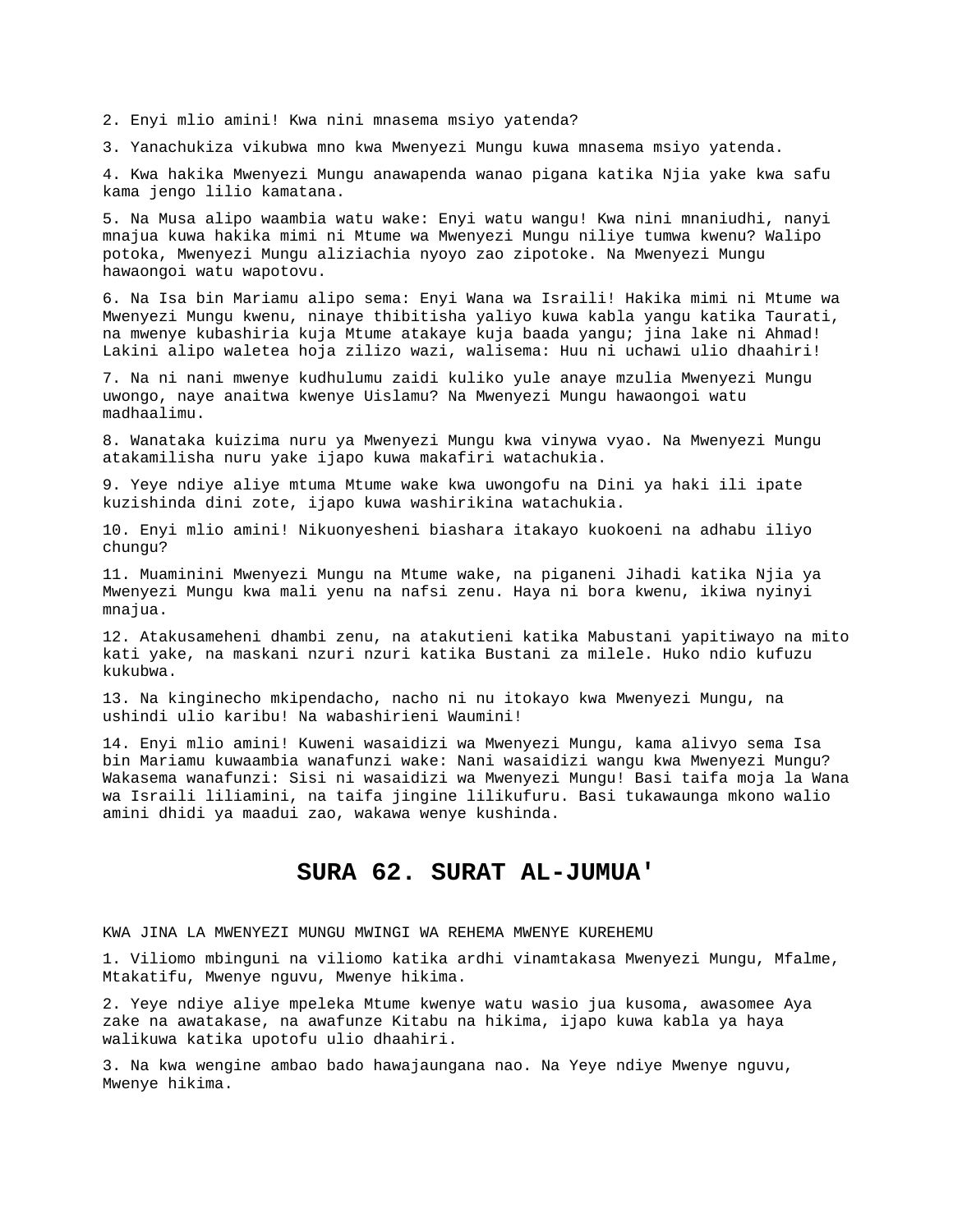4. Hiyo ni fadhila ya Mwenyezi Mungu anayo mpa amtakaye. Na Mwenyezi Mungu ni Mwenye fadhila kubwa.

5. Mfano wa walio bebeshwa Taurati kisha wasiibebe, ni mfano wa punda anaye beba vitabu vikubwa vikubwa. Mfano muovu mno wa watu walio kadhibisha Ishara za Mwenyezi Mungu, na Mwenyezi Mungu hawaongoi watu madhaalimu.

6. Sema: Enyi mlio Mayahudi! Ikiwa nyinyi mnadai kuwa ni vipenzi vya Mwenyezi Mungu pasipo kuwa watu wengine, basi yatamanini mauti, ikiwa mnasema kweli.

7. Wala hawatayatamani kabisa, kwa sababu ya iliyo kwisha yatanguliza mikono yao. Na Mwenyezi Mungu anawajua walio dhulumu.

8. Sema: Hayo mauti mnayo yakimbia, bila ya shaka yatakukuteni. Kisha mtarudishwa kwa Mwenye kuyajua yaliyo fichikana na yanayo onekana. Hapo atakwambieni mliyo kuwa mkiyatenda.

9. Enyi mlio amini! Ikiadhiniwa Sala siku ya Ijumaa, nendeni upesi kwenye dhikri ya Mwenyezi Mungu, na wacheni biashara. Hayo ni bora kwenu, lau kama mnajua.

10. Na itakapo kwisha Sala, tawanyikeni katika nchi mtafute fadhila za Mwenyezi Mungu, na mkumbukeni Mwenyezi Mungu kwa wingi ili mpate kufanikiwa.

11. Na wanapo iona biashara au pumbao wanayakimbilia hayo na wakakuacha umesimama. Sema: Yaliyoko kwa Mwenyezi Mungu ni bora kuliko pumbao na biashara. Na Mwenyezi Mungu ni Mbora wa watoa riziki.

#### **SURA 63. SURAT AL-MUNAAFIQUN**

KWA JINA LA MWENYEZI MUNGU MWINGI WA REHEMA MWENYE KUREHEMU

1. Wanapo kujia wanaafiki husema: Tunashuhudia ya kuwa wewe ni Mtume wa Mwenyezi Mungu. Na Mwenyezi Mungu anajua kuwa wewe ni Mtume wa Mwenyezi Mungu, na Mwenyezi Mungu anashuhudia ya kuwa hakika wanaafiki ni waongo.

2. Wamevifanya viapo vyao ni kinga, na wao wakajizuia kuifuata Njia ya Mwenyezi Mungu. Hakika ni mabaya kabisa waliyo kuwa wakiyafanya.

3. Hayo ni kwa sababu ya kuwa waliamini, kisha wakakufuru; kwa hivyo umepigwa muhuri juu ya nyoyo zao. Kwa hivyo hawafahamu lolote.

4. Na unapo waona, miili yao inakupendeza, na wakisema, unasikiliza usemi wao. Lakini wao ni kama magogo yaliyo egemezwa. Wao hudhania kila ukelele unao pigwa ni kwa ajili yao. Hao ni maadui; tahadhari nao. Mwenyezi Mungu awaangamizilie mbali! Vipi wanapotoka na haki?

5. Na wanapo ambiwa: Njooni ili Mtume wa Mwenyezi Mungu akuombeeni maghfira, huvigeuza vichwa vyao, na unawaona wanageuka nao wamejaa kiburi.

6. Sawa sawa kwao, ukiwatakia maghfira au hukuwatakia maghfira, Mwenyezi Mungu hatawaghufiria. Hakika Mwenyezi Mungu hawaongoi watu wapotovu.

7. Hao ndio wanao sema: Msitoe mali kwa ajili ya walioko kwa Mtume wa Mwenyezi Mungu, ili waondokelee mbali! Na Mwenyezi Mungu ndiye Mwenye khazina za mbingu na ardhi, lakini wanaafiki hawafahamu.

8. Wanasema: Tukirejea Madina mwenye utukufu zaidi bila ya shaka atamfukuza aliye mnyonge. Na Mwenyezi Mungu ndiye Mwenye utukufu - Yeye, na Mtume wake, na Waumini. Lakini wanaafiki hawajui.

9. Enyi mlio amini! Yasikusahaulisheni mali yenu, wala watoto wenu, kumkumbuka Mwenyezi Mungu. Na wenye kufanya hayo ndio walio khasiri.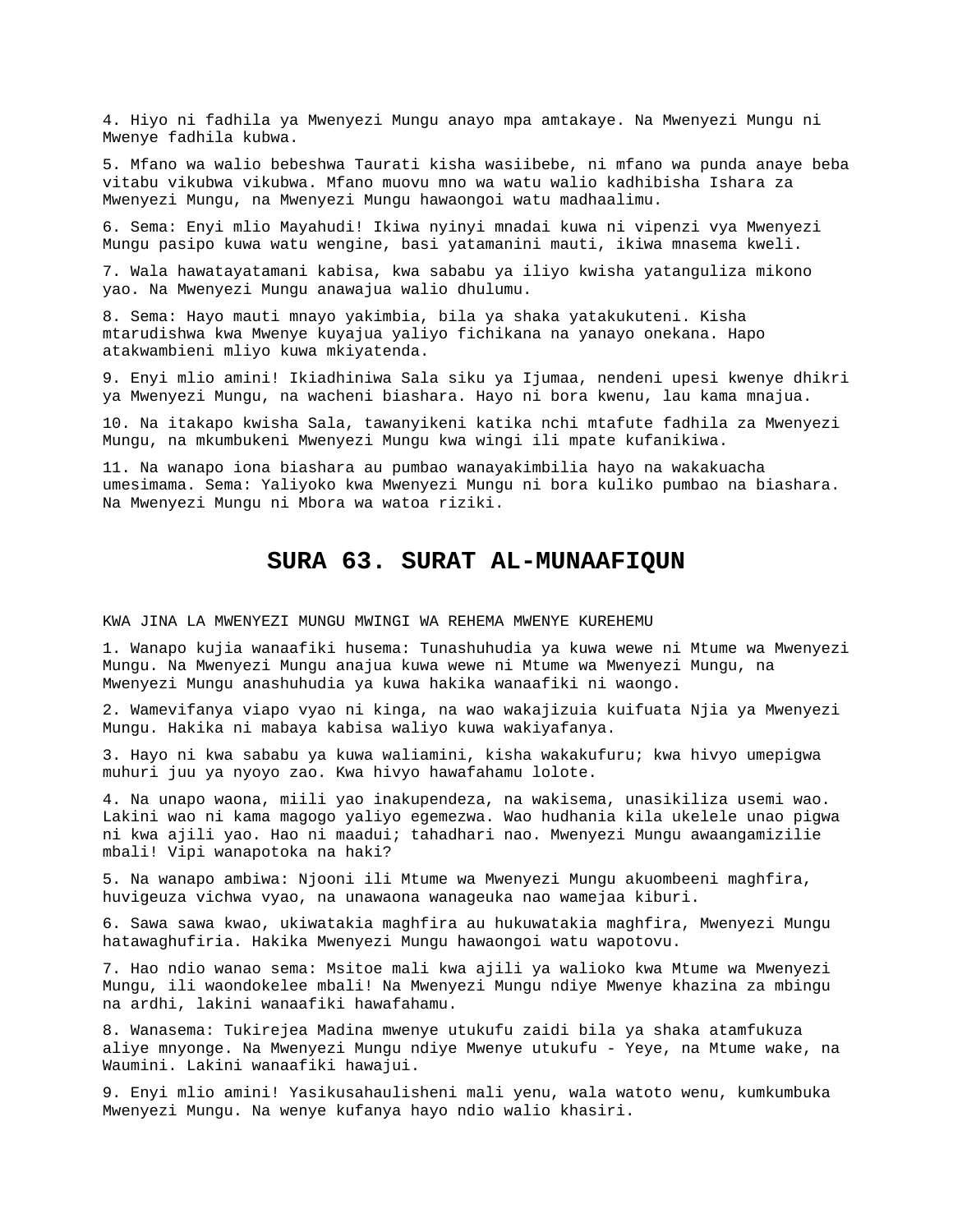10. Na toeni katika tulicho kupeni kabla hayajamfikia mmoja wenu mauti, tena hapo akasema: Mola wangu Mlezi! Huniakhirishi muda kidogo nipate kutoa sadaka, na niwe katika watu wema?

11. Wala Mwenyezi Mungu hataiakhirisha nafsi yoyote inapo fika ajali yake; na Mwenyezi Mungu anazo khabari za mnayo yatenda.

# **SURA 64. SURAT ATTAGHAABUN**

KWA JINA LA MWENYEZI MUNGU MWINGI WA REHEMA MWENYE KUREHEMU

1. Kinamtakasa Mwenyezi Mungu kila kilichomo katika mbingu na katika ardhi. Ufalme ni wake, na sifa njema ni zake. Na Yeye ni Mwenye uweza juu ya kila kitu.

2. Yeye ndiye aliye kuumbeni. Miongoni mwenu yupo aliye kafiri, na yupo aliye Muumini. Na Mwenyezi Mungu anayaona mnayo yatenda.

3. Ameziumba mbingu na ardhi kwa haki, na akakupeni sura, na akazifanya nzuri zenu. Na marudio ni kwake.

4. Anajua viliomo katika mbingu na ardhi, na anajua mnayo yaficha na mnayo yatangaza. Na Mwenyezi Mungu ni Mjuzi wa yaliomo vifuani.

5. Kwani haikukujieni khabari ya walio kufuru kabla, wakaonja matokeo mabaya ya mambo yao? Na wao wana adhabu iliyo chungu.

6. Hayo ni kwa kuwa walikuwa wakiwajia Mitume wao kwa hoja zilizo wazi, nao wakasema: Hivyo binaadamu ndio atuongoe? Basi wakakufuru, na wakageuka upande. Mwenyezi Mungu akawa hana haja nao. Na Mwenyezi Mungu ni Mkwasi, si mhitaji, naye ni Msifiwa.

7. Walio kufuru wanadai kuwa hawatafufuliwa. Sema: Kwani? Naapa kwa Mola wangu Mlezi! Hapana shaka mtafufuliwa, na kisha hapana shaka mtaambiwa mliyo yatenda. Na hayo ni mepesi kwa Mwenyezi Mungu.

8. Basi muaminini Mwenyezi Mungu na Mtume wake, na Nuru tuliyo iteremsha. Na Mwenyezi Mungu anazo khabari za mnayo yatenda.

9. Siku atakayo kukusanyeni kwa ajili ya Siku ya Mkusanyiko; hiyo ni siku ya kupunjana. Na anaye muamini Mwenyezi Mungu na akatenda mema, atamfutia maovu yake, na atamuingiza katika Mabustani yenye kupitiwa kati yake na mito, watadumu humo milele. Huko ndiko kufuzu kukubwa.

10. Na walio kufuru na wakakadhibisha Ishara zetu, hao ni watu wa Motoni, watadumu humo milele. Na hayo ndiyo marudio mabaya.

11. Haufiki msiba wowote ila kwa idhini ya Mwenyezi Mungu. Na mwenye kumuamini Mwenyezi Mungu huuongoa moyo wake. Na Mwenyezi Mungu ni Mjuzi wa kila kitu.

12. Na mt'iini Mwenyezi Mungu, na mt'iini Mtume. Mkigeuka, basi hakika juu ya Mtume wetu ni kufikisha (Ujumbe wake) kwa uwazi tu.

13. Mwenyezi Mungu, hapana mungu isipo kuwa Yeye. Na juu ya Mwenyezi Mungu nawategemee Waumini.

14. Enyi mlio amini! Hakika miongoni mwa wake zenu na watoto wenu wamo maadui zenu. Basi tahadharini nao. Na mkisamehe, na mkapuuza, na mkaghufiria basi hakika Mwenyezi Mungu ni Mwingi wa maghfira, Mwenye kurehemu.

15. Hakika mali yenu na watoto wenu ni jaribio. Na kwa Mwenyezi Mungu upo ujira mkubwa.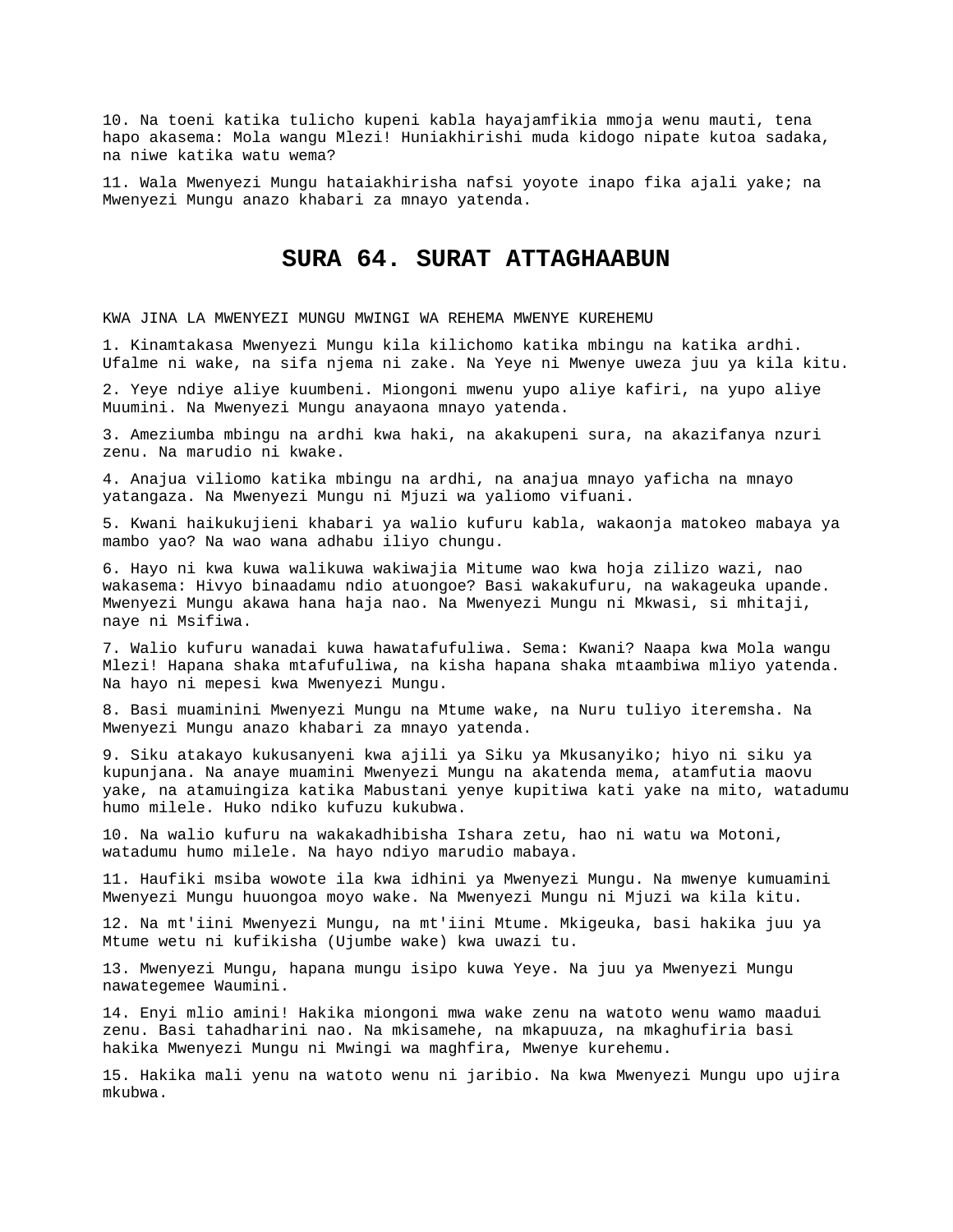16. Basi mcheni Mwenyezi Mungu kama mwezavyo, na sikieni, na t'iini, na toeni, itakuwa kheri kwa nafsi zenu. Na mwenye kuepushwa na uchoyo wa nafsi yake, basi hao ndio walio fanikiwa.

17. Mkimkopesha Mwenyezi Mungu mkopo mzuri, atakuzidishieni mardufu, na atakusameheni. Na Mwenyezi Mungu ni Mwingi wa shukra, Mpole.

18. Mwenye kujua siri na dhaahiri, Mwenye nguvu, Mwenye hikima.

# **SURA 65. SURAT ATT'ALAAQ**

KWA JINA LA MWENYEZI MUNGU MWINGI WA REHEMA MWENYE KUREHEMU

1. Ewe Nabii! Mtakapo wapa talaka wanawake, basi wapeni talaka katika wakati wa eda zao. Na fanyeni hisabu ya eda. Na mcheni Mwenyezi Mungu, Mola wenu Mlezi. Msiwatoe katika nyumba zao, wala wasitoke wenyewe, ila wakifanya jambo la uchafu ulio wazi. Hiyo ndiyo mipaka ya Mwenyezi Mungu, msiikiuke. Na mwenye kuikiuka mipaka ya Mwenyezi Mungu, basi amejidhulumu nafsi yake. Hujui; labda Mwenyezi Mungu ataleta jambo jengine baada ya haya.

2. Basi wanapo fikia muda wao, ima warejeeni muwaweke kwa wema, au farikianeni nao kwa wema. Na mshuhudishe mashahidi wawili waadilifu miongoni mwenu. Na simamisheni ushahidi kwa ajili ya Mwenyezi Mungu. Hivyo ndivyo anavyo agizwa anaye muamini Mwenyezi Mungu na Siku ya Mwisho. Na anaye mcha Mwenyezi Mungu humtengezea njia ya kutokea.

3.Na humruzuku kwa jiha asiyo tazamia. Na anaye mtegemea Mwenyezi Mungu Yeye humtosha. Hakika Mwenyezi Mungu anatimiza amri yake. Mwenyezi Mungu kajaalia kila kitu na kipimo chake.

4. Na wale walio sita hedhi miongoni mwa wanawake wenu, ikiwa mnayo shaka, basi muda wa eda yao ni miezi mitatu, pamoja na ambao hawapati hedhi. Na wenye mimba eda yao mpaka watakapo zaa. Na anaye mcha Mwenyezi Mungu, Mwenyezi Mungu humfanyia mambo yake kuwa mepesi.

5. Hiyo ni amri ya Mwenyezi Mungu amekuteremshieni. Na anaye mcha Mwenyezi Mungu atamfutia maovu yake, na atampa ujira mkubwa.

6. Wawekeni humo humo mnamo kaa nyinyi kwa kadiri ya pato lenu, wala msiwaletee madhara kwa kuwadhiki. Na wakiwa wana mimba, wagharimieni mpaka wajifungue. Na wakikunyonyesheeni, basi wapeni ujira wao, na shaurianeni kwa wema. Na mkiona uzito kati yenu, basi amnyonyeshee mwanamke mwengine.

7. Mwenye wasaa atoe kadiri ya wasaa wake, na mwenye dhiki atoe katika alicho mpa Mwenyezi Mungu. Mwenyezi Mungu hamkalifishi mtu ila kwa kadiri ya alicho mpa. Mwenyezi Mungu atajaalia baada ya dhiki faraji.

8. Na miji mingapi iliyo vunja amri ya Mola wake Mlezi na Mitume wake, basi tuliihisabia hisabu ngumu na tukaiadhibu kwa adhabu kali.

9. Basi ikauonja ubaya wa mambo yake; na mwisho wa mambo yao ilikuwa khasara.

10. Mwenyezi Mungu aliwaandalia adhabu kali. Basi mcheni Mwenyezi Mungu, enyi wenye akili, mlio amini! Hakika Mwenyezi Mungu amekuteremshieni Ukumbusho,

11. Mtume anaye kusomeeni Aya za Mwenyezi Mungu zinazo bainisha, ili kuwatoa walio amini na wakatenda mema kutoka gizani kuwapeleka kwenye nuru. Na mwenye kumuamini Mwenyezi Mungu, na akatenda mema, atamwingiza katika Bustani zipitazo mito kati yake, wadumu humo milele. Mwenyezi Mungu amekwisha mpa riziki nzuri.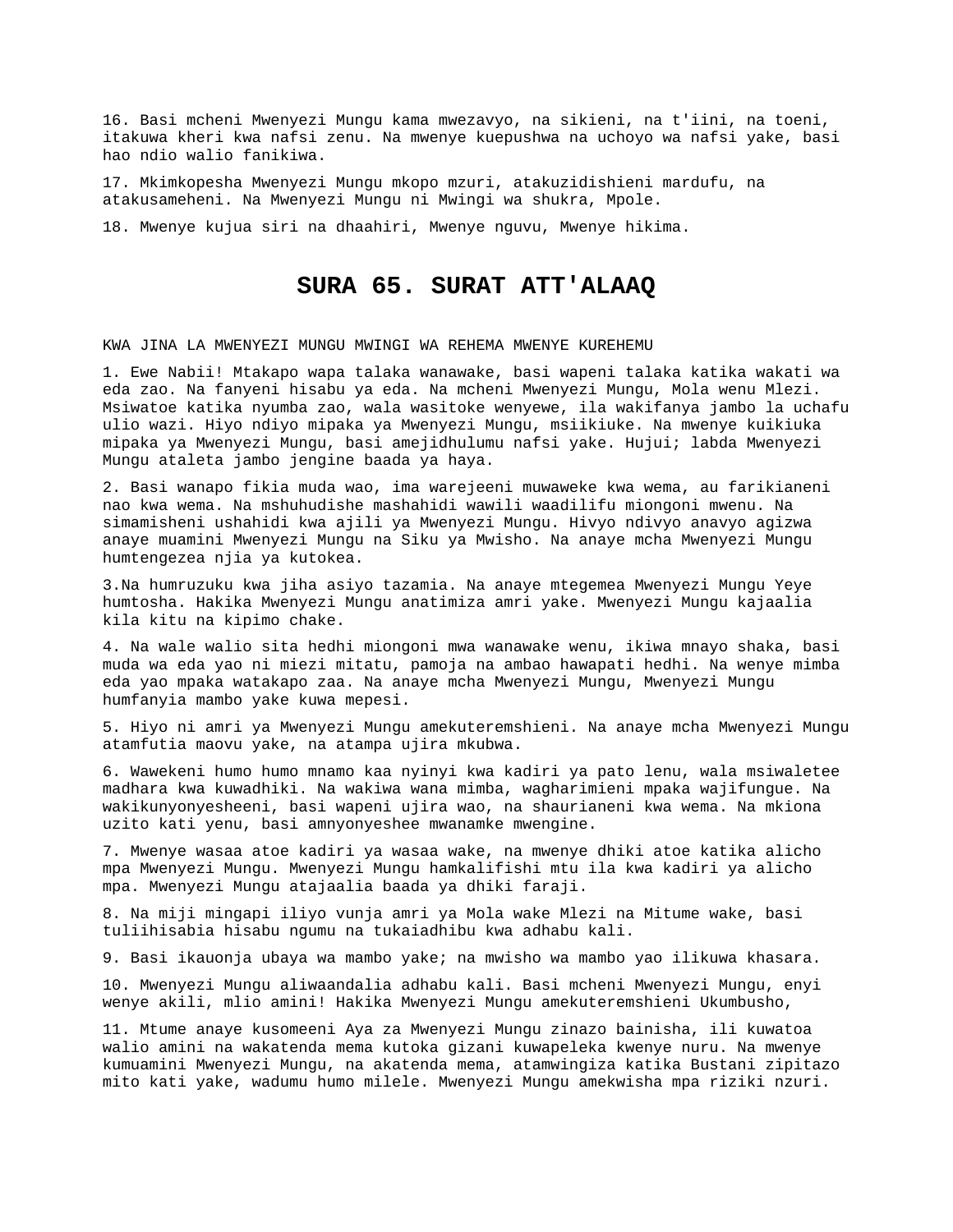12. Mwenyezi Mungu ni yule ambaye ameziumba mbingu saba, na ardhi kwa mfano wa hizo. Amri zake zinashuka baina yao, ili mjue kwamba Mwenyezi Mungu ni Mwenye uweza juu ya kila kitu, na kwamba Mwenyezi Mungu amekizunguka kila kitu kukijua vilivyo kwa ilimu yake.

## **SURA 66. SURAT ATTAH'RIIM**

KWA JINA LA MWENYEZI MUNGU MWINGI WA REHEMA MWENYE KUREHEMU

1. Ewe Nabii! Kwa nini unaharimisha alicho kuhalilishia Mwenyezi Mungu? Unatafuta kuwaridhi wake zako. Na Mwenyezi Mungu ni Mwenye kusamehe, Mwenye kurehemu.

2. Hakika Mwenyezi Mungu kakupeni Sharia ya kufungua viapo vyenu, na Mwenyezi Mungu ni Mola wenu. Na Yeye ni Mwenye kujua, Mwenye hikima.

3. Na Nabii alipo mwambia mmoja wa wake zake jambo la siri. Basi alipo litangaza yule mke, na Mwenyezi Mungu akamdhihirishia Mtume, alimjuvya sehemu na akaacha sehemu nyengine. Alipo mwambia hayo, huyo mke akasema: Nani aliye kwambia haya? Mtume akasema: Kaniambia Mjuzi Mwenye khabari zote!

4. Kama nyinyi wawili hamkutubia kwa Mwenyezi Mungu, basi nyoyo zenu zimekwisha elekea huko. Na mkisaidiana dhidi yake (Mtume), basi hakika Mwenyezi Mungu ndiye kipenzi chake, na Jibrili, na Waumini wema, na zaidi ya hayo Malaika pia watasaidia.

5. Asaa Mola wake Mlezi, akikupeni talaka, akampa wake wengine badala yenu nyinyi, walio bora kuliko nyinyi, wanynyekevu, Waumini, wat'awa, walio tubu, wenye kushika ibada, wafanyao kheri, wajane na wanawari.

6. Enyi mlio amini! Jilindeni nafsi zenu na ahali zenu na Moto ambao kuni zake ni watu na mawe. Wanausimamia Malaika wakali, wenye nguvu, hawamuasi Mwenyezi Mungu kwa anayo waamrisha, na wanatenda wanayo amrishwa.

7. Enyi mlio kufuru! Msilete udhuru leo. Hakika mnalipwa mliyo kuwa mkiyatenda.

8. Enyi mlio amini! Tubuni kwa Mwenyezi Mungu toba iliyo ya kweli! Asaa Mola wenu Mlezi akakufutieni maovu yenu na akakuingizeni katika Pepo zipitazo mito kati yake, siku ambayo Mwenyezi Mungu hatamdhalilisha Nabii na walio amini pamoja naye. Nuru yao inakwenda mbele yao na pande zao za kulia, na huku wanasema: Mola wetu Mlezi! Tutimilizie nuru yetu, na utughufirie! Hakika Wewe ni Mwenye uweza juu ya kila kitu.

9. Ewe Nabii! Pambana na makafiri na wanaafiki, na kuwa mgumu kwao! Na makaazi yao ni Jahannamu. Na hayo ni marejeo mabaya.

10. Mwenyezi Mungu amewapigia mfano walio kufuru: mke wa Nuhu na mke wa Lut'i. Walikuwa chini ya waja wetu wema wawili miongoni mwa waja wetu. Lakini wakawakhuni waume zao, nao wasiwafae kitu. Na ikasemwa: Ingieni Motoni pamoja na wanao ingia!

11. Na Mwenyezi Mungu amewapigia mfano walio amini - mkewe Firauni, alipo sema: Mola wangu Mlezi! Nijengee kwako nyumba Peponi, na uniokoe na Firauni na vitendo vyake, na uniokoe na watu madhaalimu.

12. Na Mariamu binti wa Imrani, aliye linda ubikira wake, na tukampulizia humo kutoka roho yetu, na akayasadiki maneno ya Mola wake Mlezi na Vitabu vyake, na alikuwa miongoni mwa wat'iifu.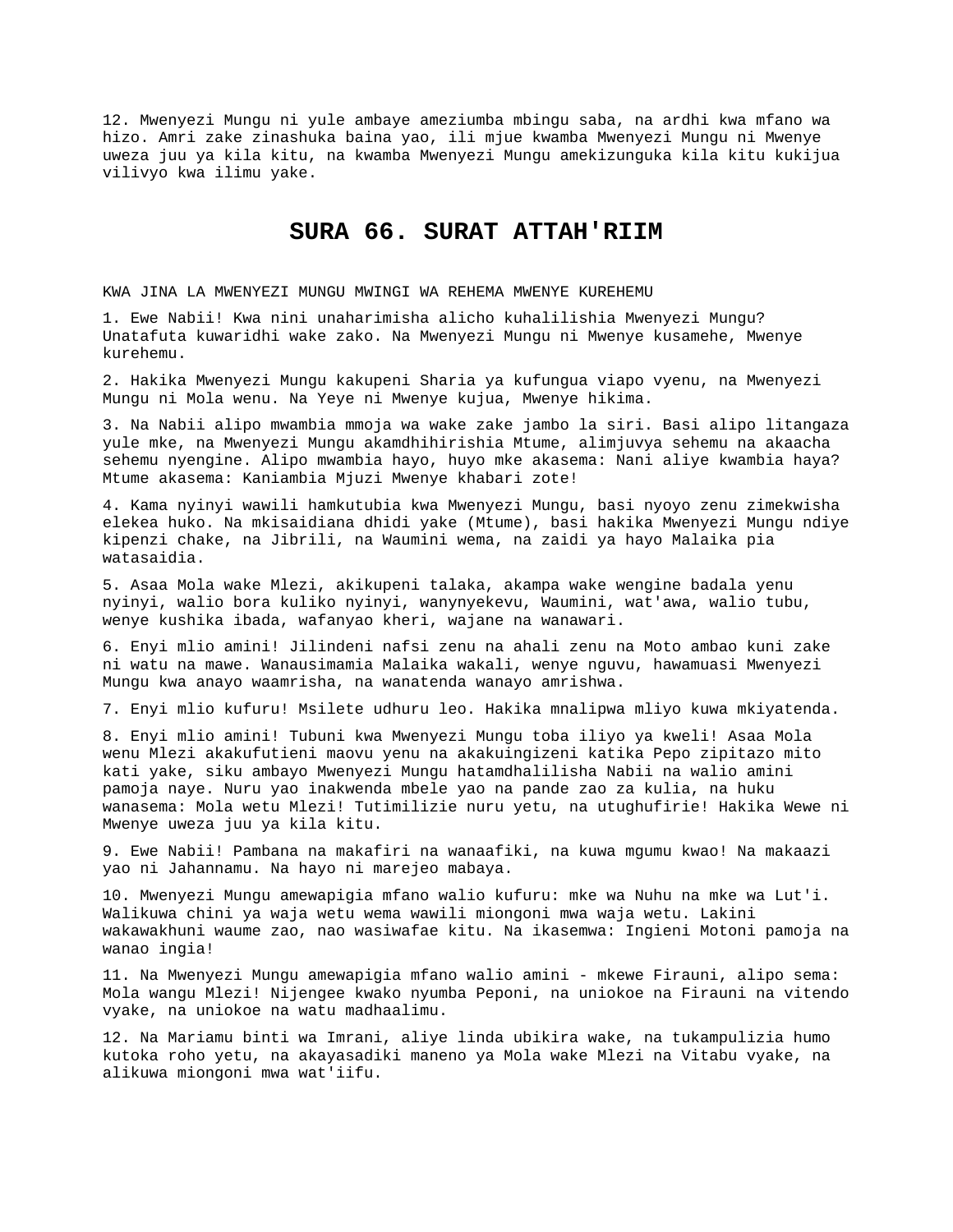#### **SURA 67. SURAT AL-MULK**

KWA JINA LA MWENYEZI MUNGU MWINGI WA REHEMA MWENYE KUREHEMU

1. AMETUKUKA ambaye mkononi mwake umo Ufalme wote; na Yeye ni Mwenye uweza juu ya kila kitu.

2. Ambaye ameumba mauti na uhai ili kukujaribuni ni nani miongoni mwenu mwenye vitendo vizuri zaidi. Na Yeye ni Mwenye nguvu na Mwenye msamaha.

3. Aliye umba mbingu saba kwa matabaka. Huoni tafauti yoyote katika uumbaji wa Mwingi wa Rehema. Hebu rudisha nadhari! Unaona kosa lolote?

4. Tena rudisha nadhari mara mbili, nadhari yako itakurejea mwenyewe hali ya kuwa imehizika nayo imechoka.

5. Na kwa hakika tumeipamba mbingu ya karibu kwa mataa, na tumeyafanya ili kuwapigia mashetani, na tumewaandalia adhabu ya Moto uwakao kwa nguvu.

6. Na kwa walio mkufuru Mola wao Mlezi ipo adhabu ya Jahannamu. Na ni marejeo maovu yalioje hayo!

7. Watakapo tupwa humo watausikia mngurumo wake na huku inafoka.

8. Inakaribia kupasuka kwa hasira. Kila mara likitupwa kundi humo walinzi wake huwauliza: Kwani hakukujieni mwonyaji?

9. Watasema: Kwani! Ametujia mwonyaji, lakini tulimkadhibisha, na tukasema: Mwenyezi Mungu hakuteremsha chochote. Nyinyi hamumo ila katika upotovu mkubwa!

10. Na watasema: Lau kuwa tungeli sikia, au tungeli kuwa na akili, tusingeli kuwa katika watu wa Motoni!

11. Wakakiri dhambi zao. Basi kuangamia ni kwa watu wa Motoni!

12. Hakika wanao mwogopa Mola wao Mlezi kwa ghaibu, watapata maghfira na ujira mkubwa.

13. Na ficheni kauli zenu, au zitangazeni; hakika Yeye ni Mjuzi wa yaliyomo vifuani.

14. Asijue aliye umba, naye ndiye Mjua siri, Mwenye khabari?

15. Yeye ndiye aliye idhalilisha ardhi kwa faida yenu, basi tembeeni katika pande zake, na kuleni katika riziki zake. Na kwake Yeye ndio kufufuliwa.

16. Mnadhani mko salama kwa alioko juu kuwa hatakudidimizeni kwenye ardhi, na tahamaki hiyo inatikisika!

17. Au mnadhani mko salama kwa alioko juu ya kuwa Yeye hakupelekeeni kimbunga chenye changarawe? Mtajua vipi maonyo yangu?

18. Na bila ya shaka walikwisha kanusha walio kuwa kabla yao; basi kulikuwaje kukasirika kwangu?

19. Kwani hawawaoni ndege walioko juu yao namna wanavyo zikunjua mbawa zao, na kuzikunja? Hawawashikilii ila Mwingi wa rehema. Hakika Yeye ni Mwenye kuona kila kitu.

20. Au ni lipi hilo jeshi lenu la kukunusuruni badala ya Mwingi wa Rehema? Hakika makafiri hawamo ila katika udanganyifu.

21. Au ni nani huyo ambaye atakupeni riziki kama Yeye akizuia riziki yake? Bali wao wanakakamia tu katika jeuri na chuki.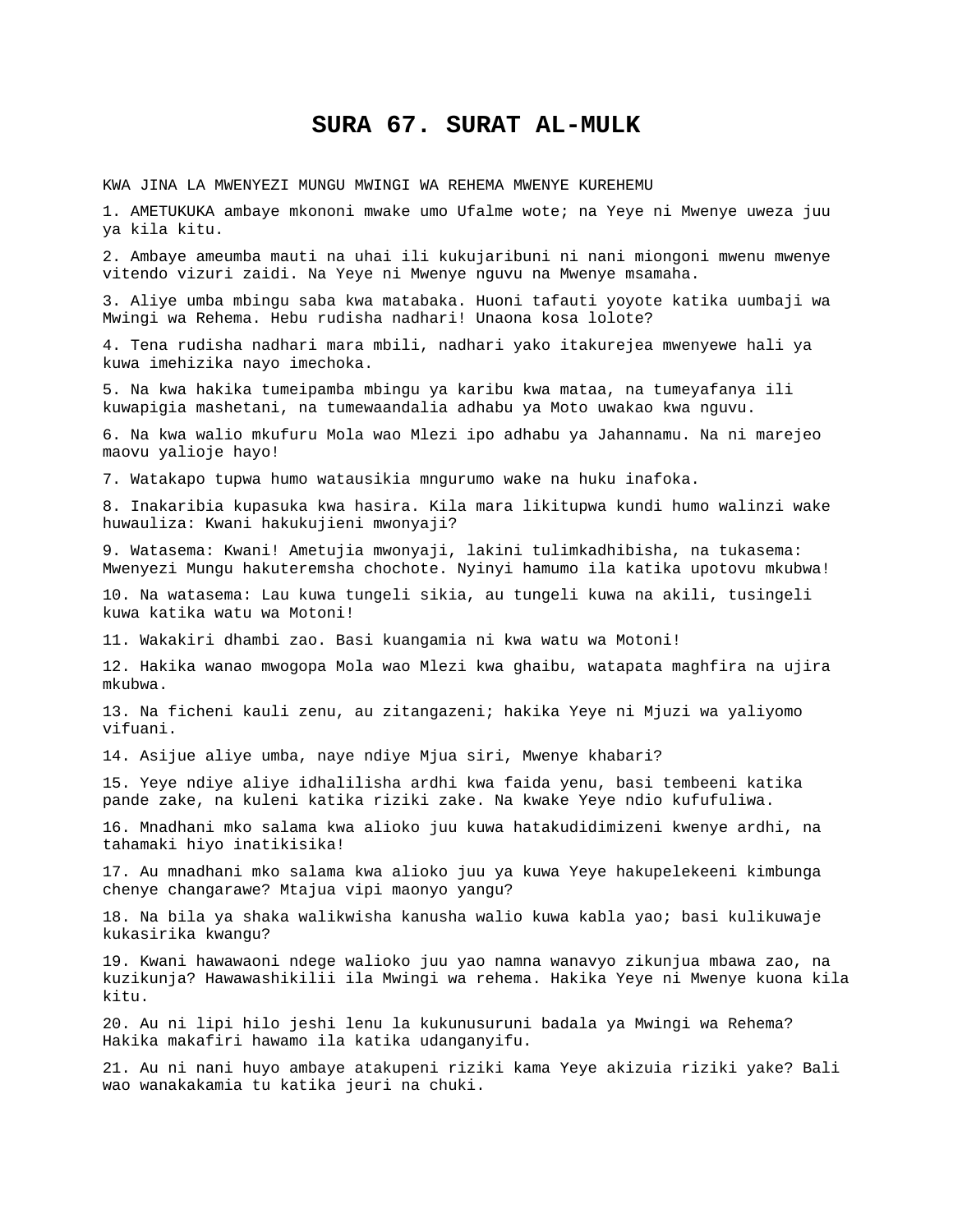22. Je! Anaye kwenda akisinukia juu ya uso wake ni mwongofu zaidi, au yule anaye kwenda sawasawa katika Njia Iliyo Nyooka?

23. Sema: Yeye ndiye aliye kuumbeni tangu mwanzo, na akakupeni masikio na macho, na nyoyo. Ni kidogo kabisa shukrani zenu.

24. Sema: Yeye ndiye aliye kutawanyeni katika ardhi, na kwake mtakusanywa.

25. Na wanasema: Lini ahadi hii, ikiwa mnasema kweli?

26. Sema: Hakika ujuzi wake uko kwa Mwenyezi Mungu; na hakika mimi ni mwonyaji tu mwenye kubainisha.

27. Lakini watakapo iona karibu, nyuso za walio kufuru zitahuzunishwa, na itasemwa: Hayo ndiyo mliyo kuwa mkiyaomba.

28. Sema: Mwaonaje, ikiwa Mwenyezi Mungu atanihiliki mimi na walio pamoja nami, au akiturehemu, ni nani atakaye walinda makafiri na adhabu chungu?

29. Sema: Yeye ndiye Mwingi wa Rehema; tunamuamini Yeye, na juu yake tunategemea. Mtakuja jua ni nani aliye katika upotovu ulio dhaahiri.

30. Sema: Mwaonaje, yakiwa maji yenu yamedidimia chini, nani atakueleteeni maji yanayo miminika?

### **SURA 68. SURAT AL-QALAM**

KWA JINA LA MWENYEZI MUNGU MWINGI WA REHEMA MWENYE KUREHEMU

1. Nuun. Naapa kwa kalamu na yale wayaandikayo,

2. Kwa neema ya Mola wako Mlezi wewe si mwendawazimu.

3. Na kwa hakika wewe una malipo yasiyo katika.

4. Na hakika wewe una tabia tukufu.

5. Karibu utaona, na wao wataona,

6. Ni nani kati yenu aliye pandwa na wazimu.

7. Hakika Mola wako Mlezi ndiye Yeye ajuaye zaidi nani aliye ipotea Njia yake, na Yeye ndiye anaye wajua zaidi walio ongoka.

8. Basi usiwat'ii wanao kadhibisha.

9. Wanatamani lau unge lainisha ili nao wakulainishie.

10. Wala usimt'ii kila mwingi wa kuapa wa kudharauliwa,

11. Mtapitapi, apitaye akifitini,

12. Mwenye kuzuia kheri, dhaalimu, mwingi wa madhambi,

13. Mkavu, na juu ya hayo, mshari, amejipachika tu.

14. Ati kwa kuwa ana mali na watoto!

15. Anapo somewa Aya zetu, husema: Hizi ni simulizi za uwongo za watu wa zamani!

16. Tutamtia kovu juu ya pua yake.

17. Hakika tumewajaribu hawa kama tulivyo wajaribu wale wenye shamba, walipo apa kwamba watayavuna mazao yake itakapo kuwa asubuhi.

18. Wala hawakusema: Mungu akipenda!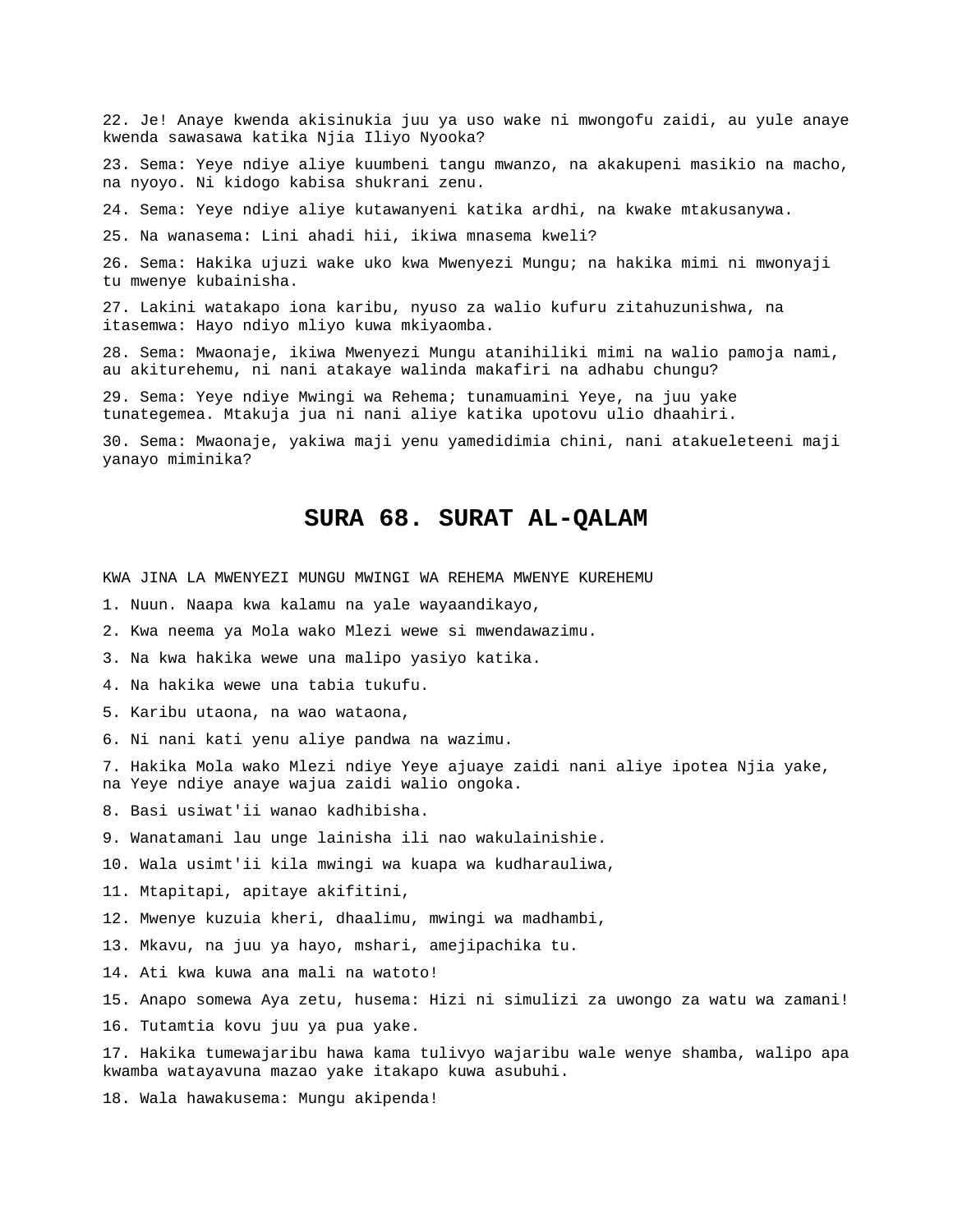19. Basi lilitokea tukio juu yake kutoka kwa Mola wako Mlezi, nao wamelala!

20. Likawa kama usiku wa giza.

21. Asubuhi wakaitana.

22. Ya kwamba nendeni kondeni mwenu ikiwa mnataka kuvuna.

23. Basi walikwenda na huku wakinong'onezana,

24. Ya kuwa leo hata masikini mmoja asikuingilieni.

25. Na walikwenda asubuhi, nao wameshikilia azimio hilo.

26. Basi walipo liona, wakasema: Hakika tumepotea!

27. Bali tumenyimwa!

28. Mbora wao akasema: Sikukwambieni, kwa nini hamumtakasi Mwenyezi Mungu?

29. Wakasema: Ametakasika Mola wetu Mlezi! Hakika sisi tulikuwa wenye kudhulumu.

30. Basi wakakabiliana kulaumiana wao kwa wao.

31. Wakasema: Ole wetu! Tulikuwa tumeikiuka mipaka!

32. Asaa Mola wetu Mlezi akatubadilishia lilio bora kuliko hili. Hakika sisi ni wenye kurejea kwa Mola wetu Mlezi.

33. Namna hivi yanakuwa mateso, na bila ya shaka mateso ya Akhera ni makubwa zaidi, laiti wangeli jua!

34. Hakika wachamngu watakuwa na Bustani za neema kwa Mola wao Mlezi.

35. Kwani tutawafanya Waislamu kama wakosefu?

36. Mna nini? Mnahukumu vipi?

37. Au mnacho kitabu ambacho ndani yake mnasoma?

38. Kuwa mtapata humo mnayo yapenda?

39. Au mnazo ahadi za viapo juu yetu za kufika Siku ya Kiyama ya kuwa hakika mtapata kila mnayo jihukumia?

40. Waulize: Ni nani miongoni mwao dhamini wa haya?

41. Au wanao washirika? Basi wawalete washirika wao wakiwa wanasema kweli.

42. Siku utakapo wekwa wazi mundi, na wataitwa kusujudu, lakini hawataweza,

43. Macho yao yatainama chini, fedheha itawafunika. Na hakika walikuwa wakiitwa wasujudu walipo kuwa wazima -

44. Basi niache na wanao kadhibisha maneno haya! Tutawavutia kidogo kidogo kwa mahali wasipo pajua.

45. Na ninawapururia muhula; hakika hila zangu ni imara.

46. Au unawaomba ujira, na wao wanaemewa na gharama hiyo?

47. Au iko kwao siri, basi wao wanaiandika?

48. Basi ingojee hukumu ya Mola wako Mlezi, wala usiwe kama mmezwa na samaki, alipo nadi naye kazongwa.

49. Kama isingeli mfikia neema kutoka kwa Mola wake Mlezi, bila ya shaka angeli tupwa ufukweni naye ni mwenye kulaumiwa.

50. Lakini Mola wake Mlezi alimteua na akamfanya miongoni mwa watu wema.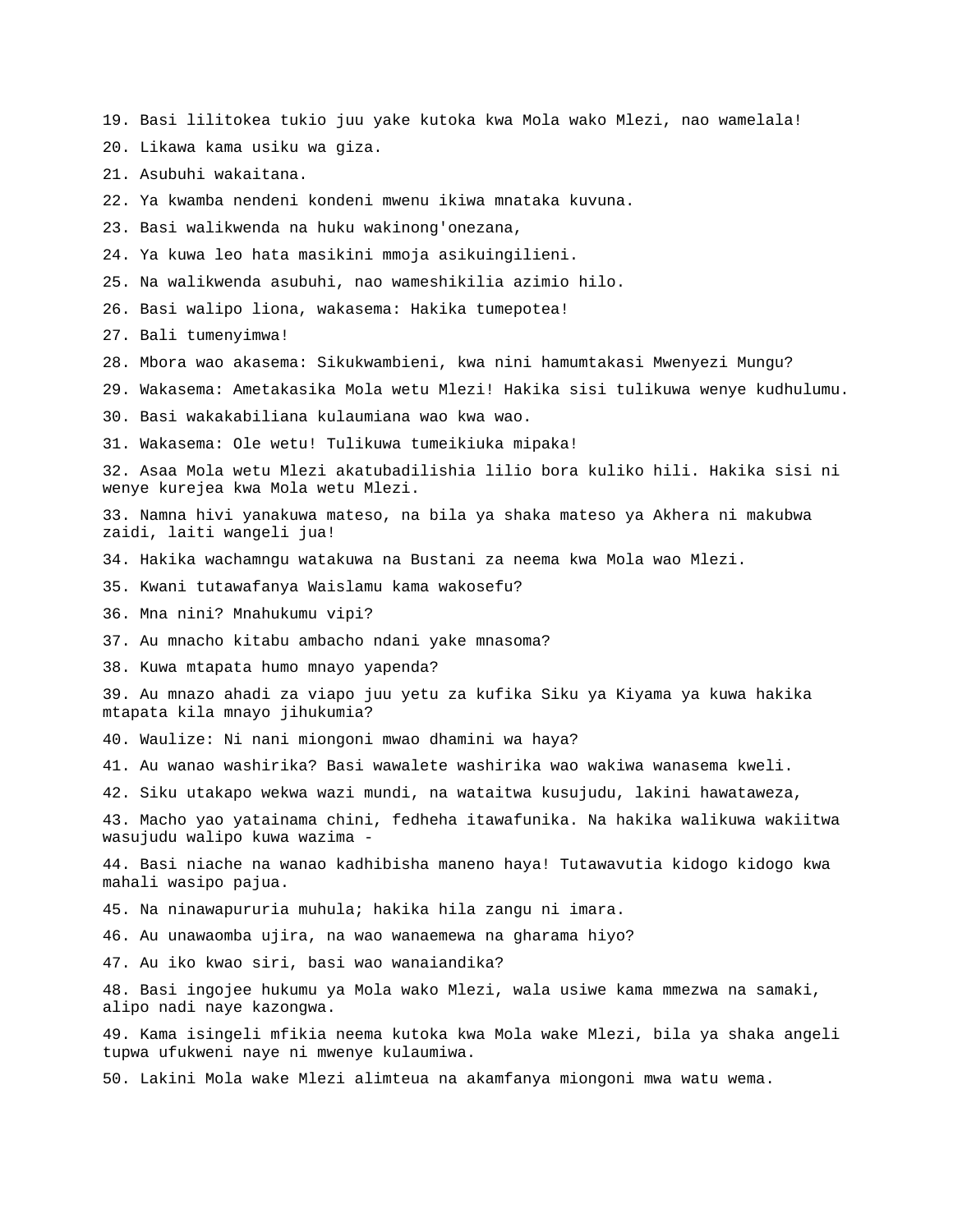51. Na walio kufuru hukaribia kukutelezesha kwa macho yao, wanapo sikia mawaidha, na wanasema: Hakika yeye ni mwendawazimu.

52. Na hayakuwa haya, ila ni ukumbusho kwa walimwengu wote.

## **SURA 69. SURAT AL-H'AAQQAH**

KWA JINA LA MWENYEZI MUNGU MWINGI WA REHEMA MWENYE KUREHEMU

1. Tukio la haki.

2. Nini hilo Tukio la haki?

3. Na nini kitakujuulisha nini hilo Tukio la haki?

4. Thamudi na A'di waliukadhibisha Msiba unao situsha.

5. Basi Thamudi waliangamizwa kwa balaa kubwa mno.

6. Na ama A'di waliangamizwa kwa upepo mkali usio zuilika.

7. Alio wapelekea masiku saba, na siku nane, mfululizo bila ya kusita. Utaona watu wamepinduka kama kwamba ni magongo ya mitende yalio wazi ndani.

8. Basi je! Unamwona mmoja wao aliye baki?

9. Na Firauni na walio mtangulia, na miji iliyo pinduliwa chini juu, walileta khatia.

10. Wakamuasi Mtume wa Mola wao Mlezi, ndipo Yeye Mola akawakamata kwa mkamato ulio zidi nguvu.

11. Maji yalipo furika Sisi tulikupandisheni katika safina,

12. Ili tuyafanye hayo kuwa ni waadhi kwenu na kila sikio linalo sikia liyahifadhi.

13. Na litapo pulizwa barugumu mpulizo mmoja tu,

14. Na ardhi na milima ikaondolewa, na ikavunjwa kwa mvunjo mmoja,

15. Siku hiyo ndio Tukio litatukia.

16. Na mbingu zitapasuka, kwani siku hiyo zitakuwa dhaifu kabisa.

17. Na Malaika watakuwa pembezoni mwa mbingu; na wanane juu ya hawa watakuwa wamebeba Kiti cha Enzi cha Mola wako Mlezi.

18. Siku hiyo mtahudhurishwa - haitafichika siri yoyote yenu.

19. Basi ama atakaye pewa kitabu chake kwa mkono wake wa kulia, atasema: Haya someni kitabu changu!

20. Hakika nalijua ya kuwa nitapokea hisabu yangu.

21. Basi yeye atakuwa katika maisha ya kupendeza,

22. Katika Bustani ya juu,

23. Matunda yake yakaribu.

24. Waambiwe: Kuleni na mnywe kwa furaha kwa sababu ya mlivyo tanguliza katika siku zilizo pita.

25. Na ama atakaye pewa kitabu chake katika mkono wake wa kushoto, basi yeye atasema: Laiti nisingeli pewa kitabu changu!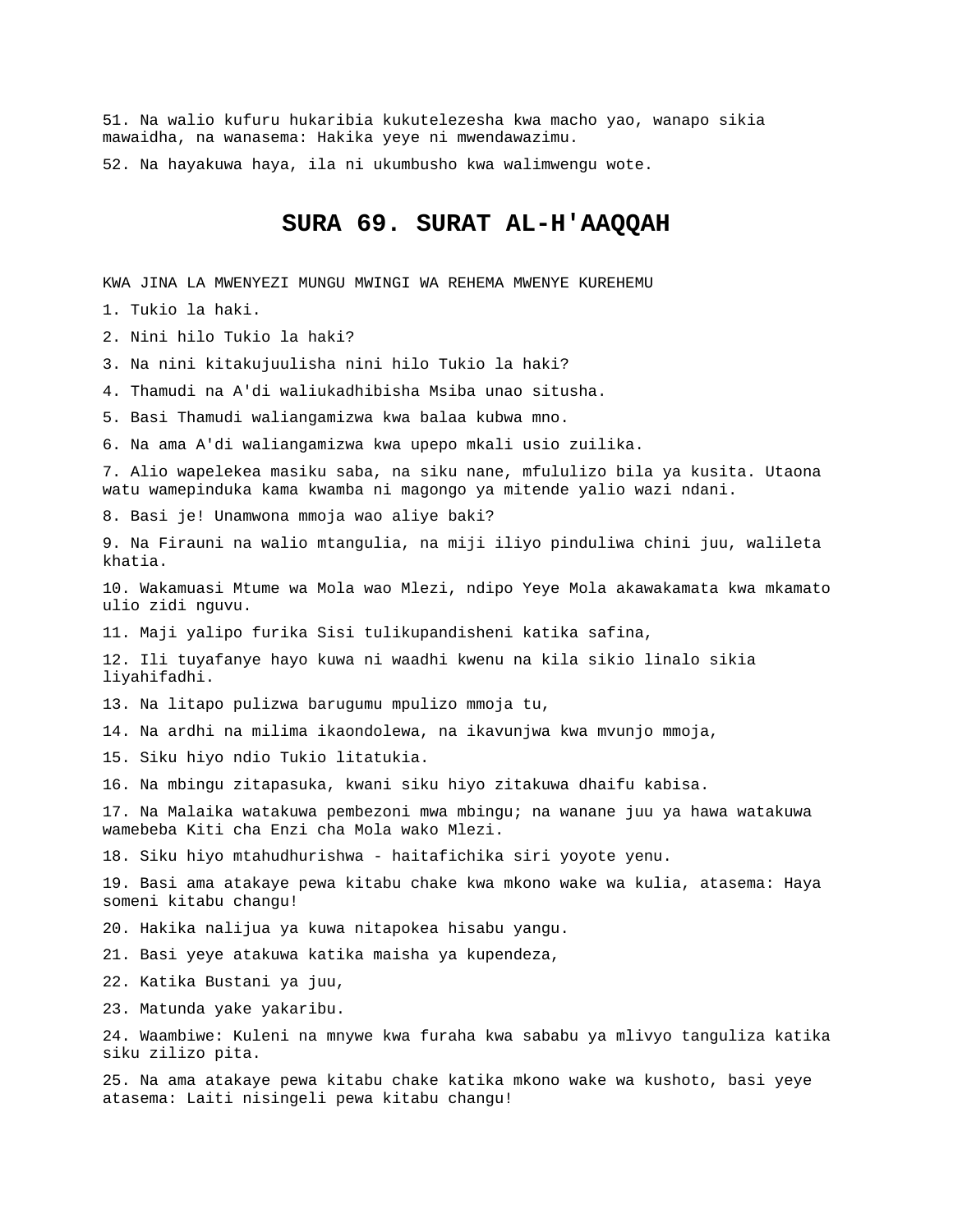- 26. Wala nisingeli jua nini hisabu yangu.
- 27. Laiti mauti ndiyo yangeli kuwa ya kunimaliza kabisa.
- 28. Mali yangu hayakunifaa kitu.
- 29. Madaraka yangu yamenipotea.
- 30. (Pasemwe): Mshikeni! Mtieni pingu!
- 31. Kisha mtupeni Motoni!
- 32. Tena mtatizeni katika mnyororo wenye urefu wa dhiraa sabiini!
- 33. Kwani huyo hakika alikuwa hamuamini Mwenyezi Mungu Mtukufu,
- 34. Wala hahimizi kulisha masikini.
- 35. Basi leo hapa hana jamaa wa kumwonea uchungu,
- 36. Wala hana chakula ila usaha wa watu wa Motoni.
- 37. Chakula hicho hawakili ila wakosefu.
- 38. Basi naapa kwa mnavyo viona,
- 39. Na msivyo viona,
- 40. Kwa hakika hii ni kauli iliyo letwa na Mjumbe mwenye hishima.
- 41. Wala si kauli ya mtunga mashairi. Ni machache sana mnayo yaamini.
- 42. Wala si kauli ya kuhani. Ni machache mnayo yakumbuka.
- 43. Ni uteremsho utokao kwa Mola Mlezi wa walimwengu wote.
- 44. Na lau kama angeli tuzulia baadhi ya maneno tu,
- 45. Bila ya shaka tungeli mshika kwa mkono wa kulia,
- 46. Kisha kwa hakika tungeli mkata mshipa mkubwa wa moyo!
- 47. Na hapana yeyote katika nyinyi ambaye angeli weza kutuzuia.
- 48. Kwa hakika hii ni mawaidha kwa wachamngu.

49. Na hakika Sisi bila ya shaka tunajua kwamba miongoni mwenu wapo wanao kadhibisha.

- 50. Na hakika bila ya shaka itakuwa ni majuto kwa wanao kataa.
- 51. Na hakika hii bila ya shaka ni haki ya yakini.
- 52. Basi litakase jina la Mola wako Mlezi Mtukufu.

## **SURA 70. SURAT AL-MAA'RIJ**

- 1. Muulizaji aliuliza juu ya adhabu itakayo tokea,
- 2. Kwa makafiri ambayo hapana awezaye kuizuia -
- 3. Kutoka kwa Mwenyezi Mungu Mwenye mbingu za daraja.
- 4. Malaika na Roho hupanda kwendea kwake katika siku ambayo kadiri yake ni miaka khamsini elfu!
- 5. Basi subiri kwa subira njema.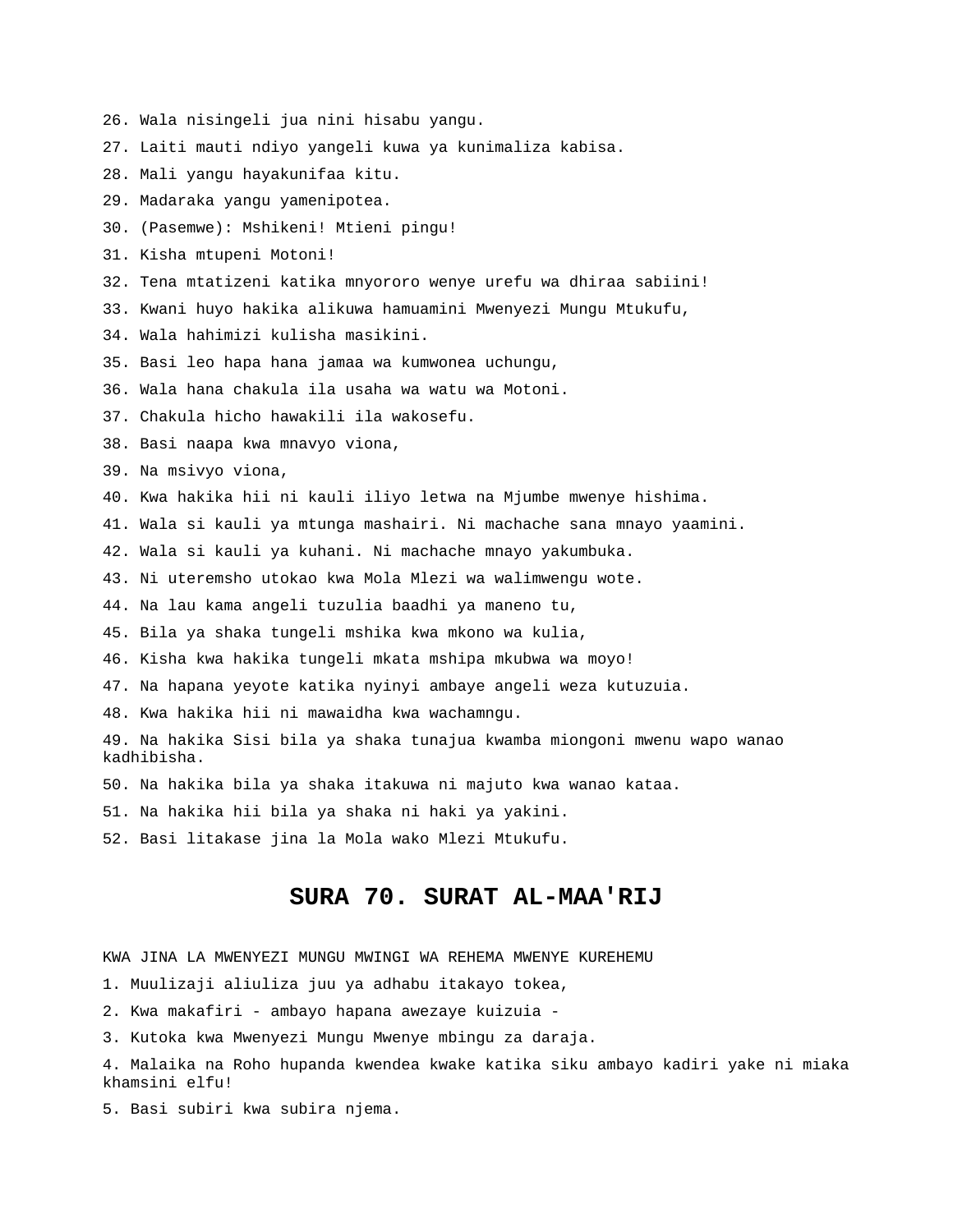- 6. Hakika wao wanaiona iko mbali,
- 7. Na Sisi tunaiona iko karibu.
- 8. Siku ambayo mbingu zitakapo kuwa kama maadeni iliyo yayushwa.
- 9. Na milima itakuwa kama sufi.
- 10. Wala jamaa hatamuuliza jamaa yake.

11. Ijapo kuwa wataonyeshwa waonane. Atatamani mkosefu lau ajikomboe na adhabu ya siku hiyo kwa kuwatoa fidia wanawe,

- 12. Na mkewe, na nduguye,
- 13. Na jamaa zake walio kuwa wakimkimu,
- 14. Na wote waliomo duniani, kisha aokoke yeye.
- 15. La, hasha! Kwa hakika huo ni Moto mkali kabisa,
- 16. Unao babua ngozi ya kichwa!
- 17. Utamwita kila aliye geuza mgongo na akageuka.
- 18. Na akakusanya mali, kisha akayahifadhi.
- 19. Hakika mtu ameumbwa na papara.
- 20. Inapo mgusa shari hupapatika.
- 21. Na inapo mgusa kheri huizuilia.
- 22. Isipo kuwa wanao sali,
- 23. Ambao wanadumisha Sala zao,
- 24. Na ambao katika mali yao iko haki maalumu
- 25. Kwa mwenye kuomba na anaye jizuilia kuomba;
- 26. Na ambao wanaisadiki Siku ya Malipo,
- 27. Na ambao wanaiogopa adhabu itokayo kwa Mola wao Mlezi.
- 28. Hakika adhabu ya Mola wao Mlezi si ya kuaminika nayo.
- 29. Na ambao wanahifadhi tupu zao.

30. Isipo kuwa kwa wake zao, au iliyo wamiliki mikono yao ya kuume, basi hao hawalaumiwi -

- 31. Lakini wanao taka kinyume ya haya, basi hao ndio wanao ruka mipaka.
- 32. Na ambao wanazichunga amana zao na ahadi zao,
- 33. Na ambao wanasimama imara katika ushahidi wao,
- 34. Na ambao wanazihifadhi Sala zao.
- 35. Hao ndio watakao hishimiwa Peponi.
- 36. Wana nini wale walio kufuru wanakutumbulia macho tu?
- 37. Makundi kwa makundi upande wa kulia na upande wa kushoto!
- 38. Kwani kila mmoja wao anatumai kuingizwa katika Pepo ya neema?
- 39. La, hasha! Hakika Sisi tumewaumba kutokana na wanacho kijua.
- 40. Basi naapa kwa Mola Mlezi wa mashariki zote na magharibi zote kwamba Sisi tunaweza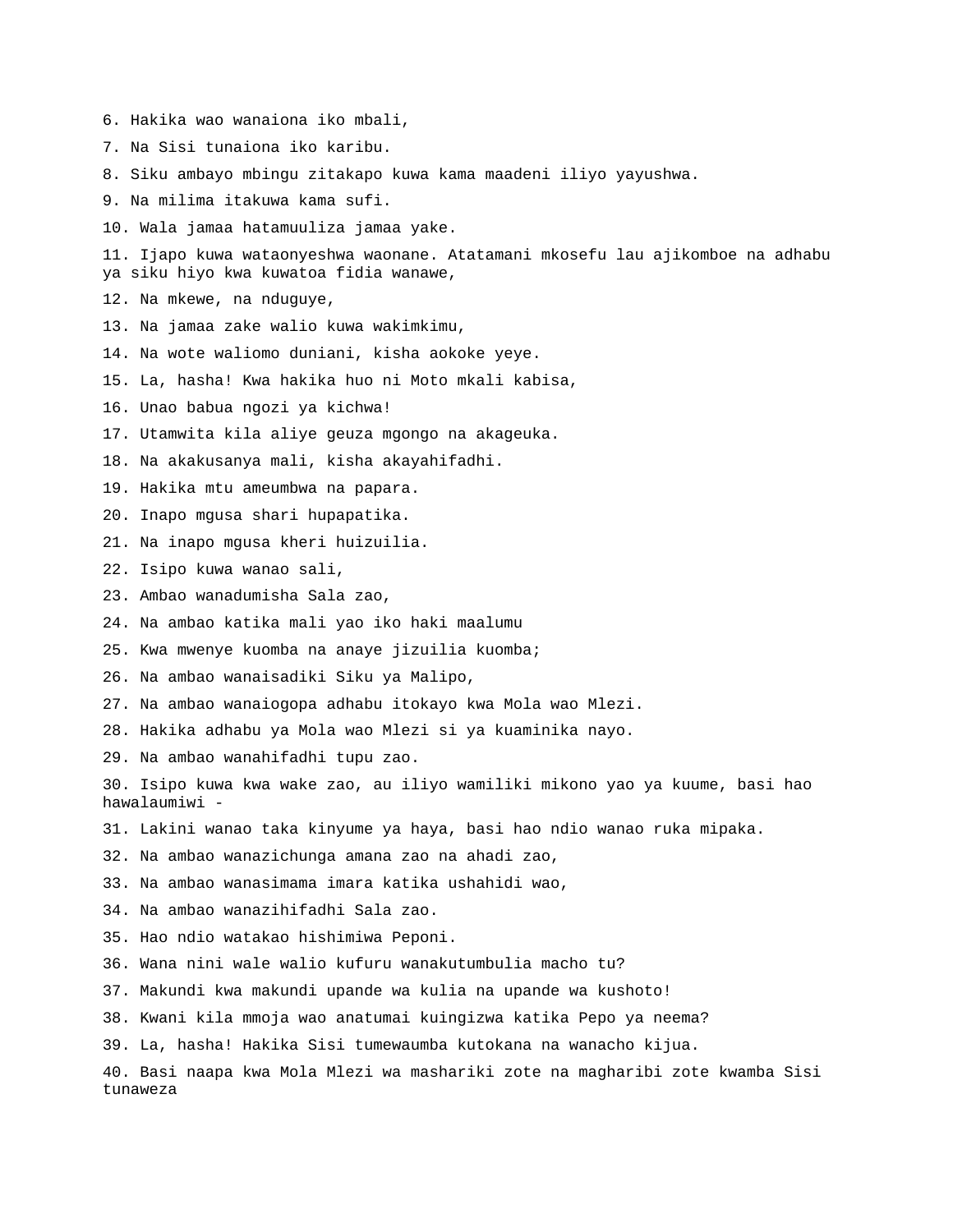41. Kuwabadili kwa walio bora kuliko wao; na Sisi hatushindwi.

42. Basi waache wapige porojo na wacheze, mpaka wakutane na siku yao wanayo ahidiwa,

43. Siku watakapotoka makaburini kwa upesi kama kwamba wanakimbilia mfundo,

44. Macho yao yatainama, fedheha itawafunika. Hiyo ndiyo Siku waliyo kuwa wakiahidiwa.

#### **SURA 71. SURAT NUH'**

KWA JINA LA MWENYEZI MUNGU MWINGI WA REHEMA MWENYE KUREHEMU

1. Hakika Sisi tulimtuma Nuh'u kwa watu wake: Uwaonye kaumu yako kabla ya kuwafikia adhabu chungu.

2. Akasema: Enyi watu wangu! Kwa hakika mimi ni mwonyaji wa dhaahiri kwenu,

3. Ya kwamba mumuabudu Mwenyezi Mungu, na mumche Yeye, na mumt'ii.

4. Atakughufirieni madhambi yenu, na atakuakhirisheni mpaka muda ulio wekwa. Hakika muda wa Mwenyezi Mungu utapo fika haucheleweshwi. Laiti mngejua!

5. Akasema: Ee Mola wangu Mlezi! Hakika mimi nimewaita watu wangu usiku na mchana,

6. Lakini wito wangu haukuwazidisha ila kukimbia.

7. Na hakika mimi kila nilipo waita ili upate kuwaghufiria, walijiziba masikio yao kwa vidole vyao, na wakajigubika nguo zao, na wakakamia, na wakatakabari vikubwa mno!

8. Tena niliwaita kwa uwazi,

9. Kisha nikawatangazia kwa kelele, tena nikasema nao kwa siri.

10. Nikasema: Ombeni msamaha kwa Mola wenu Mlezi; hakika Yeye ni Mwingi wa kusamehe.

11. Atakuleteeni mvua inyeshe mfululizo.

12. Na atakupeni mali na wana, na atakupeni mabustani na atakufanyieni mito.

13. Mna nini hamweki heshima ya Mwenyezi Mungu?

14. Na hali Yeye kakuumbeni daraja baada ya daraja?

15. Kwani hamwoni jinsi Mwenyezi Mungu alivyo ziumba mbingu saba kwa matabaka?

16. Na akaufanya mwezi ndani yake uwe nuru, na akalifanya jua kuwa taa?

17. Na Mwenyezi Mungu amekuotesheni katika ardhi kama mimea.

18. Kisha atakurudsheni humo na atakutoeni tena.

19. Na Mwenyezi Mungu amekukunjulieni ardhi kama busati.

20. Ili mtembee humo katika njia zilizo pana.

21. Nuh'u akasema: Mola wangu Mlezi! Hakika hao wameniasi, na wamemfuata yule ambaye mali yake na wanawe hawakumzidishia ila khasara.

22. Na wakapanga vitimbi vikubwa.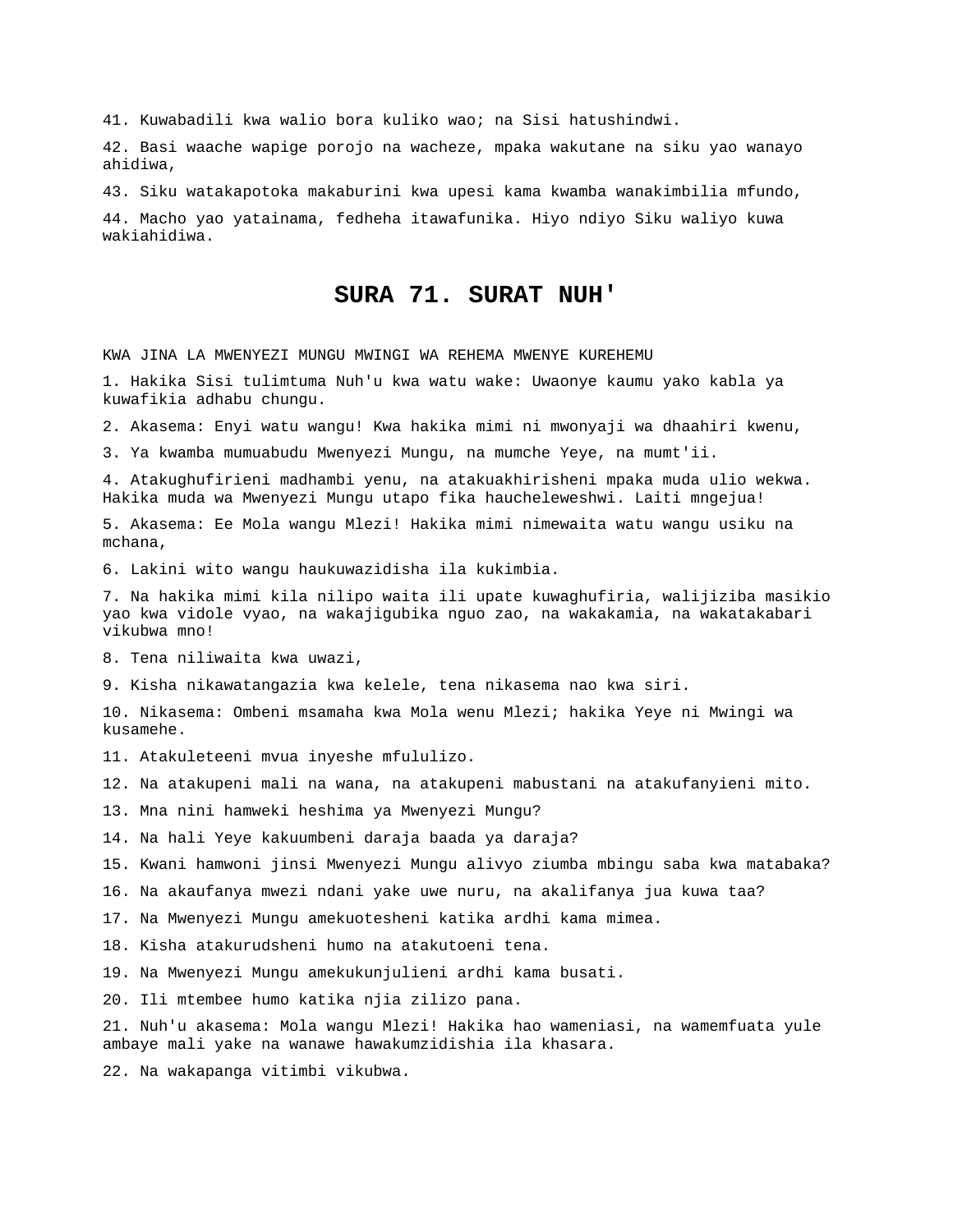23. Na wakasema: Msiwaache miungu yenu, wala msimwache Wadda wala Suwaa' wala Yaghutha, wala Yau'qa, wala Nasra.

24. Na hao walikwisha wapoteza wengi, wala usiwazidishie walio dhulumu ila kupotea.

25. Basi kwa ajili ya makosa yao waligharikishwa wakaingizwa Motoni, wala hawakuwapata wa kuwanusuru badala ya Mwenyezi Mungu.

26. Na Nuh'u akasema: Mola wangu Mlezi! Usimwache juu ya ardhi mkaazi wake yeyote katika makafiri!

27. Hakika ukiwaacha watawapoteza waja wako, wala wao hawatazaa ila waovu makafiri.

28. Mola wangu Mlezi! Nighufirie mimi na wazazi wangu, na kila aliye ingia nyumbani mwangu kuwa ni mwenye kuamini, na Waumini wote wanaume, na Waumini wanawake. Na wala usiwazidishie walio dhulumu ila kupotea.

# **SURA 72. SURAT AL-JINN**

KWA JINA LA MWENYEZI MUNGU MWINGI WA REHEMA MWENYE KUREHEMU

1. Sema: Imefunuliwa kwangu ya kuwa kundi moja la majini lilisikiliza, na likasema: Hakika sisi tumeisikia Qur'ani ya ajabu!

2. Inaongoza kwenye uwongofu, kwa hivyo tumeiamini, wala hatutamshirikisha yeyote na Mola wetu Mlezi.

3. Na kwa hakika utukufu wa Mola wetu Mlezi umetukuka kabisa; hana mke wala mwana.

4. Na kwa hakika wapumbavu miongoni mwetu walikuwa wakisema uwongo ulio pindukia mipaka juu ya Mwenyezi Mungu.

5. Nasi tulidhani kuwa watu na majini hawamzulii uwongo Mwenyezi Mungu.

6. Na hakika walikuwako wanaume katika watu walio kuwa wakitafuta kujikinga kwa wanaume wa kijini; kwa hivyo wakawazidisha madhambi.

7. Na kwa hakika wao walidhani, kama mlivyo dhani nyinyi, ya kuwa Mwenyezi Mungu hatamleta Mtume.

8. Nasi tulizigusa mbingu, na tukaziona zimejaa walinzi wenye nguvu na vimondo.

9. Na hakika tulikuwa tukikaa humo katika baadhi ya makao ili kusikiliza; lakini sasa anaye taka kusikiliza atakuta kimondo kinamvizia!

10. Nasi hatujui kama wanatakiwa shari wale wanao kaa kwenye ardhi au Mola wao Mlezi anawatakia uwongofu.

11. Na hakika katika sisi wamo walio wema, na wengine wetu ni kinyume na hivyo. Tumekuwa njia mbali mbali.

12. Nasi tulijua kuwa hatutomshinda Mwenyezi Mungu duniani, wala hatuwezi kumponyoka kwa kukimbia.

13. Nasi tulipo usikia uwongofu tuliuamini. Basi mwenye kumuamini Mola wake Mlezi basi haogopi kupunjwa wala kudhulumiwa.

14. Na hakika wamo katika sisi Waislamu, na wamo kati yetu wanao acha haki. Basi walio silimu, hao ndio walio tafuta uwongofu.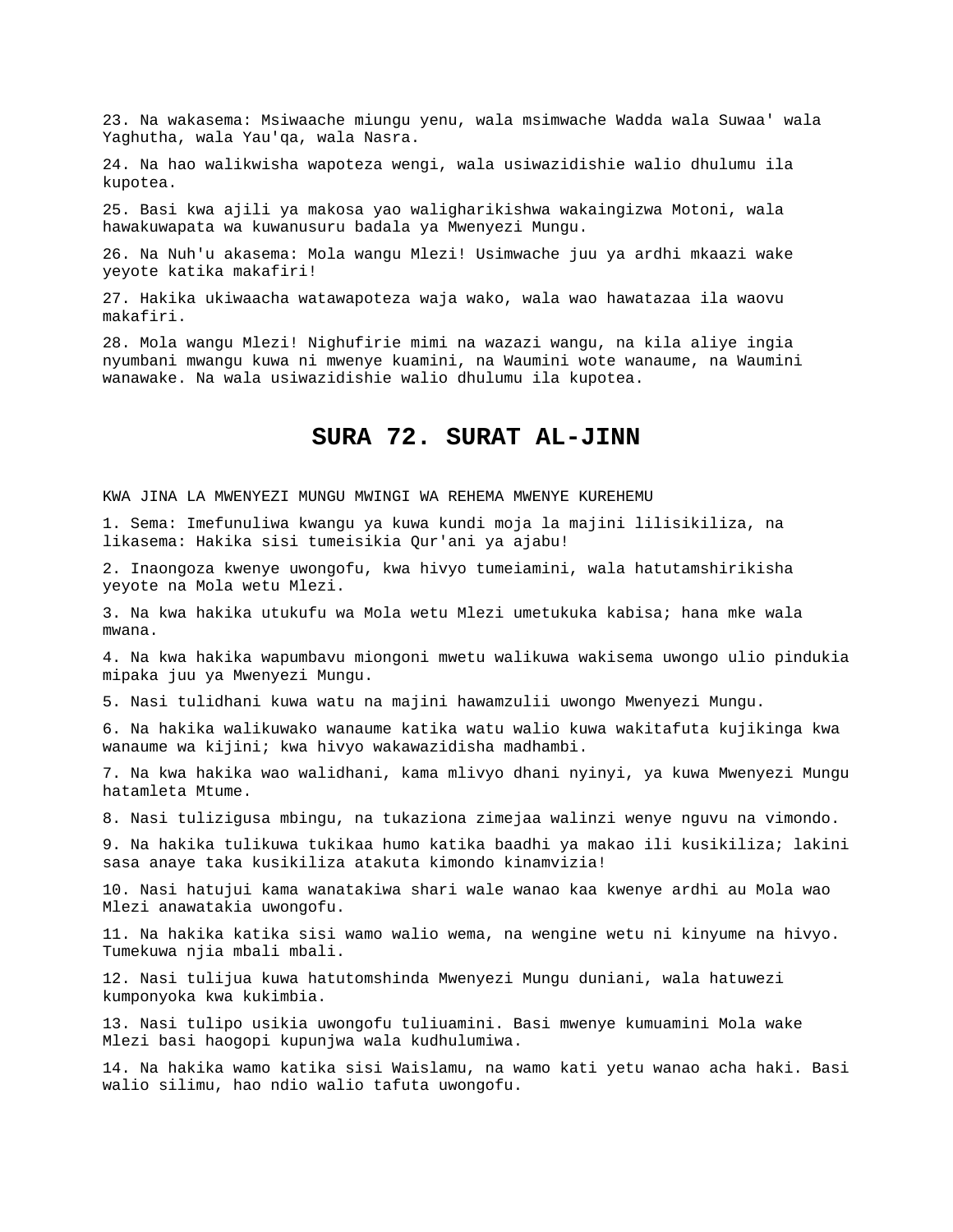16. Na lau kama wangeli simama sawasawa juu ya njia tungeli wanywesha maji kwa 19. Na hakika Mja wa Mwenyezi Mungu alipo simama kumwomba, wao walikuwa karibu 21. Sema: Mimi sina mamlaka ya kukudhuruni wala kukuongozeni. 22. Sema: Hakika hapana yeyote awezae kunilinda na Mwenyezi Mungu, wala sitapata pa kukimbilia isipo kuwa kwake Yeye tu. 23. Ila nifikishe Ujumbe utokao kwa Mwenyezi Mungu na risala zake. Na wenye kumuasi Mwenyezi Mungu na Mtume wake, basi hakika hao watapata Moto wa Jahannamu wadumu humo milele. msaidizi dhaifu, na mchache wa idadi. 25. Sema: Sijui kama yapo karibu hayo mnayo ahidiwa, au Mola wangu Mlezi atayawekea muda mrefu. 26. Yeye ndiye Mwenye kujua ya siri, wala hamdhihirishii yeyote siri yake, 27. Isipo kuwa Mtume wake aliye mridhia. Naye huyo humwekea walinzi mbele yake na nyuma yake. 28. Ili Yeye ajue kwamba wao wamefikisha ujumbe wa Mola wao Mlezi, na Yeye

### **SURA 73. SURAT AL-MUZZAMMIL**

KWA JINA LA MWENYEZI MUNGU MWINGI WA REHEMA MWENYE KUREHEMU

1. Ewe uliye jifunika!

2. Kesha usiku kucha, ila kidogo tu!

3. Nusu yake, au ipunguze kidogo.

4. Au izidishe - na soma Qur'ani kwa utaratibu na utungo.

5. Hakika Sisi tutakuteremshia kauli nzito.

6. Hakika kuamka usiku kunawafikiana zaidi na moyo, na maneno yake yanatua zaidi.

7. Kwani hakika mchana una shughuli nyingi.

8. Na lidhukuru jina la Mola wako Mlezi, na ujitolee kwake kwa ukamilifu.

9. Mola Mlezi wa mashariki na magharibi, hapana mungu isipo kuwa Yeye, basi mfanye kuwa Mtegemewa wako.

10. Na vumilia hayo wayasemayo, na jitenge nao kwa vizuri.

15. Na ama wanao acha haki, hao watakuwa kuni za Jahannamu.

wingi,

17. Ili tuwajaribu kwa hayo. Na anaye puuza kumkumbuka Mola wake Mlezi atamsukuma kwenye adhabu ngumu.

18. Na hakika misikiti ni ya Mwenyezi Mungu, basi msimuabudu yeyote pamoja na Mwenyezi Mungu.

kumzonga!

20. Sema: Hakika mimi namwomba Mola wangu Mlezi, wala simshirikishi Yeye na yeyote.

24. Hata watakapo yaona wanayo ahidiwa, ndipo watakapo jua ni nani mwenye

anayajua vyema yote walio nayo, na amedhibiti idadi ya kila kitu.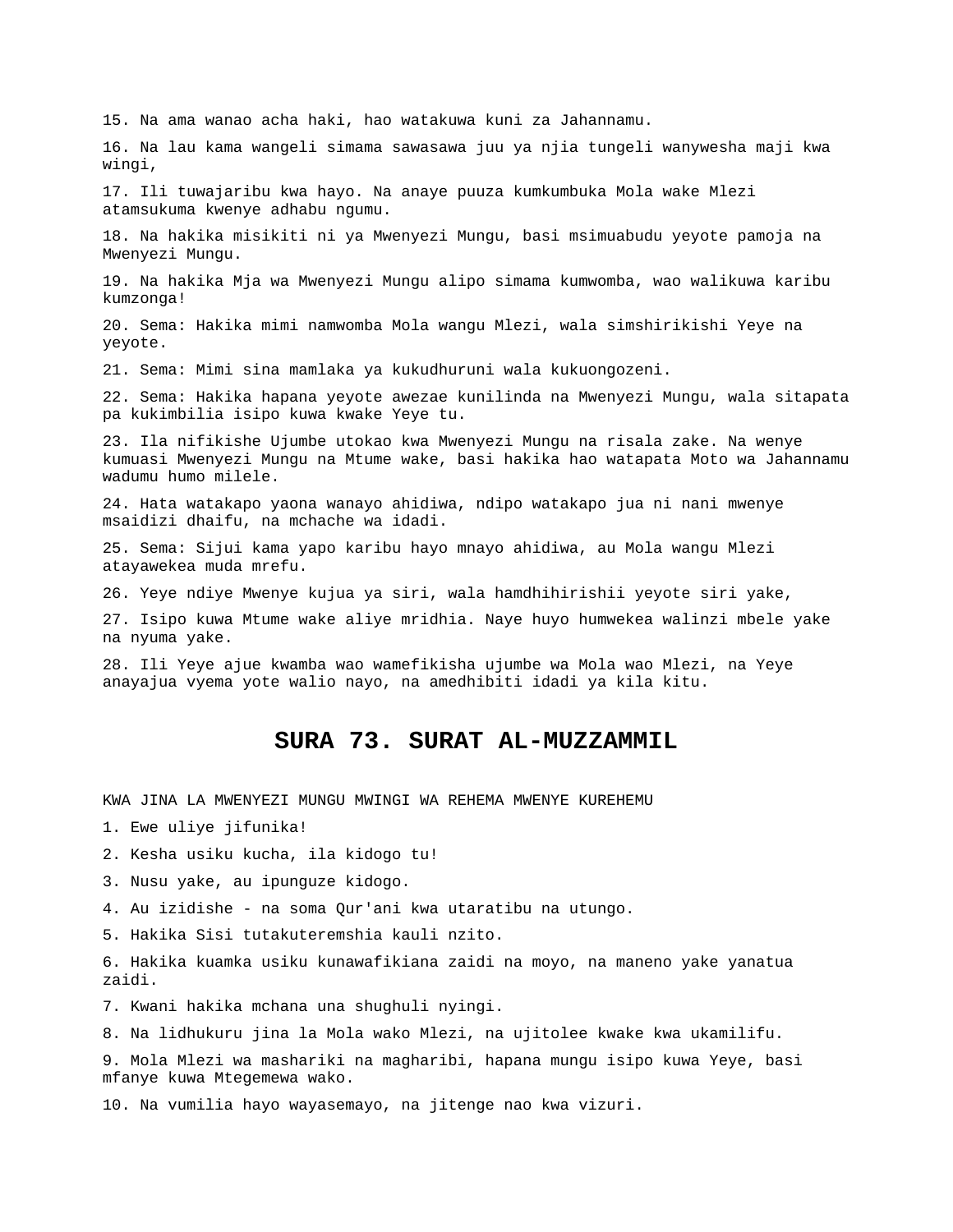11. Na niache Mimi na hao wanao kanusha, walio neemeka; na wape muhula kidogo!

12. Hakika Sisi tunazo pingu nzito na Moto unao waka kwa ukali kabisa!

13. Na chakula kinacho kwama kooni, na adhabu inayo umiza.

14. Siku ambayo ardhi itatikiswa na milima pia, na milima itakuwa kama tifutifu la mchanga!

15. Hakika Sisi tumemtuma kwenu Mtume aliye shahidi juu yenu, kama tulivyo mtuma Mtume kwa Firauni.

16. Lakini Firauni alimuasi huyo Mtume, basi tukamshika mshiko wa mateso.

17. Basi nyinyi mkikufuru, mtawezaje kujikinga na Siku ambayo itawafanya watoto wadogo waote mvi?

18. Hapo mbingu zitapasuka! Ahadi yake itakuwa imetekelezwa.

19. Kwa hakika hili ni kumbusho. Mwenye kutaka atashika njia ya kwendea kwa Mola wake Mlezi.

20. Hakika Mola wako Mlezi anajua ya kuwa hakika wewe unakesha karibu na thuluthi mbili za usiku, na nusu yake, na thuluthi yake. Na baadhi ya watu walio pamoja nawe kadhaalika. Na Mwenyezi Mungu ndiye anaye ukadiria usiku na mchana. Anajua kuwa hamwezi kuweka hisabu, basi amekusameheni. Basi someni kilicho chepesi katika Qur'ani. Anajua ya kuwa baadhi yenu watakuwa wagonjwa, na wengine wanasafiri katika ardhi wakitafuta fadhila ya Mwenyezi Mungu, na wengine wanapigana katika Njia ya Mwenyezi Mungu. Kwa hivyo someni kilicho chepesi humo, na mshike Sala, na toeni Zaka, na mkopesheni Mwenyezi Mungu mkopo mwema. Na kheri yoyote mnayo itanguliza kwa ajili ya nafsi zenu mtaikuta kwa Mwenyezi Mungu, imekuwa bora zaidi, na ina thawabu kubwa sana. Na mtakeni msamaha Mwenyezi Mungu. Hakika Mwenyezi Mungu ni Mwenye kusamehe Mwenye kurehemu.

#### **SURA 74. SURAT AL-MUDDATHTHIR**

- 1. Ewe uliye jigubika!
- 2. Simama uonye!
- 3. Na Mola wako Mlezi mtukuze!
- 4. Na nguo zako, zisafishe.
- 5. Na yaliyo machafu yahame!
- 6. Wala usitoe kwa kutaraji kuzidishiwa.
- 7. Na kwa ajili ya Mola wako Mlezi, subiri!
- 8. Basi litapo pulizwa barugumu,
- 9. Siku hiyo, basi, itakuwa siku ngumu.
- 10. Kwa makafiri haitakuwa nyepesi.
- 11. Niache peke yangu na niliye muumba;
- 12. Na nikamjaalia awe na mali mengi,
- 13. Na wana wanao onekana,
- 14. Na nikamtgenezea mambo vizuri kabisa.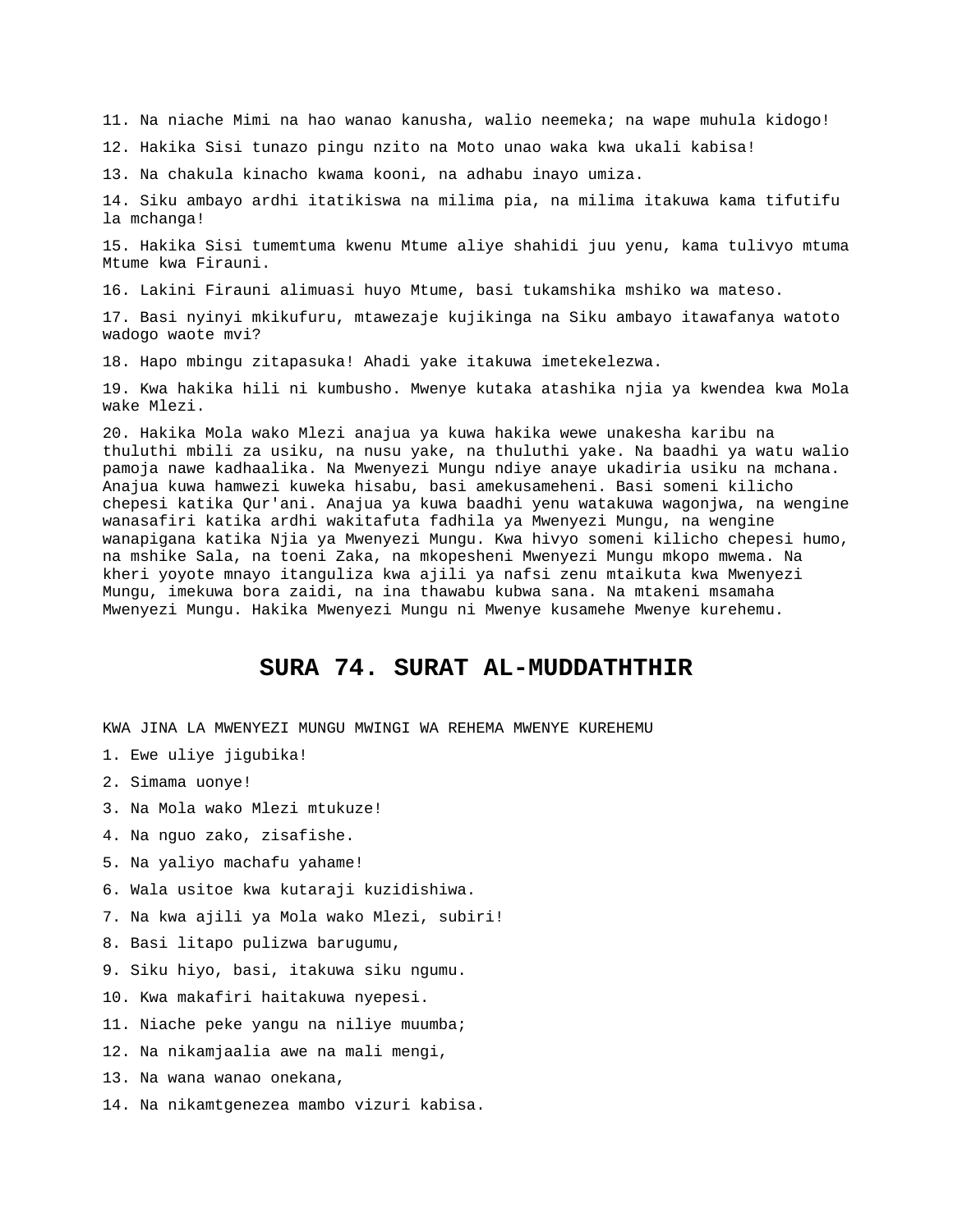- 15. Kisha anatumai nimzidishie!
- 16. Hasha! Kwani hakika yeye alikuwa akizifanyia inadi Aya zetu!
- 17. Nitamtesa kwa mateso yasio wezekana.
- 18. Kwani hakika yeye alifikiri na akapima.
- 19. Basi ameangamia! Vipi alivyo pima!
- 20. Tena ameangamia! Vipi alivyo pima!
- 21. Kisha akatazama,
- 22. Kisha akakunja kipaji, na akanuna.
- 23. Kisha akaipa kisogo haki, na akatakabari.
- 24. Na akasema: Haya si chochote ila ni uchawi ulio nukuliwa.
- 25. Haya si chochote ila kauli ya binaadamu.
- 26. Nitakuja mtia kwenye Moto wa Saqar.
- 27. Na nini kitakujuulisha ni nini huo Moto wa Saqar?
- 28. Haubakishi wala hausazi.
- 29. Unababua ngozi iwe nyeusi.
- 30. Juu yake wapo kumi na tisa.

31. Na hatukuwafanya walinzi wa Motoni ila ni Malaika, wala hatukuifanya idadi yao hiyo ila kuwatatanisha walio kufuru, wapate kuwa na yakini walio pewa Kitabu, na wazidi Imani wale walio amini, wala wasiwe na shaka walio pewa Kitabu na Waumini, na wapate kusema wenye maradhi katika nyoyo zao na makafiri: Mwenyezi Mungu amekusudia nini kwa mfano huu? Ndio kama hivyo Mwenyezi Mungu humwacha apotee amtakaye, na humwongoa amtakaye. Na hapana yeyote anaye jua majeshi ya Mola wako Mlezi ila Yeye tu. Na haya si chochote ila ni ukumbusho kwa binaadamu.

- 32. Hasha! Naapa kwa mwezi!
- 33. Na kwa usiku unapo kucha!
- 34. Na kwa asubuhi inapo pambazuka!
- 35. Hakika huo Moto ni katika mambo yaliyo makubwa kabisa!
- 36. Ni onyo kwa binaadamu,
- 37. Kwa anaye taka miongoni mwenu kutangulia au kuchelewa.
- 38. Kila nafsi imo rahanini kwa mabaya iliyo yachuma.
- 39. Isipo kuwa watu wa kuliani.
- 40. Hao watakuwa katika Mabustani, wawe wanaulizana
- 41. Khabari za wakosefu:
- 42. Ni nini kilicho kupelekeni Motoni?
- 43. Waseme: Hatukuwa miongoni walio kuwa wakisali.
- 44. Wala hatukuwa tukiwalisha masikini.
- 45. Na tulikuwa tukizama pamoja na walio zama katika maovu.
- 46. Na tulikuwa tukiikanusha siku ya malipo.
- 47. Mpaka yakini ilipo tufikia.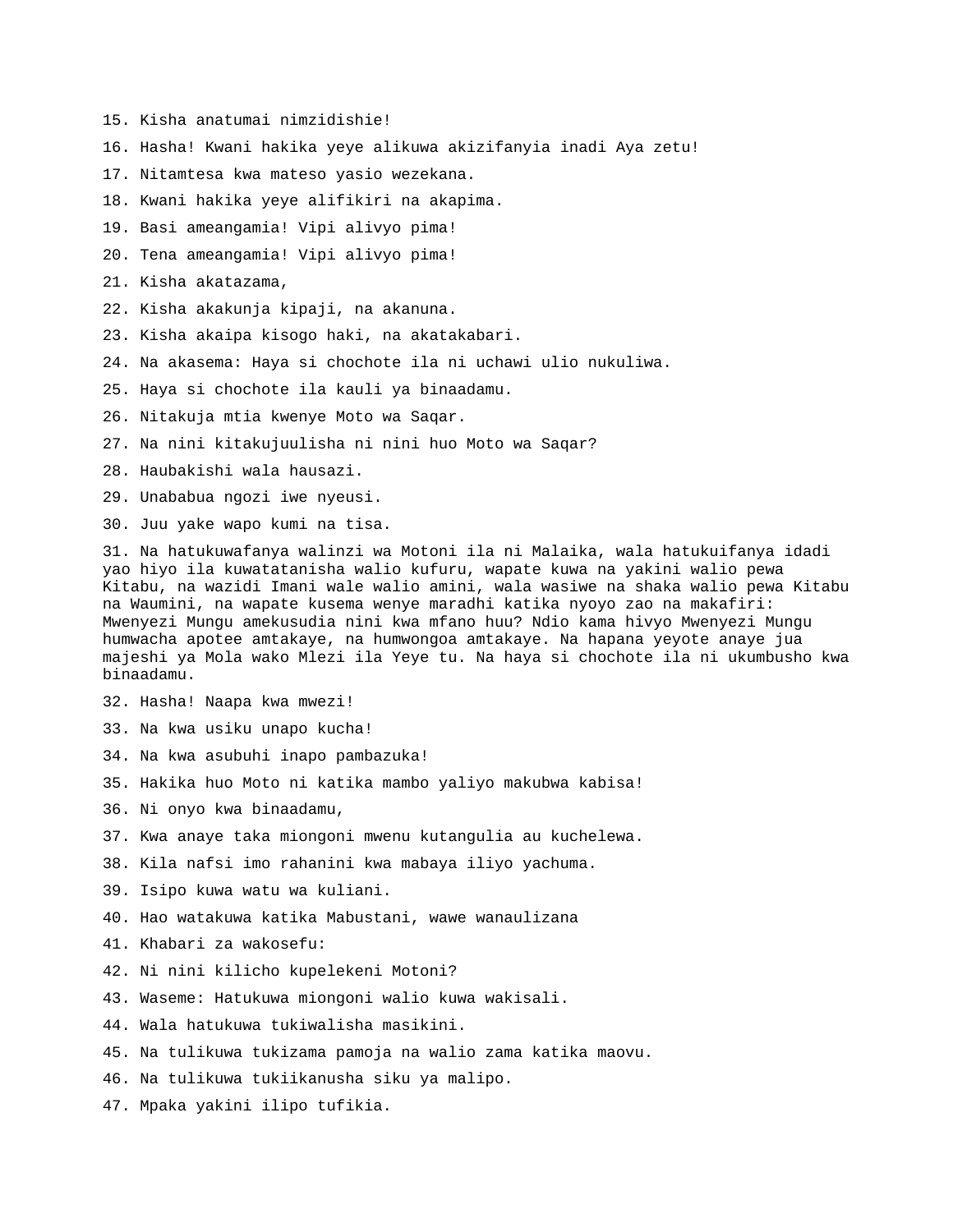- 48. Basi hautawafaa kitu uombezi wa waombezi.
- 49. Basi wana nini hata wanapuuza onyo hili?
- 50. Kama kwamba wao ni mapunda walio timuliwa,
- 51. Wanao mkimbia simba!
- 52. Ati kila mmoja katika wao anataka apewe nyaraka zilizo funuliwa.
- 53. Hasha! Kwani wao hawaiogopi Akhera?
- 54. Hasha! Kwa hakika huu ni ukumbusho!
- 55. Basi anaye taka atakumbuka.

56. Na hawatakumbuka isipo kuwa Mwenyezi Mungu atake. Uchamngu ni kwake Yeye, na msamaha ni wake Yeye.

# **SURA 75. SURAT AL-QIYAMAH**

- 1. Ninaapa kwa Siku ya Kiyama!
- 2. Na ninaapa kwa nafsi inayo jilaumu!
- 3. Anadhani mtu kuwa Sisi hatutaikusanya mifupa yake?
- 4. Kwani! Sisi tunaweza hata kuziweka sawa sawa ncha za vidole vyake!
- 5. Lakini mtu anataka tu kuendelea na maasi kwa siku zilioko mbele yake.
- 6. Anauliza: Lini itakuwa hiyo Siku ya Kiyama?
- 7. Basi jicho litapo dawaa,
- 8. Na mwezi utapo patwa,
- 9. Na likakusanywa jua na mwezi,
- 10. Siku hiyo mtu atasema: Yako wapi makimbilio?
- 11. La! Hapana pa kukimbilia!
- 12. Siku hiyo pa kutua ni kwa Mola wako Mlezi tu.
- 13. Siku hiyo ataambiwa aliyo yatanguliza na aliyo yaakhirisha.
- 14. Bali mtu ni hoja juu ya nafsi yake.
- 15. Na ingawa atatoa chungu ya udhuru.
- 16. Usiutikisie huu wahyi ulimi wako kwa kuufanyia haraka.
- 17. Hakika ni juu yetu kuukusanya na kuusomesha.
- 18. Tunapo usoma, basi nawe fuatiliza kusoma kwake.
- 19. Kisha ni juu yetu kuubainisha.
- 20. Hasha! Bali nyinyi mnapenda maisha ya duniani,
- 21. Na mnaacha maisha ya Akhera.
- 22. Zipo nyuso siku hiyo zitao ng'ara,
- 23. Zinamwangallia Mola wao Mlezi.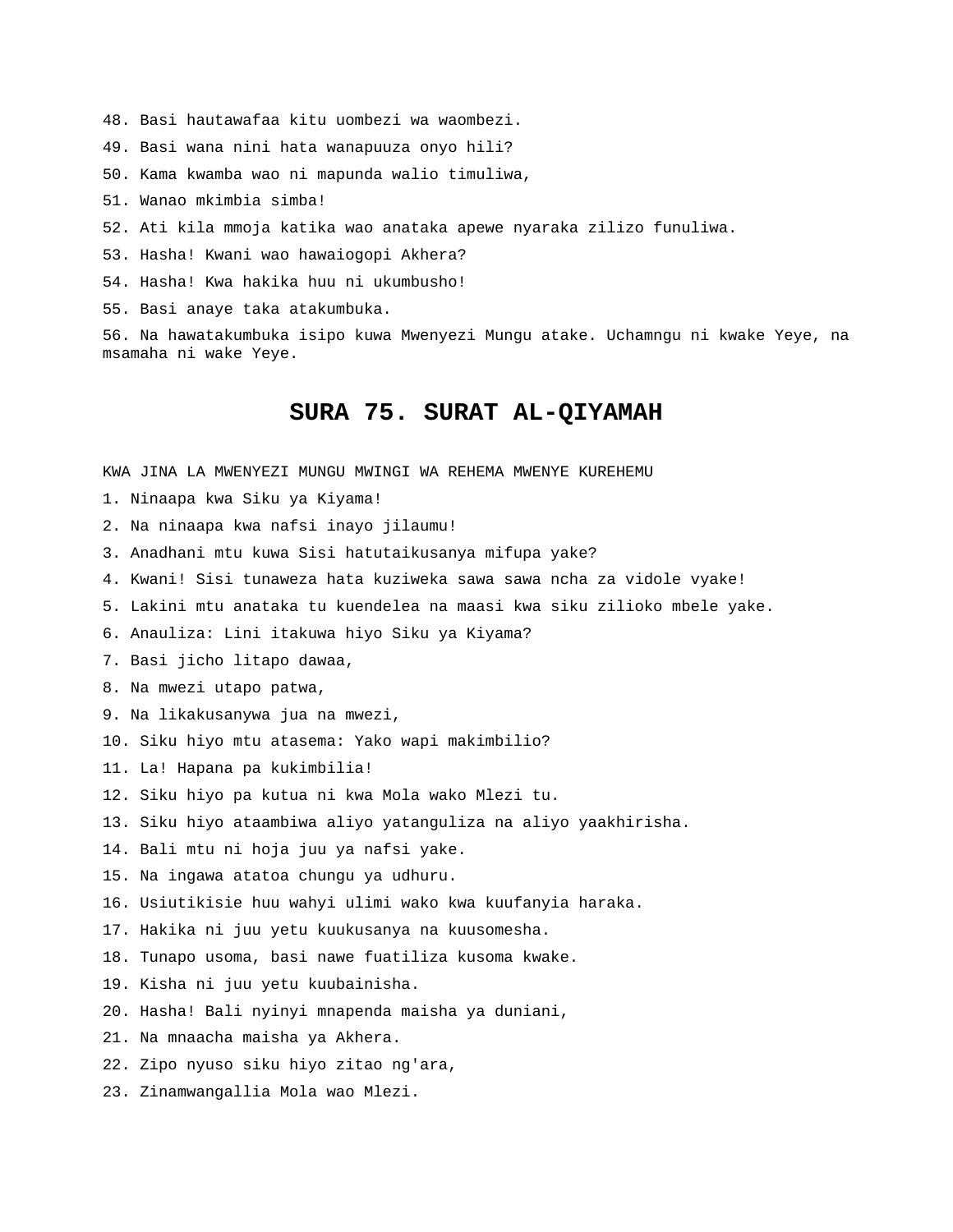- 24. Na zipo nyuso siku hiyo zitakao kunjana.
- 25. Zitajua ya kuwa zitafikiwa na livunjalo uti wa mgongo.
- 26. La, hasha! (Roho) itakapo fikia kwenye mafupa ya koo,
- 27. Na pakasemwa: Nani wa kumganga?
- 28. Na mwenyewe akajua kwa hakika kuwa huko ndiko kufariki;
- 29. Na utapo ambatishwa muundi kwa muundi,
- 30. Siku hiyo ndiyo kuchungwa kupelekwa kwa Mola wako Mlezi!
- 31. Kwa sababu hakusadiki, wala hakusali.
- 32. Bali alikanusha, na akageuka.
- 33. Kisha akenda kwa ahali zake kwa matao.
- 34. Ole wako, ole wako!
- 35. Kisha Ole wako, ole wako!
- 36. Ati anadhani binaadamu kuwa ataachwa bure?

37. Kwani hakuwa yeye tone ya manii lilio shushwa?

38. Kisha akawa kidonge cha damu, tena Mwenyezi Mungu akamuumba na akamtengeneza vilivyo.

- 39. Kisha akamfanya namna mbili, mwanamume na mwanamke.
- 40. Je! Huyo hakuwa ni Muweza wa kufufua wafu?

## **SURA 76. SURAT AL-INSAN**

KWA JINA LA MWENYEZI MUNGU MWINGI WA REHEMA MWENYE KUREHEMU

1. Hakika kilimpitia binaadamu kipindi katika zama ambacho kwamba hakuwa kitu kinacho tajwa.

2. Hakika Sisi tumemuumba mtu kutokana na mbegu ya uhai iliyo changanyika, tumfanyie mtihani. Kwa hivyo tukamfanya mwenye kusikia, mwenye kuona.

3. Hakika Sisi tumembainishia Njia. Ama ni mwenye kushukuru, au mwenye kukufuru.

- 4. Hakika Sisi tumewaandalia makafiri minyororo na pingu na Moto mkali.
- 5. Hakika watu wema watakunywa katika vinywaji vilivyo changanyika na kafuri,

6. Ni chemchem watakao inywa waja wa Mwenyezi Mungu, wakiifanya imiminike kwa wingi.

7. Wanatimiza ahadi, na wanaiogopa siku ambayo shari yake inaenea sana,

8. Na huwalisha chakula, juu ya kukipenda kwake, masikini, na yatima, na wafungwa.

9. Hakika sisi tunakulisheni kwa wajihi wa Mwenyezi Mungu. Hatutaki kwenu malipo wala shukrani.

10. Hakika sisi tunaiogopa kwa Mola wetu Mlezi hiyo siku yenye shida na taabu.

11. Basi Mwenyezi Mungu atawalinda na shari ya siku hiyo, na atawakutanisha na raha na furaha.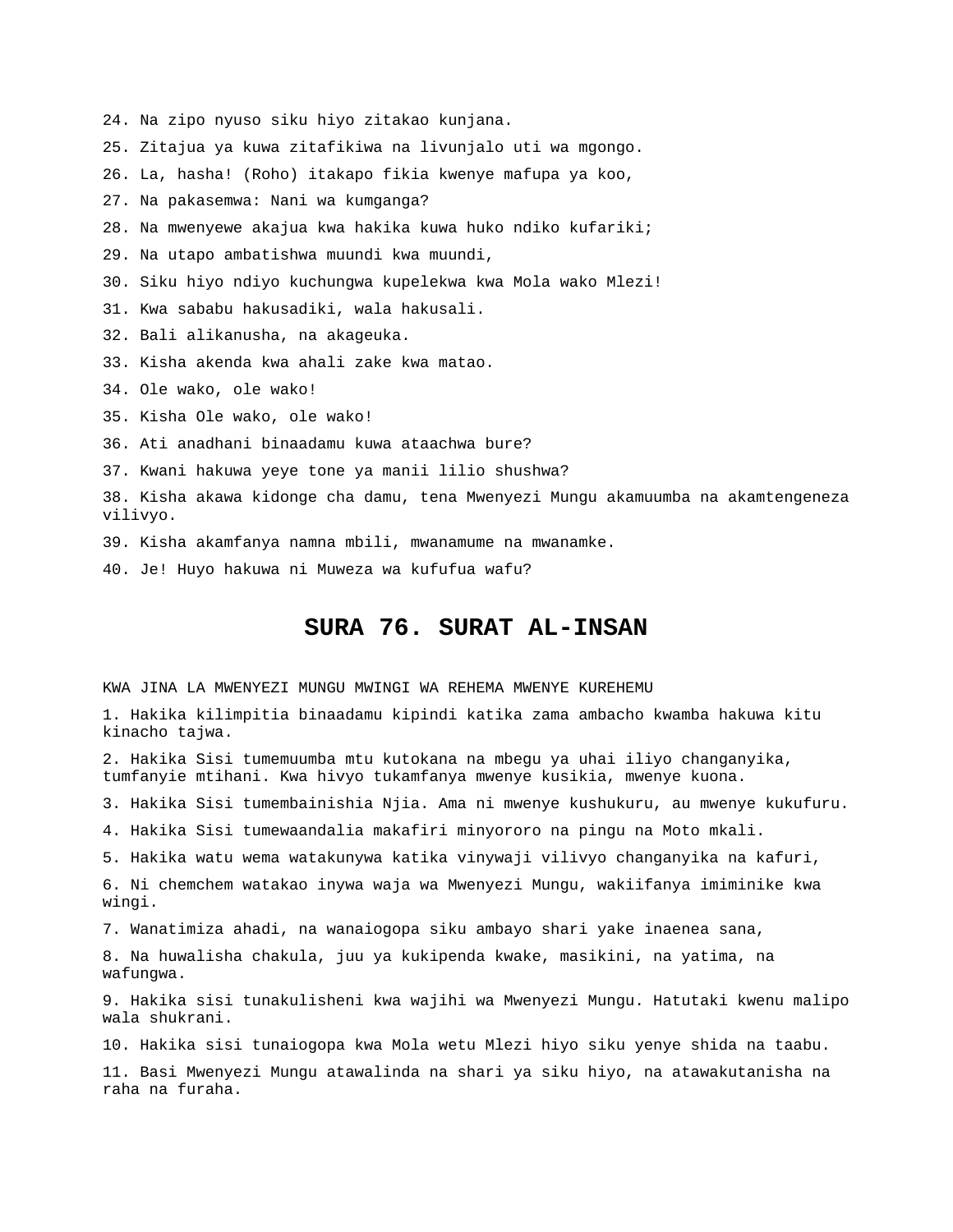12. Na atawajazi Bustani za Peponi na maguo ya hariri kwa vile walivyo subiri. 13. Humo wataegemea juu ya viti vya enzi, hawataona humo jua kali wala baridi kali. 14. Na vivuli vyake vitakuwa karibu yao, na mashada ya matunda yataning'inia mpaka chini. 15. Na watapitishiwa vyombo vya fedha na vikombe vya vigae, 16. Vya fedha safi kama kiyoo, wamevipima kwa vipimo. 17. Na humo watanyweshwa kinywaji kilicho changanyika na tangawizi. 18. Hiyo ni chemchem iliyo humo inaitwa Salsabil. 19. Na watawazungukia kuwatumikia wavulana wasio pevuka, ukiwaona utawafikiri ni lulu zilizo tawanywa. 20. Na utakapo yaona, utakuwa umeona neema na ufalme mkubwa. 21. Juu yao zipo nguo za hariri laini za kijani kibichi, na hariri nzito ya at'ilasi. Na watavikwa vikuku vya fedha, na Mola wao Mlezi atawanywesha kinywaji safi kabisa. 22. Hakika haya ni malipo yenu; na juhudi zenu zimekubaliwa. 23. Hakika Sisi tumekuteremshia Qur'ani kidogo kidogo. 24. Basi ngojea hukumu ya Mola wako Mlezi wala usimt'ii miongoni mwao mwenye dhambi au mwenye kufuru. 25. Na likumbuke jina la Mola wako Mlezi asubuhi na jioni; 26. Na usiku msujudie Yeye, na umtakase usiku, wakati mrefu. 27. Kwa hakika watu hawa wanapenda maisha ya kidunia, na wanaiacha nyuma yao siku nzito. 28. Sisi tumewaumba, na tukavitia nguvu viungo vyao. Na tukitaka tutawabadilisha mfano wao wawe badala yao. 29. Hakika haya ni mawaidha; basi anaye taka atashika Njia ya kwenda kwa Mola wake Mlezi. 30. Wala hamwezi kutaka ila atakapo Mwenyezi Mungu. Hakika Mwenyezi Mungu ni Mwenye ilimu, Mwenye hikima. 31. Humuingiza amtakaye katika rehema yake. Na wenye kudhulumu amewawekea adhabu iliyo chungu.

# **SURA 77. SURAT AL-MURSALAAT**

KWA JINA LA MWENYEZI MUNGU MWINGI WA REHEMA MWENYE KUREHEMU

1. Naapa kwa zinazo tumwa kwa upole!

2. Na zinazo vuma kwa kasi!

3. Na zikaeneza maeneo yote!

4. Na zinazo farikisha zikatawanya!

5. Na zinazo peleka mawaidha!

6. Kwa kuudhuru au kuonya,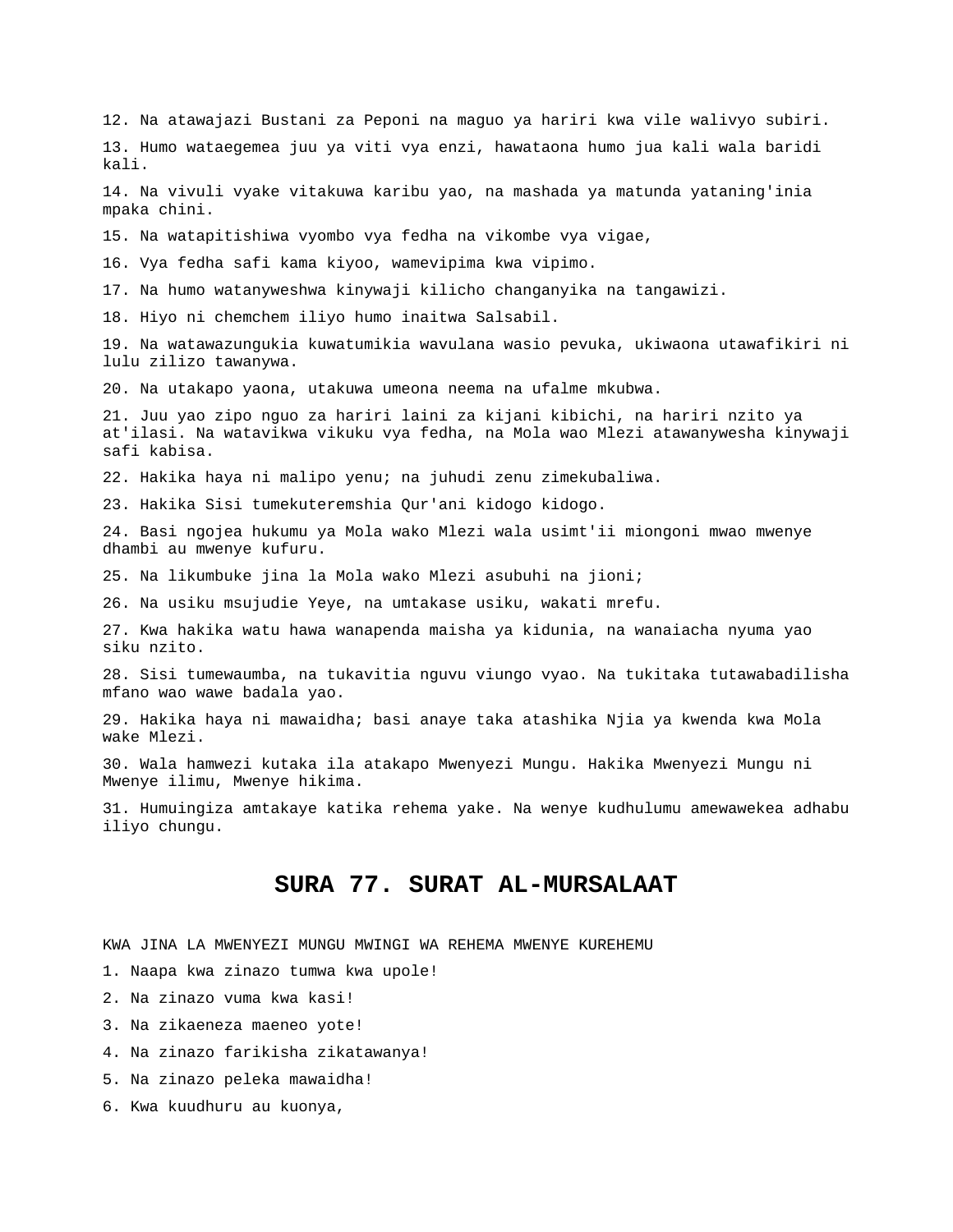- 7. Hakika mnayo ahidiwa bila ya shaka yatakuwa!
- 8. Wakati nyota zitakapo futwa,
- 9. Na mbingu zitakapo pasuliwa,
- 10. Na milima itakapo peperushwa,
- 11. Na Mitume watakapo wekewa wakati wao,
- 12. Kwa siku gani hiyo wamewekewa muda huo?
- 13. Kwa siku ya kupambanua!
- 14. Na nini kitakacho kujuulisha siku ya kupambanua ni nini?
- 15. Ole wao, siku hiyo hao wanao kanusha!
- 16. Kwani hatukuwaangamiza walio tangulia?
- 17. Kisha tukawafuatilizia walio fuatia?
- 18. Ndio kama hivi tuwatendavyo wakosefu!
- 19. Ole wao siku hiyo hao wanao kanusha!
- 20. Kwani hatukukuumbeni kwa maji ya kudharauliwa?
- 21. Kisha tukayaweka mahali pa utulivu madhubuti?
- 22. Mpaka muda maalumu?
- 23. Tukakadiria na Sisi ni wabora wa kukadiria.
- 24. Ole wao siku hiyo hao wanao kanusha!
- 25. Kwani hatukuifanya ardhi yenye kukusanya
- 26. Walio hai na maiti?
- 27. Na ndani yake tukaweka milima mirefu yenye kuthibiti, na tunakunywesheni maji matamu?
- 28. Ole wao siku hiyo hao wanao kanusha!
- 29. Nendeni kwenye adhabu mliyo kuwa mkiikanusha!
- 30. Nendeni kwenye kivuli chenye mapande matatu!
- 31. Hakikingi moto, wala hakiwaepushi na mwako.
- 32. Hakika Moto huo unatoa macheche kama majumba!
- 33. Kama kwamba ni ngamia wa rangi ya manjano!
- 34. Ole wao siku hiyo hao wanao kanusha!
- 35. Hii ni siku ambayo hawatatamka kitu,
- 36. Wala hawataruhusiwa kutoa udhuru.
- 37. Ole wao siku hiyo hao walio kanusha!
- 38. Hii ndiyo siku ya kupambanua. Tumekukusanyeni nyinyi na walio tangulia.
- 39. Ikiwa mnayo hila, nifanyieni hila Mimi!
- 40. Ole wao siku hiyo hao walio kanusha!
- 41. Hakika wachamngu watakuwa katika vivuli na chemchem,
- 42. Na matunda wanayo yapenda,
- 43. Kuleni na kunyweni kwa furaha kwa yale mliyo kuwa mkiyatenda.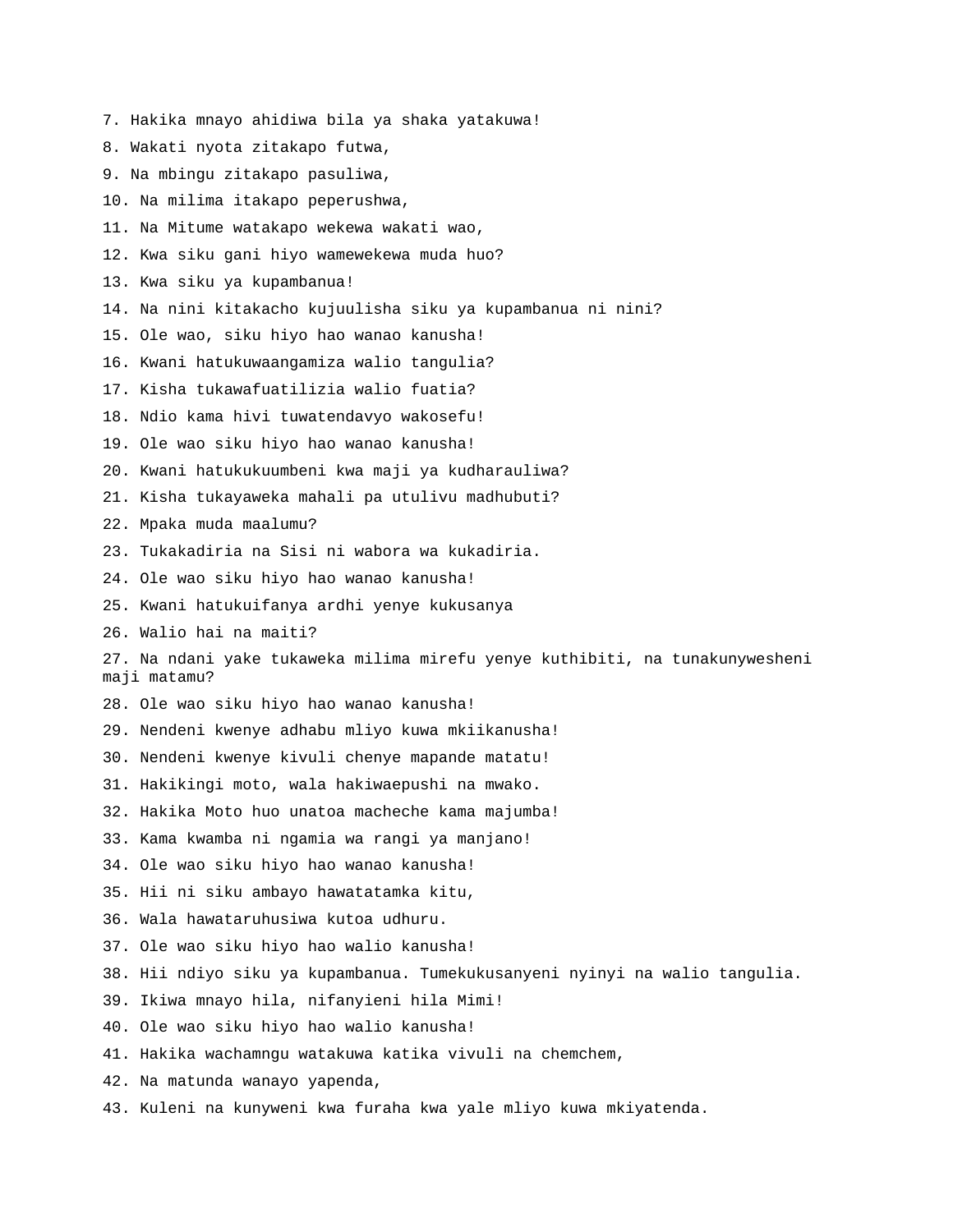- 44. Hakika ndio kama hivyo tunavyo walipa watendao mema.
- 45. Ole wao siku hiyo hao wanao kanusha!
- 46. Kuleni na mjifurahishe kidogo tu. Hakika nyinyi ni wakosefu!
- 47. Ole wao siku hiyo hao wanao kanusha!
- 48. Na wakiambiwa: Inameni! Hawainami.
- 49. Ole wao siku hiyo hao wanao kanusha!
- 50. Basi maneno gani baada ya haya watayaamini?

## **SURA 78. SURAT ANNABAA**

- 1. WANAULIZANA nini?
- 2. Ile khabari kuu,
- 3. Ambayo kwayo wanakhitalifiana.
- 4. La! Karibu watakuja jua.
- 5. Tena la! Karibu watakuja jua.
- 6. Kwani hatukuifanya ardhi kama tandiko?
- 7. Na milima kama vigingi?
- 8. Na tukakuumbeni kwa jozi?
- 9. Na tukakufanya kulala kwenu ni mapumziko?
- 10. Na tukaufanya usiku ni nguo?
- 11. Na tukaufanya mchana ni wa kuchumia maisha?
- 12. Na tukajenga juu yenu saba zenye nguvu?
- 13. Na tukaifanya taa yenye mwanga na joto;
- 14. Na tukateremsha maji yanayo anguka kwa kasi kutoka mawinguni,
- 15. Ili tutoe kwayo nafaka na mimea,
- 16. Na mabustani yenye miti iliyo kamatana.
- 17. Hakika siku ya uamuzi imewekewa wakati wake,
- 18. Siku litapo pulizwa barugumu, nanyi mtakuja kwa makundi,
- 19. Na mbingu zitafunguliwa, ziwe milango,
- 20. Na milima itaondolewa na itakuwa kama sarabi.
- 21. Hakika Jahannamu inangojea!
- 22. Kwa walio asi ndio makaazi yao,
- 23. Wakae humo karne baada ya karne,
- 24. Hawataonja humo chochote kibaridi wala kinywaji,
- 25.Ila maji yamoto sana na usaha,
- 26. Ndio jaza muwafaka.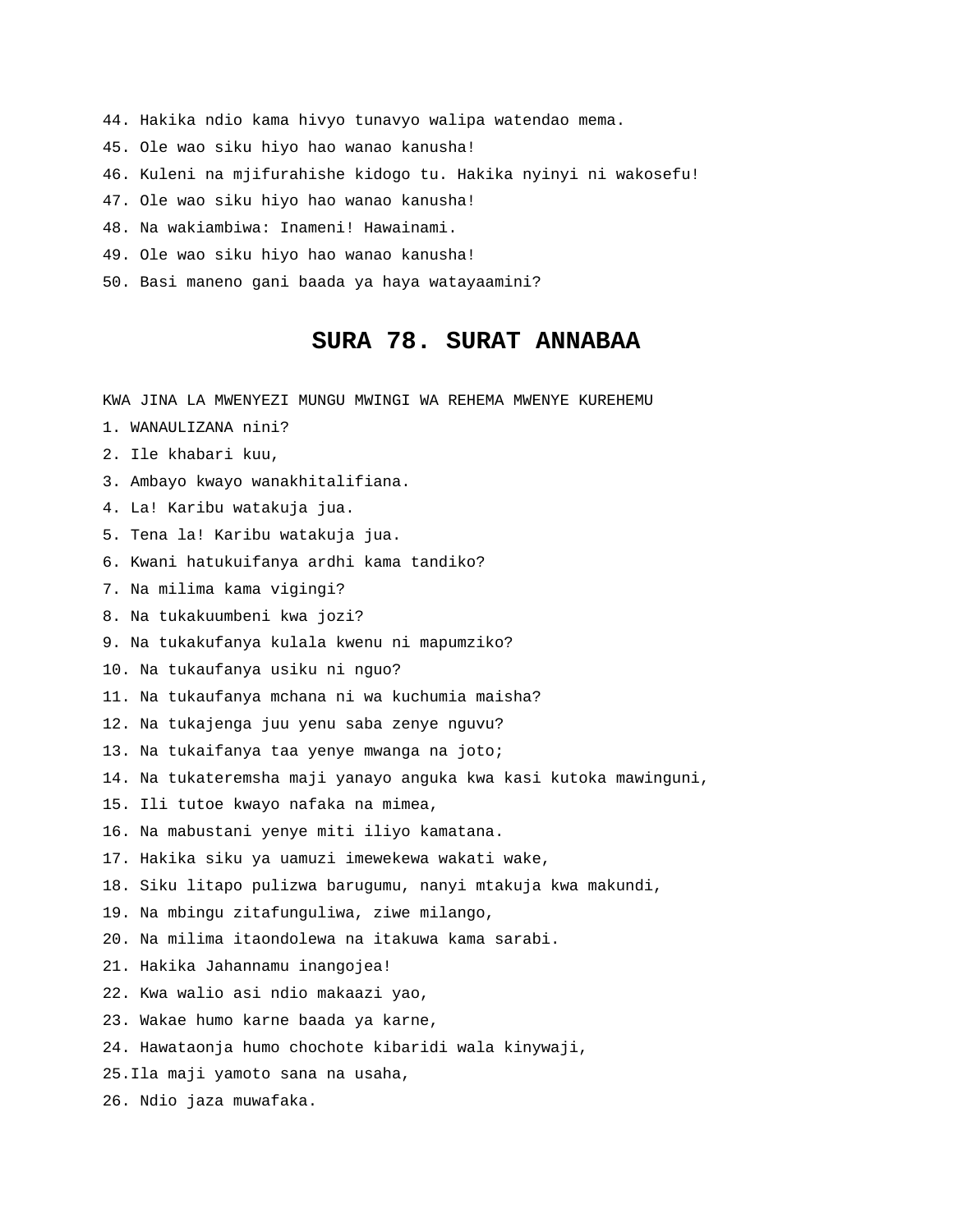27. Hakika hao hawakuwa wakitaraji kuwa kuna hisabu.

28. Na wakikanusha Aya zetu kwa nguvu.

29. Na kila kitu Sisi tumekidhibiti kwa kukiandika.

30. Basi onjeni! Nasi hatutakuzidishieni ila adhabu!

31. Hakika wachamngu wanastahiki kufuzu,

32. Mabustani na mizabibu,

33. Na wake walio lingana nao,

34. Na bilauri zilizo jaa,

35. Hawatasikia humo upuuzi wala uwongo -

36. Malipo kutoka kwa Mola wako Mlezi, kipawa cha kutosha.

37. Mola Mlezi wa mbingu na ardhi na vilio baina yao, Arrahman, Mwingi wa rehema; hawamiliki usemi mbele yake!

38. Siku atakapo simama Roho na Malaika kwa safu. Hawatasema ila Mwingi wa rehema aliye mruhusu, na atasema yaliyo sawa tu.

39. Hiyo ndiyo Siku ya haki. Basi anaye taka na ashike njia arejee kwa Mola wake Mlezi.

40. Hakika tumekuhadharisheni adhabu iliyo karibu kufika; Siku ambayo mtu atakapo ona yaliyo tangulizwa na mikono yake; na kafiri atasema: Laiti ningeli kuwa udongo!

## **SURA 79. SURAT ANNAZIA'AT**

KWA JINA LA MWENYEZI MUNGU MWINGI WA REHEMA MWENYE KUREHEMU

1. Naapa kwa wanao komoa kwa nguvu,

2. Na kwa wanao toa kwa upole,

3. Na wanao ogelea,

4. Wakishindana mbio,

5. Wakidabiri mambo.

6. Siku kitapo tetemeka cha kutetemeka,

7. Kifuate cha kufuatia.

8. Siku hiyo nyoyo zitapiga piga,

9. Macho yatainama chini.

10. Sasa wanasema: Ati kweli tutarudishwa kwenye hali ya kwanza?

11. Hata tukiwa mifupa iliyo bunguliwa?

12. Wanasema: Basi marejeo hayo ni yenye khasara!

13. Kwa hakika hayo ni ukelele mmoja tu,

14. Mara watakuwa kwenye uwanda wa mkutano!

15. Je! Imekufikia hadithi ya Musa?

16. Mola wake Mlezi alipo mwita katika bonde takatifu la T'uwaa, akamwambia: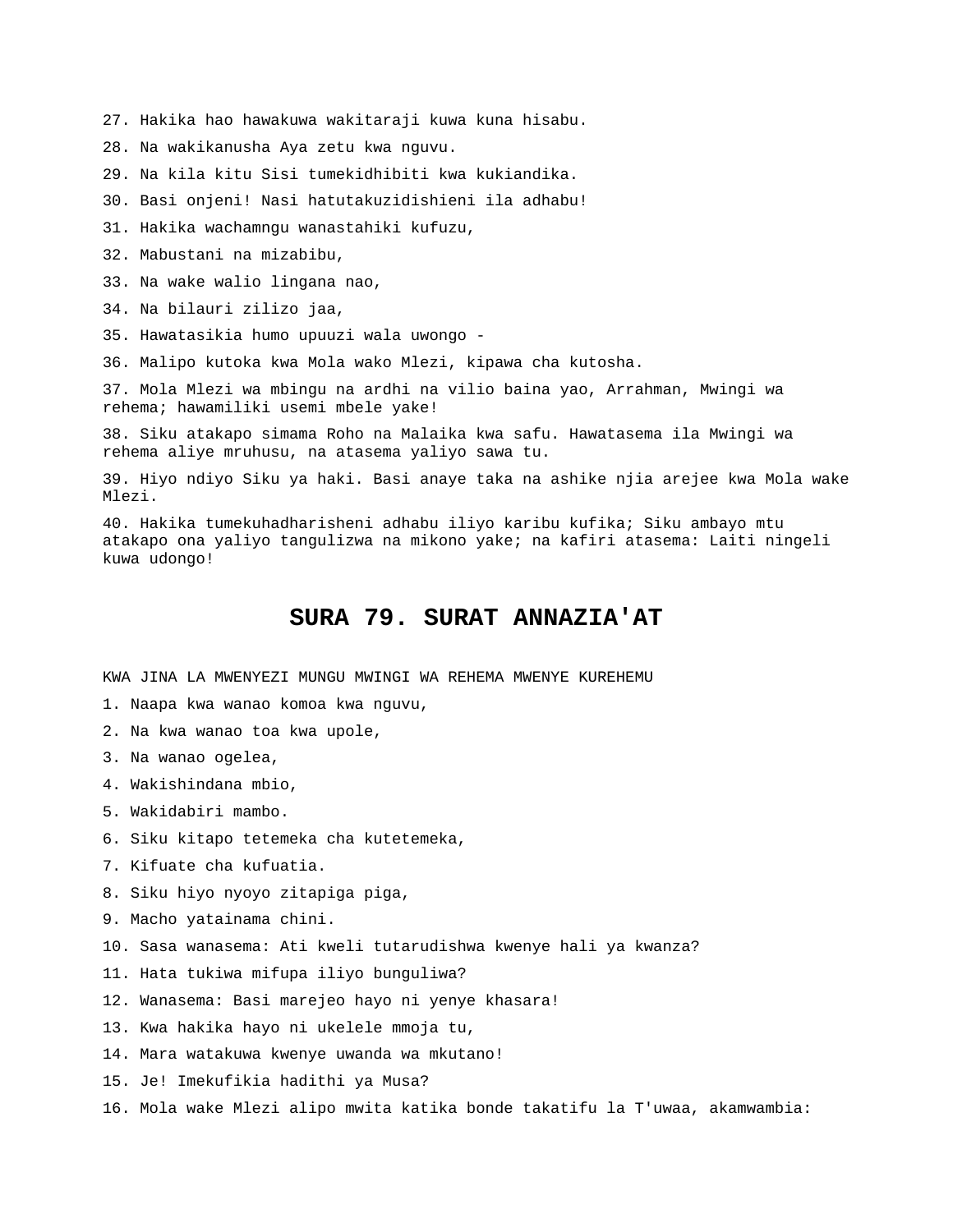- 17. Nenda kwa Firauni. Hakika yeye amezidi jeuri.
- 18. Umwambie: Je! Unapenda kujitakasa?
- 19. Nami nitakuongoa ufike kwa Mola wako Mlezi, upate kumcha.
- 20. Basi alimwonyesha Ishara kubwa.
- 21. Lakini aliikadhibisha na akaasi.
- 22. Kisha alirudi nyuma, akaingia kufanya juhudi.
- 23. Akakusanya watu akanadi.
- 24. Akasema: Mimi ndiye Mola wenu Mlezi mkuu kabisa.
- 25. Basi hapo Mwenyezi Mungu akamshika kumuadhibu kwa la mwisho na la mwanzo.
- 26. Kwa hakika katika haya yapo mazingatio kwa wanao ogopa.
- 27. Je! Ni vigumu zaidi kukuumbeni nyinyi au mbingu? Yeye ndiye aliye ijenga!
- 28. Akainua kimo chake, na akaitengeneza vizuri.
- 29. Na akautia giza usiku wake, na akautokeza mchana wake.
- 30. Na juu ya hivyo ameitandaza ardhi.
- 31. Akatoa ndani yake maji yake na malisho yake,
- 32. Na milima akaisimamisha,
- 33. Kwa nafuu yenu na mifugo yenu.
- 34. Basi itakapo fika hiyo balaa kubwa,
- 35. Siku ambayo mtu atakumbuka aliyo yafanya,
- 36. Na Jahannamu itadhihirishwa kwa mwenye kuona,
- 37. Basi ama yule aliye zidi ujeuri,
- 38. Na akakhiari maisha ya dunia,
- 39. Kwa hakika Jahannamu ndiyo makaazi yake!

40. Na ama yule anaye ogopa kusimamishwa mbele ya Mola wake Mlezi, na akajizuilia nafsi yake na matamanio,

- 41. Basi huyo, Pepo itakuwa ndiyo makaazi yake!
- 42. Wanakuuliza Saa (ya Kiyama) itakuwa lini?
- 43. Una nini wewe hata uitaje?
- 44. Kwa Mola wako Mlezi ndio mwisho wake.
- 45. Kwa hakika wewe ni mwonyaji tu kwa mwenye kuikhofu.

46. Ni kama kwamba wao siku watapo iona (hiyo Saa) hawakukaa ila jioni moja tu, au mchana wake.

# **SURA 80. SURAT A'BASA**

- 1. Alikunja kipaji na akageuka,
- 2. Kwa sababu alimjia kipofu!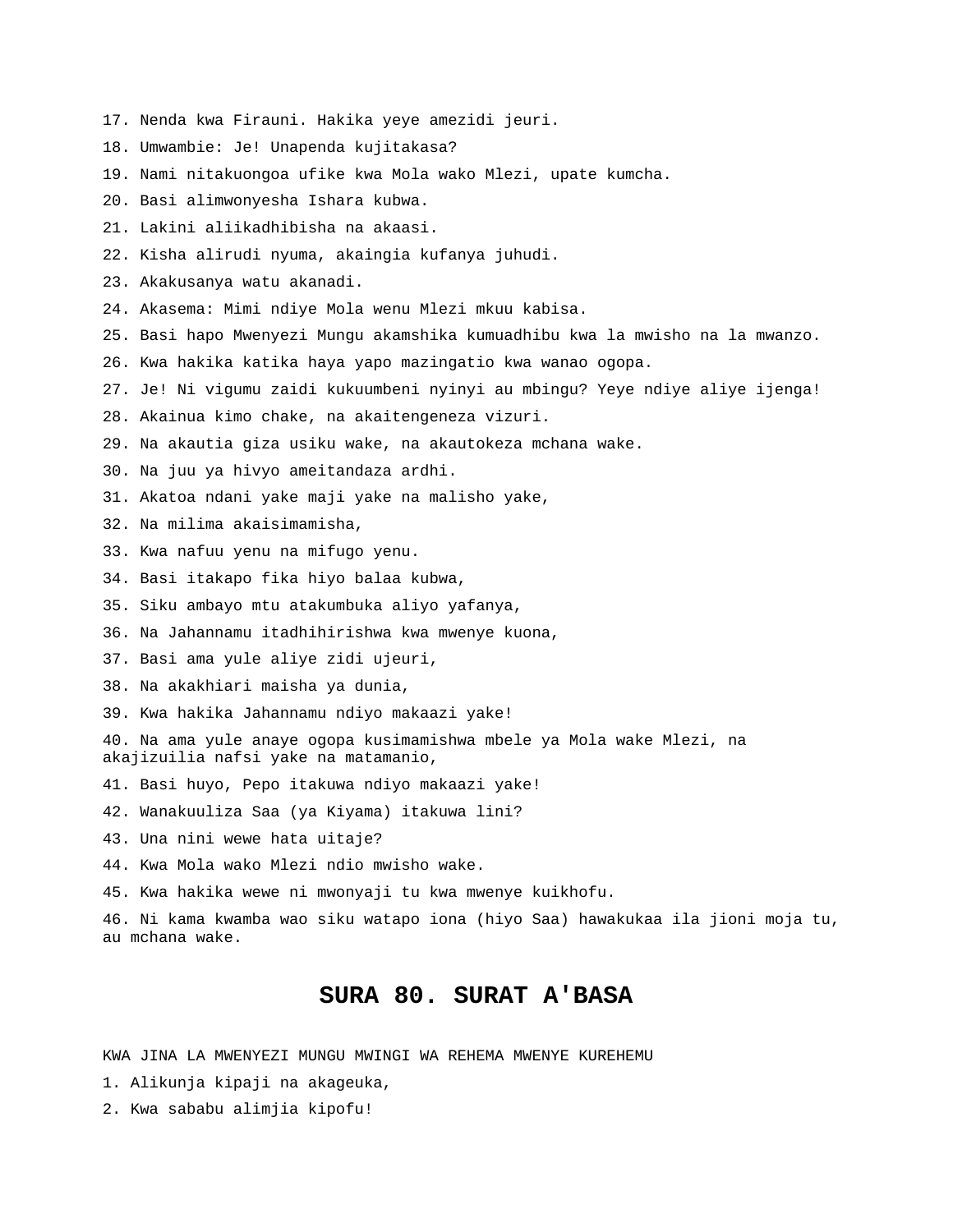- 3. Na nini kitakujuulisha pengine yeye atatakasika?
- 4. Au atawaidhika, na mawaidha yamfae?
- 5. Ama ajionaye hana haja,
- 6. Wewe ndio unamshughulikia?
- 7. Na si juu yako kama hakutakasika.
- 8. Ama anaye kujia kwa juhudi,
- 9. Naye anaogopa,
- 10. Ndio wewe unampuuza?
- 11. Sivyo hivyo! Huku ni kukumbushana.
- 12. Basi anaye penda akumbuke.
- 13. Yamo katika kurasa zilizo hishimiwa,
- 14. Zilizo inuliwa, zilizo takaswa.
- 15. Zimo mikononi mwa Malaika waandishi,
- 16. Watukufu, wema.
- 17. Ameangamia mwanaadamu! Nini kinacho mkufurisha?
- 18. Kwa kitu gani amemuumba?
- 19. Kwa tone la manii, akamuumba na akamkadiria.
- 20. Kisha akamsahilishia njia.
- 21. Kisha akamfisha, akamtia kaburini.
- 22. Kisha apendapo atamfufua.
- 23. La! Hajamaliza aliyo muamuru.
- 24. Hebu mtu na atazame chakula chake.
- 25. Hakika Sisi tumemimina maji kwa nguvu,
- 26. Tena tukaipasua pasua ardhi kwa nguvu,
- 27. Kisha tukaotesha humo nafaka,
- 28. Na zabibu, na mimea ya majani,
- 29. Na mizaituni, na mitende,
- 30. Na bustani zenye miti iliyo songana baraabara,
- 31. Na matunda, na malisho ya wanyama;
- 32. Kwa manufaa yenu na mifugo yenu.
- 33. Basi utakapo kuja ukelele,
- 34. Siku ambayo mtu atamkimbia nduguye,
- 35. Na mamaye na babaye,
- 36. Na mkewe na wanawe -
- 37. Kila mtu miongoni mwao siku hiyo atakuwa na lake la kumtosha.
- 38. Siku hiyo ziko nyuso zitazo nawiri,
- 39. Zitacheka, zitachangamka;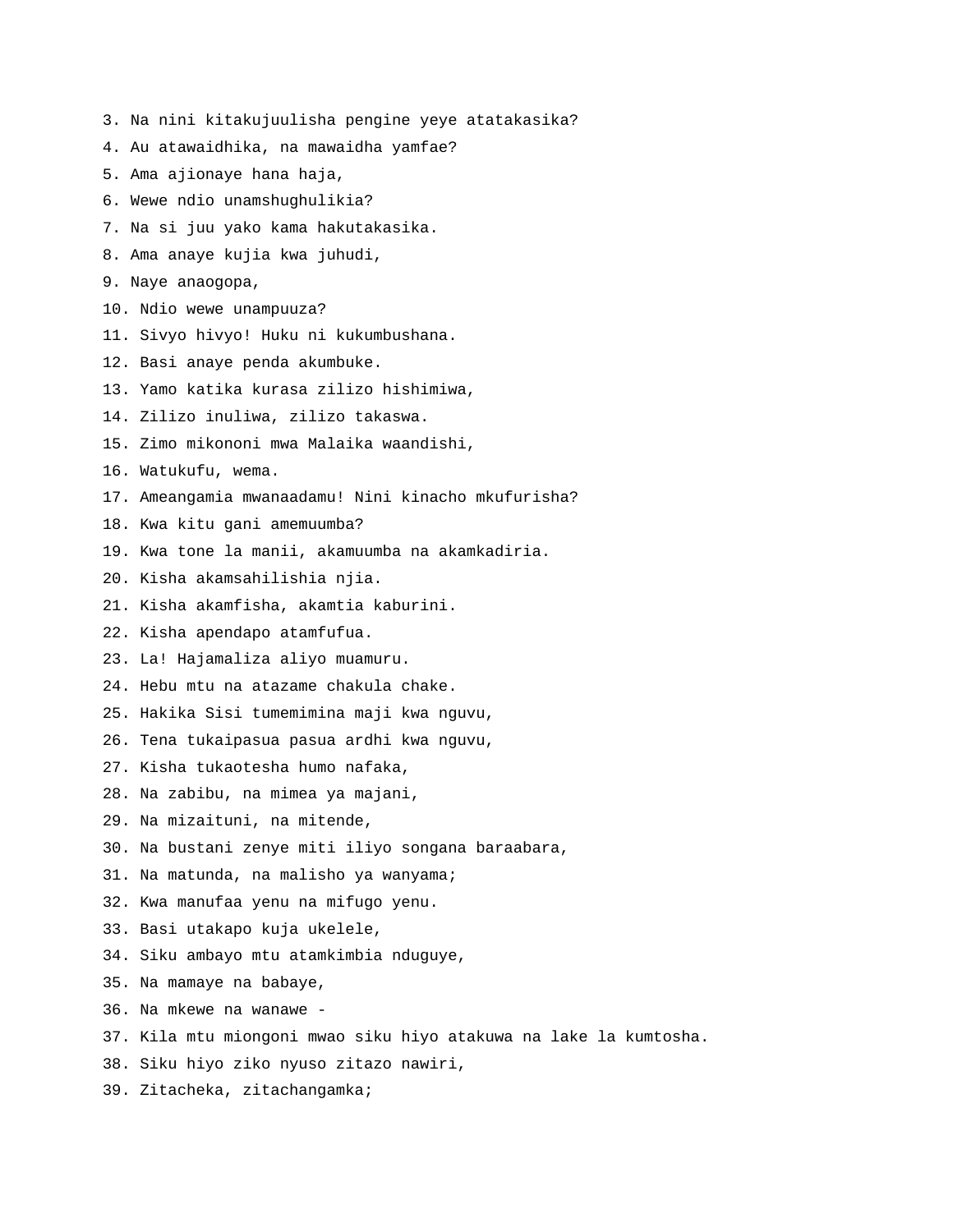- 40. Na nyuso siku hiyo zitakuwa na mavumbi,
- 41. Giza totoro litazifunika,
- 42. Hao ndio makafiri watenda maovu.

## **SURA 81. SURAT ATTAKWIR**

- 1. Jua litakapo kunjwa,
- 2. Na nyota zikazimwa,
- 3. Na milima ikaondolewa,
- 4. Na ngamia wenye mimba pevu watakapo achwa wasishughulikiwe,
- 5. Na wanyama wa mwituni wakakusanywa,
- 6. Na bahari zikawaka moto,
- 7. Na nafsi zikaunganishwa,
- 8. Na msichana aliye zikwa hai atapo ulizwa,
- 9. Kwa kosa gani aliuliwa?
- 10. Na madaftari yatakapo enezwa,
- 11. Na mbingu itapo tanduliwa,
- 12. Na Jahannamu itapo chochewa,
- 13. Na Pepo ikasogezwa,
- 14. Kila nafsi itajua ilicho kihudhurisha.
- 15. Naapa kwa nyota zinapo rejea nyuma,
- 16. Zinazo kwenda, kisha zikajificha,
- 17. Na kwa usiku unapo pungua,
- 18. Na kwa asubuhi inapo pambazuka,
- 19. Kwamba hakika bila ya shaka hii ni kauli ya Mjumbe mtukufu,
- 20. Mwenye nguvu na mwenye cheo kwa huyo Mwenye Kiti cha Enzi,
- 21. Anaye t'iiwa, tena muaminifu.
- 22. Na wala huyu mwenzenu hana wazimu.
- 23. Na hakika yeye alimwona kwenye upeo wa macho ulio safi.
- 24. Wala yeye si bakhili kwa mambo ya ghaibu.
- 25. Wala hii si kauli ya Shetani maluuni.
- 26. Basi mnakwenda wapi?
- 27. Haikuwa hii ila ni ukumbusho kwa walimwengu wote.
- 28. Kwa yule miongoni mwenu anaye taka kwenda sawa.
- 29. Wala nyinyi hamtataka isipo kuwa atake Mwenyezi Mungu Mola Mlezi wa walimwengu wote.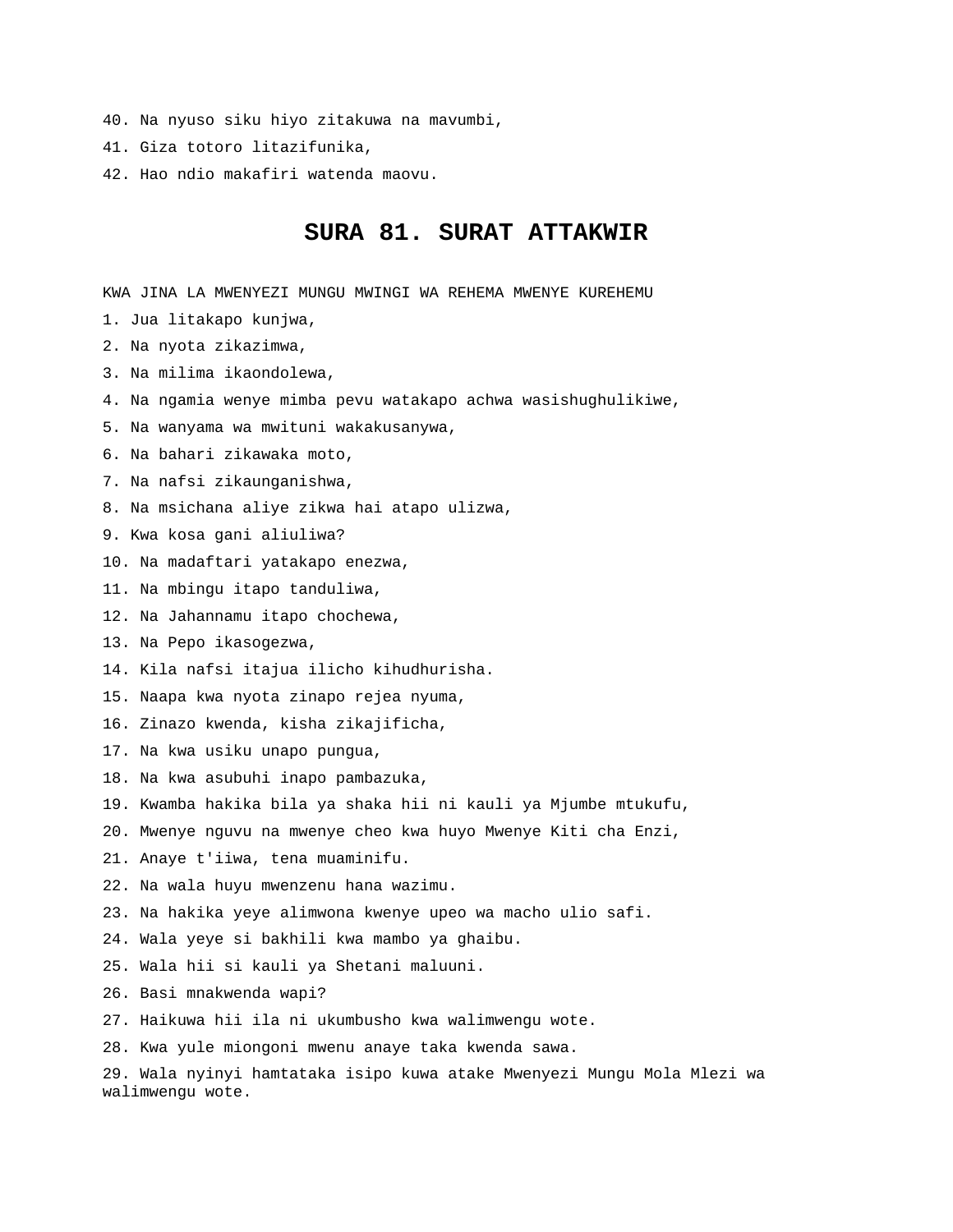#### **SURA 82. SURAT AL-INFIT'AAR**

KWA JINA LA MWENYEZI MUNGU MWINGI WA REHEMA MWENYE KUREHEMU

- 1. Mbingu itapo chanika,
- 2. Na nyota zitapo tawanyika,
- 3. Na bahari zitakapo pasuliwa,
- 4. Na makaburi yatapo fukuliwa,
- 5. Hapo kila nafsi itajua ilicho tanguliza, na ilicho bakisha nyuma.
- 6. Ewe mwanaadamu! Nini kilicho kughuri ukamwacha Mola wako Mlezi Mtukufu?
- 7. Aliye kuumba, akakuweka sawa, akakunyoosha,
- 8. Katika yoyote aliyo ipenda akakujenga.
- 9. Sivyo hivyo! Bali nyinyi mnaikanusha Siku ya Malipo.
- 10. Na hakika bila ya shaka wapo walinzi juu yenu,
- 11. Waandishi wenye hishima,
- 12. Wanayajua mnayo yatenda.
- 13. Hakika wema bila ya shaka watakuwa katika neema,
- 14. Na hakika waovu bila ya shaka watakuwa Motoni;
- 15. Wataingia humo Siku ya Malipo.
- 16. Na hawatoacha kuwamo humo.
- 17. Na nini kitakacho kujuulisha Siku ya Malipo ni siku gani?
- 18. Tena nini kitakacho kujuulisha Siku ya Malipo ni siku gani?

19. Siku ambayo nafsi haitakuwa na madaraka yoyote juu ya nafsi; na amri yote siku hiyo ni ya Mwenyezi Mungu tu.

## **SURA 83. SURAT AL-MUT'AFFIFIIN**

KWA JINA LA MWENYEZI MUNGU MWINGI WA REHEMA MWENYE KUREHEMU

- 1. Ole wao hao wapunjao!
- 2. Ambao wanapo jipimia kwa watu hudai watimiziwe.
- 3. Na wao wanapo wapimia watu kwa kipimo au mizani hupunguza.

4. Kwani hawadhani hao kwamba watafufuliwa

- 5. Katika Siku iliyo kuu,
- 6. Siku watapo msimamia watu Mola Mlezi wa walimwengu wote?
- 7. Hasha! Hakika maandiko ya wakosefu bila ya shaka yamo katika Sijjin.
- 8. Unajua nini Sijjin?
- 9. Kitabu kilicho andikwa.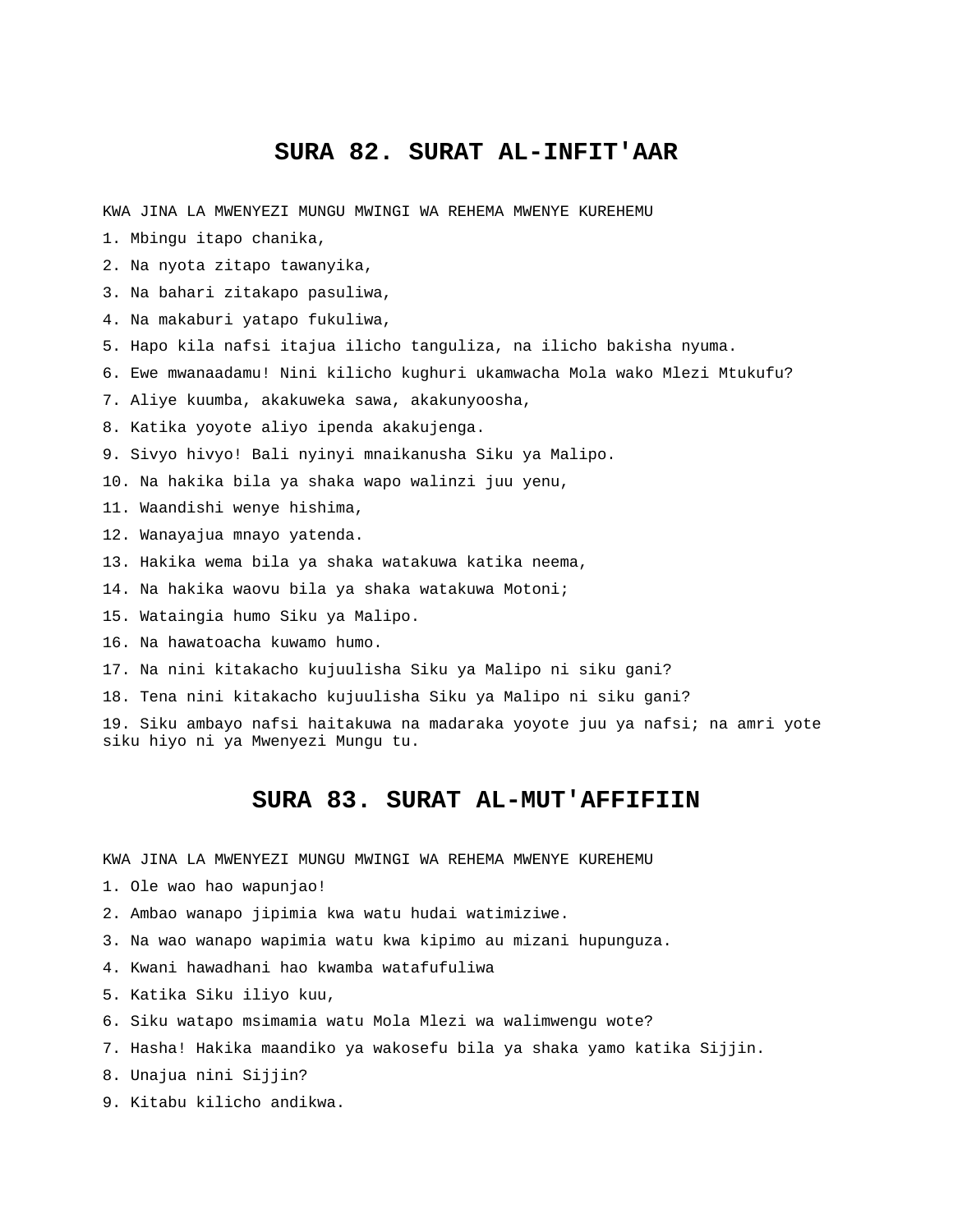- 10. Ole wao siku hiyo kwa wanao kadhibisha!
- 11. Ambao wanaikadhibisha Siku ya Malipo.
- 12. Wala haikadhibishi ila kila mwenye kuruka mipaka, mwenye dhambi.
- 13. Anapo somewa Aya zetu husema: Ni visa vya watu wa kale!
- 14. Hasha! Bali yametia kutu juu ya nyoyo zao hao walio kuwa wakiyachuma.
- 15. Hasha! Hakika hao siku hiyo bila ya shaka watazuiliwa na neema za Mola wao Mlezi.
- 16. Kisha wataingia Motoni!
- 17. Kisha waambiwe: Haya ndiyo mliyo kuwa mkiyakadhabisha.
- 18. Hasha! Hakika maandiko ya watu wema bila ya shaka yamo katika I'liyyin.
- 19. Na nini kitakacho kujuvya nini I'liyyin?
- 20. Kitabu kilicho andikwa.
- 21. Wanakishuhudia walio karibishwa.
- 22. Hakika watu wema bila ya shaka watakuwa katika neema.
- 23. Wakae juu ya viti vya enzi wakiangalia.
- 24. Utatambua katika nyuso zao mng'aro wa neema,
- 25. Watanyweshwa kinywaji safi kiliyo tiwa muhuri,
- 26. Muhuri wake ni miski. Na katika hayo washindanie wenye kushindana.
- 27. Na mchanganyiko wake ni Tasniim,
- 28. Chemchem watakayo inywa walio kurubishwa.
- 29. Kwa hakika wale walio kuwa wakosefu walikuwa wakiwacheka walio amini.
- 30. Na wanapo pita karibu yao wakikonyezana.
- 31. Na wanapo rudi kwa watu wao hurudi nao wamefurahi.
- 32. Na wanapo waona husema: Hakika hawa ndio khasa walio potea.
- 33. Na wao hawakutumwa wawe walinzi juu yao.
- 34. Basi leo walio amini ndio watawacheka makafiri,
- 35. Nao wako juu ya viti vya enzi wakiangalia.
- 36. Je! makafiri wamelipwa malipo ya yale waliyo kuwa wakiyatenda?

## **SURA 84. SURAT AL-INSHIQAAQ**

KWA JINA LA MWENYEZI MUNGU MWINGI WA REHEMA MWENYE KUREHEMU 1.Itapo chanika mbingu,

- 2. Na ikamsikiliza Mola wake Mlezi, na ikapasiwa kumsikiliza,
- 3. Na ardhi itakapo tanuliwa,
- 4. Na kuvitoa vilivyo kuwa ndani yake, ikawa tupu,
- 5. Na ikamsikiliza Mola wake Mlezi, na ikapasiwa kumsikiliza,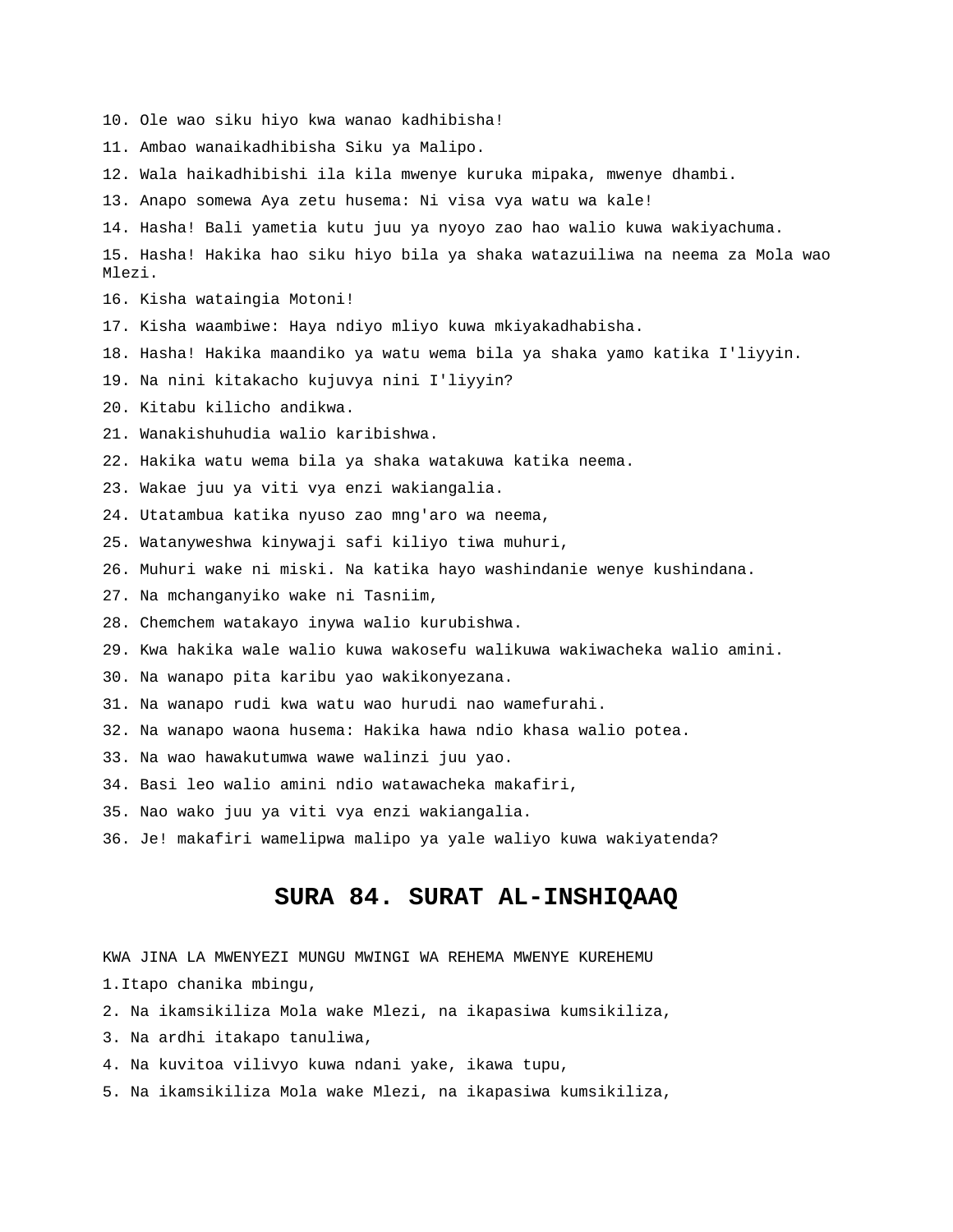6. Ewe mtu! Hakika wewe unajikusuru kwa juhudi kumwendea Mola wako Mlezi, basi utamkuta.

- 7. Ama atakaye pewa daftari lake kwa mkono wa kulia,
- 8. Basi huyo atahisabiwa hisabu nyepesi,
- 9. Na arudi kwa ahali zake na furaha.
- 10. Na ama atakaye pewa daftari lake kwa nyuma ya mgongo wake,
- 11. Basi huyo ataomba kuteketea.
- 12. Na ataingia Motoni.
- 13. Hakika alikuwa furahani kati ya jamaa zake.
- 14. Huyo hakika alidhani kuwa hatarejea tena.
- 15. Kwani? Hakika Mola wake Mlezi alikuwa akimwona!
- 16. Basi ninaapa kwa wekundu wa jua linapo kuchwa,
- 17. Na kwa usiku na unavyo vikusanya,
- 18. Na kwa mwezi unapo pevuka,
- 19. Lazima mtapanda t'abaka kwa t'abaka!
- 20. Basi wana nini hawaamini?
- 21. Na wanapo somewa Qur'ani hawasujudu?
- 22. Bali walio kufuru wanakanusha tu.
- 23. Na Mwenyezi Mungu anajua wanayo yadhamiria.
- 24. Basi wabashirie adhabu chungu!

25. Isipo kuwa wale walio amini na wakatenda mema; hao watakuwa na ujira usio malizika.

## **SURA 85. SURAT AL-BURUUJ**

KWA JINA LA MWENYEZI MUNGU MWINGI WA REHEMA MWENYE KUREHEMU

- 1. Naapa kwa mbingu yenye Buruji!
- 2. Na kwa siku iliyo ahidiwa!
- 3. Na kwa shahidi na kinacho shuhudiwa!
- 4. Wameangamizwa watu wa makhandaki
- 5. Yenye moto wenye kuni nyingi,
- 6. Walipo kuwa wamekaa hapo,
- 7. Na wao ni mashahidi wa yale waliyo kuwa wakiwafanyia Waumini.

8. Nao hawakuona baya lolote kwao ila kuwa wakimuamini Mwenyezi Mungu, Mwenye nguvu, Msifiwa,

9. Ambaye anao ufalme wa mbingu na ardhi; na Mwenyezi Mungu ni shaahidi wa kila kitu.

10. Hakika walio wafitini Waumini wanaume na Waumini wanawake, kisha hawakutubu, basi watapata adhabu ya Jahannamu na watapata adhabu ya kuungua.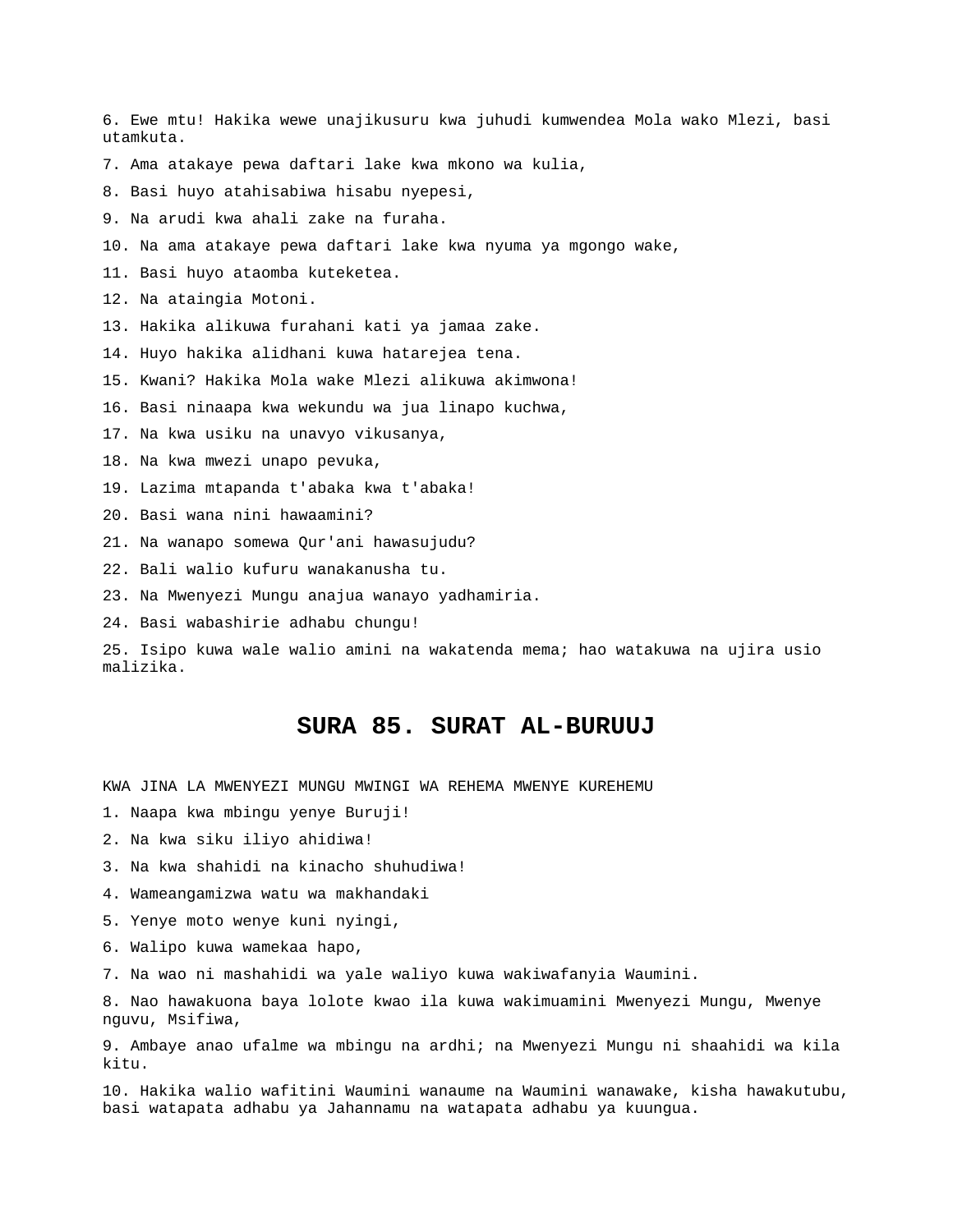- 11. Hakika walio amini na wakatenda mema watapata Bustani zenye mito ipitayo kati yake. Huko ndiko kufuzu kukubwa.
- 12. Hakika kutesa kwa Mola wako Mlezi ni kukali.
- 13. Yeye ndiye anaye anzisha na ndiye anaye rejeza tena,
- 14. Naye ni Mwenye kusamehe, Mwenye mapenzi,
- 15. Mwenye Kiti cha Enzi, Mtukufu,
- 16. Atendaye ayatakayo.
- 17. Je! Zimekuwasilia khabari za majeshi?
- 18. Ya Firauni na Thamudi?
- 19. Lakini walio kufuru wamo katika kukadhibisha.
- 20. Na Mwenyezi Mungu nyuma yao amewazunguka.
- 21. Bali hii ni Qur'ani tukufu
- 22. Katika Ubao Ulio Hifadhiwa.

#### **SURA 86. SURAT ATT'AARIQ**

KWA JINA LA MWENYEZI MUNGU MWINGI WA REHEMA MWENYE KUREHEMU

- 1. Naapa kwa mbingu na Kinacho kuja usiku!
- 2. Na nini kitakacho kujuulisha ni nini hicho Kinacho kuja usiku?
- 3. Ni Nyota yenye mwanga mkali.
- 4. Hapana nafsi ila inayo mwangalizi.
- 5. Hebu naajitazame mwanaadamu ameumbwa kwa kitu gani?
- 6. Ameumbwa kwa maji yatokayo kwa kuchupa,
- 7. Yatokayo baina ya mifupa ya mgongo na mbavu.
- 8. Hakika Yeye ana uweza wa kumrudisha.
- 9. Siku zitakapo dhihirishwa siri.
- 10. Basi hatakuwa na nguvu wala msaidizi.
- 11. Naapa kwa mbingu yenye marejeo!
- 12. Na kwa ardhi inayo pasuka!
- 13. Hakika hii ni kauli ya kupambanua.
- 14. Wala si mzaha.
- 15. Hakika wao wanapanga mpango.
- 16. Na Mimi napanga mpango.
- 17. Basi wape muhula makafiri wape muhula pole pole.

## **SURA 87. SURAT AL- AA'LAA**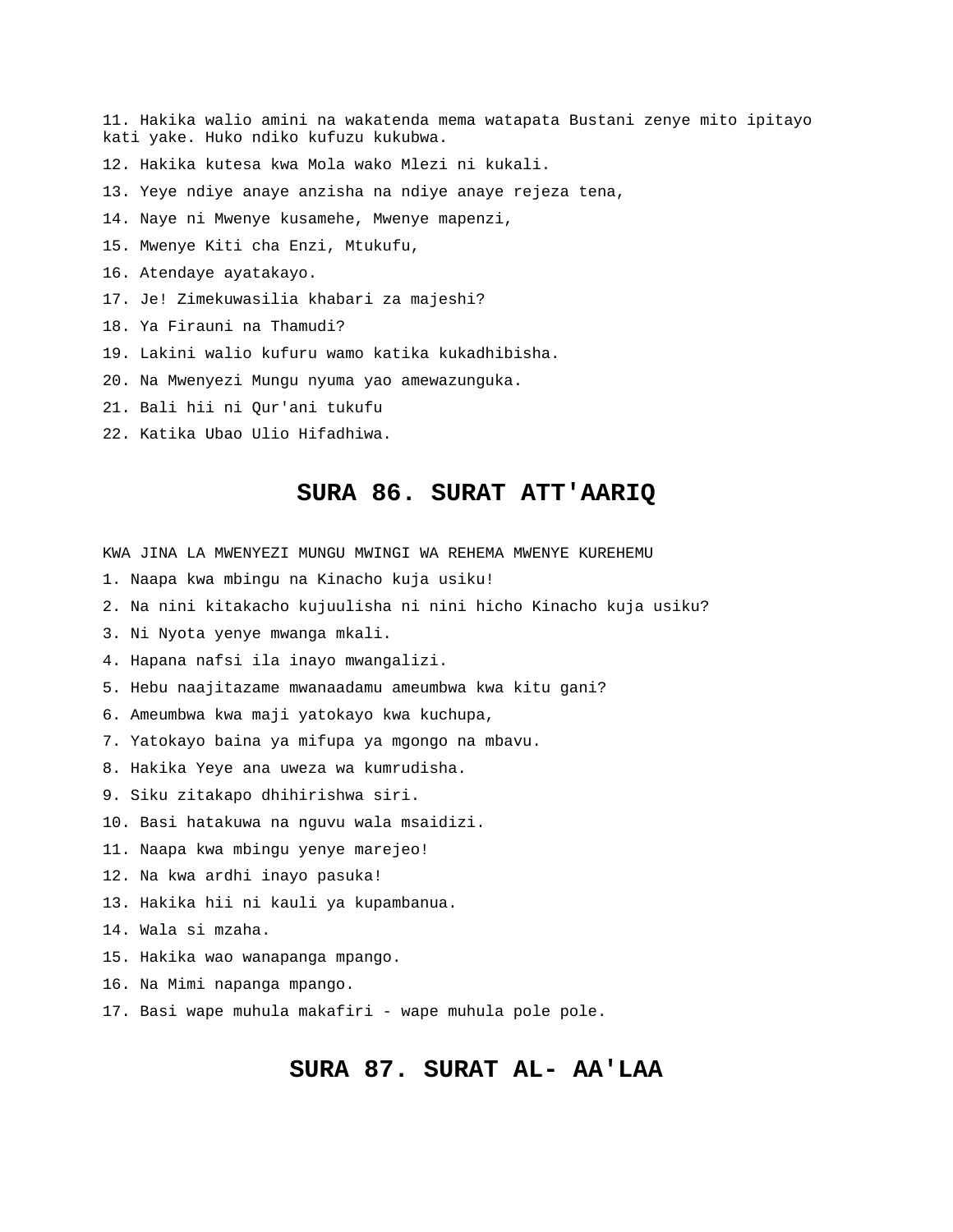KWA JINA LA MWENYEZI MUNGU MWINGI WA REHEMA MWENYE KUREHEMU

1. Litakase jina la Mola wako Mlezi aliye juu kabisa,

- 2. Aliye umba, na akaweka sawa,
- 3. Na ambaye amekadiria na akaongoa,
- 4. Na aliye otesha malisho,
- 5. Kisha akayafanya makavu, meusi.
- 6. Tutakusomesha wala hutasahau,

7. Ila akipenda Mwenyezi Mungu. Hakika Yeye anayajua yaliyo dhaahiri na yaliyo fichikana.

- 8. Na tutakusahilishia yawe mepesi.
- 9. Basi kumbusha, kama kukumbusha kunafaa.

10. Atakumbuka mwenye kuogopa.

- 11. Na atajitenga mbali nayo mpotovu,
- 12. Ambaye atauingia Moto mkubwa.
- 13. Tena humo hatakufa wala hawi hai.
- 14. Hakika amekwisha fanikiwa aliye jitakasa.
- 15. Na akakumbuka jina la Mola wake Mlezi, na akasali.
- 16. Lakini nyinyi mnakhiari maisha ya dunia!
- 17. Na Akhera ni bora na yenye kudumu zaidi.
- 18. Hakika haya yamo katika Vitabu vya mwanzo,
- 19. Vitabu vya Ibrahimu na Musa.

#### **SURA 88. SURAT AL-GHAASHIYAH**

- 1. Je! Imekufikia khabari ya msiba wa kufudikiza?
- 2. Siku hiyo nyuso zitainama,
- 3. Zikifanya kazi, nazo taabani.
- 4. Ziingie katika Moto unao waka -
- 5. Zikinyweshwa kutoka chemchem inayo chemka.
- 6. Hawatakuwa na chakula isipo kuwa kichungu chenye miba.
- 7. Hakinenepeshi wala hakiondoi njaa.
- 8. Siku hiyo nyuso nyengine zitakuwa kunjufu.
- 9. Zitakuwa radhi kwa juhudi yao,
- 10. Katika Bustani ya juu.
- 11. Hawatasikia humo upuuzi.
- 12. Humo imo chemchem inayo miminika.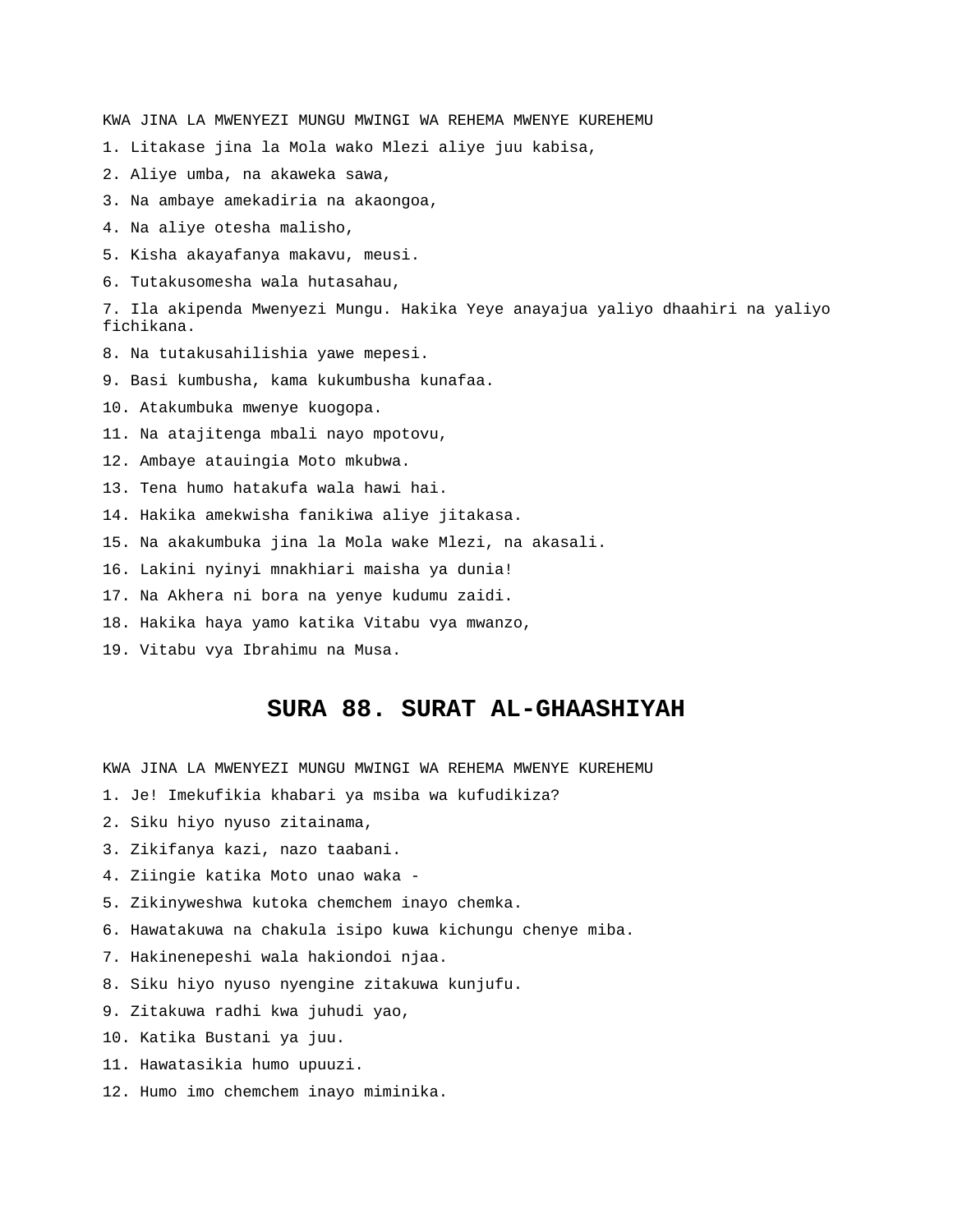- 13. Humo vimo viti vilivyo nyanyuliwa,
- 14. Na bilauri zilizo pangwa,
- 15. Na matakia safu safu,
- 16. Na mazulia yaliyo tandikwa.
- 17. Je! Hawamtazami ngamia jinsi alivyo umbwa?
- 18. Na mbingu jinsi ilivyo inuliwa?
- 19. Na milima jinsi ilivyo thibitishwa?
- 20. Na ardhi jinsi ilivyo tandazwa?
- 21. Basi kumbusha! Hakika wewe ni Mkumbushaji.
- 22. Wewe si mwenye kuwatawalia.
- 23. Lakini anaye rudi nyuma na kukataa,
- 24. Basi Mwenyezi Mungu atamuadhibu kwa adhabu iliyo kubwa kabisa!
- 25. Hakika ni kwetu Sisi ndio marejeo yao.
- 26. Kisha hakika ni juu yetu Sisi hisabu yao!

## **SURA 89. SURAT AL-FAJR**

KWA JINA LA MWENYEZI MUNGU MWINGI WA REHEMA MWENYE KUREHEMU

- 1. Naapa kwa alfajiri,
- 2. Na kwa masiku kumi,
- 3. Na kwa viwili viwili na kimoja kimoja,
- 4. Na kwa usiku unapo pita,
- 5. Je! Hapana katika haya kiapo kwa mwenye akili?
- 6. Kwani hukuona jinsi Mola wako Mlezi alivyo wafanya kina A'di?
- 7. Wa Iram, wenye majumba marefu?
- 8. Ambao haukuumbwa mfano wake katika nchi?
- 9. Na Thamudi walio chonga majabali huko bondeni?
- 10. Na Firauni mwenye vigingi?
- 11. Ambao walifanya jeuri katika nchi?
- 12. Wakakithirisha humo ufisadi?
- 13. Basi Mola wako Mlezi aliwapiga mjeledi wa adhabu.
- 14. Hakika Mola wako Mlezi yupo kwenye mavizio anawavizia.

15. Ama mtu anapo jaribiwa na Mola wake Mlezi, akamkirimu na akamneemesha, husema: Mola wangu Mlezi amenikirimu!

16. Na ama anapo mjaribu akampunguzia riziki yake, husema: Mola wangu Mlezi amenitia unyonge!

17. Sivyo hivyo! Bali nyinyi hamuwakirimu mayatima,

18. Wala hamhimizani kulisha masikini;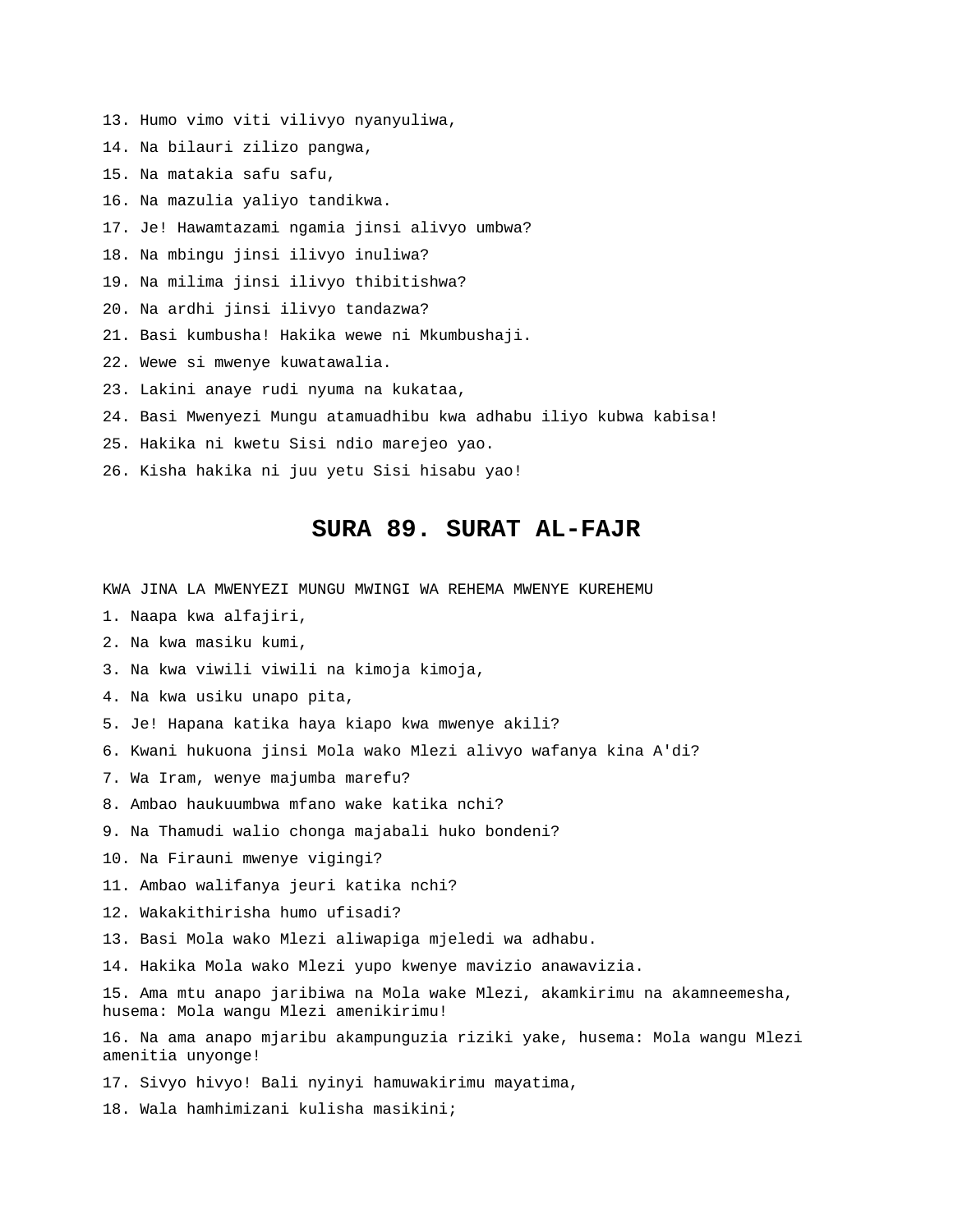- 19. Na mnakula urithi kwa ulaji wa pupa,
- 20. Na mnapenda mali pendo la kupita kiasi.
- 21. Sivyo hivyo! Itakapo vunjwa ardhi vipande vipande,
- 22. Na akaja Mola wako Mlezi na Malaika safu safu,

23. Na ikaletwa Jahannamu siku hiyo, siku hiyo mtu atakumbuka! Lakini kukumbuka huko kutamfaa nini?

- 24. Atasema: Laiti ningeli jitangulizia kwa uhai wangu!
- 25. Basi siku hiyo hataadhibu yeyote namna ya kuadhibu kwake.
- 26. Wala hatafunga yeyote kama kufunga kwake.
- 27. Ewe nafsi iliyo tua!
- 28. Rejea kwa Mola wako Mlezi umeridhika, na umemridhisha.
- 29. Basi ingia miongoni mwa waja wangu,
- 30. Na ingia katika Pepo yangu.

#### **SURA 90. SURAT AL-BALAD**

KWA JINA LA MWENYEZI MUNGU MWINGI WA REHEMA MWENYE KUREHEMU

- 1. Naapa kwa Mji huu!
- 2. Nawe unaukaa Mji huu.
- 3. Na naapa kwa mzazi na alicho kizaa.
- 4. Hakika tumemuumba mtu katika taabu.
- 5. Ati anadhani hapana yeyote ataye muweza?
- 6. Anasema: Nimeteketeza chungu ya mali.
- 7. Ati anadhani ya kuwa hapana yeyote anaye mwona?
- 8. Kwani hatukumpa macho mawili?
- 9. Na ulimi, na midomo miwili?
- 10. Na tukambainishia zote njia mbili?
- 11. Lakini hakujitoma kwenye njia ya vikwazo vya milimani.
- 12. Na nini kitakujuvya ni nini njia ya vikwazo vya milimani?
- 13. Kumkomboa mtumwa;
- 14. Au kumlisha siku ya njaa
- 15. Yatima aliye jamaa,
- 16. Au masikini aliye vumbini.

17. Tena awe miongoni mwa walio amini na wakausiana kusubiri na wakausiana kuhurumiana.

- 18. Hao ndio watu wa kheri wa kuliani.
- 19. Lakini walio zikataa Ishara zetu, hao ndio watu wa shari wa kushotoni. 20. Juu yao utakuwa Moto ulio fungiwa kila upande.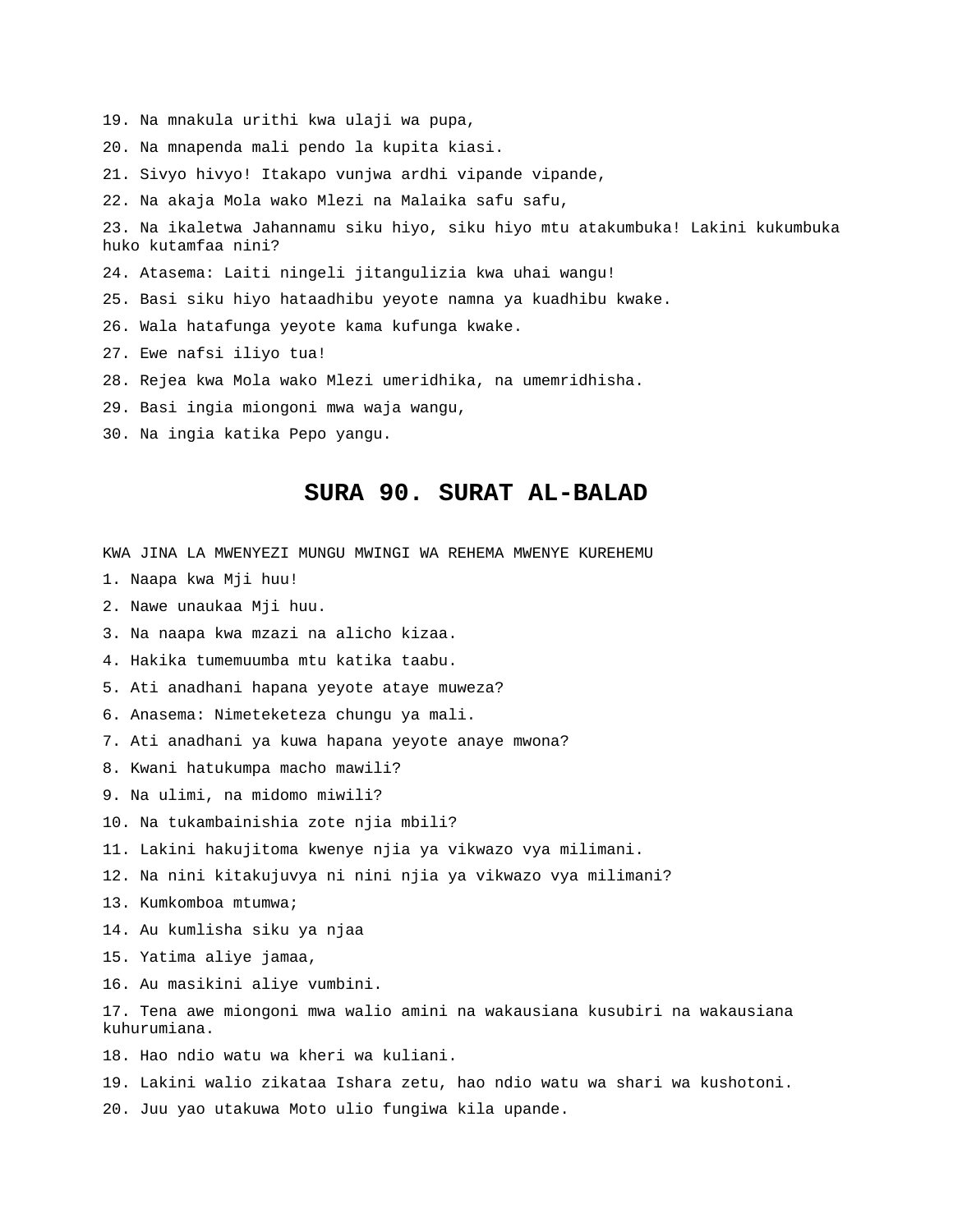#### **SURA 91. SURAT ASH-SHAMS**

KWA JINA LA MWENYEZI MUNGU MWINGI WA REHEMA MWENYE KUREHEMU

1. Naapa kwa jua na mwangaza wake!

2. Na kwa mwezi unapo lifuatia!

3. Na kwa mchana unapo lidhihirisha!

4. Na kwa usiku unapo lifunika!

5. Na kwa mbingu na kwa aliye ijenga!

6. Na kwa ardhi na kwa aliye itandaza!

7. Na kwa nafsi na kwa aliye itengeneza!

8. Kisha akaifahamisha uovu wake na wema wake,

9. Hakika amefanikiwa aliye itakasa,

10. Na hakika amekhasiri aliye iviza.

11. Kina Thamudi walikadhibisha kwa sababu ya upotofu wao,

12. Alipo simama mwovu wao mkubwa,

13. Hapo Mtume wa Mwenyezi Mungu alipo waambia: Huyu ni ngamia wa Mwenyezi Mungu, mwacheni anywe maji fungu lake.

14. Lakini walimkadhibisha na wakamchinja ngamia, kwa hivyo Mola wao Mlezi aliwaangamiza kwa sababu ya dhambi zao na akawafuta kabisa.

15. Wala Yeye haogopi matokeo yake.

#### **SURA 92. SURAT AL-LAYL**

KWA JINA LA MWENYEZI MUNGU MWINGI WA REHEMA MWENYE KUREHEMU

1. Naapa kwa usiku unapo funika!

2. Na mchana unapo dhihiri!

- 3. Na kwa Aliye umba dume na jike!
- 4. Hakika juhudi zenu bila ya shaka ni mbali mbali.
- 5. Ama mwenye kutoa na akamchamngu,
- 6. Na akaliwafiki lilio jema,
- 7. Tutamsahilishia yawe mepesi.
- 8. Na ama mwenye kufanya ubakhili, na asiwe na haja ya wenzake,
- 9. Na akakanusha lilio jema,
- 10. Tutamsahilishia yawe mazito!
- 11. Na mali yake yatamfaa nini atapo kuwa anadidimia?
- 12. Hakika ni juu yetu kuonyesha uwongofu.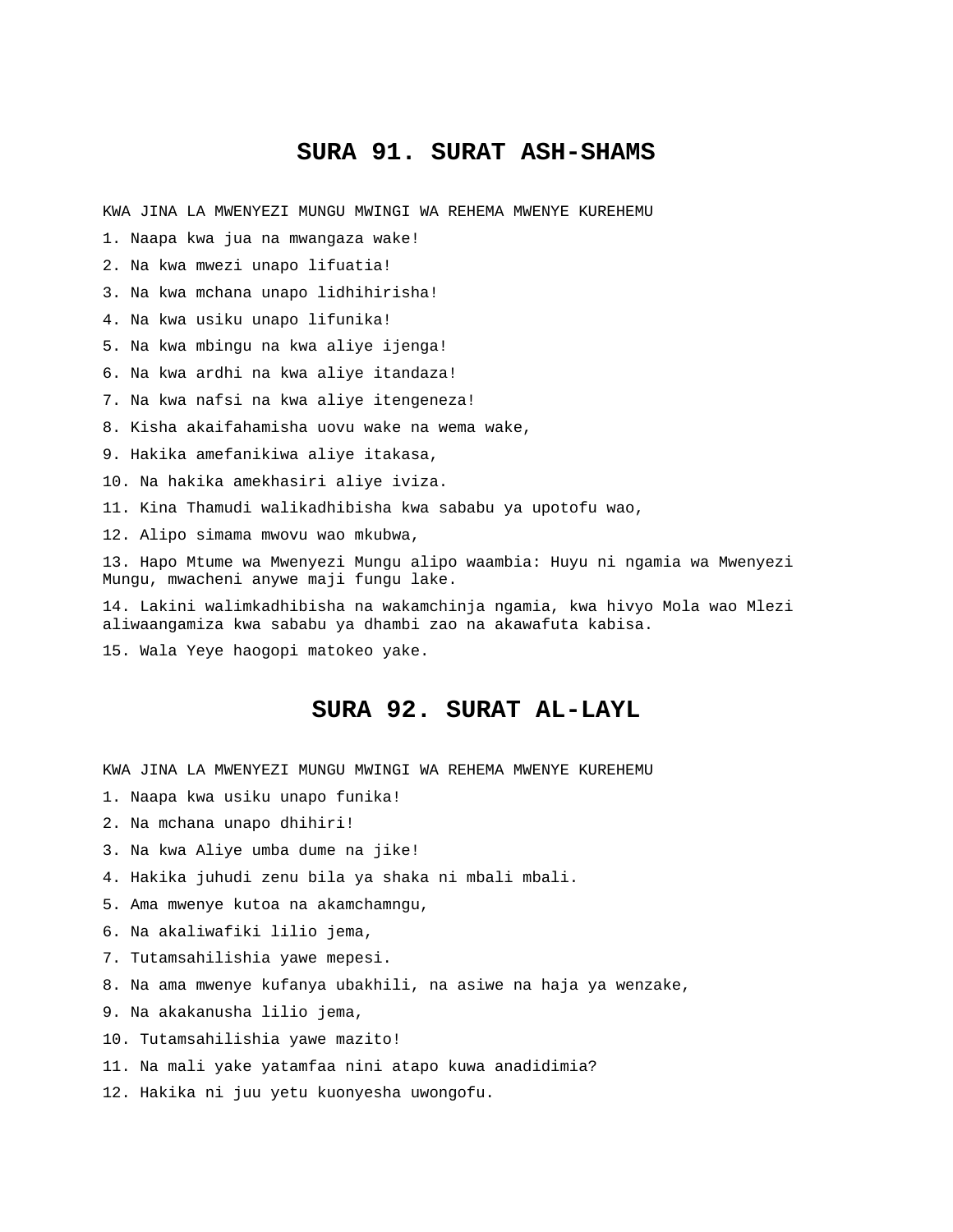- 13. Na hakika ni yetu Sisi Akhera na dunia.
- 14. Basi nakuonyeni na Moto unao waka!
- 15. Hatauingia ila mwovu kabisa!
- 16. Anaye kadhibisha na kupa mgongo.
- 17. Na mchamngu ataepushwa nao,
- 18. Ambaye hutoa mali yake kwa ajili ya kujitakasa.
- 19. Na wala si kwa kuwa yupo yeyote aliye mfanyia hisani ndio anamlipa.
- 20. Ila ni kutaka radhi ya Mola wake Mlezi aliye juu kabisa.
- 21. Naye atakuja ridhika!

## **SURA 93. SURAT WADH-DHUH'AA**

KWA JINA LA MWENYEZI MUNGU MWINGI WA REHEMA MWENYE KUREHEMU

- 1. Naapa kwa mchana!
- 2. Na kwa usiku unapo tanda!
- 3. Mola wako Mlezi hakukuacha, wala hakukasirika nawe.
- 4. Na bila ya shaka wakati ujao utakuwa bora kwako kuliko ulio tangulia.
- 5. Na Mola wako Mlezi atakupa mpaka uridhike.
- 6. Kwani hakukukuta yatima akakupa makaazi?
- 7. Na akakukuta umepotea akakuongoa?
- 8. Akakukuta mhitaji akakutosheleza?
- 9. Basi yatima usimwonee!
- 10. Na anaye omba au kuuliza usimkaripie!
- 11. Na neema za Mola wako Mlezi zisimlie.

## **SURA 94. SURAT ASH-SHARH'**

- 1. Hatukukunjulia kifua chako?
- 2. Na tukakuondolea mzigo wako,
- 3. Ulio vunja mgongo wako?
- 4. Na tukakunyanyulia utajo wako?
- 5. Basi kwa hakika pamoja na uzito upo wepesi,
- 6. Hakika pamoja na uzito upo wepesi.
- 7. Na ukipata faragha, fanya juhudi.
- 8. Na Mola wako Mlezi ndio mshughulikie.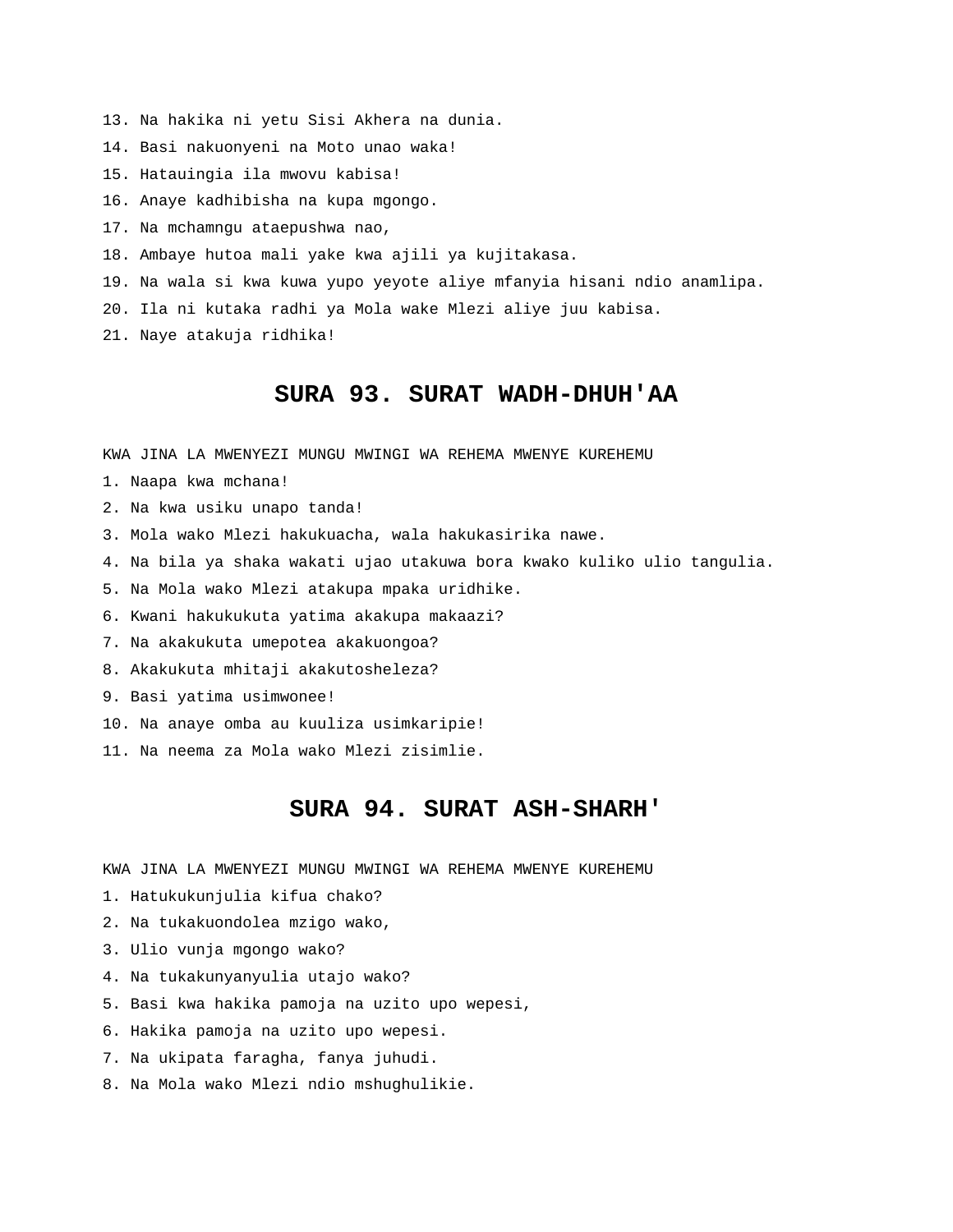## **SURA 95. SURAT AT-TIN**

KWA JINA LA MWENYEZI MUNGU MWINGI WA REHEMA MWENYE KUREHEMU

1. Naapa kwa tini na zaituni!

- 2. Na kwa Mlima wa Sinai!
- 3. Na kwa mji huu wenye amani!
- 4. Bila ya shaka tumemuumba mtu kwa umbo lilio bora kabisa.
- 5. Kisha tukamrudisha kuwa chini kuliko walio chini!
- 6. Lakini wale walio amini na wakatenda mema, hao watapata ujira usio kwisha.
- 7. Basi ni kipi baadaye kitacho kukukadhibishia malipo?
- 8. Kwani Mwenyezi Mungu si muadilifu kuliko mahakimu wote?

## **SURA 96. SURAT AL-A'LAQ**

- 1. Soma kwa jina la Mola wako Mlezi aliye umba,
- 2. Amemuumba binaadamu kwa tone la damu,
- 3. Soma! Na Mola wako Mlezi ni Karimu kushinda wote!
- 4. Ambaye amefundisha kwa kalamu.
- 5. Kamfundisha mtu aliyo kuwa hayajui.
- 6. Kwani! Hakika mtu bila ya shaka huwa jeuri
- 7. Akijiona katajirika.
- 8. Hakika kwa Mola wako Mlezi ndio marejeo.
- 9. Umemwona yule anaye mkataza
- 10. Mja anapo sali?
- 11. Umeona kama yeye yuko juu ya uwongofu?
- 12. Au anaamrisha uchamngu?
- 13. Umeona kama yeye akikanusha na anarudi nyuma?
- 14. Hajui ya kwamba Mwenyezi Mungu anaona?
- 15. Kwani! Kama haachi, tutamkokota kwa shungi la nywele!
- 16. Shungi la uwongo, lenye makosa!
- 17. Basi na awaite wenzake!
- 18. Nasi tutawaita Mazabania!
- 19. Hasha! Usimt'ii! Nawe sujudu na ujongee!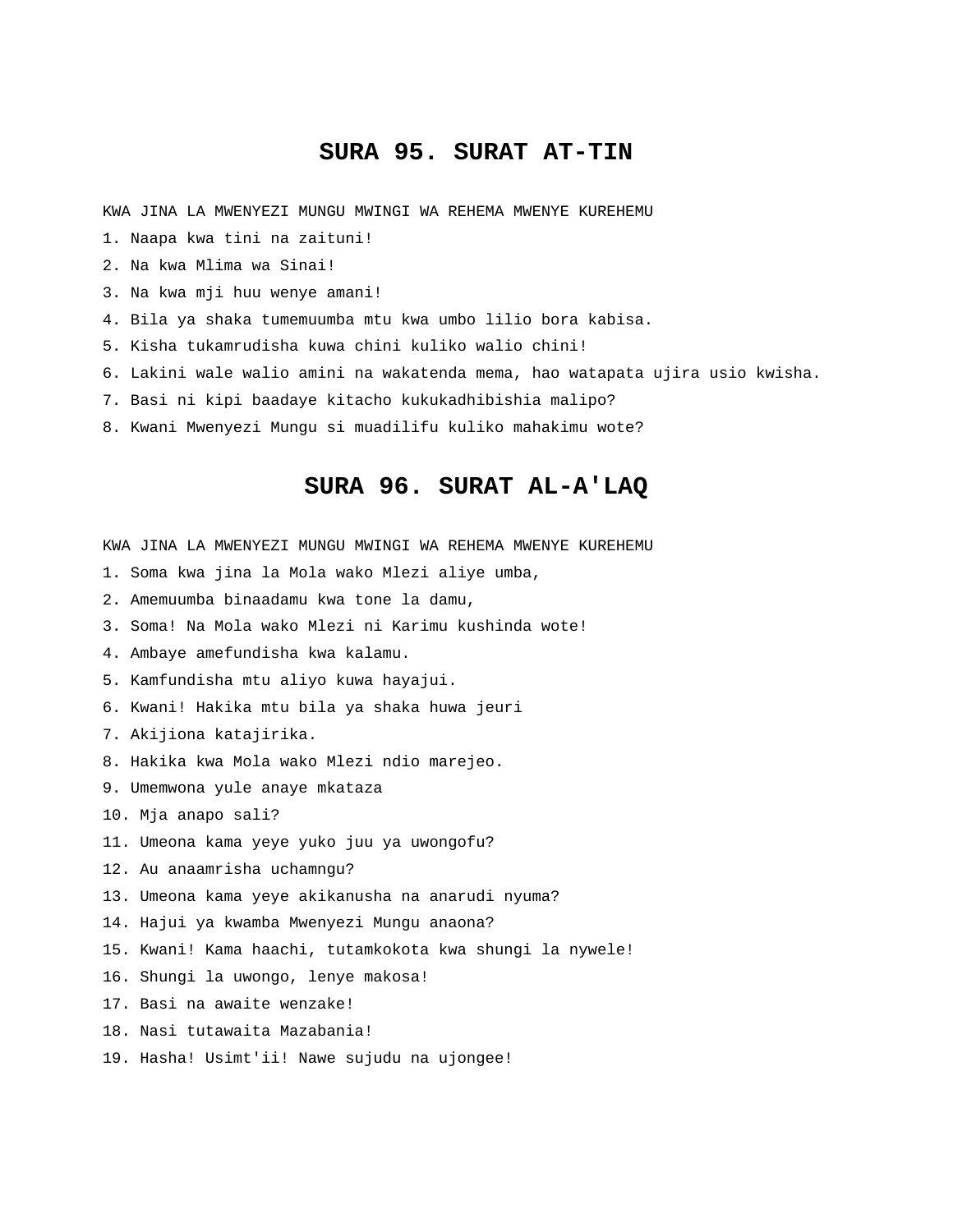## **SURA 97. SURAT AL-QADR**

KWA JINA LA MWENYEZI MUNGU MWINGI WA REHEMA MWENYE KUREHEMU

1. Hakika Sisi tumeiteremsha Qur'ani katika Laylatul Qadri, Usiku wa Cheo Kitukufu.

2. Na nini kitacho kujuulisha nini Laylatul Qadri?

3. Laylatul Qadri ni bora kuliko miezi elfu.

4. Huteremka Malaika na Roho katika usiku huo kwa idhini ya Mola wao Mlezi kwa kila jambo.

5. Amani usiku huo mpaka mapambazuko ya alfajiri.

## **SURA 98. SURAT AL-BAYYINAH**

KWA JINA LA MWENYEZI MUNGU MWINGI WA REHEMA MWENYE KUREHEMU

1. Hawakuwa walio kufuru miongoni mwa Watu wa Kitabu na washirikina waache walio nayo mpaka iwajie bayana,

2. Yaani Mtume aliye toka kwa Mwenyezi Mungu anaye wasomea kurasa zilizo takasika,

3. Ndani yake mna maandiko yaliyo nyooka.

4. Wala hawakufarikiana walio pewa Kitabu ila baada ya kuwajia hiyo bayana.

5. Nao hawakuamrishwa kitu ila wamuabudu Mwenyezi Mungu kwa kumtakasia Dini, wawe waongofu, na washike Sala, na watoe Zaka. Na hiyo ndiyo Dini madhubuti.

6. Hakika walio kufuru miongoni mwa Watu wa Kitabu na washirikina wataingia katika Moto wa Jahannamu wadumu milele humo. Hao ndio viumbe waovu kabisa.

7. Hakika walio amini na wakatenda mema, hao ndio bora wa viumbe.

8. Malipo yao kwa Mola wao Mlezi ni Bustani za daima, zipitazo mito kati yake. Wakae humo milele. Mwenyezi Mungu yu radhi nao, na wao waradhi naye. Hayo ni kwa anaye mwogopa Mola wake Mlezi.

## **SURA 99. SURAT AZ-ZILZALAH**

KWA JINA LA MWENYEZI MUNGU MWINGI WA REHEMA MWENYE KUREHEMU

1. Itakapo tetemeshwa ardhi kwa mtetemeko wake!

2. Na itakapo toa ardhi mizigo yake!

3. Na mtu akasema: Ina nini?

4. Siku hiyo itahadithia khabari zake.

5. Kwa sababu Mola wake Mlezi ameifunulia!

6. Siku hiyo watu watatoka kwa mfarakano wakaonyweshwe vitendo vyao!

7. Basi anaye tenda chembe ya wema, atauona!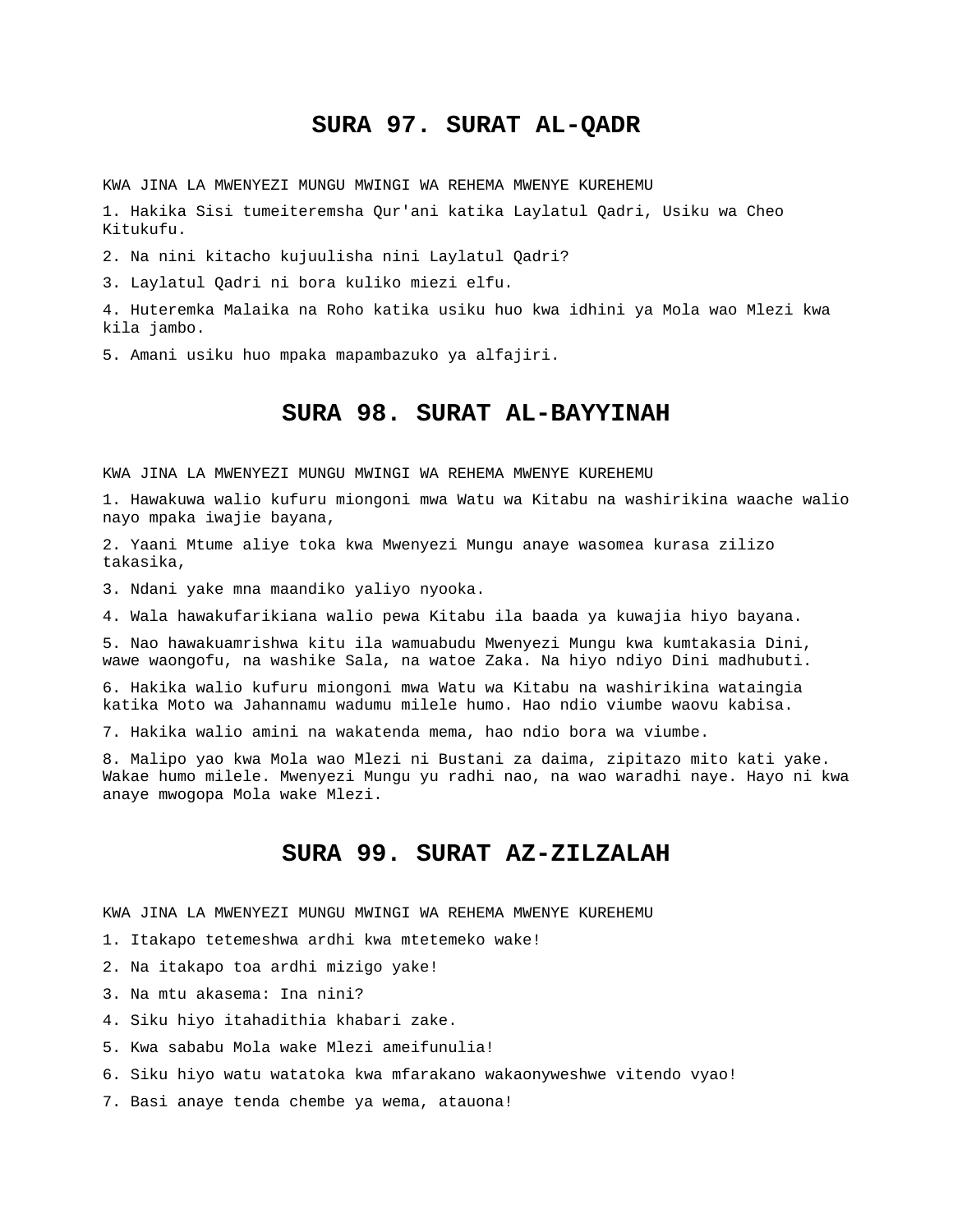8. Na anaye tenda chembe ya uovu atauona!

## **SURA 100. SURAT AL-A'ADIYAAT**

KWA JINA LA MWENYEZI MUNGU MWINGI WA REHEMA MWENYE KUREHEMU

1. Naapa kwa farasi wendao mbio wakipumua,

2. Na wakitoa moto kwa kupiga kwato zao chini,

3. Wakishambulia wakati wa asubuhi,

4. Huku wakitimua vumbi,

5. Na wakijitoma kati ya kundi,

6. Hakika mwanaadamu ni mtovu wa fadhila kwa Mola wake Mlezi!

7. Na hakika yeye mwenyewe bila ya shaka ni shahidi wa hayo!

8. Naye hakika bila ya shaka ana nguvu za kupenda mali!

9. Kwani hajui watakapo fufuliwa waliomo makaburini?

10. Na yakakusanywa yaliomo vifuani?

11. Kuwa hakika Mola wao Mlezi siku hiyo bila ya shaka atakuwa na khabari zao wote!

## **SURA 101. AL-QAARIA'H**

KWA JINA LA MWENYEZI MUNGU MWINGI WA REHEMA MWENYE KUREHEMU

- 1. Inayo gonga!
- 2. Nini Inayo gonga?

3. Na nini kitacho kujuilisha nini Inayo gonga?

4. Siku ambayo watu watakuwa kama nondo walio tawanyika;

5. Na milima itakuwa kama sufi zilizo chambuliwa!

6. Basi yule ambaye mizani yake itakuwa nzito,

7. Huyo atakuwa katika maisha ya kupendeza.

8. Na yule ambaye mizani yake itakuwa khafifu,

9. Huyo maskani yake yatakuwa Moto wa Hawiya!

10. Na nini kitacho kujuilisha nini hiyo?

11. Ni Moto mkali!

## **SURA 102. SURAT AT-TAKAATHUR**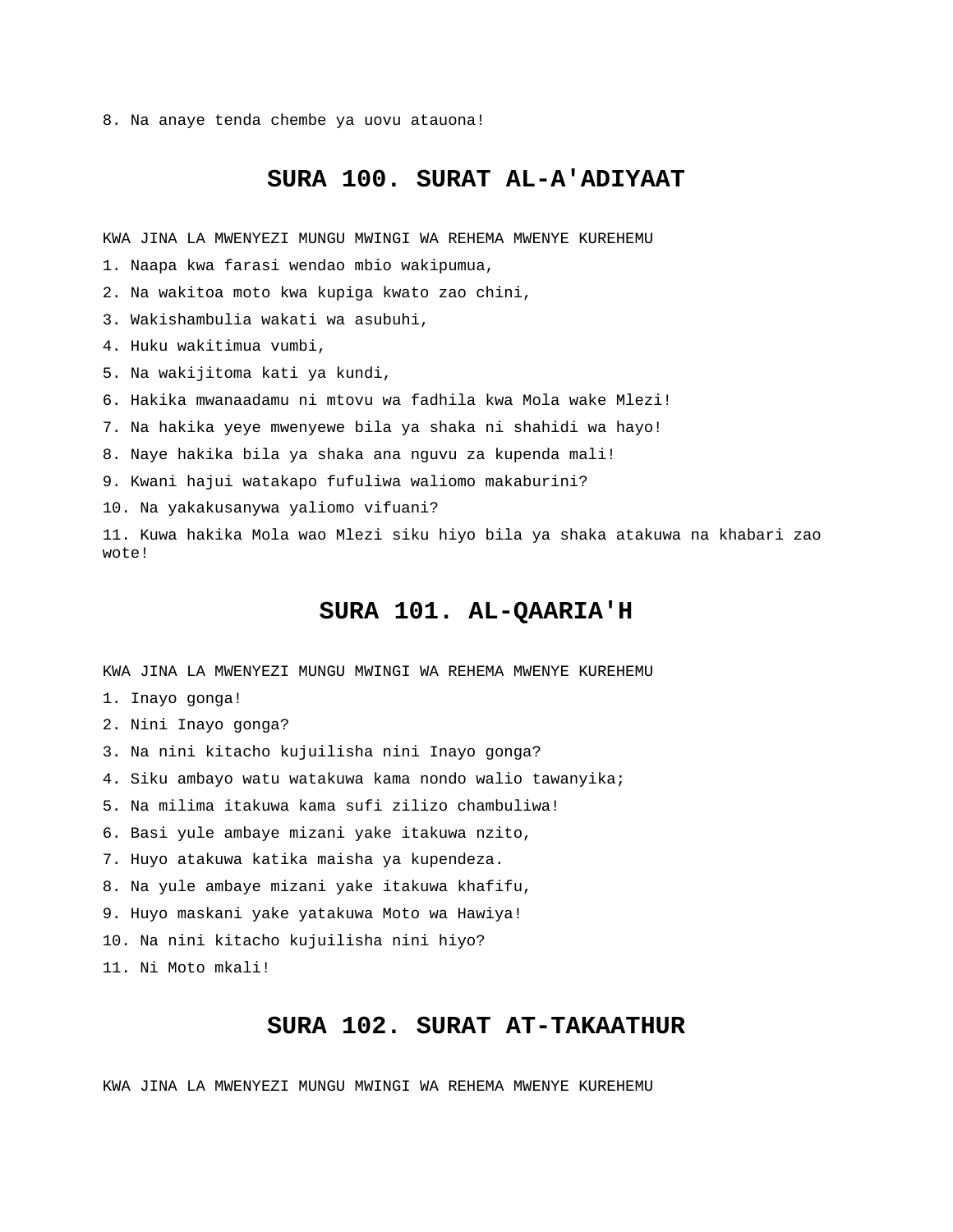- 1. Kumekushughulisheni kutafuta wingi,
- 2. Mpaka mje makaburini!
- 3. Sivyo hivyo! Mtakuja jua!
- 4, Tena sivyo hivyo! Mtakuja jua!
- 5. Sivyo hivyo! Lau mngeli jua kwa ujuzi wa yakini,
- 6. Basi bila ya shaka mtaiona Jahannamu!
- 7. Tena, bila ya shaka, mtaiona kwa jicho la yakini.
- 8. Tena bila ya shaka mtaulizwa siku hiyo juu ya neema.

## **SURA 103. SURAT AL-A'S'R**

KWA JINA LA MWENYEZI MUNGU MWINGI WA REHEMA MWENYE KUREHEMU

- 1. Naapa kwa Zama!
- 2. Hakika binaadamu bila ya shaka yumo katika khasara,

3. Ila wale walio amini, na wakatenda mema, na wakausiana kwa haki, na wakausiana kusubiri.

#### **SURA 104. SURAT AL-HUMAZAH**

KWA JINA LA MWENYEZI MUNGU MWINGI WA REHEMA MWENYE KUREHEMU

1. Ole wake kila safihi, msengenyaji!

- 2. Aliye kusanya mali na kuyahisabu.
- 3. Anadhani ya kuwa mali yake yatambakisha milele!
- 4. Hasha! Atavurumishwa katika H'ut'ama.
- 5. Na nani atakujuvya ni nini H'ut'ama?
- 6. Moto wa Mwenyezi Mungu ulio washwa.
- 7. Ambao unapanda nyoyoni.
- 8. Hakika huo utafungiwa nao
- 9. Kwenye nguzo zilio nyooshwa.

## **SURA 105. SURAT AL-FIIL**

- 1. Kwani hukuona jinsi Mola wako Mlezi alivyo watenda wale wenye tembo?
- 2. Kwani hakujaalia vitimbi vyao kuharibika?
- 3. Na akawapelekea ndege makundi kwa makundi,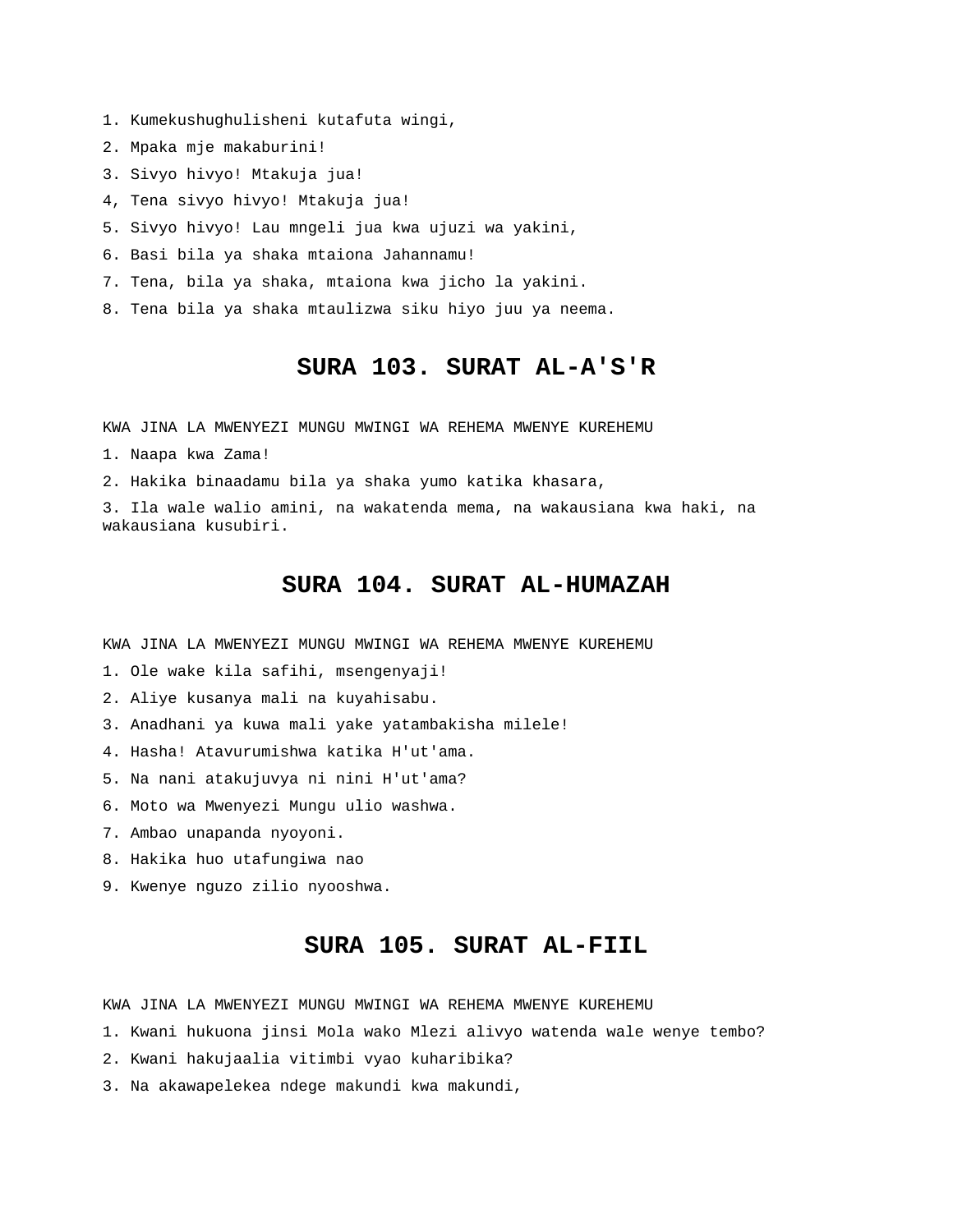- 4. Wakiwatupia mawe ya udongo wa Motoni,
- 5. Akawafanya kama majani yaliyo liwa!

## **SURA 106. SURAT QURAISH**

KWA JINA LA MWENYEZI MUNGU MWINGI WA REHEMA MWENYE KUREHEMU

- 1. Kwa walivyo zoea Maqureshi,
- 2. Kuzoea kwao safari za siku za baridi na siku za joto.
- 3. Basi nawamuabudu Mola Mlezi wa Nyumba hii,
- 4. Ambaye anawalisha wasipate njaa, na anawalinda na khofu.

## **SURA 107. SURAT AL-MAAU'N**

KWA JINA LA MWENYEZI MUNGU MWINGI WA REHEMA MWENYE KUREHEMU

- 1. Je! Umemwona anaye kadhibisha Malipo?
- 2. Huyo ndiye anaye msukuma yatima,
- 3. Wala hahimizi kumlisha masikini.
- 4. Basi, ole wao wanao sali,
- 5. Ambao wanapuuza Sala zao;
- 6. Ambao wanajionyesha,
- 7. Nao huku wanazuia msaada.

## **SURA 108. SURAT ALKAWTHAR**

KWA JINA LA MWENYEZI MUNGU MWINGI WA REHEMA MWENYE KUREHEMU

- 1. Hakika tumekupa kheri nyingi.
- 2. Basi sali na uchinje kwa ajili ya Mola wako Mlezi.
- 3. Hakika anaye kuchukia ndiye aliye mpungufu.

## **SURA 109. SURAT AL-KAFIRUN**

- 1. Sema: Enyi makafiri!
- 2. Siabudu mnacho kiabudu;
- 3. Wala nyinyi hamuabudu ninaye muabudu.
- 4. Wala sitaabudu mnacho abudu.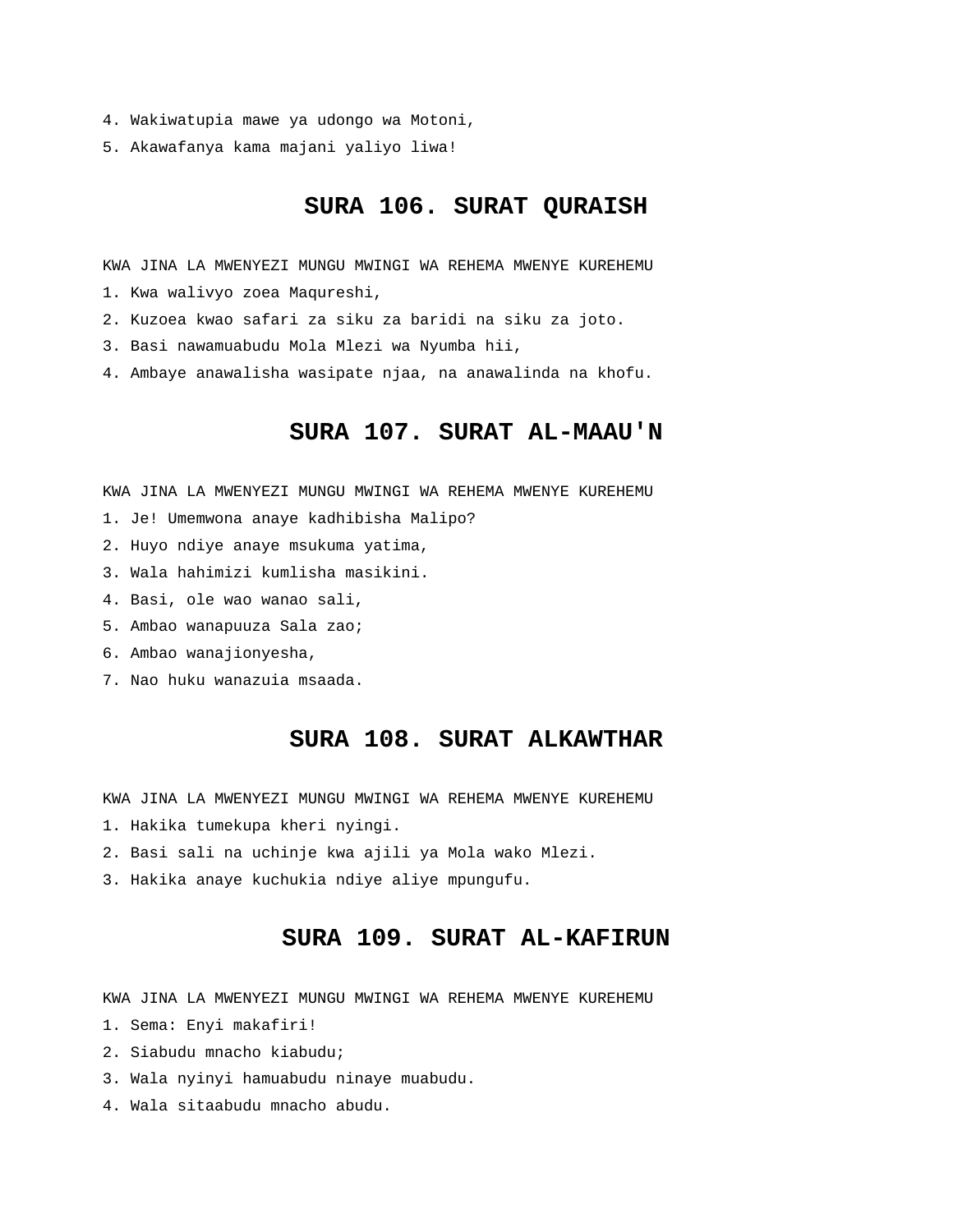- 5. Wala nyinyi hamuabudu ninaye muabudu.
- 6. Nyinyi mna dini yenu, nami nina Dini yangu.

# **SURA 110. SURAT ANNAS'R**

KWA JINA LA MWENYEZI MUNGU MWINGI WA REHEMA MWENYE KUREHEMU

1. Itakapo kuja nu ya Mwenyezi Mungu na ushindi,

2. Na ukaona watu wanaingia katika Dini ya Mwenyezi Mungu kwa makundi,

3. Zitakase sifa za Mola wako Mlezi, na umwombe msamaha; hakika Yeye ndiye anaye pokea toba.

#### **SURA 111. SURAT AL-MASAD**

KWA JINA LA MWENYEZI MUNGU MWINGI WA REHEMA MWENYE KUREHEMU

- 1. Imeangamia mikono ya Abu Lahab, na yeye pia ameangamia.
- 2. Hayatamfaa mali yake, wala alivyo vichuma.
- 3. Atauingia Moto wenye mwako.
- 4. Na mkewe, mchukuzi wa kuni,
- 5. Shingoni mwake iko kamba iliyo sokotwa.

### **SURA 112. SURAT AL-IKHLAS'**

KWA JINA LA MWENYEZI MUNGU MWINGI WA REHEMA MWENYE KUREHEMU

- 1. Sema: Yeye Mwenyezi Mungu ni wa pekee.
- 2. Mwenyezi Mungu Mkusudiwa.
- 3. Hakuzaa wala hakuzaliwa.
- 4. Wala hana anaye fanana naye hata mmoja.

## **SURA 113. SURAT AL-FALAQ**

KWA JINA LA MWENYEZI MUNGU MWINGI WA REHEMA MWENYE KUREHEMU

1. Sema: Najikinga kwa Mola Mlezi wa mapambazuko,

- 2. Na shari ya alivyo viumba,
- 3. Na shari ya giza la usiku liingiapo,
- 4. Na shari ya wanao pulizia mafundoni,
- 5. Na shari ya hasidi anapo husudu.